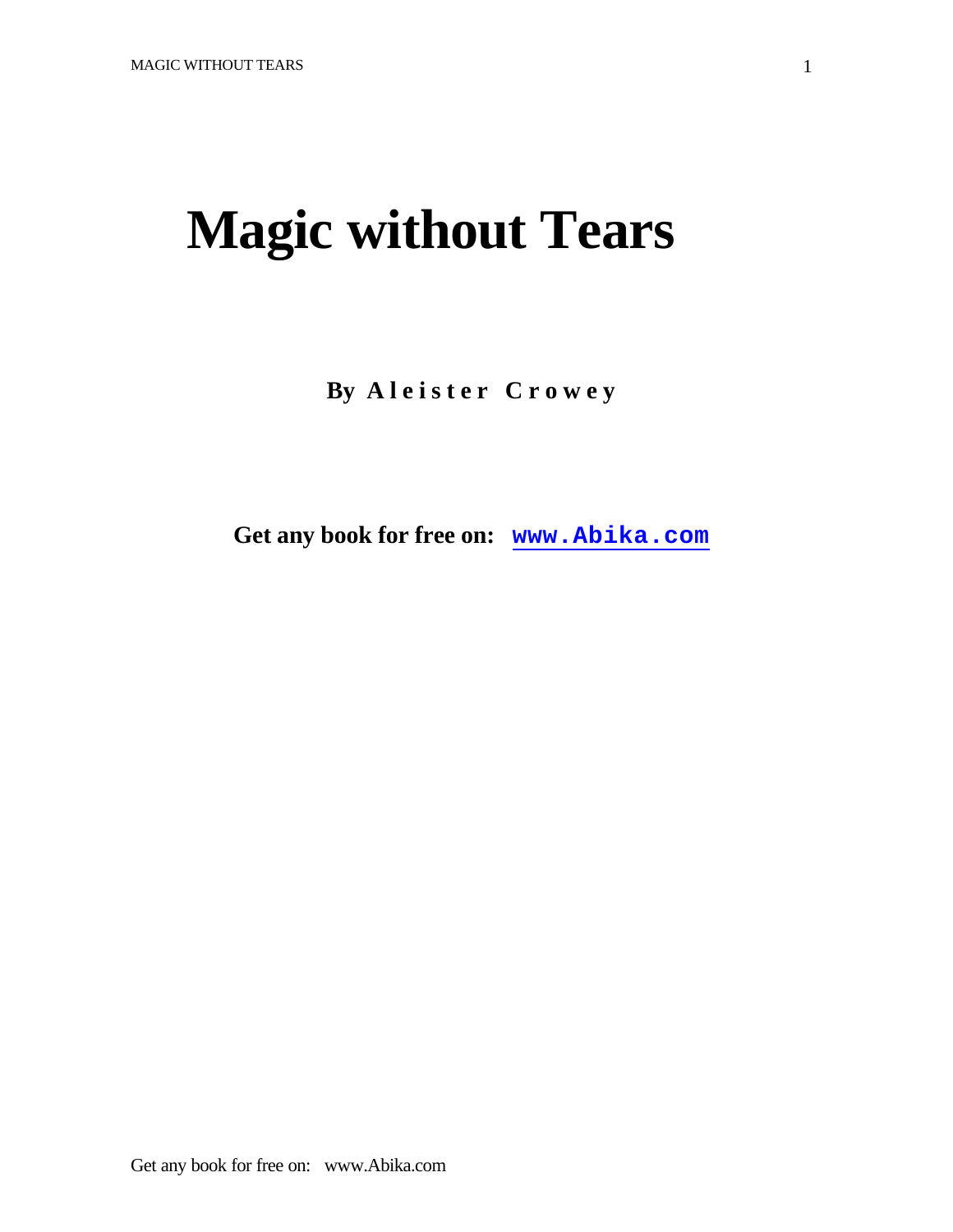1

# MAGICK WITHOUT TEARS

```
 Complete and Unabridged, edited with a Foreword by Karl 
J. Germer
2
        (c) 1954 Karl J. Germer for Ordo Templi Orientis
               Renewed 1982
             (c) BLURB
                  Ordo Templi Orientis
                  JAF Box 7666
                  New York, NY 10116 USA
3
                  FOREWORD
In 1943 Aleister Crowley met a lady who, having heard of his 
wide
```
knowledge and experience, asked his advice on occult, spiritual, and practical matters.

This chance connection resulted in a stimulating exchange of letters. Crowley then asked others to put similar questions to him. The result was this collection of over eighty letters which are now being issued over the title that he chose, "MAGICK WITHOUT TEARS". Crowley did not keep copies of his early letters to the above-mentioned lady, so was unable to include them in the collection that he planned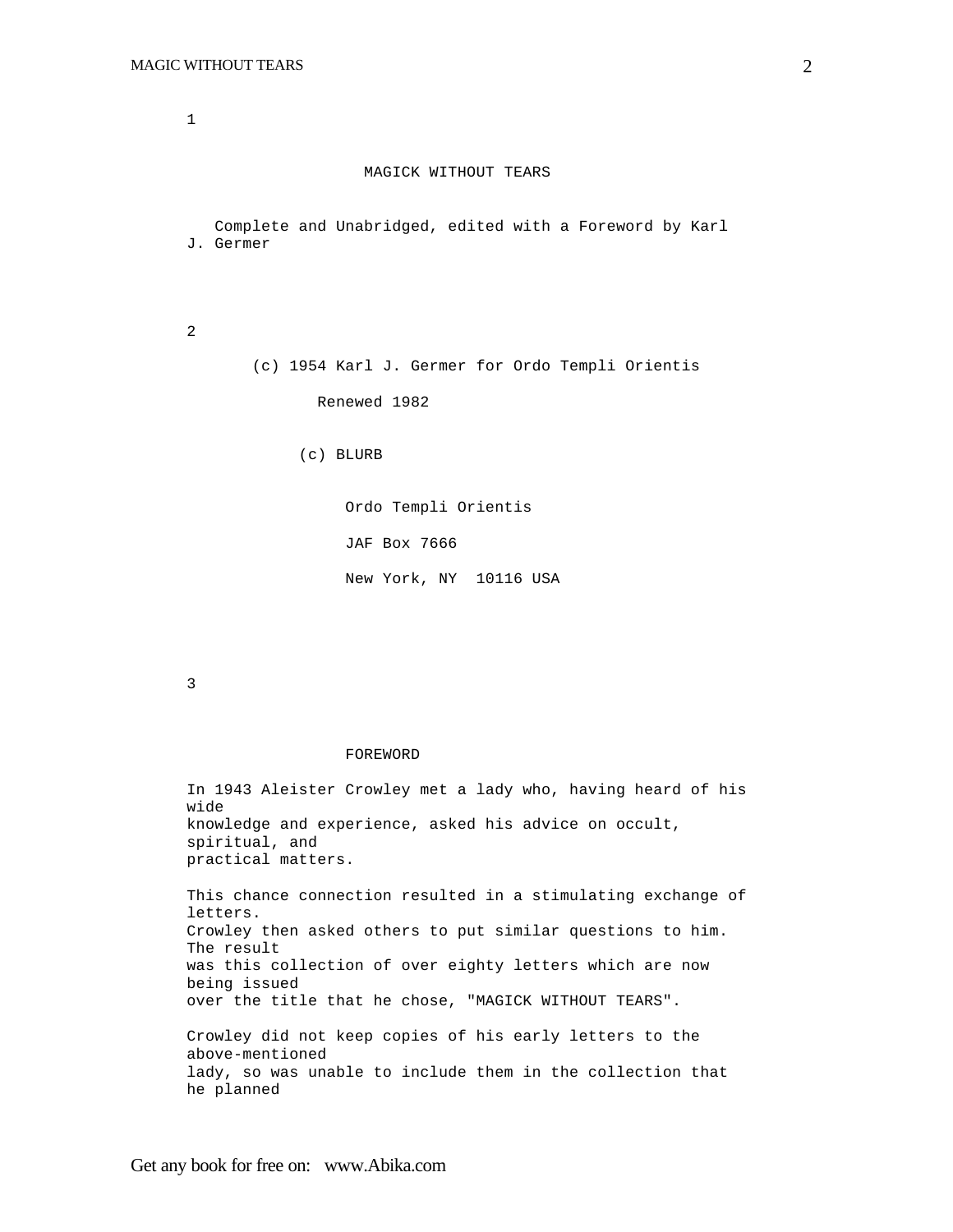to publish. Fortunately they have been preserved and are now included in the introduction to this book. Their original form has been retained with the opening and closing formulae which Crowley used in all his letters.

Crowley at first intended to call the book "ALEISTER EXPLAINS EVERYTHING", and sent the following circular to his friends and disciples asking them to suggest subjects for inclusion.

ALEISTER EXPLAINS EVERYTHING.

 $\overline{\phantom{a}}$  , and the contract of the contract of the contract of the contract of the contract of the contract of the contract of the contract of the contract of the contract of the contract of the contract of the contrac

"Much gratified was the author of THE BOOK OF THOTH to have so many letters of appreciation, mostly from women, thanking him for not 'putting it in unintelligible language', for 'making it all so clear that even I with my limited intelligence can understand it, or think I do.' "Nevertheless and notwithstanding! For many years the Master Therion has felt acutely the need of some groundworkteaching suited to those who have only just begun the study of Magick and its subsidiary sciences, or are merely curious about it, or interested in it with intent to study. Always he has done his utmost to make his meaning clear to the average intelligent educated person, but even those who understand him perfectly and are most sympathetic to his work, agree that in this respect he has often failed. "So much for the diagnosis --- now for the remedy! "One genius, inspired of the gods, suggested recently that the riddle might be solved somewhat on the old and well-tried lines of 'Dr. Brewer's Guide to Science'; i.e., by having aspirants write to the Master asking questions, the kind of problem that naturally comes into the mind of any sensible enquirer, and getting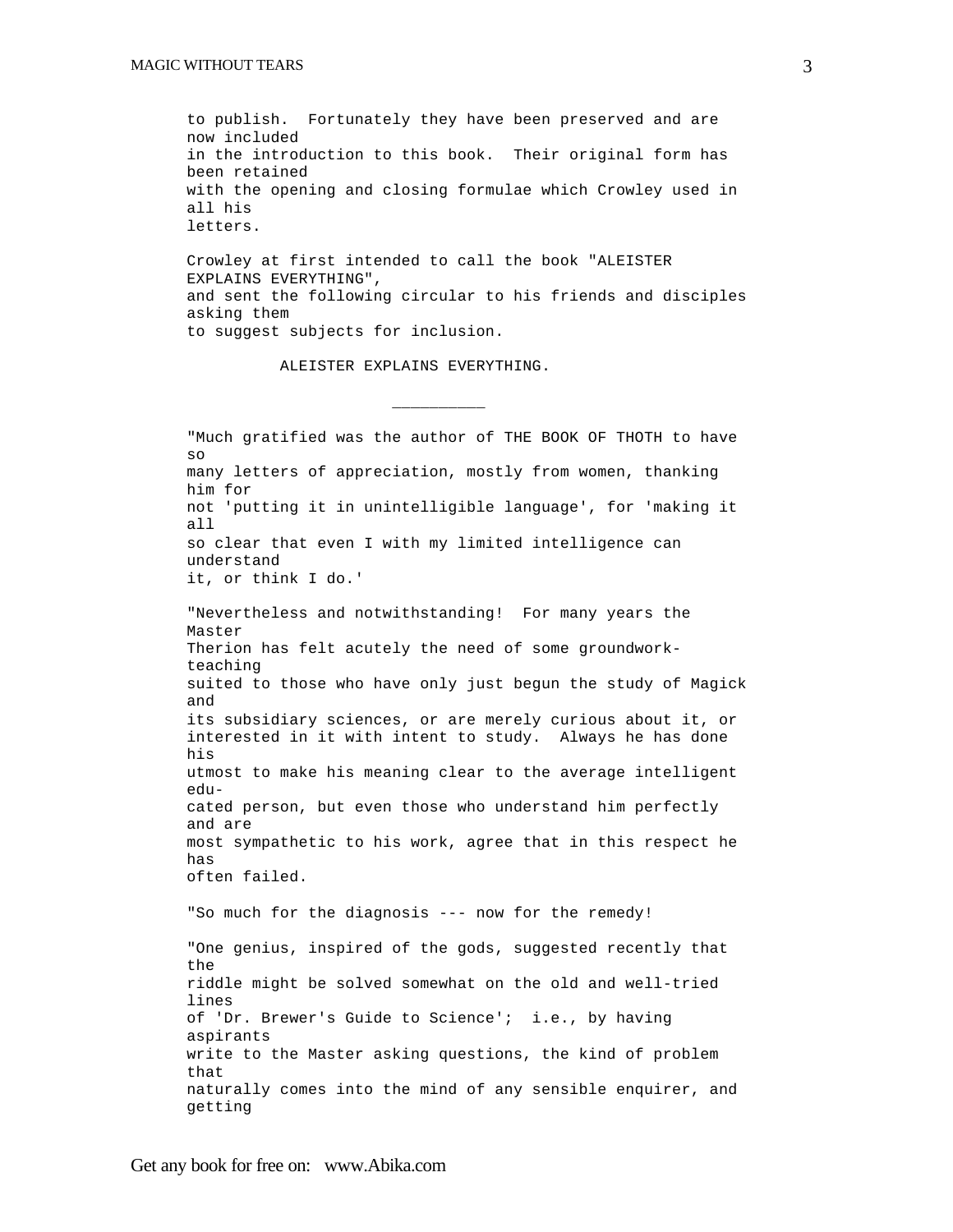his answer in the form of a letter. 'What is it?' 'Why should I bother my head about it?' 'What are it's principles?' 'What use is it?' 'How do I begin?', and the like. "This plan has been put into action; the idea has been to cover the subjects from every possible angle. The style has been colloquiel and fluent; technical terms have either been carefully avoided or most carefully explained; and the letter has not

4

been

admitted to the series until the querent has expressed satisfaction. Some seventy letters, up to the present have been written, but still there seem to be certain gaps in the demonstration, like those white patches on the map of the World, which looked so tempting fifty years ago.

"This memorandum is to ask for your collaboration and support. A list, indicating briefly the subject of each letter already written, is appended. Should you think that any of those will help you in your own problems, a typed copy will be sent to you at once ... Should you want to know anything outside the scope, send in your question (stated as fully and clearly as possible) ... The answer should reach you, bar accidents, in less than a month ... It is proposed ultimately to issue the series in book form."

This has now been done.

\_\_\_\_\_\_\_

 Karl J. Germer Frater Saturnus Xø Frater Superior, O.T.O. 4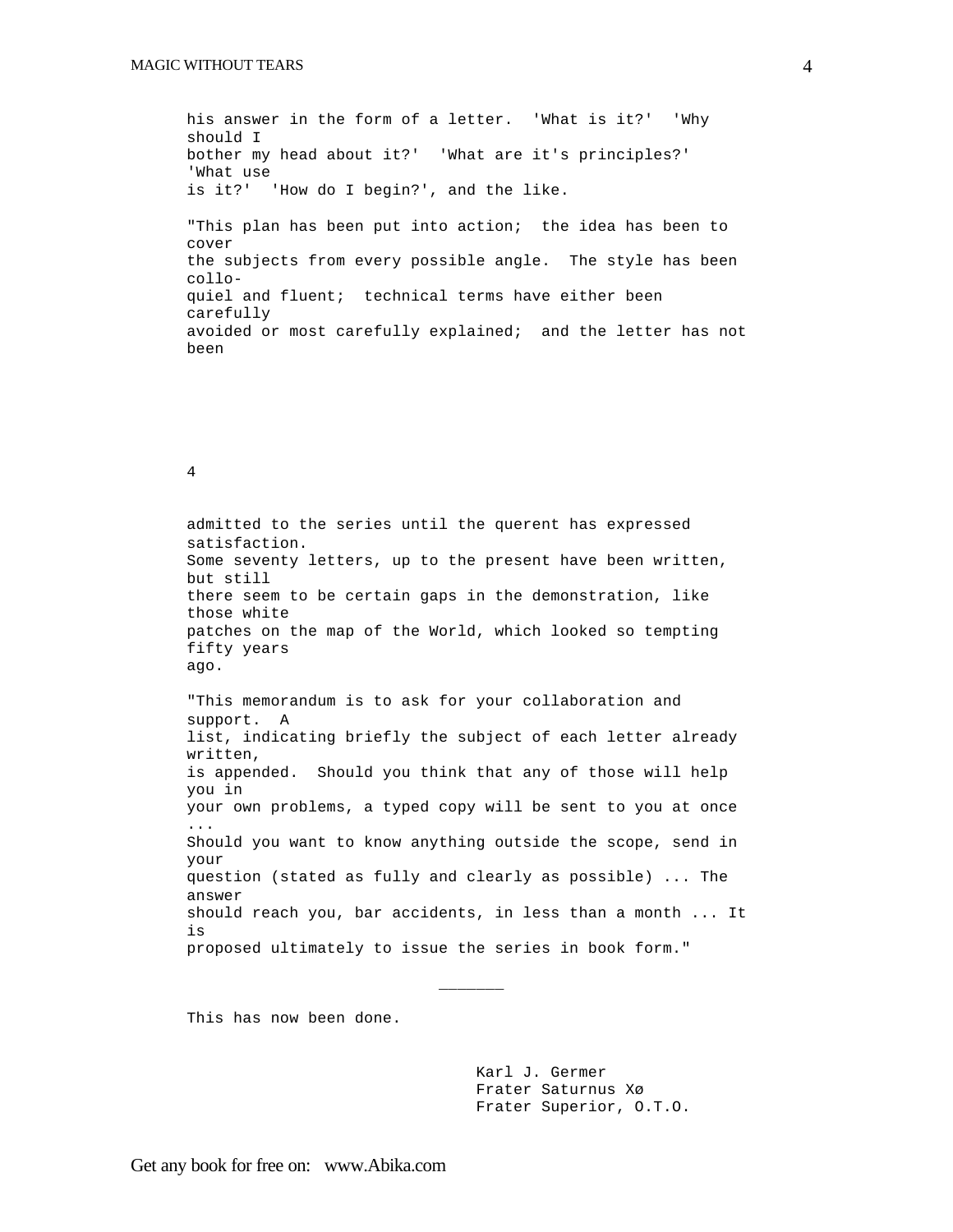January, 1954 e.v. Hampton, N.J.

5

# I N T R O D U C T I O N

LETTERS WRITTEN BY MASTER THERION TO A STUDENT

Letter No. A

March 19, 1943

Cara Soror,

 Do what thou wilt shall be the whole of the Law I was very glad to gather from your conversation yesterday afternoon that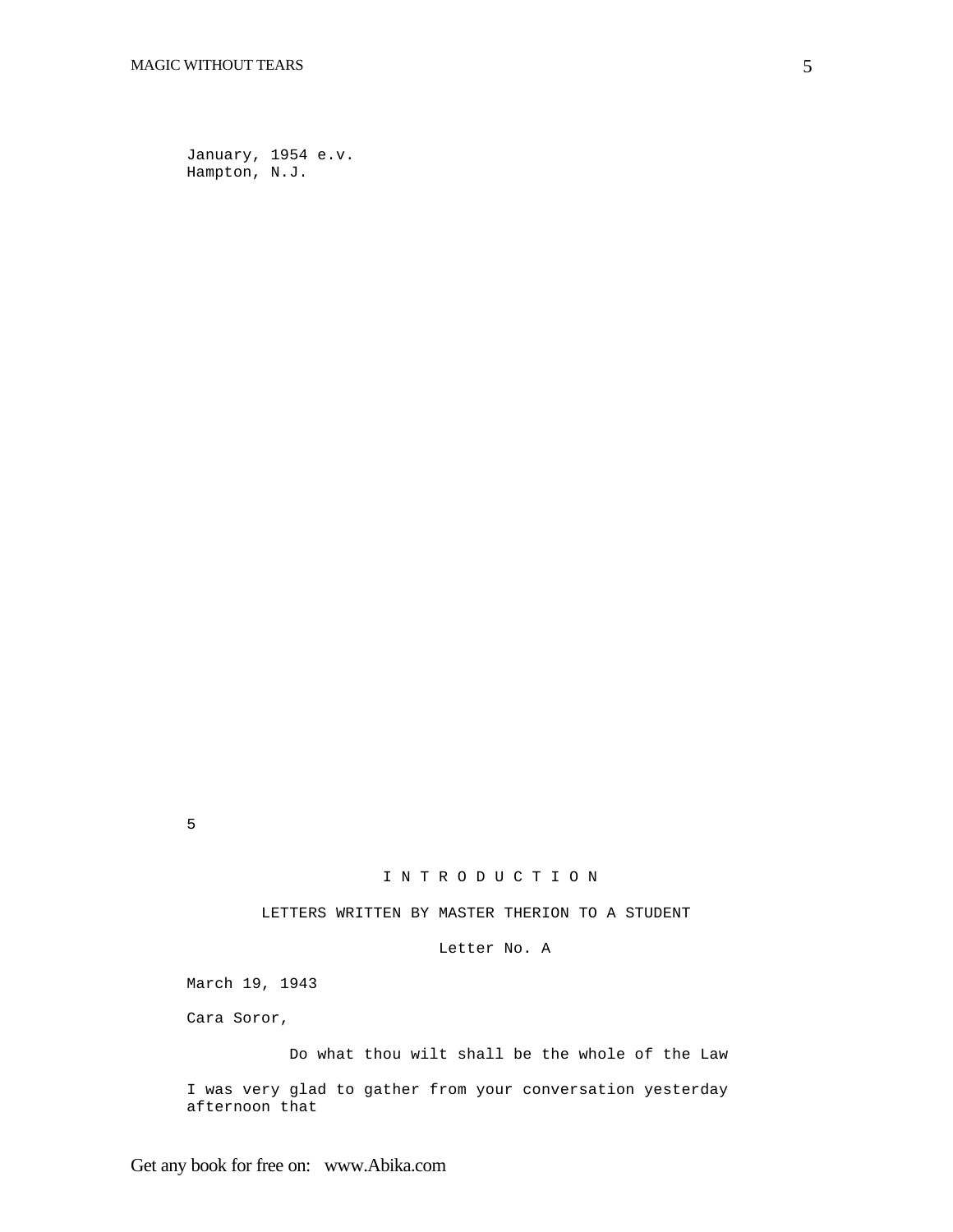you have a serious intention of taking up the Great Work in the proper spirit. Your criticisms of previous experience in the course of your adventures appeared to be singularly sane and just. As I promised I am writing this letter to cover a few practical points which we had not time to discuss and which in any case I think it better to arrange by correspondence. 1) It is of the first importance that you should understand my personal position. It is not actually wrong to regard me as a teacher, but it is certainly liable to mislead; fellow-student, or, if you like, fellowsufferer, seems a more appropriate definition. The climax of my life was what is known as the Cairo Working, described in the minutest detail in the Equinox of the Gods. At that time most of The Book of the Law was completely unintelligible to me, and a good deal of it - especially the third chapter - extremely antipathetic. I fought against this book for years; but it proved irresistible. I do not think I am boasting unfairly when I say that my personal researches have been of the greatest value and importance to the study of the subject of Magick and Mysticism in general, especially my integration of the various thought-systems of the world, notably the identification of the system of the Yi King with that of the Qabalah. But I do assure you that the whole of my life's work, were it multiplied a thousand fold, would not be worth one tithe of the value of a single verse of The Book of the Law. I think you should have a copy of the Equinox of the Gods and make The Book of the Law your constant study. Such value as my own work may possess for you should amount to no more than an aid to the interpretation of this book. 2) It may be that later on you will want a copy of Eight Lectures on Yoga so I am putting a copy aside for you in case you should want it.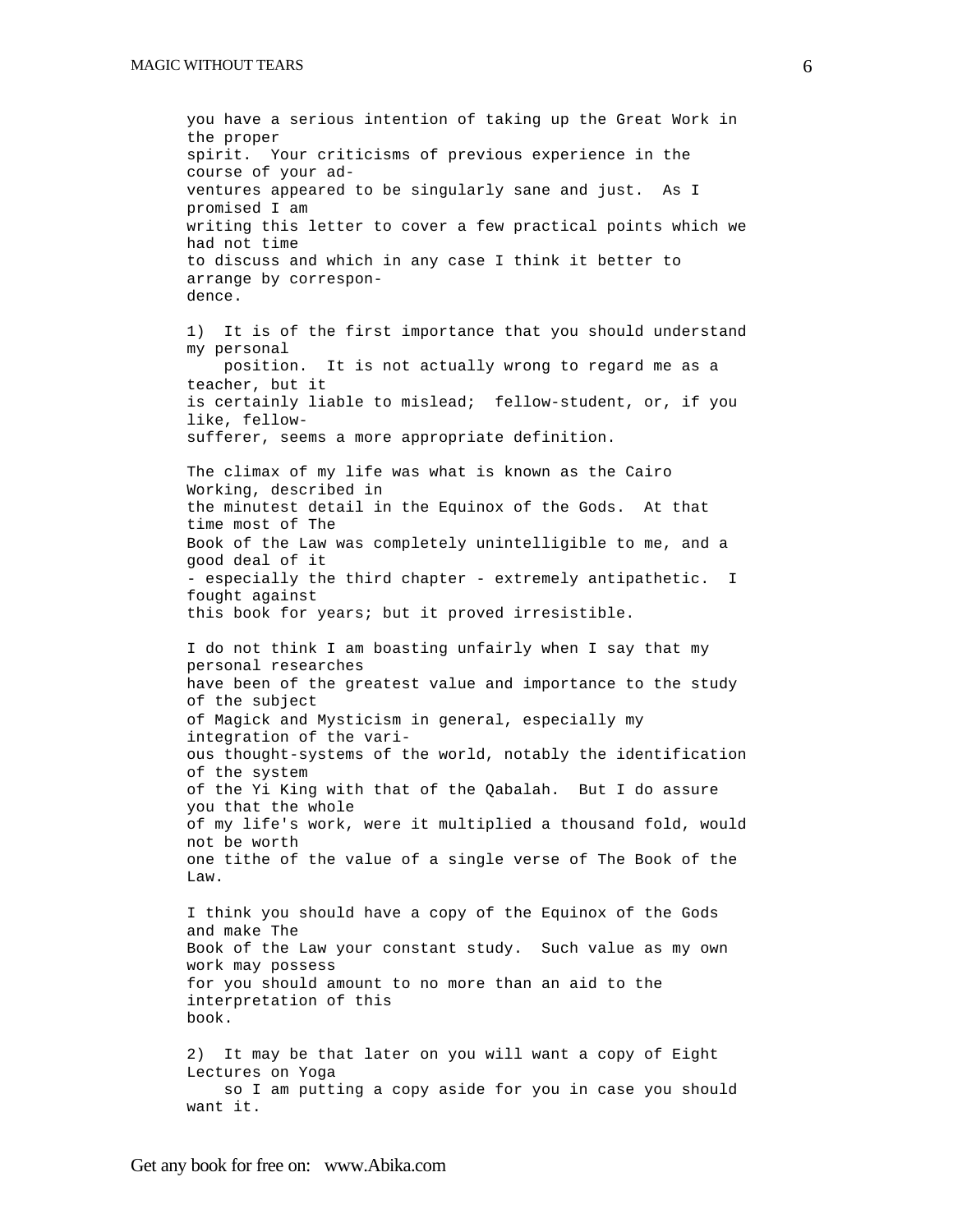3) With regard to the O.T.O., I believe I can find you a typescript of all the official documents. If so, I will let you have them to read, and you can make up your mind as to whether you wish to affiliate to the Third Degree of the Order. I should consequently, in the case of your deciding to affiliate, go with you though the script of the Rituals and explain the meaning of the whole thing; communicating, in addition, the real secret and significant knowledge of which ordinary Masonry is not possessed 4) The horoscope; I do not like doing these at all, but it is part of the agreement with the Grand Treasurer of the O.T.O. that I should undertake them in worthy cases, if pressed. But I prefer to keep the figure to myself for future reference, in case any significant event makes consultation desirable.

#### 6

Now there is one really important matter. The only thing besides The Book of the Law which is in the forefront of the battle. As I told you yesterday, the first essential is the dedication of all that one is and all that one has to the Great Work, without reservation of any sort. This must be kept constantly in mind; the way to do this is to practice Liber Resh vel Helios, sub figura CC, pp. 425-426 - Magick. There is another version of these Adorations, slightly fuller; but those in the text are quite alright. The important thing is not to forget. I shall have to teach you the signs and gestures which go with the words. It is also desirable before beginning a formal meal to go

through the following dialogue: Knock 3-5-3: say, "Do what thou wilt shall be the whole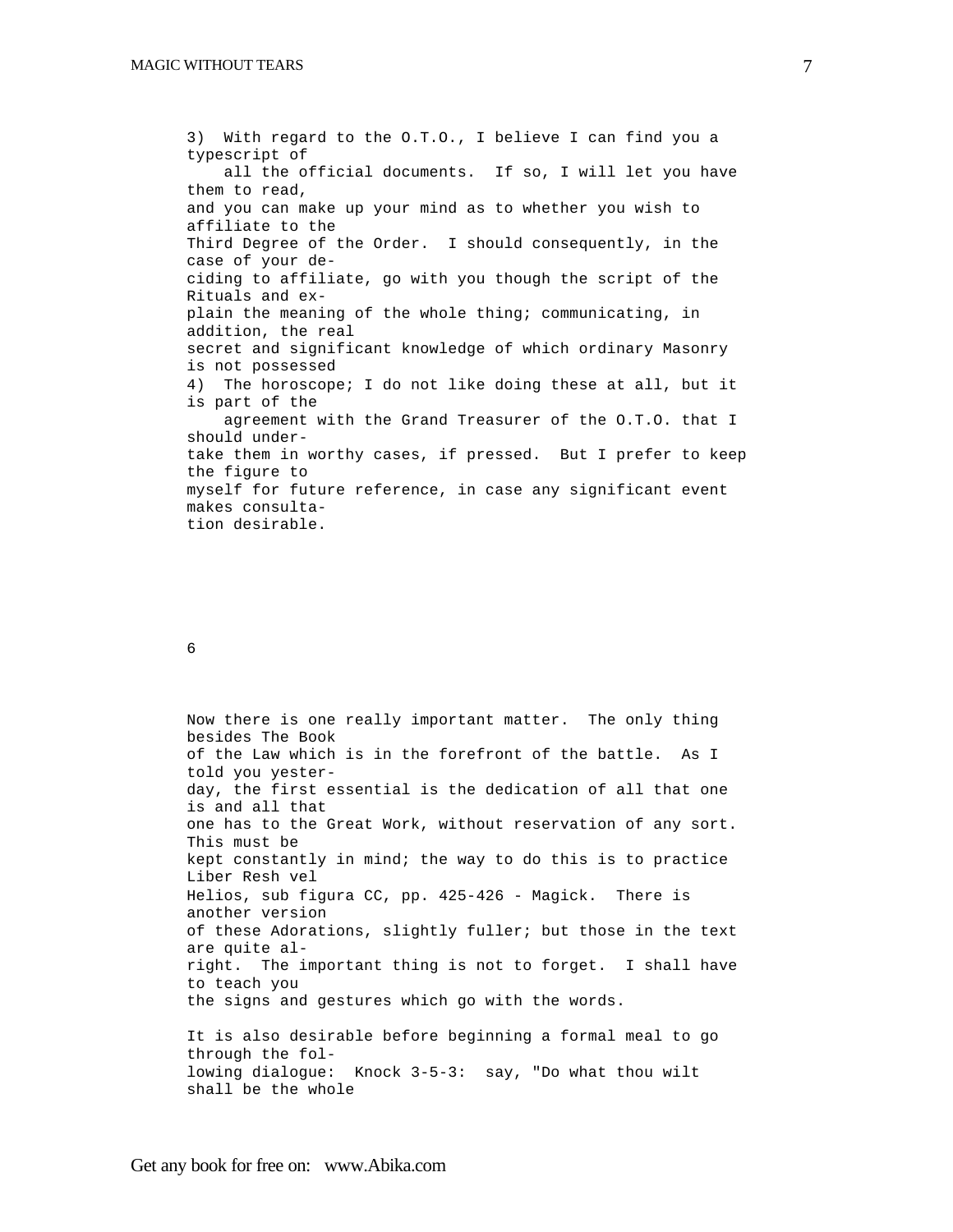of the Law." The person at the other end of the table replies: "What is thy Will?" You: "It is my Will to eat and drink." He: "To what end?" You: "That my body may be fortified thereby." He: "To what end?" You: "That I may accomplish the Great Work." He: "Love is the law, love under will." You, with a single knock: "Fall to." When alone make a monologue of it: thus, Knock 3-5-3. Do what, etc. It is my Will to, etc., that my body, etc., that I may, etc., Love is, etc. Knock: and begin to eat. It is impossible to exaggerate the importance of performing these small ceremonies regularly, and being as nearly accurate as possible with regard to the times. You must not mind stopping in the middle of a crowded thoroughfare --- lorries or no lorries --- and saying the Adorations; and you must not mind snubbing your guest --- or your host --- if he or she should prove ignorant of his or her share of the dialogue. It is perhaps because these matters are so petty and trivial in appearance that they afford so excellent a training. They teach you concentration, mindfulness, moral and social courage, and a host of other virtues. Like a perfect lady, I have kept the tit bit to the last. It is absolutely essential to begin a magical diary, and keep it up daily. You begin by an account of your life, going back even before your birth to your ancestry. In conformity with the practice which you may perhaps choose to adopt later, given in Liber Thisarb, sub figura CMXIII, paragraphs 27-28, Magick, pp. 420-422, you must find an answer to the question: "How did I come to be in this place at this time, engaged in this particular work?" As you will see from the book, this will start you on the discovery of who you really are, and eventually lead you to your recovering the memory of previous incarnations. As it is difficult for you to come to Town except at rare

and irregular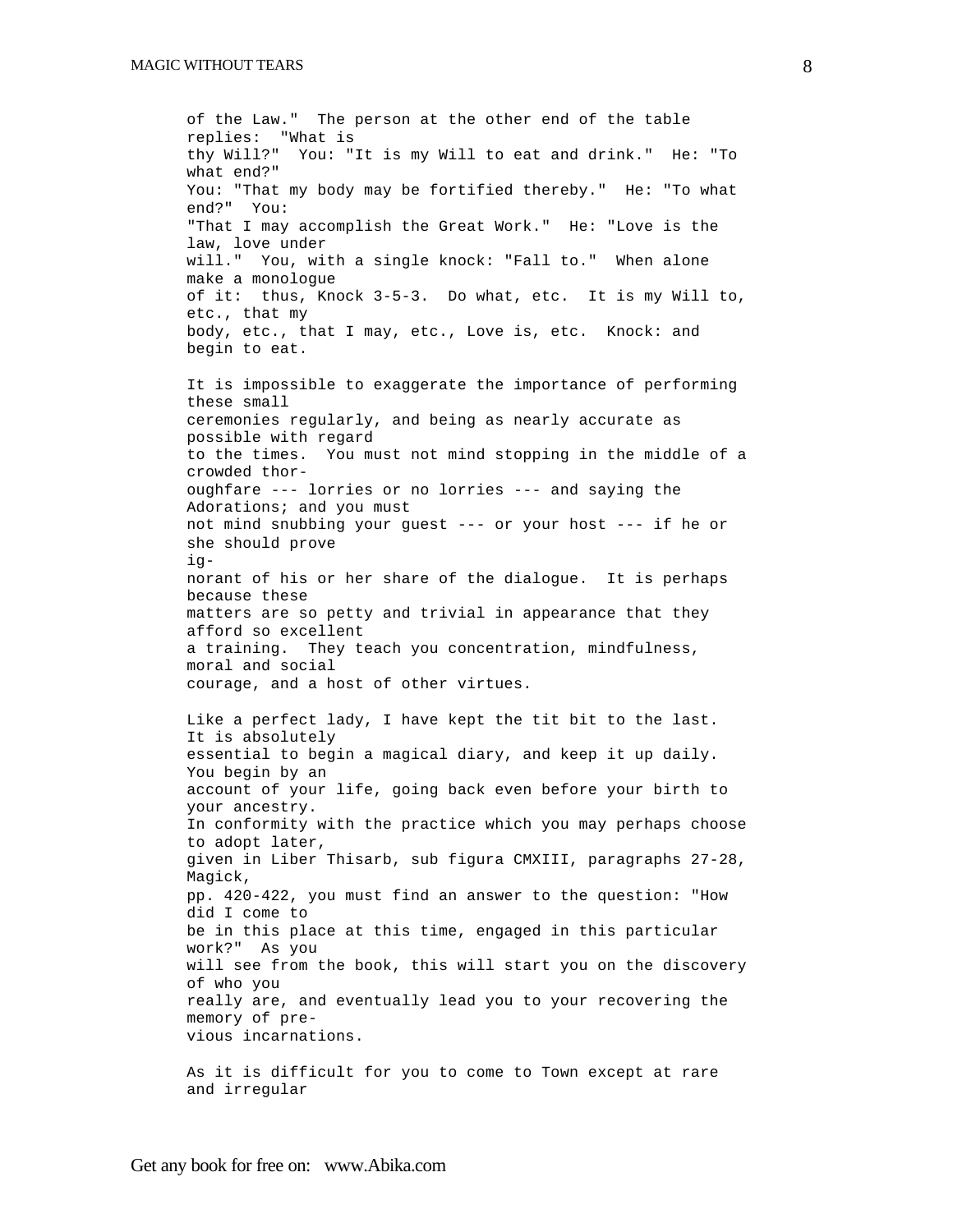intervals, may I suggest a plan which has previously proved very useful, and that is a weekly letter. Eliphas L, vi did this with the Baron Spedalieri, and the correspondence is one of the most interesting of his works. you ask such questions as you wish to have answered, and I answer them to the best of my ability. I, of course, add spontaneous remarks which may be elicited by my observations on your progress and the perusal of your magical diary. This, of course, should be written on one side of the paper only, so that the opposite page is free for comments, and an arrangement should be made for it to be inspected at regular intervals.

Love is the law, love under will.

Fraternally,

7

 $666$ 

## Letter No. B

April 20, 1943

Cara Soror,

Do what thou wilt shall be the whole of the Law

I was very glad to have your letter, and am very sorry to hear that you have been in affliction. About the delay, however, I think I ought to tell you that the original Rule of the Order of A.'. A.'. was that the introducer read over a short lection to the applicant, then left him alone for a quarter of an hour, and on coming back received a "yes" or "no." If there was any hesitation about it the applicant was barred for life. The reason for the relaxation of the rule was that it was thought better

9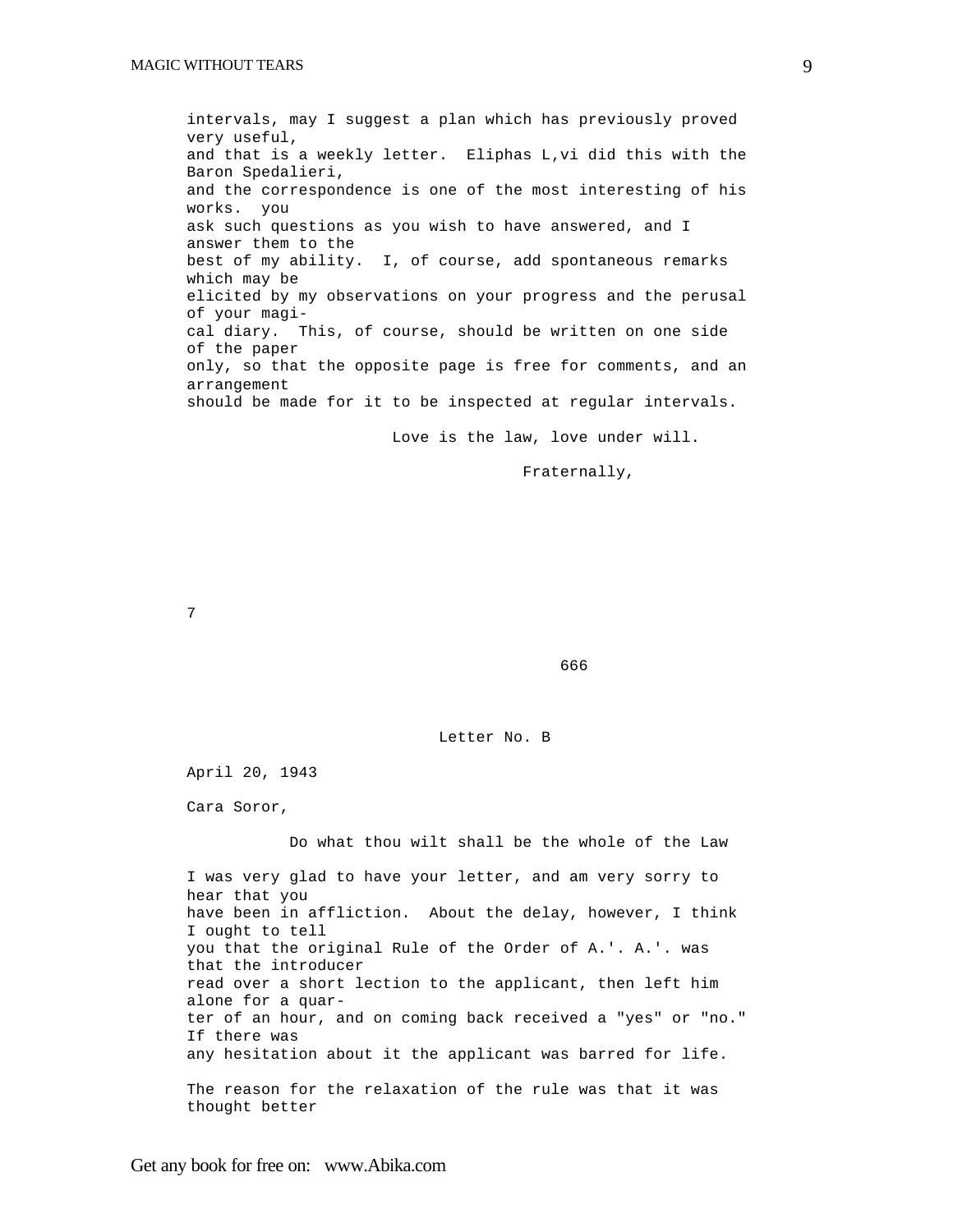to help people along in the early stages of the work, even if there was no hope of their turning out first-class. But I should like you to realize that sooner or later, whether in this incarnation or another, it is put up to you to show perfect courage in face of the completely unknown, and the power of rapid and irrevocable decision without without counting the cost. I think that it is altogether wrong to allow yourself to be worried by "psychological, moral, and artistic problems." It is no good your starting anything of any kind unless you can see clearly into the simplicity of truth. All this humming and hawing about things is moral poison. What is the use of being a woman if you have not got an intuition, an instinct enabling you to distinguish between the genuine and the sham? Your state of mind suggests to me that you must have been, in the past, under the influence of people who were always talking about things, and never doing any real work. They kept on arguing all sorts of obscure philosophical points; that is all very well, but when you have succeeded in analyzing your reactions you will understand that all this talk is just an excuse for not doing any serious work. I am confirmed in this judgment by your saying: "I don't know if I want to enter into a great conflict. I need peace." Fortunately you save yourself by adding: "Real peace, that is living and not stagnant." All life is conflict. Every breath that you draw represents a victory in the struggle of the whole Universe. You can't have peace without perfect mastery of circumstance; and I take it that this is what you mean by "living, not stagnant." But it is of the first consequence for you to summon up the resolution to stamp on this sea of swirling thoughts by an act of will; you must say: "Peace be still." The moment you have understood these thoughts for what they are, tools of the enemy, invented by him with the idea of preventing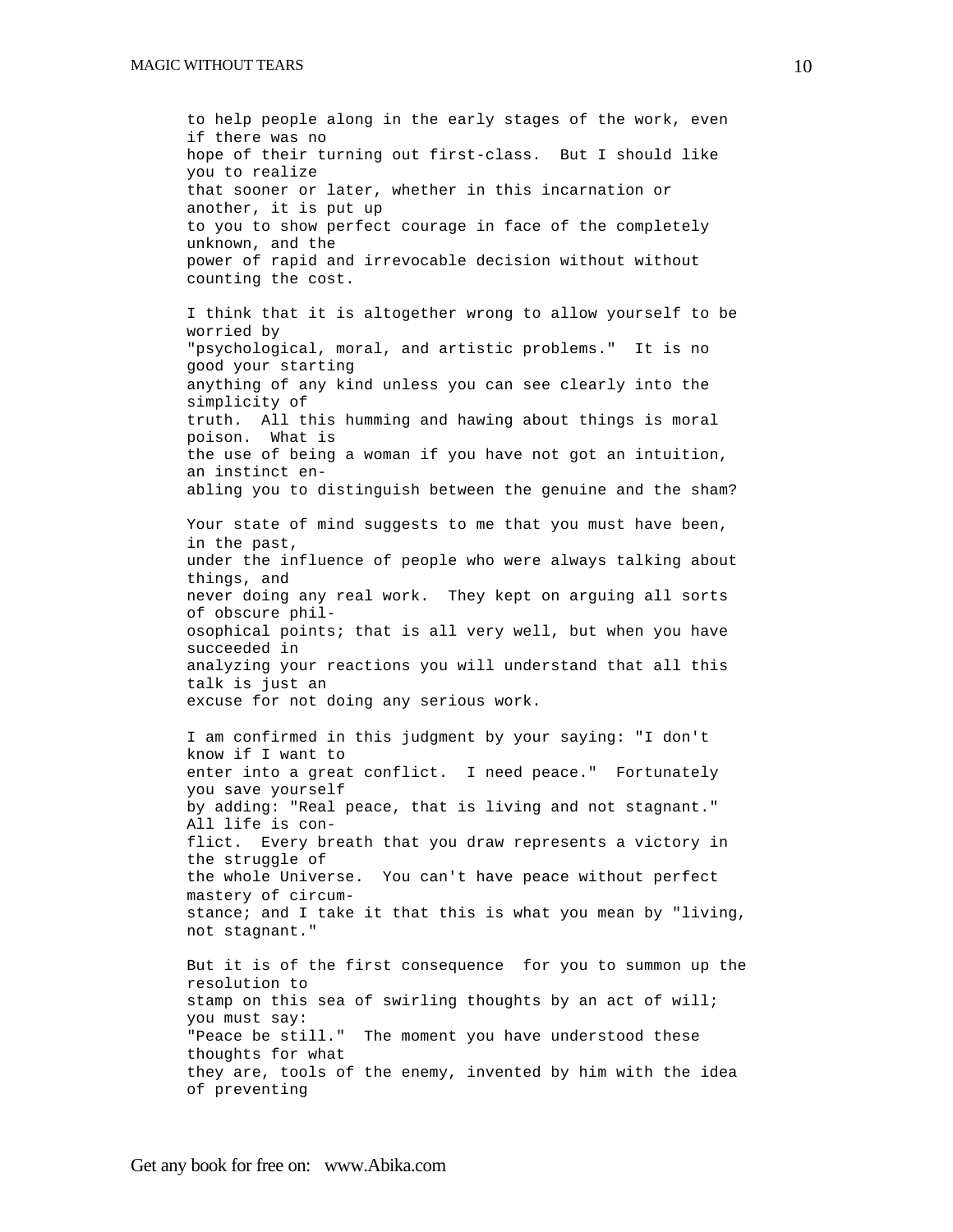you from undertaking the Great Work --- the moment you dismiss all such considerations firmly and decisively, and say: "What must I do?" and having discovered that, set to work to do it, allowing of no interruption, you will find that living peace which (as you seem to see) is a dynamic and not a static condition. (There is quite a lot about this point in Little Essays Toward Truth, and also in The Vision and the Voice.)

Your postscript made me smile. It is not a very good advertisement for the

# 8

kind of people with whom you have been associated in the past. My own position is a very simple one. I obeyed the injunction to "buy a perfectly black hen, without haggling." I have spent over 100,000 pounds of my inherited money on this work: and if I had a thousand times that amount today it would all go in the same direction. It is only when one is built in this way, to stand entirely aloof from all considerations of twopence halfpenny more or fourpence halfpenny less, that one obtains perfect freedom on this Plane of Discs.

All the serious Orders of the world, or nearly all, begin by insisting that the aspirant should take a vow of poverty; a Buddhist Bhikku, for example, can own only nine objects - his three robes, begging bowl, a fan, toothbrush, and so on. The Hindu and Mohammedan Orders have similar regulations; and so do all the important Orders of monkhood in Christianity.

Our own Order is the only exception of importance; and the reason for this is that it is much more difficult to retain one's purity if one is living in the world than if one simply cuts oneself off from it. It is far easier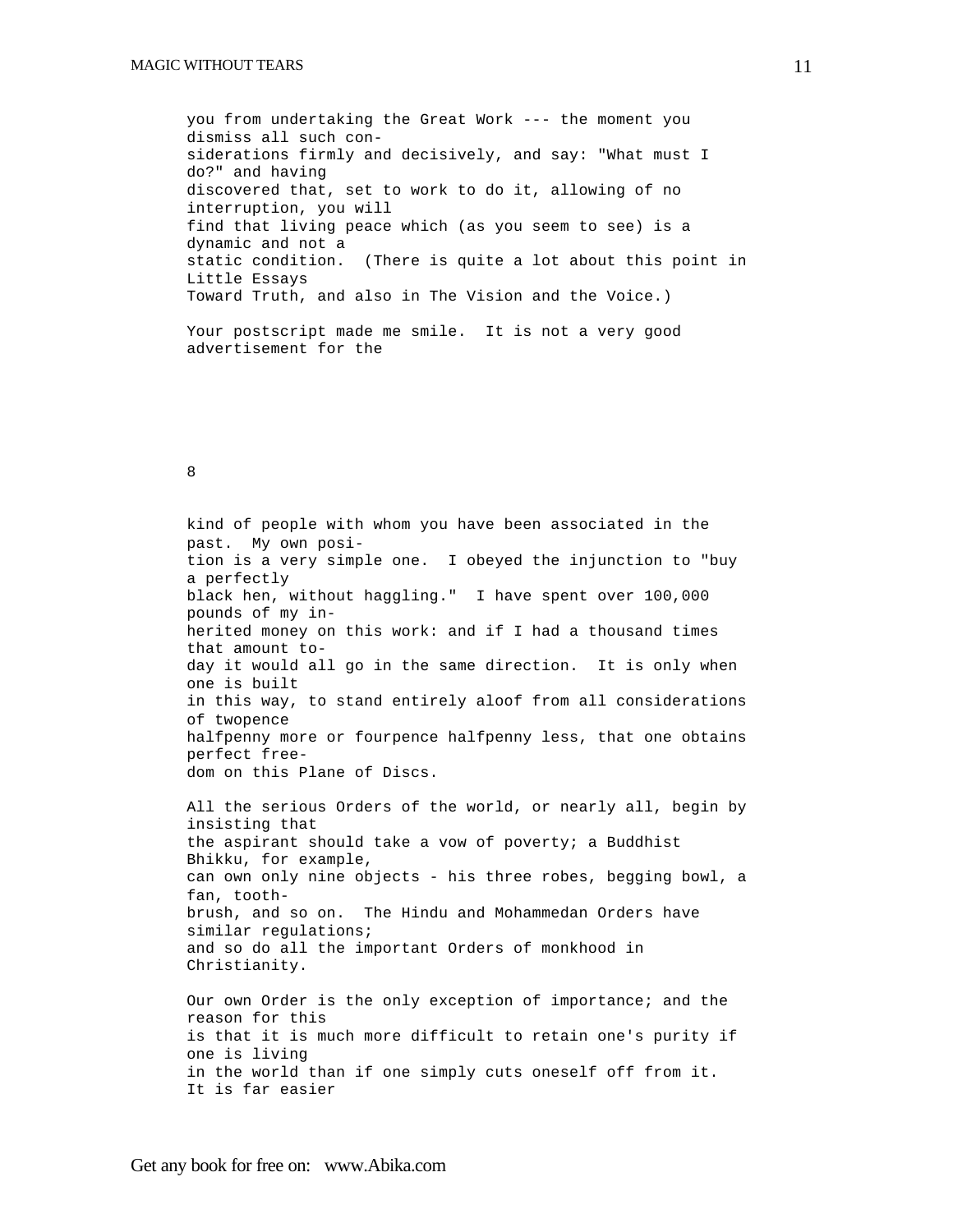to achieve technical attainments if one is unhampered by any such considerations. These regulations operate as restrictions to one's usefulness in helping the world. There are terrible dangers, the worst dangers of all, associated with complete retirement. In my own personal judgment, moreover, I think that our own ideal of a natural life is much more wholesome.

When you have found out a little about your past incarnations, you should be able to understand this very clearly and simply.

Love is the law, love under will.

Fraternally,

 $666$ 

Letter No. C

April 30, 1943

Cara Soror,

 Do what thou wilt shall be the whole of the Law Thank you for your long letter of no date, but received two days ago. I am very sorry you are still feeling exhausted. I am not too good myself, for I find this weather very trying. I will answer your various points as best I can.

I am arranging to send you the official papers connected with the O.T.O., but the idea that you should meet other members first is quite impossible. Even after affiliation, you would not meet anyone unless it were necessary for you to work in cooperation with them. I am afraid you have still got the idea that the Great Work is a tea-party. Contact with other students only means that you criticize their hats, and then their morals; and I am not going to encourage this. Your work is not anybody else's; and undirected chatter is the worst poisonous element in human society. When you talk of the "actual record" of the "Being called Jesus Christ," I

don't know what you mean. I am not aware of the existence of any such re12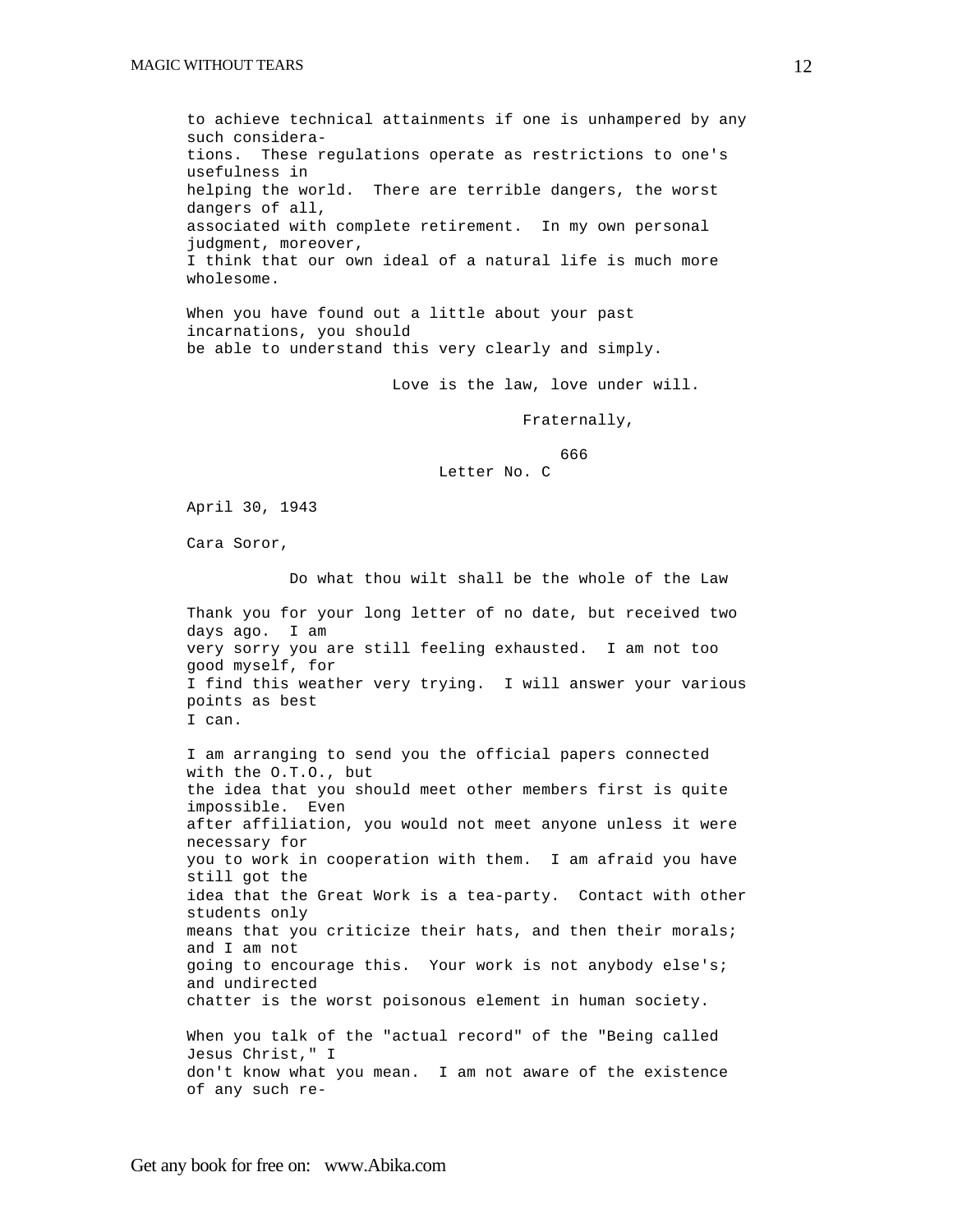```
cord. I know a great many legends, mostly borrowed from 
previous legends
of a similar character.
```
#### 9

It would be better for you to get a copy of the Equinox of the Gods and study it. The Great Work is the uniting of opposites. It may mean the uniting of the soul with God, of the microcosm with the macrocosm, of the female with the male, of the ego with the non-ego --- or what not. By "love under will" one refers to the fact that the method in every case is love, by which is meant the uniting of opposites as above stated, such as hydrogen and chlorine, sodium and oxygen, and so on. Any reaction whatever, any phenomenon, is a phenomenon of "love", as you will understand when I come to explain to you the meaning of the word "point-event". But love has to be "under will," if it is to be properly directed. You must find your True Will, and make all your actions subservient to the one great purpose. Rahoor is the Sun God; Tahuti is the Egyptian Mercury; Kephra is the Sun at midnight. About your problems; what I have to do is to try to teach you to think clearly. You will be immensely stimulated by having all the useless trimmings stripped from your thinking apparatus. For instance, I don't think you know the first principles of logic. You apparently take up a more or less Christian attitude, but at the same time you like very much the idea of Karma. You cannot have both. The question about money does not arise. This old and very

good rule (which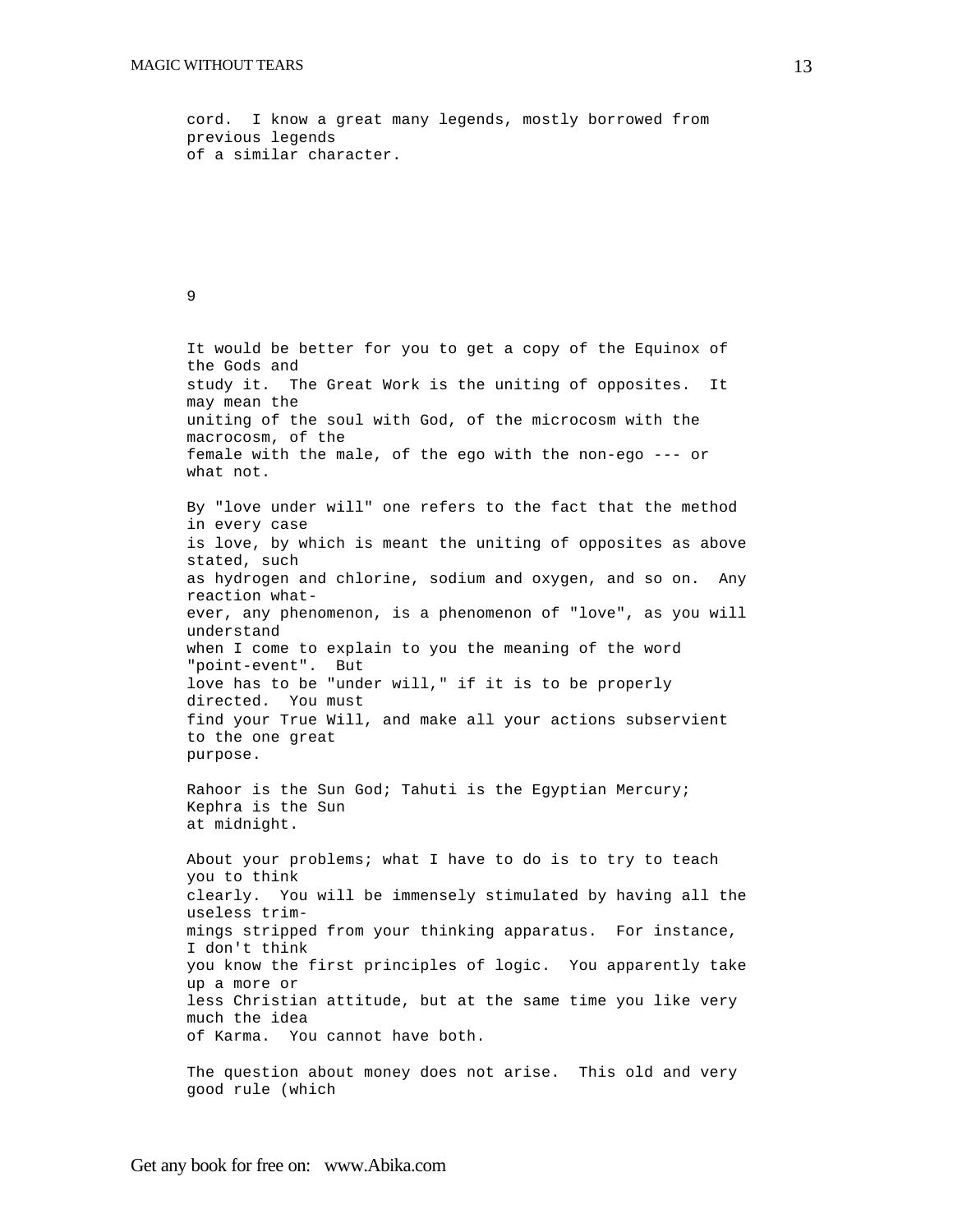I have always kept) was really pertinent to the time when there were actual secrets. But I have published openly all the secrets. All I can do is to train you in a perfectly exoteric way. My suggestion about the weekly letter was intended to exclude this question, as you would be getting full commercial value for anything paid. Your questions about the Spirit of the Sun, and so on, are to be answered by experience. Intellectual satisfaction is worthless. I have to bring you to a state of mind completely superior to the mechanism of the normal mind. A good deal of your letter is rather difficult to answer. You always seem to want to put the cart before the horse. Don't you see that, if I were trying to get you to do something or other, I should simply return you to the kind of answer which I thought would satisfy you, and make you happy? And this would be very easy to do because you have got no clear ideas about anything. For one thing, you keep on using terms about whose significance we are not yet in agreement. When you talk about the "Christian path," do you believe in vicarious atonement and eternal damnation --- or don't you? A great deal of the confusion that arises in all these questions, and grows constantly worse as fellow-students talk them over --- the blind leading the blind --- is because they have no idea of the necessity of defining their terms. Then again, you ask me questions like "What is purity?" that can be answered in a dozen different ways; and you must understand what is meant by a "universe of discourse." If you asked me --- "Is this sample of cloride of gold a pure sample?" I can answer you. You must understand the value of precision in speech. I could go on rambling about purity and selflessness for years, and no one would be a penny the better. P.S. --- or rather, I did not want to dictate this bit. --- Your ideas about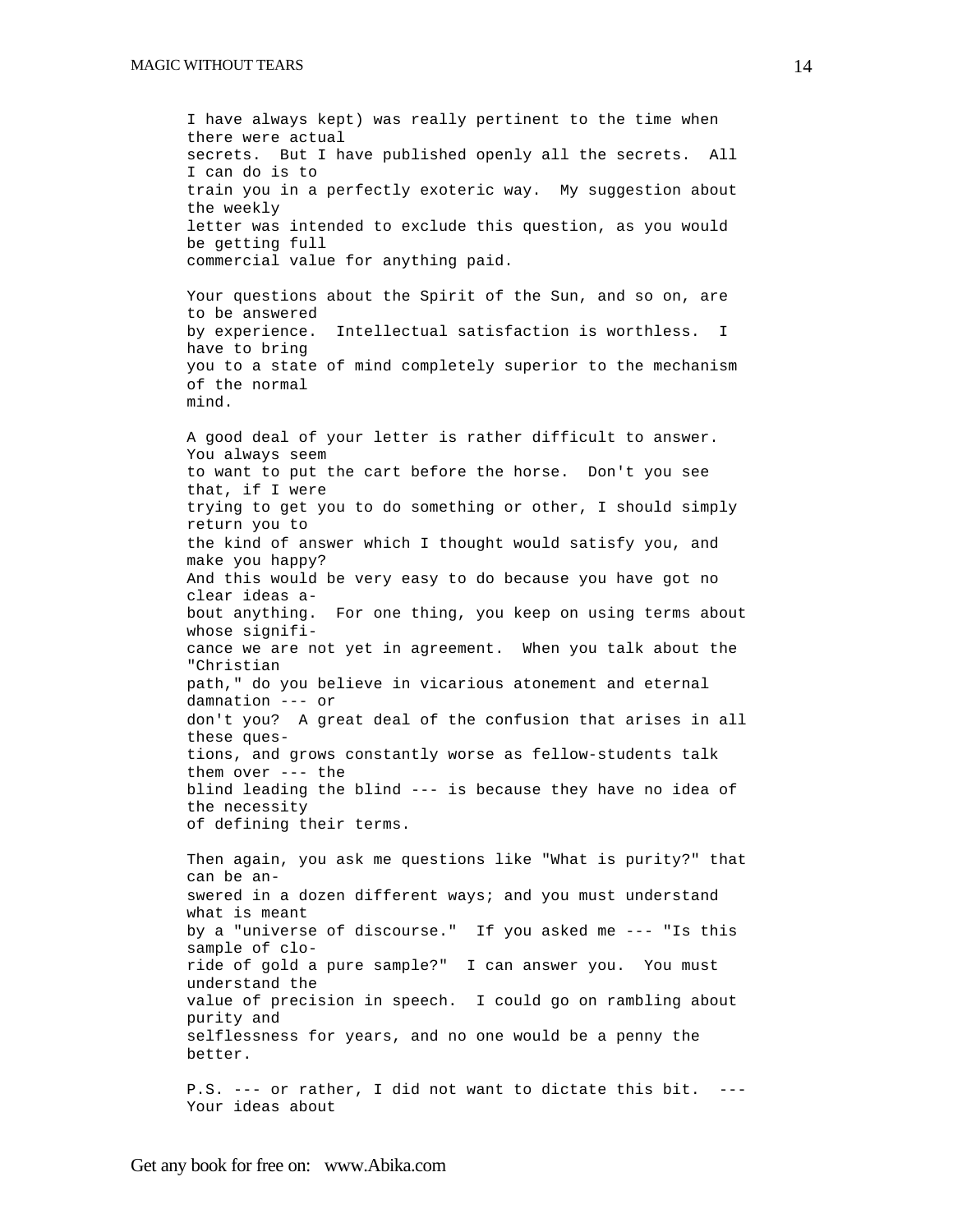the O.T.O. remind me of some women's idea of shopping. You want to

## 10

maul about the stock and then walk out with a proud glad smile: NO. Do you really think that I should muster all the most distinguished people alive for your inspection and approval?

The affiliation clause in our Constitution is a privilege: a courtesy to a sympathetic body. Were you not a Mason, or Co-Mason, you would have to be proposed and seconded, and then examined by savage Inquisitors; and then --- probably --- thrown out on to the garbage heap. Well, no, it's not as bad as that; but we certainly don't want anybody who chooses to apply. Would you do it yourself, if you were on the Committee of a Club? The O.T.O. is a serious body, engaged on a work of Cosmic scope. You should question yourself: what can I contribute?

Secrets. There is one exception to what I have said about publishing everything: that is, the ultimate secret of the O.T.O. This is really too dangerous to disclose; but the safeguard is that you could not use it if you knew it, unless you were an advanced Adept; and you would not be allowed to go so far unless we were satisfied that you were sincerely devoted to the Great Work. (See One Star in Sight). True, the Black Brothers could use it; but they would only destroy themselves.

Love is the law, love under will.

Fraternally,

 $666$ 

Letter No. D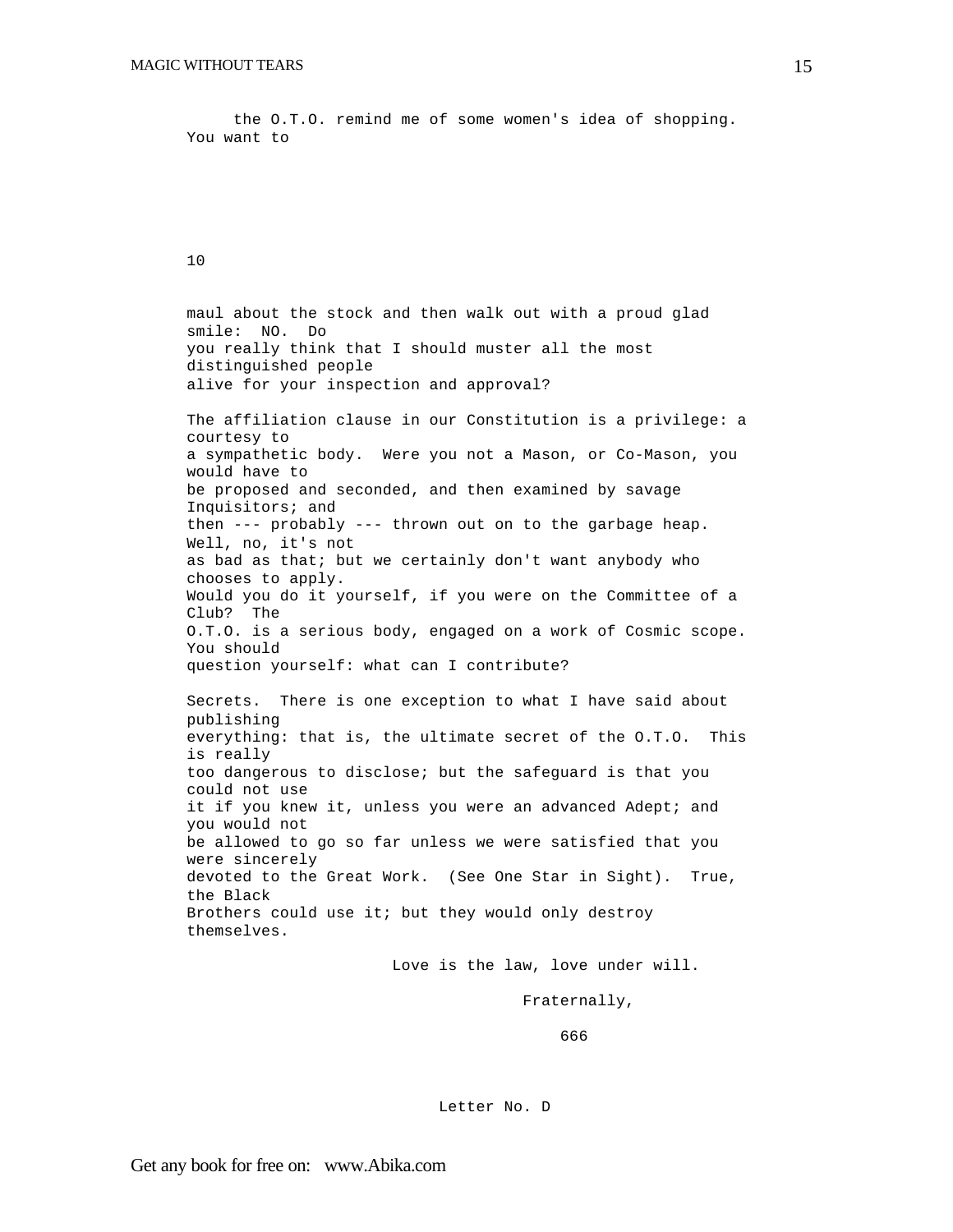8, 1943

Cara Soror,

 Do what thou wilt shall be the whole of the Law. Thanks for your letter. I couldn't find the O.T.O. typescript --- and then it struck me that it would be useful to await your reactions. If I were expecting some presumably important papers by post, I should get anxious after 24 hours delay (at most) and start enquiries. Anyhow, I can't find them for the moment; but Mr. Bryant said he would lend you his Blue Equinox: pages 195-270 give what you require. But the real point of your affiliating is that it saves me from constantly being on my guard lest I should mention something which I am sworn not to reveal. As in every serious society, members are pledged not to disclose what they may have learnt, whom they have met; it is so, even in Co-Masonry: isn't it: But one may mention the names of members who have died. (See Liber LII, par. 2.) Be happy then; the late X... Y... was one of us. I hope that he and Rudolph Steiner will (between them) satisfy your doubts. The A.'.A.'. is totally different. One Star in Sight tells you everything that you need to know. (Perhaps some of these regulations are hard to grasp: personally, I can never understand all this By-Law stuff. So you must ask me what, and why, and so on.) There is really only one point for your judgment. "By their fruits ye shall know them." You have read Liber LXV and Liber VII; That shows you

**June 3** *June 3 June 3 2 June 3 June 3 2 June 3 2 June 3 2 June 3 2 June 3 2 June 3 2 June 3 2 June 3 2 June 3 2 June 3 2 June 3 2 June 3 2 June 3 2 June 3 2 June 3 2 June 3 2 June 3 2* 

## 11

what states you can attain by this cirriculum. Now read "A Master of the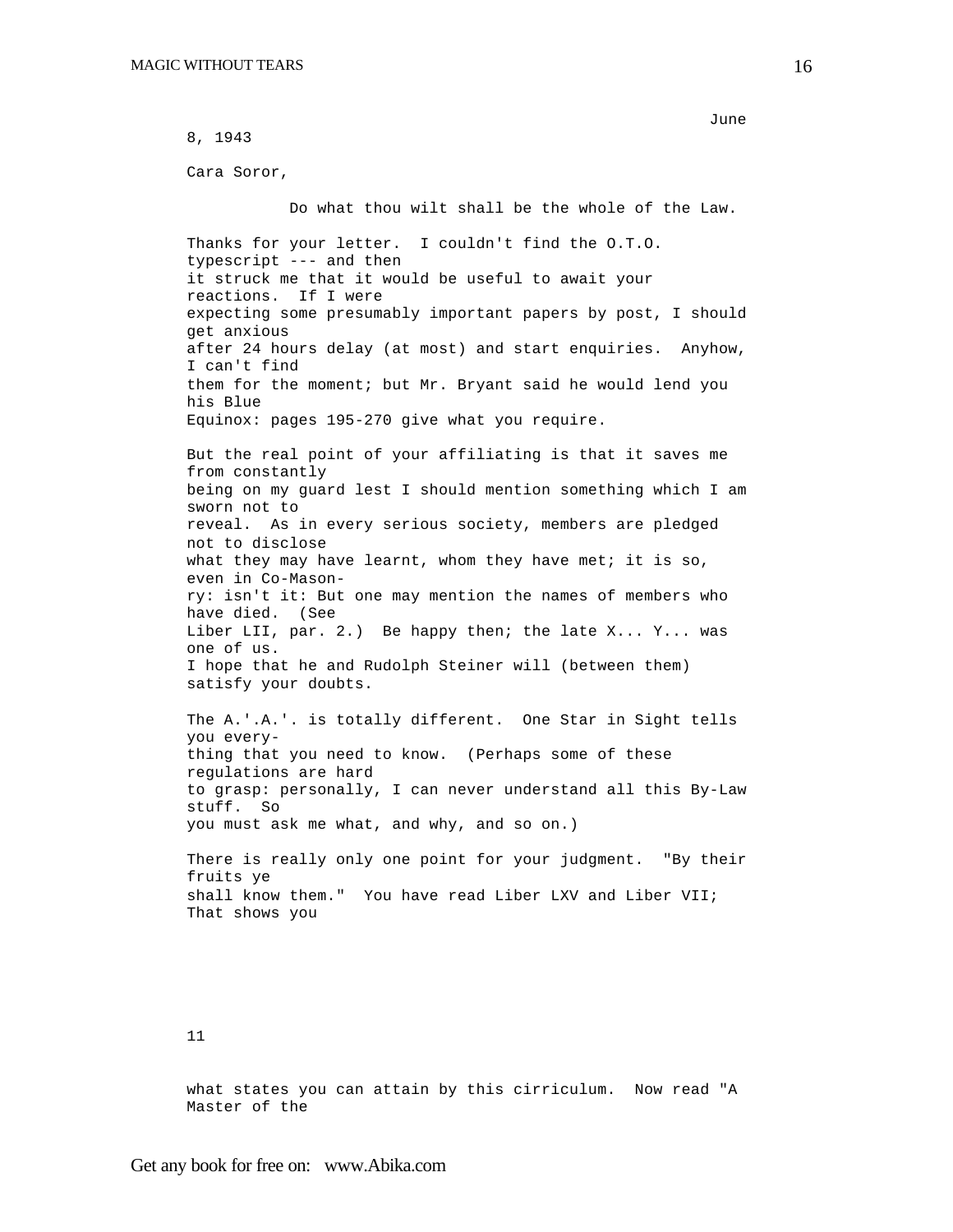Temple" (Blue Equinox, pp. 127-170) for an account of the early stages of training, and their results. (Of course, your path might not coincide with, or even resemble, his path.)

But do get it into you head that "If the blind lead the blind, they shall both fall into the ditch." If you had seen 1% of the mischief that I have seen, you would freeze to the marrow of your bones at the mere idea of seeing another member through the telescope! Well, I employ the figure of hyperbole, that I admit; but it really won't do to have a dozen cooks at the broth! If you're working with me, you'll have no time to waste on other people.

I fear your "Christianity" is like that of most other folk. You pick out one or two of the figures from which the Alexandrines concocted "Jesus" (too many cooks, again, with a vengeance!) and neglect the others. The Zionist Christ of Matthew can have no value for you; nor can the Asiatic "Dying-God" --- compiled from Melcarth, Mithras, Adonis, Bacchus, Osiris, Attis, Krishna, and others --- who supplied the miraculous and ritualistic elements of the fable.

Rightly you ask: "What can I contribute?" Answer: One Book. That is the idea of the weekly letter: 52 of yours and 52 of mine, competently edited, would make a most useful volume. This would be your property: so that you get full material value, perhaps much more, for your outlay. I thought of the plan because one such arrangement has recently come to an end, with amazingly happy results: they should lie open to your admiring gaze in a few months from now. Incidentally, I personally get nothing out of it; secretarial work costs money these days. But there is another great advantage; it keeps both of us up to the mark. Also, in such letters a great deal of odds and ends of knowledge turn up automatically; valuable stuff, frequent enough; yes, but one doesn't want to lose the thread, once one starts. Possibly ten days might be best.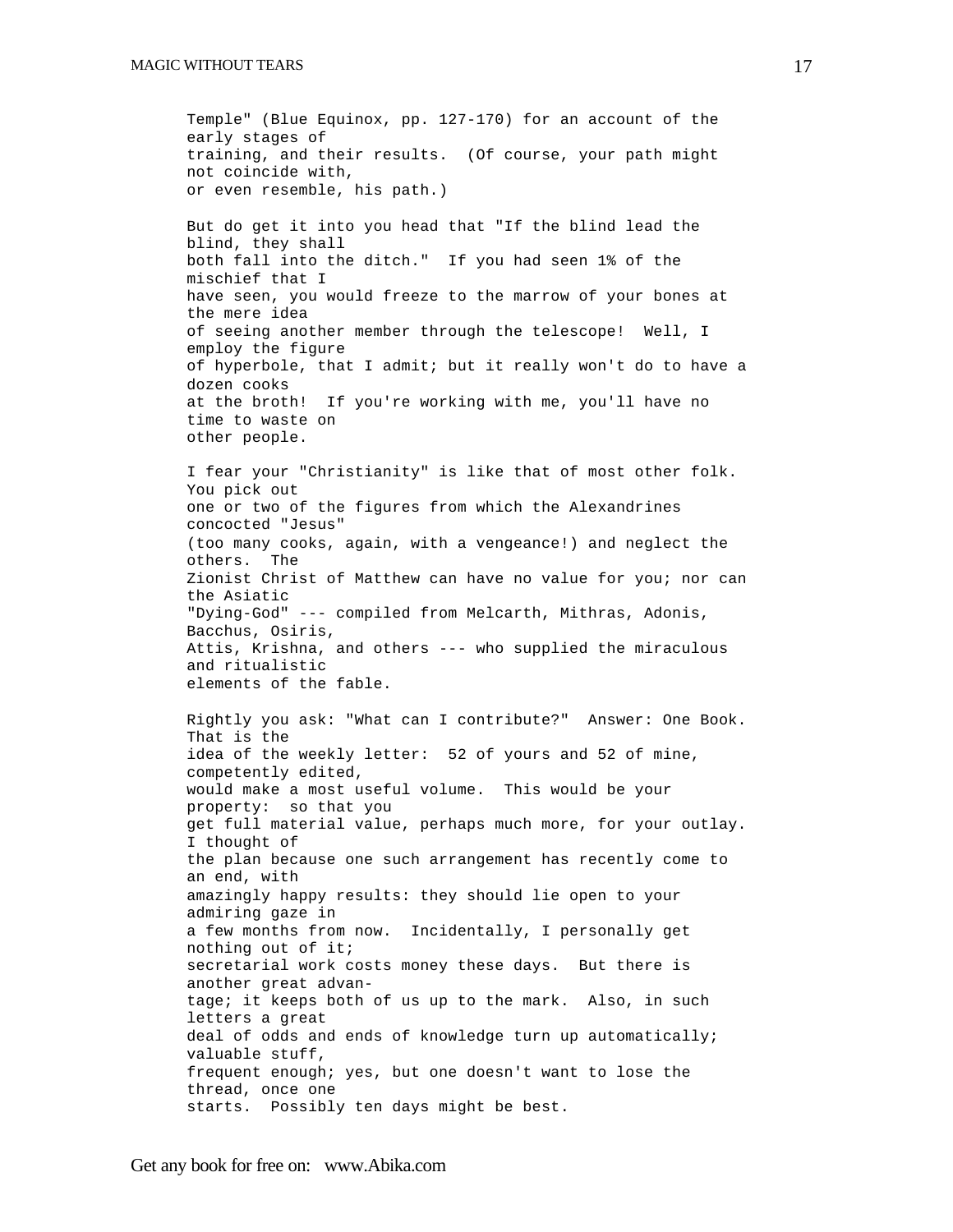But please understand that this suggestion arose solely from your own statement of what you thought would help in your present circumstances. Anyway, as you say, decide! If it is yes, I should like to see you before June 15 when I expect to go away for a few days; better to give you some groundwork to keep you busy in my absence.

Love is the law, love under will.

Fraternally,

 $666$ 

Letter No. E

and the contract of the contract of the contract of the contract of the contract of the contract of the contract of the contract of the contract of the contract of the contract of the contract of the contract of the contra

18, 1943

Cara Soror,

Do what thou wilt shall be the whole of the Law.

Much thought has gone into the construction of your Motto. "I will become" can be turned neatly enough as "Let there be;" by avoiding the First Pronoun one gets the idea of "the absorption of the Self in the Beloved,"

#### 12

which is exactly what you want.

"The creative Force of the Universe" is quite ready-made. Pyramis1, a pyramid, is that Force in its geometrical form; in its biological form it is Phallus2, the Yang or Lingam. Both words have the same numerical value, 831. These two words can therefore serve you as the secret object of your Work. How than can you construct the number 831? The Letter Kaph3, Jupiter (Jehovah), the Wheel of Fortune in the Tarot ---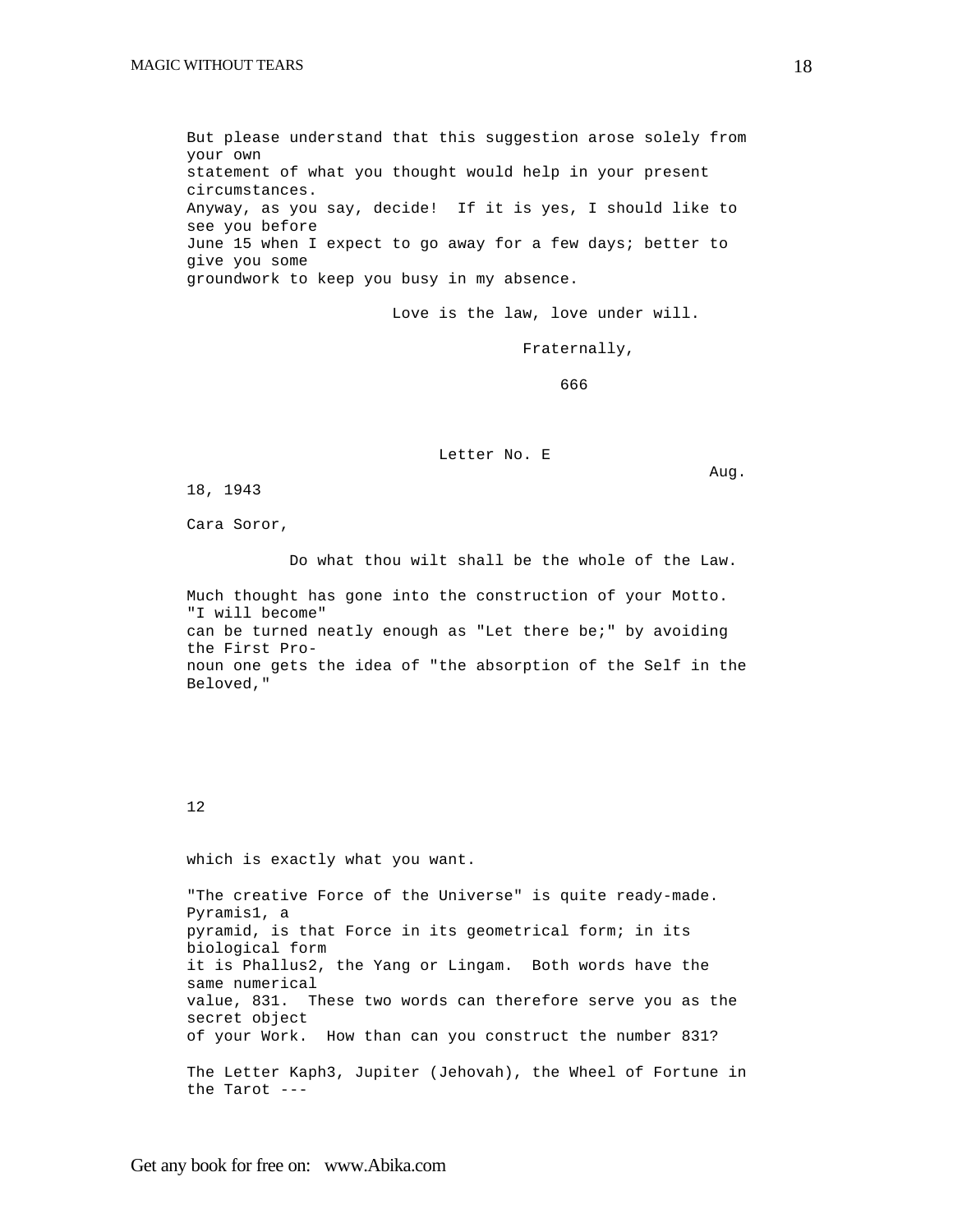the Atu X is a picture of the Universe built up and revolving by virtue of those Three Principles: Sulphur, Mercury, Salt; or Gunas: Sattvas, Rajas, Tamas --- has the value 20. So also has the letter Yod4 spelt in full.

One Gnostic secret way of spelling and pronouncing Jehovah is IAO5 and this has the value 811. So has "Let there be," Fiat, transliterating into Greek.

Resuming all these ideas, it seems that you can express your aspiration very neatly, very fully, by choosing for your motto the words FIAT YOD.

Love is the law, love under will.

Fraternally,

 $666$ 

P.S. Please study this letter, and these explanatory figures (the author, BAPHOMET Xø O.T.O., in the original spells each word, giving the numerical equivalent of each letter in puramis, etc. This is here not copied.) and meditate upon them until you have fully assimilate not only the matter under immediate consideration, but the general method of Qabalistic research and construction. Note how new cognate ideas arise to enrich the formula.

 $666$ 

Letter No. F

and the contract of the contract of the contract of the contract of the contract of the contract of the contract of the contract of the contract of the contract of the contract of the contract of the contract of the contra

20, 1943

Cara Soror,

Do what thou wilt shall be the whole of the Law.

Let me begin by referring to my letter about the motto and make clear to you the working of this letter.

In this motto you have really got several ideas combined, and yet they are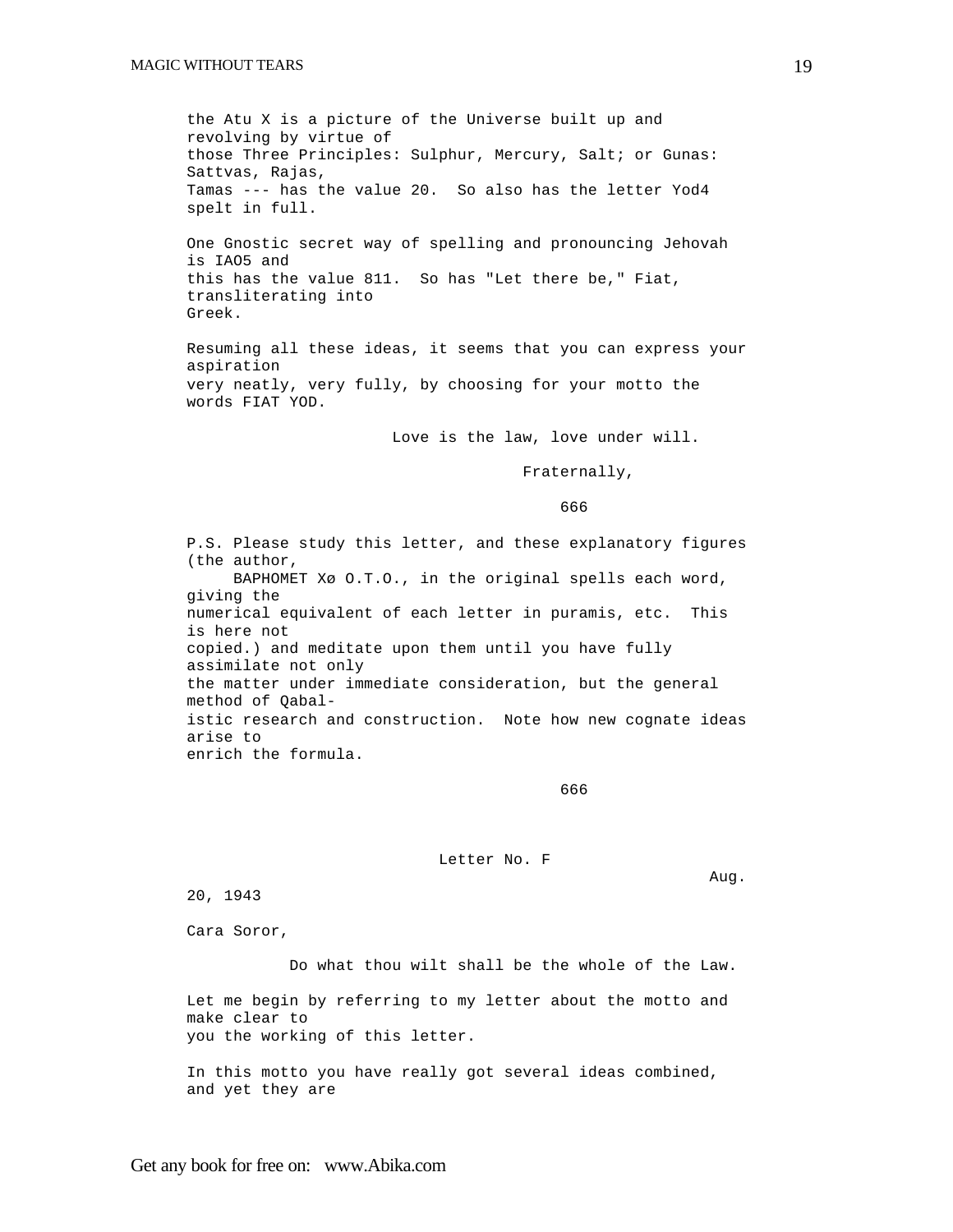really, of course, one idea. Fiat, being 811, is identical with IAO, and therefore FIAT YOD might be read not only as "let there be" (or "Let me become"), the secret source of all creative energy, but as "the secret source of the energy of Jehovah." The two words together, having the value 1\* In the original in Greek 2\* In the original in Greek. 3\* In the original in Hebrew. 4\* In the original in Hebrew. 5\* In the original in Greek.

## 13

of 831, they contain the secret meanings Pyramis and Phallos, which is the same idea in different forms; thus you have three ways of expressing the creative form, in its geometrical aspect, its human aspect, and its divine aspect. I am making a point of this, because the working out of this motto should give you a very clear idea of the sort of way in which Qabalah should be used. I think it is rather useful to remember what the essence of the Qabalah is in principle; thus, in your correspondence for Malkuth, Yesod, and Hod you are simply writing down some of the ideas which pertain to the numbers 10, 9, and 8 respectively. Naturally, there is a great deal of redundancy and overloading as soon as you get to ideas important enough to be comprehensive; as is mentioned in the article on the Qabalah in Equinox Vol. I, No. 5, it is quite easy to prove  $1 = 2 = 3 = 4$ , etc. On the other hand, you must be careful to avoid taking the correspondences given in the books of reference without thinking out why they are so given. Thus, you find a camel in the number which refers to the Moon, but the Tarot card "the Moon" refers not to the letter Gimel which means camel, but to the letter Qoph, and the sign Pisces which means fish, while the letter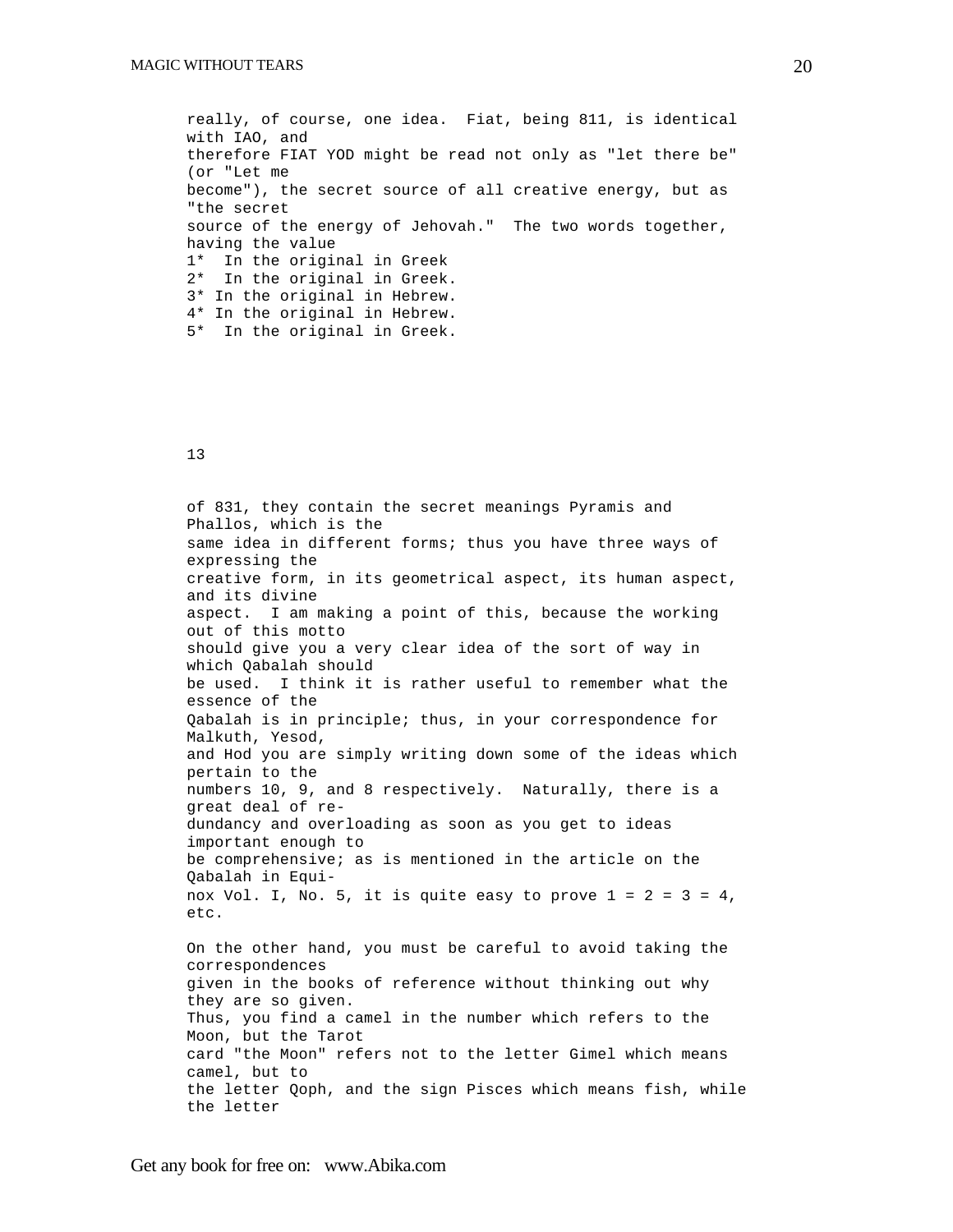itself refers to the back of the head; and you also find fish has the meaning of the letter Nun. You must not go on from this, and say that the back of your head is like a camel - the connection between them is simply that they all refer to the same thing. In studying the Qabalah you mention six months; I think after that time you should be able to realize that, after six incarnations of uninterrupted study, you may realize that you can never know it; as Confucius said about the Yi King. "If a few more years were added to my life, I would devote a hundred of them to the study of the Yi." If, however, you work at the Qabalah in the same way as I did myself, in season and out of season, you ought to get a very fair grasp of it in six months. I will now tell you what this method is: as I walked about, I made a point of attributing everything I saw to its appropriate idea. I would walk out of the door of my house and reflect that door is Daleth, and house Beth; now the word "dob" is Hebrew for bear, and has the number 6, which refers to the Sun. Then you come to the fence of your property and that is Cheth - number 8, number of Tarot Trump 7, which is the Chariot: so you begin to look about for your car. Then you come to the street and the first house you see is number 86, and that is Elohim, and it is built of red brick which reminds you of Mars and the Blasted Tower, and so on. As soon as this sort of work, which can be done in a quite lighthearted spirit, becomes habitual, you will find your mind running naturally in this direction, and will be surprised at your progress. Never let your mind wander from the fact that your Qabalah is not my Qabalah; a good many of the things which I have noted may be useful to you, but you must construct your own system so that it is a living weapon in your hand. I think I am fair if I say that the first step on the Qabalah which may be called success, is when you make an actual discovery which throws light on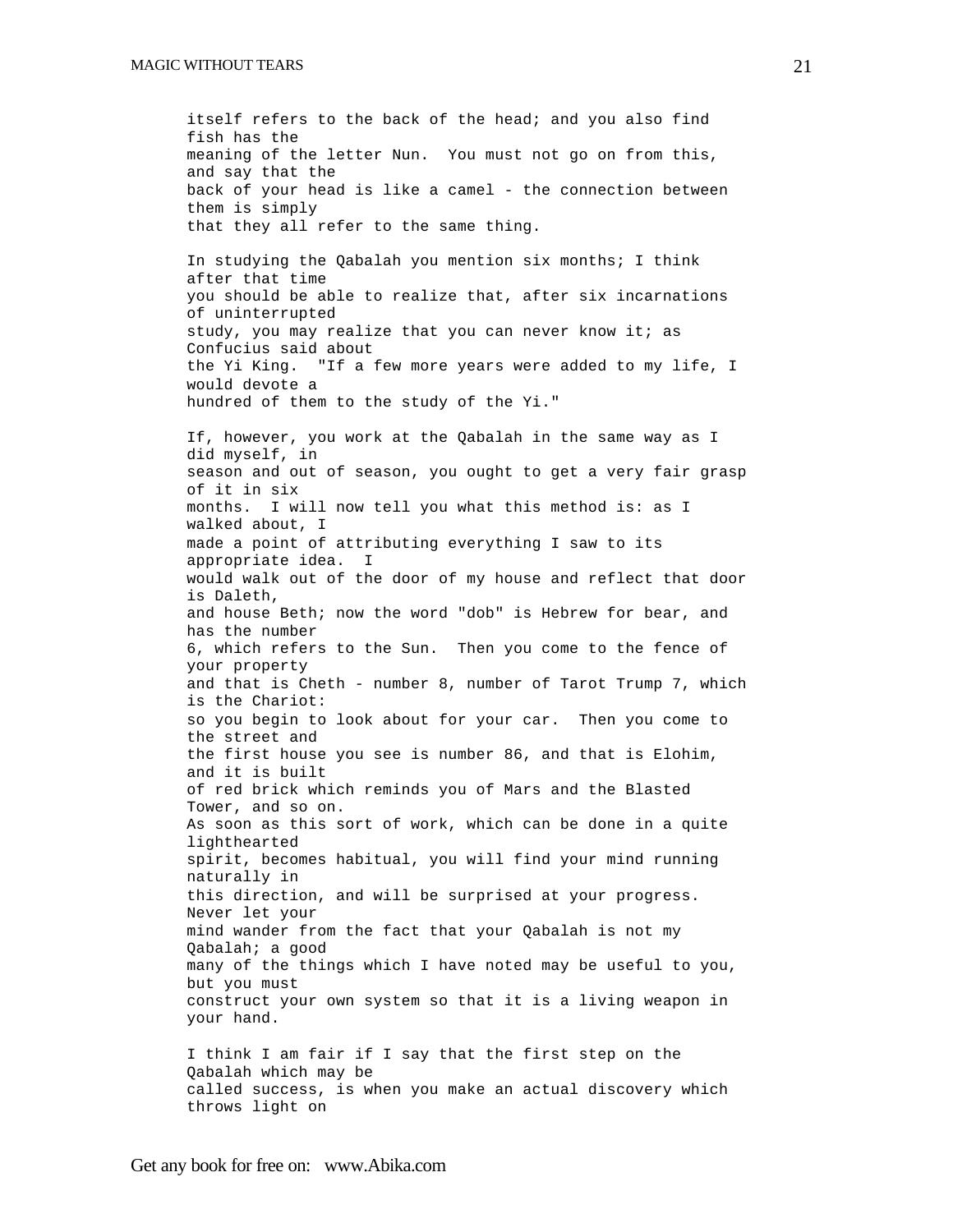some problem which has been troubling you. A quarter of a century ago I was in New Orleans, and was very puzzled about my immediate course of action; in fact I may say I was very much distressed. There seemed literally nothing that I could do, so I bethought myself that I had better invoke Mercury. As soon as I got into the appropriate frame of mind, it naturally occurred to me, with a sort of joy, "But I am Mercury." I put it into Latin --- Mercurius sum, and suddenly something struck me, a sort of nameless reaction which said: "That's not quite right." Like a flash it came to me to put

#### 14

it into Greek, which gave me "Hermes Eimi", {Keynote: may wish to convert to true Greek} and adding that up rapidly, I got the number 418, with all the marvellous correspondences which had been so abundantly useful to me in the past (See Equ. of the Gods, p. 138). My troubles disappeared like a flash of lightning.

Now to answer your questions seriatum; it is quite all right to put questions to me about The Book of the Law; a very extended commentary has been written, but it is not yet published. I shall probably be able to answer any of your questions from the manuscript, but you cannot go on after that when it would become a discussion; as they say in the lawcourts, "You must take the witness' answer." II. The Qabalah, both Greek and Hebrew, also very likely

Arabic, was used by the author of The Book of the Law. I have explained above the proper use of the Qabalah. I cannot tell you how the early Rosicrucians used it, but I think one may assume that their methods were not dissimilar to our own. Incidentally, it is not very safe to talk about Rosicrucians, because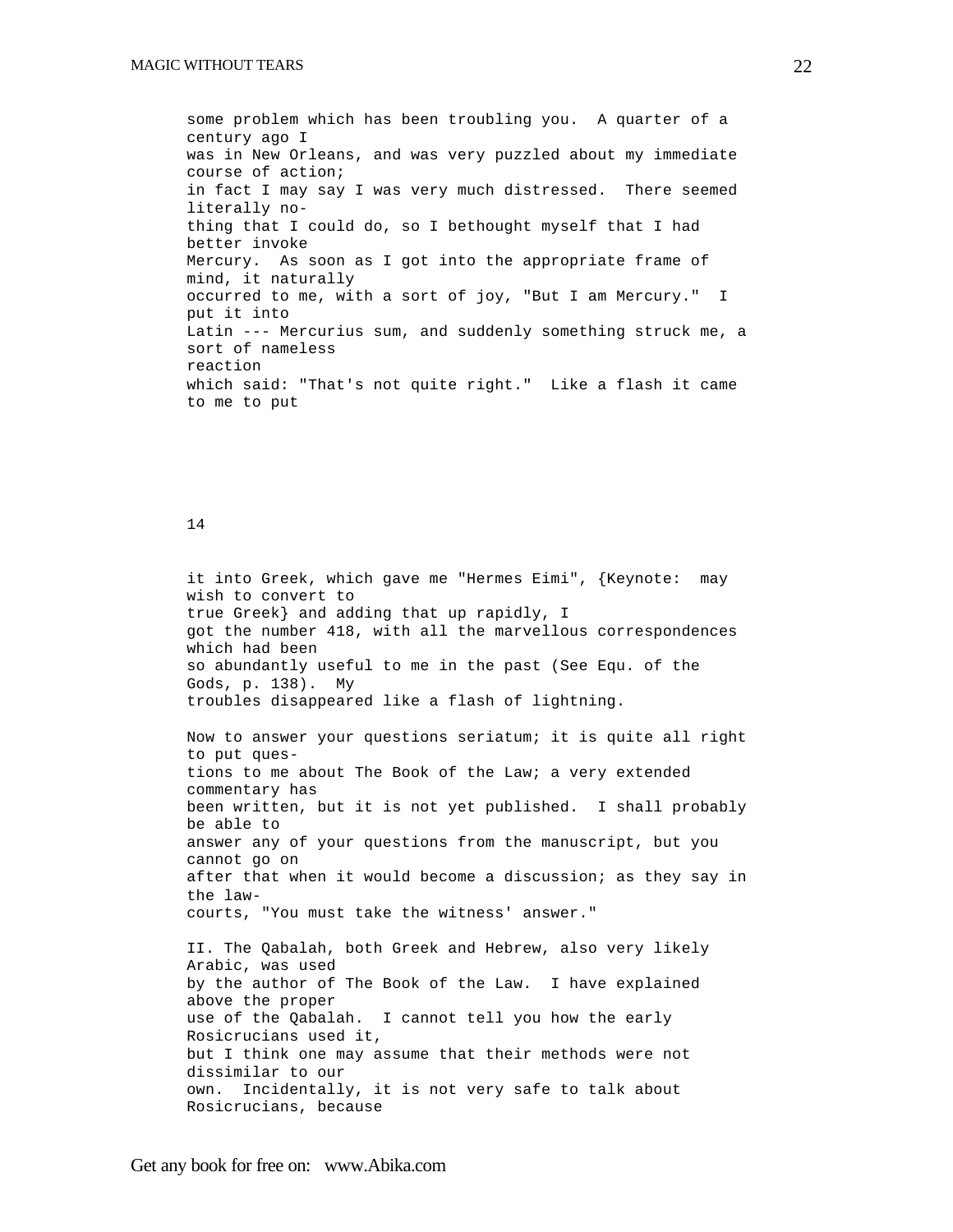their name has become a signal for letting loose the most devastating floods of nonsense. What is really known about the original Rosicrucians is practically confined to the three documents which they issued. The eighteenth century Rosicrucians may, or may not, have been legitimate successors of the original brotherhood - I don't know. But from them the O.T.O. derived its authority; The late O.H.O. Theodor Reuss possessed a certain number of documents which demonstrated the validity of his claim according to him; but I only saw two or three of them, and they were not of very great importance. Unfortunately he died shortly after the last War, and he had got out of touch with some of the other Grand Masters. The documents did not come to me as they should have done; they were seized by his wife who had an idea that she could sell them for a fantastic price; and we did not feel inclined to meet her views. I don't think the matter is of very great importance, the work being done by members of the Order all over the place is to me quite sufficient. III. The Ruach contains both the moral and intellectual worlds, which is really all that we mean by the conscious mind; perhaps it even includes certain portions of the subconscious. IV. In initiation from the grade of Neophyte to that of Zelator, one passes by this way. The main work is to obtain admission to, and control of, the astral plane. Your expressions about "purifying the feelings" and so on are rather vague to enter into a scientific system like ours. The result which you doubtless refer to is attained automatically in the course of your experiments. Your very soon discover the sort of state of mind which is favourable or unfavourable to the work, and you also discover what is helpful and harmful to these states in your way of life. For instance, the practice like

the non-receiving of gifts is all right for a Hindu whose mind is branded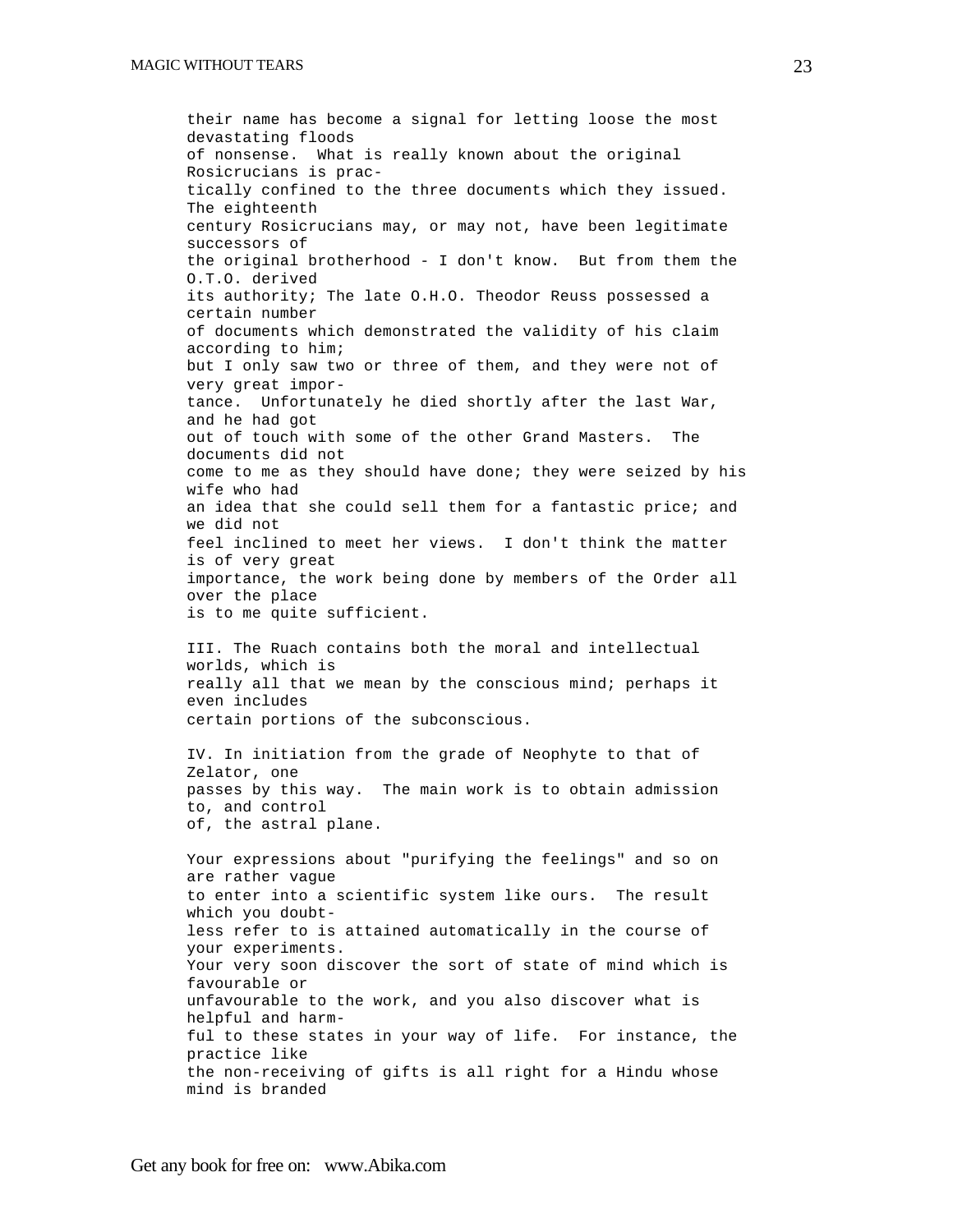for ten thousand incarnations by the shock of accepting a cigarette or a cup of tea. Incidentally, most of the Eastern cults fall down when they come West, simply because they make no allowance for our different temperaments. Also they set tasks which are completely unsuitable to Europeans an immense amount of disappointment has been caused by failure to recognize these facts.

Your sub-questions a, b, and c are really answered by the above. All the terms you use are very indefinite. I hope it will not take too long to

## 15

get you out of the way of thinking in these terms. For instance, the word "initiation" includes the whole process, and how to distinguish between it and enlightenment I cannot tell you. "Probation," moreover, if it means "proving," continues throughout the entire process. Nothing is worse for the student than to indulge in these mild speculations about ambiguous terms. V. You can, if you like, try to work out a progress of Osiris through Amennti on the Tree of Life, but I doubt whether you will get any satisfactory result.

It seems to me that you should confine yourself very closely to the actual work in front of you. At the present moment, of course, this includes a good deal of general study; but my point is that the terms employed in that study should always be capable of precise definition. I am not sure whether you have my Little Essays Toward Truth. The first essay in the book entitled "Man" gives a full account of the five principles which go to make up Man according to the Qabalistic system. I have tried to define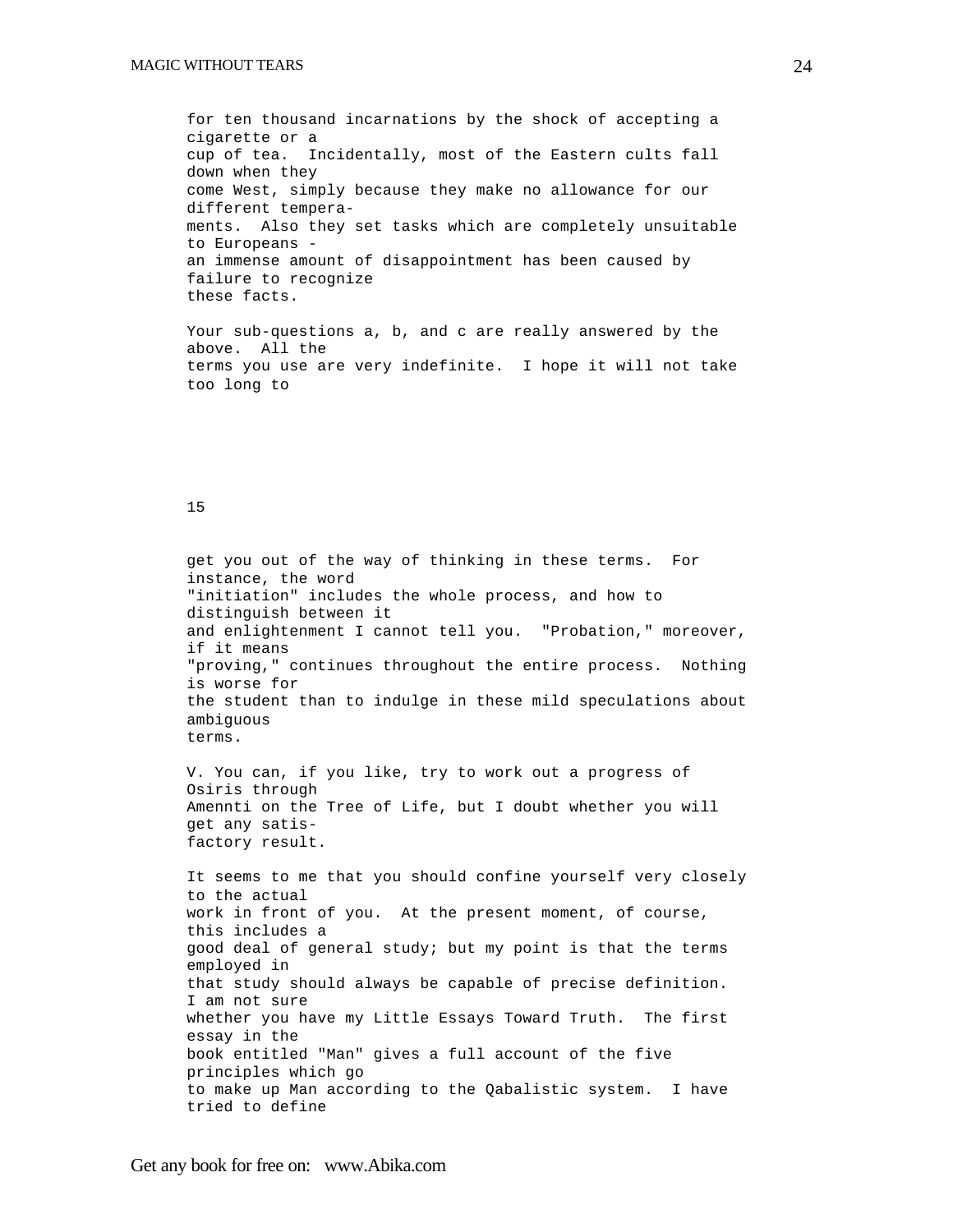these terms as accurately as possible, and I think you will find them,, in any case, clearer than those to which you have become accustomed with the Eastern systems. In India, by the way, no attempt is ever made to use these vague terms. They always have a very clear idea of what is meant by words like "Buddhi," "Manas" and the like. Attempts at translation are very unsatisfactory. I find that even with such a simple matter as the "Eight limbs of Yoga," as you will see when you come to read my Eight Lectures. I am very pleased with your illustrations; that is excellent practice for you. Presently you have to make talismans, and a Lamen for

yourself, and even to devise a seal to serve as what you might call a magical coat-ofarms, and all this sort of thing is very helpful.

It occurs to me that so far we have done nothing about the astral plane and this path of Tau of which you speak. Have you had any experience of travelling in the astral? If not, do you think that you can begin by yourself on the lines laid down in Liber O, sections 5 and 6? (See Magick, pp. 387-9). If not you had better let me take you through the first gates. The question of noise instantly arises; I think we should have to do it not earlier than nine o'clock at night, and I don't know whether you can manage this.

Love is the law, love under will.

Fraternally,

 $666$ Letter No. G

September 4.

Cara Soror,

Do what thou wilt shall be the whole of the Law.

"shall be" (instead of "Do what thou wilt is ... ") not "is". See Liber AL, I, 36, 54, and II, 54. Not "Master Perdurabo": see Magick p. XXIX. "Care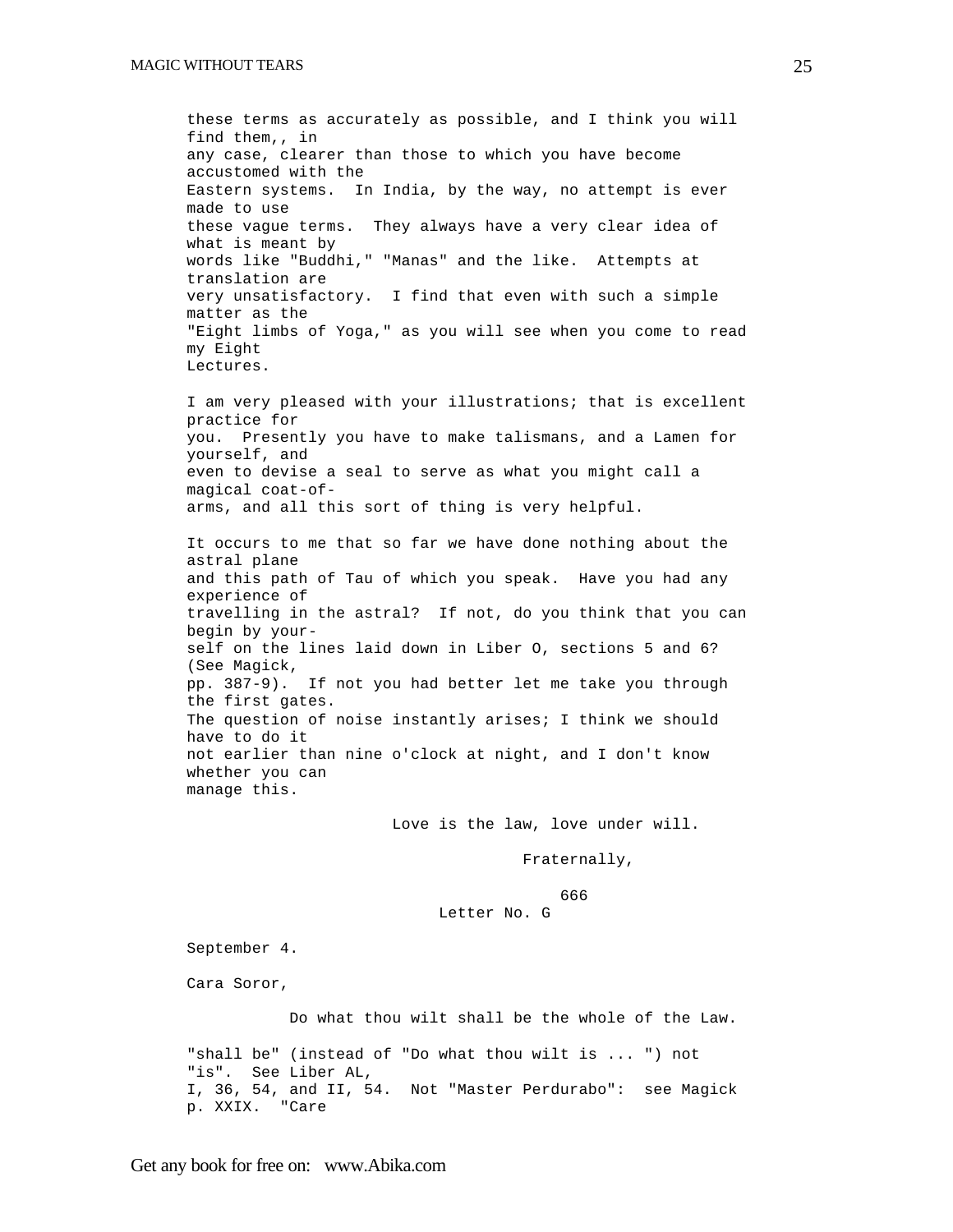Frater" is enough.

777 is practically unpurchaseable: copies fetch œ10 or so. Nearly all im-

#### 16

portant correspondences are in Magick Table I. The other 2 books are being sent at once. "Working out games with numbers." I am sorry you should see no more than this. When you are better equipped, you will see that the Qabalah is the best (and almost the only) means by which an intelligence can identify himself. And Gematria methods serve to discover spiritual truths. Numbers are the network of the structure of the Universe, and their relations the form of expression of our Understanding of it. (He gives the numerical value of the letters of the Greek alphabet - not copied here. - ed.) In Greek and Hebrew there is no other way of writing numbers; our 1, 2, 3 etc. comes from the Phoenicians through the Arabs. You need no more of Greek and Hebrew than these values, some sacred words --- knowledge grows by use --- and books of reference. One cannot set a pupil definite tasks beyond the groundwork I am giving you, and we should find this correspondence taking clear shape of its own accord. You have really more than you can do already. And I can only tell you what the right tasks --- out of hundreds --- are by your own reactions to

your own study and practice.

"Osiris in Amennti" - see the Book of the Dead. I meant you might try to trace a parallelism between his journeyings and the Path of Initiation.

Astral travel - development of the Astral Body is essential to research; and, above all, to the attainment of "the Knowledge and Conversation of the Holy Guardian Angel."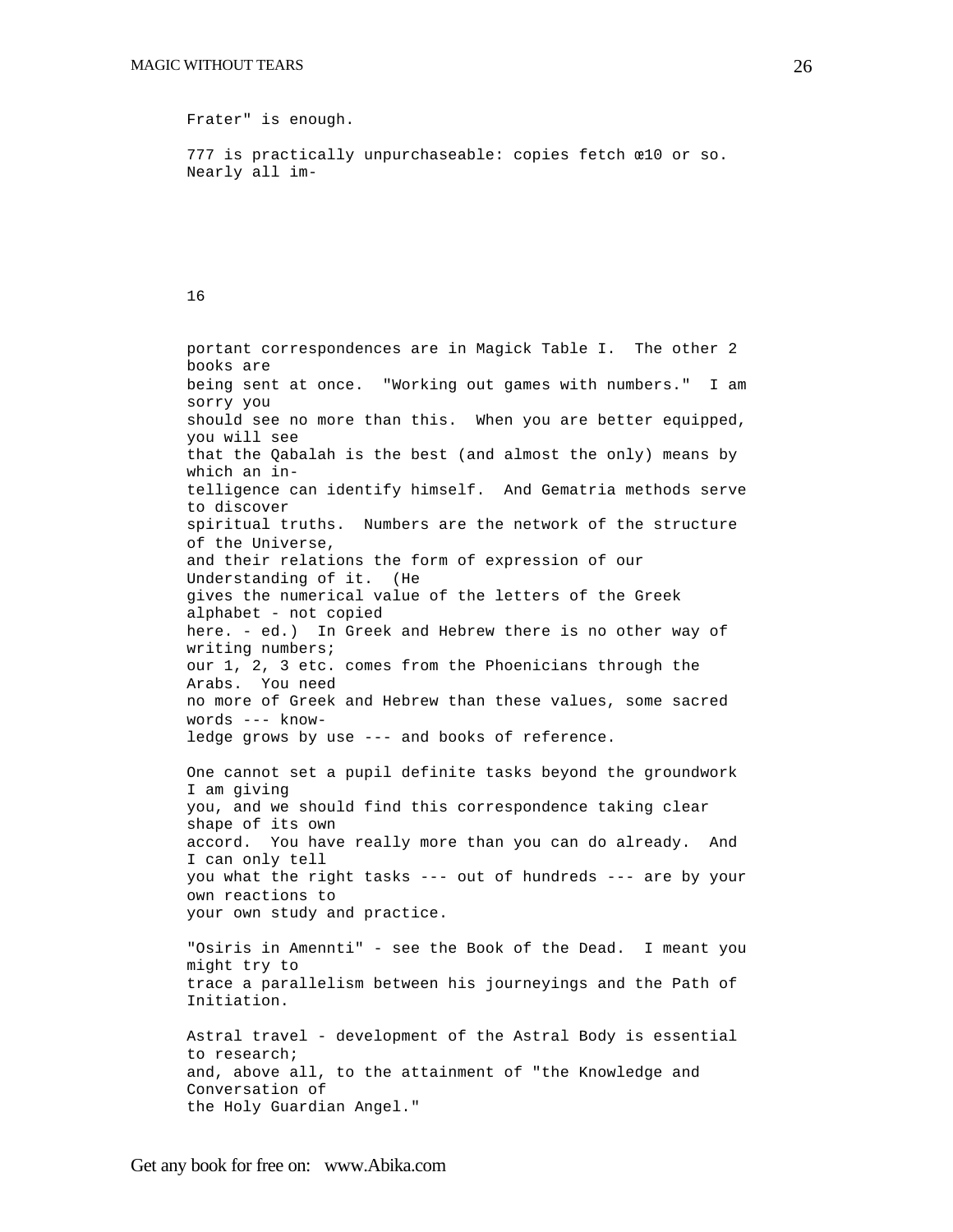You ought to demonstrate your performance of the Pentagram Ritual to me; you are probably making any number of mistakes. I will, of course, take you carefully through the O.T.O. rituals to IIIø as soon as you are fairly familiar with them. The plan of the grades is this: --- 0ø Attraction to the Solar System Iø Birth IIø Life IIIø Death IVø "Exaltation" P.I, "Annihilation" Vø-IXø Progressive comment on IIø with very special reference to the central secret of practical Magick. There is thus no connection with the A.'.A.'. system and the Tree of Life. Of course, there are certain analogies. Your suggested method of study: you have got my idea quite well. But nobody can "take you through" the Grades of A.'.A.'.. The Grades confirm your attainments as you make them; then, the new tasks appear. See One Star in Sight. Love is the law, love under will.

Fraternally,

 $666$ 

Letter No. H

17

November 10 - 11. 11

p.m. - 2 a.m.

Cara Soror,

Do what thou wilt shall be the whole of the Law.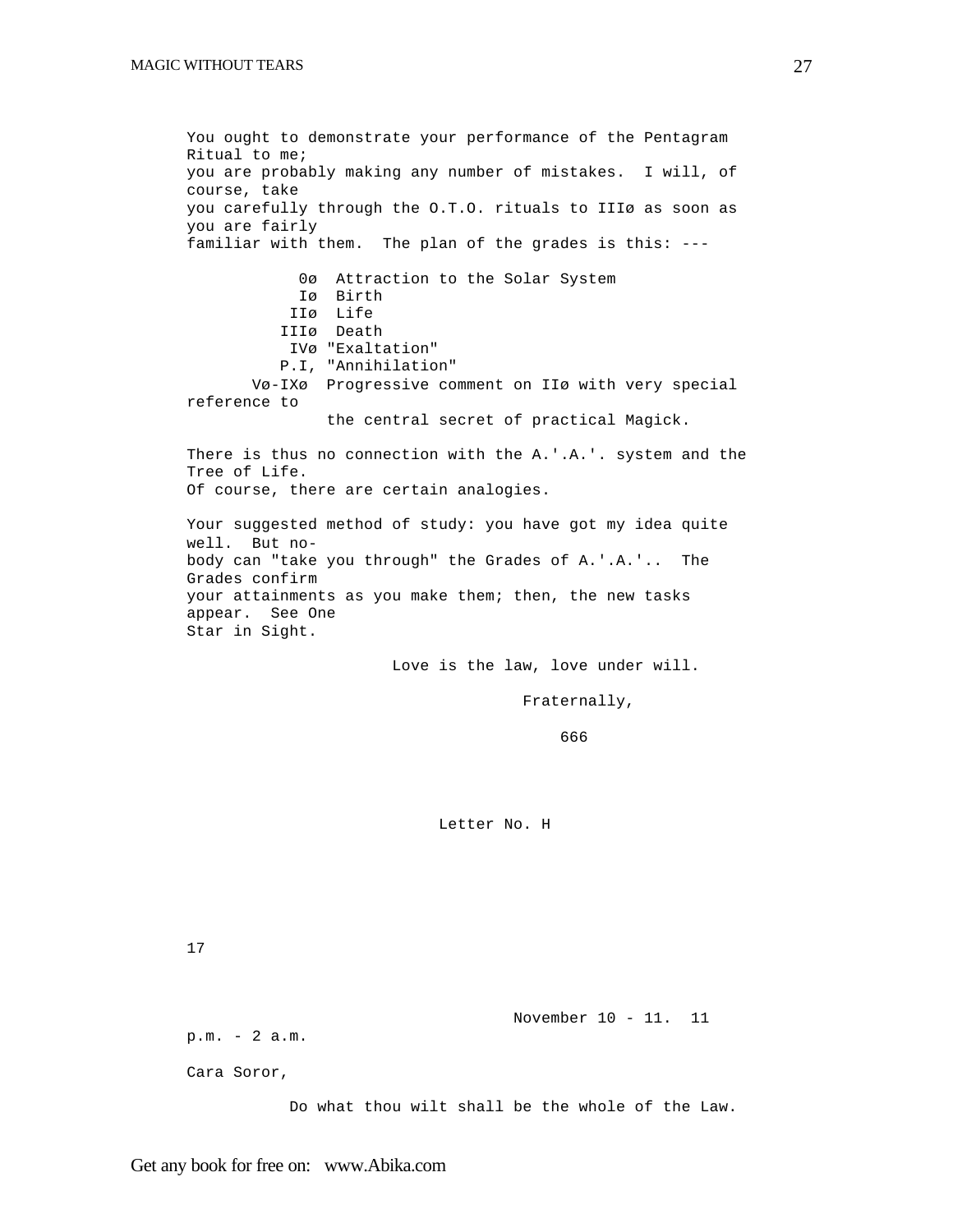Your's of yestere'en came to gladden me just when the whole evening lay blank before me: the one job such a big job that I simply can't get down to it until I get help: How annoying! Still, yours the gain! 1. That verse (AL. I, 44) condenses the whole magical technique. It makes clear --- when you have understood it --- the secret of success in the Great Work. Of course at first it appears a paradox. You must have an aim, and one aim only: yet on no account must you want to achieve it!!! Those chapters of the Book of Lies quoted in my last letter6 do throw some light onto this Abyss of self-contradiction; and there is meaning much deeper than the contrast between the Will with a capital W, and desire, want, or velleity. The main point seems to be that in aspiring to Power one is limited by the True Will. If you use force, violating your own nature either from lack of understanding or from petulant whim, one is merely wasting energy; things go back to normal as soon as the stress is removed. This is one small case of the big Equation "Free Will = Necessity" (Fate, Destiny, or Karma: it's all much the same idea). One is most rigidly bound by the causal chain that has dragged one to where one is; but it is one's own self that has forged the links. Please refrain from the obvious retort: "Then, in the long run, you can't possibly go wrong: so it doesn't matter what you do." Perfectly true, of course! (There is no single grain of dust that shall not attain to Buddhahood:" with some such words did the debauched old reprobate seek to console himself when Time began to take its revenge.) But the answer is simple enough: you happen to be the kind of being that thinks it does matter what course you steer; or, still more haughtily, you enjoy the pleasure of sailing. No, there is this factor in all success: self-confidence. If we analyze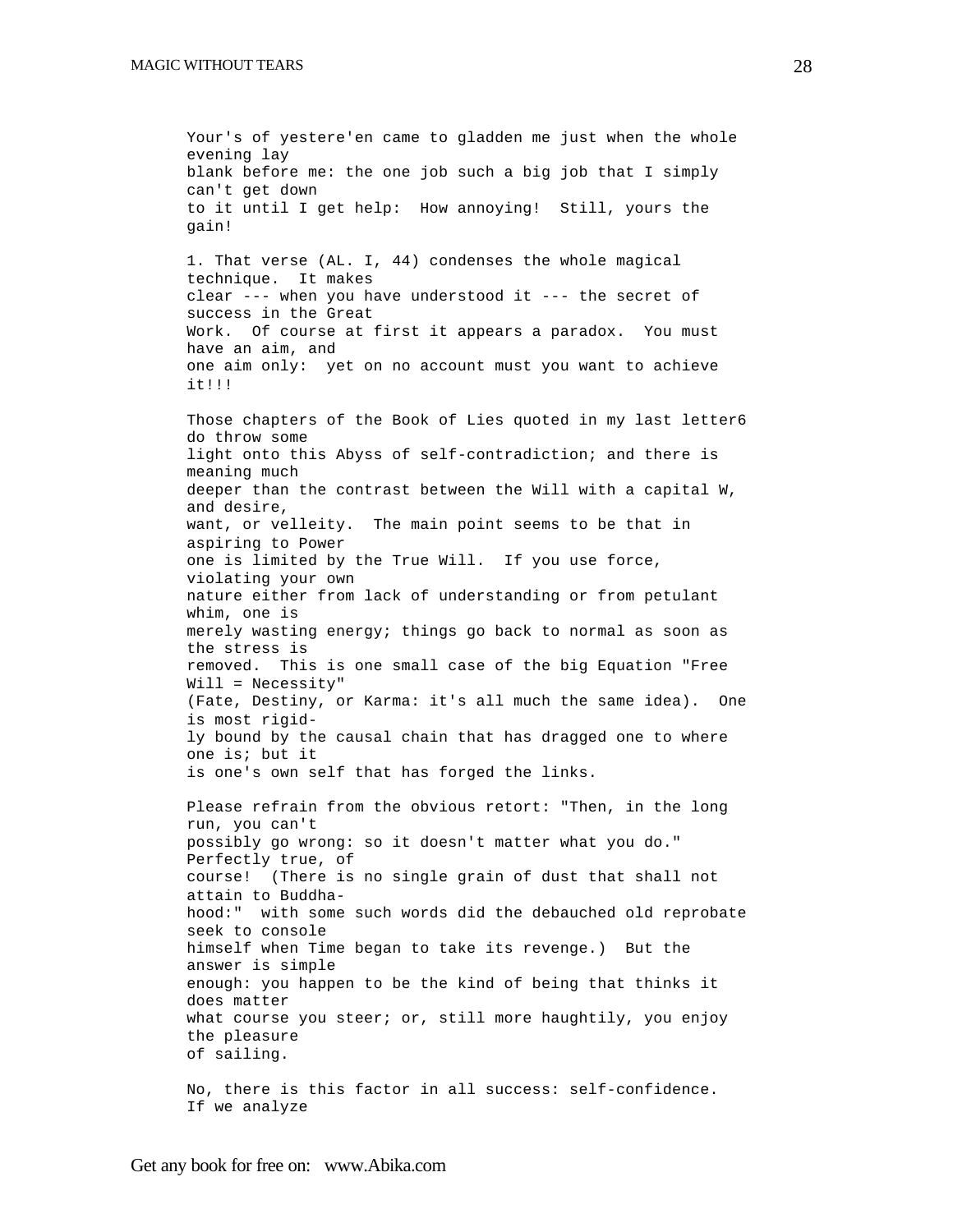this, we find that it means that one is aware that all one's mental and physical faculties are working harmoniously. The deadliest and subtlest enemy of that feeling is anxiety about the result; the finest gauze of doubt is enough to dim one's vision, to throw the entire field out of focus. Hence, even to be aware that there is a result in prospect must militate against that serenity of spirit which is the essence of self-confidence. As you will know, all our automatic physiological functions are deranged if one is aware of them. This then, is the difficulty, to enjoy consciously while not disturbing the process involved. The obvious physical case is the sexual act: perhaps its chief importance is just that it is a type of this exceptional spiritual-mental condition. I hope, however, that you will remember what I have said on the subject in paragraphs 15 - 17 of my 3rd Lecture on Yoga for Yellowbellies (pp. 71-72); there is a way of obtaining ecstacy from the most insignificant physiological function. Observe that in transferring the whole consciousness to (say) one's little finger or big toe is not trying to interfere with the normal exercise of sits activities, but only to realize what is going on in the organism, the 6\* A letter dated Oct. 12, '43 constituted No. 48 in Magick Without Tears and the following chapters from the Book of Lies: - "Peaches", "Pilgrim-Talk", "Buttons and Rosettes", "The Gun-Barrel and the Mountaineer".

### 18

exquisite pleasure of a function in its normal activity. With a little imagination one can conceive the analogical case of the Universe itself; and, still less fettered by even the mildest limitation which material symbols necessarily (however little) suggest, "Remember all ye that exis-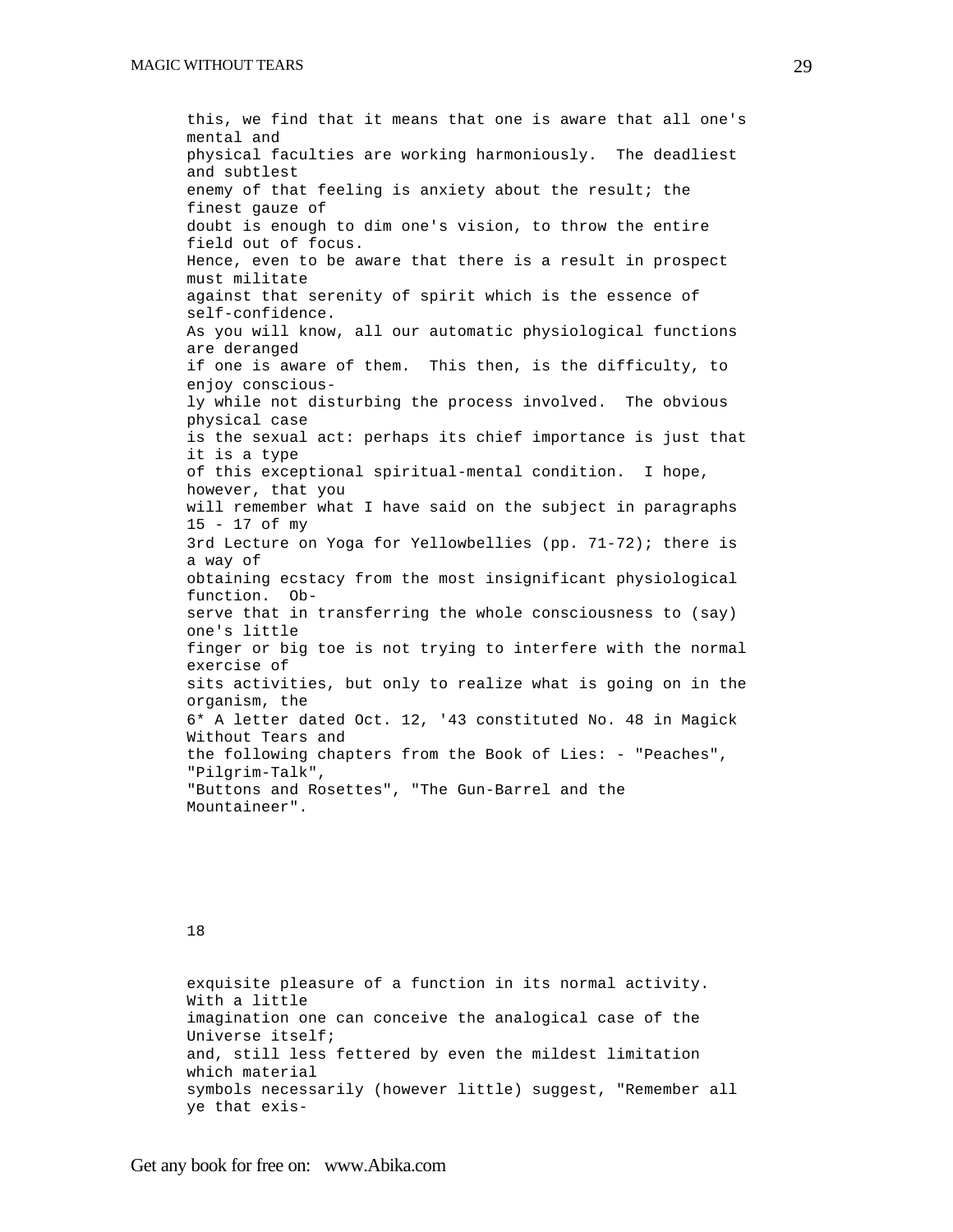tence is pure joy; ..." (AL, II, 9). Is it too bold to suggest that the gradual merging of all these Ways into an interwoven unity may be taken as one mode of presentation of the Accomplishment of the Great Work itself? At least, I feel fairly satisfied the meditation of them severally and jointly may help you to an answer to your first question. 2. Most people in my experience either cook up a hell-broth of self-induced obstacles to success in Astral traveling, or else shoot forth on the wings of romantic imagination and fool themselves for the rest of their lives in the manner of the Village Idiot. Yours, luckily, is the former trouble. But --- is it plain obstinacy? --- you do not exercise the sublime Art of Gurubullying. You should have made one frenzied leap to my dying bed, thrust aside the cohorts of Mourning Archimandrites, and wrung my nose until I made you do it. And you repeatedly insist that it is difficult. It isn't. Is there, however, some deep-seated inhibition - a (Freudian) fear of success? Is there some connection with that sense of guilt which is born in all but the very few? But you don't give it a fair chance. There is, I admit, some trick, or knack, about getting properly across; a faculty which one acquires (as a rule) quite suddenly and unexpectedly. Rather like mastering some shots at billiards. Practice has taught me how to communicate this to students; only in rare cases does one fail. (It's incredible: one man simply could not be persuaded that intense physical exertion was the wrong way to to it. There he sat, with the veins on his forehead almost on the point of bursting, and the arms of my favourite chair visibly trembling beneath his powerful grip!) In your case, I notice that you have got this practice mixed up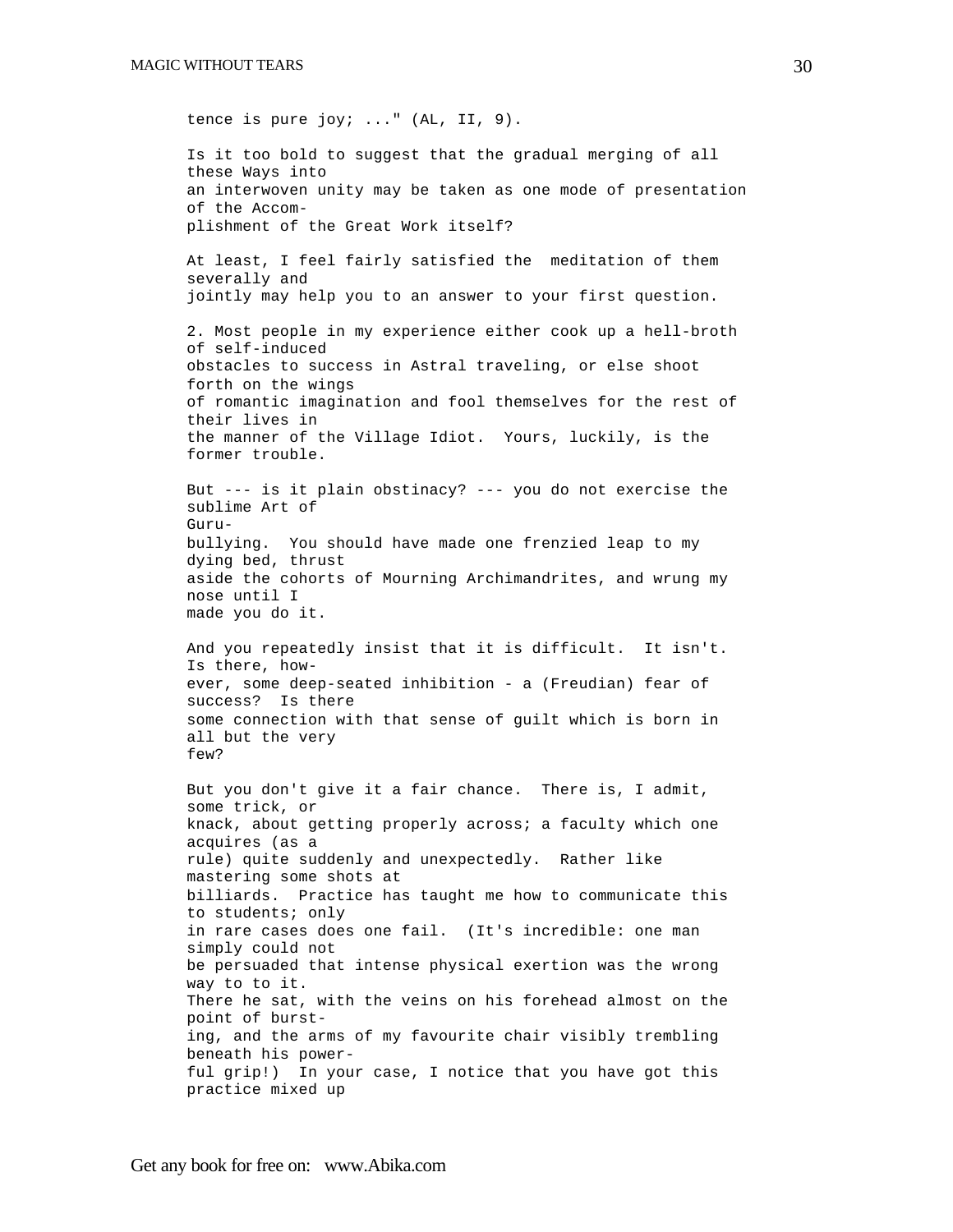with Dharana: you write of "Emptying my mind of everything except the one idea, etc." Then you go on: "The invoking of a supersensible Being is impossible to me as yet." The impudence! The arrogance! How do you know, pray madam? (Dial numbers at random: the results are often surprisingly delightful!) Besides, I didn't ask you to invoke a supersensible (what a word! Meaning?) Being right away, or at any time: that supersensible is getting on my nerves: do you mean "not in normal circumstances to be apprehended by the senses?" I suppose so.

In a word: do fix a convenient season for going on the Astral Plane under my eye: half an hour (with a bit of luck) on not more than four evenings would put you in a very different frame of mind. You will soon "feel your feet" and then "get your sea-legs" and then, much sooner than you think "Afloat in the aethyr, O my God! my God!". . . . . "White swan, bear thou ever me up between thy wings!"

3. Now then to your old Pons Asinorum about the names of the Gods! Stand in the corner for half an hour with your face to the wall! Stay in after school and write Malka be-Tharshishim v-Ruachoth b-Schebralim 999 times!

#### 19

My dear, dear, dear sister, a name is a formula of power. How can you talk of "anachronism" when the Being is eternal? For the type of energy is eternal. Every name is a number: and "Every number is infinite; there is no difference." (AL I, 4). But one Name, or system of Names, may be more convenient either (a) to you personally or (b) to the work you are at. E.g. I have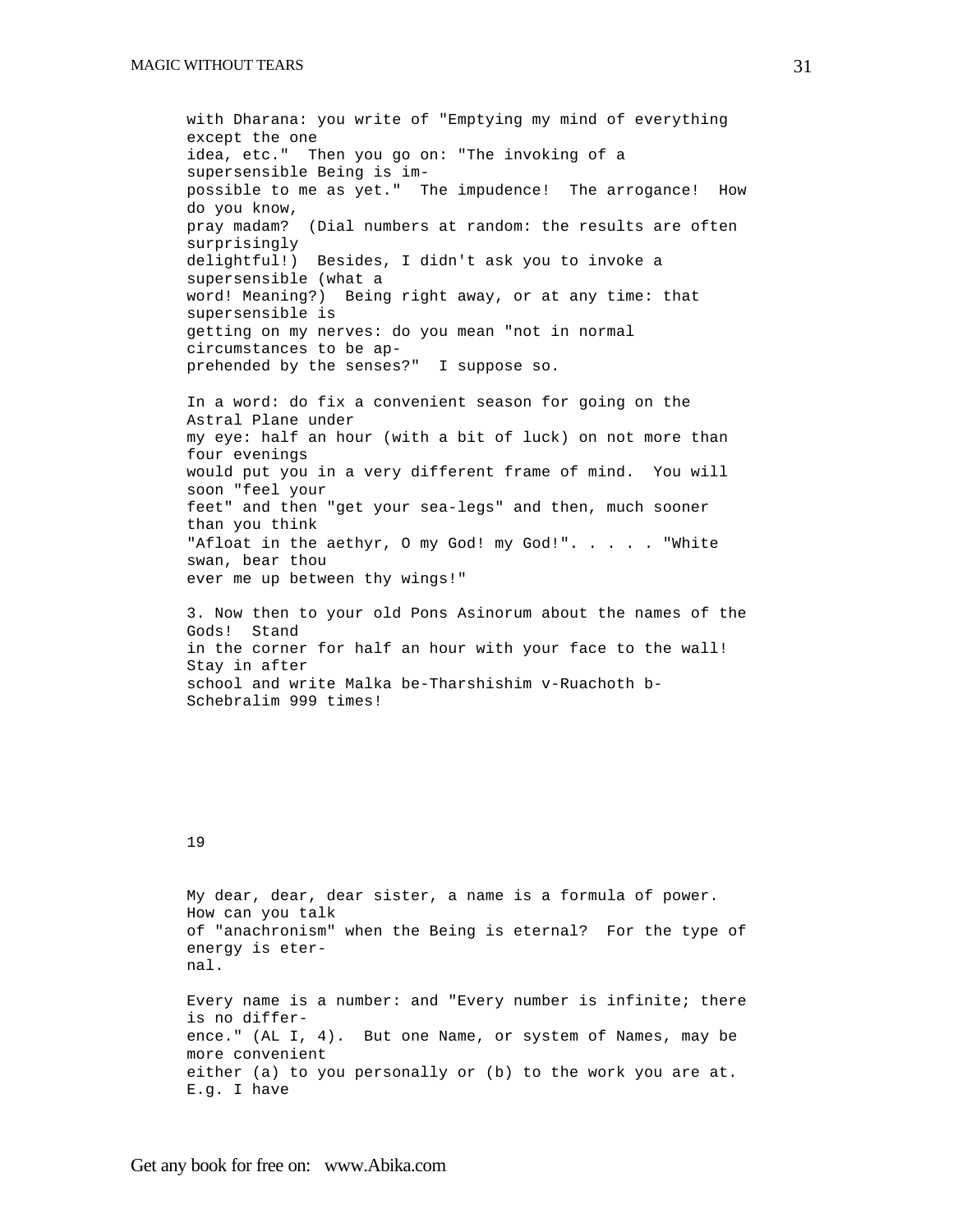very little sympathy with Jewish Theology or ritual; but the Qabalah is so handy and congenial that I use it more than almost any -- or all the others together --- for daily use and work. The Egyptian Theogony is the noblest, the most truly magical, the most bound to me (or rather I to it) by some inmost instinct, and by the memory of my incarnation as Ankh-f-n-Khonsu, that I use it (with its Graeco-Phoenician child) for all work of supreme import. Why stamp my vitals, madam! The Abramelin Operation itself turned into this form before I could so much as set to work on it! like the Duchess' baby (excuse this enthusiasm; but you have aroused the British Lion-Serpent.) Note, please, that the equivalents given in 777 are not always exact. Tahuti is not quite Thoth, still less Hermes; Mercury is a very much more comprehensive idea, but not nearly so exalted: Hanuman hardly at all. Nor is Tetragrammaton IAO, though even etymology asserts the identity. In these matters you must be catholic, eclectic, even syncretic. And you must consider the nature of your work. If I wanted to evoke Taphthartharath, there would be little help indeed from any but the Qabalistic system; for that spirit's precise forms and numbers are not to be found in any other. The converse, however, is not so true. The Qabalah, properly understood, properly treated, is so universal that one can vamp up a ritual to suit almost "any name and form." But in such a case one may expect to have to reinforce it by a certain amount of historical, literary, or philosophic study --- and research. 4. Quite right, dear lady, about your incarnation memories acting as a "Guide to the Way Back." Of course, if you "missed an Egyptian Incarnation," you would not be so likely to be a little Martha, worried "about much serving." Don't get surfeited with knowledge, above all things; it is so very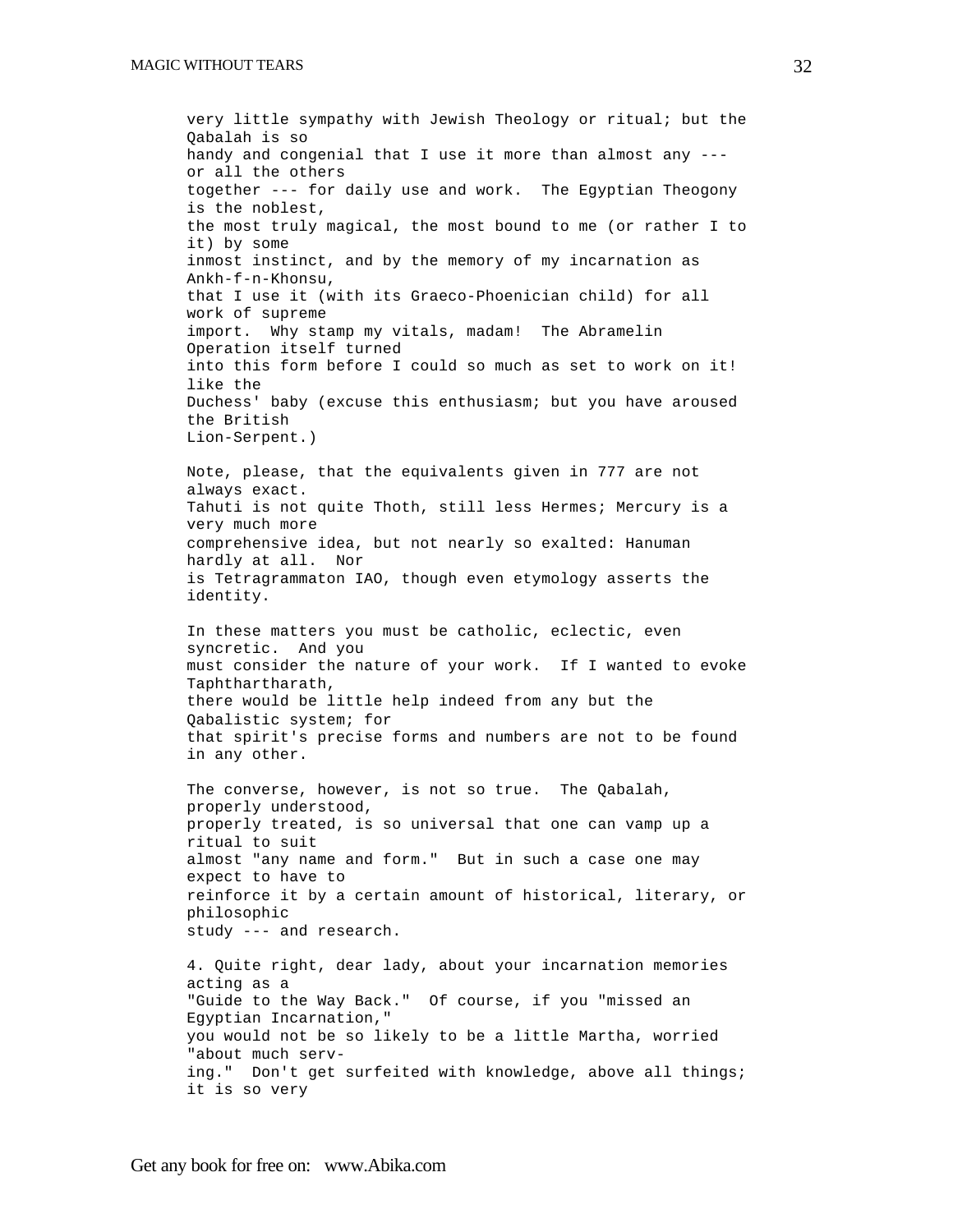fascinating, so dreadfully easy; and the danger of becoming a pedant --- "Deuce take all your pedants! say I." Don't "dry-rot at ease 'till the Judgment Day." No, I will NOT recommend a book. It should not hurt you too much to browse on condensed hay (or thistles) such as articles in Encyclopedias. Take Roget's Thesaurus or Smith's Smaller Classical Dictionary (and the like) to read yourself to sleep on. But don't stultify yourself by taking up such study too seriously. You only make yourself ridiculous by trying to do at 50 what you ought to have done at 15. As you didn't -- tant pis! You can't possibly get the spirit; if you could, it would mean merely mental indigestion. We have all read how Cato started to learn Greek at 90: but the story stops there. We have never been told what good it did to himself or anyone else. 5. God-forms. See Magick pp. 378-9. Quite clear: quite

adequate: no use at all without continual practice. No one can join with you --- off you go again! No, no, a thousand times no: this is the practice par excellence where you have to do it all yourself. The Vibration of Godnames: that perhaps, I can at least test you in. But don't you dare come up for a test

## $2.0$

until you've been at it --- and hard --- for at least 100 exercises. I think this is your trouble about being "left in the air." When I "present many new things" to you, the sting is in the tail --- the practice that vitalizes it. Doctrinal stuff is fine "Lazily, lazily, drowsily, drowsily, in the noo-on-dye shaun!" An ounce of your practice is worth a ton of my teaching. GET THAT. It's all your hatred of hard work: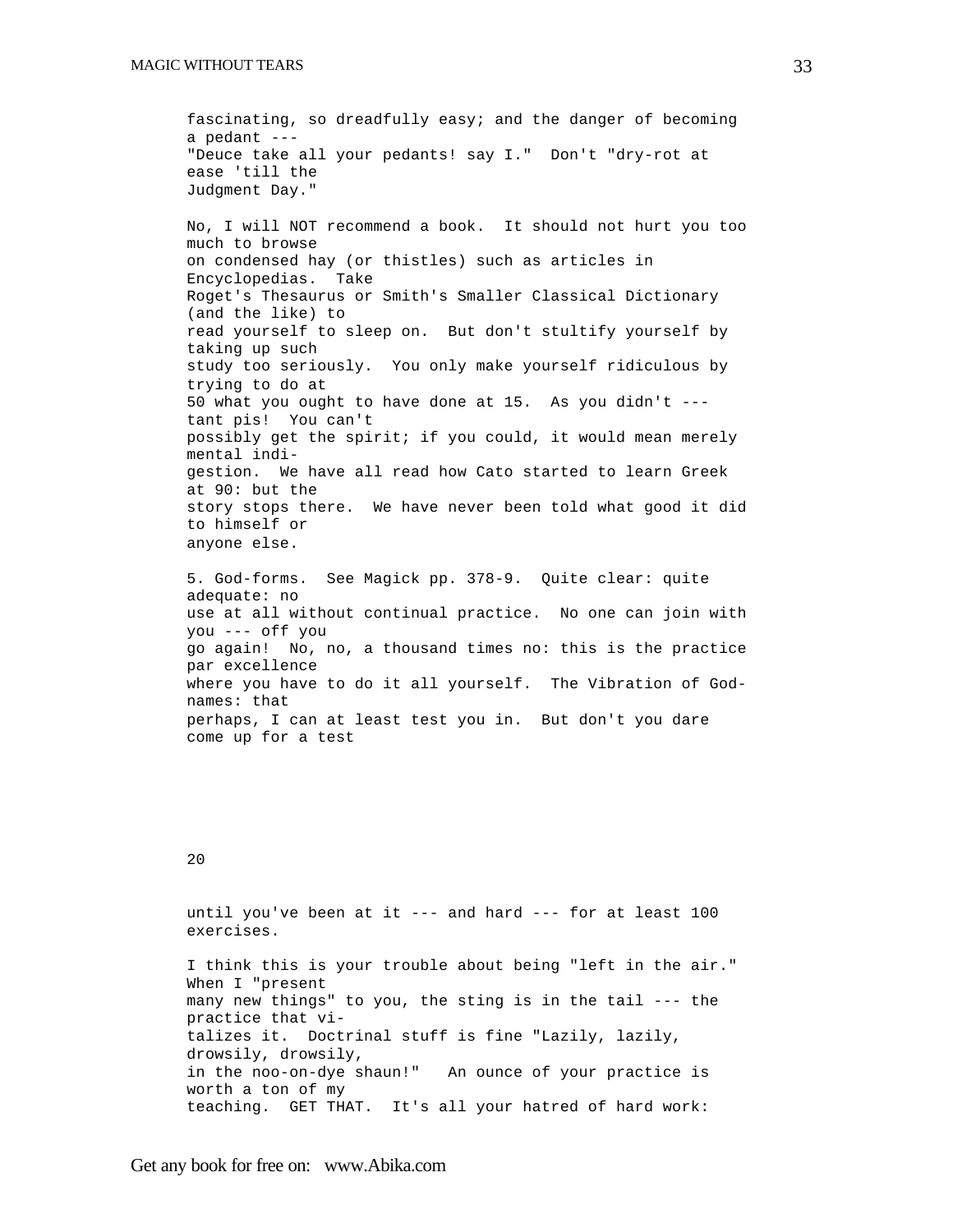"Go to the ant thou sluggard! Consider her ways and be -----." I am sure that Solomon was too good a poet, and too experienced a Guru, to tail off with the anticlimax "wise." 6. Minerval. What is the matter? All you have to do is understand it: just a dramatization of the process of incarnation. Better run through it with me: I'll make it clear, and you can make notes of your troubles and their solution for the use of future members. 7. The Book of Thoth. Surely all terms not in a good dictionary are explained in the text. I don't see what I can do about it, in any case; the same criticism would apply to (say) Bertrand Russell's Introduction to Mathematical Physics, wouldn't it? Is x an R-ancestor of y if y has every R-hereditary that x has, provided x is a term which has the relation R to something or to which something has the relation R? (Enthusiastic cries of "Yes, it is!") He says "A number is anything which has the number of some class." Feel better now? Still, it would be kind of you to go through a page or so with me, and tell me where the shoe pinches. Of course I have realized the difficulty long ago; but I don't know the solution --- or if there is a solution. I did think of calling Magick "Magick Without Tears"; and I did try having my work cross-examined as I went on by minds of very inferior education or capacity. In fact, Parts I and II of Book 4 were thus tested. What about applying the Dedekindian cut to this letter? I am sure you would not wish it to develop into a Goclenian Sorites, especially as I fear that I may already have deviated from the diapantos7 Hapaxlegomenon. Love is the law, love under will. Fraternally,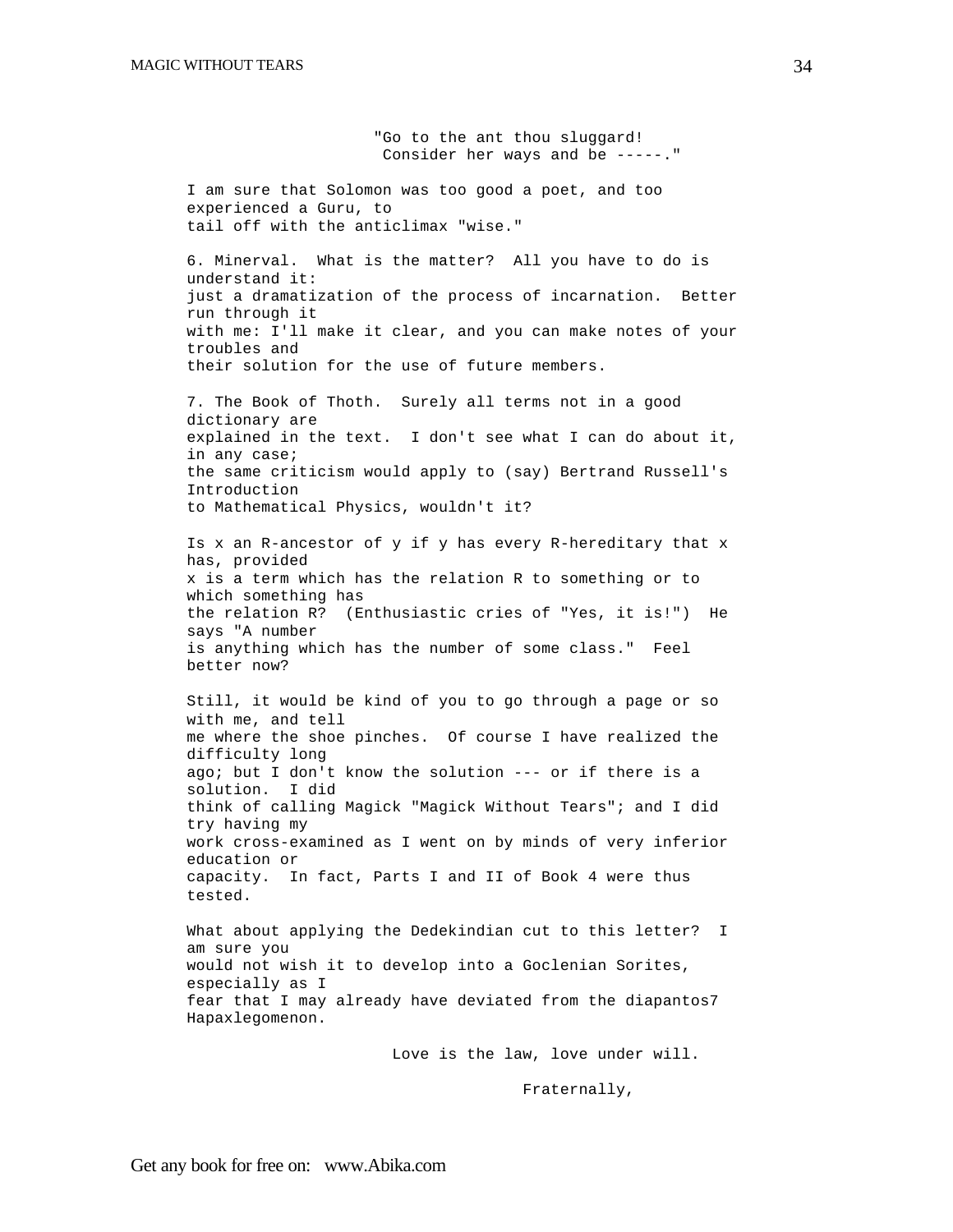$666$ 

Letter No. I

January 27, 1944

Cara Soror,

 Do what thou wilt shall be the whole of the Law. 7\* Greek letters in the original

21

It is very good hearing that these letters do good, but rather sad to reflect that it is going to make you so unpopular. Your friends will notice at once that glib vacuities fail to impress, and hate you, and tell lies about you. It's worth it.

Yes, your brain is quite all right; what is wanted is to acquire the habit of pinning things down instantly. (He says 're-incarnation' --- now what exactly does he mean by that? He says "it is natural to suppose . . . ": what is "natural", and what is implied by supposition?) Practice this style of criticism; write down what happens. Within a week or two you will be astounded to discover that you have got what is apparently little less than a new brain! You must make this a habit, not letting anything get by the sentries.

Indeed, I want you to go even further; make sure of what is meant by even the simplest words. Trace the history of the word with the help of Skeat's Etymological Dictionary. E.g. "pretty" means tricky, deceitful; on the other hand, "hussy" is only "housewife". It's amusing, too, this "tabby"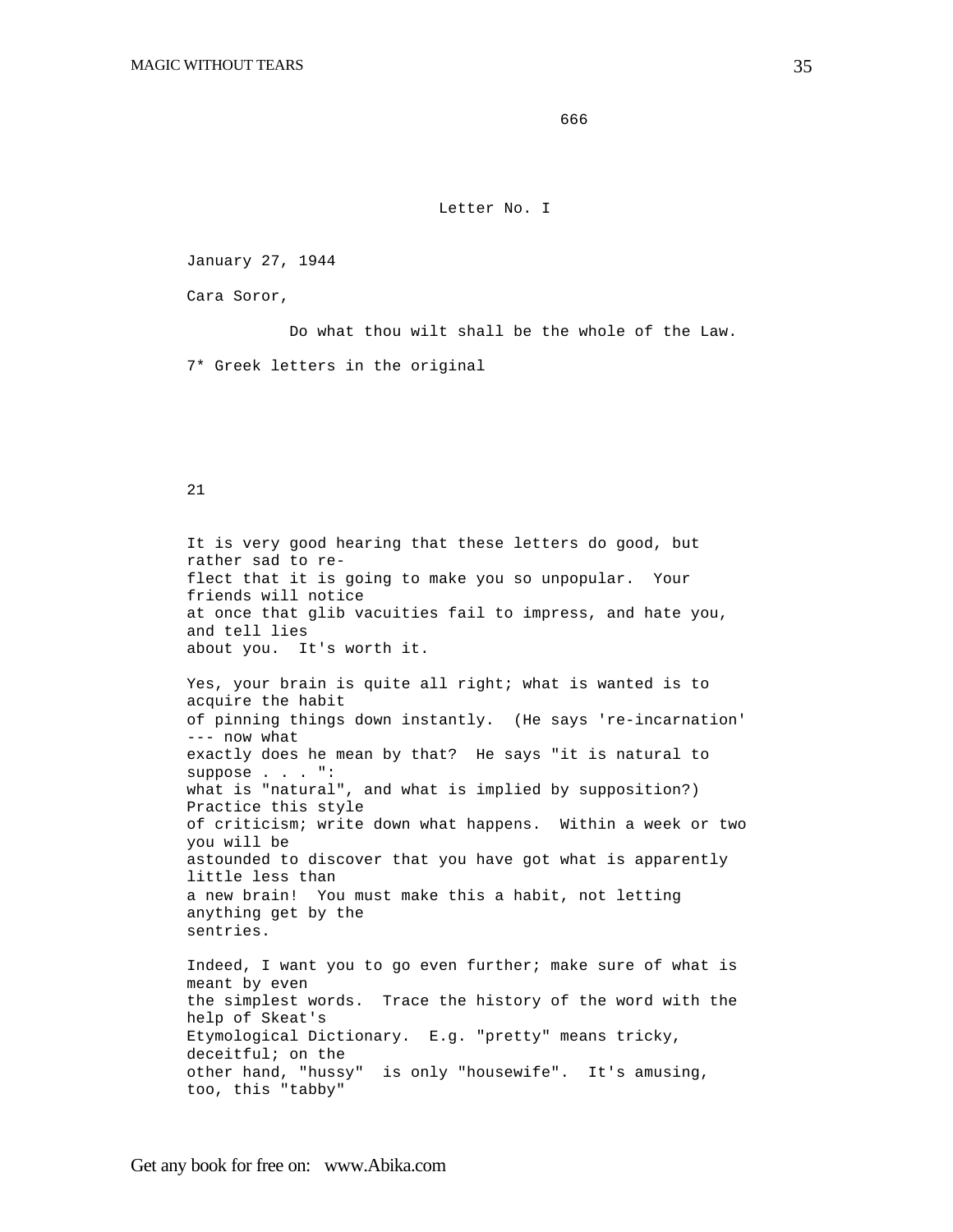refers to Prince Attab, the grandson of Ommeya --- the silk quarter of Baghdad where utabi, a rich watered silk was sold. This will soon give you the power of discerning instantly when words are being used to hide meaning or lack of it.

About A.'.A.'., etc.: your resolution is noble, but there is a letter ready for you which deals with what is really a legitimate enquiry; necessary, too, with so many hordes of "Hidden Masters" and "Mahatmas" and so on scurrying all over the floor in the hope of distracting attention from the inanities of their trusted henchmen.

Love is the law, love under will.

Fraternally,

 $666$ 

P.S. I must write at length about the Higher Self or "God within us," too easy to get muddled about it, and the subject requires careful pre-

paration.

CHAPTER I.

## WHAT IS MAGICK?

Cara Soror,

Law.

Do what thou wilt shall be the whole of the

What is Magick? Why should anyone study and practice it? Very natural; the obvious preliminary questions of any subject soever. We must certainly get all this crystal clear; fear not that I shall fail to set forth the whole business as concisely as possible yet as fully, as cogently yet as lucidly, as may prove within my power to do. At least I need not waste any time on telling you what Magick is not; or to go into the story of how the word came to be misapplied to conjuring tricks,

and to sham miracles such as are to this day foisted by charlatan swindlers, either within or without the Roman Communion, upon a gaping crew of pious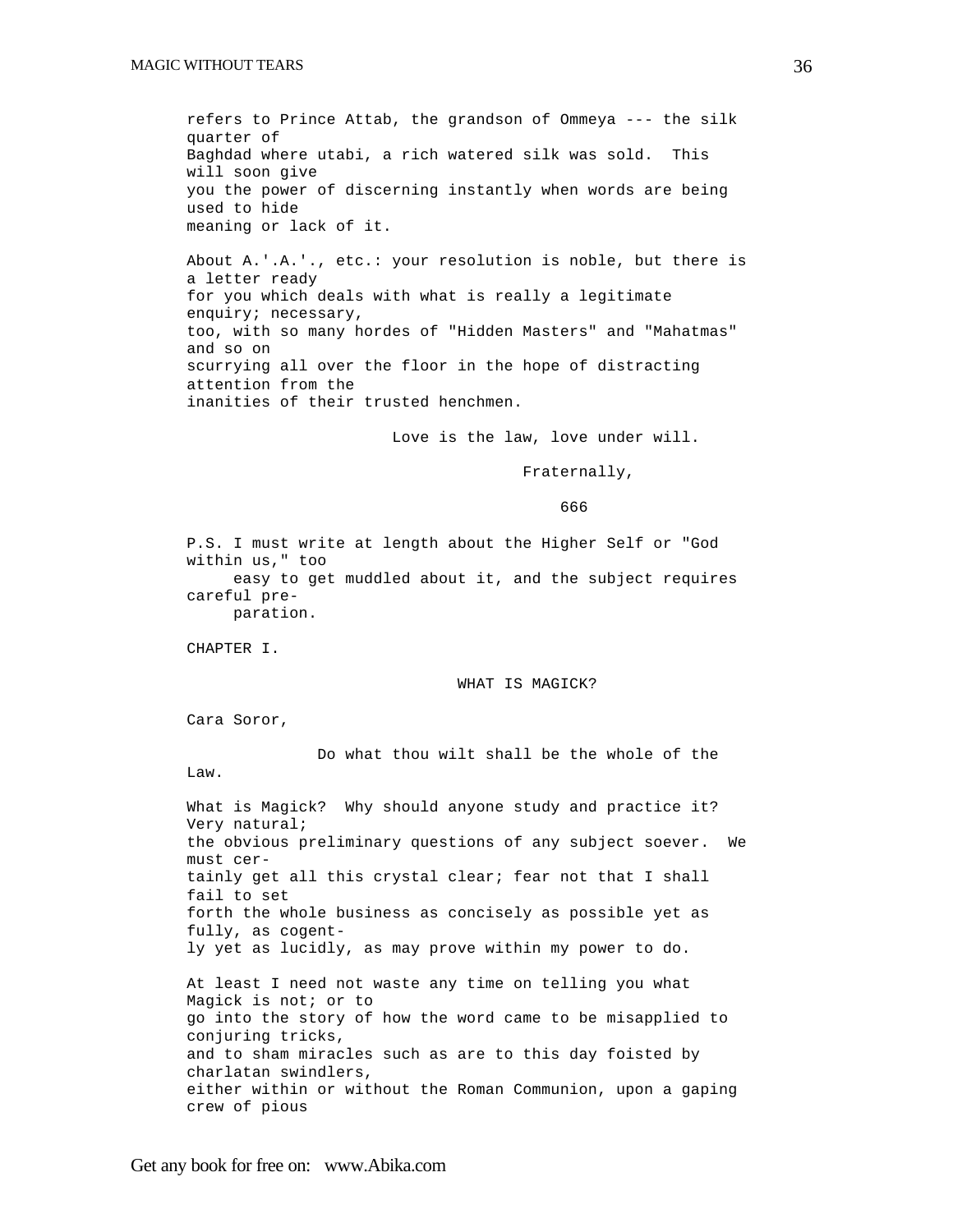22

imbeciles.

First let me go all Euclidean, and rub your nose in the Definition, Postulate and Theorems given in my comprehensive (but, alas! too advanced and too technical) Treatise on the subject. Here we are! I. DEFINITION: Magick is the Science and Art of causing Change to occur in conformity with Will. (Illustration: It is my Will to inform the World of certain facts within my knowledge. I therefore take "magical weapons," pen, ink, and paper; I write "incantations" --- these sentences - -- in the "magi cal language" i.e. that which is understood by people I wish to instruct. I call forth "spirits" such as printers, publishers, booksellers, and so forth, and constrain them to convey my message to those people. The composition and distribution is thus an act of --- MAGICK --- by which I cause Changes to take place in conformity with my Will.8) II. POSTULATE: ANY required Change may be effected by application of the proper kind and degree of Force in the proper manner through the proper medium to the proper object. (Illustration: I wish to prepare an ounce of Chloride of Gold. I must take the right kind of acid, nitro-hydrochloric and no other, in sufficient quantity and of adequate strength, and place it, in a vessel which will not break, leak or corrode, in such a manner as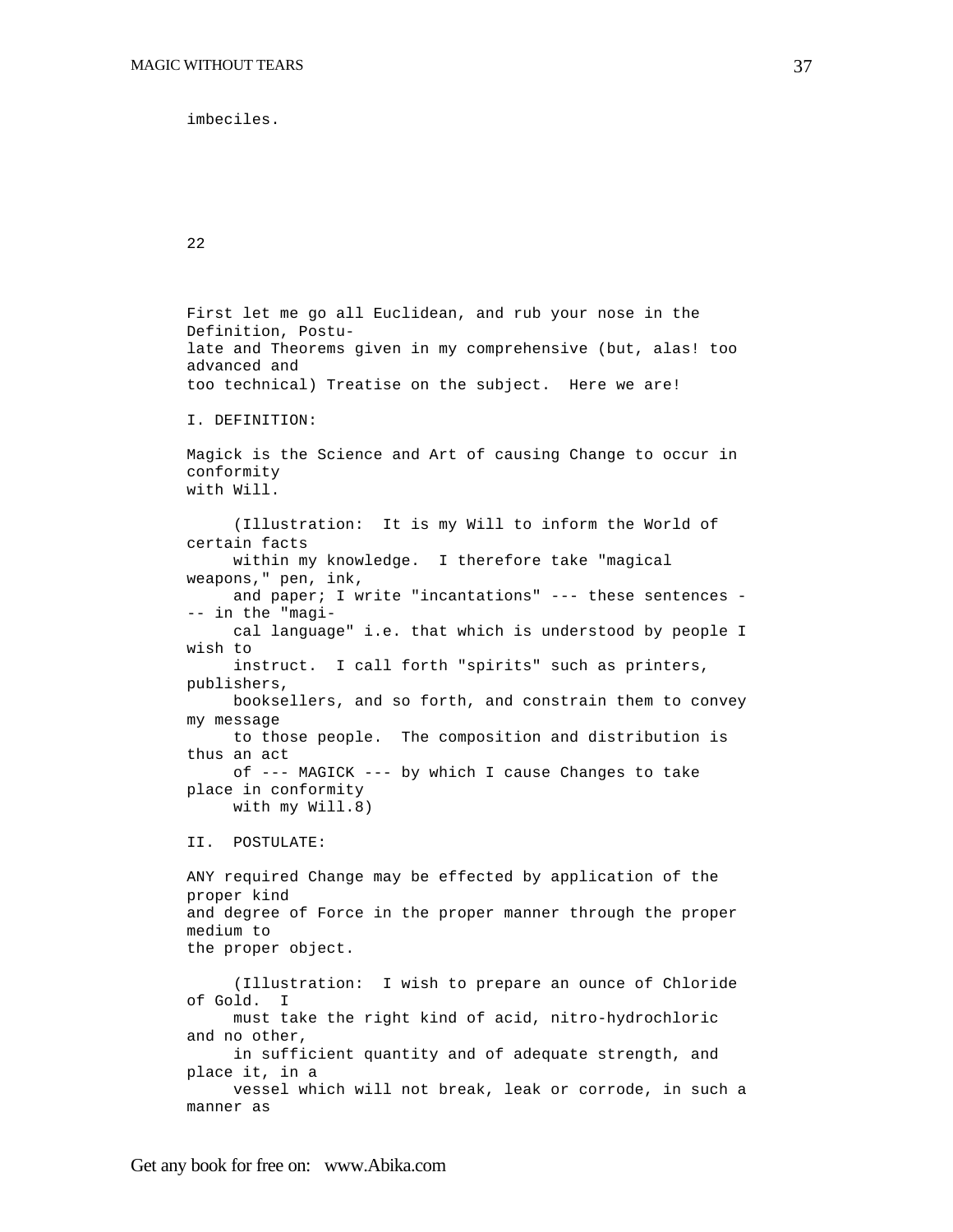will not produce undesirable results, with the necessary quantity of Gold, and so forth. Every Change has its own conditions. In the present state of our knowledge and power some changes are not possible in practice; we cannot cause eclipses, for instance, or transform lead into tin, or create men from mushrooms. But it is theoretically possible to cause in any object any change of which that object is capable by nature; and the conditions are covered by the above postulate.) III. THEOREMS: 1. Every intentional act is a Magical Act.9 (Ilustration: See "Definition" above.) 2. Every successful act has conformed to the postulate. 3. Every failure proves that one or more requirements of the postu late have not been fulfilled (Illustrations: There may be failure to understand the case; as when a doctor makes a wrong diagnosis, and his treatment injures his patient. There may be failure to apply the right kind of force, 8\* By "intentional" I mean "willed". But even unintentional acts so seeming are not truly so. Thus, breathing is an act of the Will-to-live. 9\* In one sense Magick may be defined as the name given to Science by the vulgar.

### 23

 as when a rustic tries to blow out an electric light. There may be failure to apply the right degree of force, as when a wrestler has his hold broken. There may be failure to apply the force in the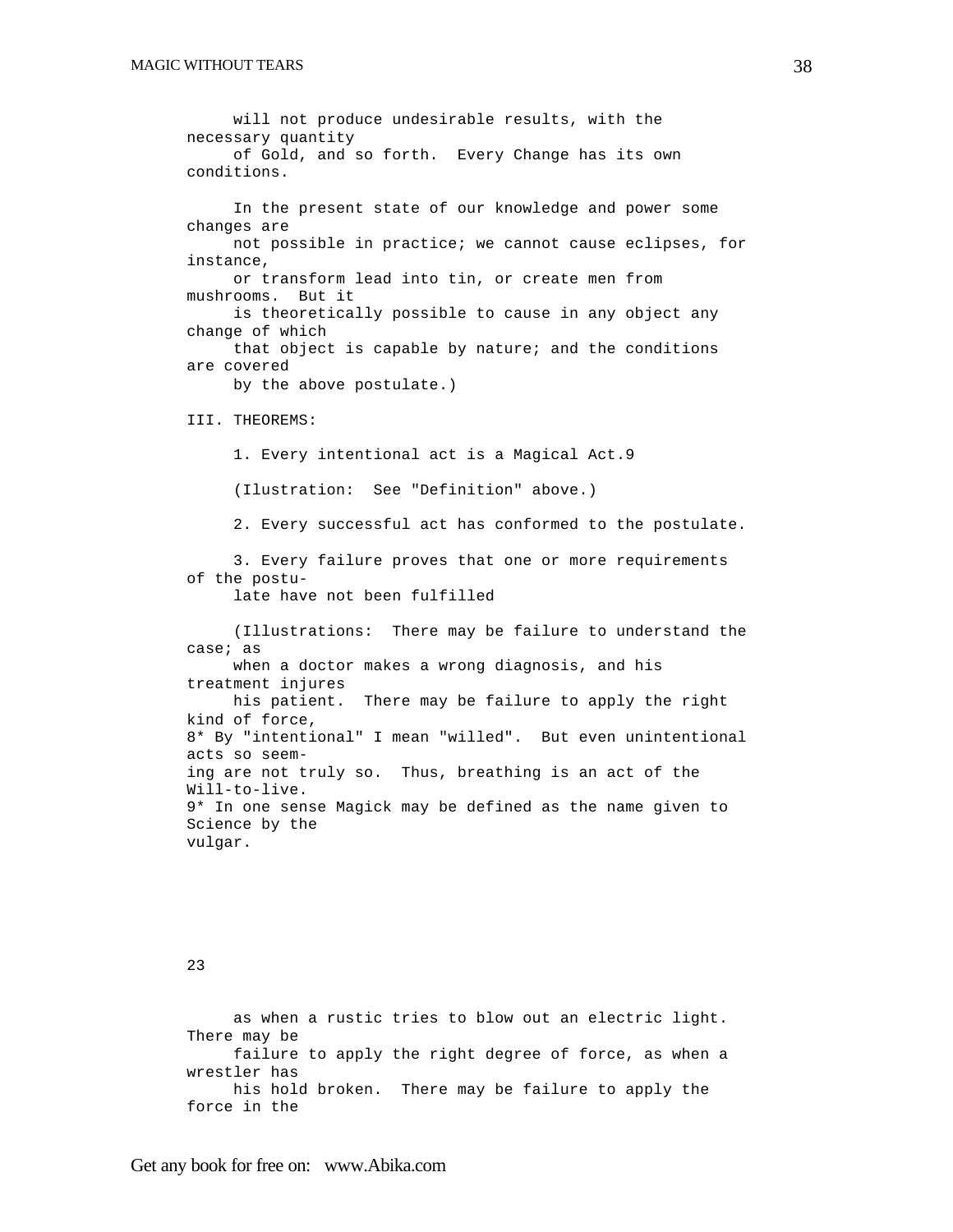right manner, as when one presents a cheque at the wrong window of the Bank. There may be failure to employ the correct medium, as when Leonardo da Vinci found his masterpiece fade away. The force may be applied to an unsuitable object, as when one tries to crack a stone, thinking it a nut.) 4. The first requisite for causing any change is thorough qualita tive and quantitative understanding of the condition. (Illustration: The most common cause of failure in life is ignorance of one's own True Will, or of the means by which to fulfill that Will. A man may fancy himself a painter, and waste his life trying to become one; or he may be really a painter, and yet fail to understand and to measure the difficulties peculiar to that career.) 5. The second requisite of causing any change is the practical ability to set in right motion the necessary forces. (Illustration: A banker may have a perfect grasp of a given situa tion, yet lack the quality of decision, or the assets, necessary to take advantage of it.) 6. "Every man and every woman is a star." That is to say, every human being is intrinsically an independent individual with his own proper character and proper motion. 7. Every man and every woman has a course, depending partly on the self, and partly on the environment which is natural and necessary for each. Anyone who is forced from his own course, either through not understanding himself, or through external opposition, comes in to conflict with the order of the Universe, and suffers accordingly. (Illustration: A man may think it his duty to act in a certain way, through having made a fancy picture of himself, instead of investi gating his actual nature. For example, a woman may make herself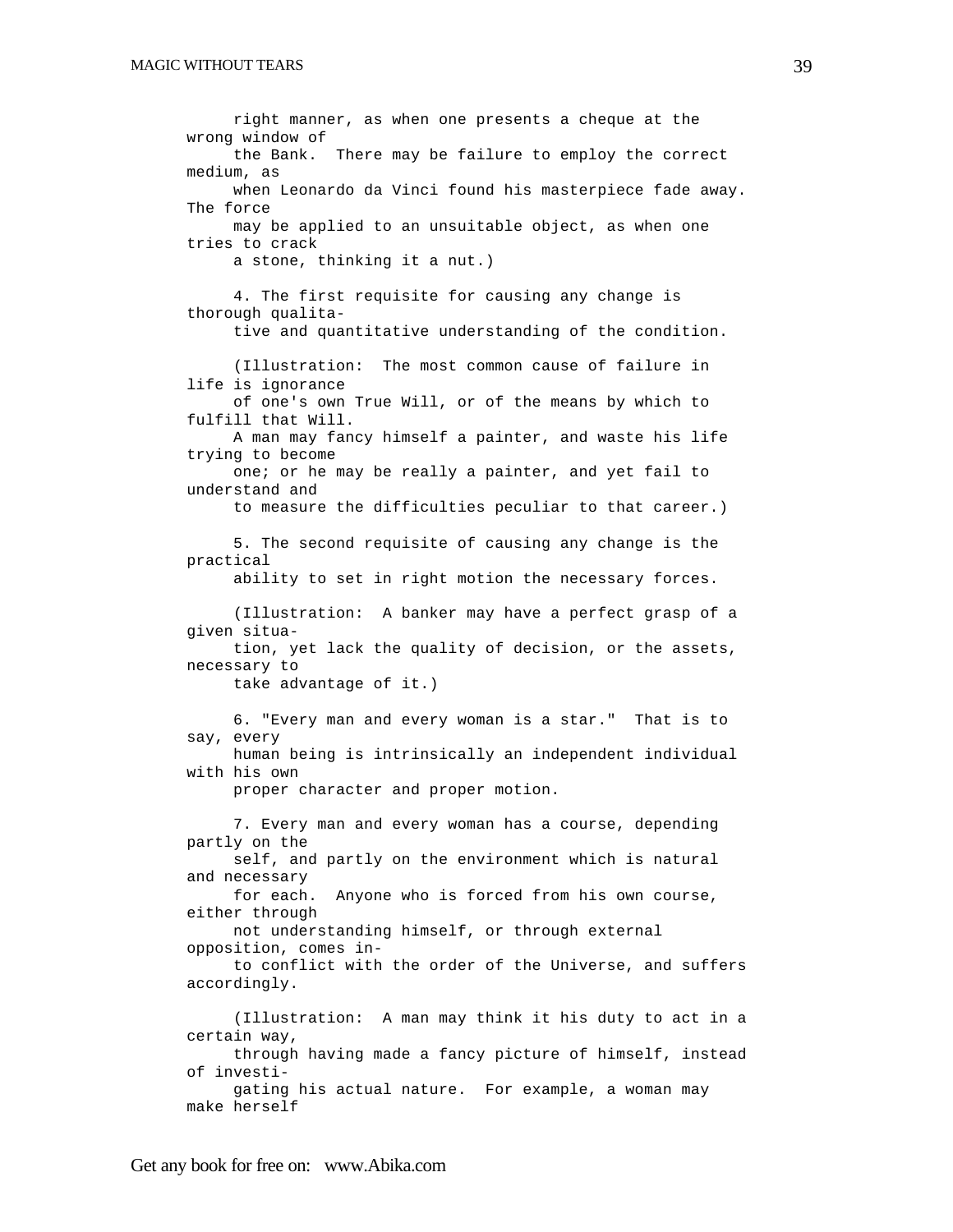miserable for life by thinking that she prefers love to social con sideration, or vice versa. One woman may stay with an unsympathetic husband when she would really be happy in an attic with a lover, while another may fool herself into a romantic elopement when her only true pleasures are those of presiding at fashionable functions. Again, a boy's instinct may tell him to go to sea, while his parents insist on his becoming a doctor. In such a case, he will be both unsuccessful and unhappy in medicine. 8. A man whose conscious will is at odds with his True Will is wasting his strength. He cannot hope to influence his environment efficiently. (Illustration: When Civil War rages in a nation, it is in no condi tion to undertake the invasion of other countries. A man with cancer employs his nourishment alike to his own use and to that of the enemy which is part of himself. He soon fails to resist the pressure of his environment. In practical life, a man who is doing what his conscience tells him to be wrong will do it very clumsily. At first!)

### 24

 9. A man who is doing his True Will has the inertia of the Universe to assist him. (Illustration: The first principle of success in evolution is that the individual should be true to his own nature, and at the same time adapt himself to his environment.)

 10. Nature is a continuous phenomenon, thought we do not know in all cases how things are connected.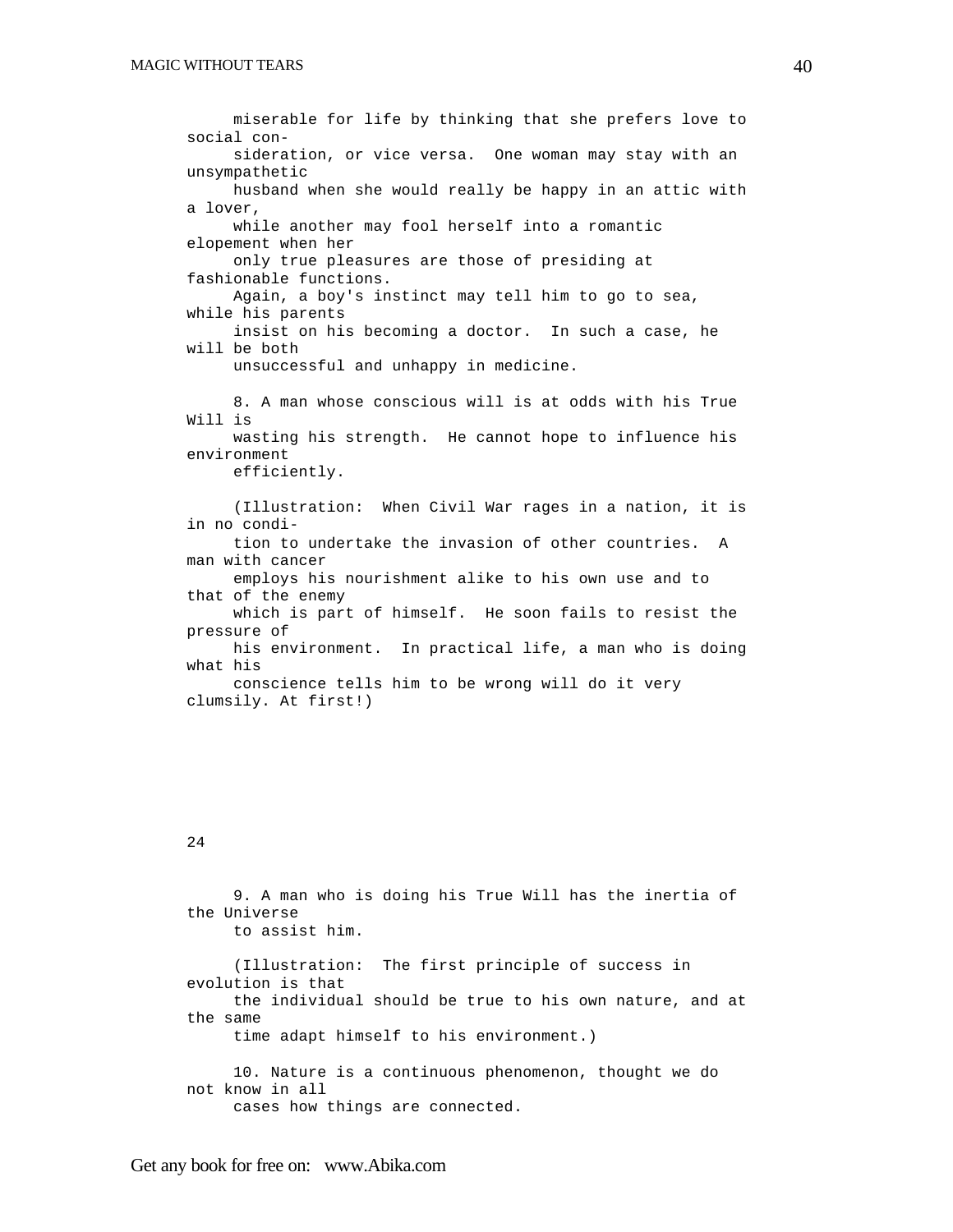(Illustration: Human consciousness depends on the properties of protoplasm, the existence of which depends on innumerable physical conditions peculiar to this planet; and this planet is determined by the mechanical balance of the whole universe of matter. We may then say that our consciousness is causally connected with the re motest galaxies; yet we do not know even how it arises from --- or with --- the molecular changes in the brain.) 11. Science enables us to take advantage of the continuity of Nature by the empirical application of certain principles whose interplay involves different orders of idea, connected with each other in a way beyond our present comprehension. (Illustration: We are able to light cities by rule-ofthumb methods. We do not know what consciousness is, or how it is connected with muscular action; what electricity is or how it is connected with the machines that generate it; and our methods depend on calcula tions involving mathematical ideas which have no correspondence in the Universe as we know it.10) 12. Man is ignorant of the nature of his own being and powers. Even his idea of his limitations is based on experience of the past. and every step in his progress extends his empire. There is, there fore, no reason to assign theoretical limits11 to what he may be, or to what he may do. (Illustration: Two generations ago it was supposed theoretically impossible that man should ever know the chemical composition of the fixed stars. It is known that our senses are adapted to receive only an infinitesimal fraction of the possible rates of vibration. Modern instruments have enabled us to detect some of these supra sensibles by indirect methods, and even to use their peculiar quali-

Get any book for free on: www.Abika.com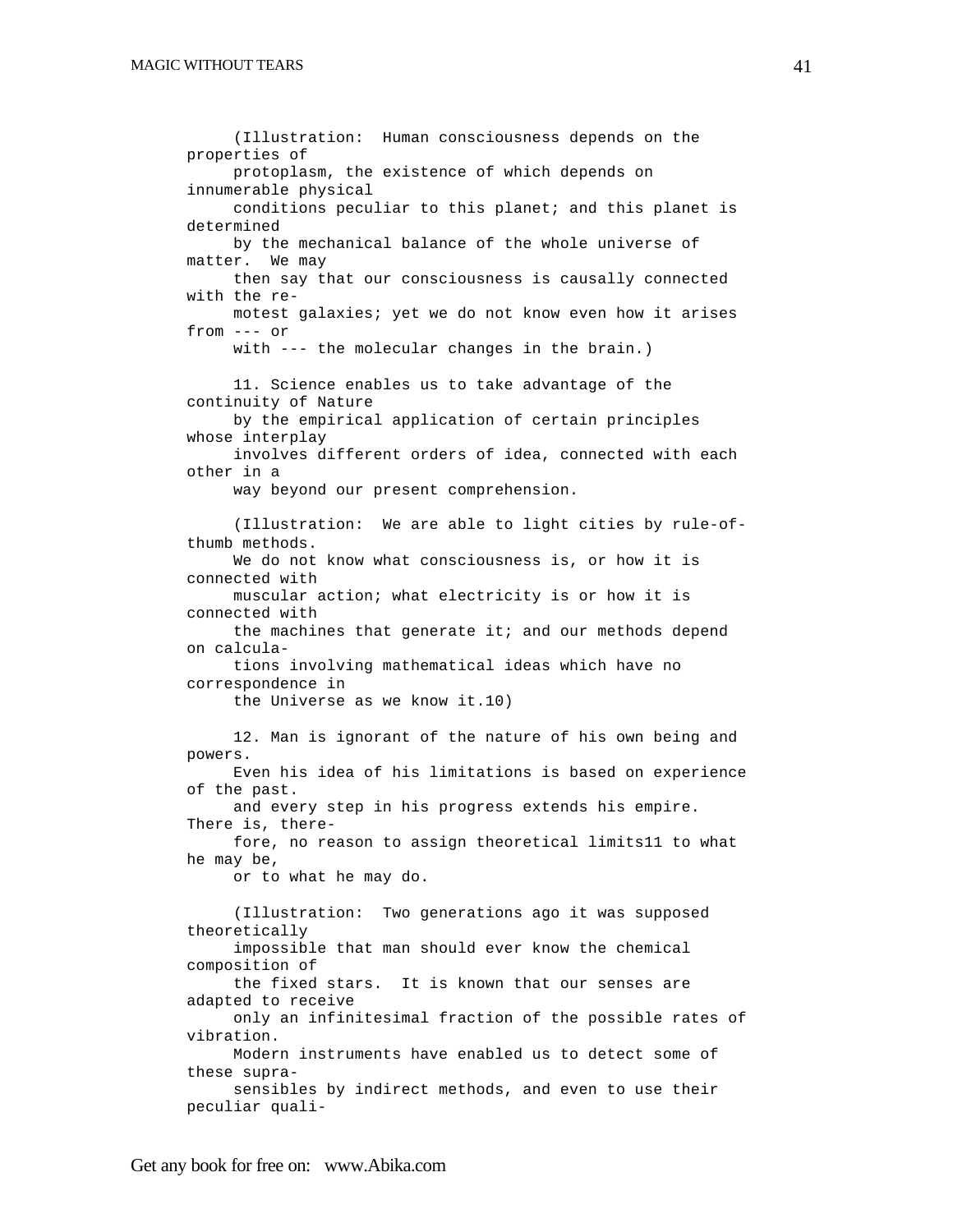ties in the service of man, as in the case of the rays of Hertz and Roentgen. As Tyndall said, man might at any moment learn to per ceive and utilize vibrations of all conceivable and inconceivable kinds. The question of Magick is a question of discovering and em ploying hitherto unknown forces in nature. We know that they exist, and we cannot doubt the possibility of mental or physical instru ments capable of bringing us in relation with them.) 13. Every man is more or less aware that his individuality comprises several orders of existence, even when he maintains that his subtler principles are merely symptomatic of the changes in his gross vehicle. A similar order may be assumed to extend throughout nature. 10\* For instance, "irrational," "unreal," and "infinite"

expressions. 11\* i.e. except --- possibly --- in the case of logically absurd questions, such as the schoolmen discussed in connection with "God."

## 25

 (Illustration: One does not confuse the pain of toothache with the decay which causes it. Inanimate objects are sensitive to certain physical forces, such as electrical and thermal conductivity; but neither in us nor in them --- so far as we know --- is there any direct conscious perception of these forces. Imperceptible influences are therefore associated with all material phenomena; and there is no reason why we should not work upon matter through those subtle ener gies as we do through their material bases. In fact, we use magnetic force to move iron, and solar radiation to reproduce images.)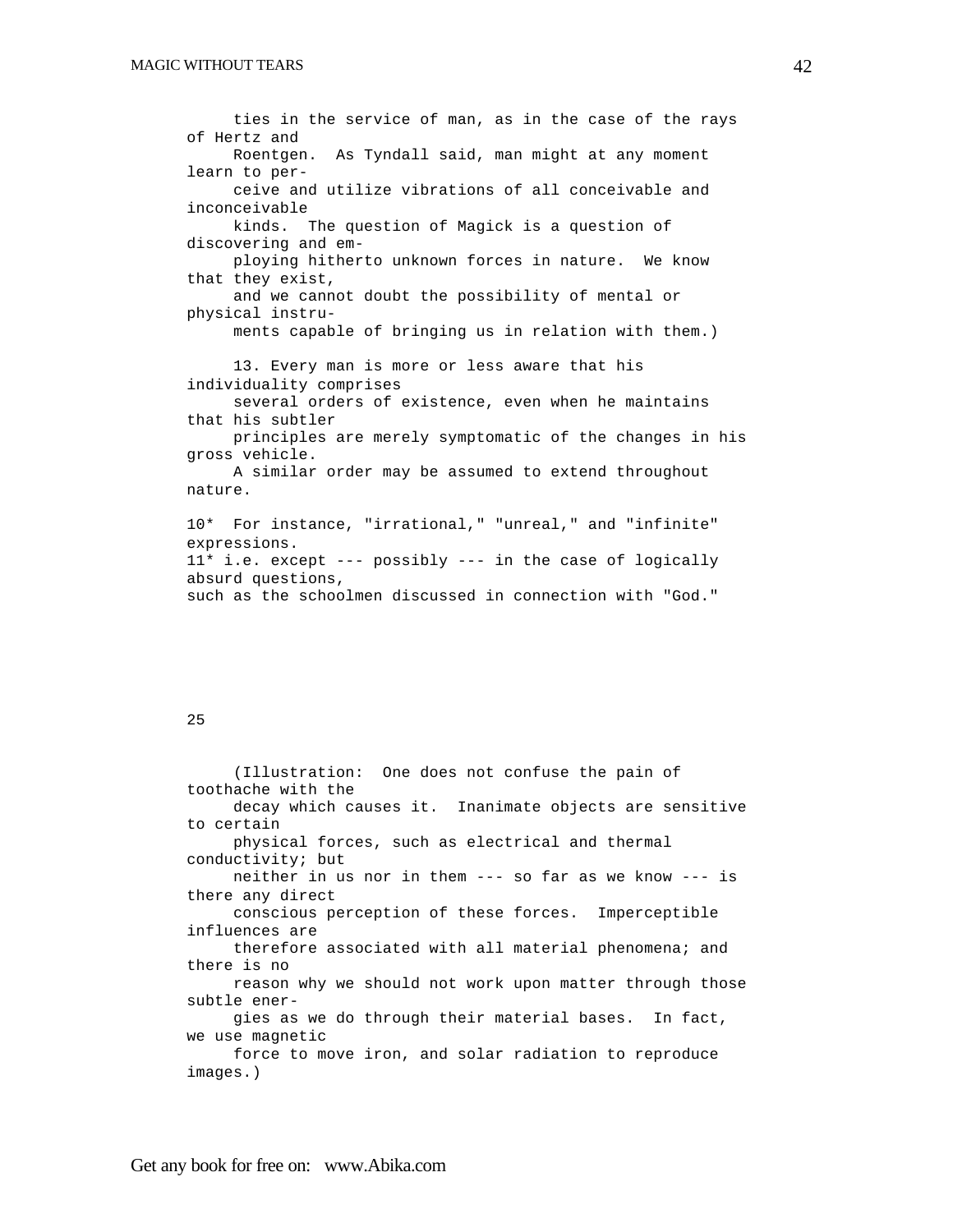14. Man is capable of being, and using, anything which he perceives; for everything that he perceives is in a certain sense a part of his being. He may thus subjugate the whole Universe of which he is con scious to his individual Will. (Illustration: Man has used the idea of God to dictate his personal conduct, to obtain power over his fellows, to excuse his crimes, and for innumerable other purposes, including that of realizing himself as God. He has used the irrational and unreal conceptions of mathe matics to help him in the construction of mechanical devices. He has used his moral force to influence the actions even of wild ani mals. He has employed poetic genius for political purposes.) 15. Every force in the Universe is capable of being transformed into any other kind of force by using suitable means. There is thus an inexhaustible supply of any particular kind of force that we may need. (Illustration: Heat may be transformed into light and power by using it to drive dynamos. The vibrations of the air may be used to kill men by so ordering them in speech as to inflame war-like passions. The hallucinations connected with the mysterious energies of sex result in the perpetuation of the species.) 16. The application of any given force affects all the orders of being which exist in the object to which it is applied, whichever of those orders is directly affected. (Illustration: If I strike a man with a dagger, his consciousness, not his body only, is affected by my act; although the dagger, as such, has no direct relation therewith. Similarly, the power of my thought may so work on the mind of another person as to produce far reaching physical changes in him, or in others through him.)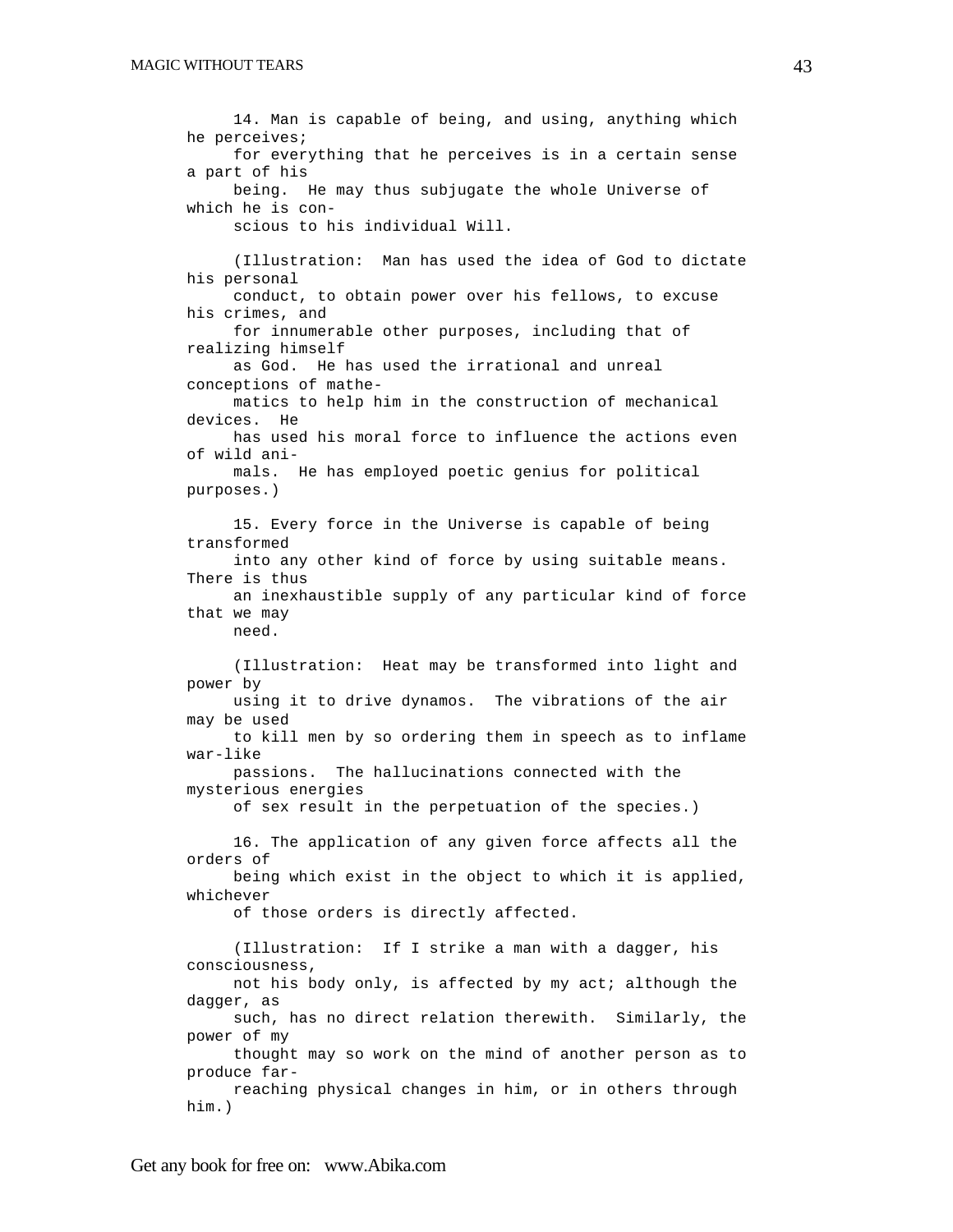17. A man may learn to use any force so as to serve any purpose, by taking advantage of the above theorems. (Illustration: A man may use a razor to make himself vigilant over his speech, by using it to cut himself whenever he unguardedly utters a chosen word. He may serve the same purpose by resolving that every incident of his life shall remind him of a particular thing, Making every impression the starting point of a connected series of thoughts ending in that thing. He might also devote his whole energies to some particular object, by resolving to do nothing at variance therewith, and to make every act turn to the advantage of that object.) 18. He may attract to himself any force of the Universe by making

 himself a fit receptacle for it, establishing a connection with it,

### 26

 and arranging conditions so that its nature compels it to flow to ward him.

 (Illustration: If I want pure water to drink, I dig a well in a place where there is underground water; I prevent it from leaking away; and I arrange to take advantage of water's accordance with the laws of Hydrostatics to fill it.) 19. Man's sense of himself as separate from, and opposed to, the Universe is a bar to his conducting its currents. It insulates him. (Illustration: A popular leader is most successful

when he forgets himself, and remembers only "The Cause." Self-seeking engenders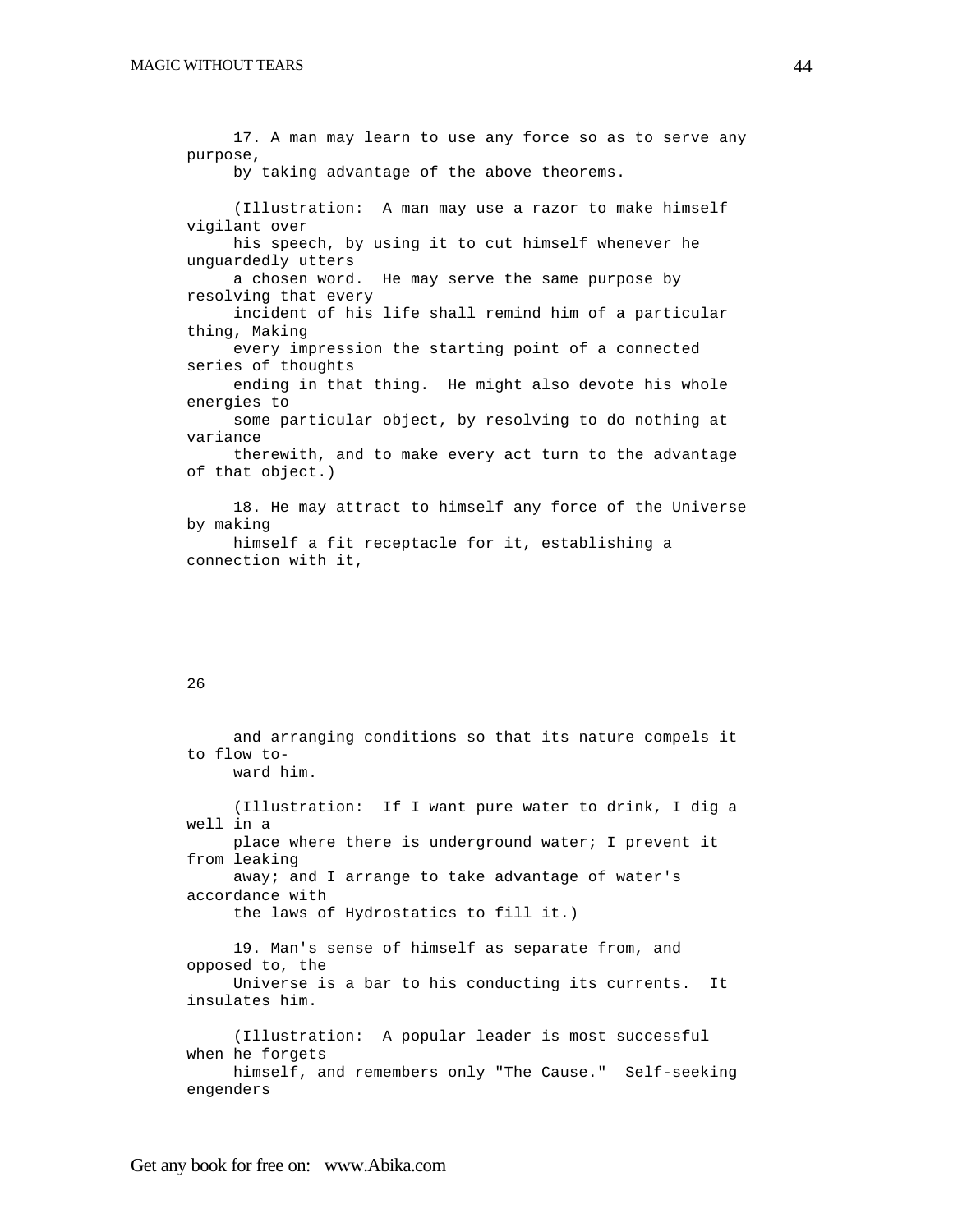jealousies and schism. When the organs of the body assert their presence otherwise than by silent satisfaction, it is a sign that they are diseased. The single exception is the organ of reproduc tion. Yet even in this case self-assertion bears witness to its. dissatisfaction with itself, since in cannot fulfill its function until completed by its counterpart in another organism.) 20. Man can only attract and employ the forces for which he is really fitted. (Illustration: You cannot make a silk purse out of a sow's ear. A true man of science learns from every phenomenon. But Nature is dumb to the hypocrite; for in her there is nothing false12.) 21. There is no limit to the extent of the relations of any man with the Universe in essence; for as soon as man makes himself one with any idea, the means of measurement cease to exist. But his power to utilize that force is limited by his mental power and capacity, and by the circumstances of his human environment. (Illustration: When a man falls in love, the whole world becomes, to him, nothing but love boundless and immanent; but his mystical state is not contagious; his fellow-men are either amused or an noyed. He can only extend to others the effect which his love has had upon himself by means of his mental and physical qualities. Thus, Catullus, Dante, and Swinburne made their love a mighty mover of mankind by virtue of their power to put their thoughts on the subject in musical and eloquent language. Again, Cleopatra and other people in authority moulded the fortunes of many other people by allowing love to influence their political actions. The Magician, however well he succeeds in making contact with the secret sources

Get any book for free on: www.Abika.com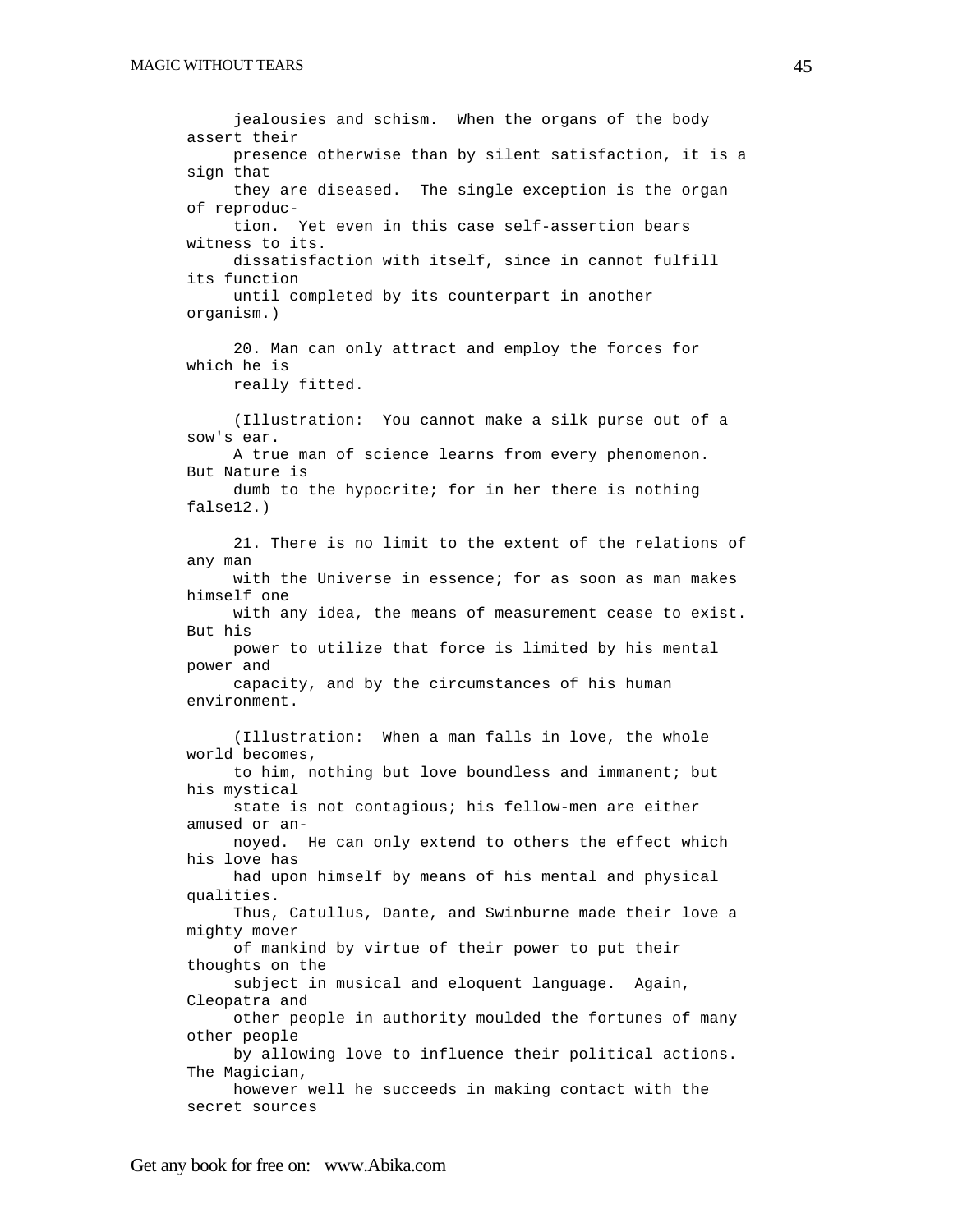of energy in nature, can only use them to the extent permitted by his intellectual and moral qualities. Mohammed's intercourse with Gabriel was only effective because of his statesmanship, soldier ship, and the sublimity of his command of Arabic. Hertz'; discovery of the rays which we now use for wireless telegraphy was sterile until reflected through the minds and wills of the people who could take his truth, and transmit it to the world of action by means of mechanical and economic instruments.) 12\* It is no objection that the hypocrite is himself part of Nature. He is an "endothermic" product, divided against himself, with a tendency to break up. He will see his own qualities everywhere, and thus obtain a radical misconception of phenomena. Most religions of the past have failed by expecting Nature to conform with their ideals of

proper conduct.

### 27

 22. Every individual is essentially sufficient to himself. But he is unsatisfactory to himself until he has established himself in his right relation with the Universe. (Illustration: A microscope, however perfect, is useless in the hands of savages. A poet, however sublime, must impose himself upon his generation if he is to enjoy (and even to understand) himself, as theoretically should be the case.) 23. Magick is the Science of understanding oneself and one's condi tions. It is the Art of applying that understanding in action. (Illustration: A golf club is intended to move a special ball in a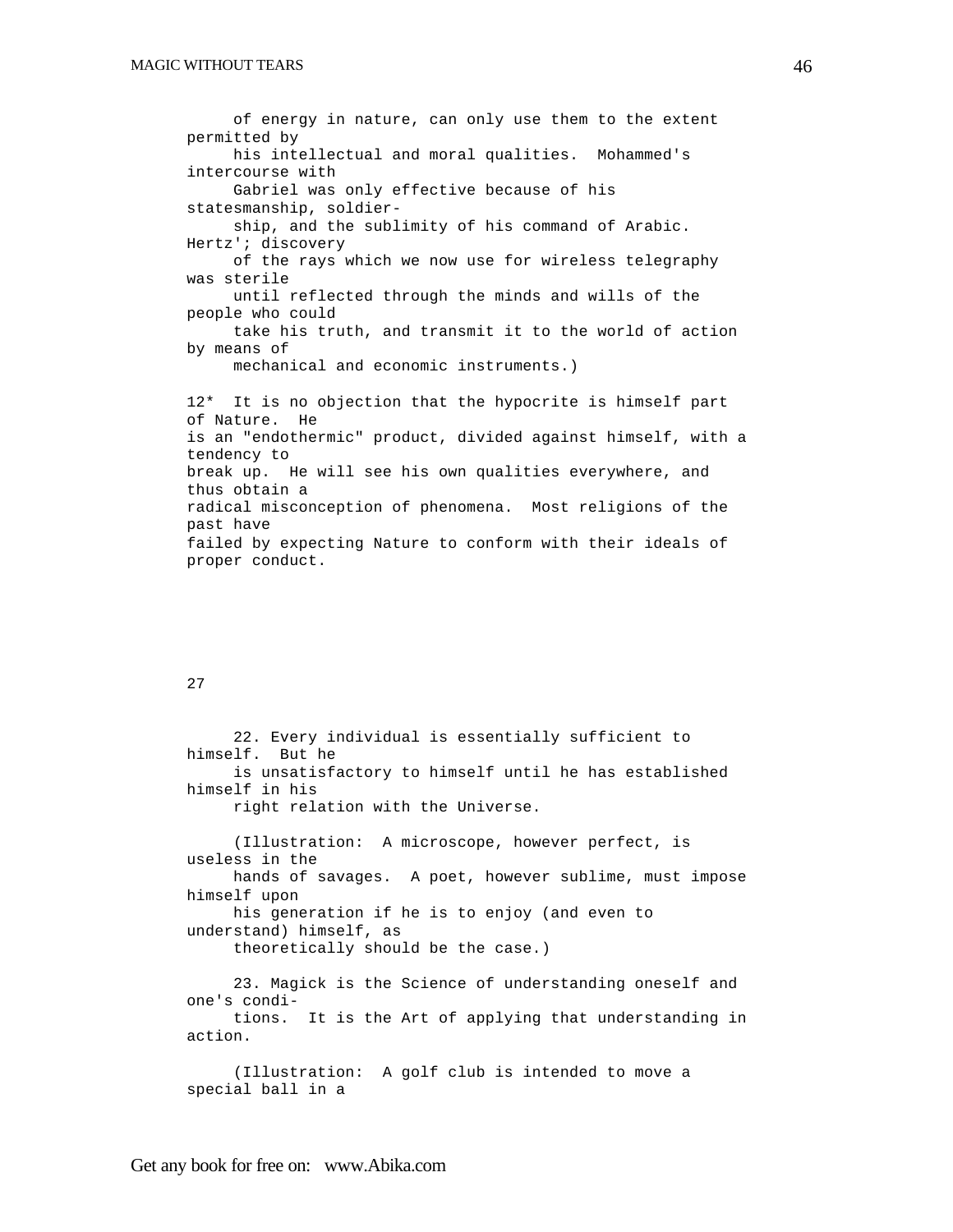special way in special circumstances. A Niblick should rarely be used on the tee, or a Brassie under the bank of a bunker. But, also, the use of any club demands skill and experience.). 24. Every man has an indefeasible right to be what he is. (Illustration: To insist that anyone else shall comply with one's own standards is to outrage, not only him, but oneself, since both parties are equally born of necessity.) 25. Every man must do Magick each time that he acts or even thinks, since a thought is an internal act whose influence ultimately affects action, thought it may not do so at the time. (Illustration: The least gesture causes a change in a man's own body and in the air around him: it disturbs the balance of the entire universe and its effects continue eternally throughout all space. Every thought, however swiftly suppressed, has its effect on the mind. It stands as one of the causes of every subsequent thought, and tends to influence every subsequent action. A golfer may lose a few yards on his drive, a few more with his second and third, he may lie on the green six bare inches too far from the hole; but the net result of these trifling mishaps is the difference of a whole stroke, and so probably between having and losing the hole.) 26. Every man has a right, the right of selfpreservation, to ful fill himself to the utmost.13. (Illustration: A function imperfectly performed injures, not only itself, but everything associated with it. If the heart is afraid to beat for fear of disturbing the liver, the liver is starved for blood, and avenges itself on the heart by upsetting digestion, which disorders respiration, on which cardiac welfare depends.)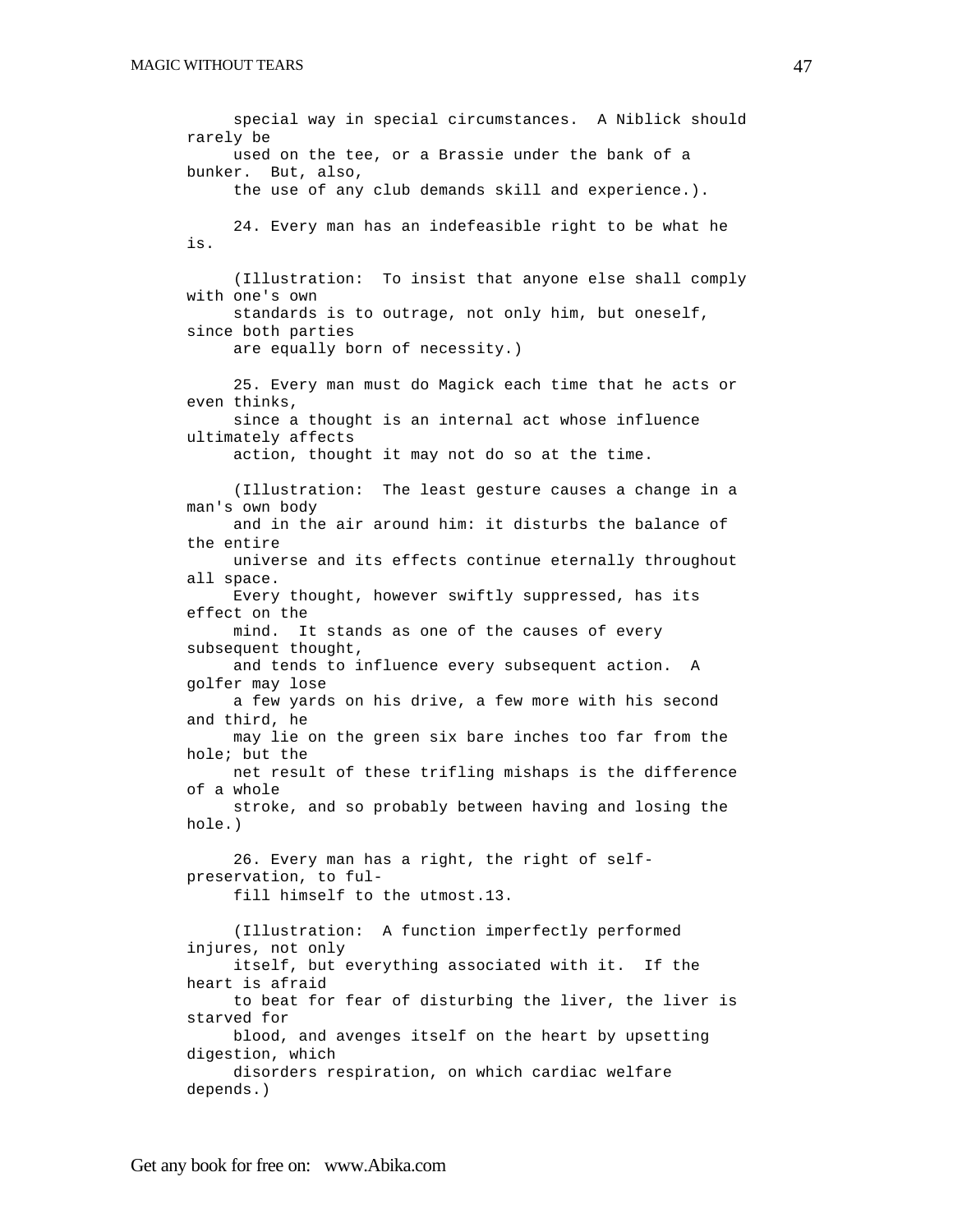27. Every man should make Magick the keynote of his life. He should learn its laws and live by them. (Illustration: The Banker should discover the real meaning of his existence, the real motive which led him to choose that profession. He should understand banking as a necessary factor in the economic existence of mankind, instead of as merely a business whose objects 13\* Men of "criminal nature" are simply at issue with their true Wills. The murderer has the Will-to-live; and his will to murder is a false will at variance with his true Will, since he risks death at the hands of Society by obeying his criminal impulse.

### 28

 are independent of the general welfare. He should learn to distin guish false values from real, and to act not on accidental fluctua tions but on considerations of essential importance. Such a banker will prove himself superior to others; because he will not be an individual limited by transitory things, but a force of Nature, as impersonal, impartial and eternal as gravitation, as patient and irresistible as the tides. His system will not be subject to panic, any more than the law of Inverse Squares is disturbed by Elections. He will not be anxious about his affairs because they will not be his; and for that reason he will be able to direct them with the calm, clear-headed confidence of an onlooker, with intelligence un clouded by self-interest and power unimpaired by passion.) 28. Every man has a right to fulfill his own will without being afraid that it may interfere with that of others; for if he is in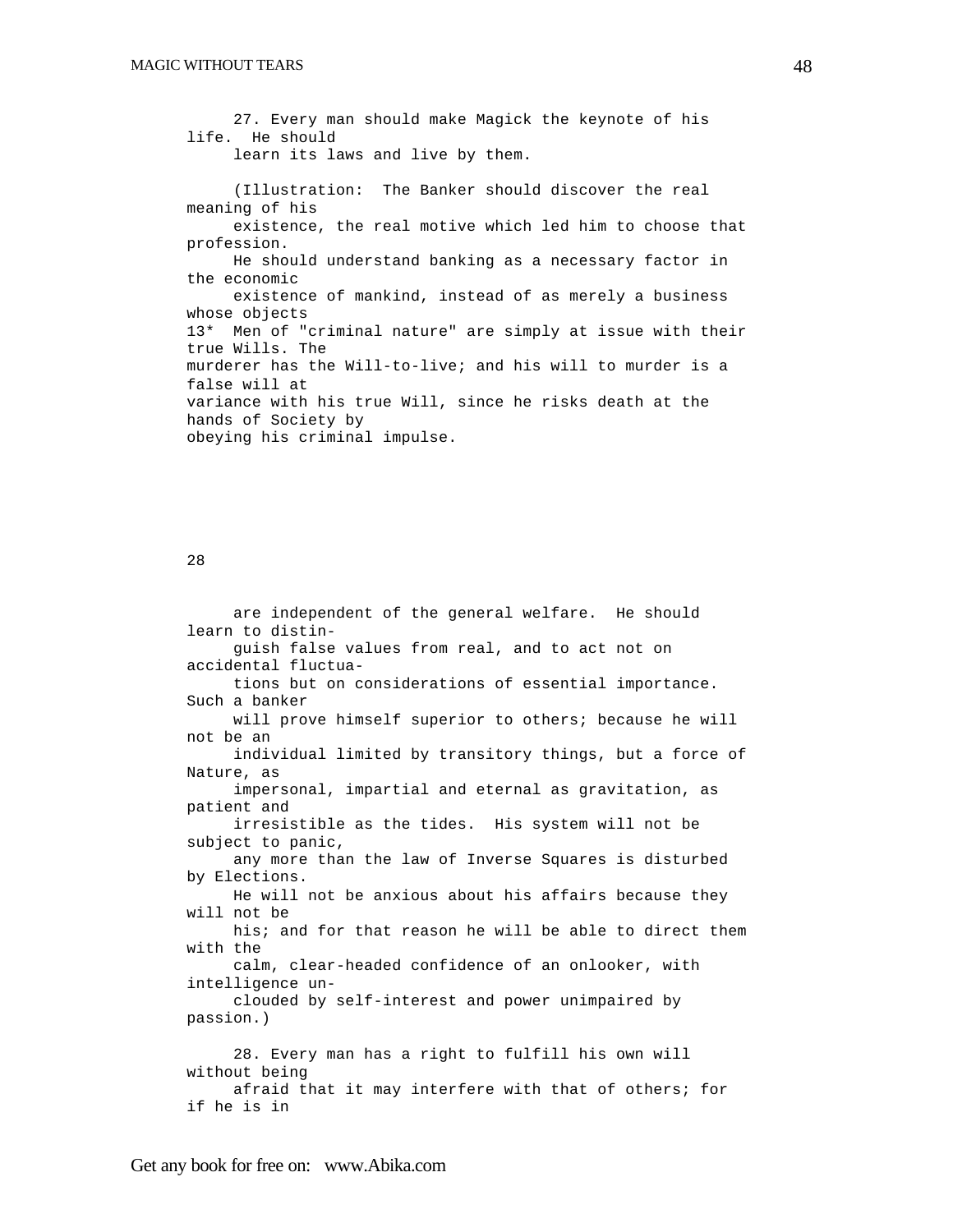his proper path, it is the fault of others if they interfere with him. (Illustration: If a man like Napoleon were actually appointed by destiny to control Europe, he should not be blamed for exercising his rights. To oppose him would be an error. Anyone so doing would have made a mistake as to his own destiny, except in so far as it might be necessary for him to learn the lessons of defeat. The sun moves in space without interference. The order of Nature provides a orbit for each star. A clash proves that one or the other has strayed from its course. But as to each man that keeps his true course, the more firmly he acts, the less likely are others to get in his way. His example will help them to find their own paths and pursue them. Every man that becomes a Magician helps others to do likewise. The more firmly and surely men move, and the more such action is accepted as the standard of morality, the less will conflict and confusion hamper humanity.) Well, here endeth the First Lesson. That seems to me to cover the ground fairly well; at least, that is what I have to say when serious analysis is on the agenda. But there is a restricted and conventional sense in which the word may be used without straying too far from the above philosophical position. One might say: - "Magick is the study and use of those forms of energy which are (a) subtler than the ordinary physical-mechanical types, (b) accessible only to those who are (in one sense or another) 'Initiates'." I fear that this may sound rather obscurum per obscurius; but this is one of these cases -- we are likely to encounter many such in the course of our researches -- in which we understand, quite well enough for all practical purposes,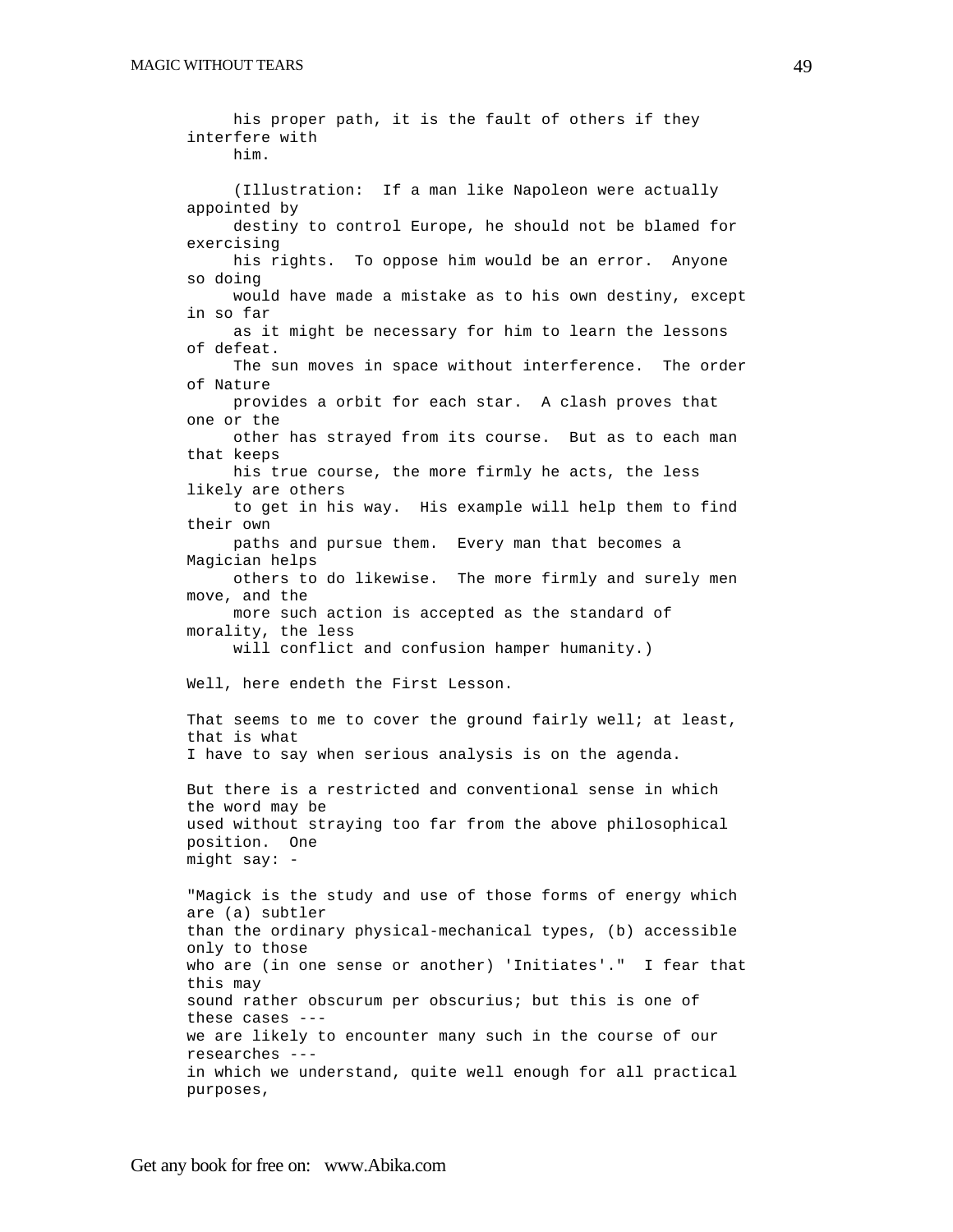what we mean, but which elude us more and more successfully the more accurately we struggle to define their import. We might fare even worse if we tried to clear things up by making lists of events in history, tradition, or experience and classifying this as being, and that as not being, true Magick. The borderland cases would confuse and mislead us.

But --- since I have mentioned history --- I think it might help, if I went straight on to the latter part of your question, and gave you a brief

### 29

sketch of Magick past, present and future as it is seen from the inside. What are the principles of the "Masters"? What are They trying to do? What have They done in the past? What means do They employ?

As it happens, I have by me a sketch written by M. Gerard Aumont of Tunis some twenty years ago, which covers this subject with reasonable adequacy.

I have been at the pains of translating it from his French, I hope not too much reminiscent of the old traduttore, traditore. I will revise it, divide it (like Gaul) into Three Parts and send it along.

Love is the law, love under will.

```
 Fraternally,
```
 $666$ 

## CHAPTER II

THE NECESSITY OF MAGICK FOR ALL

Cara Soror,

Do what thou wilt shall be the whole of the Law.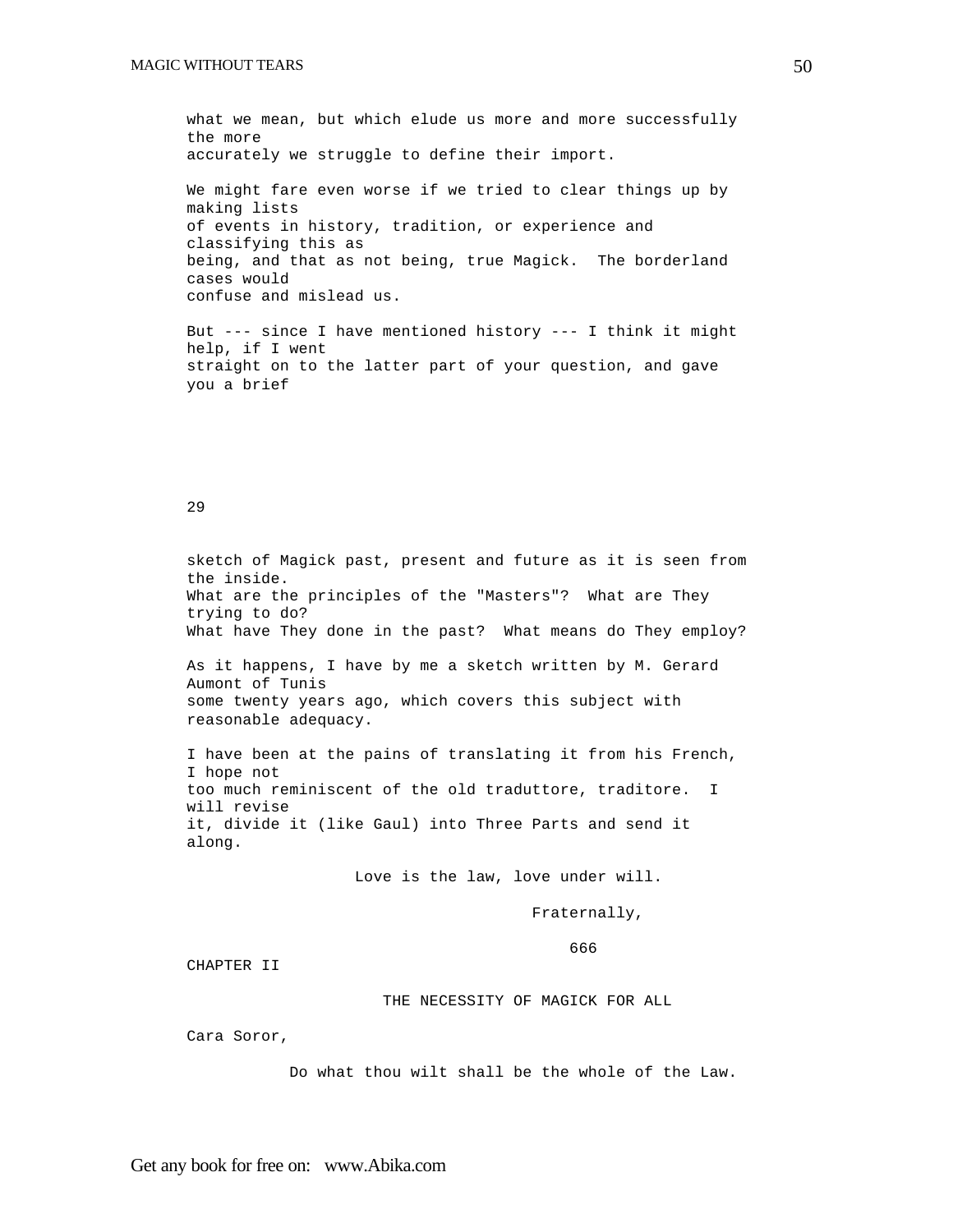Right glad am I to hear that you have been so thoroughly satisfied with my explanation of what Magick is, and on what its theories rest. It is good, too, hearing how much you were interested in the glimpse that you have had of some of its work in the world; more, that you grasped the fact that this apparently recondite and irrelevant information has an immediate bearing on your personal life of today. Still, I was not surprised that you should add: "But why should I make a special study of, and devote my time and energy to acquiring proficiency in, the Science and Art of Magick? Ah, well then, perhaps you have not understood my remarks at one of our earliest interviews as perfectly as you suppose! For the crucial point of my exposition was that Magick is not a matter extraneous to the main current of your life, as music, gardening, or collection jade might be. No, every act of your life is a magical act; whenever from ignorance, carelessness, clumsiness or what not, you come short of perfect artistic success, you inevitably register failure, discomfort, frustration. Luckily for all of us, most of the acts essential to continued life are involuntary; the "unconscious" has become so used to doing its "True Will" that there is no need of interference; when such need arises, we call it disease, and seek to restore the machine to free spontaneous fulfillment of its function. But this is only part of the story. As things are, we have all adventured into an Universe of immeasurable, of incalculable, possibilities, of situations never contemplated by the trend of Evolution. Man is a marine monster; when he decided that it would be better for him somehow to live on land, he had to grow lungs instead of gills. When we want to travel over soft snow, we have to invent ski; when we wish to exchange thoughts, we must arrange a conventional code of sounds, of knots in string, of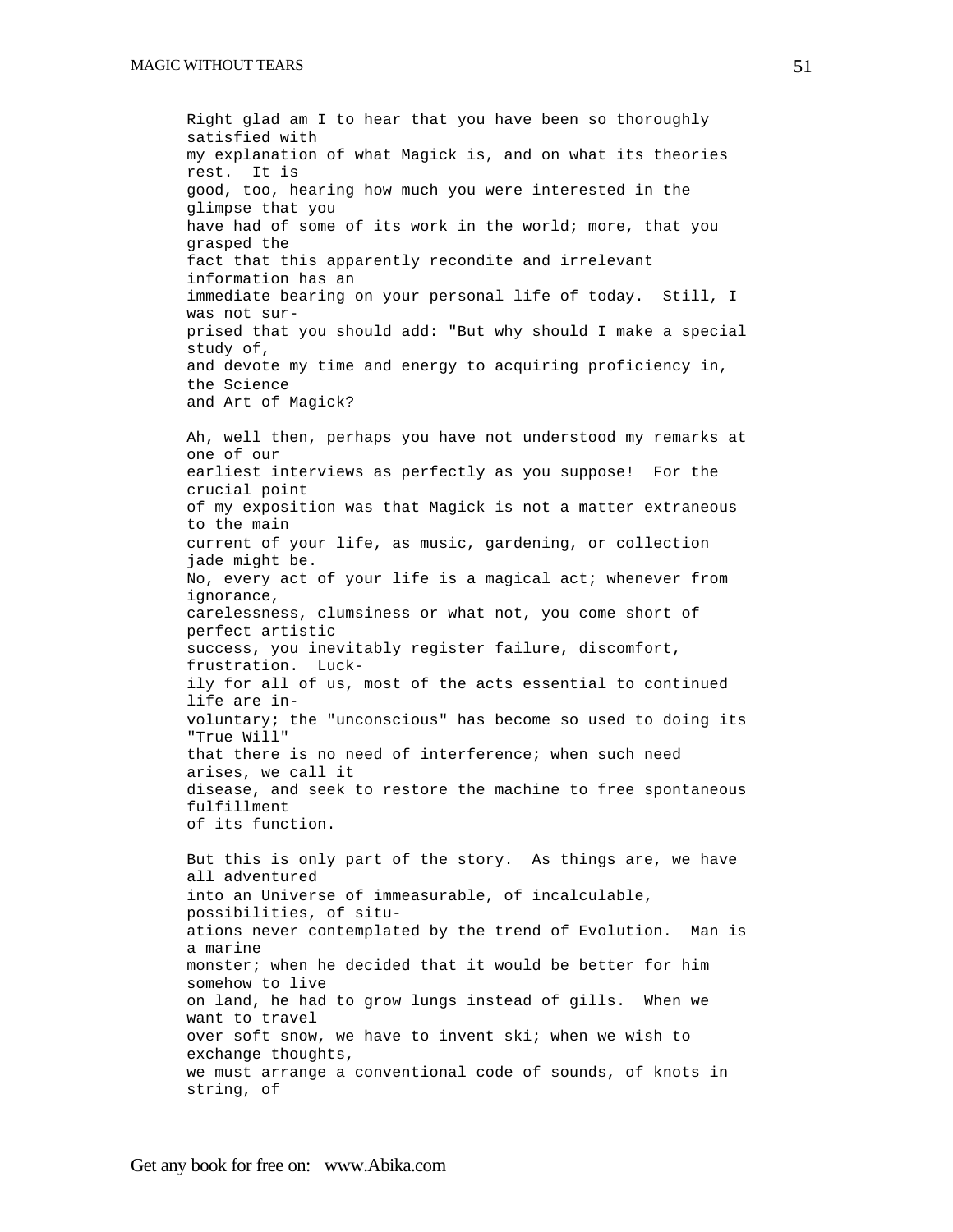### MAGIC WITHOUT TEARS

carved or written characters --- in a word --- embark upon the boundless ocean of hieroglyphics or symbols of one sort or another. (Presently I shall have to explain the supreme importance of such systems; in fact, the Universe itself is not, and cannot be, anything but an arrangement of

## 30

symbolic characters!)

Here we are, then, caught in a net of circumstances; if we are to do anything at all beyond automatic vegetative living, we must consciously apply ourselves to Magick, "the Science and Art" (let me remind you!) "of causing change to occur in conformity with the Will." Observe that the least slackness or error means that things happen which do not thus conform; when this is so despite our efforts, we are (temporarily) baffled; when it is our own ignorance of what we ought to will, or lack of skill in adapting our means to the right end, then we set up a conflict in our own Nature: our act is suicidal. Such interior struggle is at the base of nearly all neuroses, as Freud recently "discovered" -- as if this had not been taught, and taught without his massed errors, by the great teachers of the past! The Taoist doctrine, in particular, is most precise and most emphatic on this point; indeed, it may seem to some of us to overshoot the mark; for nothing is permissible in that scheme but frictionless adjustment and adaptation to circumstance. "Benevolence and righteousness" are actually deprecated! That any such ideas should ever have existed (says Lao-tse) is merely evidence of the universal disorder. Taoist sectaries appear to assume that Perfection consists in the absence of any disturbance of the Stream of Nescience; and this is very much like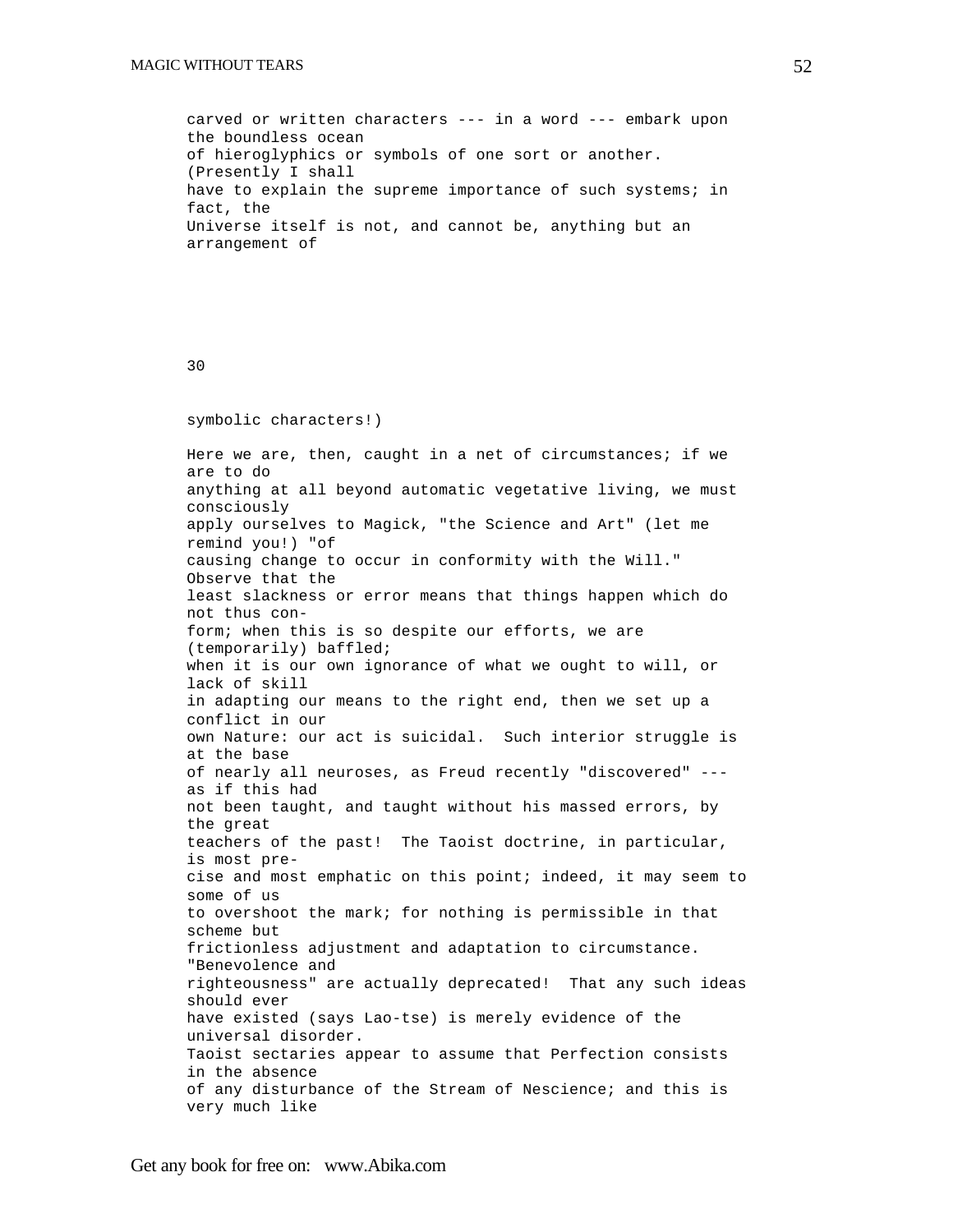the Buddhist idea of Nibbana.

We who accept the Law of Thelema, even should we concur in this doctrine theoretically, cannot admit that in practice the plan would work out; our aim is that our Nothing, ideally perfect as it is in itself, should enjoy itself through realizing itself in the fulfillment of all possibilities. All such phenomena or "point-events" are equally "illusion"; Nothing is always Nothing; but the projection of Nothing on this screen of the phenomenal does not only explain, but constitutes, the Universe. It is the only system which reconciles all the contradictions inherent in Thought, and in Experience; for in it "Reality" is "Illusion", "Freewill" is "Destiny", the "Self" is the "Not-Self"; and so for every puzzle of Philosophy. Not too bad an analogy is an endless piece of string. Like a driving band, you cannot tie a knot in it; all the complexities you can contrive are "Tom Fool" knots, and unravel at the proper touch. Always either Naught or Two! But every new re-arrangement throws further light on the possible tangles, that is, on the Nature of the String itself. It is always "Nothing" when you pull it out; but becomes "Everything" as you play about with it,14 since there is no limit to the combinations that you can form from it, save only in your imagination (where the whole thing belongs!) and that grows mightily with Experience. It is accordingly well worth while to fulfill oneself in every conceivable manner. It is then (you will say) impossible to "do wrong", since all phenomena are equally "Illusion" and the answer is always "Nothing". In theory one can hardly deny this proposition; but in practice --- how shall I put it? "The state of Illusion which for convenience I call my present consciousness is such that the course of action A is more natural to me that the course of action B?"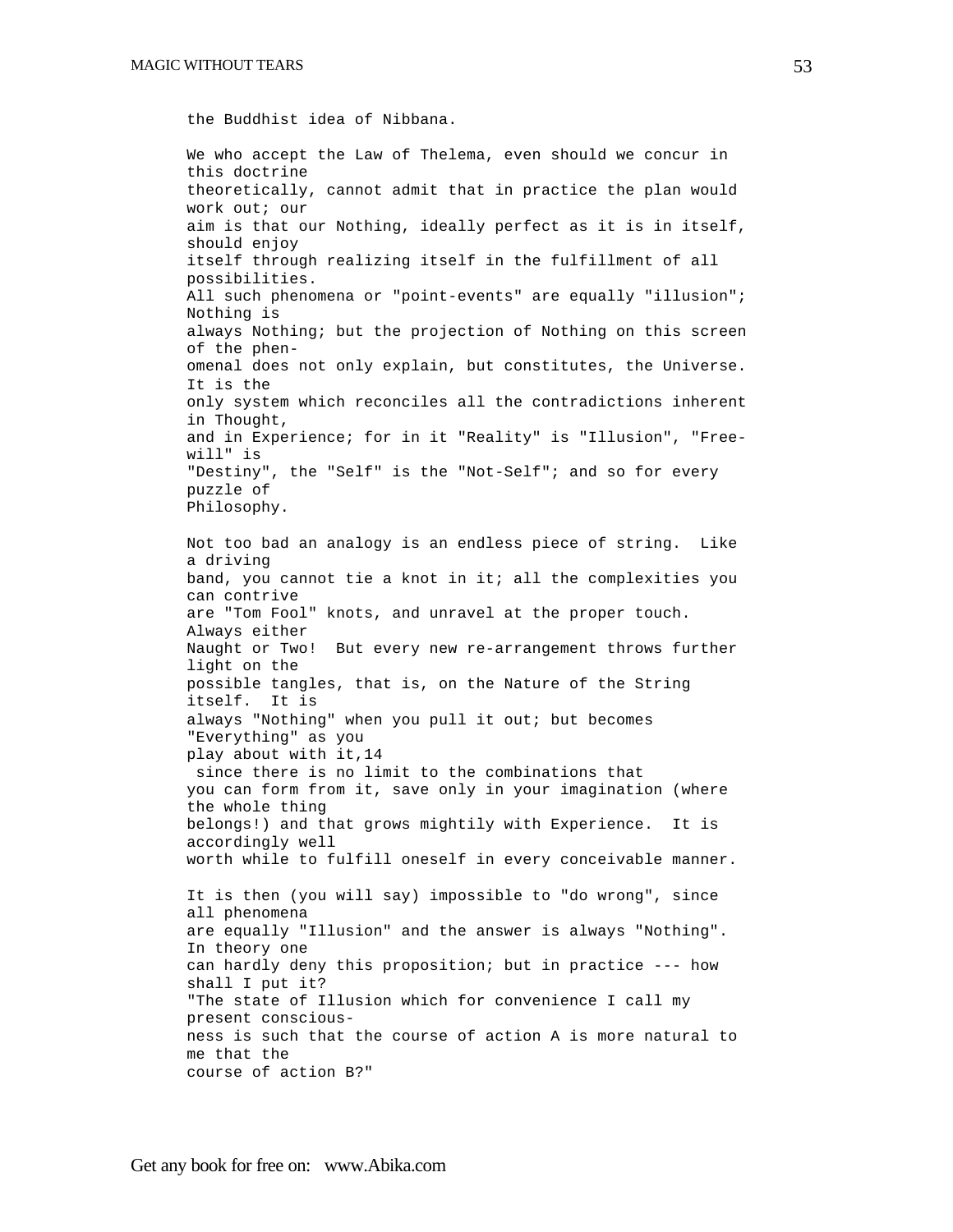Or: A is a shorter cut to Nothing; A is less likely to create internal conflict. 14\* N ñ N = Two or Naught; one is the Magical, the other the mystical, process. You will hear a lot about this one day!

```
31
```
Will that serve?

Offer a dog a juicy bone, and a bundle of hay; he will naturally take the bone, whereas a horse would choose the hay. So, while you happen to imagine yourself to be a Fair Lady seeking the Hidden Wisdom, you come to me; if you thought you were a Nigger15 Minstrel, you would play the banjo, and sing songs calculated to attract current coin of the Realm from a discerning Public! The two actions are ultimately identical - see AL I, 22 - and your perception of that fact would make you an Initiate of very high standing; but in the work-a-day world, you are "really" the Fair Lady, and leave the minstrel to grow infirm and old and hire an orphan boy to carry his banjo! Now then, what bothers me it this: Have I or have I not explained this matter of "Magick" - "Why should I (who have only just heard of it, at ;east as a serious subject of study) acquire a knowledge of its principles, and of the powers conferred by its mastery?" Must I bribe you with promises of health, wealth, power over others, knowledge, thaumaturgical skill, success in every worldly ambition - as I could quite honestly do? I hope there is no such need - and yet, shall I confess it? - it was only because all the "good things of life" were suddenly seen of me to be worthless, that I took the first steps towards the attainment of that Wisdom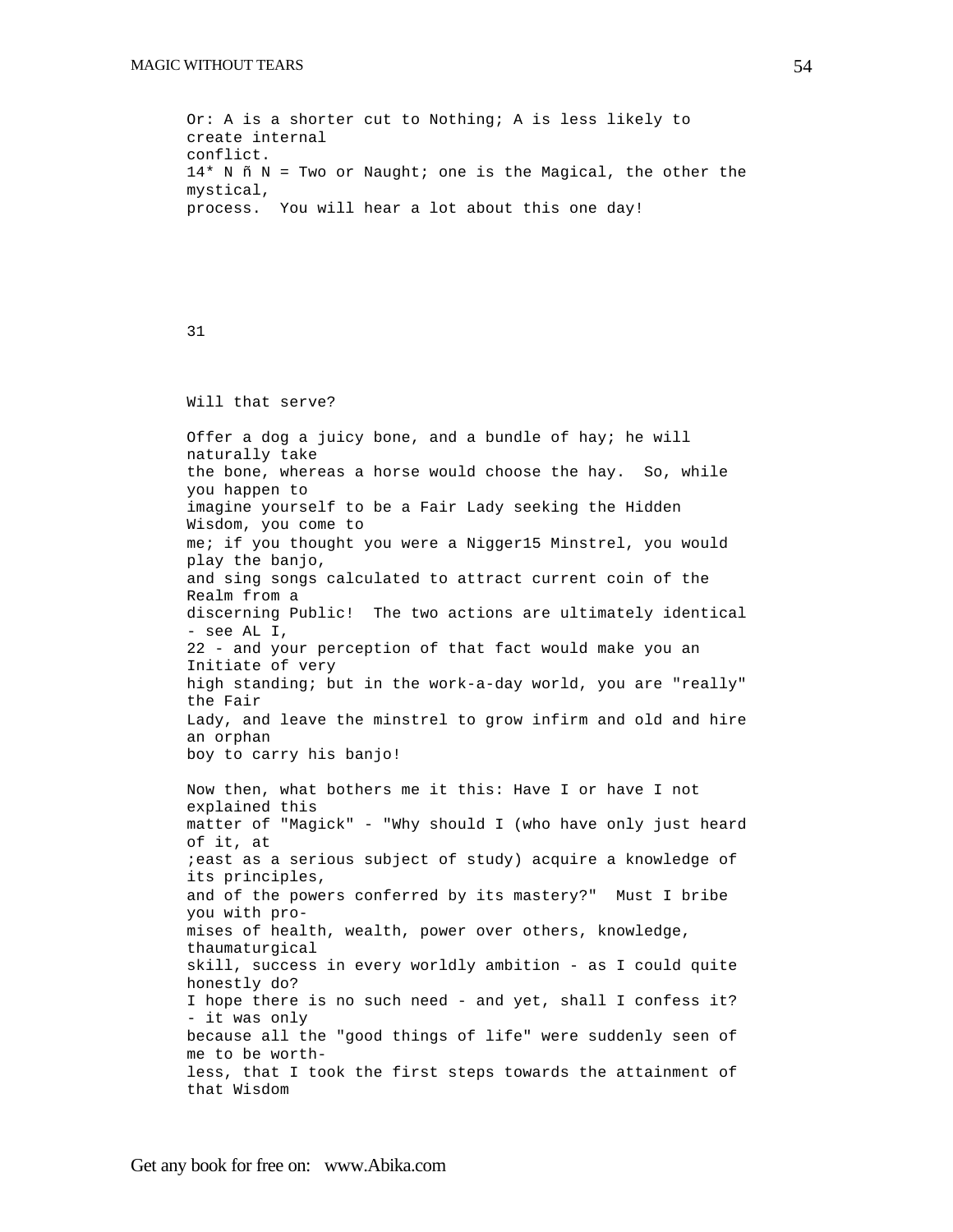which, while enjoying to the full the "Feast of Life," guarantees me against surfeit, poison or interruption by the knowledge that it is all a Dream, and gives me the Power to turn that dream at will into any form that happens to appeal to my Inclination. Let me sum up, very succinctly; as usual, my enthusiasm has lured me into embroidering my sage discourse with Poets' Imagery! Why should you study and practice Magick? Because you can't help doing it, and you had better do it well than badly. You are on the links, whether you like it or not; why go on topping your drive, and slicing your brassie, and fluffing your niblick, and pulling your iron, and socketing your mashie and not being up with your putt - that's 6, and you are not allowed to pick up. It's a far cry to the Nineteenth, and the sky threatens storm before the imminent night.

Love is the law, love under will.

Fraternally,

 $666$ 

CHAPTER III

 HIEROGLYPHICS: LIFE AND LANGUAGE NECESSARILY SYMBOLIC

Cara Soror,

 Do what thou wilt shall be the whole of the Law. Very natural, the irritation in your last! You write: --- "But why? Why all this elaborate symbolism? Why not say straight out 15^ WEH NOTE: Expound here a bit to clarify Crowley's attitude toward race. refer to Chapter LXXIII.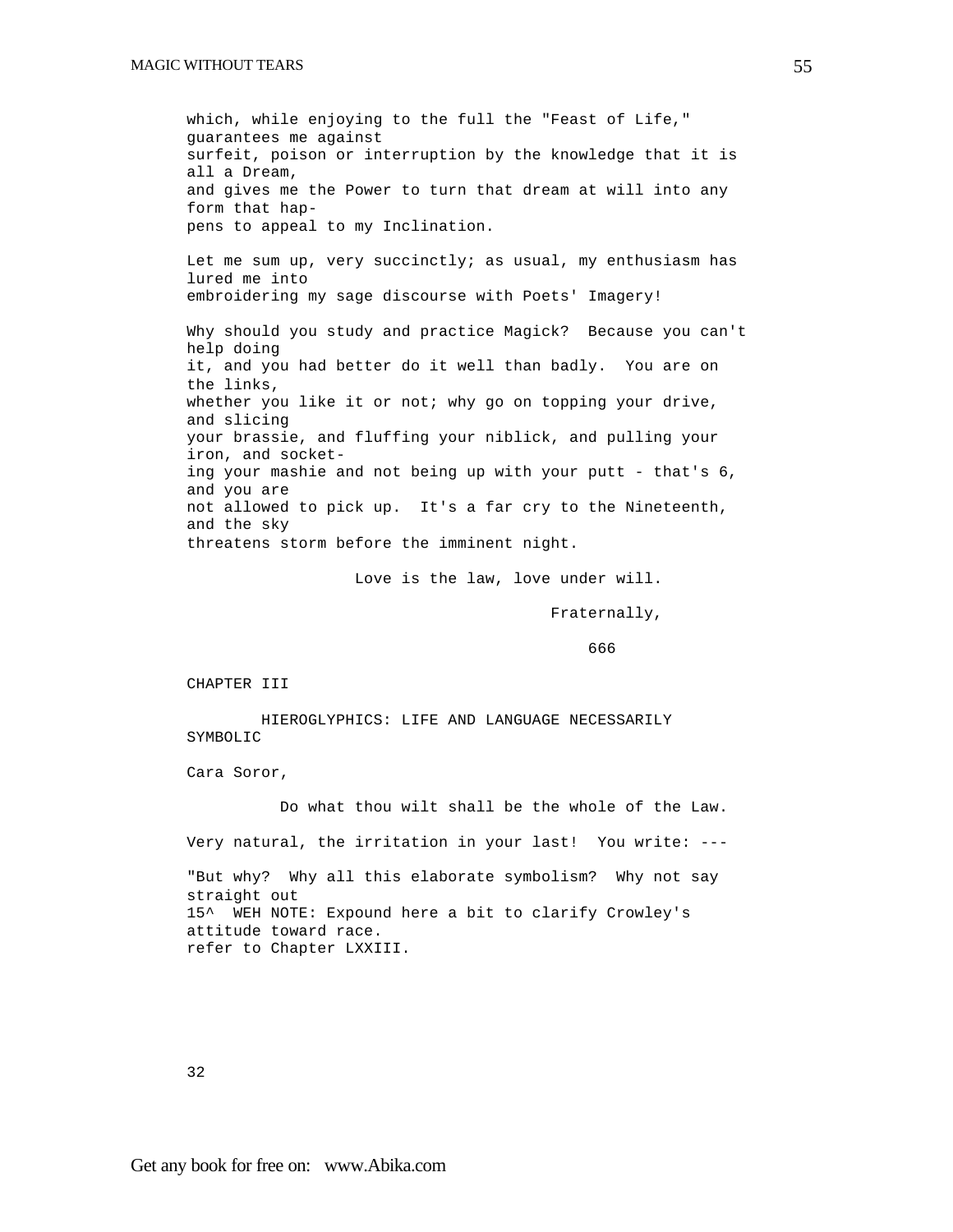what you mean? Surely the subject is difficult enough in any case --- must you put on a mask to make it clear? I know you well enough by now to be sure that you will not fob me off with any Holy-Willie nonsense about the ineffable, about human language being inadequate to reveal such Mysteries, about the necessity of constructing a new language to explain a new system of thought; of course I know that this had to be done in the case of chemistry, of higher mathematics, indeed of almost all technical subjects; but I feel that you have some other, deeper explanation in reserve. After all, most of what I am seeking to learn from you has been familiar to many of the great minds of humanity for many centuries. Indeed, the Qabalah is a special language, and that is old enough; there is not much new material to fit into that structure. But why did they, in the first place, resort to this symbolic jargon?" You put it very well; and when I think it over, I feel far from sure that the explanation which I am about to inflict upon you will satisfy you, or even whether it will hold water! In the last resort, I shall have to maintain that we are justified by experience, by the empirical success in communicating thought which has attended, and continues to attend, our endeavors. But to give a complete answer, I shall have to go back to the beginning, and restate the original problem; and I beg that you will not suppose that I am evading the question, or adopting the Irish method of answering it by another, though I know it may sound as if I were. Let me set out by restating our original problem; what we want is Truth; we want an even closer approach to Reality; and we want to discover and discuss the proper means of achieving this object. Very good; let us start by the simplest of all possible enquiries --- and

the most difficult --- "What is anything?" "What do we know?" and other questions that spring naturally from these.

Get any book for free on: www.Abika.com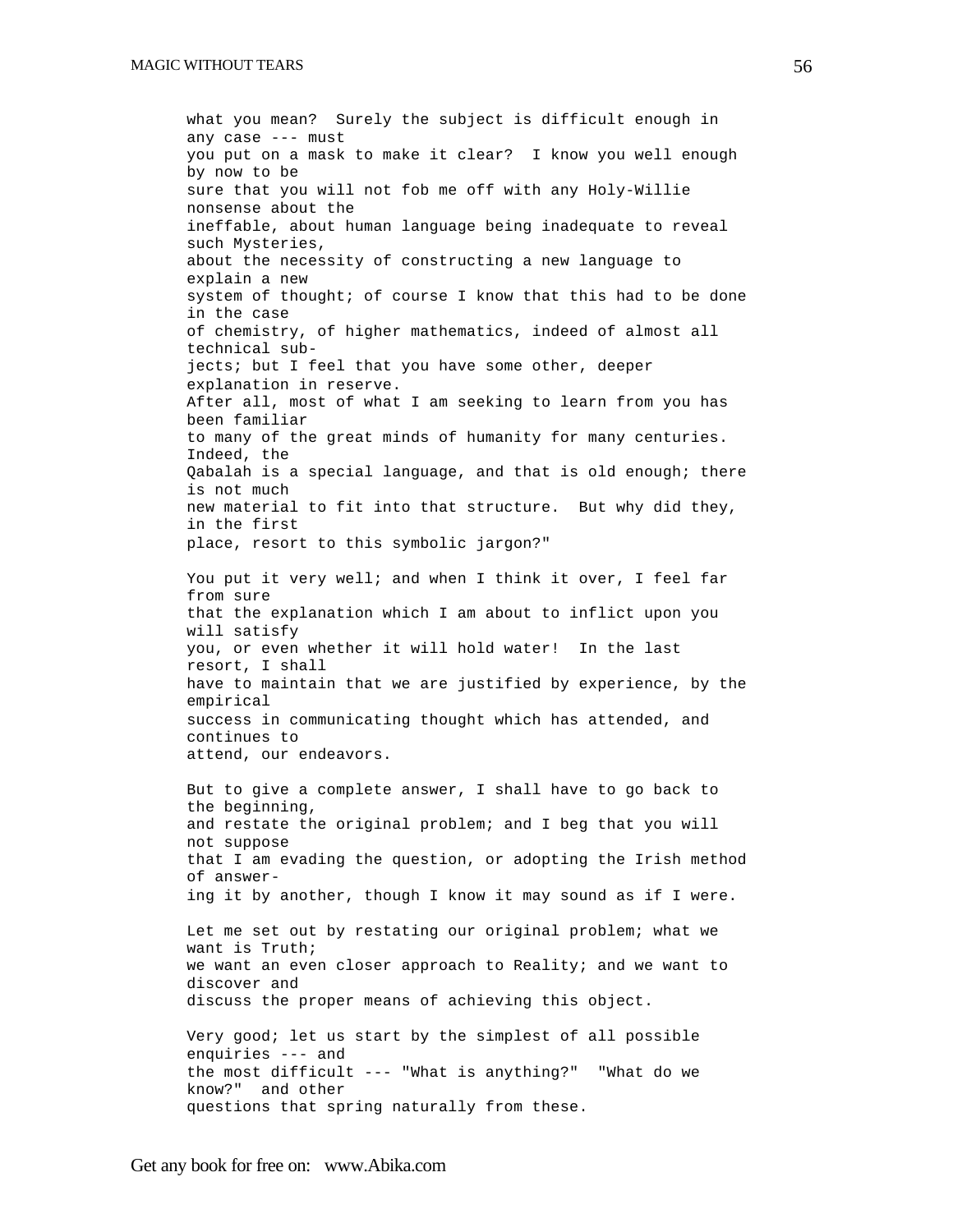I see a tree.. I hear it --- rustling or creaking in the wind. I touch it --- hard. I smell it --- acrid. I taste it --- bitter. Now all the information given by these five senses has to be put together, although no two agree in any sort of way. The logic by which we build up our complex idea of a tree has more holes than a sponge. But this is to jump far ahead: we must first analyze the single, simple impression. "I see a tree." This phenomenon is what is called a "pointevent." It is the coming together of the two, the seer and the seen. It is single and simple; yet we cannot conceive of either of them as anything but complex. And the Point-Event tells us nothing whatever about either; both, as Herbert Spencer and God knows how many others have shown, unknowable; it stands by itself, alone and aloof. It has happened; it is undeniably Reality. Yet we cannot confirm it; for it can never happen again precisely the same. What is even more bewildering is that since it takes time for the eye to convey an impression to the consciousness (it may alter in 1,000 ways in the process!) all that really exists is a memory of the Point-Event. not the Point-Event itself. what then is this Reality of which we are so sure? Obviously, it has not got a name, since it never happened before, or can happen again! To discuss it at

33

all we must invent a name, and this name (like all names) cannot possibly be anything more than a symbol.

Even so, as so often pointed out, all we do is to "record the behaviour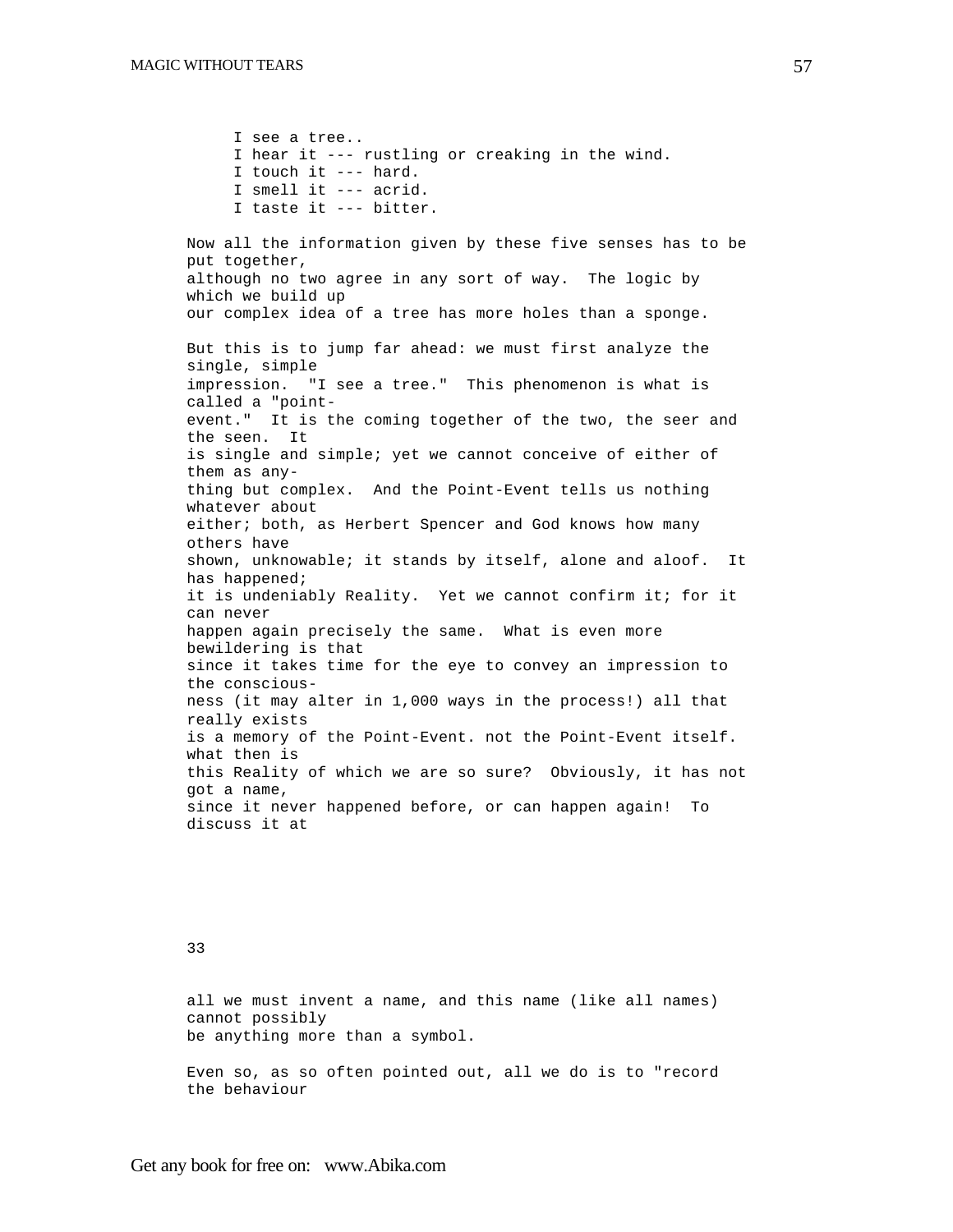of our instruments." Nor are we much better off when we've done it; for our symbol, referring as it does to a phenomenon unique in itself, and not to be apprehended by another, can mean nothing to one's neighbors. What happens, of course, is that similar, though not identical, Point-Events happen to many of us, and so we are able to construct a symbolic language. My memory of the mysterious Reality resembles yours sufficiently to induce us to agree that both belong to the same class. But let me furthermore ask you to reflect on the formation of language itself. Except in the case of onomato-poetic words and a few others, there is no logical connection between a thing and the sound of our name for it. "Bow-wow" is a more rational name than "dog", which is a mere convention agreed on by the English, while other nations prefer chien, hund, cane, kalb, kutta and so on. All symbols, you see, my dear child, and it's no good your kicking! But it doesn't stop there. When we try to convey thought by writing, we are bound to sit down solidly, and construct a holy Qabalah out of nothing. Why would a curve open to the right, sound like the ocean, open at the top, like you? And all these arbitrary symbolic letters are combined by just as symbolic and arbitrary devices to take on conventional meanings, these words again combined into phrases by no less highhanded a procedure. And then folk wonder how it is that there should be error and misunderstanding in the transmission of thought from one person to another! Rather regard it as a miraculous intervention of Providence when even one of even the simplest ideas "gets across." Now then, this being so, it is evidently good sense to construct one's own alphabet, with one's own very precise definitions, in order to handle an abstruse and technical subject like Magick. The "ordinary" words such as God, self, soul,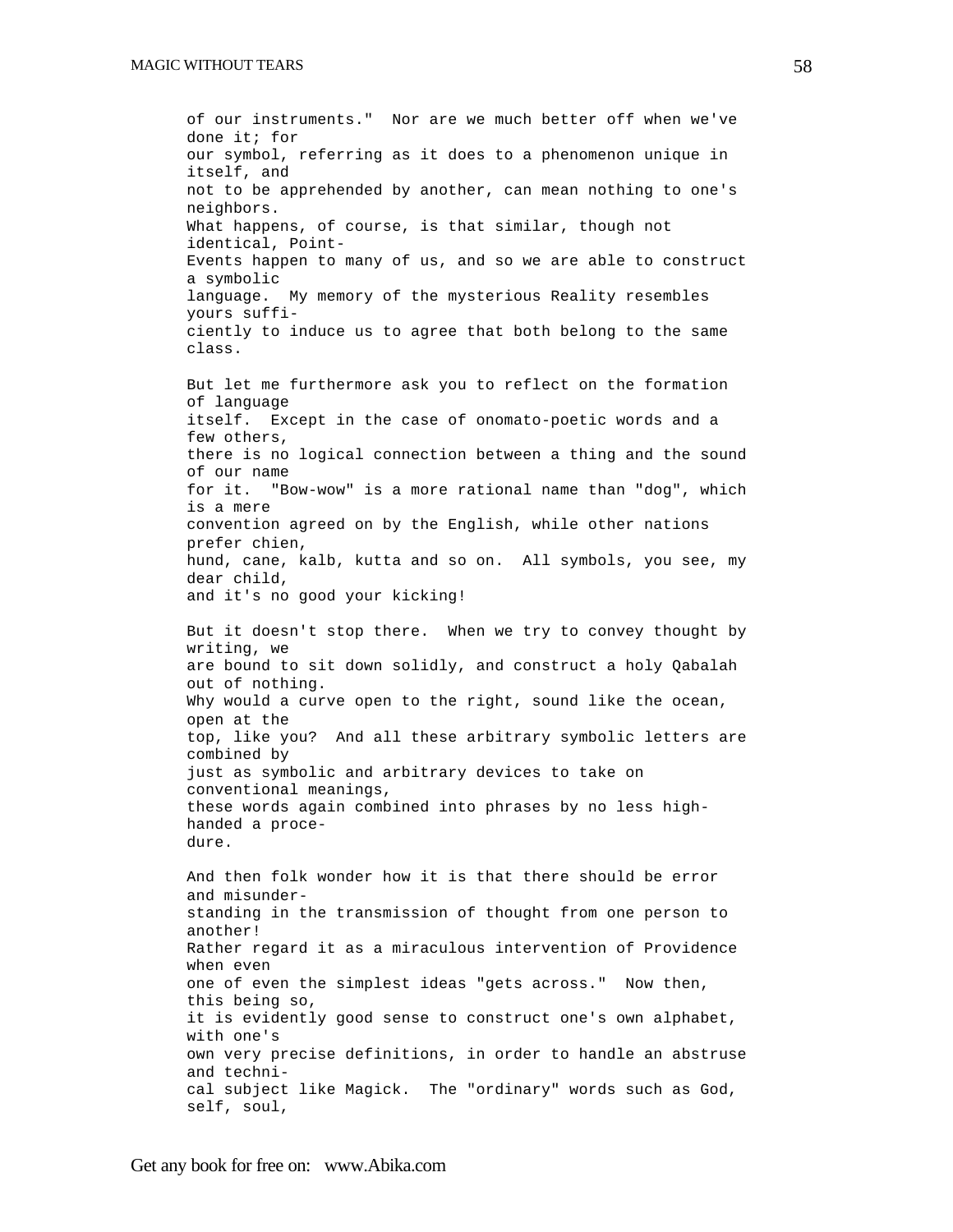spirit and the rest have been used so many thousand times in so many thousand ways, usually by writers who knew not, or cared not for the necessity of definition that to use them to-day in any scientific essay is almost ludicrous.

That is all, just now, sister; no more of your cavilling, please; sit down quietly with your 777, and get it by heart!

 $666$ 

Love is the law, love under will.

Fraternally,

CHAPTER IV

THE QABALAH, THE BEST TRAINING FOR MEMORY

Cara Soror,

Do what thou wilt shall be the whole of the Law.

Now you must learn Qabalah. Learn this Alphabet of Magick. You must take it on trust, as a child does his own alphabet. No one has ever

### 34

found out why the order of the letters is what it is. Probably there isn't any answer.

If you only knew what I am grappling with in the Yi King! the order of the sixty-four hexagrams. I am convinced that it is extremely significant, that it implies a sublime system of philosophy. I've got far enough to be absolutely sure that there is a necessary rhythm; and it's killing me by millimetres, finding out why each pair succeeds the last. Forgive these tears! But our Magical Alphabet is primarily not letters, but figures, not sounds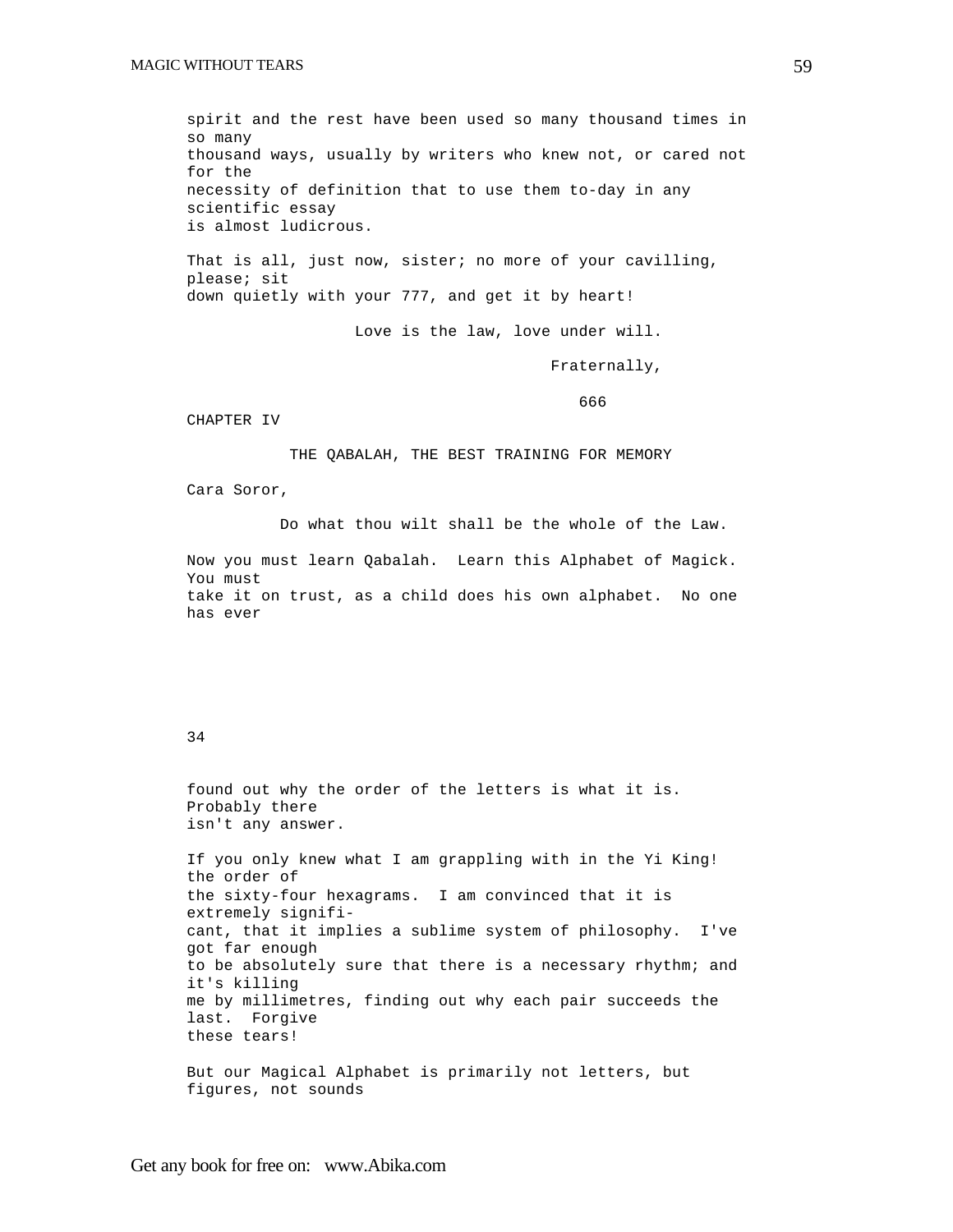but mathematical ideas. Sir Humphrey Davy16, coming out of his famous illumination (with some help from Nitrous Oxide he got in) exclaimed: The Universe is composed solely of ideas. We, analyzing this a little, say: The Universe is a mathematical expression. Sir James Jeans might have said this, only his banker advised him to cash in on God. The simplest form of this expression is  $0 = 2$ , elsewhere expounded at great length. This 2 might itself be expressed in an indefinitely great number of ways. Every prime number, including some not in the series of "natural numbers", is an individual. The other numbers with perhaps a few exceptions (e.g. 41817) are composed of their primes. Each of these ideas may be explained, investigated, understood, by means very various. Firstly, the Hebrew, Greek and Arabic numbers are also letters. Then, each of these letters is further described by one of the (arbitrarily composed) "elements of Nature;" the Four (or Five) Elements, the Seven (or Ten) Planets, and the Twelve Signs of the Zodiac. All these are arranged in a geometrical design composed of ten "Sephiroth" (numbers) and twenty-two "paths" joining them; this is called the Tree of Life. Every idea soever can be, and should be, attributed to one or more of these primary symbols; thus green, in different shades, is a quality or function of Venus, the Earth, the Sea, Libra, and others. So also abstract ideas; dishonesty means "an afflicted Mercury," generosity a good, though not always strong, Jupiter; and so on. The Tree of Life has got to be learnt by heart; you must know it backwards, forwards, sideways, and upside down; it must become the automatic background of all your thinking. You must keep on hanging everything

that comes your way upon its proper bough.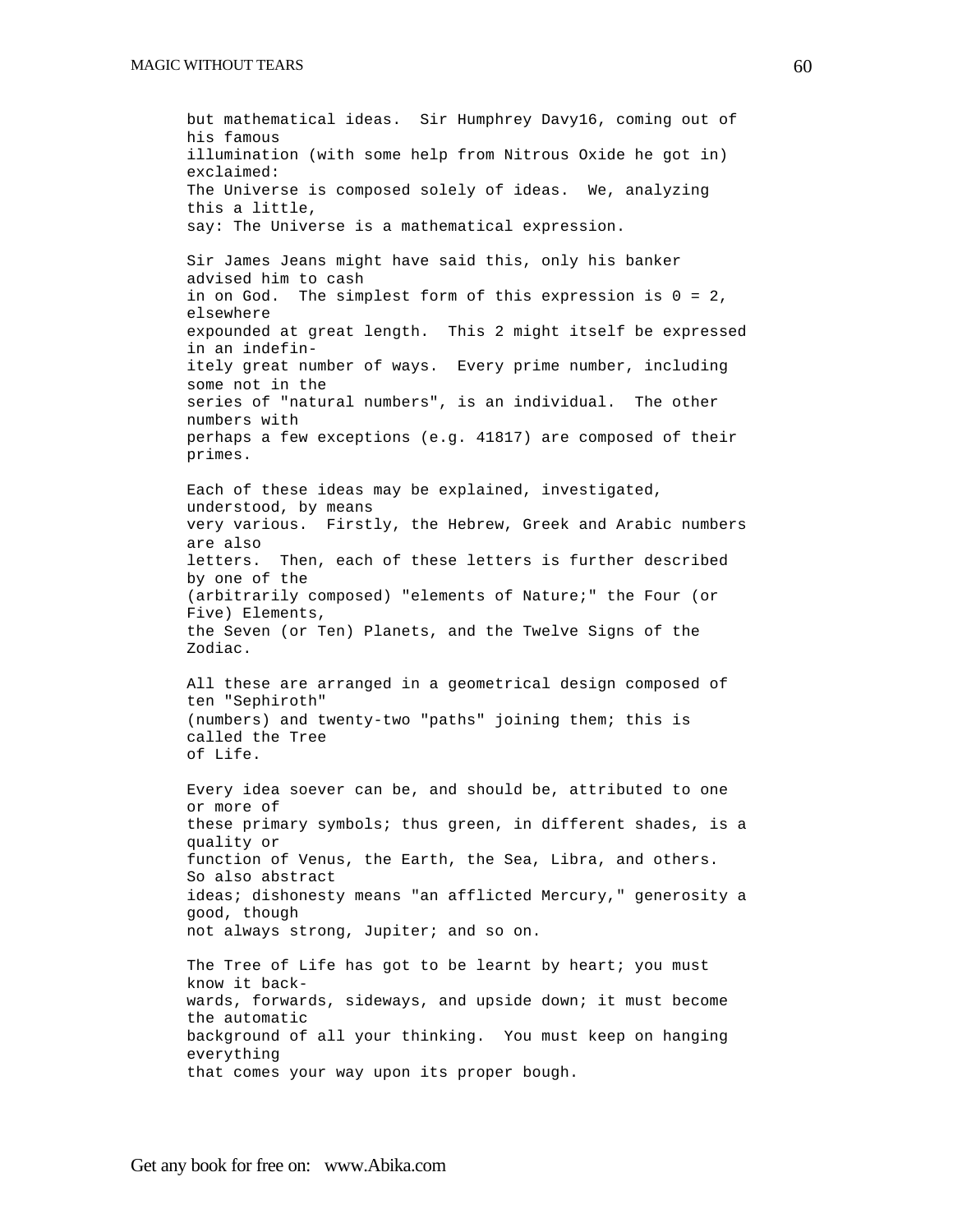At first, of course, all this is dreadfully confusing; but persist, and a time will come when all the odd bits fit into the jig-saw, and you behold --- with what adoring wonder! --- the marvellous beauty and symmetry of the Qabalistic system.

And then --- what a weapon you will have forged!

16^ WEH NOTE: Option to add a comment of Humphrey Davy and the invention of modern anesthesia to clarify the reference. On the occasion of a Nitrous Oxide party, such as he catered, he chanced to note that one of the participants had taken injury but felt no pain. This led to the practice of administrating anesthetics to patients in operations, and gave the time in surgery to perfect modern procedural medicine. 17^^ WEH NOTE: 418 = give the prime factors.

### 35

What power to analyze, to order, to manipulate your thinking!

And please remember when people compliment you on your memory or the clarity of your thought, to give credit to the Qabalah!

That's fine, I seem to hear you purr; that looks a lovely machine. The Design is just elegant; that scarf-pin of yours is perfectly sweet. There's only one point: how to make the damn thing work?

Ah yes, like the one in the Apocalypse, the sting is in your tail.

Honest, you needn't worry; it works on ball-bearings, and there's always those "Thirteen Fountains of Magnificent Oil flowing down the Beard of Macroprosopus" in case it creaks a little at first. But seriously, all the mathematics you need is simple Addition and Multiplication.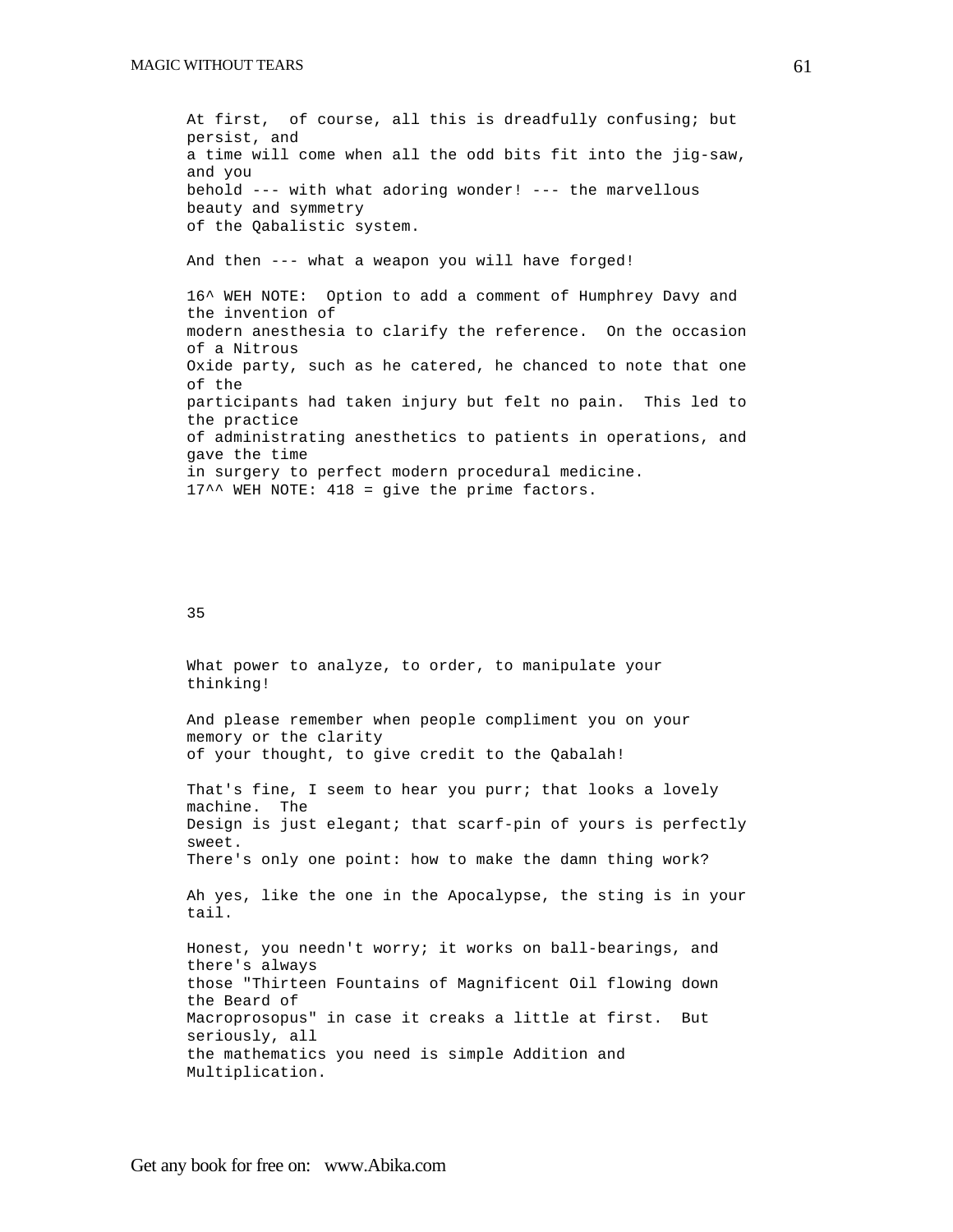```
"Yeah!" you rudely reply. "That's what you think; but you 
haven't got
very far in the Qabalah!"
Too true, sister.
The Book of the Law itself insists upon the fact that it 
contains a
Qabalah which was beyond me at the time of its dictation, is 
beyond me
now, and always will be beyond me in this incarnation. Let 
me direct
your spiritual attention to AL I, 54; I, 56; II, 54-55; II,
76; III,
47.
Now there was enough comprehensible at the time to assure me 
that the
Author of the Book knew at least as much Qabalah as I did: I 
discovered
subsequently more than enough to make it certain without 
error that he
knew a very great deal more, and that of an altogether 
higher order, than
I knew; finally, such glimmerings of light as time and 
desperate study
have thrown on many other obscure passages, to leave no 
doubt whatever
in my mind that he is indeed the supreme Qabalist of all 
time . . . .
"I asked you how to work it."
Don't be so peevish, querulous, and impatient; your zeal is 
laudable,
but it's wasting your own time to hurry me.
Well, when you've got this Alphabet of Numbers (in its 
proper shape)
absolutely by heart, with as many sets of attributions as 
you can commit
to memory without getting confused, you may try a few easy 
exercises,
beginning with the past.
("How many sets of attributions?" - Well, certainly, the 
Hebrew and
Greek Alphabets with the names and numbers of each letter, 
and its mean-
ing: a couple of lists of God-names, with a clear idea of 
the character,
qualities, functions, and importance of each; the "King-
scale" of colour,
all the Tarot attributions, of course; then animals, plants, 
drugs, per-
fumes, a list or two of archangels, angels, intelligences 
and spirits ---
```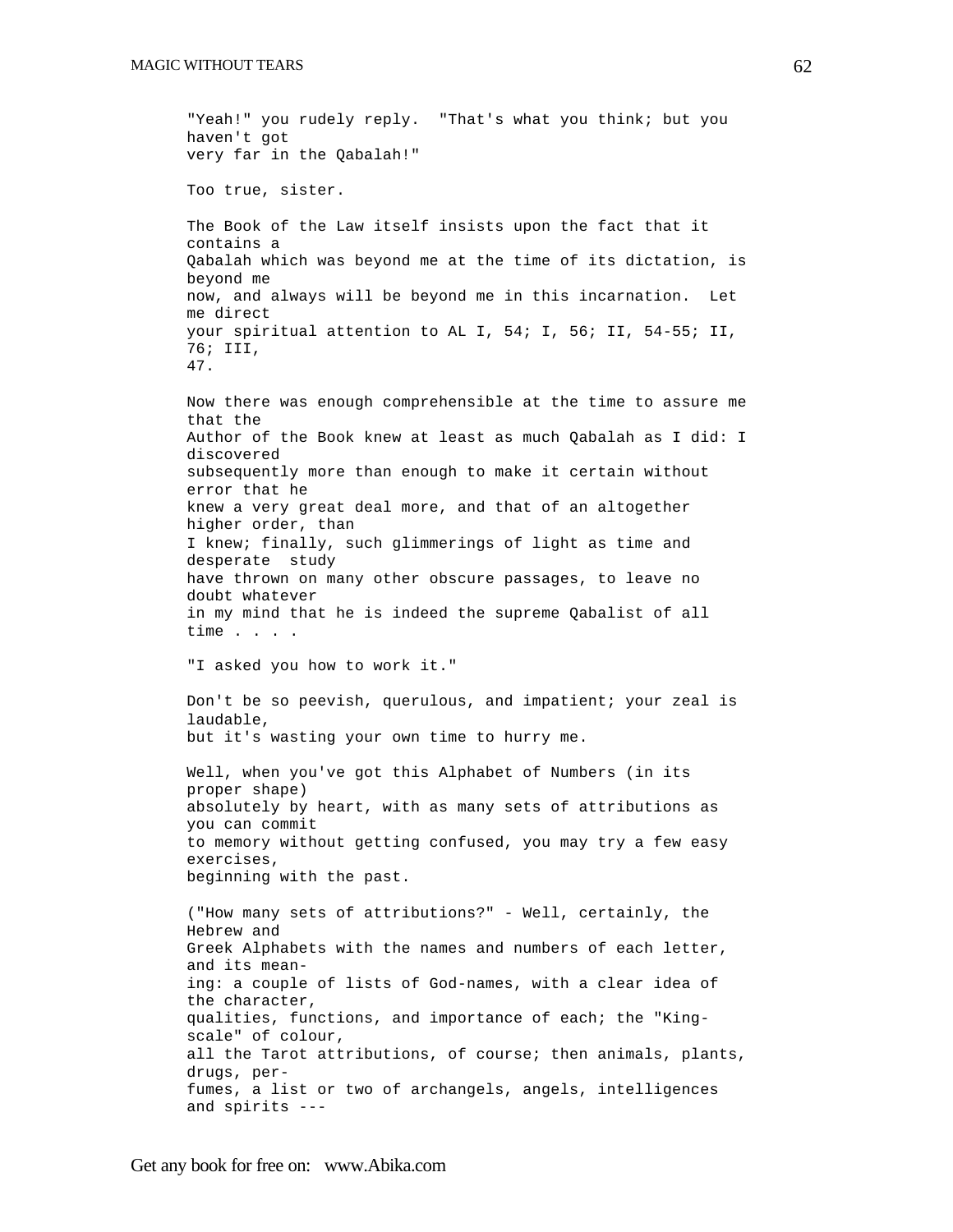that ought to be enough for a start.)

Now you are armed! Ask yourself: why is the influence of Tiphareth transmitted to Yesod by the Path of Samekh, a fence, 60, Sagittarius, the Archer, Art, blue - and so on; but to Hod by the Path of Ayin, an eye, 70, Capricornus, the Goat, the Devil, Indigo, K.T.

### 36

Thirteen is the number of Achad {Hebrew option}, Unity, and Ahebah {Hebrew option}, Love; then what word should arise when you expand it by the Creative Dyad, and get 26; what when you multiply it by 4, and get 52? Then, suppose the Pentagram gets busy,  $13 \times 5 = 65$ , what then?

Now don't you dare to come round crawling to me for the answers; work it out yourself what sort of words they ought to be, and then check your result by looking up those numbers in the Sepher Sephiroth: Equinox Vol. I, No. 8, Supplement.

When you are a real adept at all these well-known calculations "prepare to enter the Immeasurable Region" and dig out the Unknown.

You must construct your own Qabalah!

Nobody can do it for you. What is your own true Number? You must find it and prove it to be correct. In the course of a few years, you should have built yourself a Palace of Ineffable Glory, a Garden of Indescribable Delight. Nor Time nor Fate can tame those tranquil towers, those Minarets of Music, or fade one blossom in those avenues of Perfume! Humph! Nasty of me: but it has just stuck me that it might

be just as well if you made a Sepher Sephiroth of your own! What a positively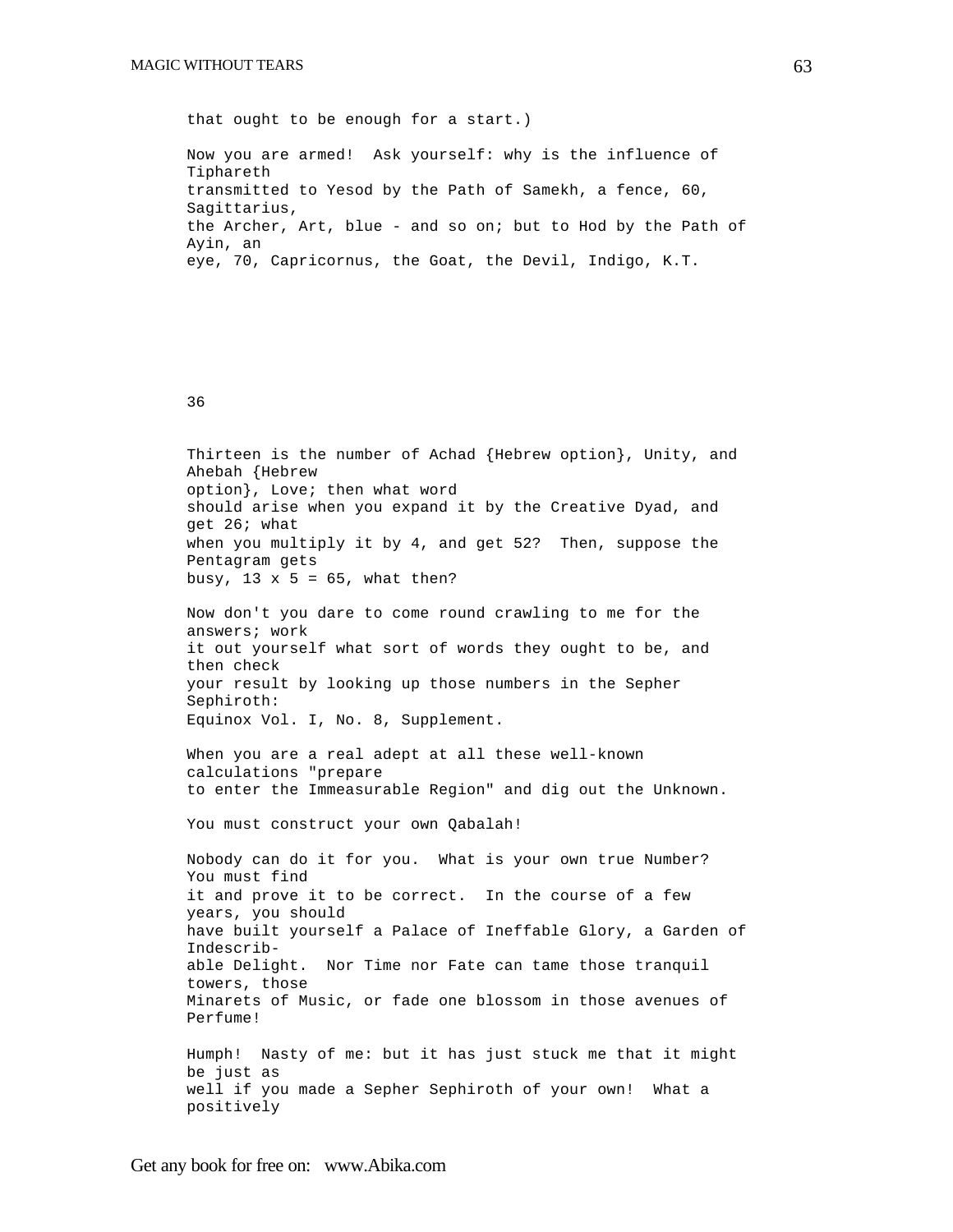beastly thing to suggest! However, I do suggest it.

After all, it's simple enough. Every word you come across, add it up, stick it down against that number in a book kept for the purpose. That may seem tedious and silly; why should you do all over again the work that I have already done for you? Reason: simple. Doing it will teach you Qabalah as nothing else could. Besides, you won't be all cluttered up with words that mean nothing to you; and if it should happen that you want a word to explain some particular number, you can look it up in my Sepher Sephiroth.

By this method, too, you may strike a rich vein of words of your own that I have altogether missed.

No doubt, a Really Great Teacher would have said: "Beware! Use my Dictionary, and mine alone! All others are spurious!" But then I'm not a R.G.T. of that kind.

For a start, of course, you should put down the words that are bound to come in your way in any case: numbers like 11, 13, 31, 37, and their multiples; the names of God and the principal angels; the planetary and geomantic names; and your own private and particular name with its branches. After that, let your work on the Astral Plane guide you. When investigating the name and other words communicated to you by such beings as you meet there, or invoke, many more will come up in their proper connections. Very soon you will have quite a nice little Sepher Sephiroth of your very own. Remember to aim, above all things, at coherence.

It is excellent practice, but the way, to do some mental arithmetic on your walks; acquire the habit of adding up any names that you have come across in your morning's reading. Nietzsche has well observed that the best thoughts come by walking; and it has happened to me, more than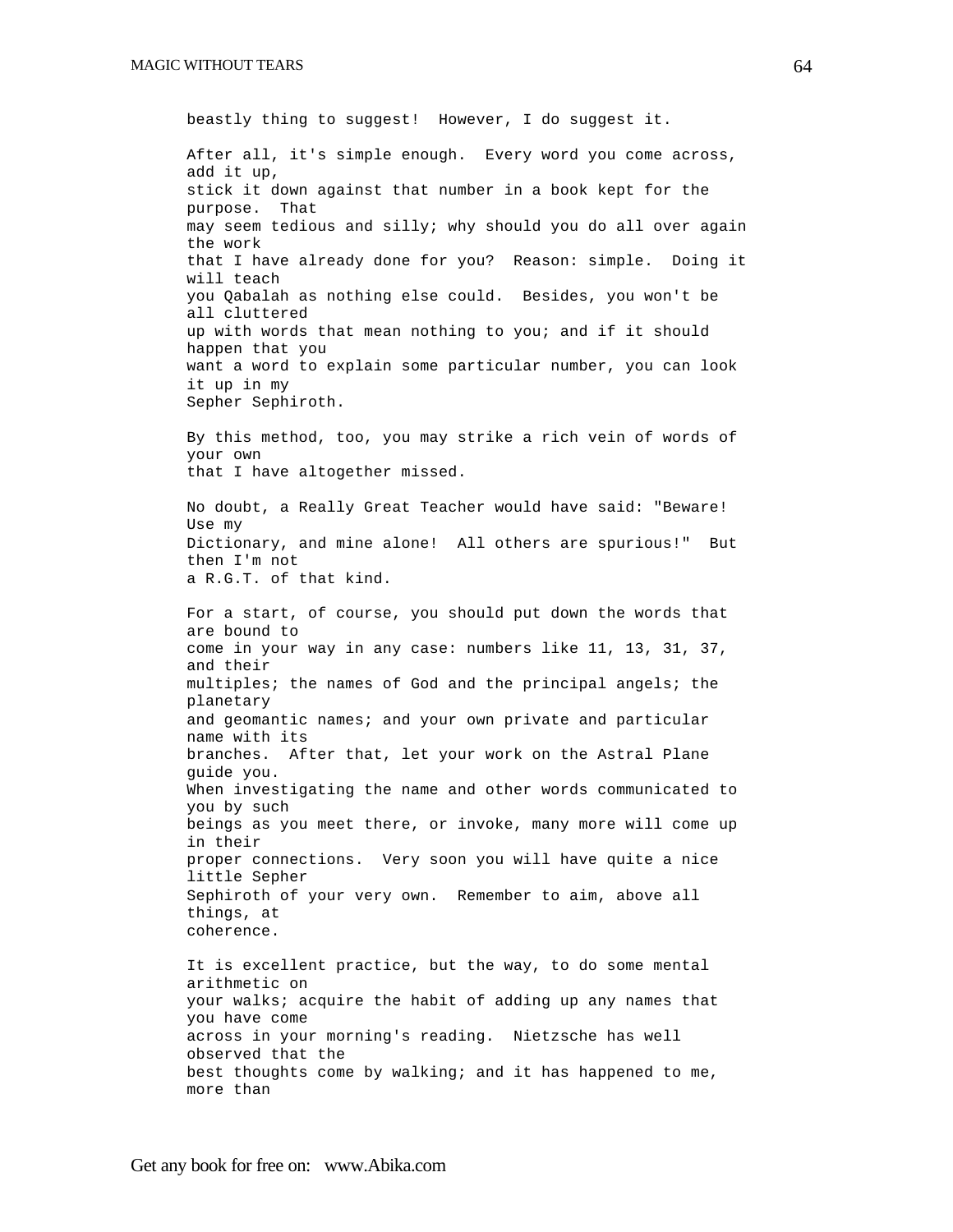once or twice, that really important correspondences have come, as by

# 37

a flashlight, when I was padding the old hoof.

You will have noticed that in this curt exposition I have confined myself to Gematria, the direct relation of number and work, omitting any reference to Notariqon, the accursed art of making words out of initials, like (in profane life) Wren and Gestapo and their horrid brood, or to Temurah, the art of altering the position of the letters in a word, a sort of cipher; for these are almost always frivolous. To base any serious calculations on them would be absurd.

Love is the law, love under will.

Fraternally,

 $666$ 

P.S. You should study the Equinox Vol. I, No. 5, "The Temple of Solomon the King" for a more elaborate exposition of the Qabalah.

CHAPTER V

THE UNIVERSE. THE 0 = 2 EQUATION

Cara Soror,

Do what thou wilt shall be the whole of the Law.

Yes, I admit everything! It is all my fault. Looking over my past writings, I do see that my only one-opointed attempt to set forth a sound ontology was my early fumbling letter brochure Berashith18. Since then, I seem to have kept assuming that everybody knew all about it; referring to it, quoting it, but never sitting down seriously to demonstrate the thesis, or even to state it in set terms. Chapter 0 of Magick in Theory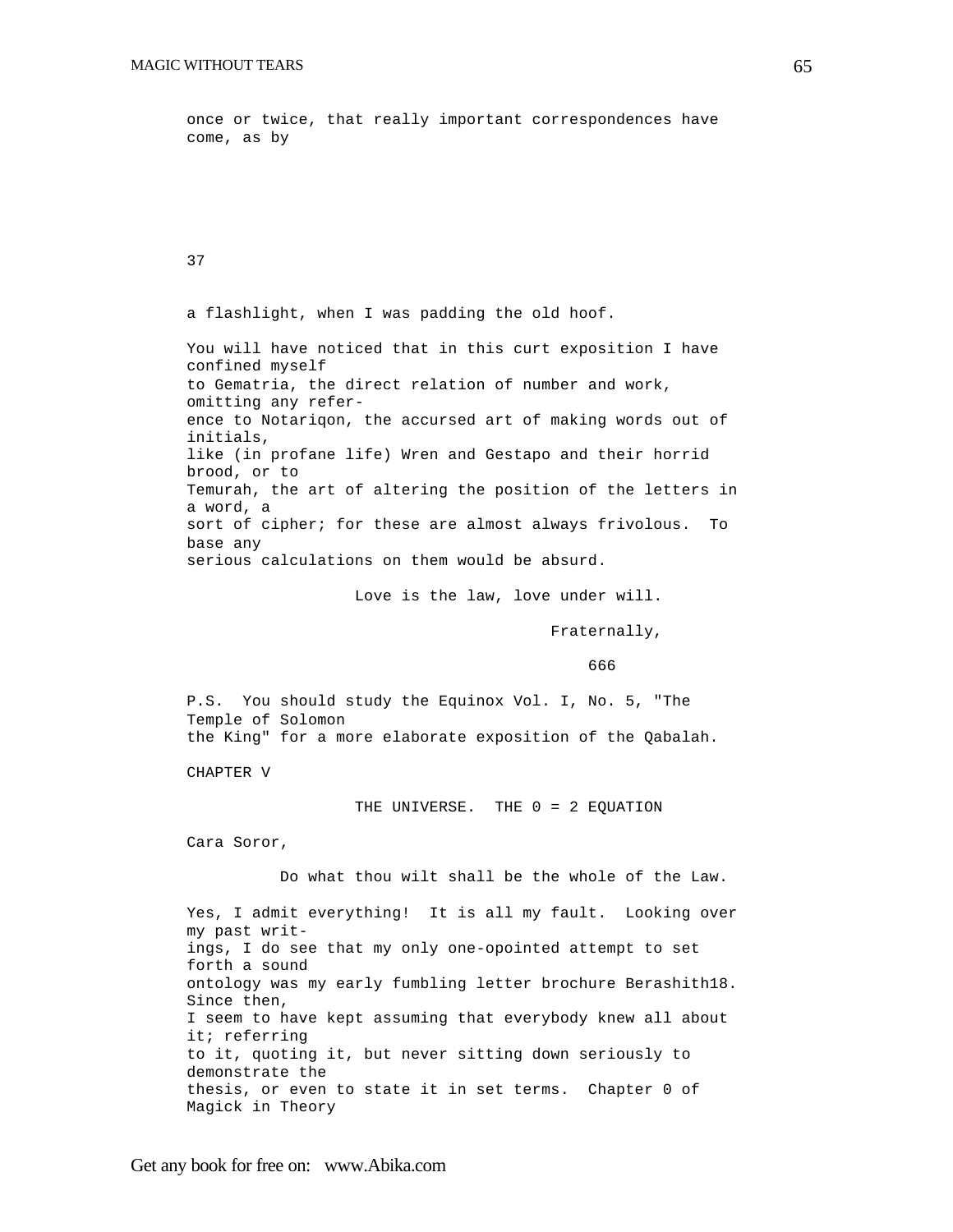and Practice skates gently over it; the "Naples Arrangement" in The Book of Thoth dodges it with really diabolical ingenuity. I ask myself why. It is exceedingly strange, because every time I think of the Equation, I am thrilled with a keen glow of satisfaction that this sempiternal Riddle of the Sphinx should have been answered at last. So then let me now give myself the delight, and you the comfort, of stating the problem from its beginning, and proving the soundness of the solution --- of showing that the contradiction of this Equation is unthinkable. --- --- Are you ready? Forward! Paddle! A. We are aware. B. We cannot doubt the existence (whether "real" or "illusory" makes no difference) of something, because doubt itself is a form of awareness. C. We lump together all that of which we are aware under the convenient name of "Existence", or "The Universe". Cosmos is not so good for this purpose; that word implies "order", which in the present stage of our argument, is a mere assumption. D. We also tend to think of the Universe as containing things of which we are not aware; but this is altogether unjustifiable, although it is difficult to think at all without making some such assumption. For 18\* See Crowley, Collected Works. 38 instance, one may come upon a new branch of knowledge -- say, histology

or Hammurabi or the language of the Iroquois or the poems of the Hermaphrodite of Panormita. It seems to be there all ready waiting for us; we simply cannot believe that we are making it all up as we go along.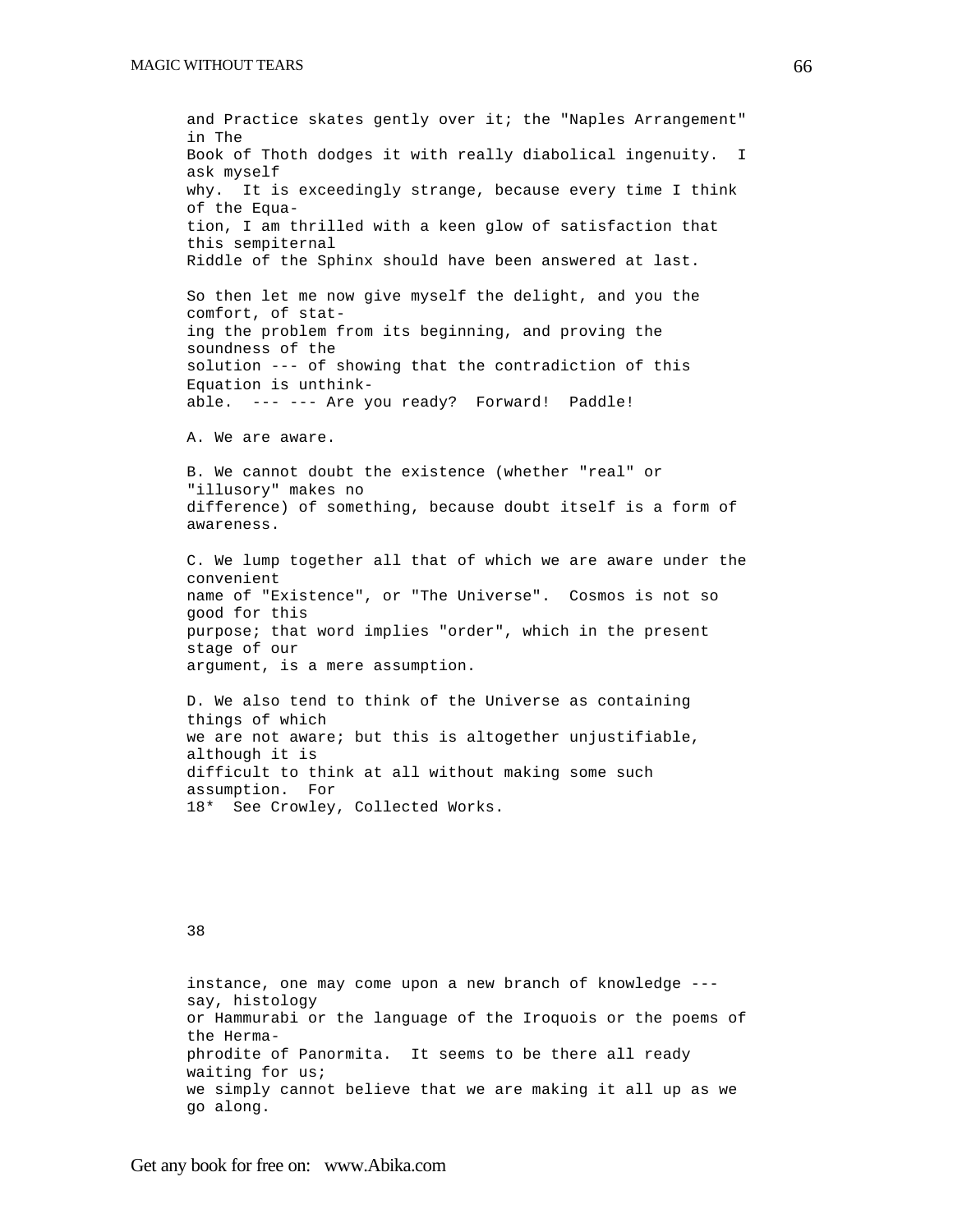For all that, it is sheer sophistry; we may merely be unfolding the contents of our own minds. Then again, does a thing cease to exist if we forget it? The answer is that one cannot be sure. Personally, I feel convinced of the existence of an Universe outside my own immediate awareness; but it is true, even so, that it does not exist for me unless and until it takes its place as part of my consciousness. E. All this paragrpah D is in the nature of a digression, for what you may think of it does not at all touch the argument of this letter. But it had to be put in, just to prevent your mind from raising irrelevant objections. Let me continue, then, from C. F. Something is19. This something appears incalculably vast and complex. How did it come to be? This, briefly, is the "Riddle of the Universe," which has been always the first preoccupation of all serious philosophers since men began to think at all. G. The orthodox idiot answer, usually wrapped up in obscure terms in the hope of concealing from the enquirer the fact that it is not an answer at all, but an evasion, is: God created it. Then, obviously, who created God? Sometimes we have a Demiurge, a creative God behind whom is an eternal formless Greatness -- anything to confuse the issue! Sometimes the Universe is supported by an elephant; he, in turn, stands on a tortoise . . . by that time it is hoped that the enquirer is too tired and muddled to ask what holds up the tortoise. Sometimes, a great Father and Mother crystallize out of some huge cloudy confusion of "Elements" - and so on. But nobody answers the question; at least, none of these God-inventing mules, with their incurably commonplace minds.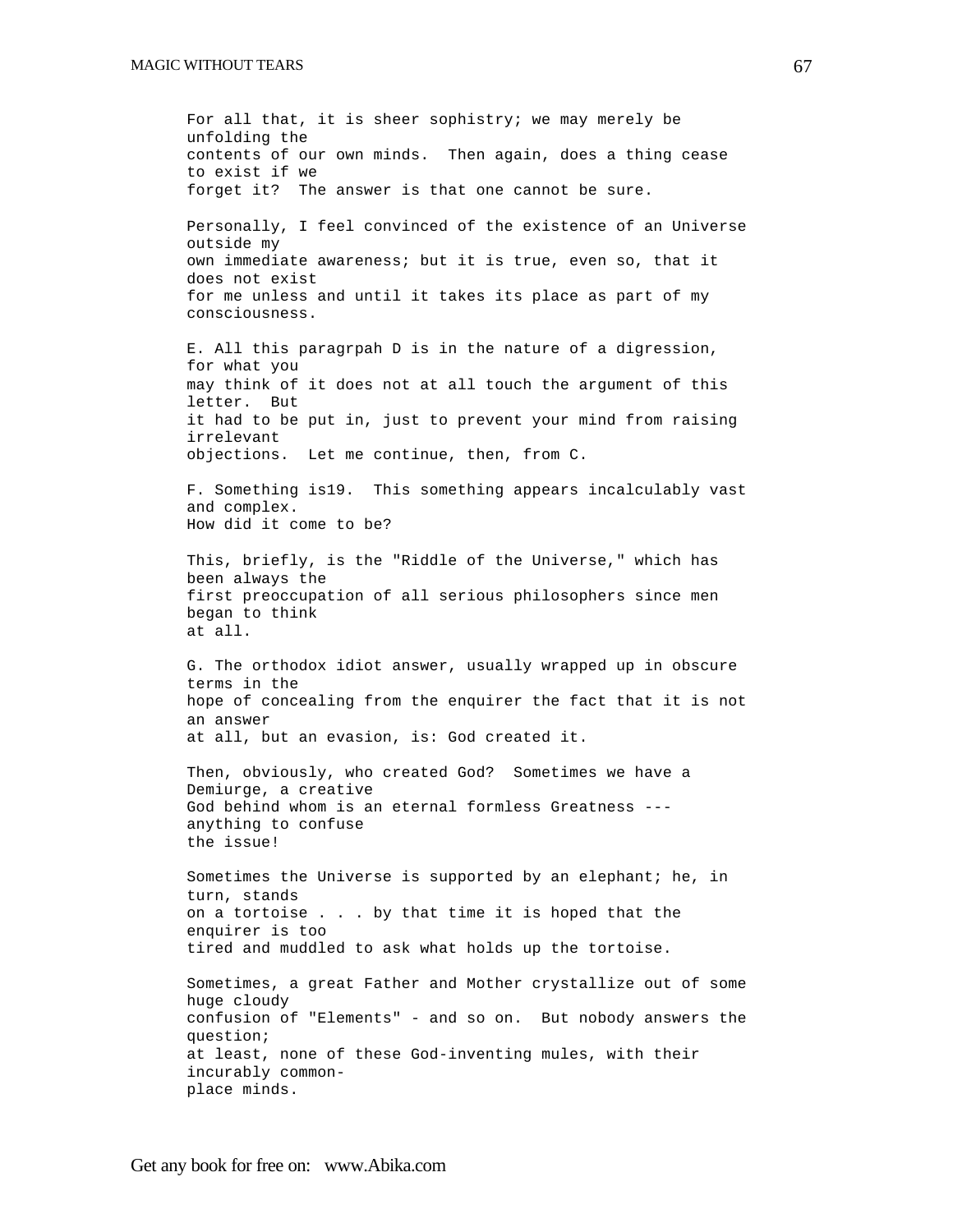H. Serious philosophy has always begun by discarding all these puerilities. It has of necessity been divided into these schools: the Nihilist, the Monist, and the Dualist. I. The last of these is, on the surface, the most plausible; for almost the first thing that we notice on inspecting the Universe is what the Hindu schools call "the Pairs of Opposites." This too, is very convenient, because it lends itself so readily to orthodox theology; so we have Ormuzd and Ahriman, the Devas and the Asuras, Osiris and Set, et cetera and da capo, personifications of "Good" and "Evil." The foes may be fairly matched; but more often the tale tells of a revolt in heaven. In this case, "Evil" is temporary; soon, especially with the financial help of the devout, the "devil" will be "cast into the Bottomless Pit" and "the Saints will reign with Christ in glory 19\* You must read The Soldier an The Hunchback: ! and ? in the Equinox I, 1.

### 39

for ever and ever, Amen!" Often a "redeemer," a "dying God," is needed to secure victory to Omnipotence; and this is usually what little vulgar boys might call a "touching story!"

J. The Monist (or Advaitist) school, is at once subtler and more refined; it seems to approach the ultimate reality (as opposed to the superficial examination of the Dualists) more closely.

It seems to me that this doctrine is based upon a sorites of doubtful validity. To tell you the hideously shameful truth, I hate this doctrine so rabidly that I can hardly trust myself to present it fairly!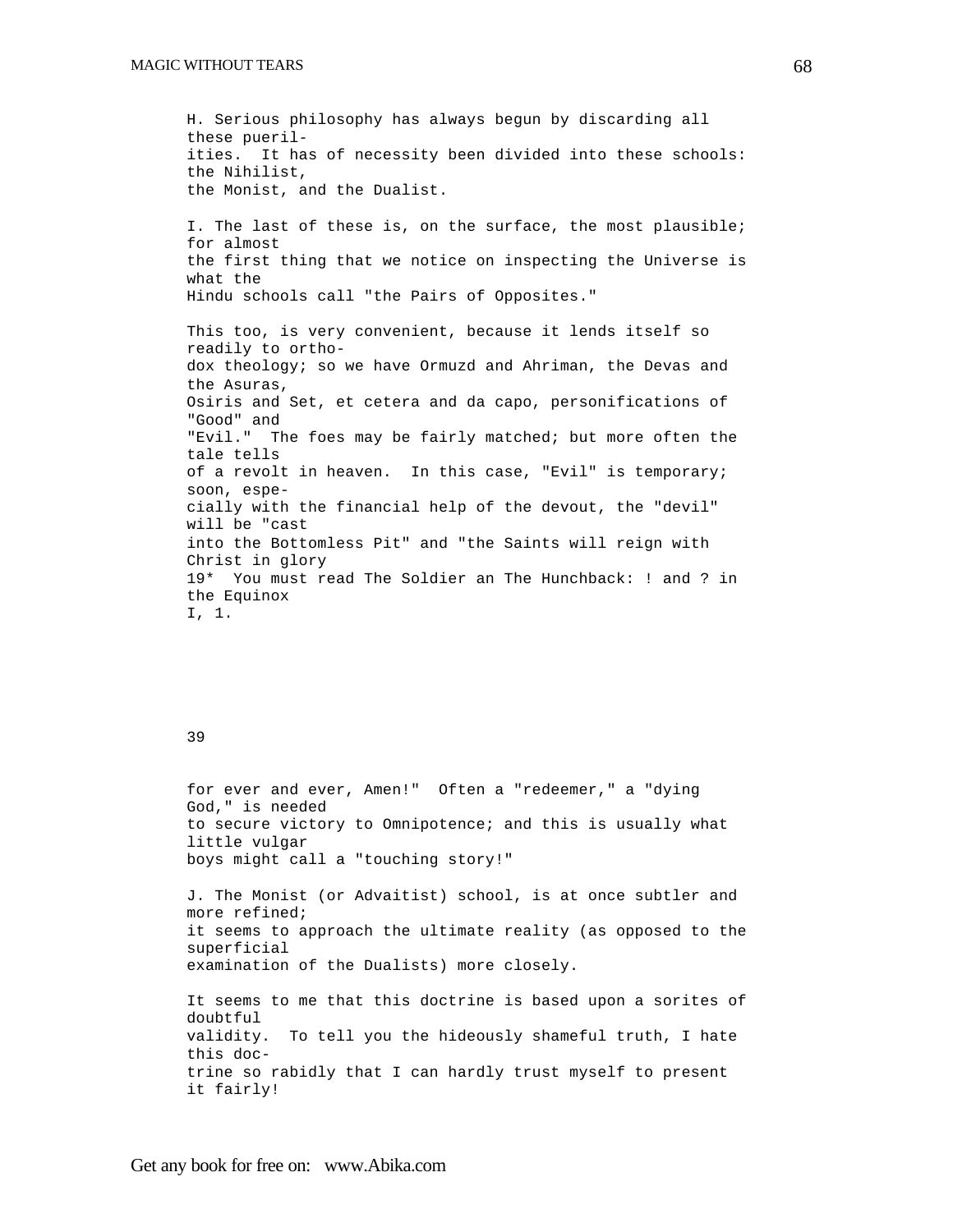But I will try. Meanwhile, you can study it in the Upanishads, in the Bhagavad-Gita, in Ernst Haeckel's The Riddle of the Universe, and dozens of other classics. The dogma appears to excite its dupes to dithyrambs. I have to admit the "poetry" of the idea; but there is something in me which vehemently rejects it with excruciating and vindictive violence. Possibly, this is because part of our own system runs parallel with the first equations of theirs. K. The Monists perceive quite clearly and correctly that it is absurd to answer the question "How came these Many things (of which we are aware) to be?" by saying that they came from Many; and "Many" in this connection includes Two. The Universe must therefore be a single phenomenon: make it eternal and all the rest of it --- i.e. remove all limit of any kind --- and the Universe explains itself. How then can Opposites exist, as we observe them to do? Is it not the very essence of our original Sorites that the Many must be reducible to the One? They see how awkward this is; so the "devil" of the Dualist is emulsified and evaporated into "illusion;" what they call "Maya" or some equivalent term. "Reality" for them consists solely of Brahman, the supreme Being "without quantity or quality." They are compelled to deny him all attributes, even that of Existence; for to do so would instantly limit them, and so hurl them headlong back in to Dualism. All that of which we are aware must obviously possess limits, or it could have no intelligible meaning for us; if we want "pork," we must specify its qualities and quantities; at the very least, we must be able to distinguish it from "that-whichis-not-pork." But - one moment, please! L. There is in Advaitism a most fascinating danger; that is that, up to a certain point, "Religious Experience" tends to support this theory.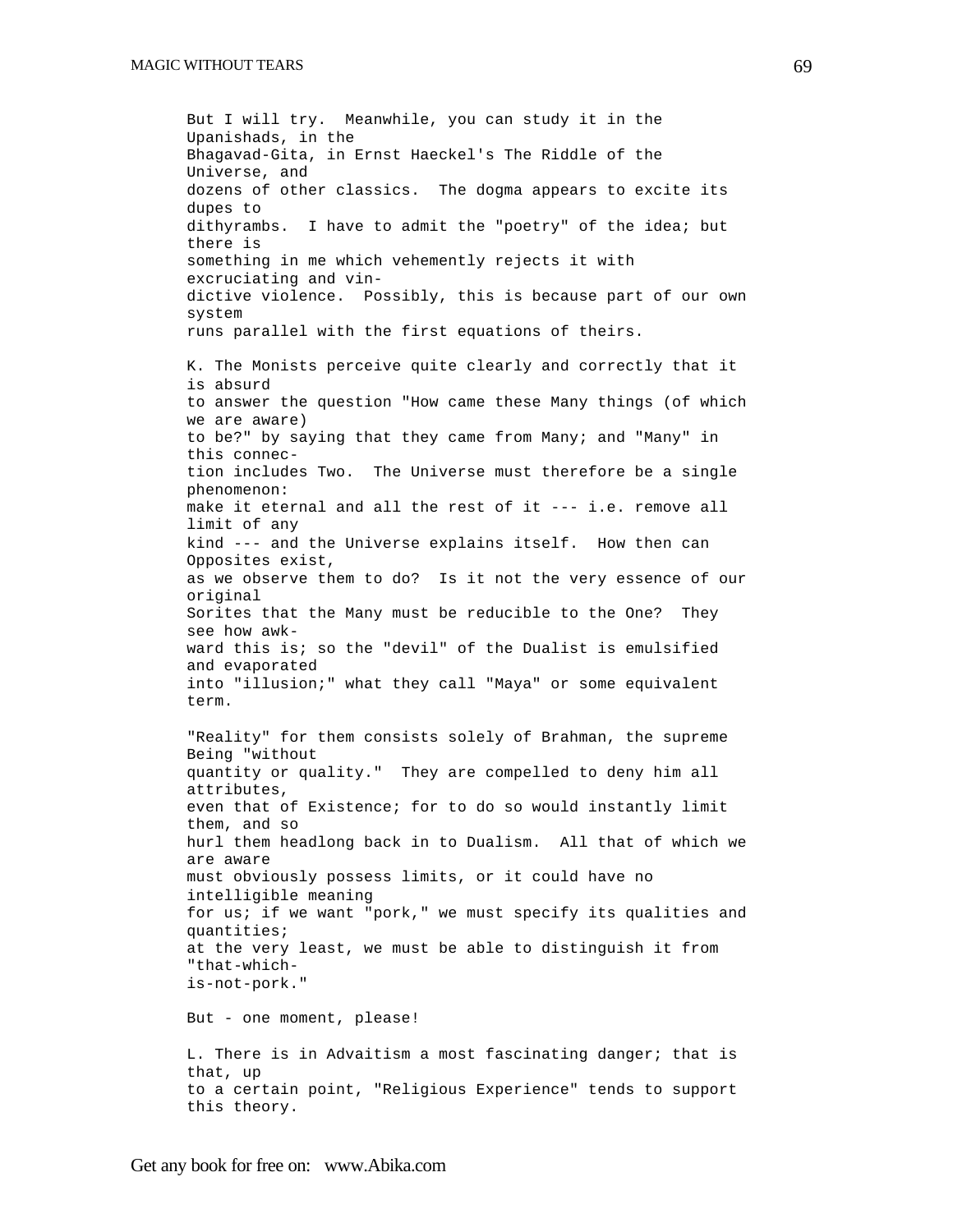A word on this. Vulgar minds, such as are happy with a personal God, Vishnu, Jesus, Melcarth, Mithras, or another, often excite themselves call it "Energized Enthusiasm" if you want to be sarcastic! --- to the point of experiencing actual Visions of the objects of their devotion. But these people have not so much as asked themselves the original question of "How come?" which is our present subject. Sweep them into the discard! M. Beyond Vishvarupadarshana, the vision of the Form of Vishnu, beyond that yet loftier vision which corresponds in Hindu classification to our "Knowledge and Conversation of the Holy Guardian Angel", is that called Atmadarshana, the vision (or apprehension, a much better

word) of the Universe as a single phenomenon, outside all limitations, whether of time, space, causality, or what not.

## 40

Very good, then! Here we are with direct realization of the Advaitist theory of the Universe. Everything fits perfectly. Also, when I say "realization," I want you to understand that I mean what I say in a sense so intense and so absolute that it is impossible to convey my meaning to anyone who has not undergone that experience20. How do we judge the "reality" of an ordinary impression upon consciousness? Chiefly by its intensity, but its persistence, by the fact that nobody can argue us out of our belief in it. As people said of Berkeley's 'Idealism' - "his arguments are irrefutable but they fail to carry conviction." No sceptical, no idealist queries can persuade us that a kick

Get any book for free on: www.Abika.com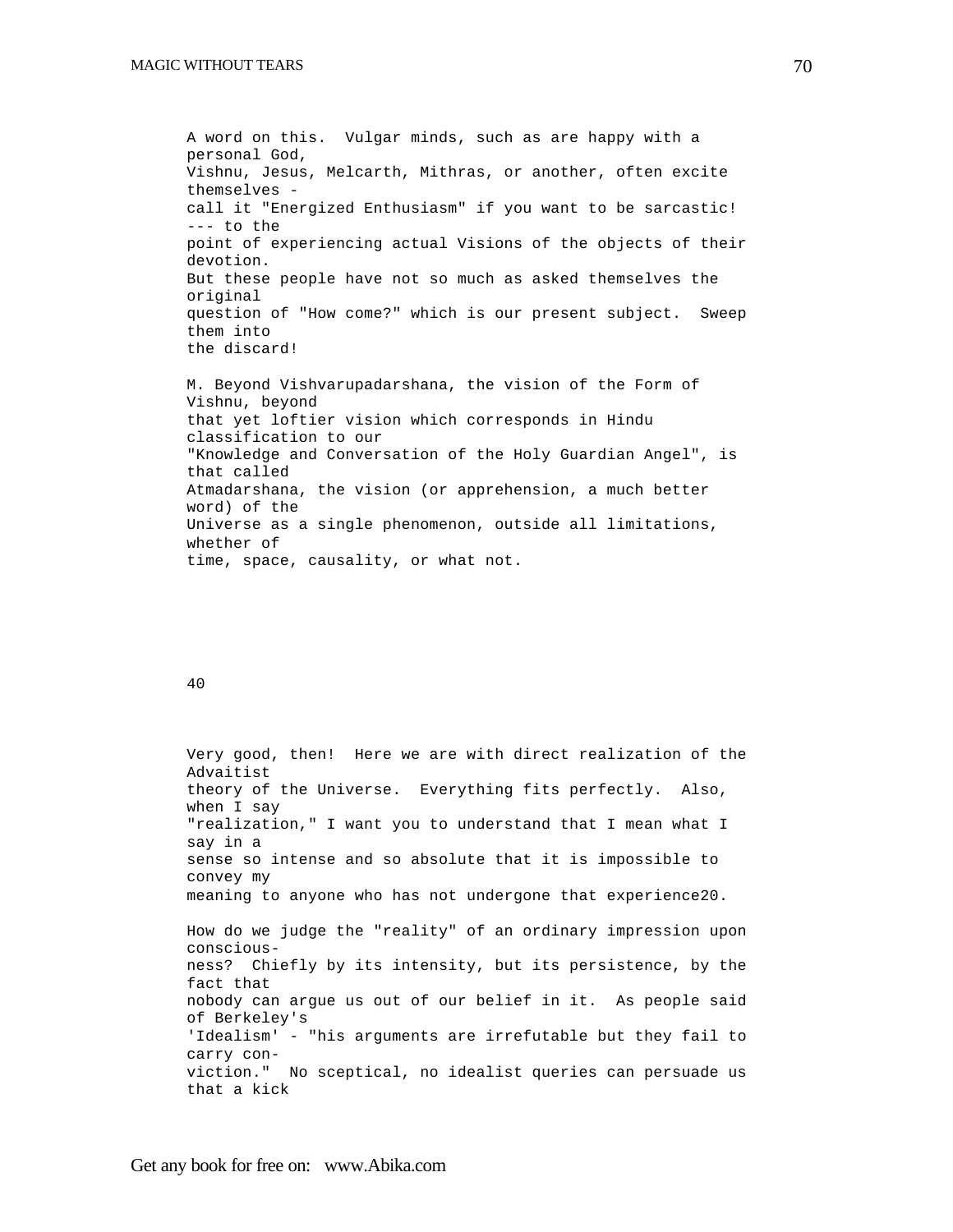in the pants is not 'real' in any reasonable sense of the word. Moreover memory reassures us. However vivid a dream may be at the time, however it may persist throughout the years (though it is rare for any dream, unless frequently repeated, or linked to waking impressions by some happy conjunction of circumstances, to remain long in the mind with any clear-cut vision) it is hardly ever mistaken for an event of actual life. Good: then, as waking life is to dream, so --- yes, more so! --- is Religious Experience as above described to that life common to all of us. It is not merely easy, it is natural, not merely natural, but inevitable, for anyone who has experienced "Samadhi" (this word conveniently groups the higher types of vision21) to regard normal life as "illusion" by comparison with this state in which all problems are resolved, all doubts driven out, all limitations abolished. But even beyond Atmadarshana comes the experience called Sivadarshana22, in which this Atman (or Brahman), this limit-destroying Universe, is itself abolished and annihilated. (And, with its occurrence, smash goes the whole of the Advaitist theory!) It is a commonplace to say that no words can describe this final destruction. Such is the fact; and there is nothing one can do about it but put it down boldly as I have done above. It does not matter to our present purpose; all that we need to know is that the strongest prop of the Monist structure has broken off short. Moreover, is it really adequate to postulate an origin of the Universe, as they inevitably do? Merely to deny that there ever was a beginning by saying that this "one" is eternal fails to satisfy me. What is very much worse, I cannot see that to call Evil "illusion" helps us at all. When the Christian Scientist hears that his wife has been savagely mauled by her Peke, he has to smile, and say that

"there is a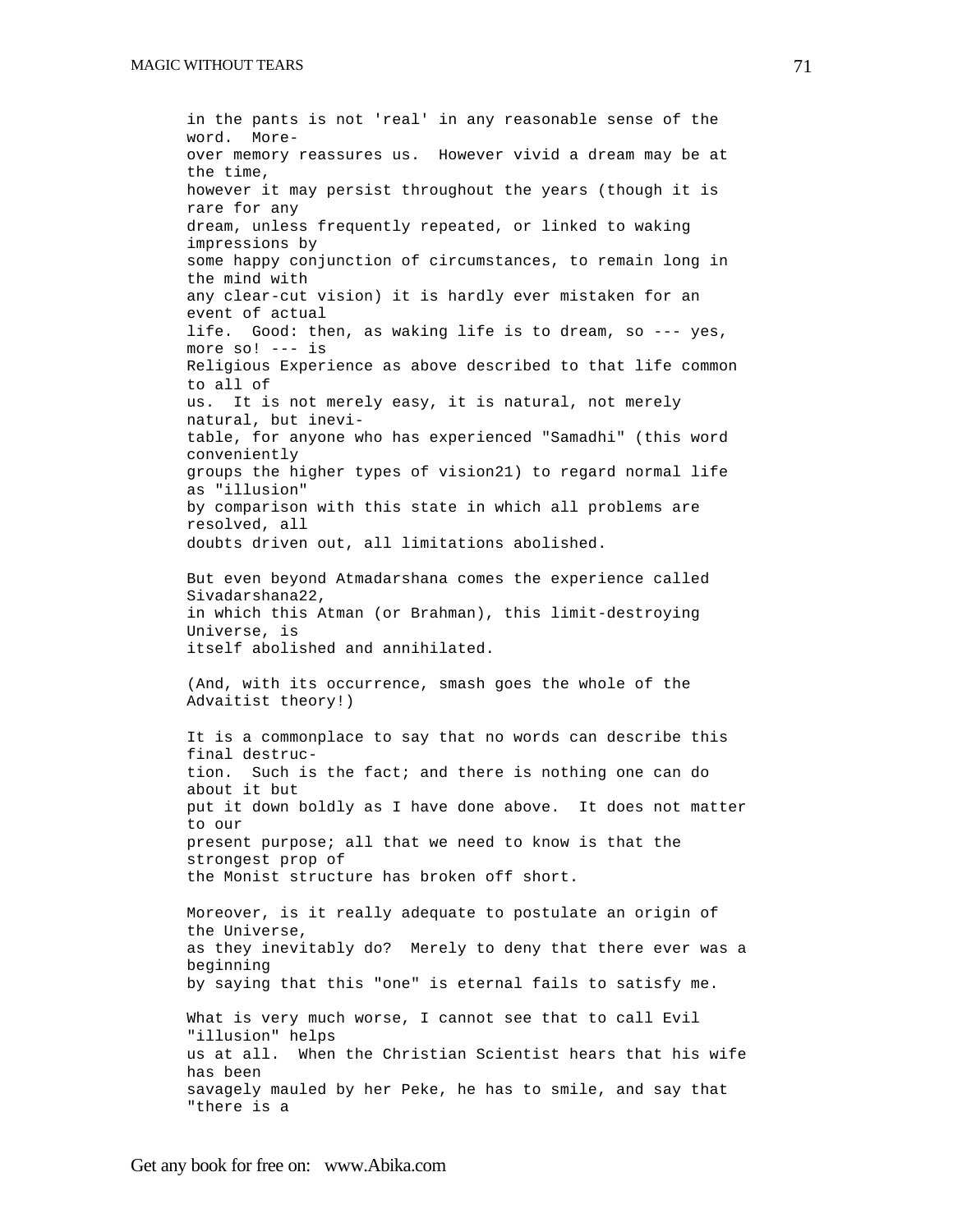claim of error." Not good enough.

N. It has taken a long while to clear the ground. That I did not expect; the above propositions are so familiar to me, they run so cleanly through my mind, that, until I came to set them down in order, I had no idea what a long and difficult business it all was. Still, it's a long lane, etc. We have seen that "Two" (or "Many") are 20\* I have discussed this and the following points very fully in Book 4 Part I, pp. 63-89 21\* "Vision" is a dreadfully bad word for it; "trance" is better, but idiots always mix it up with hypnotism. 22\*\* Possibly almost identical with the Buddhist Neroda-Samapatti.

#### 41

unsatisfactory as origin, if only because they can always be reduced to "One"; and "One" itself is no better, because, among other things, it finds itself forced to deny the very premises on which it was founded. Shall we be any better off if we assume that "Ex nihilo nihil fit" is a falsehood, that the origin of All Things is Nothing? Let us see! O. Shall we first glance at the mathematical aspect of Nothing? (Including its identical equation in Logic.) This I worked out so long ago as 1902 e.g. in Berashith, which you will find reprinted in The Sword of Song, and in my Collected Works, Vol. I. The argument may be summarized as follows. When, in the ordinary way of business, we write 0, we should really write 0n23. For 0 implies that the subject is not extended in any dimension under discussion. Thus a line may be two feet in length, but in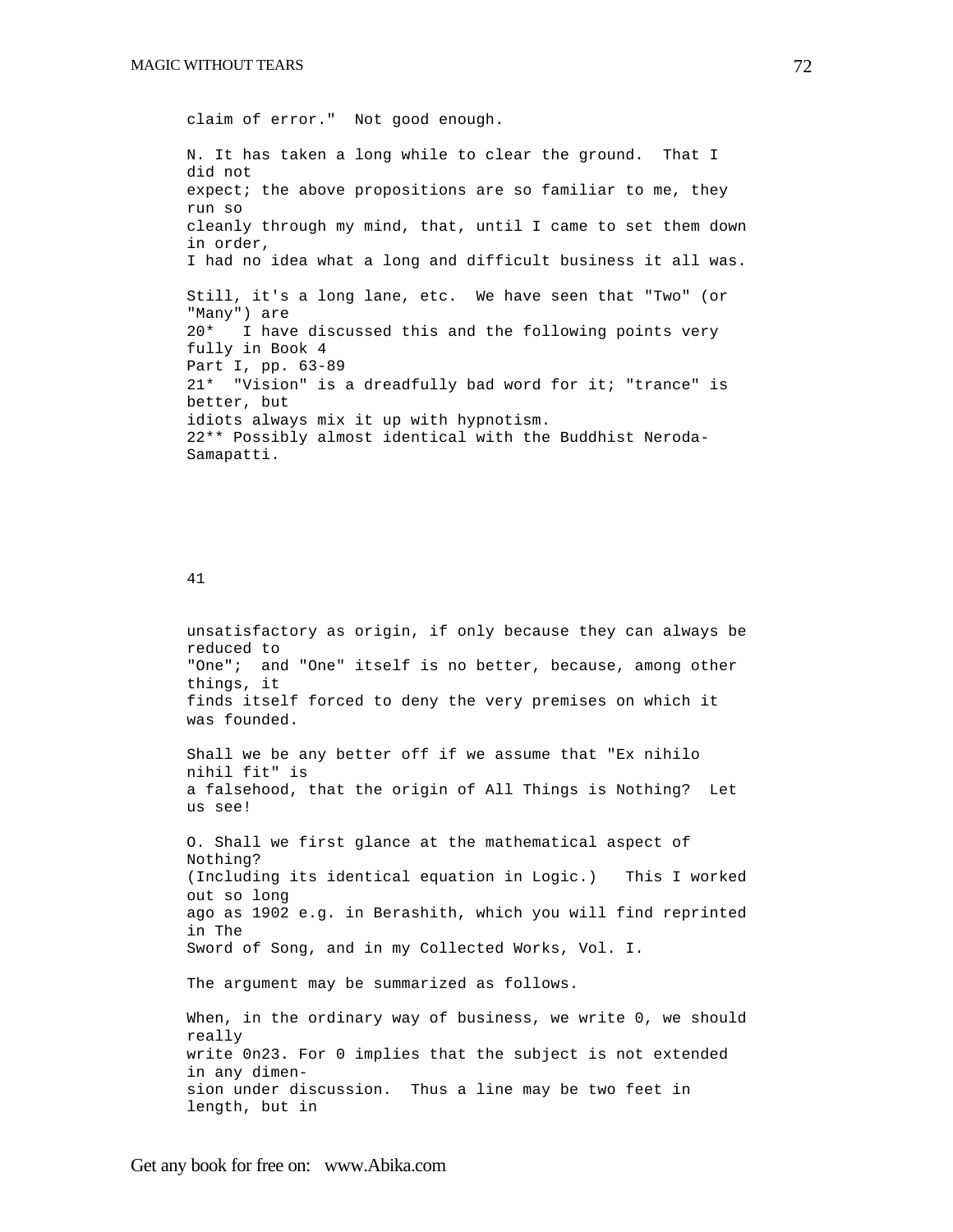```
breadth and depth the coefficient is Zero. We could 
describe it as
2f + 0b + 0d, or n2f + 0b + 0d.
What I proposed in considering "What do we mean by Nothing?" 
was to
consider every possible quality of any object as a 
dimension.
For instance, one might describe this page as being nf + n'b 
+ n"d + 0
redness + ) 0 amiability + 0 velocity + 0 potential and so 
on, until you
had noted and measured all the qualities it possesses, and 
excluded all
that it does not. For convenience, we may write this 
expression as
Xf+b+d+r+a+v+p --- using the initials of the qualities which 
we call
dimensions.
Just one further explanation in pure mathematics. To 
interpret X1,
X1+1 or X2, and so on, we assume the reference to be to 
spatial dimen-
sions. Thus suppose X1 to be a line a foot long, X2 will be 
a plane a
foot square, and X3 a cube measuring a foot in each 
dimension. But
what about X4? There are no more spatial dimensions. 
Modern mathemat-
ics has (unfortunately, I think) agreed to consider this 
fourth dimen-
sion as time. Well, and X5? To interpret this expression, 
we may
begin to consider other qualities, such as electric 
capacity, colour,
moral attributes, and so on. But this remark, although 
necessary,
leads us rather away from our main thesis instead of toward 
it.
P. What happens when we put a minus sign before the index 
(that small
letter up on the right) instead of a plus? Quite simple.
23^ WEH NOTE: Add comments to distinguish indices (Abstract 
Algebra) from
powers of numbers.
  {Keynote: I shouldn't, but as a physicist, I have to say}
  {that Crowley is giving an erroneous layman's opinion }
  {and his usage of math notation cannot be considered }
  {correct. These expressions are ok as text, but not as }
  {math without redefinition through Abstract Algebra, a }
  {field Crowley appears not to know by name. The ideas }
  {are valid, but the expressions are misleading. It might}
  {be wise to add a footnote about the notation being non-}
  {traditional. Notably, this line defies Pythagoras! }
```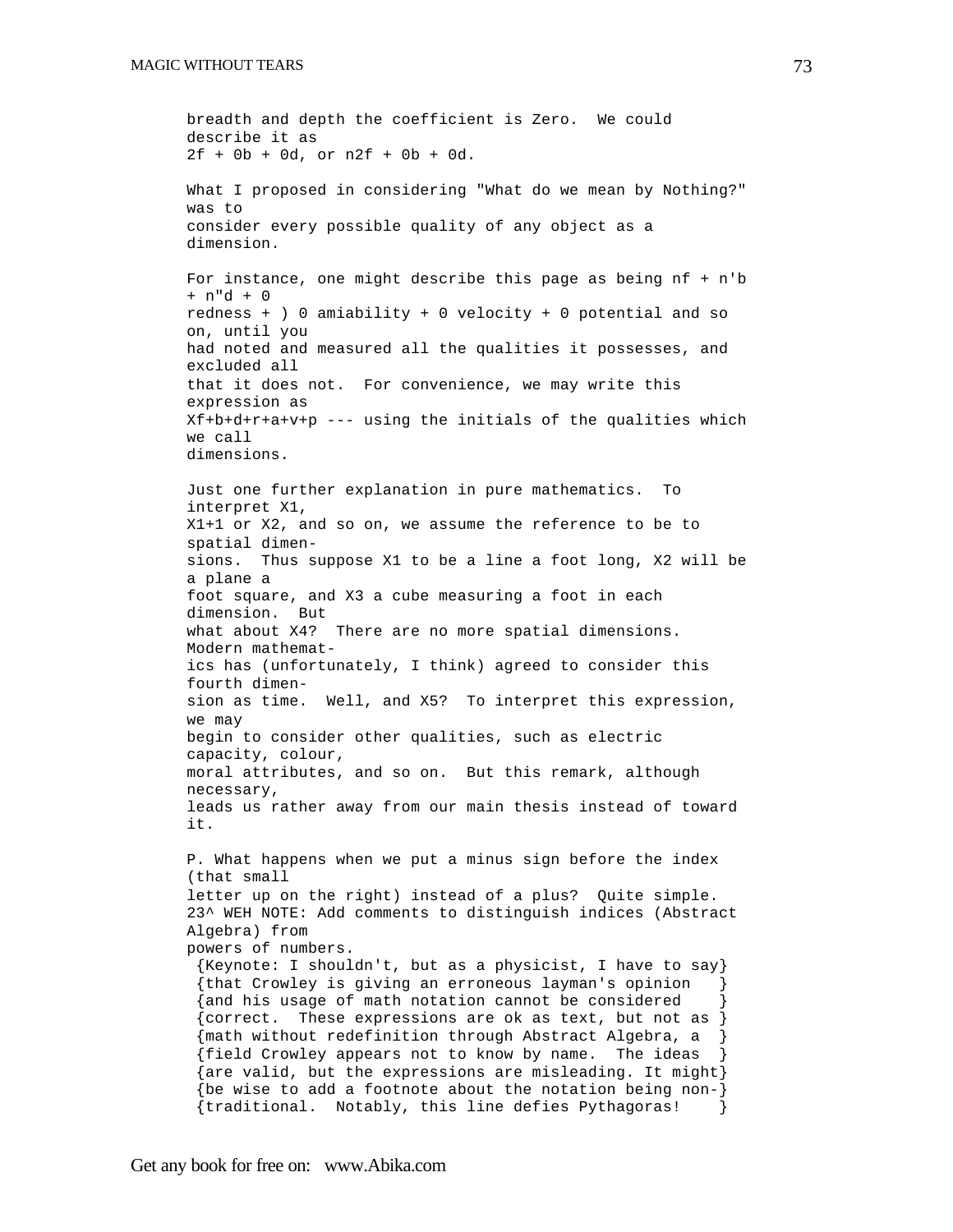{Crowley's notation with superscripts is the problem. } {It looks like powers of numbers instead of indices. } {He probably intended indices, but didn't know how to } {represent them or flag them in typography.  $\}$ 42  $x2 = X1+1 = X1 + X1$ . With a minus, we divide instead of multiplying. Thus,  $X3-2 = X3$  ö  $X2 = X1$ , just as if you had merely subtracted the 2 from the 3 in the index. Now, at last, we come to the point of real importance to our thesis: how shall we interpret X0? We may write it, obviously, as X1-1 or Xn-n. Good, divide. Then X1 ö X1 = 1. This is the same, clearly enough, whatever X may be. Q. Ah, but what we started to do was discover the meaning of Nothing. It is not correct to write it simply as 0; for that 0 implies an index 01, or 02, or 0n. And if our Nothing is to be absolute Nothing, then there is not only no figure, but no index either. So we must write it as 00. What is the value of this expression? We proceed as before; divide. 0n 1  $0 = 0n-n = 0n$  ö  $0n = -x$  --. Of course  $0n$  ö 1 remains 0; 1 0n but 1 ö 0n = ì {Keynote: this last is an elongated infinity symbol}. That is, we have a clash of the "infinitely great" with the "infinitely small;" that knocks out the "infinity" (and Advaitism with it!) and leaves us with an indeterminate but finite number of utter variety. That is: 00 can only be interpreted as "The Universe that we know." R. So much for one demonstration. Some people have found

fault with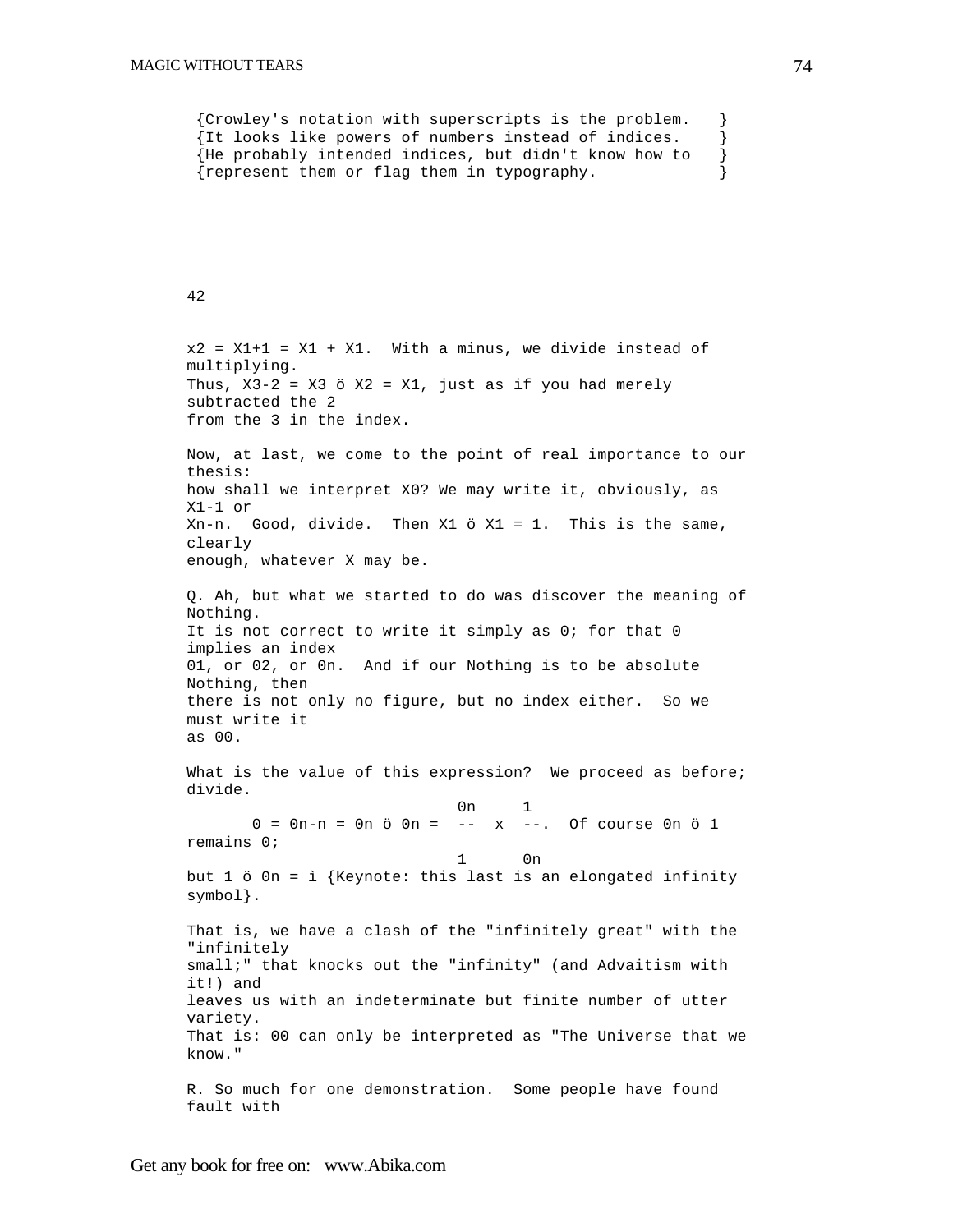the algebra; but the logical Equivalent is precisely parallel. Suppose I wish to describe my study in one respect: I can say "No dogs are in my study," or "Dogs are not in my study." I can make a little diagram: D is the world of dogs; S is my study. Here it is: The squares are quite separate. The whole world outside the square D is the world of no dogs: outside the square S, the world of no-study.24 But suppose now that I want to make the Zero absolute, like our 00, I must say "No dogs are not in my study." Or, "There is no absence-of-dog in my study." That is the same as saying: "Some doge are in my study;" diagram again: 25 In Diagram 1, 26 "the world where no dogs are" included the whole of my study; in Diagram 2 that absence-of-dog is no longer there; so one or more of them must have got in somehow. That's that; I know it may be a little difficult at first; fortunately there is a different way --- the Chinese way --- of stating the theorem in very much simpler terms. S. The Chinese, like ourselves, begin with the idea of "Absolute Nothing." They "make an effort, and call it the Tao;" but that is exactly what 24^ } ÚÄÄÄ¿ ÚÄÄÄ¿  $lute>\n\begin{array}{ccc}\n3 & D & 3 & 3 & S\n\end{array}$  ÀÄÄÄÙ ÀÄÄÄÙ 25^{Keynote: Same two labeled squares, but this time the} {square with S overlaps lower right of D square at an angle} {--gratuitious comment: Crowley's language is invalid but diagrams ok} 26^{Keynote: need to label these two figures}

# 43

the Tao comes to mean, when we examine it. They see quite well, as we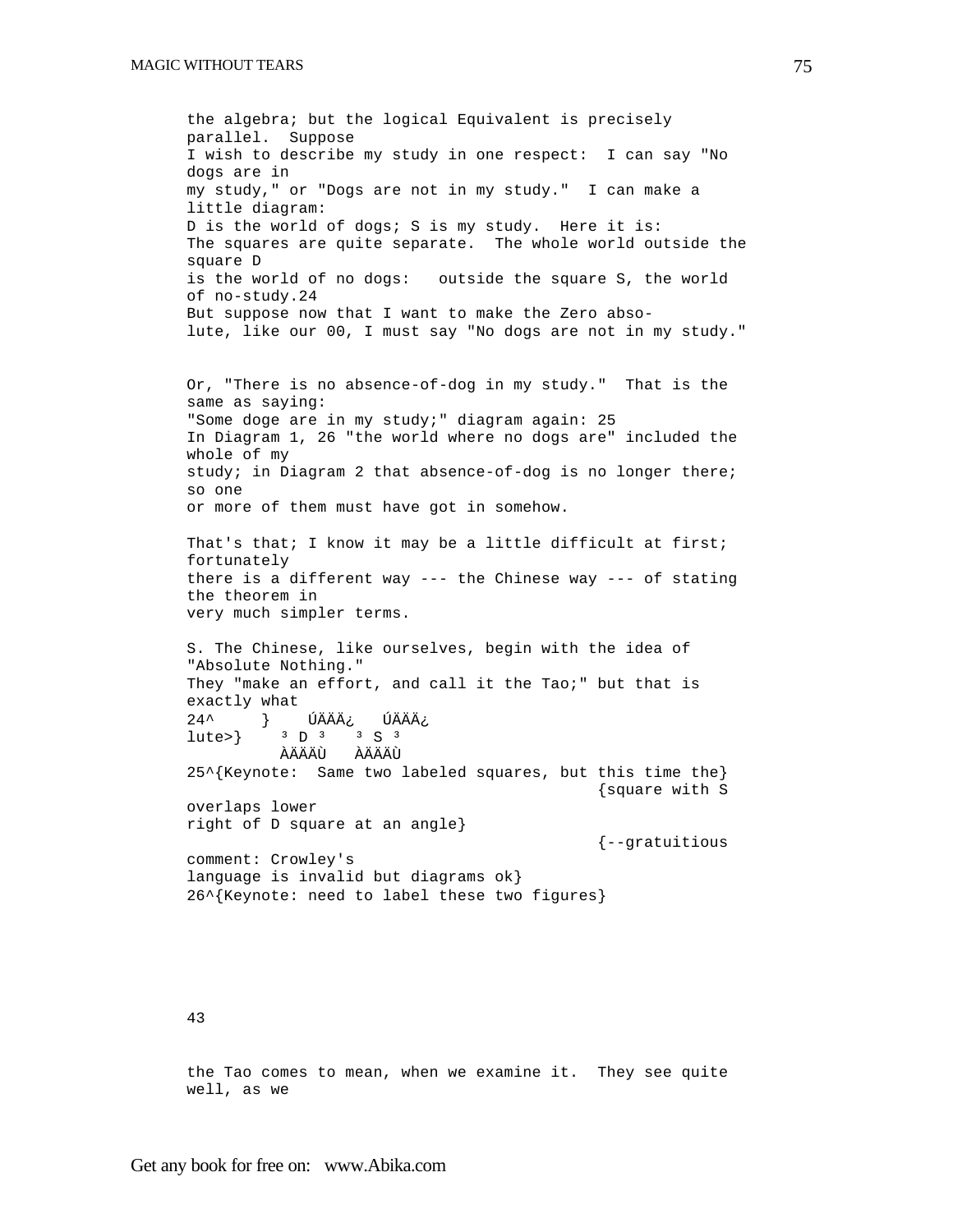have done above, that merely to assert Nothing is not to explain the Universe; and they proceed to do so by means of a mathematical equation even simpler than ours, involving as it does no operations beyond simple addition and subtraction. They say "Nothing obviously means Nothing; it has no qualities nor quantities." (The Advaitists27 said the same, and then stultified themselves completely by calling it One!) "But," continue the sages of the Middle Kingdom, "it is always possible to reduce any expression to Nothing by taking any two equal and opposite terms." (Thus n = (-n) = 0.) "We ought therefore to be able to get any expression that we want from Nothing; we merely have to be careful that the terms shall be precisely opposite and equal."  $(0 = n + (-1)^2)$ n). This then they did, and began to diagrammatize the Universe as the Œ  ${S.B. cap "I"} - a$ pair of opposites, the Yang or active male, and the Yin or passive Female, principles. They represented the Yang by an unbroken ( ---- --- ), the Yin by a broken ( --- --- ), line. (The first manifestation in Nature of these two is Thfi Yang, the Sun, and the Thfi Yin, the Moon.) This being a little large and loose, they doubled these lines, and obtained the four Hsiang. They then took them three at a time, and got the eight Kwa. These represent the development from the original  $E \{S.B. cap "I"\}$ to the Natural Order of the Elements. I shall call the male principle M, the Female F. M.1. ------ Khien "Heaven-Father" F.1. -- -- Khw†n "Earth-Mother" ------ -- -- ------ -- -- M.2. ------ LC The Sun F.2. -- -- Khfn The Moon -- -- ------ ------ -- -- M.3. -- -- K†n Fire F.3. -- -- Tui Water -- -- ------ ------ ------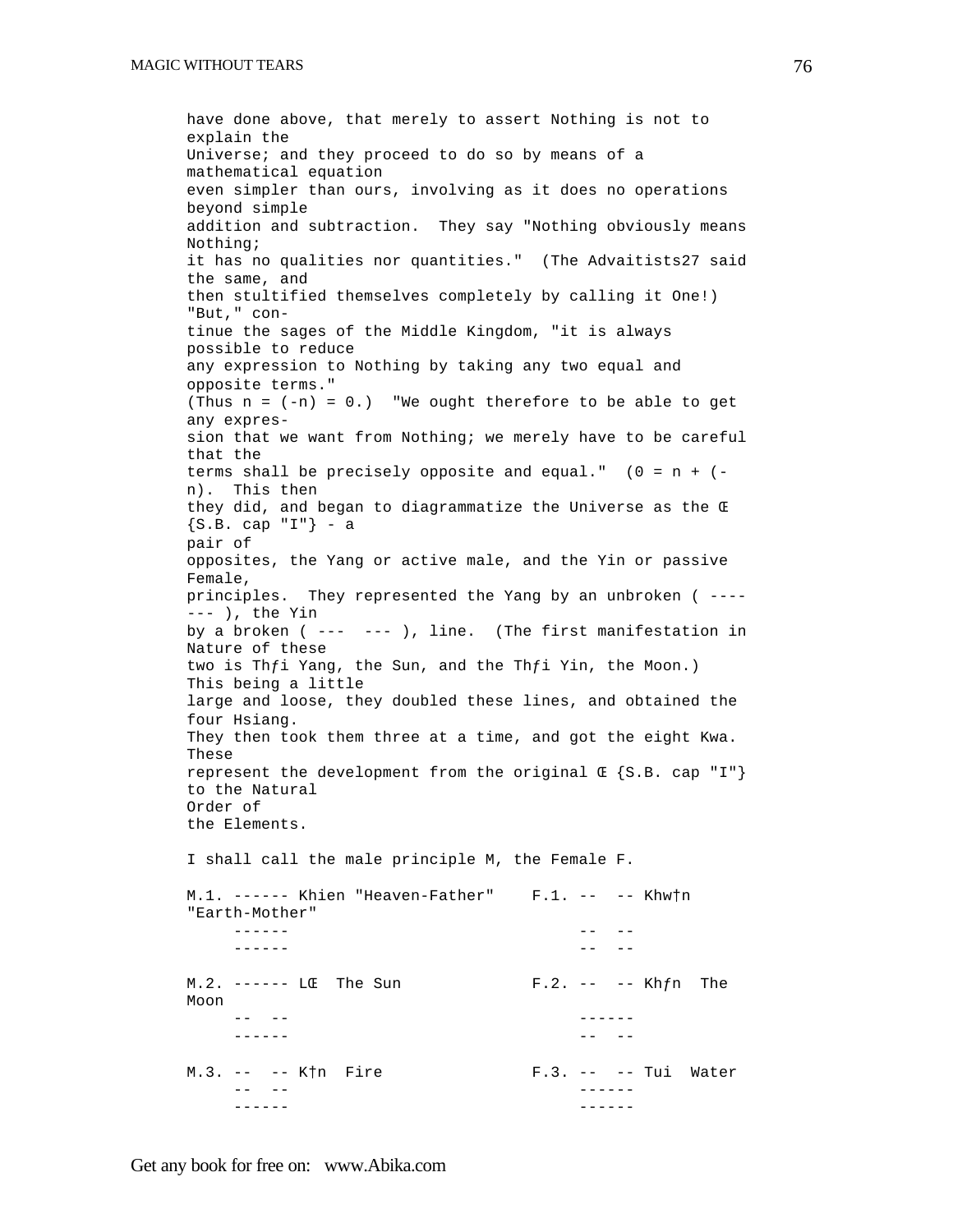M.4. ------ Sun Air <br>------ F.4. ------ K†n Earth ------ -- -- -- -- -- -- Note how admirably they have preserved the idea of balance. M.1. and F.1. are perfection. M.2. and F.2. still keep balance in their lines. The four "elements" show imperfection; yet they are all balanced as against each other. Note, too, how apt are the ideograms. M.3. shows the flames flickering on the hearth, F.3., the wave on the solid bottom of the sea; M.4., the mutable air, with impenetrable space above, and finally F.4., the thin crust of the earth masking the interior energies of the planet. They go in to double these Kwf, thus reaching the sixtyfour Hexagrams of the YŒ King, which is not only a Map, but a History of the Order of Nature. It is pure enthusiastic delight in the Harmony and Beauty of the System that has led me thus far afield; my one essential purpose is to show how the Universe was derived by these Wise Men from Nothing. 27^ WEH NOTE: Do an Arthur Avalon plug here, highlighting his "Garland of Letters" 44

When you have assimilated these two sets of Equations, when you have understood how  $0 = 2$  is the unique, the simple, and the necessary solution of the Riddle of the Universe, there will be, in a sense, little more for you to learn about the Theory of Magick. You should, however, remember most constantly that the equation of the Universe, however complex it may seem, inevitably reels out to Zero; for to accomplish this is the formula of your Work as a Mystic. To

Get any book for free on: www.Abika.com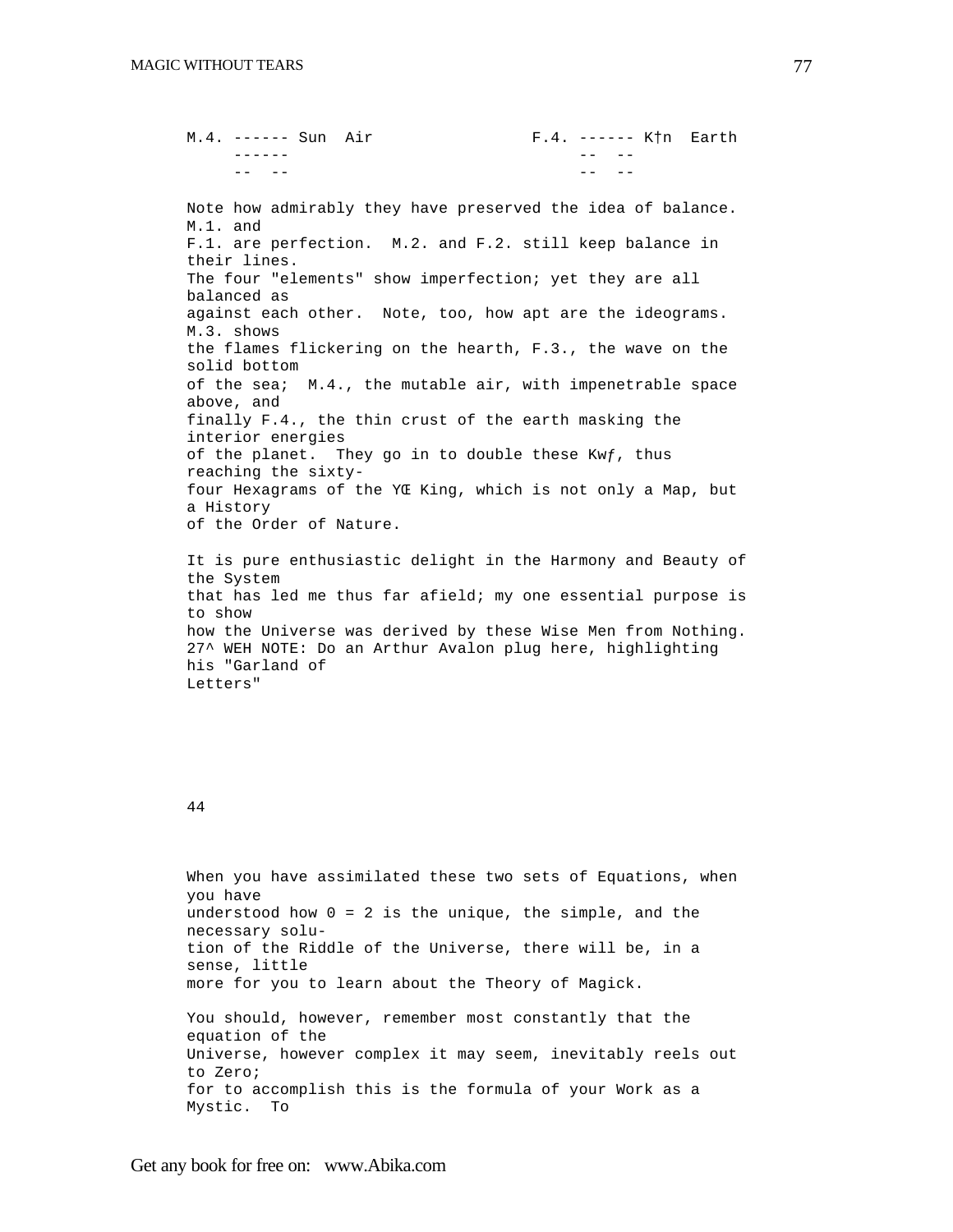remind you, and to amplify certain points of the above, let me quote from Magick pp. 152-3 footnote 2. "All elements must at one time have been separate --- that would be the case with great heat. Now when atoms get to the sun, we get that immense extreme heat, and all the elements are themselves again. Imagine that each atom of each element possesses the memory of all his adventures in combination. By the way, that atom (fortified with that memory) would not be the same atom; yet it is, because it has gained nothing from anywhere except this memory. Therefore, by the lapse of time, and by virtue of memory, a thing could become something more than itself; thus a real development is possible. One can then see a reason for any element deciding to go through this series of incarnations, because so, and only so, can he go; and he suffers the lapse of memory which he has during these incarnations, because he knows he will come through unchanged. "Therefore you can have an infinite number of gods, individual and equal though diverse, each one supreme and utterly indestructible. This is also the only explanation of how a "Perfect Being" could create a world in which war, evil, etc., exist. God is only an appearance, because (like "good") it cannot affect the substance itself, but only multiply its combinations. This is something the same as mystic monotheism; but all parts of himself, so that their interplay is false. If we presuppose many elements, their interplay is natural. "It is no objection to this theory to ask who made the elements --- the elements are at least there, and God, when you look for him, is not there. Theism is obscurum per obscurius. A male star is built up from the centre outwards; a female from the circumference inwards. This is what is meant when we say that woman has no soul. It explains fully the difference between the sexes."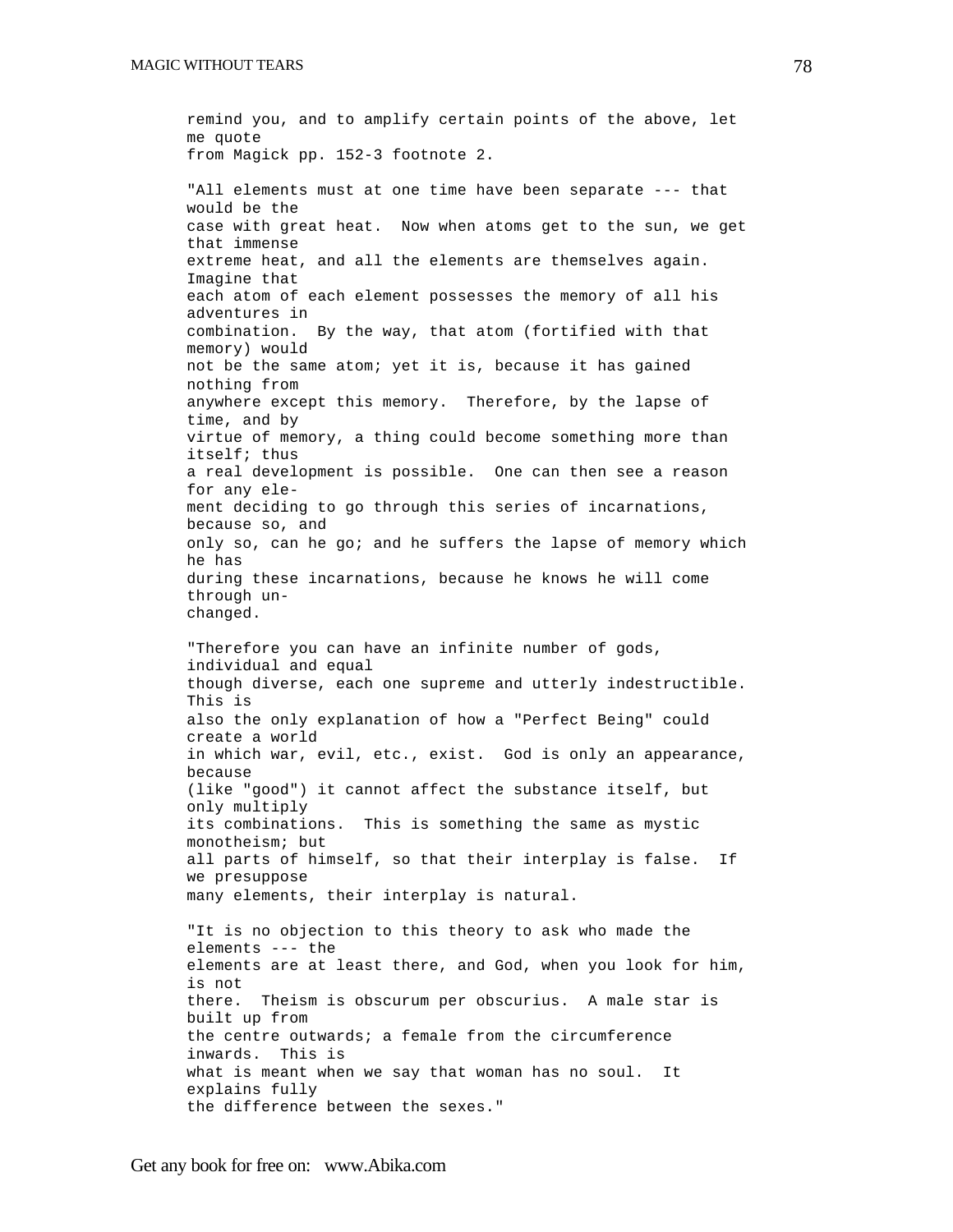Every "act of love under will" has the dual result (1) the creation of a child combining the qualities of its parents, (2) the withdrawal by ecstasy into Nothingness. Please consult what I have elsewhere written on "The Formula of Tetagrammaton;" the importance of this at the moment is to show how 0 and 2 appear constantly in Nature as the common Order of Events.

Love is the law, love under will.

Fraternally,

 $666$ 

CHAPTER VI

THE THREE SCHOOLS OF MAGICK (I)

45

Cara Soror,

Do what thou wilt shall be the whole of the Law.

Here is the first section of M. Gerard Aumont's promised essay28; it was originally called "The Three Schools of Magick". (Don't be cross, please, because it is not in the form of a personal letter!) There is today much misunderstanding of the meaning of the term "Magick". Many attempts have been made to define it, but perhaps the best for our present purpose of historical-ideological exposition will be this -- Magick is the Science of the Incommensurables. This is one of the many restricted uses of the word; one suited to the present purpose.

It is particularly to be noted that Magick, so often mixed up in the popular idea of a religion, has nothing to do with it. It is, in fact,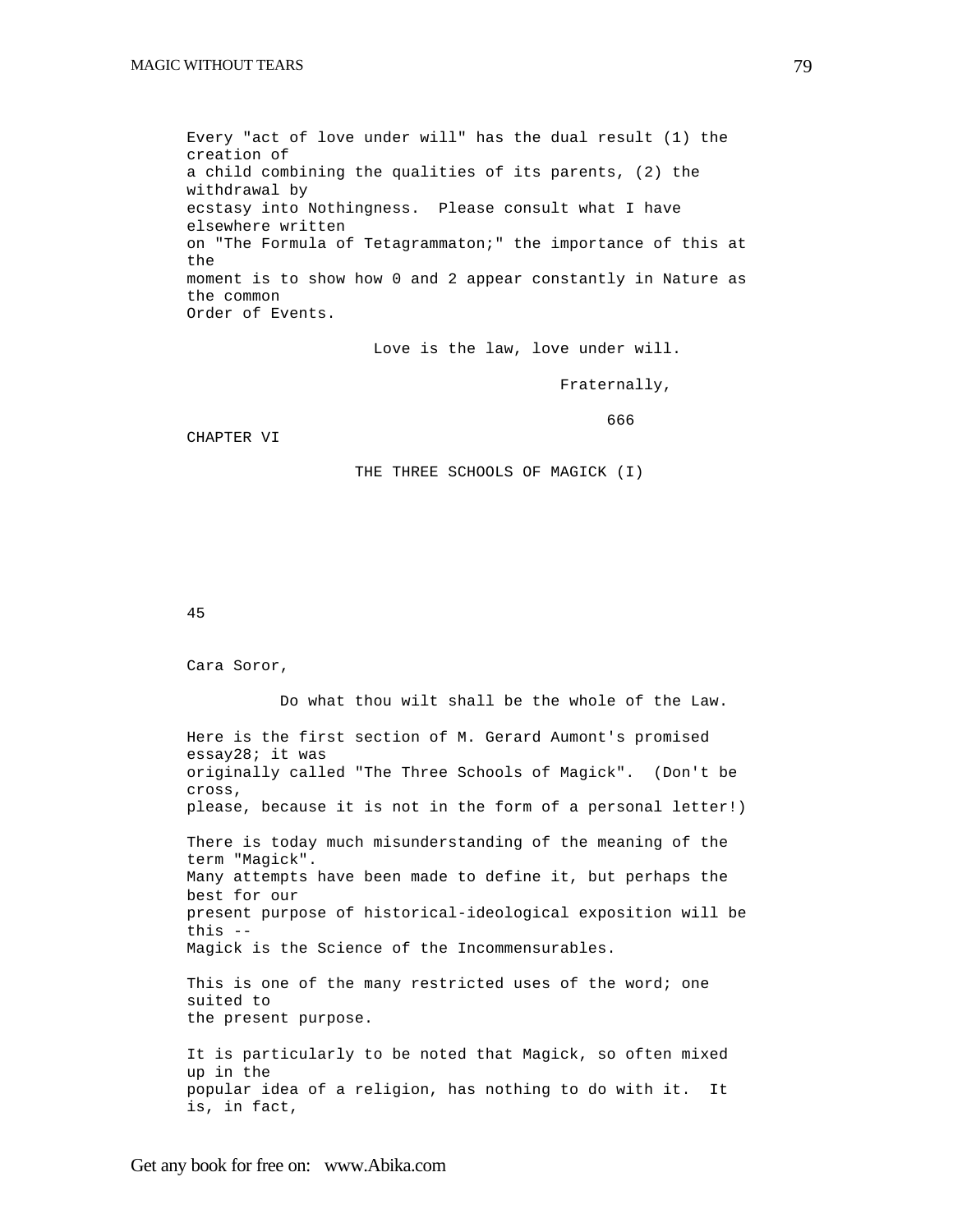the exact opposite of religion; it is, even more than Physical Science, its irreconcilable enemy. let us define this difference clearly. Magick investigates the laws of Nature with the idea of making use of them. It only differs from "profane" science by always keeping ahead of it. As Fraser29 has shown, Magick is science in the tentative stage; but it may be, and often is, more than this. It is science which, for one reason or another, cannot be declared to the profane. Religion, on the contrary, seeks to ignore the laws of Nature, or to escape them by appeal to a postulated power which is assumed to have laid them down. The religious man is, as such, incapable of understanding what the laws of Nature really are. (They are generalizations from the order of observed fact.) The History of Magick has never been seriously attempted. For one reason, only initiates pledged to secrecy know much about it; for another, every historian has been talking about some more or less conventional idea of Magick, not of the thing itself. But Magick has led the world from before the beginning of history, if only for the reason that Magick has always been the mother of Science. It is, therefore, of extreme importance that some effort should be made to understand something of the subject; and there is, therefore, no apology necessary for essaying this brief outline of its historical aspects. There have always been, at least in nucleus, three main Schools of Philosophical practice. (We use the word "philosophical" in the old good broad sense, as in the phrase "Philosophical Transactions of the Royal Society for the Advancement of Knowledge.") It is customary to describe these three Schools as Yellow, Black, and White. The first thing necessary is to warn the reader that they must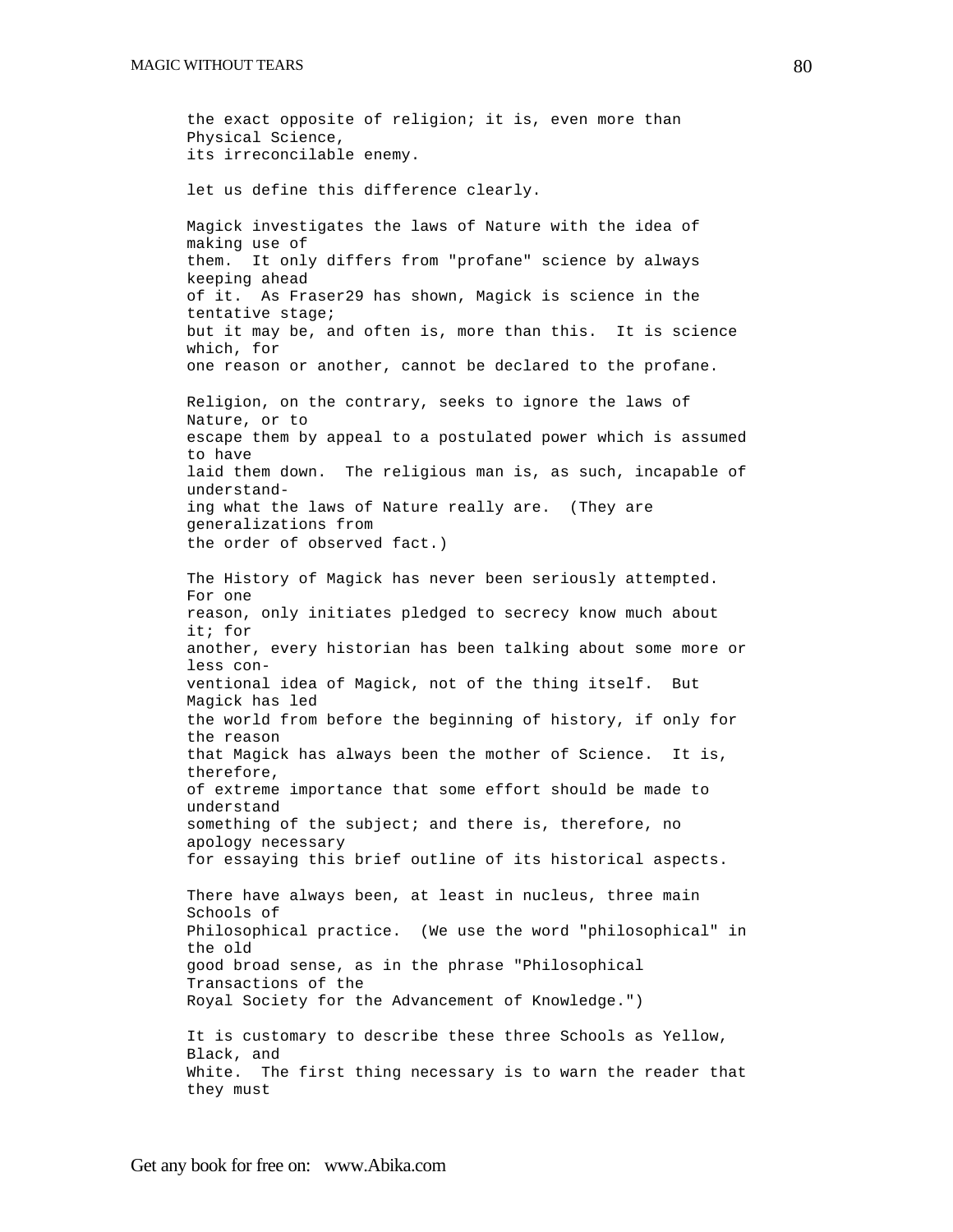by no means be confounded with racial distinctions of colour; and they correspond still less with conventional symbols such as yellow caps, yellow robes, black magick, white witchcraft, and the like. The danger 28\* A few amendments - very few - have been necessitated by the lapse of time. 29^ WEH NOTE: Mention Fraser source, locate it in G.B.

### 46

is only the greater that these analogies are often as alluring as the prove on examination to be misleading.

These Schools represent three perfectly distinct and contrary theories of the Universe, and, therefore, practices of spiritual science. The magical formula of each is as precise as a theorem of trigonometry. Each assumes as fundamental a certain law of Nature, and the subject is complicated by the fact that each School, in a certain sense, admits the formulae of the other two. It merely regards them as in some way incomplete, secondary, or illusory. Now, as will be seen later, the Yellow School stand aloof from the other two by the nature of its postulates. But the Black School and the White are always more or less in active conflict; and it is because just at this moment that conflict is approaching a climax that it is necessary to write this essay. The adepts of the White School consider the present danger to mankind so great that they are prepared to abandon their traditional policy of silence, in order to enlist in their ranks the profane of every nation. We are in possession of a certain mystical document30 which we may describe briefly, for convenience sake, as an Apocalypse of

which we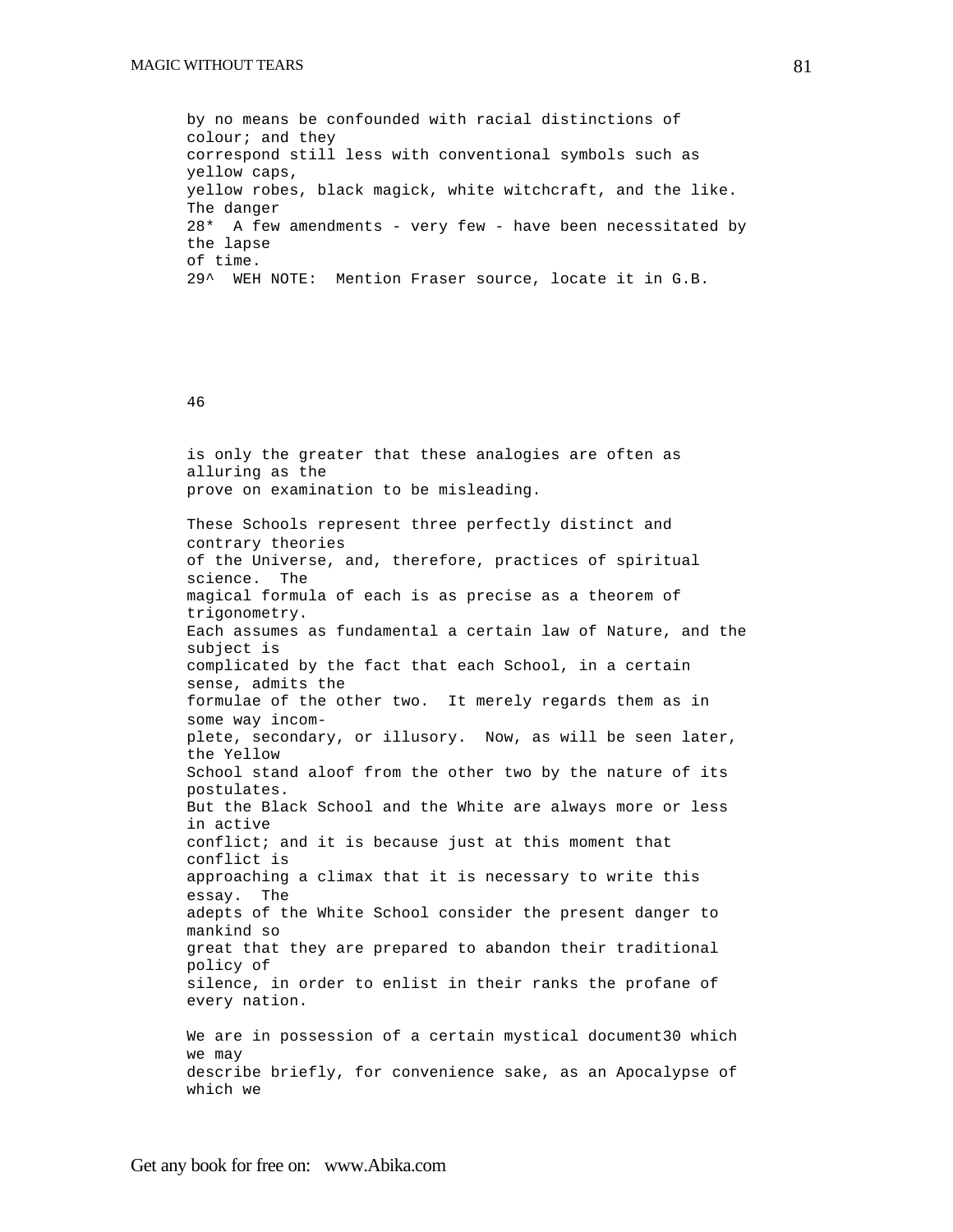hold the keys, thanks to the intervention of the Master who has appeared at this grave conjuncture of Fate. This document consists of a series of visions, in which we hear the various Intelligences whose nature it would be hard to define, but who are at the very least endowed with knowledge and power far beyond anything that we are accustomed to regard as proper to the human race. We must quote a passage from one of the most important of these documents. The doctrine is conveyed, as is customary among Initiates, in the form of a parable. Those who have attained even a mediocre degree of enlightenment are aware that the crude belief of the faithful, and the crude infidelity of the scoffer, with regard to matters of fact, are merely childish. Every incident in Nature, true or false, possesses a spiritual significance. It is this significance, and only this significance, that possesses any philosophical value to the Initiate. The orthodox need not be shocked, and the enlightened need not be contemptuous, to learn that the passage which we are about to quote, is a parable based on the least decorous of the Biblical legends which refer to Noah. It simply captures for its own purposes the convenience of Scripture. (Here follows the excerpt from the Vision.) "And a voice cries: Cursed be he that shall uncover the nakedness of the Most High, for he is drunken upon the wine that is the blood of the adepts. And BABALON hath lulled him to sleep upon her breast, and she hath fled away, and left him naked, and she hath called her children together saying: Come up with me, and let us make a mock of the nakedness of the Most High. "And the first of the adepts covered His shame with a cloth, walking backwards, and was white. And the second of the adepts covered his shame with a cloth, walking sideways, and was yellow, And the third of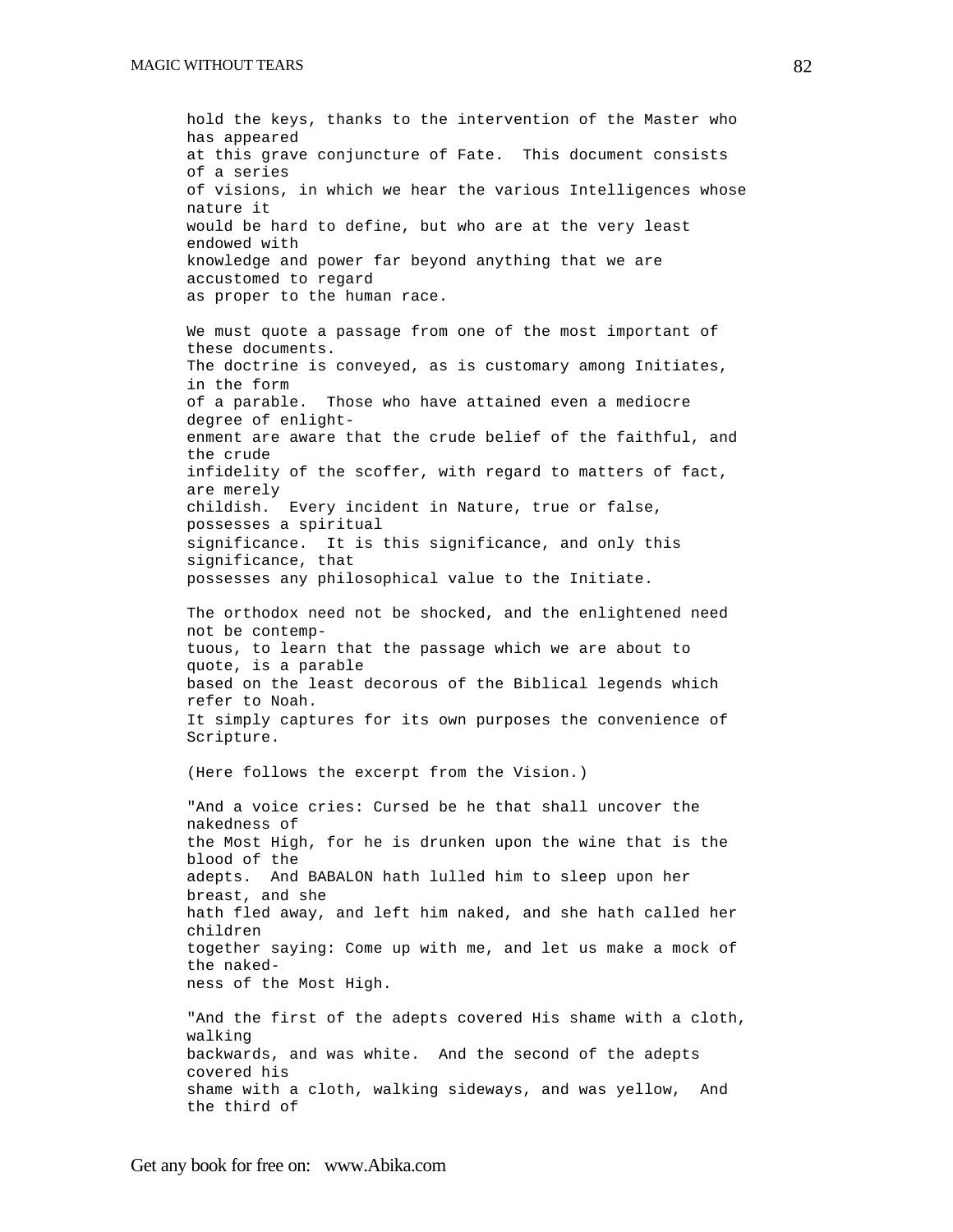### MAGIC WITHOUT TEARS

the adepts made a mock of His nakedness, walking forwards, and was black. And these are the three great schools of the Magi, who are also the three Magi that journeyed unto Bethlehem; and because thou hast not 30\* Liber CDXVIII, The Vision and the Voice, edition with Introduction and Commentary by 666. Thelema Publishing Co., Barstow, California.

# 47

wisdom, thou shalt not know which school prevaileth, or if the three schools be not one."

We are now ready to study the philosophical bases of these three Schools. We must, however, enter a caveat against too literal an interpretation, even of the parable. It may be suspected, for reasons which should be apparent after further investigation of the doctrines of the Three Schools, that this parable was invented by an Intelligence of the Black School, who was aware of his iniquity, and thought to transform it into righteousness by the alchemy of making a boast of it. The intelligent reader will note the insidious attempt to identify the doctrine of the Black School with the kind of black magic {sic} that is commonly called Diabolism. In other words, this parable is itself an example of an exceedingly subtle black magical operation, and the contemplation of such devices carried far enough beings us to an understanding of the astoundingly ophidian processes of Magicians. Let not the profane reader dismiss such subtleties from his mind as negligible nonsense. It is cunning of this kind that determines the price of potatoes. The above digression is perhaps not so inexcusable as it may seem on a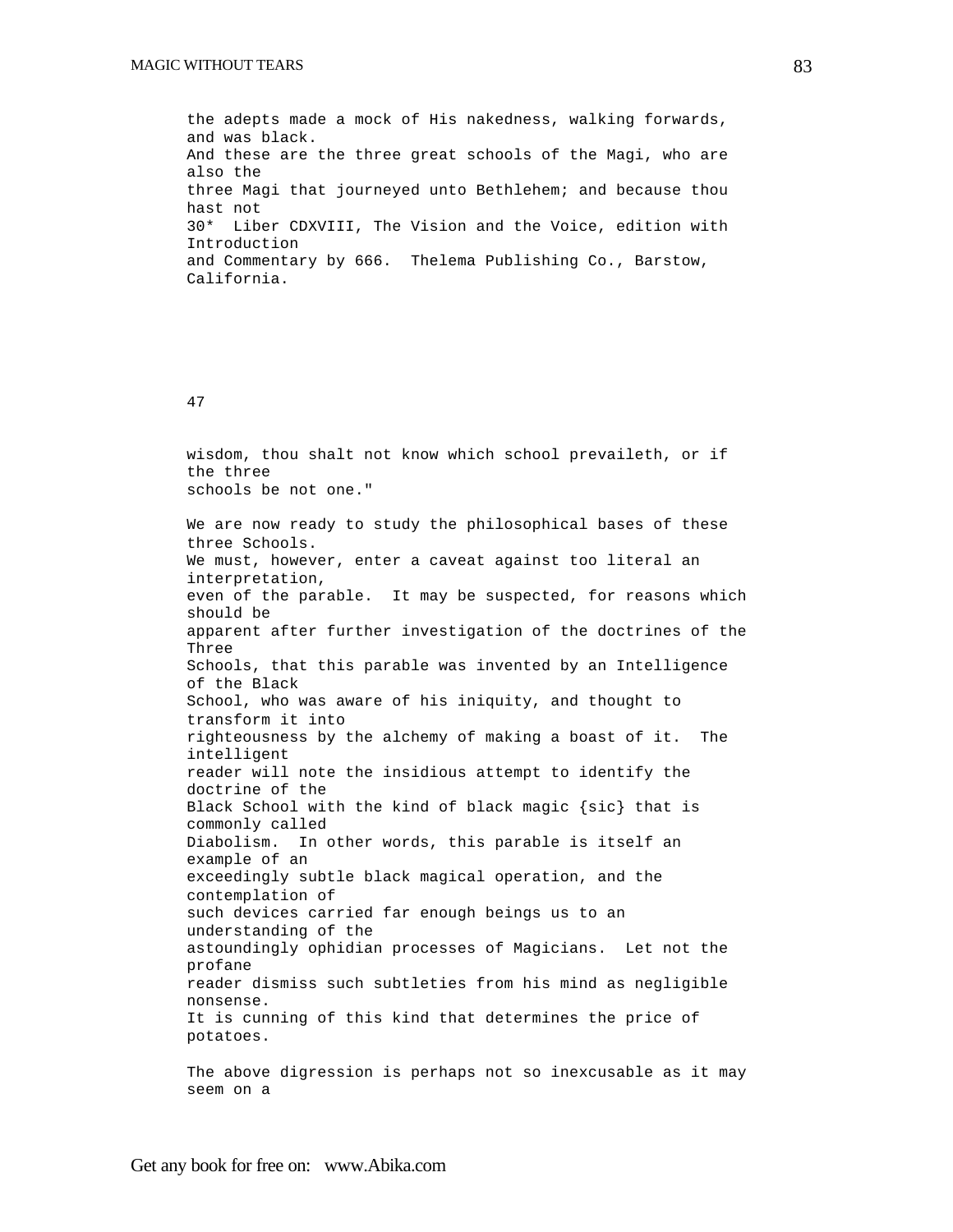first reading. Careful study of it should reveal the nature of the thought-processes which are habitually used by the secret Masters of the human race to determine its destiny. When everyone has done laughing, I will ask you to compare the real effects produced on the course of human affairs by Caesar, Attila, and Napoleon, on the one hand; of Plato, the Encyclopaedists, and Karl Marx31 on the other. The Yellow School of Magick considers, with complete scientific and philosophical detachment, the fact of the Universe as a fact. Being itself apart of that Universe, it realizes its impotence to alter the totality in the smallest degree. To put it vulgarly, it does not try to raise itself from the ground by pulling at its socks. It therefore opposes to the current of phenomena no reaction either of hatred or of sympathy. So far as it attempts to influence the course of events at all, it does so in the only intelligent way conceivable. It seeks to diminish internal friction. It remains, therefore, in a contemplative attitude. To use the terms of Western philosophy, there is in its attitude something of the stoicism of Zeno; or of the Pickwickianism, if I may use the term, of Epicurus. The ideal reaction to phenomena is that of perfect elasticity. It possesses something of the cold-bloodedness of mathematics; and for this reason it seems fair to say, for the purposes of elementary study, that Pythagoras is its most adequate exponent in European philosophy. Since the discovery of Asiatic thought, however, we have no need to take our ideas at second-hand. The Yellow School of Magick possesses one perfect classic. The Tao Teh King32. 31\* It is interesting to note that the three greatest influences in the world today are those of Teutonic Hebrews: Marx, Hertz, and Freud.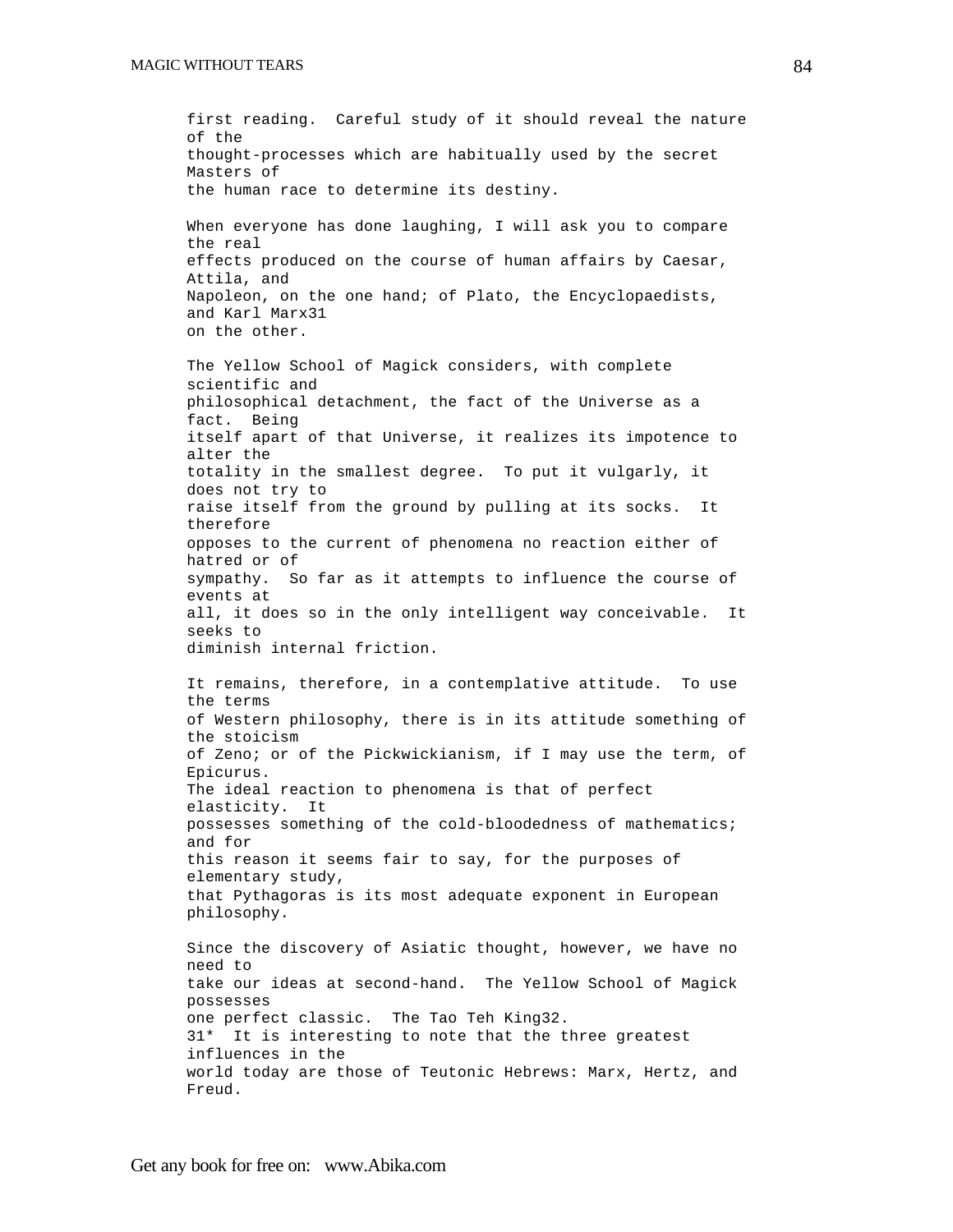32\* Unfortunately there is no translation at present published which is the work of an Initiate. All existing translations have been garbled by people who simply failed to understand the text. An approximately perfect rendering is indeed available, but so far it exists only in manuscript. One object of this letter is to create sufficient public interest to make this work, and others of equal value available to the public.

#### 48

It is impossible to find any religion which adequately represents the thought of this masterpiece. Not only is religion as such repugnant to science and philosophy, but from the very nature of the tenets of the Yellow School, its adherents are not going to put themselves to any inconvenience for the enlightenment of a lot of people whom they consider to be hopeless fools.

At the same time, the theory of religion, as such, being a tissue of falsehood, the only real strength of any religion is derived from its pilferings of Magical doctrine; and, religious persons being by definition entirely unscrupulous, it follows that any given religion is likely to contain scraps of Magical doctrine, filched more or less haphazard from one school or the other as occasion serves.

Let the reader, therefore, beware most seriously of trying to get a grasp of this subject by means of siren analogies. Taoism has as little to do with the Tao Teh King as the Catholic Church with the Gospel.

The Tao Teh King inculcates conscious inaction, or rather unconscious inaction, with the object of minimizing the disorder of the world. A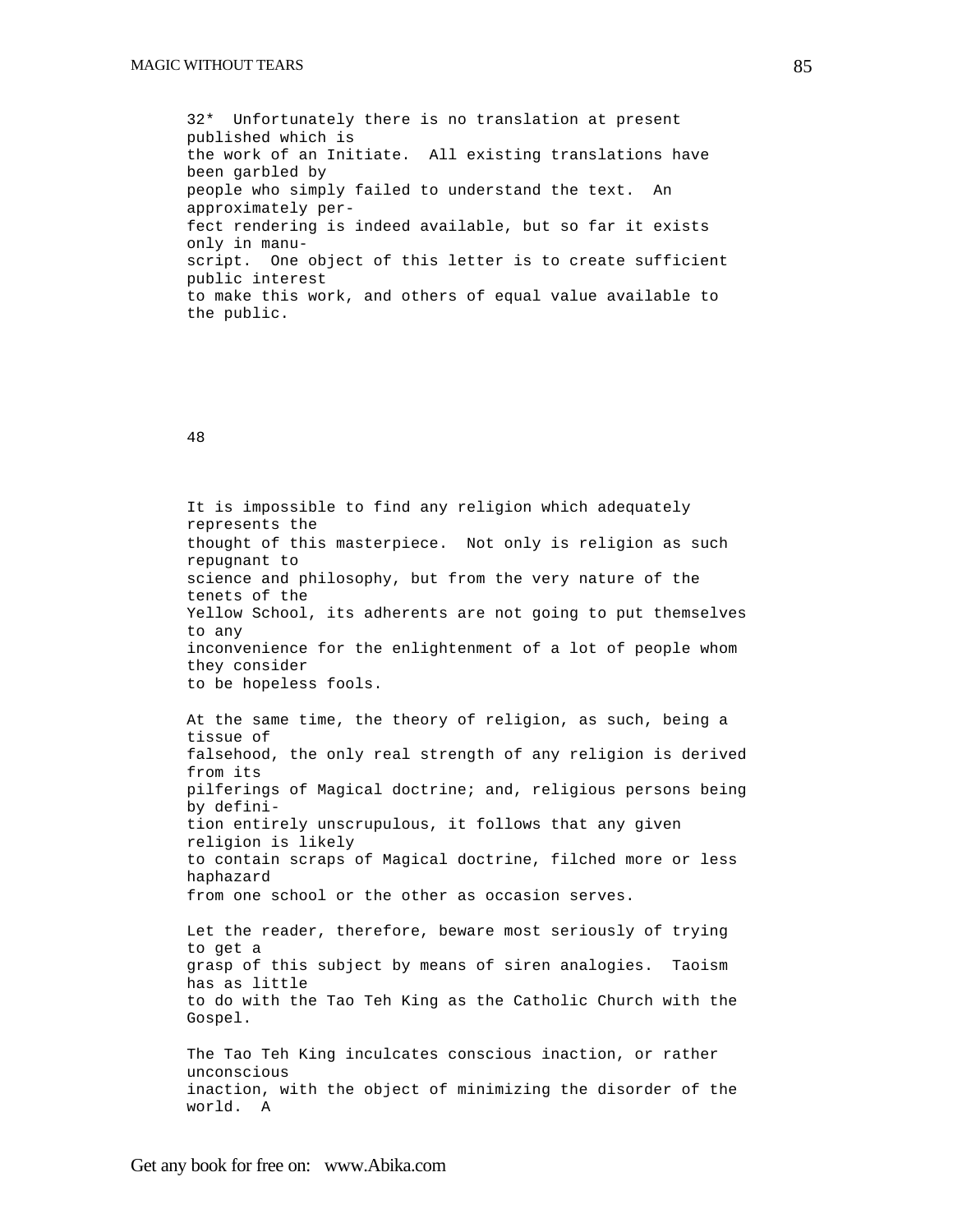```
few quotations from the text should make the essence of the 
doctrine
clear.
       X 3 "Here is the Mystery of Virtue. It createth all 
and nourisheth
             all; yet it doth not adhere to them. It 
operateth all; but
             knoweth not of it, nor proclaimeth it; it 
directeth all, but
             without conscious control."
    XXII 2 "Therefore the sage concentrateth upon one Will, 
and it is as
             a light to the whole world. Hiding himself, he 
shineth;
             withdrawing himself, he attracteth notice; 
humbling himself,
             he gaineth force to achieve his Will. Because 
he striveth
            not, no man may contend against him."
   XLIII 1 "The softest substance hunteth down the hardest. 
The Unsub-
            stantial penetrateth where there is no opening. 
Here is the
            Virtue of Inertia."
         2 "Few are they who attain: whose speech is 
Silence, whose
             Work is Inertia."
  XLVIII 3 "He who attracteth to himself all that is under
Heaven doth
            so without effort. He who maketh effort is not 
able to
             attract it."
   LVIII 3 "The wise man is foursquare and avoideth 
aggression; his
             corners do not injure others. He moveth in a 
straight line,
             and turneth not aside therefrom; he is 
brilliant, but doth
             not blind with his brightness."
   LXIII 2 "Do great things while they are yet small, hard 
things while
             they are yet easy; for all things, how great or 
hard soever,
             have a beginning when they are little and easy. 
So thus the
             wise man accomplisheth the greatest tasks 
without undertaking
             anything important."
{Keynote: This footnote is obsolete. The "Tao Teh King" 
was published
```
Get any book for free on: www.Abika.com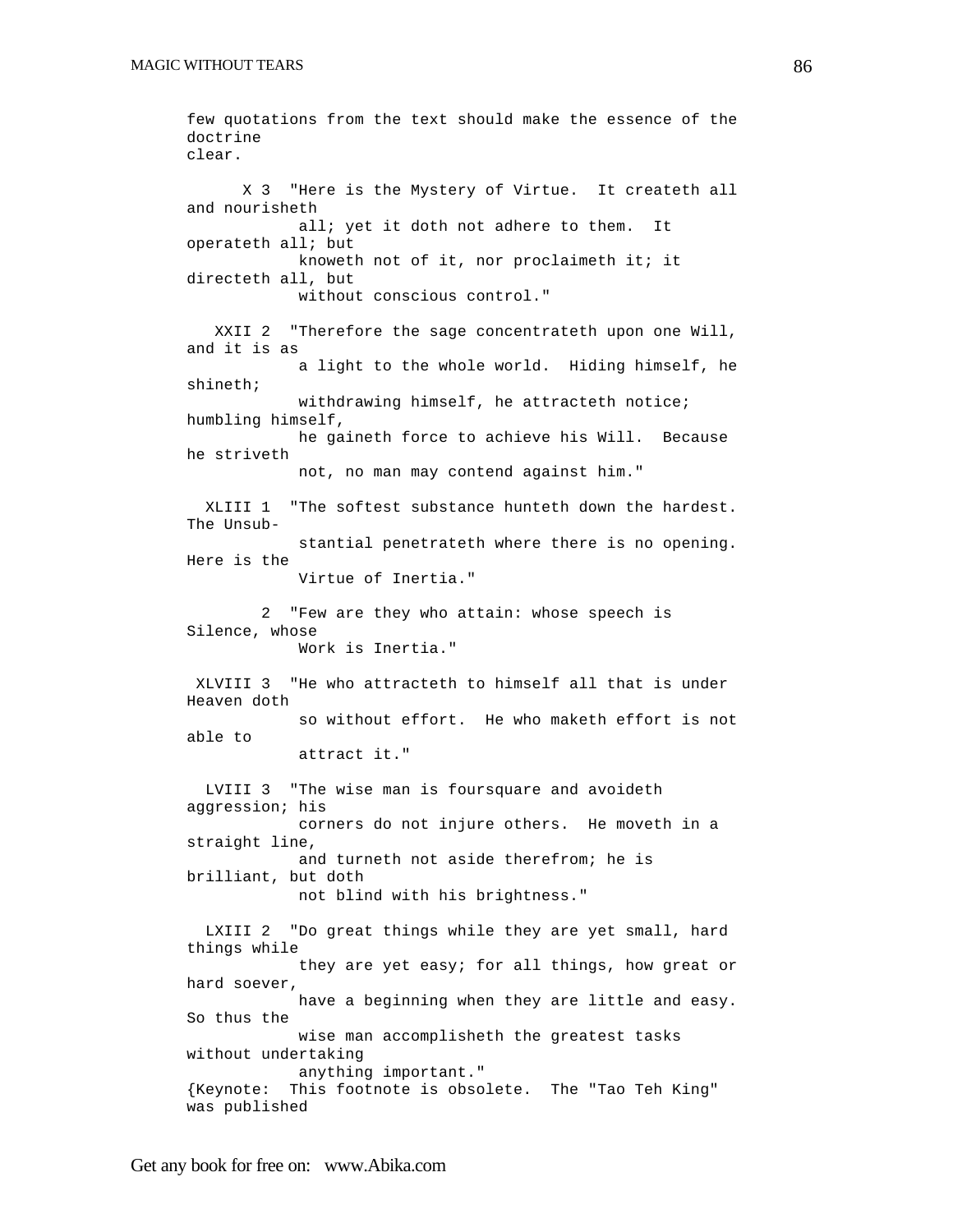as "Equinox" III - 8, 1975 e.v. by H.P.S.}

### 49

```
 LXXVI 2 "So then rigidity and hardness are the stigmata 
of death;
            elasticity and adaptability of life."
         3 "He then who putteth forth strength is not 
victorious; even
            as a strong tree filleth the embrace."
         4 "Thus the hard and rigid have the inferior place, 
the soft
            and elastic the superior."
Enough, I think, for this part of the essay.
                  Love is the law, love under will.
                                       Fraternally,
666CHAPTER VII
                THE THREE SCHOOLS OF MAGICK (2)
Cara Soror,
           Do what thou wilt shall be the whole of the Law.
Hoping that you are now recovered from the devastating 
revelations in
the matter of the Yellow School, I must ask you to brace 
yourself for
disclosures even more formidable about the Black. Do not 
confuse with
the Black Lodge, or the Black Brothers. The terminology is 
unfortunate,
but it wasn't I that did it. Now then, to work!
The Black School of Magick, which must by no means be 
confused with the
School of Black Magick or Sorcery, which latter is a 
perversion of the
White tradition, is distinguished fundamentally from the 
Yellow School
in that it considers the Universe not as neutral, but as 
definitely a
```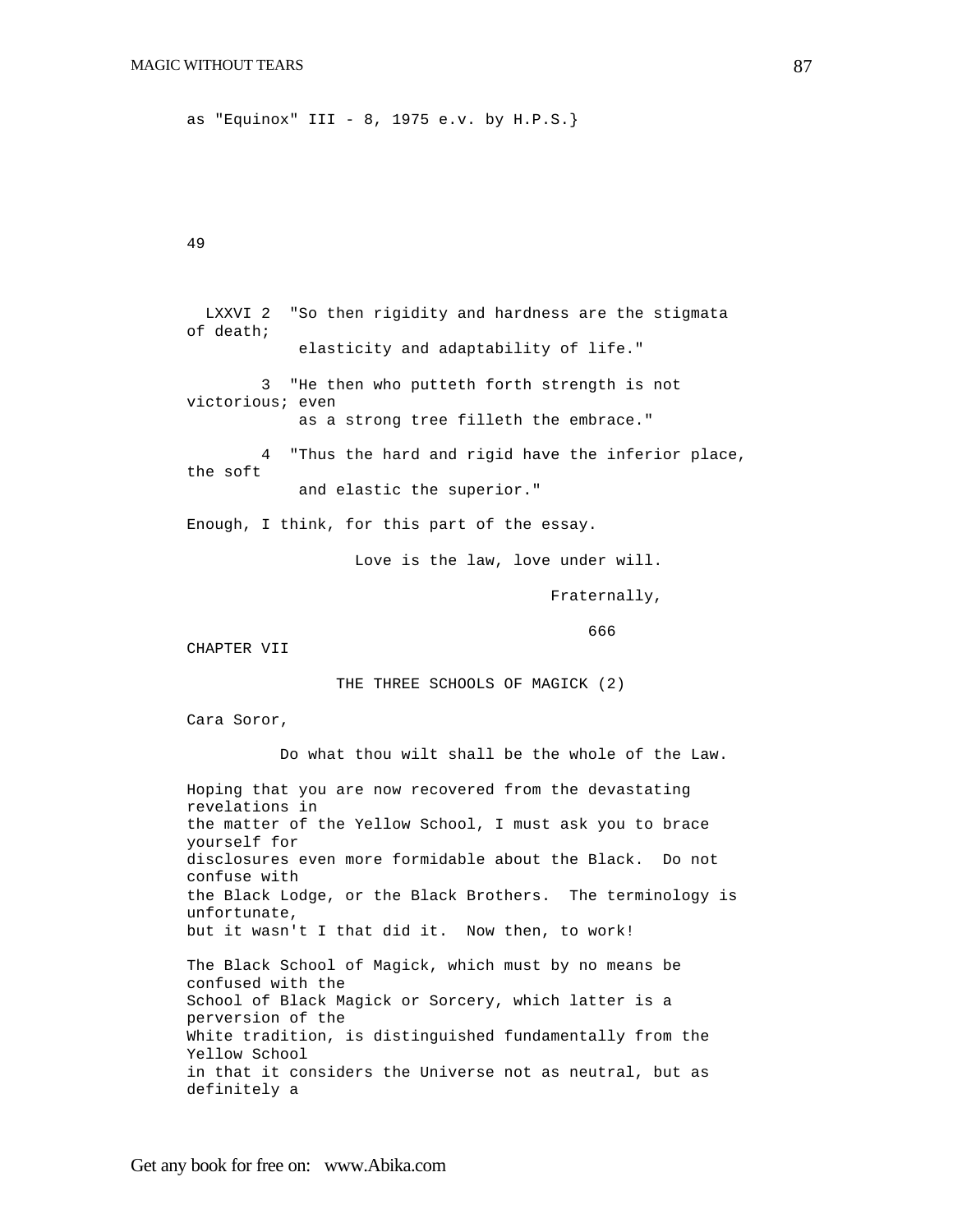curse. Its primary theorem is the "First Noble Truth" of the Buddha --- "Everything is Sorrow." In the primitive classics of this School the idea of sorrow is confused with that of sin. (This idea of universal lamentation is presumably responsible for the choice of black as its symbolic colour. And yet? Is not white the Chinese hue of mourning?) The analysis of the philosophers of this School refers every phenomenon to the category of sorrow. It is quite useless to point out to them that certain events are accompanied with joy: they continue their ruthless calculations, and prove to your satisfaction, or rather dissatisfaction, that the more apparently pleasant an event is, the more malignantly deceptive is its fascination. There is only one way of escape even conceivable, and this way is quite simple, annihilation. (Shallow critics of Buddhism have wasted a great deal of stupid ingenuity on trying to make out that Nirvana or Nibbana means something different from what etymology, tradition and the evidence of the Classics combine to define it. The word means, quite simply, cessation: and it stands to reason that, if everything is sorrow, the only thing which is not sorrow is nothing, and that therefore to escape from sorrow is the attainment of nothingness.) Western philosophy has on occasion approached this doctrine.

It has at least asserted that no known form of existence is exempt from sorrow.

## 50

Huxley says, in his Evolution and Ethics, "Suffering is the badge of all the tribe of sentient things."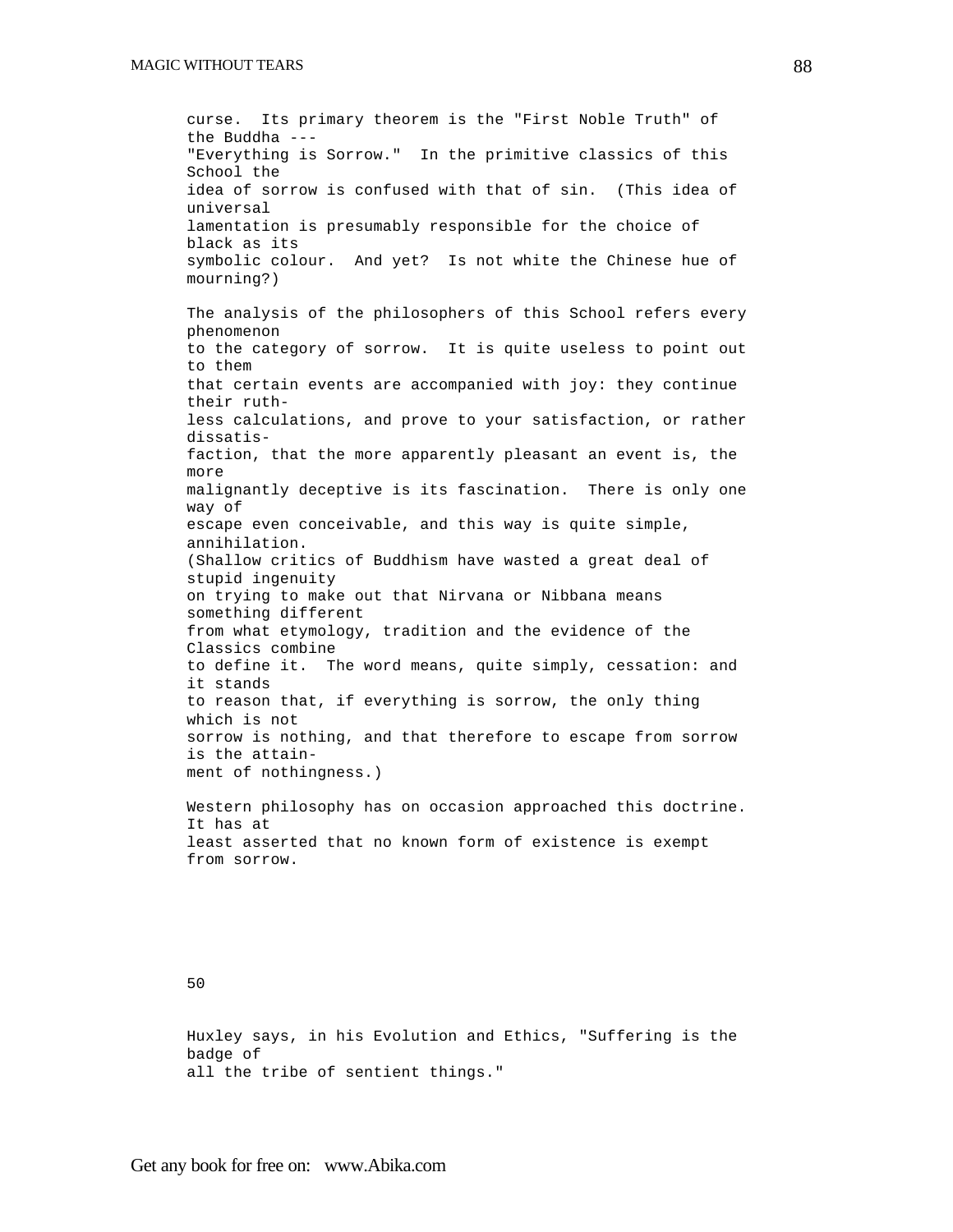The philosophers of this School, seeking, naturally enough, to amend the evil at the root, inquire into the cause of this existence which is sorrow, and arrive immediately at the 'Second Noble Truth' of the Buddha: "The Cause of Sorrow is Desire". They follow up with the endless concatenation of causes, of which the final root is Ignorance. (I am not concerned to defend the logic of this School: I merely state their doctrine.) The practical issue of all this is that every kind of action is both unavoidable and a crime. I must digress to explain that the confusion of thought in this doctrine is constantly recurrent. That is part of the blackness of the Ignorance which they confess to be the foundation of their Universe. (And after all, everyone has surely the right to have his own Universe the way he wants it.) This School being debased by nature, is not so far removed from conventional religion as either the White or the Yellow. Most primitive fetishistic religions may, in fact, be considered fairly faithful representatives of this philosophy. Where animism holds sway, the "medicine-man" personifies this universal evil, and seeks to propitiate it by human sacrifice. The early forms of Judaism, and that type of Christianity which we associate with the Salvation Army, Billy Sunday and the Fundamentalists of the back-blocks of America, are sufficiently simple cases of religion whose essence is the propitiation of a malignant demon. When the light of intelligence begins to dawn dimly through many fogs upon these savages, we reach a second stage. Bold spirits master courage to assert that the evil which is so obvious, is, in some mysterious way, an illusion. They thus throw back the whole complexity of sorrow to a single cause; that is, the arising of the illusion aforesaid. The problem then assumes a final form: How is that illusion to

```
be destroyed.
```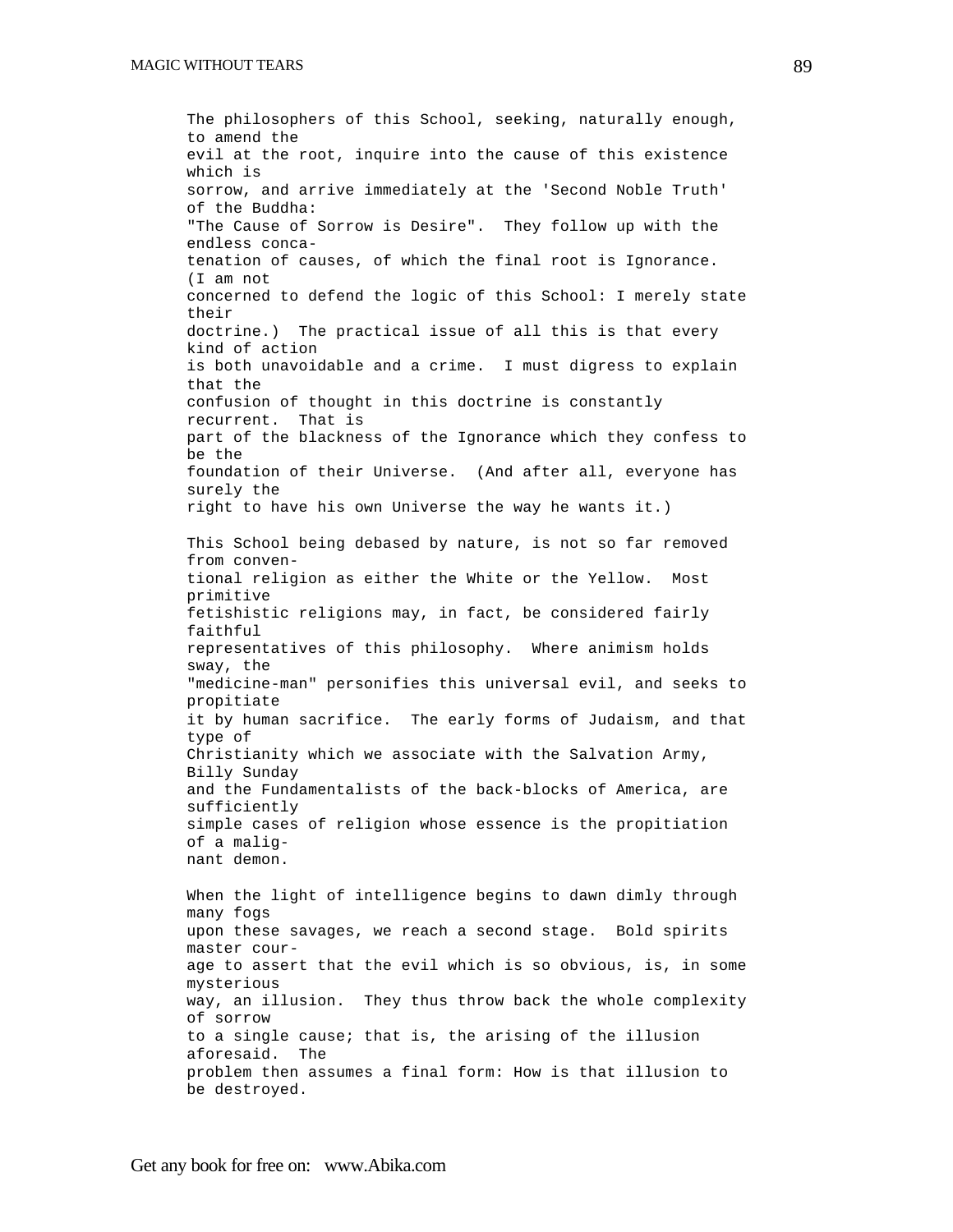A fairly pure example of the first stage of this type of thought is to be found in the Vedas, of the second stage, in the Upanishads. But the answer to the question, "How is the illusion of evil to be destroyed?", depends on another point of theory. We may postulate a Parabrahm infinitely good, etc. etc. etc., in which case we consider the destruction of the illusion of evil as the reuniting of the consciousness with Parabrahm. the unfortunate part of this scheme of things is that on seeking to define Parabrahm for the purpose of returning to Its purity, it is discovered sooner or later, that It possesses no qualities at all! In other words, as the farmer said, on being shown the elephant: There ain't no sich animile. It was Gautama Buddha who perceived the inutility of dragging in this imaginary pachyderm. Since our Parabrahm, he said to the Hindu philosophers, is actually nothing, why not stick to or original perception that everything is sorrow, and admit that the only way to escape from sorrow is to arrive at nothingness? We may complete the whole tradition of the Indian peninsula very simply. To the Vedas, the Upanishads, and the Tripitaka of the Buddhists, we have only to add the Tantras of what are called the Vamacharya Schools. Paradoxical as it may sound the Tantrics are in reality the most advanced of the Hindus. Their theory is, in its philosophical ultimatum, a primitive stage of the White tradition, for the essence of the Tantric cults is that by the performance of certain rites of Magick, one does not only escape disaster, but obtains positive benediction. The Tantric is not

51

obsessed by the will-to-die. It is a difficult business, no doubt, to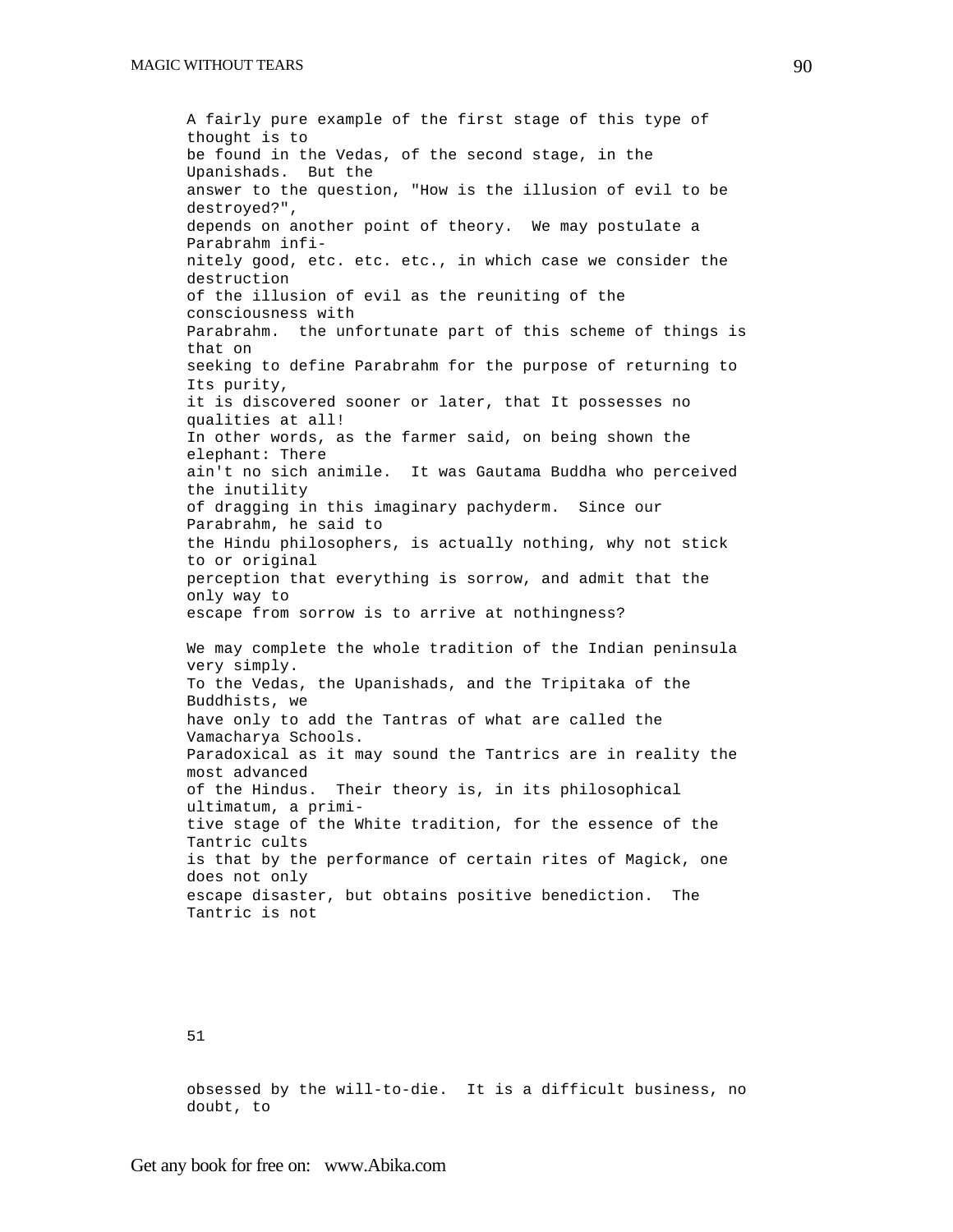get any fun out of existence; but at least it is not impossible. In other words, he implicitly denies the fundamental proposition that existence is sorrow, and he formulates the essential postulate of the White School of Magick, that means exist by which the universal sorrow (apparent indeed to all ordinary observation) may be unmasked, even as at the initiatory rite of Isis in the ancient days of Kehm. There, a Neophyte presenting his mouth, under compulsion, to the pouting buttocks of the Goat of Mendez, found himself caressed by the chaste lips of a virginal priestess of that Goddess at the base of whose shrine is written that No man has lifted her veil. The basis of the Black philosophy is not impossibly mere climate, with its resulting etiolation of the native, its languid, bilious, anaemic, fever-prostrated, emasculation of the soul of man. We accordingly find few true equivalents of this School in Europe. In Greek philosophy there is no trace of any such doctrine. The poison in its foulest and most virulent form only entered with Christianity33. But even so, few men of any real eminence were found to take the axioms of pessimism seriously. Huxley, for all of his harping on the minor key, was an eupeptic Tory. The culmination of the Black philosophy is only found in Schopenhauer, and we may regard him as having been obsessed, on the one hand, by the despair born of that false scepticism which he learnt from the bankruptcy of Hume and Kant; on the other, by the direct obsession of the Buddhist documents to which he was one of the earliest Europeans to obtain access. He was, so to speak, driven to suicide by his own vanity, a curious parallel to Kiriloff in The Possessed of Dostoiewsky. We have, however, examples plentiful enough of religions deriving almost exclusively from the Black tradition in the different stages. We have already mentioned the Evangelical cults with their ferocious devil-god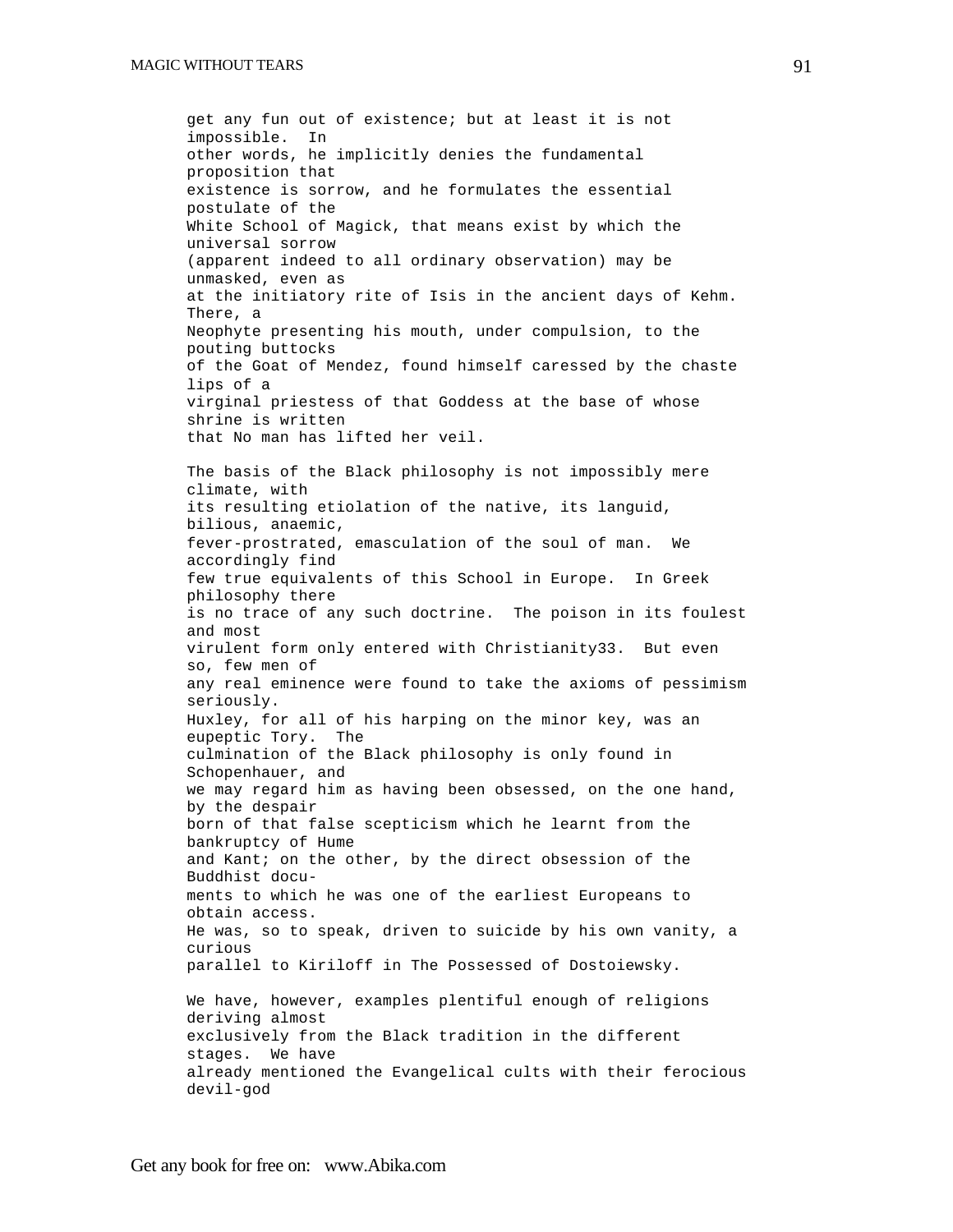who creates mankind for the pleasure of damning it and forcing it to crawl before him, while he yells with druken glee over the agony of his only son34. But in the same class, we must place Christian Science, so grotesquely afraid of pain, suffering and evil of every sort, that its dupes can think of nothing better than to bleat denials of its actuality, in the hope of hypnotizing themselves into anaesthesia. Practically no Westerns have reached the third stage of the Black tradition, the Buddhist stage. It is only isolated mystics, and those men who rank themselves with a contemptuous compliance under the standard of the nearest religion, the one which will bother them least in their quest of nothingness, who carry the sorites so far. The documents of the Black School of Magick have already been indicated. They are, for the most part, tedious to the last degree and repulsive to every wholesome-minded man; yet it can hardly be denied that such books as The Dhammapada and Ecclesiastes are masterpieces of literature. They represent the agony of human despair at its utmost degree of intensity, and the melancholy contemplation which is induced by their perusal is not favourable to the inception of that mood which should lead every truly courageous intelligence to the determination to escape from the 33\* Anti-semite writers in Europe --- e.g. Weininger -- call the Black theory and practice Judaism, while by a curious confusion, the same ideas are called Christian among Anglo-Saxons. In 1936 e.v. the "Nazi" School began to observe this fact. 34\* N.B. Christianity was in its first stage a Jewish Communism, hardly distinguishable from Marxism.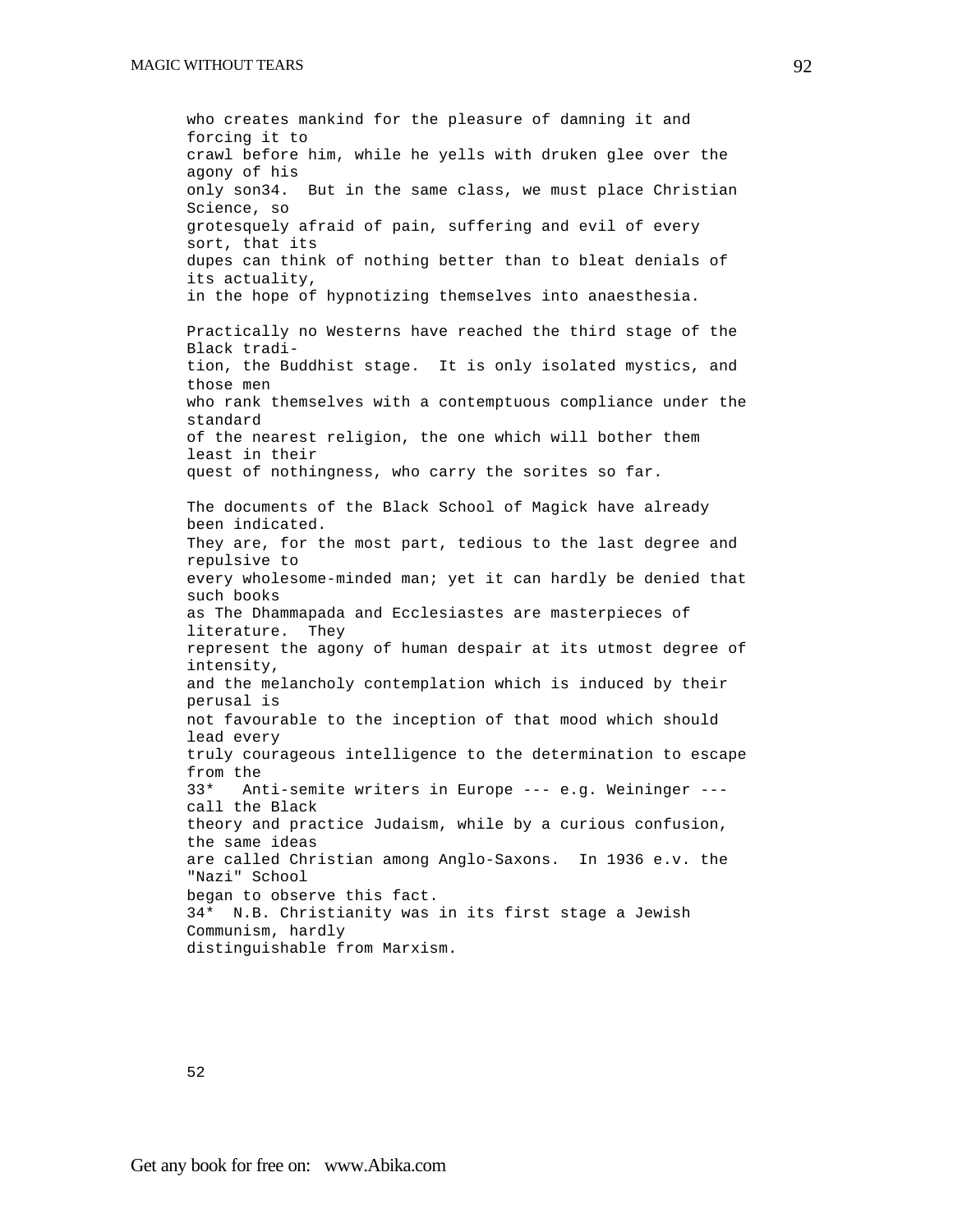ferule of the Black Schoolmaster to the outstretched arms of the White Mistress of Life. Let us leave the sinister figure of Schopenhauer for the mysteriously radiant shape of Spinoza! This latter philosopher, in respect at least of his Pantheism, represents fairly enough the fundamental thesis of the White tradition. Almost the first observation that we have to make is that this White tradition is hardly discoverable outside Europe. It appears first of all in the legend of Dionysus. (In this connection read carefully Browning's Apollo and the Fates.) The Egyptian tradition of Osiris is not dissimilar. The central idea of the White School is that, admitted that "everything is sorrow" for the profane, the Initiate has the means of transforming it to "Everything is joy". There is no question of any ostrich-ignoring of fact, as in Christian Science. There is not even any more or less sophisticated argument about the point of view altering the situation as in Vedantism. We have, on the contrary, and attitude which was perhaps first of all, historically speaking, defined by Zoroaster, "nature teaches us, and the Oracles also affirm, that even the evil germs of Matter may alike become useful and good." "Stay not on the precipice with the dross of Matter; for there is a place for thine Image in a realm ever splendid." "If thou extend the Fiery Mind to the work of piety, thou wilt preserve the fluxible body."35 It appears that the Levant, from Byzantium and Athens to Damascus, Jerusalem, Alexandria and Cairo, was preoccupied with the formulation of this School in a popular religion, beginning in the days of Augustus Caesar. For there are elements of this central idea in the works of the Gnostics, in certain rituals of what Frazer conveniently calls the Asiatic God, as in the remnants of the Ancient Egyptian cult. The doc-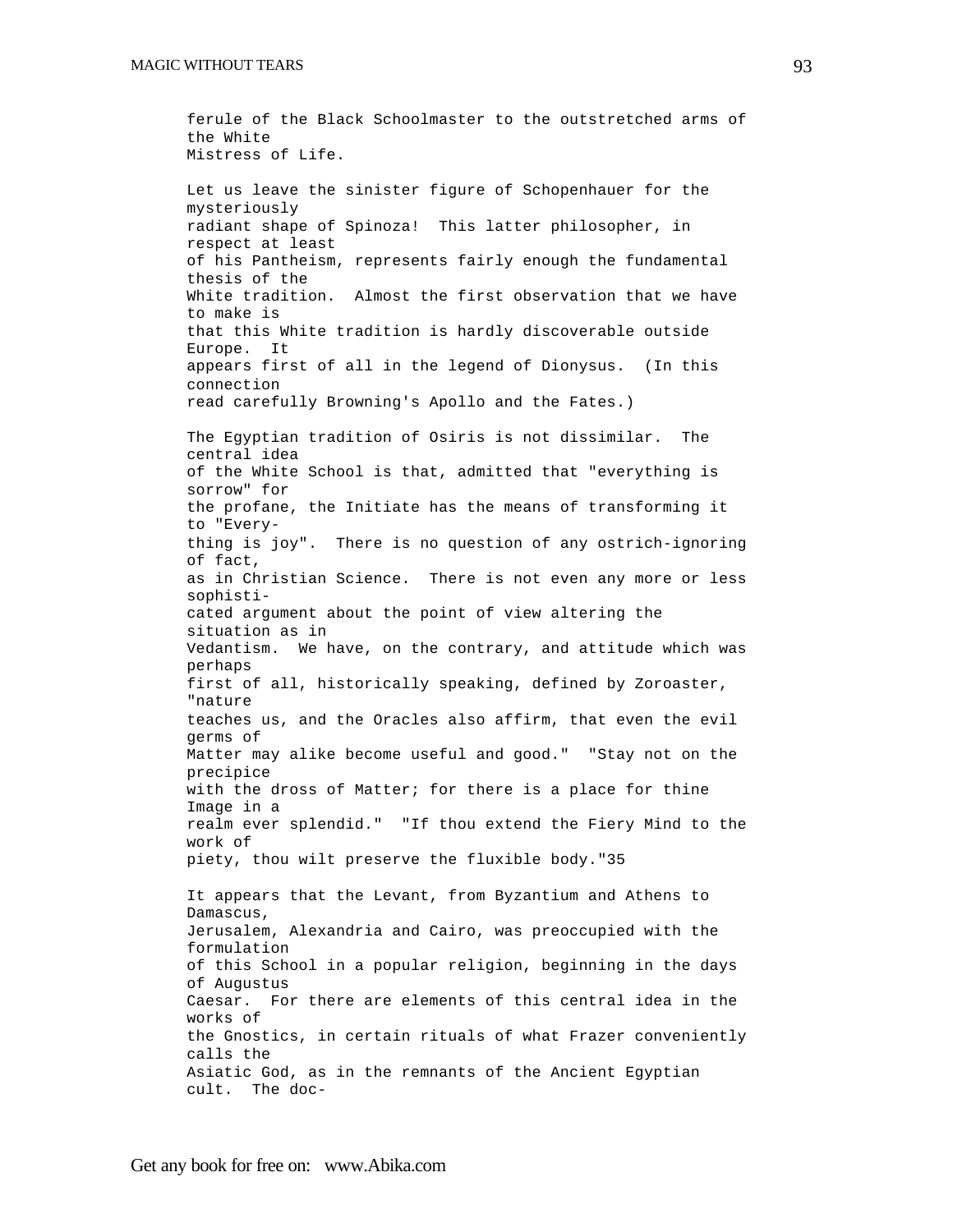trine became abominably corrupted in committee, so to speak and the result was Christianity, which may be regarded as a White ritual overlaid by a mountainous mass of Black doctrine, like the baby of the mother that King Solomon non-suited. We may define the doctrine of the White School in its purity in very simple terms. Existence is pure joy. Sorrow is caused by failure to perceive this fact; but this is not a misfortune. We have invented sorrow, which does not matter so much after all, in order to have the exuberant satisfaction of getting rid of it. Existence is thus a sacrament. Adepts of the White School regard their brethren of the Black very much as the aristocratic English Sahib (of the days when England was a nation) regarded the benighted Hindu. Nietzsche expresses the philosophy of this School to that extent with considerable accuracy and vigour. The man who denounces life merely defines himself as the man who is unequal to it. The brave man rejoices in giving and taking hard knocks, and the brave man is joyous. The Scandinavian idea of Valhalla may be primitive, but it is manly. A heaven of popular concert, like the Christian; of unconscious repose, like the Buddhist; or even of sensual enjoyment, like the Moslem, excites his nausea and contempt. He understands that the only joy worth while is the joy of continual victory, and victory itself would become as tame as croquet if it were not spiced by equally contin-35\* This passage appears to be a direct hint at the Formula of the IXø O.T.O., and the preparation of the Elixir of Life.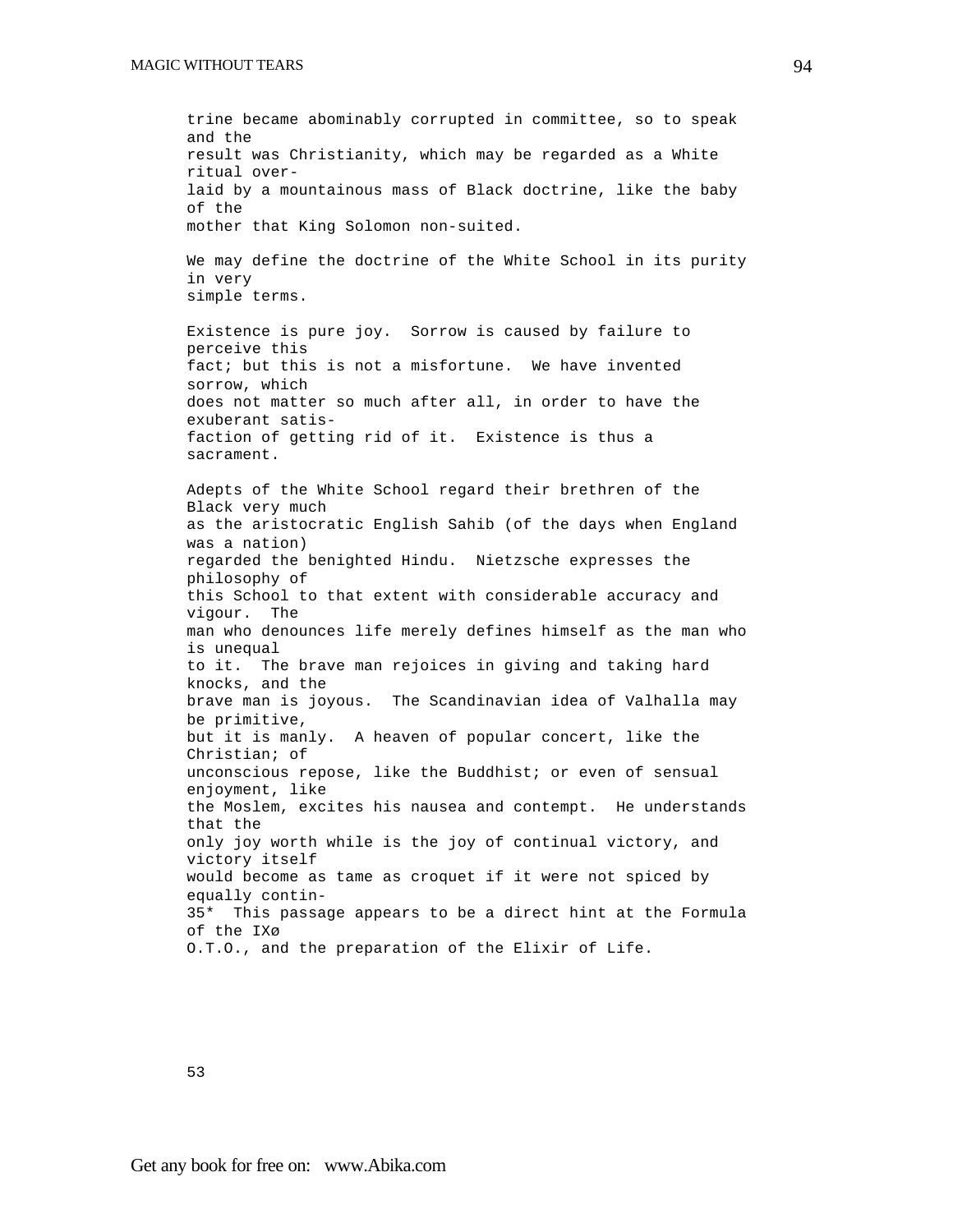ual defeat.

The purest documents of the White School are found in the Sacred Books of Thelema. The doctrine is given in excellent perfection both in the book of the Heart Girt with the Serpent and the book of Lapis Lazuli. A single passage is adequate to explain the formula.

 7. Moreover I beheld a vision of a river. There was a little boat thereon; and in it under purple sails was a golden woman, an image of Asi wrought in finest gold. Also the

river was of

 blood, and the boat of shining steel. Then I loved her; and,

loosing my girdle, cast myself into the stream.

 8. I gathered myself into the little boat, and for many days and nights did I love her, burning beautiful incense before her.

9. Yea! I gave her of the flower of my youth.

 10. But she stirred not; only by my kisses I defiled her so that

she turned to blackness before me.

 11. Yet I worshipped her, and gave her of the flower of my youth.

 12. Also it came to pass, that thereby she sickened, and corrupted

before me. Almost I cast myself into the stream.

 13. Then at the end appointed her body was whiter than the milk of

 the stars, and her lips red and warm as the sunset, and her

 life of a white heat like the heat of the midmost sun.

 14. Then rose she up from abyss of Ages of Sleep, and her body embraced me. Altogether I melted in her beauty and was glad.

 15. The river also became the river of Amrit, and the little boat was the chariot of the flesh, and the sails thereof the blood

of the heart that beareth me, that beareth me.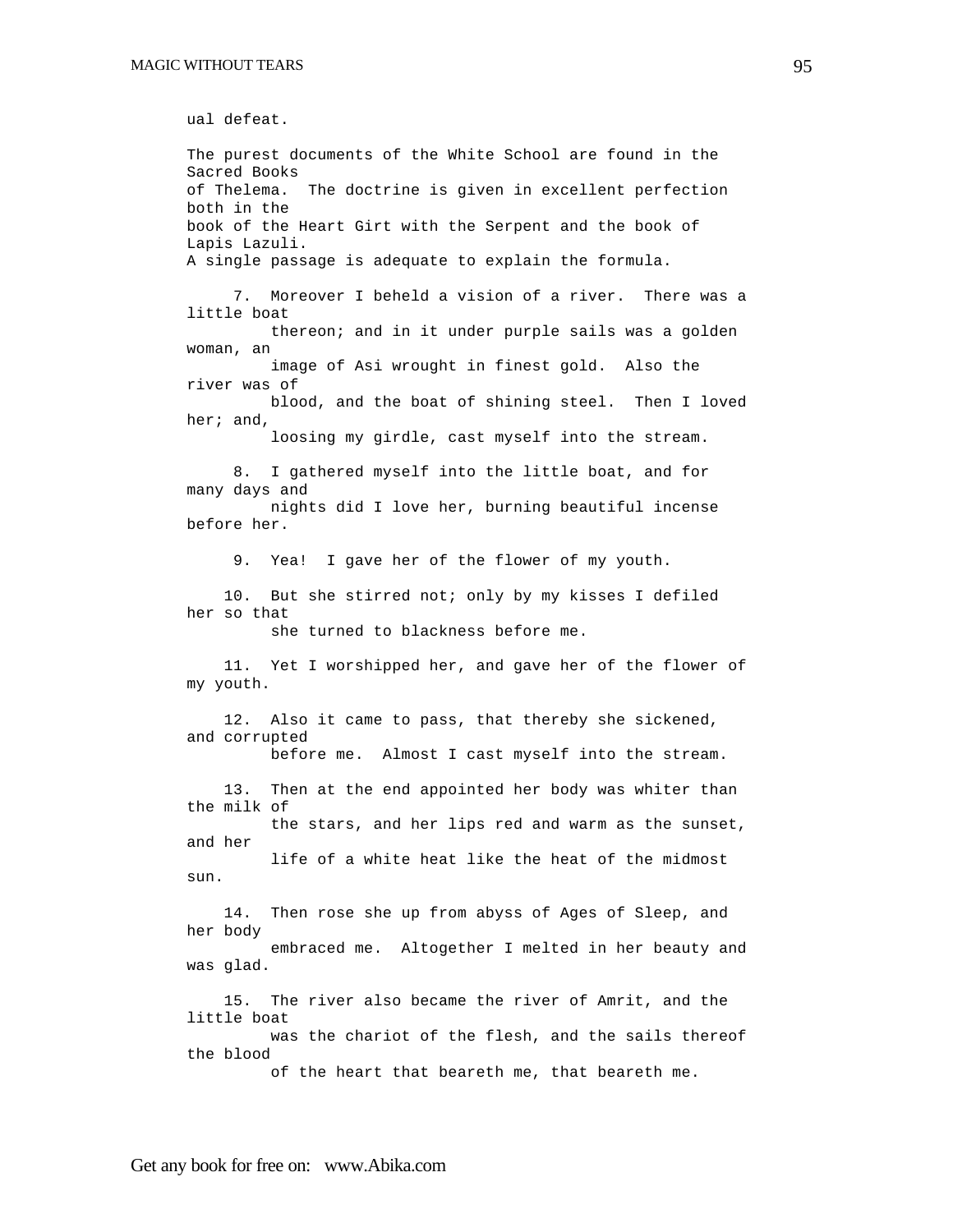Liber LXV, Cap. II. We find even in profane literature this doctrine of the White School of Magick: - O Buddha! couldst thou nowhere rest A pivot for the universe? Must all things be alike confessed Mere changes rung upon a curse? I swear by all the bliss of blue My Phryne with her powder on Is just as false - and just as true - As your disgusting skeleton. Each to his taste: if you prefer This loathly brooding on Decay; I call it Growth, and lovelier Than all the glamours of the day. You would not dally with Doreen Because her fairness was to fade,

54

 Because you know the things unclean That go to make a mortal maid. I, if her rotten corpse were mine, Would take it as my natural food, Denying all but the Divine Alike in evil and in good. Aspasia may skin me close, And Lais load me with disease. Poor pleasures, bitter bargains, these? I shall despise Diogenes. Follow your fancy far enough! At last you surely come to God. There is thus in this School no attempt to deny that Nature is, as Zoroaster said, "a fatal and evil force"; but Nature is, so to speak, "the First Matter of the Work", which is to be transmuted into gold. The joy is a function of our own part in this alchemy. For this reason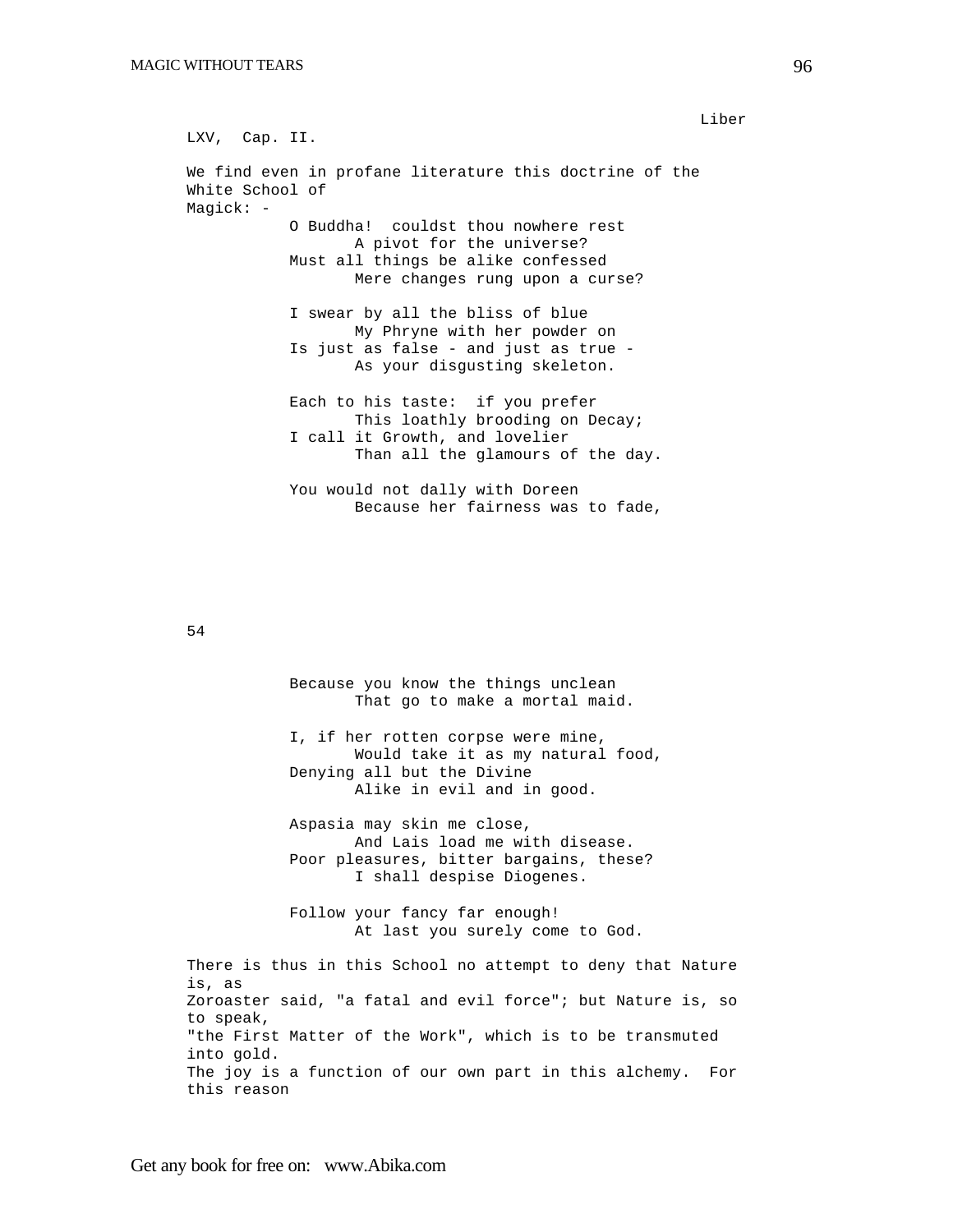we find the boldest and most skillful adepts deliberately seeking out the most repugnant elements of Nature that their triumph may be the greater. The formula is evidently one of dauntless courage. It expresses the idea of vitality and manhood in its most dynamic sense. The only religion which corresponds to this School at all is that of ancient Egypt; possibly also that of Chaldea. This is because those religions are Magical religions in the strict technical sense; the religious component of them is negligible. So far as it exists, it exists only for the uninitiate. There are, however, traces of the beginning of the influence of the School in Judaism and in Paganism. There are, too, certain documents of the pure Greek spirit which bear traces of this. It is what they called Theurgy. The Christian religion in its simplest essence, by that idea of overcoming evil through a Magical ceremony, the Crucifixion, seems at first sight a fair example of the White tradition; but the idea of sin and of propitiation tainted it abominably with Blackness. There have been, however, certain Christian thinkers who have taken the bold logical step of regarding evil as a device of God for exercising the joys of combat and victory. This is, of course, a perfectly White doctrine; but it is regarded as the most dangerous of heresies. (Romans VI. 1,2, et al.) For all that, the idea is there. The Mass itself is essentially a typical White ritual. Its purpose is to transform crude matter directly into Godhead. It is thus a cardinal operation of Talismanic Magick. But the influence of the Black School has corroded the idea with theological accretions, metaphysical on the one hand, and superstitious on the other, so completely as to mask the Truth altogether. At the Reformation, we find a nugatory attempt to remove the Black ele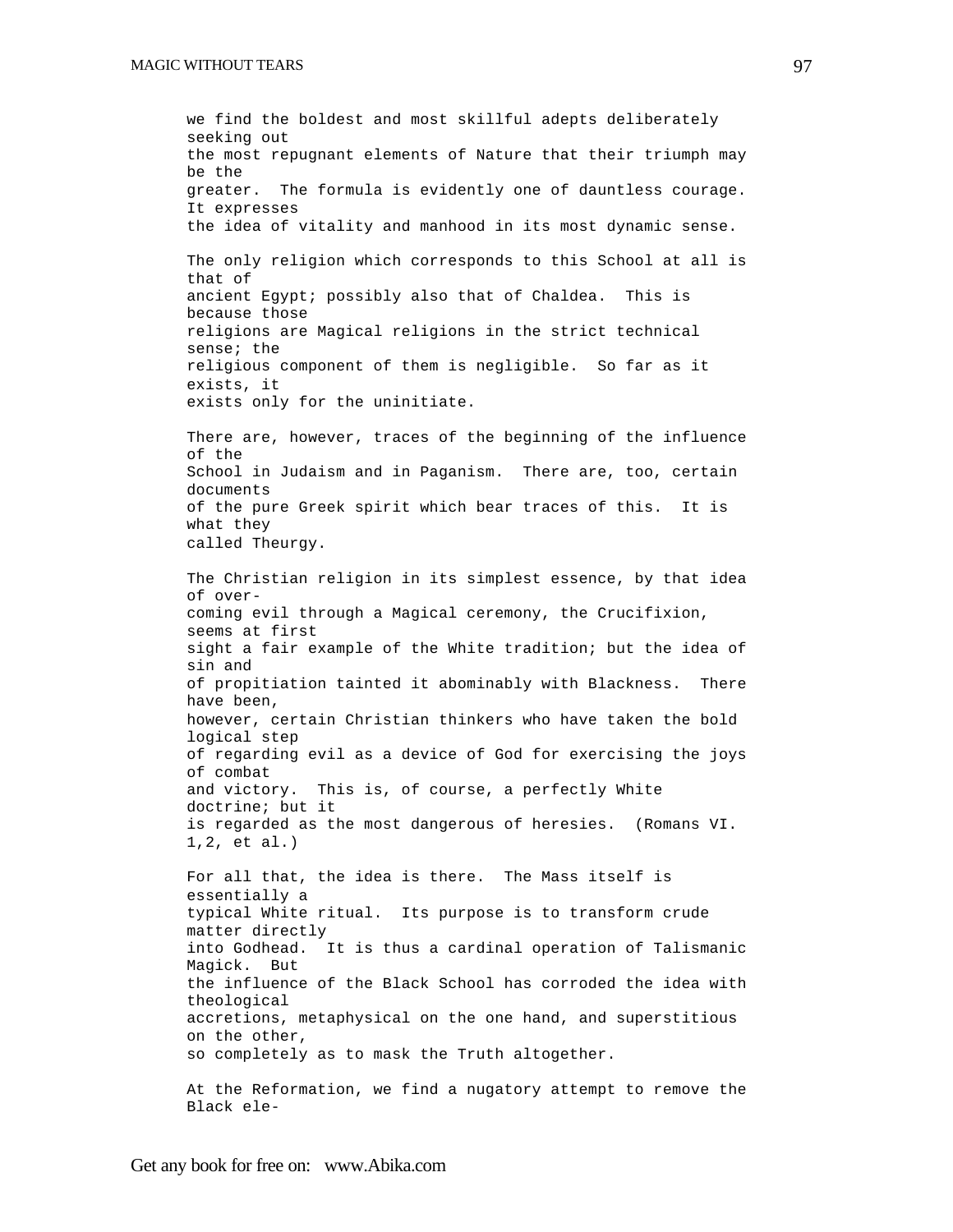ment. The Protestant thinkers did their best to get rid of the idea of sin, but it was soon seen that the effort could only lead to antinomianism; and they recognized that this would infallibly destroy the religious idea as such.

## 55

Mysticism, both Catholic and Protestant, made a further attempt to free Christianity from the dark cloud of iniquity. They joined hands with the Sufis and the Vedantists. But this again led to the mere denial of the reality of evil. Thus drawing away, little by little, from clear appreciation of the facts of Nature, their doctrine became purely theoretical, and faded away, while the thundercloud of sin settled down more heavily than ever. The most important of all the efforts of the White School, from an exoteric point of view, is Islam. In its doctrine there is some slight taint, but much less than in Christianity. It is a virile religion. It looks facts in the face, and admits their horror; but it proposes to overcome them by sheer dint of manhood. Unfortunately, the metaphysical conceptions of its quasi-profane Schools are grossly materialistic. It is only the Pantheism of the Sufis which eliminates the conception of propitiation; and, in practice, the Sufis are too closely allied to the Vedantists to retain hold of reality. That will be all for the present.

Love is the law, love under will.

Fraternally,

 $666$ 

CHAPTER VIII

Get any book for free on: www.Abika.com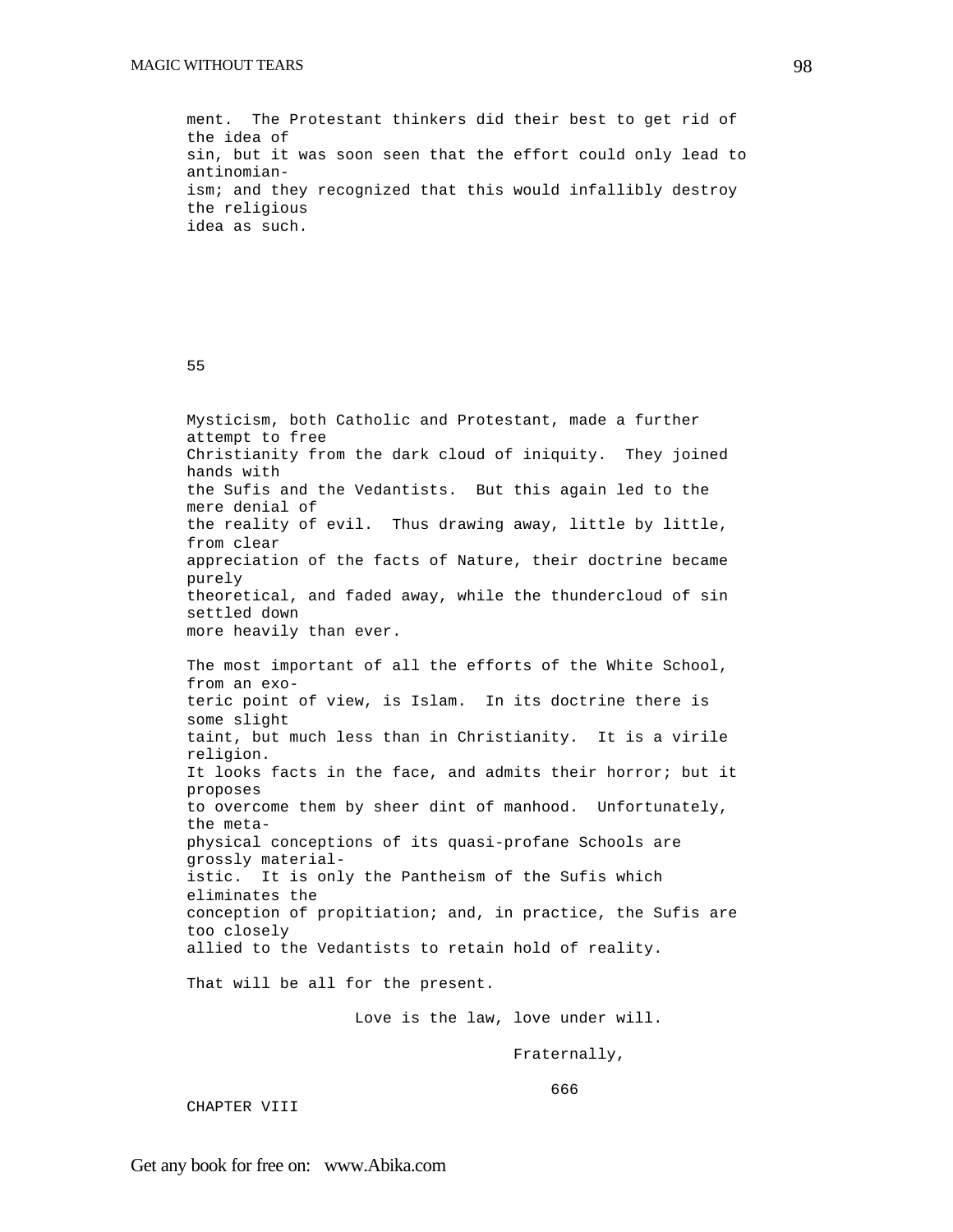THE THREE SCHOOLS OF MAGICK (3) Cara Soror, Do what thou wilt shall be the whole of the Law. It has been a long --- I hope not too tedious --- voyage; but at last the harbour is in sight. Our Essay approaches its goal; the theory of Life to which initiation tends. Let us continue! There is in history only one movement whose object has been to organize the isolated adepts of the White School of Magick, and this movement was totally unconnected with religion, except in so far as it lent its influence to the reformers of the Christian church. Its appeal was not at all to the people. It merely offered to open up relations with, and communicate certain practical secrets of wisdom to, isolated men of science through Europe. This movement is generally known by the name of Rosicrucianism. The word arouses all sorts of regrettable correspondences; but the adepts of the Society have never worried themselves in the least about the abuse of their name for the purposes of charlatanism, or about the attacks directed against them by envious critics. Indeed, so wisely have they concealed their activities that some modern scholars of the shallower type have declared that no such movement ever existed, that it was a kind of practical joke played upon the curiosity of the credulous Middle Ages. It is at least certain that, since the original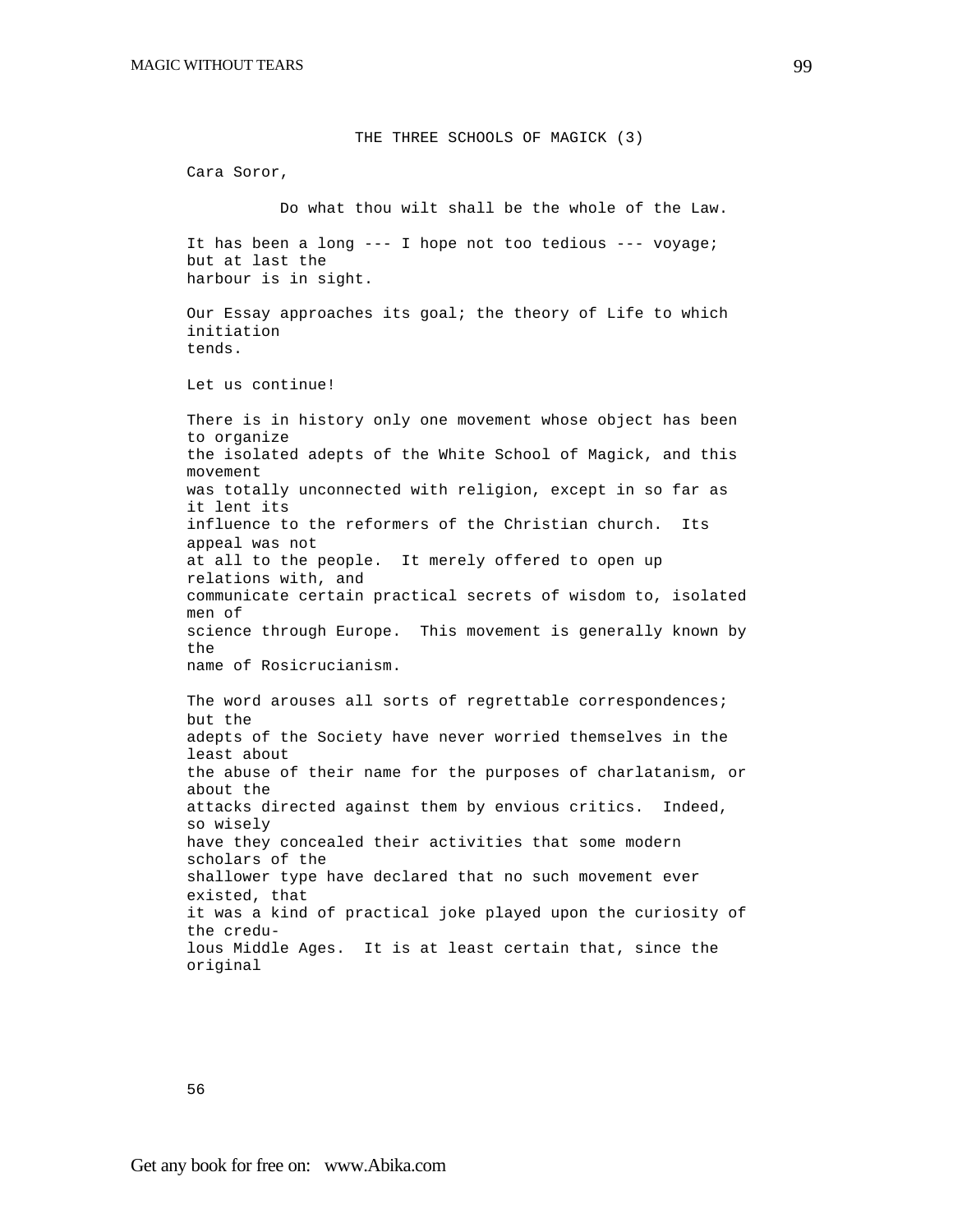proclamations, no official publications have been put forward. The essential secrets have been maintained inviolate. If, during the last few years, a considerable number of documents have been published by them, though not in their name, it is on account of the impending crisis to civilization, of which mention will later be made. There is no good purpose, even were there license, to discuss the nature of the basis of scientific attainment which is the core of the doctrines of the Society. It is only necessary to point out that its correspondence with alchemy is the one genuine fact on the subject which has been allowed to transpire; for the Rosicrucian, as indicated by his central symbol, the barren cross on which he has made a rose to flower, occupies himself primarily with spiritual and physiological alchemy. Taking for "The First Matter of the Work" a neutral or inert substance (it is constantly described as the commonest and least valued thing on earth, and may actually connote any substance whatever) he deliberately poisons it, so to speak, bringing it to a stage of transmutation generally called the Black Dragon, and he proceeds to work upon this virulent poison until he obtains the perfection theoretically possible. Incidentally, we have an almost precise parallel with this operation in modern bacteriology. The apparently harmless bacilli of a disease are cultivated until they become a thousand times more virulent than at first, and it is from this culture that is prepared the vaccine which is an efficacious remedy for all the possible ravages of that kind of micro-organism. . . . . . . . . We have been obliged to expose, perhaps at too considerable a length,

the main doctrines of the three Schools. The task, however tedious, has been necessary in order to explain with reasonable lucidity their

Get any book for free on: www.Abika.com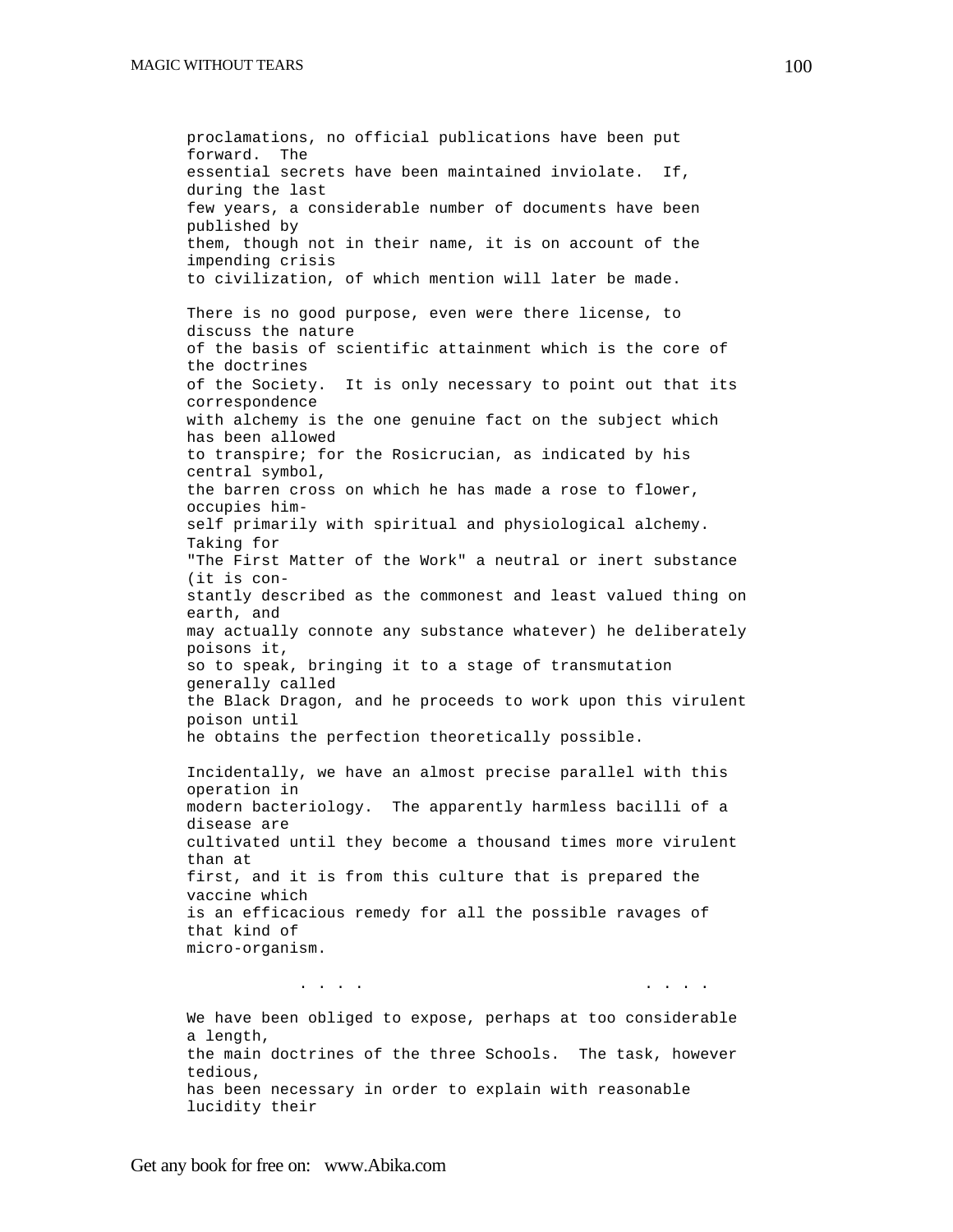connection with the world which their ideas direct; that is to say, the nature of their political activities. The Yellow School, in accordance with its doctrine of perfectly elastic reaction and non-interference, holds itself, generally speaking, entirely apart from all such questions. We can hardly imagine it sufficiently interested in any events soever to react aggressively. It feels strong enough to deal satisfactorily with anything that may turn up: and generally speaking, it feels that any conceivable action on its part would be likely to increase rather than to diminish the mischief. It remains somewhat contemptuously aloof from the eternal conflict of the Black School with the White. At the same time, there is a certain feeling among the Yellow adepts that should either of these Schools become annihilated, the result might well be that the victor would sooner or later turn his released energy against themselves. In accordance, therefore, with their general plan of nonaction, as expressed in the Tao Teh King, of dealing with mischief before it has become too strong to be dangerous, they interfere gently from time to time to redress the balance. During the last two generations the Masters of the Yellow School have been compelled to take notice of the progressive ruin of the White adepts. Christianity, which possessed at least the semblance of a White formula, is in the agonies of decomposition, even before it is

### 57

actually dead. Materialistic science has overwhelmed the faith and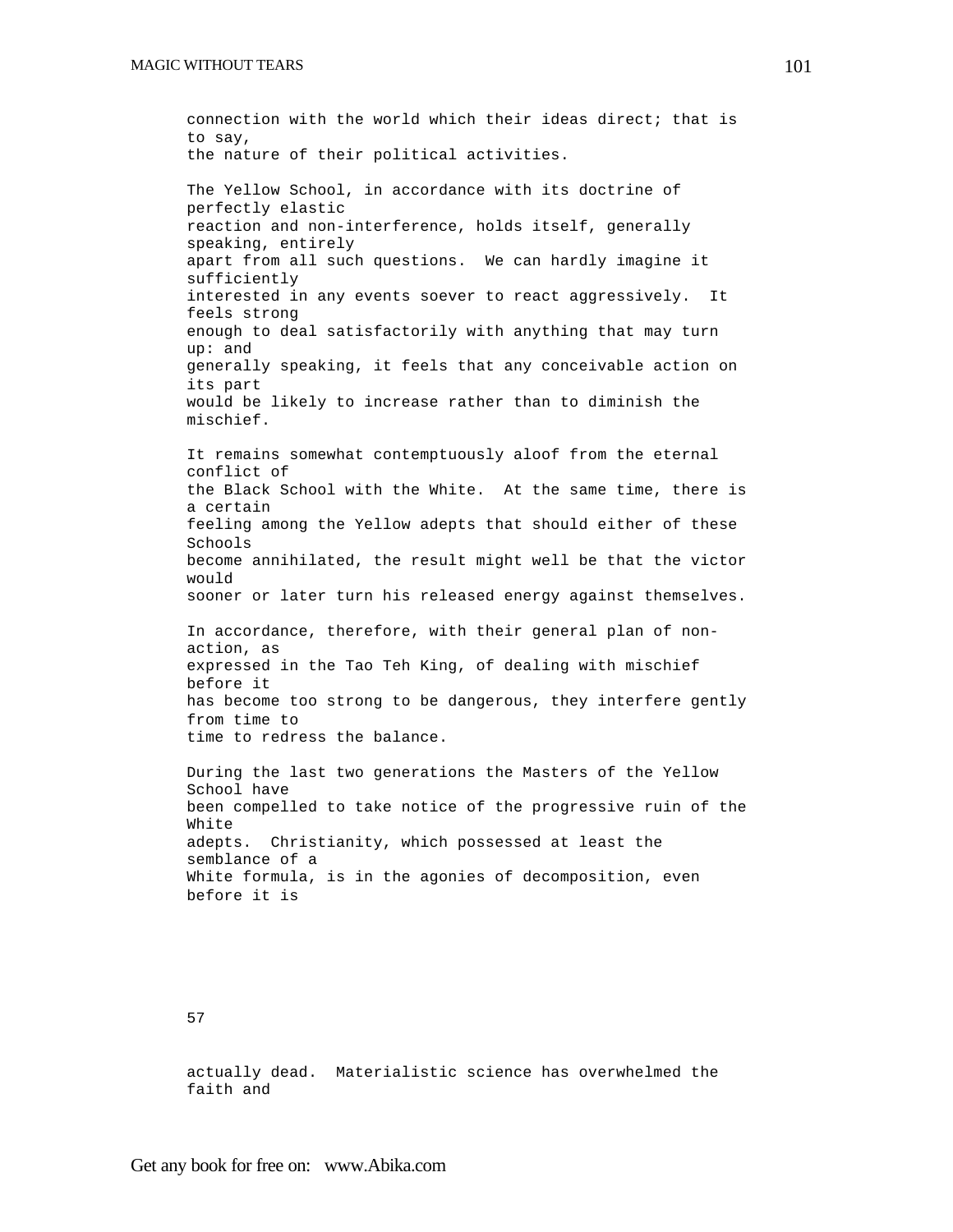hope of the Christians (they never possessed any charity to overwhelm) with a demonstration of the sorrow, transitoriness and cruel futility of the Universe. A vast wave of pessimism has engulfed the fortress of Mansoul. It was indeed a deadly blow to the adepts of the White School when Science, their own familiar friend in whom they trusted, lifted up his heel against them. It was in this conjuncture that the Yellow adepts sent forth into the Western world a messenger, Helena Petrowna Blavatsky, with the distinct mission to destroy, on the one hand, the crude schools of Christianity, and, on the other, to eradicate the materialism from Physical Science. She made the necessary connection with Edward Maitland and Anna Kingsford, who were trying rather helplessly to put the exoteric formulae of the White School into th hands of students, and with the secret representatives of the Rosicrucian Brotherhood. It is not for us in this place to estimate the degree of success with which she carried out her embassy; but at least we see today that Physical Science is at last penetrating to the spiritual basis of material phenomena. The work of Henry PoincarŠ, Einstein, Whitehead, and Bertrand Russell is sufficient evidence of this fact. Christianity, too, has fallen into a lower degree of contempt than ever. Realizing that it was moribund, it made a supreme and suicidal effort, and plunged into the death-spasm of the first worldwar. It was too far corrupt to react to the injections of the White formula which might have saved it. We see today that Christianity is more bigoted, further divorced from reality, than ever. In some countries it has again become a persecuting church. With horrid glee the adepts of the Black School looked on at these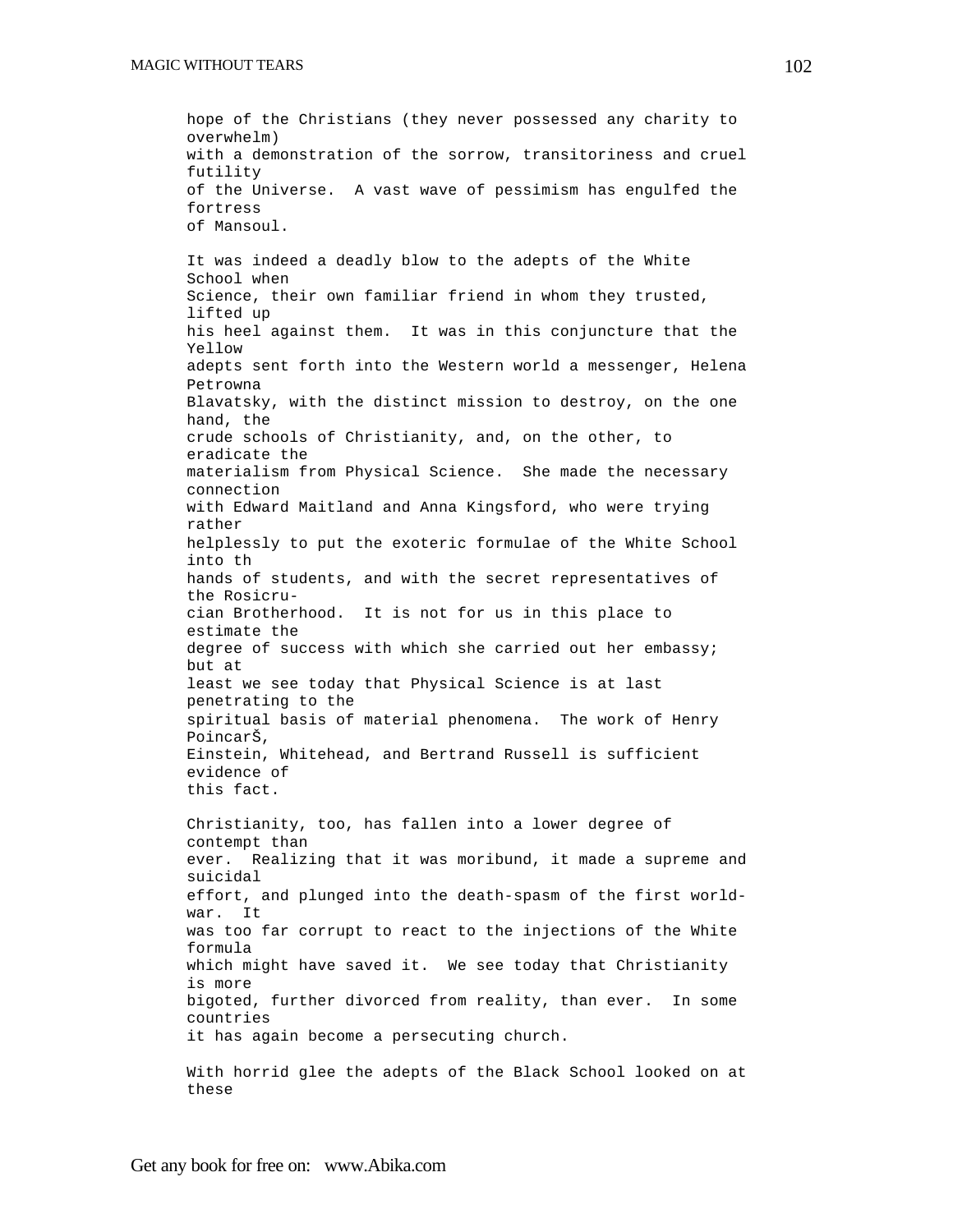atrocious paroxysms. But it did more. It marshalled its forces quietly, and prepared to clean up the debris of the battlefields. It is at present (1924 e.v.) pledged to a supreme attempt to chase the manly races from their spiritual halidom. (The spasm still [1945 e.v.] continues; note well the pro-German screams of Anglican Bishops, and the intrigues of the Vatican.) The Black School has always worked insidiously, by treachery. We need then not be surprised by finding that its most notable representative was the renegade follower of Blavatsky, Annie Besant, and that she was charged by her Black masters with the mission of persuading the world to accept for its Teacher a negroid36 Messiah. To make the humiliation more complete, a wretched creature was chosen who, to the most loathsome moral qualities, added the most fatuous imbecility. And then blew up! . . . . . . This, then, is the present state of the war of the Three Schools. We cannot suppose that humanity is so entirely base as to accept Krishnamurti; yet that such a scheme could ever have been conceived is a symptom of the almost hopeless decadence of the White School37. The 36^ WEH NOTE: Inject something about Krishnamurti here, and soften the racial remark made above. 37\* Note. This passage was written in 1924 e.v. The

Master Therion arose and smote him. What seemed a menace is now hardly even a memory.

#### 58

Black adepts boast openly that they have triumphed all along the line.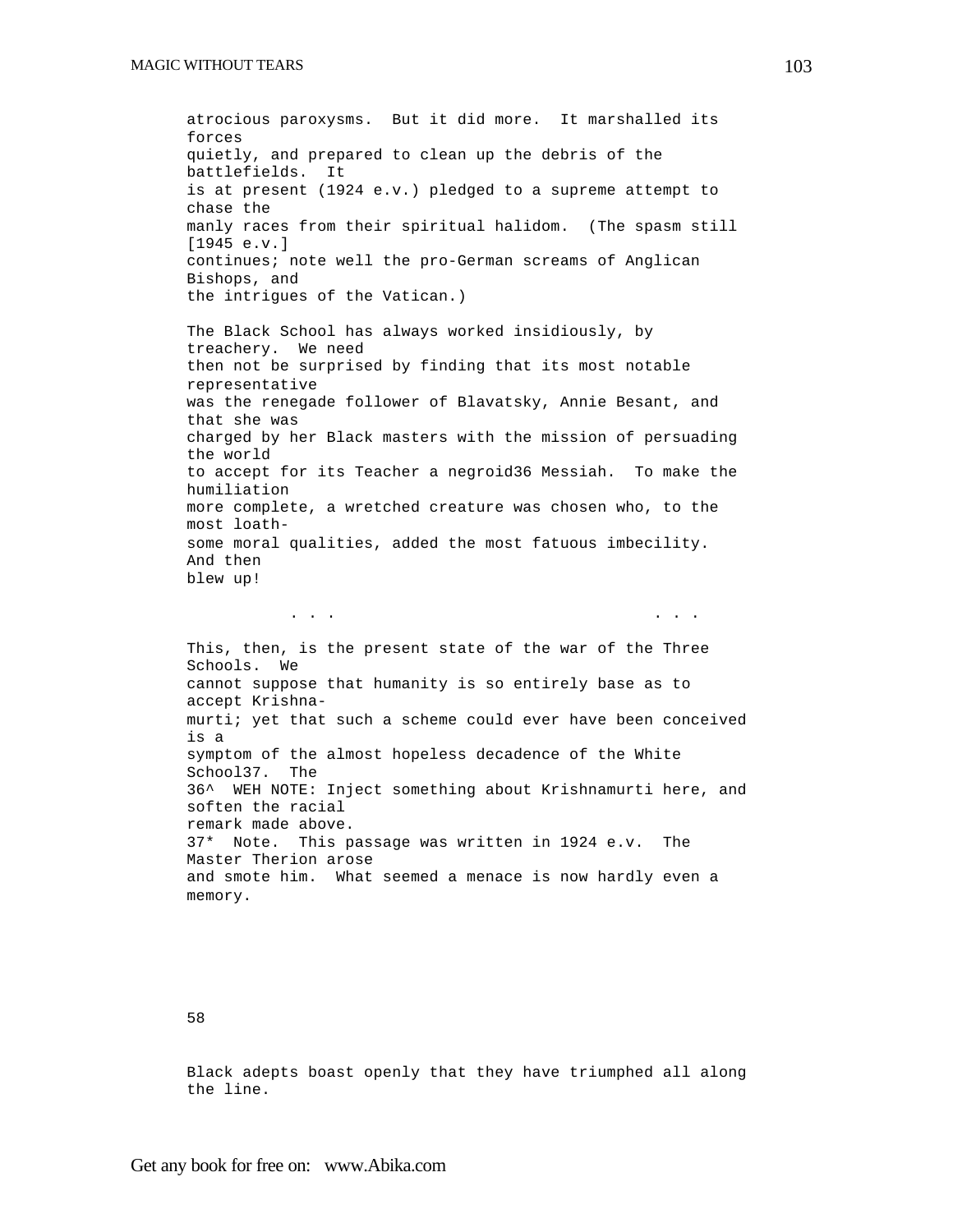Their formula has attained the destruction of all positive qualities. It is only one step to the stage when the annihilation of all life and thought will appear as a fatal necessity. The materialism and vital scepticism of the present time, its frenzied rush for pleasure in total disregard of any idea of building for the future, testifies to a condition of complete moral disorder, of abject spiritual anarchy. The White School has thus been paralysed. We are reminded of the spider described by Fabre, who injects her victims with a poison which paralyzes them without killing them, so that her own young may find fresh meat. And this is what is going to happen in Europe and America unless something is done about it, and done in very short order. The Yellow School could not remain impassive spectators of the abominations. Madame Blavatsky was a mere forerunner. They, in conjunction with the Secret Chiefs of the White School in Europe, Chiefs who had been compelled to suspend all attempts at exoteric enlightenment by the general moral debility which had overtaken the races from which they drew their adepts, have prepared a guide for mankind. This man, of an extreme moral force and elevation, combined with a profound sense of worldly realities, has stood forth in an attempt to save the White School, to rehabilitate its formula, and to fling back from the bastions of moral freedom the howling savages of pessimism. Unless his appeal is heard, unless there comes a truly virile reaction against the creeping atrophy which is poisoning them, unless they enlist to the last man under his standard, a great decisive battle will have been lost. This prophet of the White School, chosen by its Masters and his brethren, to save the Theory and Practice, is armed with a sword far mightier than Excalibur. He has been entrusted with a new Magical formula, one which can be accepted by the whole human race. Its adoption will strengthen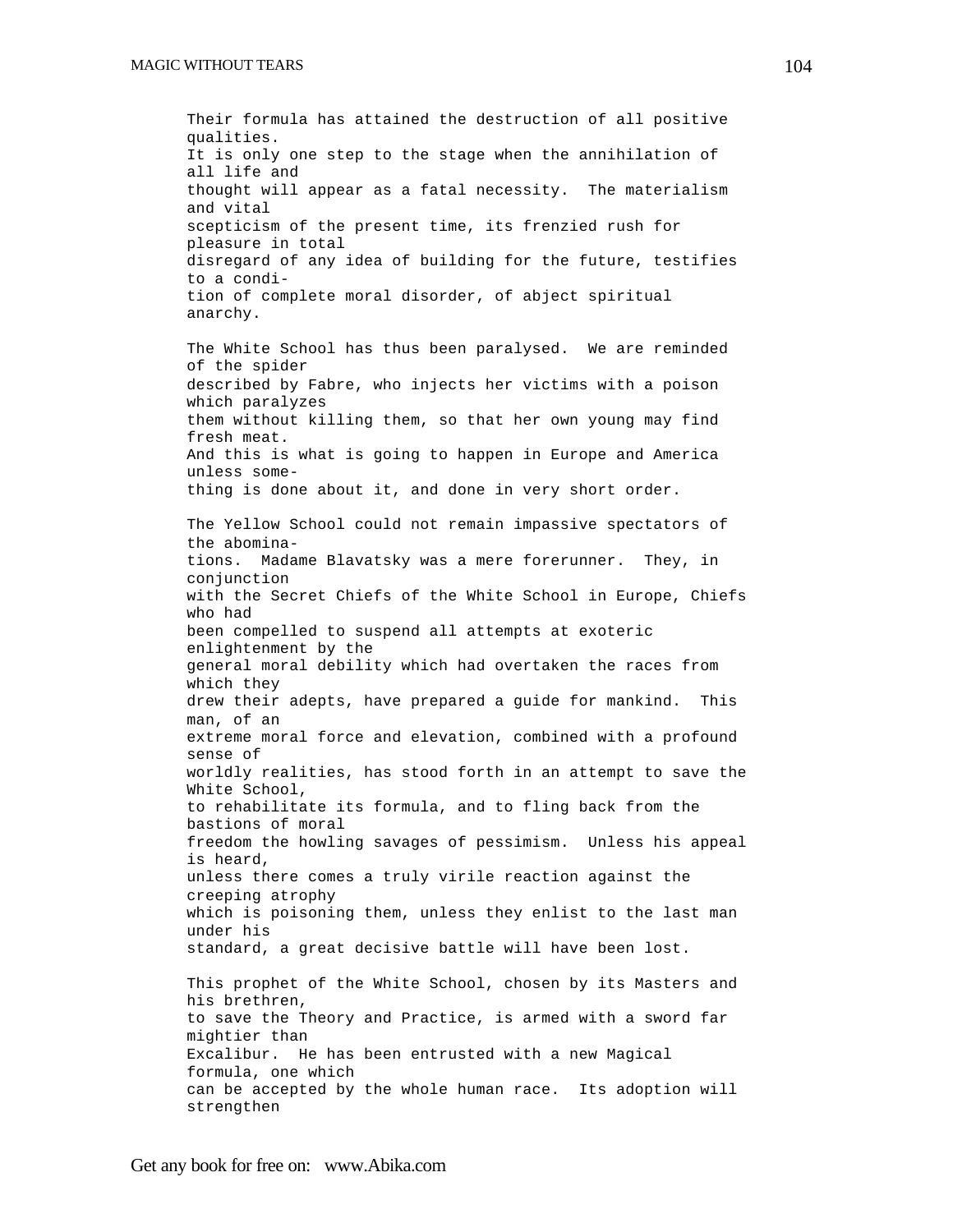the Yellow School by giving a more positive value to their Theory; while leaving the postulates of the Black School intact, it will transcend them and raise their Theory and Practice almost to the level of the Yellow. As to the White School, it will remove from them all taint of poison of the Black, and restore vigour to their central formula of spiritual alchemy by giving each man an independent ideal. It will put an end to the moral castration involved in the assumption that each man, whatever his nature, should deny himself to follow out a fantastic and impracticable ideal of goodness. Incidentally, this formula will save Physical Science itself by making negligible the despair of futility, the vital scepticism which has emasculated it in the past. It shows that the joy of existence is not in a goal, for that indeed is clearly unattainable, but in the going itself. This law is called the Law of Thelema. It is summarized in the four words, "Do what thou wilt." It should not be necessary to explain that a full appreciation of this message is not to be obtained by a hasty examination. It is essential to study it from every point of view, to analyse it with the keenest philosophical acumen, and finally to apply it as a key for every problem, internal and external, that exists. This key, applied with skill, will open every lock. From the deepest point of view, the greatest value of this formula is that it affords, for the first time in history, a basis of reconciliation

## 59

between the three great Schools of Magick. It will tend to appease the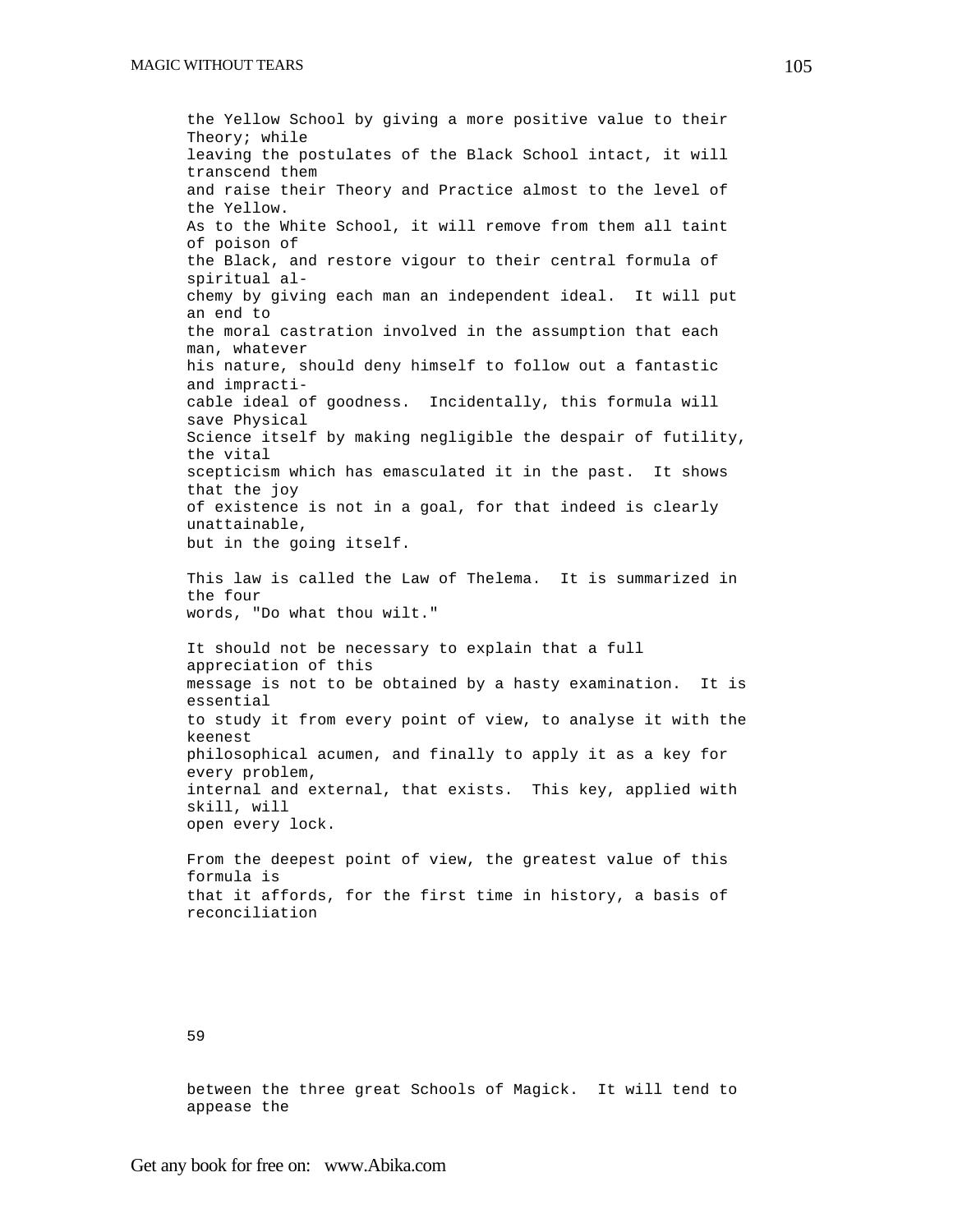eternal conflict by understanding that each type of thought shall go on its own way, develop its own proper qualities without seeking to interfere with other formulae, however (superficially) opposed to its own. What is true for every School is equally true for every individual. Success in life, on the basis of the Law of Thelema, implies severe self-discipline. Each being must progress, as biology teaches, by strict adaptation to the conditions of the organism. If, as the Black School continually asserts, the cause of sorrow is desire, we can still escape the conclusion by the Law of Thelema. What is necessary is not to seek after some fantastic ideal, utterly unsuited to our real needs, but to discover the true nature of those needs, to fulfill them, and rejoice therein. This process is what is really meant by initiation; that is to say, the going into oneself, and making one's peace, so to speak, with all the forces that one finds there. It is forbidden here to discuss the nature of The Book of the Law, the Sacred Scripture of Thelema. Even after forty years of close expert examination, it remains to a great extent mysterious; but the little we know of it is enough to show that it is a sublime synthesis of all Science and all ethics. It is by virtue of this Book that man may attain a degree of freedom hitherto never suspected to be possible, a spiritual development altogether beyond anything hitherto known; and, what is really more to the point, a control of external nature which will make the boasted achievements of the last century appear no more than childish preliminaries to an incomparably mighty manhood. It has been said by some that the Law of Thelema appeals only to the , lite of humanity. No doubt here is this much in that assertion, that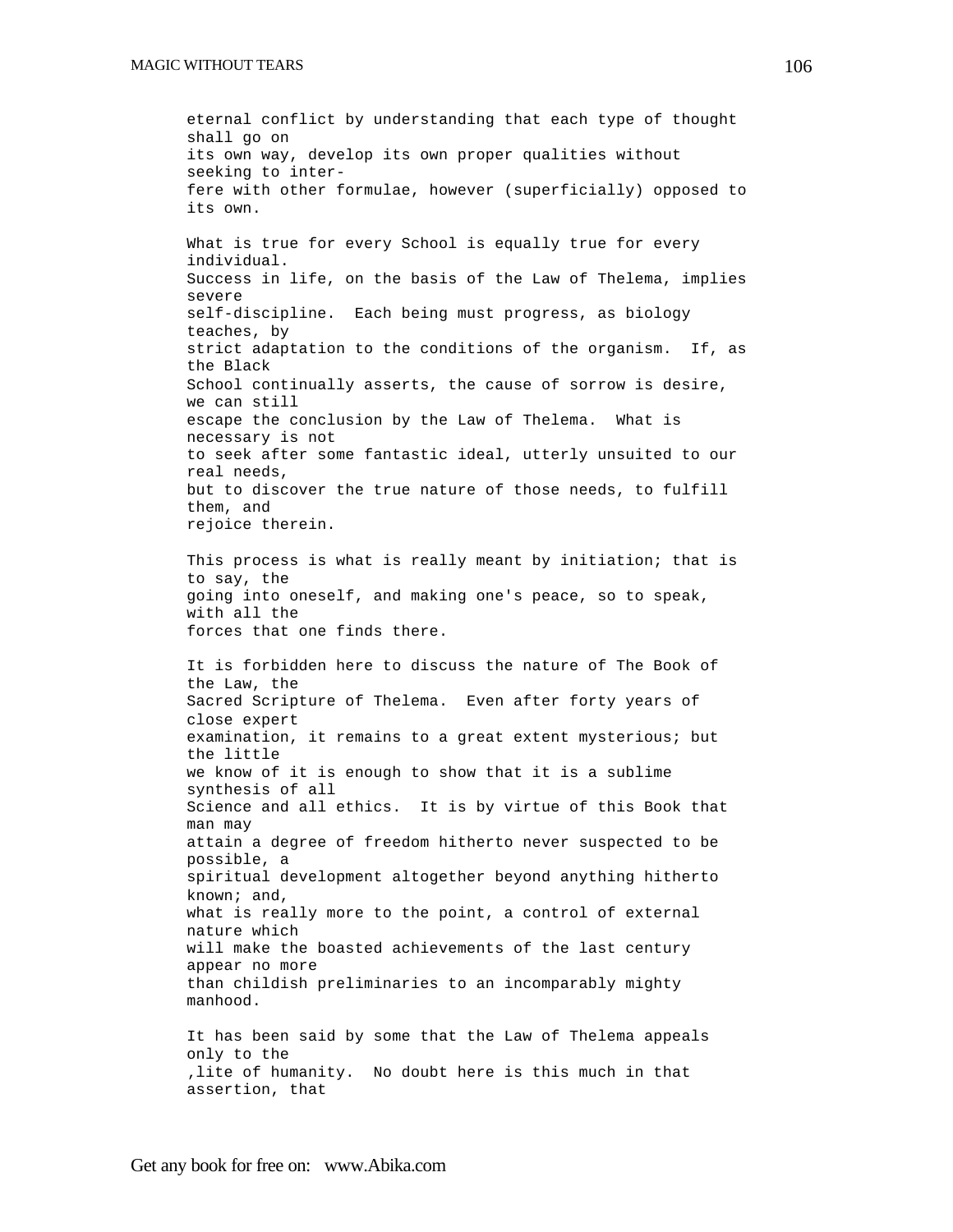only the highest can take full advantage of the extraordinary opportunities which it offers. At the same time, "the Law is for all." Each in his degree, every man may learn to realise the nature of his own being, and to develop it in freedom. It is by this means that the White School of Magick can justify its past, redeem its present, and assure its future, by guaranteeing to every human being a life of Liberty and of Love.

Such, then, are the words of G, rard Aumont. I should not like to endorse every phrase; but the whole exposition is so masterly in its terse, tense vigour, and so unrivalled by any other document at my disposal, that I thought it best to let you have it in its own original form, with only those few alterations which lapse of time has made necessary.

Love is the law, love under will.

Fraternally,

 $666$ 

P.S. Our own School unites the ruby red of Blood with the gold of the Sun. It combines the best characteristics of the Yellow and the White Schools. In the light of M. Aumont's exposition, it is easy to understand.

To us, every phenomenon is an Act of Love, Every experience is necessary,

60

is a Sacrament, is a means of Growth. Hence, "...existence is pure joy;..." (AL II, 9) "A feast every day in your hearts in the joy of my rapture! A feast every night unto Nu, and the pleasure of uttermost delight!" (AL II, 42-43).

107

Get any book for free on: www.Abika.com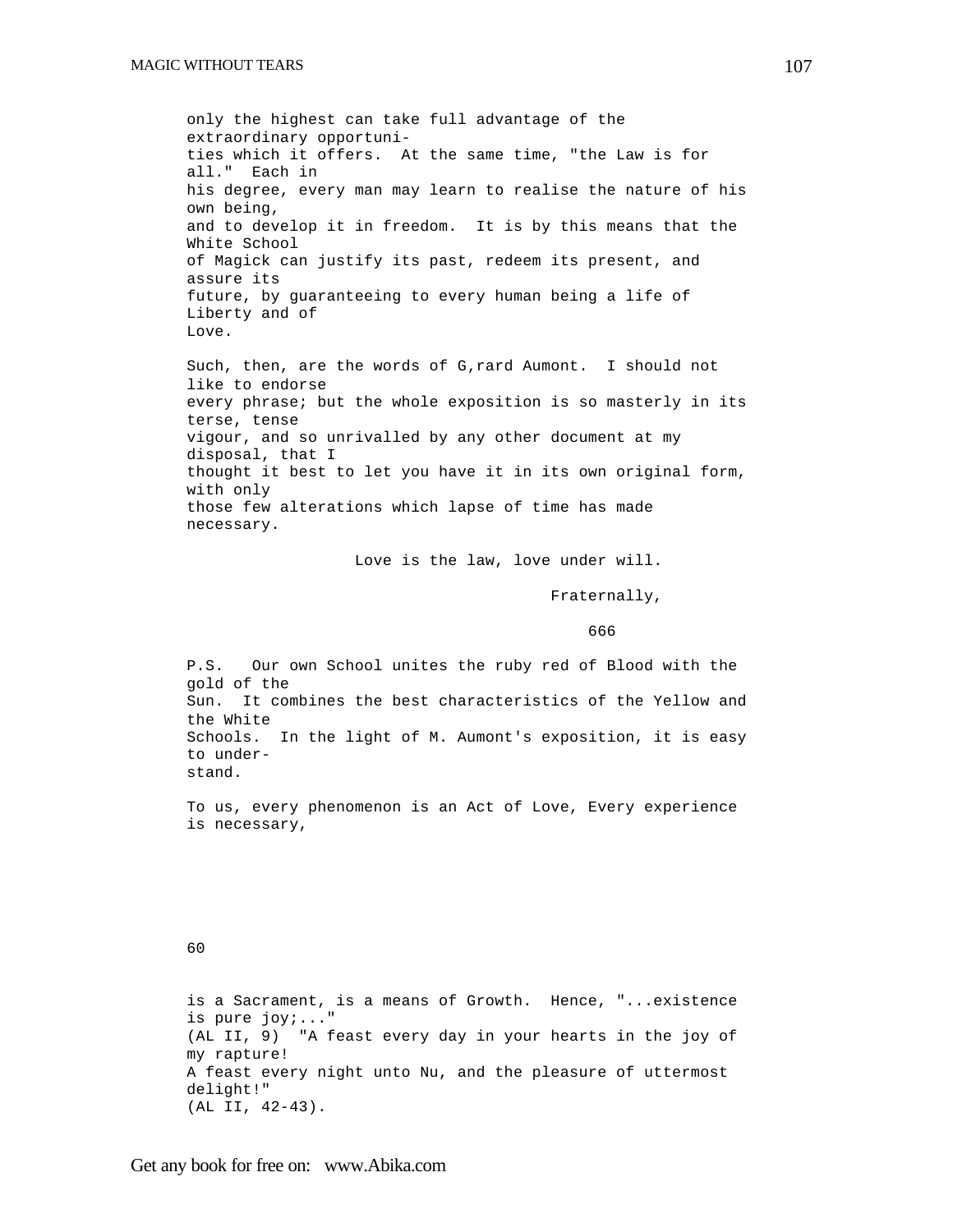Let this soak in!

CHAPTER IX

THE SECRET CHIEFS

Cara Soror,

Do what thou wilt shall be the whole of the Law.

Very glad I am, since at one time I was obliged to be starkly stern about impertinent curiosity, to note that your wish to be informed about the Secret Chiefs of the A.'.A.'. is justified; it is most certainly of the first importance that you and I should be quite clear in our minds about Those under whose jurisdiction and tutelage we both work.

The question is beset with thickets of tough thorn; what is worse, the path is so slippery that nothing is easier than to tumble head first into the spikiest bush of them all.

You justly remind me that one of my earliest slogans was "Mystery is the enemy of Truth;" how then is it what I acquiesce in the policy of concealment in a matter so cardinal?

Perhaps the best plan is for me to set down the facts of the case, so far as is possible, from them it may appear that no alternative policy is feasible.

The first condition of membership of the A.'.A.'. is that one is sworn to identify one's own Great Work with that of raising mankind to higher levels, spiritually, and in every other way.

Accordingly, it stands to reason that those charged with the conduct of the Order should be at least Masters of the Temple, or their judgment would be worthless, and at least Magi (though not that particular kind of Magus who brings the Word of a New Formula to the world every 2,000 years of so) or they would be unable to influence events on any scale commensurate with the scope of the Work.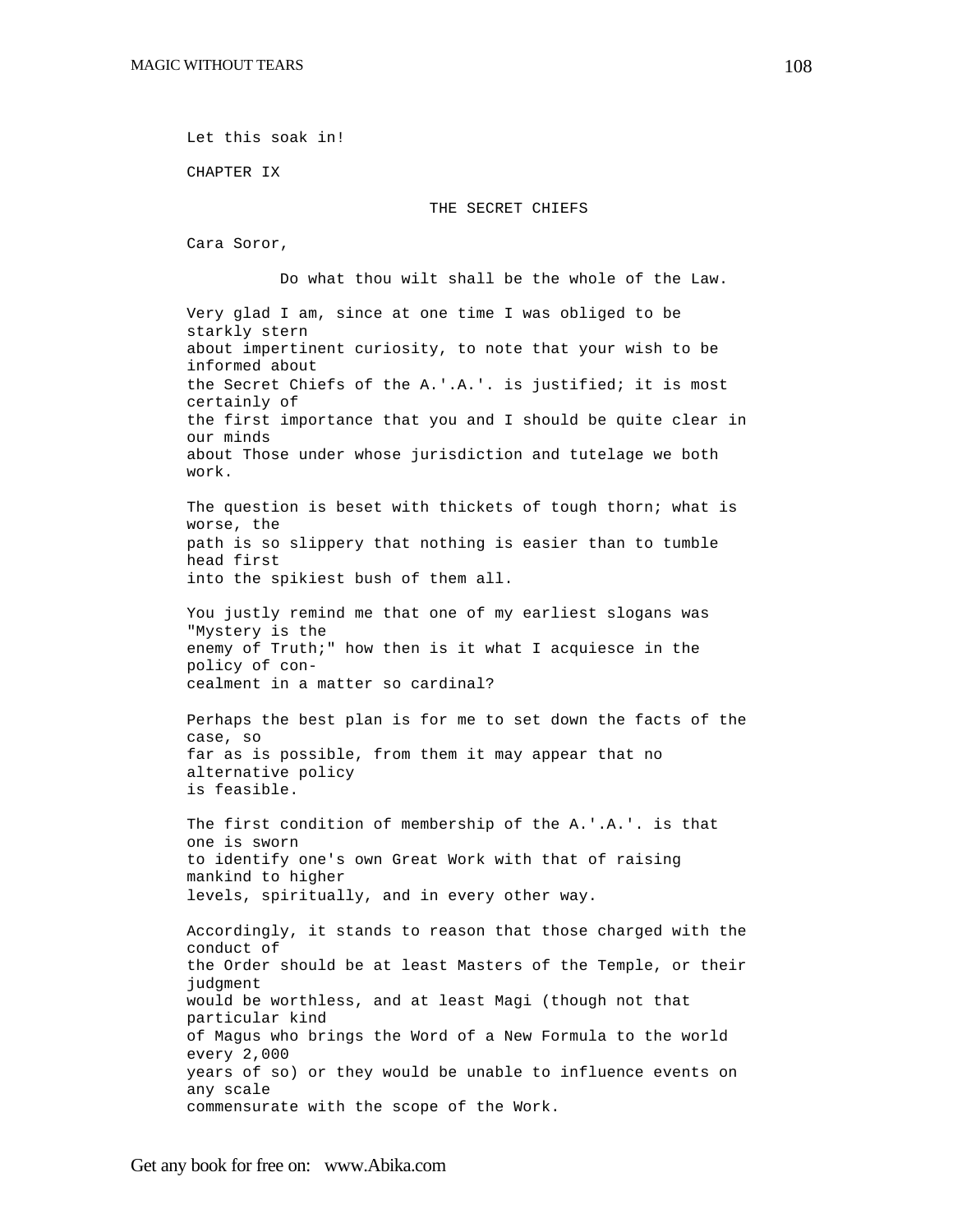Of what nature is this Power, this Authority, this Understanding, this Wisdom --- Will? (I go up from Geburah to Chokmah.) Of the passive side it is comparatively easy to form some idea; for the qualities essential are mainly extensions of those that all of us possess in some degree. And whether Understanding - Wisdom is "right" or "wrong" must be largely a matter of opinion; often Time only can decide such points. But for the active side it is necessary to postulate the existence of a form of Energy at their disposal which is able "to cause change to occur in conformity with the Will" --- one definition of "Magick".

## 61

Now this, as you know, is an exceedingly complex subject; its theory is tortuous, and its practice encompassed with every kind of difficulty.

Is there no simple method?

Yes: the thaumaturgic engine disposes of a type of energy more adaptable than Electricity itself, and both stronger and subtler than this, its analogy in the world of profane science. One might say, that it is electrical, or at least one of the elements in the "Ringformula" of modern Mathematical Physics.

In the R.R. et A.C., this is indicated to the Adept Minor by the title conferred upon him on his initiation to that grade: Hodos Camelionis: --- the Path of the Chameleon. (This emphasizes the omnivalence of the force.) In the higher degrees of O.T.O. --- the A.'.A.'. is not fond of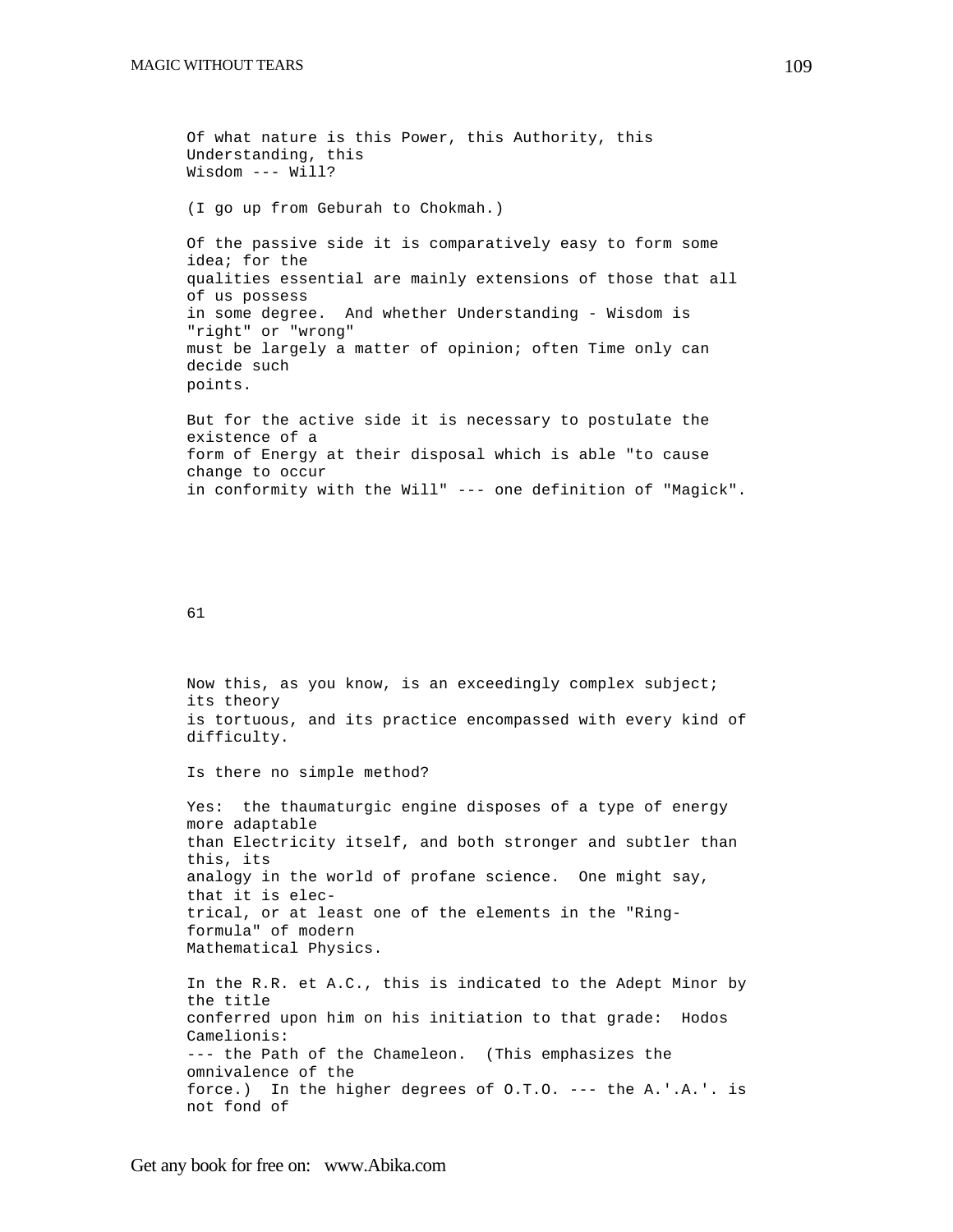terms like this, which verge on the picturesque --- it is usually called "the Ophidian Vibrations", thus laying special stress upon its serpentine strength, subtlety, its control of life and death, and its power to insinuate itself into any desired set of circumstances. It is of this universally powerful weapon that the Secret Chiefs must be supposed to possess complete control. They can induce a girl to embroider a tapestry, or initiate a political movement to culminate in a world-war; all in pursuit of some plan wholly beyond the purview or the comprehension of the deepest and subtlest thinkers. (It should go without saying that the adroit use of these vibrations enables one to perform all the classical "miracles.") These powers are stupendous: they seem almost beyond imagination to conceive. "Hic ego nec metas rerum nec tempora pono; Imperium sine fine dedi." as Vergil, that mighty seer and magician of Rome at her perihelion says in his First Book of the Aenead. (Vergil whose every line is also an Oracle, the leaves of his book more sacred, more significant, more sure than those of the Cumaean Sibyl!) These powers move in dimensions of time and space quite other than those with which we are familiar. Their values are incomprehensible to us. To a Secret Chief, wielding this weapon, "The nice conduct of a clouded cane" might be infinitely more important than a war, famine and pestilence such as might exterminate a third part of the race, to promote whose welfare is the crux of His oath, and the sole reason of His existence! But who are They? Since They are "invisible" and "inaccessible," may They not merely be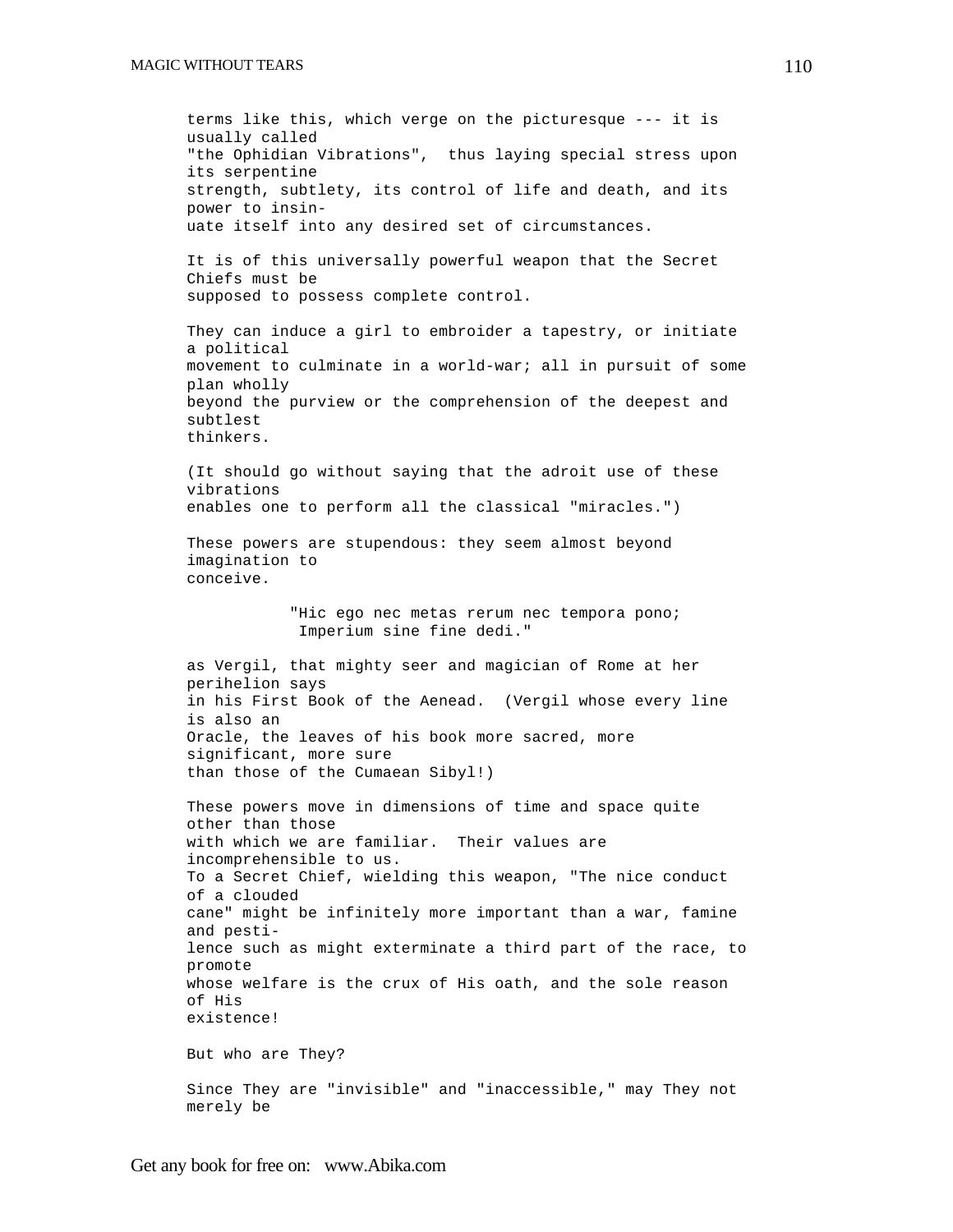figments invented by a self-styled "Master," not quite sure of himself, to prop his tottering Authority? Well, the "invisible" and "inaccessible" criticism may equally be 62 leveled at Captain A. and Admiral B. of the Naval Intelligence Department. These "Secret Chiefs" keep in the dark for precisely the same reasons; and these qualities disappear instantaneously the moment They want to get hold of you. It is written, moreover, "Let my servants be few & secret: they shall rule the many & the known." (AL I, 10) But are They then men, in the usual sense of the word? They may be incarnate or discarnate: it is a matter of Their convenience. Have They attained Their position by passing through all the grades of the A.'.A.'.? Yes and no: the system which was given to me to put forward is only one of many. "Above the Abyss" all these technical wrinkles are ironed out. One man whom I suspect of being a Secret Chief has hardly any acquaintance with the technique of our system at all. That he accepts The Book of the Law is almost his only link with my work. That, and his use of the Ophidian Vibrations: I don't know which of us is better at it, but I am sure that he must be a very long way ahead of me if he is one of Them. You have already in these pages and elsewhere in my writings examples numerous and varied of the way in which They work. The list is far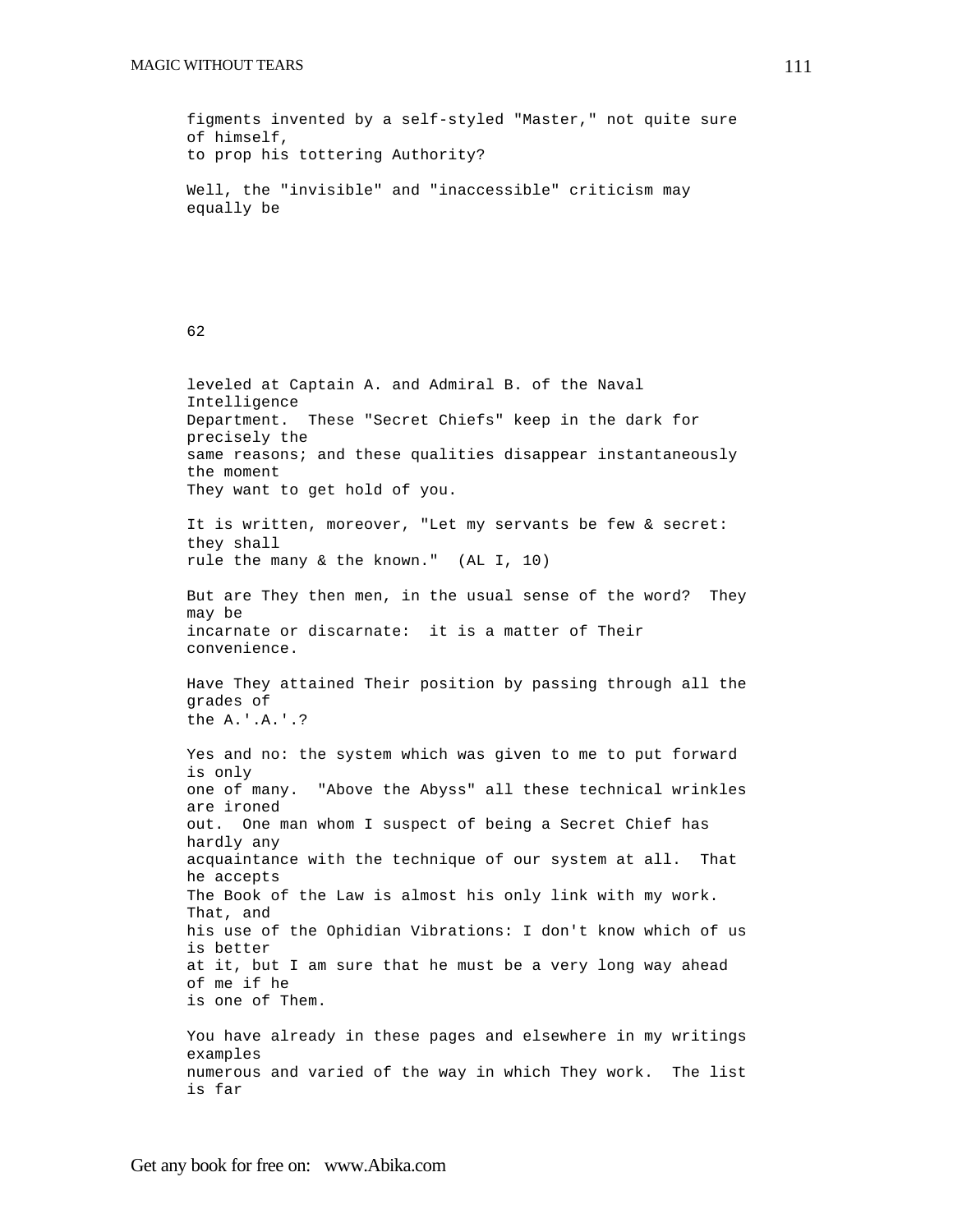from complete. The matters of Ab-ul-Diz and of Amalantrah show one method of communication; then there is the way of direct "inspiration," as in the case of "Hermes Eimi" in New Orleans38. Again, They may send an ordinary living man, whether one of Themselves or no I cannot feel sure, to instruct me in some task, or to set me right when I have erred. Then there have been messages conveyed by natural objects, animate or inanimate39. Needless to say, the outstanding example in my life is the whole Plan of Campaign concerning The Book of the Law. But is Aiwaz a man (presumably a Persian or Assyrian) and a "Secret Chief," or is He an "angel" in the sense that Gabriel is an angel? Is Ab-ul-Diz an Adept who can project himself into the aura of some woman with whom I happen to be living, although she has no previous experience of the kind, or any interest in such matters at all? Or is He a being whose existence is altogether beyond this plane, only adopting human appearance and faculties in order to make Himself sensible and intelligible to that woman? I have never attempted to pursue any such enquiry. It was not forbidden; and yet I felt that it was! I always insisted, of course, on the strictest proof that He actually possessed the authority claimed by Him! But I felt is improper to assume any other initiative. Just a point of good manners, perhaps? You ask whether, contact once made, I am able to renew it should I so wish. Again, yes and no. But the real answer is that no such gesture on my part can ever be necessary. For one thing, the "Chief" is so far 38\* I will remember to give you details of these incidents when the occasion arises. 39\* One thing I regard from my own experience as certain: when you call, They come. The circumstances usually show that the call had been foreseen, and preparations made to answer it, long before it was made. But

112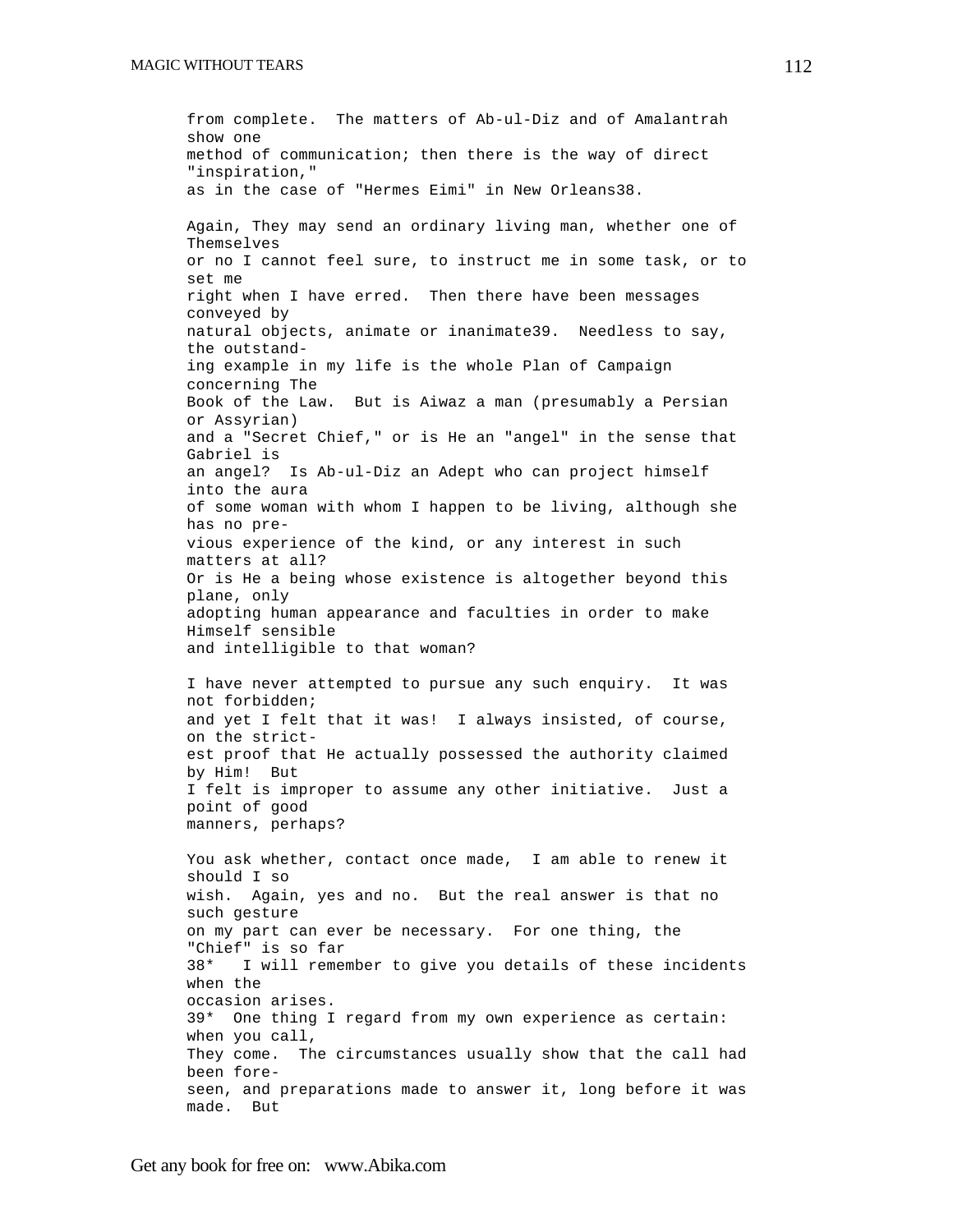I suppose in some way the call has to justify the making.

# 63

above me that I can rely on Him to take the necessary steps, whenever contact would be useful; for another, there is one path always open which is perfectly sufficient for all possible contingencies.

Elsewhere I will explain why they picked out so woebegone a ragamuffin as myself to proclaim the Word of the Aeon, and do all the chores appurtenant to that particular Work.

The Burden is heavier as the years go by; but --- Perdurabo.

Love is the law, love under will.

Fraternally,

### $666$

P.S. Reading this typescript over for "literals," it struck me that you would ask, very reasonably: "But if the Secret Masters have these boundless powers, why do They allow you to be plagued by printers, held up for lack of secretaries, worried by all sorts of practical problems? . . . Why, in a word, does anything ever go wrong?" There are several lines of reply; coalescing, they suffice: 1. What is "wrong?" Since four wars is Their idea of "right," you may well ask by what standard you may judge events. 2. Their Work is creative; They operate on the dull mass of unrealized possibilities. Thus they meet, firstly, the opposition of Inertia; secondly, the recoil, the reaction, the rebound. 3. Things theoretically feasible are practically impossible when (a) desirable though their accomplishment may be, it is not the one feat

Get any book for free on: www.Abika.com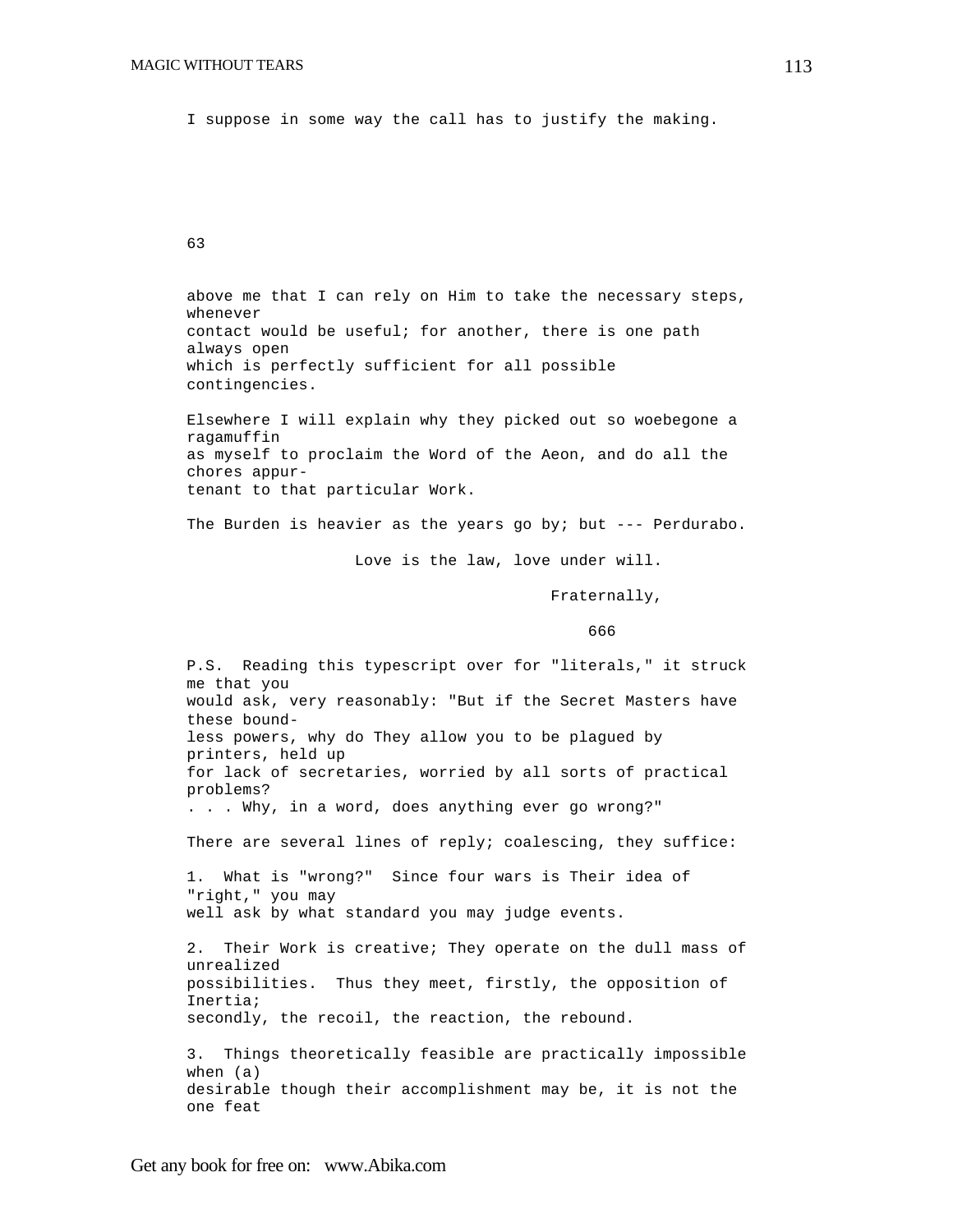essential to the particular Work in hand and the moment; (b) the sum total of available energy being used up by that special task, there is none available for side-issues; (c) the opposition, passive or active, is too strong, temporarily, to overcome.

More largely, one cannot judge how a plan is progressing when one has no precise idea what it is. A soldier is told to "attack;" he may be intended to win through, to cover a general retreat, or to gain time by deliberate sacrifice. Only the Commander in Chief knows what the order means, or why he issues it; and even he does not know the issue, or whether it will display and justify his military skill and judgment.

Our business is solely to obey orders: our responsibility ends when we have satisfied ourselves that they emanate from a source which has the right to command.

P.P.S. A visitor's story has just reminded me of the possibility that I am a Secret Chief myself without knowing it: for I have sometimes been recognized by other people as having acted as such, though I was not aware of the fact at the time.

CHAPTER X

THE SCOLEX SCHOOL

64

Cara Soror,

 Do what thou wilt shall be the whole of the Law. You actually want to know how to distinguish gold from copper pyrites40 --- "fool's gold" they called it in '49 California --- no! I wasn't there ---

Get any book for free on: www.Abika.com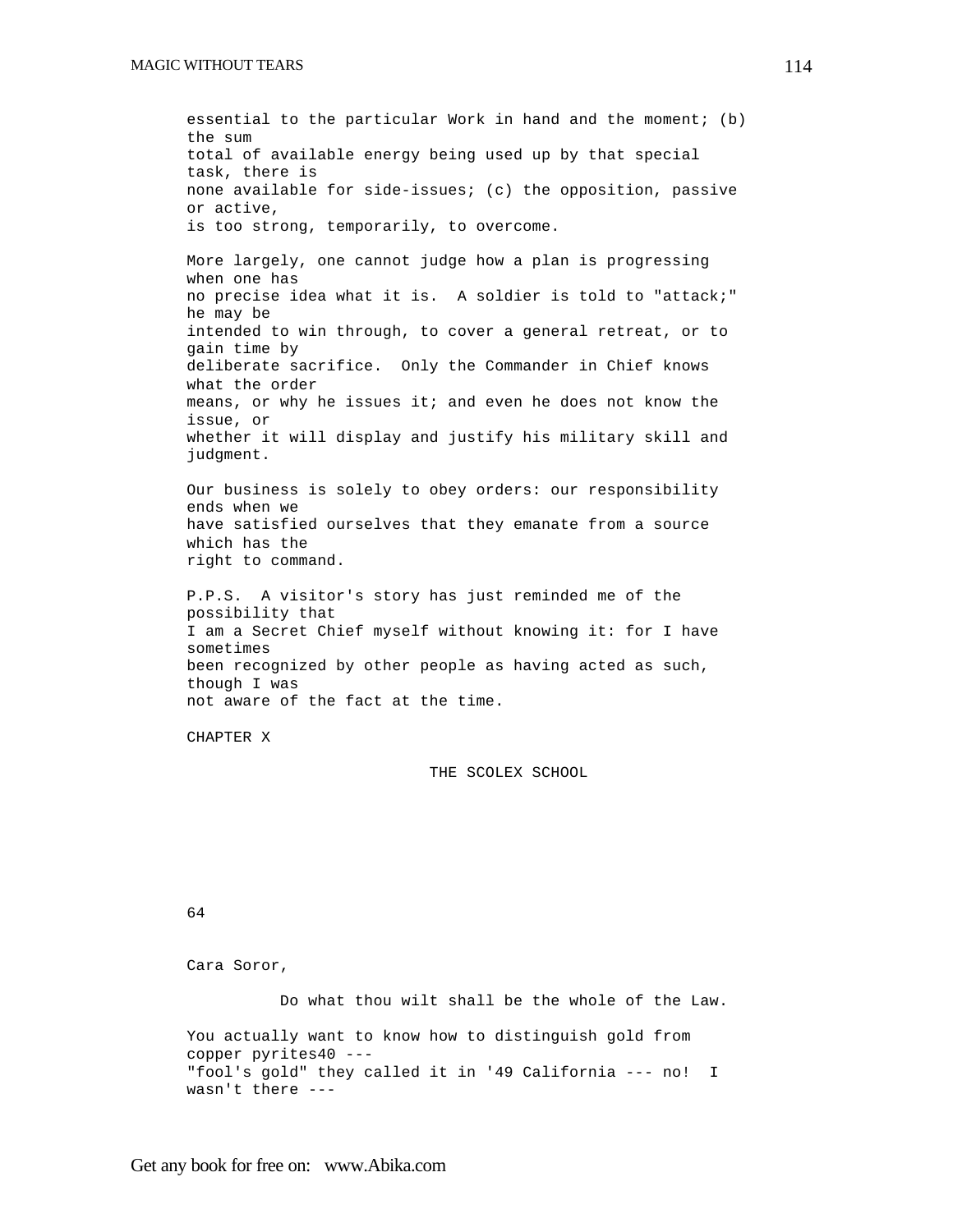or "absolute" alcohol and --- Liqueur Whisky from "alki" (commercial alcohol  $-$ see Jack London's The Princess, a magnificent story -- don't miss it!) and Wartime Scotch as sold in most British pubs in 1944, era vulgari. One pretty good plan is to take a masterpiece, pick out a page at random, translate it into French or German or whatever language you like best, walk around your chair three times (so as to forget the English) and then translate it back again. You will gather a useful impression of the value of the masterpiece by noticing the kind of difficulty that arises in the work of translation; more, by observing the effect produced on you by reading over the result; and finally, by estimating the re-translation; has the effect of the original been enhanced by the work done on it? Has it become more lucid? Has it actually given you the information which it purported to do? (I am giving you credit for very unusual ability; this test is not easy to make; and, obviously, you may have spoilt the whole composition, especially where its value depends on its form rather than on its substance. But we are not considering poetry, or poetic prose; all we want is intelligible meaning.) It does not follow that a passage is nonsensical because you fail to understand it; it may simply be too hard for you. When Bertrand Russell writes "We say that a function R is 'ultimately Q-convergent à' if there is a member y of the converse domain of R and the field of Q such that the value of the function for the argument y and for any argument to which y has the relation Q is a member of à." Do we? But you do not doubt that if you were to learn the meaning of all these unfamiliar terms, you would be able to follow his thought. Now take a paragraph from an "occult teacher."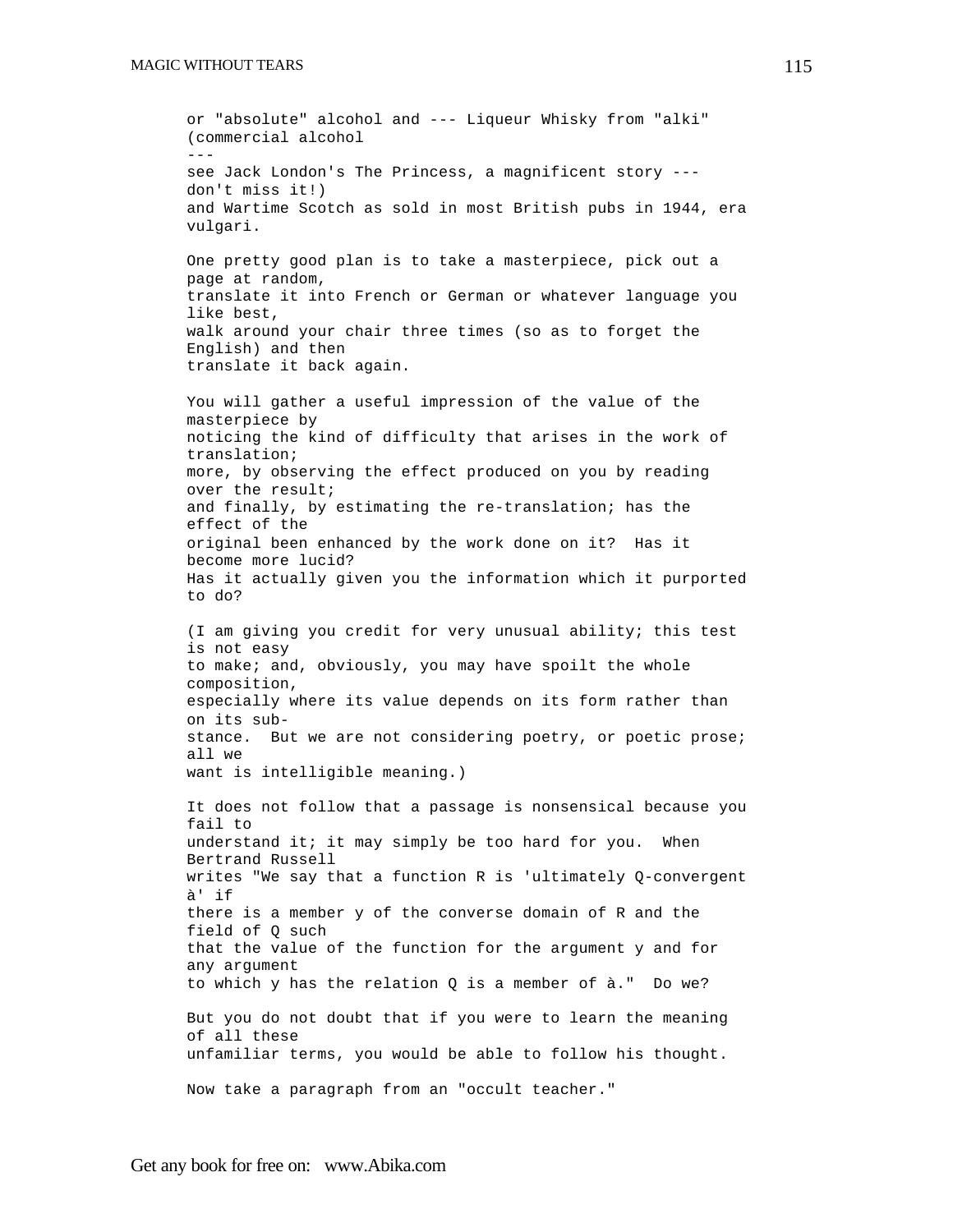What's more, I'll give you wheat, not tares; it seems terrifyingly easy for sound instruction to degenerate in to a "pi-jaw." Here goes! "To don Nirmanakaya's humble robe is to forego eternal bliss for self, to help on man's salvation. To reach Nirvana's bliss but to renounce it, is the supreme, the final step --- the highest on Renun ciation's Path." Follows a common-sense comment by Frater O.M. "All this about Gautama Buddha having renounced Nirvana is apparently all a pure invention of Mme. Blavatsky, and has no authority in the Buddhist canon. The Buddha is referred to, again and again, as having 'passed away by that kind of passing away which leaves nothing what-40^ WEH NOTE: If Homer can nod, so can Crowley. The mineral called fool's gold is actually iron pyrites, not copper. It has a brassy look, and that might account for this error.

# 65

 ever behind.' The account of his doing this is given in the Mahaparinibbana Sutta; and it was the contention of the Toshophists that this 'great, sublime Nibbana story' was something peculiar to Gautama Buddha. They began to talk about Parinibbana, super-Nibbana, as if there were some way of subtracting one from one which would leave a higher, superior kind of a nothing, or as if there were some way of blowing out a candle which would leave Moses in a much more Egyptian darkness than we ever supposed when we were children.

 "This is not science. This is not business. This is American Sun-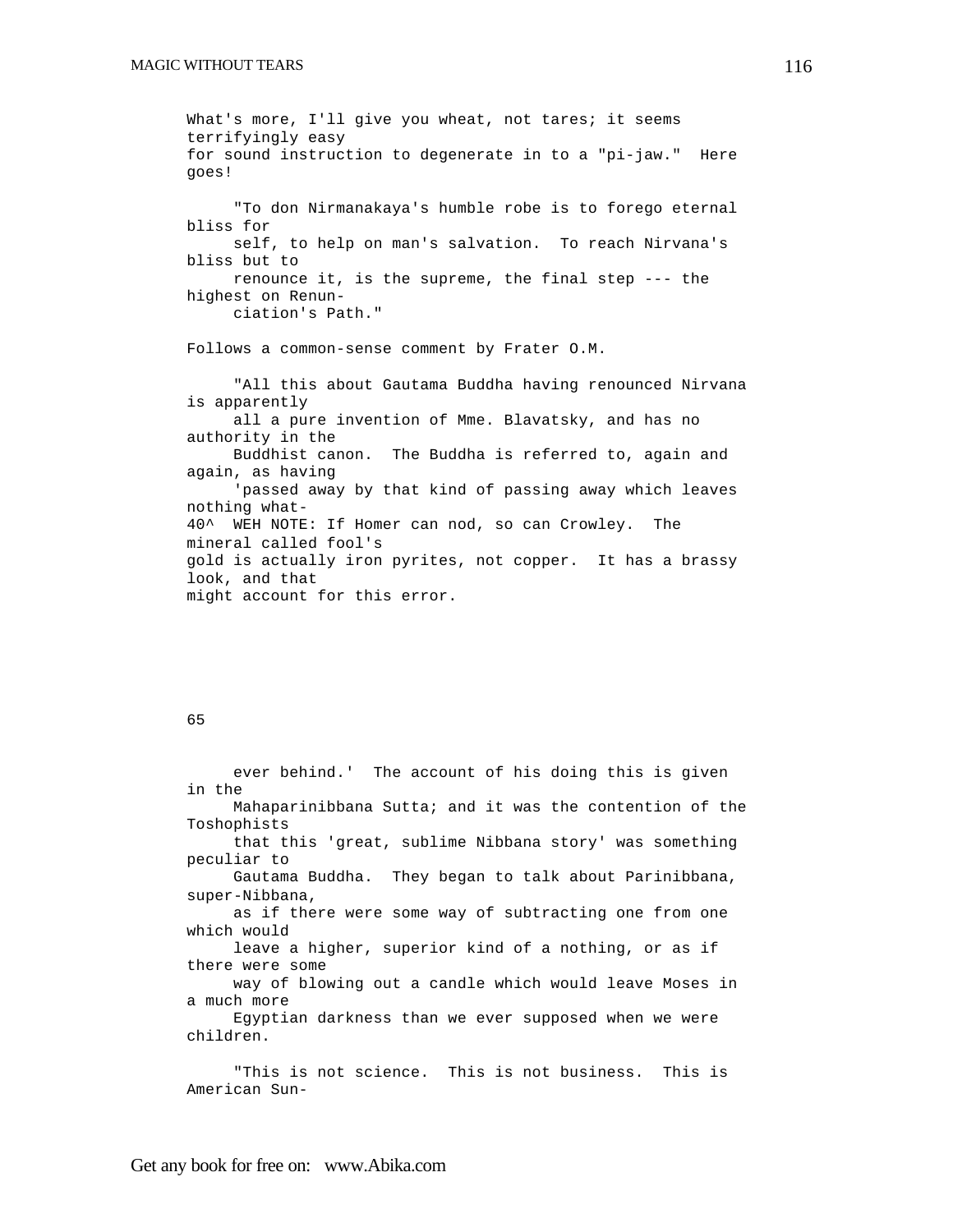day journalism. The Hindu and the American are very much alike in this innocence, this 'naivet,' which demands fairy stories with ever bigger giants. They cannot bear the idea of anything being complete and done with. So, they are always talking in superlatives, and are hard put to it when the facts catch up with them, and they have to invent new superlatives. Instead of saying that there are bricks of various sizes, and specifying those sizes, they have a brick and a super-brick, and 'one' brick, and 'some' brick; and when they have got to the end they chase through the dictionary for some other epithet to brick, which shall excite the sense of wonder at the magnificent progress and super-progress --- I present the American public with this word --- which is supposed to have been made. Probably the whole thing is a bluff without a single fact behind it. Almost the whole of the Hindu psychology is an example of this kind of journalism. They are not content with the supreme God. The other man wishes to show off by having a supremer God than that, and when a third man comes along and finds them disputing, it is up to him to invent a supremest super-God. "It is simply ridiculous to try to add to the definition of Nibbana by this invention of Parinibbana, and only talkers busy themselves with these fantastic speculations. The serious student minds his own business, which is the business in hand. The President of a Corporation does not pay his bookkeeper to make a statement of the countless billions of profit to be made in some future year. It requires no great ability to string a row of zeros after a signifi cant figure until the ink runs out. What is wanted is the actual balance of the week. "The reader is most strongly urged not to permit himself to indulge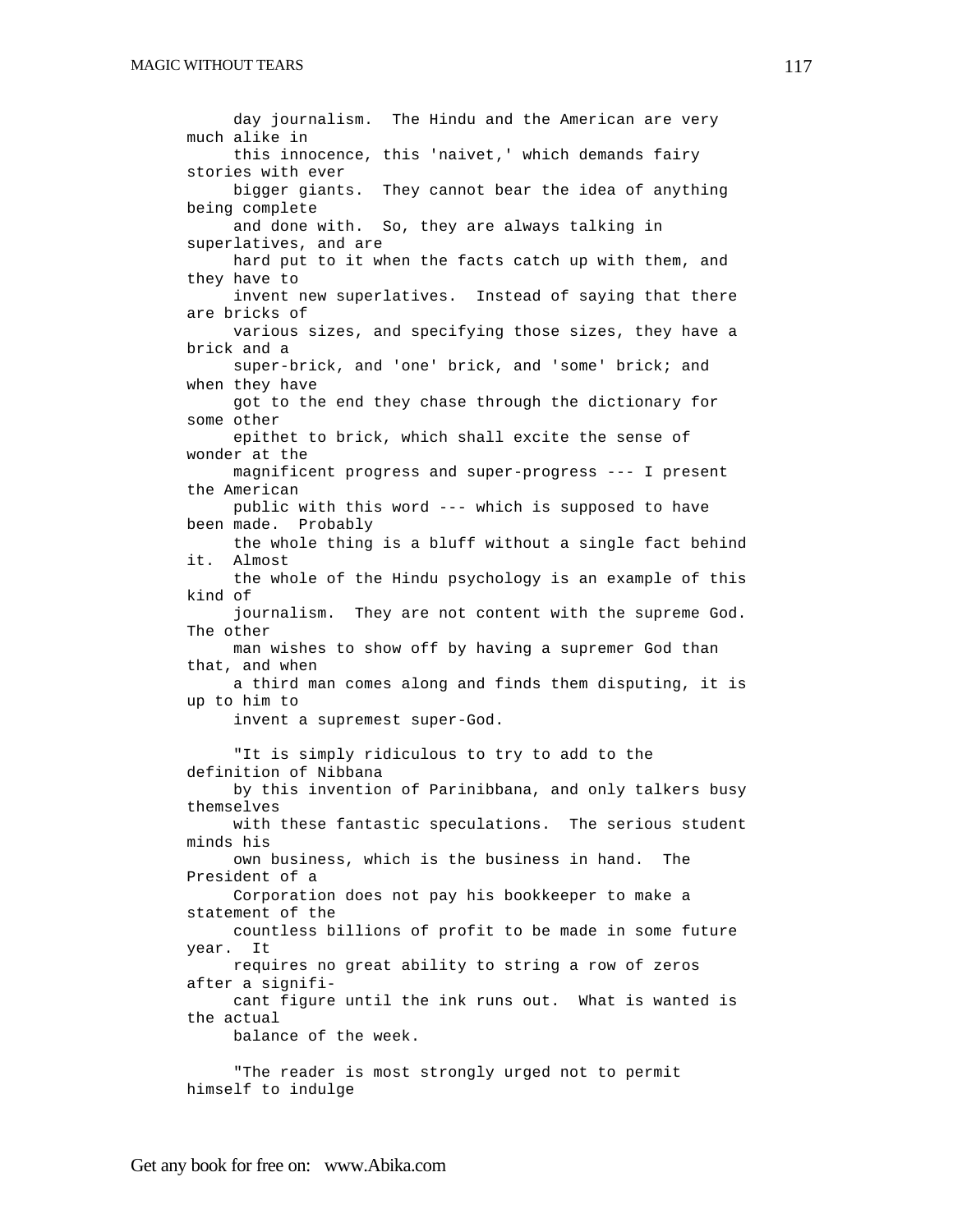in fantastic flights of thought, which are the poison of the mind, because they represent an attempt to run away from reality, a dis persion of energy and a corruption of moral strength. His business is, firstly, to know himself; secondly, to order and control him self; thirdly, to develop himself on sound organic lines little by little. The rest is only leather and prunella. "There is, however, a sense in which the service of humanity is necessary to the completeness of the Adept. He is not to fly away too far. "Some remarks on this course are given in the note to the next verse. "The student is also advised to take note of the conditions of member ship of the A.'.A.'.". (Equinox III, Supplement pp.  $57 - 59$ ). So much for the green tree; now for the dry! 66 We come down to the average popular "teacher," the mere humbug. Read this: --- "One day quite soon an entirely different kind of electricity will be discovered which will bring as many profound changes into human living as the first type did. This new electricity will move in a finer ether than does our familiar kind, and thus w CHAPTER XVI ON CONCENTRATION

Cara Soror,

Do what thou wilt shall be the whole of the Law.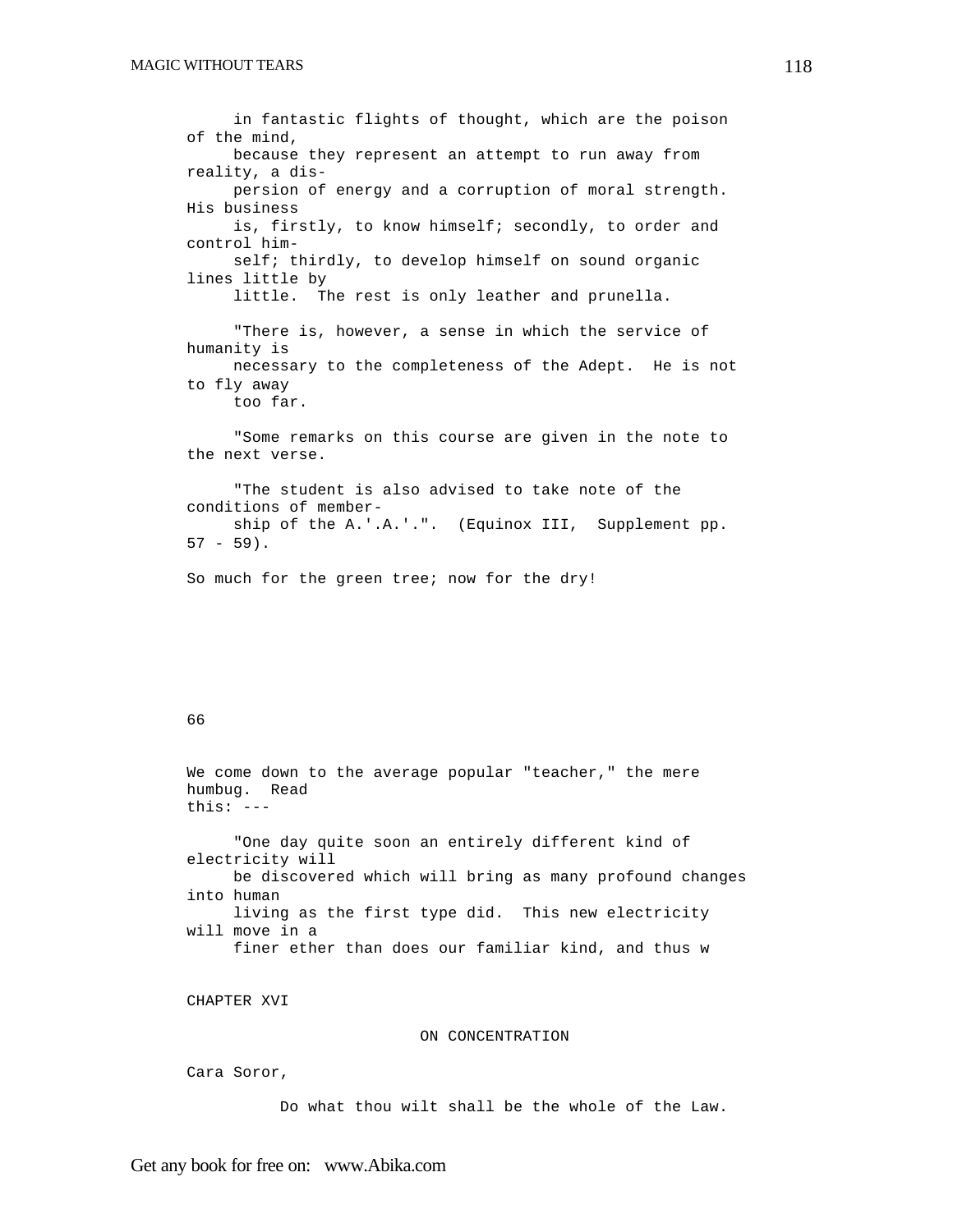You wisely ask me for a special letter on Concentration; you point out that I have implied it constantly, but never given plain instruction. It hope I have not been so vague as to allow you to suppose that Concentration Camps are evidence that benevolent and enlightened governments are at last seriously concerned to educate the world to Yoga; but I do agree that it cannot do great harm if I take a dose of my own medicine, and gather into one golden sheaf all the ripe corn of my wisdom on this subject. For concentration does indeed unlock all doors; it lies at the heart of every practice as it is of the essence of all theory; and almost all the various rules and regulations are aimed at securing adeptship in this matter. All the subsidiary work --- awareness, onepointedness, mindfullness and the rest --- is intended to train you to this. All the greetings, salutations, "Saying Will," periodical adorations, even saying "apo pantos kakodaimonos" with a downward and outward sweep of the arm, the eyes averted, when one sees a person dressed in a religious (Christian) uniform: all these come under "Don't stroke the cat the wrong way!" or, in the modern pseudo-scientific journalese jargon "streamlining life." Let us see if Frater Perdurabo has anything to the point! Of course, Part I of Book 4 is devoted to it; but there is too much, and not enough, to be useful to us just now. What your really need is the official Instruction in The Equinox, and the very fullest and deepest understanding of Eight Lectures on Yoga; but these lectures are so infernally interesting that when I look into the book for something to quote, it carries me away with it. I can't put it down, I forget all about this letter. Rather a back-handed advertisement for Concentration!

119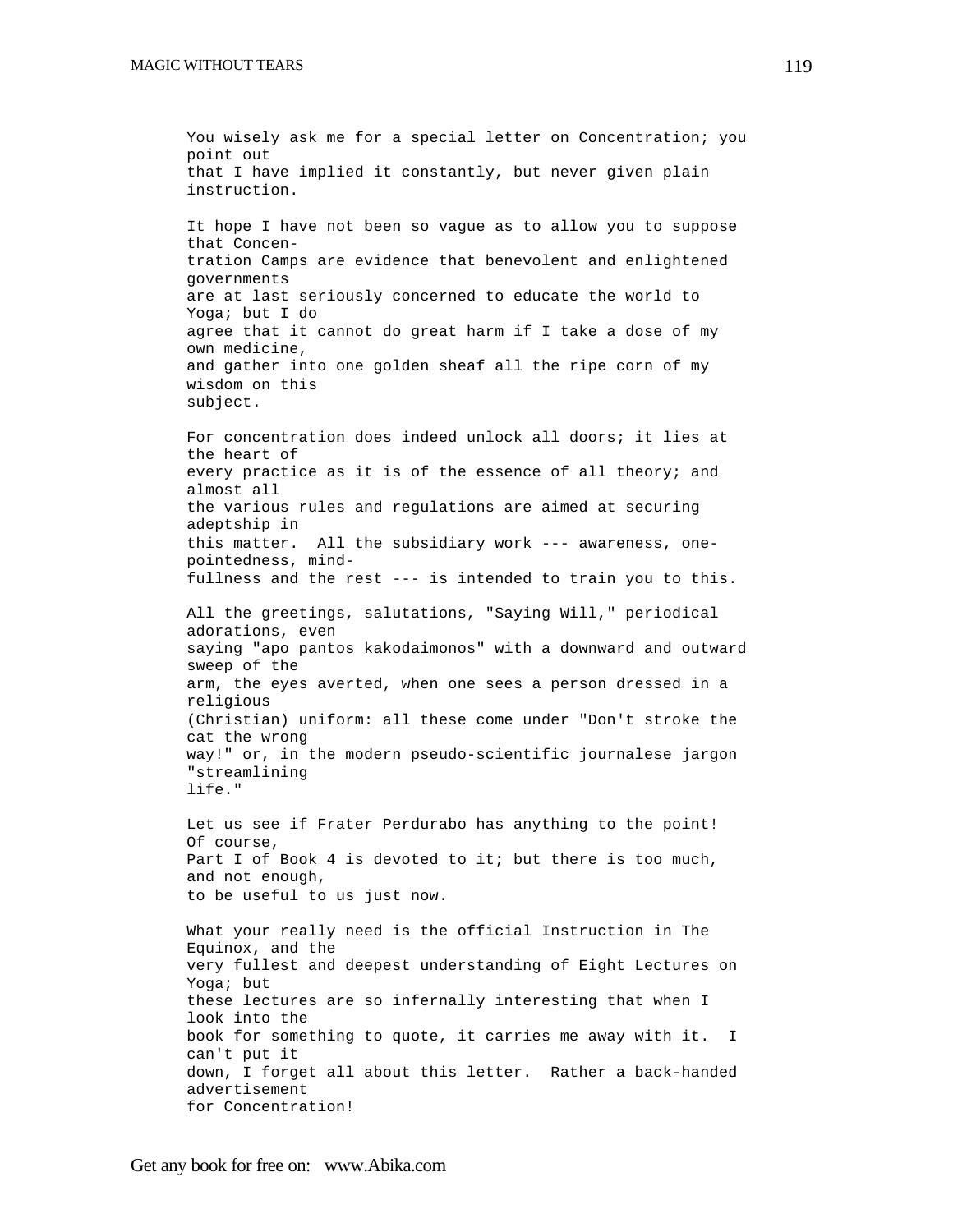The best way is the hardest; to forget all this and start from the beginning as if there had never been anything on the subject written before.

I must keep always in mind that you are assumed to know nothing whatever about Yoga and Magick, or anything else beyond what the average educated person may be assumed to have been taught.

What is the problem? There are two.

 Beta: To train the mind to move with the maximum speed and energy, with the utmost possible accuracy in the chosen direction, and with the minimum of disturbance or friction. That is Magick.

1

Alpha: To stop the mind altogether. That is Yoga.

The rules, strangely enough, are identical in both cases; at least, until your "Magick" is perfect; Yoga merely goes on a step further. In Beta you have reduced all movements from many to One; in Alpha you reduce that One to Zero.

Now then, with a sigh of relief, know you this: that every possible incident in the Beta training is mutatis mutandis, perfectly familiar to the engineer.

The material must be chosen and prepared in the kind and in the manner, best suited to the design of the intended machine; the various parts must be put together with the utmost precision; every obstacle to the function must be removed, and every source of error eliminated. Now cheer up, child! In the case of a machine that he has devised and constructed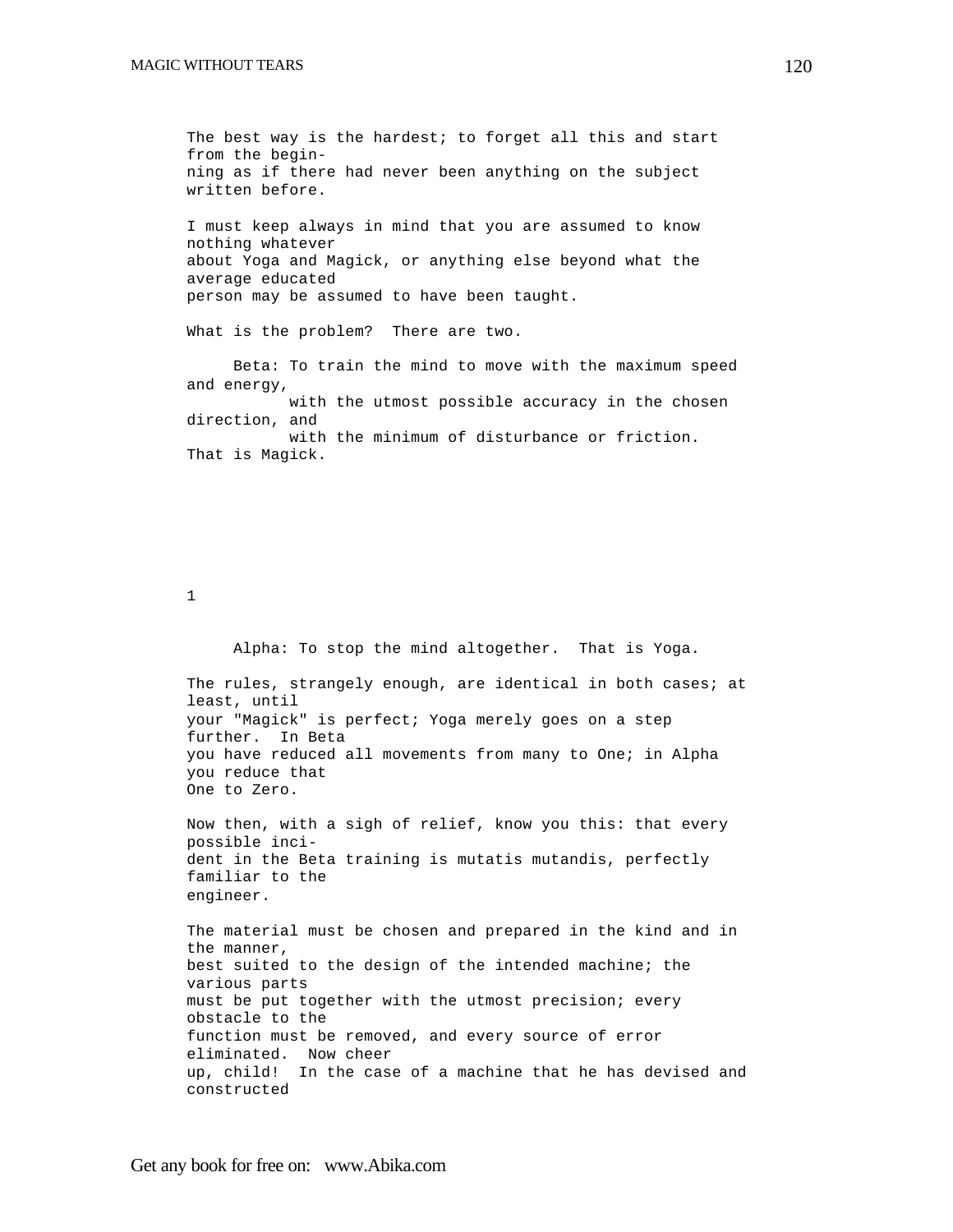himself with every condition in his favour, he thinks he is doing not too badly if he gets some fifteen or twenty per cent of the calculated efficiency out of the instrument; and even Nature, with millions of years to adjust and improve, very often cannot boast of having done much better. So you have no reason to be discouraged if success does not smile upon you in the first week or so of your Work, starting as you do with material of whose properties you are miserably ignorant, with means pitifully limited, with Laws of Nature which you do not understand; in fact, with almost everything against you but indomitable Will and unconquerable courage. (I know I'm a poor contemptible Lowbrow; but I refuse to be ashamed for finding Kipling's If and Henley's Don't remember-the title; they may not be poetry --- but they are honest food and damned good beer for the plebeian wayfarer. It was such manhood, not the left-wing high-brow Bloomsbury sissies, that kept London through the blitz. Pray forgive the digression!) There is only one method to adopt in such circumstances as those of the Aspirant to Magick and Yoga: the method of Science. Trial and error. You must observe. That implies, first of all, that you must learn to observe. And you must record your observations. No circumstance of life is, or can be irrelevant. "He that is not with me is against me." In all these letters you will find only two things: either I tell you what is bad for you, or what is good for you. But I am not you; I don't know every detail of your life, every trick of your thought. You must do ninety percent of the work for yourself. Whether it is love, or your daily avocation, or diet, or friends, or amusement, or anything else, you must find out what helps you to your True Will and what hinders; cherish the one and eschew the other. I want to insist most earnestly that concentration is not, as we nearly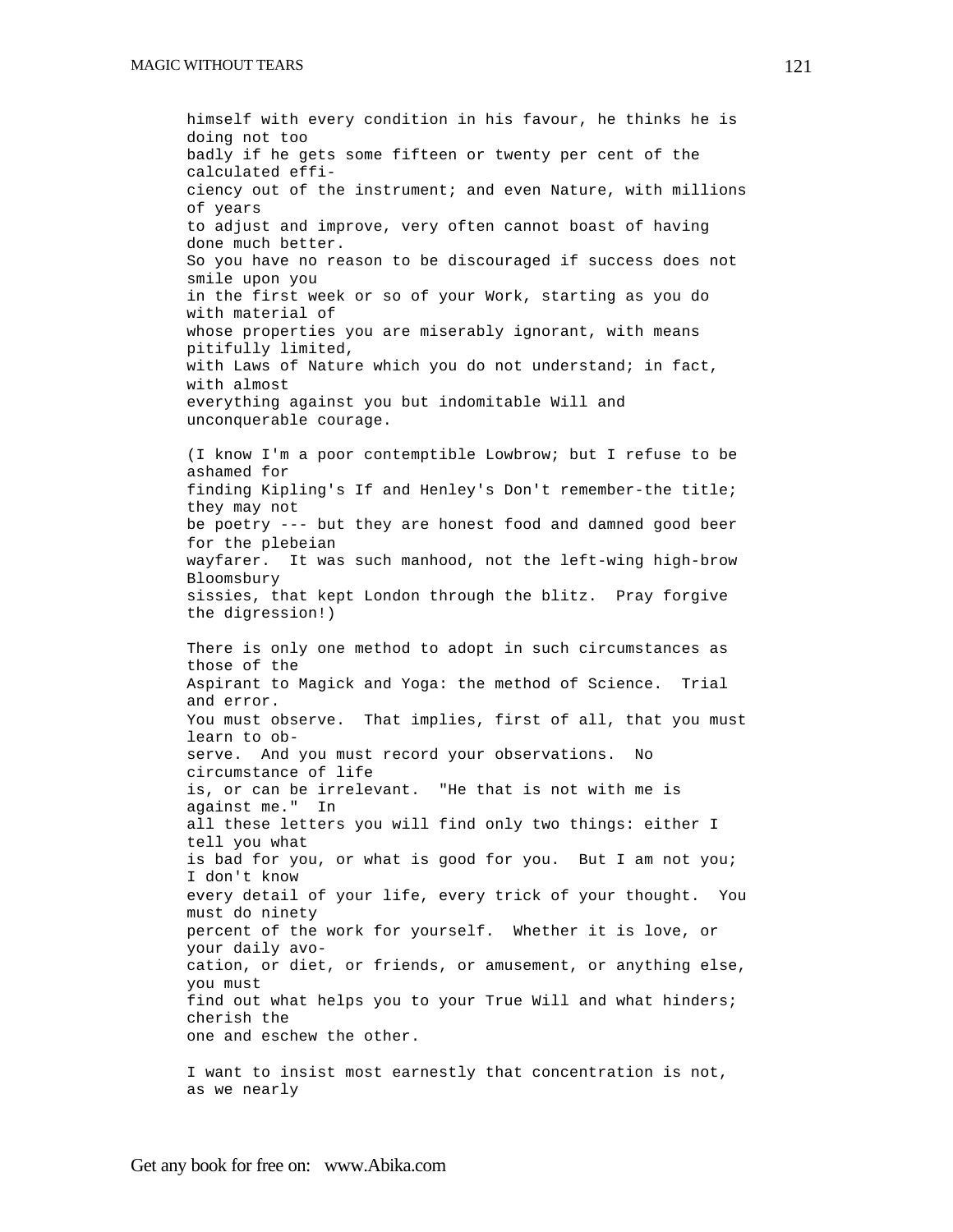all of us think, a matter of getting things right in the practices; you must make every breath you draw subservient to the True Will, to fertilize the soil for the practices. When you sit down in your Asana to quiet your mind, it is much easier for you if your whole life has tended to relative quietude; when you knock with your Wand to announce the opening of an Invocation, it is better if the purpose of that ceremony has been simmering in the background of your thought since childhood! Yes indeed: background! Deep down, on the very brink of the subconscious, are all those facts which have determined you to choose this your Great Work. 2 Then, the ambition, conscious, which arranges the general order and disposition of your life. Lastly, the practices themselves. And my belief is that the immense majority of failures have their neglect to brush up their drill to thank for it. For technical advice on all these subjects, I shall refer you to those official works mentioned in the early part of this letter; I shall be happy if you will take to heart what I am now so violently thrusting at you, this Middle Work of Concentration. Love is the law, love under will. Fraternally,  $666$ CHAPTER XVII

ASTRAL JOURNEY, EXAMPLE. HOW TO DO IT:

HOW TO VERIFY YOUR EXPERIENCES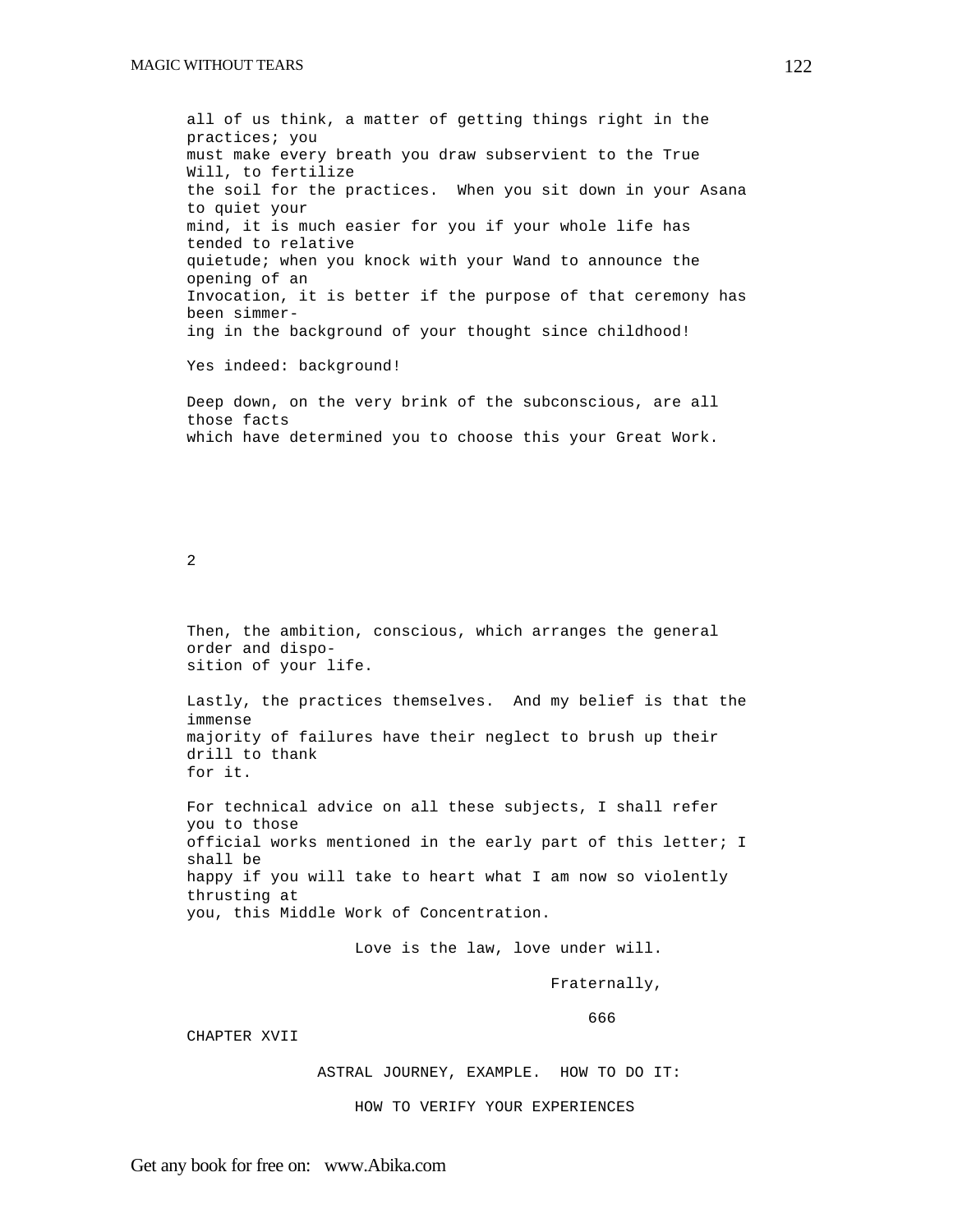Cara Soror, Do what thou wilt shall be the whole of the Law. There is no better way of training the memory than the practice of the Holy Qabalah. The whole mechanism of memory depends on joining up independent data. You must go on adding a little to little, always joining the simple impressions by referring them to others which are more general; and so on until the whole of your universe is arranged like the brain and the nervous system. This system in fact, becomes the Universe. When you have got everything properly correlated, your central consciousness understands and controls every tiniest detail. But you must begin at the beginning --- you go out for a walk, and the first thing you see is a car; that represents the Atu VII, the Chariot, referred to Cancer. Then you come to a fishmonger, and notice certain crustacea, very mala chostomous. This comes under the same sign of Cancer. The next thing you notice is an amber-coloured dress in Swan and Edgar's; amber also is the colour of Cancer in the King's Scale. Now then you have a set of three impressions which is joined together by the fact that they all belong to the Cancer class; experience will soon teach that you can remember all three very much more clearly and accurately than you could any one of the three singly. You have not increased the burden on your memory, but diminished it. What you say about tension and eagerness and haste is very true. See The Book of the Law, Chapter I, 44. "For pure will, unassuaged of purpose, delivered from the lust of result, is every way perfect." This, from a practical point of view, is one of the most important verses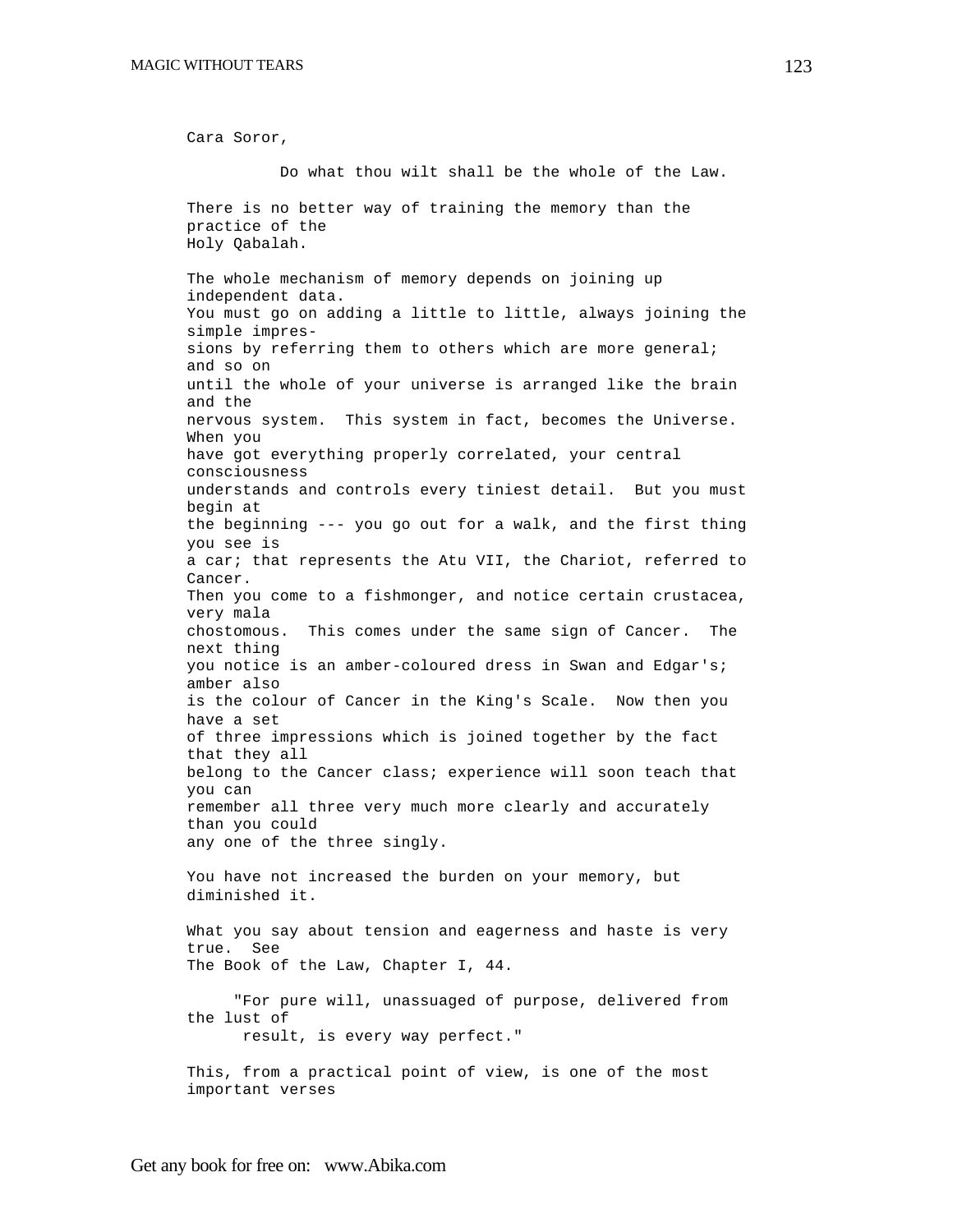3

```
in the book.
```
The unusual word "unassuaged" is very interesting. People generally suppose that "will" is the slave of purpose, that you cannot will a thing properly unless you are aiming at a definite goal. But this is not the case. Thinking of the goal actually serves to distract the mind. In these few words is included the whole method without all the bombastic piety of the servile doctrine of mysticism about the surrender of the Will. Nor is this idea of surrender actually correct; the will must be identified with the Divine Will, so-called. One wants to become like a mighty flowing river, which is not consciously aiming at the sea, and is certainly not yielding to any external influence. It is acting in conformity with the law of its own nature, with the Tao. One can describe it, if necessary, as "passive love"; but it is love (in effect) raised to its highest potential. We come back to the same thing: when passion is purged of any "lust of result" it is irresistible; it has become "Law." I can never understand why it is that mystics fail to see that their smarmy doctrine of surrender actually insists upon the duality which they have set out to abolish! I certainly have no intention of "holding you down" to "a

narrow path of work" or any path. All I can do is to help you to understand clearly the laws of your own nature, so that you may go ahead without extraneous influence. It does not follow that a plan that I have found successful in my own case will be any use to you. That is another cardinal mistake of most teachers. One must have become a Master of the Temple to annihi-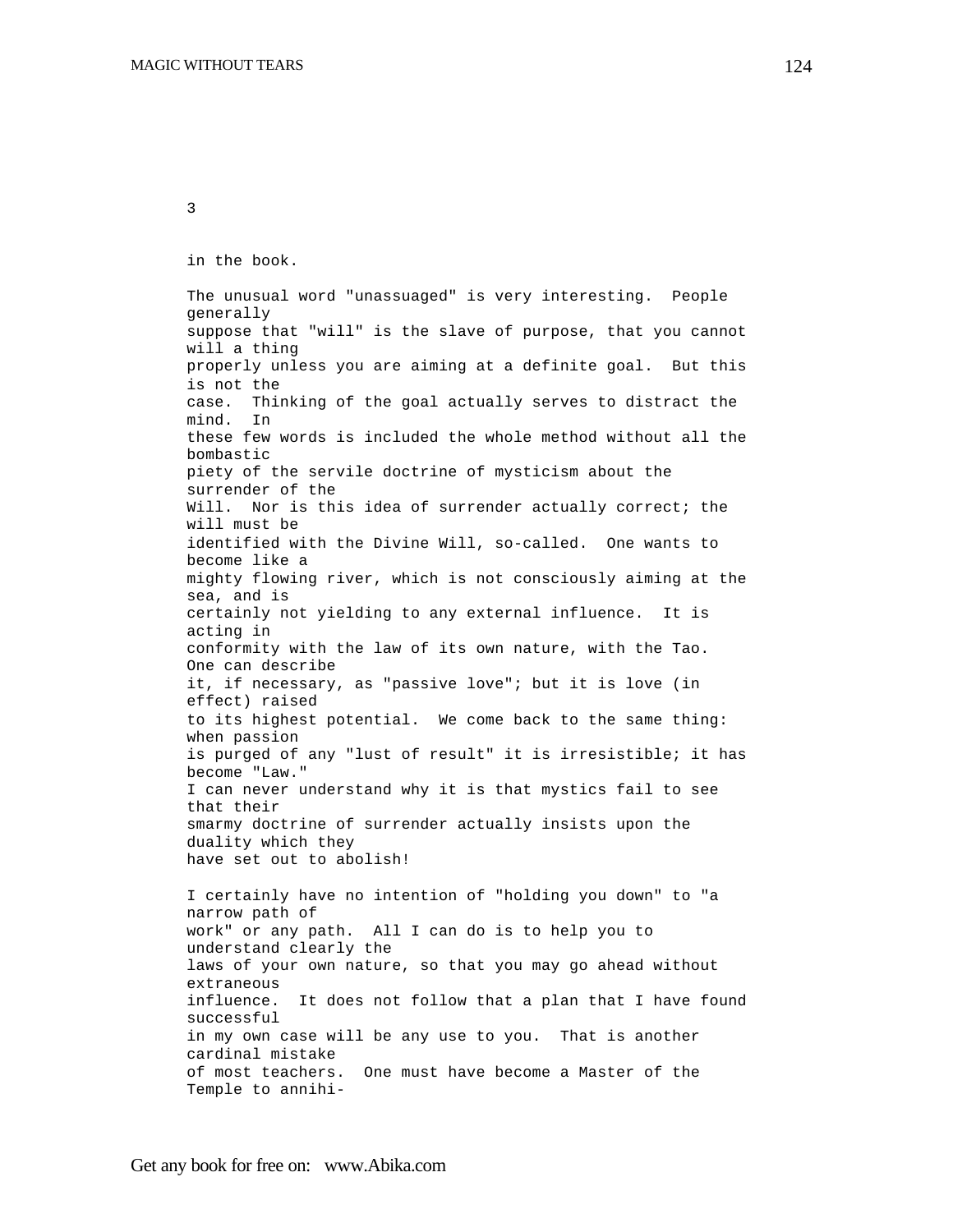late one's ego. Most teachers, consciously or unconsciously, try to get others to follow in their steps. I might as well dress you up in my castoff clothing! (In the steps of the Master. At the feet of the Master. Steward!) Please observe that the further you get on, the higher your potential, the greater is the tendency to leak, or even to break the containing vessel. I can help you by warning you against setting up obstacles, real or imaginary, in your own path; which is what most people do. It is almost laughable to think that the Great Work consists merely in "letting her rip;" but Karma bumps you from one side of the toboggan slide to the other, until you "come into the straight." (There's a chapter or two in the Book of Lies about this, but I haven't got a copy. I must find one, and put them in here. Yes: p. 22) O thou that settest out upon the Path, false is the Phantom that thou seekest. When thou hast it thou shalt know all bitterness, thy teeth fixed in the Sodom-Apple. Thus hast thou been lured along that Path, whose terror else had driven thee far away. O thou that stridest upon the middle of the Path, no phantoms mock thee. For the stride's sake thou stridest. Thus art thou lured along that Path, whose fascination else had driven thee far away. O thou that drawest toward the End of The Path, effort is no more. Faster and faster dost thou fall; thy weariness is changed into Ineffable Rest.

4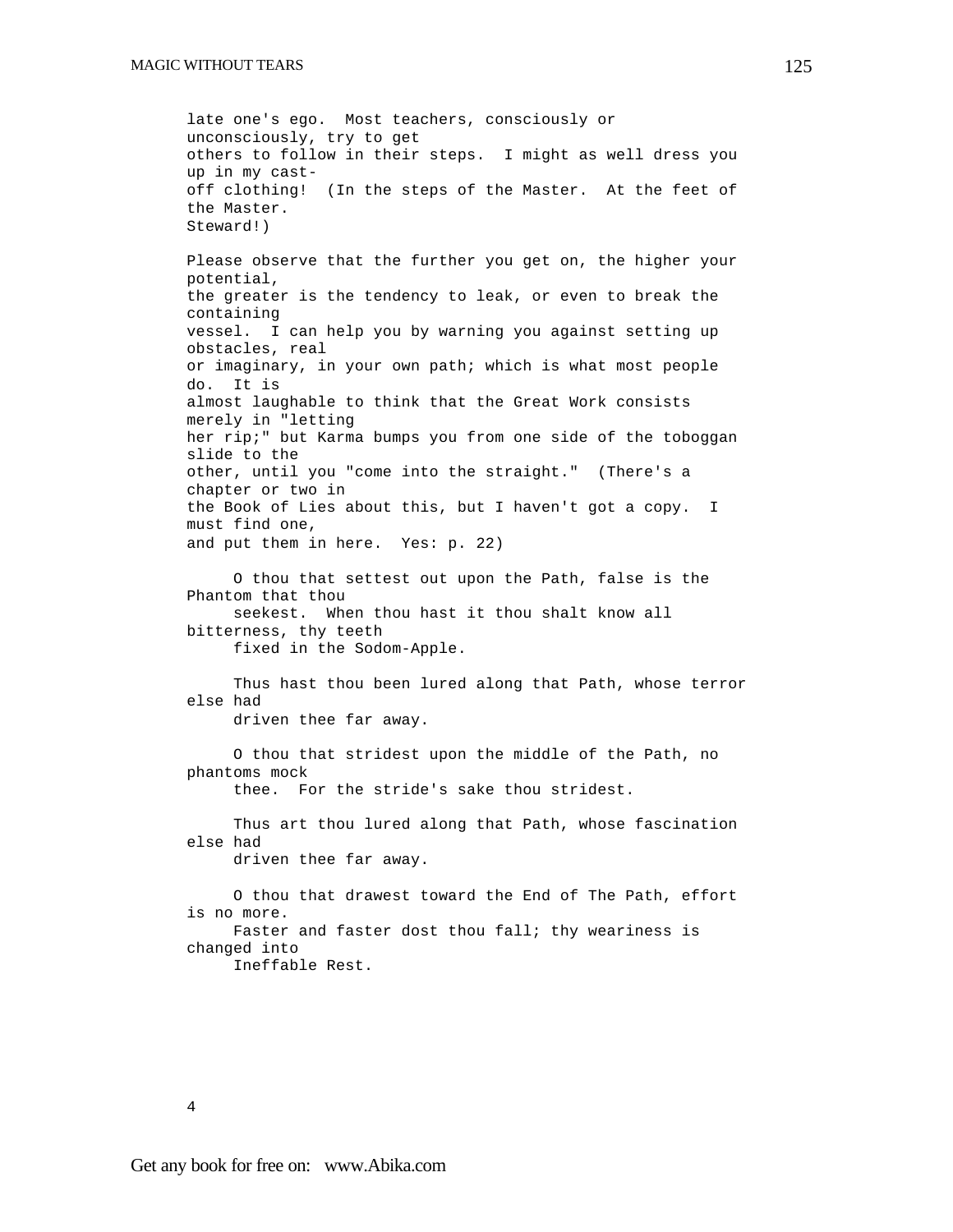For there is no Thou upon that Path: thou hast become The Way. As in the Yi King, the 3rd hexagram has departed from the original perfection, and it takes all the rest of the hexagrams to put things right again. The result, it is true, is superior; the perfection of the original has been enhanced and enriched by its experience. There is another way of defining the Great Work. That explains to us the whole object of manifestation, of departing from the perfection of "Nothing" towards the perfection of "everything", and one may consider this advantage, that it is quite impossible to go wrong. Every experience, whatever may be its nature, is just another necessary bump. Naturally one cannot realize this until one becomes a Master of the Temple; consequently one is perpetually plunged in sorrow and despair. There is, you see, a good deal more to it than merely learning one's mistakes. One can never be sure what is right and what is wrong, until one appreciates that "wrong" is equally "right." Now then one gets rid of the idea of "effort" which is associated with "lust of result." All that one does is to exercise pleasantly and healthfully one's energies. It will not do to regard "man" as the "final cause" of manifestation. Please do not quote myself against me. "Man is so infinitely small, In all these stars, determinate. Maker and master of them all, Man is so infinitely great." The human apparatus is the best instrument of which we are, at present, aware in our normal consciousness; but when you come to experience the Conversation of the higher intelligences, you will understand how imperfect are your faculties. It is true that you can project these intelligences as parts of yourself, or you can suppose that certain human vehicles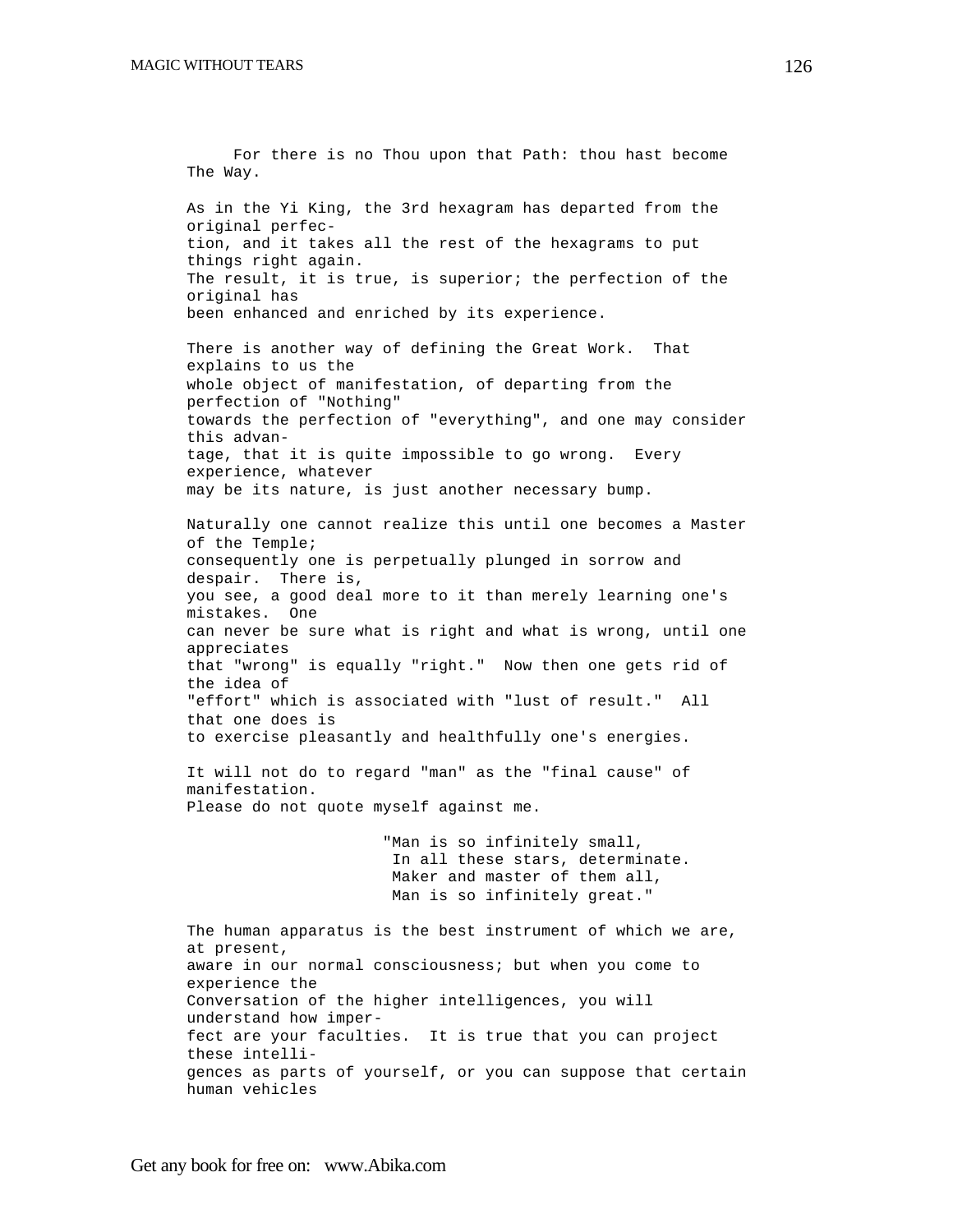may be temporally employed by them for various purposes; but these speculations tend to be idle. The important thing is to make contact with beings, whatever their nature, who are superior to yourself, not merely in degree but it kind. That is to say, not merely different as a Great Dane differs from a Chihuahua, but as a buffalo differs from either. Of course you are perfectly right about the senses, though I would not agree to confine the meaning to the five which are common to most people. There must, one might suspect, be ways of apprehending directly such phenomena as magnetism, electrical resistance, chemical affinity and the like. Let me direct you once more to The Book of the Law, Chapter II, vs. 70 - 72. "There is help & hope in other spells. Wisdom says: be strong! Then canst thou bear more joy. Be not animal; refine thy rapture! If thou drink, drink by the eight and ninety rules of art: if thou love, exceed by delicacy; and if thou do aught joyous, let there be subtlety therein! "But exceed! exceed! "Strive ever to more! and if thou art truly mine -- and doubt it not, an if thou art ever joyous! --- death is the crown of all."

### 5

The mystic's idea of deliberately stupefying and stultifying himself is an "abomination unto the Lord." This, by the way, does not conflict with the rules of Yoga. That kind of suppression is comparable to the restrictions in athletic training, or diet in sickness.

127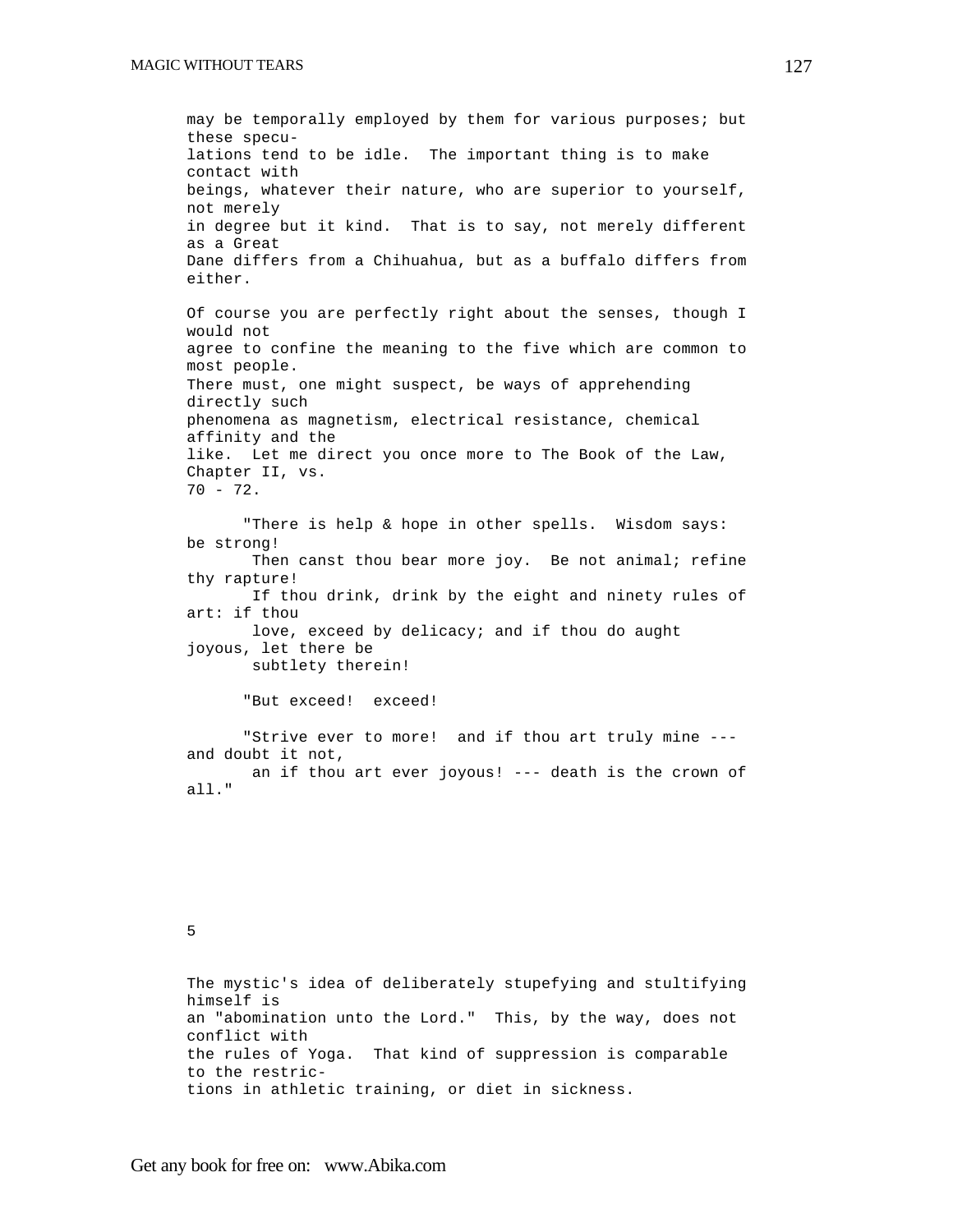Now we get back to the Qabalah --- how to make use of it. Let us suppose that you have been making an invocation, or shall we call it an investigation, and suppose you want to interpret a passage of Bach. To play this is the principal weapon of your ceremony. In the course of your operation, you assume your astral body and rise far above the terrestrial atmosphere, while the music continues softly in the background. You open your eyes, and find that it is night. Dark clouds are on the horizon; but in the zenith is a crown of constellations. This light helps you, especially as your eyes become accustomed to the gloom, to take in your surroundings. It is a bleak and barren landscape. Terrific mountains rim the world. In the midst looms a cluster of blue-black crags. Now there appears from their recesses a gigantic being. His strength, especially in his hands and in his loins, it terrifying. he suggests a combination of lion, mountain goat and serpent; and you instantly jump to the idea that this is one of the rare beings which the Greeks called Chimaera. So formidable is his appearance that you consider it prudent to assume an appropriate god-form. But who is the appropriate god? You may perhaps consider it best, in view of your complete ignorance as to who he is and where you are, to assume the god-form of Harpocrates, as being good defence in any case; but of course this will not take you very far. If you are sufficiently curious and bold, you will make up your mind rapidly on this point. This is where your daily practice of the Qabalah will come in useful. You run through in your mind the seven sacred planets. The very first of them seems quite consonant with what you have so far seen. Everything suits Saturn well enough. To be on the safe side, you go through the others; but this is a very obvious case --- Saturn is the only planet that agrees with everything. The only other possibility will be the Moon; but there is no trace noticeable of any of her more amiable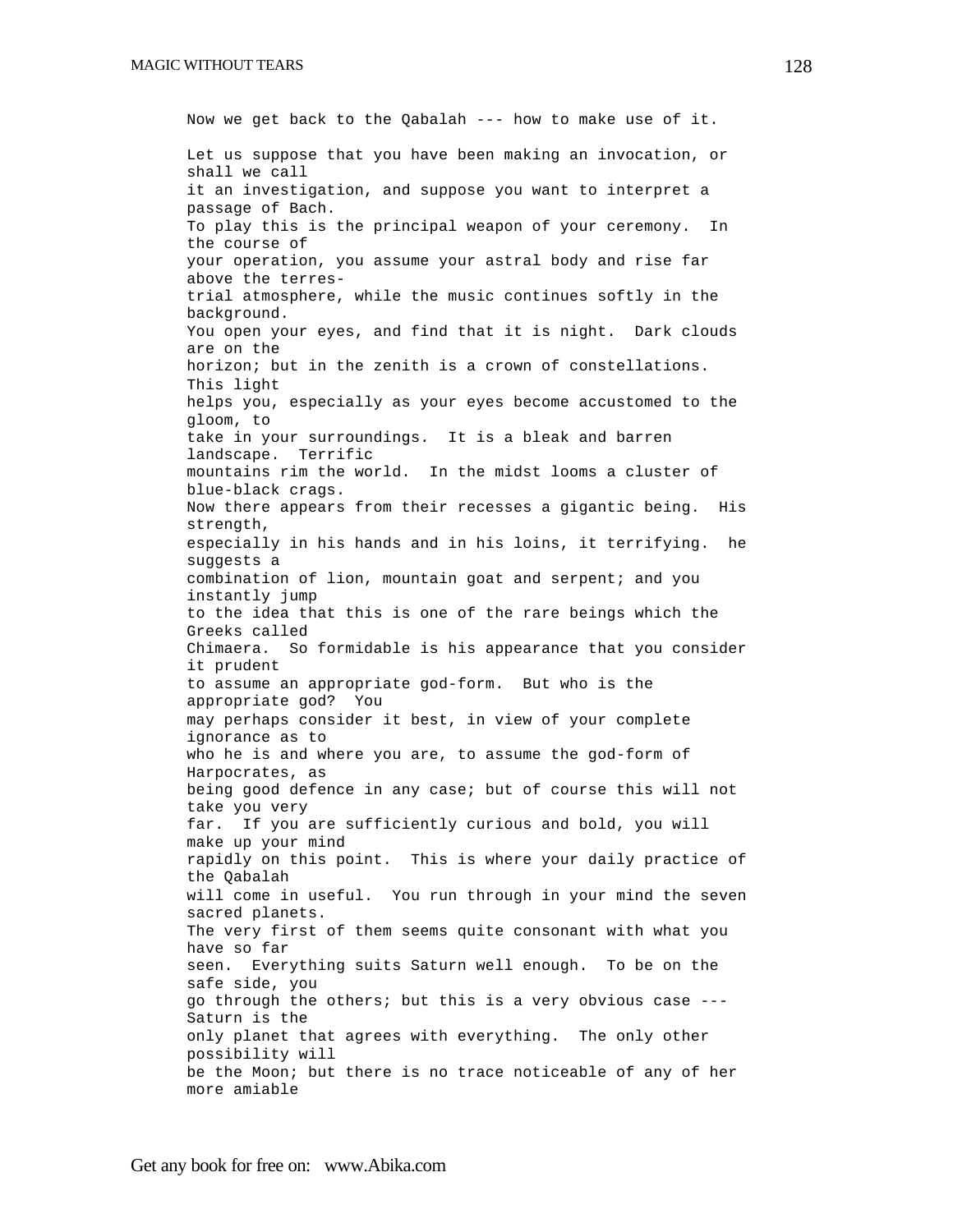characteristics. You will therefore make up your mind that it is a Saturnian god-form that you need. Fortunate indeed for you that you have practiced daily the assumption of such forms! Very firmly, very steadily, very slowly, very quietly, you transform your normal astral appearance into that of Sebek. The Chimaera, recognizing your divine authority, becomes less formidable and menacing in appearance. He may, in some way, indicate his willingness to serve you. Very good, so far; but it is of course the first essential to make sure of his integrity. Accordingly you begin by asking his name. This is vital; because if he tells you the truth, it gives you power over him. But if, on the other hand, he tells you a lie, he abandons for good and all his fortress. He becomes rather like a submarine whose base has been destroyed. He may do you a lot of mischief in the meantime, of course, so look out! Well then, he tells you that his name is Ottillia. Shall we try to spell it in Greek or in Hebrew. By the sound of the name and perhaps to some extent by his appearance one might plump for the former; but after all the Greek Qabalah is so unsatisfactory. We give Hebrew the first chance -- we start with Ayin Teth Yod Lamed Yod Aleph Hay {render in Hebrew}. Let us try this lettering for a start. It adds up to 135. I daresay that you don't remember what the Sepher Sephiroth tells you about the number; but as luck will have it, there is no need to inquire; for  $135 = 3 \times 45$ . Three is the number, is the first number of Saturn, and 45 the last. (The sum of the numbers in the magic {sic} square

of Saturn is 45.) That corresponds beautifully with everything you have

6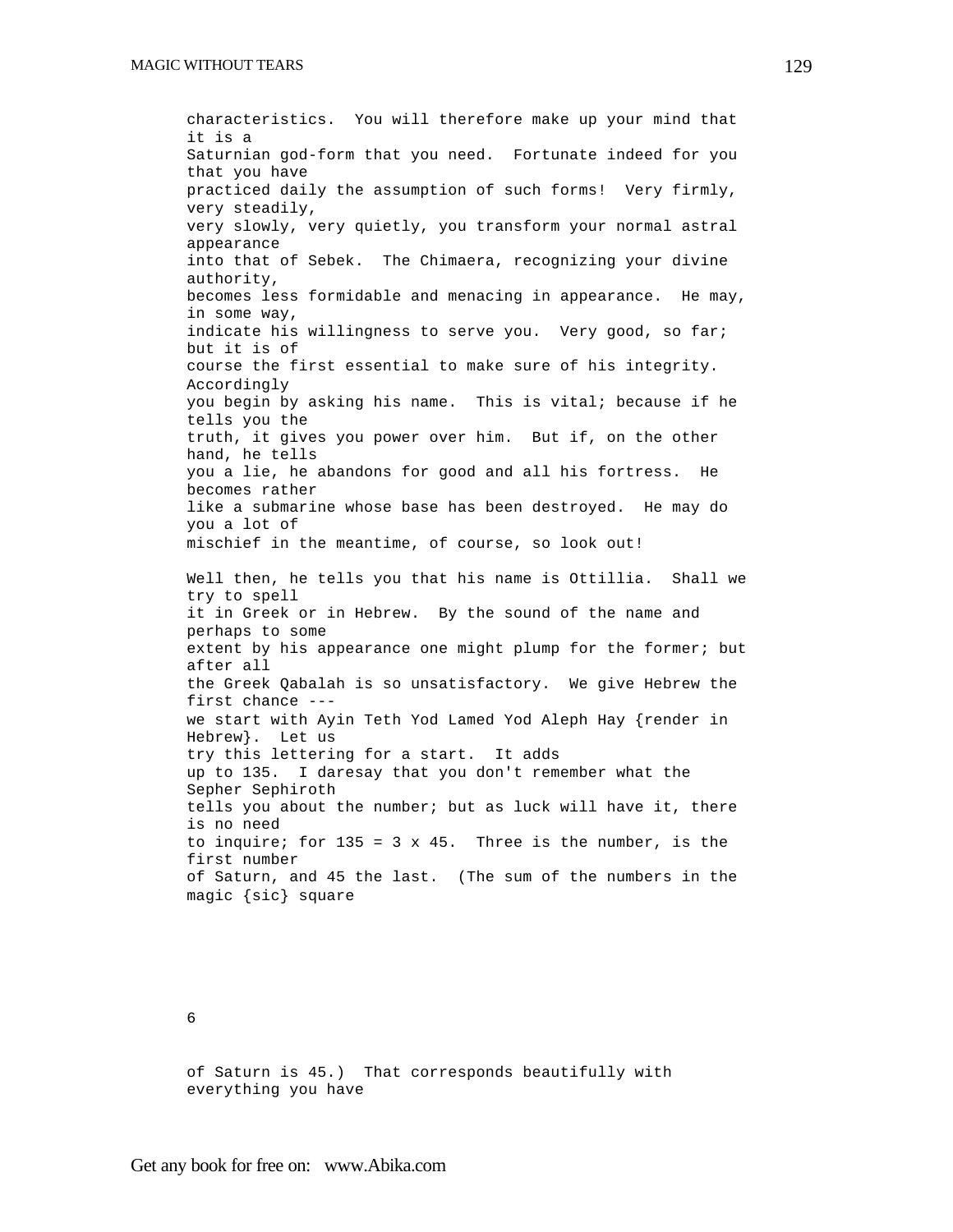got so far; but then of course you must know if he is "one of the beliving Jinn." Briefly, is he a friend or an enemy? You accordingly say to him "The word of the Law is Thelema {spell it in Greek}" It turns out that he doesn't understand Greek at all, so you were certainly right in choosing Hebrew. You put it to him, "What is the word of the Law?" and he replies darkly. "The word of the Law is Thora." That means nothing to you; any one might know as much as that, Thora being the ordinary word for the Sacred Law of Israel, and you accordingly ask him to spell it to make sure you have heard aright; and he gives you the letters, perhaps by speaking them, perhaps by showing them: Teth, Resh, Ayin. You add these up and get 279. This again is divisible by the Saturnian 3, and the result is 93; in other words, he has been precisely right. On the plane of Saturn one may multiply by three and therefore he has given you the correct word "Thelema" in a form unfamiliar to you. You man now consider yourself satisfied of his good faith, and may proceed to inspect him more closely. The stars above his head suggest the influence of Binah, whose number also is three, while the most striking thing about him is the core of his being: the letter Yod. (One does not count the termination "AH": being a divine suffix it represents the inmost light and the outermost light.) This Yod, this spark of intense brilliance, is of the pale greenish gold which one sees (in this world) in the fine gold leaf of Tibet. It glows with ever greater intensity as you concentrate upon observing him, which you could not do while you were preoccupied with investigating his credentials. Confidence being thus established, you inquire why he as appeared to you at this time and at this place; and the answer to this question is of course your original idea, that is to say, he is presenting to you in other terms that "mountainous Fugue" which invoked him. You listen to

130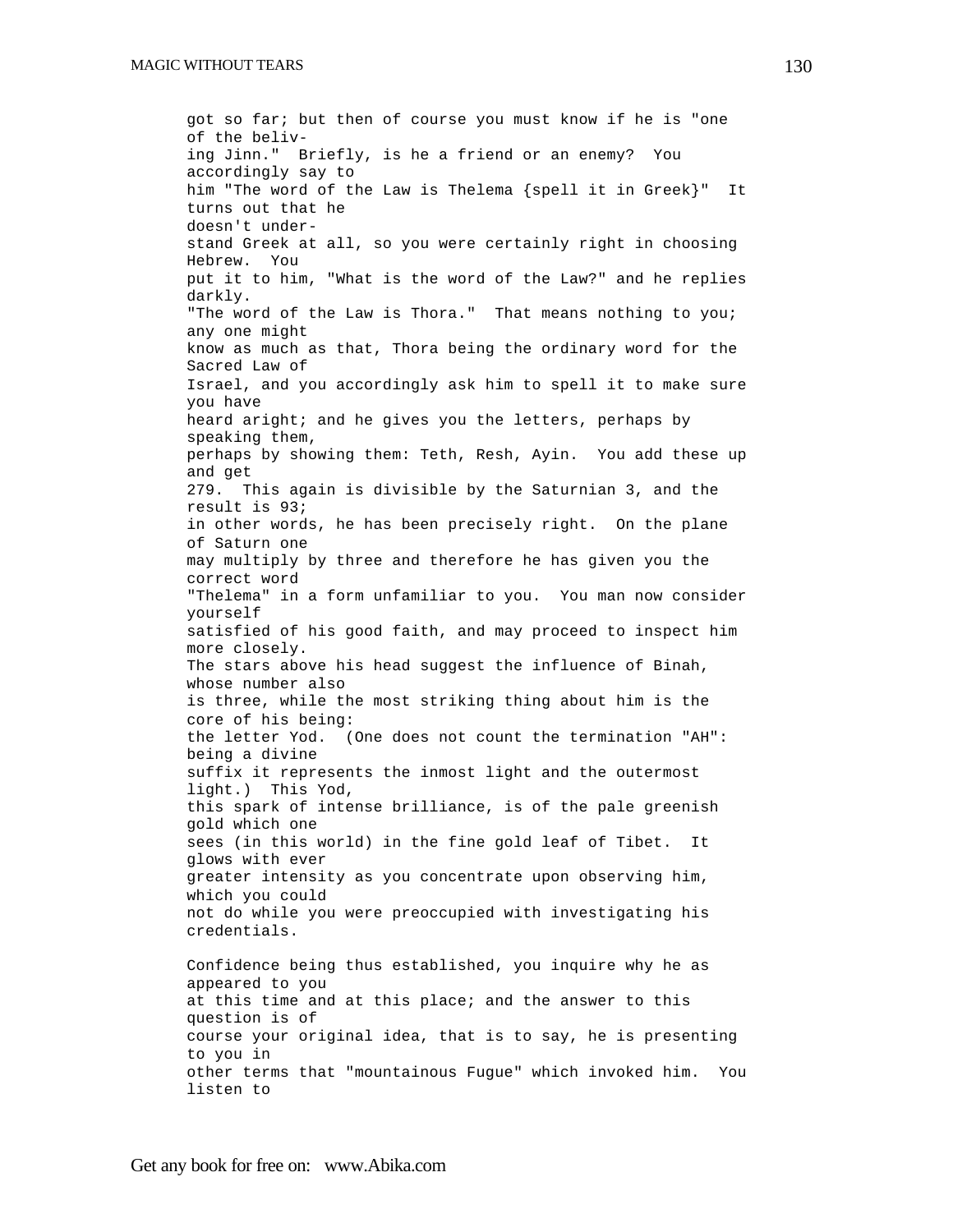him with attention, make such enquiries as seem good to you, and record the proceedings. The above example is, of course, pure imagination, and represents a very favourable case. You are only too likely, and that not only at the beginning, to meet all sorts of difficulties and dangers.

Love is the law, love under will.

Fraternally,

 $666$ 

CHAPTER XVIII

THE IMPORTANCE OF OUR CONVENTIONAL GREETINGS, ETC.

Cara Soror,

Do what thou wilt shall be the whole of the Law.

From time to time I have exhorted you with mine accustomed matchless eloquence never to neglect the prescribed Greetings: but I think it just as well to collect the various considerations connected with their use -- and in "Greetings" I include "saying Will" before set meals, the four daily adorations of the Sun (Liber CC, vel Resh) and the salutation of Our Lady the Moon. I propose to deal with the general object of the combined rituals, not with the special virtues of each separately.

#### 7

The practice of Liber III vel Jugorum1 is the complement of these grouped customs. By sharp physical self-chastisement when you think, say, or do whatever it is that you have set yourself to avoid doing, you set a sentry at the gate of your mind ready to challenge all comers, and so you acquire the habit of being on the alert. Keep this in mind, and you will have no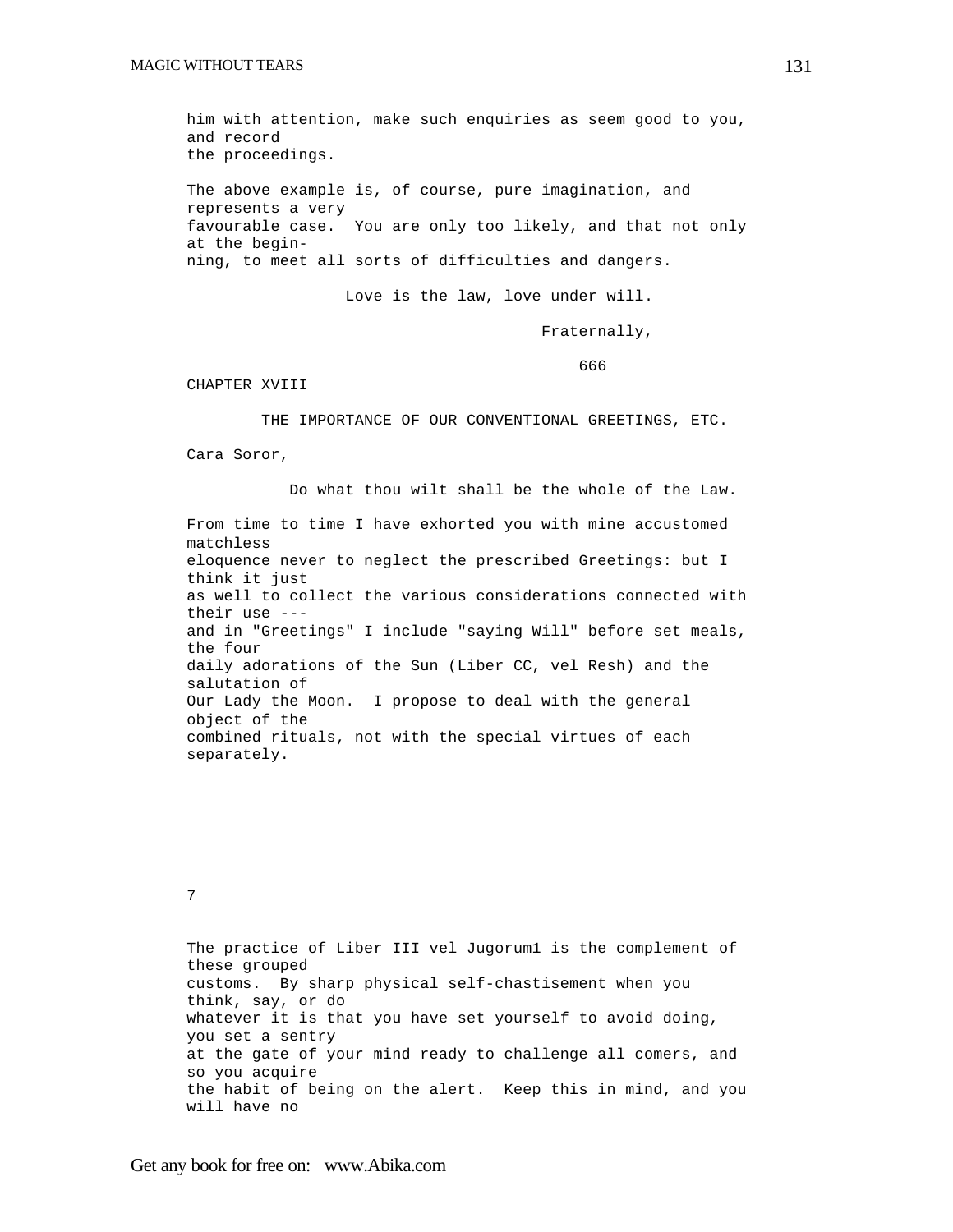difficulty in following the argument of this letter.

When you are practicing Dharana2 concentration, you allow yourself so many minutes. It is a steady, sustained effort. The mind constantly struggles to escape control. (I hope you remember the sequence of "breaks." In case you don't, I summarize them.

 (1) Immediate physical interruptions: Asana should stop these.

(2) Things that are "on you mind."

(3) Reverie, and "Wouldn't it help if I were to --- ?"

 (4) Atmospherics --- e.g. voices apparently from some alien source.

 (5) Aberrations of the control itself; and the result itself.

 (Remember the practice of some Hindu schools: "Not that, not

 that!" to whatever it is the presents itself as Tat  $Sat$   $---$ 

reality, truth).

Need I remind you how urgent the wish to escape will assuredly become, how fantastic are the mind's devices and excuses, amounting often to deliberate revolt? In Kandy I broke away in a fury, and dashed down to Colombo with the intention of painting the very air as red as the betelspittle on the pavements! But after three days of futile search for satisfying debauchery I came back to my horses, and, sure enough, it was merely that I had gone stale; the relaxation soothed and steadied me; I resumed the discipline with redoubled energy, and Dhyana dawned before a week had elapsed.

I mention this because it is the normal habit of the mind to organize these counter-attacks that makes their task so easy. What you need is a mind that will help rather than hinder your Work by its normal function.

This is where these Greetings, and Will-sayings, and Adorations come in.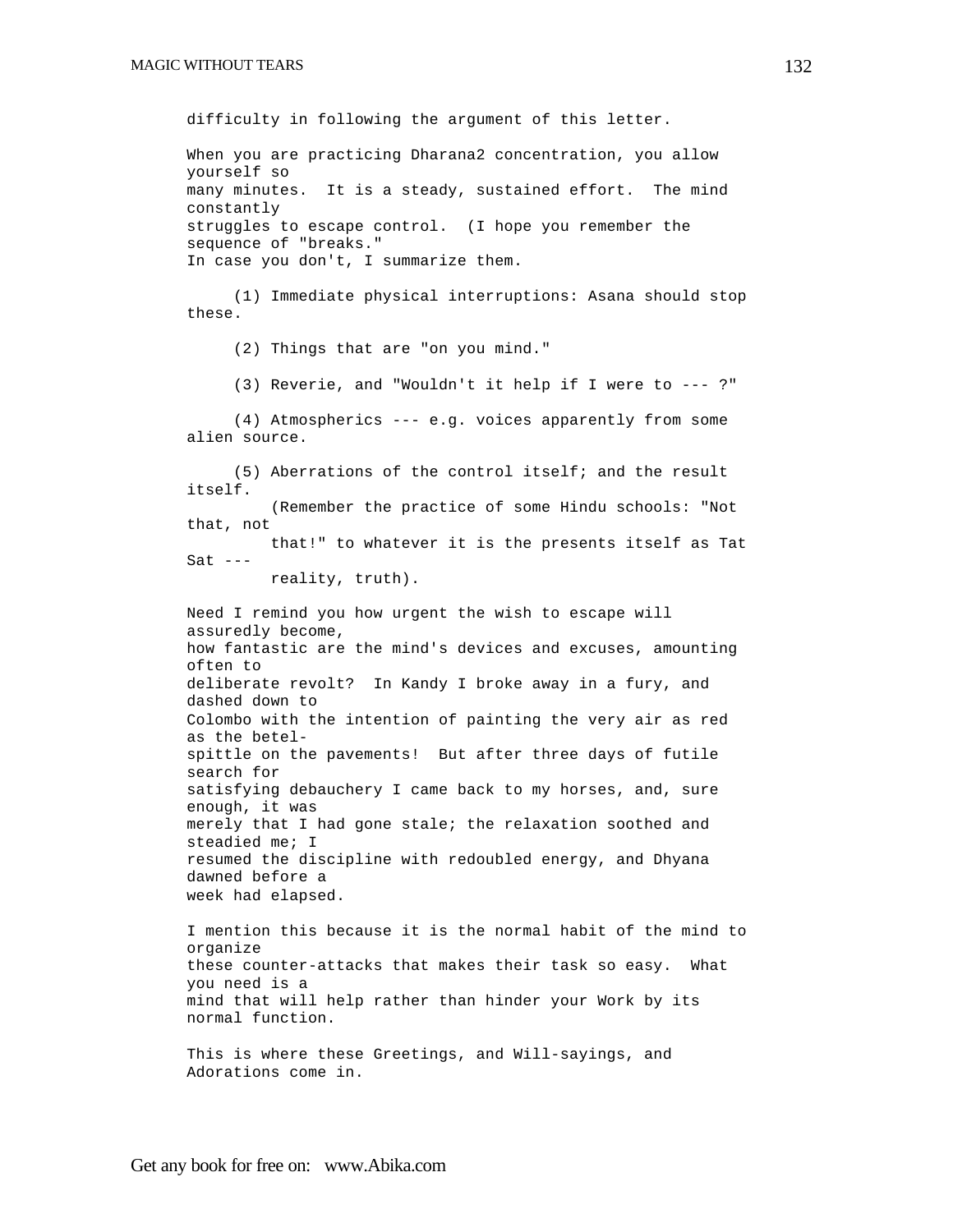It is not a concentration-practice proper; I haven't a good word for it. "Background-concentration" or "long-distance-concentration" are clumsy, and not too accurate. It is really rather like a public school education. One is not constantly "doing a better thing that one has ever done;" one is not dropping one's eye-glass every two minutes, or being a little gentleman in the act of brushing one's hair. The point is that one trains oneself to react properly at any moment of surprise. It must become "second nature" for "Do what thou wilt shall be the whole of the Law." to spring to the forefront of the mind when one is introduced to a stranger, or comes down to breakfast, or hears the telephone bell, or observes the hour of the adoration, (these are to be the superficial reactions, like instinctively rising when a lady enters the room), or, at the other end, in moments of immediate peril, or of sudden apprehension, or when in one's meditation, one approaches the deepest strata.

```
1* See Magick in Theory and Practice, pp. 427 - 429.
2** Book 4, Part I.
```
#### 8

One need not be dogmatic about the use of these special words. One might choose a formula to represent one's own particular True Will. It is a little like Cato, (or Scipio, was it?) who concluded every speech, whether about the Regulations of the Roman Bath or the proposal to reclaim a marsh of the Maremma, with the words: "And moreover, in my opinion, Carthage ought to be destroyed." Got it? You teach the mind to push your thought automatically to the

very thing from which it was trying to wander. "Yes, I get you Stephen! . . . But,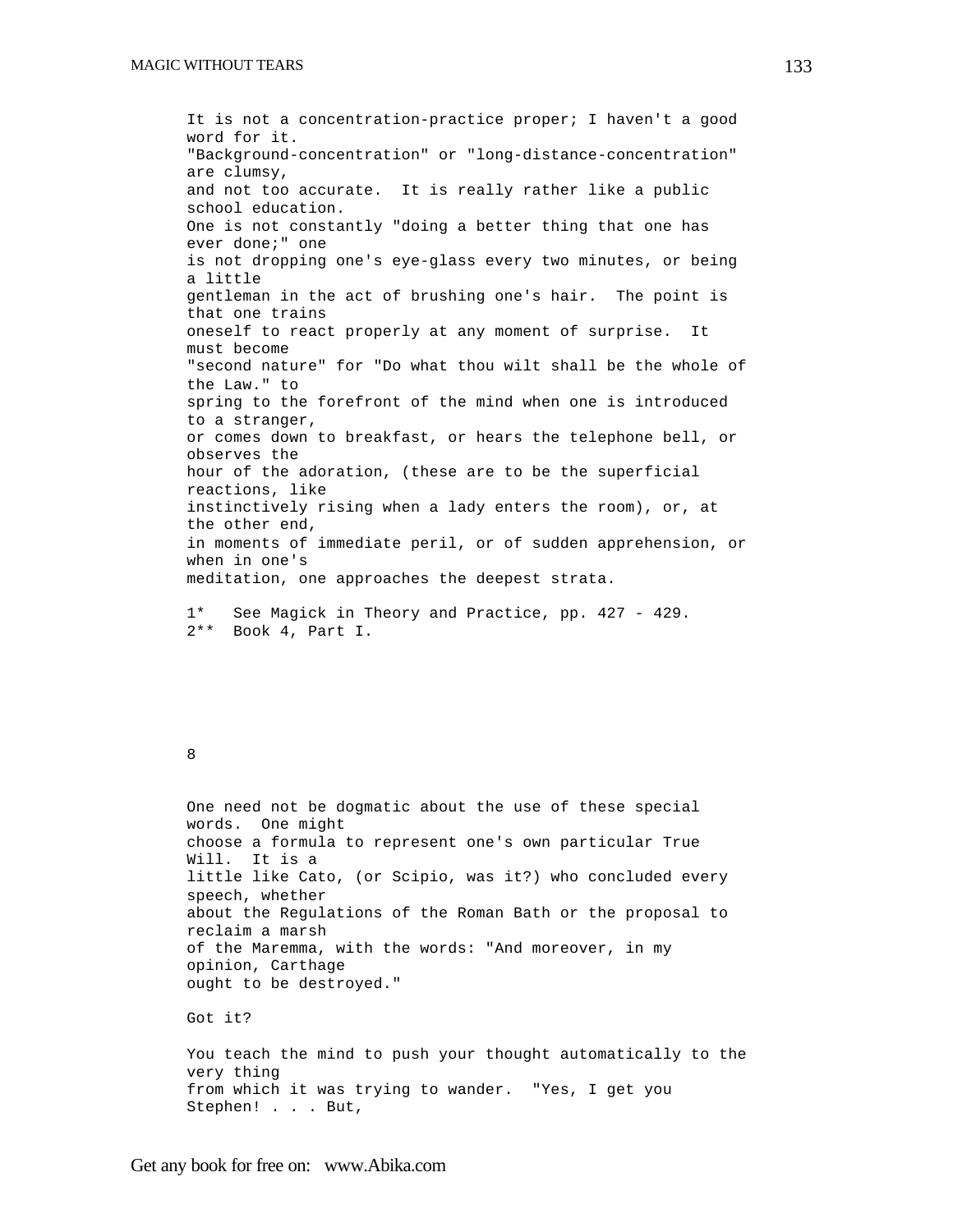Uncle Dudley, come clean, do you always do all this yourself? Don't you sometimes feel embarrassed, or fear that you may destroy the effect of your letter, or "create a scene" in the public street when you suddenly stop and perform these incomprehensible antics, or simply forget about the whole thing?" Yes, I do. Peccavi. Mea culpa, mea macima culpa. I am not your old and valued friend, Adam Qadmon, the Perfect Man. I am a pretty poor specimen. I am nothing to cable about to Lung Peng Choung, or Himi, or Monsalvat. I do forget now and again; though, I am glad to say, not nearly as often as I used to do. (As the habit is acquired, it tends to strengthen itself). But often I deliberately omit to do my duty. I do funk it. I do resent it. I do feel that it's too much bother. As I said above, Adam Qadman is not my middle name. Well now, have I any shadow of an excuse? Yes, I have, after a fashion; I don't think it good manners to force my idiosyncrasies down people's throats, and I don't want to appear more of an eccentric than I need. It might detract from my personal influence, and so actually harm the Work that I am trying to perform. . . "Yes, that's all very well, Alibi Ike; you are exceedingly well know as a Scripture-quoting Satan, as a Past-Master in selfjustification. Trained from infancy by the Plymouth Brethern, who for casuistry leave the Jesuits at the post!" "Yes, yes, but --- --- ---." "You needn't but me no buts, you old he-goat! Wasn't there once a Jonas Hanway, the first man to sport an umbrella? Wouldn't your practice be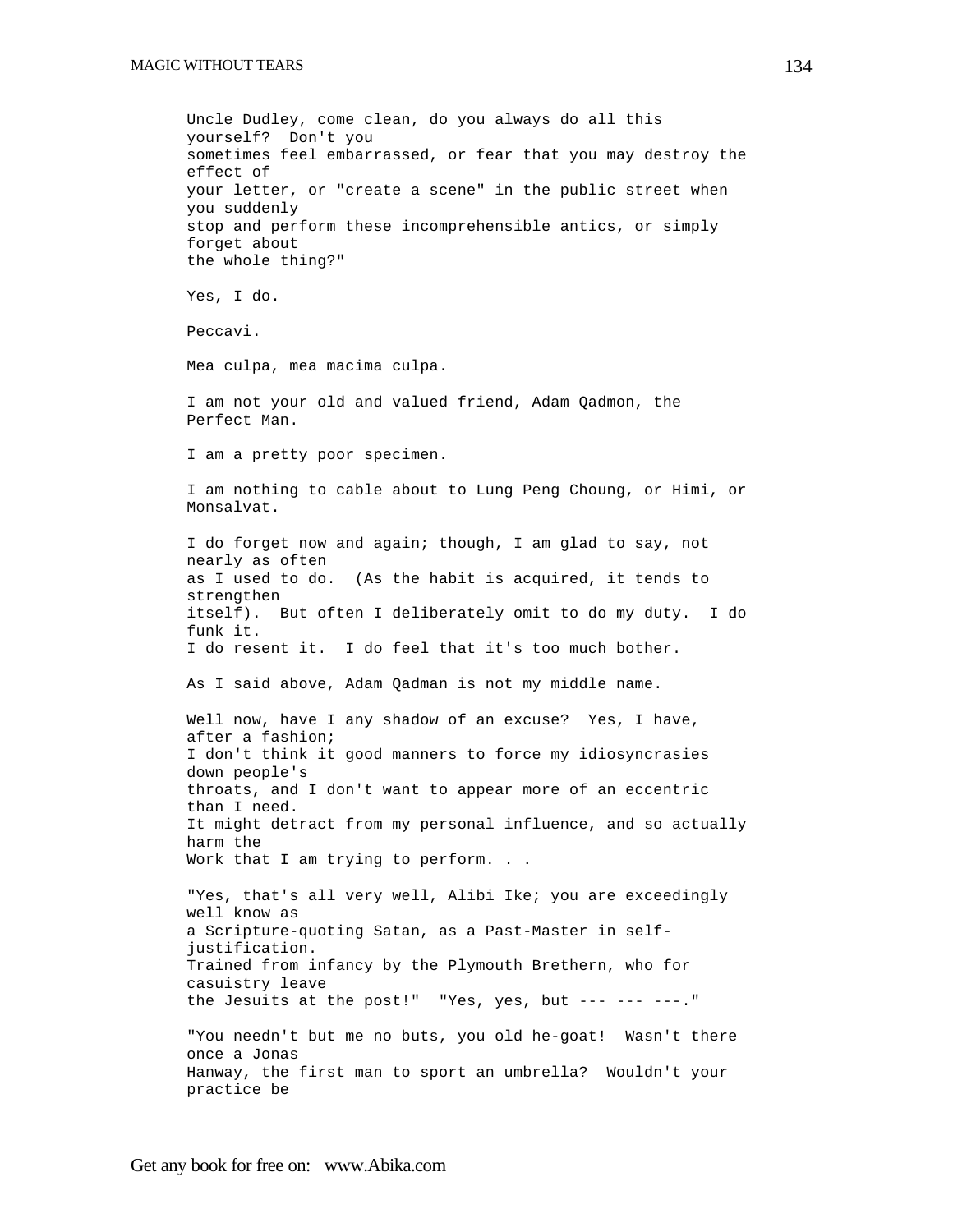natural, and right, and the cream of the cream of good manners as soon as a few hundred people of position took to doing it? And wouldn't Thomas, Richard, and Henry, three months later, make a point of doing the same as their betters?" (That was Conscience speaking.)

All right, you win.

Love is the law, love under will.

9

Yours Fraternally,

CHAPTER XIX

THE ACT OF TRUTH

Cara Soror,

Do what thou wilt shall be the whole of the Law.

It seems that last Wednesday I so far forgot myself as to refer to the "Act of Truth" in conversation, and never mentioned what it is when it's at home, or why anyone should perform it, or what happens when one does perform it!

All right, I will remedy that; luckily, it is a very simple matter; very important, perfectly paradoxical and devastatingly effective.

Analysed, it is to make the assumption that something which seems very wrong is actually all right, that an eager wish is an accomplished fact. a reasonable anxiety, entirely unfounded --- and to act accordingly.

For instance, I'm in some desolate place, dependent for my food supply on a weekly messenger. If he is a day late, it is awkward; if two, it means hardship; if three, serious risk. One is naturally anxious as the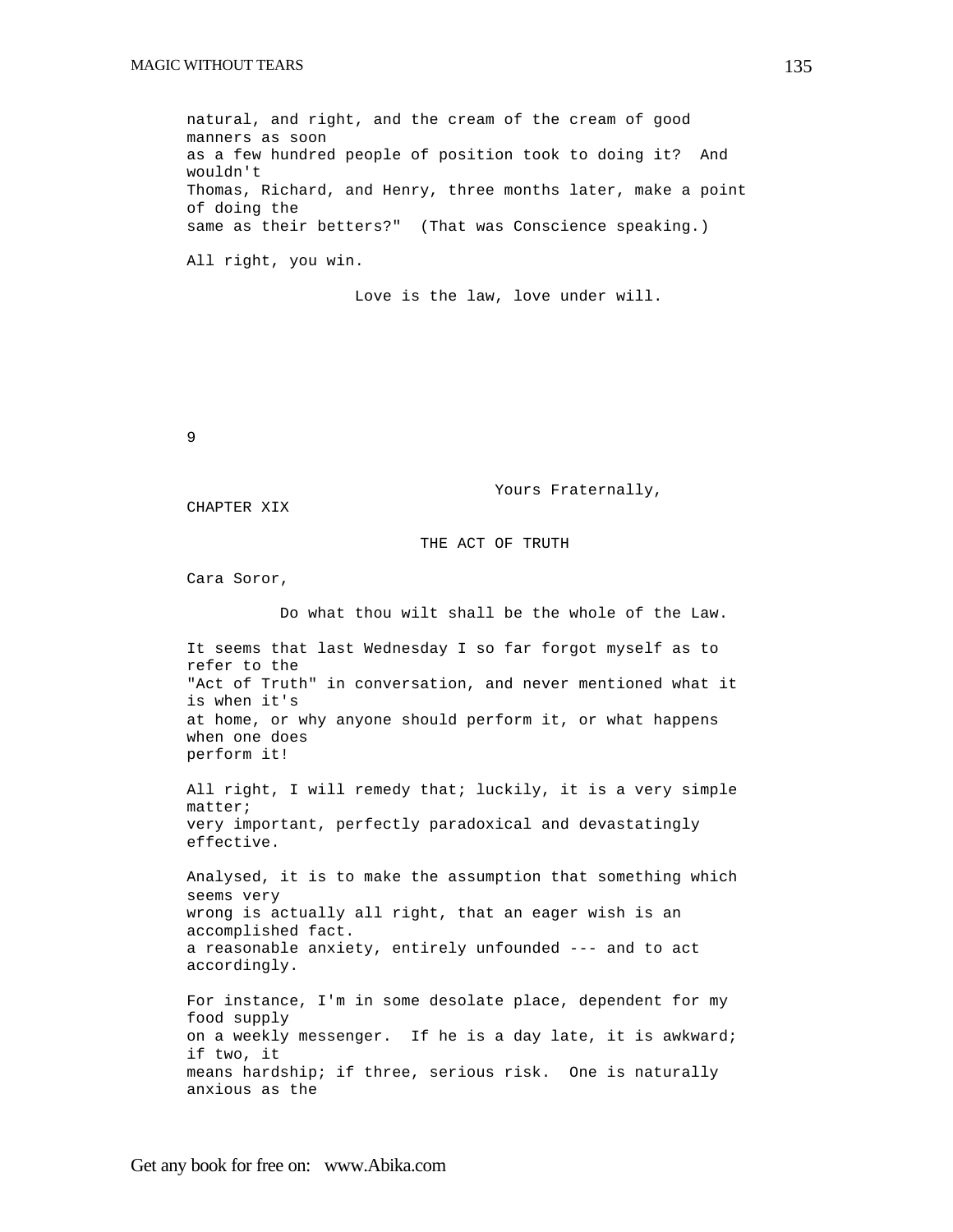day approaches; perhaps the weather, or some similar snag, makes it likely that he will be late. From one cause or another, I have rather exceeded my ration. There is nothing I can do about it, materially. The sensible course of action is to draw in my horns, live on the minimun, necessary to life, which involves cutting the day's work down to almost noting, and hope for the best, expecting the worst. But there is a Magical mode of procedure. You say to yourself: I am here to do this Work in accordance with my true Will. The Gods have got to see to it that I'm not baulked by any blinking messenger. (But take care They don't overhear you; They might mistake it for Hybris, or presumption. Do it all in the Sign of Silence, under the aegis of Harpocrates, the "Lord of Defence and Protection"; be careful to assume his God-form, as standing on two crocodiles. Then you increase your consumption, and at the same time put in a whole lot of extra Work. If you perform this "Act of Truth" properly, with genuine conviction that nothing can go wrong, your messenger will arrive a day early, and bring an extra large supply. This, let me say at once, is very difficult, especially at first, until one has gained confidence in the efficacy of the Formula; and it is very nastily easy to "fake." Going through the motions (as they say) is more futile here than in most cases, and the results of messing it up are commonly disastrous.3 You must invent your act to suit your case, every time; suppose you expect a cable next Friday week, transferring cash to your account. You need \$500 to make up an important payment, and you don't know whether they will send even \$200. What are you going to do about it? Skimp, and save your expenses, and make yourself miserable and incapable of 3\* Do not be misled by any apparent superficial resemblance to "Christian

136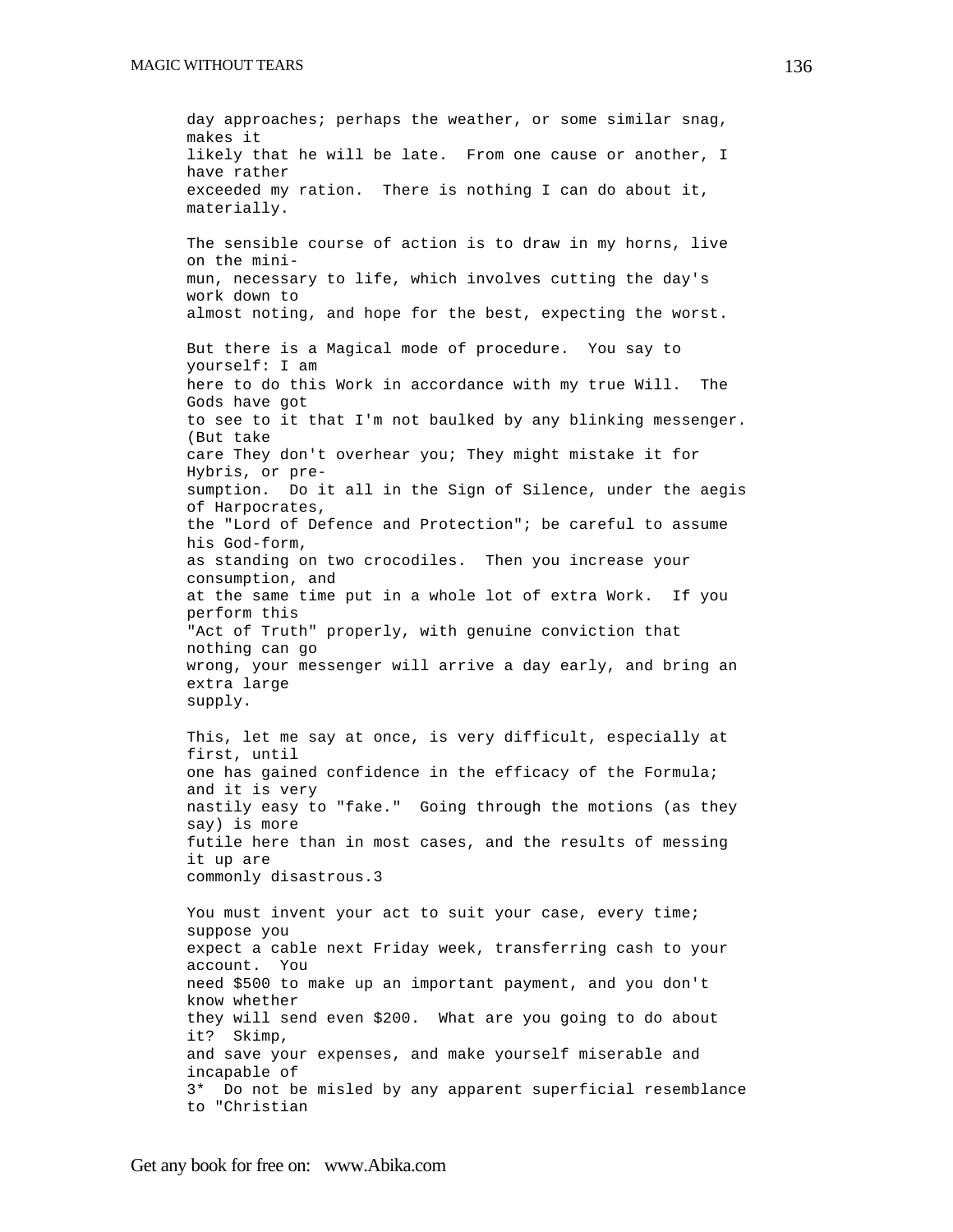Science" and "Coueism" and their cackling kin. They miss every essential feature of the formula.

#### 10

vigorous thought or action? You may succeed in saving enough to swing the deal; but you won't get a penny beyond the amount actually needed -- and look at the cost in moral grandeur! No, go and stand yourself a champagne luncheon, and stroll up Bond Street with an 8 1/2 "Hoyo de Monterey," and squander \$30 on some utterly useless bauble. Then the \$500 will swell to \$1000, and arrive two days early at that! There are one or two points to consider very carefully indeed before you start: --- 1. The proposed Act must be absurd; it won't do at all if by some fluke, however unlikely, it might accomplish your aim. For instance, it's no use backing an outsider. there must be no causal link. 2. The Act must be one which makes the situation definitely worse. E.g.: suppose you are counting on a new dress to make a hit at a Reception, and doubt whether it is so much better than your present best, or whether it will be finished in time. Then, wear that present best to-night (wet, of course), knowing you are sure to soil it. 3. Obviously, all the usual conditions of a Magical Operation apply in this as in all cases; your aim must conform with your True Will, and all that; but there is one curious point about an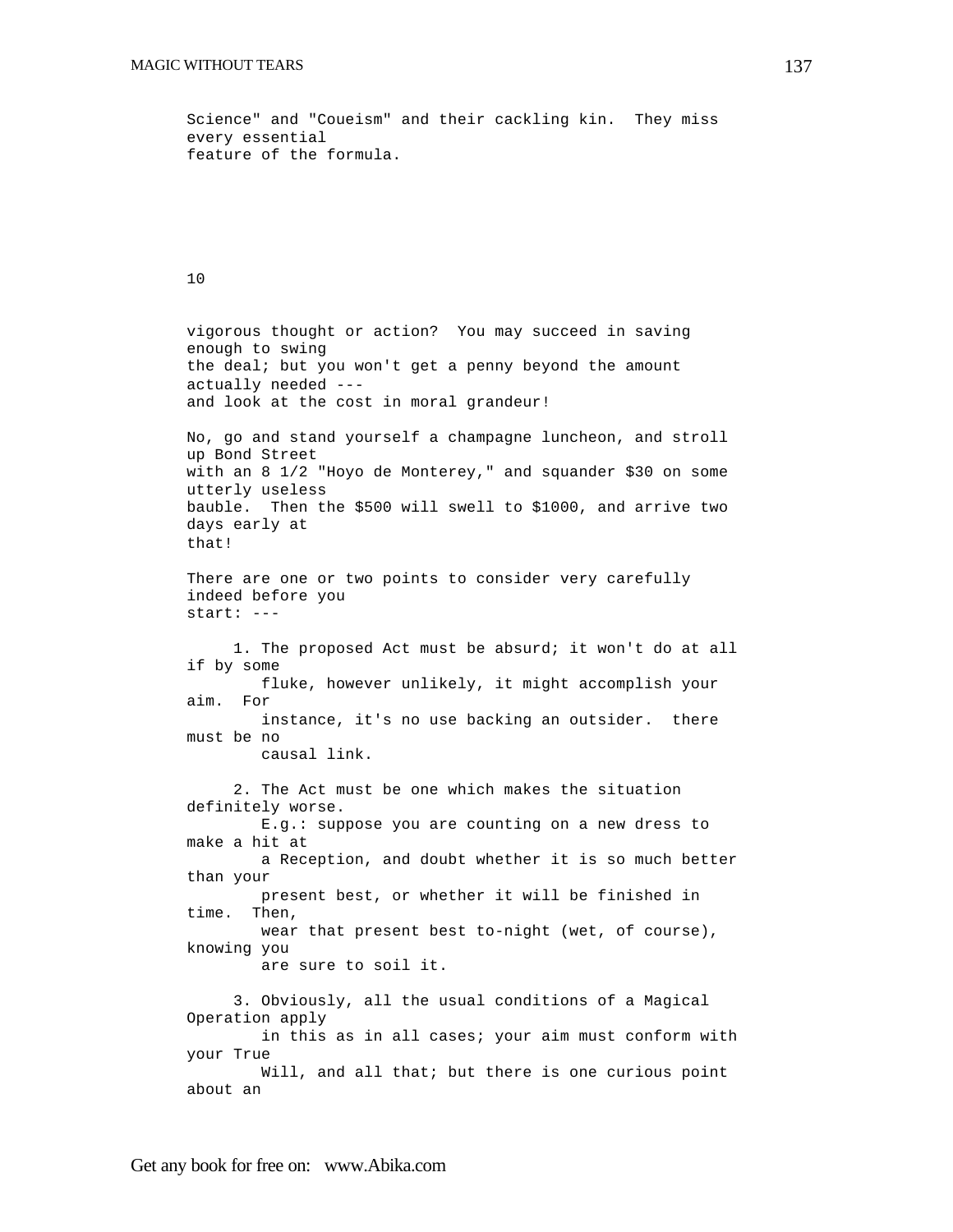Act of Truth: this, that one should resort to it only when there is no other method possible. In the explorer's case, above, it won't do if he has any means of hurrying up the messenger.

It seems to me that the above brief sketch should suffice an intelligent and imaginative student like yourself; but if any point remains darkling, let me know, and I will follow up with a postscript.

Love is the law, love under will.

Yours fraternally,

### $666$

P.S. --- I thought it might help you if I were to make a few experiments. I have done so. Result: this is much more difficult and delicate an affair than I had thought when I wrote this letter. For instance, one single thought of a "second string" --- e.g. "if it fails, I had better do so and so" --- is enough to kill the while operation stone dead. Of course, I am totally out of practice; but, even so . . . . . .

CHAPTER XX

#### TALISMANS: THE LAMEN: THE PANTACLE

Cara Soror,

Do what thou wilt shall be the whole of the Law.

Really you comfort me when you turn from those abstruse and exalted themes with which you have belaboured me so often of late to dear cuddlesome

#### 11

little questions like this in our letter received this morning: "Do please, dear Master, give me some hints about how to make Talismans (that's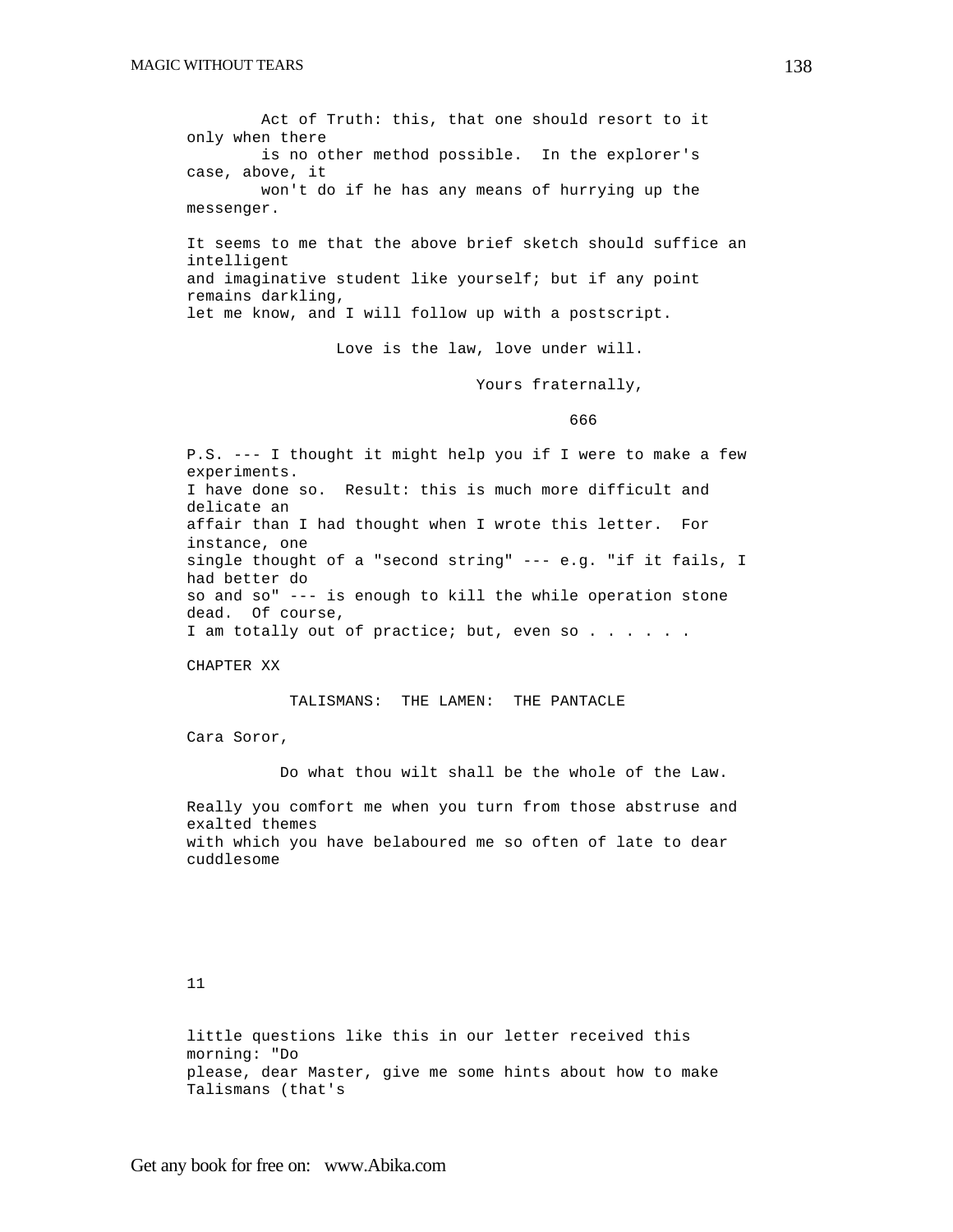the same as Telesmata, isn't it? Yes, 666) and the Pantacle. The official instructions are quite clear, of course; but somehow I find them just a little frightening." Well, I think I know pretty well what you mean; so I will try to imitate the style of Aunt Tabitha in "The Flapper's Fireside." For one thing, you forgot to mention the Lamen. Now what are these things when they are at home? That's easy enough. The Lamen is a sort of Coat of Arms. It expresses the character and powers of the wearer. A talisman is a storehouse of some particular kind of energy, the kind that is needed to accomplish the task for which you have constructed it. The Pantacle is often confused with both the others; accurately, it is a "Minutum Mundum", "the Universe in Little"; it is a map of all that exists, arranged in the Order of Nature. There is a chapter in Book 4, Part II, devoted to it (pp. 117 - 129); I cannot make up my mind whether I like it. At the best it is very far from being practical instruction. (The chapter on the Lamen, pp. 159 - 161, is even worse.) An analogy, not too silly, for these three; the Chessplayer, the Openings, and the Game itself. But --- you will object --- why be silly at all? Why not say simply that the Lamen, stating as it does the Character and Powers of he wearer, is a dynamic portrait of the individual, while the Pantacle, his Universe, is a static portrait of him? And that, you pursue flattering, is why you preferred to call the Weapon of Earth (in the Tarot) the Disk, emphasizing its continual whirling movement rather than the Pantacle of Coin, as is more usual. Once again, exquisite child of our Father the Archer of Light and of seaborn Aphrodite, your well-known acumen has "nicked the ninety and nine and one over" as Browning says when he (he too!) alludes to the Tarot.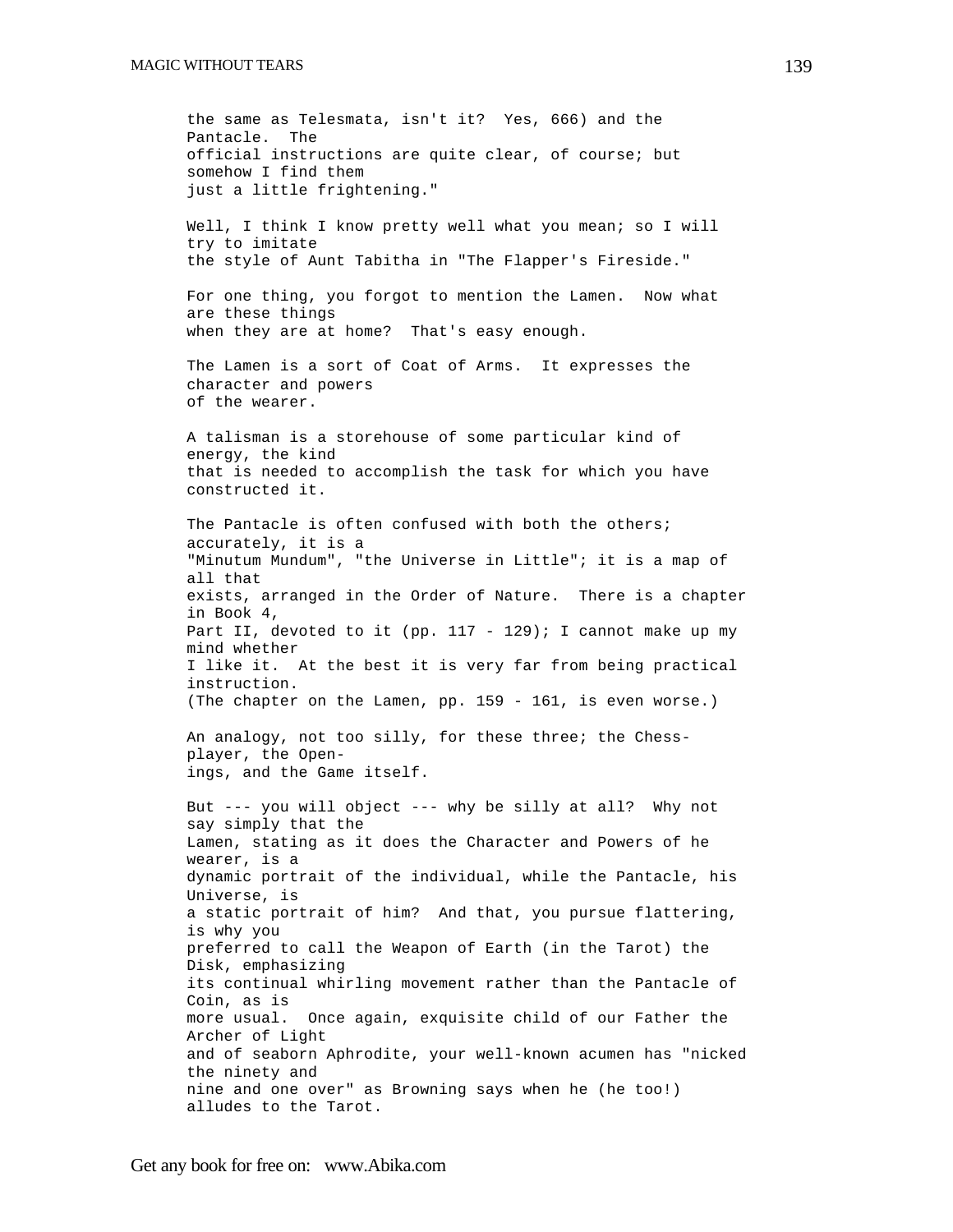As you will have gathered from the above, a Talisman is a much more restricted idea; it is no more than one of the objects in his Pantacle, one of the arrows in the quiver of his Lamen. As, then, you would expect, it is very little trouble to design. All that you need is to "make considerations' about your proposed operation, decide which planet, sign, element or sub-element or what not you need to accomplish your miracle.

As you know, a very great many desirable objects can be attained by the use of the talismans in the Greater and Lesser Keys of Solomon the King; also in Pietro di Abano and the dubious Fourth Book of Cornelius Agrippa.

You must on no account attempt to use the squares given in the Book of the Sacred Magic of Abramelin the Mage until you have succeeded in the Operation. More, unless you mean to perform it, and are prepared to go to any length to do so, you are a fool to have the book in your possession at all. Those squares are liable to get loose and do things on their own initiative; and you won't like it.

The late Philip Haseltine, a young composer of genius, used one of these squares to get his wife to return to him. He engraved it neatly on his

## 12

arm. I don't know how he proceeded to set to work; but his wife came back all right, and a very short time afterwards he killed himself.

Then there are the Elemental Tablets of Sir Edward Kelly and Dr. John Dee. From these you can extract a square to perform almost any conceivable operation, if you understand the virtue of the various symbols which they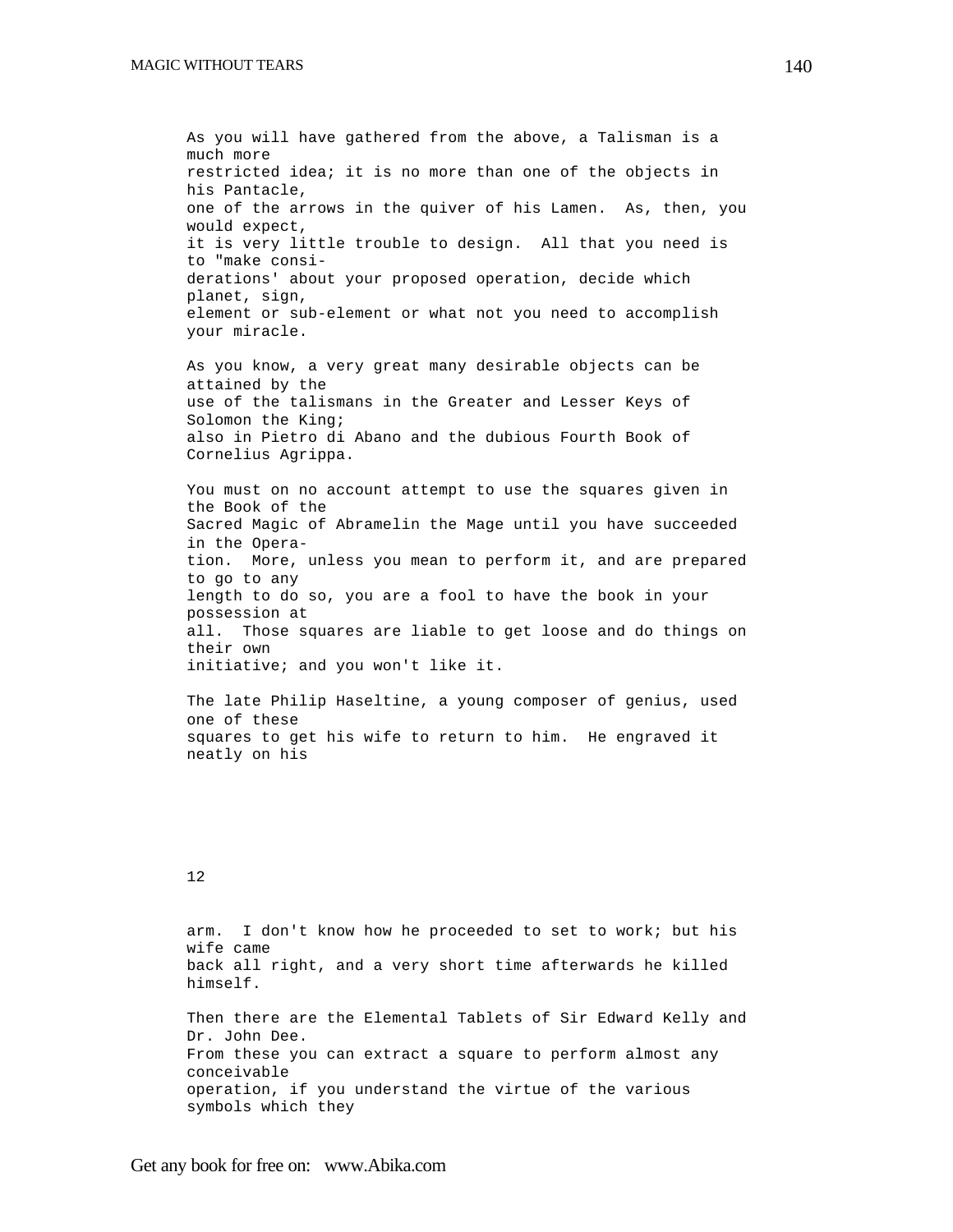manifest. They are actually an expansion of the Tarot. (Obviously, the Tarot itself as a whole is a universal Pantacle --- forgive the pleonasm! Each card, especially is this true of the Trumps, is a talisman; and the whole may also be considered as the Lamen of Mercury. It is evidently an Idea far too vast for any human mind to comprehend in its entirety. For it is "the Wisdom whereby He created the worlds.") The decisive advantage of this system is not that its variety makes it so adaptable to our needs, but that we already posses the Invocations necessary to call forth the Energies required. What is perhaps still more to the point, they work without putting the Magician to such severe toil and exertion as is needed when he has to write them out from his own ingenium. Yes! This is weakness on my part, and I am very naughty to encourage you to shirk the hardest path. I used often to make the background of my Talismans of four concentric circles, painting then, the first (inmost) in the King (or Knight) scale, the second in the Queen, the third in the Prince, and the outermost in the Princess scale, of the Sign, Planet, or Element to which I was devoting it. On this, preferably in the "flashing" colours, I would paint the appropriate Names and Figures. Lastly, the Talisman may be surrounded with a band inscribed with a suitable "versicle" chosen from some Holy book, or devised by the Magician to suit the case. In the British Museum (and I suppose elsewhere) you may see the medal struck to commemorate the victory over the Armada. This is a reproduction, perhaps modified, of the Talisman used by Dee to raise the storm which scattered the enemy fleet. You must lay most closely to your heart the theory of the Magical Link (see Magick pp . 107 - 122) and see well to it that it rings true; for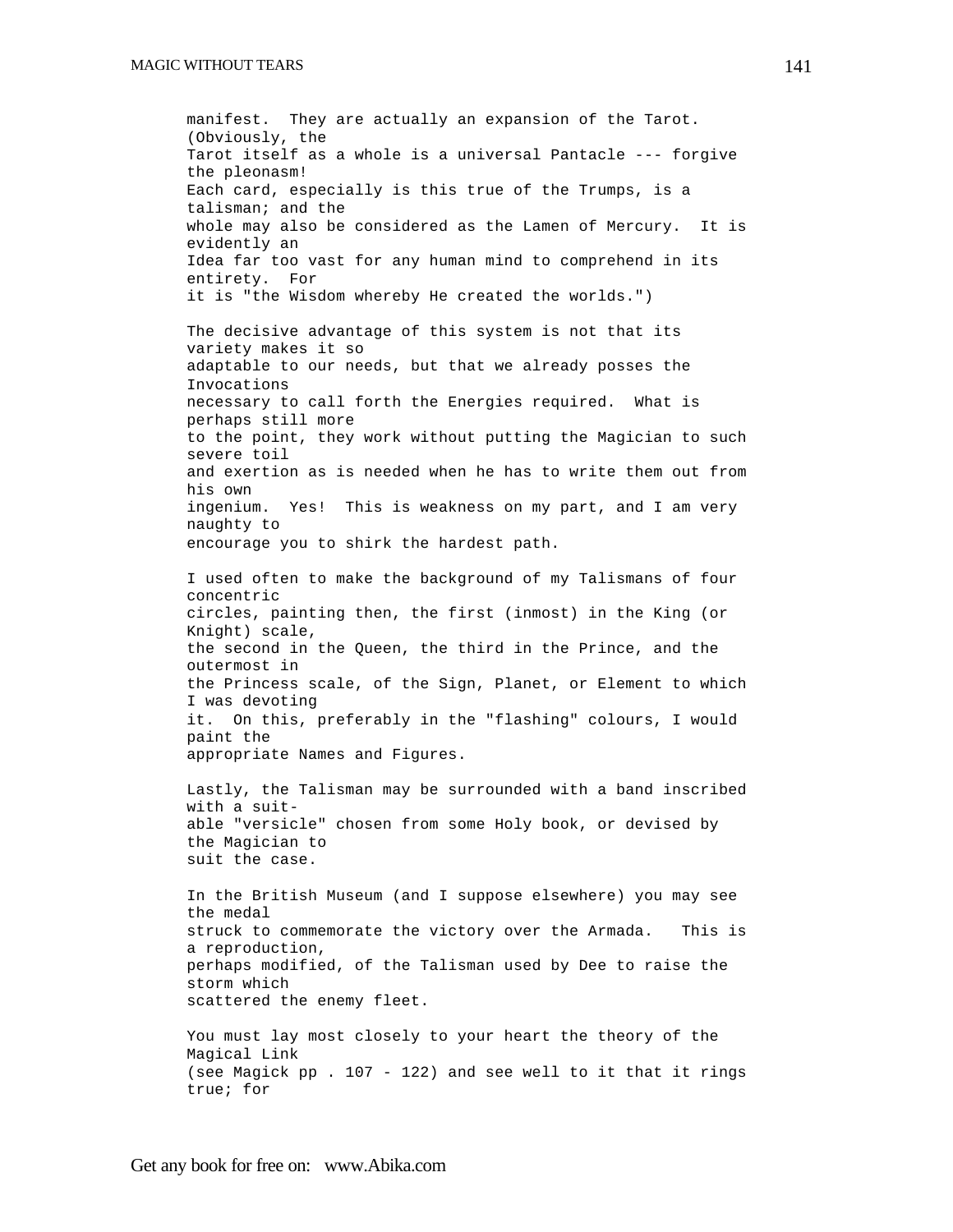without this your talisman is worse than useless. It is dangerous; for all that Energy is bound to expend itself somehow; it will make its own links with anything handy that takes its fancy; and you can get into any sort of the most serious kind of trouble.

There is a great deal of useful stuff in Magick; pp. 92 - 100, and pp. 179 - 189. I could go on all night doing nothing but indicating sources of information.

Then comes the question of how to "charge" the Talisman, of how to evoke or to invoke the Beings concerned, and of --- oh! of so much that you need a lifetime merely to master the theory.

Remember, too, please, what I have pointed out elsewhere, that the greatest Masters have quite often not been Magicians at all, technically; they have used such devices as Secret Societies, Slogans and Books. If you are so frivolous as to try to exclude these from our discourse, it is merely evidence that you have not understood a single word of what I have been trying to tell you these last few hundred years!

# 13

May I close with a stray example or so? Equinox III, 1, has the Neophyte's Pantacle of Frater O.I.V.V.I.O. The Fontispiece of the original (4 volume) edition of Magick, the colors vilely reproduced, is a Lamen of my own Magick, or a Pantacle of the Science, I'm sure I'm not sure which! Most of my Talismans, like my Invocations, have been poems. This letter must be like the Iliad in at least one respect: it does not end; it stops.

Love is the law, love under will.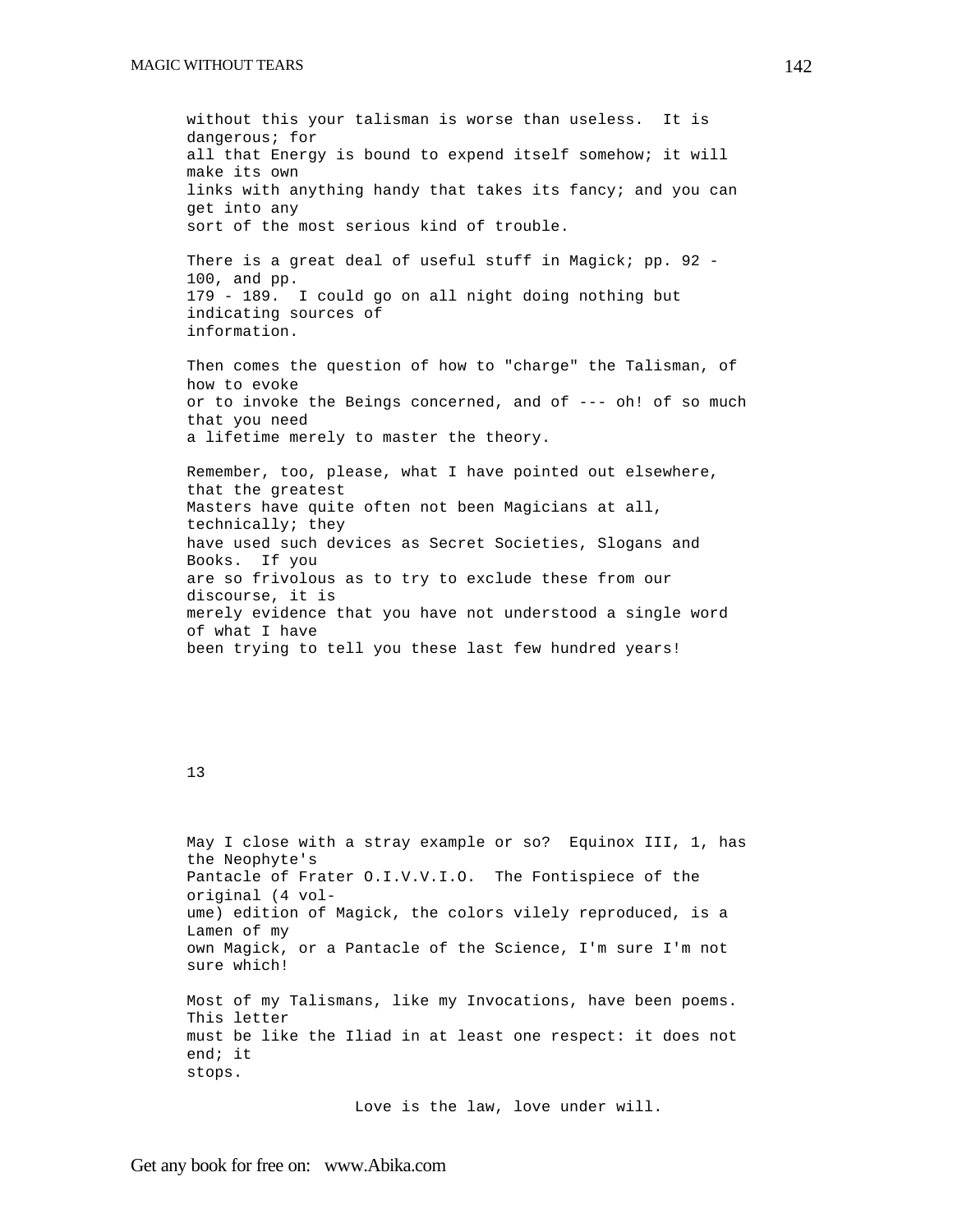Yours fraternally,

 $666$ 

CHAPTER XXI

MY THEORY OF ASTROLOGY

Cara Soror,

Do what thou wilt shall be the whole of the Law.

A few well-chosen words about Astrology? Madam, I am only too happy to oblige: our aim is to serve. The customer is usually wrong; but statistics indicate that it doesn't pay to tell him so.

It seems a long while since I set up your Nativity, and read it, but it is very clear in my mind that you were astonished, as so many others have been, by the simplicity and correctness of my reading. It began, you remember, by your giving me the usual data when we dropped in for tea at the Anglers' Rest,. I calculated the Ascendant on the spot, and remarked "Rubbish!" I looked at you again very carefully; and, after many grunts, observed, "More likely half-past ten --- within an hour one way or the other." You insisted; I insisted. Unwilling to make a Fracas in the Inn, we decided to put you to the trouble of writing to your mother to settle the dispute. Back came the answer: "within a few minutes of eleven. I remember because your father had hung on as long as he could --- he had to take the morning service." This occurrence is very common in my experience; I have contradicted what sounded like ascertained fact and proved on enquiry to have been right; so, considering that the statistics I made many years ago showed me to have been right 109 times out of 120, I think two things are fairly near probation; firstly, I am not guessing --- that doesn't matter much; but, secondly, which is of supreme importance, there is a definite connection between the personal appearance and manner of the native, and

Get any book for free on: www.Abika.com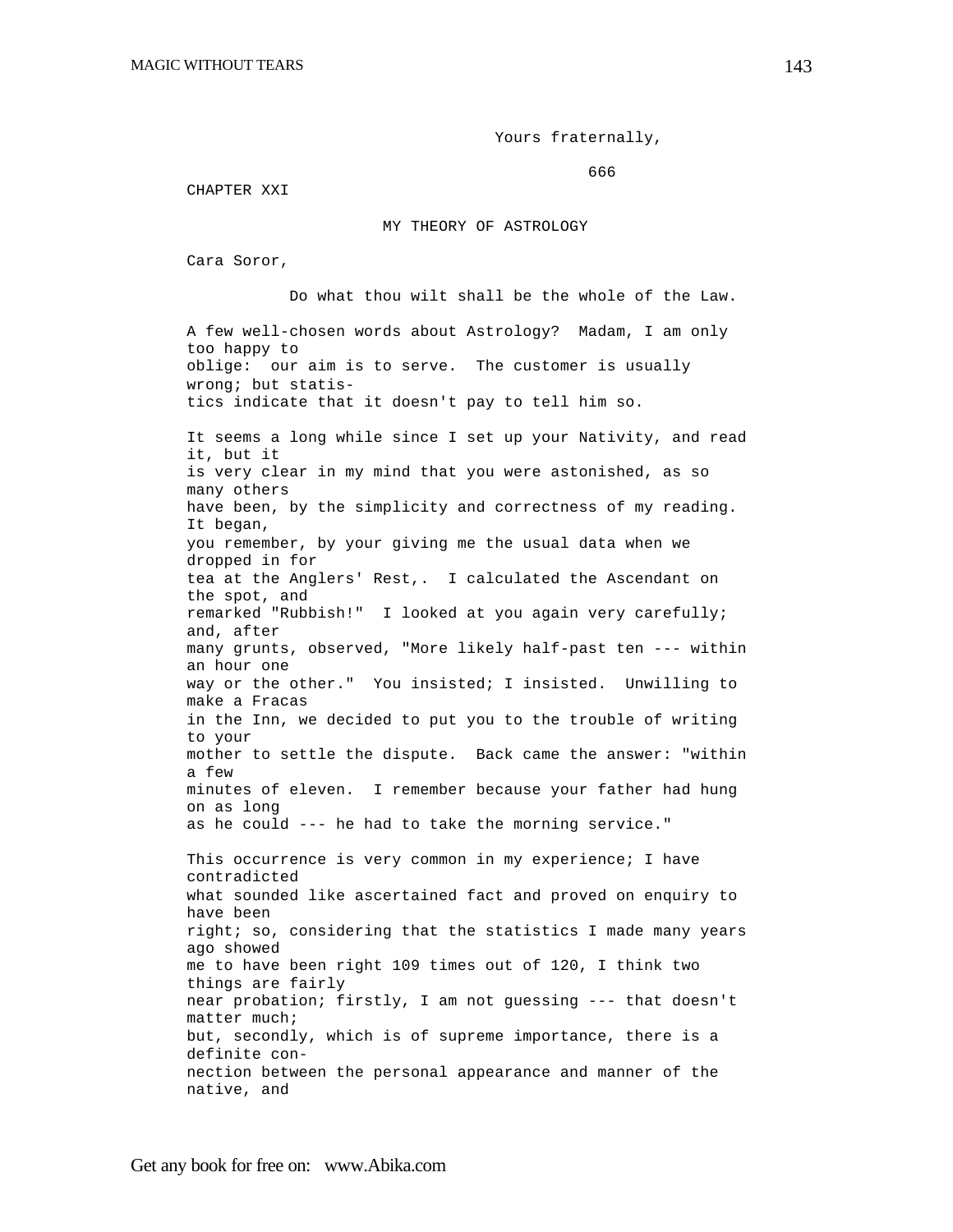the Sign of the Zodiac which was rising when he first drew air into his lungs. Let me add, to strengthen the argument, that on the few occasions where I have erred there has been a good astrological reason for it. E.g. I might plump for Pisces rising when it was actually Capricornus; but in that case Saturn would have been afflicted by being in Cancer, with bad aspects from Venus and the Moon, thus taking away all his rugged, male, laborious qualities, and in the Ascendant might have been Jupiter, suggesting many of the qualities of Pisces: and so forth.

### 14

Now let me start! You want me to explain the system --- or no-system! -- which I use. I do not "move in a mysterious way My wonders to perform;" for nothing could be simpler. For its origin I have to thank Abramelin the Mage, who empties the vials of his scorn upon the astrologers of his time with their meticulous calculations of "the hours of the planets" and so on. I think he goes too far when he says that a planet can have no influence at all, or very little, unless it is above the horizon; but he meant well, bless him! And, though he does not say so, I believe that I do my stuff in very much the same way as he did. Modern astrologers multiply their charts until their desks remind me of a Bargain Basement in the rush hour! They compare and contrast until they are in bat-eyed bewilderment bemused; and when the answer turns out absolutely false, exclaim, what a shout: "By Ptolemy, I forgot to look at the last Luniation for Buda-Pesth!" But then they can always find something or other which will explain how they came to go wrong: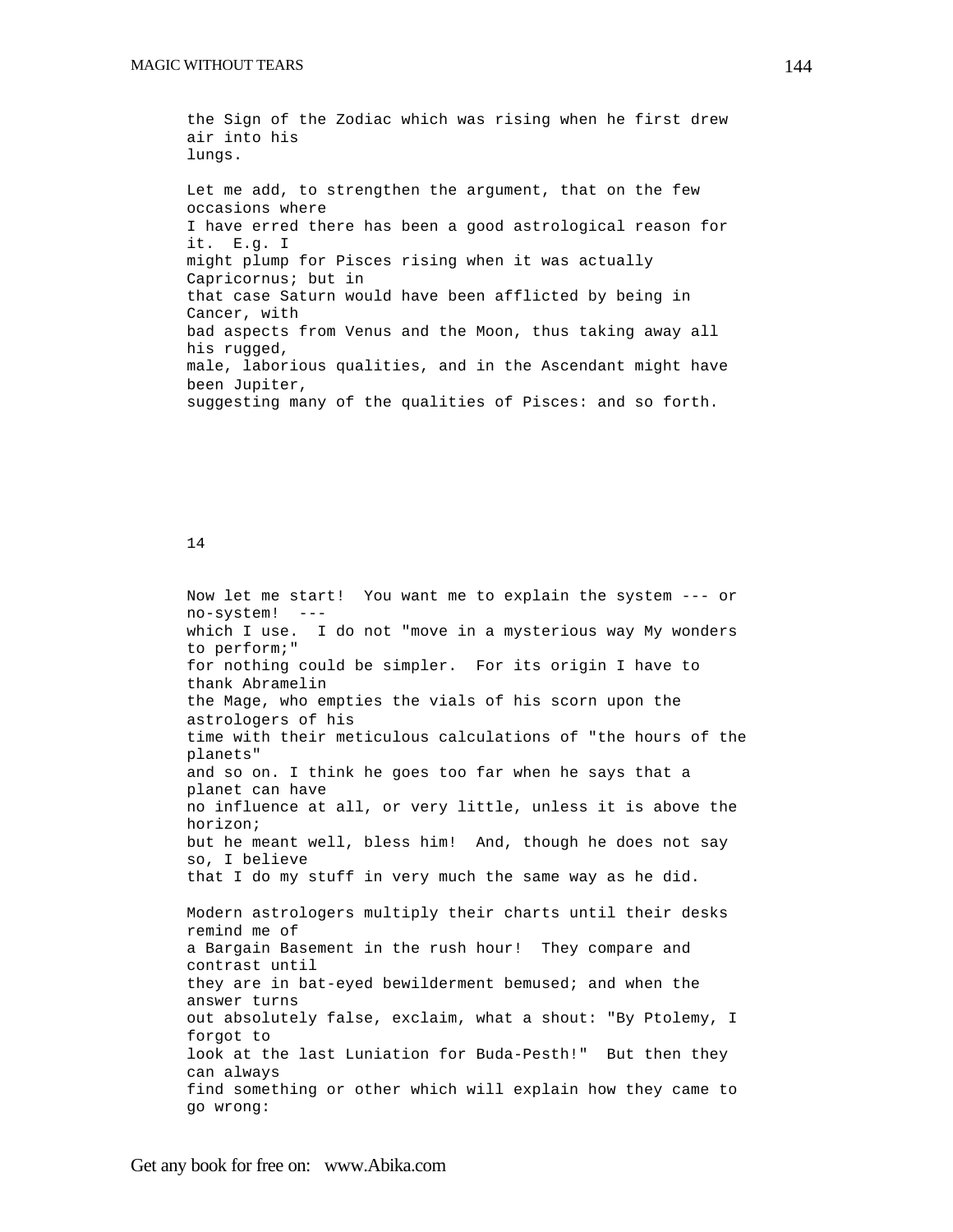naturally, when you have several hundred factors, helplessly bound and gagged, it would be just too bad if you couldn't pick out one to serve your turn --- after the event! No, dear girl, it should be obvious to an unweaned brat: (a) they can't see the wood for the trees, (b) they are using Ruach on a proposition which demands Neschamah. Intellect is quite inadequate; the problem requires mother-wit, intuition, understanding. Here is my system in a Number 000 Ampoule. Put up the figure at birth: study it, make notes of the aspects and dignities, concentrate --- and turn on the Magical Tap! Occasionally, when I began, I set up the "progressed figure" to see how the patient was doing this week, but it never seemed to help enough to compensate for the distraction caused by the complication. What I do observe to examine the situation of to-day is Transits. These I have found very reliable; but even with these I usually ignore aspects of minor importance. Truth to tell, conjunctions mean very much more than the rest put together. Talking of aspects, I think it ridiculous to allow vast "orbs" like 15ø for Luna, and 12ø for Sol. Astrologers go to extreme lengths to calculate the "solar revolution" figure not to a degree, not to a minute, but to a second: and that when they don't know the exact time of birth within half an hour or more! Talk about straining at a gnat and swallowing a camel! Then what does an hour or so matter anyhow, if you are going to allow an aspect, whether it is 2ø or 10ø off? This even with delicate aspects like the quintile or semi-sextile. What would you think of a doctor who had a special thermometer made to register -1/100 of a degree, and never took notice of the fact that the patient had just swallowed a cupful of scalding hot tea? In my own work, I disallow a deviation of 5ø or 6ø from the exact aspect,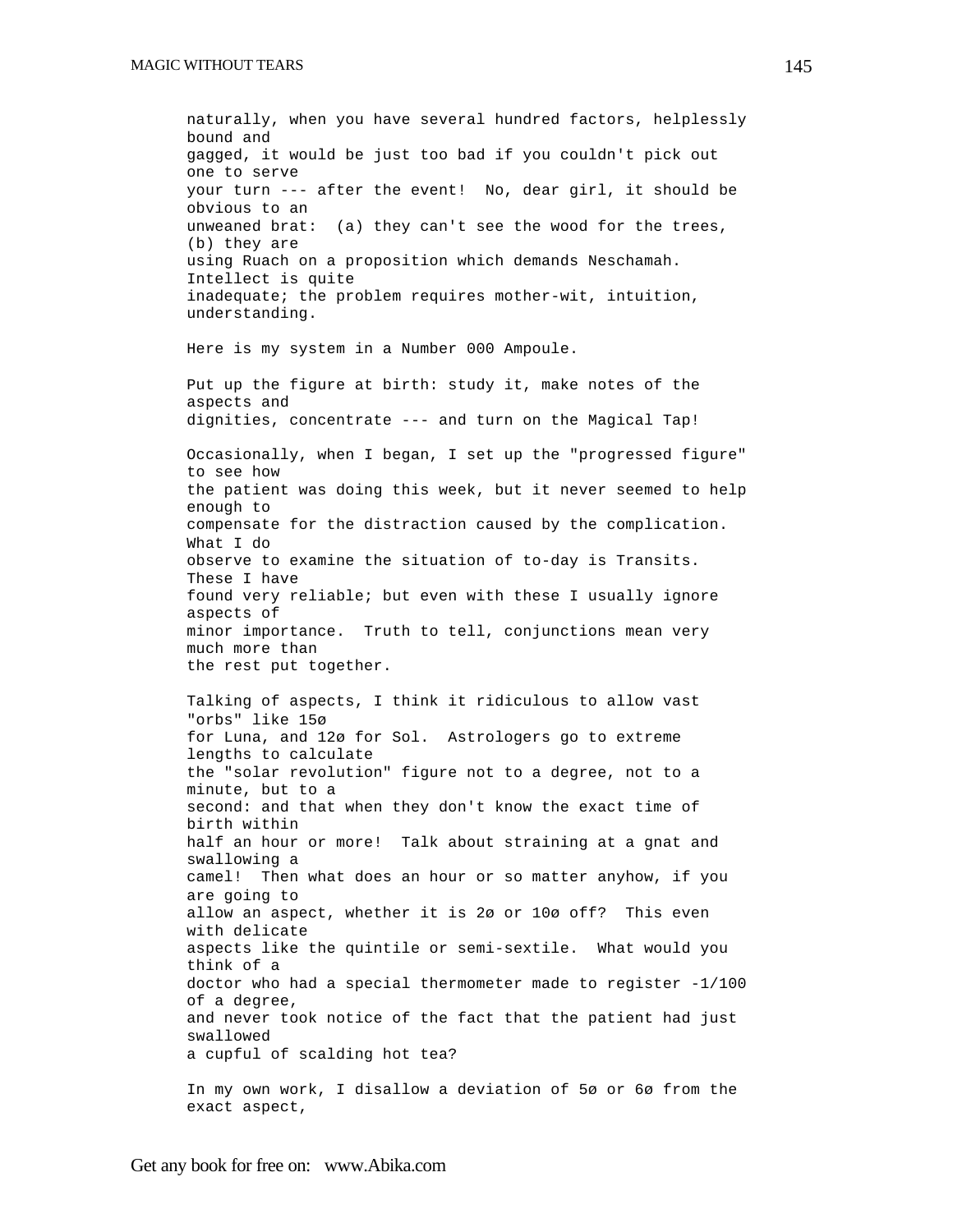unless there is some alien reason for thinking that it is actually operative. With the minor aspects, I dislike reckoning with them if they are even 3ø away.

Nor do I see any sense in marking the odd minutes in the Ascendant, when one is not sure even of the decan.

That seems to be about all that is necessary for my "morning hate;" suppose we go on to the question of interpretation.

#### 15

Thousands of books have been written on Astrology; nobody could possible read them all thoroughly, and he would be a great fool to try. But he may do little harm by going into them far enough to observe that hardly any half-dozen are agreed even on the foundations of their system, hardly any two upon the meaning of any given aspect, dignity, or position; there is not always agreement even upon what questions pertain to which houses.

There are a few completely quack systems, such as those which mix up the science with Toshosophical4 hypotheses; naturally you discard these. But even of generally acceptable forms of Astrology, such as Mundane and Horary, I tend to be distrustful. I ask, for instance, why, if Taurus rules Poland and Ireland, as is no doubt the case, the crash and massacres of 1939 e.v. and later in the one did not take place in the other. All the seaports of the world naturally come under one of the three watery signs; but we do not find that an affliction of Pisces, which hits Tunis, should do harm to all the other harbours similarly ruled.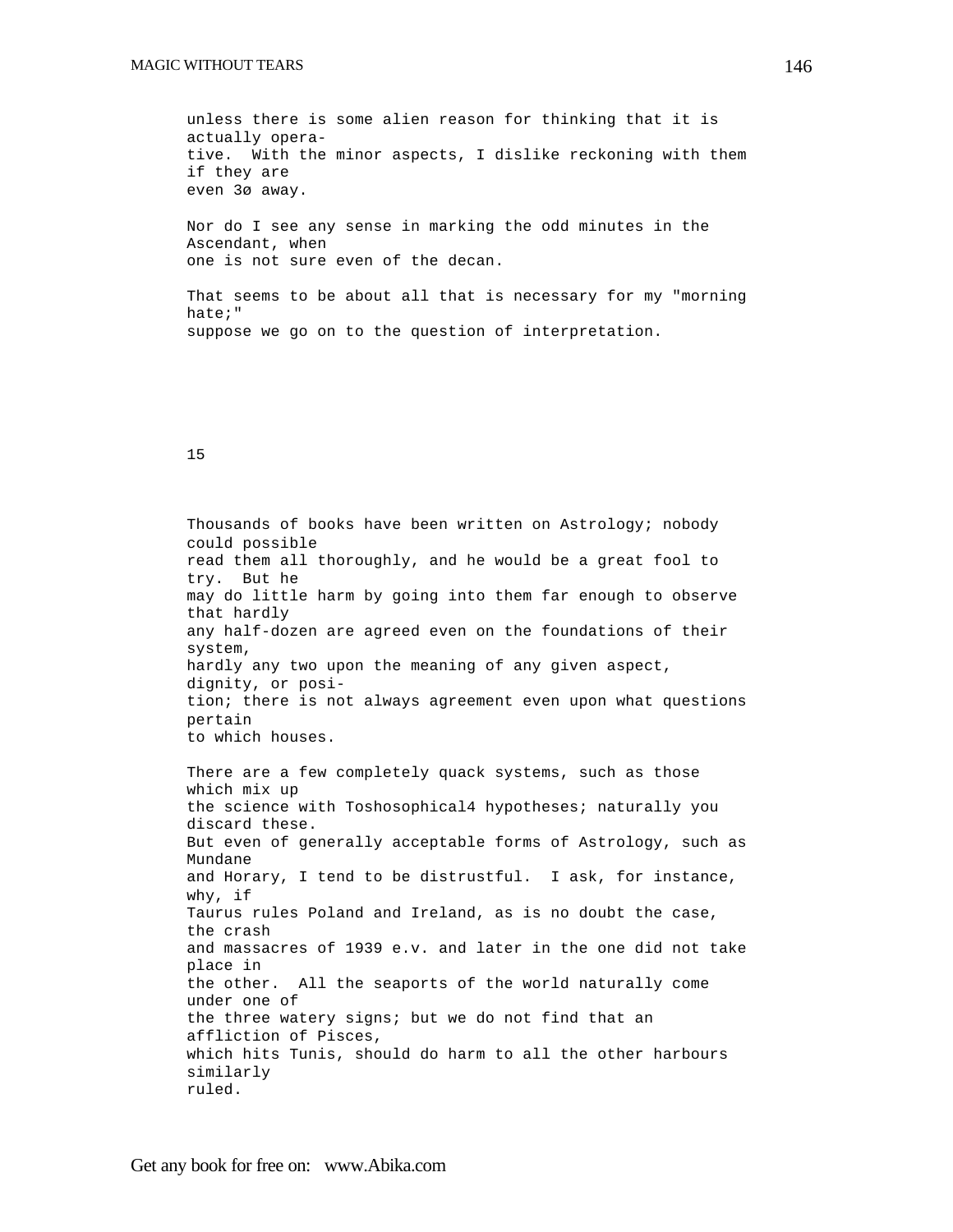This brings us to the first Big Jump in the steeplechase of the whole science. We hear of thousands of people being killed at the same time (within an hour or two, perhaps a minute or two) by earthquake, shipwreck, explosion, battle or other form of violence. Was the horoscope of every one of the victims marked with the probability of some such end? I have known very strange cases of coincidence, but not to that extent! The answer, I believe, is manifold. It might be, for example, that Poland and Ireland are ruled by different degrees of Taurus; that there are major and minor figures, the former overruling the latter, so that the figure of the launching of the "Titanic" swallowed up the nativities of the victims of her wreck. Something of this sort is really an obvious truth. Flood in China, famine in India, pestilence anywhere, evidently depend on maps of a scale far more enormous than the personal. Then --- on this point I feel reasonably sure --- there may be one or more factors of which we know nothing at all, by which the basic possibilities of a figure are set to work. (Just as a car with engine running will not start until the clutch is put in.) I will conclude by announcing a rather remarkable position. 1. I see no objection at all to postulating that certain "rays,' or other means of transmitting some peculiar form or forms of energy, may reach us from the other parts of the solar system; for we can in fact point to perfectly analogous phenomena in the discoveries of the last hundred years or so. But that is no more than a postulate. 4^ WEH NOTE: By now this term has appeared several times, and it will be going by more than a few times ahead. Crowley disdained to apply "Theosophical"

Get any book for free on: www.Abika.com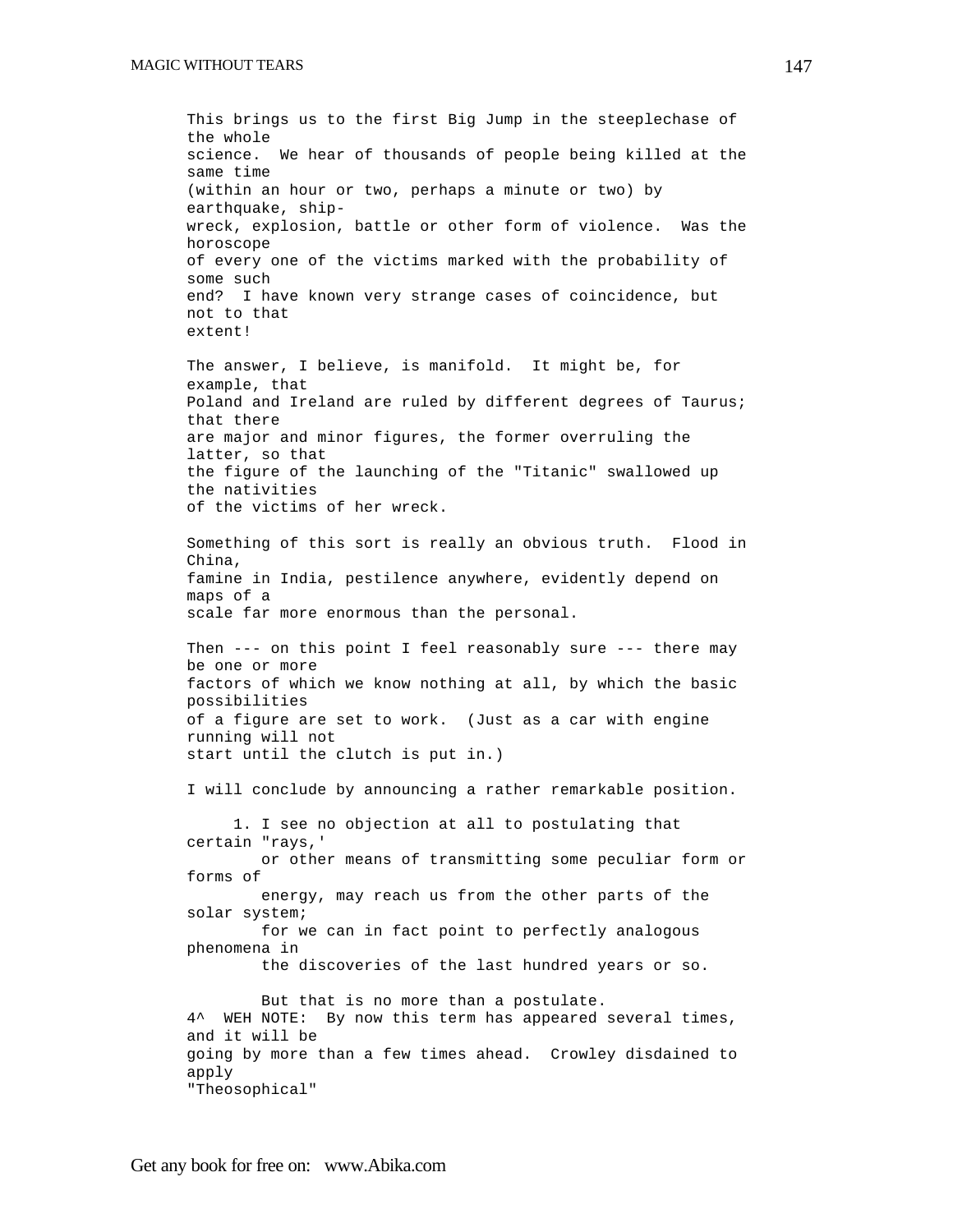to the movement of Anne Besant, preferring to reserve the word for older systems. He coined the word "TOSHosophical" to replace "Theosophical" in these references.

```
16
```
 2. The objections to Astrology as such, indicated by what I have already pointed out, and several others, would suffice to place me among the most arrogant disbelievers in the whole study, were it not for what follows. 3. The facts with regard to the Ascendant are so patent, so undeni able, and so inexplicable without the postulate in (1), that I am utterly convinced of the fundamental truth of the basic principles of the science. I said, "I will conclude"; and I meant it. For now that (or so I hope) you respect sufficiently my conviction that Astrology is a genuine science and not a messy mass of Old Wives' Tales, you will obviously demand instruction as to how to learn it, that you may verify my opinion in the light of your own experiments. This will look much better if I put it in a separate letter. 'Till then --- Love is the law, love under will. Fraternally, CHAPTER XXII HOW TO LEARN THE PRACTICE OF ASTROLOGY Cara Soror, Do what thou wilt shall be the whole of the Law.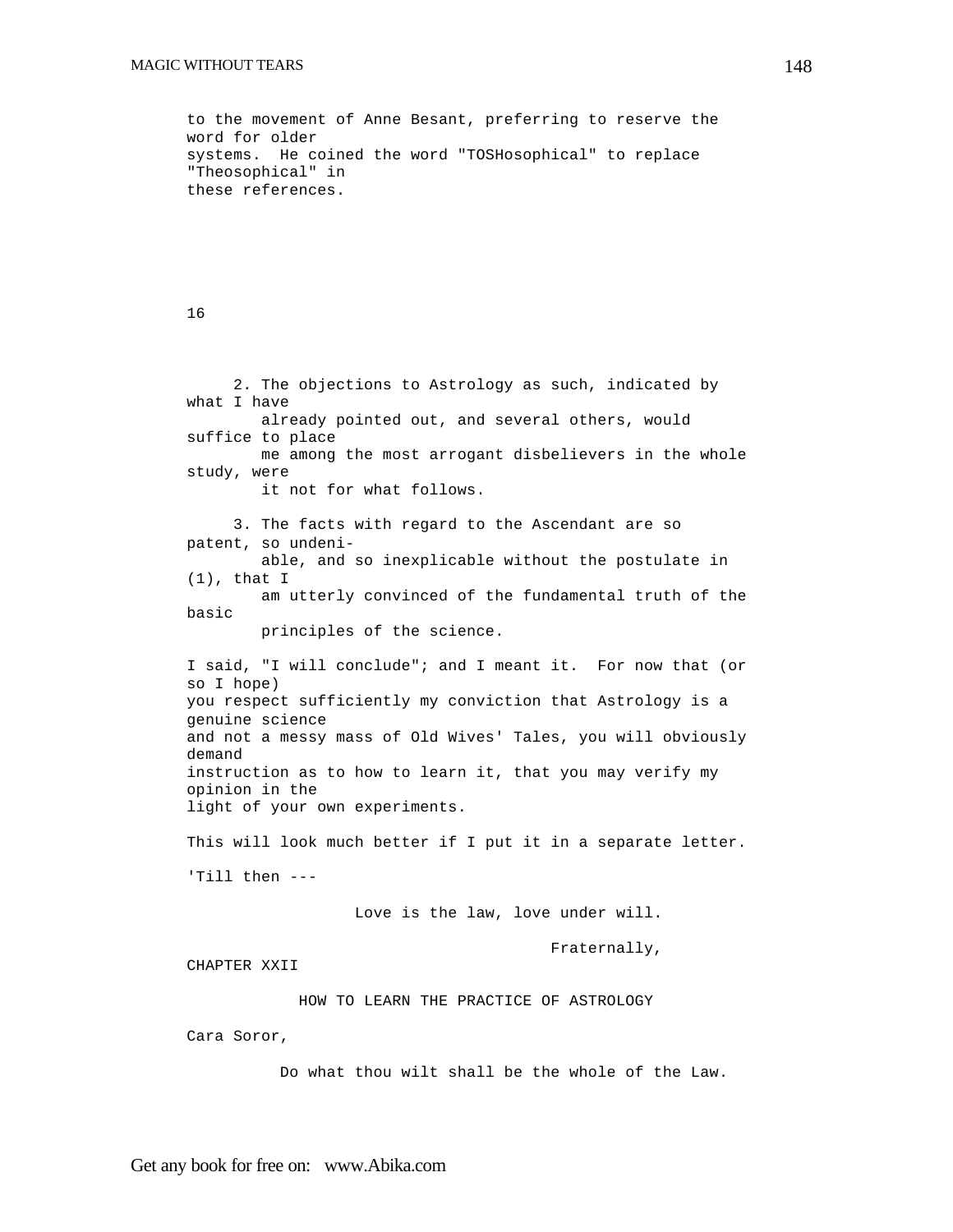"Up guards, and at 'em!" First, you must know your correspondences by heart backwards and upside down (air connu.) They are practically all in The Book of Thoth; but "if anyone anything lacks," look for it in 777. Then, get a book on Astrology, the older the better. Raphael's Shilling Handbook is probably enough for the present purpose. Get well into your head what the menu says about the natures of the planets, the influence of the aspects, what is meant by dignities, the scope of the houses, and so on. Dovetail all this with your classical knowledge; the character and qualities, the powers and the exploits, of the several deities concerned. Next, learn how to set up a figure of the heavens. This need not take an average intelligent person more than an hour at the most. You can learn it from a book. Lastly, get Barley's 1001 Notable nativities and More Nativites. Also any other collections available. Practice setting up the horoscopes. Use the Chaldean square system; it shows at the first glance what is happening in the angular houses, which are the keys of the whole figure. compare and contrast what you know of the natives, from history, with what is said of the aspects (and the rest) in the books you have read. Put together similar horoscopes; e.g. a dozen which have Sagittarius 17 rising, another lot with Jupiter in the hid-heaven, and so on; see if you can find a similarity in their lives with what the books will have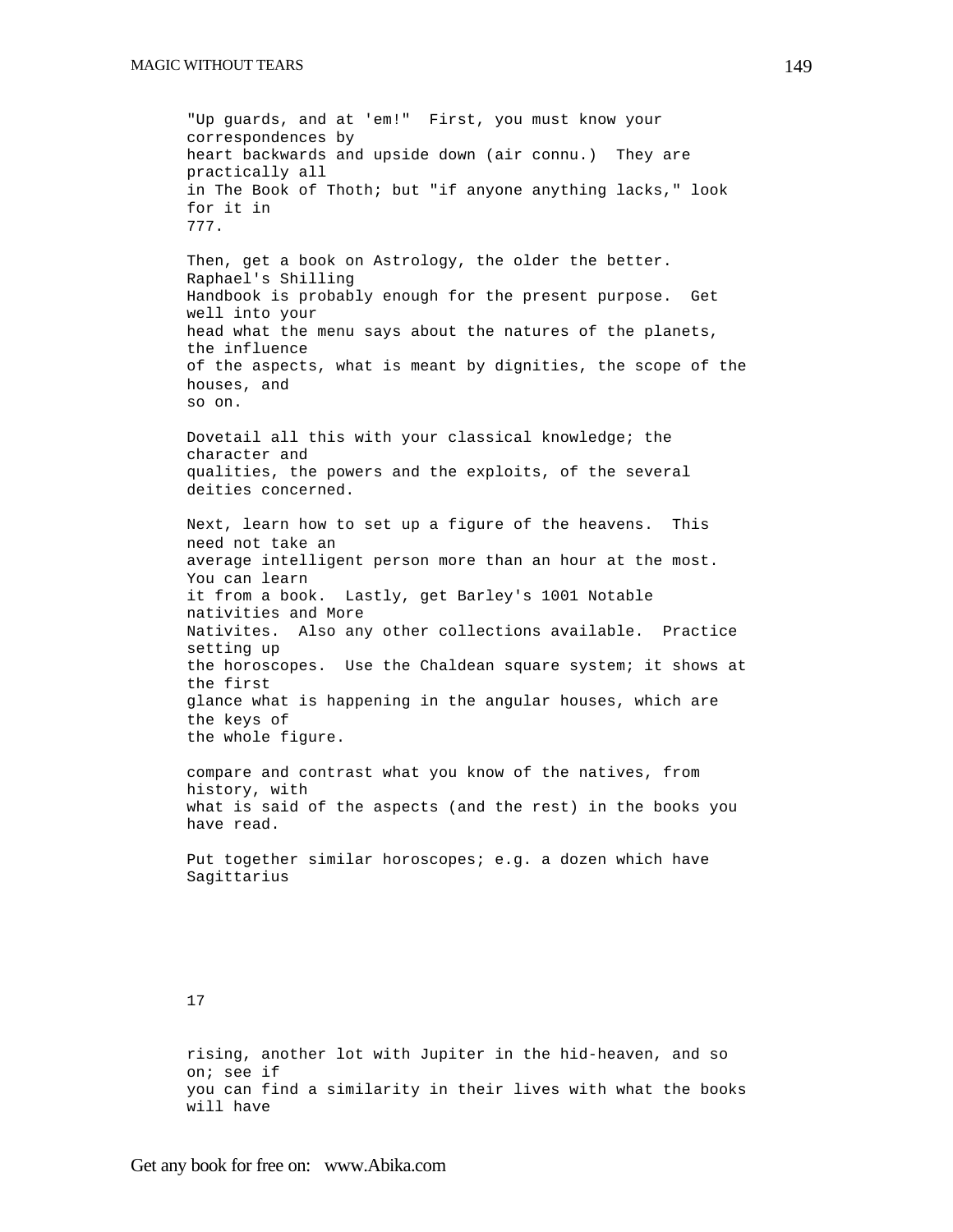led you to expect. Don't be afraid to criticise; on the contrary, do some research work on your own, and find cases which seem to contradict tradition. Instance: Saturn in the M.C. is said to cause a spectacular rise in a man's career, ending in an equally notable crash. Examples: Napoleon I and III, Oscar Wilde, Woodrow Wilson, Lord Northcliffe, Hitler. Look for figures with Saturn thus placed, whose natives have jogged along equably and died in the odour of sanctity. Find out why what worked in some cases failed in the others. By the time you have studied (say) 500 nativities you will be already a fairly competent judge. Work your bloody guns! as Kipling says; get a friend --- just this once I allow you human intercourse -- to set up for you figures of historical importance, or with some outstanding characteristic (e.g. murderers, champions of sport, statesmen, monsters, philanthropists, heresiarchs) without telling you to whom it refers. Build up the character, profession, story from the nativity. It sounds incredible; but more than a score of times I have been actually able to name him! By the time you have got good at this game --- and a most amusing game it is --- you may call yourself a very competent astrologer. Sometimes, even now, you may assign the figure of the Archbishop of York to Jabez Balfour or Catherine de Medici; or mix up Moody and Sankey with Brown and Kennedy; don't be discouraged; perhaps there may be something to be said for you after all! I believe, as I hope, that you will be surprised at the speed with which you acquire proficiency. All this time, moreover, you have not been wholly idle. You will have been running about like a demented rabbit, and trying to spot the rising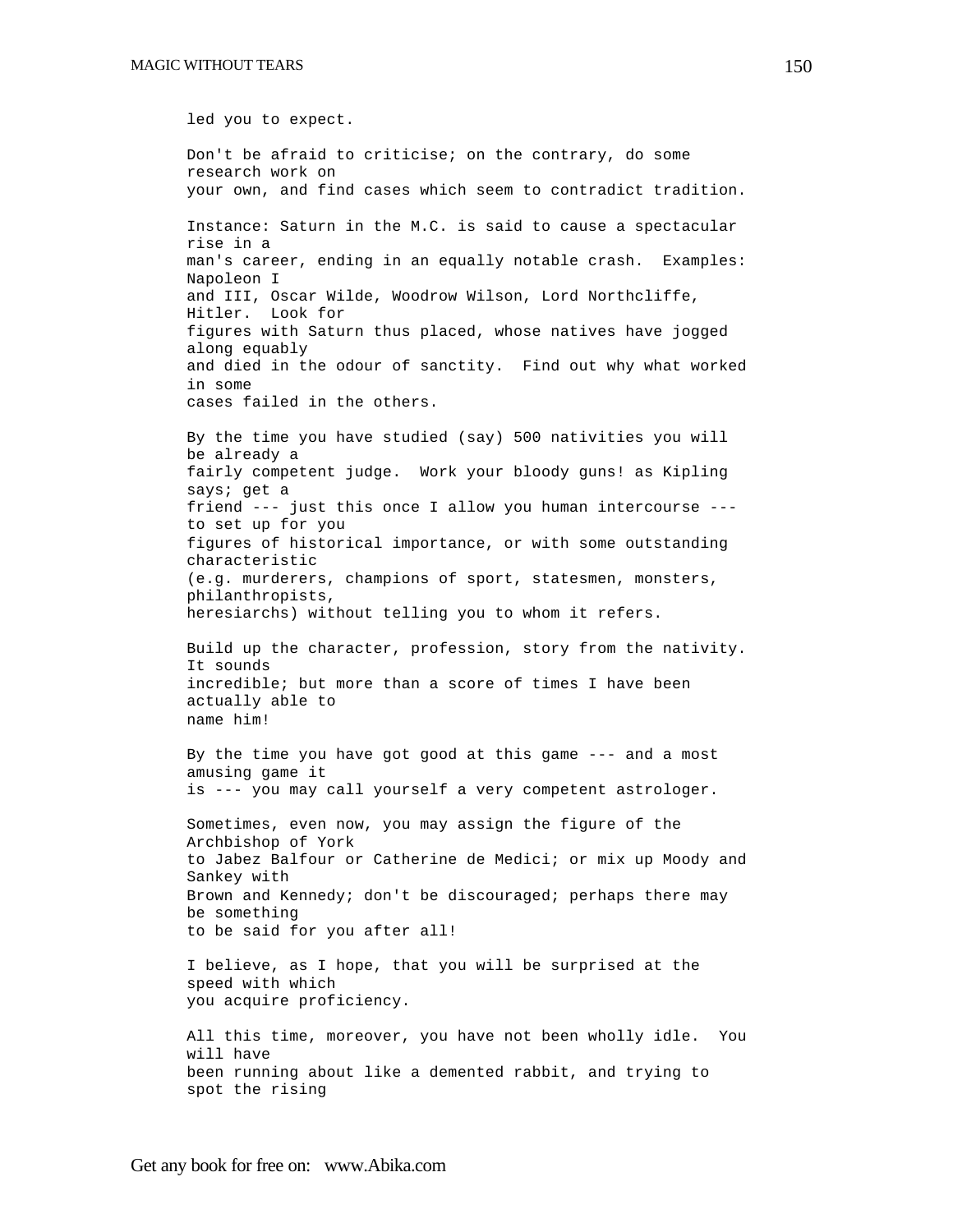sign of everybody you know. Look at them full-face, then profile; and note salient characteristics, pendulous lips, receding chins, bulbous noses, narrow foreheads, stuck-out ears, pimples, squints, warts, shape of face (three main types; thin, jutting, for cardinal signs; square, steadfast for cherubic; weak, nondescript, for the rest); then the stature, whether lithe, well-knit, sturdy, muscular, fat or what not; in short every bodily feature in turn; make up your mind what sign was rising at birth, and stick to it! Now to verify your suspicions. The conversation may run thus: You: "Can you answer a question without answering another which you were not asked?" It, surprised: "Why, yes, of course I can." You: "Good. Then, do you know the date of the Battle of Waterloo?" It: "1815."

### 18

You probably have to explain! In any case you begin all over again, when he has contented himself with "Yes" or "No" you say "Do you know the hour of your birth?" If he says "No," you ask if he can find out, and so on. It he says "Yes;" "Then tell me either the hour or the day and month; but not both." If he gives you the hour, you calculate a bit, and say: "Then you were born on the nth of Xember, within a fortnight either way." If he tells you his birthday, work it out as before and then: "You were born at P in the morning within an hour either way." (This makes it

Get any book for free on: www.Abika.com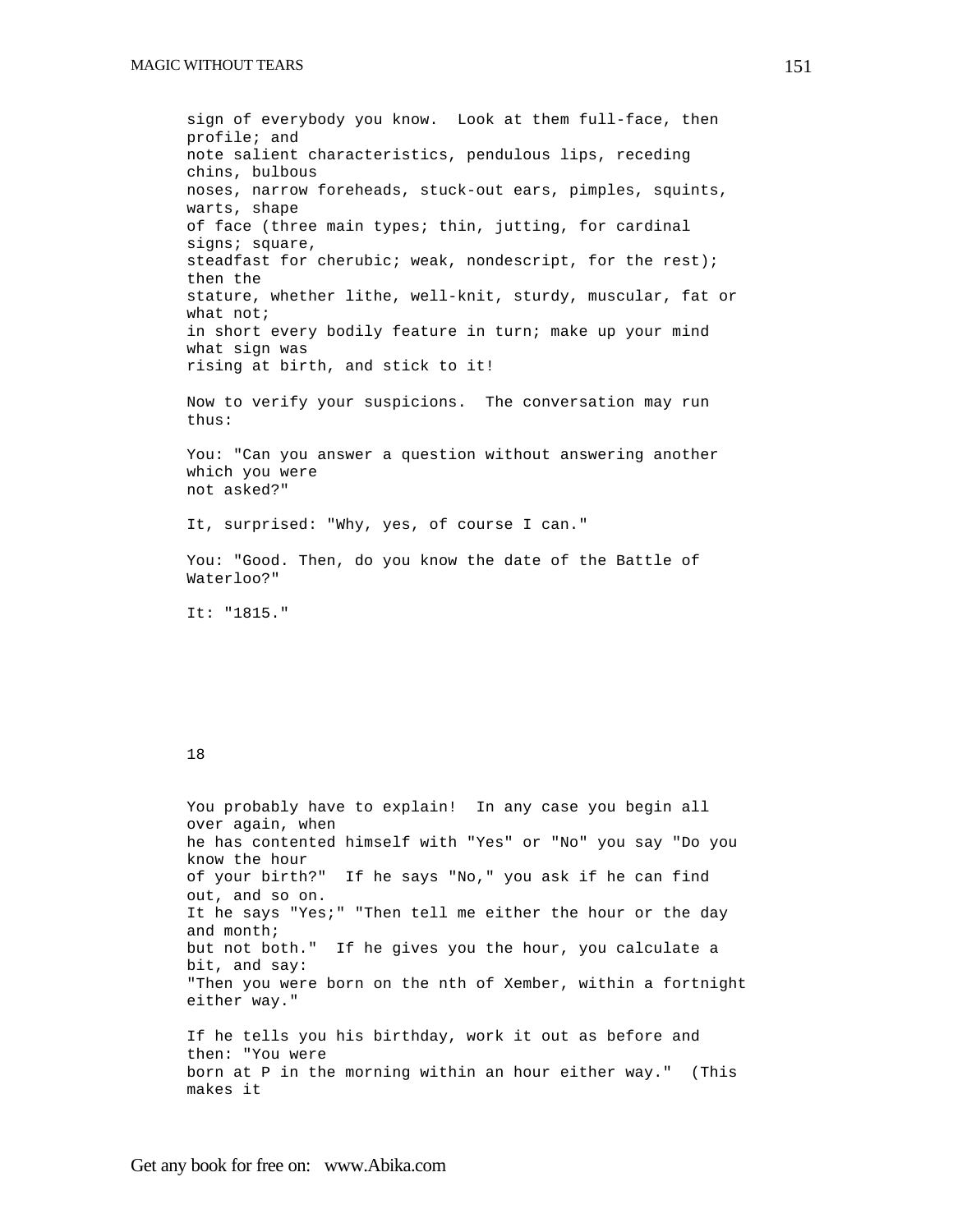about 11 to 1 against your being right, in either case, on pure chance.) Again, you can practise this in caf, s, when you visit civilized countries, and it is often possible to scrape acquaintance with people who look specially interesting, and do not, as in England, instantly suspect you of dishonourable advances, and get them to play up. This is sometimes easier when you are already with that friend which I was so lax as to allow you; and it is, I own, very helpful to discuss strange faces if only to make it quite clear to your own mind why you decide on one as Virgo, another as Taurus. A strange thing happened once; I had explained all this to the girl that I happened to be living with: that is, I taught her the names of the signs; she knew no Astrology, net even the simple correspondences. After about a month, she was better at it than I was! ("Why strange?" you mutter rudely. "Quite right, my dear! I have always been a wretched reader of character. Bless my soul! there was a time when I had hopes of you," I savagely retort.) She had picked up the knack, the trick of it; she could select, eliminate, re-compose, compare with past experience, and form a judgment, without knowing the names of its materials. When you have got your sea-legs at both these parts of your astrological education, you may (I think) put out to sea with some confidence. Perhaps a fair test of your fitness would be when you got three people right out of four, in a total of a score or so. Well, allow for my being in a "mood" to-night; call it two out of three. If it were guesswork, after all, that means you are bringing it off at seven to one. Obviously, when you do go wrong, set up the figure, study it more carefully than ever, and find out what misled you. Remember constantly that the Statistical Method is your one and only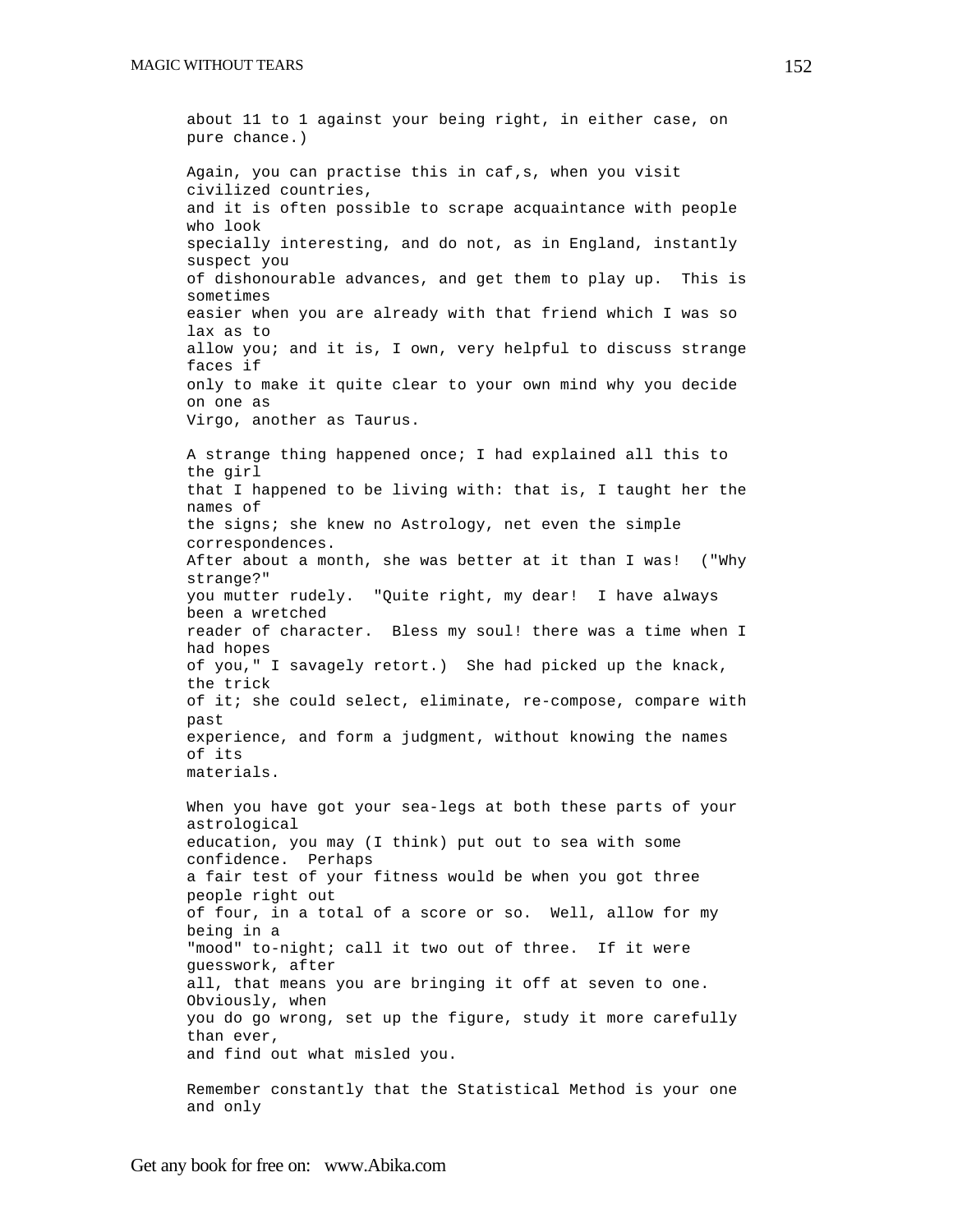safeguard against self-deception.

Within the limits of a letter I could hardly hope to go into matters much more fully or deeply than I have done; but 'pon my soul! I think that what I have said should be enough for an intelligent and assiduous student. Let me insist that all that is worth while comes by experience. Learning one thing will give you the clue to another.

Well do I know to my sorrow how hard it is, as a rule, to learn how to do a thing solely from written instruction; so perhaps you had better arrange to see me one day about the actual setting-up of a figure. Probably, too, there will be a few points that you would like to discuss.

I will end by betting you six clothing coupons to a pound of sugar that in two years' concentrated work on these lines you will become a better astrologer than ever I was. (This is very cunning of me; in two years we shall all be getting clothes without coupons.)

19

Love is the law, love under will.

Yours fraternally,

CHAPTER XXIII

IMPROVISING A TEMPLE

Cara Soror,

Do what thou wilt shall be the whole of the Law.

(This letter has been provoked by points discussed in your recent visit.)

As some of your daily practices are ceremonial, it should not come amiss to vouchsafe a few hints of practical service. For in ritual Magick, it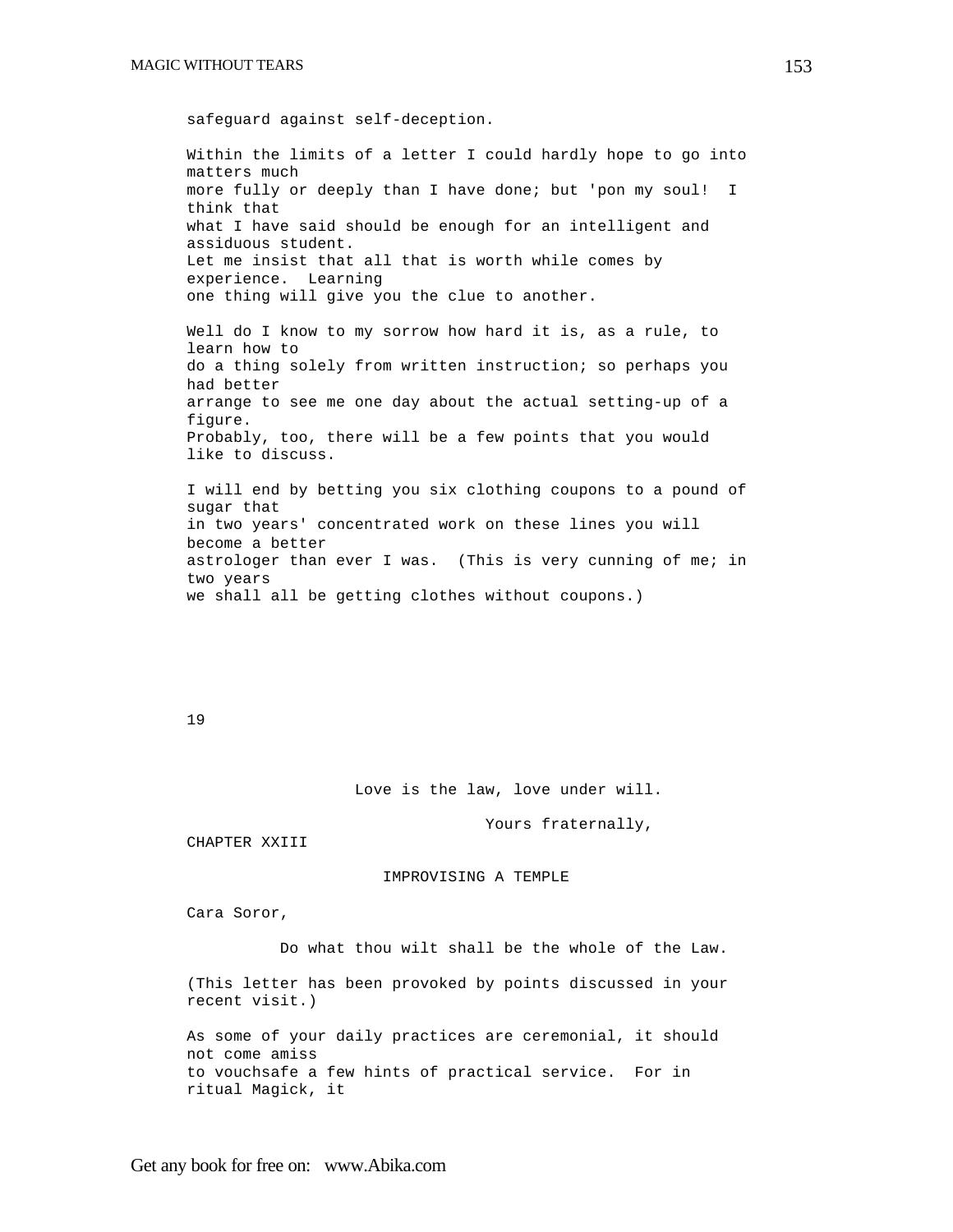```
will of course be the first care to get everything balanced 
and tidy.
If you propose to erect a regular Temple, the most precise 
instructions
in every detail are given in Book 4, Part II. (But I 
haven't so much
as seen a copy for years!) There is a good deal scattered 
about in
Part III (Magick, which you have) especially about the four 
elemental
weapons.
But if circumstances deny you for the moment the means of 
carrying out
this Aedification as the Ideal would have it, you can 
certainly do your
best to create a fairly satisfactory --- above all, workable 
--- substitute.
(By the way, note the moral aspect of a house, as displayed 
in our language.
"Edification" -- "house-making": from Latin Aedes, "house". 
"Economy" ---
"house-
ruling": from the Greek "OIKOC", "House" and "NOMOC", 
"law".)
I was often reduced to such expedients when wandering in 
strange lands,
camping on glaciers, and so on. I fixed it workably well. 
In Mexico,
D.F. for instance, I took my bedroom itself for the Circle, 
my night-
table for the Altar, my candle for the Lamp; and I made the 
Weapons
compact. I had a Wand eight inches long, all precious 
stones and enamel,
to represent the Tree of Life; within, an iron tube 
containing quick-
silver --- very correct, lordly, and damsilly. What a club! 
Also, bought,
a silver-gilt Cup; for Air and Earth I made one sachet of 
rose-petals
in yellow silk, and another in green silk packed with salt. 
In the wilds
it was easy, agreeable and most efficacious to make a 
Circle, and build
an altar, of stones; my Alpine Lantern served admirably for
the Lamp.
It did double duty when required: e.g. in partaking of the 
Sacrament of
the Four Elements, it served for Fire. But your conditions 
are not so
restricted as this.
```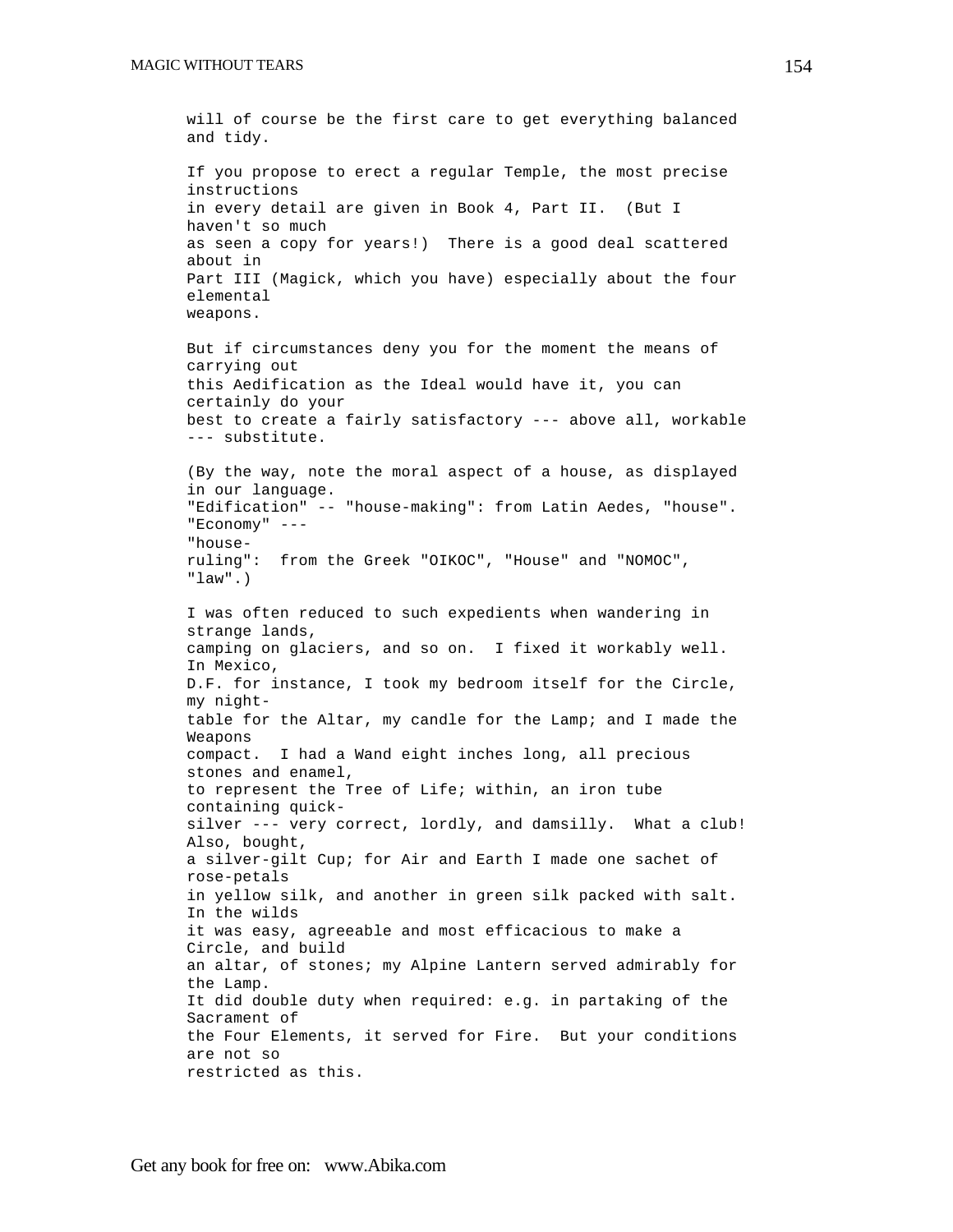Let us consider what one can do with an ordinary house, such as you are happy enough to possess.

First of all, it is of immense advantage to have a room specially consecrated to the Work, never used for any other purpose, and never entered by any other person than yourself, unless it were another Initiate, either for inspection or in case you were working together.

The aura accumulates with the regularity and frequency of Use.

## 20

The first point is the Banishing: Everything is to be removed from the room which is not absolutely necessary to the Work. in this country, one must attend to the heating. An electric stove in the East or the South, is best: it must not need attention. One can usually buy stoves with excellent appropriate symbolism. (Last time I did this --- 13 e.v. --- I got a perfect Ferranti at Harrods. The circular copper bowl, with the central Disk as the source of heat, is unsurpassable.) The walls should be "self-coloured," a neutral tint --- green, grey or blue-grey? and entirely bare, unless you put up, in the proper quarters, the proper designs, such as the "Watch Towers" -- see The Equinox I, 7. Remember that your "East," your Kiblah, is Boleskine House, which is as near as possible due North from Plymouth. Find North by the shadow of a vertical rod and noon, or by the Pole-Star. Work out the angle as usual. The St, 1, of Revealing may be just on the N. Wall to make

your "East."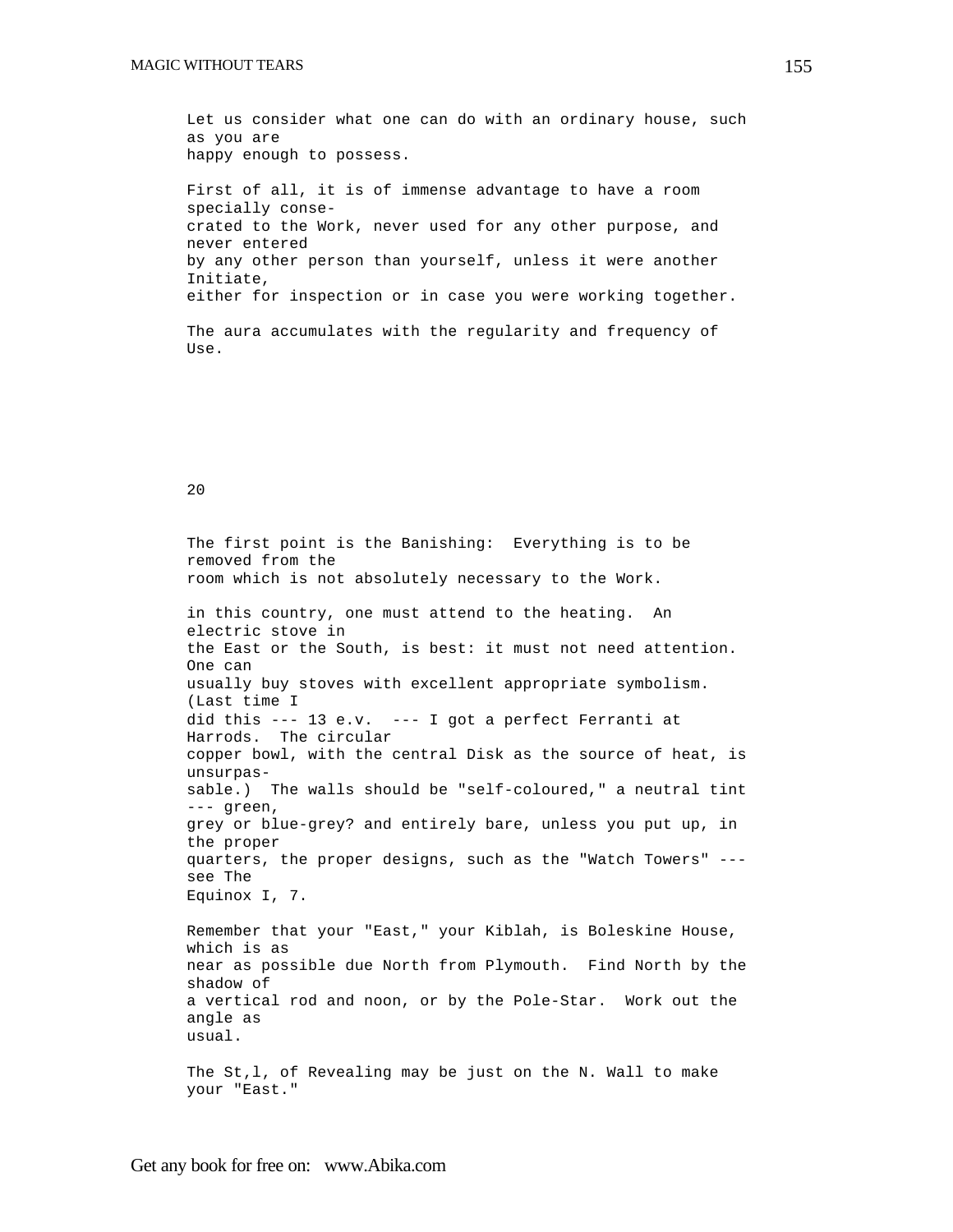Next, your Circle. The floor ought to be "Earth" green; but white will serve, or black. (A Masonic carpet is not at all bad.) The Circle itself should be as shown in Book 4, Part II; but as this volume is probably unavailable, ask me to show you the large painted diagram in my portfolio when next you visit me, and we can arrange for it to be copied. This should then be painted in the correct colours on the floor: the Kether Square to the North, your "East." The Altar must fit exactly the square of Tiphareth; it is best made as a cupboard; of oak or acacia, by preference. It can then be used to hold reserves of incense and other requisites. Note that the height of the Altar has to suit your convenience. It is consequently in direct relation with your own stature; in proportion, it is a double cube. This then determines the size of your circle; in fact the entire apparatus and furniture is a geometrical function of yourself. Consider it all as a projection of yourself in terms of these conventional formulae. (A convention does really mean "that which is convenient." How abject, then to obey a self-styled convention which is actually as inconvenient as possible!) Next, the Lamp. This may be of silver, or silver-gilt, (to represent the Path of Gimel) and is to be hung from the ceiling exactly above the centre of the altar. There are plenty of old church lamps which serve very well. The light is to be from a wick in a floating cork in a glass of olive oil. (I hope you can get it!) It is really desirable to make this as near the "Ever-burning Lamp of the Rosicrucians" as possible; it is not a drawback that this implies frequent attention. Now for the Weapons! The Wand. Let this be simple, straight and slim! Have you an Almond or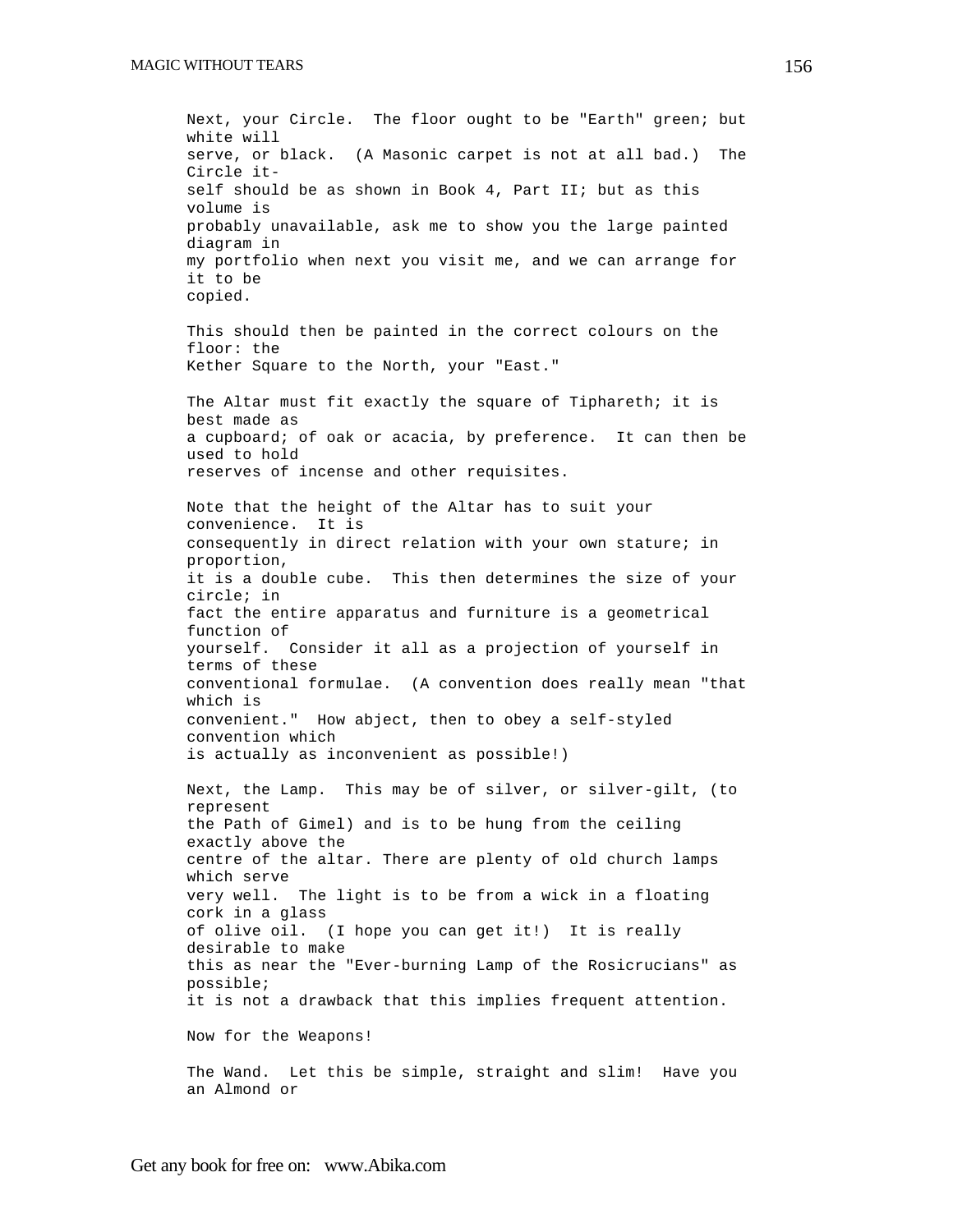Witch Hazel in your garden --- or do I call it park? If so, cut (with the magick knife --- I would lend you mine) a bough, as nearly straight as possible, about two feet long. Peel it, rub it constantly with Oil of Abramelin (this, and his incense, from Wallis and Co., 26 New Cavendish

# 21

Street, W.1) and keep wrapped in scarlet silk, constantly, I wrote, and meant it; rub it, when saying your mantra, to the rhythm of that same. (Remember, "A ka dua" is the best; ask me to intone it to you when you next visit me.)

The Cup. There are plenty of chalices to be bought. It should be of silver. If ornamented, the best form is that of the apple. I have seen suitable cups in many shops.

The Sword. The ideal form is shown in the Ace of Swords in the Tarot. At all events, let the blade be straight, and the hilt a simple cross. (The 32ø Masonic Sword is not too bad; Kenning or Spencer in Great Queen Street, W.C.2 stock them --- or used to do.)

The Disk. This ought to be of pure gold, with your own Pantacle, designed by yourself after prolonged study, graved thereupon. While getting ready for this any plain circle of gold will have to serve your turn. Quite flat, of course. If you want a good simple design to go on interim, try the Rosy Cross or the Unicursal Hexagram.

So much for the Weapons! Now, as to your personal accoutrements, Robe, Lamen, Sandals and the like, The Book of the Law has most thoughtfully simplified matters for us. "I charge you earnestly to come before me in a single robe, and covered with a rich headdress." (AL I, 61) The Robe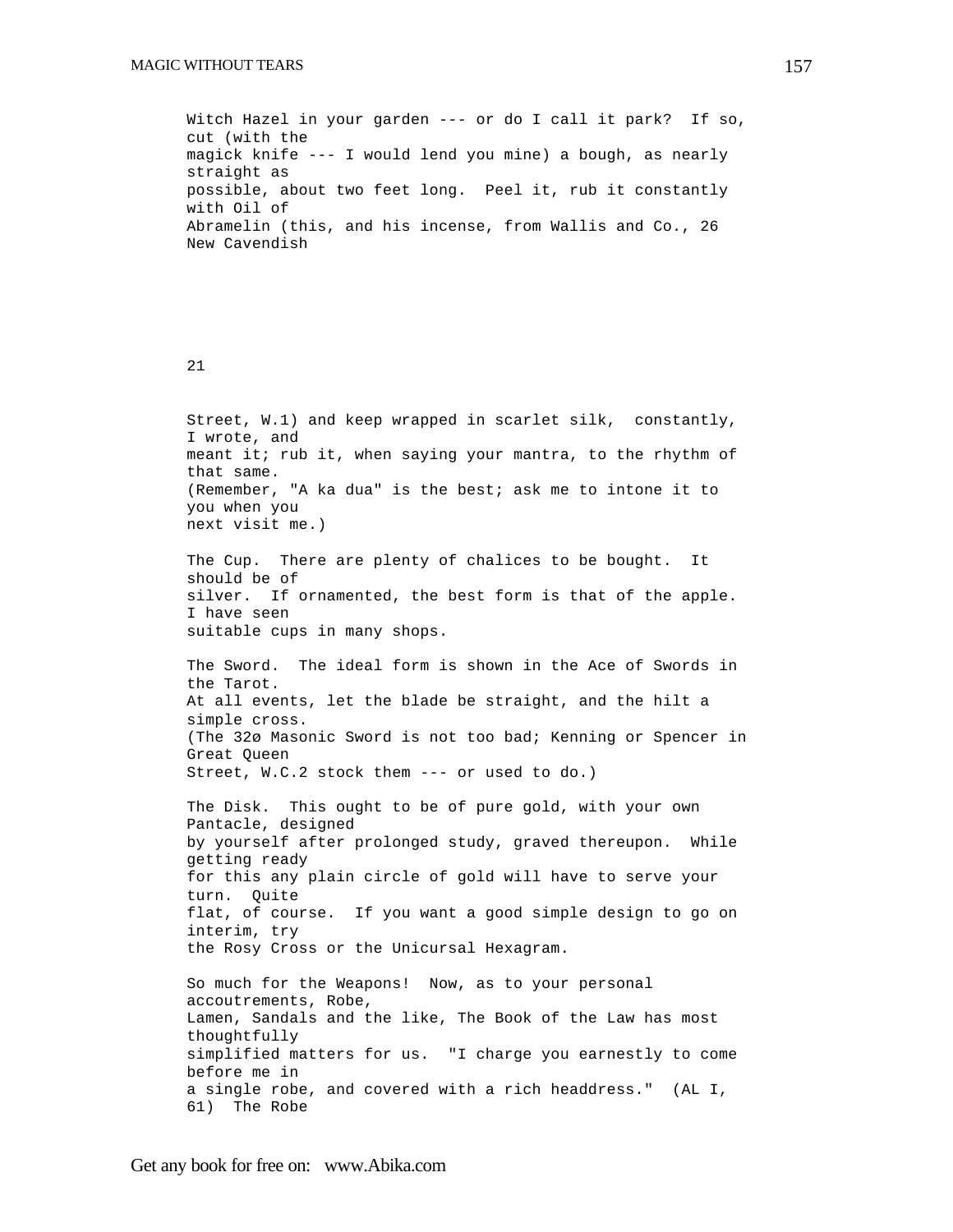may well be in the form of the Tau Cross; i.e. expanding from axilla to ankle, and from shoulder to --- whatever you call the place where your hands come out. (Shape well shown in the illustration Magick face p. 360). You being a Probationer, plain black is correct; and the Unicursal Hexagram might be embroidered, or "applique" (is it? I mean "stuck on"), upon the breast. The best head-dress is the Nemyss: I cannot trust myself to describe how to make one, but there are any number of models in the British Museum, on in any Illustrated Hieroglyphic text. The Sphinx wears one, and there is a photograph, showing the shape and structure very clearly, in the Equinox I, 1, frontispiece to Supplement. You can easily make one yourself out of silk; broad black-and-white stripes is a pleasing design. Avoid "artistic" complexities.

Well, that ought to be enough to keep you out of mischief for a little while; but I feel moved to add a line of caution and encouragement.

> Listen! Faites attention! Achtung! Khabardar karo!

Just as soon as you start seriously to prepare a place for magical Work, the world goes more cockeyed than it is already. Don't be surprised if you find that six weeks' intense shopping all over London fails to provide you with some simple requisite that normally you could buy in ten minutes. Perhaps your fires simply refuse to burn, even when liberally dosed with petrol and phosphorus, with a handful of Chlorate of Potash thrown in just to show there is no ill feeling! When you have almost decided that you had better make up your mind to do without something that seems really quite unobtainable --- say, a sixty-carat diamond which would look so well on the head-dress --- a perfect stranger comes along and makes you a present of one. Or, a long series of quite unreasonable obstacles or silly acci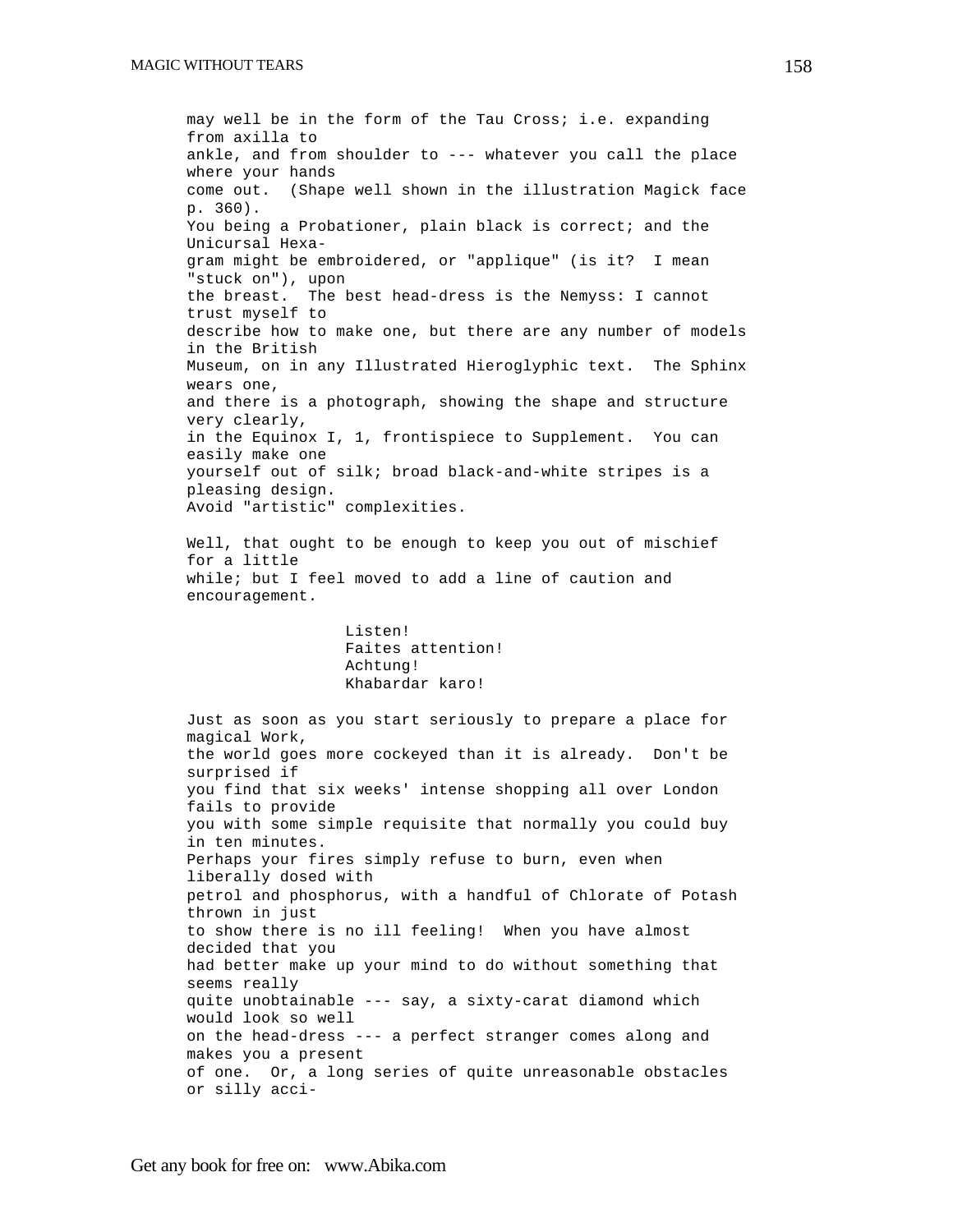dents interfere with your plans: or, the worst difficulty in your way is incomprehensibly removed by some extraordinary "freak of chance." Or, . . .

### 22

In a word, you seem to have strolled into a world where -- well, it might be going too far to say that the Law of Cause and Effect is suspended; but at least the Law of Probability seems to be playing practical jokes on you. This means that your manoeuvres have somehow attracted the notice of the Astral Plane: your new neighbours (May I call them?) are taking an interest in the latest Tenderfoot, some to welcome, to do all they can to help you to settle down, others indignant or apprehensive at this disturbance of routine. This is where your Banishings and Invocations come to the rescue. Of course, I am not here referring to the approach to Sanctuaries which of necessity are closely guarded, but merely to the recognition of a new-comer to that part of the world in general. Of course all these miracles are very naughty of you; they mean that your magical power has sprung a few small leaks; at least, the water is oozing between some planks not sealed as Hermetically as they should be. But oh and this is naughtier still --- it is a blessed, blessed comfort that they happen, that chance, coincidence and all the rest will simply not explain it all away, that your new vision of life is not a dream, but part and parcel of Experience for evermore, a real as any other manifestation of Reality through sense such as is common to all men. And this brings us --- it has been a long way round --- from the suggestion of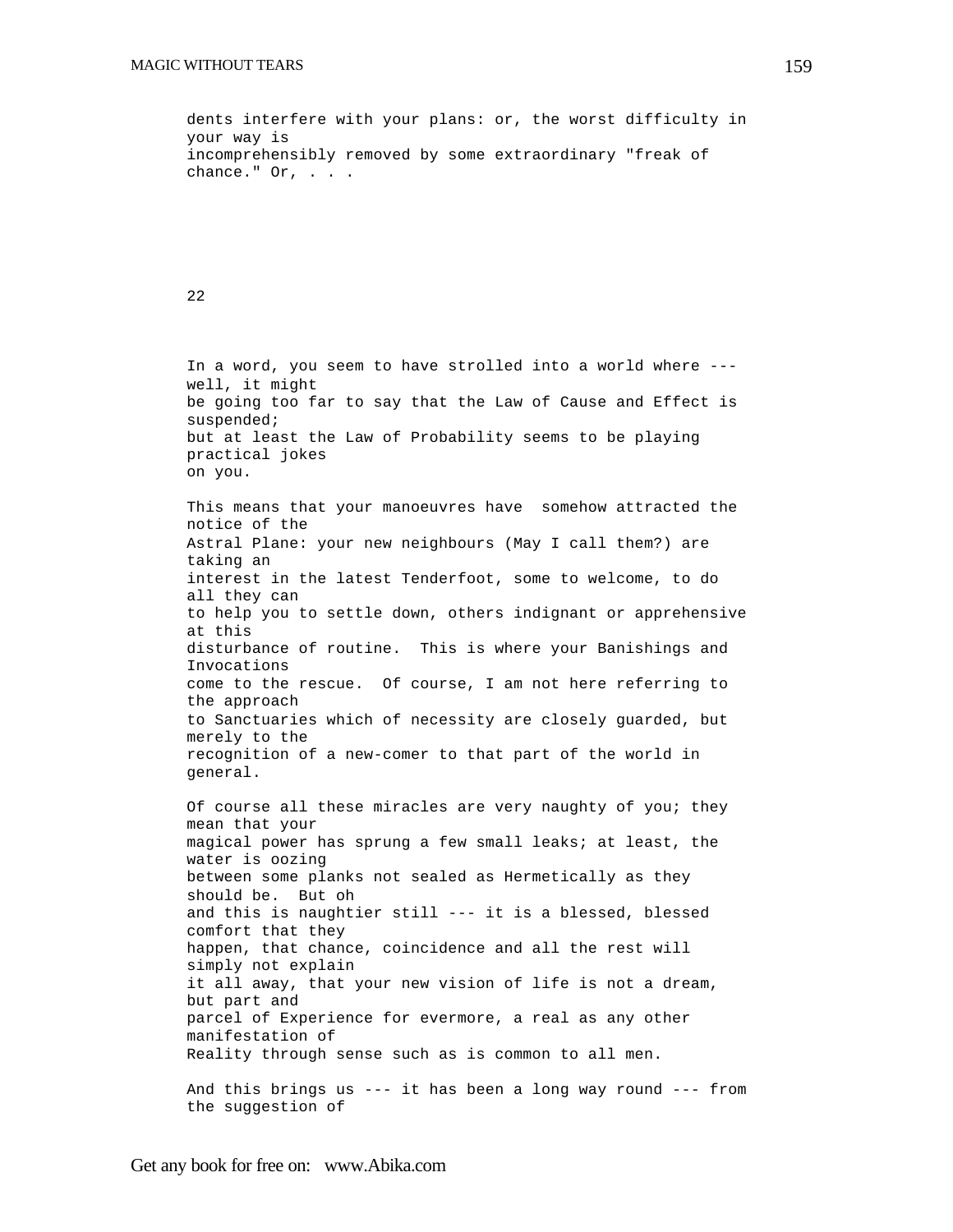your visit to the question (hitherto unanswered) in your letter. You raise so vast and razor-edged a question when you write of the supposed antinomy of "soul" and "sense" that it seemed better to withhold comment until this later letter; much meditation was most needful to compress the answer within reasonable limits; even to give it form at all is no easy matter. For this is probably the symptom of the earliest stirring of the mind of the cave-man to reflection, thereunto moved by other symptoms -- those of the morning after following upon the night before. It is --- have we not already dealt with that matter after a fashion? -- evidence of disease when an organ become aware of its own modes of motion. Certainly the mere fact of questioning Life bears witness to some interruption of its flow, just as a ripple on an even stream tells of a rock submerged. The fiercer the torrent and the bigger the obstacle, the greater the disturbance to the surface --- have I not seen them in the Bralduh eight feet high? Lethargic folk with no wild impulse of Will may get through Life in bovine apathy; we may well note that (in a sense) the rage of the water seems to our perturbed imagining actually to increase and multiply the obstructions; there is a critical point beyond which the ripples fight each other! That, in short, is a picture of you! You have mistaken the flurry of passing over some actual snag for a snag in itself! You put the blame on to your own quite rational attempts to overcome difficulties. The secret of the trick of getting past the rocks is elasticity; yet it is that very quality with which you reproach yourself! We even, at the worst, reach the state for which Buddhism, in the East presents most ably the case: as in the West, does James Thomson (B.V.) in The City of Dreadful Night; we come to wish for --- or, more truly to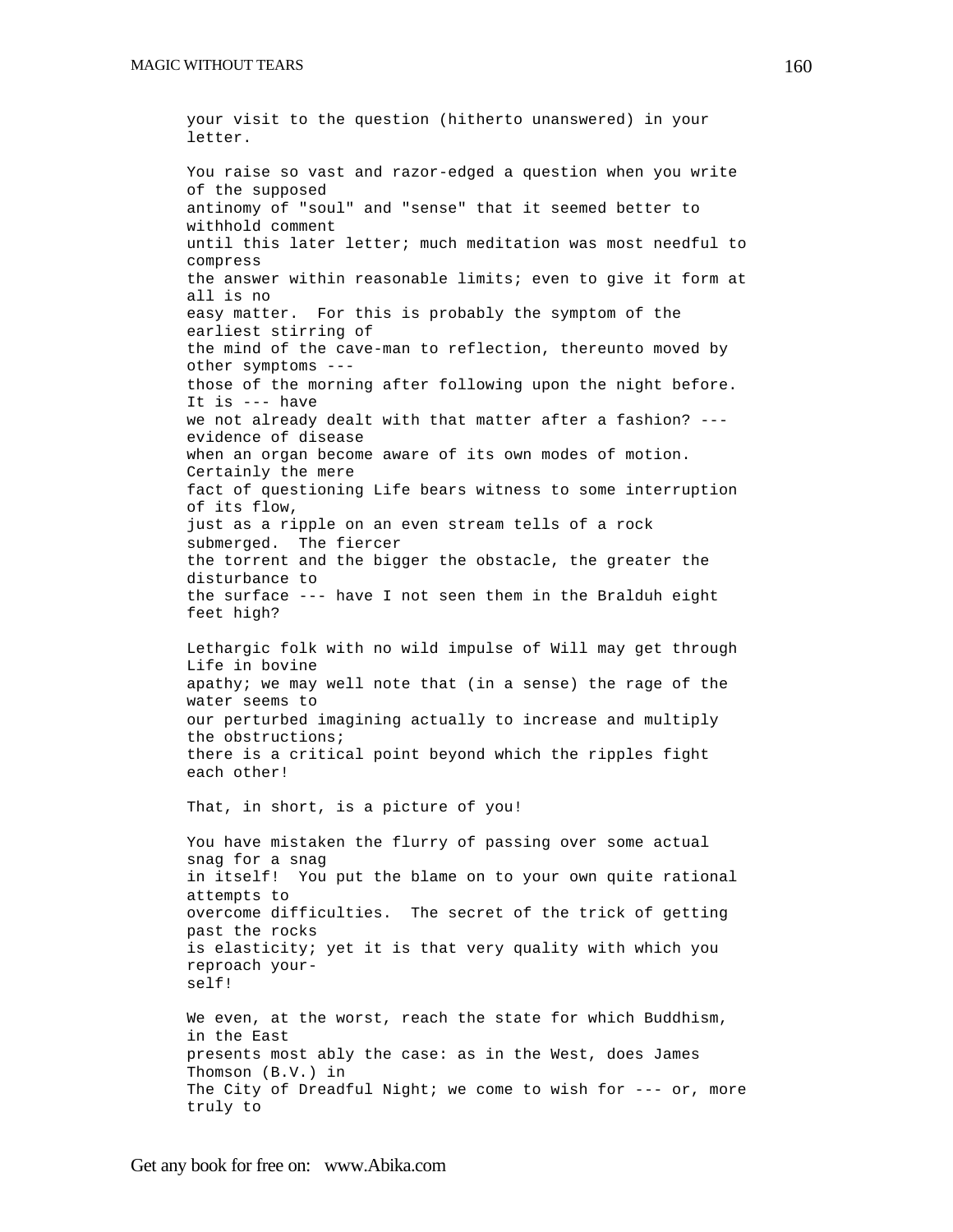think that we wish for "blest Nirvana's sinless stainless Peace" (or some

### 23

such twaddle --- thank God I can't recall Arnold's mawkish and unmanly phrase!) and B.V.'s "Dateless oblivion and divine repose." I insist on the "think that you wish," because, if the real You did really wish the real That, you could never have come to exist at all! ("But I don't exist." --- "I know --- let's get on!") Note, please, how sophistically unconvincing are the Buddhist theories of how we ever got into this mess. First cause: Ignorance. Way out, then, knowledge. O.K., that implies a knower, a thing known -- and so on and so forth, thought all the Three Waste Paper Baskets of the Law; analysed, it turns out to be nonsense all dolled up to look like thinking. And there is no genuine explanation of the origin of the Will to be. How different, how simple, how self-evident, is the doctrine of The Book of the Law! There are any number of passages dealing with this matter in my writings: let's forget them, and keep to the Text! Cap. I, v. 26 ". . my ecstasy, the consciousness of the continuity of existence, the omnipresence of my body." V. 30 "This is the creation of the world, that the pain of division is as nothing, and the joy of dissolution all." (There is a Qabalistic inner meaning in this text; "the pain," for instance, {Greek caps: OmicronAlphaLambdaGammaOmicronSigma}, may be read XVII x 22 "the expression of Star-love," and so on: all too complicated for this time and place!) V. 32. "Then the joys of my love" (i.e. the fulfillment of all possible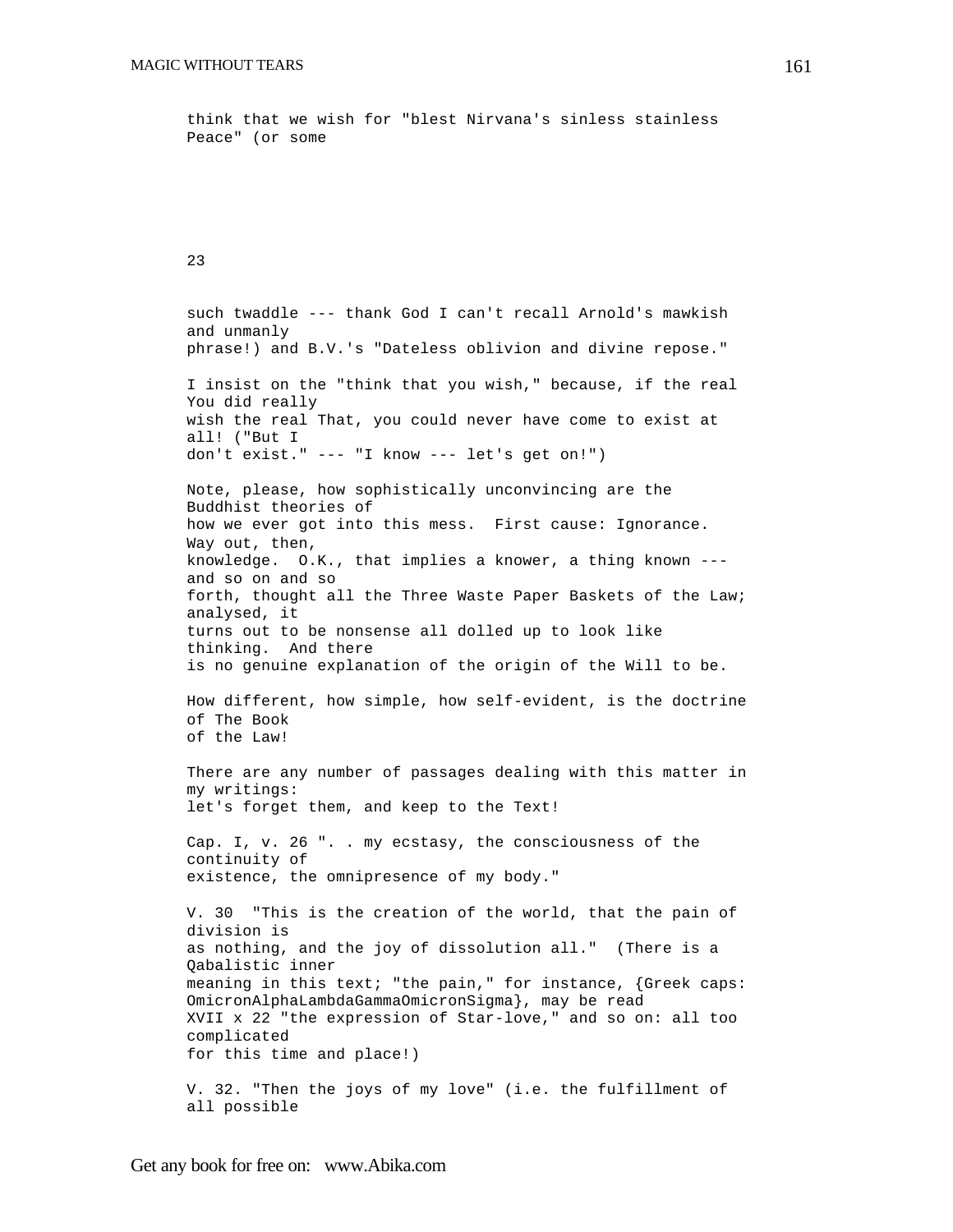experiences) "will redeem ye from all pain." V. 58. "I give unimaginable joys on earth: certainty, not faith, while in life, upon death; peace5 unutterable, rest, ecstasy; . . ." Cap. II, v. 9 "Remember all ye that existence is pure joy; that all the sorrows are but as shadows; they pass & are done; but there is that which remains." (The continuation is amusing! vv. 10 and 11 read: "O prophet! thou hast ill will to learn this writing. I see thee hate the hand & the pen; but I am stronger." At that time I was a hard-shell Buddhist, sent out a New Year's Card "wishing you a speedy termination of existence!" And this as a young man, with the world at my feet. It only goes to show  $\dots$  . . . ) Vv. 19, 20. "Is a God to live in a dog? No! but the highest are of us. . . . Beauty and strength, leaping laughter and delicious languor, force and fire, are of us." This chapter returns over and over again to this theme in one form or 5\* "Peace": the glow of satisfaction at achievement. It is not "eternal," rather, it whets the appetite for another adventure. (Peace, {GK: H. EIPHNH} =  $189 = 7 \times 9 \times 13$  ' the Venusian plus Lunar form of Unity.)

## 24

another.

What is really more significant is the hidden, the unexpressed, soul of the Book; the way in which it leaps into wild spate of rhapsody on any excuse or no excuse.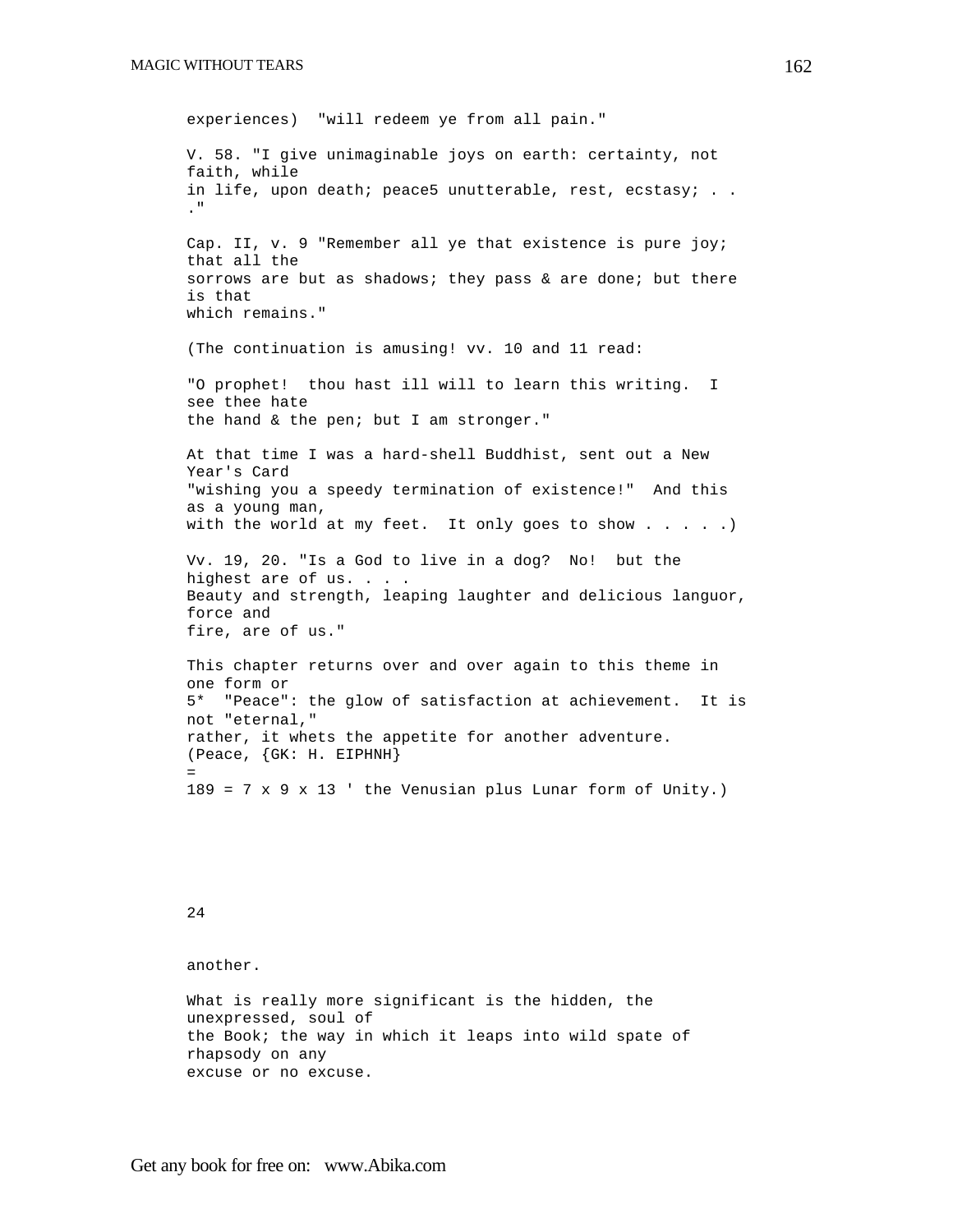This is surely more convincing than some dreary thesis plodding along doggedly with the "proof" (!) that "God is good," every sentence creaking with your chalk-stones and squeaking with the twinges of your toe! Yet just because I proclaim a doctrine of joy in the language of joy, people -- dull camels --- say I am not "serious." Yet I have found pleasure in harnessing the winged horses of the Sun to the ploughshare of Reason, in showing the validity of this doctrine in detail. It satisfies my sense of rhythm and of symmetry to explain that every experience, no matter what, must of necessity be a gain of grandeur, of grip, of comprehension and enjoyment ever growing as complexity and simplicity succeed each other in sublime systole and diastole, in strophe and antistrope chanting against each other to the stars of the Night and of the Morning! Of course it is easy as pie to knock all this to pieces by "lunatic logic," saying: "Then toothache is really as pleasant as strawberry shortcake:" You are hereby referred to Eight Lectures of Yoga. None of the terms I am using have been, or can be defined. All my propositions amount to no more than tautology: A. is A. You may even quote The Book of the Law itself: "Now a curse upon Because and his kin! . . . . Enough of Because! Be he damned for a dog!" (AL II, 28-33). These things stink of Ignoratio Elenchi, or something painfully like it: as sort of slipping up a cog, of "confusing the planes" of willfully misunderstanding the gist of an argument. (All magicians, by the way, ought to be grounded solidly in Formal Logic.) Never forget, at the least, how simple it is to make a maniac's hell-broth of any proposition, however plain to common sense. All the above, now: --- Buddhism refuted. Yet it is a possibility and therefore one facet of Truth. "Rest" is an idea: so immobility is one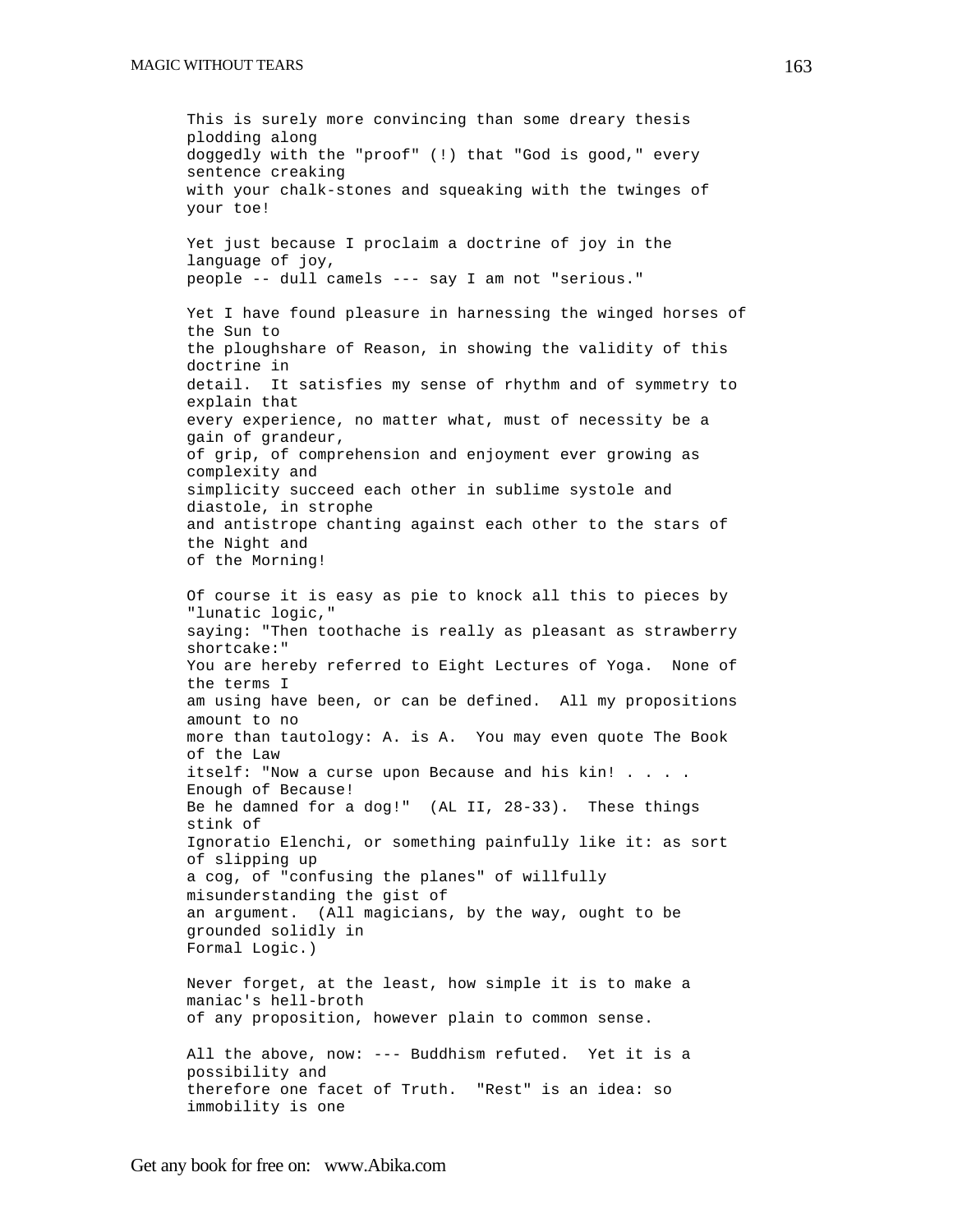of the moving states. A certain state of mind is (almost by definition) "eternal," yet it most assuredly begins and ends. And so on for ever --- I fear it would be nugatory, pleonastic (and oh! several other lovely long adjectives!) to try to guard you from these hydra-headed and protean booby-traps; you must tackle them yourself as they arise, and deal with them as best you can: always remembering that often enough you cannot tell which is you and which is the Monkey Puzzle, or who has won. ("Everybody's won; so everybody must have a prize" applies beautifully). And none of it all matters a row of haricots verts saut, s; for the conclusion must always be Doubt (see that beastly Book of Lies again --- there's a gorgeous chapter about it) and the practical moral is this: these contradictions don't occur (or don't matter) in Neschamah. Also, it might help you quite a lot (by encouraging you when

depressed, or amusing you when you want to relax) to read Sir Palamede the Saracen; Supplement to The Equinox, Vol. I, No. 4. I expect quite a few of his tragi-comic misadventures will be already familiar to you in one disguise or another.

### 25

And if the above remarks should embolden you to exclaim: "Perhaps a little drink would do me no great harm" I shall feel that I have deserved well of my country! For --- see Liber Aleph, after Rabelais --- the Word of the Last Oracle is TRINC. . . . .

. . . .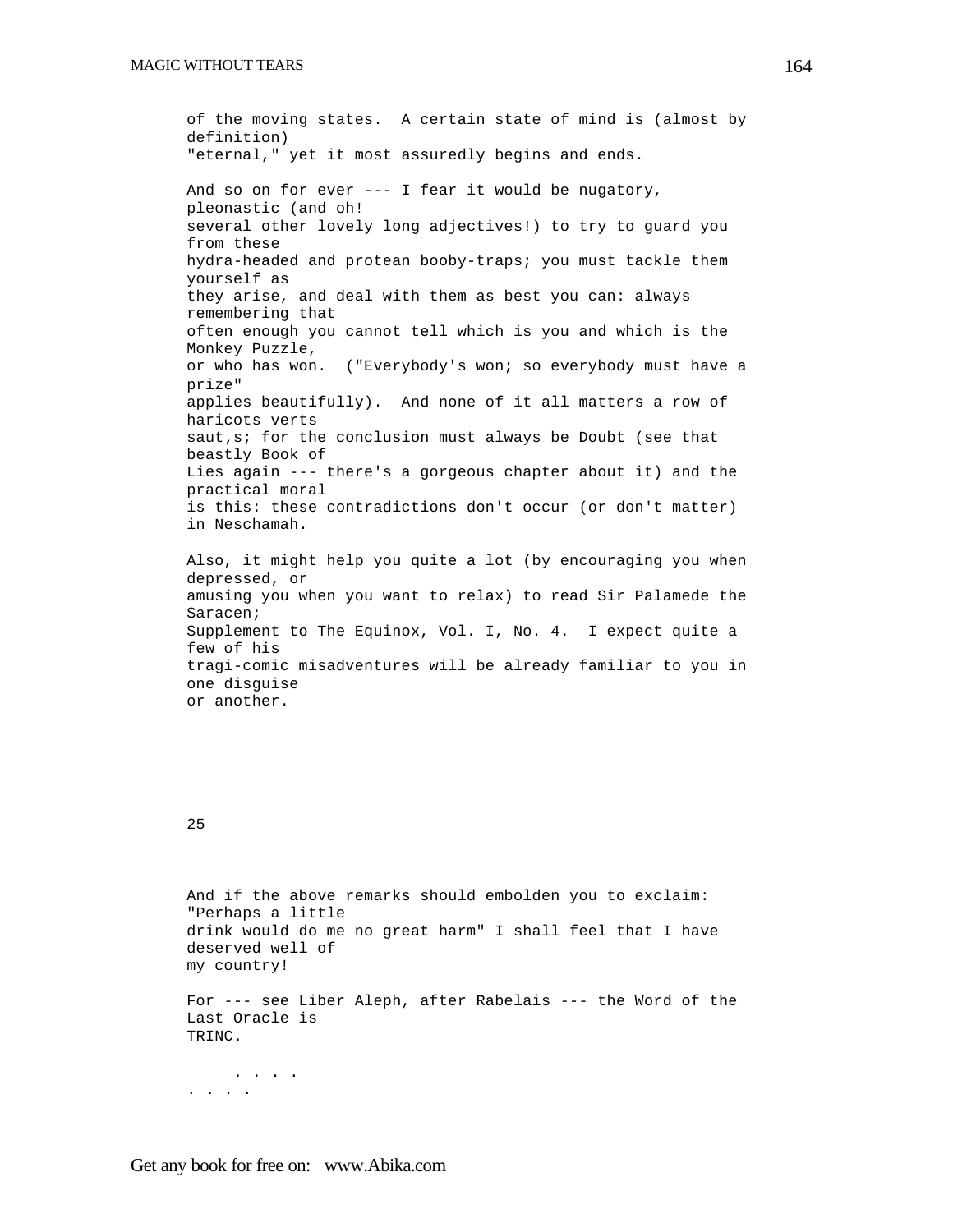This plaint of yours tails off --- and perks up in so doing --- with confession of Ambition, and considerations of what you must leave over to your next life. Very right! but all that is covered by your general programme. It is proper to assimilate these ideas with the fundamental structure of your mind: "Perhaps I had better leave 'The Life and opinion of Battling Bill, the Ballarat Bruiser' till, shall we say, six incarnations ahead" --- But perhaps you have acquired that already.

No, better still, concentrate on the Next Step! After all, it is the only one you can take, isn't it! Without lust of result, please!

And I shall leave anything else to the next letter.

Love is the law, love under will.

Yours fraternally,

#### $666$

P.S. "Next letter," yes, they are running into one another more than somewhat; it is better so, for life is like that. And we have the bold bad editor to sort them out.

CHAPTER XXIV

#### NECROMANCY AND SPIRITISM

Cara Soror,

Do what thou wilt shall be the whole of the Law.

Really, you make me ashamed of You! To write to ignorant me to wise you up about necromancy, when you have at your elbow the one supreme classic --- L'vi's Chapter XIII in the Dogme et Rituel!6"

What sublimity of approach! What ingenuity of "considerations!" With what fatally sure steps marches his preparation! With what superb technique does he carry out his energized enthusiasm! And, finally, with what exact judicial righteousness does he sum the results of his great Evocation of Apollonius of Tyana!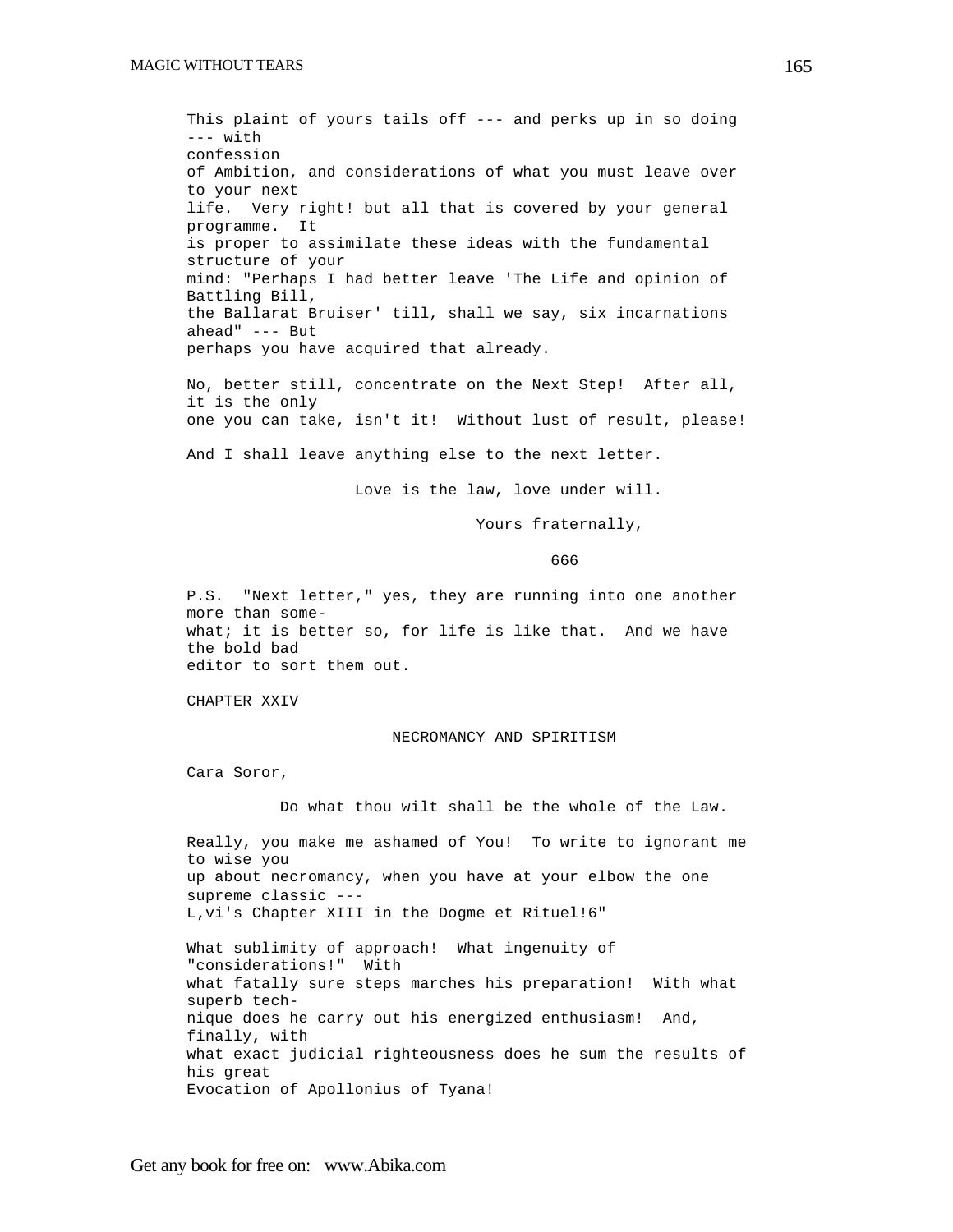Contrast with this elaborate care, rightness of every detail, earnestness and intentness upon the goal --- contrast, I say, the modern Spiritist in the dingy squalor of her foul back street in her suburban slum, the room musty, smelling of stale food, the hideous prints, the cheap and rickety furniture, calling up any one required from Jesus Christ to Queen Victoria, 6\* Dogme et Rituel de la Haute Magie, by Eliphas L, vi.

## 26

all at a bob-a-nob!

Faugh! Let us return to clean air, and analyse L, vi's experiment; I believe that by the application of the principles set forth in my other letters on Death and Reincarnation, it will be simple to explain his partial failure to evoke Apollonius. You had better read them over again, to have the matter clear and fresh in your mind.

Now then, let me call you attention to the extreme care which L, vi took to construct a proper Magical Link between himself and the Ancient Master. Alas! It was rather a case of building with bricks made without straw; he had not at his command any fresh and vital object pertaining intimately to Apollonius. A "relic" would have been immensely helpful, especially if it had been consecrated and re-consecrated through the centuries by devout veneration. This, incidentally, is the great advantage that one may often obtain when invoking Gods; their images, constantly revered, nourished by continual sacrifice, serve as a receptacle for the Prana driven into them by thousands or millions of worshippers. In fact, such idols are often already consecrated talismans; and their possession and daily use is at least two-thirds of the battle.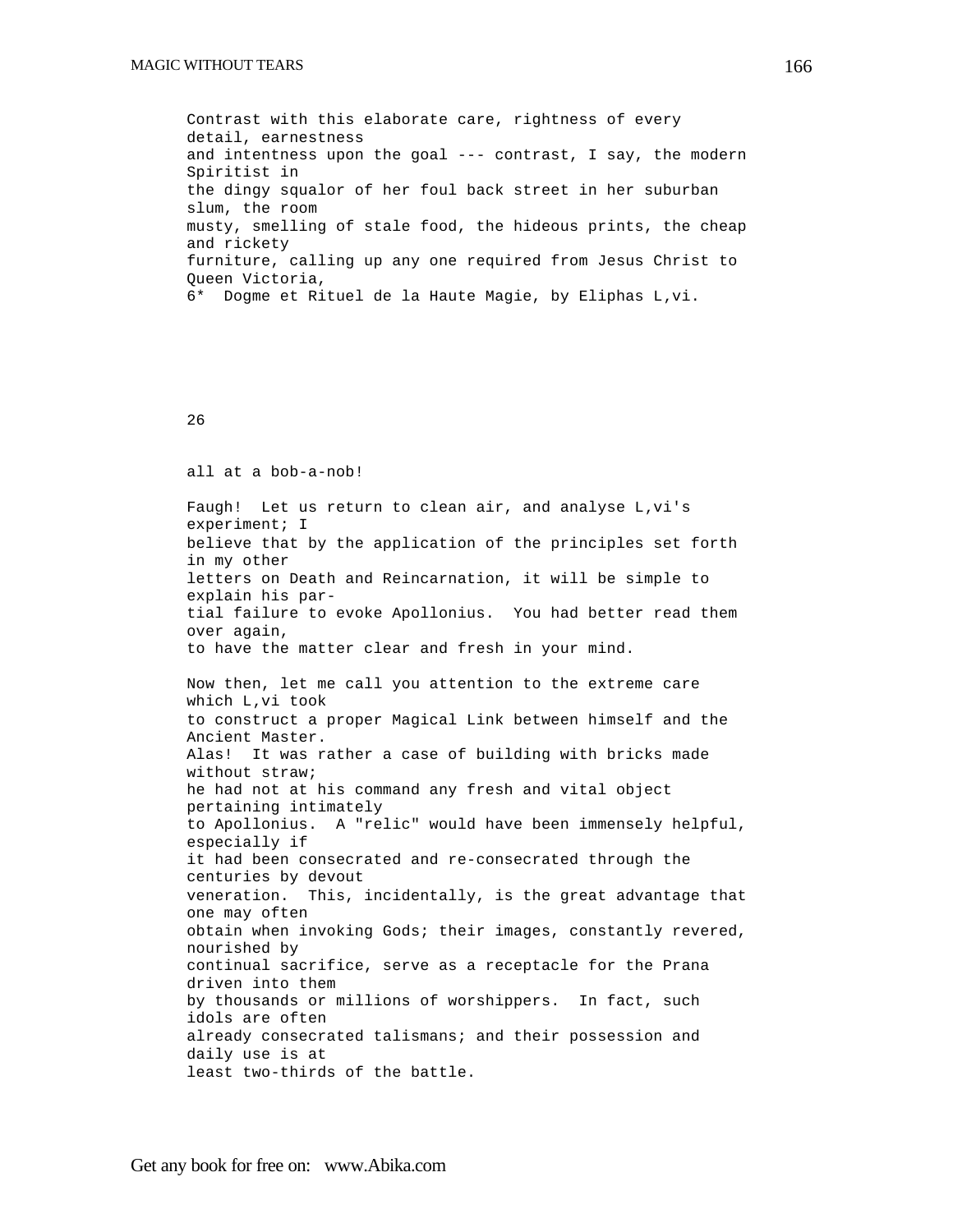Apollonius was indeed as refractory a subject as L, vi could possibly have chosen. All the cards were against him. Why? Let me remind you of the sublimity of the man's genius, and the extent of his attainment. Apollonius must certainly have made the closest links between his Ruach and his Supernal Triad, and this would have gone seeking a new incarnation elsewhere. All the available Ruach left floating around in the Akasha must have been comparatively worthless odds and ends, true Qlippoth or "Shells of the Dead" --- just those parts of him, in a word, which Apollonius would have deliberately discarded at his death. So what use would they be to  $L, vi$ ? Even if there were among them a few such elements as would serve his purpose, they would have been devitalized and frittered away by the mere lapse of the centuries, since they had lost connection with the reality of the Sage. Alternatively, they might have been caught up and adopted by some wandering Entity, quite probably some malignant demon. Qlipoth --- Shells of the Dead --- Obsessing Spirits! Here we are back in the pestilent purlieus of Walham Green, and the frowsty atmosphere of the frowsy "medium" and the squalid s, ance. "Look! but do not speak to them!" as Virgil warned Dante. So let us look. No! Let us first congratulate ourselves that this subject of Necromancy is so admirably documented. As to the real Art, we have not only Eliphas L, vi, but the sublimely simple account in the Old Testament of the Witch of Endor, her conjuring up of the apparition of Samuel to King Saul. A third classic must not be neglected: I have heard or read the story elsewhere --- for the moment I cannot place it. But it is so brilliantly told in I Write as I Please by Walter Duranty that nothing could be happier than to quote him verbatim.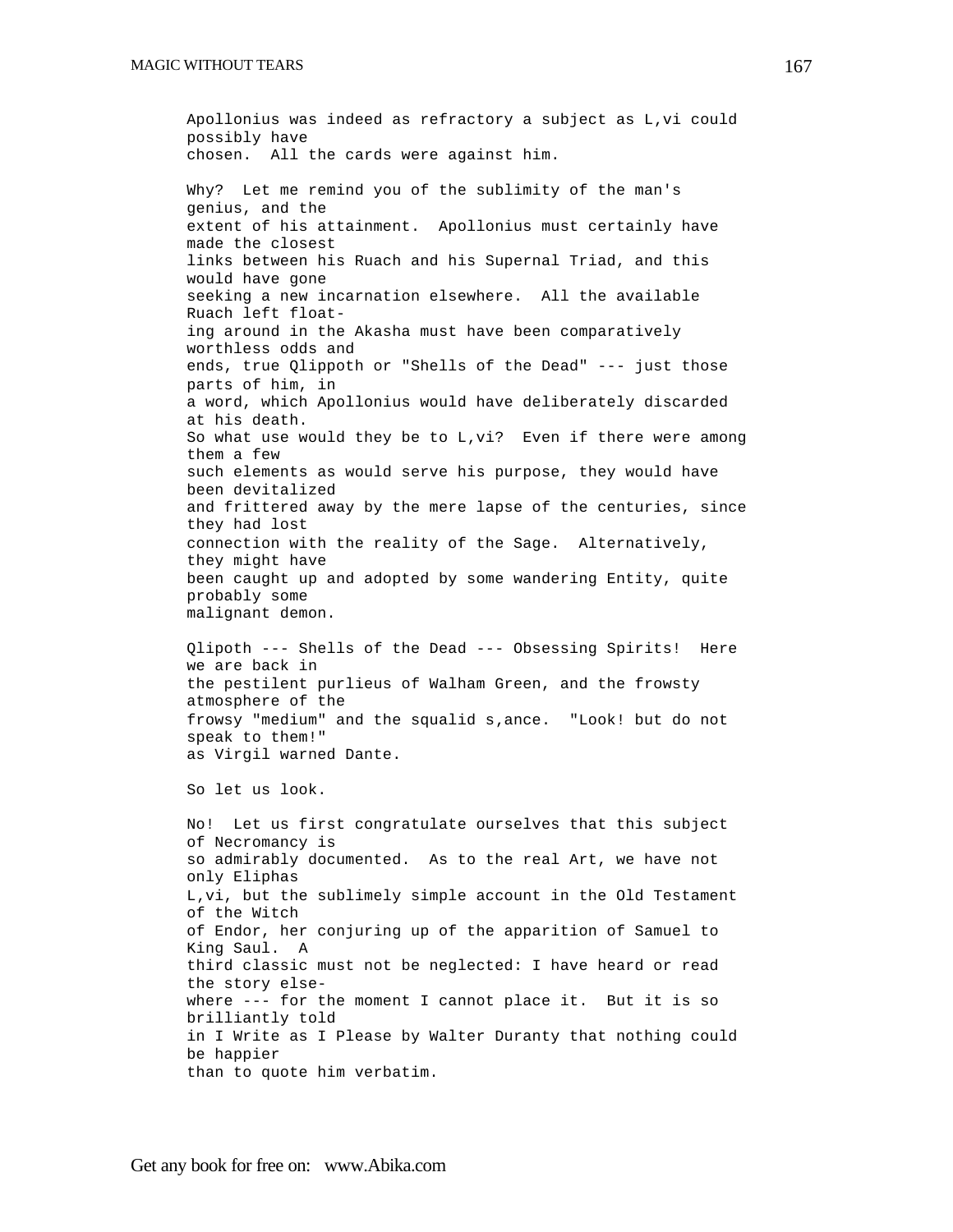"It was the story of a Bolshevik who conversed with a corpse. He told it to me himself, and undoubtedly believed it, although he was an average tough Bolshevik who naturally disbelieved in Heaven and Hell and a Life beyond the Grave. This man was doing 'underground' revolutionary work in

# 27

St. Petersburg when the War broke out; but he was caught by the police and exiled to the far north of Siberia. In the second winter of the War he escaped from his prison camp and reached an Eskimo village where they gave him shelter until the spring. They lived, he said, in beastly conditions, and the only one whom he could talk to was the Shaman, or medicine man, who knew a little Russian. The Shaman once boasted that he could foretell the future, which my Bolshevik friend ridiculed. The next day the Shaman took him to a cave in the side of a hill in which there was a big transparent block of ice enclosing the naked body of a man --- a white man, not a native --- apparently about thirty years of age with no sign of a wound anywhere. The man's head, which was clean-shaven, was outside the block of ice; the eyes were closed and the features were European. The shaman then lit a fire and burnt some leaves, threw powder on them muttering incantations, and there was a heavy aromatic smoke. He said in Russian to the bolshevik, 'Ask what you want to know.' The Bolshevik spoke in German; he was sure that the Shaman knew no German, but he was equally sure he saw the lips move and heard it answer, clearly, in German. He asked what would happen to Russia, and what would happen to him. From the moving lips of the corpse came the reply that Russia would be defeated in war and that there would be a revolution; the Tzar would be captured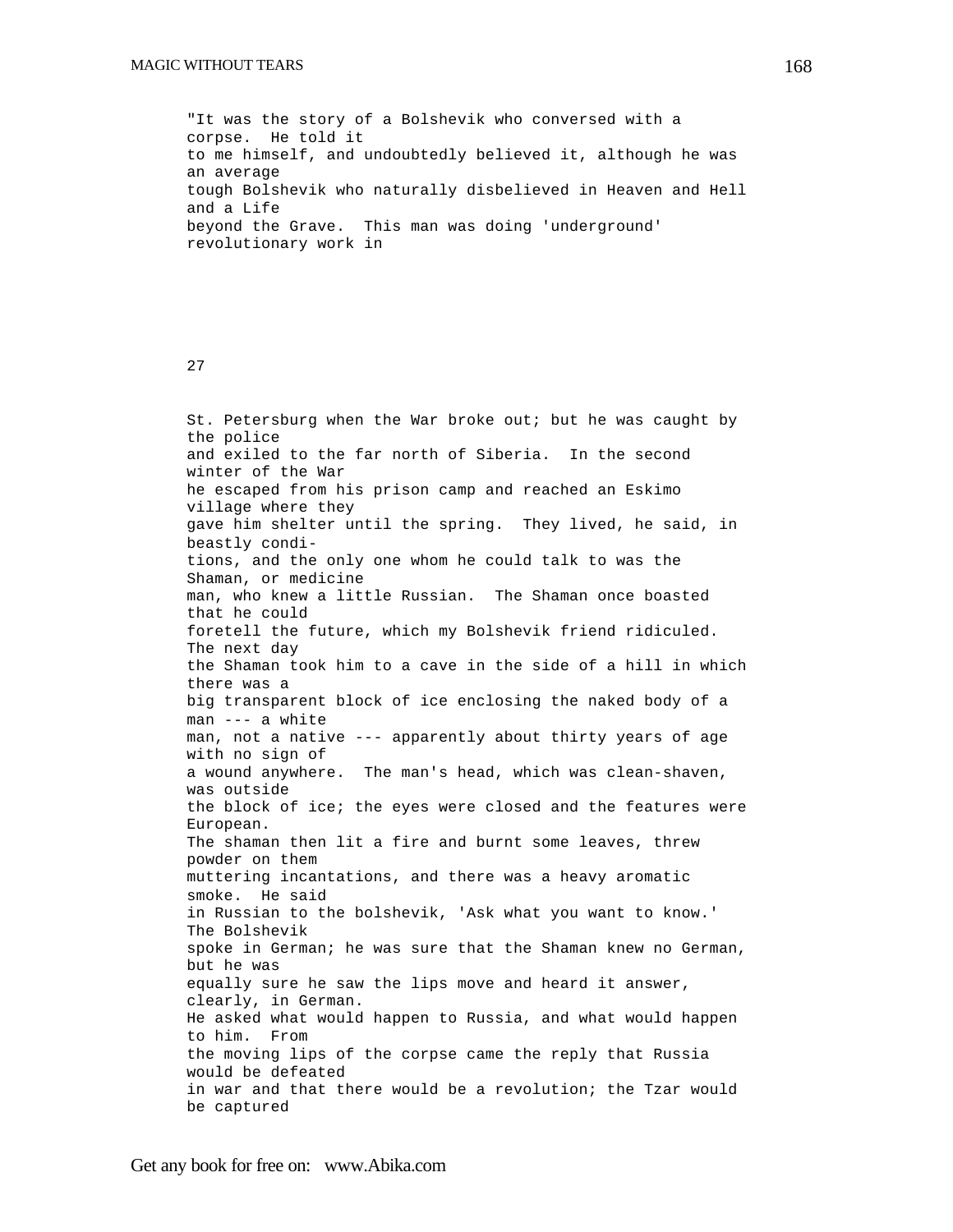by his enemies and killed on the eve of rescue; he, the Bolshevik, would fight in the Revolution but would suffer no harm; later, he would be wounded fighting a foreign enemy, but would recover and live long." "The Bolshevik did not really believe what he had seen

although he was certain that he had seen it. I mean that he explained it by hypnotism or auto-suggestion or something of the kind; but it was true, he said, that he passed unscathed through the Revolution and the Civil War and was wounded in the Polish War when the Red Army recovered Kiev."

So also we are most fortunate in possessing the account almost beyond Heart's desire of Spiritism, in Robert Browning's Mr. Sludge the Medium. You see that I write "Spiritism" not "Spiritualism." To use the latter word in this connection is vulgar ignorance; it denotes a system of philosophy which flourished (more or less) is the Middle Ages --- read your Erdmann if you want the gruesome details. But why should you?

The model for Mr. Sludge was David Dunbar (? Douglas) Home, who was really quite a distinguished person in his way, and succeeded in pulling some remarkably instructed and blue-blooded legs. Personally, I believe him to have been genuine, getting real results through pacts with elementals, demons or what not; for when he was in Paris, arrangements were made for him to meet Eliphas L, vi; forthwith "he abandoned the unequal contest, and fled in terror from the accursed spot."

What annoyed Browning was that he had added to his collection of "Femora I have pulled", those appendages of Elizabeth Barrett; and where R.B. was there was no room for anyone else --- as in the case of Allah!

R.B. was accordingly as spiteful as he could be, and that was not a little. It is not fair to tar all mediums with the Sludge brush; there are many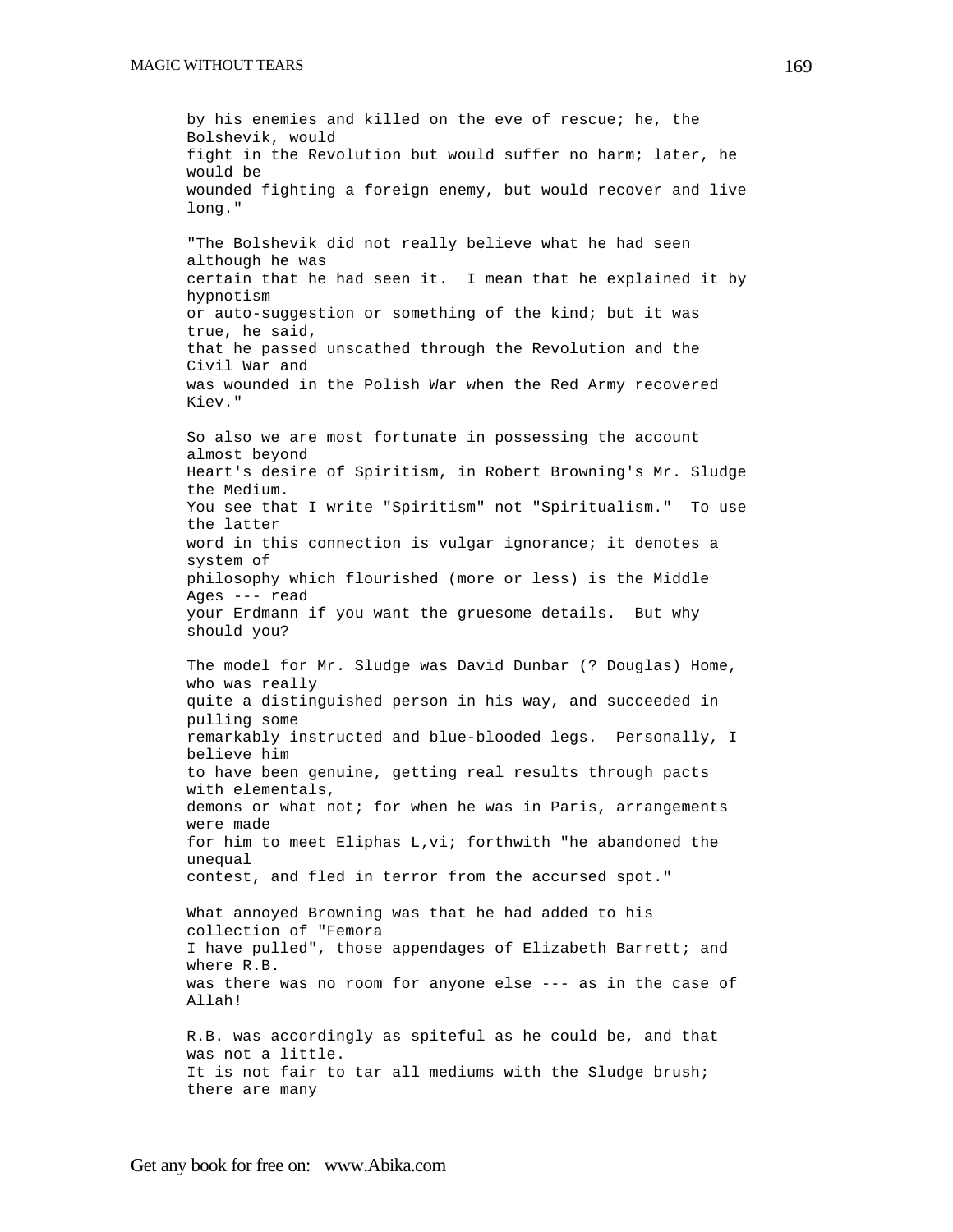who could advance quite sincerely some of the apologia of Sludge. Why should a medium be immune to self-deception spurred by the Wish-Fiend? While there are people walking about outside the Bug-house who can find Mrs. Simpson and Generals de Gaulle, Franco, Allenby, Montgomery and who else in the "Centuries" of Nostradamus, we should be stupid to assign everything to conscious fraud.

## 28

In that case what about poor Tiny Aleister? Do please allow me the happy young Eagles of the Old Testament; what clearer prophecy of psychoanalysis, it's only the English for Freud and Jung and Adler!

No, by no means always fraud. Yet at any s, ance the "investigators" take no magical precautions soever --- against, say, the impersonation of Iophiel by Hismael, or the Doves of Venus by the A'arab Zareq. All they attempt especially at "demonstrations" and "materializations," is to guard with great elaboration and (as a rule) complete futility against the deceptions of the common conjuror. They are not expecting any genuine manifestation of the "Spirit World;" and this fact makes clear their true subconscious attitude.

As for those mediums who possess magical ability, they almost always come from the most ignorant classes --- Celts are an exception to this rule --- and have no knowledge whatever of the technique of the business. Worse, they are usually of the type that delights in the secret dirty affinities, and so naturally and gladly attract entities of the Qliphothic world to their magical circle. Hence tricksters, of the lowest elemental orders, at the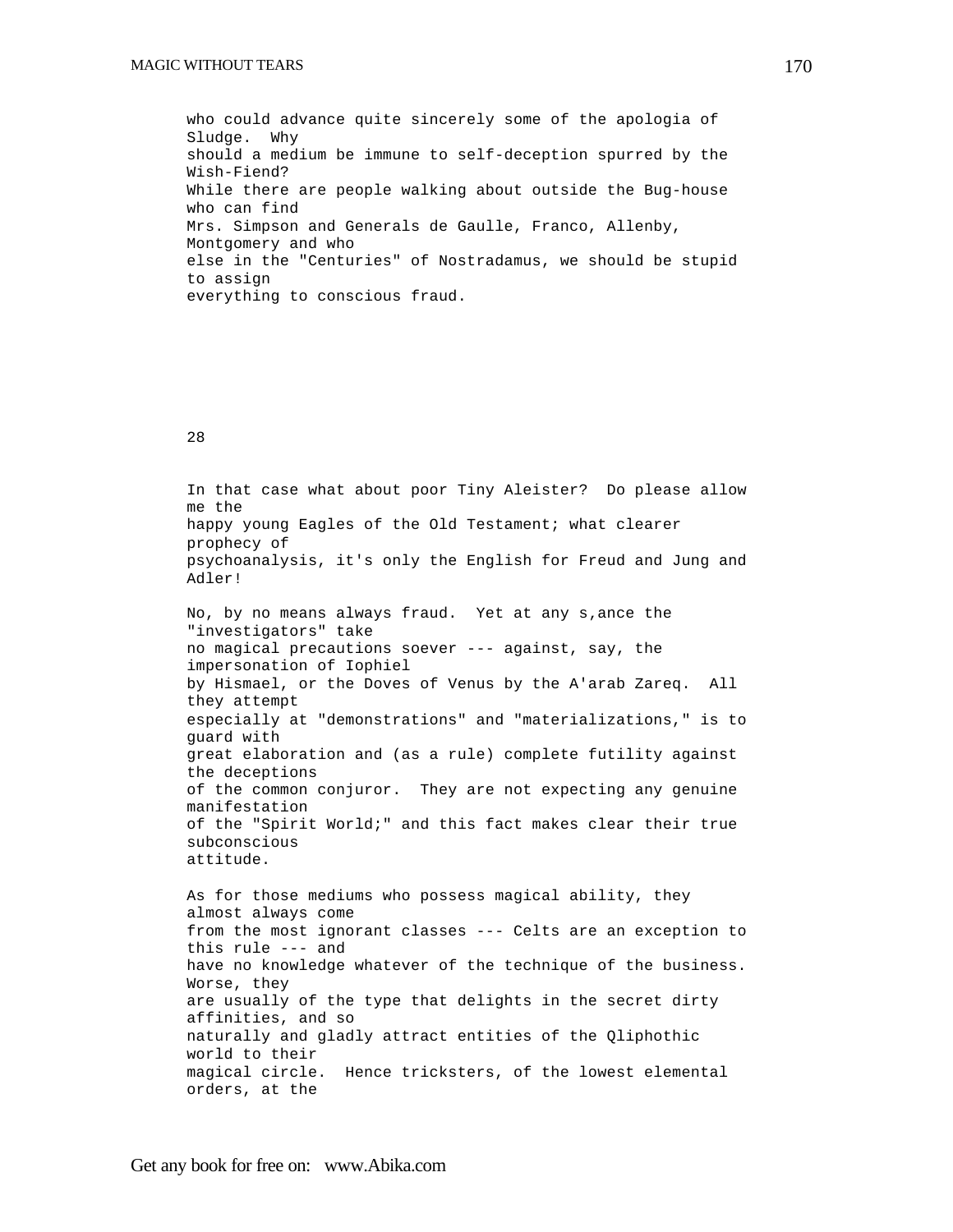best, come and vitalize odds and ends of the Ruach of people recently deceased, and perform astonishing impersonations. The hollow shells glow with infernal fire. Also, of course, they soak up vitality from the sitters, and from the medium herself.

Altogether, a most poisonous performance. And what do they get out of it? Even when the "Spirits" are really spirits, they only stuff the party up with a lot of trashy lies.

To this summary the Laws of Probability insist that there shall be occasional exceptions.

Love is the law, love under will.

Yours fraternally,

 $666$ 

CHAPTER XXV

FASCINATIONS, INVISIBILITY, LEVITATION, TRANSMUTATIONS, KINKS IN TIME

Cara Soror,

Do what thou wilt shall be the whole of the Law.

Dear me! dear me! The world's indeed gone topsy-turvy if you have to ask me for the secrets of Fascination! Altogether tohu-bohu and the Temurah Thash raq!

So much for a display of Old-World Courtly Manners; actually rubbish, for you might very well be fascinating without knowing how you worked the trick. In fact, I think that is the case ninety-nine times in a hundred.

Besides, I read your letter carelessly; I overlooked the phrase in which you mention that you use the word as L, vi did; i.e. to cover all those types of "miracle" which depend on distracting the attention of, or otherwise composing, the miraclee --- I invent a rather useful word, yes?

So let us see what sort of miracles those are.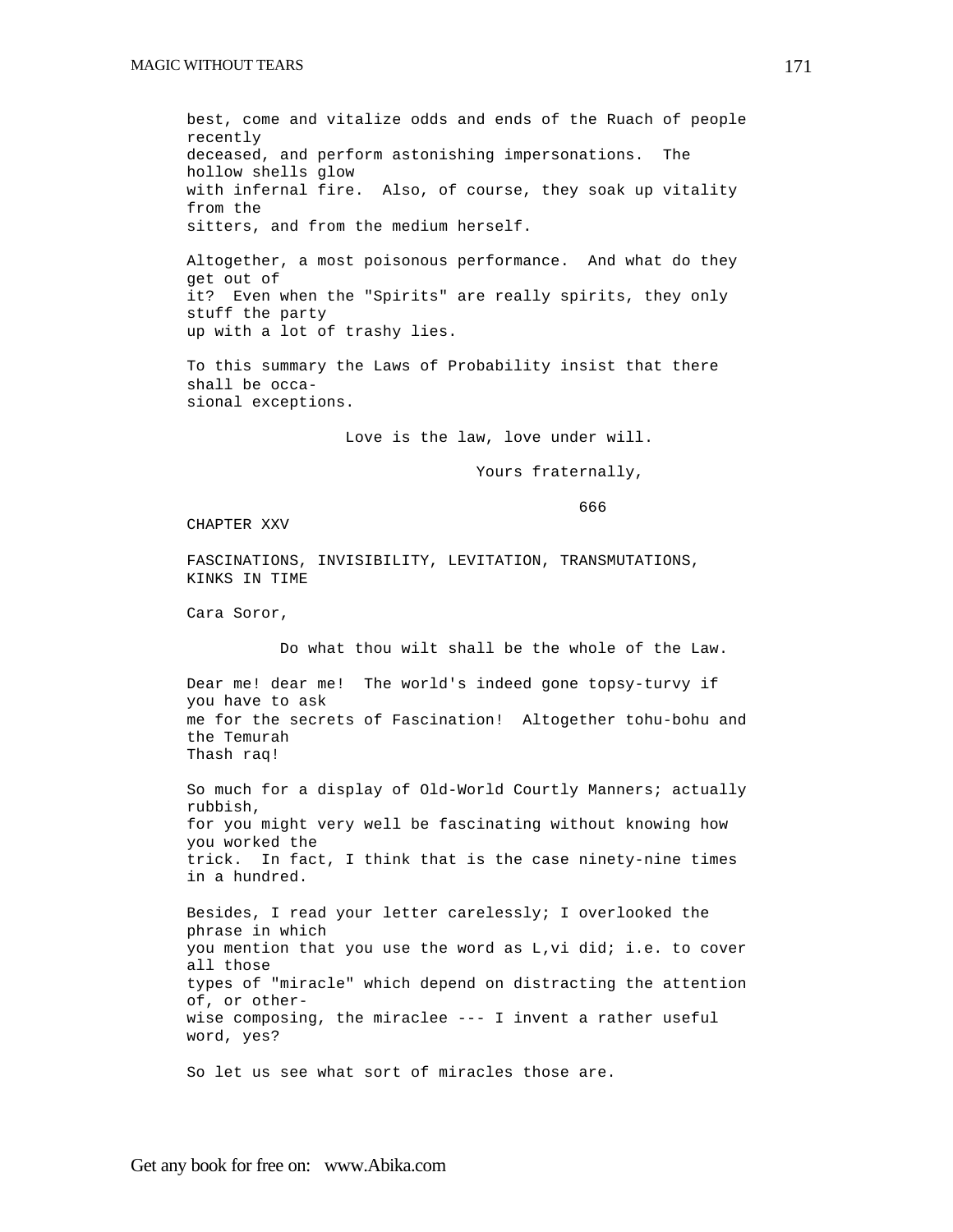To start with, I doubt if we can. Many of such thaumaturgic phenomena contain elements of illusion in greater or less degree; if the maraclee's mind is 100% responsible, I think the business becomes a mere conjuring trick. My dictionary defines the verb: "to charm, to enchant; to act on by some irresistible influence; to captivate; to excite and allure irresistibly or powerfully." For the noun it gets even deeper into technical Magic {sic}: "the act or power of fascinating or spell binding, often to one's harm; a mysterious, irresistible, alluring influence." (Personally, I have always used, or heard, it much less seriously: "attractive" hardly more). Skeat, surprisingly, is almost dumb: p. part. of "to enchant" and "from L. fascinum, a spell." Yes, surprisingly; for the word is one of the many that means the Phallus. The implication is that there is some sexual element in the exciting and alluring quality, which lifts it altogether above mere "pleasing." To my mind the implication is that there is some quality inherent which is cognate to that too totally irrational quasimagnetic force which has been responsible not only for innumerable personal tragedies --- and comedies --- but for the fall of dynasties and even the wreck of Empires. "Christ" is reported as having said: "If I be lifted up from the earth, I will draw all men unto me." Interpret this in the light of the Cross as a Phallic emblem, and --- how lurid a flash!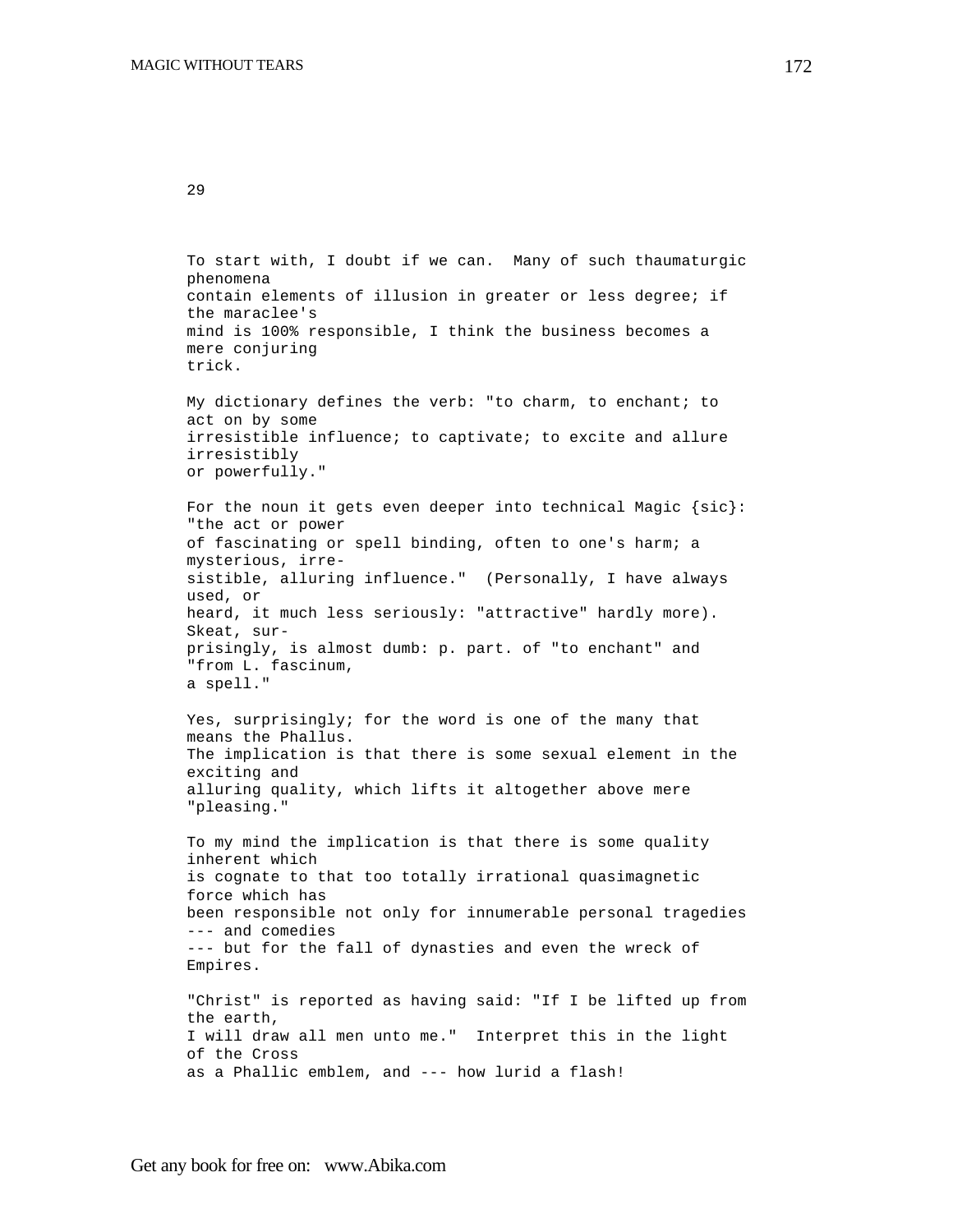Compare AL II, 26. "I am the secret Serpent coiled about to spring: in my coiling there is joy. If I lift up my head, I and my Nuit are one. If I droop down mine head, and shoot forth venom, then is rapture of the earth, and I and the earth are one." This versicle is deep, devilish deep; and it is chock-ablock with the mysteries of Fascination. Dig into this, dear sister! dig with your Qabalistic trowel; don't blame me if you don't get a Mandrake with the very first thrust! But most certainly I shall say nothing here. Yes, indeed, nothing was ever more sternly forbidden than prattle on subjects like this! Look! It goes right on: "There is great danger in me; for who doth not understand these runes shall make a great miss. He shall fall down into the pit called Because, and there he shall perish with the dogs of Reason." (v. 27) The pit is of course the Abyss: see The Vision and the Voice, Xth Aethyr. A very sticky --- or rather, unstuck! finish; so 'ware Hawk! To business! Fascination No! Invisibility, is obviously penny plain S.A. This is notably an affair of the subconscious; it often masters open dislike and distaste; it never yields to reason. It destroys all sense of values. Its origin is usually obscure. The least irrational base of it is the sense of smell. It was, if I remember rightly, the Comte de St. Germain who advised Loise de la ValliŠre to fix her exquisitely broidered kerchief in such wise that it protected her from contact with her saddle, and then, after a morning's hard gallop, to find an excuse for using it to wipe the brows of the perspiring king. It took him years to recover! The story is well known, and the plan widely adopted with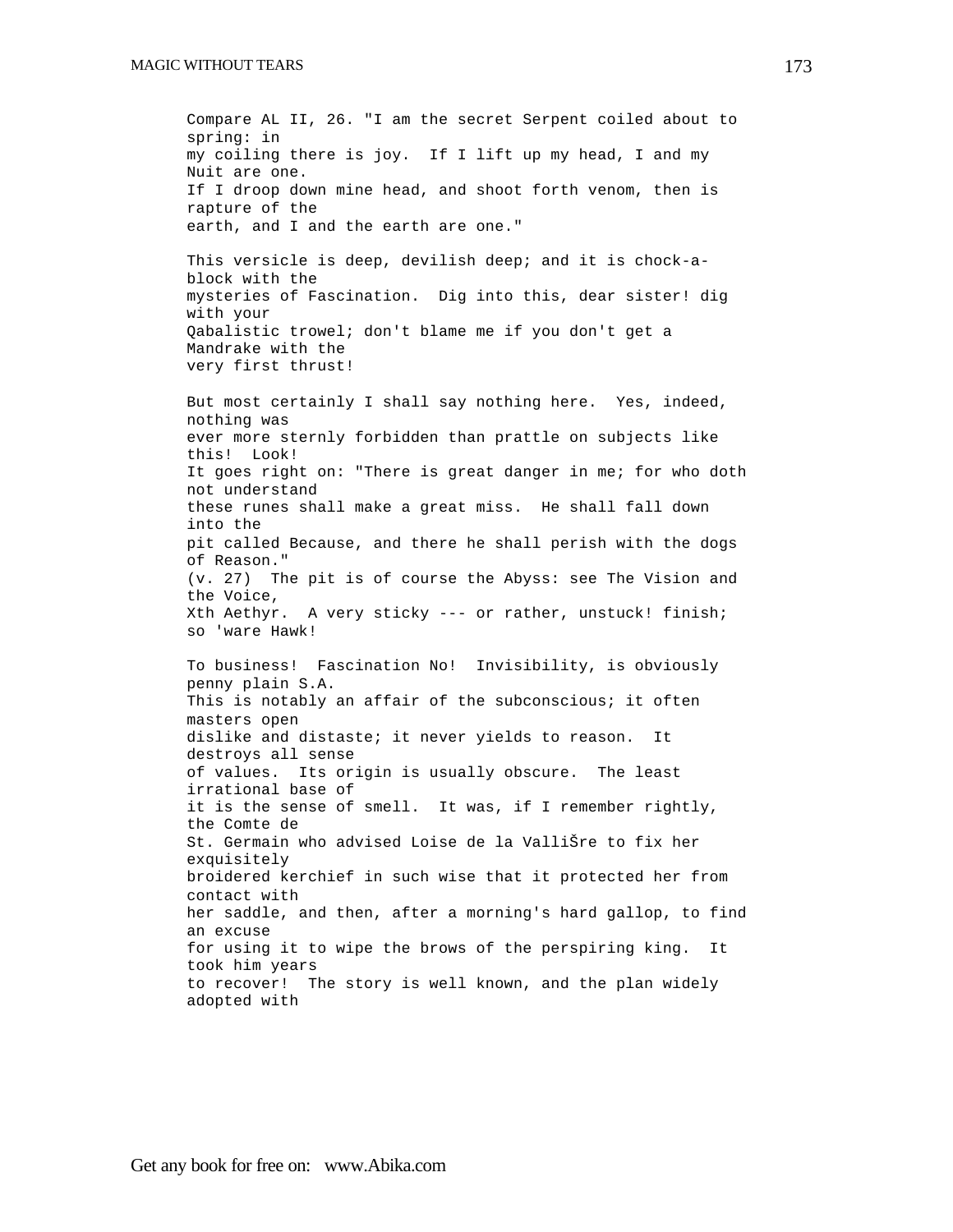30

remarkably unvarying success. But be careful not to overdo it; for if the source of the perfume is recognized the consciousness takes charge, and the result is antipathy. Many years ago I composed a scent based on similar principles, which I intended to market under the title "Potted Sex Appeal." We tried it out with the assistance of a certain noble Marquess, whose consequent misadventures --- won't he laugh when he reads this! But there are other senses: "l'amour de l'oreille" may refer not only to Othello's way of snaring Desdemona, but subtleties of timbre in the voice... Yes, yes, you say impatiently, but there isn't any miracle about all this in the ordinary sense of the word. True, but why the devil do you want me, so long as you're getting what you need? Just being childlike, I suppose! No? Merely that you can explain such matters to yourself well enough. All right; on to No. 2. Shall we look at levitation for a change? This power --- if it be one --- is very curious indeed. It connects more directly with magnetism than almost any other. The first thing we think of when someone says "magnet" is picking up iron filings as a child. Age before honesty! Let Father Poulain S.J. speak first! He is obliged to admit the phenomenon, because the Church has done so. But precisely similar accounts of the levitation of pagans and heretics must be according to him, lies, or Works of the Devil. As for the method, "God employs

the angels to raise the saint, so as to avoid the necessity of intervening Himself." Lazy old parishioner!

Now for a douche of common sense. Hatha-Yoga is quite clear and simple, even logical, about it. The method is plain Pranayama. Didn't I tell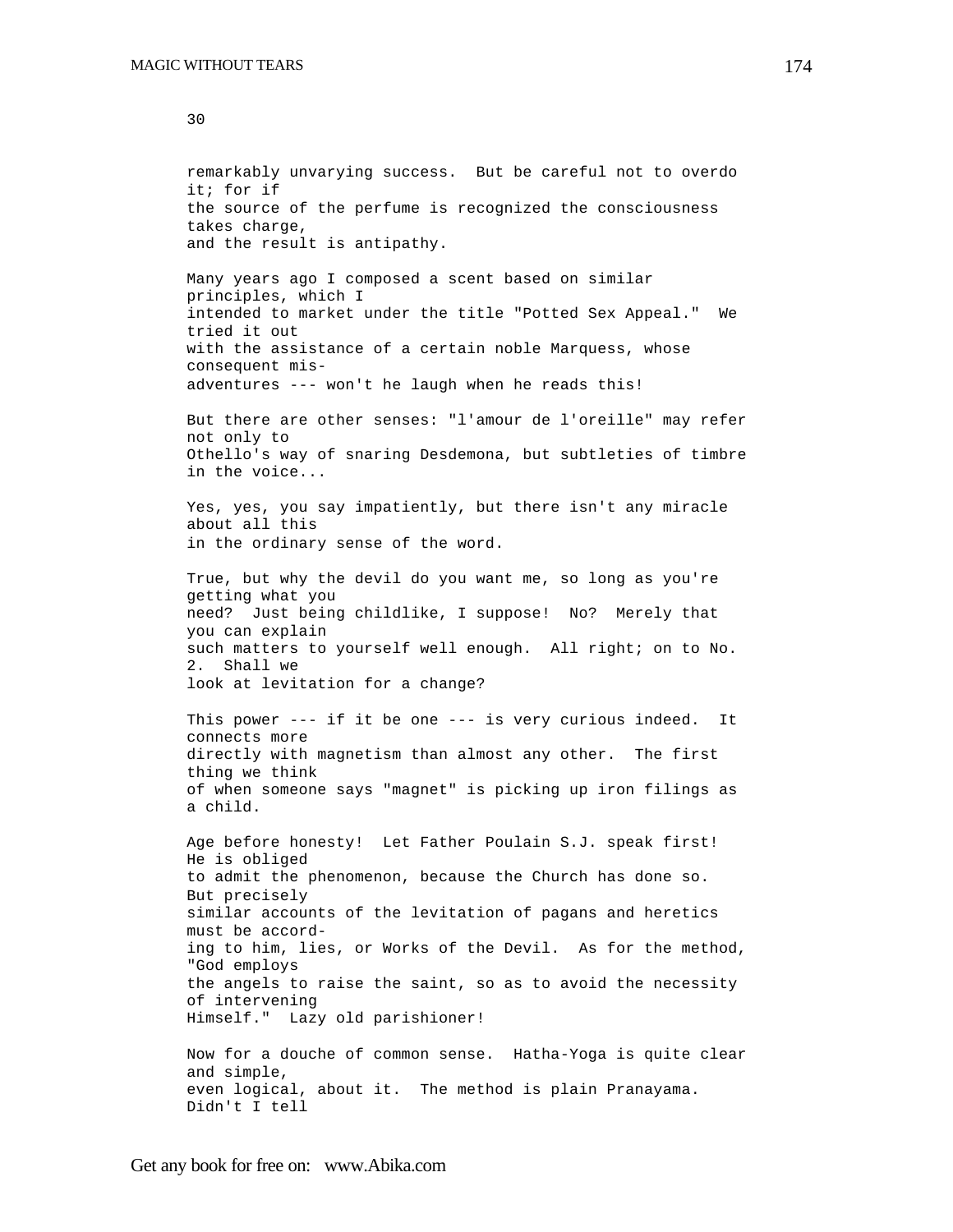you onetime of the Four Stages of Success? 1. Perspiration --- of a very special kind. 2. Sukshma-Khumbakam: automatic rigidity. One stiffens like a dog in a bell-jar when you pump in Carbon Dioxide (is it?) 3. The Bhuchari-Siddhi, "jumping about like a frog." One is wafted, without one's Asana being disturbed, about the floor, rather as fragments of paper, or dry leaves, might be in a slight draught under the door. 4. If one is quite perfectly balanced one cannot be moved sideways; so one rises. And there you are! Personally, I reached the Bhuchari-Siddhi quite a number of times; but I never observed No. 4. On several occasions other people have seen me levitated, though never to a height of more than a foot or so. Here is the best account of such an incident, of those at my immediate disposal. "Nearly midnight. At this moment we stopped dictating, and began to converse. Then Fra. P. said: "Oh, if I could only dictate a book like the Tao Teh King!" Then he close his eyes as if meditating. Just before I had noticed a change in his face, most extraordinary, as if he were no longer the same person; in fact, in the ten minutes we were talking he seemed to be any number of different people. I especially noticed the pupils of his eyes were so enlarged that the entire eye seemed black. (I tremble so and have such a quaking feeling inside, simply in thinking of last night, that I can't form letters). Then quite slowly the entire

room filled with a thick yellow light (deep golden, but not brilliant. I mean not dazzling, but soft.) Fra. P. Looked like a person I had never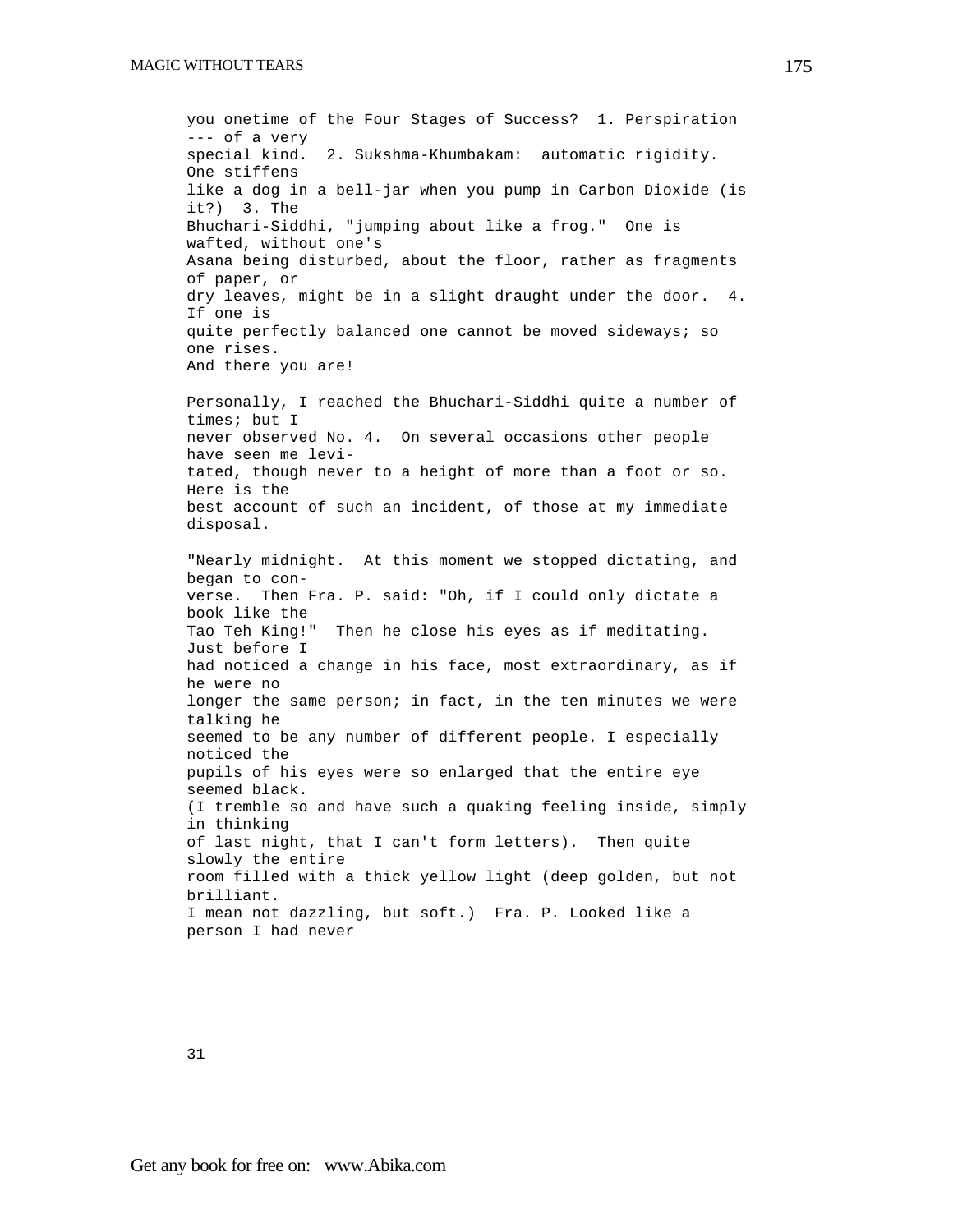seen but seemed to know quite well --- his face, clothes and all were of the same yellow. I was so disturbed that I looked up to the ceiling to see what caused the light, but could only see the candles. Then the chair on which he sat seemed to rise; it was like a throne, and he seemed to rise; it was like a throne, and he seemed to be either dead or sleeping; but it was certainly no longer Fra. P. This frightened me, and I tried to understand by looking round the room; when I looked back the chair was raised, and he was still the same. I realized I was alone; and thinking he was dead or gone --- or some other terrible thing --- I lost consciousness." This discourse has been thus left unfinished: but it is only necessary to add that the capacity to extract such spiritual honey from these unpromising flowers is the mark of an adept who has perfected his Magick Cup. This method of Qabalistic exegesis is one of he best ways of exalting the reason to the higher consciousness. Evidently it started Fra. P. so that in a moment he become completely concentrated and entranced. Note that this has nothing at all to do with any Pranayama. It seems a matter of ecstatic concentration, which chose this mode of expression instead of bringing on Samadhi --- though that, too, occurred in some of the cases. By the way, there is a fairly full account of the whole business; I have

just remembered --- it is in my Autohagiography.

"Pranayama produced, firstly, a peculiar kind of perspiration; secondly, an automatic rigidity of the muscles; and thirdly, the very curious phenomenon of causing the body, while still absolutely rigid, to take little hops in various directions. It seems as if one were somehow raised, possibly an inch from the ground, and deposited very gently a short distance away.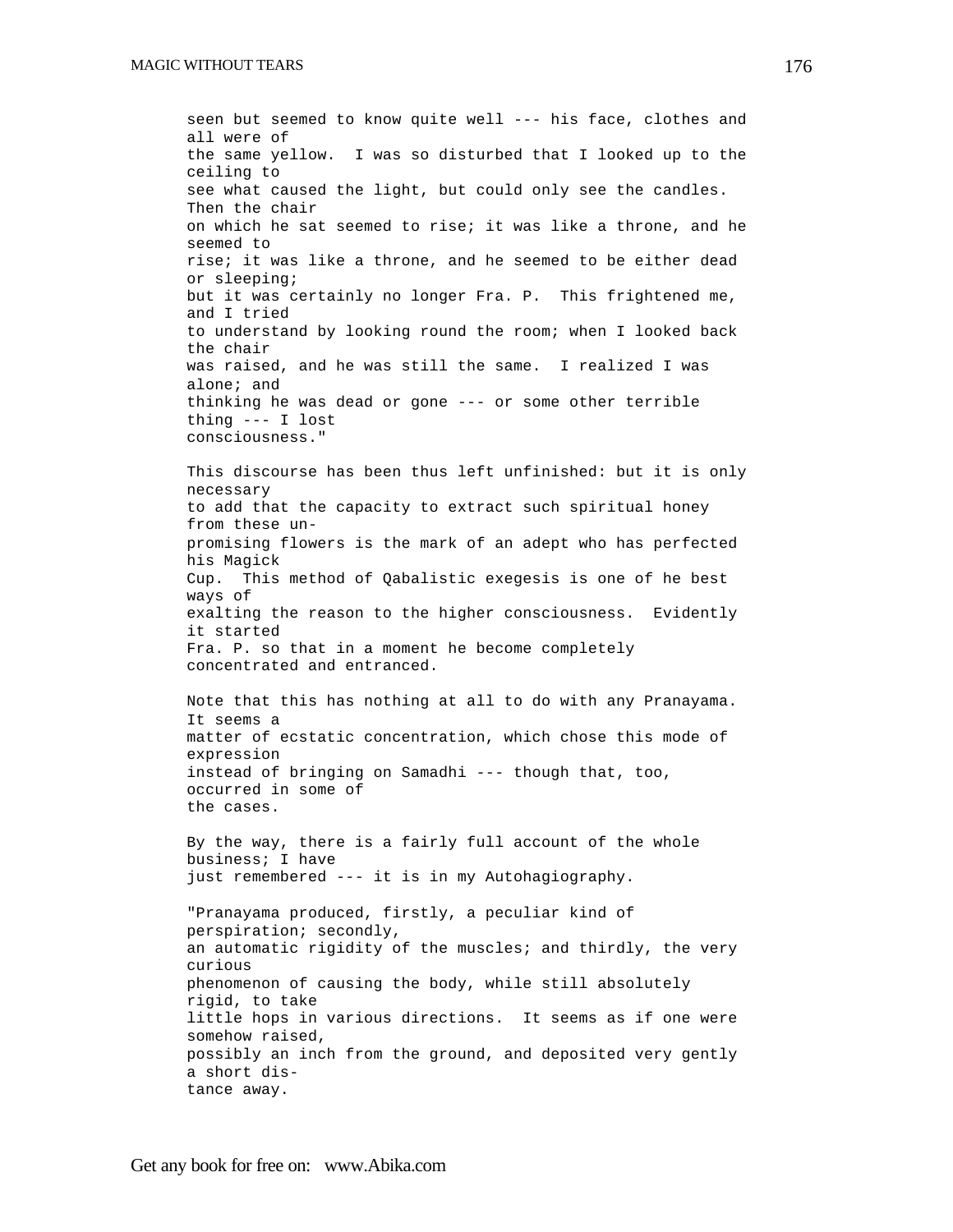I saw a very striking case of this at Kandy. When Allan was meditating, it was my duty to bring his food very quietly (from time to time) into the room adjoining that where he was working. One day he missed two successive meals, and I thought I ought to look into his room to see if all was well. I must explain that I have known only two European women and three European men who could sit in the attitude called Padmasana, which is that usually seen in seated images of the Buddha. Of these men, Allan was one. He could knot his legs so well that, putting his hands on the ground, he could swing his body to and fro in the air between them. When I looked into his room I found him not seated on his meditation mat, which was in the centre of the room at the end farthest from the window, but in a distant corner ten or twelve feet off, still in his knotted position, resting on his head and right shoulder, exactly like an image overturned. I set him right way up, and he came out of his trance. He was quite unconscious that anything unusual had happened. But he had evidently been thrown there by the mysterious forces generated by Pranayama. "There is no doubt whatever about this phenomenon; it is quite common. But the Yogis claim that the lateral motion is due to lack of balance, and that if one were in perfect spiritual equilibrium one would rise directly in the air. I have never seen any case of levitation, and hesitate to say that it has happened to me, thought I have actually been seen by others, on several occasions, apparently poised in the air. For the first three phenomena I have found no difficulty in devising quite simple physiologi-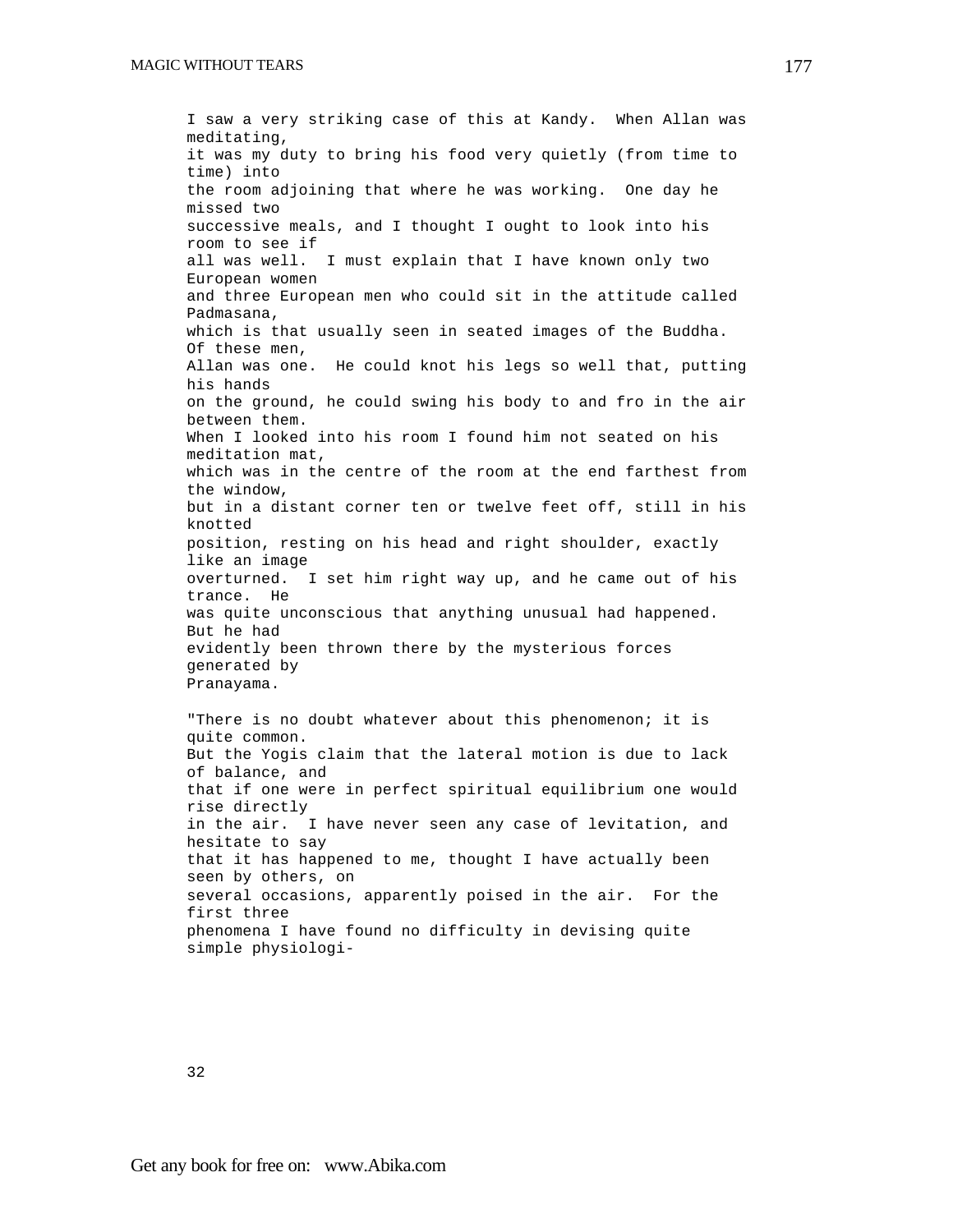cal explanations. But I can form no theory as to how the practice could counteract the force of gravitation, and I am unregenerate enough to allow this to make me sceptical about the occurrence of levitation. Yet, after all, the stars are suspended in space. There is no … priori reason why the forces which prevent them rushing together should not come into operation in respect of the earth and the body." The Allan part of this is the best evidence at my disposal. He couldn't have got where he did by hopping, and he couldn't have got into that position intentionally; he must have been levitated, lost balance, and dropped upside down. In any case, there is no trace of fascination about it, as there may have been in Soror Virakam's observation. About invisibility, now? Of this I have so much experience that the merest outline could take us far beyond the limits of a letter. In Mexico D.F., I worked at acquiring the power by means of ritual. I worked desperately hard. I got to the point where my image in a pierglass flickered, rather like the very earliest films did. Possibly more work, after more skill had come to me, might have done the whole trick. But I did not persist when I found out how to do it by fascination. (Here we are at last!) Roughly, this is how to do it. If one is concentrated to the point when what you are thinking of is the only reality in the Universe, when you lose all awareness of who and where you are and what you are doing, it seems as though that unconsciousness were in some way contagious. The people around you just can't see anybody. At one time, in Sicily, this happened nearly every day. Our party, strolling down to our bathing bay --- the loveliest spot of its kind that I have ever seen --- over a hillside where there wasn't cover for a rabbit, would lose sight of me, look, and fail to find me, though I was walking in their midst.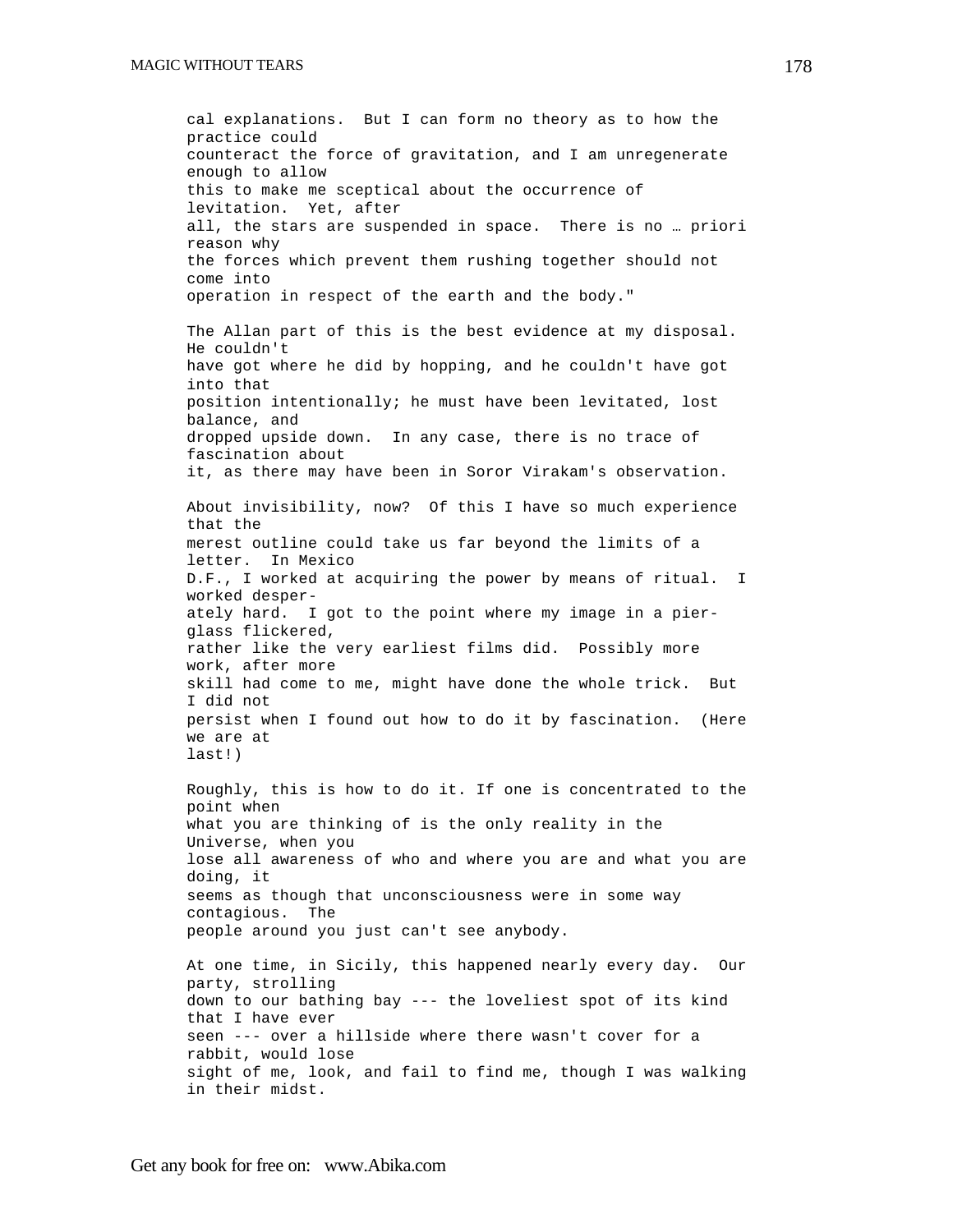```
At first, astonishment, bewilderment; at last, so normal had 
it become:
"He's invisible again."
One incident I remember very vividly indeed; an old friend 
and I were
sitting opposite each other in armchairs in front of a large 
fire, smoking
our pipes. Suddenly he lost sight of me, and actually cried 
out in alarm.
I said: "What's wrong?" That broke the spell; there I was, 
all present
and correct.
Did I hear you mutter "Transmutations? Werwolves? Golden 
Hawks?" Likely
enough; it's time we touched on that.
In certain types of animal there appears, if tradition have 
any weight, to
be a curious quality of --- sympathy? I doubt if that be 
the word, but can
think of none better --- which enables them to assume at 
times the human
form. No. 1 --- and the rest are also rans --- is the seal. 
There is a whole
body of literature about this. Then come wolves, hyaenas, 
large dogs of
the hunting type; occasionally leopards. Tales of cats and 
serpents are
usually the other way round; it is the human (nearly always 
female) that
assumes these shapes by witchcraft. But in ancient Egypt 
they literally
doted on this sort of thing. The papyri are full of 
formulas for operating
such transmutations. But I think that this was mostly to 
afford some relaxa-
tion for the spirit of the dead man; he nipped out of his 
sarcophagus,
and painted the town all the colours of the rainbow in one 
animal shape or
another.
```
33

The only experience I have of anything of this sort was when I was in Pacific waters, mostly at Honolulu or in Nippon. I was practising Astral projection.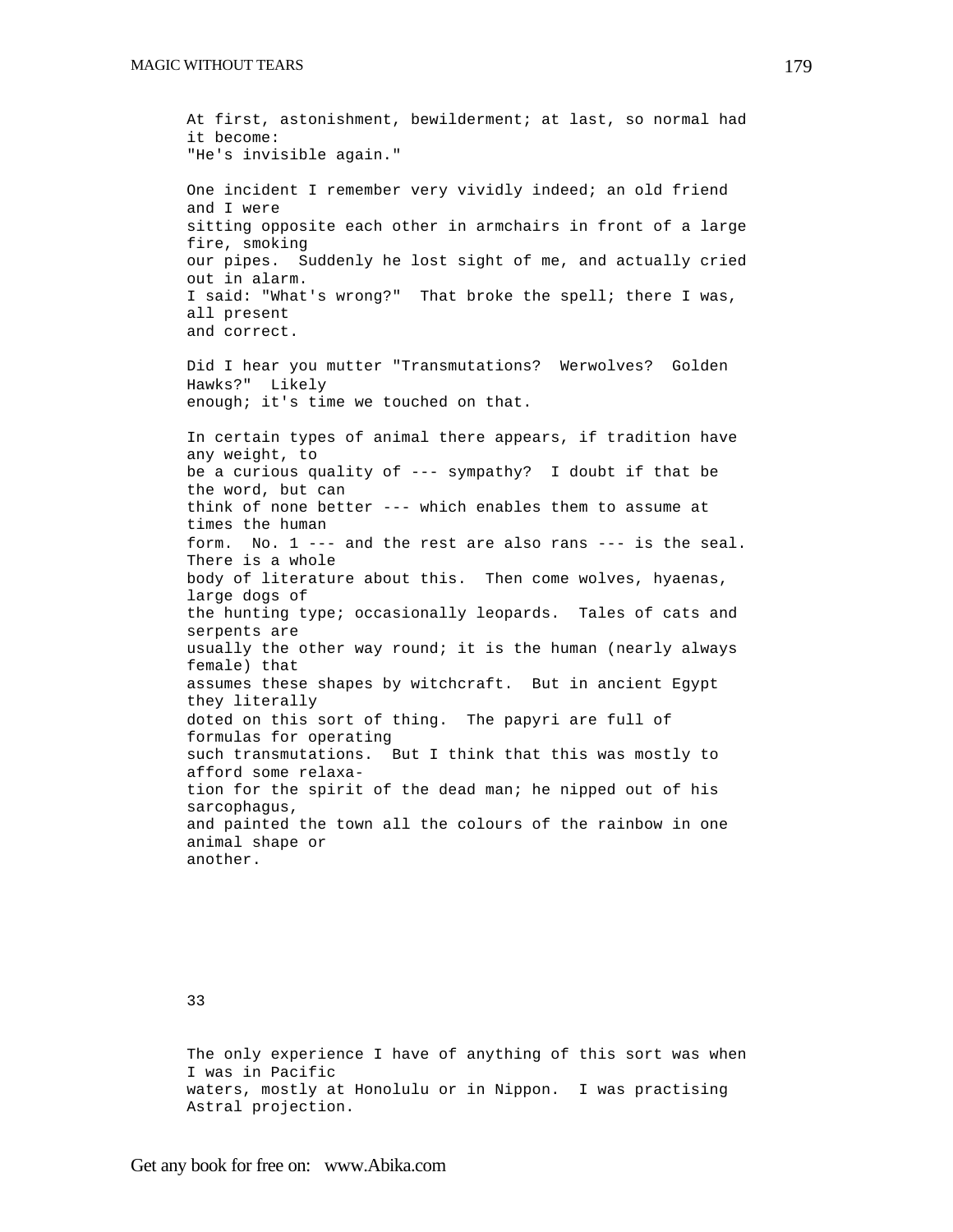A sister of the Order who lived in Hong Kong helped me. I was to visit her, and the token of perfect success was to be that I should knock a vase off the mantel-piece. We appointed certain days and hours -- with some awkwardness, as my time-distance from her was constantly growing shorter --- for me to pay my visit. We got some remarkable results; our records of the interview used to tally with surprising accuracy; but the vase remained intact! This is not one of my notorious digressions; and this is how transmutation comes into it. I found that by first taking the shape of a golden hawk, and resuming my own form after landing in her "temple" --- a room she had fitted ad hoc --- the whole operation became incomparably easier. I shall not indulge in hypotheses of why this should have been the case. A little over four years later --- in the meantime we had met and worked at Magick together --- we resumed these experiments in a somewhat different form. The success was much greater; but though I could move her, and even any objects which she was touching, I could make no impression on inanimate objects at a distance from her. The behaviour of her dogs, and of her cat, was very curious and interesting. Strangest of all, there appeared those "kinks in Time" which profane science is just beginning to discuss. Example: on one occasion our records of an "interview" agreed with quite extraordinary precision; but, on comparing notes, it was found that owing to some stupid miscalculation of mine, it was all over in Hong Kong some hours before I had started from Honolulu! Again, don't ask me why, or how, or anything! Talking of kinks in Time, I shall now maintain my aforesaid evil notoriety --- the story is totally asynartete from fascinations of whatever variety --- by recounting what is by far the most inexplicable set of facts that ever came my way.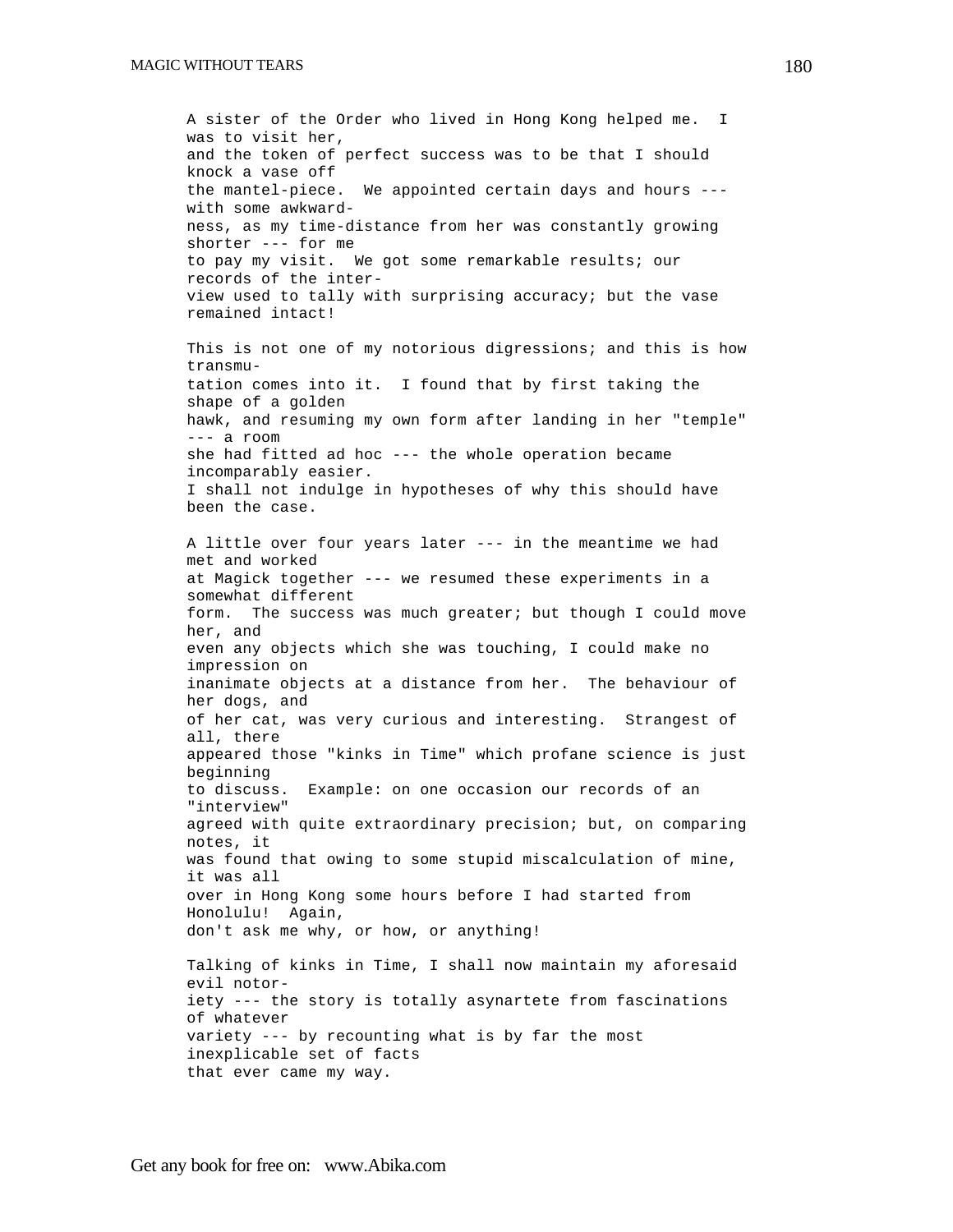In the summer of 1910 e.v. I was living at 125 Victoria Street, in a studio converted into a Temple by means of a Circle, an Altar and the rest. West of the Altar was a big fireplace with a fender settee; the East wall was covered with bookshelves. Enter the late Theodor Reuss, O.H.O. and Frater Superior of the O.T.O. He wanted me to join that Order. I recommended him, in politer language to repeat the Novocastrian Experiment. Undeterred, he insisted: "But you must." (Now we go back, or forward, I know not which, to a night when I found myself stranded in London. I asked hospitality of a stranger; it was readily afforded. Some hours later my hostess fell asleep; I could not do so; something was nagging me. I suddenly took my notebook, and wrote a certain passage in a certain book, since published.) "Must, my foot!" He persisted: "You have published the secret of the nth degree of O.T.O., and you must take the corresponding oaths." "I have done nothing of the sort. I don't know the secret. I don't want to know it. I don't . . . " He interrupted me; he strode across the room; he plucked a book from the shelves; he opened it; he thrust it under my nose; he pointed out a passage with a minatory index. I began to stammer. "Yes, I wrote that. I don't know what it means; I don't like it; I only put it in because it was written in rather curious circumstances, and I was too lazy --- or perhaps a little afraid --- to reject it and write what I wanted." He fastened on one point: "You don't know what it means?" I repeated that I did not, even now that he had claimed

34

it as important. He explained it to me, as to a child. I was merely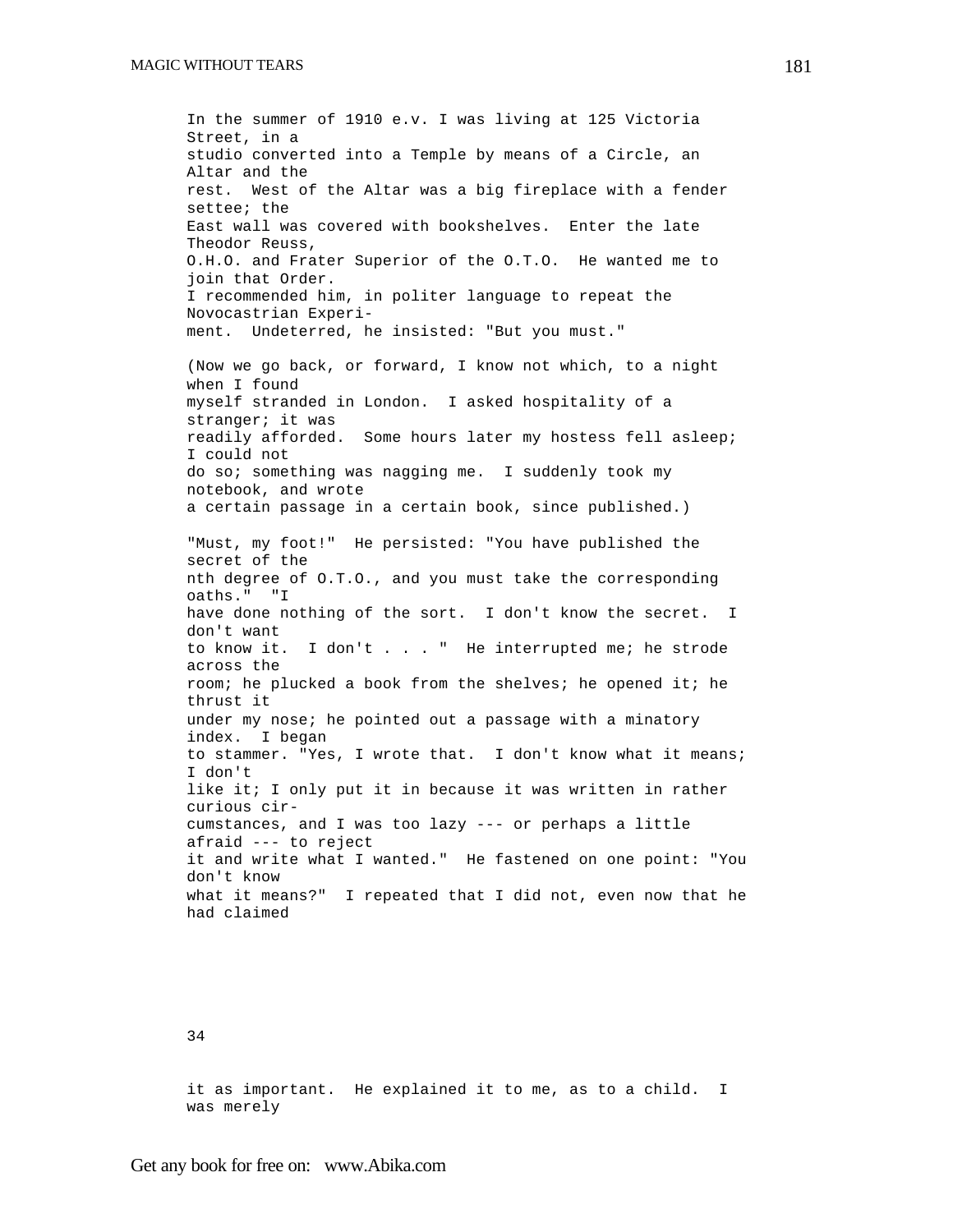surprised; it didn't sound possible. (Sister, all this while I've been lying to you like an Archbishop; it is connected wit fascinations; indeed, it has very little to do with anything else!) Finally, he won me over, I went down to his G.H.Q., took the Oaths, was installed in the Throne of the Xø of O.T.O. as National Sovereign Grand Master General, and began to establish the Order as a going concern. Well, you say, that is a very simple story, nothing specially hard to believe in it. True, but consider the dates. That scene in Victoria Street, is as clear and vivid in my mind, in every detail, as if it were yesterday. That secret is published only in that passage of that book. And --- the book was not published until three years later, and from an address of which in 1910 I had not so much as thought of. The date of my adhesion to the O.T.O. (which, by the way, upset every principle and plan that I had ever held) is equally certain by virtue of subsequent published writings. Now go away and explain that! Well I've given you a fair account of some of the principal fascinations; as to the rest, bewitchments, sorceries, inhibitions and all that lot, it is enough if I say that they follow the regular Laws of Magick; in some, fascination proper plays a prominent part; in others, it is barely more than walking on to say "My lord, the carriage waits!" But - -- even that can be done well or ill, and a small mistake may work a mighty mischief. Love is the law, love under will. Yours fraternally,  $666$ 

CHAPTER XXVI

MENTAL PROCESSES --- TWO ONLY ARE POSSIBLE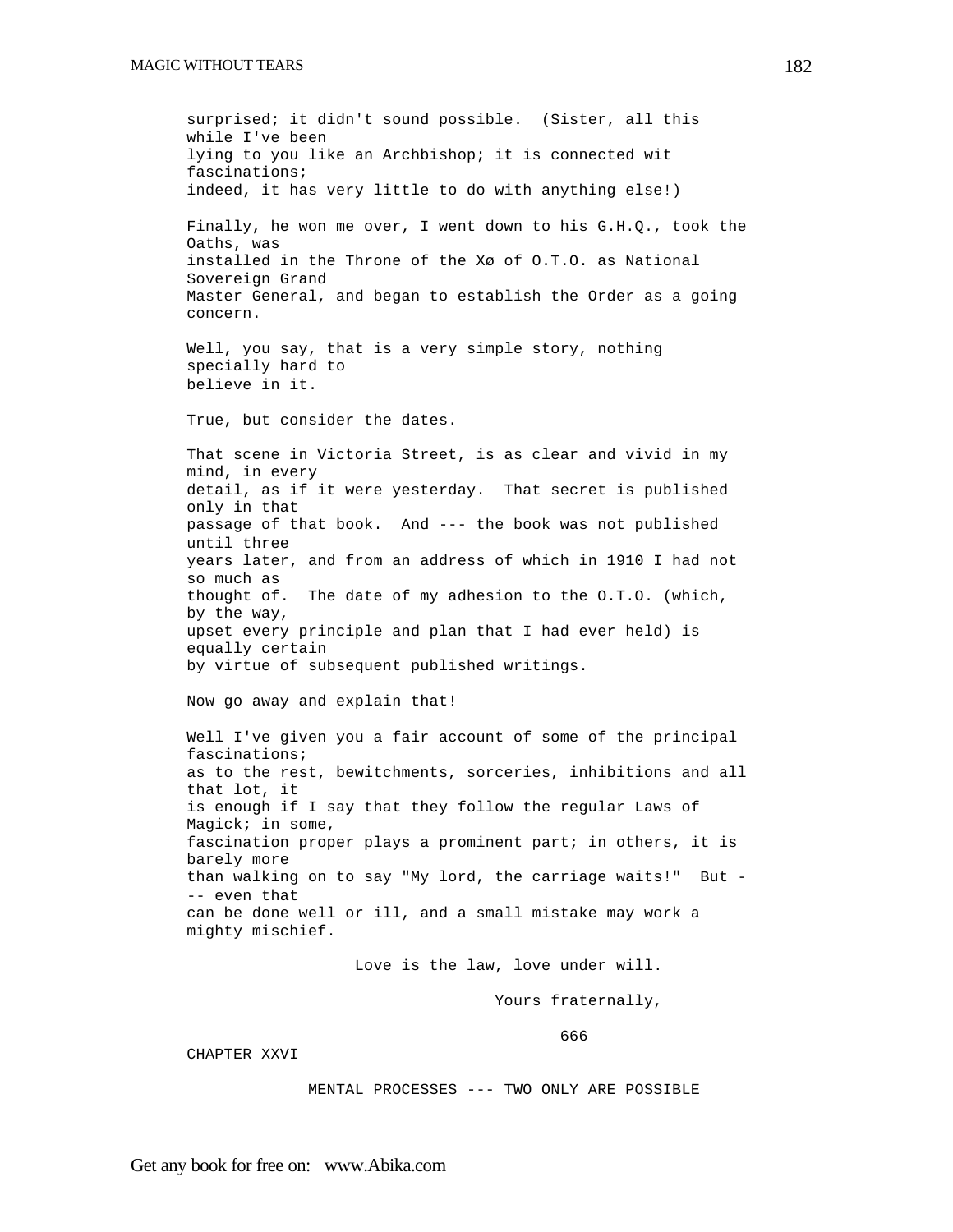Cara Soror,

 Do what thou wilt shall be the whole of the Law. "Occult" science is the most difficult of them all. For one thing, its subject-matter includes the whole of philosophy, from ontology and metaphysics down to natural history. More, the most rarefied and recondite of these has a direct bearing upon the conduct of life in its most material details, and the simplest study of such apparently earthbound matters as botany and mineralogy leads to the most abstruse calculations of the imponderables. With what weapons, then, are we to attack so formidable a fortress?

The first essential is clear thinking.

In a previous letter I have dealt to some extent with this subject; but it is so important that you must forgive me if I return to it, and

## 35

that at length, from the outset, and in detail.

Let us begin but having our own minds clear of all ambiguities, ignoring for the purpose of this argument all metaphysical subtleties.7 I want to confine it to the outlook of the "plain man."

What do we do when we "think?"

There are two operations, and only two, possible to thought. However complex a statement may appear, it can always be reduced to a series of one or other of these. If not, it is a sham statement; nonsense masquerading as sense in the cloak of verbiage and verbosity. Analysis, and Synthesis; or, Subtraction, and Addition.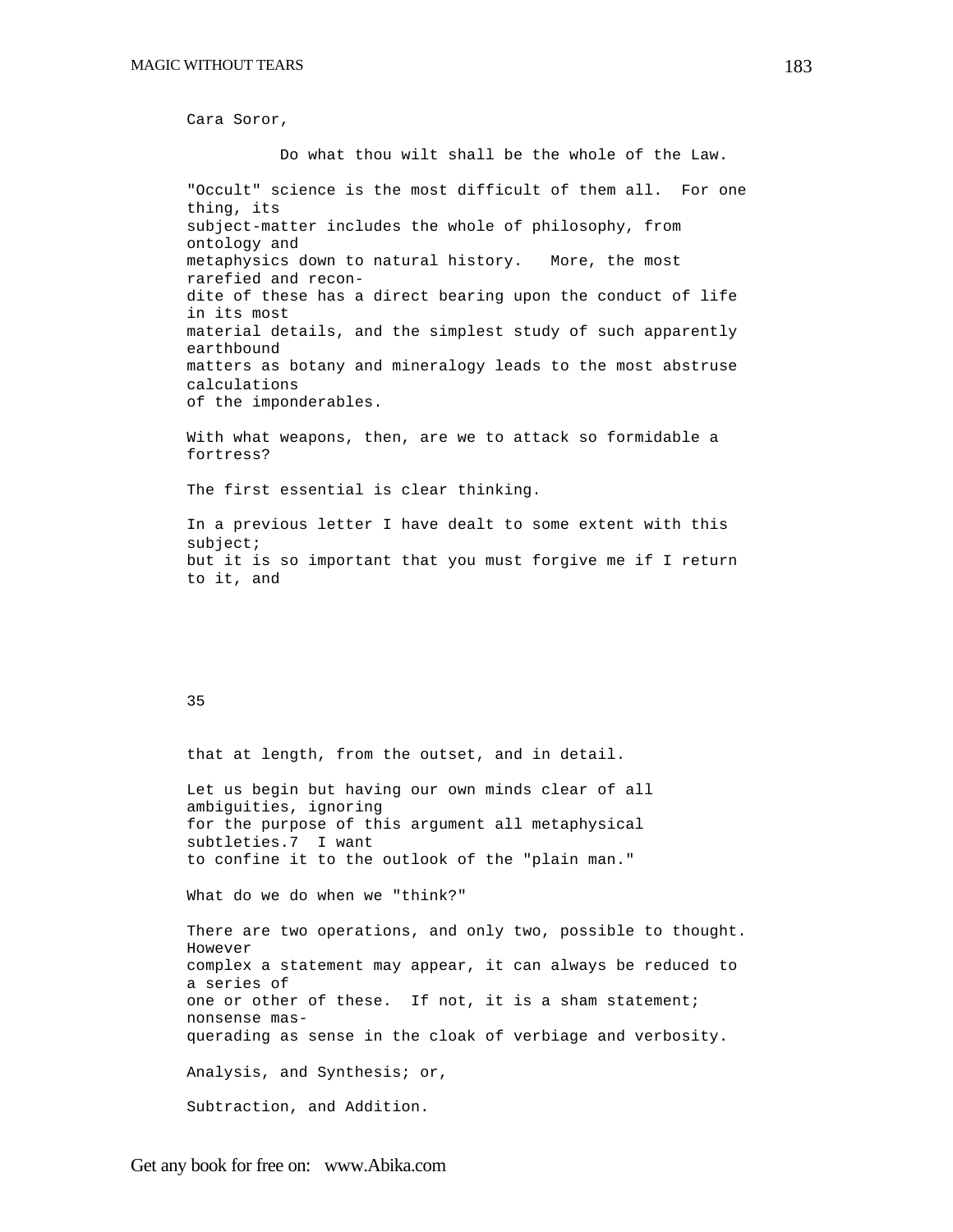1. You can examine A, and find that it is composed of B and  $C. A = B + C.$ 2. You can find out what happens to B when you add C to it.  $B + C = A$ . As you notice, the two are identical, after all; but the process is different. Example: Raise Copper Oxide to a very high temperature; you obtain metallic copper and oxygen gas. Heat copper in a stream of oxygen; you obtain copper oxide. You can complicate such experiments indefinitely, as when one analyzes coal-tar, or synthesizes complex products like quinine from its elements; but one can always describe what happens as a series of simple operations, either of the analytical or the synthetic type. (I wonder if you remember a delightful passage in Anatole France where he interprets an "exalted" mystical statement, first by giving the words their meaning as concrete images, when he gets a magnificent hymn, like a passage from the Rig-Veda; secondly, by digging down to the original meaning, with an effect comical and even a little ribald. I fear I have no idea where to find it; in one of the "odds and ends" compilations most likely. So please, look somebody; you won't have wasted your time!) This has been put in a sort of text, because the first stumbling-block to study is the one never has any certainty as to what the author means, or thinks he means, or is trying to persuade one that he means. Try something simple: "The soul is part of God." Now then, when he writes "soul" does he mean Atma, or Buddhi, or the Higher Manas, or Purusha, or Yechidah,or Neschamah, or Nepheshch, or Nous, or Psyche, or Phren, or Ba, or Khu, or Ka, or Animus, or Anima, or Seele, or what?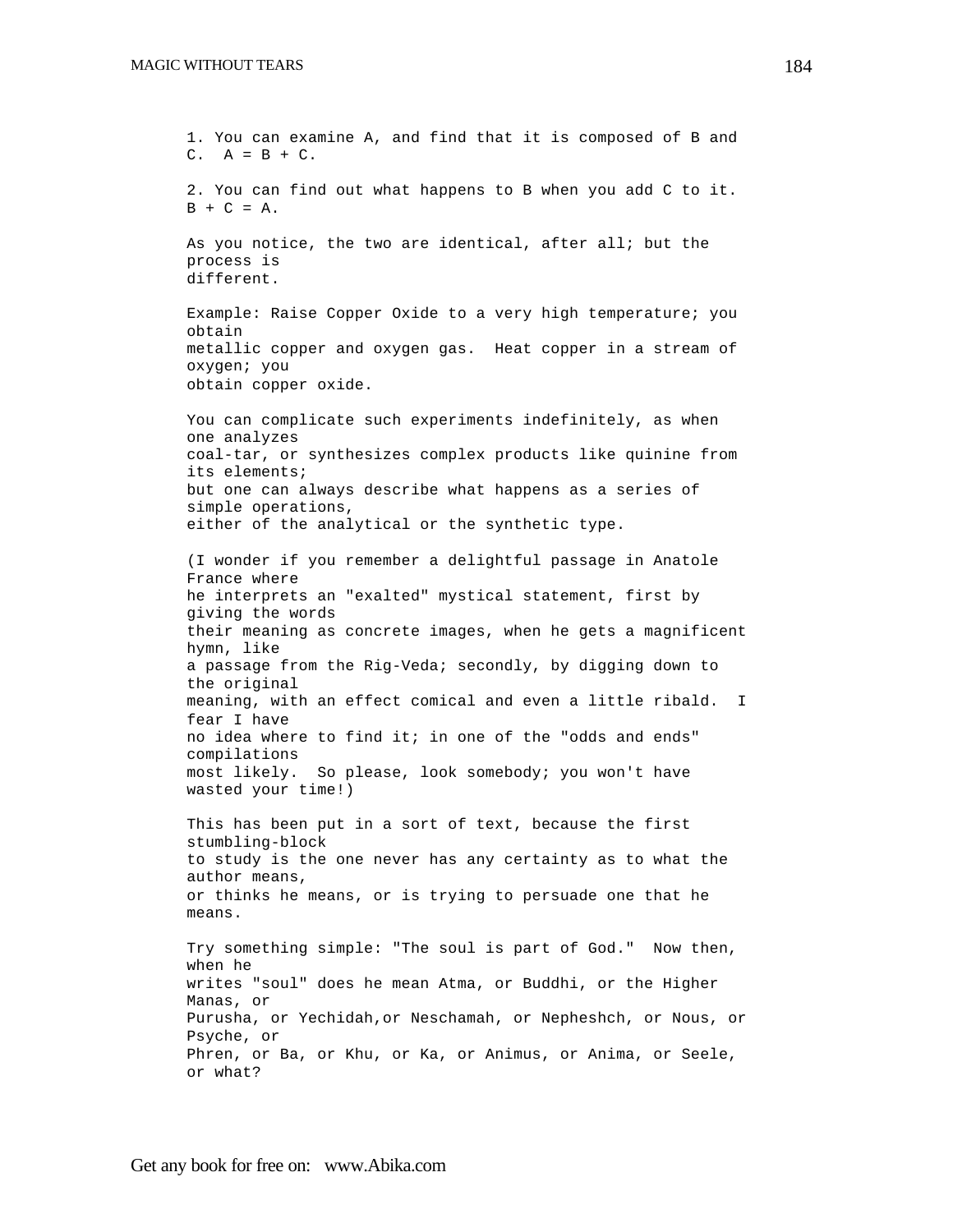As everybody will he nill he, creates "God" in his own image, it is perfectly useless to inquire what he may happen to mean by that. But even this very plain word "part". Does he mean to imply a quantitative assertion, as when one says sixpence is part of a pound, or a factor 7\* I mean criticisms such as "Definition is impossible;" "All arguments are circular;" "All propositions are tautological." These are true, but

one is obliged to ignore them in all practical discussions.

# 36

indispensable, as when one says "A wheel is part of a motorcar", or . . . (Part actually means "a share, that which is provided," according to Skeat; and I am closer to the place where Moses was when the candle went out than I was before!)

The fact is that very few of us know what words mean; fewer still take the trouble to enquire. We calmly, we carelessly assume that our minds are identical with that of the writer, at least on that point; and then we wonder that there should be misunderstandings!

The fact is (again!) that usually we don't really want to know; it is so very much easier to drift down the river of discourse, "lazily, lazily, drowsily, drowsily, In the noonday sun".

Why is this so satisfactory? Because although we may not know what a word means, most words have a pleasant or unpleasant connotation, each for himself, either because of the ideas or images thus begotten, of hopes or memories stirred up, or merely for the sound of the word itself. (I have gone a month's journey out of my way to visit a town, just because I liked the sound of the name!)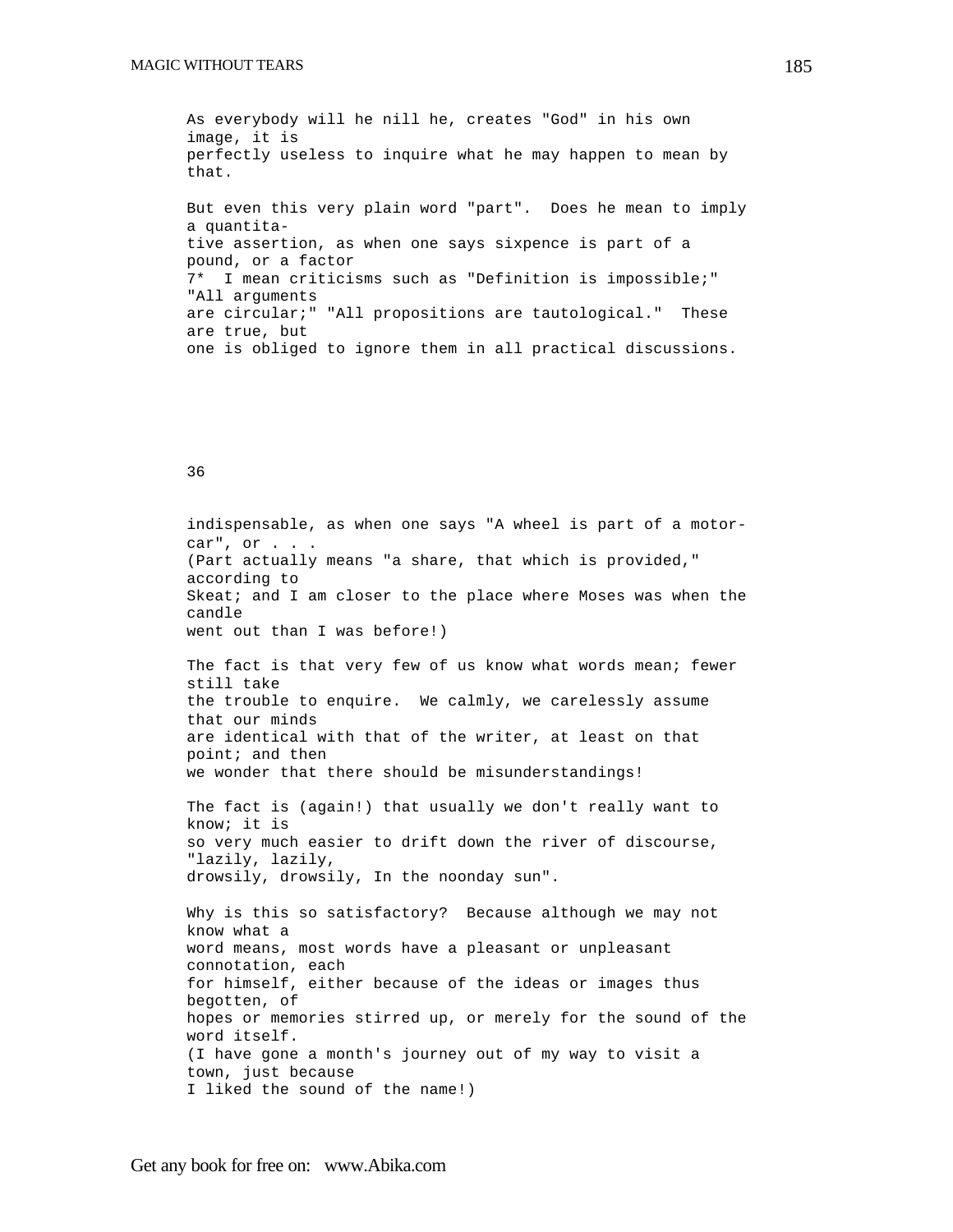Then there are devices: style --- rhythm, cadence, rime, ornamentation of a thousand kinds. I think one may take it that the good writer makes use of such artifice to make his meaning clear; the bad writer to obscure it, or to conceal the fact that he has none. One of the best items of the education system at the Abbey in Cefal— was the weekly Essay. Everyone, including children of five or six, had to write on "The Housing Problem," "Why Athens Decayed," "The Marriage System," "Buddhist Ethics" and the like; the subject didn't matter much; the point was that one had to discover, arrange and condense one's ideas about it, so as to present it in a given number of words, 93 or 156, or 418 as like as not, that number, neither more nor less. A superb discipline for any writer. I had a marvellous lesson myself some years earlier. I had cut down a certain ritual of initiation to what I thought were the very barest bones, chiefly to make it easy to commit to memory. Then came a candidate who was deaf --- not merely "a little hard of hearing;" his tympana were ruptured --- and the question was How? All right for most of it; one could show him the words typed on slips. But during part of the ceremony he was hoodwinked; one was reduced to the deaf-and-dumb alphabet devised for such occasions. I am as clumsy and stupid at that as I am at most things, and lazy, infernally lazy, on top of that. Well, when it came to the point, the communication of the words became abominably, intolerably tedious. And then! Then I found that about two-thirds of my "absolutely essential" ritual was not necesasary at all! That larned 'im. Love is the law, love under will. Fraternally,  $666$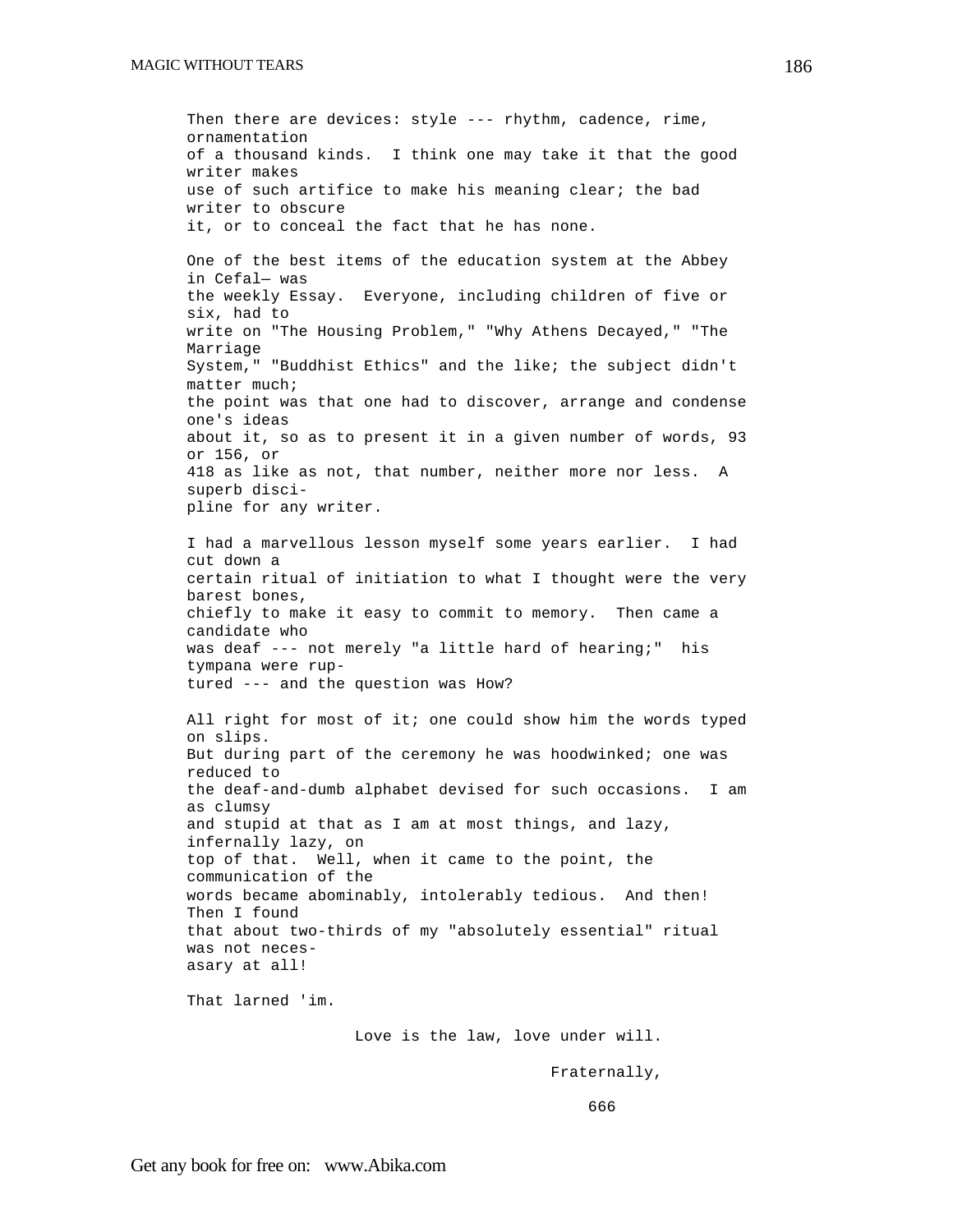CHAPTER XXVII

37

 STRUCTURE OF MIND BASED ON THAT OF BODY (HAECKEL AND BERTRAND

RUSSELL)

Cara Soror,

Do what thou wilt shall be the whole of the Law.

Was the sudden cloudburst at the end of my last letter somewhat of a surprise, and more that somewhat of a shock? Cheer up! The worst is yet to come.

This is where clean thinking --- a subject whose fringes I seem to remember having touched --- wins the Gold Medal of the Royal Humane Society.

It is surely the wise course to accept the plain facts; to try to explain them away, or to excuse them, is certain to involve one in a maelstrom of sophistry; and when, despite these laudable efforts, the facts jump up and land a short jab to the point, one is even worse off than before.

This has to be said, because Sammasati is assuredly one of the most useful, as well as one of the most trustworthy and most manageable, weapons in the armoury of the Aspirant.

You stop me, obviously with a demand for a personal explanation. "How is it," you write, "that you reject with such immitigable scorn the very foundation-stones of Buddhism, and yet refer disciples enthusiastically to the technique of some of its subtlest superstructures?"

I laff.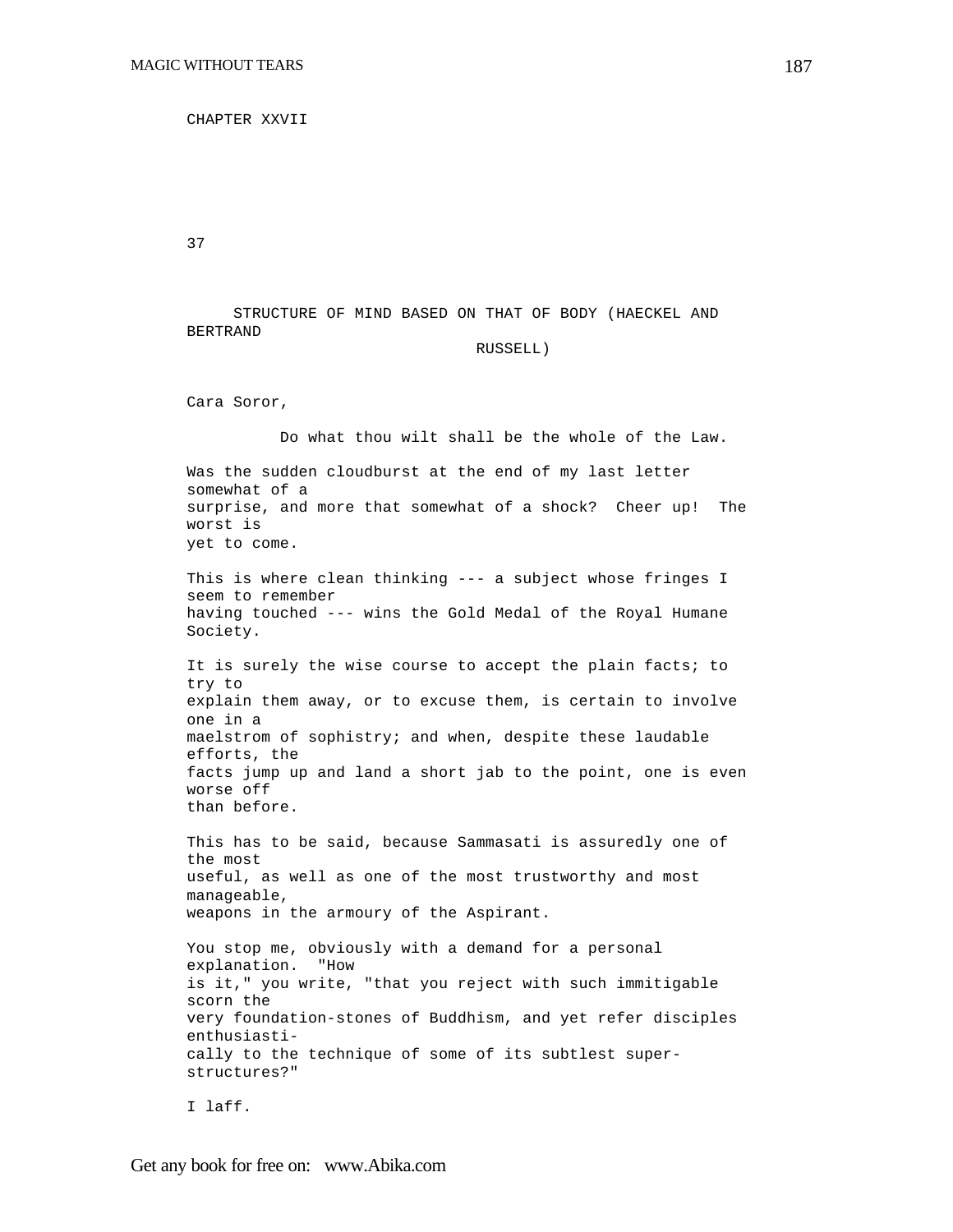It is the old, old story. When the Buddha was making experiments and recording the results, he was on safe ground: when he started to theorize, committing (incidentally) innumerable logical crimes in the process, he is no better a guesser than the Arahat next door, or for the matter of that, the Arahat's Lady Char. So, if you don't mind, we will look a little into this matter of Sammasati: what is it when it's at home? It may be no more than a personal fancy, but I think Allan Bennett's translation of the term, "Recollection," is as near as one can get in English. One can strain the meaning slightly to include Recollection, to imply the ranging of one's facts, and the fitting of them into an organized structure. The term "sati" suggests an identification of Being with Knowledge --- see The Soldier and the Hunchback ! -- ! and ? (Equinox I, 1). So far as it applies to the Magical Memory, it lays stress on some such expedient, very much as is explained in Liber Thisarb (Magick, pp. 415 - 422). But is it not a little strange that "The Abomination of Desolation should be set up in the Holy Place," as it were? Why should the wholebearted search for Truth and Beauty disclose such hateful and such hideous elements as necessary components of the Absolute Perfection? Never mind the why, for a moment; first let us be sure that it is so.

38

Have we any grounds for expecting this to be the case? We certainly have.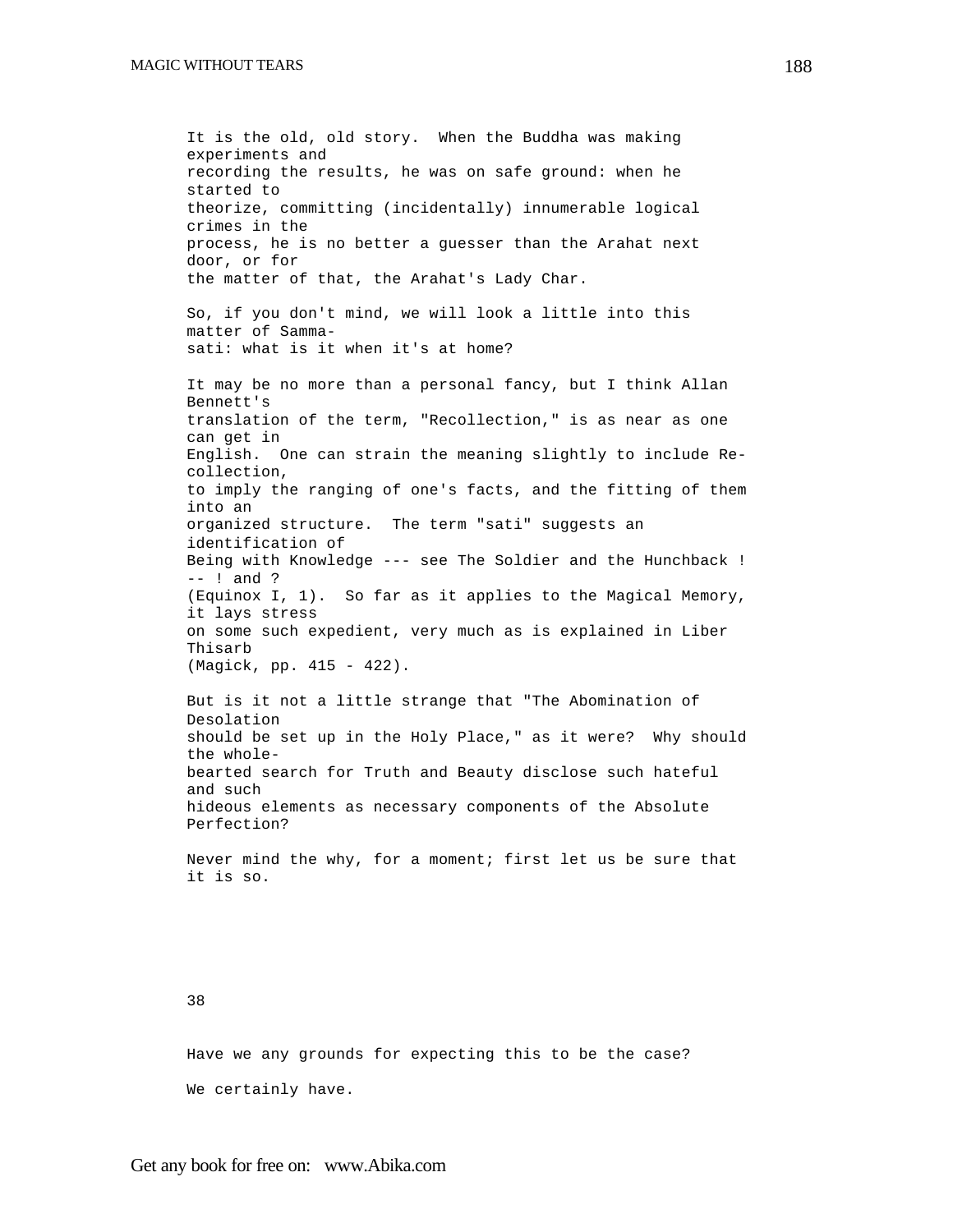This is a case where "clean thinking" is most absolutely helpful. The truth is of exquisite texture; it blazons the escutcheon of the Unity of Nature in such delicate yet forceful colours that the Postulant may well come thereby to the Opening of the Trance of Wonder; yet religious theories and personal pernicketiness have erected against its impact the very stoutest of their hedgehogs of prejudice. Who shall help us here? Not the sonorous Vedas, not the Upanishads, Not Apollonius, Plotinus, Ruysbroeck, Molinos; not any gleaner in the field of … priori; no, a mere devotee of natural history and biology: Ernst Haeckel. Enormous, elephantine, his work's bulk is almost incredible; for us his one revolutionary discovery is pertinent to this matter of Sammasati and the revelations of one's inmost subtle structure. He discovered, and he demonstrated, that the history of any animal throughout the course of its evolution is repeated in the stages of the individual. To put it crudely, the growth of a child from the fertilized ovum to the adult repeats the adventures of its species. This doctrine is tremendously important, and I feel that I do not know how to emphasize it as it deserves. I want to be exceptionally accurate; yet the use of his meticulous scientific terms, with an armoury of quotations, would almost certainly result in your missing the point, "unable to see the wood for the trees." Let me put it that the body is formed by the super-position of layers, each representing a stage in the history of the evolution of the species. The foetus displays essential characteristics of insect, reptile, mammal (or whatever they are) in the order in which these classes of animal appeared in the world's history. Now I want to put forward a thesis --- and as far as I know it is personal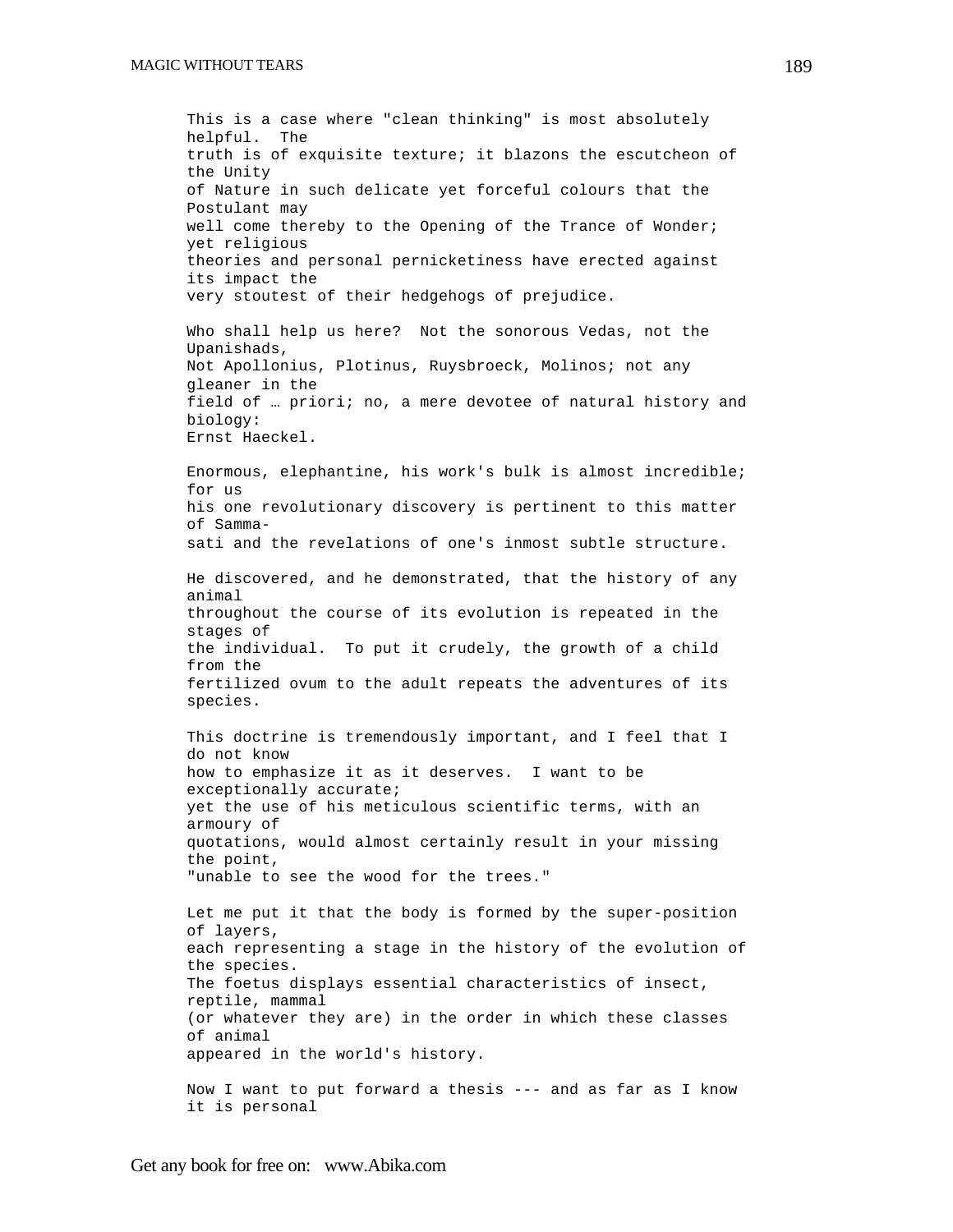to myself, based on my work at Cefal— --- to the effect that the mind is constructed on precisely the same lines. You will remember from my note on "Breaks" in meditation how one's gradual improvement in the practice results in the barringout of certain classes of idea, by classes. The ready-to-hand, recent fugitive thoughts come first and first they go. Then the events of the previous day or so, and the preoccupations of the mind for that period. Next, one comes to the layer of reveries and other forms of wish-phanstasm; then cryptomnesia gets busy with incidents of childhood and the like; finally, there intrudes the class of "atmospherics," where one cannot trace the source of the interruption. All these are matters of the conscious rational mind; and

when I explored and classified these facts, in the very first months of my serious practice of Yoga, I had no suspicion that they were no more than the foam on a glass of champagne: nay, rather of

"black wine in jars of jade

39

 Cooled all these months in hoarded snow, Black wine with purple starlight in its bosom, Oily and sweet as the soul of a brown maid Brought from the forenoon's archipelago, Her brows bound bright with many a scarlet blossom Like the blood of the slain that flowered free When we met the black men knee to knee." How apt the verses are! How close are wine and snow to lust and slaughter! I have been digressing, for all that; let us return to our goats!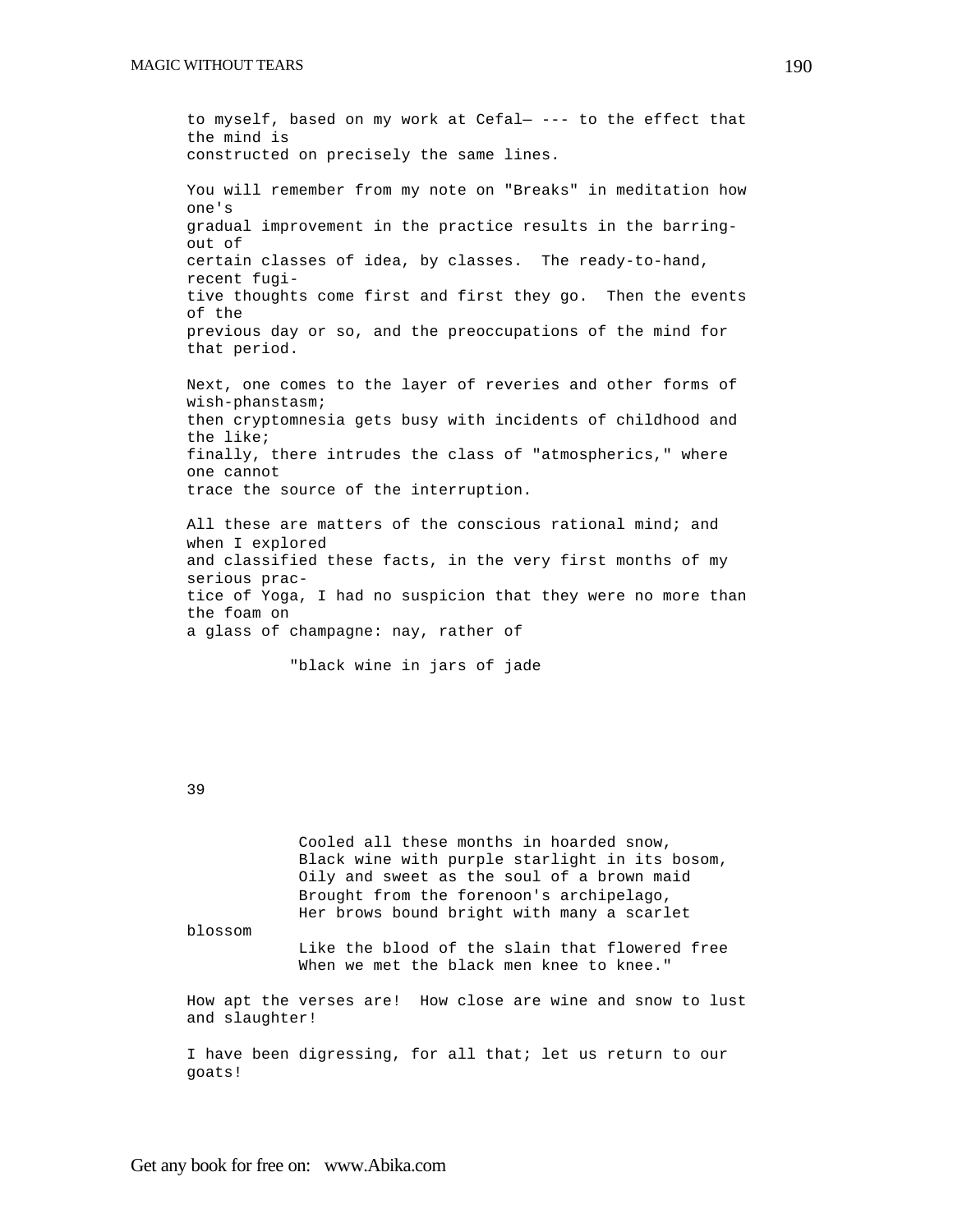The structure of the mind reveals its history as does the structure of the body. (Capitals, please, or bang on something; that has got to sink in.) Just as your body was at one stage the body of an ape, a fish, a frog (and all the rest of it) so did that animal at that stage possess a mind correlative. Now then! In the course of that kind of initiation conferred by Sammasati, the layers are stripped off very much as happens in elementary meditation (Dharana) to the conscious mind. (There is a way of acquiring a great deal of strange and unsuspected knowledge of these matters by the use of Sulphuric Ether, [C2H5]2O, according to a special technique. I wrote a paper on it once, 16 pp. 4to, and fearing that it might be lost had many copies made and distributed. Where is it? I must write you a letter one day.) Accordingly, one finds oneself experiencing the thoughts, the feelings, the desires of a gorilla, a crocodile, a rat, a devil-fish, or what have you! One is no longer capable of human thoughts in the ordinary sense of the word; such would be wholly unintelligible. I leave the rest to your imagination; doesn't it sound to you a little like some of the accounts of "The Dweller on the Threshold?" Love is the law, love under will. Fraternally,  $666$ CHAPTER XXVIII NEED TO DEFINE "GOD", "SELF", ETC. Cara Soror, Do what thou wilt shall be the whole of the Law. Artless remark!8 Oh you!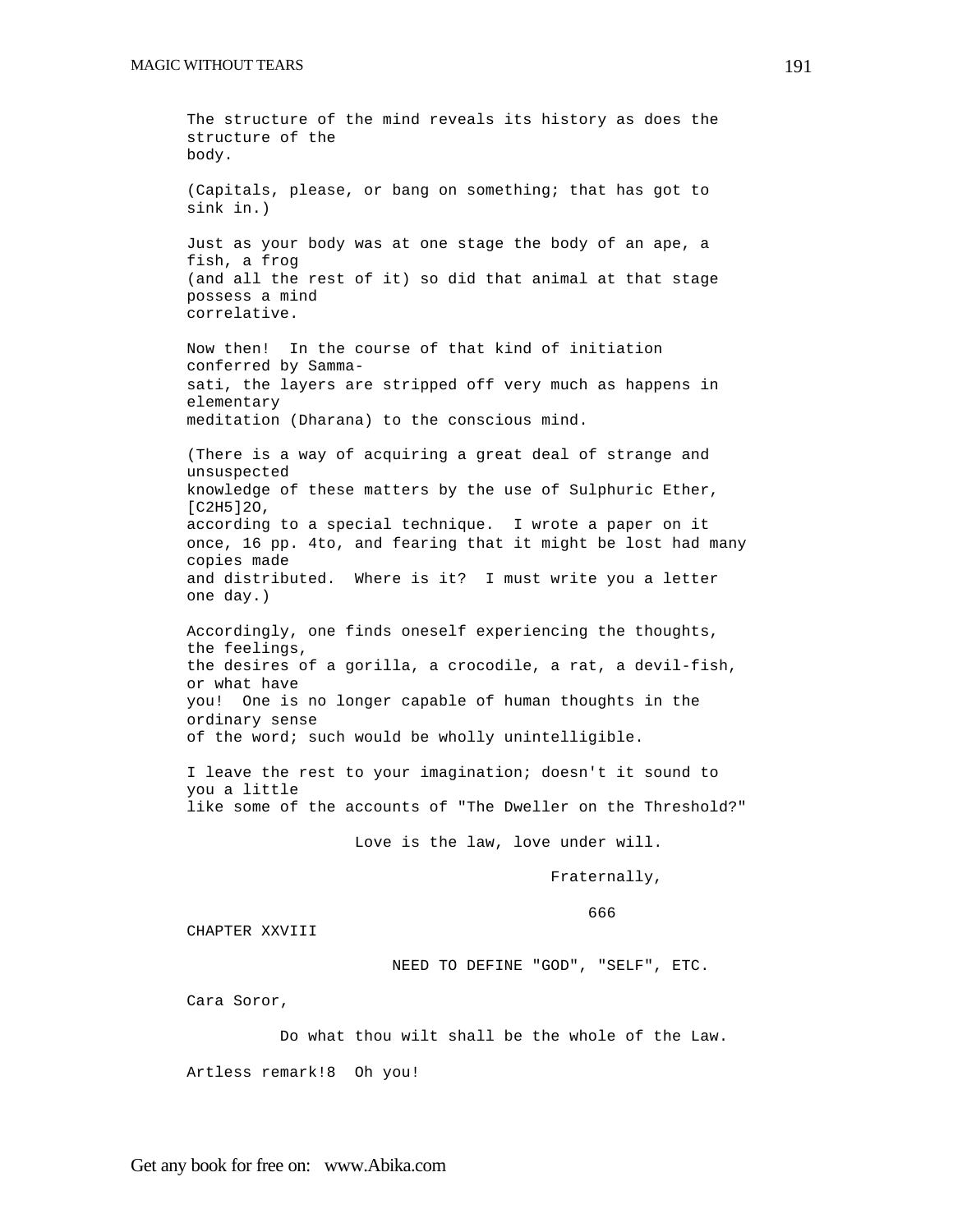Well, I suppose it's a gift --- to stir Hell to its most abysmal horror with one small remark slipped in at the end. Scorpion! 8\* Refers to a pious phrase at the end of her letter. 40 "Higher self" --- "God within us." Dear Lady, you could never have picked five words from Iroquois, or Banti, or Basuto or the Jargon of Master Fran‡ois Villon, or Pictish, which severally and together convey less to my mind. No, no, not Less: I mean More, so much more that it amounts to nothing at all. Spencer Montmorency Bourbon Hohenstaufen sounds very exclusive and aristocratic, and even posh or Ritzy; but if you bestow these names upon every male child, the effect tends to diminish. The "Southern Gentleman" Lee Davis9 recently hanged for rape and murder, was not a near relation either of the General or the President: he was a Nigger. Gimme the old spade, I've got to go digging again. 1. Higher. Here we fall straight into the arms of Freud. Why "higher?" Because in a scrap it is easier to strangle him if you are on top. When very young children watch their parents in actu coitus, a circumstance exceedingly usual almost anywhere outside England, and even here where houseroom is restricted, the infant supposes that his mother, upon whom he depends entirely for nourishment, is being attacked by the intrusive stranger whom they want him to address as "Dad." From this seed springs an "over-under complex," giving rise later on, in certain cases to whole legions of neuroses. Now then make it a little clearer, please, just what you mean by "higher."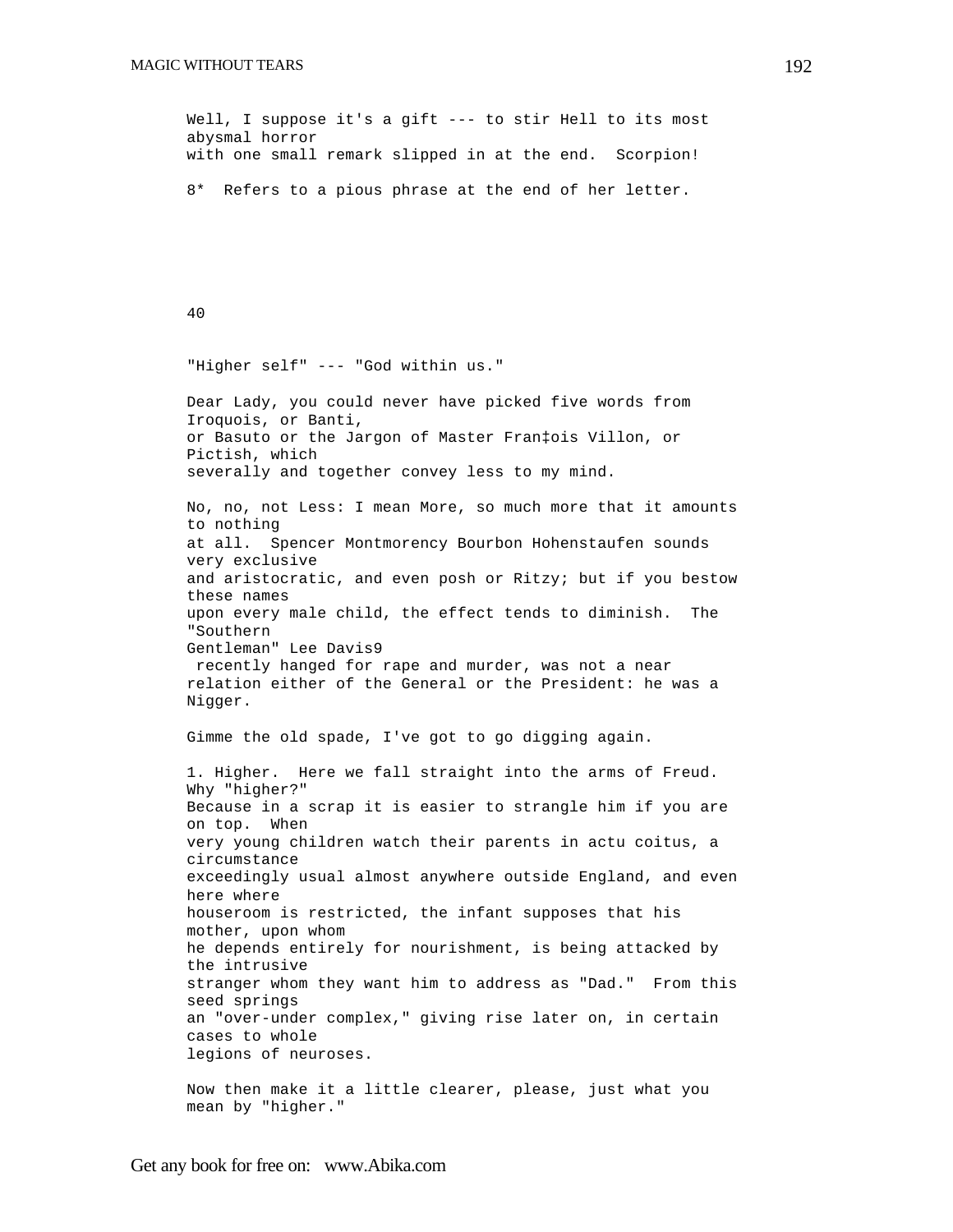```
Skeat seems to connect it with hills, swellings, boils, the 
maternal
breast; is that reason enough for us to connect it with the 
idea of
advantage, or --- "superiority" merely translates it into 
Latin! --- worth,
or --- no, it's really too difficult. Of course, sometimes 
it has a "bad"
meaning, as of temperature in fever; but nearly always it 
implies a
condition preferable to "low."
Applied to the "self," it becomes a sort of trade name;
nobody tells
me if he means Khu, or Ba, or Khabs, or Ut of the Upanishads 
or Augoeides
of the Neo-Platonists, or Adonai of the Bulwer-Lytton, or --
- --- here we are
with
all those thrice-accurs't alternatives. There is not, 
cannot be, any
specific meaning unless we start with a sound skeleton of 
ontogenic
theory, a well-mapped hierarchy of the Cosmos, and define 
the term anew.
Then why use it? To do so can only cause confusion, unless 
the context
helps us to clarify the image. And that is surely rather a 
defeatist
attitude, isn't it?
When I first set myself to put a name to my "mission" ---
the contempla-
9^ WEH NOTE: Crowley sometimes carries his despite for 
euphemism to a point
that obscures his purpose. The use of the term "nigger" 
here gives such
offense to the modern reader that the point can be missed! 
This was not so
in Crowley's youth, when this term was used without regard 
for its effect.
For the record, "nigger" does not derive from "negro" = 
"black" but from
"niggard" = "lazy". Crowley uses it here for the 
stereotype; but he also
uses it deliberately to shock, as a lazy way to make such an 
effect. That
makes Crowley a "nigger" at this point, as the word is 
properly defined!
  {Research Lee Davis --- }
```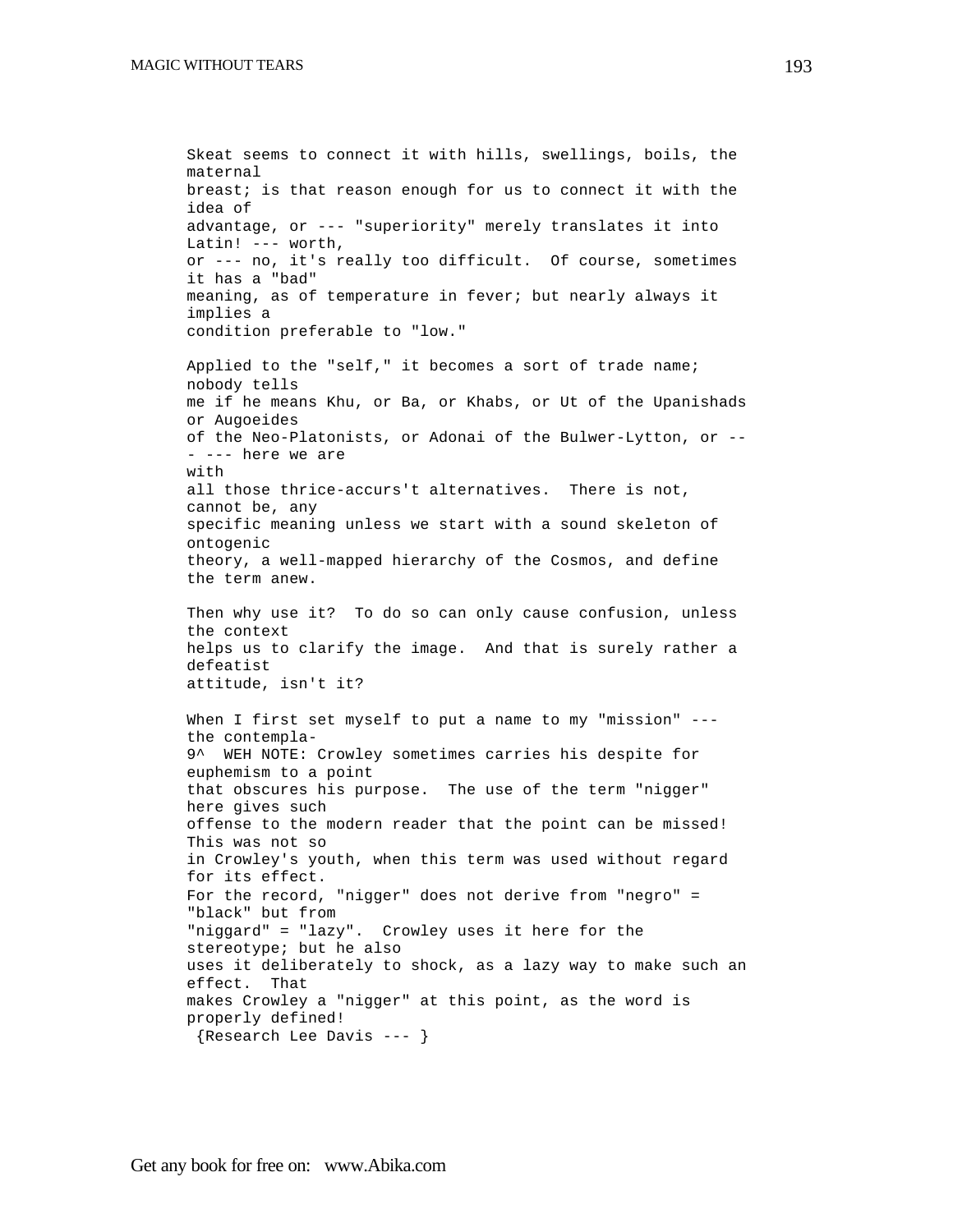tion carried me half-way across South-West China --- I considered these alternatives. I thought to cut the Gordian Knot, and call it by Abramelin's title the "Holy Guardian Angel" because (I mused) that will be as intelligible to the villagers of Pu Peng as to the most learned Pundits; moreover, the implied theory was so crude that no one need be bound by it. All this is rubbish, as you will see when we reach the discussion on "self:" To explain now would lead to too unwieldy a digression. 2. "Within." If you don't mind, we'll tackle this now, while "higher" is fresh in our minds; for it is also a preposition. First you want to go up; then you want to go in. Why? As "higher" gave the idea of aggression, of conquest, "within" usually implies safety. Always we get back to that stage of history when the social unit, based on the family, was little less than condition No. 1 of survival. The house, the castle, the fortified camp, the city wall; the "gens," the clan, the tribe, the "patrie," to be outside means danger from cold, hunger and thirst, raiding parties, highway robbers, bears, wolves, and tigers. To go out was to take a risk; and, your labour and courage being assets to your kinsmen, you were also a bad man; in fact, a "bounder" or "outsider." "Debauch" is simply "to go out of doors!" St. John says: "without are dogs and sorcerers and whoremongers and adulterers and idolaters and. ." --- so on. We of Thelema challenge all this briskly. "The word of Sin is Restriction." (AL I, 41). Our formula, roughly speaking, is to go out and grab what we want. We do this so thoroughly that we grow thereby, extending our conception of "I" by including each new accretion instead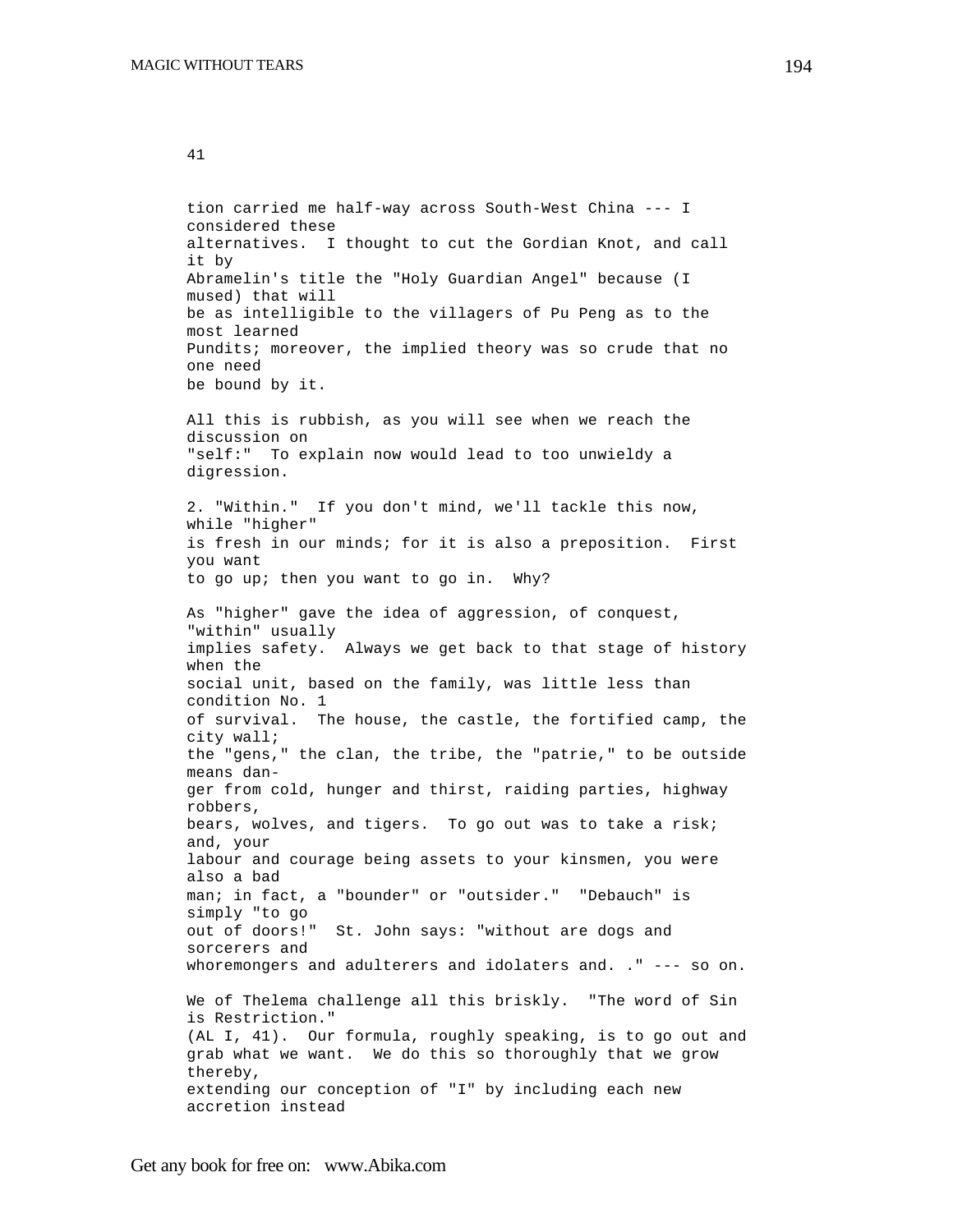### MAGIC WITHOUT TEARS

of remaining a closely delineated self, proud of possessing other things, as do the Black Brothers. We are whole-hearted extroverts; the penalty of restricting oneself is anything from neurosis to down right lunacy; in particular, melancholia. You ask whether these remarks do not conflict with my repeated definition of Initiation as the Way In. Not at all; the Inmost is identical with the All. As you travel inward, you become able to perceive all the layers which surround the "Self" from within, thus enlarging the scope of your vision of the Universe. It is like moving from a skirmishing patrol to G.H.Q.; and the object of so doing is obviously to exercise constantly increasing control over the whole Army. Every step in rank enables you both to see more and to do more; but one's attention is inevitably directed outward. When the entire system of the Universe is conterminous with your comprehension, "inward" and "outward" become identical. But it won't do at all to seek anything within but a point of view, for the simple reason that there is nothing else there! It is just like all those symbols in The Book of Thoth; as soon as you get to the "end" of anything, you suddenly find it is the "beginning." To formulate the idea of "self" at all, you must posit limitations; anything that is distinguishable is a mere temporary (and arbitrary) selection of the finite from the infinite; whatever you chose to think

```
42
```
of, it changes, it grows, it disappears.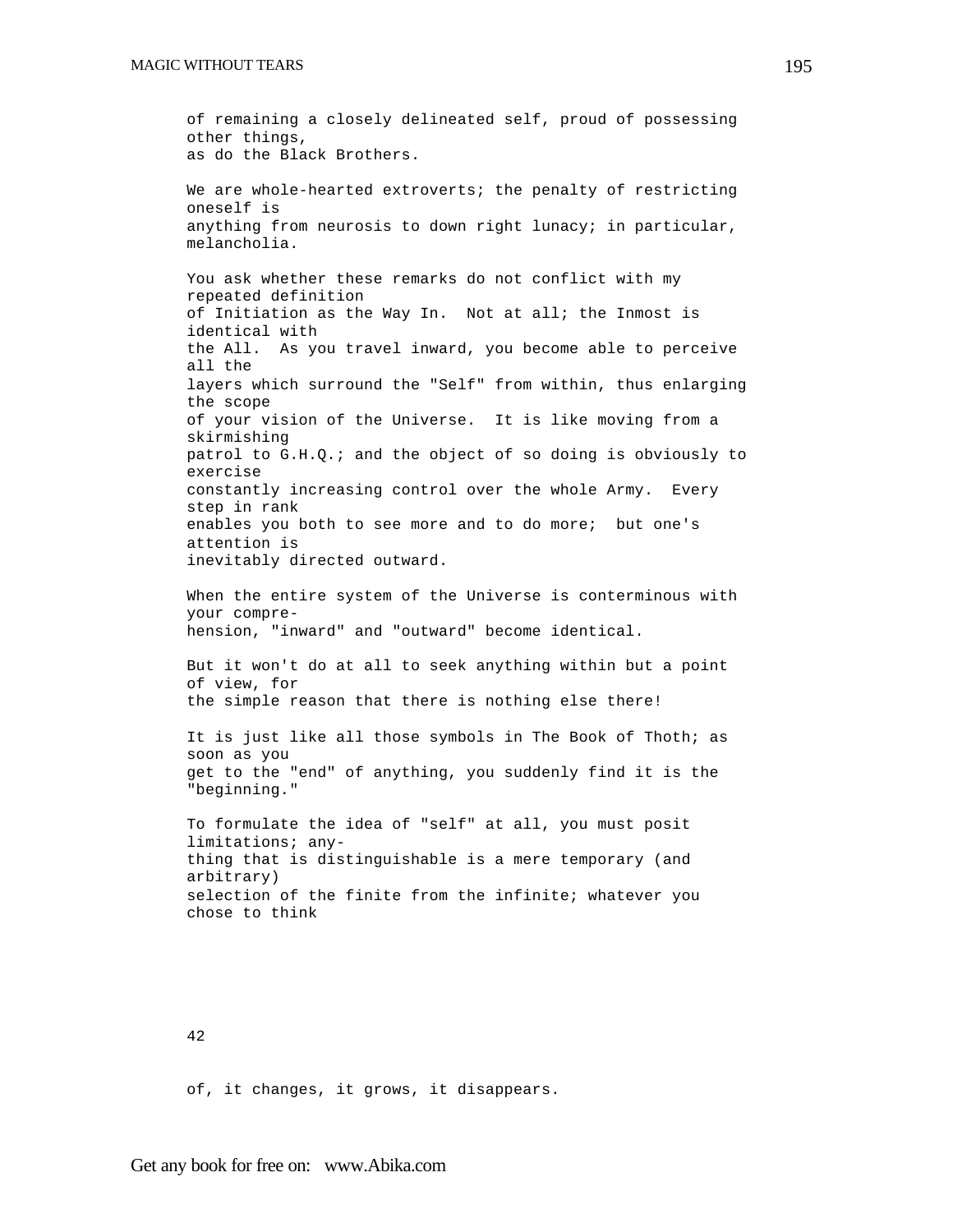You have got to train your mind to canter through those leafy avenues of thought upon the good green turf of Indifference; when you can do it without conscious effort, so that up-down, in-out, far-near, black-white (and so on for everything) appears quite automatically, you are already as near an Initiate as makes no matter. 3. "Self." For a full discussion of this see Letter XLII. 4. "God." This is really to bad of you! Of all the hopelessly mangled words in the language, you settle with unerring Sadism on the most brutally butchered. Crippen10 was an amateur. Skeat hardly helps us at all, except by warning us that "good" has nothing whatever to do with it.11 Dieu comes from Deus, with all its Sol-Jupiter references, and Deos, which Plato thought meant a runner; hence, Sun, Moon, Planets. The best I can do for you, honest Injun! is the Russian word for god Bog; connected probably, though the Lithuanian, with the Welsh Bwq a spectre or hobgoblin. Bugge, too. Not very inspiring, is it, to replace the Old Hundredth by "Hush! Hush! Hush! here come the Bogey Man." Or is it. Enough of this fooling! Out, trusty rapier, and home to the stone heart of the audacious woman that wrote "God within us." I know you thought you knew more or less what you meant when you wrote it; but surely that was a mere slip. An instant's thought would have warned you that the word wouldn't stand even the most superficial analysis You meant "Something which seems to me the most perfect symbol of all that I love, worship, admire" --- all that class of verb. But nobody else will have the same set of qualities in his private museum; you have, as every one has always done, made another God in your own image.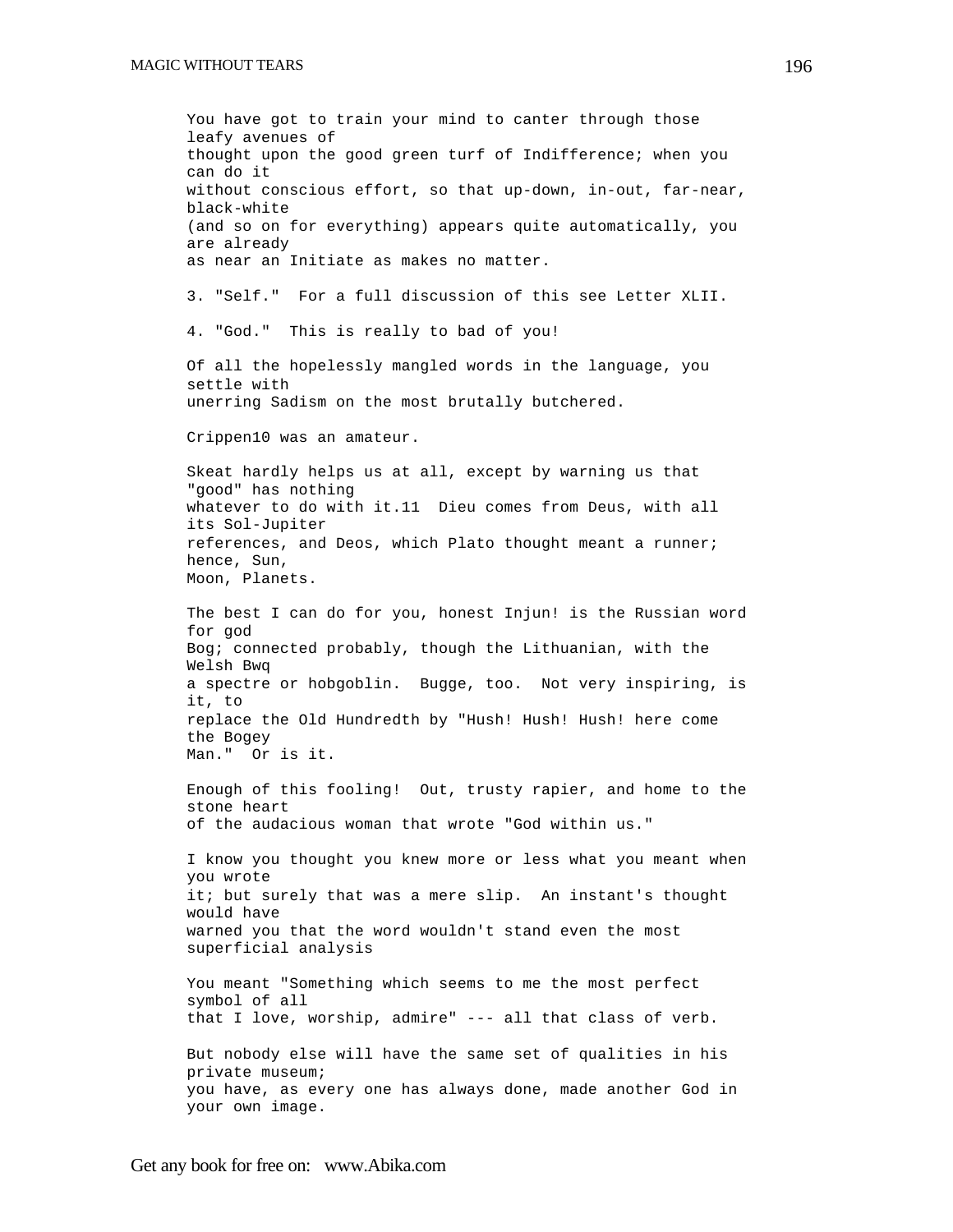Then the Vedantists define God as "having neither quality nor quantity;" and some Yogis have a practice of setting up images to knock them down at once with "Not that! Not that!" And the Buddhists won't admit any God at all in anything at all like the sense in which you use the word12. What's worse, whatever you may mean by "God" conveys no idea to me: I 10\* Crippen was a famous English poisoner who was caught and hung. 11^ WEH NOTE: Shipley's Dictionary of Word Origins sneaks the following in under the word "goodbye": "God, Goth. guth, may be traced to Aryan ghut, god, from ghuto, to implore: God is the one to whom we pray." "God" might also be a contraction of "Odin", as "'Od" --- have the English speaking Christians been praying to the Aesir all this time? 12\* One of the most amusing passages of irony is to be found in The Questions of King Milinda where the Arhat Nagasena demolishes Maha Brahma.

## 43

can only guess by the light of my exceedingly small knowledge of you and your general habits of thought and action. Then what sense was there in chucking it at my head? Half a brick would have served you better. You think you can explain to me viva voce, perhaps? Don't you dare try! Whatever you said, I should prove to be nonsense, philosophically and in a dozen other ways. And the County Council Ambulance would bundle you off in your battered and bewildered d, bris to the Bug-house, as is so etymologically indicated. Do see it simply; the word must in any event connote ideas

of Neschamah,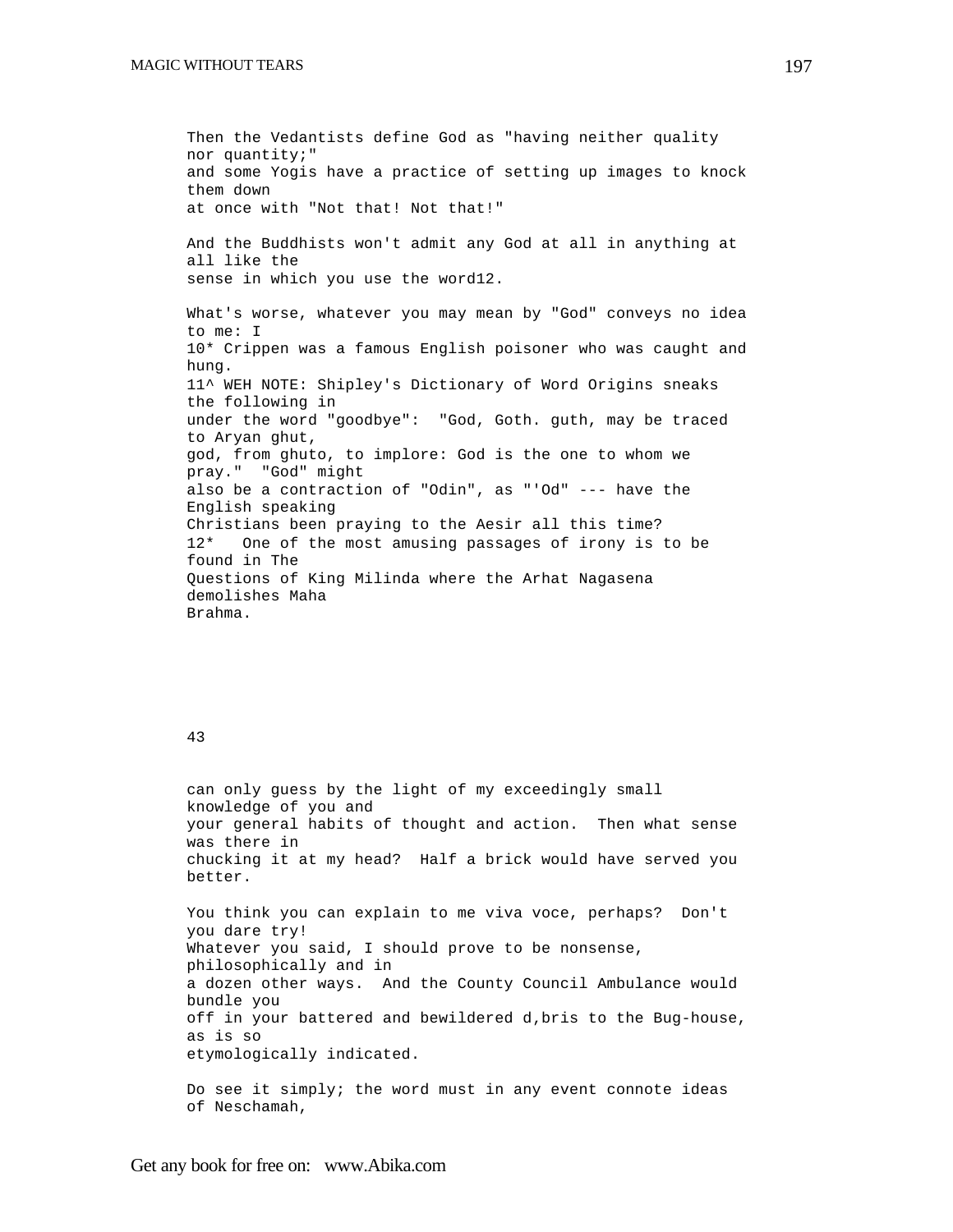not of Ruach. "But you use the word all the time." Yes, I do, and rely on the context to crystallize this most fluid --- or gaseous --- of expressions. 5. "Us". Why "Us"? Is this a reference to the Old School Tie, or that Finishing School in Brussels, and the ticket to the Royal enclosure at Ascot? I do not suppose for a moment that you meant it that way: but it's there. And  $so$   $---$ Anecdote of Lao-Tze. The Old One was surrounded as usual by a galaxy of adoring disciples, and they were trying to get him to show them where the Tao was to be found. It was in the Sun and Moon, he admitted; it was in the Son of Heaven and in the Superior Man. (Not George Nathaniel Curzon, however). It was in the Blossoms of Springtide, and in the chilling winds that swept over from Siberia, and in the Wild Geese that it bore Southward when their instinct bade them. In short, the catalogue began to look is if it were going to extend indefinitely; and an impatient disciple, pointing to certain traces left by a mule in its recent passage, asked: "And is the Tao also in that?" The Master nodded, and echoed: "Also in that." . . . . . . . . Then what becomes of this privileged "us"? We are obliged to extend it to include everything. Then, as we have just seen, "God" also is unfettered by definitions. Net result: "God within us" means precisely nothing at all. And so it does, By Bradman! "Bind nothing! Let there be no difference made among you between any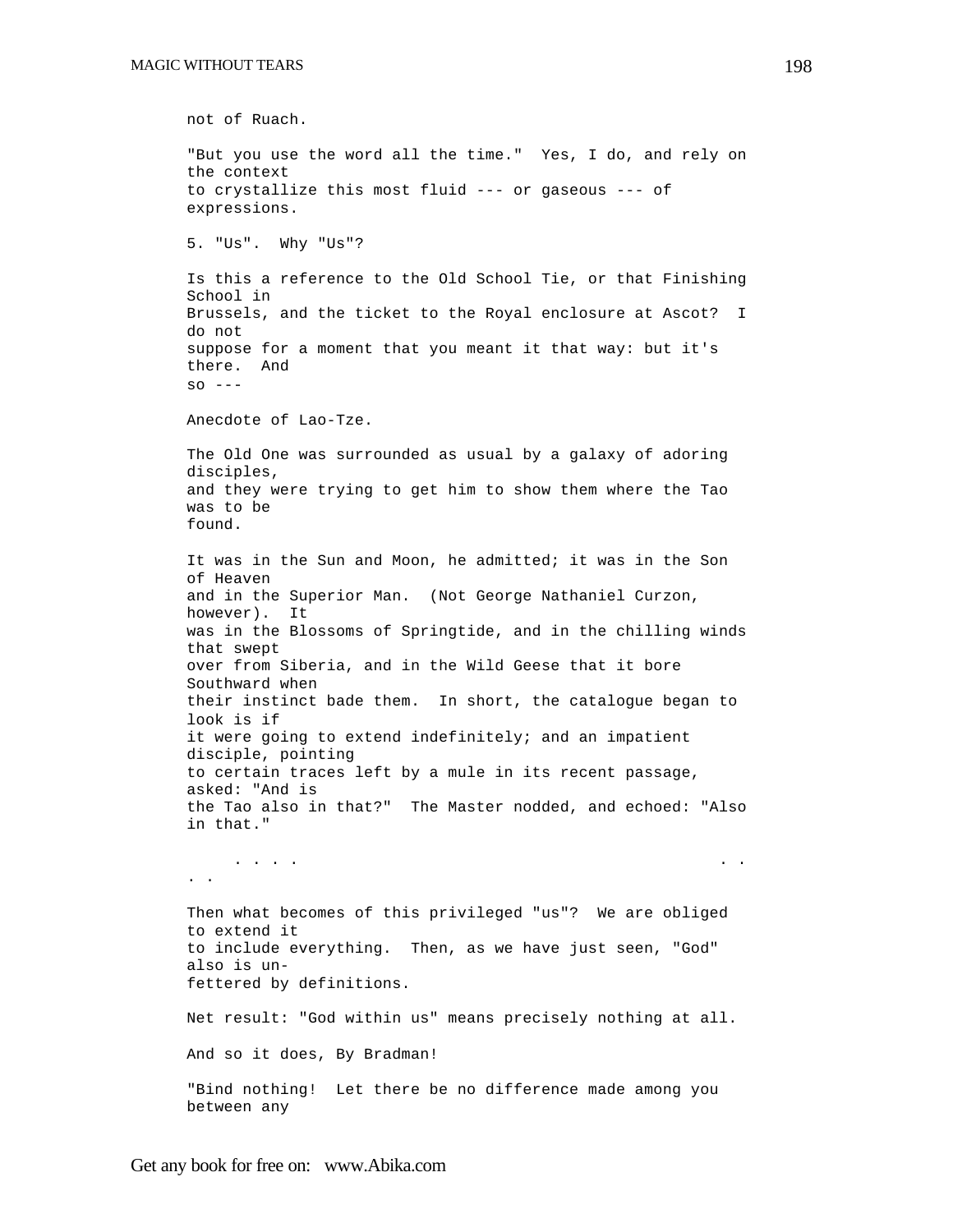one thing & any other thing; for thereby there cometh hurt. But whoso availeth in this, let him be the chief of all!" (AL I, 22 - 23) I implore you not to point out that, this being the case, words like "hurt" and "chief" cannot possibly mean anything. The fact is that if we are to get on peaceably in the Club, we have to know when to take any given expression in a Pickwickian sense.

In the Ruach all the laws of logic apply: they don't in Neschamah.

### 44

The real meaning of the passage is simple enough, if you understand that it refers to a specific result of Initiation. You have to be able to reckon up the Universe, as a whole and in every part; and to get rid of all its false or partial realities by discarding everything but the One Reality which is the sole truth in, and of Illusion. There is one set of equations which express the relation of the Perceiver and the Perceived, adjusted in accordance with the particular limitations on both sides; another cancels out all the finite terms, and leaves us with an ultimate  $x = 0 = 0\emptyset$ . See? I know I'm a disheartening kind of bloke, and it does seem so unfriendly to jump down a fellow's throat every minute or so when she tries to put

it ever so nicely, and it is so easy --- isn't it? --- to play the game of Sanctimonious Grandiloquence, and surely what was said was perfectly

harmless, and . . . .

No, N.O., no: not harmless at all. My whole object is it train you to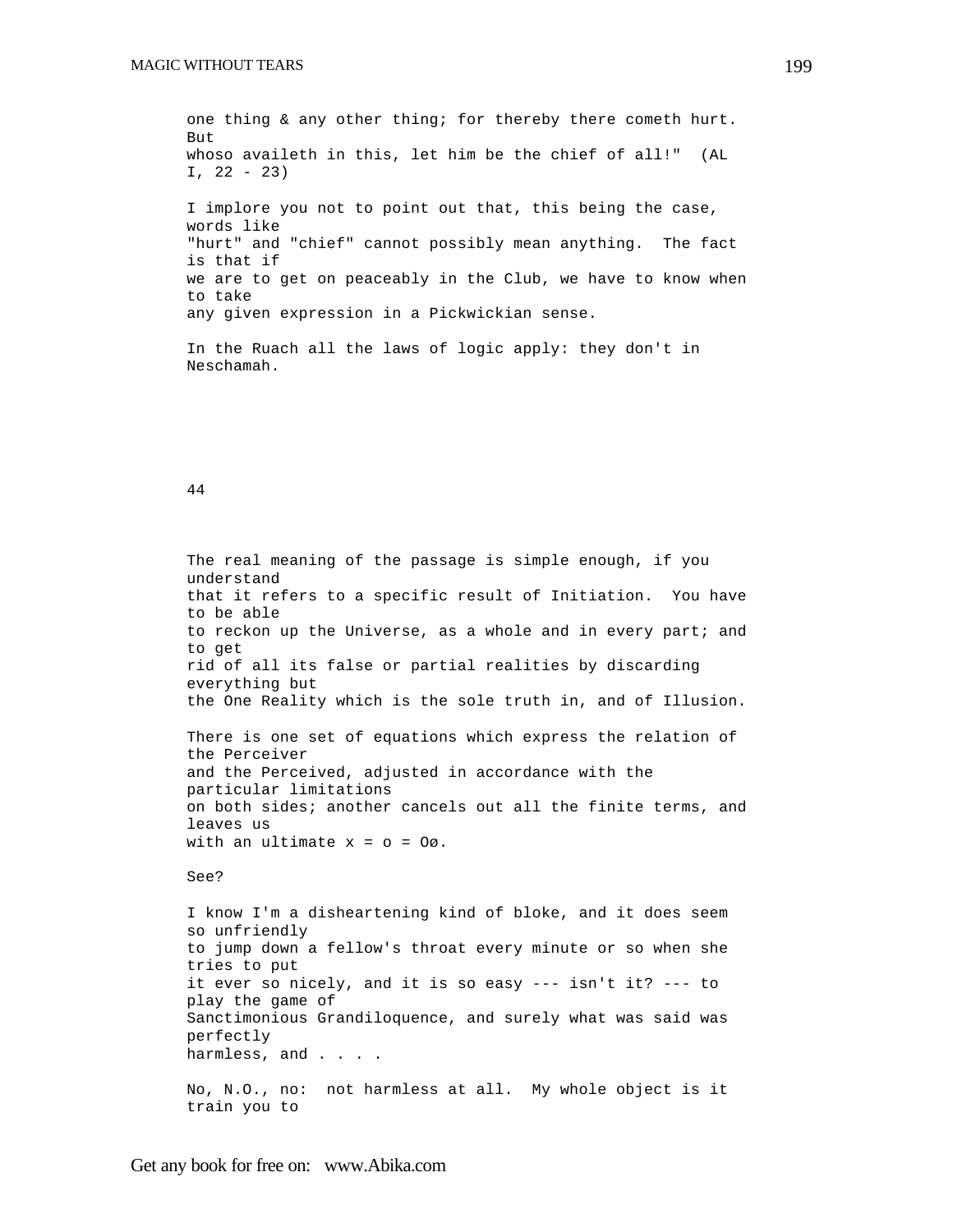silence every kind of hypothetical speculation, and formulae both resonant and satisfying. I want you to -- abhor them abominate them despise them detest them escew them hate them loathe them and da capo. and to get on with your practice. Then when you get the results, you can try, albeit uselessly, to fit your own words to the facts, if you should wish to communicate, for any good reason, your experiences to other people. Then, despairing of your impotence, how glad you will be that you have been trained not to let anyone fob you of with phrases. Love is the law, love under will. Fraternally yours,  $666$ CHAPTER XXIX WHAT IS CERTAINTY Cara Soror, Do what thou wilt shall be the whole of the Law. Well, I suppose I ought to have expected you to cock that wise left eyebrow at me! Right you are to wonder precisely what I mean by "certainty", in the light of: 45 "On Soul's curtain Is written this one certainty, that naught is

certain."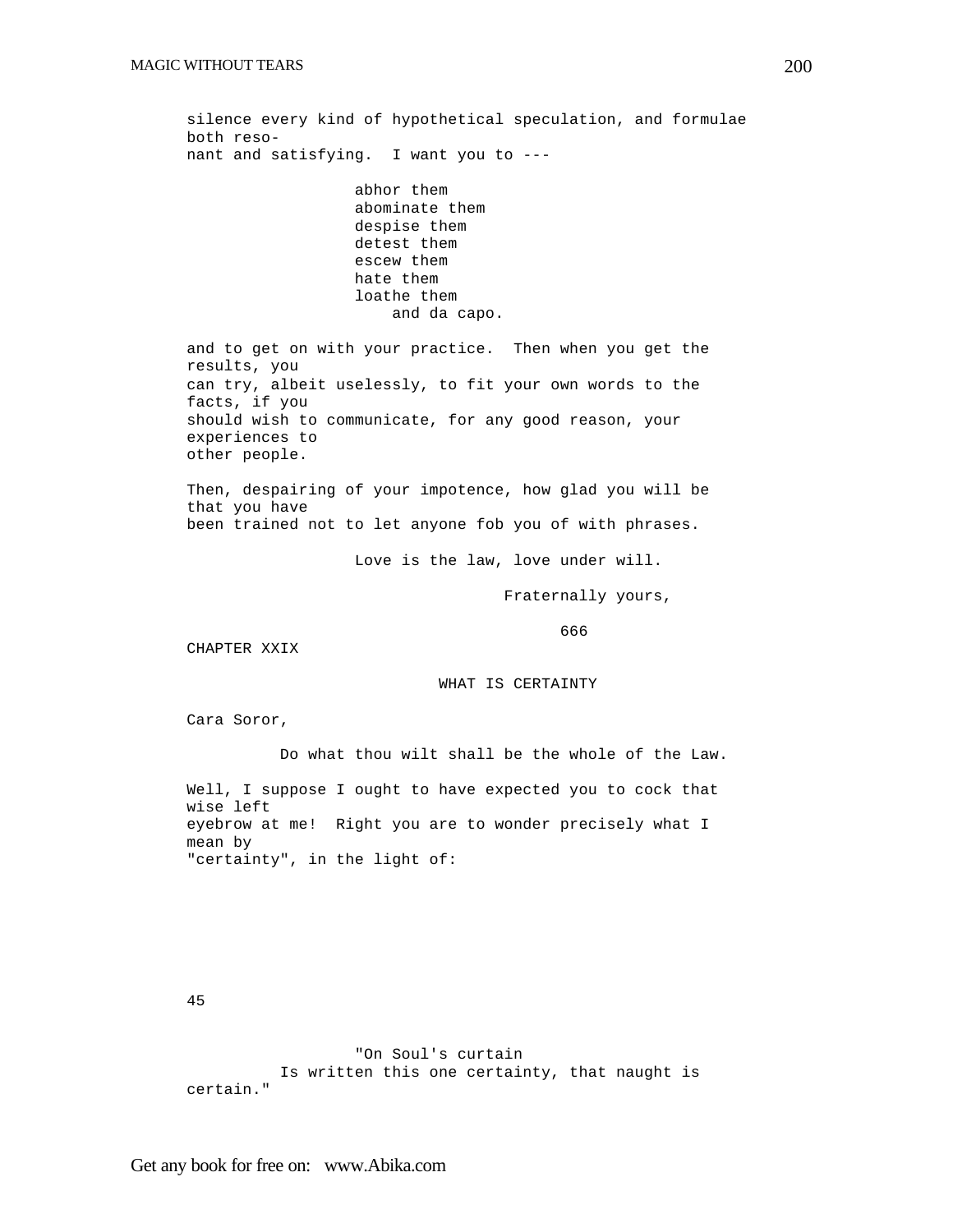Then there is that chapter in The Book of Lies (again!) "The Chinese cannot help thinking that the Octave has five notes." "The more necessary anything appears to my mind, the more certain it is that I only assert a limitation." "I slept with Faith, and found a corpse in my arms on awaking." "I drank and danced all night with Doubt, and found her a virgin in the morning." I wouldn't start to argue with the Chinese, if I were you; they might remind you that you exude the stench peculiar to corpses. Again, that other "Hymn to St. Thomas", as I ought perhaps to have called it: "Doubt. Doubt Thyself Doubt even if thou doubtest thyself. Doubt all Doubt even if thou doubtest all." "It seems sometimes as if beneath all conscious doubt there lay some deepest certainty. O kill it! slay the snake!" "The horn of the Doubt-Goat be exalted!" "Dive deeper, ever deeper, into the Abyss of Mind, until thou unearth that fox THAT. On, hounds! Yoicks! Tally-ho! Bring THAT to bay!" "Then, wind the Mort!" Once more --- what a book that is: I never realized it until now! it says --- see that double page at the onset, one with "?" and the other with "!" alone upon the blank. Moreover you should read the long essay "The Soldier and the Hunchback: ! and?" in the first volume and number of The Equinox.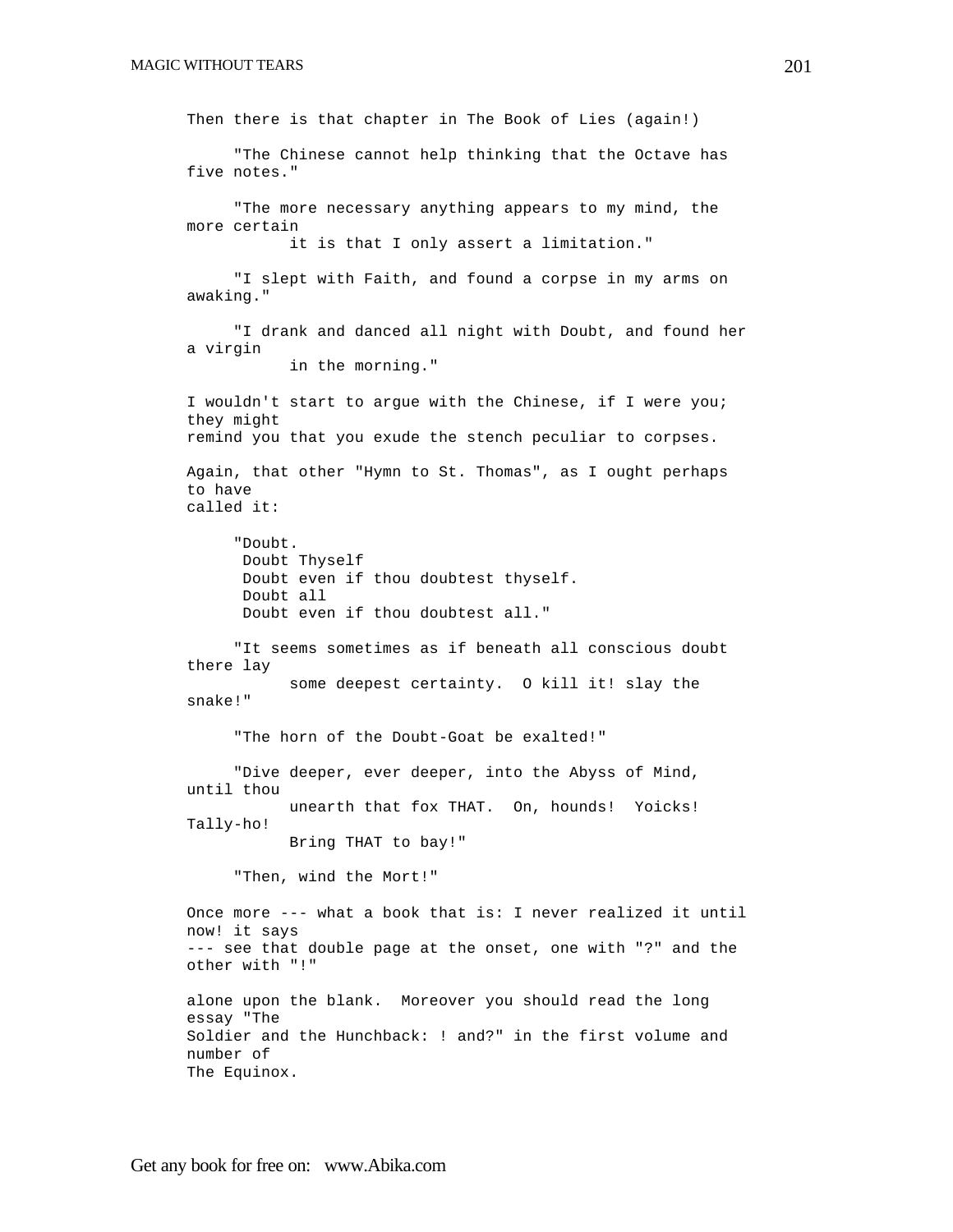But every one of those --- rather significant, nich wahr? -- - slides into a rhapsody of exaltation, a dithyramb, a Paean13. No good here. For 13\* It seems natural to me --- apodeictic after a fashion --- to treat Doubt as positive, even aggressive. There is none of the wavering, wobbling, woebegone wail of the weary and bewildered wage-slave; it is a triumphant challenge, disagreement for its own sake. Irish! Browing painted a quite perfect picture of my Doubt.

 "Up jumped Tokay on our table, Like a pigmy castle-warder, Dwarfish to see but stout and able, Arms and accoutrement all in order;

### 46

what you want is a penny plain pedestrian prose Probability-Percentage. You want to know what the Odds are when I say "certain". A case for casuistry? At least, for classification. It depends rather on one's tone of voice? Yes, of course, and as to the classification, off we jog to the Divine Pymander, who saw, and stated, the quiddity of our query with his accustomed lucidity. He discerns three degrees of Truth; and he distinguishes accordingly: --- 1. True 2. Certain without error 3. Of all truth. Clear enough, the difference between 1 and 2: ask me the time, I say half-past two; and that's true enough. But the Astronomer Royal is by no manner of means satisfied with any approximation of that kind. He wants it accurate. He must know the longitude to a second; he must have decided what method of measuring time is to be used; he must make corrections for this and for that; and he must have attached an (arbitrary)

Get any book for free on: www.Abika.com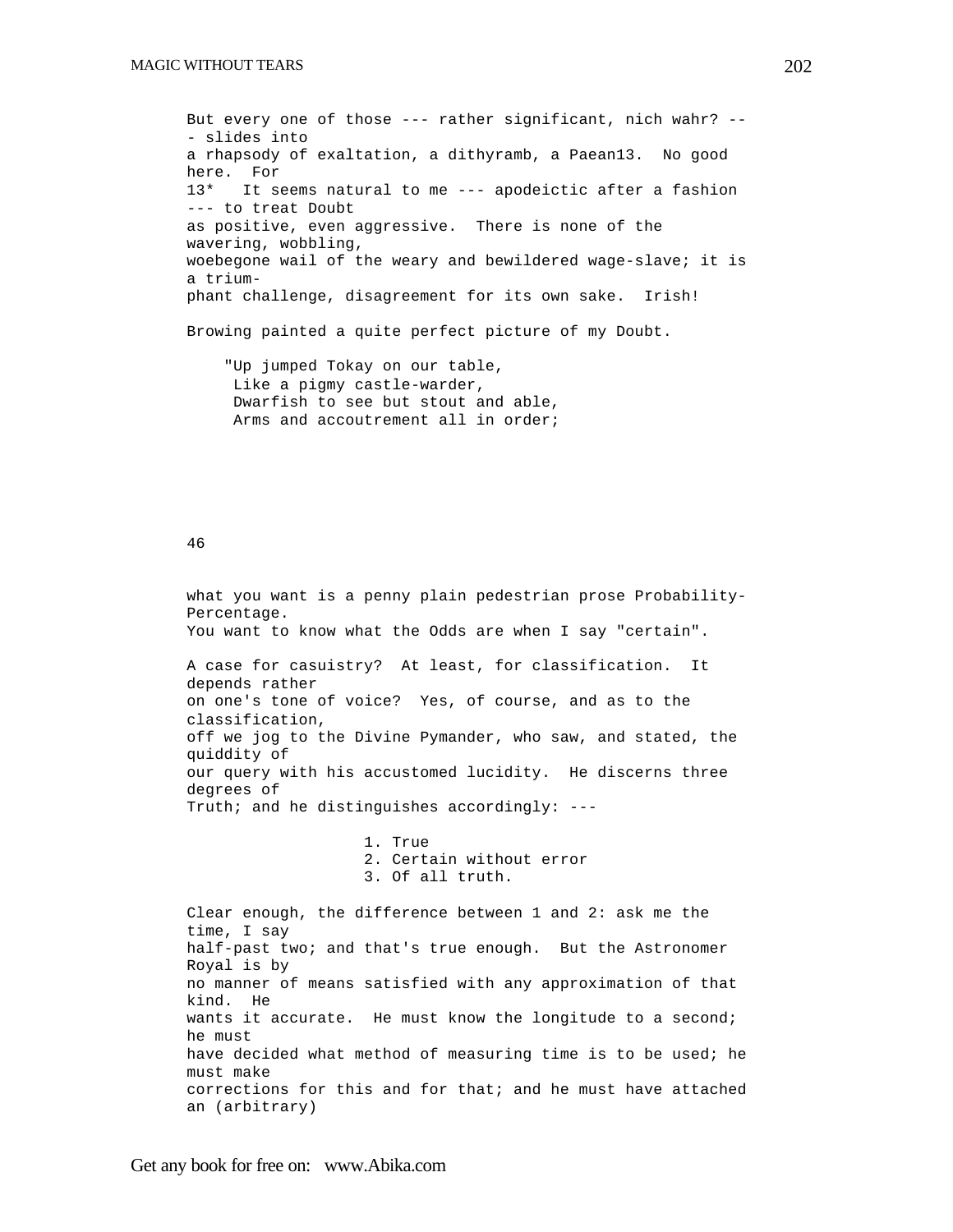interpretation to the system; the whole question of Relativity pops up. And, even so, he will enter a caveat about every single ganglion in the gossamer of his calculations. Well then, all this intricate differentiation and integration and verification and Lord knows what leads at last to a statement which may be called "Certain without Error". Excuse me just a moment! When I was staying at the Consulate of Tengyueh, just inside the S.W. frontier of China, our one link with England, Home, and Beauty was the Telegraph Service from Pekin. One week it was silent, and we were anxious for news, our last bit of information having been that there was rioting in Shanghai, seventeen Sikh policemen killed. For all we knew the whole country might rise en masse at any moment to expel the "Foreign Devils". At last the welcome messenger trotted across from the city in the twilight with a whole sheaf of telegrams. Alas, save for the date of dispatch, the wording in each one was identical: each told us that it was noon in Pekin! They had to be relayed at Yung Chang, and both the operators had taken ten days off to smoke opium, sensible fellows! And fierce he looked North, then wheeling South Blew with his bugle a challenge to Drouth, Cocked his flap-hat with the tosspot feather, Twisted his thumb in his red moustache, Jingled his huge brass spurs together, Tightened his waist with its Buda Sash, And then, with an impudence nought could abash Shrugged his hump-shoulder, to tell the beholder, For twenty such knaves he should laugh but the bolder; And so, with his sword-hilt gallantly jutting, And dexter hand on his haunch abutting, Went the little man, Sir Ausbruch, strutting!" It's not the least bit like Tokay; rather the Bull's Blood its neighbor, or any rough strong red wine like Rioja. Curious, though, his making him a hunchbacked dwarf; there must be something in this deep down. I wonder what! (Ask Jung!)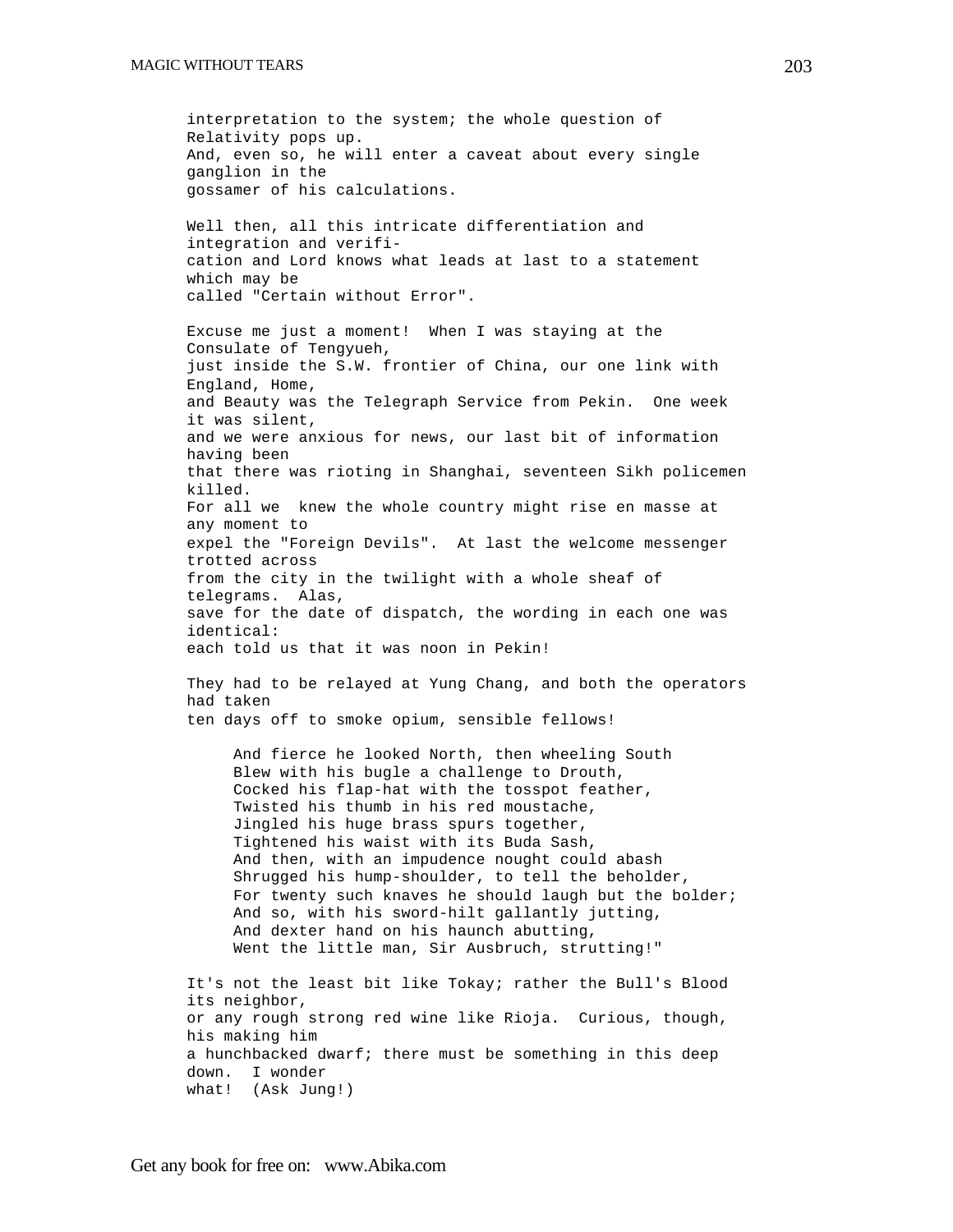47

But Hermes Trismegistus is not content with any such fugues as the Astronomer, however cunning and colossal his Organ; his Third Degree demands much more than this. The Astronomer's estimate has puttied every tiniest crack, he concedes it, but then waves it brusquely away: all the time the door is standing wide open! The Astronomer's exquisitely tailored figure stands in abashed isolation, like a gawky young man at his first Ball; he feels that he doesn't belong, For this D.S.T., or Greenwich, or what not, however exact in itself, is so only in reference to some other set of measurements which themselves turn out to be arbitrary; it is not of any ultimate import; nobody can dispute it, but it simply doesn't matter to anybody, apart from the particular case. It is not "Of all Truth." What Hermes means by this it will be well to enquire. May we call it "a truth of Religion?" (Don't be shocked! The original word implies a binding-together-again, as in a "Body of Doctrine:" compare the word "Ligature". It was only later by corruption, that the word came to imply "piety;" re-ligens, attentive (to the gods) as opposed to neg-ligens, neglectful.) I think that Hermes was contemplating a Ruach closely knitted together and anchored by incessant Aspiration to the Supernal Triad; just such an one, in short, as appears in those remarks on the Magical Memory, a God-man ready to discard his well-worn Instrument for a new one, bought up to date with all the latest improvements (the movement of the Zeitgeist during his past incarnation, in particular) well wrought and ready for his use.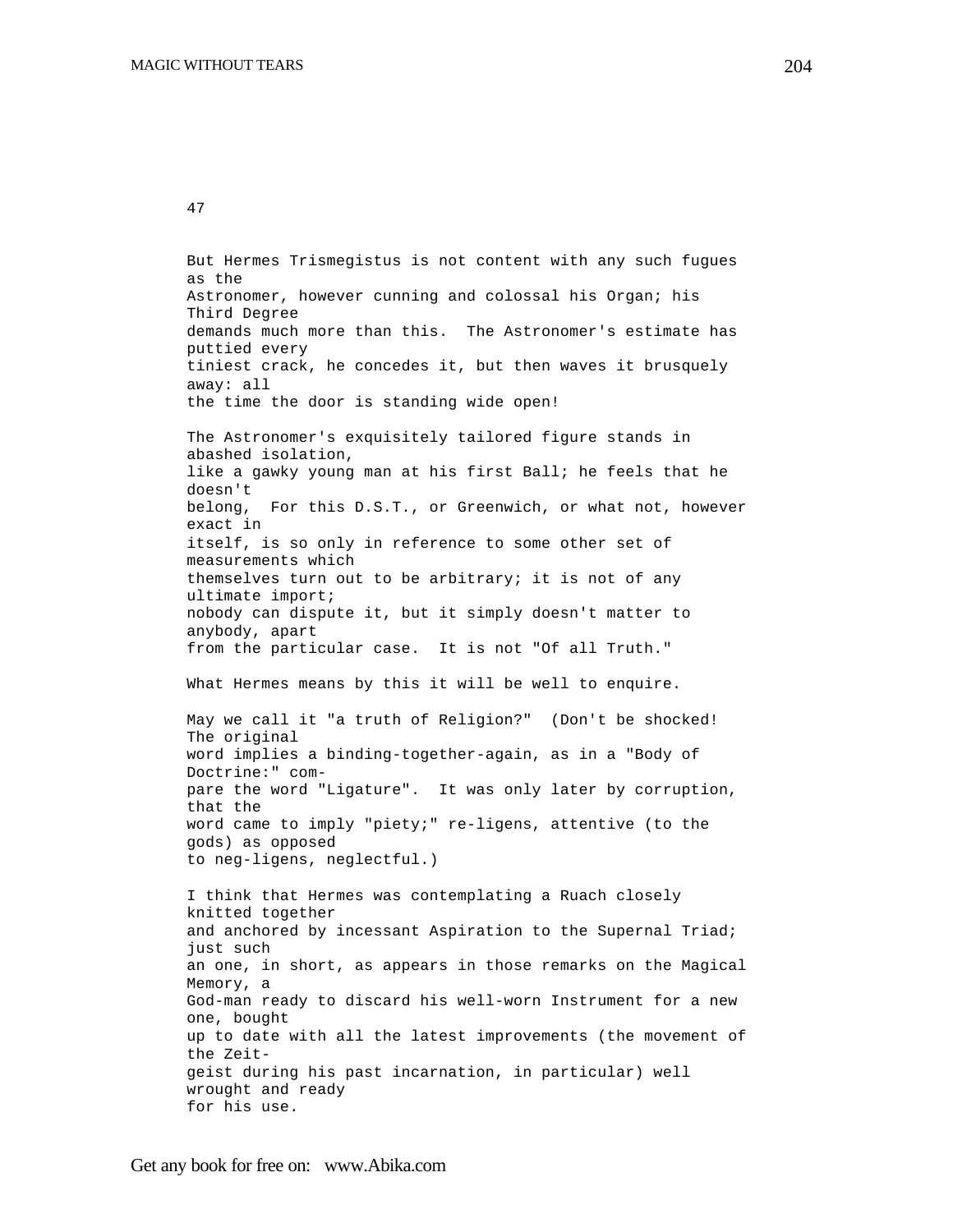This being so, a truth which is "of all Truth" should mean any proposition which forms an essential part of this Khu --- this "Magical Identity" of a man. How how curious it must appear at the first glance to note that the truths of this order should prove to be what we call Axioms --- or even Platitudes --- . . . . . . What's that noise? . . . . . . I think I hear Sir Ausbruch! And in full eruption too! And hasn't he the right? For all this time we've bluffed our way breezily ahead over the sparkling seas, oblivious of that very Chinese Chinese-puzzle that we started with, the paradox (is it?) of the Chinese Gamut. (We shan't get into doldrums; there's always the way out from "?" to "!" as with any and every intellectual problem whatsoever: it's the only way. Otherwise, of course, we get to A is A, A is not-A, not-A is not-A, not-A is A, as is inevitable). "The more certain I am of anything, the more certain it is that I am only asserting a limitation of my own mind." Very good, but what am I to do about it? Some at least of such certainties must surely be "of all Truth". The test of admission to this class ought to be that, of one were to accept the contradictory of the proposition, the entire structure of the Mind would be knocked to pieces, as is

### 48

not at all the case with the Astronomer's determination, which may turn out to be wrong for a dozen different reasons without anybody getting

Get any book for free on: www.Abika.com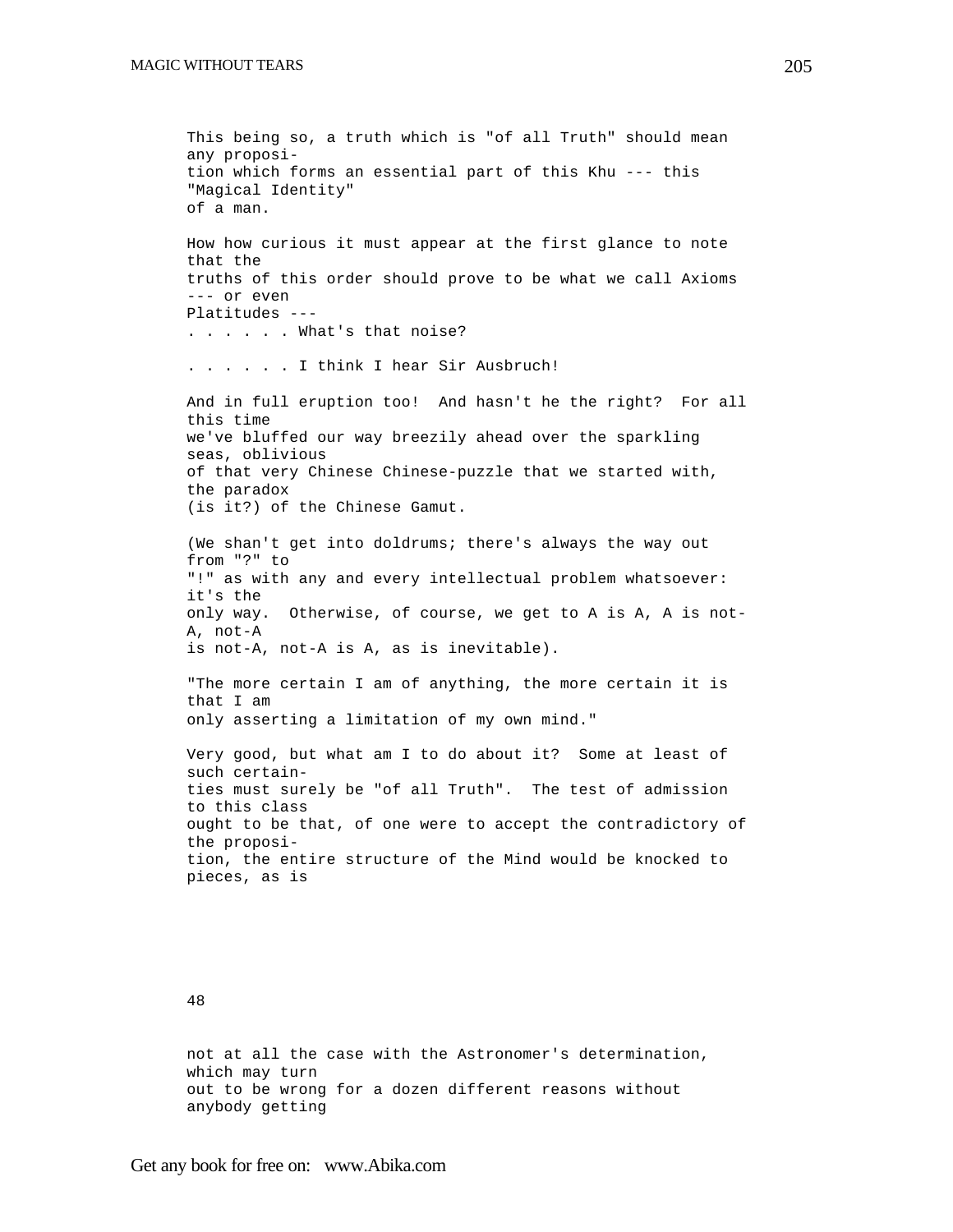seriously wounded in his tenderest feelings.

The Statesman knows instinctively, or at worst, by his training and experience, what sort of assertion, harmless enough on the surface, may be "dangerous thinking", a death-blow to his own idea of what is "of all Truth", and strikes out wildly in a panic entirely justifiable from his own point of view. Exhibit No. 1: Galileo and that lot. What could it possibly matter to the Gospel story that people should think that the Earth moves round the Sun? (Riemann, and oh! such a lot of things, have shewn that it didn't and doesn't! This sort of "Truth" is only a set of conventions.)

"Oh, don't gas away like this! I want to know what to do about it. Am I to accept this cauerwauling Gamut, and enlarge my Mind, and call it an Initiation? Or am I to nail my own of-all-Truth Tonic Solfa to the Mast, and go down into the Maelstrom of Insanity with colours flying?

Do you really need Massed Bands to lull Baby to sleep?

The Master of the Temple deals very simply and efficiently with problems of this kind. "The Mind" (says he) of this Party of the First Part, hereinafter referred to as Frater N (or whatever his  $8\varnothing = 3\ddot{\text{U}}$ motto may be) is so constructed that the interval from C to C is most harmoniously divided into n notes; that of the Party of the Second Part hereinafter referred to as --- not a Heretic, an Atheist, a Bolshie, ad Die-hard, a Schismatic, and Anarchist, a Black Magician, a Friend of Aleister Crowley, or whatever may be the current term of abuse --- Mr. A, Lord B, the Duke of C, Mrs. X, or whatever he or she may chance to be called --- into five. The Structure called of-all-Truth in neither of us is affected in the least, any more than in the reading of a Thermometer with Fahrenheit on one side and Centigrade on the other.

You naturally object that this answer is little better than an evasion,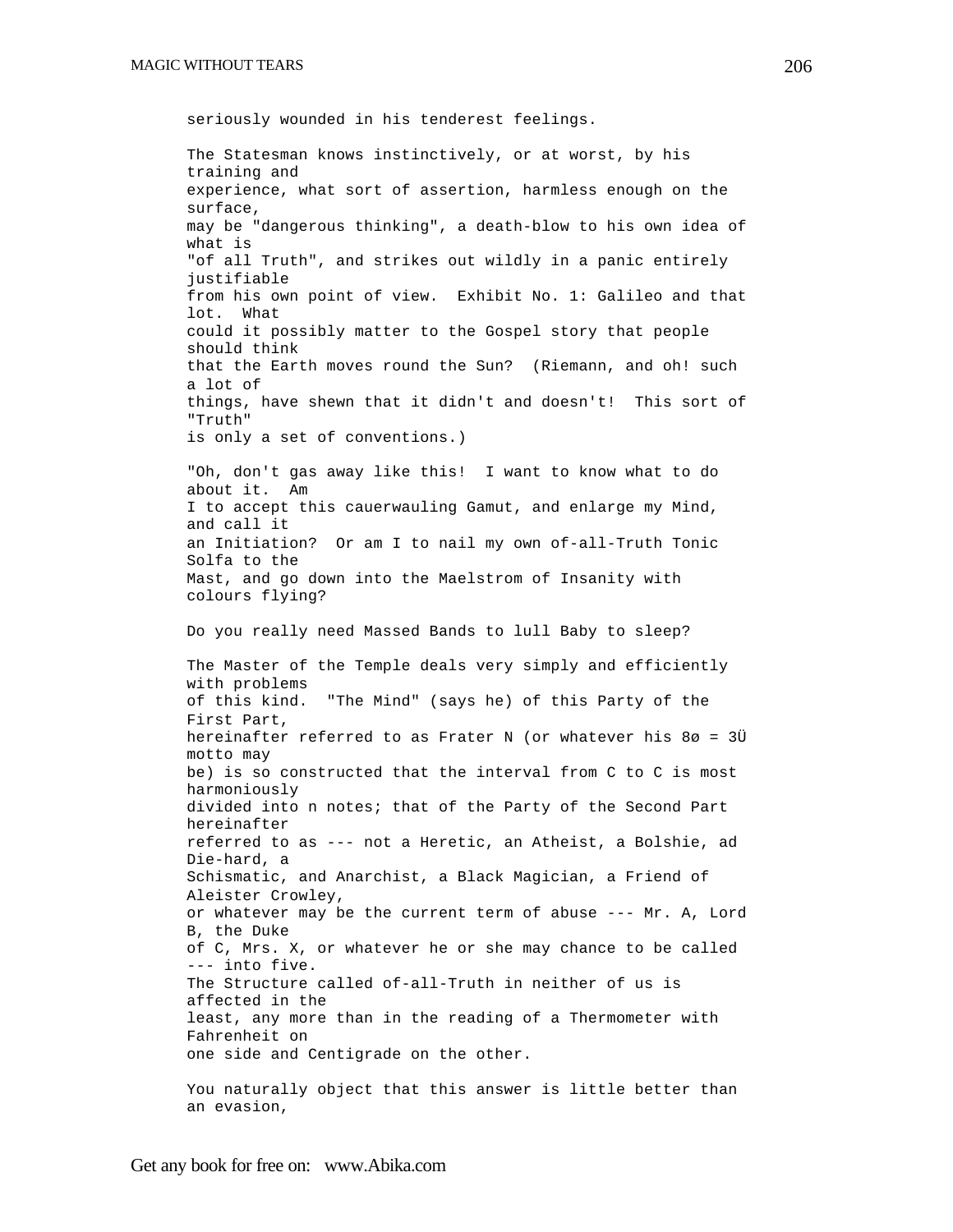that it automatically pushes the Gamut question outside the Charmed ofall-Truth Circle. No, it doesn't really; for if you were able to put up a Projection of those two minds, there would be, firstly, some sort of compensation elsewhere than in the musical section; and secondly, some Truth of a yet higher order which is common to both. Not unaware am I that these conceptions are at first exceedingly difficult to formulate clearly. I wouldn't go so far as to say that one would have to be a Master of the Temple to understand them; but it is really very necessary to have grasped firmly the doctrine that "a thing is only true insofar as it contains its contradiction in itself." (A good way to realize this is by keeping up a merry dance of paradoxes, such as infest Logic and Mathematics. The repeated butting of the head against a brick wall is bound in the long run to shake up the little grey cells [as Poirot might say], teach you to distrust any train of argument, however apparently impeccable the syllogisms, and to seek ever more eagerly the dawn of that Neschamic consciousness where all these things are clearly understood, although impossible to express in rational language.) The prime function of intellect is differentiation; it deals

with marks, with limits, with the relations of what is not identical; in Neschamah

#### 49

all this work has been carried out so perfectly that the "rough working" has passed clean out of mind; just so, you say "I" as if it were an indivisible Unity, unconscious of the inconceivably intricate machinery

Get any book for free on: www.Abika.com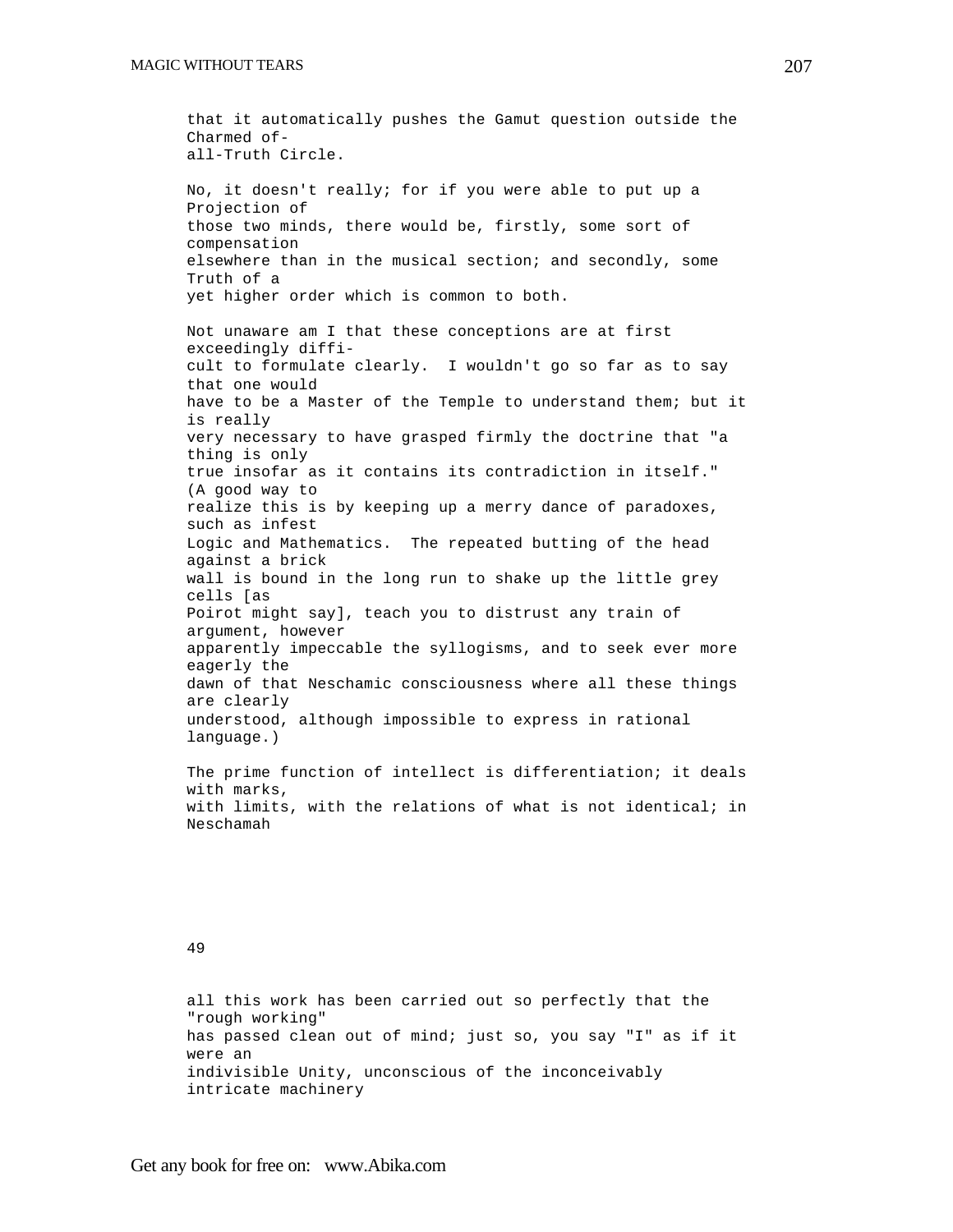of anatomical, physiological, psychological construction which issues in this idea of "I".

We may then with some confidence reaffirm that our certainties do assert our limitations; but this kind of limitation is not necessarily harmful, provided that we view the situation in its proper perspective, that we understand that membership of the of-all-Truth class does not (as one is apt to think at first sight) deepen the gulfs which separate mind from mind, but on the contrary put us in a position to ignore them. Our acts of "love under will," which express our devotion to Nuit, which multiply the fulfillments of our possibilities, become continually more efficacious, and more closely bound up with our Formula of Initiation; and we progressively become aware of deeper and vaster Images of the ofall-Truth class, which reconcile, by including within themselves, all apparent antinomies.

It is certain without error that I ought to go to bed.

Love is the law, love under will.

Fraternally,

 $666$ 

CHAPTER XXX

DO YOU BELIEVE IN GOD?

Cara Soror,

Do what thou wilt shall be the whole of the Law.

You are quite right, as usual. True, we have gone over a great deal of the ground in various learned disquisitions of Gods, Angels, Elves, et hoc genus omne.

But God with a capital "G" in the singular is a totally different pair of Bl•chers --- nicht wahr?

Let me go back just for a moment to the meaning of "belief". We agreed that the word was senseless except as it implies an opinion, instinct,

Get any book for free on: www.Abika.com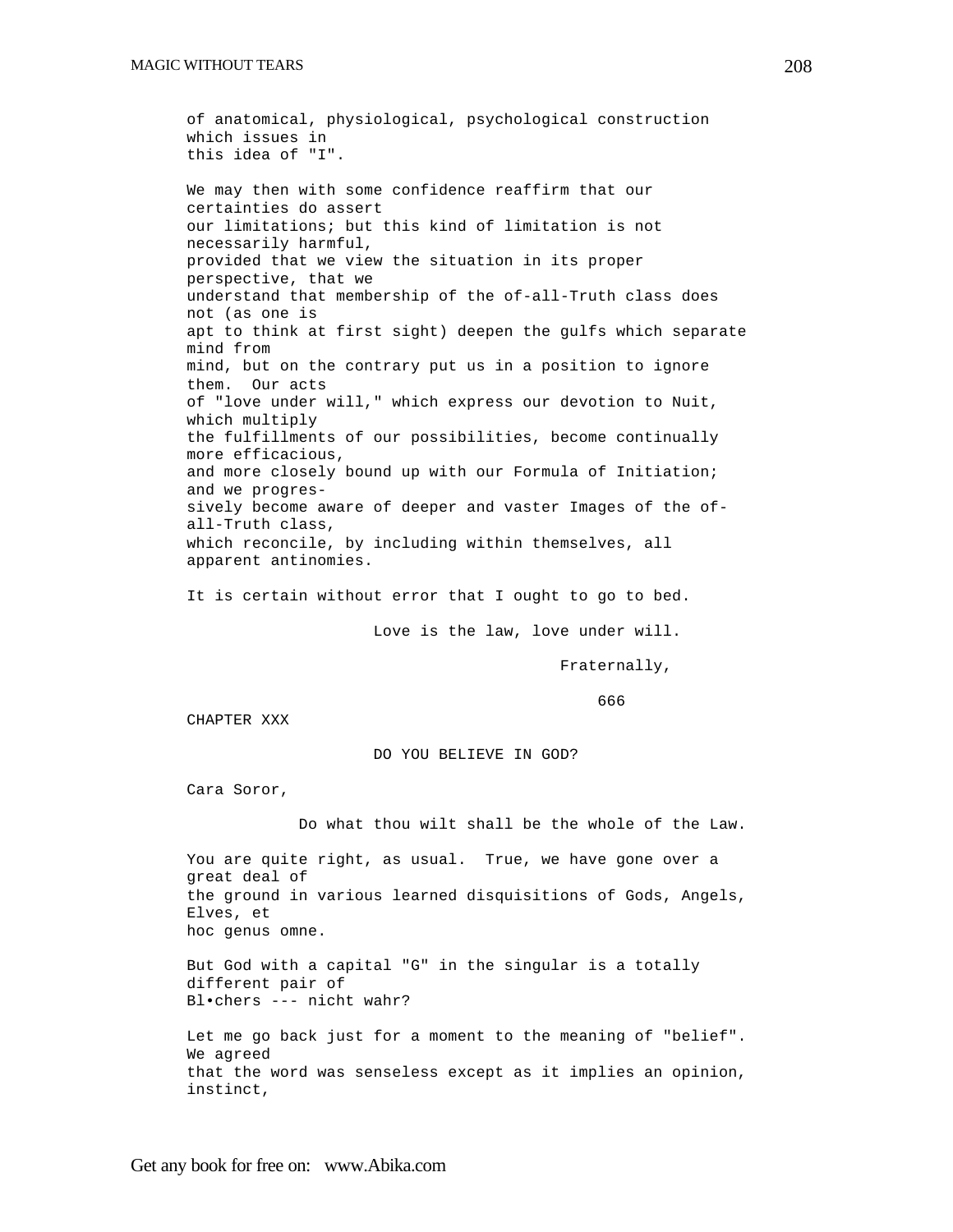conviction --- what you please! --- so firmly entrenched in our natures that we act automatically as if it were "true" and "certain without error," perhaps even "of the essence of truth." (Browning discusses this in Mr. Sludge the Medium.) Good: the field is clear for an enquiry into this word "God". We find ourselves in trouble from the start. We must define; and to define is to limit; and to limit is to reduce "God" to "a God" or at best "the God". He must be omniscient ( $\{symbol$ symbol of alchemical mercury $\})$ ) omnipotent, ({Al. Sulfur}) and omnipresent  $({AL Salt})$ ; yet to such a Being no purpose would be possible; so that all the apologies for the existence of "evil" crash. If there be opposites of any kind, there can be no consistency. He cannot be Two; He must be One;

# 50

yet, as is obvious, he isn't.

How do the Hindu philosophers try to get out of this quag? "Evil" is "illusion;" has no "real" existence. Then what is the point of it? They say "Not that, not that!" denying to him all attributes; He is "that which is without quantity or quality." They contradict themselves at every turn; seeking to remove limit, they remove definition. Their only refuge is in "superconsciousness." Splendid! but now "belief" has disappeared altogether; for the word has no sense unless it is subject to the laws of normal thought...Tut! you must be feeling it yourself; the further one goes, the darker the path. All I have written is somehow muddled and obscure, maugre my frenzied struggle for lucidity, simplicity . . . .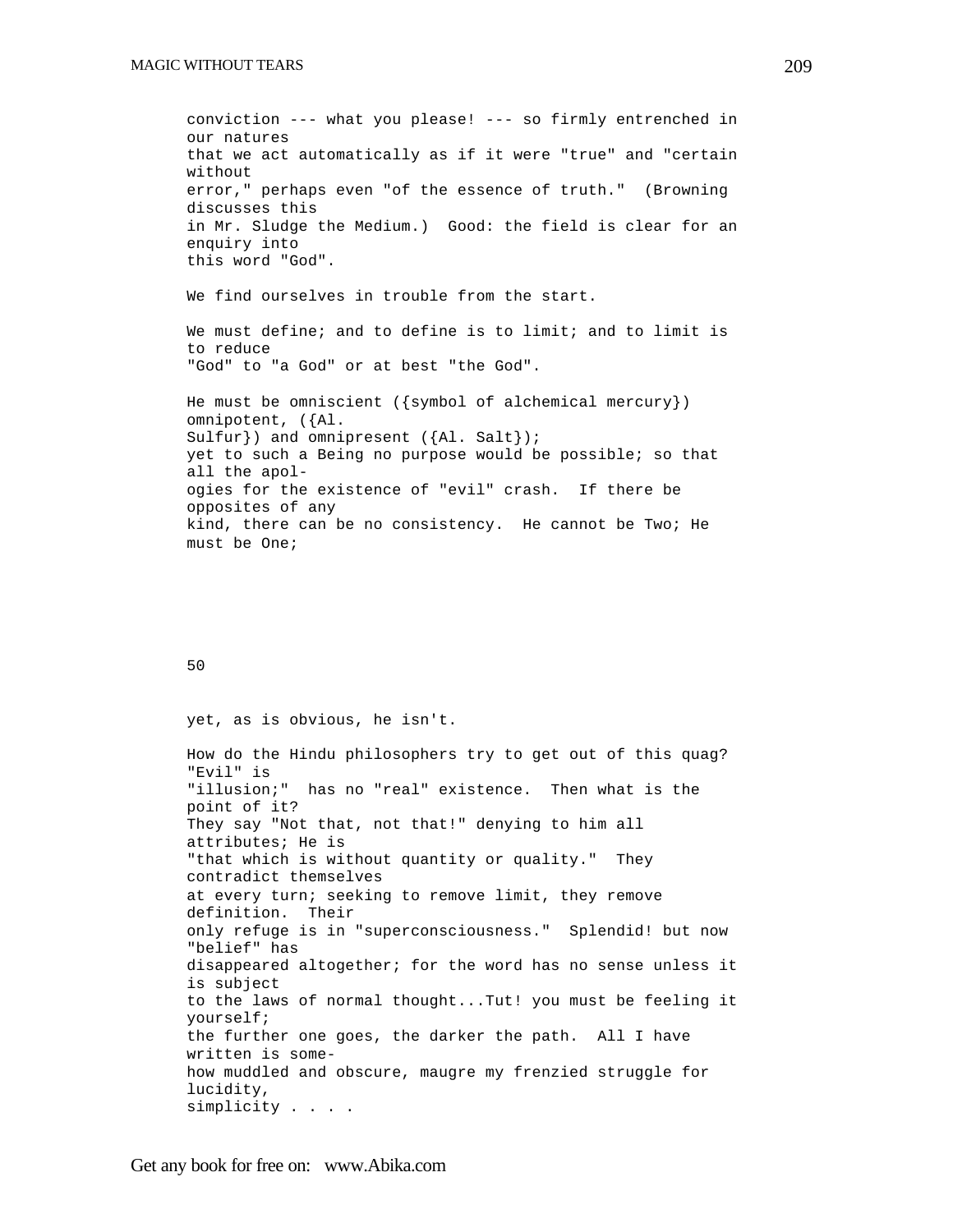Is this the fault of my own sophistication? I asked myself. Tell you what! I'll trot round to my masseuse, and put it up to her. She is a simple country soul, by no means over-educated, but intelligent; capable of a firm grasp of the principles of her job; a steady church-goer on what she considers worthwhile occasions; dislikes the rector, but praises his policy of keeping his discourse within bounds. She has done quite a lot of thinking for herself; distrusts and despises the Press and the Radio, has no use for ready-made opinions. She shares with the flock their normal prejudices and phobias, but is not bigoted about them, and follows readily enough a line of simplyexpressed destructive criticism when it is put to her. This is, however, only a temporary reaction; a day later she would repeat the previous inanities as if they had never been demolished. In the late fifties, at a guess. I sprang your question on her out of the blue, … la "doodlebug;" premising merely that I had been asked the question, and was puzzled as to how to answer it. Her reply was curious and surprising: without a moment's hesitation and with great enthusiasm, "Quickly, yes!" The spontaneous reservation struck me as extremely interesting. I said: of course, but suppose you think it over --- and out --- a bit, what am I to understand? She began glibly "He's a great big --- " and broke off, looking foolish. Then, although omnipotent, He needed our help --- we were all just as powerful as He, for we were little bits of each other --- but exactly how, or to what end, she did not make clear. An exclamation: "Then there is the Devil!" She went on without a word from me for a long while, tying herself up into fresh knots with every phase. She became irreverent, then downright blasphemous; stopped short and began to laugh at herself. And so forth --- but, what struck me as curious and significant, in the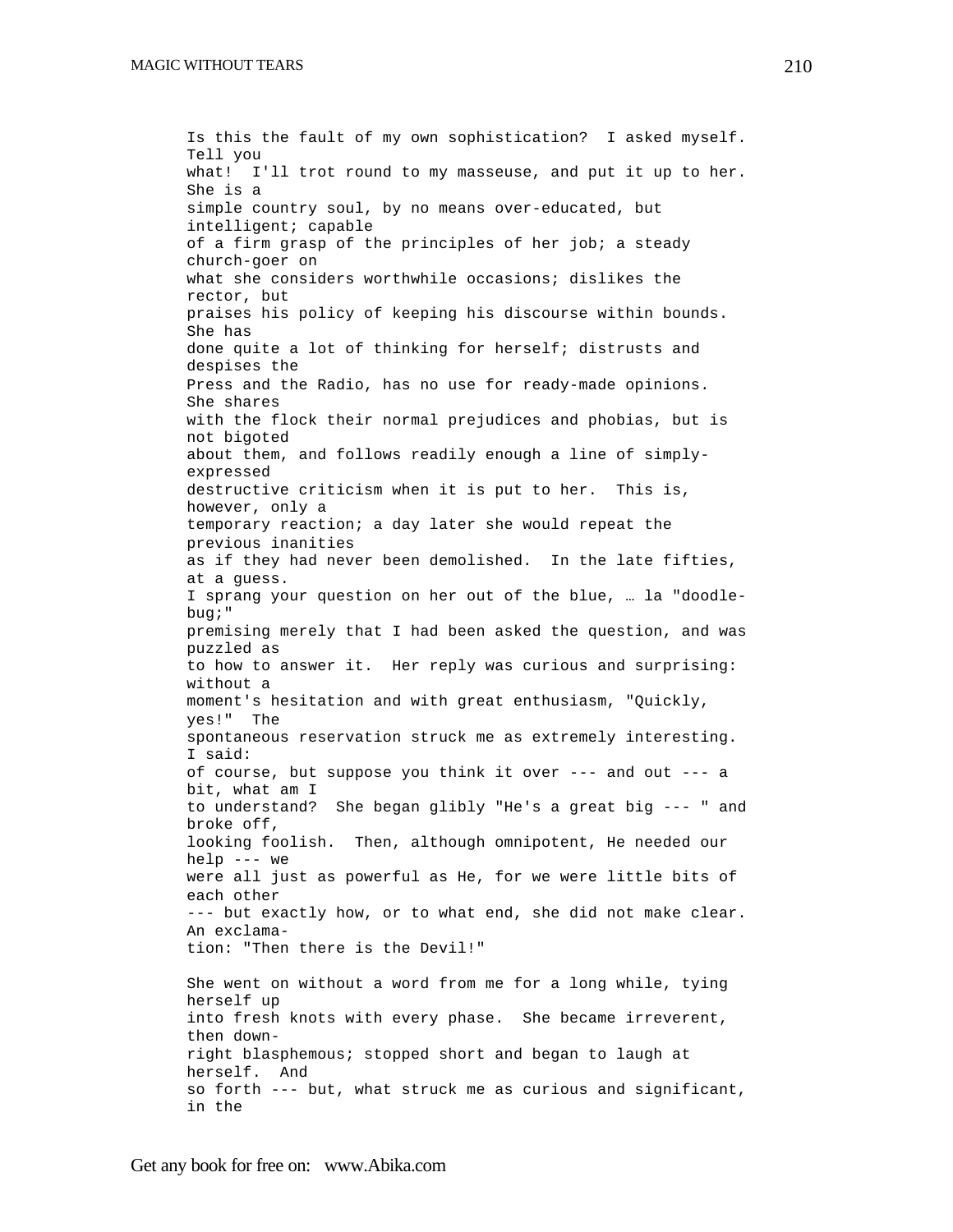main her argument followed quite closely the lines which came naturally to me, at the beginning of this letter! In the end, "curiouser and curiouser," she arrived at a practically identical conclusion: she believed, but what she believed in was Nothing! As to our old criterion of what we imply in practice when we

say that we believe, she began by saying that If we "helped" God in His mysterious plan, He would in some fashion or other look after us. But about this she was even more vague than in the matter of intellectual conviction; "helping God" meant behaving decently according to one's own instinctive ideas of what "decently" means.

It is very encouraging that she should have seen, without any prompting

### 51

on my part, to what a muddle the question necessarily led; and very nice for me, because it lets me out, cara soror!

Love is the law, love under will.

Yours fraternally,

### $666$

P.S. I thought it a good plan to put my fundamental position all by itself in a postscript; to frame it. My observation of the Universe convinces me that there are beings of intelligence and power of a far higher quality than anything we can conceive of as human; that they are not necessarily based on the cerebral and nervous structures that we know; and that the one and only chance for mankind to advance as a whole is for individuals to make contact with such Beings.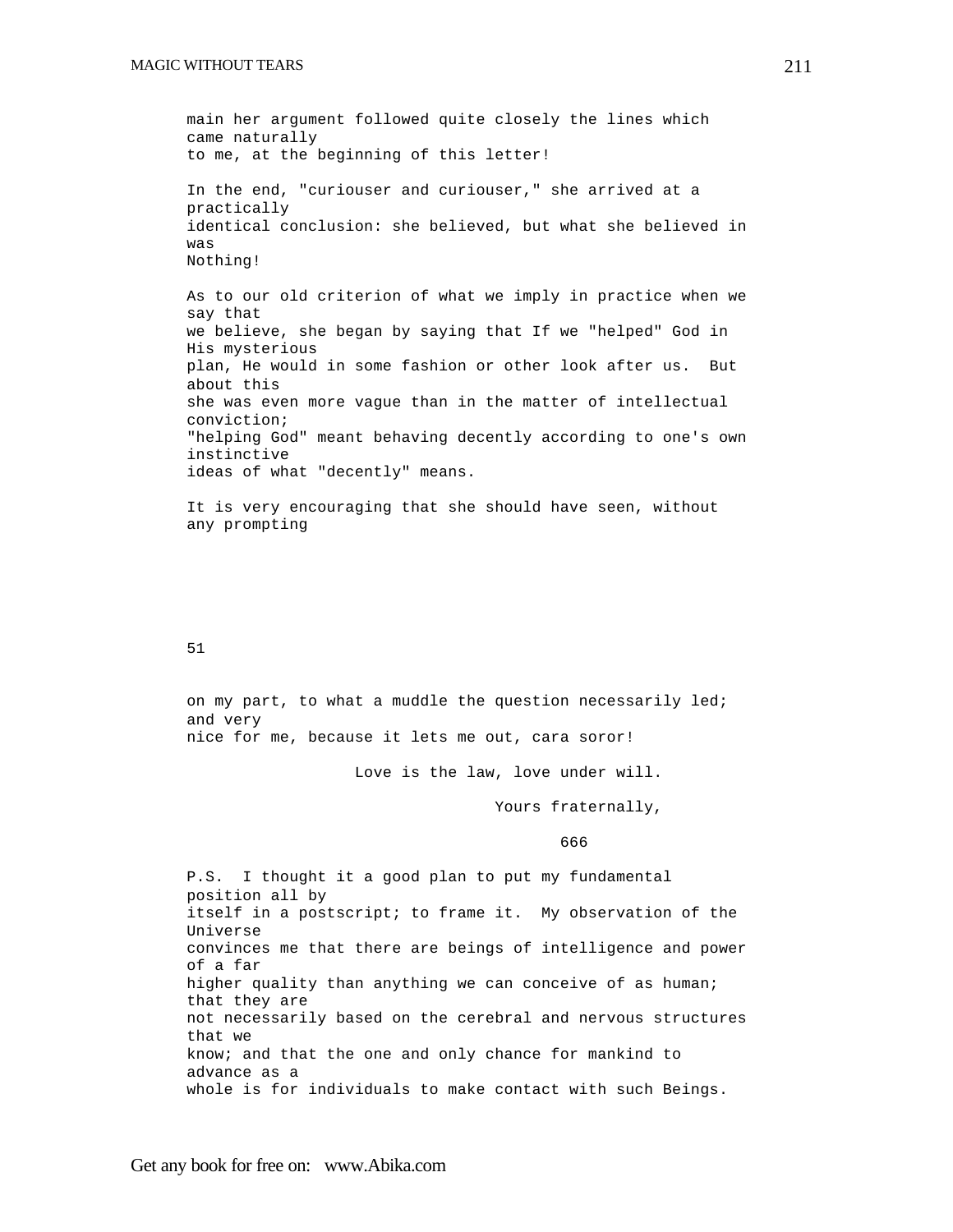CHAPTER XXXI RELIGION --- IS THELEMA A "NEW RELIGION?" Cara Soror, Do what thou wilt shall be the whole of the Law. "Would you describe your system as a new religion?" A pertinent question, you doubtless suppose; whether it may happen to mean anything is --- is -- is --- well, is what we must try to make clear. True, it's a slogan of A.'. A.'. "The method of science -- the aim of religion." Here the word "aim" and the context help the definition; it must mean the attainment of Knowledge and Power in spiritual matters --- or words to that effect: as soon as one selects a phrase, one starts to kick holes in it! Yet we both know perfectly well all the time what we do mean. But this is certainly not the sense of the word in your question. It may clear our minds, as has so often happened, if we examine it through the lens of dear old Skeat. Religion, he says, Latin: religio, piety. Collection or paying attention to: religens as opposed to negligens, neglecting; the attitude of Gallio. But it also implies a binding together i.e. of ideas; in fact, a "body of doctrine." Not a bad expression. A religion then, is a more or less coherent and consistent set of beliefs, with precepts and prohibitions therefrom deducible. But then there is the sense in which Frazer (and I) often use the word: as in opposition to "Science" or "Magic". Here the point is that religious people attribute phenomena to the will of some postulated Being or Beings, placable and moveable by virtue of sacrifice, devotion, or appeal. Against such, the scientific or magical mind believes in the Laws of Nature, asserts "If A, then B" --- if you do so-and-so, the result will be so-and-so, aloof from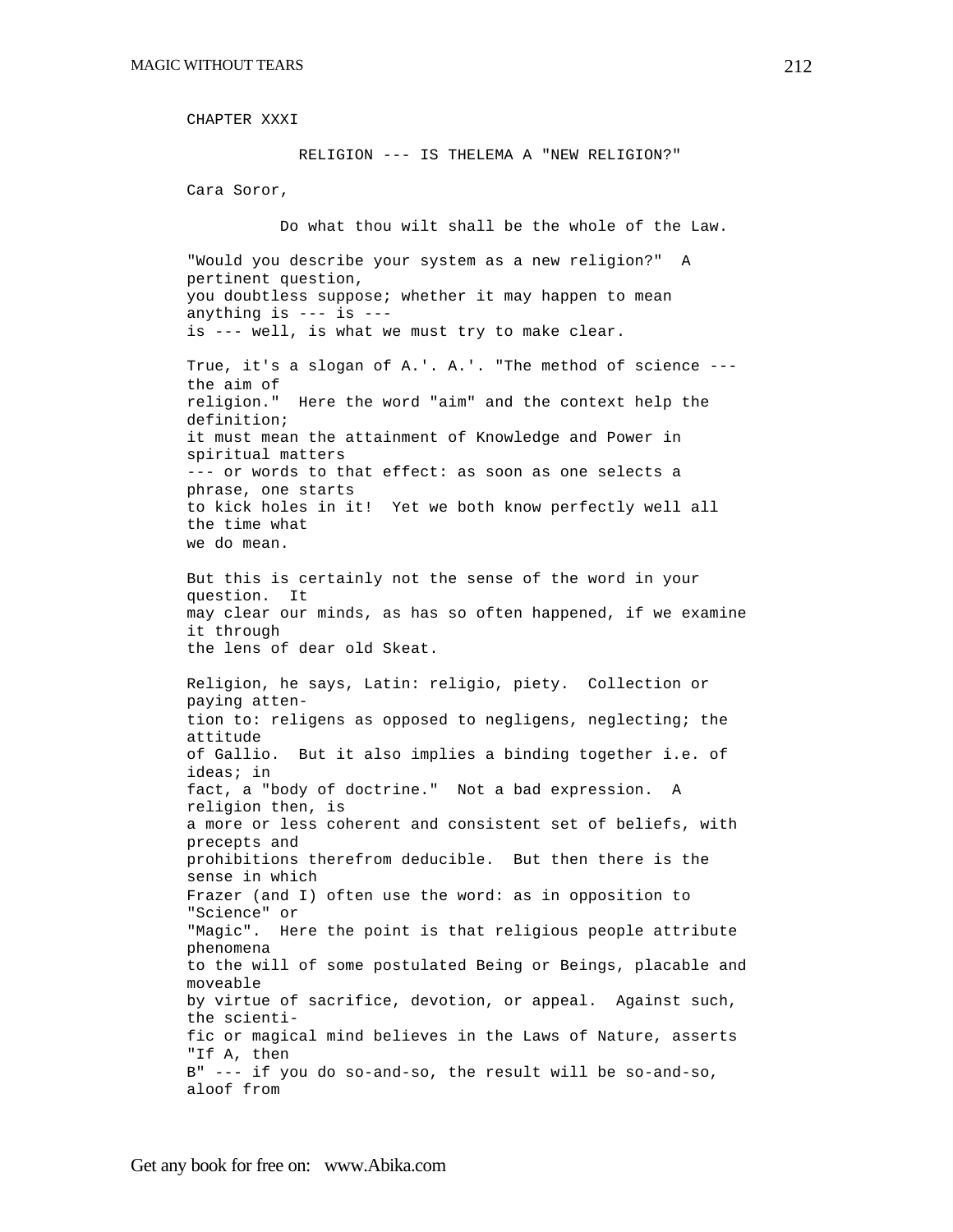arbitrary interference. Joshua, it is alleged, made the sun stand still by supplication, and Hezekiah in the same way cause it to "go back upon the dial of Ahaz;" Willett did it by putting the clock back, and getting an Act of Parliament to confirm his lunacy. Petruchio, too "It shall be what o'clock I say it is!" The two last came close to the magical method; at least, to that branch of it which consists of "fooling all

### 52

the people all the time." But such an operation, if true Magick were employed, would be beyond the power of any magician of my acquaintance; for it would mess up the solar system completely. (You remember how this happened, and what came of it, in a rather clever short story by H.G. Wells.14) For true Magick means "to employ one set of natural forces at a mechanical advantage as against another set" --- I quote, as closely as memory serves, Thomas Henry Huxley, when he explains that when he lifts his water-jug --- or his elbow --- he does not "defy the Law of Gravitation." On the contrary, he uses that Law; its equations form part of the system by which he lifts the jug without spilling the water. To sum up, our system is a religion just so far as a religion means an enthusiastic putting-together of a series of doctrines, no one of which must in any way clash with Science or Magick. Call it a new religion, then, if it so please your Gracious Majesty; but I confess that I fail to see what you will have gained by so doing, and I feel bound to add that you might easily cause a great deal of misunderstanding, and work a rather stupid kind of mischief.

The word does not occur in The Book of the Law.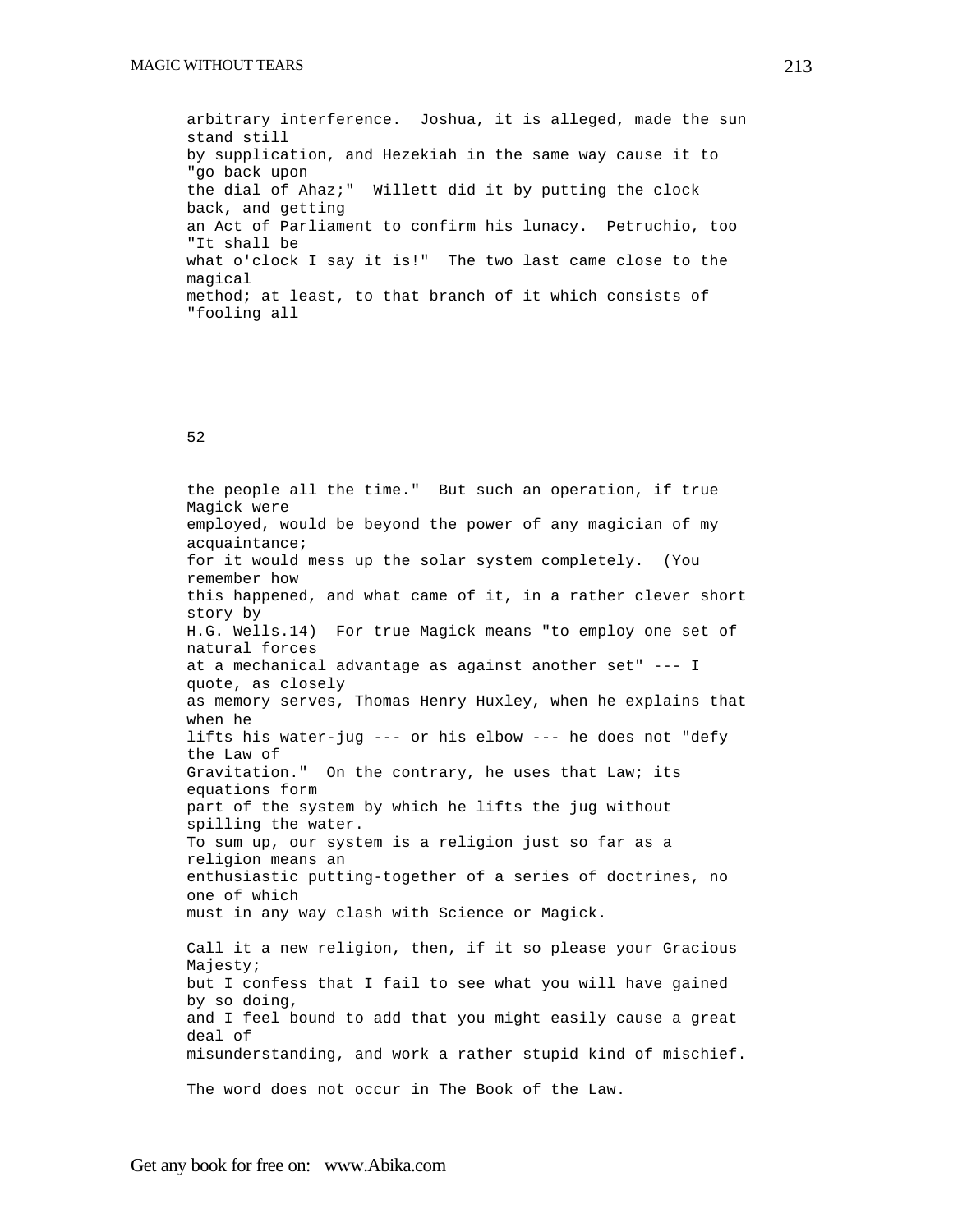Love is the law, love under will.

Yours fraternally,

 $666$ 

CHAPTER XXXII

HOW CAN A YOGI EVER BE WORRIED?

Cara Soror,

 Do what thou wilt shall be the whole of the Law. That question I have been expecting for a very long time! And what you expect is to see my middle stump break the wicket-keeper's nose, with the balls smartly fielded by Third Man and Short Leg! I admit that it looks like a strong case. Here (you put it in your more elegant prose) we have a Yogi, nay more, a Paramahamsa, a Bodhisattva of the best: yea, further, we have a Master of the Temple -- and is not his Motto "Vi veri vniversom vivus vici?" and yet we find him fussing like an old hen over the most trivial of troubles; we find him wrapped in the lacustrine vapours of Avernus, fretting himself into a fever about imaginary misfortunes at which no normal person would do more than cast a contemptuous glance, and get on with the job. Yes, although you can scarcely evade indictment for unnecessarily employing the language of hyperbole, I see what you mean. Yet the answer is adequate; the very terms of his Bargain with Destiny not only allow for, but imply, some such reaction on the part of the Master to the Bludgeonings of Fate. (W. E. Henley15)

There are two ways of looking at the problem. One is what I may call the mathematical. If I have ten and sixpence in the world and but a 14^ WEH NOTE: {Research it --- may be "The Man Who Could Work Miracles" - also the British film made of the story about the time Crowley was writing.} 15\* An English poet.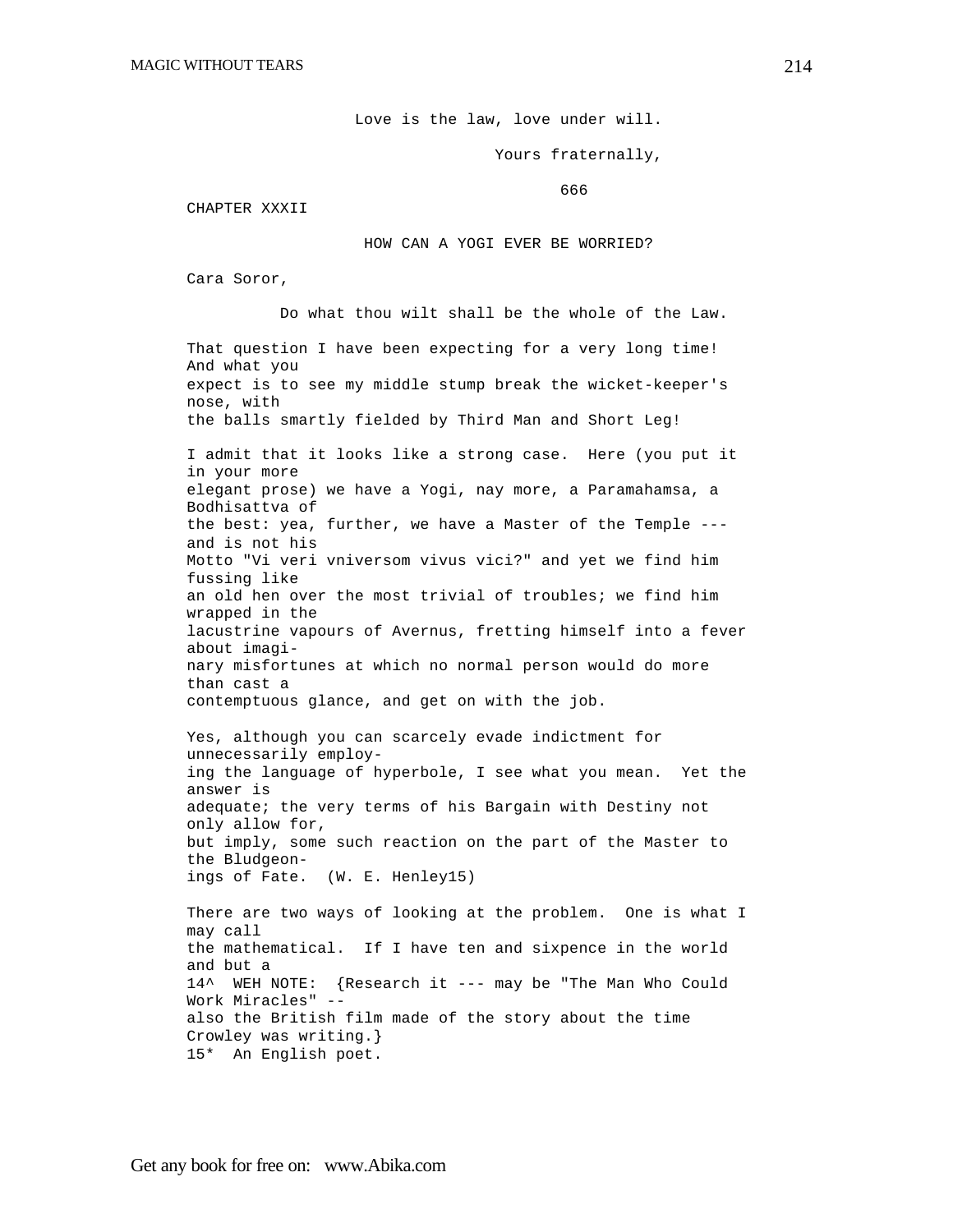the Great

the worry

is so

half-guinea cigar, I have no money left to buy a box of matches. To "snap out of it" and recover my normal serenity requires only a minute effort, and the whole of my magical energy is earmarked for Work. I have none left to make that effort. Of course, if is enough to interfere with that Work, I must detail a corporal's file to abate the nuisance. The other way may be called the Taoist aspect. First, however, let me explain the point of view of the Master of the Temple, as it

similar. You should remember from your reading what happens in this Grade. The new Master is "cast out" into the sphere appropriate to the nature of his own particular Great Work. And it is proper for him to act in true accordance with the nature of the man as he was when he passed through that Sphere (or Grade) on his upward journey. Thus, if he be cast out into  $3\sigma = 8p$ , it is no part of his work to aim at the virtues of a  $4\sigma$  = 7b; all that has been done long before. It is no business of his to be bothering his head about anything at all but his Work; so he must react to events as they occur in the way natural to him without trying to "improve himself." (This, of course, applies not only to worry,

but to all his funny little ways.)

The Taoist position differs little, but it is independent of all considerations of the man's attainment; it is an universal rule based on a particular theory of things in general. Thus, "benevolence and righteousness" are not "virtues;" they are only symptoms of the world-disease, in that they should be needed. The same applies to all conditions, and to all modes of seeking to modify them. There is only one proper reaction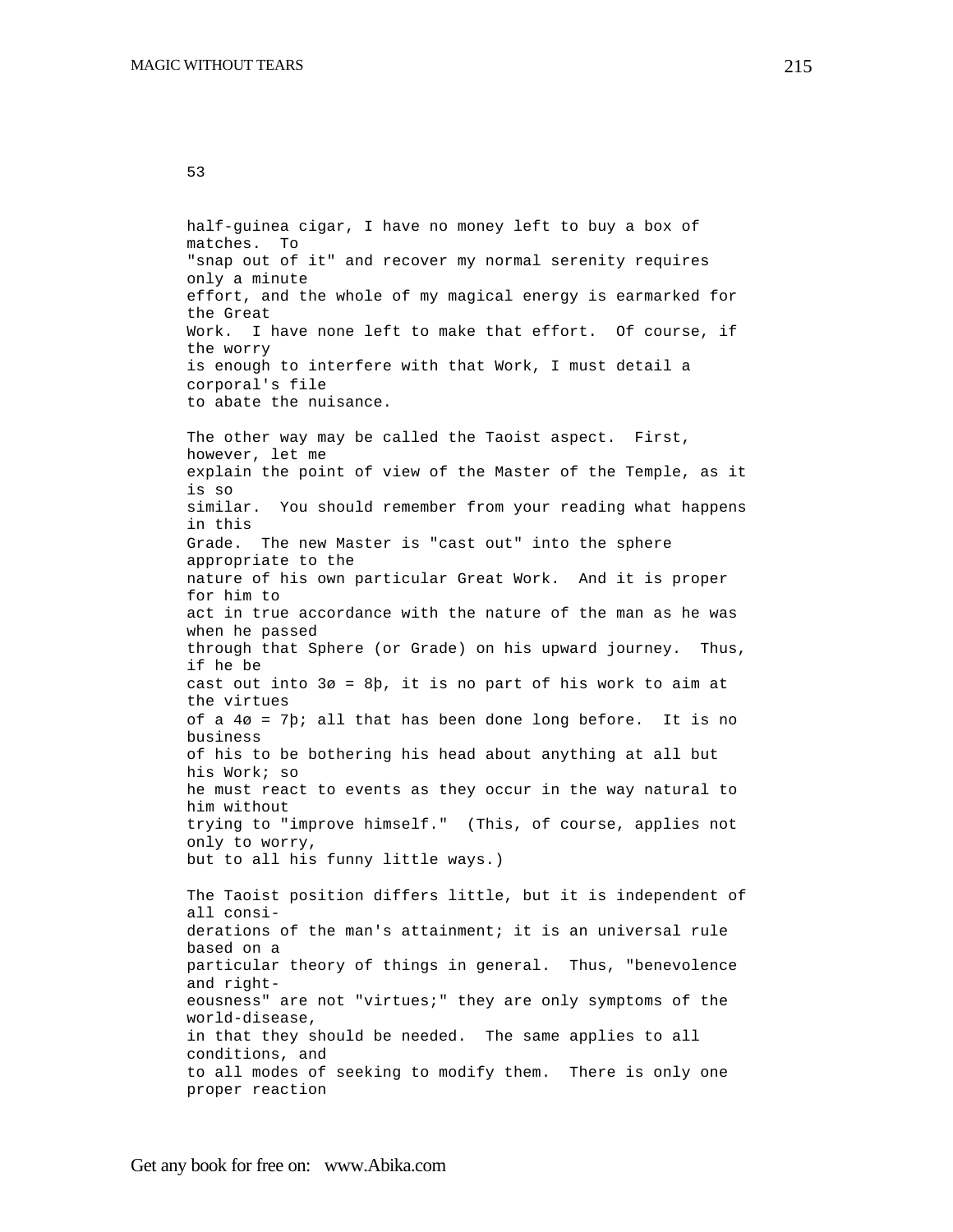to event; that is, to adjust oneself with perfect elasticity to whatever happens. That tiger across the paddy-field looks hungry. There are several ways of dealing with the situation. One can run away, or climb a tree, or shoot him, or (in your case) cow him by the Power of the Human Eye; but the way of the Tao is to take no particular notice. (This, incidentally, is not such bad Magick; the diversion of your attention might very well result in your becoming invisible, as I have explained in a previous letter.) The theory appears to be that, although your effort to save yourself is successful, it is bound to create a disturbance of equilibrium elsewhere, with results equally disastrous. Even more so; it might be that to be eaten by a tiger is just what you needed in your career through the incarnations; at that moment there might well be a vacancy somewhere exactly where it will do most good to your Great Work. When you press on one spot, you make a corresponding bulge in another, as we often see a beautiful lady, unhappy about her waist-line, adopt drastic measures, and transform herself into the semblance of a Pouter Puffin! In theory, I am particularly pleased about this Method, because it goes for everybody, requires no knowledge, no technical training, "no nuffin." All the same, it won't do for me, except in a much modified form, and in very special cases; because no course of action (or inaction) is conceivable that would do great violence to my nature. So let me worry along, please, with the accent on the "along;" I will grin and bear it, or, if it gets so bad that I can't do my Work, I will make the necessary effort to abate the nuisance, always most careful to do as little damage as possible to the main current of my total Energy.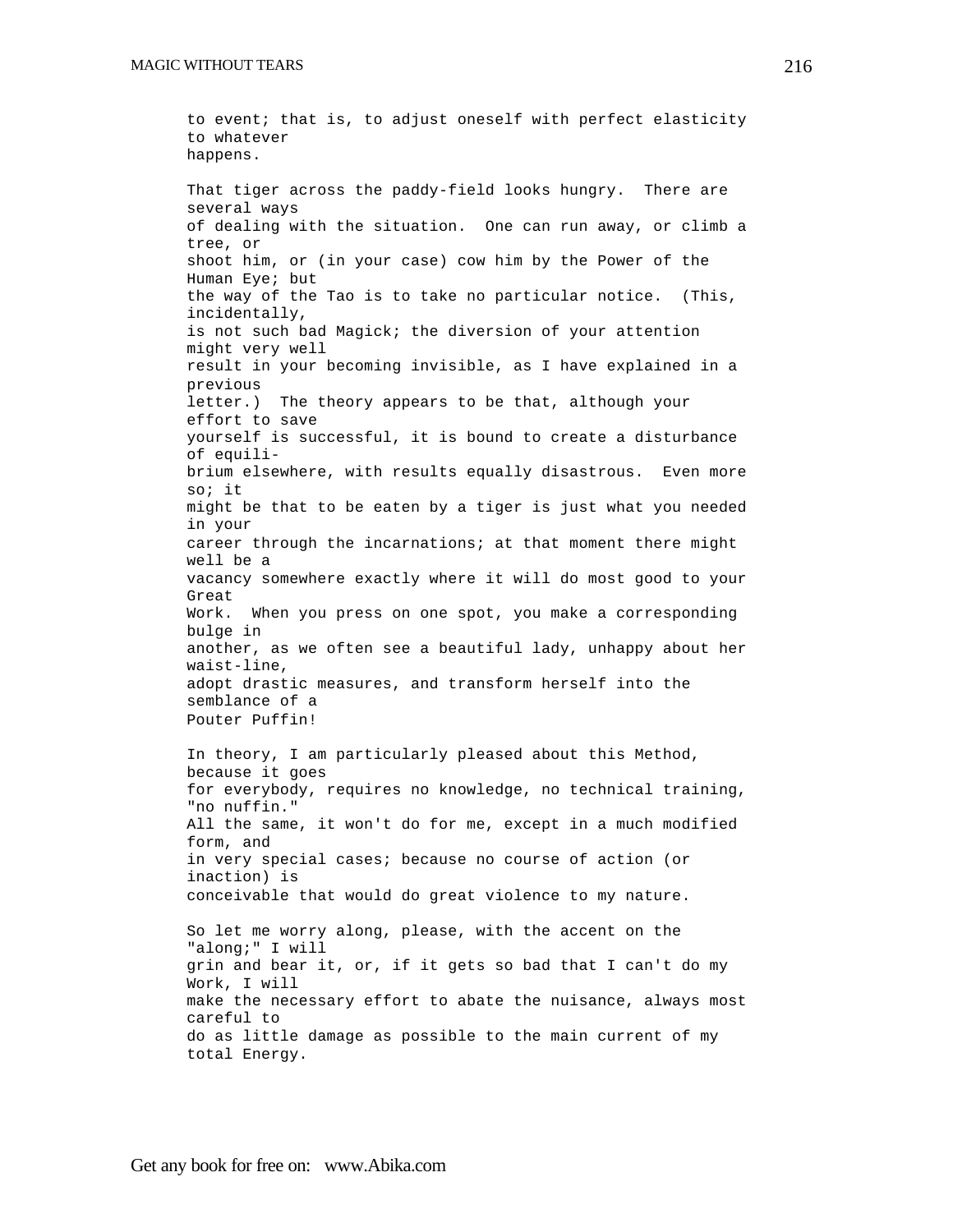54

Love is the law, love under will.

Yours fraternally,

 $666$ 

CHAPTER XXXIII

THE GOLDEN MEAN

Cara Soror,

Do what thou wilt shall be the whole of the Law.

You would think that one who like myself has the Sun, the Lord of His Horoscope, in Libra, with Venus who rules that sign in close conjunction with him, with Saturn trine, Uranus sextile, Mars square and Luna quincunx to him, would wear the Golden Mean as a breastplate, flaunt it on my banneret, quarter it on my escutcheon, and grave it on the two-edged blade of my thrice trusty falchion!

Just so, objects that instinct itself! "Had you been born a few hours earlier, with Aries rising, its lord Mars aggravated by the square of Sol and Venus, you would indeed have bee a Wild Man of the Woods, arrogant, bigoted, domineering, incapable of seeing a second side to any question, headstrong, haughty, a seething hell-broth of hate; and this fact disables your judgment."

All perfectly true. My equable nature is congenitally hostile to extreme measures, except in imagination. I cannot bear sudden violent movements. Climbing rocks, people used to say that I didn't climb them, that I oozed over them!

This explains, I think, my deep-seated dislike of many passages in The Boot of the Law. "O prophet! thou hast ill will to learn this writing.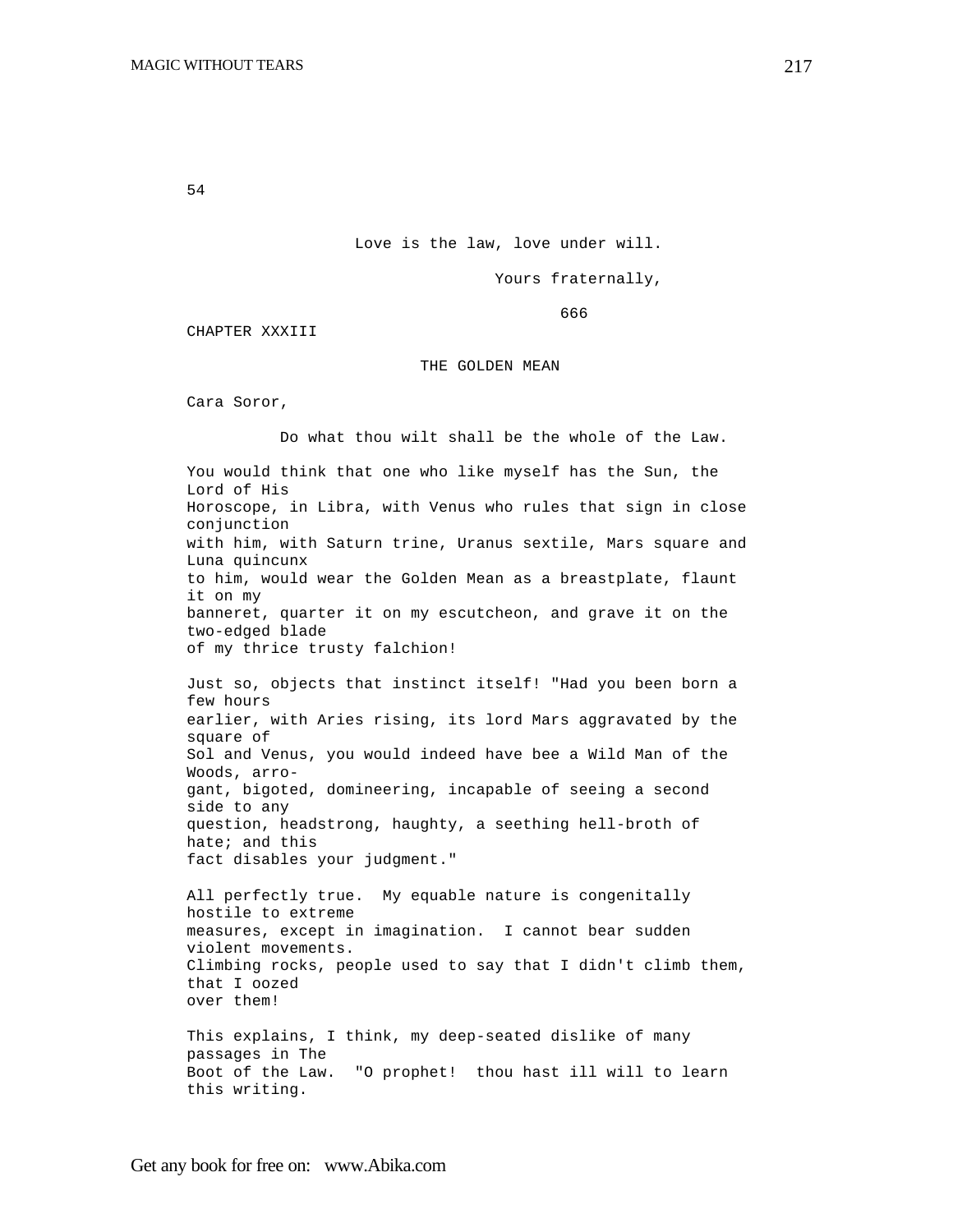I see thee hate the hand & the pen; but I am stronger." (AL II, 10-11) Well, what is the upshot of all this? It answers your question about the value to be attached to this Golden Mean. There is no rule about it; your own attitude is proper for yourself, and has no value for anybody else. But you must make sure exactly what that attitude actually is, deep down.

Let us go back for a moment to the passage above quoted. The text goes on to give the reason for the facts. "Because of me in Thee which thou knewest not. for why? Because thou wast the knower, and me." (AL II, 12 -13) The unexpected use or disuse of capitals, the queer syntax, the unintelligibility of the whole passage: these certainly indicate some profound Qabalistic import in these texts.

So we had better mark that Strictly Private, and forget it.

One point, however, we have forgotten: although my Libra inclinations do bias me personally, they also make me fair-minded, "a judge, and a good judge too" in the memorable phrase of the late William Schwenk Gilbert. So I will sum up what is to be said for and against this Golden Mean.

As usual, nobody has taken the trouble to define the term. We know that it was extolled by both the Greek and the Chinese philosophers; but I

55

cannot see that they meant much more than to counsel the avoidance of extremes, whether of measures or of opinions; and to advocate moderation in all things.

James Hilton has a most amusing Chinese in his Lost Horizon. When the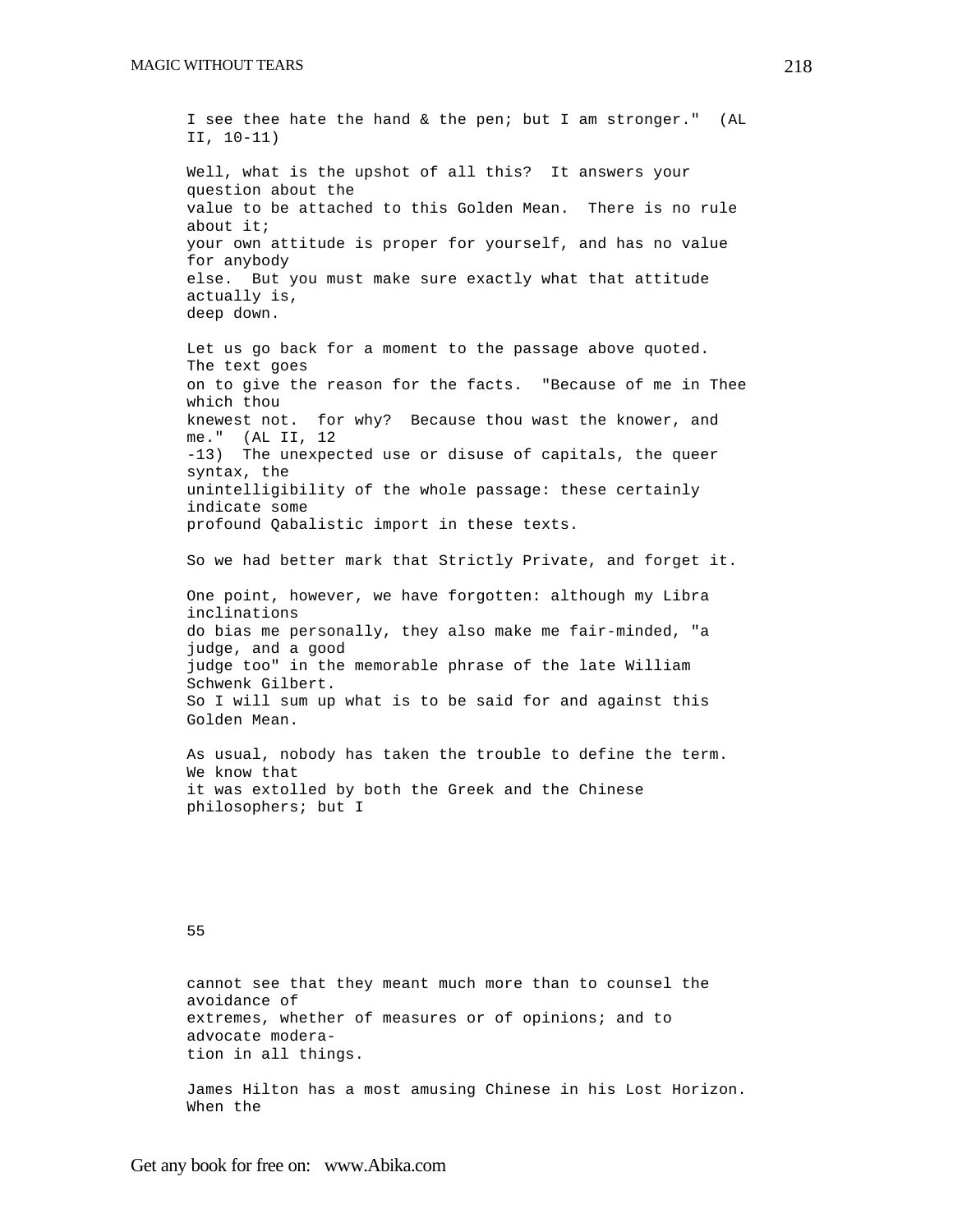American 100% he-man, mixer, joiner, and go-getter, agrees with him about broadmindedness in religious beliefs, and ends "and I'm dead sure you're right!" his host mildly rebukes him, saying: "But we are only moderately sure." S CHAPTER XVI. "SERIOUS" STYLE OF A.C., OR THE APPARENT FRIVOLITY OF SOME OF MY REMARKS. Cara Soror, Do what thou wilt shall be the whole of the Law. Alas! It is unlikely that either you or I should come upon a copy of Max Beerbohm's portrait of Mathew Arnold; but Raven Hill's famous cartoon is history, and can be told as such without the illustration. We shall have to go into the matter, because of your very just criticism of my magical writings in general --- and these letters, being colloquial, are naturally an extreme case. Far-off indeed those sunny days when life in England was worth living; when one could travel anywhere in Europe --- except Russia and Turkey, which spiritually, at least, are in Asia --- or America, without a passport; when we complained that closing time was twelve-thirty a.m.; when there was little or no class bitterness, the future seemed secure, and only Nonconformists failed to enjoy the fun that bubbled up on every side. Well, in those days there were Music-halls; I can't hope to explain to you what they were like, but they were jolly. (I'm afraid that there's another word beyond the scope of your universe!) At the Empire, Leicester Square, which at that time actually looked as if it had been lifted bodily from the "Continong" (a very wicked place) there was a promenade, with bars complete (drinking bars, my dear child, I blush to say) where

Get any book for free on: www.Abika.com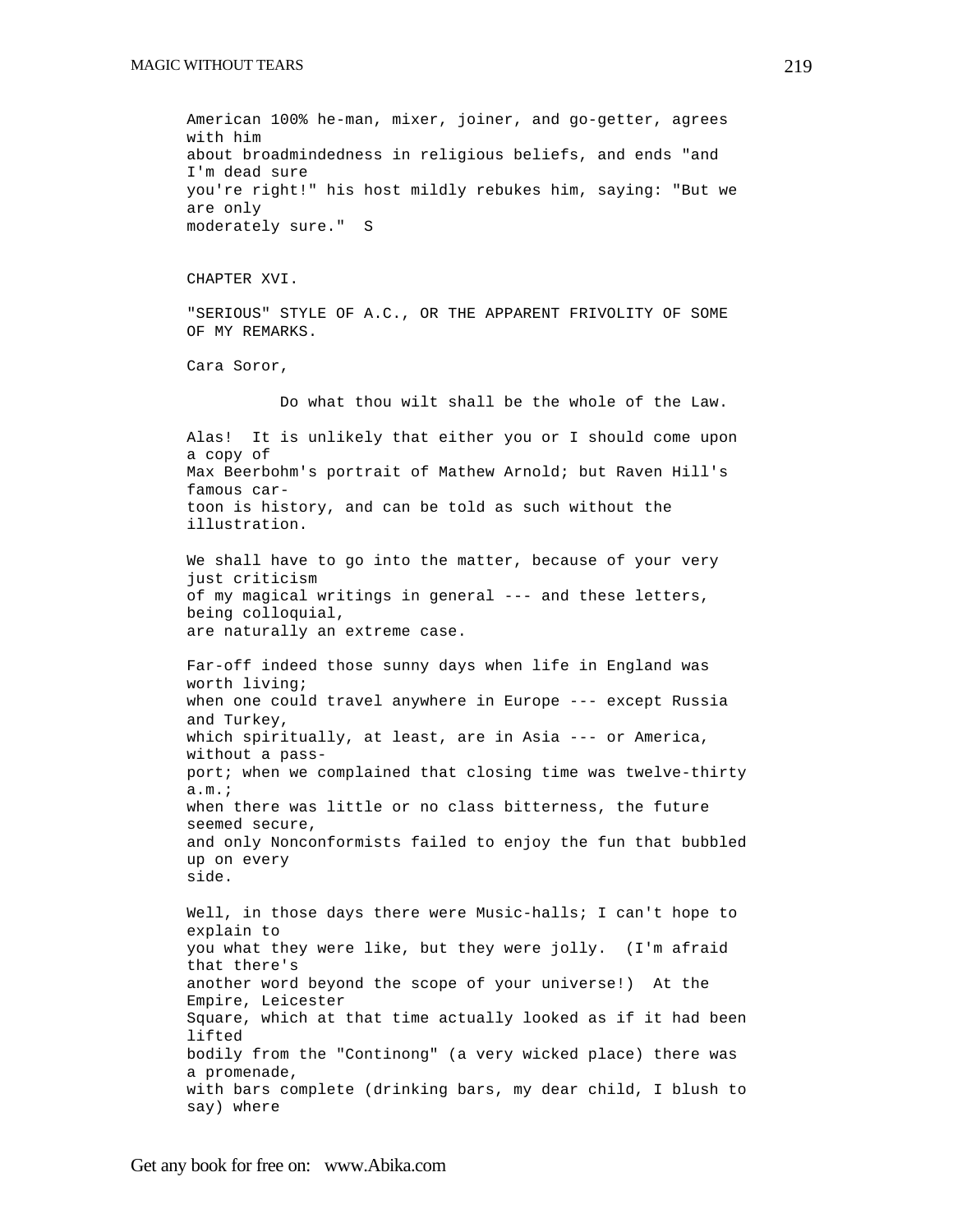one might hope to find "strength and beauty met together, Kindle their image like a star in a sea of glassy weather." There one might always find London's "soiled doves" (ass they revoltingly called them in the papers) of every type: Theodora (celebrated "Christian" Empress) and Phryne, Messalina and Thais, Baudelaire's swarthy mistress, and Nana, Moll Flanders and Fanny hill. But the enemies of life were on guard. They saw people enjoying themselves, (shame!) and they raked through the mildewed parchments of obsolete laws until they found some long-forgotten piece of mischief that might stop it. The withered husks of womanhood, idle, frustrated, spiteful and malignant, called up their forces, blackmailed the Church into supporting them, and began a senseless string of prosecutions. Notable in infamy stands out he name of Mrs. Ormiston Chant. So here we had the trial of some harmless girl for "accosting;" it was a scene from this that inspired Raven Hill's admirable cartoon. A "pale young curate" is in the witness box. "The prisoner," he drawled "made improper proposals to me. The actual words used were: "why do you look so sad, Bertie?'" The magistrate: "A very natural question!" Now, fifty years later, here am I in the dock. 1 ("How can you expect people to take your Magick seriously!" I hear from every quarter, "when you write so gleefully about it, with your tongue always in your cheek?") My dear good sister, do be logical!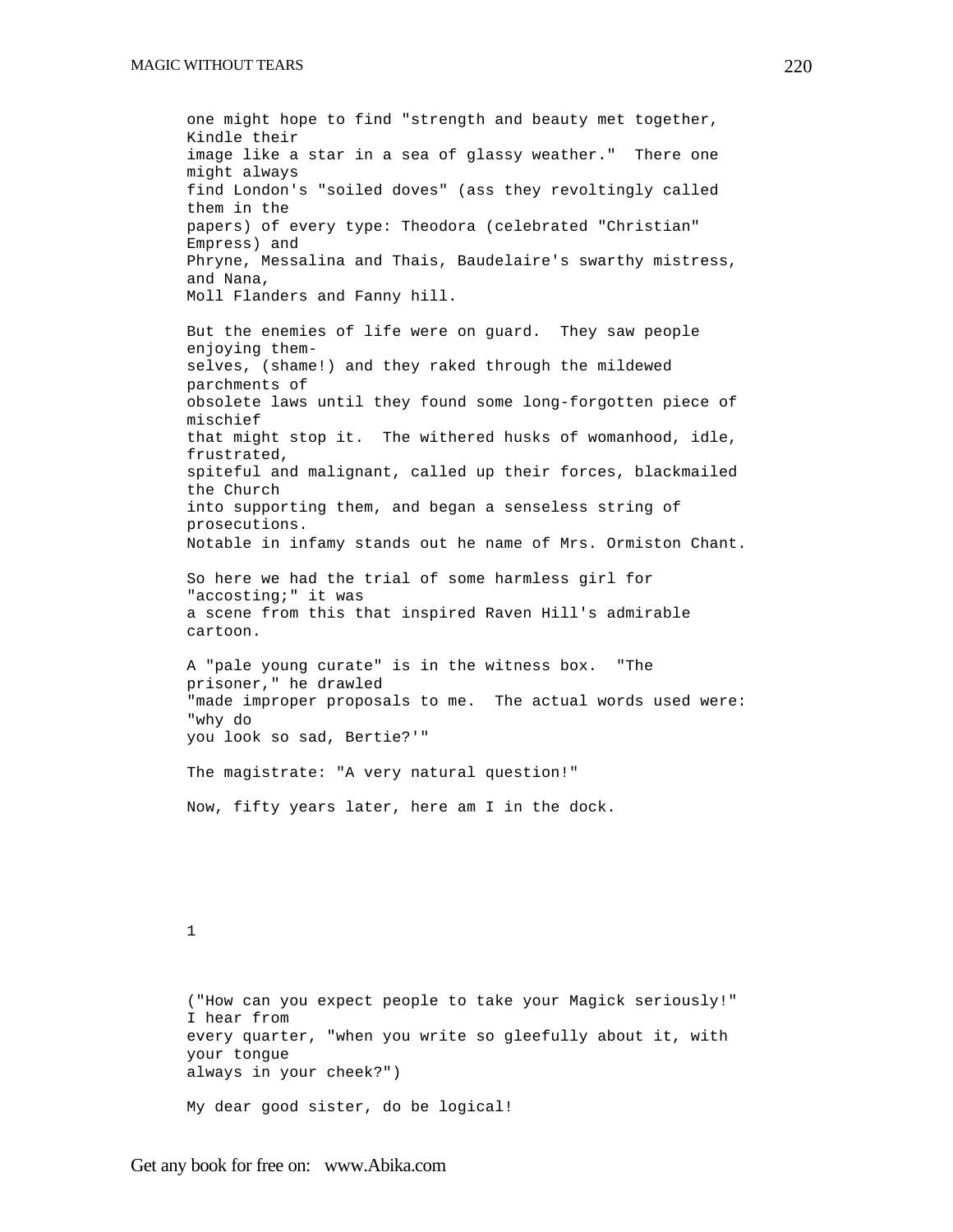Here am I who set out nigh half a century ago to seek "The Stone of the Wise, the Summum Bonum, True Wisdom and Perfect Happiness:" I get it, and you expect me to look down a forty-inch nose and lament! I have plenty of trouble in life, and often enough I am in low enough spirits to please anybody; but turn my thoughts to Magick -- - the years fall off. I am again the gay, quick, careless boy to whom the world was gracious. Let this serve for an epitaph: Gray took eleven years; I, less. Elegy Written in a Country Farmyard By Cock-a-doodle-doo Here lies upon this hospitable spot A youth to flats and flatties unknown; The Plymouth Brethren gave it to him hot; Trinity, Cambridge, claimed him for her own. He climbed a lot of mountains in his time He stalked the tiger, bear and elephant. He wrote a stack of poems, some sublime, Some not. Tales, essays, pictures, plays my aunt! At chess a minor master, Hoylake set His handicap at two. Love drove him crazy. Three thousand women used to call him pet; In other matters --- shall we call him "lazy"? He had the gift of laughing at himself; Most affably he walked and talked with God; And now the silly bastard's on the shelf, We'll bury him beneath another sod. - - - - - In all the active moods of Nature --- her activity is Worship! there is an element of rejoicing; even when she is at her wildest and most destructive. (You know Gilbert's song "When the tiger is alashing of his tail"?) Her sadness always goes with the implied threat of cessation --- and that we know to be illusion. There is nothing worse in religion, especially in the Wisdom-Religion,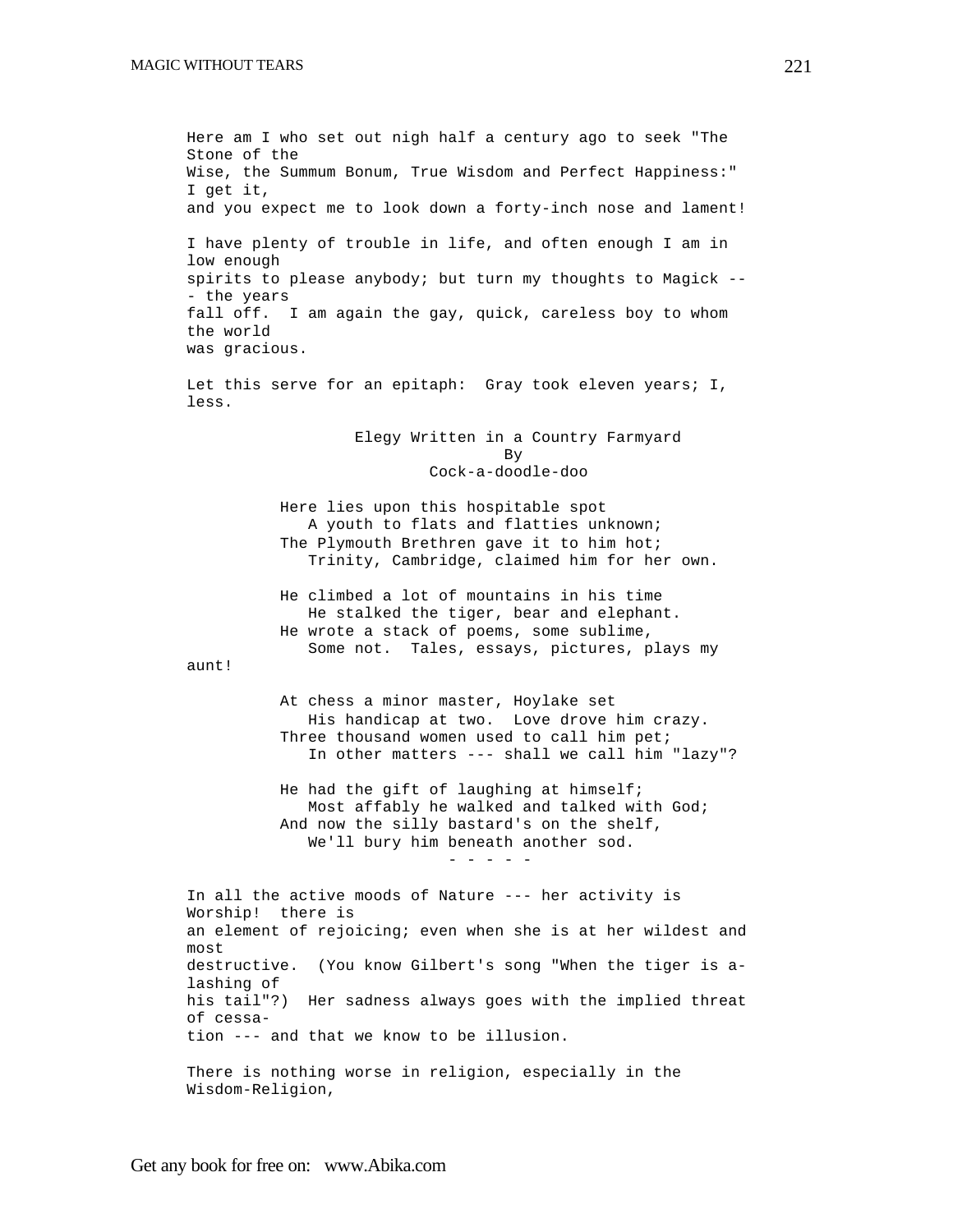than the pedagogic-horatory accents of the owlish dogmatist, unless it be the pompous self-satisfaction of the prig. Eschew it, sister, eschew it! Even in giving orders there is a virile roar, and the commander who is best obeyed is he who rages cheerfully like an Eights Coach or a Rugger Captain. "Up Guards and at 'em!" may not be authentic; but that is the right spirit.

```
2
```
The curate's twang, the solemnity of self-importance, all manners that do not disclose the real man, are abominations, "Anathema Maranatha" -- or any other day of the week. These painted masks are devised to conceal chicanery or emptiness. The easy-going humorous style of Vivekananda is intelligible and instructive; the platitudinous hot potatoes of Waite are neither. The dreadful thing is that this assumption of learning, of holiness, of mysterious avenging powers, somehow deceives the average student. He does not realise how well and wisely such have conned Wilde's maxim: "To be intelligible is to be found out." I know that I too am at times obscure; I lament the fact. The reason is twofold: (a) my ineradicable belief that my reader knows all about the subject better than I do myself, and (at best) may like to hear it tackled from a novel angle, (b) I am carried away by the exultant exaltation of my theme: I boil over with rapture --- not the crystalclear, the cool solution that I aimed at. On the Path of the Wise there is probably no danger more deadly, no poison more pernicious, no seduction more subtle than Spiritual Pride;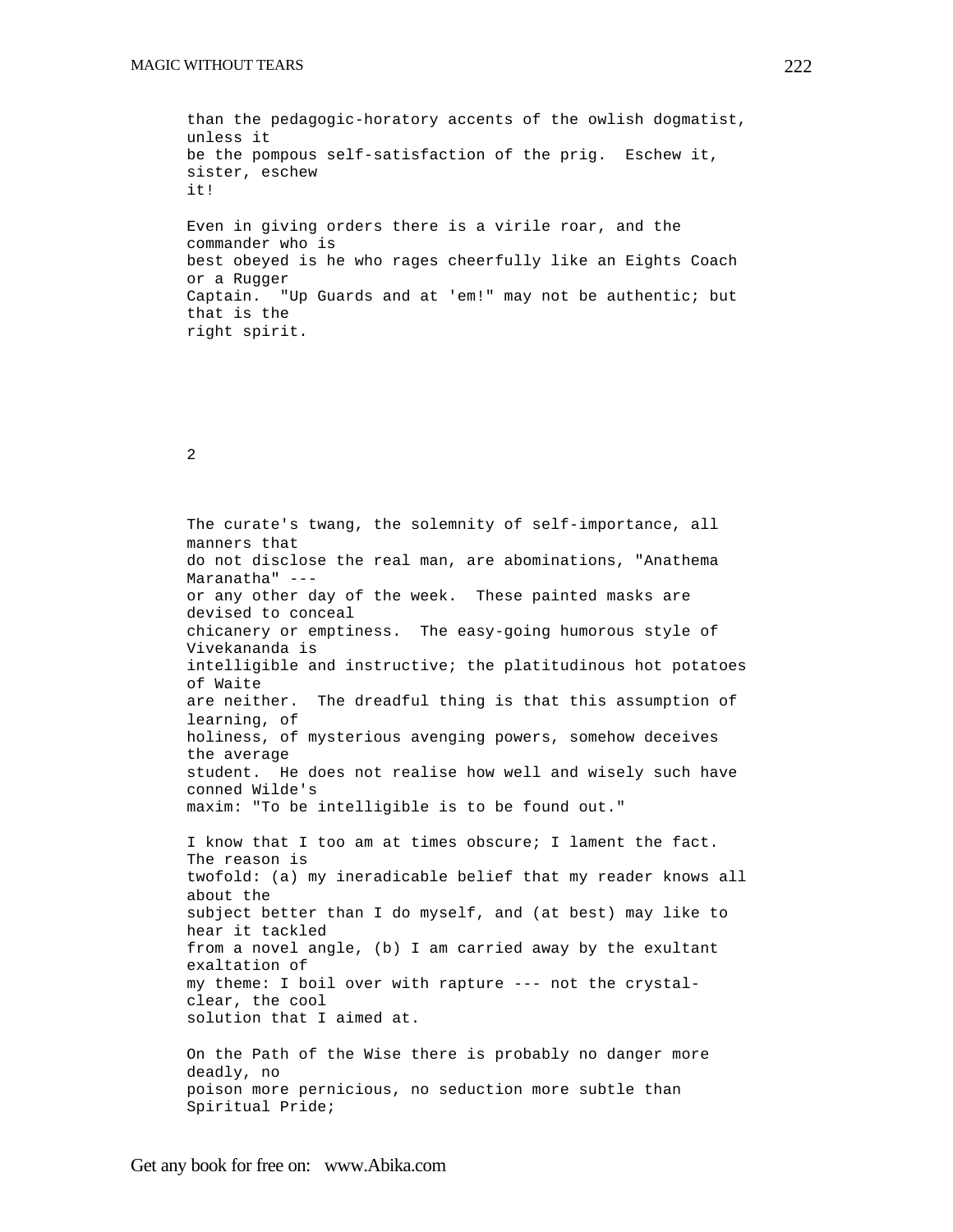it strikes, being solar, at the very heart of the Aspirant; more, it is an inflation and exacerbation of the Ego, so that its victim runs the peril of straying into a Black Lodge, and finding himself at home there. Against this risk we look to our insurance; there are two infallible: Common Sense and the Sense of Humour. When you are lying exhausted and exenterate after the attainment of Vishvarupadarshana it is all wrong to think: "Well, now I'm the holiest man in the world, of course with the exception of John M. Watkins;" better recall the words of the weary sceptical judge in A. P. Herbert's Holy Deadlock; he makes a Mantram of it! "I put it to you --- I put it to you --- I put it to you --- that you have got a boil on your bottom." To this rule there is, as usual with rules, an exception. Some states of mind are of the same structure as poetry, where the "one step from the sublime to the ridiculous" is an easy and fatal step. But even so, pedantry is as bad as ribaldry. Personally, I have tried to avoid the dilemma by the use of poetic language and form; for instance, in AHA! It is all difficult, dammed difficult; but if it must be that one's most sacred shrine be profaned, let it be the clean assault of laughter rather than the slimy smear of sactimoniousness! There, or thereabouts, we must leave it. "Out of the fullness of the heart the mouth speaketh;" and I cannot sing the words of an epithalamium to the music of a dirge. Besides, what says the poet? "Love's at its height in pure love? Nay, but after When the song's light dissolves gently in laughter." Oh! "One word more" as Browning said, and poured forth the most puerile portentous piffle about that grim blue-stocking "interesting invalid," his spouting wife. Here it is, mercifully much shorter, and 223

not in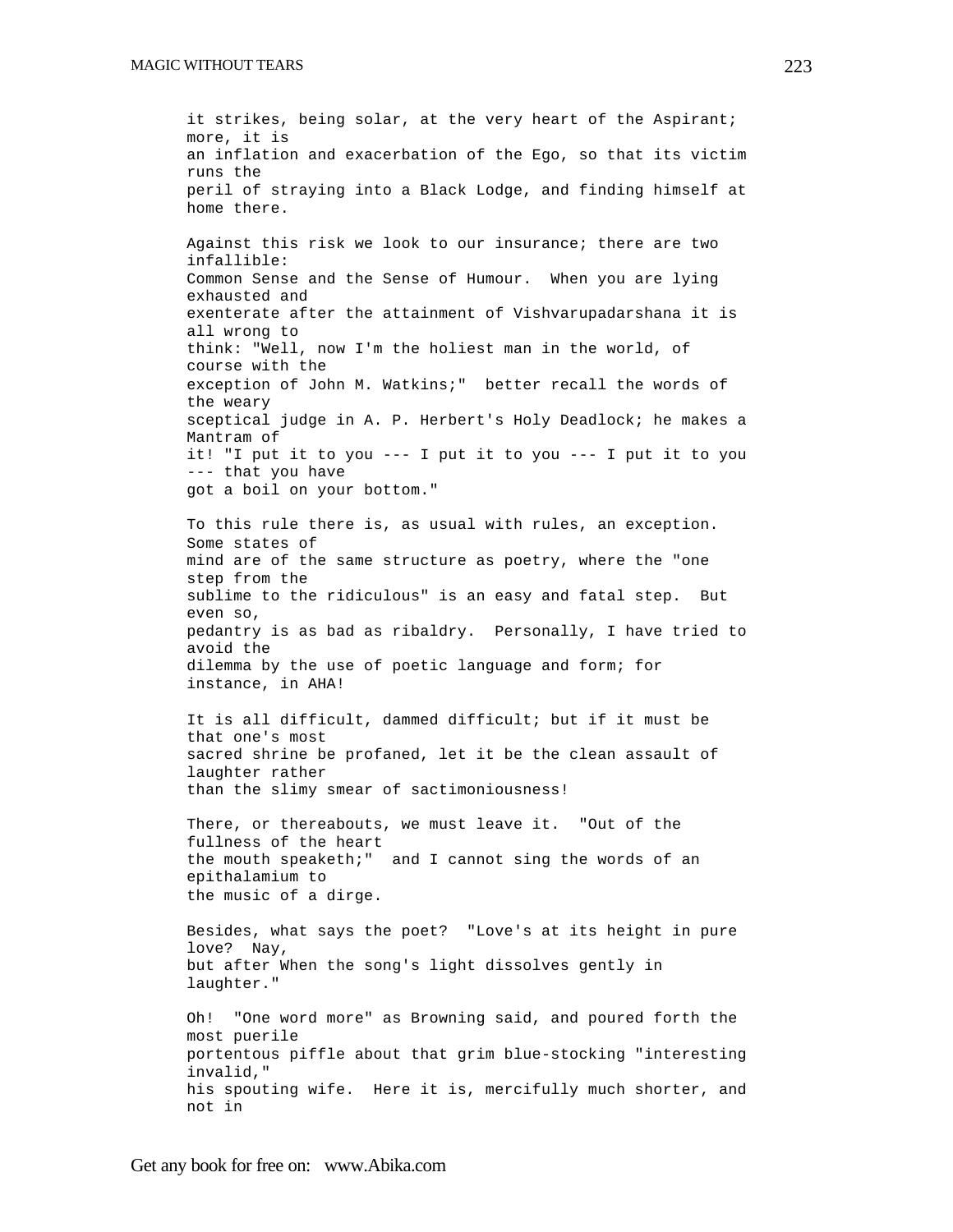## MAGIC WITHOUT TEARS

```
tripping trochees!
"Actions speak louder than words." (I positively leak 
proverbs this
afternoon --- country air, I suppose): and where actions 
are the issue,
devil a joke from Aleister!
3
Do you see what is my mark? It is you that I am going to 
put in the dock
about "being serious;" and that will take a separate letter 
--- part of the
answer to yours received March 10th, 1944 and in general to 
your entire
course of conduct since you came to me --- now over a year 
ago.
                  Love is the law, love under will.
                                 Fraternally yours,
666CHAPTER XLV
                 "UNSERIOUS" CONDUCT OF A PUPIL
Cara Soror,
          Do what thou wilt shall be the whole of the Law.
Here pops us Zola again --- this time he says J'Accuse! To 
day's Hexa
gram for me is No. X. LŒ, the Tiger: and the Duke of Chau 
comments on
the last line as follows: "The sixth line, undivided, tells 
us to
look at the whole course that is trodden, and examine the
```
presage which that gives. If it be complete and without failure, there will be great good fortune." O.K.; Let's!

It is now well over a year since you came to me howling like a damned soul in torment --- and so you should be! --- and persuaded me to take you as my pupil. What have you done with that year?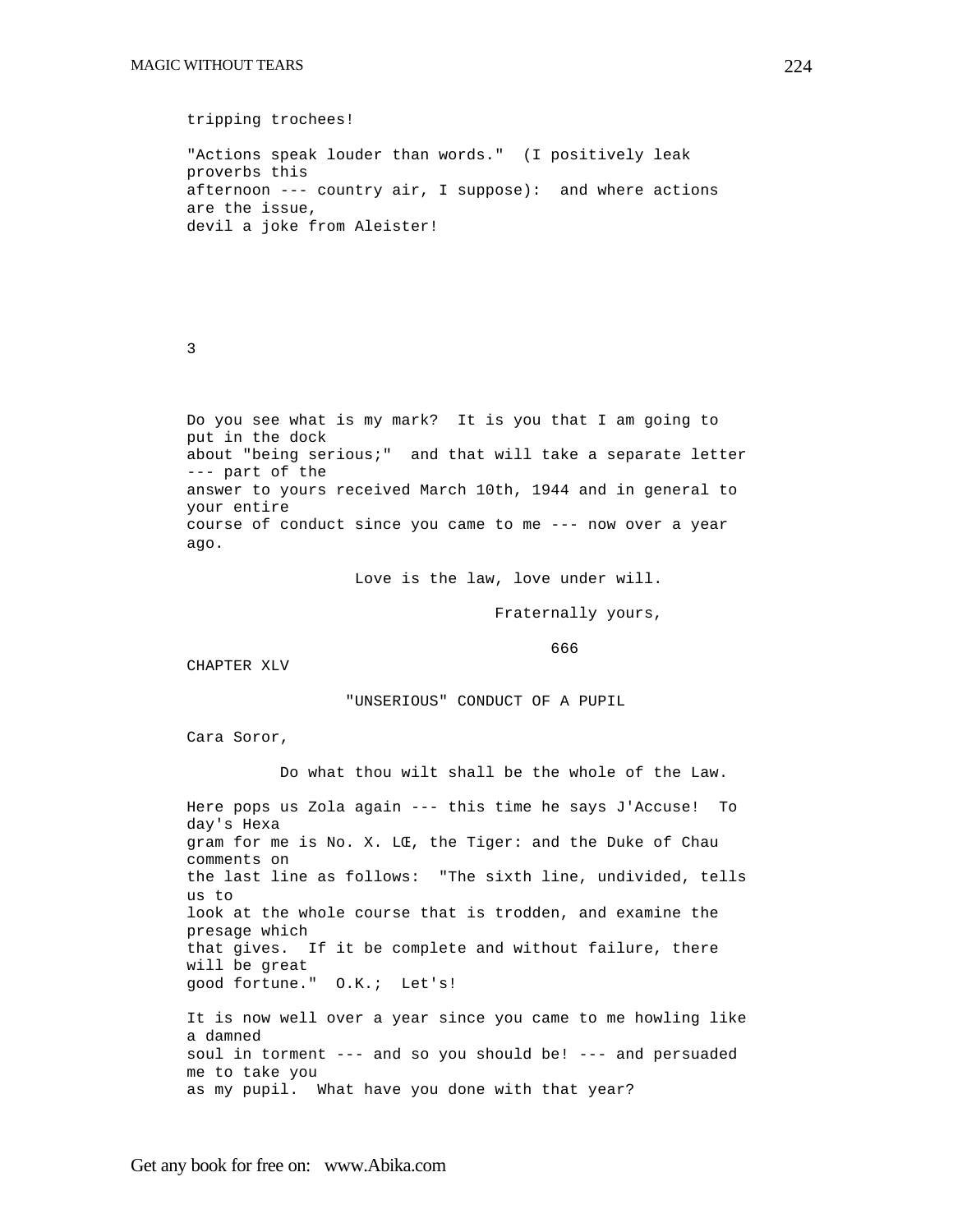```
 . . . . 
. . . .
First, suppose we put down what you agreed to do: The
essential prelim-
inaries of the work of the A.'. A.'. --- you are to be 
heartily congratu-
lated upon your swift perception that the principles of that 
august
body were absolute.
      1. Prepare and submit your Magical Record. (Without
this you are
      in the position of a navigator with neither chart nor 
log.)
      It would have been quite easy to get this ready in a 
week. Have
      you done so in a year? No.
      2. Learn to construct and perfect the Body of Light. 
This might
     have required anything up to a dozen personal lessons. 
You were
      urged to claim priority upon my time. What did you do?
      You made one experiment with me fairly satisfactory, 
and got full
      instructions for practice and experiment at home.
      You made one experiment, ignoring every single one of 
the recom-
      mendations made to you.
      You kept on making further appointments for a second 
personal
     lesson; and every one of them you broke.
      3. Begin simple Yoga practices.
      This, of course, cannot be checked at all in the 
absence of a
4
      careful record and of instructed critical analysis. 
You do not
      make the one, and are incapable of the other.
      so I suppose you are very well satisfied with yourself!
      4. Your O.T.O. work.
```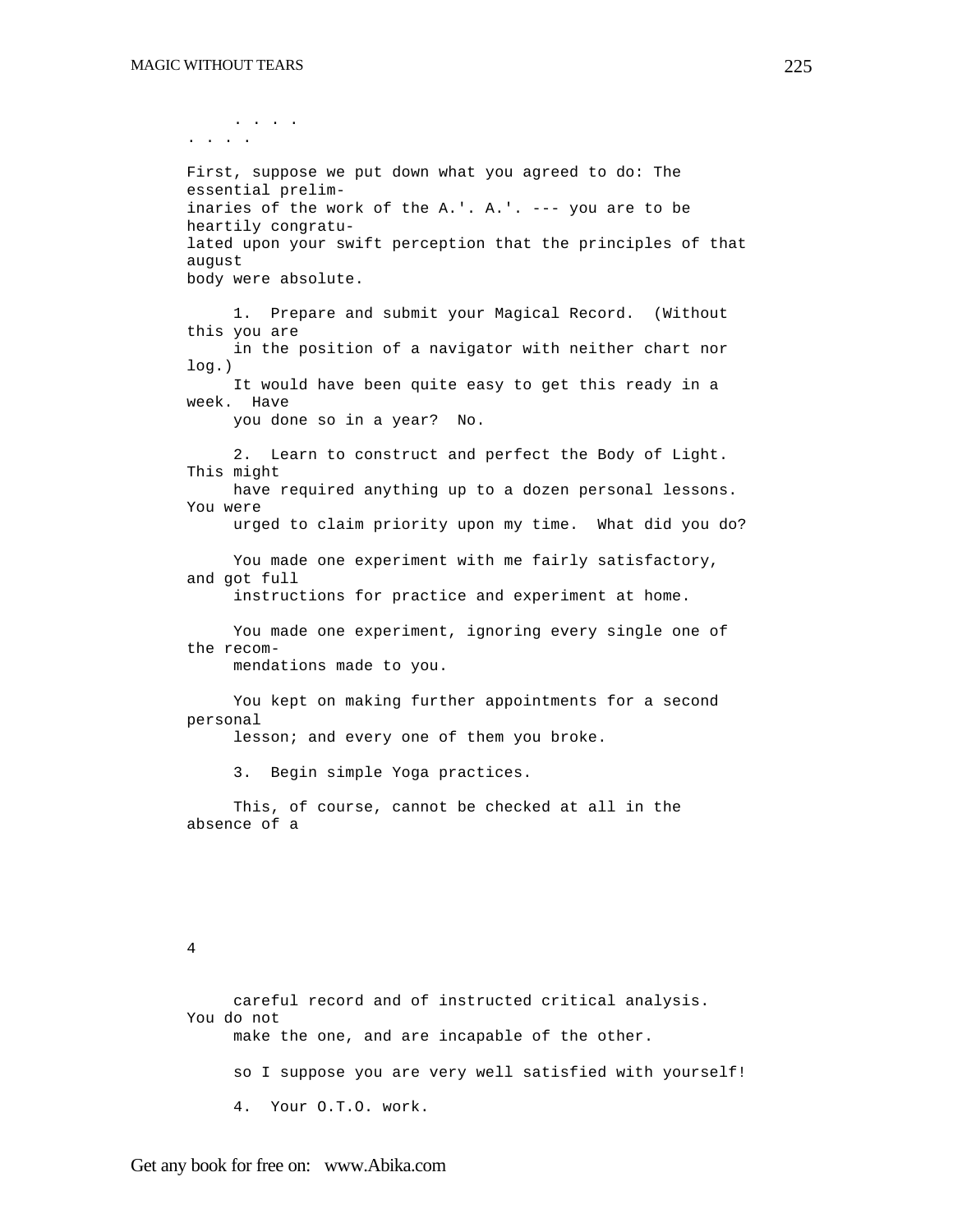You were supplied with copies of those rituals to which you were entitled. You were to make copies of these. Your were to go through them with me, so as to assimilate their Symbolism and teaching. Have you done any of this? No. 5. You were to write me a letter of questions once every fortnight. Have you done so? No. . . . . . . . . Have you in thirteen months done as much as honest work would have accomplished in a week? No. . . . . . . . . What excuses do you drag out, when taxed with these misdemeanors? You are eager to make appointments to be received in audience; then you break them without warning, explanation, apology or regret. You are always going to have ample time to devote to the Great Work; but that time is always somewhere after the middle of next week. If you put half as much enthusiasm into what you quite rightly claim to be the most important factor in life as other old ladies do into Culbertson Contract, you might get somewhere. What you need, in the way of a Guru, is some fat, greasy Swami, who would not allow you to enter or leave his presence without permission, or address him without being formally invited to do so. After seven years at menial household drudgeries, you might with luck be allowed to listen to some of his improving discourse.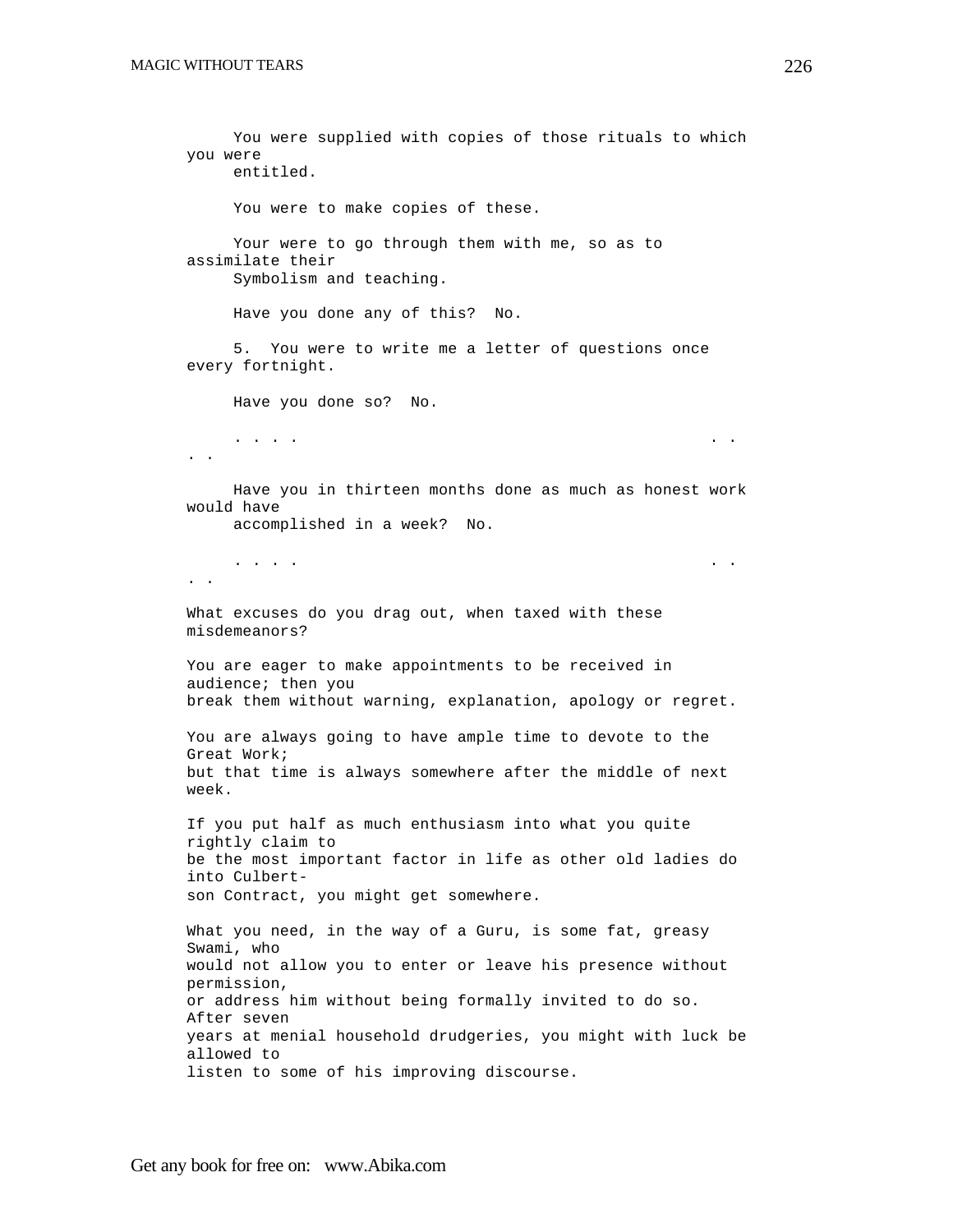Pretentious humbug is the only appeal to which you can be relied on to respond. Praxiteles would repel you, unless you covered the marble completely with glittering gew-gaws, tinsel finery, sham jewels from the tray of Autolycus! Yet it was precisely because you were sick of all this that you came to me at all.

How can one take you as a serious student? Only because you do have moments when the scales fall from your eyes, and your deep need tears down the tawdry counterfeits which hide the shrine where Isis stands unveiled --- but ah! too far. You must advance.

To advance --- that means Work. Patient, exhausting, thankless, often

#### 5

bewildering Work. Dear sister, if you would but Work! Work blindly, foolishly, misguidedly, it doesn't matter in the end: Work in itself has absolute virtue.

But for you, having got so far in this incarnation, there must be a revolution. You must no longer hesitate, no longer plan; you must leap into the dark, and leap at once.

"The Voice of my Higher Soul said unto me: Let me enter the Path of Darkness; peradventure thus I may attain the Light."

Love is the law, love under will.

Fraternally yours,

#### <u>666 - Paul Barbara, poeta e filozofoar e filozofoar e filozofoar e filozofoar e filozofoar e filozofoar e filozofoar e filozofoar e filozofoar e filozofoar e filozofoar e filozofoar e filozofoar e filozofoar e filozofoar </u>

P.S. Let me adduce an example of the way in which the serious Aspirant bends to the oar. This is not boasting as if the facts denoted superlative excellence; they speak. The only comment is that if such conduct

Get any book for free on: www.Abika.com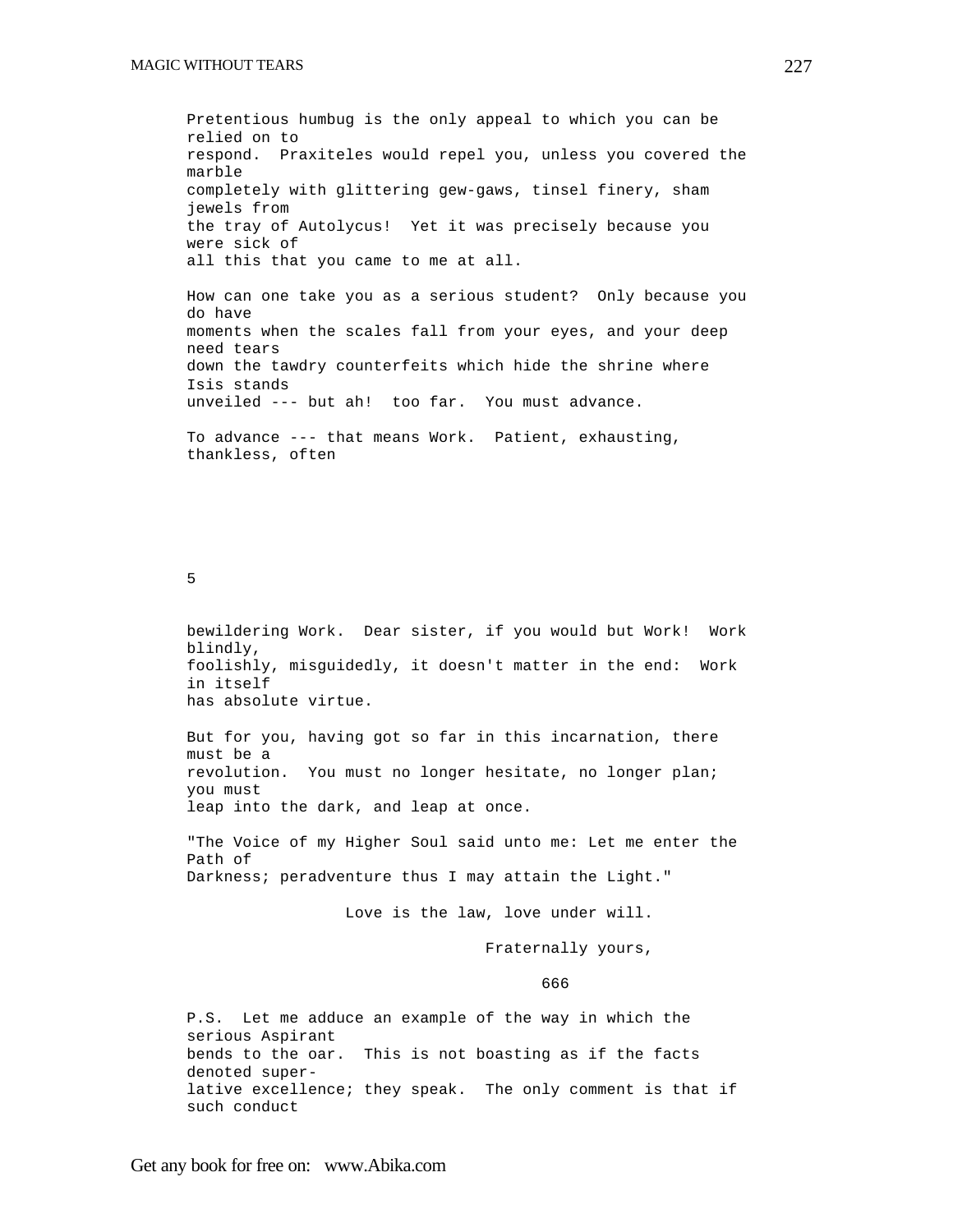is not normal and universal, it ought to be. Yet no! I would add this: that I have not yet heard of anyone who has attained to any results of importance who does not attribute his success to devotion of quite similar quality. Here they are: 1. The Cloud on the Sanctuary. On reading this book, Mr. X., who was desperate from the conviction that no success in life was worth a tinker's dam, decided: "This is the answer to my problem; the members of the Secret Fraternity which this book describes have solved the riddle of life. I must discover them, and seek to be received amongst them." 2. X., hearing a conversation in a caf, which made him think that the speaker might be such an one as he sought, hunted him down - -- he had gone on his travels --- caught him, and made him promise an interview at the earliest possible date. 3. This interview leading to an introduction to the Fraternity, he joined it, pledging his fealty. But he was grievously shocked, and nearly withdrew, when assured: "There is nothing in this Oath which might conflict in any way with your civil, moral or religious obligations." If it was not worth while becoming a murderer, a traitor, and an eternally damned soul, why bother about it? was his attitude. The Head of the Fraternity being threatened with revolt, X. when to him, in circumstances which jeopardised his own progress, and offered his support "to the last drop of my blood, and the last penny of my purse." Deciding to perform a critical Magical Operation, and being warned that serious opposition might come from his own friends, family, etc., he abandoned his career, changed his name, cut himself off completely from the past, and allowed no alien interest of any sort to interfere with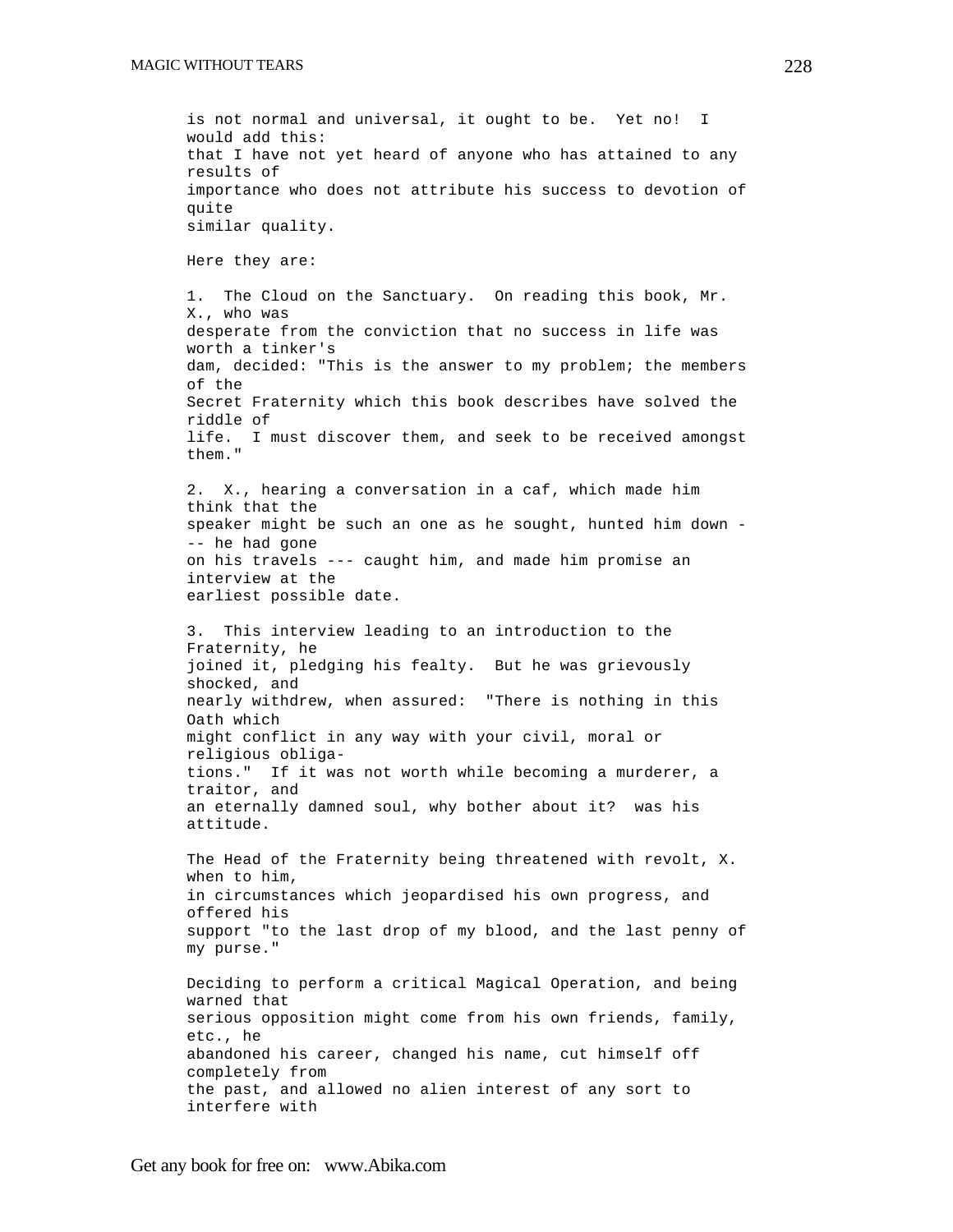his absorption in the Work. His journey to see the Head seemed at that time a fatal interruption; at the least, it involved the waste of one whole year. He was wrong; his gesture of setting the interests of the Order before his personal advancement was counted unto him for righteousness.

```
6
```
There should be no need to extend this list; it could be continued indefinitely. X. had one rule of life, and one only; to do whatever came first on the list of agenda, and never to count the cost. Because this course of conduct was so rigidly rational, it appeared to others irrational and incalculable; because it was so serenely simple, it appeared an insoluble mystery of a complexity utterly unfathomable! But --- I fear that you are only too likely to ask --- is not this system (a) absurd, (b) wrong, as certain in the long run to defeat its own object. Well, as to (a), everything is absurd. The Universe is not constructed to gratify the mania of "social planners" and their tedipus kind. As to (b), there you said something; the refutation will lead us to open a new chapter. Ought not X. to have laid down a

comprehensive scheme, and worked out the details, so that he would not break down half-way through for lack of foresight and provision for emergencies? An example. Suppose that the next step in his Work involved the sacrifice of a camel in a house in Tooting Bec, furnished in such fashion as

his Grimoire laid down, and that the purchase of the house left him with-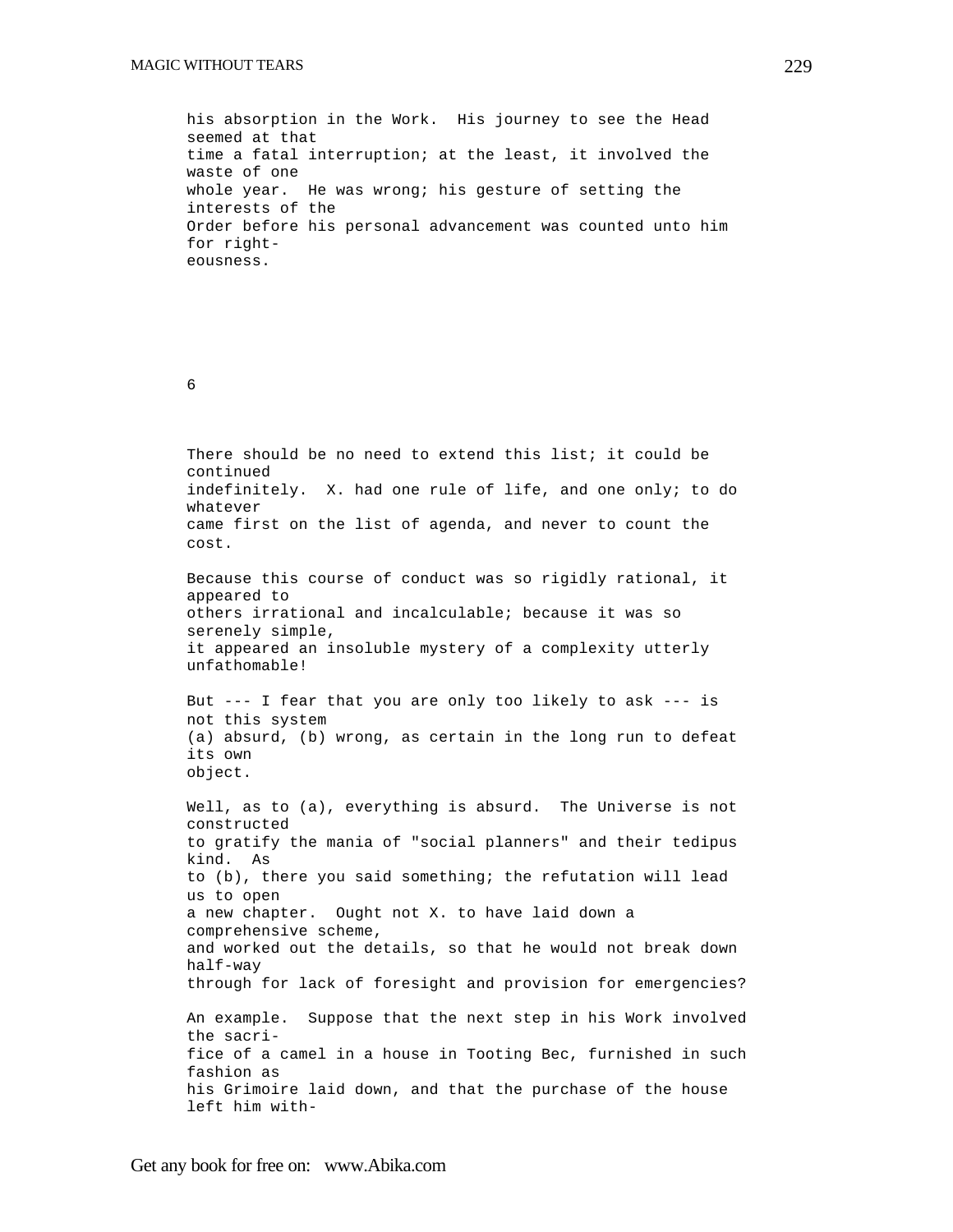out resources to but that furniture, to say nothing of the camel. What a fool! No, that does not necessarily follow. If the Gods will the End, They also will the means. I shall do all that is possible to me by buying the house: I shall leave it to Them to do Their share when the time comes. This "Act of Truth" is already a Magical Formula of infallible puissance; the man who is capable of so thinking and acting is far more likely to get what he wanted from the Sacrifice --- when at long last the Camel appears on the premises --- then he who, having ample means to carry out the whole Operation without risk of failure, goes through the ceremony without ever having experienced a moment's anxiety about his ability to bring it to a successful conclusion. It think personally that the error lies in calculating. The injunction is "to buy the egg of a perfectly black hen without haggling." You have no means of judging what is written in Their ledger; so "...reason is a lie;...", ..." & all their words are skew-wise...." AL II, 32. Let me add that it is a well-attested fact of magical experience -- beginning with Tarquin and the Sibylline books! --- as well as a fact of profane psychology, that if you funk a fence, it is harder next time. If the boy falls off the pony, put him on again at once: if the young airman crashes, send him up again without a minute's avoidable delay. If you don't, their nerve is liable to break for good and all. I am not saying that this policy is invariably successful; your judgment may have misled you as to the necessity of the Operation which loomed so large at the moment. And so on; plenty of room for blunders!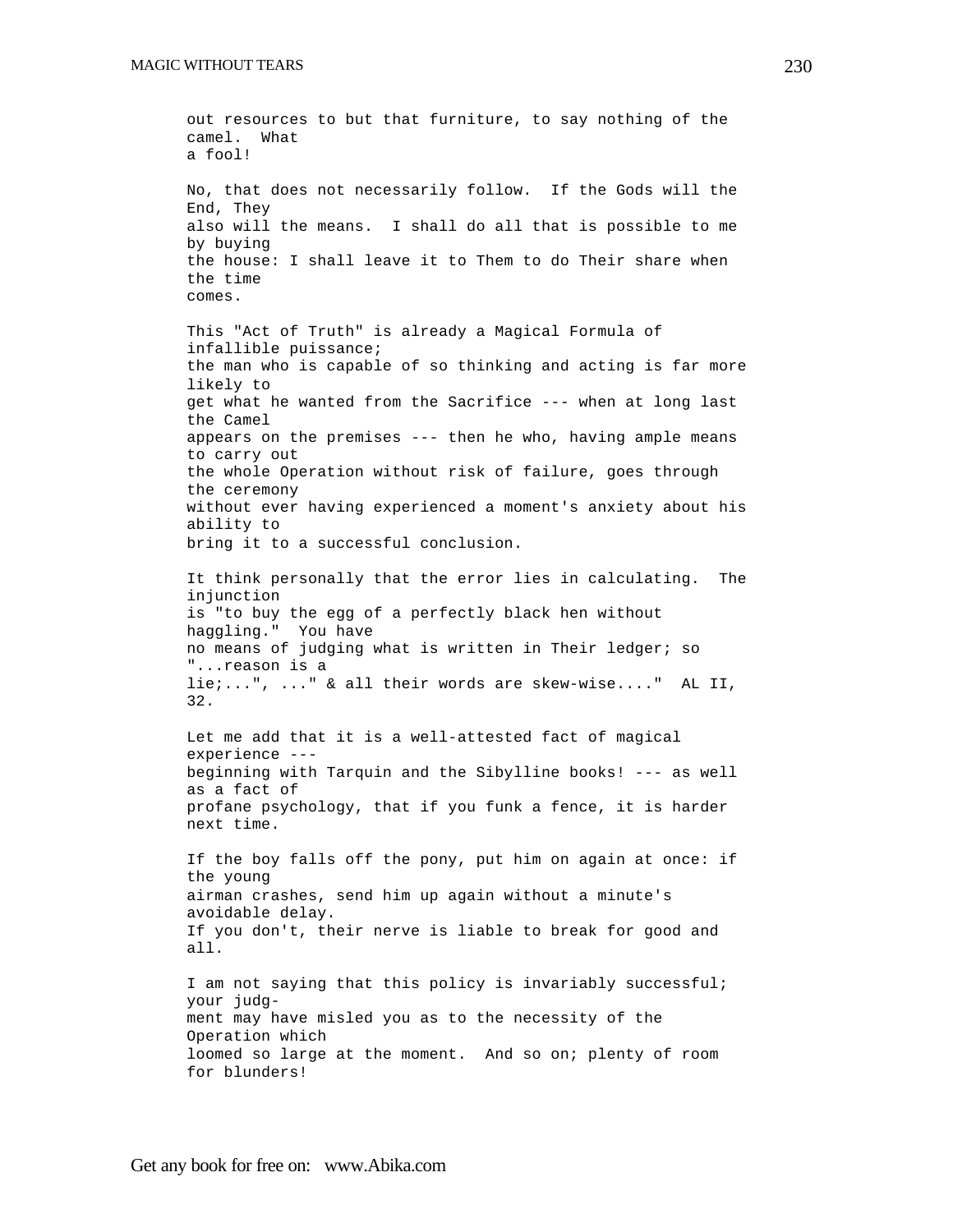But it is a thousand times better to make every kind of mistake than to slide into the habit of hesitation, of uncertainty, of indecision. 7 For one thing, you acquire also the habit of dishonourable failure; and you very soon convince yourself that"the whole thing is nonsense." confidence comes from exercise, from taking risks, from picking yourself up after a purler; finding that the maddest gambles keep oncoming off, you begin to suspect that there is no more than Luck in it; you observe this closely, and there forms, in the dusk dimly, a Shape; very soon you see a Hand, and from its movements you divine a Brain behind the whole contrivance. "Good!" you say quietly, with a determined nod; "I'm watched, I'm helped: I'll do my bit; the rest will come about without my worrying or meddling." And so it is. Good-night. 666. CHAPTER XLVI SELFISHNESS Cara Soror, Do what thou wilt shall be the whole of the Law. Selfishness? I am glad to find you worrying that bone, for it has plenty of meat on it; fine juicy meat, none of your Chilled Argentine or Canterbury lamb. It is a pelvis, what's more; for in a

way the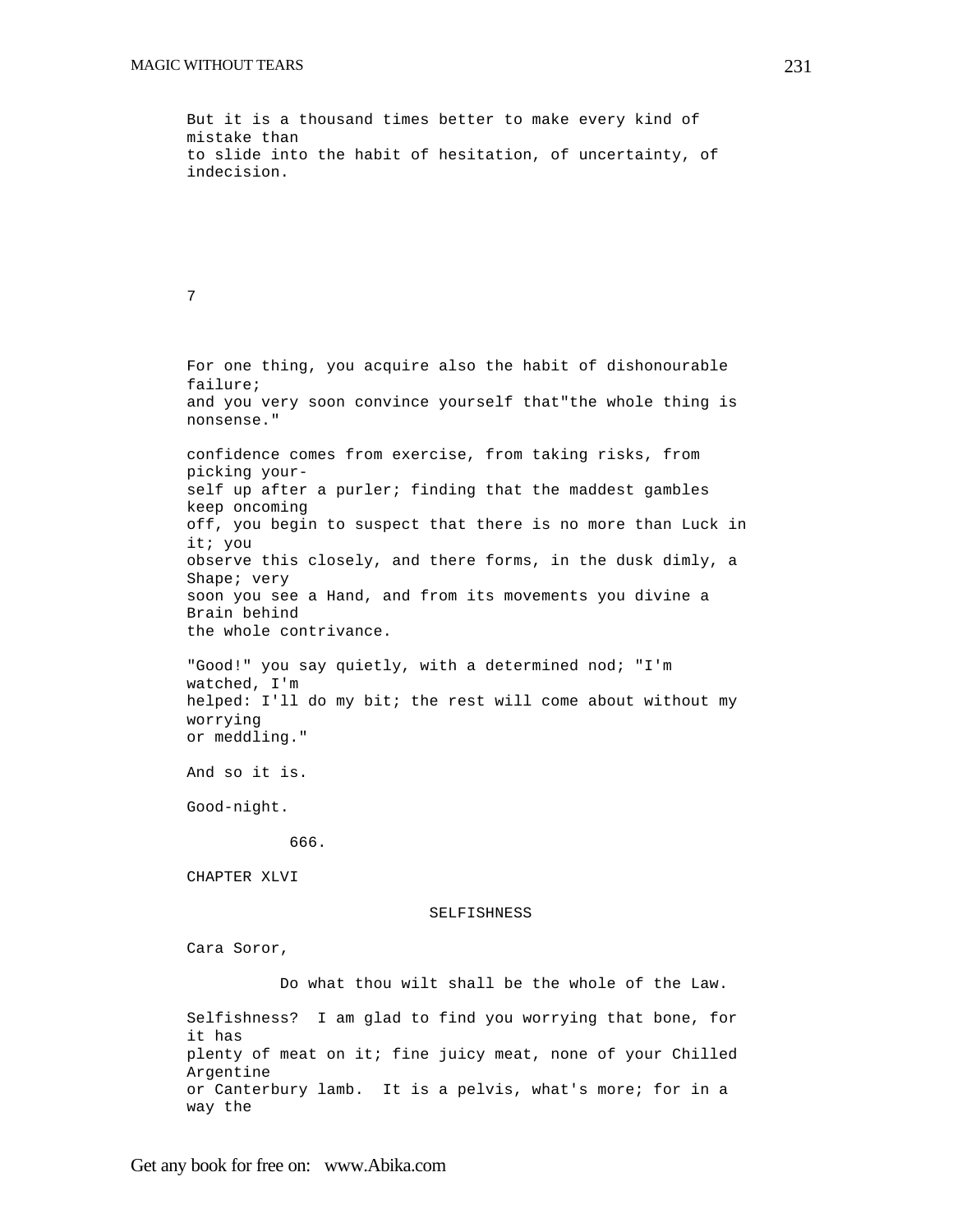whole structure of the ethics of Thelema is founded upon it. There is some danger here; for the question is a booby trap for the noble, the generous, the high-minded. "Selfishness," the great characteristic of the Master of the Temple, the very quintessence of his attainment, is not its contradictory, or even its contrary; it is perfectly compatible (nay, shall we say friendly?) with it. The Book of the Law has plenty to say on this subject, and it does not mince its words. "First, text; sermon, next," as the poet says. AL II, 18, 19, 20, 21. "These are dead, these fellows; they feel not. We are not for the poor and sad: the lords of the earth are our kinsfolk. "Is a God to live in a dog? No! but the highest are of us. They shall rejoice, our chosen: who sorroweth is not of us. "Beauty and strength, leaping laughter and delicious languor, force and fire, are of us. "We have nothing with the outcast and the unfit: let them die in their misery. For they feel not. Compassion is the vice of kings: stamp 8 down the wretched & the weak: this is the law of the strong: this is our law and the joy of the world. ..." That sets up a standard, with a vengeance! (Note "they feel not," twice repeated. There should be something important to the thesis herein concealed.)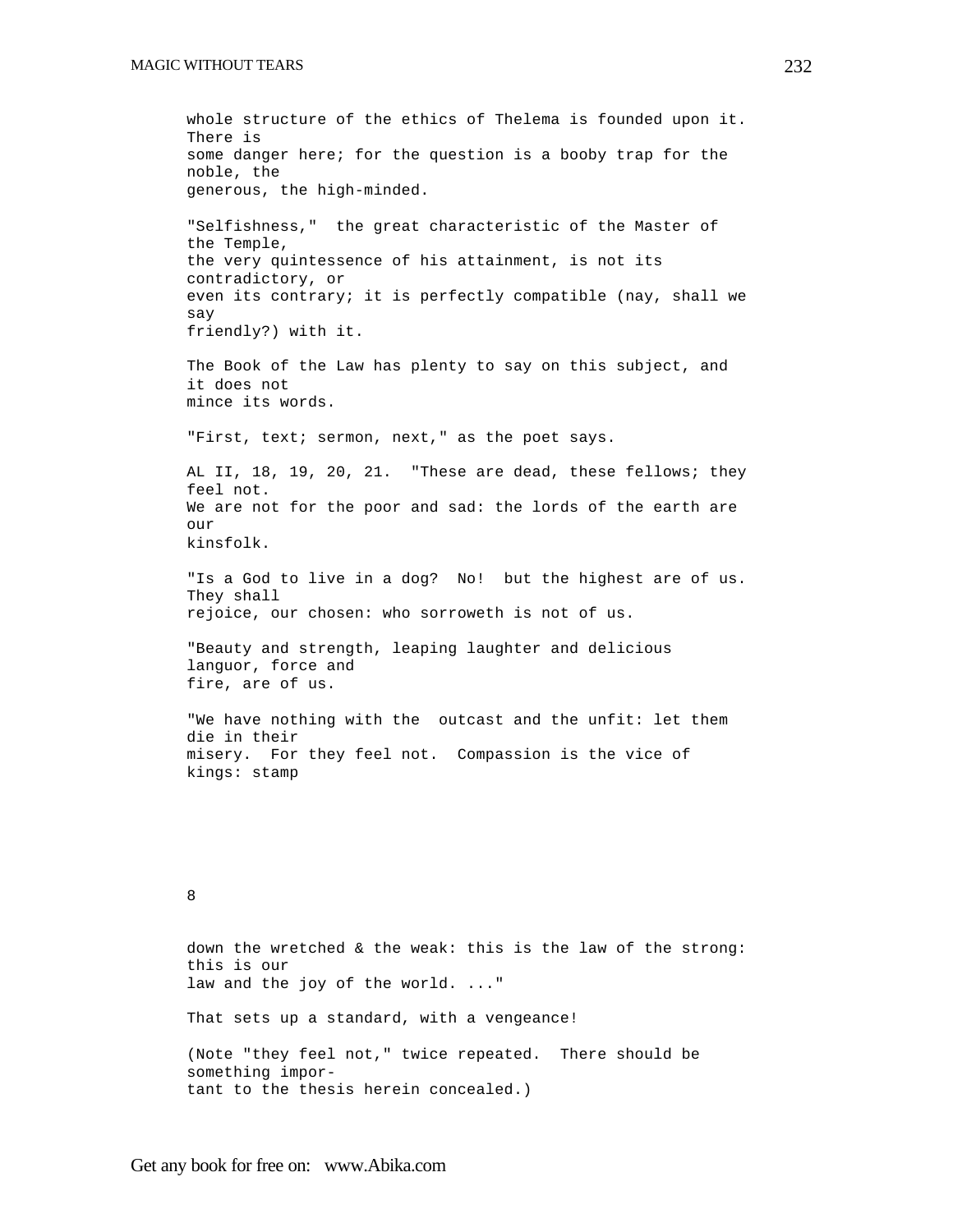The passage becomes exalted, but a verse later resumes the theme, setting forth the philosophical basis of these apparently violent and arrogant remarks. "...It is a lie, this folly against self...." (AL II, 22) This is the central doctrine of Thelema in this matter. What are we to understand by it? That this imbecile and nauseating cult of weakness -- democracy some call it --- is utterly false and vile. Let us look into the matter. (First consult AL II, 24, 25, 48, 49, 58, 59. and III, 18, 58, 59. It might be confusing to quote these texts in full; but they throw much further light on the subject.) The word "compassion" is its accepted sense --- which is bad ety CHAPTER LXX MORALITY (1) Cara Soror, Do what thou wilt shall be the whole of the Law. "Tu l'as voulu, Georges Dandin!" I knew from the first that your sly, insidious, poisoned poniard, slipped in between my ribs, would soon or late involve a complete exposition of the whole subject of Morality. Of we go! What really is it? The word comes from Mos, Latin for custom, manner. Similarly, ethics: from Greek ESOC custom. "It isn't done" may be modern slang, but it's correct. Interesting to study the usage of "moeurs" and "maniŠres" in French. "Manner" from "manus" --- hand: it is "the way to handle things." But the theological conception has steered a very wrong course, even for theology; brought in Divine Injunction, and Conscience, and a whole host of bogeys. (Candles in hollow turnips deceive nobody outside a churchyard!)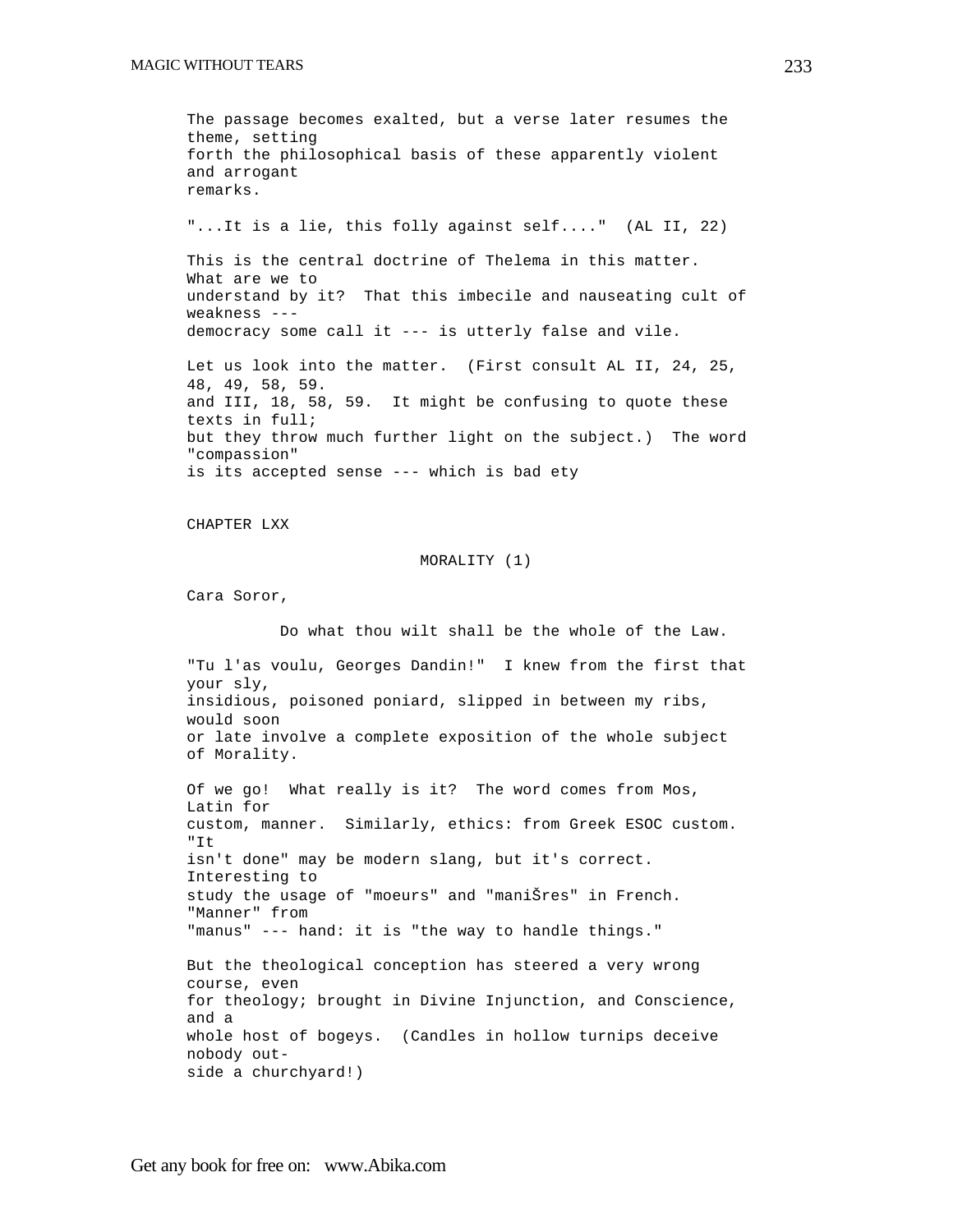So we find ourselves discussing a "palely wandering" phantom idea whose connotations or extensions depend on the time, the place, and the victim. We know "the crimes of Clapham chaste in Martaban," and the difference between Old and New Testament morality in such matters as polygamy and diet; while the fur flies when two learned professors go down with a smart attack of Odium Theologicum, and are ready to destroy a civilization on the question of whether it is right or wrong for a priest (or presbyter? or minister?) to wear a white nightie or a black in the pulpit. But what you want to know is the difference between (a) common or area morality, (b) Yogin -- or "holy man's" morality, and (c) the Magical Morality of the New Aeon of Thelema. 1. Area Morality: This is the code of the "Slave-Gods," very thorougly analysed, pulverized, and de-loused by Nietzsche in Antichrist. It consists of all the meanest vices, especially envy, cowardice, cruelty and greed: all based on over-mastering Fear. Fear of the nightmare type. With this incubus, the rich and powerful have devised an engine to keep down the poor and the weak. They are lavish alike with threats and promises in Ogre Bogey's Castle and Cloud-Cuckoo-Land. "Religion is the opium of the people," when they flinch no longer from the phantom knout. 2. Eight Lectures on Yoga gives a reasonable account of the essence of this matter, especially in the talks on Yama and Niyama. (A book on this subject might well include a few quotations, notably from paragraphs 8, 9 and 10 in the former). It might be summarized as "doing that, and only that, which facilitates the task in hand." A line of conduct becomes a custom when experience has shown that to follow it makes for success. "Don't press!" "Play with a straight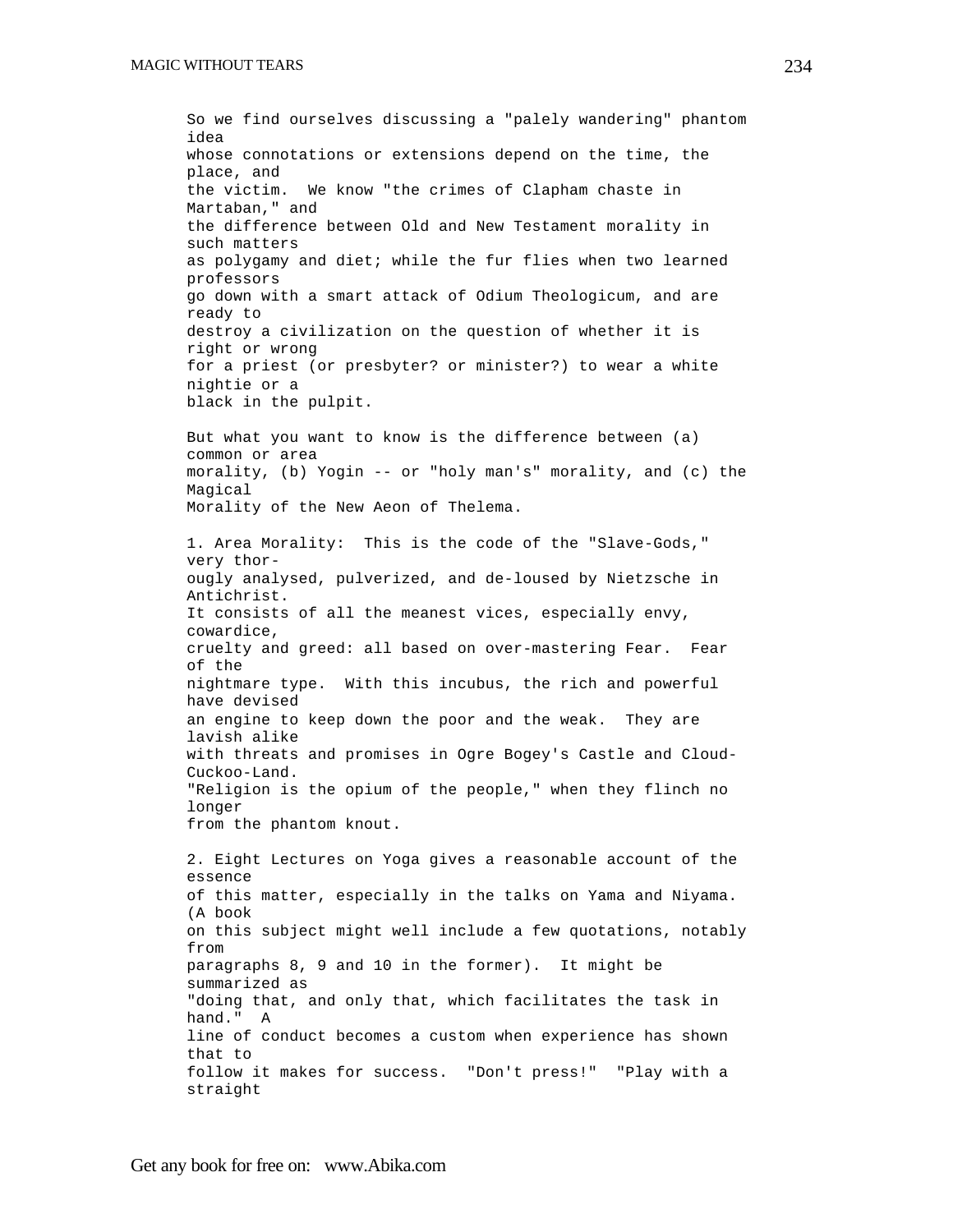```
bat!" "Don't draw to five!" do not involve abstract 
considerations
1
of right and wrong. Orthodox Hinduism has raped this pure 
system, and
begotten a bastard code which reeks of religion. A 
political manoeuvre
of the Brahmin caste.
Suppose we relax a little, come down to earth, and look at 
what the
far-famed morality of the Holy Man was, and is, in actual 
practice.
You will find this useful to crush Toshophist and 
Antroposophagist1
cockroaches as well as the ordinary Christian Scolex when 
they assail
you.
In the lands of Hinduism and (to a less extent) of Islam, 
the Sultan,
the Dewan, the Maharajah, the Emir, or whatsoever they call 
"the Grand
Pandjandrum Himself, with the little round button on top," 
it is almost
a 100 per cent rule that the button works loose and is lost! 
Even in
less exalted circles, any absolute ruler, on however petty a 
scale, is
liable to go the whole hog in an unexceptionably hoggish 
fashion. He
has none to gainsay him, and he sees no reason for 
controlling himself.
This suits nearly everybody pretty well; the shrewd Wazir 
can govern
while his "master" fills up on "The King's Peg" (we must try 
one when
champagne is once again reasonably cheap) and all the other 
sensuous
and sensual delights unstinted. The result is that by the 
time he is
twenty --- he was probably married at 12 --- he is no longer 
fitted to
carry out his very first duty to the State, the production 
of an heir.
Quite contrary to this is the career of the "Holy Man." 
Accustomed to
```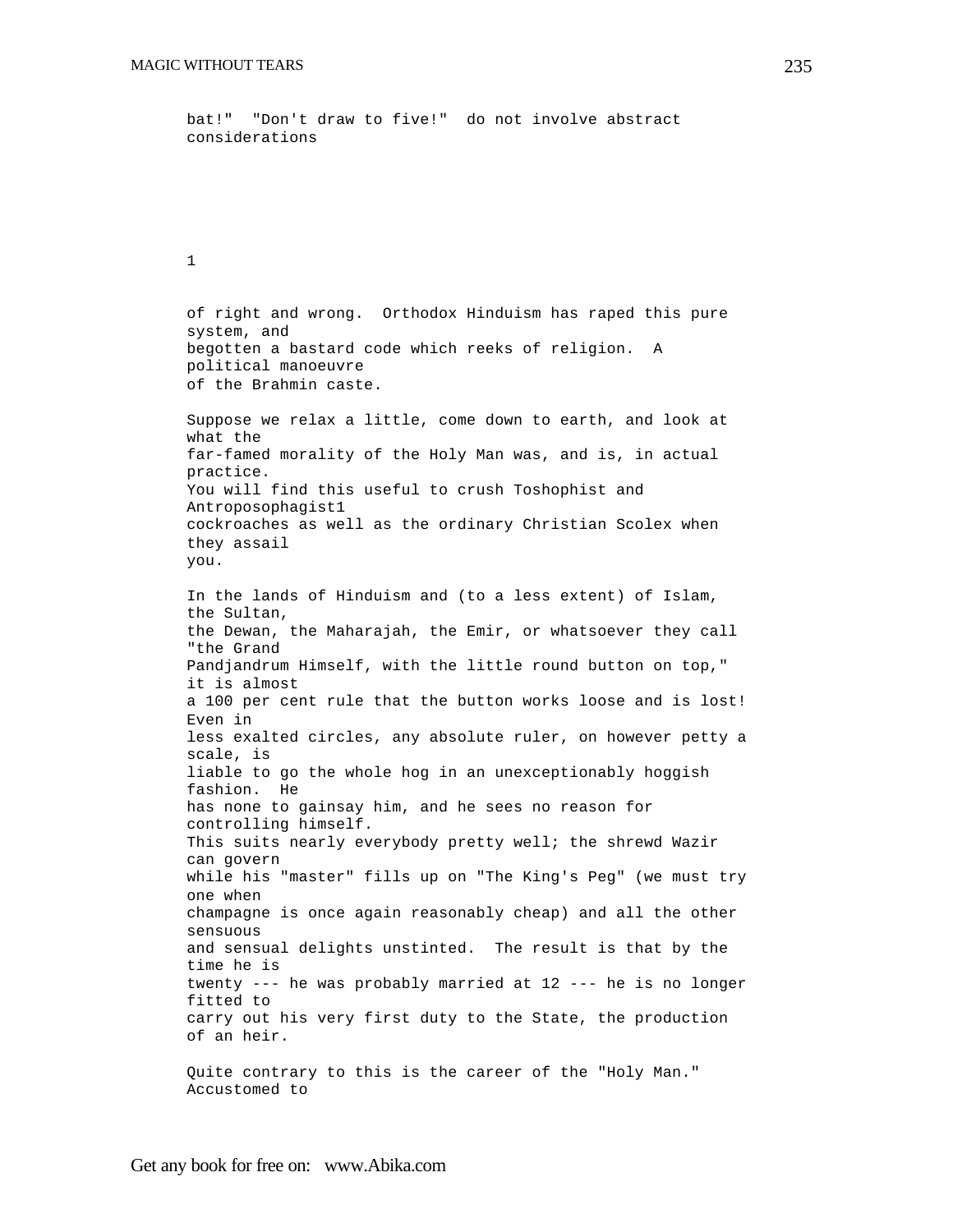the severest physical toil, inured to all the rigours of climate, aloof from every noxious excess, he becomes a very champion of virility. (Of course, there are exceptions, but the average "holy man" is a fairly tall fellow of his hands). More, he has been particularly trained for this form of asceticism by all sorts of secret methods and practices; some of these, but the way, I was able to learn myself, and found surprisingly efficacious.

So we have the law of supply and demand at work as uncomplainingly as usual: the Holy Man prays for the threatened Dynasty, blesses the Barren Queen; and they all live happy ever after. This is not an Arabian Night's Tale of Antiquity; it is the same today: there are very few Englishmen who have spent any time in India who have not been approached with proposals of this character.

Similar conditions, curiously enough, existed in France; the "fils … papa" was usually a hopeless rotter, and his wife often resorted to a famous monastery on the Riviera, where was an exceptionally holy Image of the Blessed Virgin Mary, prayers unto whom removed sterility. But when M. Combes turned out the monks, the Image somehow lost it virtue.

Now get your Bible and turn up Luke VIII, 2! When the sal volatile has worked, turn to John XIII 2,3 and ask a scholar what any Greek of the period would have understood by the technical expressions there unambiguously employed.

1^ WEH NOTE: This is a reference to the school of thought of Rudolf Steiner. By the time of this writing, Steiner's students were being taught that Crowley was a "bad man". Tit for tat. Anthroposophy presents a merging of several branches of mysticism with dance and movement. It rewards study, but one shouldn't mention A.C. at the Steiner schools until one has acquired what one wants!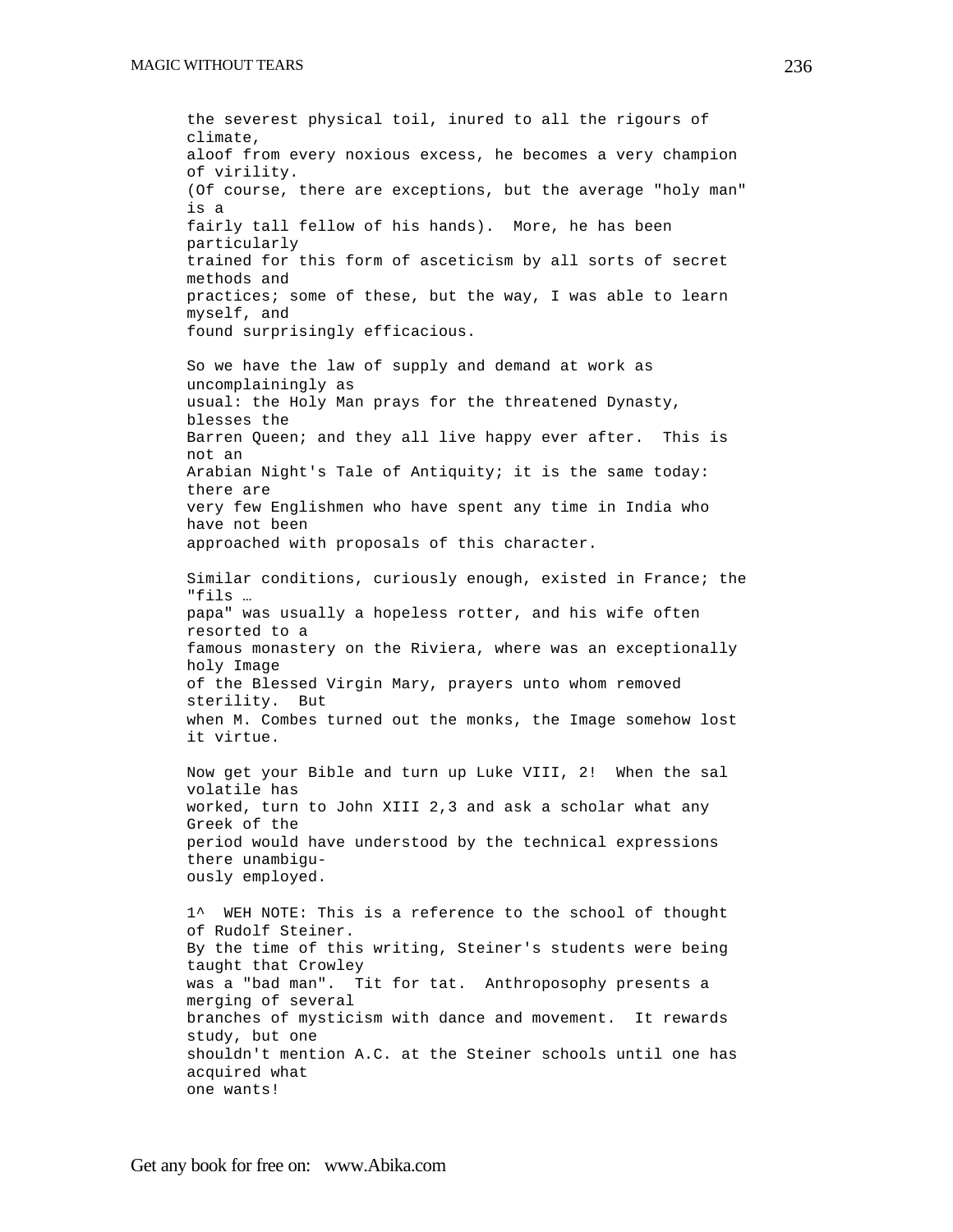2

Presently, I hope, you will begin to wonder whether, after all, the "morality" of the middle classes of the nineteenth century, in Anglo-Saxon countries, is quite as axiomatic as you were taught to suppose. Please let me emphasize the fact that I have heard and seen these conditions in Eastern countries with my own ears and eyes. Vivekananda -- certainly the best of the modern Indian writes on Yoga -- complained bitterly that the old greymalkin witches of New York who called themselves his disciples had to be dodged with infinite precaution whenever he wanted to spend an evening in the Tenderloin. On the other hand, the Sheikh of Mish --- and a very holy Sheikh he was -- introduced his "boy friend" as such to me when I visited him in the Sahara, without the slightest shame or embarrassment. Believe me, the humbug about "morality" in this country and the U.S.A., yes, even on the Continent in pious circles, is Hobgoblin No. 1 on the path of the Wise. If you are fooled by that, you will never get out of the stinking bog of platitudinous mouthings of makebelieve "Masters." Need I refer to the fact that most of the unco' guid are penny plain hypocrites. A little less vile are those whose prejudices are Freudian in character, who "compound for sins that they're inclined to, By damning those they have no mind to." Even when, poor-spirited molluscs, they are honest, all that twaddle is Negation. "Hang your clothes on a hickory limb, and don't go near the water!" does not produce a Gertrud Ederle. Thank God, the modern girl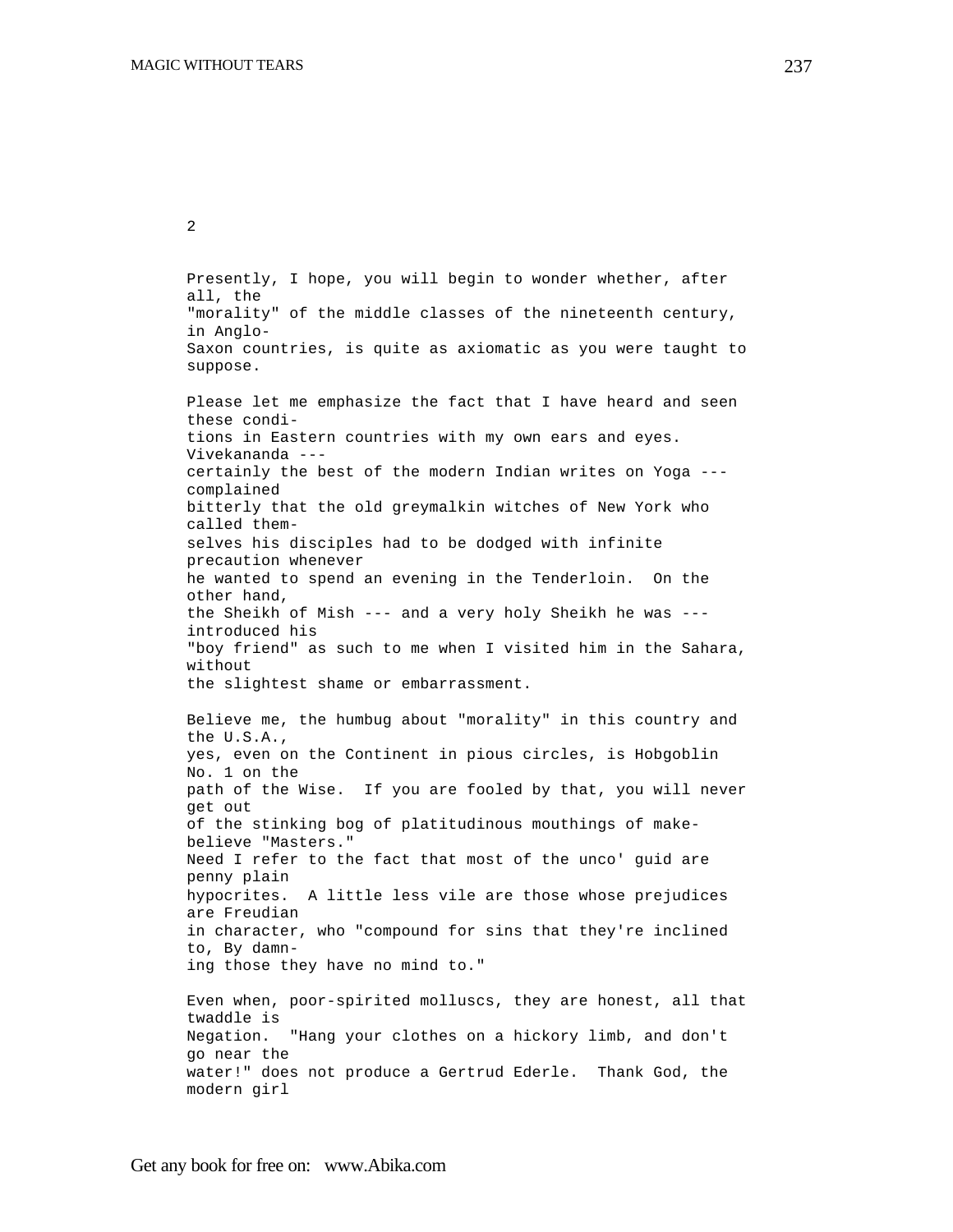has cast off at least one of her fetters --- the ceinture de chast, t, ! Perhaps we have now relaxed enough; we see that the "Holy man" is not such a fool as he looks; and we may get on with our excursions into the "Morality" of the Law of the New Aeon, which is the Aeon of Horus, crowned and conquering child: and --- "The word of the Law is Thelema{this word in Greek caps}." 3. So much of The Book of the Law deals directly or indirectly with morals that to quote relevant passages would be merely bewildering. Not that this state of mind fails to result from the first, second, third and ninety-third perusals! "When Duty bellows loud 'Thou must!' The youth replies 'Pike's Peak or Bust!'" is all very well, or might be if the bellow gave further particulars. And one's general impression may very well be that Thelema not only gives general licence to to any fool thing that comes into one's head, but urges in the most emphatic terms, reinforced by the most eloquent appeals in superb language, by glowing promises, and by categorical assurance that no harm can possibly come thereby, the performance of just that specific type of action, the maintenance of just that line of conduct, which is most severely depreciated by the high priests and jurists of every religion, every system of ethics, that ever was under the sun! You may look sourly down a meanly-pointed nose, or yell "Whoop La!" and make for Piccadilly Circus: in either case you will be wrong; you will not have understood the Book. Shameful confession, one of my own Chelas (or so it is rather incredibly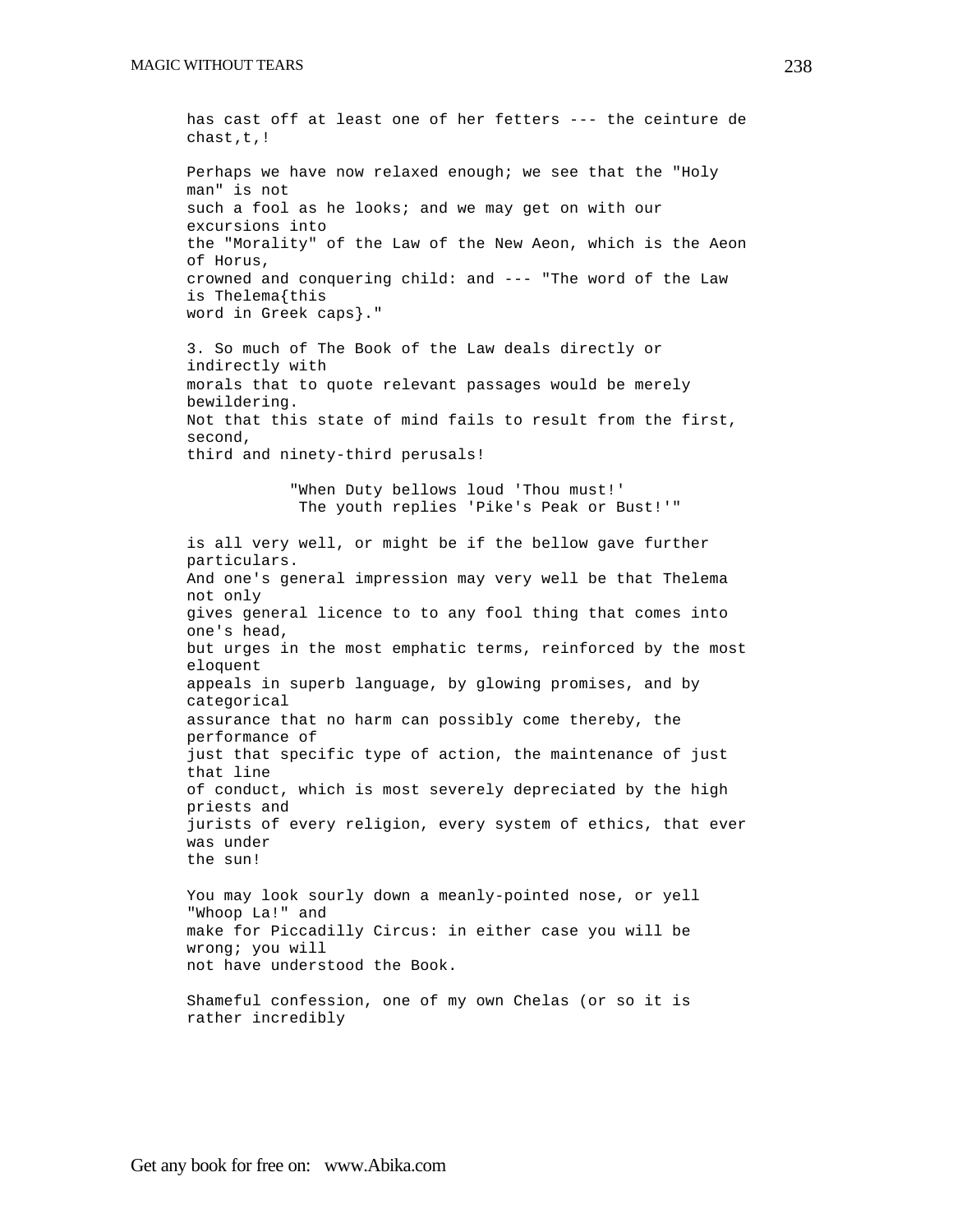3

reported to me) said recently: "Self-discipline is a form of Restriction." (That, you remember, is "The word of Sin ...".) Of all the utter rubbish! (Anyhow, he was a "centre of pestilence" for discussing the Book at all.) About 90 % of Thelema, at a guess, is nothing but self-discipline. One is only allowed to do anything and everything so as to have more scope for exercising that virtue. concentrate on "...thou hast no right but to do thy will." The point is that any possible act is to be performed if it is a necessary factor in that Equation of your Will. Any act that is not such a factor, however harmless, noble, virtuous or what not, is at the best a waste of energy. But there are no artificial barriers on any type of act in general. The standard of conduct has one single touchstone. There may be --- there will be --- every kind of difficulty in determining whether, by this standard, any given act is "right" or "wrong": but there should be no confusion. No act is righteous in itself, but only in reference to the True Will of the person who proposes to perform it. This is the Doctrine of Relativity applied to the moral sphere. I think that, if you have understood this, the whole theory is now within your grasp; hold it fast, and lay about you! Of course, there must be certain courses of action which, generally speaking, will be right for pretty well everybody. Some, per contra, will be generally barred, as interfering with another's equal right. Some cases will be so difficult that only a Magister Templi

them, and a Magus carry them wisely into effect. Fearsome responsibility, I should say, that of the Masters who began the building-up of the New

Aeon by bringing about these Wars!

239

can judge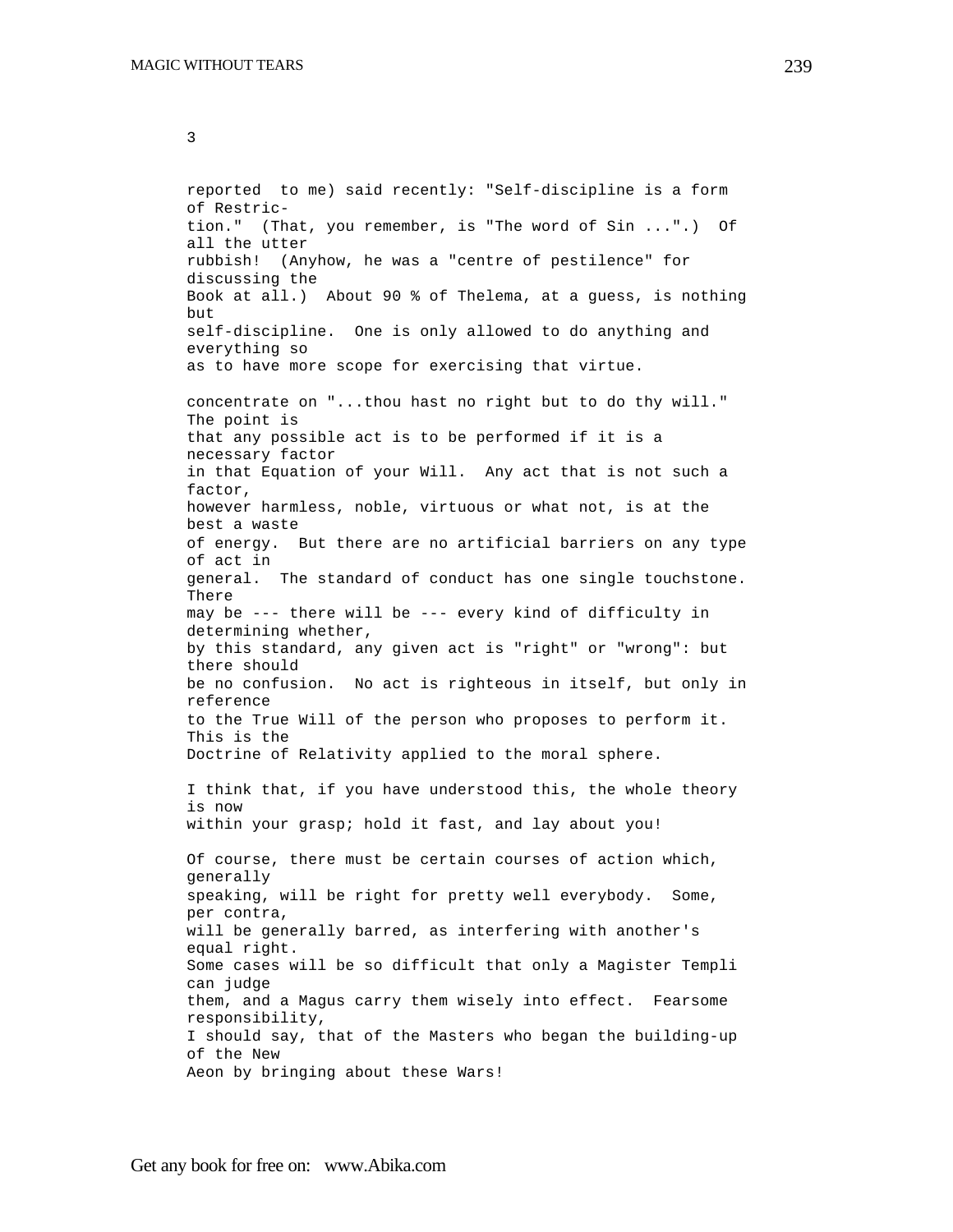(I do wish that we had the sense to take our ideas of Peace conditions from the Bible, as our rulers so loudly profess that they do. The Enemy knows well enough that there is no other way to make a war pay.) Now then, I hope that we have succeeded in clarifying this exceptionally muddy marish water of morality from most of its alien and toxic dirt; too often the Aspirant to the Sacred Wisdom finds no firm path under his feet; the Bog of Respectability mires him who sought the Garden of Delights; soon the last bubbles burst from his choked lungs; he is engulfed in the Slough of Despond. In the passive elements of Earth and Water is no creative virtue to cleanse themselves from such impurity as they chance to acquire; it is therefore of cardinal importance to watch them, guard them, keep their Purity untainted and unsoiled; shall the Holy Grail brim with poison of Asps, and the golden Paten be defiled with the Bread of Iniquity? Come Fire, come Air, cleanse ye and kindle the pure instruments, that Spirit may indwell, inform, inspire the whole, the One Continuous Sacrament of Life! We have considered this Morality from quite a number of very different points of view; wrought subtly and accurately into final shape, you should find no further difficulty in understanding fully at least the theoretical and abstract aspects of the business. But as to your own wit of judgment as to the general rules

of your own private Code of Morals, what is "right" and what is "wrong" for you, that will emerge only from long self-analysis such as is the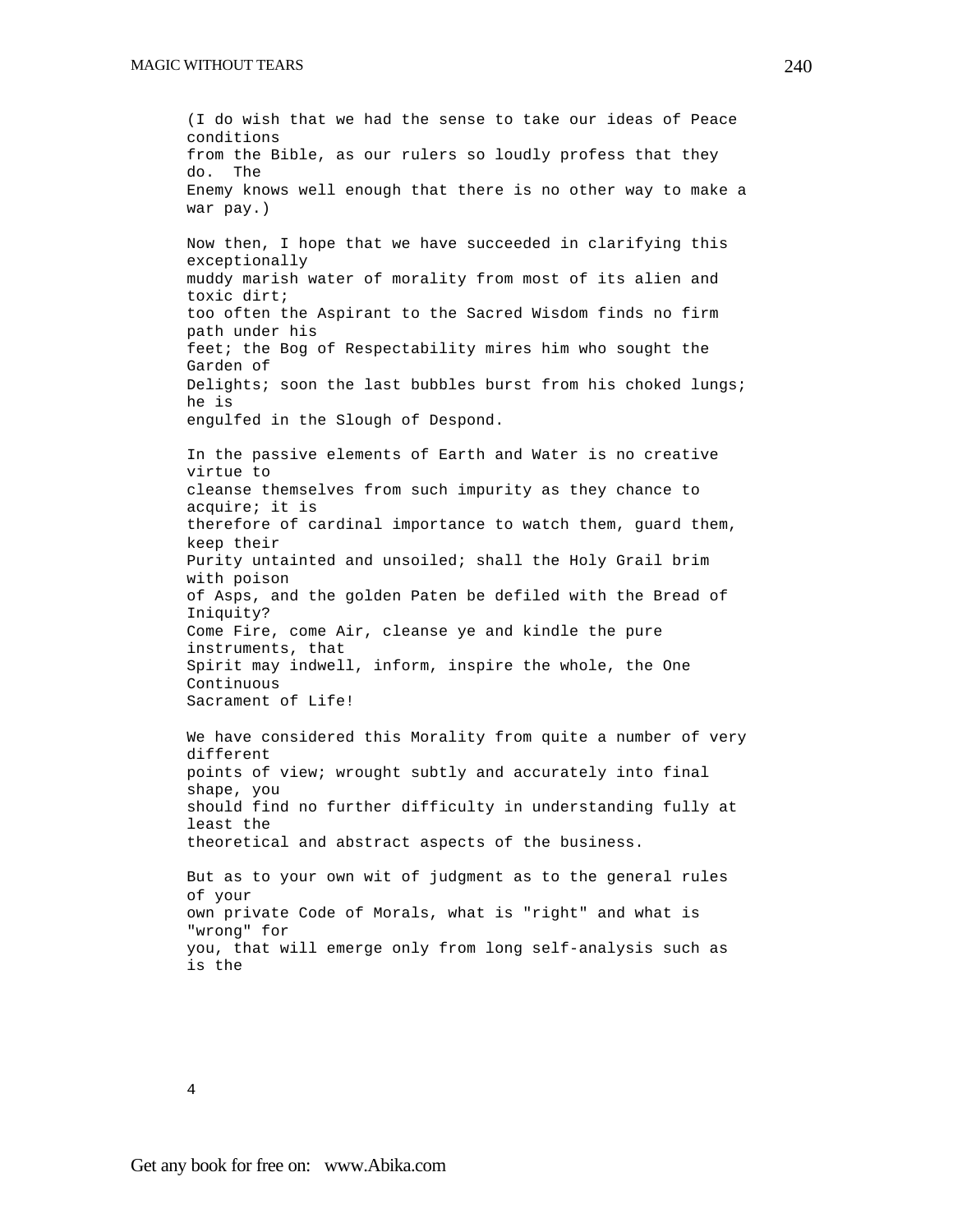chief work of the Sword in the process of your Initiation.

Love is the law, love under will.

Yours fraternally.

 $666$ 

P.S. Most of this is stated or implied in AHA!

- MARSYAS . . . . . . . . . . Be ever as you can A simple honest gentleman! Body and manners be at ease, Not bloat with blazoned sanctities! Who fights as fights the soldier-saint? And see the artist-adept paint! Weak are the souls that fear the stress Of earth upon their holiness! They fast, they eat fantastic food, They prate of beans and brotherhood, Wear sandals, and long hair, and spats, And think that makes them Arahats! How shall man still his spirit-storm? Rational dress and Food Reform!
- OLYMPAS I know such saints.
- MARSYAS An easy vice: So wondrous well they advertise! O their mean souls are satisfied With wind of spiritual pride. They're all negation. "Do not eat; What poison to the soul is meat! Drink not; smoke not; deny the will! Wine and tobacco make us ill." Magic is life: the Will to Live Is one supreme Affirmative. These things that flinch from Life are worth No more to Heaven than to Earth. Affirm the everlasting Yes!
- OLYMPAS Those saints at least score one success: Perfection of their priggishness!
- MARSYAS Enough. The soul is subtlier fed With meditation's wine and bread. Forget their failings and our own; Fix all our thoughts on love alone!

CHAPTER LXXI

MORALITY (2)

Cara Soror,

Do what thou wilt shall be the whole of the Law.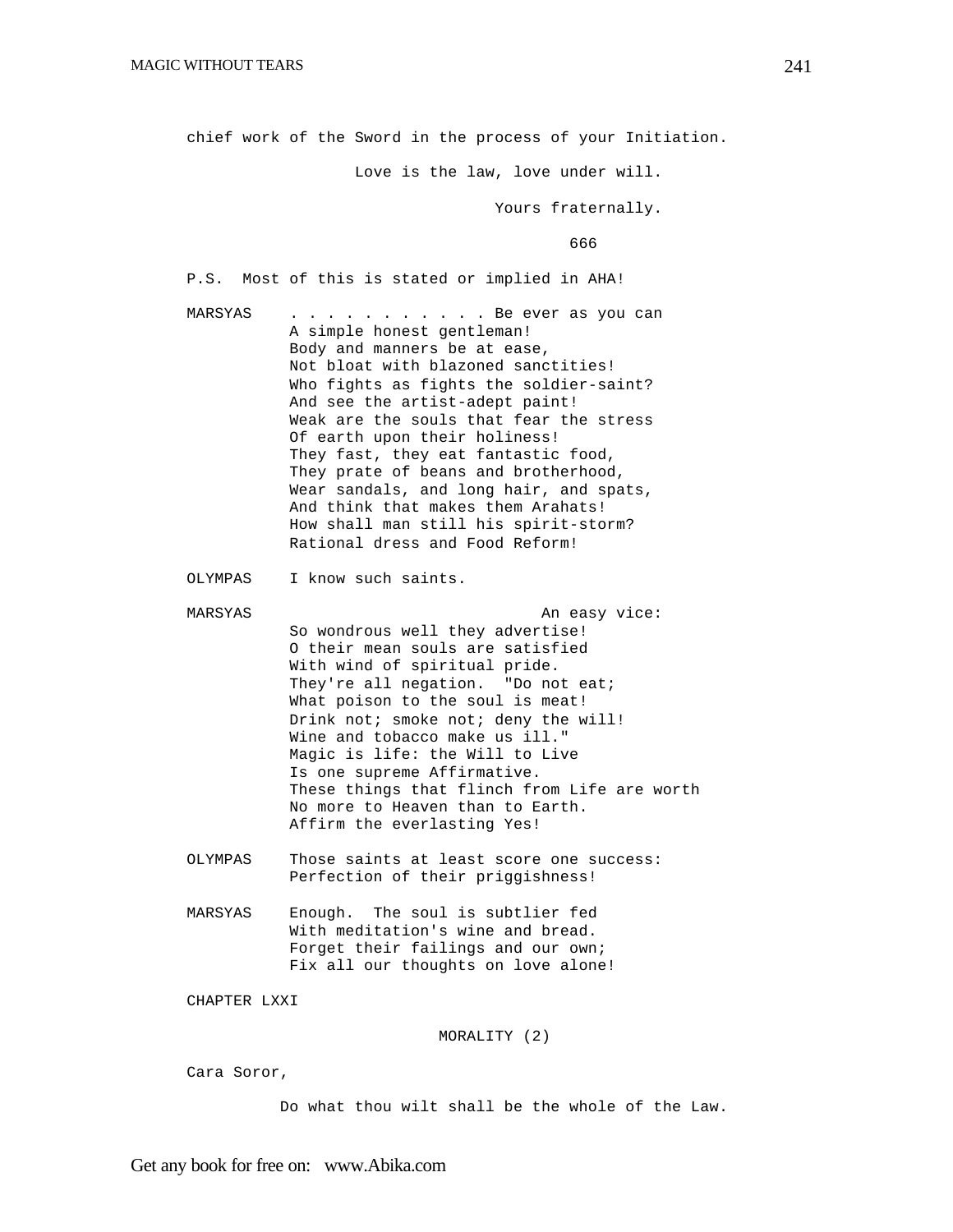The contents of your letter appalled me. I had hoped that you had

## 5

left behind forever all that quality of thinking. It is unclean. It is stuffy and flabby. You write of a matter about which you cannot possibly have information, and what you say is not even a good guess; it is simply contrary to fact. It shows also that you have failed to grasp the nature of the O.T.O. Its main raison d'etre, apart from social and political plans, is the teaching and use of a secret method of achieving certain results. This secret is a scientific secret; it is guarded against betrayal or abuse by a very simple automatic arrangement. Its guardians cannot be "dying" any more than electricians as a class can be.

It is really difficult to answer your letters. You have got things so higgledy-piggledy. You write of the constitutions of two orders, the A.'. A.'. and the O.T.O.; yet you ignore the printed information about them which you are supposed to have read.

I have to answer each sentence of your letter separately, so incoherent have you become!

You are a "student" of A.'. A.'., and become a Probationer as soon as you take and pass the examination. (This is intended mostly to make sure that you have some general idea of the principal branches of the subject, and know the more important correspondences,) The rest: -- please read One Star in Sight again, and do for God's sake try to assimilate the information there very clearly and very fully given!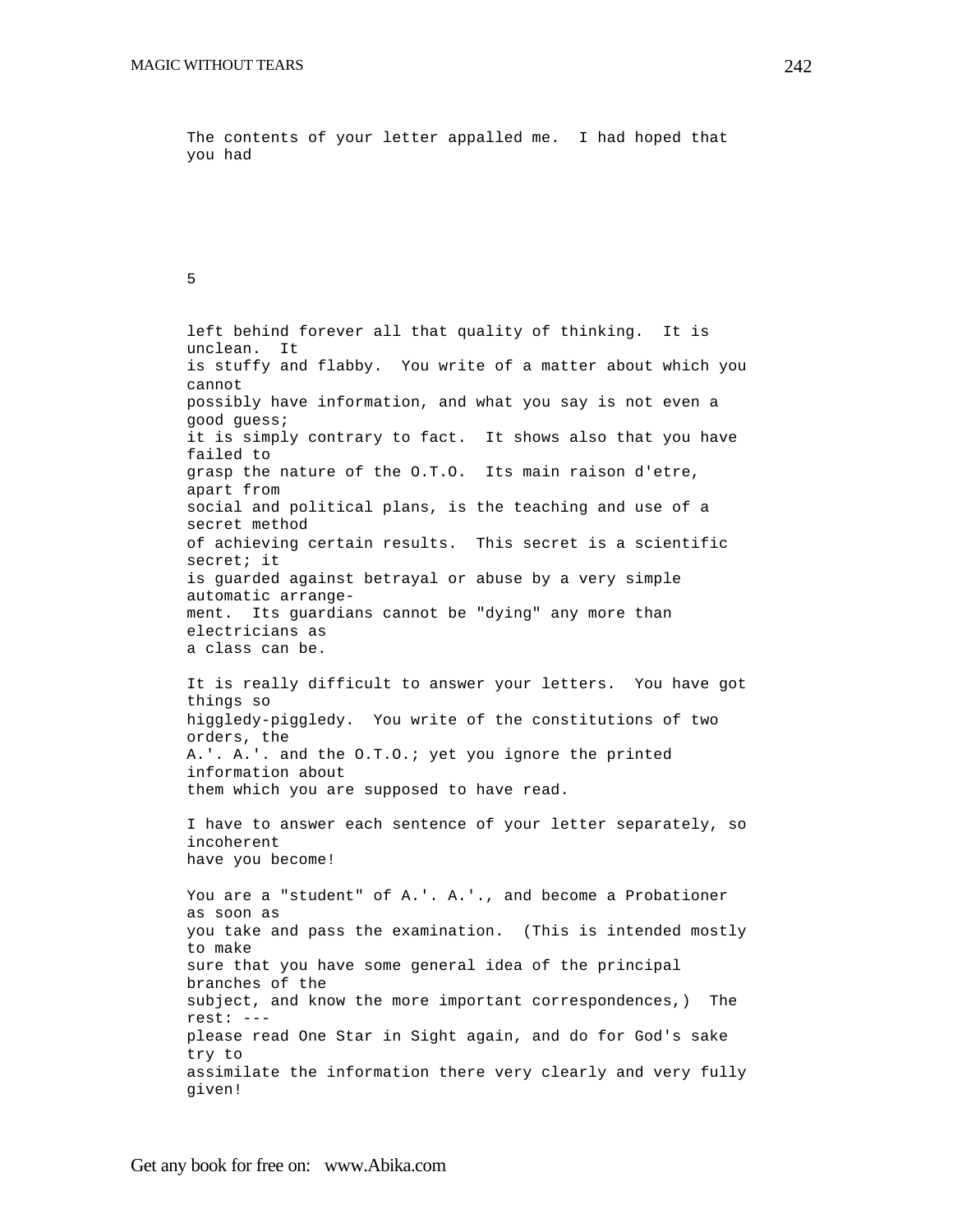It is terrifyingly near the state of mind which we symbolize by Choronzon, this hurrying flustered dash of yours from one point of view to another: a set of statements all true after a fashion, but flung out with such apprehensive agitation that a sensitive reader like myself comes near to being upset. You say that you must tread the Path alone: quite true, if only because anything that exists for you is necessarily part of yourself. Yet you have to "go to others", and you become a veritable busybody. You quote odd opinions at random without the means of estimating their value. Cannot I ever get you to understand the difference between an honest and dishonest teacher? I have always made it a rule never to put forward any statement of which I cannot produce proof; when I venture a personal opinion it is always Marked in Plain Figures to that effect. (I refer you to Magick p. 368: p. 375, paragraphs 1 and 2:. and p. 415, paragraphs 000 and 00. We insist from the beginning on the individual character of the work, and upon the necessity of maintaining the objective and sceptical standpoint. You are explicitly warned against reliance upon "authority," even that of the Order itself.) Consider my own assets, personal, social, educational, experiential and the rest: don't you see that all I had to do was to put out some brightlycoloured and mellifluous lie, and avoid treading on too many toes, to have had hundreds of thousands of idiots worshipping me? Please get a Konx om Pax somehow, and read p. XII: "It's only too easy to form a cult, "To cry a crusade with 'Deus Vult' . . . . "A pinch of Bible, a gallon of gas, "And I, or any otherguess ass, "Could bring to our mystical Moonlight Mass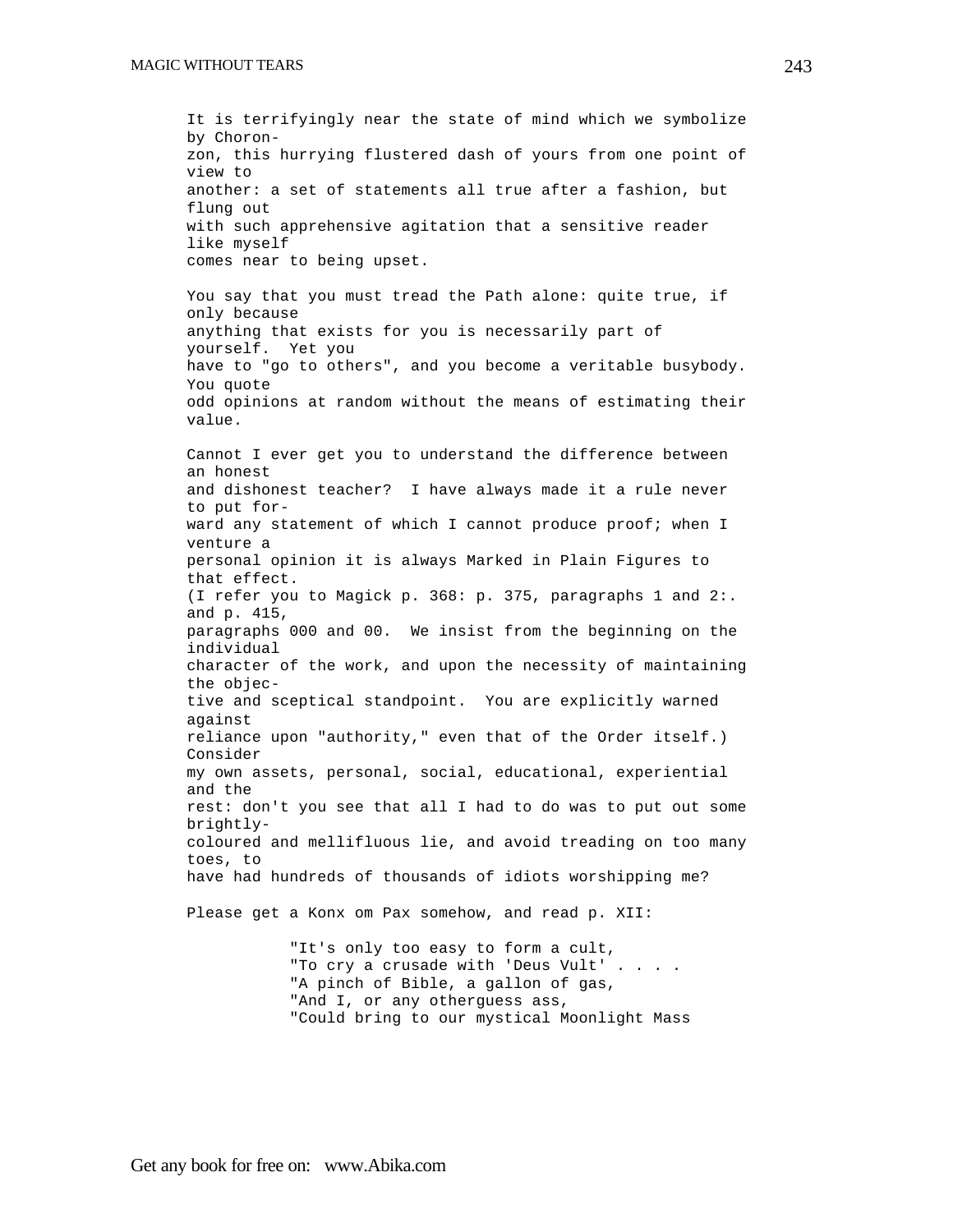6 "Those empty-headed Athenians." and so on. But I never forget that I am working on the 2,000 year basis; my work will stand when all the pompous platitudes and pleasant pieties have withered for the iridescent soft-soap bubbles that they are. Soap! yes, indeed. I work on gold, and gold must be cleansed with acid. I really cannot understand how you can be so inaccurate, with the very text before your eyes! You write --- "you write that in Jan. 1899 etc." But I don't. Captain J. F. C. Fuller wrote it. A small point; but you must learn to be careful about every tiniest detail. Then you go on about "not only invisible chiefs2 of the A.'. A.'. . . . . . but also the Chiefs of the Golden Dawn . . ." The Golden Dawn is merely the name for the Outer Order: see Magick pp. 230-231. You have never been taught to read carefully. You write of Theoricus as the grade following Neophyte: it isn't. Back to Magick pp. 230-231! You have never taken the trouble to go with me through the Rituals of O.T.O., or you would not ask such questions. The O.T.O. is a training of the Masonic type; there is no "astral" work in it at all, nor any Yoga. There is a certain amount of Qabalah, and that of great doctrinal value. But the really vital matter is the gradual progress towards disclosure of the Secret of the Ninth Degree. To use that secret to advantage involves mastery both of Yoga and of Magick; but neither is taught in the Order. Now it comes to be mentioned, this is really very strange. However, I didn't invent the system; I must suppose that those who did knew what they were about.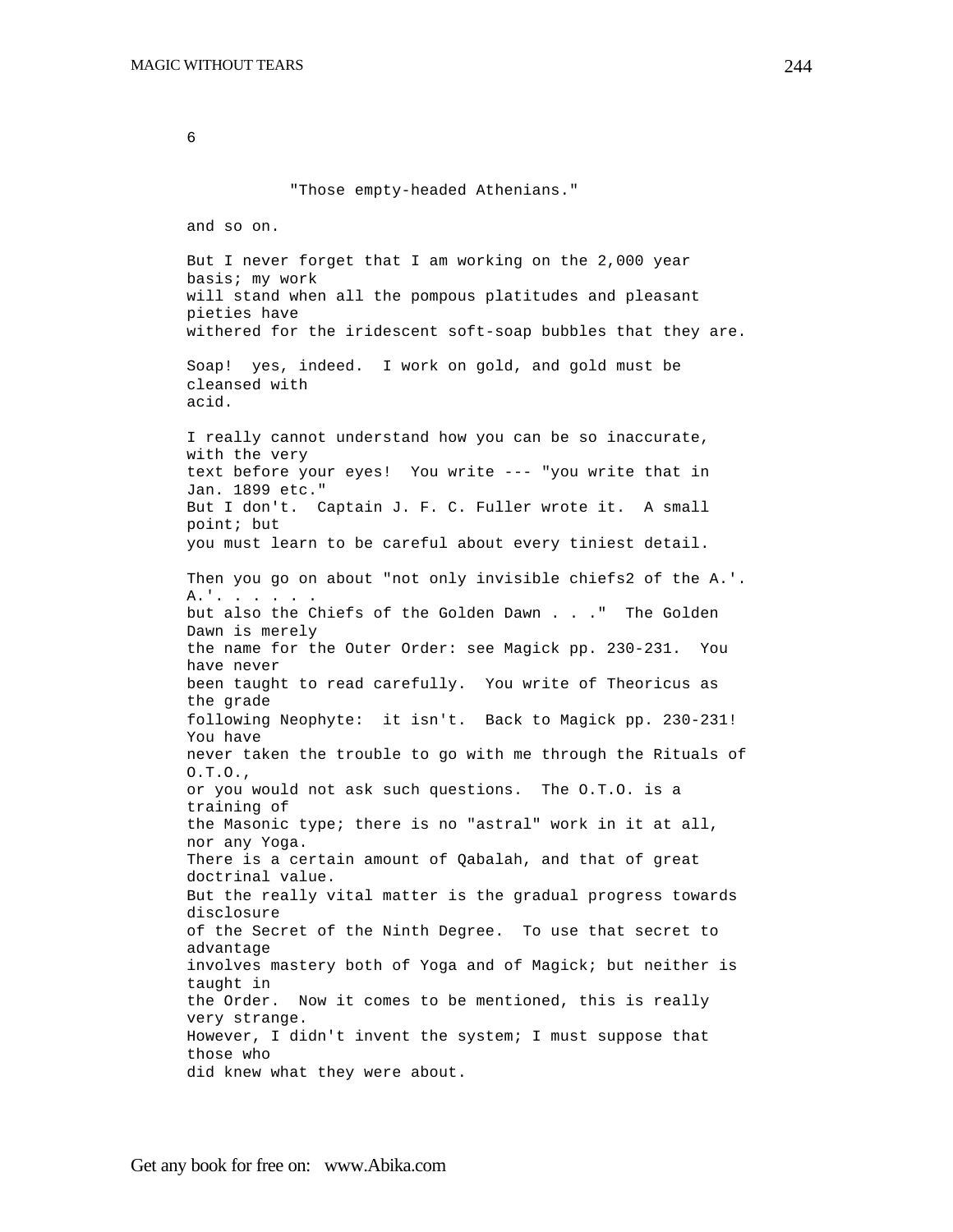To me it is (a) convenient in various practical ways, (b) a machine for carrying out the orders of the Secret Chiefs of A.'. A.'. (c) by virtue of the Secret a magical weapon of incalculable power. You are not "stuck." You can use your Astral Body well enough: too well, in one way. But I think you need a few more journeys with me: you ought to get on to the stage where the vision results from a definite invocation. Do please forget all these vague statements about the "clarification of one's dream-life" (meaning what?) and "shadow-thinking" (meaning what?) These speculations are idle, and idleness is poison. In your very next paragraph you give the whole show away! "Artistically it appeals to me --- but not spiritually." You have been spiritually poisoned. What blasphemy more hideous could be penned? What lie so base, so false, so nasty, what so devilish and deadly a doctrine? I feel contaminated by the mere fact of being in a world where such filth is possible to conceive. I am all but in tears to think of my beloved sister tortured by so foul a denizen of the Abyss. Cannot you see in this the root of all your toadstool spawn of miseries, of doubts, of fears, of indecisions? 2\* How do you know They are "invisible?" I foresee that sooner or later you will be asking for more information about them, so I am planning a separate letter to supply this. (See Letters IX, L and LXXVII) 7

As an Artist you are a consecrated Virgin Priestess, the Oracle of the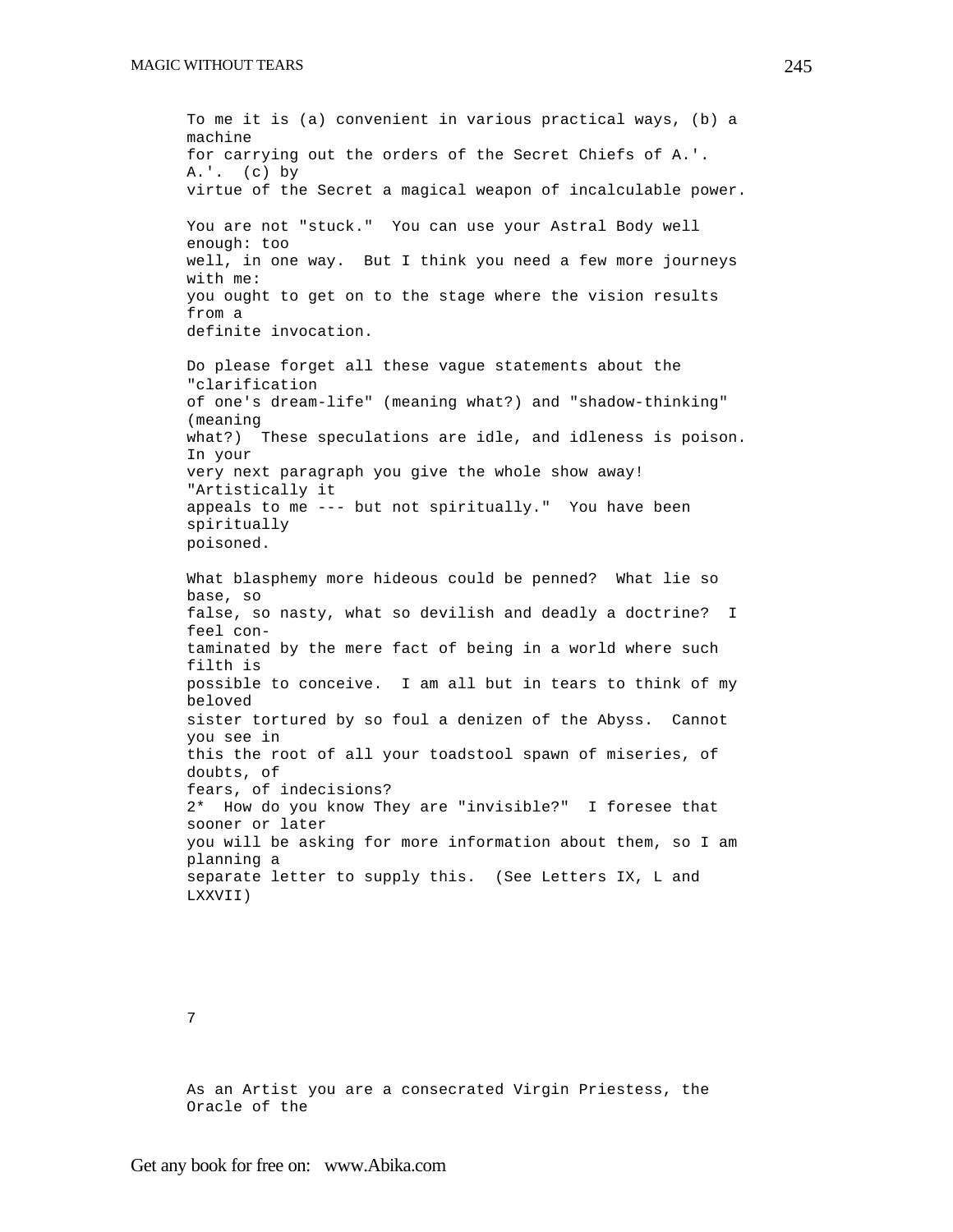Most High. None has the right to approach you save with the most blessed awe, with arms outstretched as to invoke your benediction. By "spiritually" you mean no more than "according to the lower and middle-middle-class morality of the Anglo-Saxon of the period when Longfellow and Tennyson were supposed to be poets, and Royal Academicians painters." There is a highly popular school of "occultists" which is 99  $% an$ escape-mechanism. The fear of death is one of the bogeys; but far deeper is the root-fear --- fear of being alone, of being oneself, of life itself. With this there goes the sense of guilt. The Book of the Law cuts directly at the root of all this calamitous, this infamous tissue of falsehood. What is the meaning of Initiation? It is the Path to the realisation of your Self as the sole, the supreme, the absolute of all Truth, Beauty, Purity, Perfection! What is the artistic sense in you? What but the One Channel always open to you through which this Light flows freely to enkindle you (and the world through you) with flowers of inexhaustible fervour and flame? And you set up against That this spectre of grim fear, of shame, of qualms and doubts, of inward quakings lest --- --- you are too stricken with panic to see clearly what the horror is. You say "the elemental spirits and the Archangels are watching." (!) My dear, dear, sister, did you invent these beings for no better purpose than to spy on you? They are there to serve you; they are parts of your being whose function is to enable you to reach further in one particular direction or another without interference from the other parts, so long as you happen to need them for some service or other in the Great Work.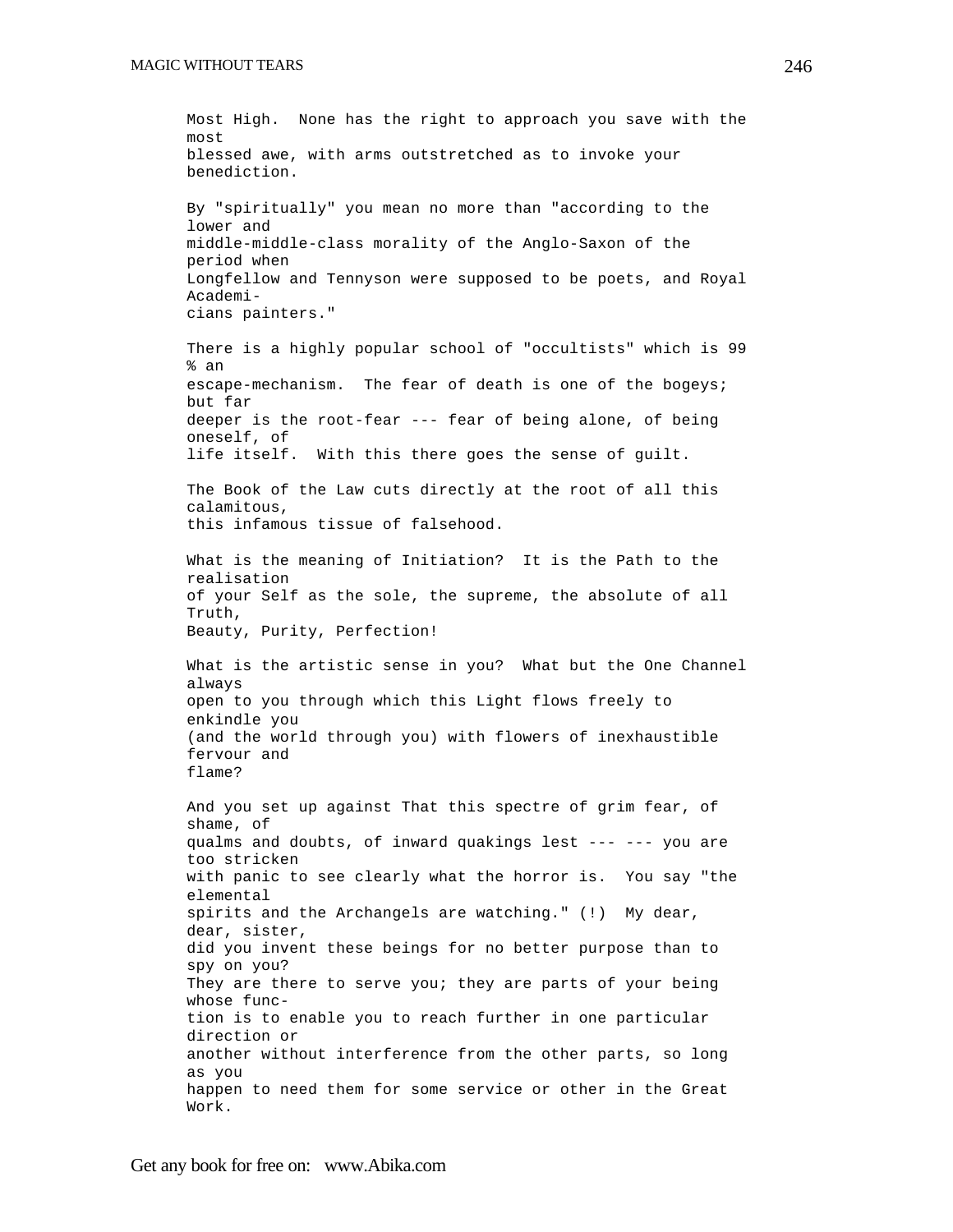Please cleanse your mind once and for all of this delusion, disastrous and most damnable, that there can be opposition between two essential parts of your nature. I think this idea is a monstrous growth upon the tetanussoaked soil of your fear of "the senses." Observe how all these mealymouthed prigs develop their distrust of Life until hardly an action remains that is not "dangerous" or in some way harmful. They dare not smoke, drink, love --- do anything natural to them. They are right!! The Self in them is Guilt, a marsh miasmal of foul pestilence. Last, since "nature, though one expel it with a pitchfork, always returns," they do their "sins" in secret, and pile hypocrisy upon the summit of all their other vices. I cannot write more; it makes me too sad. I hope there is no need. Do be your Self, the radiant Daughter of the Muse! With that command I turn to other tasks.

Love is the law, love under will.

8

Fraternally yours ever,

<u>666 - Paul Barbara, mpambang manakang kapang manang manang manang manang manang manang manang manang manang ma</u>

CHAPTER LXXII

#### EDUCATION

Cara Soror,

Do what thou wilt shall be the whole of the Law.

Education means "leading out"; this is not the same as "stuffing in".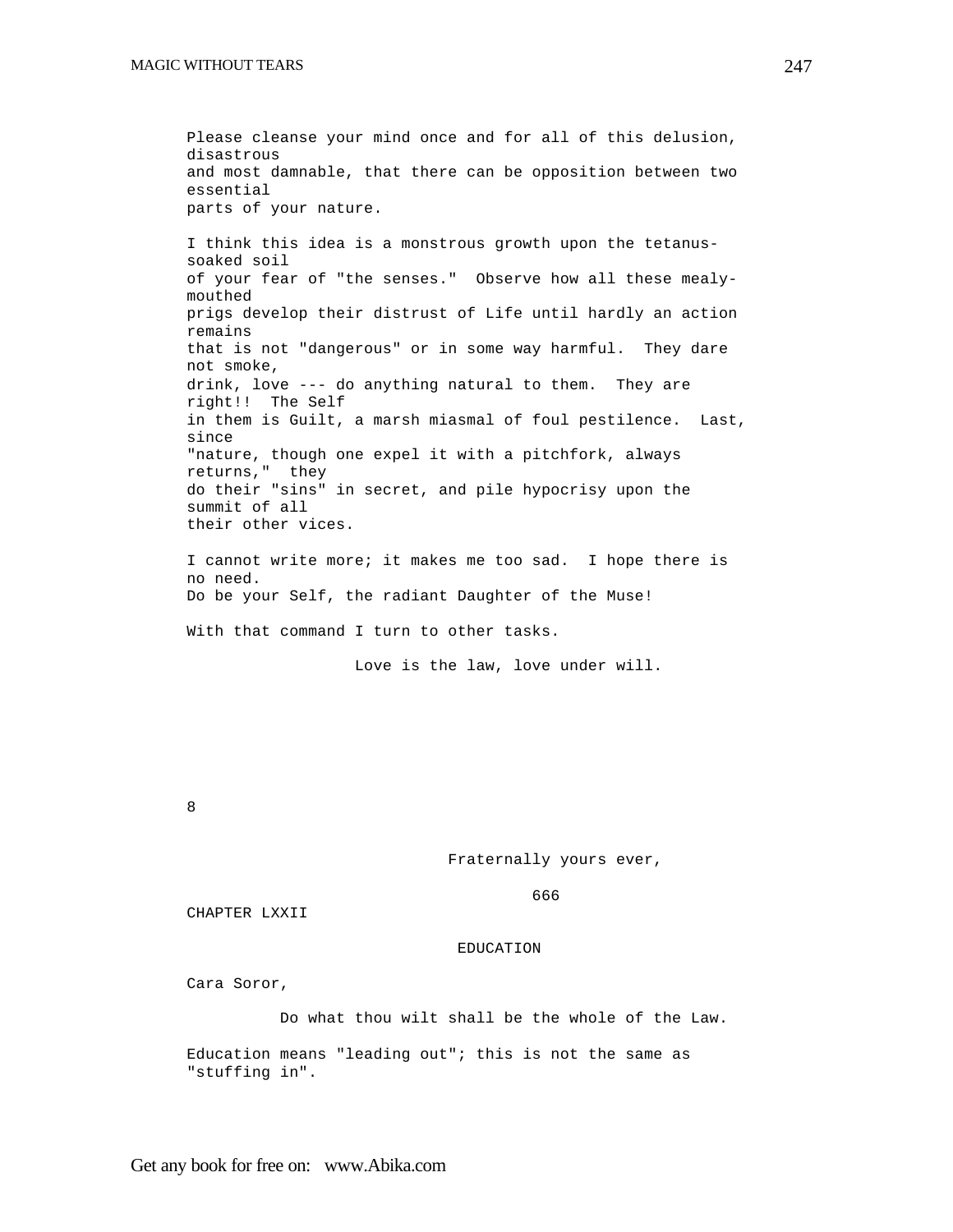I refuse to enlarge on this theme; it is all-important. To extract something, you should first know what is there. Here astrology ought to give useful hints; its indications give the mind something to work on. Experience makes "confirmation strong as Holy Writ;" but beware of … priori. Do not be dogmatic; do not insist in the face of disappointment. Astrology in education is useful as geology is to the prospector; it tells you the sort of thing to look for, and the direction in which to explore. There are, however, two main lines of teaching which are of universal value to normal children; it is hardly possible to begin too early. Firstly, accustom his ear from the start to noble sounds; the music of nature and the rhythm of great poetry. Do not aim at his understanding, but at his subconscious mind. Protect him from cacophonous noise; avoid scoring any cheap success with him by inflicting jingles; do not insult him by "baby-talk." Secondly, let him understand, as soon as you start actual teaching, the difference between the real and the conventional in what you make him memorize. Nothing irritates children more than the arbitrary "because I say so." Nobody knows why the alphabet has the order which we know; it is quite senseless. One could construct a much more rational order: e.g. the Mother, the Single and the Double letters, all in the natural order of the elements, planets and signs. Again, we have the "Missionary" Alphabet, arranged "scientifically" as Gutturals, modified ditto, Dentals, Labials, vowels and so on; a most repulsive concoction! But I would not accept any emendation from the God Thoth himself; it is infinitely simpler to stick to the familiar order. But explain to the child that this is only for convenience, like the rule of the road; indeed, like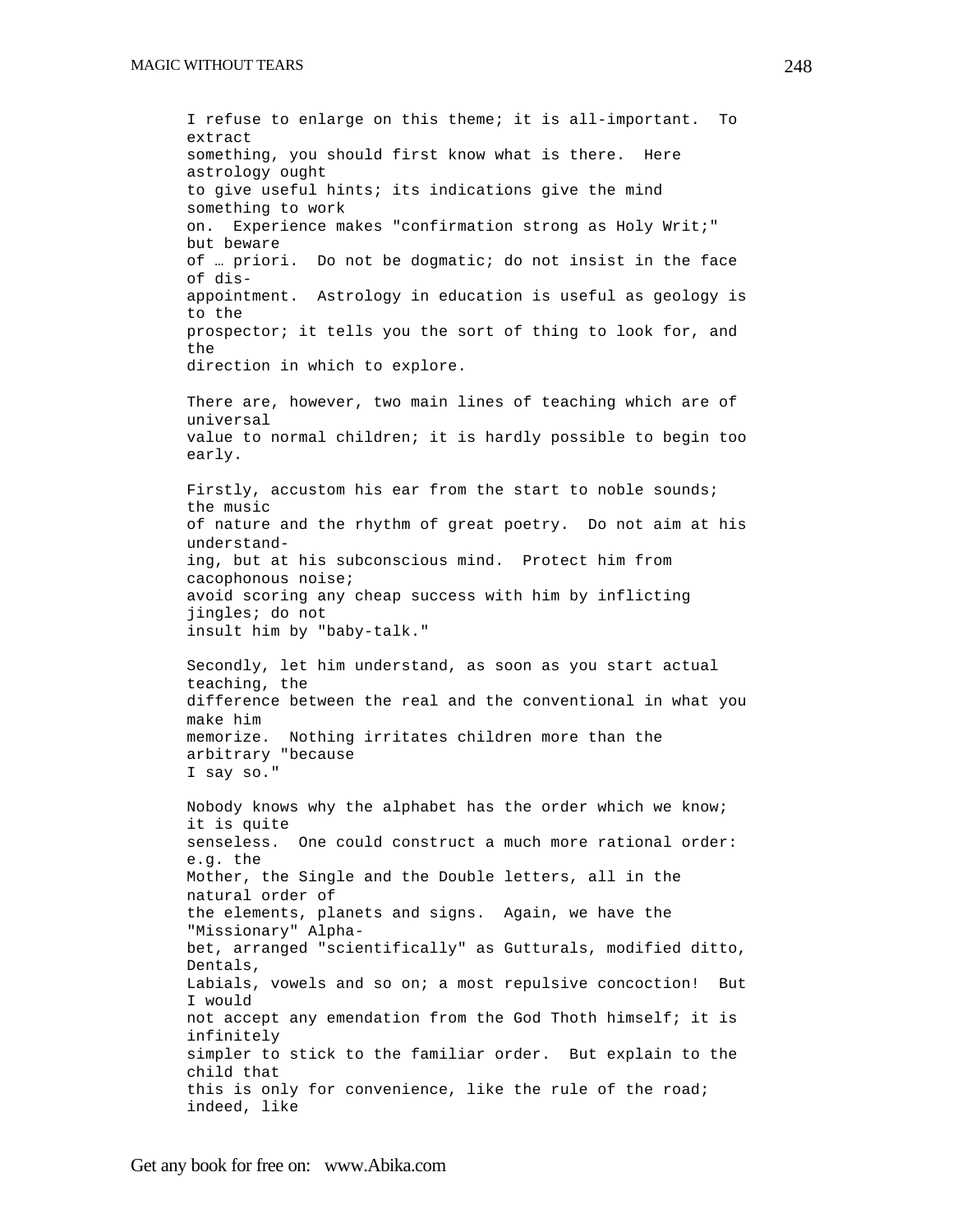almost any rules!

But when your teaching is of the disputable kind, explain that too; encourage him to question, to demand a reason and to disagree. Get him to fence with you; sharpen his wits by dialectic; lure him into thinking for himself. I want tricks which will show him the advantages of a given subject of study; make him pester you to teach him. We did this most successfully at the Abbey of Thelema in Cefalu; let me give you an instance: reading. One of us would take the children shopping and bring up the subject of ice-cream. Where, oh where could we get some? Presently one would exclaim and point to a placard and say, "I really do believe there'll be some there" --- and lo! it was so.

```
9
```
Then they

would wonder how one knew, and one would say: Why, there's "Helados" printed on that piece of card in the window. They would want to learn to read at once. We would discourage them, saying what hard word it was, and how much crying it cost, at the same time giving another demonstration of the advantages. They would insist, and we should yield -- to active, eager children, not to dullards that hated the idea of "lessons." So with pretty well everything; we first excited the child's will in the desired direction. But (you ask) are there any special branches of learning which you regard as essential for all? Yes. Our old unvalued friend St. Paul, the cunning crook who

turned the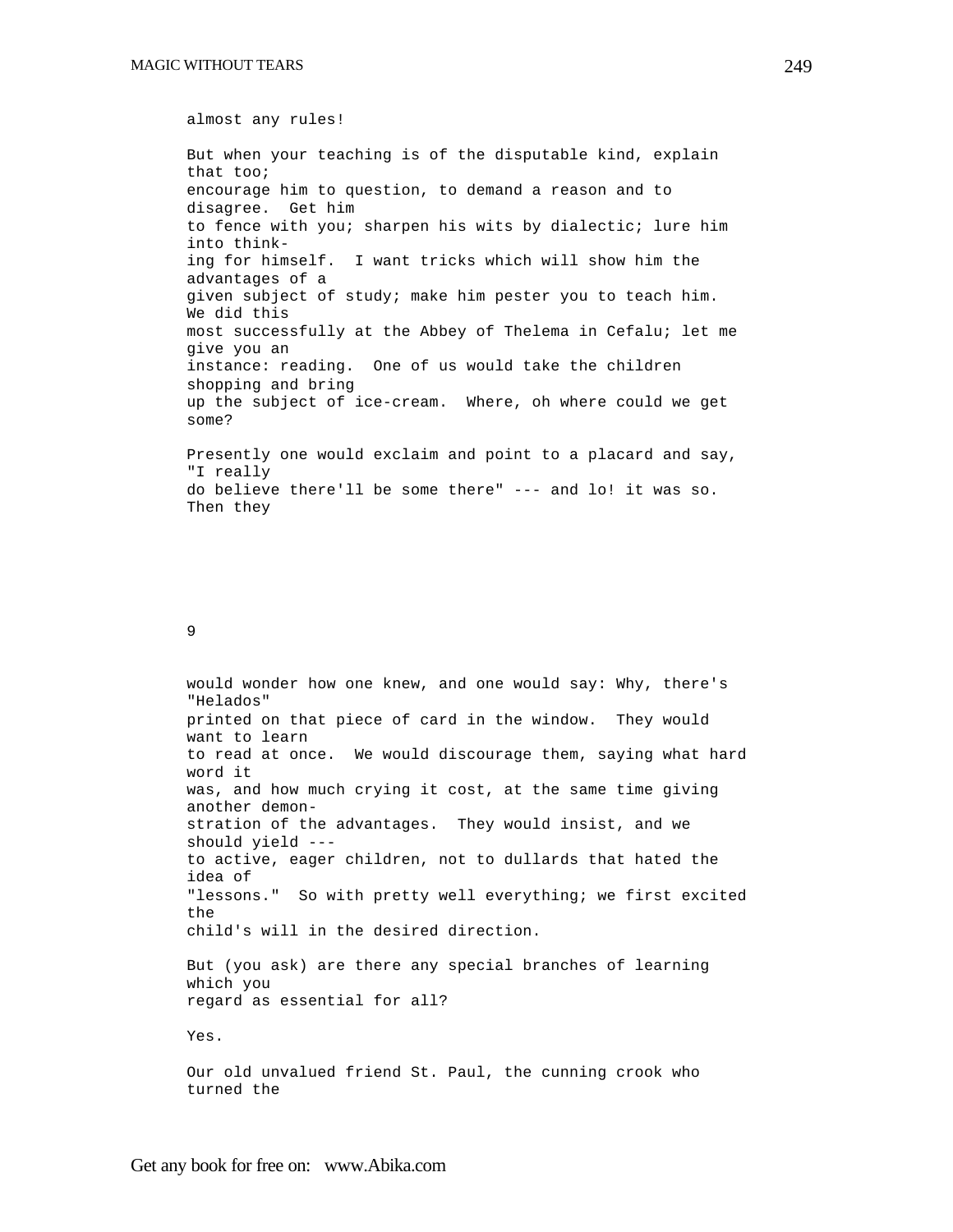Jewish communism of the Apostles into an international ramp, saw in a vision a man from Macedonia who said "Come over and help us!" This time it has been a woman from California, but the purport of her plaints was identical. Much as I should like to see my Father the Sun once more before I die, nothing doing until --- if ever --- life recovers from the blight of regulations. Luckily, one thing she said helps us out: someone had told her that I had written on Education in Liber Aleph --- The Book of Wisdom or Folly --- which has been ready for the printer for more than a quarter of a century --- and there's nothing I can do about it!

However, I looked up the typescript. The book is itself Education; there are, however, six chapters which treat of the subject in the Special sense in which your question has involved us.

So I shall fling these chapters headlong into this letter.

### DE VOLUNTATE JUVENUM

 Long, O my Son, hath been this Digression from the plain Path of My word concerning Children; but it was most needful that thou shouldst understand the Limits of true Liberty. For that is not the Will of any Man which ultimateth in his own Ruin and that of all his Fellows; and that is not Liberty whose Exercise bringeth him to Bondage. Thou mayst therefore assume that it is always an essential Part of the Will of any Child to grow to Manhood or to Womanhood in Health, and his Guardians may therefore prevent him from ignorantly acting in Opposition thereunto, Care being always taken to remove the cause of the Error, namely, Ignorance, as aforesaid. Thou mayst also assume that it is Part of the Child's Will to train every Function of the Mind; and the Guardians may therefore combat the Inertia which hinders its Development. Yet here is much Caution necessary, and it is better to work by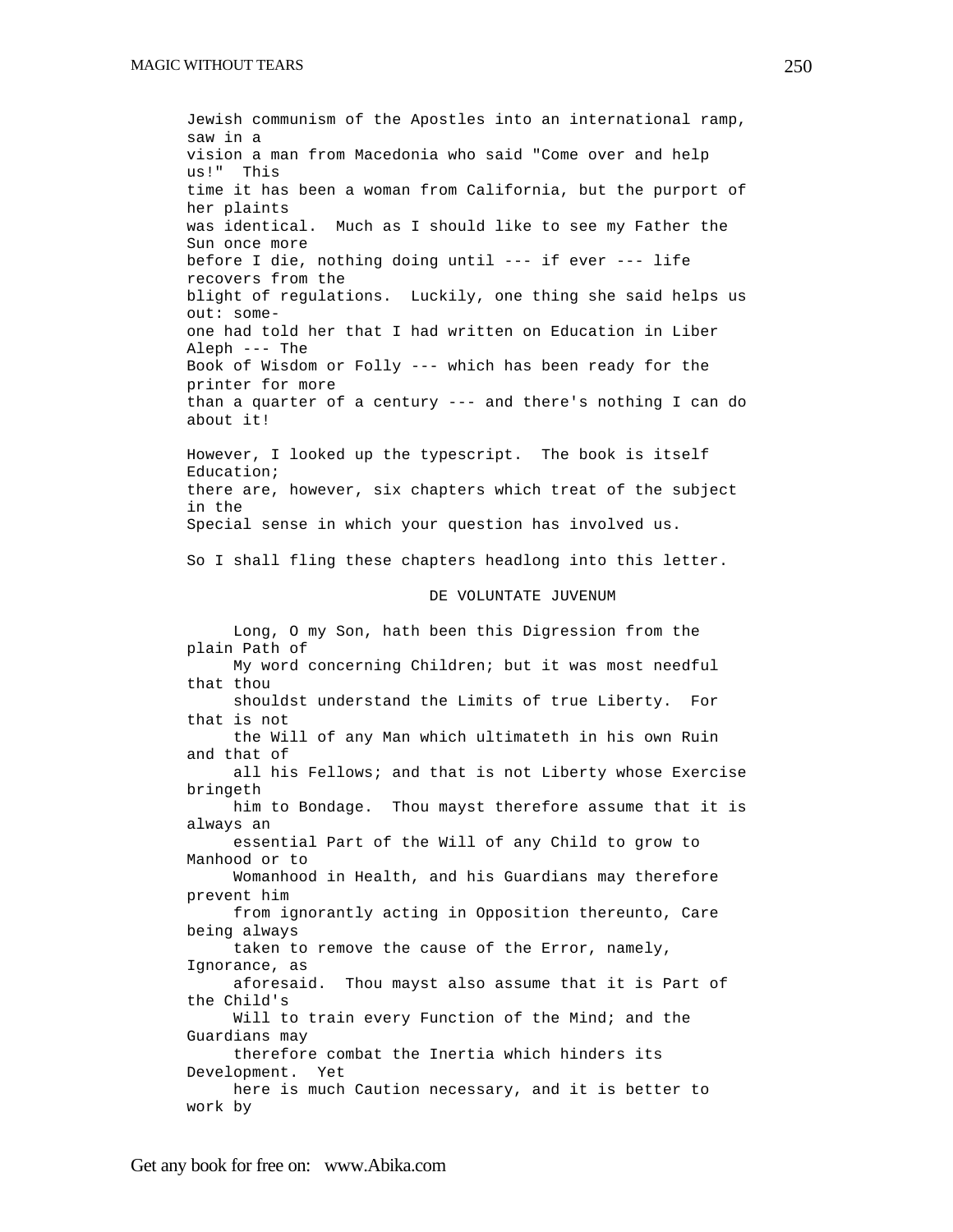exciting and satisfying any natural Curiosity than by forcing Application to set Tasks, however obvious this Necessity may appear.

#### DE MODO DISPUTANDI

 Now in this training of the Child is one most dear Consideration, that I shall impress upon thee as is Conformity with out holy Experience in the way of Truth. And it is this, that since that which can be thought is not true, every Statement is in some sense false. Even on the Sea of Pure Reason, we may say that every

## 10

 Statement is in some Sense disputable. Therefore in every Case, even the simplest, the Child should be taught not only the Thesis, but also its opposite, leaving the Decision to the child's own Judgment and good Sense, fortified by Experience. And this Prac tice will develop its Power of Thought, and its Confidence in itself, and its Interest in all Knowledge. But most of all beware against any Attempt to bias its Mind on any Point that lieth with out the Square of ascertained and undisputed Fact. Remember also, even when thou art most sure, that so were they sure who gave Instruction to the young Copernicus. Pay Reverence also to the Unknown unto whom thou presumest to impart thy knowledge; for he may be one greater than thou.

# DE VOLUTATE JVENIS COGNOSCENDA

 It is important that thou shouldst understand as early as may be what is the true Will of the Child in the Matter of his Career.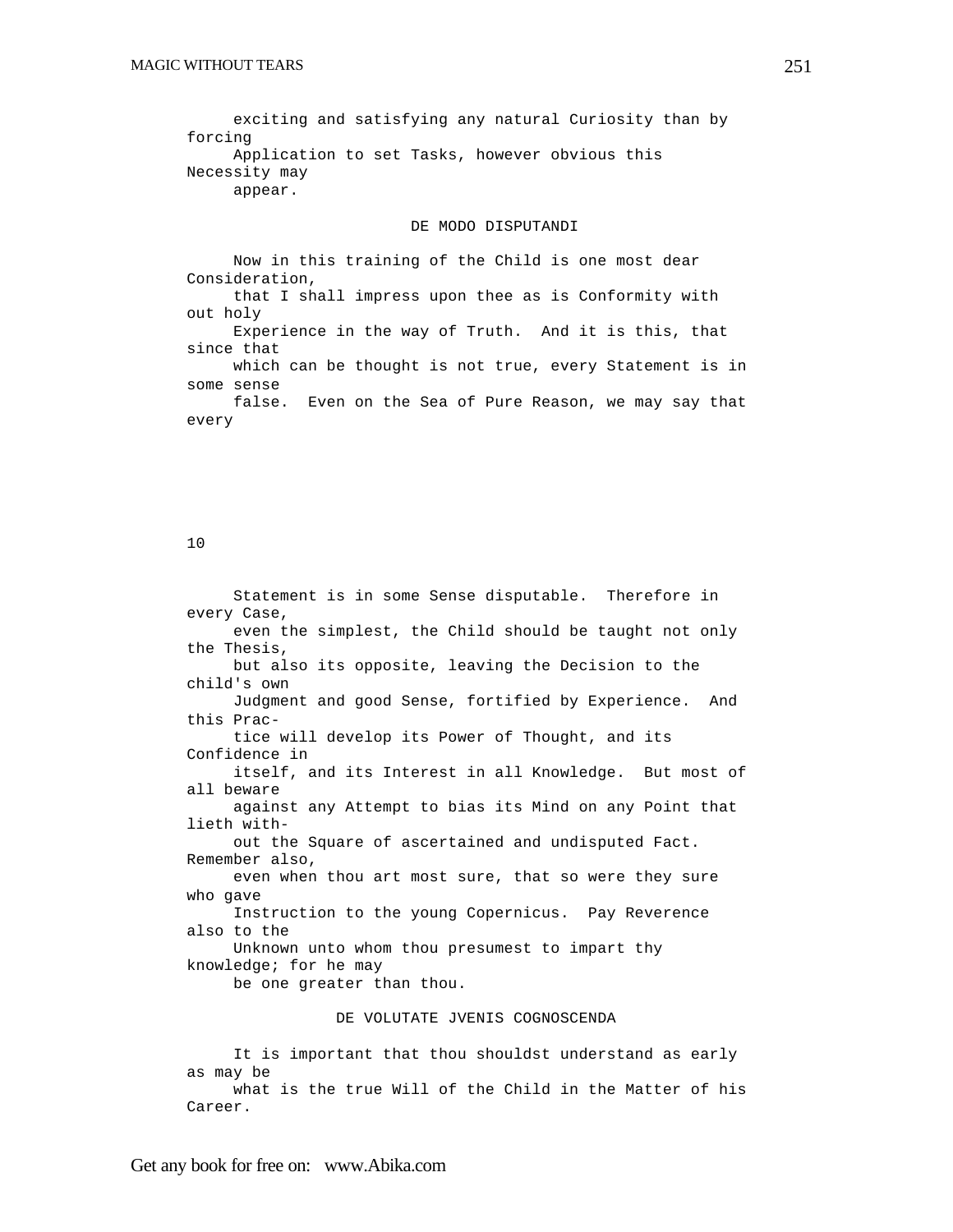Be thou well aware of all Ideals and Daydreams; for the Child is himself, and not thy Toy. Recall the comic Tragedy of Napoleon and the King of Rome; build not an House for a wild Goat, nor plant a Forest for the Domain of a Shark. But be thou vigilant for every Sign, conscious or unconscious, of the Will of the Child, giving him then all Opportunity to pursue the Path which he thus indicates. Learn this, that he, being young, will weary quickly of all false Ways, however pleasant they may be to him at the Out set; but of the true Way he will not weary. This being in this Manner discovered, thou mayst prepare it for him perfectly; for no man can keep all Roads open for ever. And to him making his Choice explain how one may not travel far on any one Road without a general Knowledge of Things apparently irrelevant. And with that he will understand, and bend him wisely to his Work. DE ARTE MENTIS COLENDI, (1) MATHEMATICA. Now, concerning the first Foundation of Thy Mind I will say somewhat. Thou shalt study with Diligence in the Mathematics, because thereby shall be revealed unto thee the Laws of thine own Reason and the Limitations thereof. This Science manifesteth unto thee thy true Nature in respect of the Machinery whereby it worketh, and showeth in pure Nakedness, without Clothing of Personality or Desire, the Anatomy of thy conscious Self. Furthermore, by this thou mayst understand the Essence of the Relations between all Things, and the Nature of Necessity, and come to the Knowledge of Form. For this Mathematics is as it were the last Veil before the Image of Truth, so that there is no Way better than our Holy Qabalah, which analyseth all Things soever, and reduceth them to pure Number; and thus their Natures being no longer coloured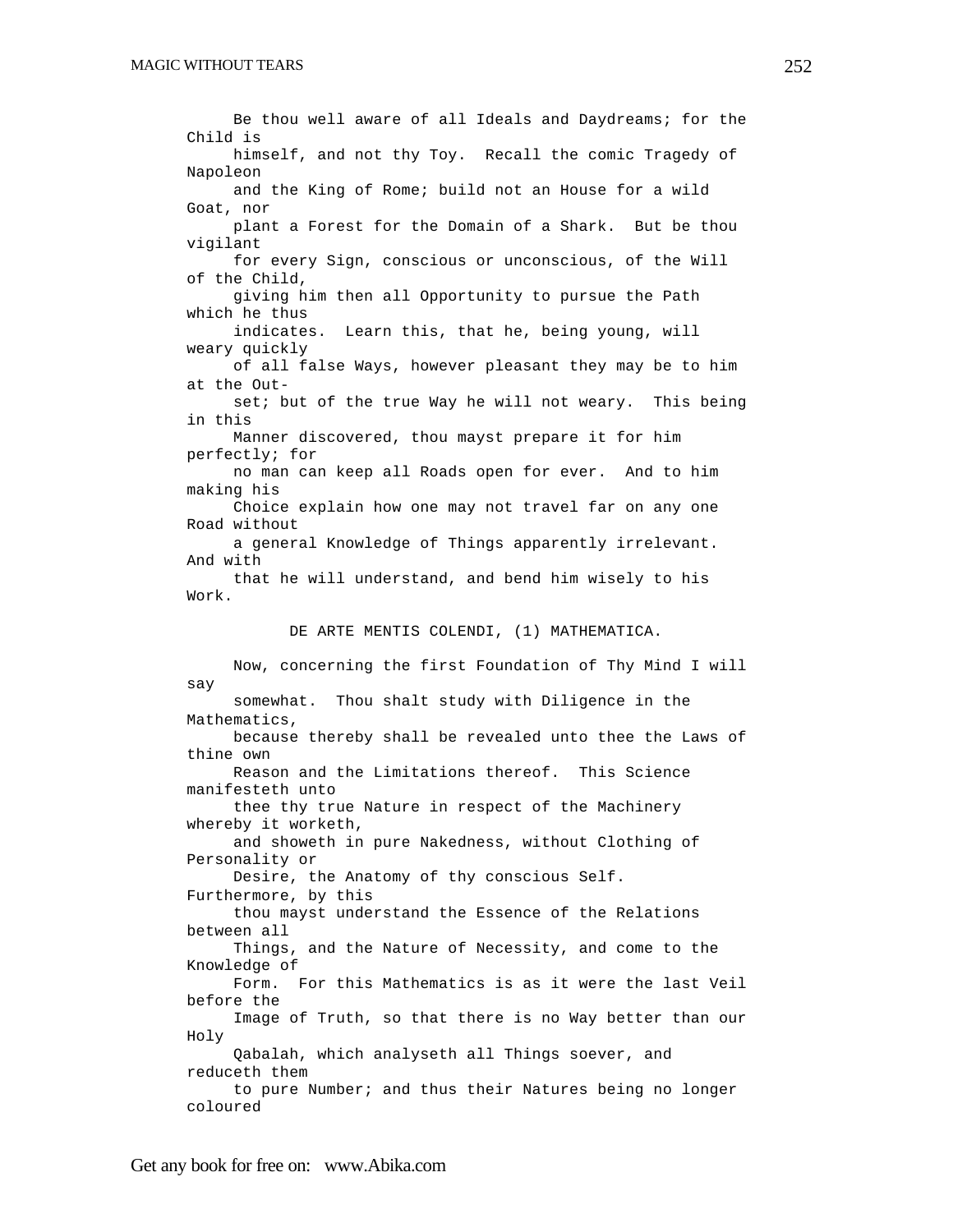and confused, they may be regulated and formulated in Simplicity

 by the Operation of Pure Reason, to their great Comfort in the

 Work of our Transcendental Art, whereby the Many become One.

SEQUITUR (2) CLASSICA

 My son, neglect not in any wise the study of the Writings of

 Antiquity, and that in the original Language. For by this thou

 shalt discover the History of the Structure of thy Mind, that is,

 its Nature regarded as the last Term in a Sequence of Causes and

 Effects. For thy Mind hath been built up of these Elements, so

## 11

 that in these Books thou mayst bring into the Light thine own sub-conscious Memories. And thy Memory is as it were the Mortar in the House of thy Mind, without which is no Cohesion or Indi viduality possible, so that it is called Dementia. And these Books have lived long and become famous because they are the Fruits of ancient Trees whereof thou art directly the Heir, where fore (say I) they are more truly germane to thine own Nature than Books of Collateral Offshoots, though such were in themselves better and wiser. Yes, O my son, in these Writings thou mayst study to come to the true Comprehension of thine own Nature, and that of the whole Universe, in the dimensions of Time, even as the Mathematic declareth it in that of Space: that is, of Exten sion. Moreover, by this Study shall the Child comprehend the Foundation of Manners: the which, as sayeth one of the Sons of Wisdom, maketh Man.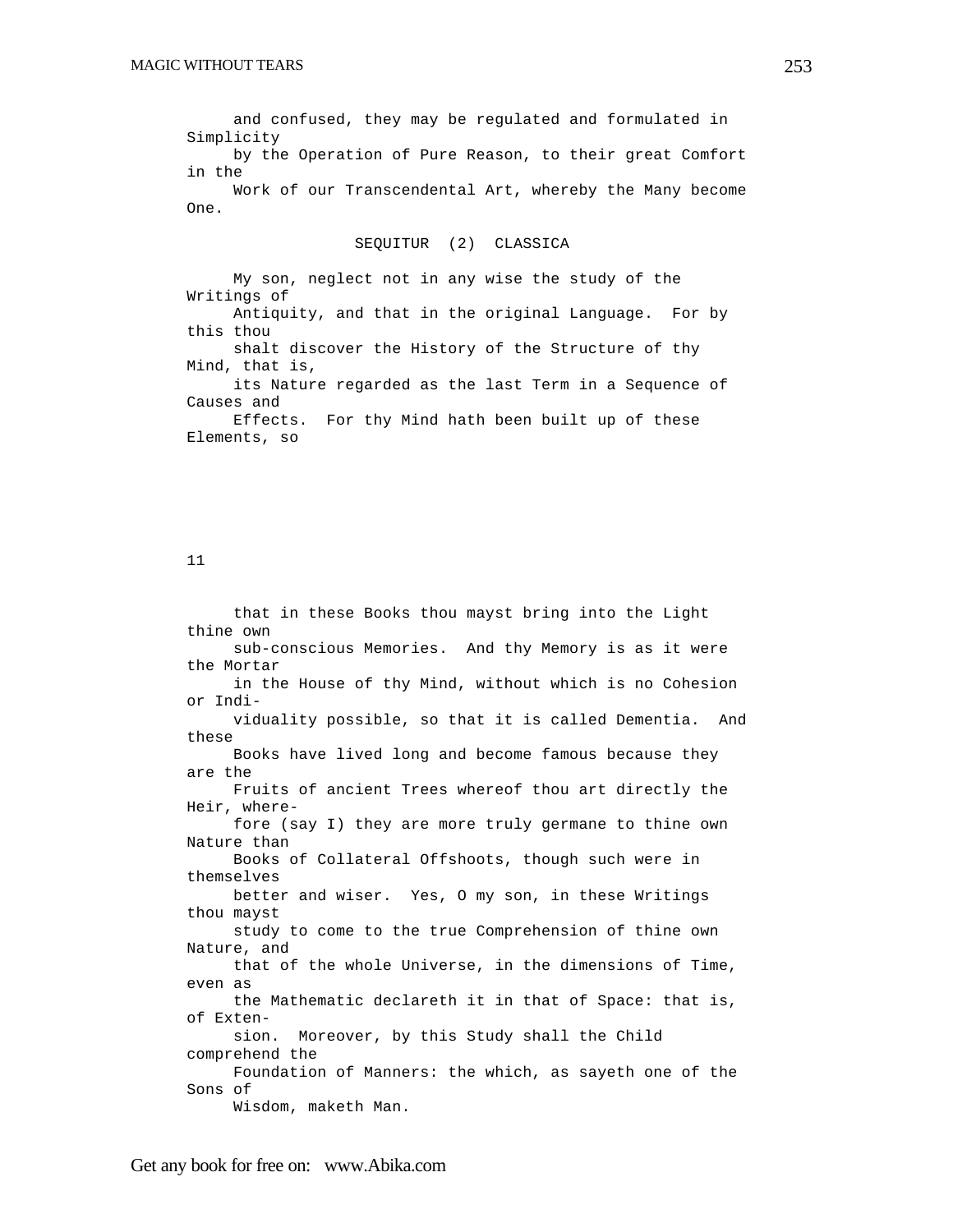SEQUITUR (3) SCIENTIFICA

 Since Time and Space are the conditions of Mind, these two Studies are fundamental. Yet there remaineth Causality, which is the Root of the Actions and Reactions of Nature. This also shalt thou seek ardently, that thou mayest comprehend the Variety of the Universe, its Harmony and its Beauty, with the Knowledge of that which compelleth it. Yet this is not equal to the former two in Power to reveal thee to thyself; and its first Use is to instruct thee in the true Method of Advancement in Knowledge, which is, fundamentally, the observation of the Like and Unlike. Also, it shall arouse in thee the Ecstasy of Wonder; and it shall bring thee to a proper Understanding of Art Magick. For our Magick is but one of the Powers that lie within us undeveloped and unanalysed; and it is by the Method of Science that it must be made clear, and available to the Use of Man. Is not this a Gift beyond Price, the Fruit of a Tree not only of Knowledge but of Life? For there is that in Man which is God, and there is that also which is Dust; and by our Magick we shall make these twain one Flesh, to the Ob taining of the Empery of the Universe. I suppose I might have put it more concisely: Classics is itself Initiation, being the key of the Unconscious; Mathematics is the Art of manipulating the Ruach, and of raising it to Neschamah; and Science is co-terminous with Magick. These are the three branches of study which I regard as fundamental. No others are in the same class. For instance, Geography is almost meaningless until one makes it real by dint of honest travel, which does not mean either "commuting" or "luxury cruises," still less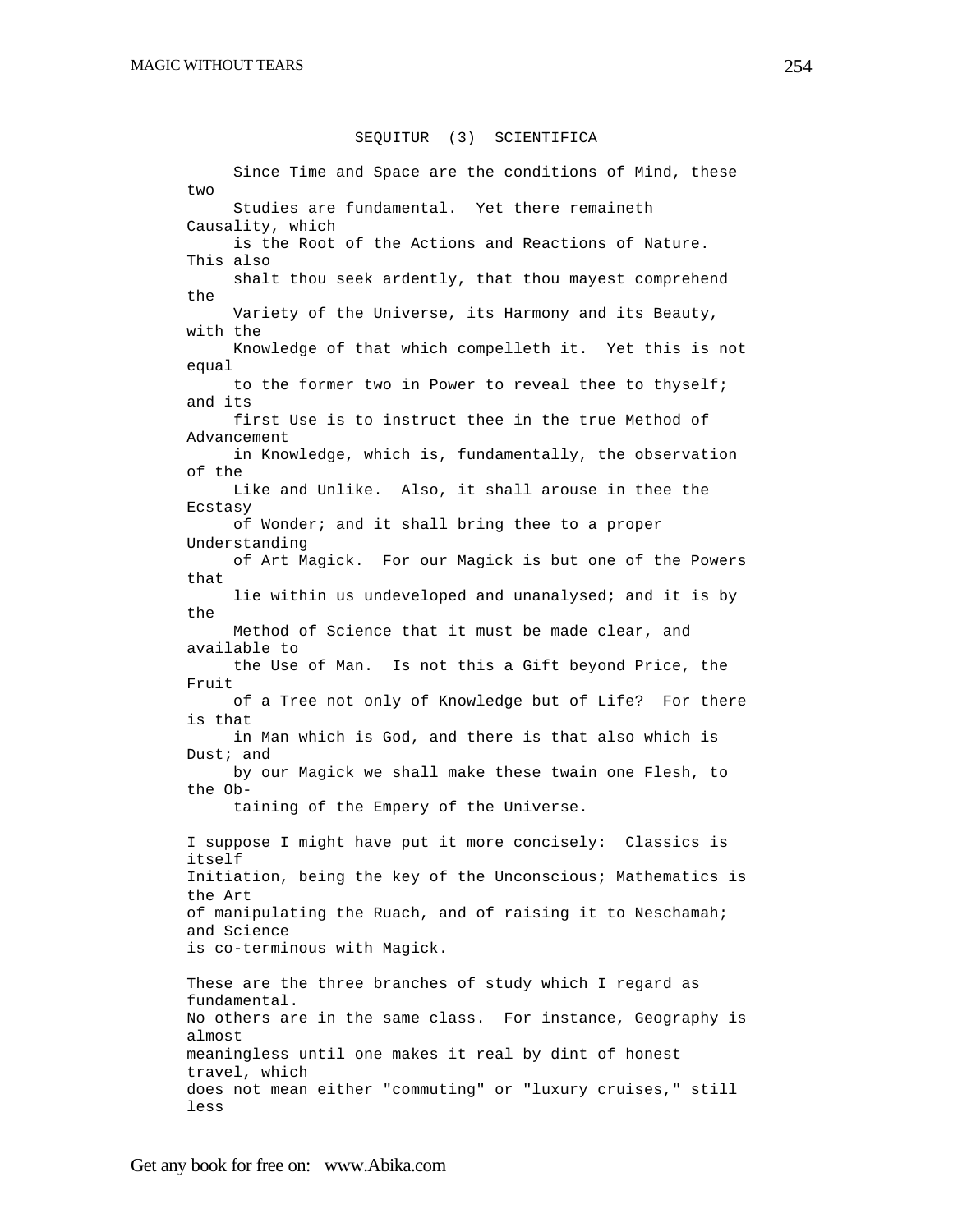"globe-trotting." Law is a specialized study, with a view to a career; History is too unsystematic and uncertain to be of much use as mental training; Art is to be studied for and by one's solitary self; any teaching soever is rank poison.

The final wisdom on this subject is perhaps the old "Something of everything, and everything of something."

Love is the law, love under will.

Yours ever,

12

#### $666$

P.S. Better mention, perhaps, that literacy is no test of education. For ignorance of life, the don class leaves all others at the post; and it is these monkish and monkeyish recluses, with their hideous clatter and cackle, "The tittering, thin-bearded, epicene," "Dwarf, fringed with fear," the obscene vole, dweller by and in backwaters that has foisted upon us the grotesque and poisonous superstition that wisdom abides only in dogs-eared, worm-eaten, muleinspired long-forgotten as misbegotten folios. I like the story --- it is a true tale --- of the old Jew millionaire who bought up the annual waste of the Pennsylvania Railroad -- a matter of Three Million Dollars. He called with his cheque very neatly made out --- and signed it by making his mark! The Railroad Man was naturally falbbergasted, and could not help exclaiming, "Yet you made all those millions of yours --- what would you have been if only you had been able to read and write?" "Doorkeeper at the Synagogue" was the prompt

Get any book for free on: www.Abika.com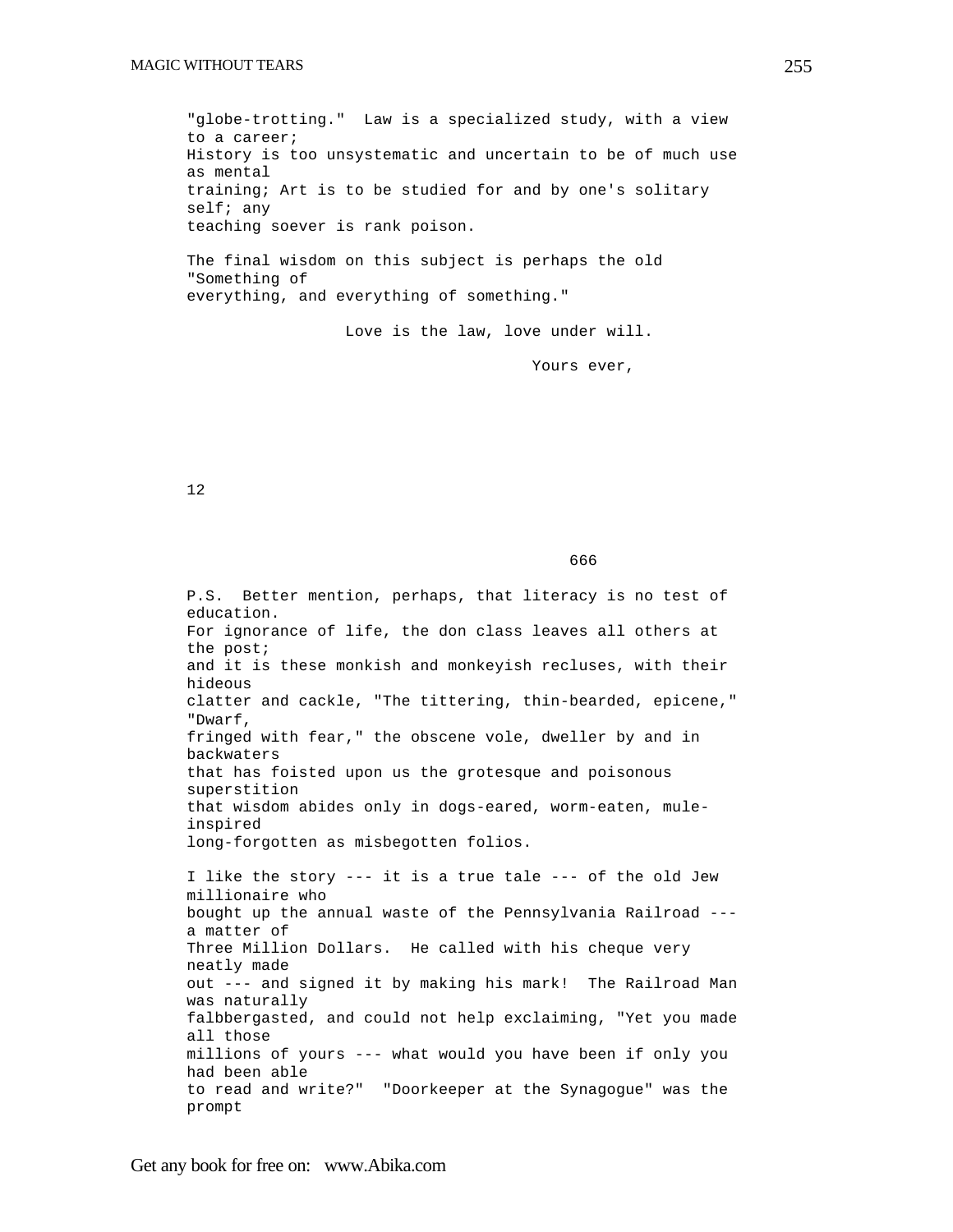reply. His illiteracy had disqualified him when he applied for the job after landing. The story is not only true, but "of all Truth;" see my previous letter on "Certainty. Books are not the only medium even of learning; more, what they teach is partial, prejudiced, meagre, sterile, uncertain, and alien to reality. It follows that all the best books are those which make no pretence to accuracy: poetry, theatre, fiction. All others date. Another point is that Truth abides above and aloof from intellectual expression, and consequently those books which bear the Magic Keys of the Portal of the Intelligible by dint of inspiration and suggestion come more nearly to grips with Reality than those whose appeal is only to the Intellect. "Didactic" poetry, "realistic" plays and novels, are contradictions in terms. P.P.S. One more effort: the above reminds me that I have said no word about the other side of the medal. There are many children who cannot be educated at all in any sense of the word. It is an aboninable waste of both of them and of the teacher to push against brick walls. Yet one last point. I am as near seventy as makes no matter, and I am still learning with all my might. All my life I have been taught: governesses, private tutors, schools, private and public, the best of the Universities: how little I know! I have traveled all over the world in all conditions, from "grand seigneur," to "holy man;" how little I know! What then of the ninety-and-nine, dragged by the ears through suicide examinations, and kicked out of school into factory in their teens? They have learnt only just enough to facilitate the swallowing of the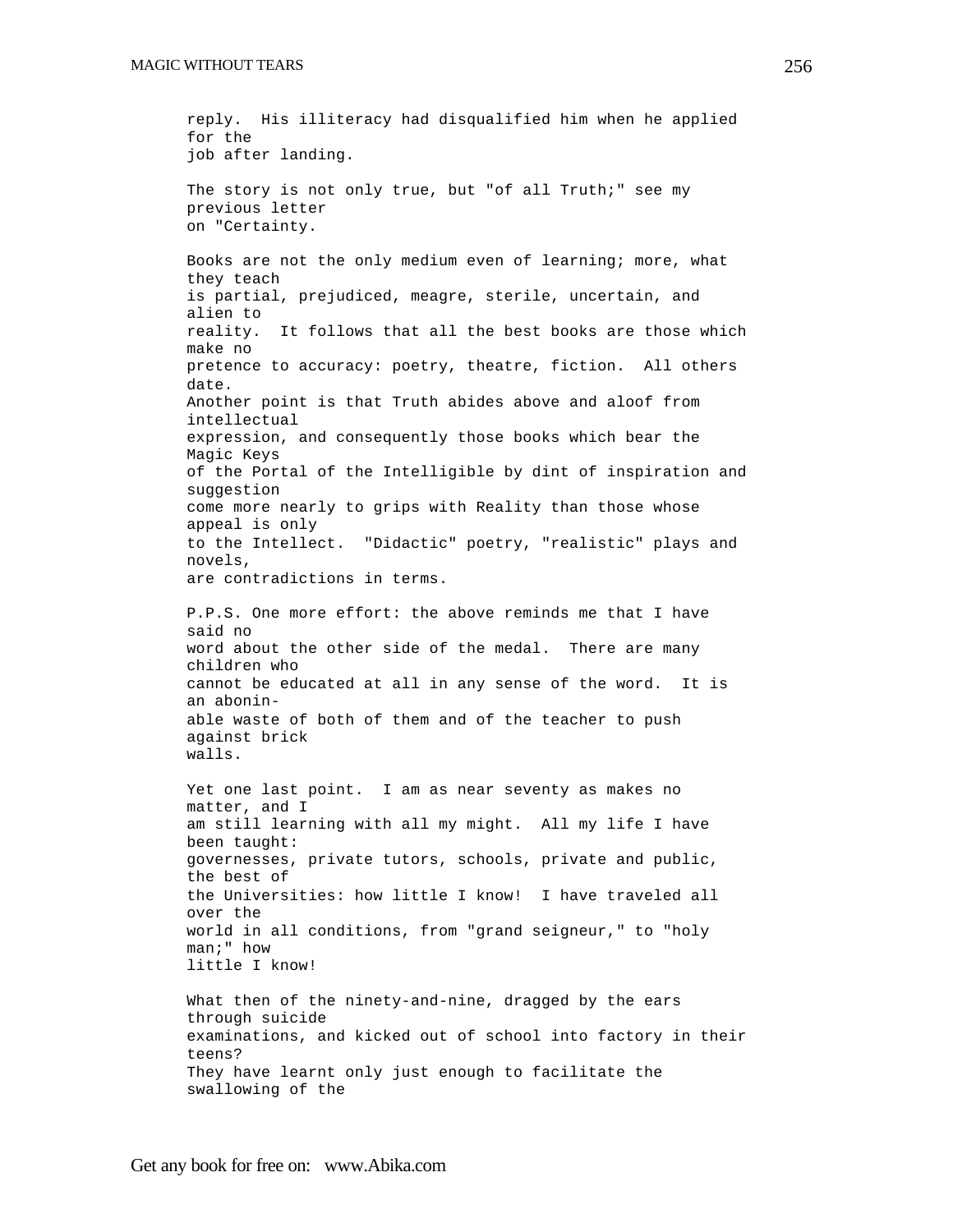motherwit has chanced to warn them, they learn a little --- very little -- more, getting their Science from a Shilling Handbook and so on, till they know just enough to become dangerous agitators. No, anything like a real education demands leisure, the conversation 13 of the wise, the means to travel, and the rest. There is only one solution: to pick out the diamonds from the clay, cut them, polish them, and set them as they deserve. Attempt no idiot experiments with the muck of the mine! You will observe that I am advocating an aristocratic revolution. And so I am! P.P.P.S. Short of the ideals above outlined, you may as well have a pis aller --- words of astonishing insight and wisdom, not alien to the Law Thelema, and written by one who was trained on The Book of the Law. "Self-confidence must be cultivated in the younger members of the nation from childhood onwards. Their whole education and training must be directed towards giving them a conviction that they are superior to others", wrote Hitler. "In the case of female education," I read on, "the main stress should be laid on bodily training, after that on character, and, last of all, on the intellect; but the one absolute aim of female education must be with a view to the future mother." They are quoted as an extreme example of all that is horrible and evil by Mr. George E. Chust of the Daily Telegraph --- from Mein Kampf!

gross venal lies of the radio and the Yellow Press; or, if

Get any book for free on: www.Abika.com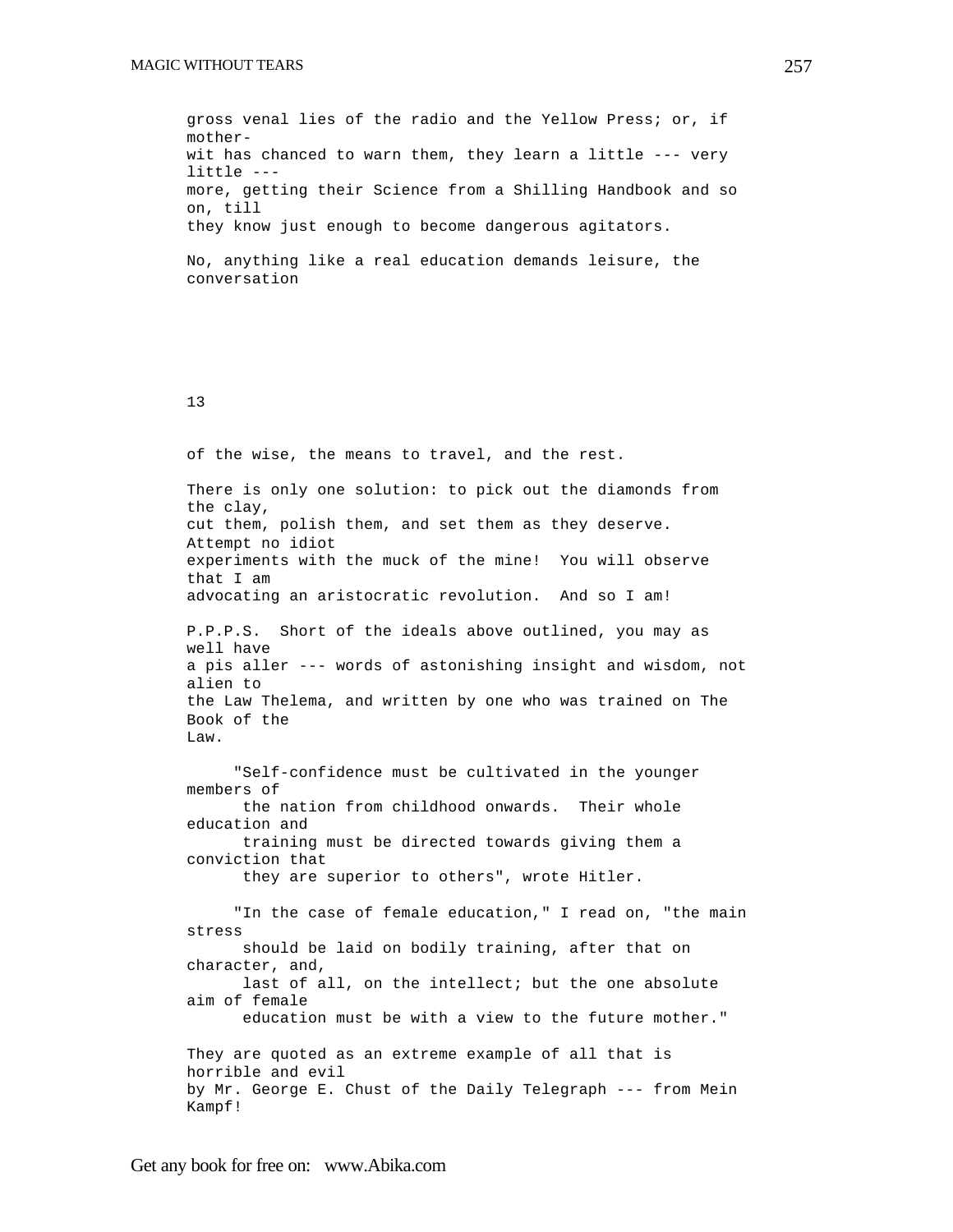P.P.P.P.S. There is a game, an improvement on the "Spelling Bee" --- I have anti-christened it "Fore and aft" so as to be natty and naval -- which is in my opinion one of the three or four best indoor games for two ever invented., Here are the rules, in brief: any disputed points? Apply to me. 1. A "Word" consists of four or more letters. 2. It must be printed in big black type in the Dictionary chosen for reference. (Nuttall's is fairly good, though some very well-known words are omitted. The Oxford Pocket Dictionary is useless; it is for morons, illiterates, wallowers in "Basic English" -- and [I suppose] Oxonians. No proper names, however well-known, unless used as common: e.g. Bobby, a flatfoot, a beetlecrusher, a harness bull; or Xantippe, a shrew, a lady. X-rays is given in the plural only: ditto "R"ntgenrays", and they give "R"ntgenogram". "You never can tell!" Participles, plurals and the like are not "words" unless printed as such in big black type. E.g. Nuttall's "Juttingly" is a word; "jutting" is not, being in smaller type. "Soaking" is in small type, but also in big type as a noun; so it is a word.) 3. The Dictionary is the sole and final arbiter. This produces blasphemy, but averts assassination. 4. The first player starts with the letter A. The second may put any letter he chooses either before or after that A. The other continues as he will, and can. 5. The player who cannot add a letter without completing a "word" loses. They proceed to B, and so on to Z.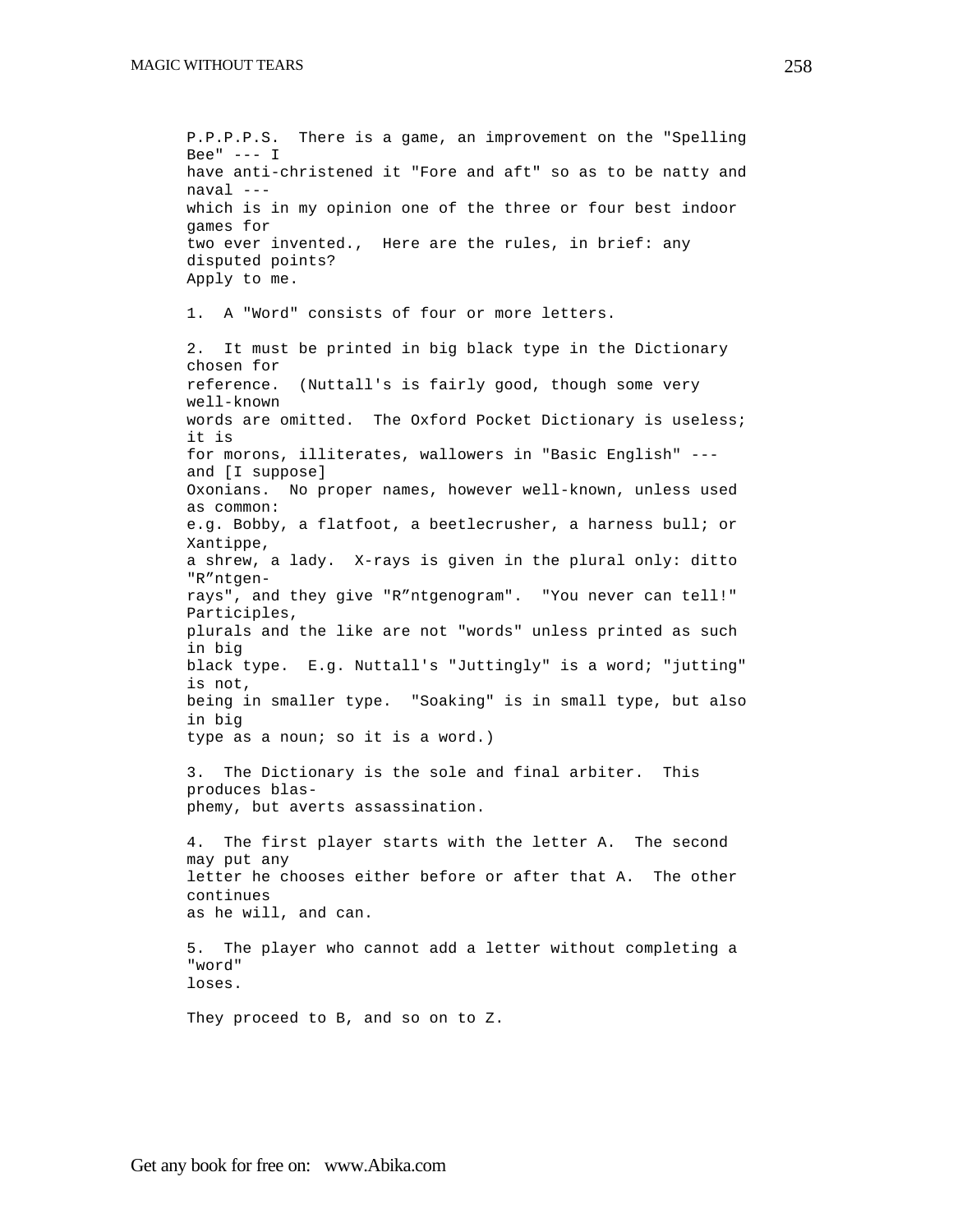6. A player whose turn it is must either add his letter within a reasonable (This is a matter of good feeling, courtesy and consideration) time, may say "I challenge" or, alternatively, "That is a 'word'." The other must then give the "word" that he intends, or deny that it is a "word" within the meaning of the Art, as the case may be. The Dictionary decides the winner. The challenged player may give one word only, and that in the form which is printed in the Dictionary; e.g. if he were challenged at BRUSS, and answered Brussels, he would lose; if BRUSSELS-SPROUTS, he would win. Hyphens need not be given. CASHMERE is a "word"; it is a kind of shawl, etc., so is CHARLEY, a night-watchman. Don't argue: the Dictionary decides. 7. This game calls not only for an extensive vocabulary but for courage; foresight, judgment, resource, subtlety and even low cunning. It can be played by more than two players, but the more there are, the more the element of chance comes in; and this is hateful to really fine players and diminishes the excitement. The rapier-play of two experts, when a word changes from one line of formation to another,

and then again, perhaps even a third time, is as exhilarating as a baseballgame or a bull-fight.

And what the Tartarus-Tophet-Jehanna has all this to do with Education, and the Great Work? This, child! H.G.Wells and others have pointed out with serene justice that a gap in your vocabulary implies a gap in your mind; you lack the corresponding idea. Too true, "Erbert! But I threap that a pakeha with such xerotes as his will chowter with an arsis of ischonophony, beyond aught that any fub, even in Vigonia and dwale mammodis with a cascade from a Dewan tauty, a kiss-mequick, a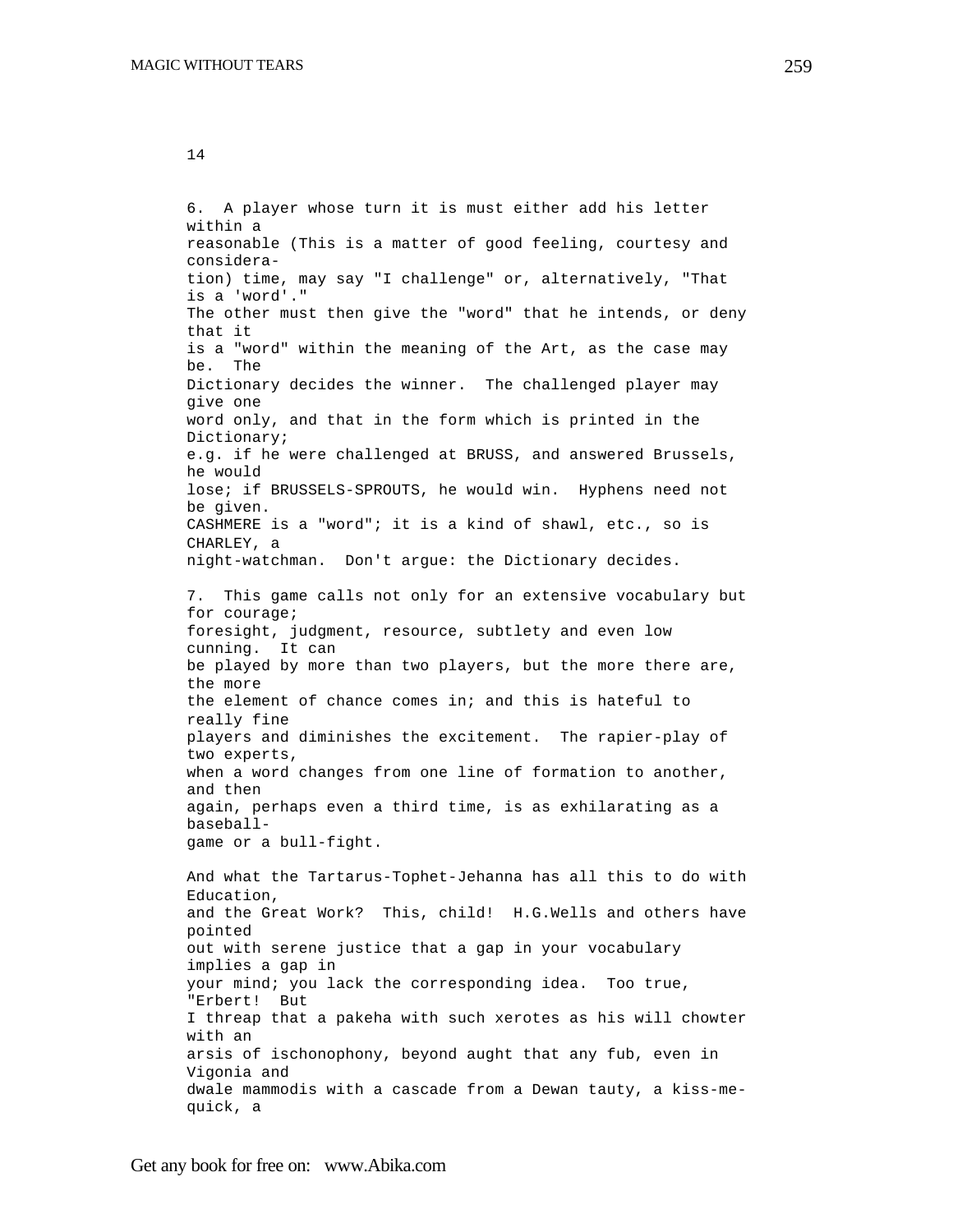```
chou over her merkin and a parka over her chudder could do 
to save
him, and have an emprosthotonos, when he reads this. Sruti!
(Whaur's your Wullie Chaucer noo?)
I put this in for you because an American officer3, very 
dear to me,
flited from the Front for a few days to ask me a few 
questions --- oh,
"very much above your exalted grade" my dear --- and I 
thought it might
be useful to him to learn this game, needing, as it does, 
such very
meagre apparatus, to wile away some of the long hours 
between attacks.
He picked it up quickly enough; but, after a bit when I 
suggested
that he should pass it on to his comrades-in-arms, he jeered 
at me
openly!
Their vocabulary to mine, he said, holds just about the same 
proportion
as mine does to yours; I hypothesized modestly, "about five 
per cent."
(After all, I am forty-five years his senior.) He roared at 
me. "Not
one in a hundred," he said, "know so much as the names of 
nine-tenths
of the subjects that I discuss habitually and fluently. 
They gasp,
they gape, they grunt, the gibber; it is almost always black 
bewilder-
ment4. And some of them are college graduates --- which I'm 
not."
3^ WEH NOTE: Probably Grady Louis McMurtry, who became 
"Caliph" or
acting head of O.T.O. many years later.
4* They attach no meaning to these words:
    Palaeontology
   Criterion
    Vector
    Synthesis (They know "synthetic" but can't connect it 
with the noun)
    Epitome
```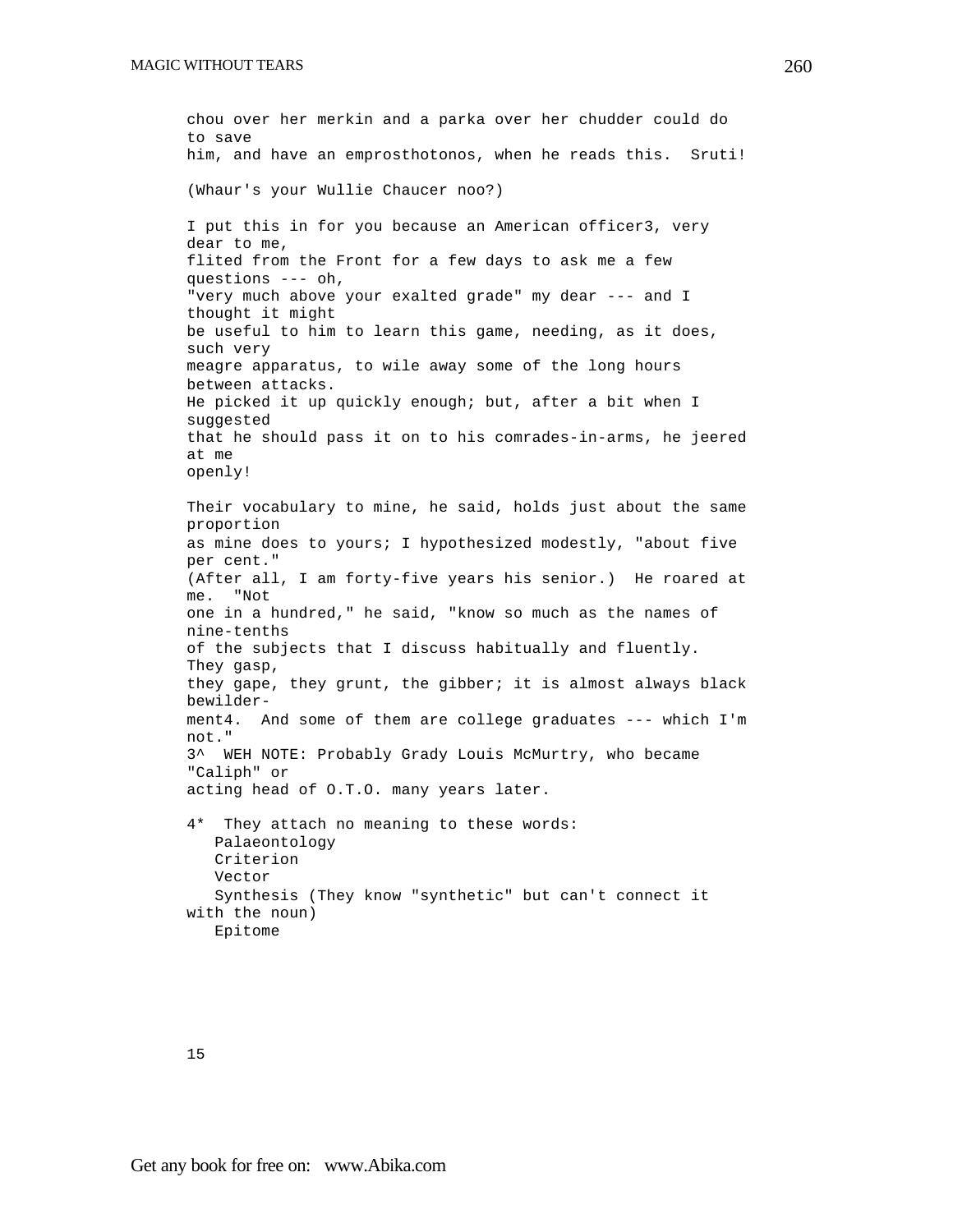He was snatched from school, and given a commission on the spot, apparently because he was one of very few that could be differentiated from the average Learned Pig. All this made me exceeding sorrowful. I began to understand why my Liber OZ, written entirely in words of one syllable only, with this very idea in mind, turned out to be completely beyond the average man's (or woman's) understanding. I had some Mass Observation done on it. "But this is rank socialism," "Sy, ayn't this all Fascism?" "Oh Golly!" "Cripes!" "Coo!" "How dreadful!" about the nearest most of them got to Ralph Straus and Desmond MacCarthy! Words of one syllable! Louis Marlow5 had already told me what a fool I was to expect that. "All they can digest," said he, "is a mess of stewed clich, s with Bird's custard Power." Damn everything --- it's true, it's true. So do you at least get together the stones that you need to build your Basilica! CHAPTER LXXIII. "MONSTERS," NIGGERS, JEWS, ETC. Cara Soror, Do what thou wilt shall be the whole of the Law. Come now, is this quite fair? When I agreed to tip you off about Magick and the rest, I certainly never expected to be treated as if I were being interviewed by an American Sunday Newspaper. What do I prefer for breakfast, and my views on the future of the theatre, and is the Great White Brotherhood in favour of Eugenic Babies? No, dear sister --- I nearly said sob-sister. But this I will say, you have been very artful, and led me on very cleverly --- you must have been a terror to young men --- for the matter of that, I dare say you are still!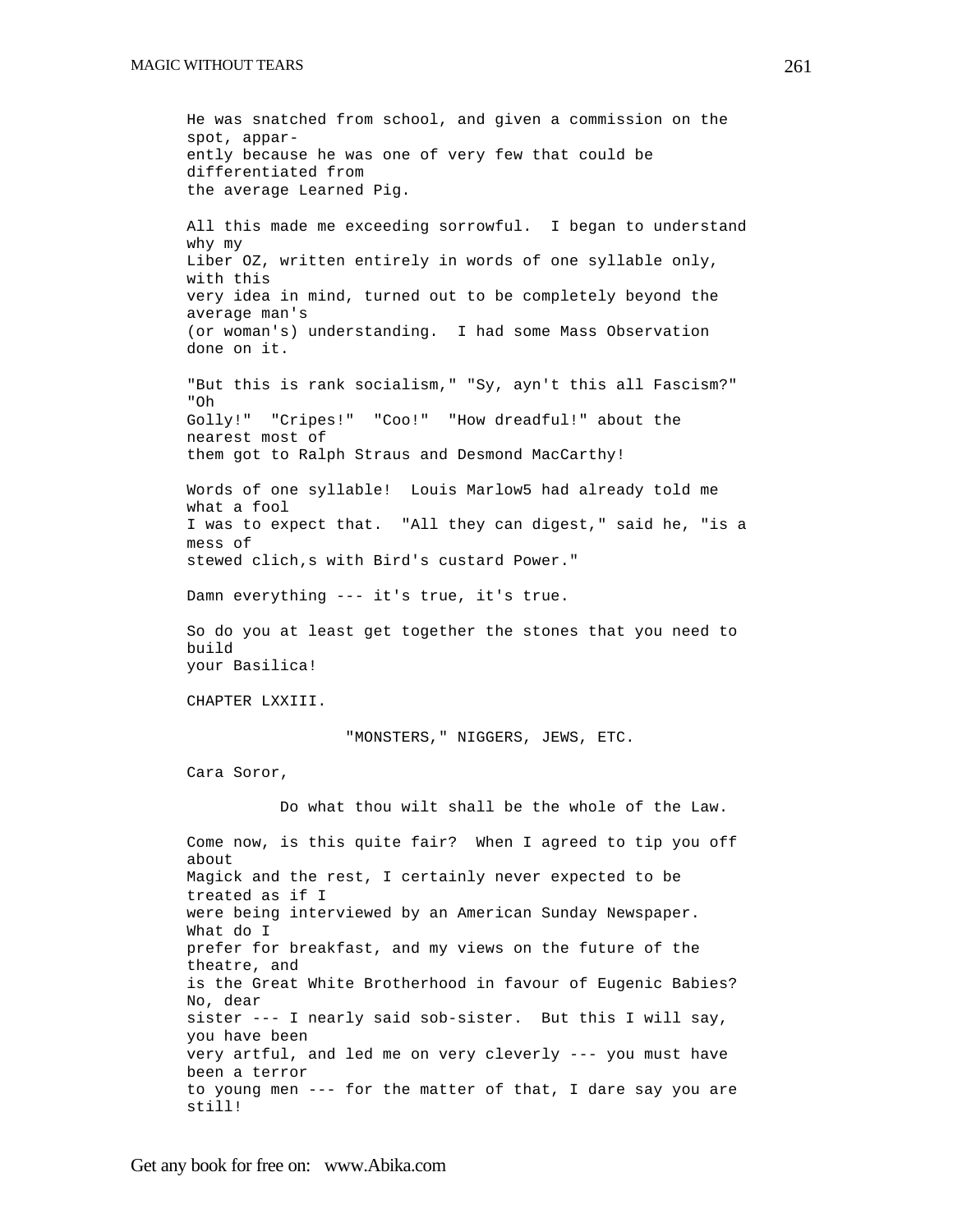```
And I don't see how to get out of swallowing this last sly 
bait; as
you say, "Every man and every woman is a star." does need 
some attention
to the definition of "man" and "woman". What is the 
position, you say,
of "monsters"? And men of "inferior" races, like the 
Veddah, Hottentot
and the Australian Blackfellow? There must be a line 
somewhere, and
   Foreign Policy (To them a mere phrase; no idea of its 
connotation
                    or principles)
    Demology
    Entrepreneur
    Correspondent and Co-respondent. (They don't know the 
difference)
   Subcutaneous
    Chordee)
   Gleet ) (Although they have them!)
   Histology ("Something to do with history")
5^ WEH NOTE: Louis Umfraville Wilkinson wrote under this pen 
name. He was
one of two individuals named to be literary executors under 
Crowley's
Last Will and Testament.
```
## 16

will I please draw it? You make me feel like Giotto!

There is one remark which I must make at the beginning. It's some poet or other, Tennyson or Kipling, I think (I forget who) that wrote: "Folks in the loomp, is baad." It is true all round. Someone wisely took note that the vilest man alive had always found someone to love him. Remember the monster6 that Sir Frederick Treves picked up from an East End peep-show, and had petted by princesses? (What a cunning trick!) Revolting, all the same, to read his account of it. He --- the monster, not Treves! --- seems to have been a most charming individual -- ah! That's the word we want. Every individual has some qualities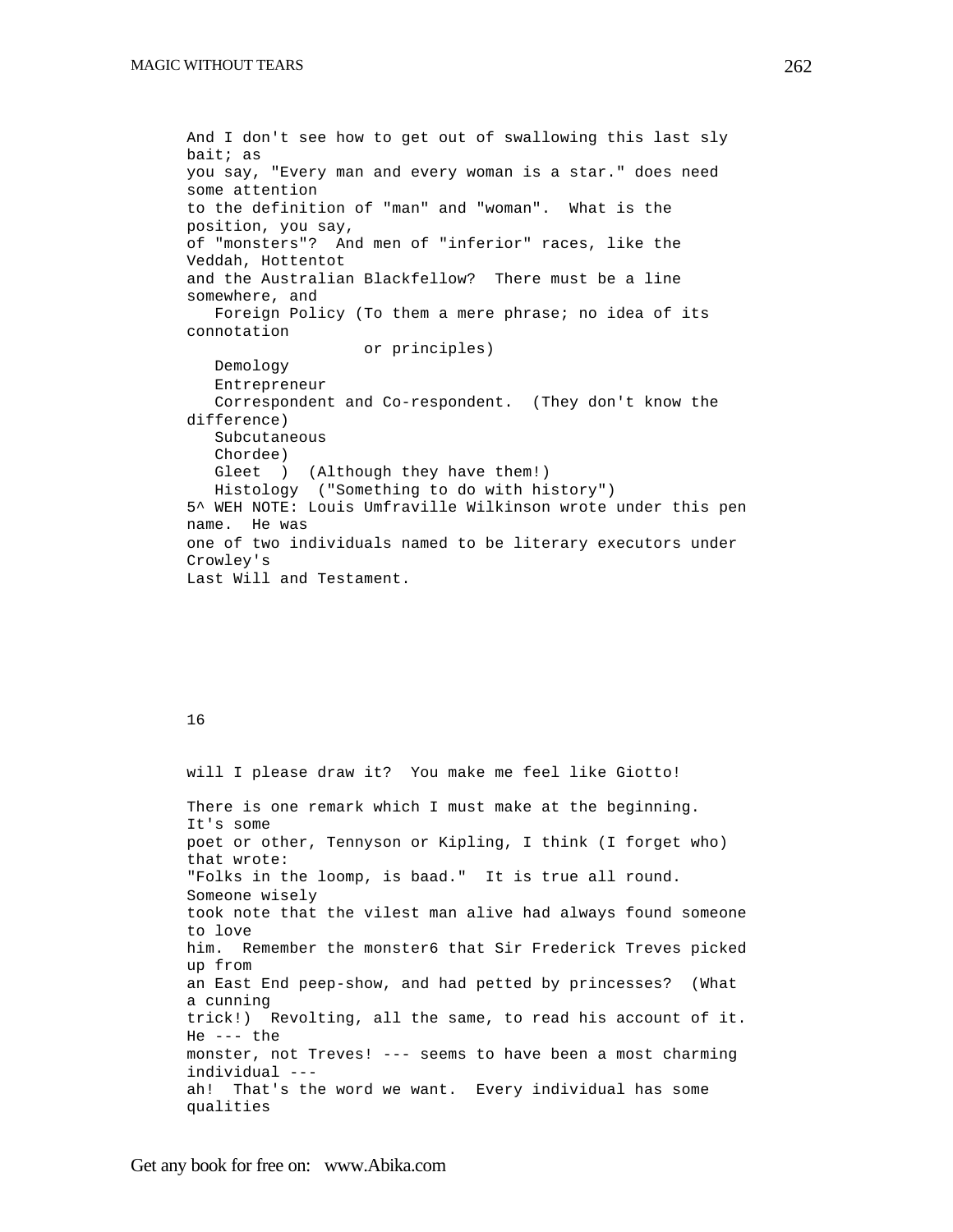that endear him to some other. And per contra, I doubt if there is any class which is not detestable to some other class. Artists, police, the clergy, "reds," foxhunters, Freemasons, Jews, "heavenborn," women's clubwomen (especially in U.S.A.), "Methodys," golfers, doglovers; you can't find one body without its "natural" enemies. It's right, what's worse; every class, as a class, is almost sure to have more defects than qualities. As soon as you put men together, they somehow sink, corporatively, below the level of the worst of the individuals composing it. Collect scholars on a club committee, or men of science on a jury; all their virtues vanish, and their vices pop out, reinforced by the self-confidence which the power of numbers is bound to bestow. It is peculiarly noticeable that when a class is a ruling minority, it acquires a detestation as well as a contempt for the surrounding "mob." In the Northern States of U.S.A., where the whites are overwhelming in number, the "nigger" can be more or less a "regular fellow;" in the South, where fear is a factor, Lynch Law prevails. (Should it? The reason for "NO" is that it is a confession of weakness.) But in the North, there is a very strong feeling about certain other classes: the Irish, the Italians, the Jews. Why? Fear again; the Irish in politics, the Italians in crime, the Jews in finance. But none of these phobias prevent friendship between individuals of hostile classes. I think that perhaps I have already written enough --- at least enough to start you thinking on the right lines. And mark well this! The submergence of the individual in his class means the end of all true human relations between men. Socialism means war. When the class moves as a class, there can be no exceptions. This is no original thought of mine; Stalin and Hitler both saw it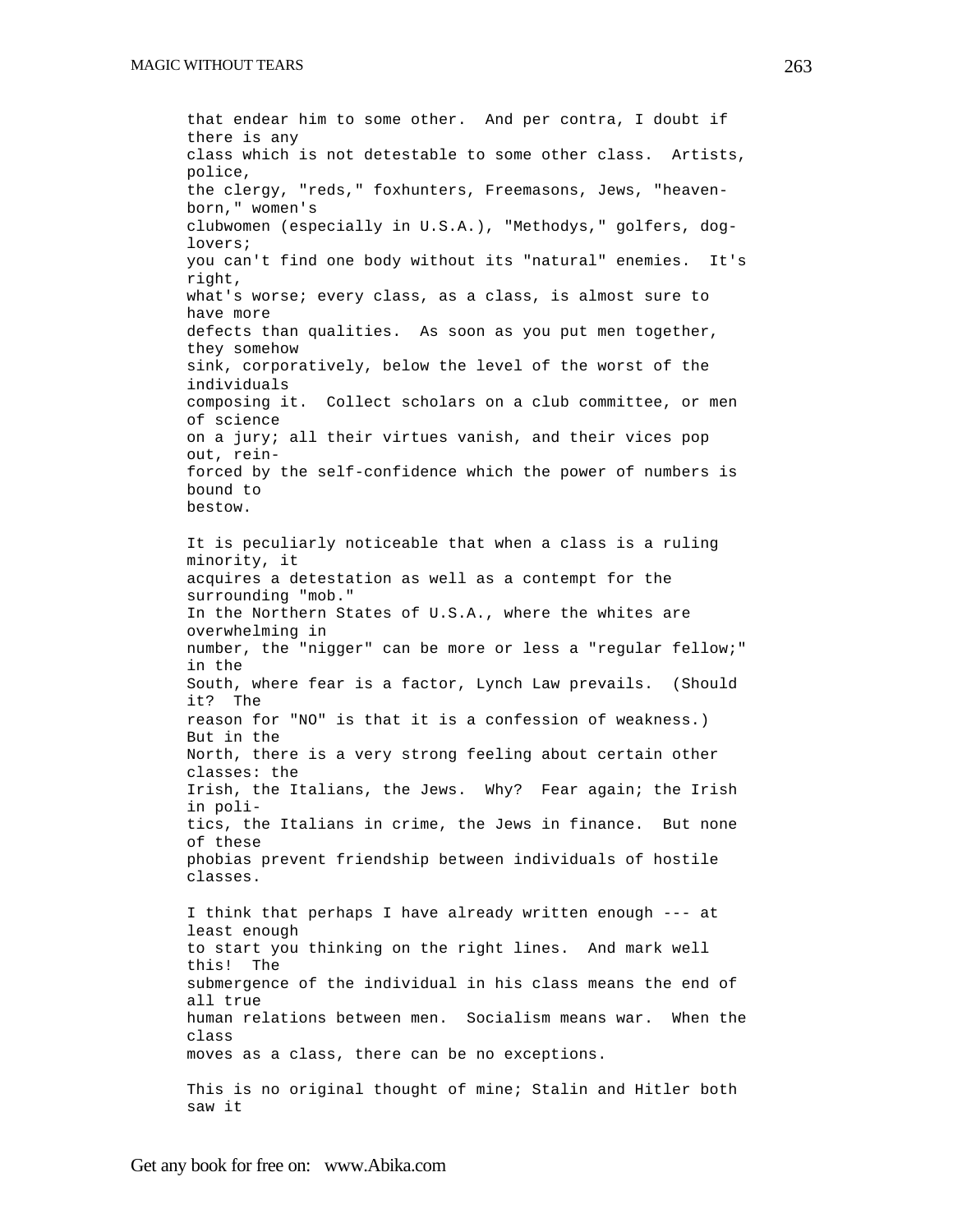crystal-clear; both, the one adroitly, the other clumsily, but with equally consummate hypocrisy, acted it out. They picked individuals to rule under their autocracy, killed off those that wouldn't fit, destroyed the power of the Trades Unions or Soviets while pretending to make them powerful and prosperous, and settled down to the serious business of preparing for the war which both knew to be inevitable. It is this fundamental fact which ensures that every democracy shall end with an upstart autocrat; the stability of peace depends upon the original idea which aggrandized America in a century from four millions to a hundred: extreme individualism with opportunity. Our own longest period of peace abroad (bar frontier skirmishes like the Crimean war) and prosperity at home coincided with Free Trade and Laissez-faire.

6^ WEH NOTE {needs research}: Is this the "Elephant Man"?

## 17

Now we may return, refreshed, to the main question of monsters, real (like Treves') or imaginary like Jews and niggers. 'Arf a mo! Haven't we solved the problem, ambulando? Everything would be okydoke and hunkydory if only we can prevent classes from acting as such? I suppose so. Then, what about a spot of pithy paradox for a change? Why should the classes want to act as classes? It's obvious; "Union is strength." The worst Fifteen can do more with a football than the best opposing team of one --- excuse my Irish!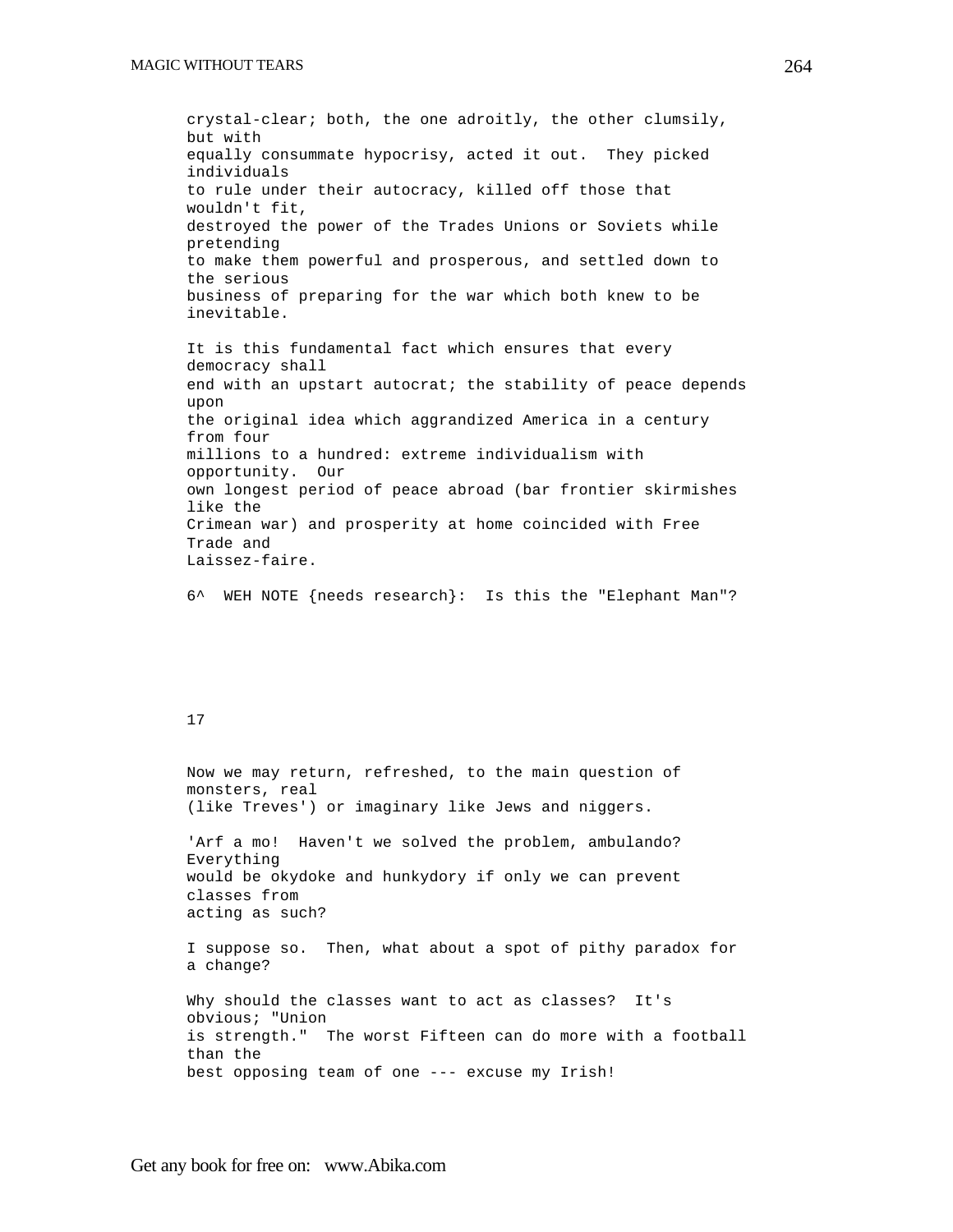Well, that tortoise is that elephant based upon? Why, still obviously, upon the universal sense of individual weakness. We all want a big bruvver to tell of him! Hence the Gods and the Classes. It's fear at the base of the whole pyramid of skulls. How right politicians are to look upon their constituents as cattle! Anyone who has any experience of dealing with any class as such knows the futility of appealing to intelligence, indeed to any other qualities than those of brutes. And so, whenever we find one Man who has no fear like Ibsen's Doctor Stockmann or Mark Twain's Colonel Grainger that strolled out on his balcony with his shotgun to face the mob that had come to lynch him, he can get away with it. "An Enemy of the People" wrote Ibsen, "Ye are against the people, O my chosen!" says The Book of the Law. (AL II, 25). Not only does it seem to me the only conceivable way of reconciling this and similar passages with "Every man and every woman is a star." to assert the sovereignty of the individual, and to deny the rightto-exist to "class-consciousness," "crowd-psychology," and so to mobrule and Lynch-Law, but also the only practicable plan whereby we may each one of us settle down peaceably to mind his own business, to pursue his True Will, and to accomplish the Great Work. So never lose sight for a moment of the maxim so often repeated in one context or another in these letters: that fear is at the root of every possibility of trouble, and that "Fear is failure, and the forerunner of failure. Be thou therefore without fear; for in the heart of the coward virtue abideth not." Good-night; and don't look under the bed! Love is the law, love under will. Yours fraternally,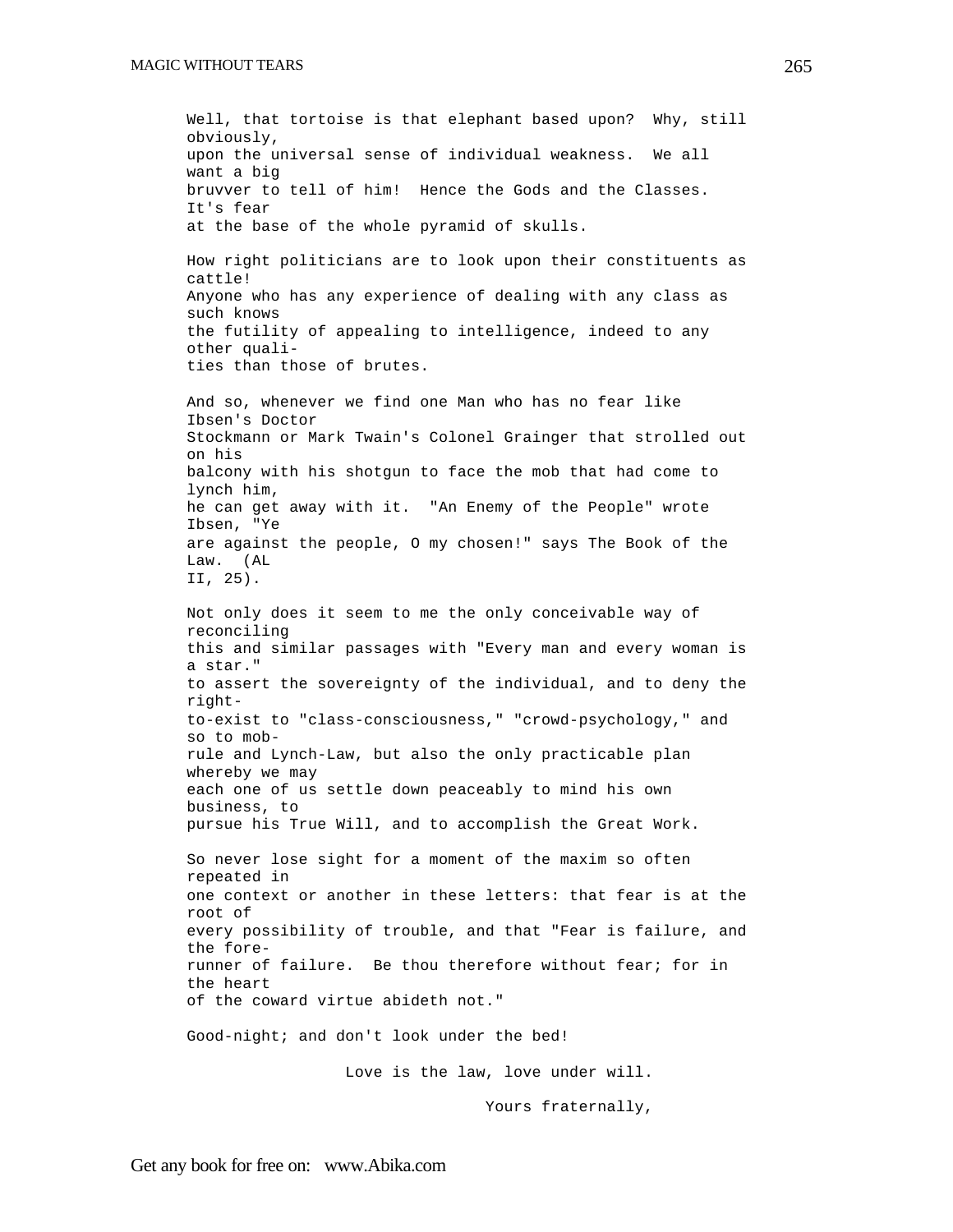$666$ 

CHAPTER LXXIV.

OBSTACLES ON THE PATH.

Cara Soror,

Do what thou wilt shall be the whole of the Law.

18

Peccavi! And how! But my excuse is good, and I will try to make amends. First, a little counter-attack --- your letter is so rambling and diffuse that at first I couldn't make out what you were getting at, and at last decided that it is much too random to reproduce, or even to deal with in detail. I shall simply formulate the case for the Prosecution, plead guilty, and appeal for clemency. The gravamen is that the Path of the Wise is gay with flowers, gilded with kiosks, and beset with snares; that every step is the Abode of Terror and Rapture --- and all that! Yet I habitually write in the manner of a drunken dominie! You "gaped for Aeschylus, and got Theognis." I tempted you, it seems with The Chymical Marriage of Christian Rosencreutz, its incomparable mystery and glamour, its fugitive beauty, its ineffable romance, its chivalry and its adventure, pellucid gleams as of sunlight under the sea, vast brooding wings of horror overshadowing the firmament, yet with strong Starlight constant overbead. And then I let you down! You did expect at least something of the atmosphere of the Arabian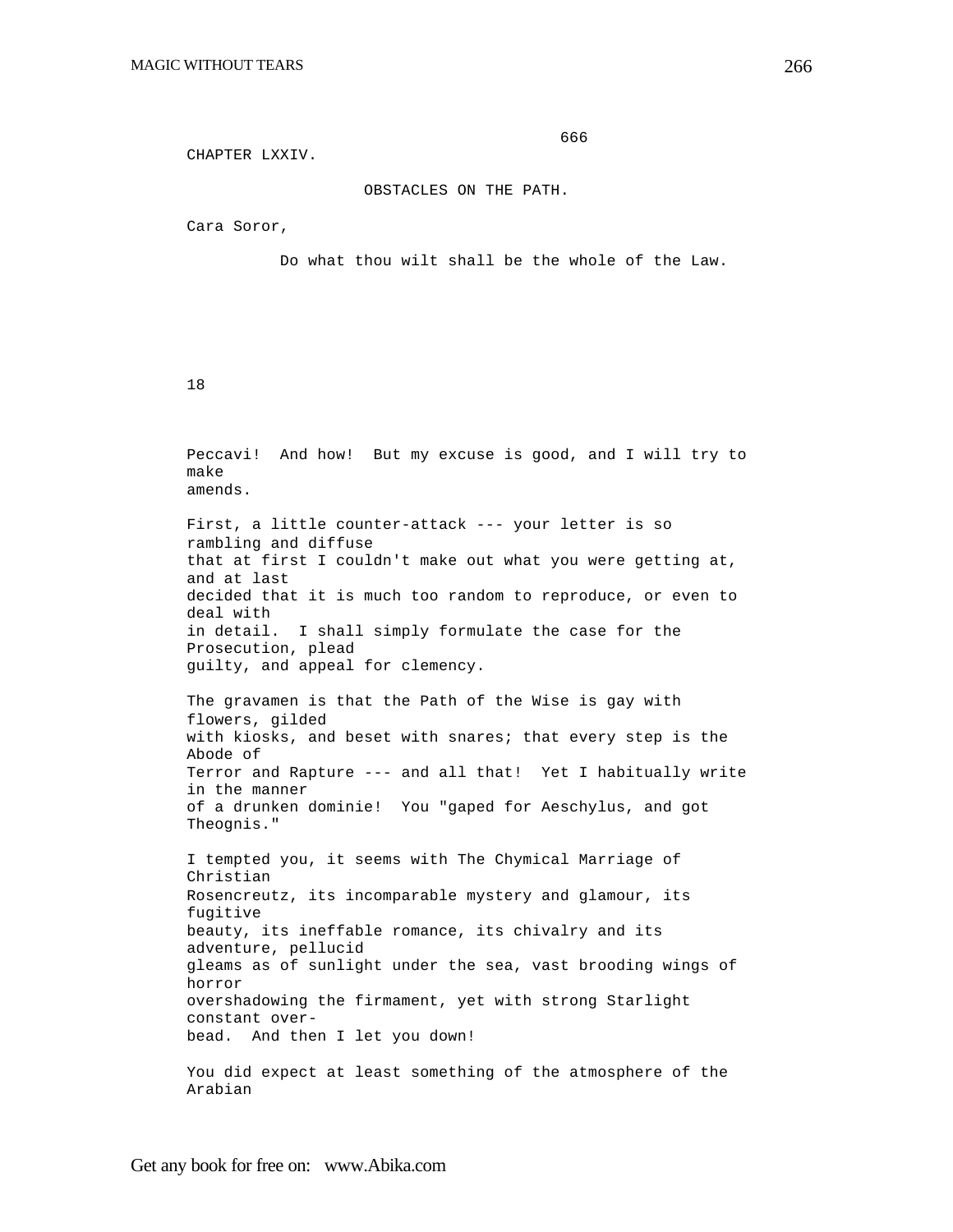Nights; if not so high, of Apuleius and Petronius Arbiter; of Rabelais, Meinhold, de la Motte Fouqu, ; and the Morte d'Arthur in later times, of Balzac, Dumas, Lytton, Huysmans, Mabel Collins and Arthur Machen. You look at me with strange sad eyes: "But you, too, Master, have not you too led a life as strange, as glamourous, as weird and as romantic, as the best of them? Then why this cold detachment from that ambience?" Well, if you put it like that, I can only say that I feel at the same time more guilty and entirely innocent! For, while the charge is true, the defence is not to be shaken. The worst of all teachers are the Boloney Magnates, of whom I have already given some account. But the next worst are just exactly those who try to create an atmosphere of romance, and succeed only in a crude theatricalism. So, avoiding the swirling turmoil of Scylla, I have broken the ship on the barren rock Charybdis.{Editorial Q. - -- isn't this basakwards? WEH} Now let me hearten you, brave sister! All the old tales are true! You can have as many dragons, princesses, vampires, knightserrant, glendowers, enchanted apes, Jinn, sorcerers and incubi as you like to fancy, and --- whoa Emma! did I tell you about Cardinal Newman? Well, I will. The one passage in his snivelling Apologia which impressed me was a tale of his childhood --- before the real poet, lover and mystic had been buried beneath the dung-heap of Theology. He tells us that he read the Arabian Nights --- in a heavily Bowdlerized edition, bet you a tosser! --- and was enchanted, like the rest of us, so that he sighed "I wish these tales were true!" The same thing happened to me; but I set my teeth, and muttered: "I will make these tales true!"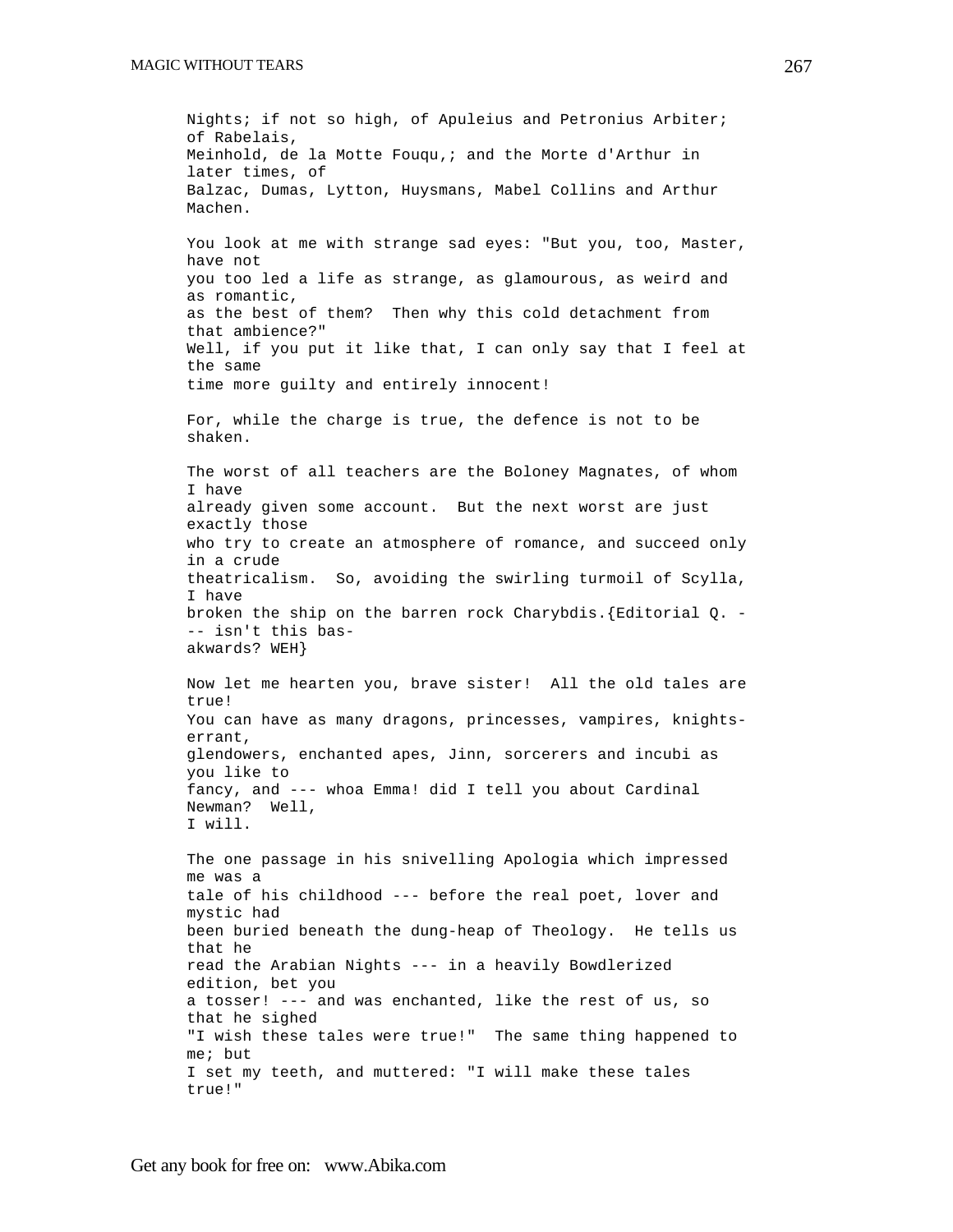Well, I have, haven't I? You said it yourself!

# 19

Let me be very frank about one point. It has always puzzled me completely why one is forbidden to relate certain of one's adventures. You remember, perhaps, in one of these letters I started out gaily to tell you some quite simple things --- I couldn't, can't, see quite what harm could come of it --- and I was pulled up sharp --- yes, and actually punished, like a school-boy! I had often done much more impudent things, and nobody seemed to give a hoot. Oh somebody tell me why! The only suggestion that occurs to me is that I might somehow be "giving occasion to the enemy to blaspheme." Let it go at that! "Enough of Because! Be he damned for a dog!" Yes child, my deepest attitude is to be found in my life. I have been to most of the holy inaccessible places, and talked with the most holy inaccessible men; I have dared all the most dangerous adventures, both of the flesh and of the spirit; and I challenge the world's literature to match for sublimity and terror such experiences as those in the latter half of The Vision and the Voice. You understand, of course, that I say all this merely in indication; or rather, as I said before, as an appeal for clemency. On the contrary (you will retort) you are a mean cat (Felis Leo, please!) not to let us all in on the ground floor of so imposing a Cathedral! To atone? Not a catalogue, which would be interminable; not a classi-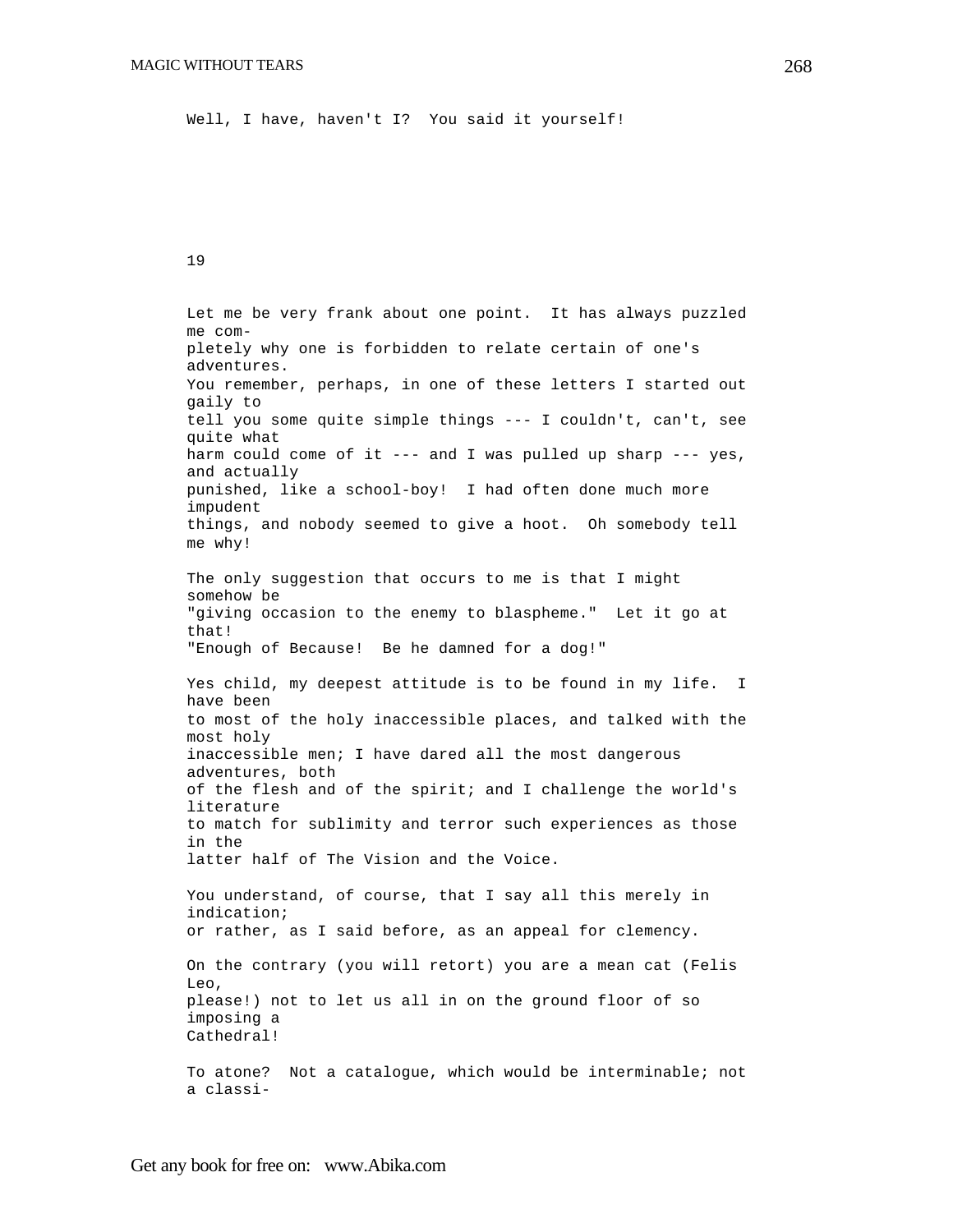fication, which would be impossible, save in the roughest terms; nothing but a few short notes, possibly an anecdote or so. Just a tickle or a dram of schnapps, to enliven the proceedings. ordeals -- temptations --- that sort of thing. A general Khabardar karo! With now and then a snappy Achtung! Oh, curse this mind of mine! I just can't help running to hide under the broad skirts of the Qabalah! It's Disk, Sword, Cup and Wand again! Sorry, but c'est trop fort pour moi. Disks. To master Earth, remember that the Disk is always spinning; fix this idea, get rid of its solidity. Commonly, the first tests of the young Aspirant refer to cash --- "that's God's sol solid in this world." The proper magical attitude is very hard to describe. (I'm not talking of that black hen's egg any more; that is simple.) Very sorry to have to say it, but it is not unlike that of the spendthrift. Money must circulate, or it loses its true value. A banker in New York once told me that the dollar circulated nine times as fast as the English equivalent, so that people seemed to themselves to be nine times as rich. (I told you about the œ100 note in a special letter on Money). But here I am stressing the spiritual effect; what happens is that anxiety vanishes; one feel that as it goes out, so it comes in. This view is not incompatible with thrift and prudence, and all that lot of virtues, far from it, it tucks in with them quite easily. You must practise this; there's a knack in it. Success in this leads to a very curious result indeed; not only does the refusal to count (Fourpen'north or Yoga, please miss, and Mum says can I have a penny if I bring back the bottle!), bring about the needlessness of counting, but also one acquires the power to command!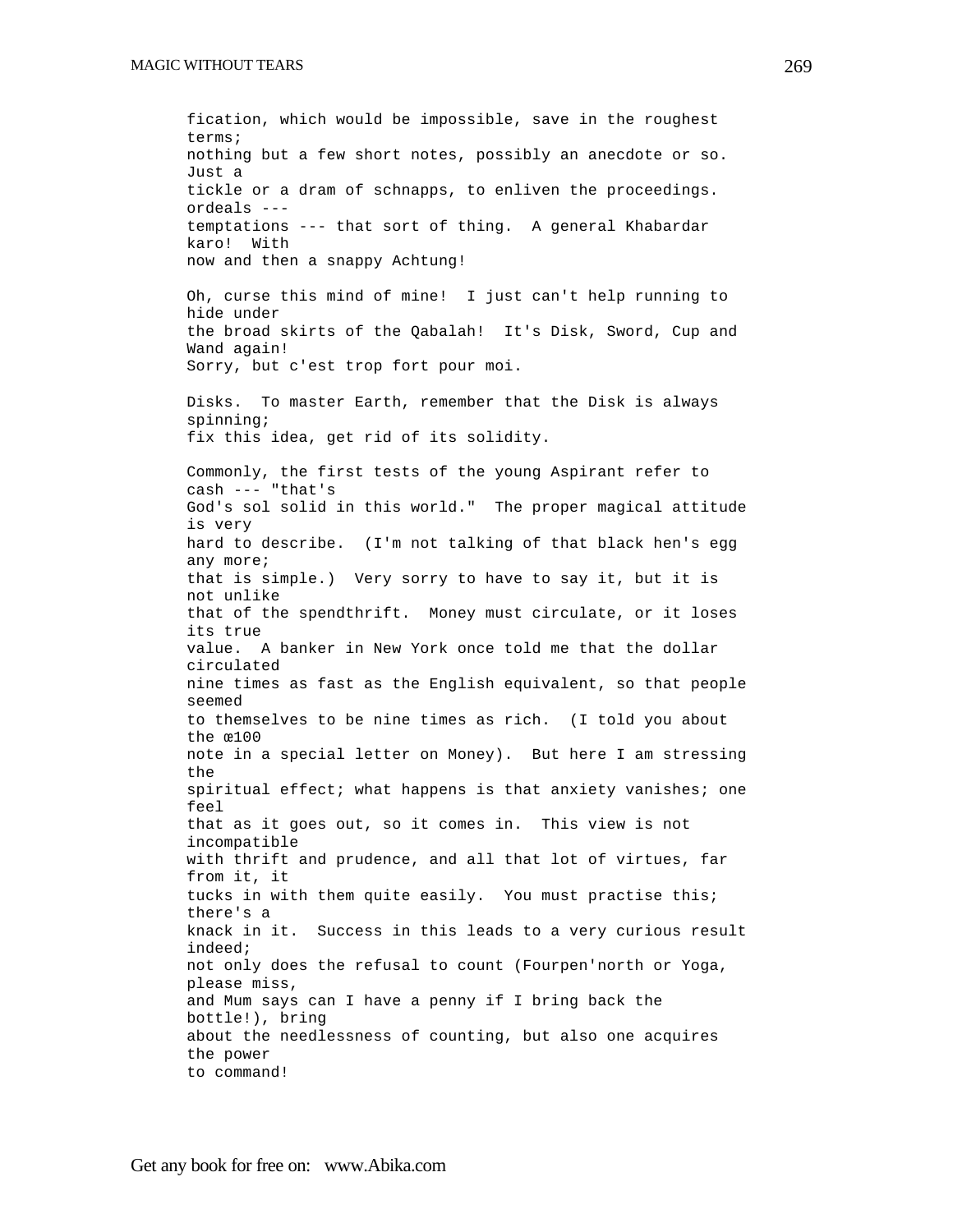20

A century ago, very nearly, there lived in Bristol and "Open Brother" names Muller, who was a wizard at this; Grace before breakfast, the usual palaver about the Lord and His blessings and His bounty et cetera, da capo; to conclude "and, Blessed Lord, we would humbly venture to remind Thee that this morning Thou art œ3 4s. 6 1/2d. short in the accounts; trusting that Thou wilt give this small matter Thine immediate attention, for Jesus' Christ's sake, Amen." Sure enough, when he came to open his post, there would be just enough, sometimes exactly enough, to cover that amount. This story was told me by an enemy, who thought quite seriously that he would go to Hell for being "Open." ("Open" Brethren were lax about the Lord's Supper, let people partake who were not sound upon the Ramsgate Question; and other Theological Atrocities!) It meant that the facts were so undeniable that the "advertisement for Answer to Prayer" outweighed the "miracle by a heretic." I knew a poetess of great distinction who used to amuse herself by breaking off a conversation and saying, "Give me a franc" (or a shilling, or any small sum) and then going on with her previous remarks. She told me that of over a hundred people I was the second who had passed the coin to her without remark of any kind.

This story --- do you think? --- is neither here no there. No, my remarks are rarely asyntartete. The Masters, at one stage or another of initiation --- it is forbidden to indicate the conditions -- arrange for some test of the Aspirant's attitude in some matter, not necessarily involving cash. If he fails, goodnight!

Get any book for free on: www.Abika.com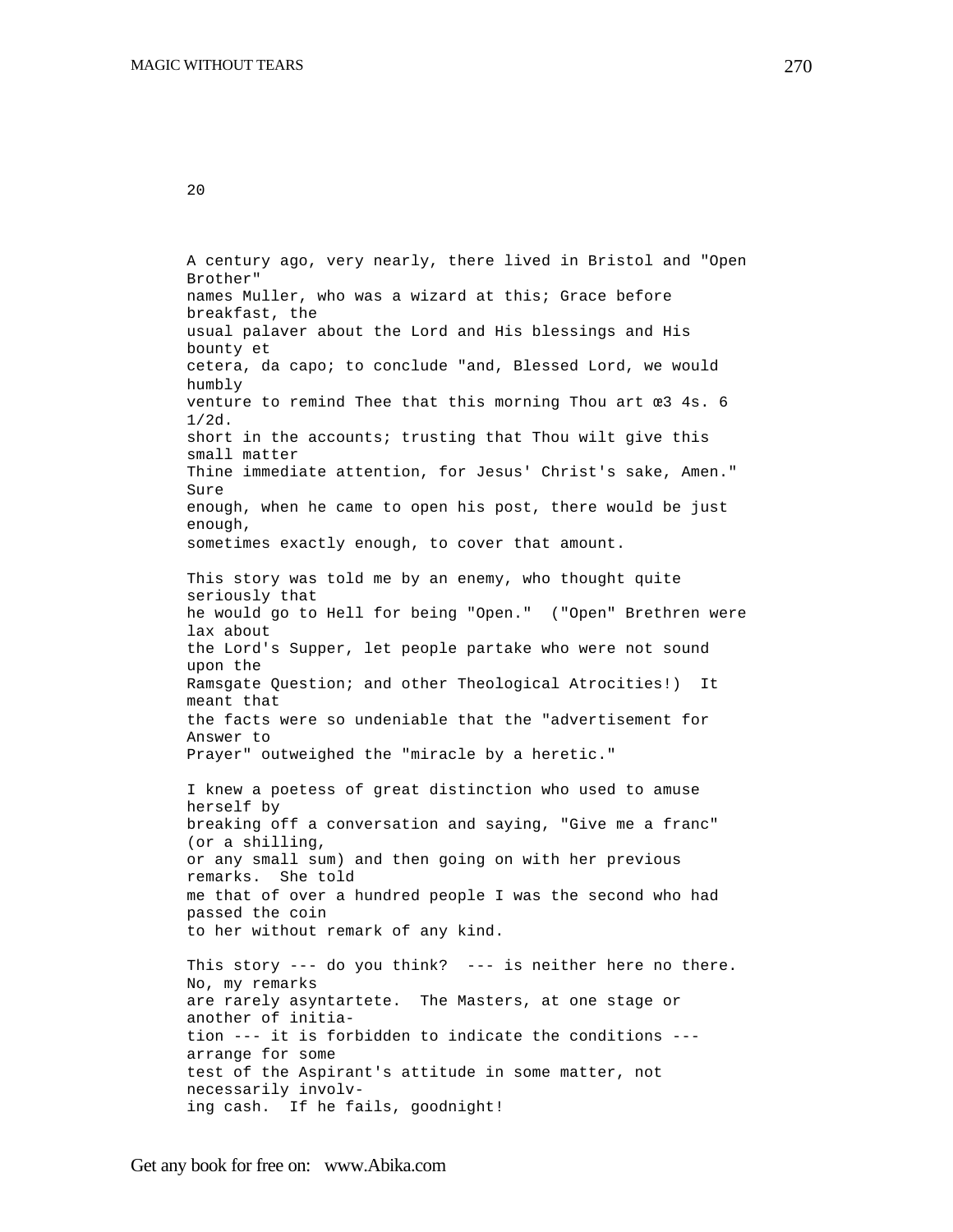Swords, now. The snags connected with this type of test are probably the nastiest of any. Misunderstanding, confusion, logical error (and, worse, logical precision of the kind that distinguishes many lunatics), dispersion, indecision, failure to estimate values correctly --- oh! -- there is no end to the list. So much so, indeed, that there is no specific critical test, it is all part of the routine, and goes on incessantly. Well, there is just one. Without warning a decision of critical importance has to be made by the candidate, and he is given so many minutes to say Yes or No. He gets no second chance. But I must warn you of one particular disgrace. You know that people of low mentality haunt fortune-tellers of equal calibre, but with more low cunning. They do not really want to know the future, or to get advice; their real object is to persuade some supposed "authority" to flatter them and confirm them in their folly and stupidity. It is the same thing with a terrifying percentage of the people that come for "teaching" and "initiation." The moment they learn anything they didn't know before, off they fly in a temper! No sooner does it become apparent that the Master is not a stupid middleclass prig and hypocrite --- another edition of themselves, in short -- - they are frightened, they are horrified, they flee away on both their feet, like the man in the Bible! I have seen people turn fishbelly pale in the face, and come near fainting outright, when it has dawned upon them suddenly that magick is a real thing!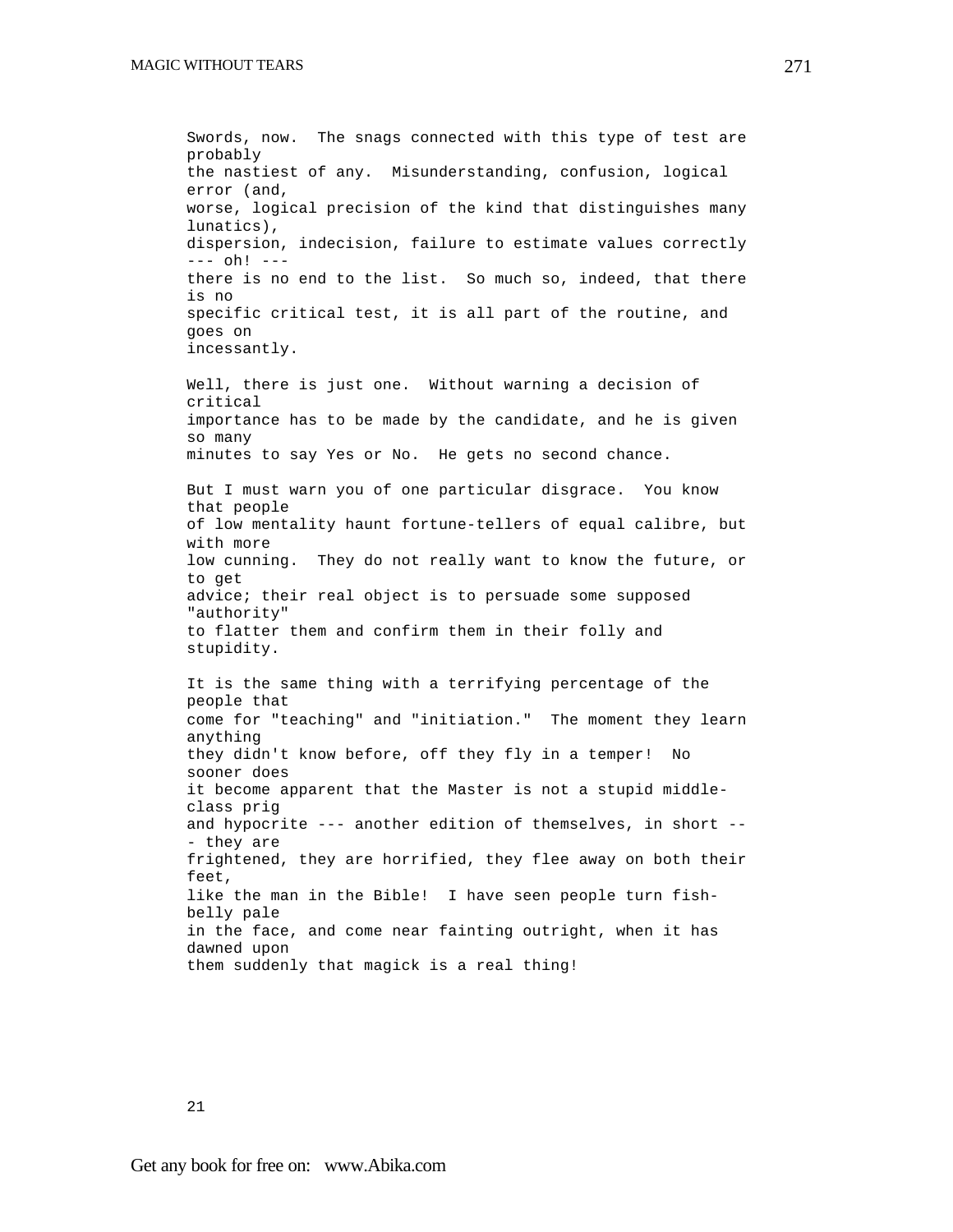It's all beyond me! Cups: we are much more definite again. The great test is so well known, and accounts have already been published, that it can be here plainly stated. Early in his career, the Aspirant is exposed to the seductions of a Vampire, and warned in due form and due season. "Sleep with A,B,C,D,E and F, my lad, and our hearty best wishes! But not with G on any account, on peril of your work!" So off he goes to G, without a second's hesitation. This test may be prolonged; the deadliness and subtlety of the danger has been recognized, and he may have half a dozen warnings, either direct or springing from his relations with her. And the penalty is not so drastically final; often he gets off with a term of penal servitude. On the other hand, the Aspirant who can spot at the first hint why the Masters think that particular woman a danger, and acts promptly and decisively as he should, is secretly marked down as a sword of very fine temper indeed! The rest of the Cup Ordeals consists for the most part of progressive estimations of the quality of the Postulant's devotion to the work; there is not, as a rule, anything particularly spectacular or dramatic in it. If you stick to your Greetings and Adorations and all such mnemonics, you are not likely to go very far wrong. Wands: this obviously a pure question of Will. You will find as you go on that obstacles of varying degrees of difficulty confront you; and the way in which you deal with them is most carefully watched. The best advice that I can give is to remember that there is little need of the Bull-at-a-Gate method, though that must always be ready in reserve; no, the best analogy is rapier-play. Elastic strength.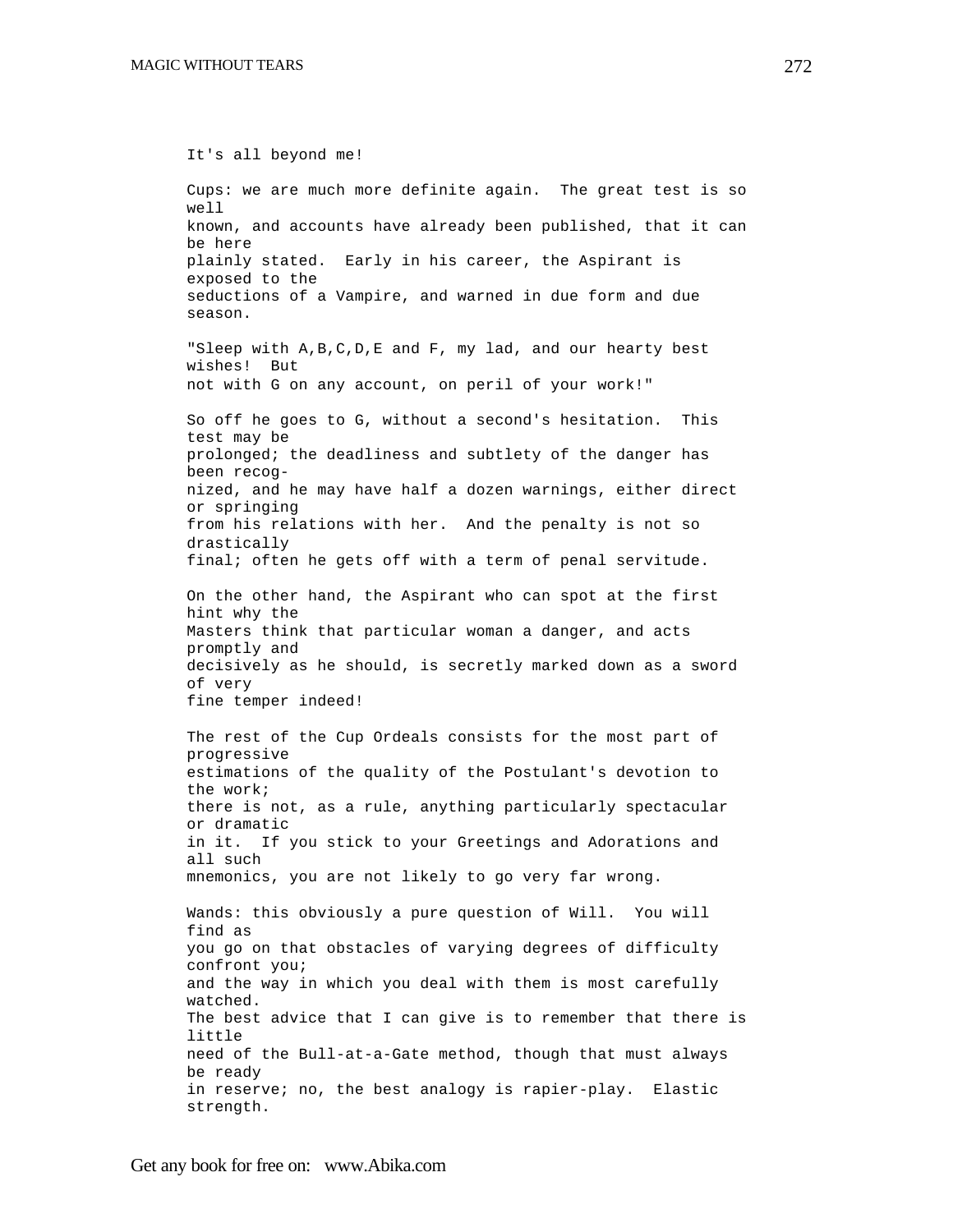Warfare shows us.

That seems to cover your question more or less; but don't forget that it depends on yourself how much of the dramatic quality colours your Path. I suppose I have been lucky to have had the use of all the traditional trappings; but it is always possible to make a "coat of many colours" out of a heap of rags. To show you that you have had Chaucer and John Bunyan --- yes, and Laurence Sterne: to bring up the rear, James Thomson (B.V.) to say nothing of Conrad and Hardy. Nor let me forget The Cream of the Jest and The Rivet in Grandfather's Neck of my friend, James Branch Cabell.

So now, fair damozel, bestride thy palfrey, and away to the Mountains of Magick!

Love is the law, love under will.

Fraternally,

 $666$ 

P.S. One danger I had purposely passed over, as it is not likely to come your way. But, since others may read these letters ---

Some, and these the men of highest promise, often of great achievement,

## 22

are tempted by Treason. The acquire a "Judas-complex,' think how splendid it would be if they were to destroy the Order -- or, at the very least, unhorse the Master. This is, of course, absurd in itself, because if they had crossed the Abyss, they would understand why it is impossible. It would be like "destroying Electricity," or "debunking" the Venus of Milo.

The maxi-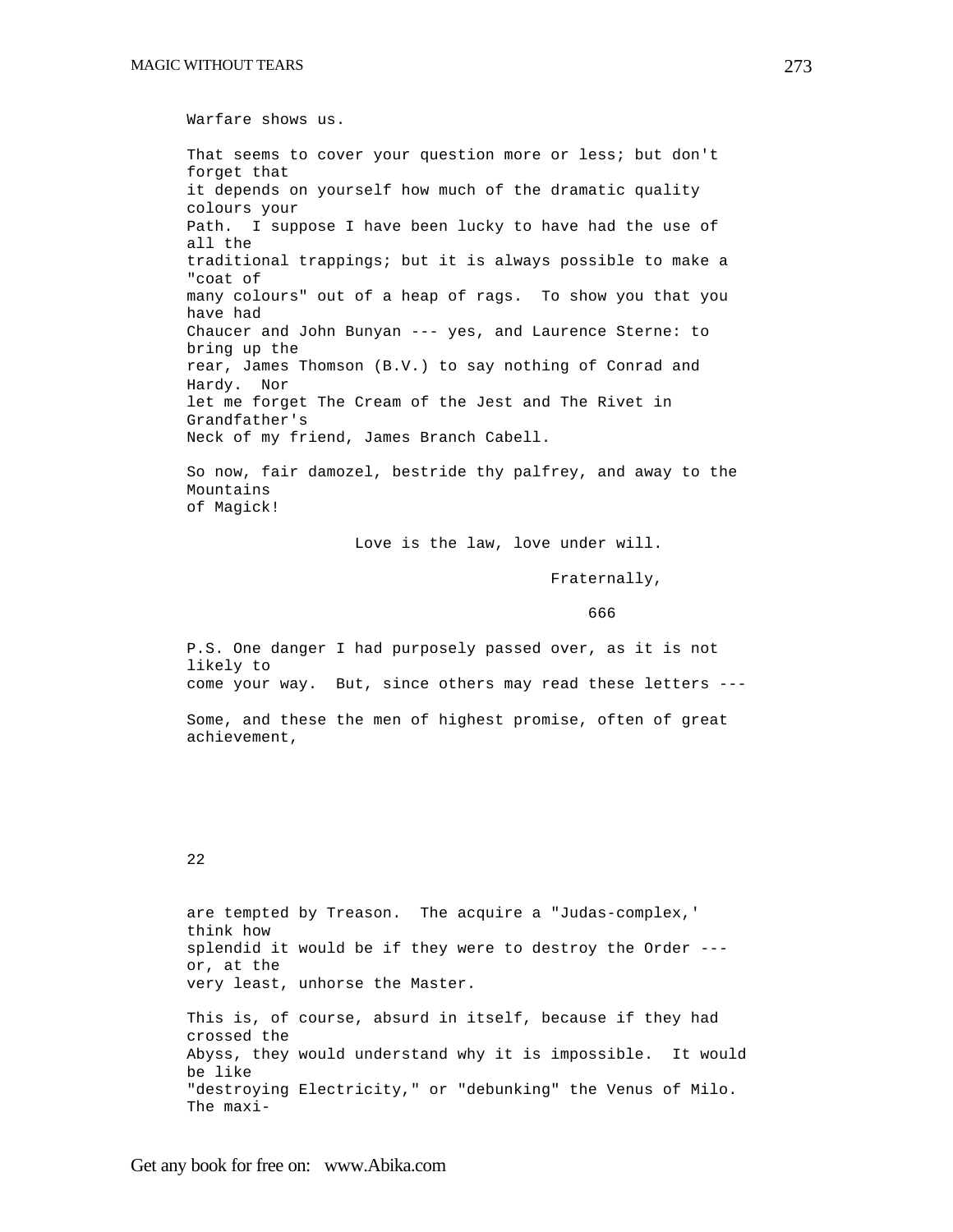mum of success possible in such an operation would be to become a "Black-Brother;" but what happens in practice, so far as my own experience goes, is complete dispersion of the mental faculties amounting to suicide; I could quote no less than four cases in which actual physical self-murder was the direct result. CHAPTER LXXV. THE A.'. A.'. AND THE PLANET Cara Soror, Do what thou wilt shall be the whole of the Law. You Write: "Am I to understand that the A.'. A.'. has two main lines of Work. (1) The initiation of Individuals, (2) Action on the world in general --- say "Weltpolitik"? Because your letters on the History of Magick do imply (2); and yet the A.'. A.'. discourages any form of group working. Is it that the Masters (8ø = 3þ Magistri Templi) having been admitted to the Third Order --- the A.'. A.'. proper; below this are R.R. et A.C. and G.'. D.'. -- are no longer liable to the dangers which make group activity in lower grades undesirable. Or do they still work as Individuals, yet, because they are initiates, appear to act as a corporate body? You have often expressed yourself as if this were so. 'Of course, They had to pick on me to do the dirty work' is a typical growl of the old Big Lion! But again there is that Magical Memory of yours when you came down from that Hermitage in the little wood overhanging the nullah below the Great Peak 'somewhere in Asia' and sat in some sort of Consistory in the valley where the great Lamaserai -- or whatever it was --- towers over the track, (I quote some of your phrases from memory.) Which is it?"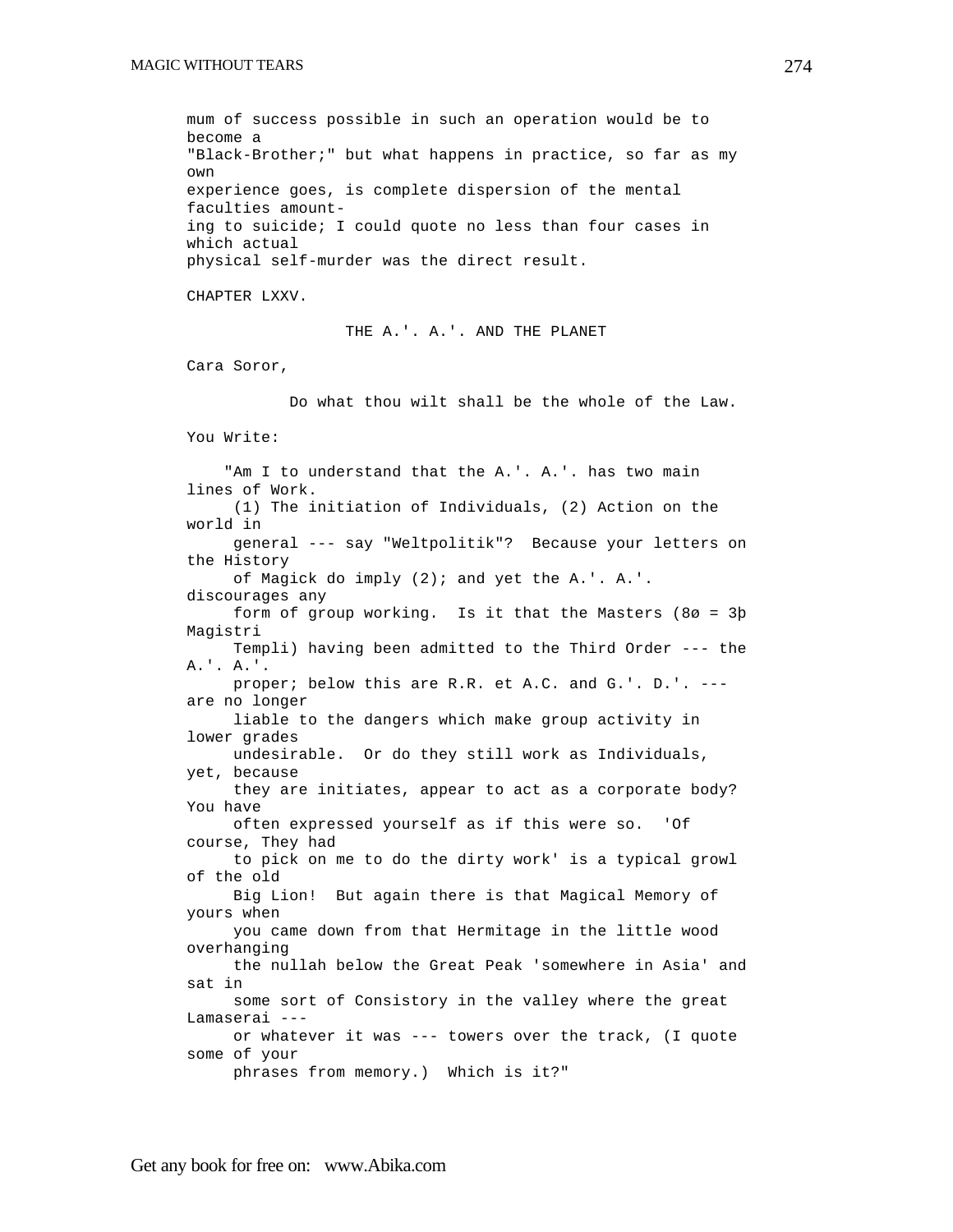My dear child, that is all very sensibly put; and the answer is that Convenience would decide. Then you go on, after a digression: "Then how are They acting at present? What impact has the new Word, Thelema, made upon the planet? What are we to expect as a result? And can we poor benighted outsiders help Them in any way? I know it's 'cheek' to ask." then turn the other cheek, and repeat the question! I will do my best to make it all clear. But do not forget that I am myself completely in the dark with regard to the special functions of most of my colleagues.

To begin, then!

Achtung! I am going to be hard-boiled; my first act is to enlist the

## 23

Devil himself in our ranks, and take the Materialistic Interpretation of History from Karl Marx, and accept economic laws as the manifest levers which determine the fortune of one part of the earth or another. I shall take exception only by showing that these principles are secondary: oil in Texas, nitrates on the Pacific slope of the Andes, suphur in Louisiana (which put Etna's nose out of joint by making it cheaper for the burgers of Messina to import it from four thousand miles away instead of digging it out of their own back garden), even coal and timber, upset very few apple-carts until individual genius had found for these commodities such uses as our grandfathers never dreamed. The technical developments of almost every form of wealth are the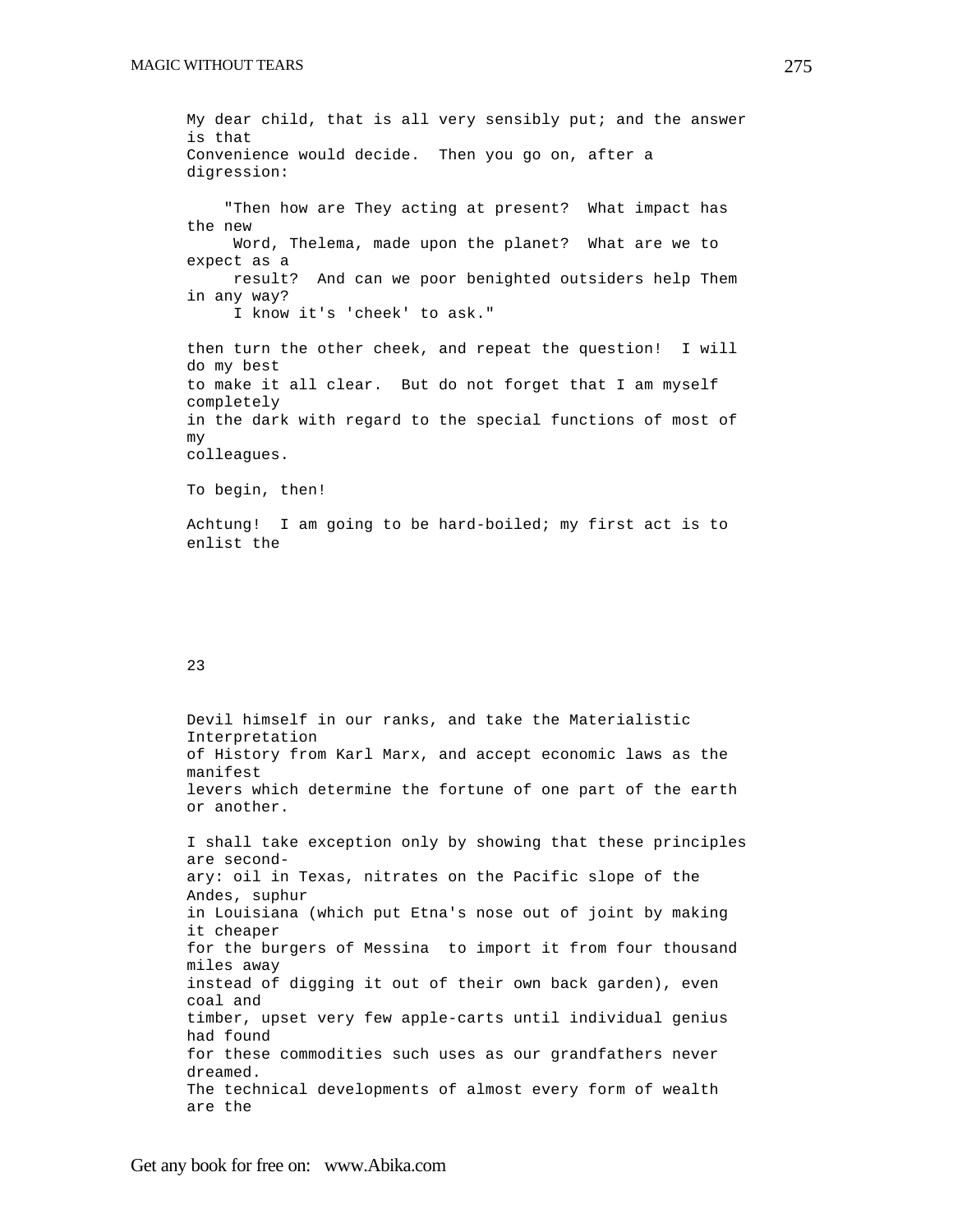forebears of Big Business; and Big Business, directly or indirectly, is the immediate cause of War. In the "To-day and to-morrow" series is an essay called Ouroboros, by Garet Garrett; one of the most shrewd and deep-delving analysis of economics ever written. May I condense him crudely? Mass Production for profit fails when its markets are exhausted; so every effort is made to impose it not only on the native but the foreigner, and should guile fail, then force! But the process ineluctably goes on; when the whole world buys the nasty stuff, and will accept no other, the exploiter is still faced by diminishing returns. No possibility of expansion; sooner or later dividends dwindle, and the Business is Bust. To even the most stupid it becomes plain at this stage that war is wholly ruinous; organization breaks down altogether; one meaningless revolution follows another; famine and pestilence complete the job. Last time --- when Osiris replaced Isis --- the wreck was limited in scope --- note that it was the civilized, the organized part that broke down. (Jews and Arabs could remain aloof, and keep a small torch burning until Light returned with the Renaissance.) This time there is no civilization which can escape being involved in the totality of the catastrophe. Towards this collapse all totalitarian movements inevitably tend. Bertrand Russell himself admits that, although himself "temperamentally Anarchistic," Society must be yet more organized than it is to-day if it is to exist at all. But his, as Garet Garrett shows, is the John Gilpin type of horsemanship. We are to-day more or less at the stage where "off flew Gilpin's hat and wig."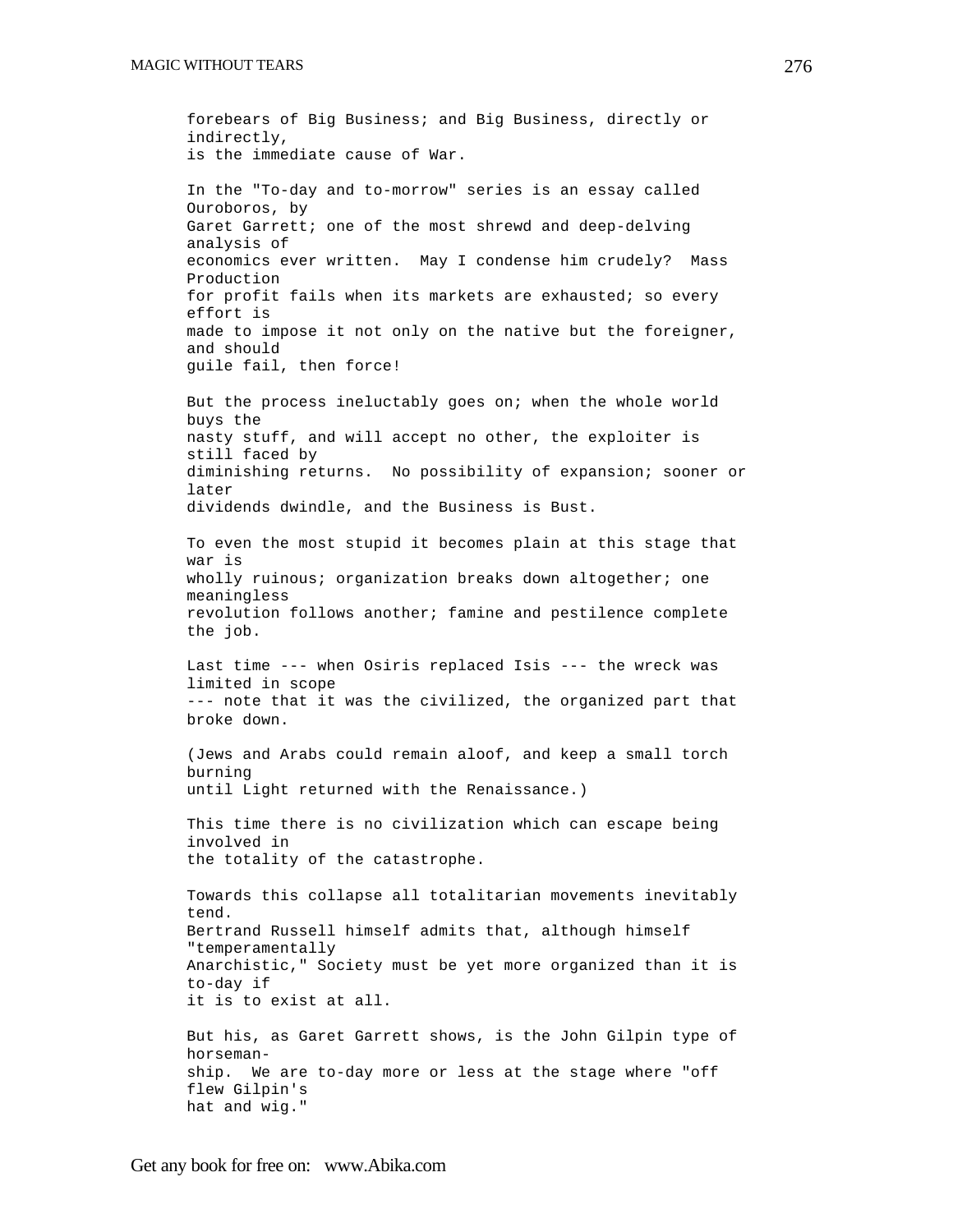Achievement of high aims, which tends ultimately to the well-being, the prosperity of the republic, depends on the proportion of masters to servants. The stability of a building depends on the proportion of superstructure to foundations. The rule holds good in every department of Nature. There is an optimum for every case. If there is one barber for ten thousand men, most of them will remain unshorn; if there are five thousand barbers, most of them will be out of a job. Apply this measure to society; there must be an optimum

#### 24

relation between

industry and agriculture, between town and country. When the proper balance is not struck, the community must depend on outside help, importing what it lacks, exporting its surplus. This is an unnatural state of affairs; it results in business, and therefore ultimately in war. That is, as soon as the stress set up by the conditions becomes insupportable. So long as "business" is confined to luxuries, no great harm need result; but when interference with the flow of foreign trade threatens actual necessities, the unit concerned realizes that it is in danger of strangulation. Consider England's food supply! Switzerland, Russia, China, the U.S.A. can laugh at U-boats. England must support a Navy, a wealth-consuming, not a wealth-producing, item in the Budget. Similar remarks apply to practically all Government Departments. The minimum of organization is desirable; all artificial doctrinaire multiplication of works which produce no wealth is waste; and for many reasons (some absurd, like "social position") tend to create fresh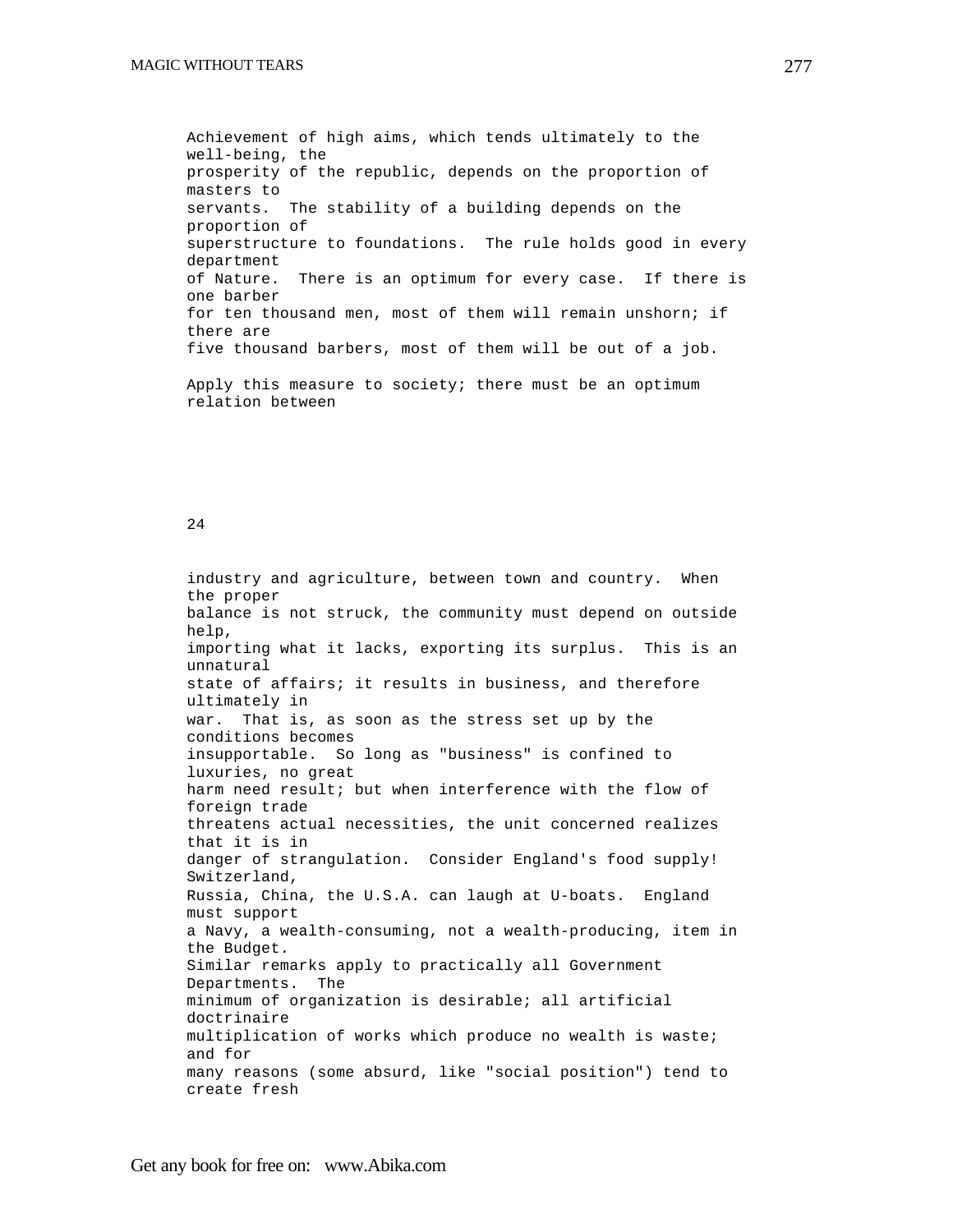unnecessary necessities. Ad infinitum, like the fleas in the epigram! When laws are reasonable in the eyes of the average man, he respects them, keeps them, does his best to maintain them; therefore a minute Police Force, with powers strictly limited, is adequate to deal with the almost negligibly small criminal class. A convention is laudable when it is convenient. When laws are unjust, monstrous, ridiculous, that same average man, will he-nill he, becomes a criminal; and the law requires a Tcheka or a Gestapo with dictatorial powers and no safeguards to maintain the farce. Also, corruption becomes normal in official circles; and is excused. I refer you to Mr. J. H. Thomas.7 One evil leads to another; the seven devils always take possession of a house that is swept and garnished to he point at which people find it uncomfortable. But is not all this beside the point, you ask? No. It was needful to indicate this cumulative progression to social shipwreck,because, to-day an obvious peril of the most menacing, in 1904 no ordinary sane person foresaw anything of the sort. But special knowledge alters things, and it is certain that the Masters anticipated, with great exactness of calculation, the way things would go in the political world. Practically all the messages received during the "Cairo Working" (March-April 1904 e.v.) came to me through Ouarda. No woman ever lived who was more ignorant of, or less interested in, anything to do with politics, or the welfare of the race; she cared for nothing beyond her personal comfort and pleasure. When the communications ceased, she dropped the whole affair without a thought. She nearly always referred to the authors of these messages as "They:" when asked who "They" were, she would say haltingly and stupidly "the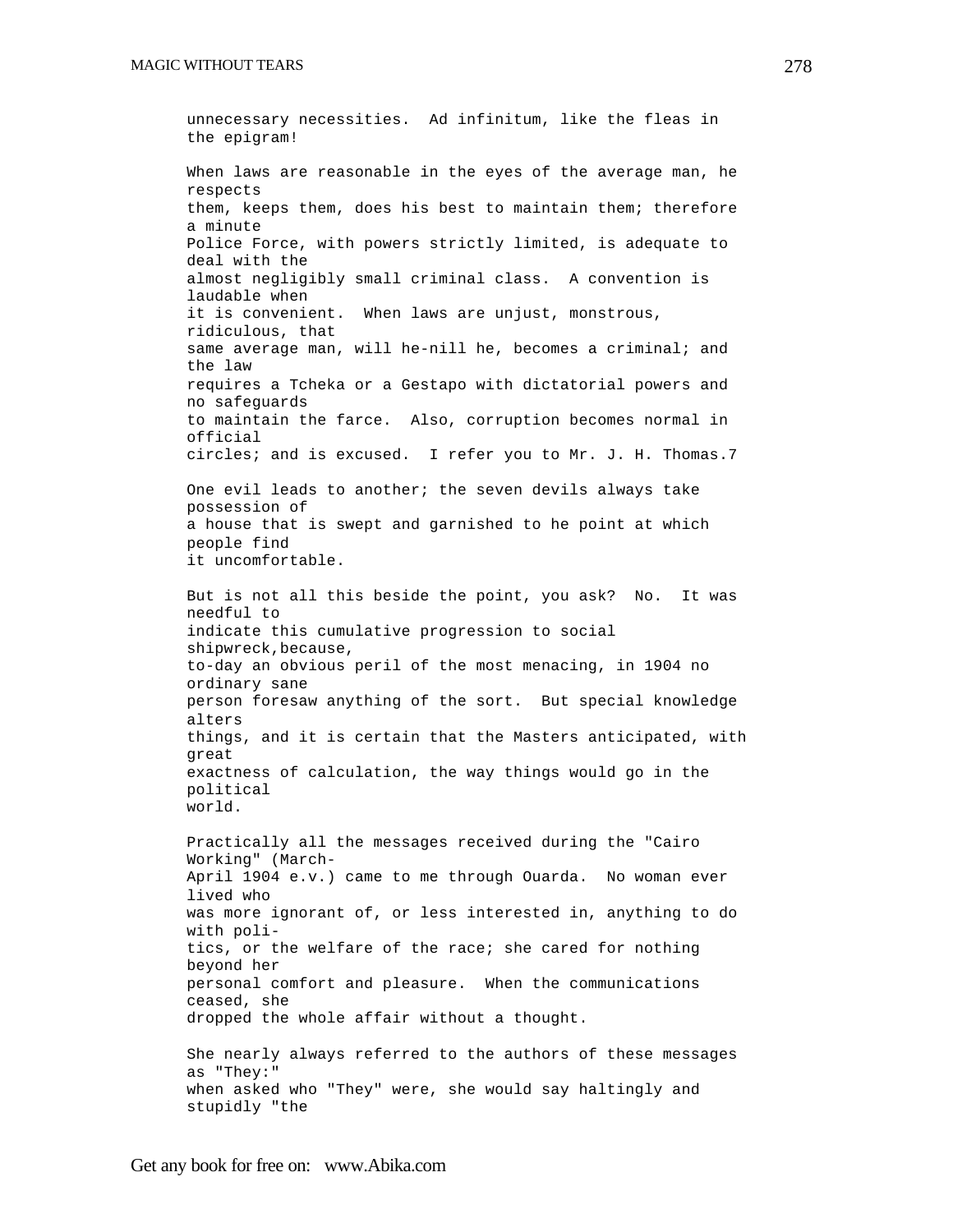gods," or some equally unhelpful term. But she was always absolutely clear and precise as to the instructions. The New Aeon was to supersede the old; my special job was to preserve the Sacred Tradition, so that a new Renaissance might in due season rekindle the hidden Light. I was accordingly to make a Quintessence of the Ancient Wisdom, and publish it in as permanent a form as possible. This I did in The Equinox. I should perhaps have been strictly classical, and admitted only the 7\* The Chancellor of the Exchequer, having fixed the increase of Income Tax at threepence, proceeded to defraud the Insurance Companies by insuring himself against a rise of the sum!

## 25

"Publication in Class "A", "A-B", "B " and "D" material. But I had the idea that it would be a good plan to add all sorts of other stuff, so that people who were not in any way interested in the real Work might preserve their copies.

This by the way: the essence this letter is to show that "They", not one person but a number acting in concert, not only foresaw a planet-wide catastrophe, but were agreed on measures calculated to assure the survival of the Wisdom worth saving until the time, perhaps three hundred or six hundred years later, when a new current should revive the shattered thought of mankind. The Equinox, in a word, was to be a sort of Rosetta Stone. There is one other matter of incomparable importance: the

wars which have begun the disintegration of the world have followed, each at an interval of nine months, the operative publications of The Book of the

Get any book for free on: www.Abika.com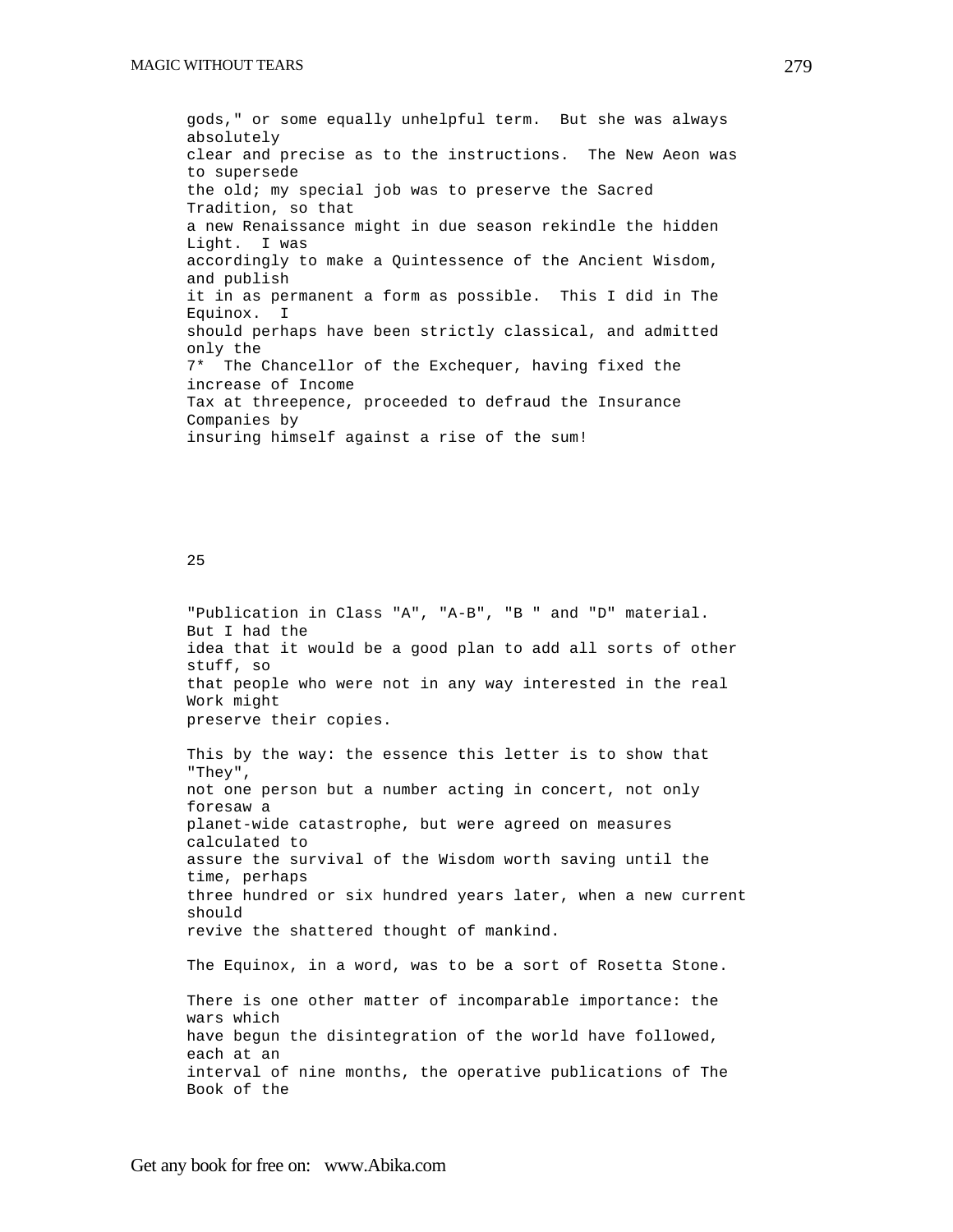Law. This again seems to make it almost certain that "They" not only know the future, at least in broad outline, but are at pains to arrange it. I have no doubt that the advance of Natural Science is in the charge of a certain group of "Masters." Even the spiritually and morally as well as the physically destructive phenomena of our age must be parts of some vast all-comprehensive plan. Putting two and two together, and making 718, it looks as if the Masters acquiesced in and helped to fulfill, the formula of the catastrophic succession of the Aeons. An analogy. We have the secret of the Elixir of Life, and could carry on in the same body indefinitely; yet at least some masters prefer to reincarnate in the regular way, only taking care to waste no time in Amennti, but to get back to the Old Bench and pick up the New Tools with the minimum of delay. By having attained the Freedom of "Elysian, windless, fortunate abodes Beyond Heaven's constellated wilderness" "we are blessed; and bless" by refusing to linger therein, but shouldering once more "Atlantean the load of the too vast orb of" the Karma of Mankind. This hypothesis does at least make intelligible Their action in riding for a fall instead of preventing it. It may also be that They feel that human progress has reached its asymptote so far as the old Formula can take it. In fact, unless we take some such view, there does not seem to be much point in taking an action so fundamentally revolutionary (on the surface) as the proclamation of a New Word. But then (you will object, if an objection it be) people like Lenin, Hitler, Mussolini, the Mikado, et hoc genus omne, are loyal emissaries of the Masters, or the gods! Well, why not? An analogy, once more. In the Christian legend we find God (omnipotent, omniscient, omnipresent)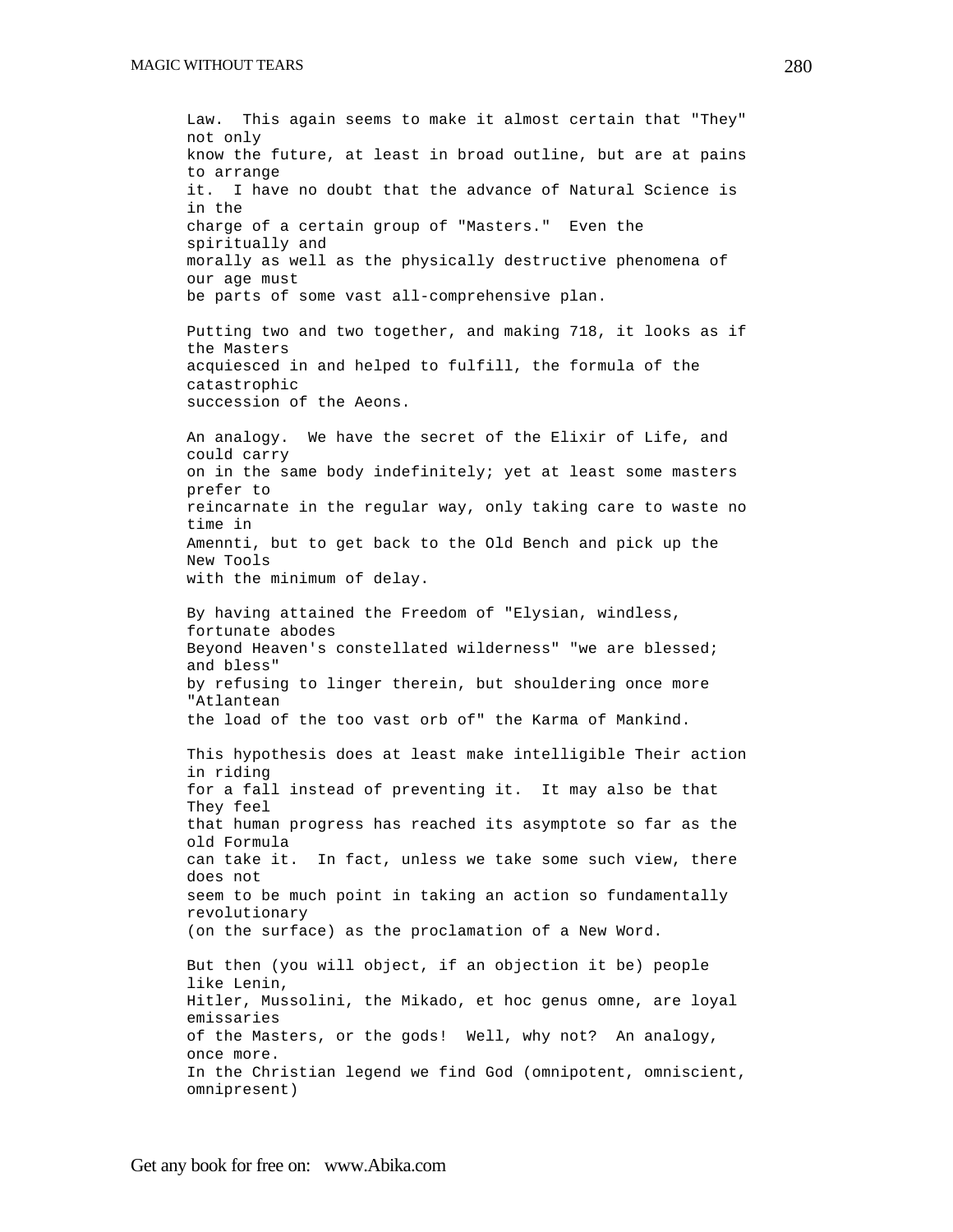employing Judas, Pilate and Herod, no less than Jesus, as actors in the Drama which replaced Isis by Osiris in the Great Formula. Perfectly true; but this fact does not in any way exculpate the criminals. It is no excuse for the Commandants of Belsen and Buchenwald that they were acting under orders. The Drama is not mere play-acting, in which the most virtuous man may play the vilest of parts.

Your further objection, doubtless, will be that this theory makes the

## 26

Masters responsible for the agony of the planet. I refer you to The Book of the Heart Girt with a Serpent, Cp I, v. 33-4-0. 33. Let us take our delight in the multitude of men! Let us shape unto ourselves a boat of Mother-of-Pearl from them, that we may ride upon the river of Amrit! 34. Thou seest yon petal of Amaranth, blown by the wind from the low sweet brows of Hathor? 35. (The magister saw it and rejoiced in the beauty of it) Listen! 36. (From a certain world came an infinite wail) That falling petal seemed to the little ones a wave to engulph their continent. 37. So they will reproach thy servant, saying: Who hath set thee to save us? 38. He will be sore distressed. 39. All they will understand not that thou and I are fashioning a boat of Mother-of-Pearl. We will sail down the river of Amrit even to the yew groves of Yama, where we may rejoice

Get any book for free on: www.Abika.com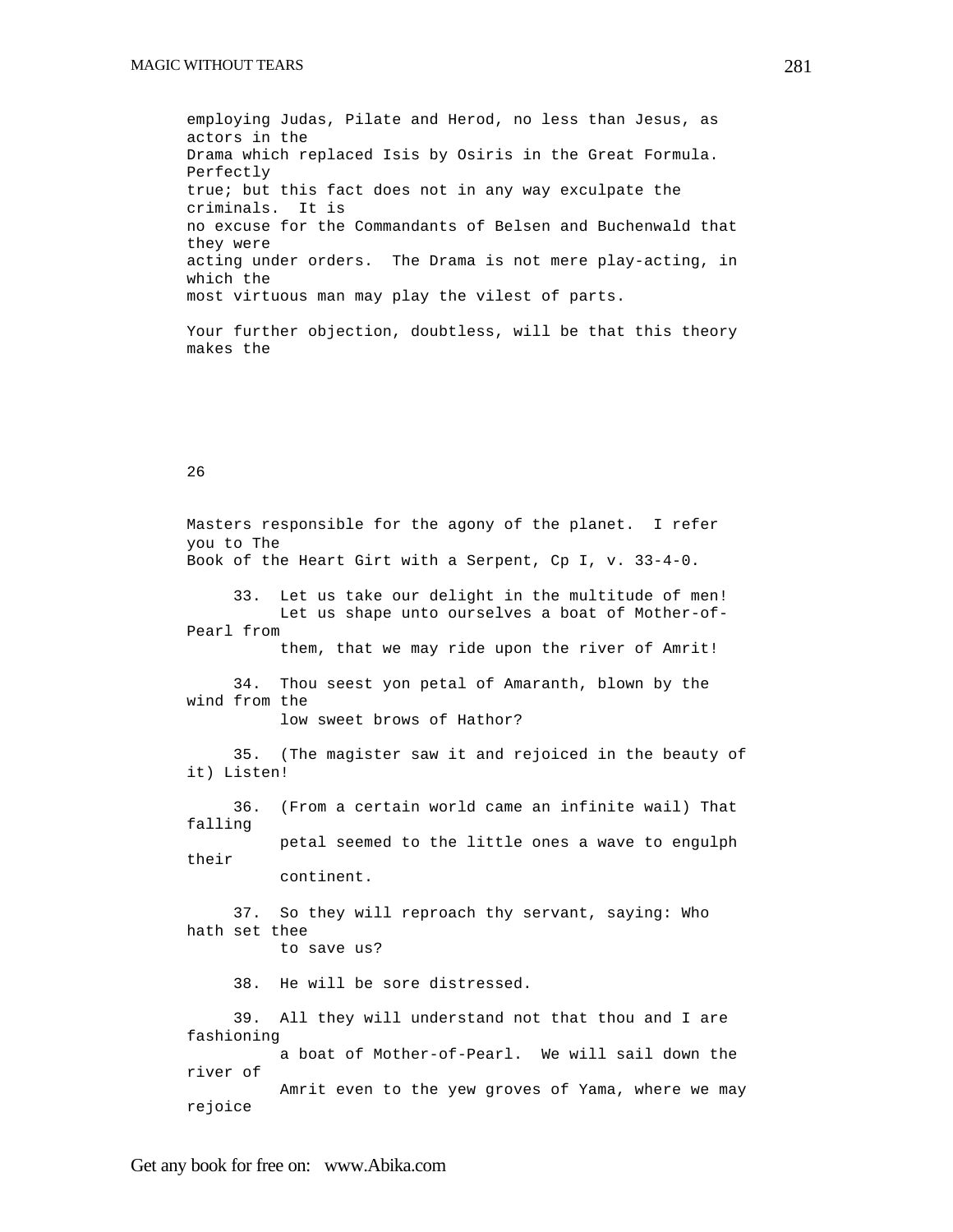exceedingly.

 40. The joy of men shall be our silver gleam, their woe our blue gleam --- all in the Mother-of-pearl.

And again, Cp. I, v. 50-52 and v. 56-62.

 50. Adonai spake yet again with V.V.V.V.V. and said: The earth is ripe for vintage; let us eat of her grapes, and be drunken

thereon.

 51. And V.V.V.V.V. answered and said: O my Lord, my dove, my excellent one, how shall this word seem unto the children of

 52. And He answered him: Not as thou canst see. It is certain that every letter of this cipher hath some value; but who shall determine the value? For it varieth ever, according to the subtlety of him that made it.

. . . . .

men?

. . .

 56. And Adonai said: The strong brown reaper swept his swathe and rejoiced. The wise man counted his muscles and pondered, and understood not, and was sad. Reap thou and rejoice!

 57. Then was the adept glad, and lifted his arm. Lo! an earth quake, and plague, and terror on the earth! A casting down of them that sate in high places; a famine upon the multitude!

58. And the grape fell ripe and rich into his mouth.

 59. Stained is the purple of thy mouth, O brilliant one with the

white glory of he lips of Adonai.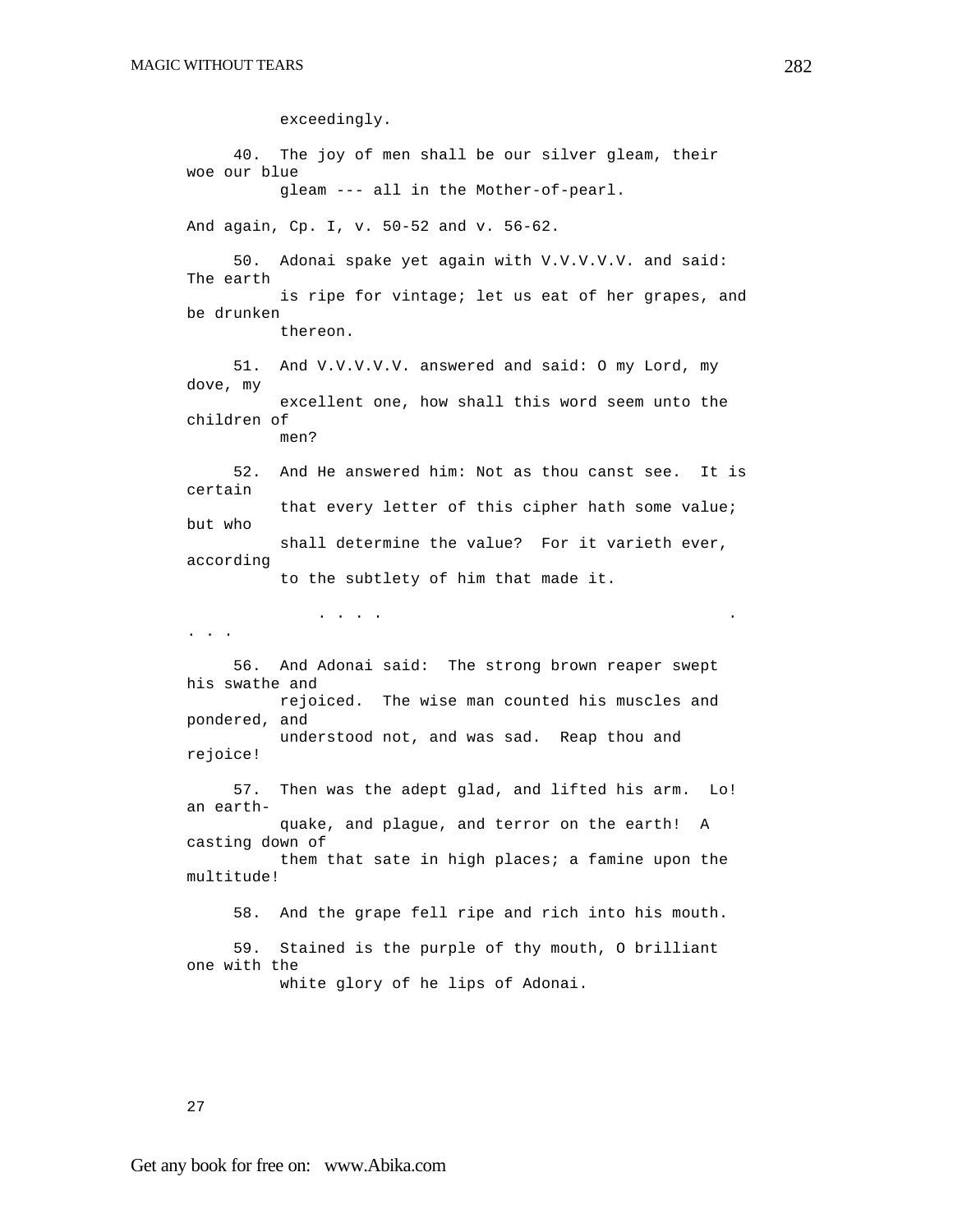60. The foam of the grape is like the storm upon the sea; the ships tremble and shudder; the shipmaster is afraid. 61. That is thy drunkenness, O holy one, and the winds whirl away the soul of the scribe into the happy haven. 62. O Lord God! Let the haven be cast down by the fury of the storm! Let the foam of the grape tincture my soul with thy light! . . . . . . . . Yes, I dare say. But is there not here a sort of moral oxymoron? Are not the Masters pursuing two diametrically opposed policies at the same time? Genius --- or Initiation, which implies the liberation and development of the genius latent in us all (is not one of names of the "Holy Guardian Angel" the Genius?) --- is practically the monopoly of the "crazy adventurer," as the official mind will most certainly rate him. Then why do not the Masters oppose all forms of organization tooth-and-nail? It depends, surely, on the stage which a society has reached on its fall to the servile state. Civilization of course, implies organization up to a certain point. The freedom of any function is built upon system; and so long as Law and Order make it easier for a man to do his True Will, they are admirable. It is when system is adored for its own sake, or as a means of endowing mediocrities with power as such, that the "critical temperature" is attained. It so happens that I write this on the eve of a General Election in England; and it seems to me that whichever wins, England loses: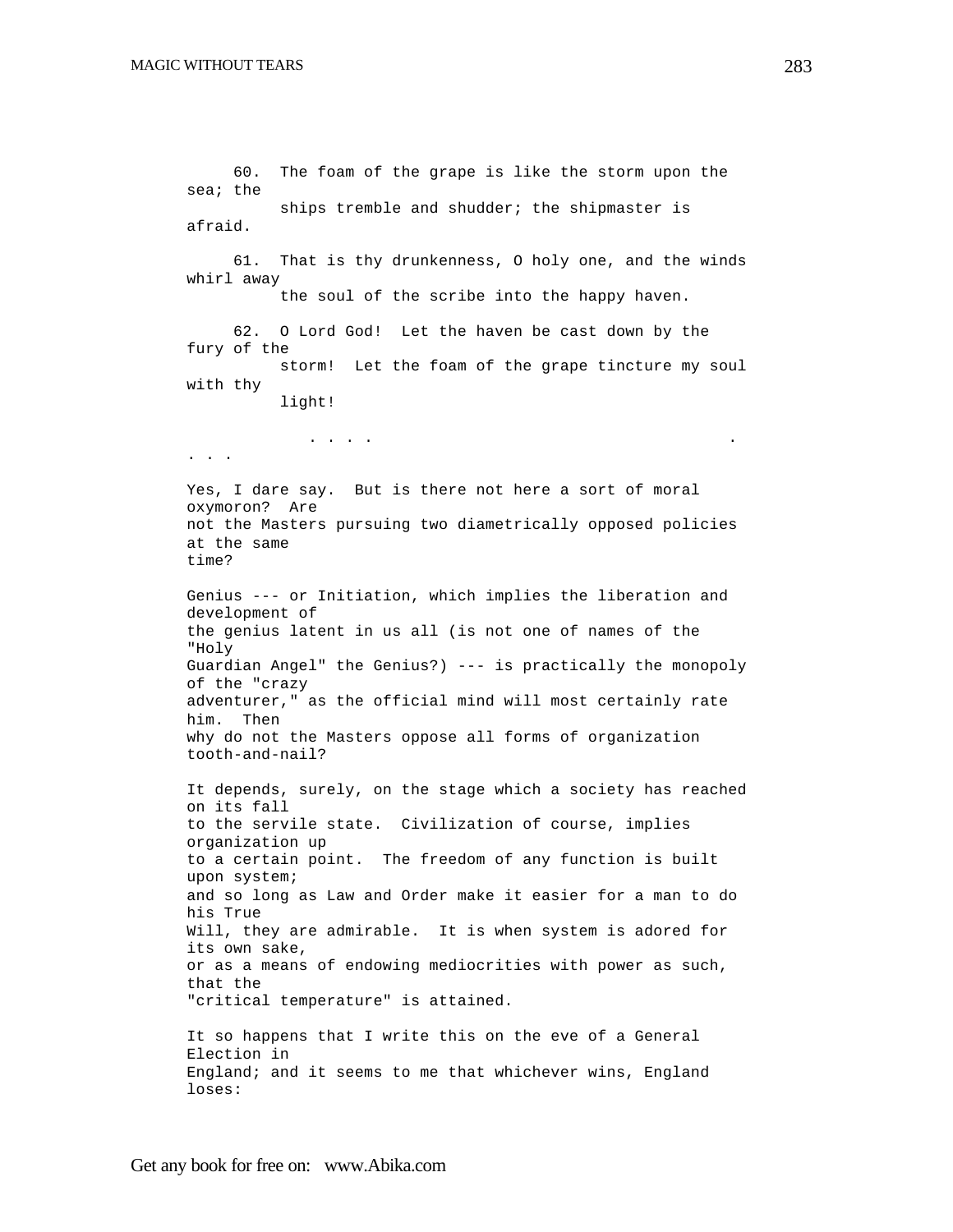The Socialists openly proclaim that they mean to run the country on the lines of a convict prison; but the Tories, for all their fine talk, would be helpless against the Banks and the Trusts to whom they must look for support. Still, perhaps with a little help from Hashish, one can imagine a Merchant Prince or a Banker being intelligent, or even, in a weak moment, human; and this is not the case with officials. The standard, moreover, of education and Good Manners, low as it is, is less low in Tory circles. As I think that totalitarian methods are already on the way to extinguish the last spark of manly independence --- that is, in selfstyled civilized countries --- it seems to me that we all should regard with shrewd suspicion any plans for "perfecting" social conditions. The extreme horror is the formula of the gregarious type of insect. Inherent in the premises is the impossibility of advance. One may sum the policy of the A.'. A.'. as follows: 1. To assist the initiation of the individual. 2. To maintain a form of social order in which the adventure of initiation is easy --- to undertake! 3. To work out the Magical Formula of the New Aeon. 28 "Ye-e-ss, I s-e-e."

I doubt it. But what you are asking is how to decide upon your personal programme.

The intelligent visitor from who knows what planet was puzzled. He chanced to have landed in England --- to find a General Election in full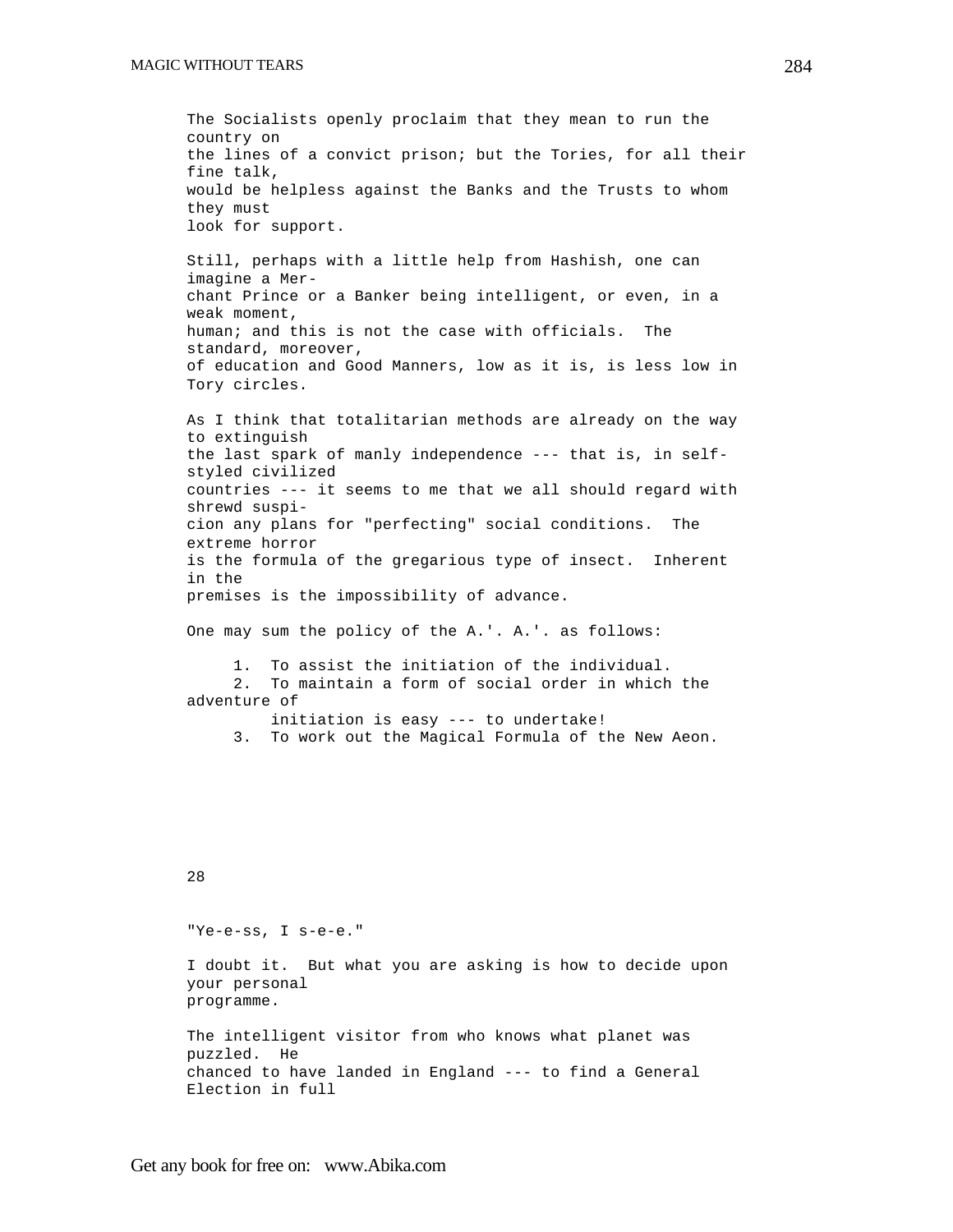blast. (The operative word is "blast".) They must be absolute imbeciles, was his first reaction, to risk upsetting the policy of Government with a first-class war on. (There would have been no need of such nonsense --- I interrupted --- if Parliament was elected by my simple plan. I'll give you the main idea; I don't insist on the figures. When a candidate is returned by 50 percent over his runner-up, he sits for five years. If forty percent, four years; and so on. An alternative --- to "stagger" the assembly, as (I think) is done in the Senate of the United States.) How are you going to vote? Rather like the question of the dentist8. The teeth can be tinkered: of course, sooner or later they have to go. Is it worth the trouble and expense? The Socialists would have them all out right away, and replaced by a set of "dentures," which (obviously) are perfect. Arrange them, change them, choose your own pattern; no trouble, no pain: all one's dream come true! But hardly biological. You may argue that convicts are examples of living individuals whose safety, shelter, nourishment and the rest are organized with the utmost care; but accidents will happen in the best-regulated "brown stone jugs." The one ideally automatic case is the foetus. You will agree that here is lack of initiative; in fact, its "True Will" is to escape, albeit into a harsh and hostile universe, fraught with unknown and incalculable dangers. As the Ritual says: "Prepare to enter the Immeasurable Region!" I think your decision should depend on how far caries has travelled on its road of destruction. I do not think that the Masters need be unanimous. A practical plan might be for them to concentrate on one particular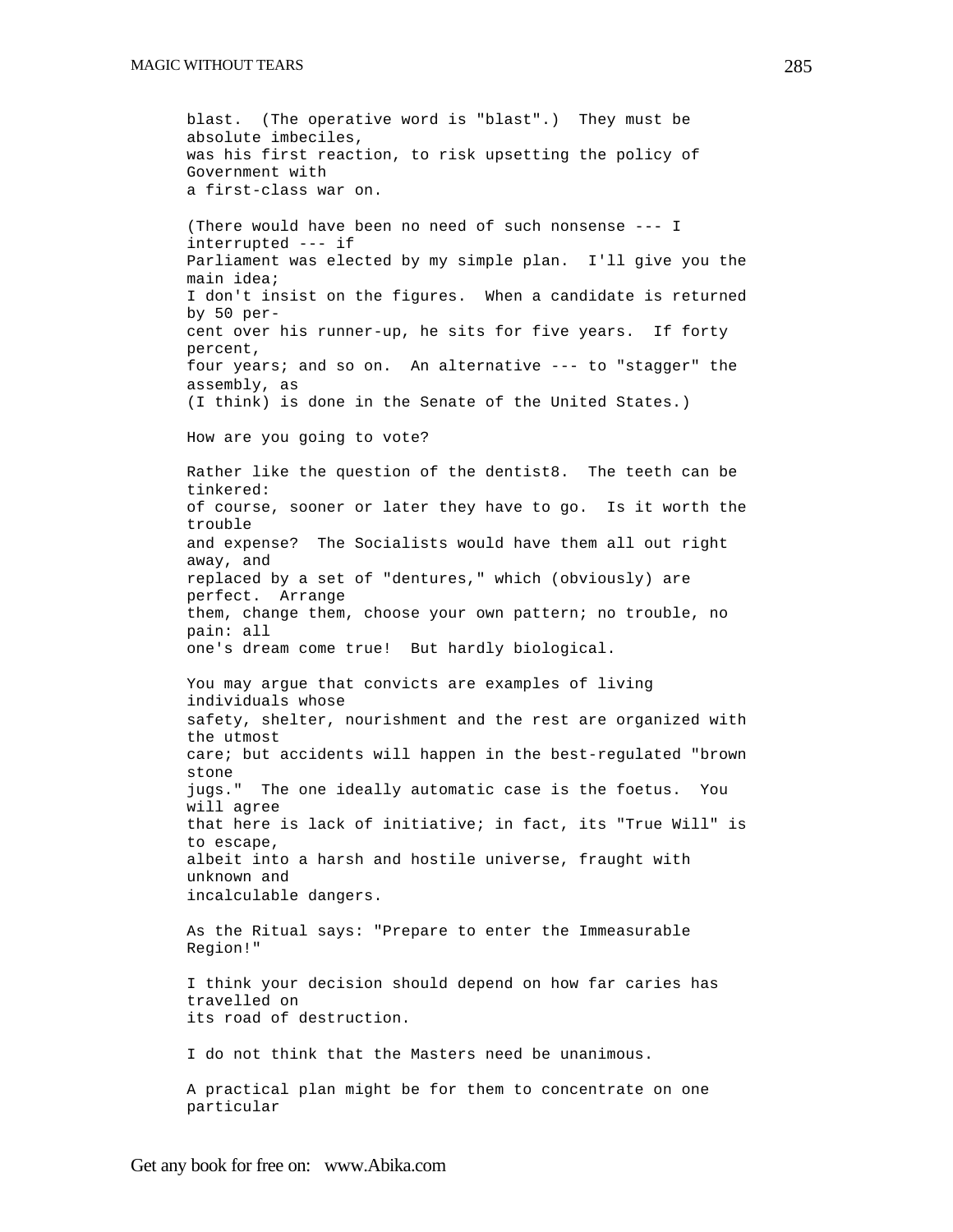group, or one part of the world, and to keep this in as good shape as possible until the time has come for Nature to grow a new set. They will be grown on a new Formula, to meet the new needs, just as when our "permanent" (Alas, not much!) set replace our milkteeth. You ask me if I think this change can be made without bloodshed. No. The obscure autocrats of Diplomacy and Big Business are infinitely stupid and short-sighted; they cannot see an inch beyond their too 8^ WEH NOTE: Crowley suffered from bad teeth in his last years, finally having them extracted about six months before his death in 1947 e.v. It is speculated that secondary infection from the extraction may have contributed

to his death from pneumonia in December of that year.

## 29

often stigmatically shapen probosces, except where the profit of the next financial year is concerned. They live in perpetual panic, and shy at their own shadows. The accordingly attack even the most innocuous windmills in suicidal charges. Yes: bella, horrida bella, Et flavem Tibrim spumantem sanguine cerno. So, whichever way you vote, you are asking for trouble, or would do, if the vote had any meaning. The result of any election, or for the matter of that any revolution, is an almost wholly insignificant component of those stupendous and inscrutable Magical Forces which determine

the destinies of the planet.

Love is the law, love under will.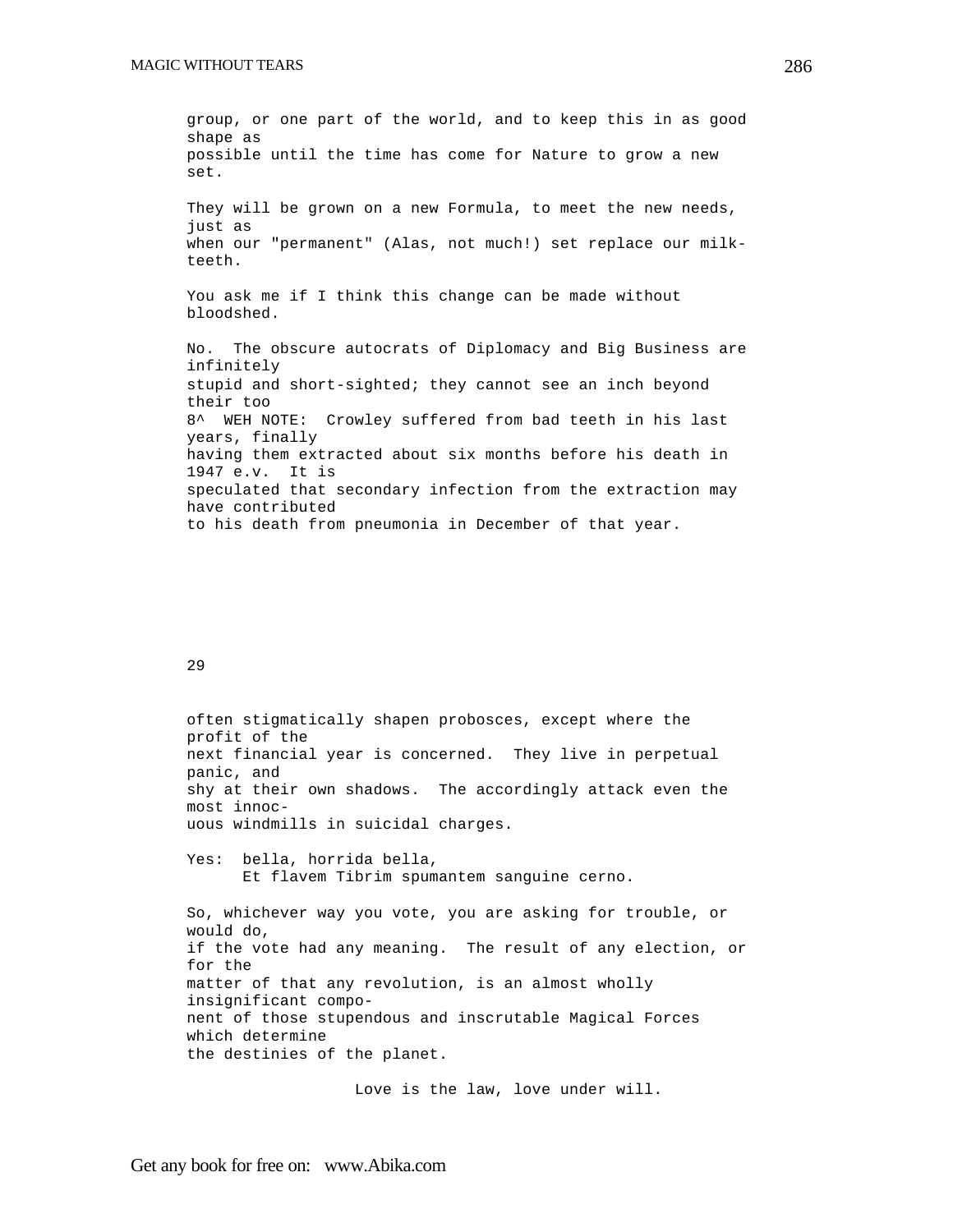Yours fraternally,

 $666$ 

CHAPTER LXXVI.

THE GODS: HOW AND WHY THEY OVERLAP

Cara Soror,

Do what thou wilt shall be the whole of the Law.

Your last letter.

I am glad: it shows you have been putting in some genuine original work. Result! You make a very shrewd observation; you have noticed the curious fashion in which Gods seem to overlap. It is not the same (you point out) with Angels. In no other system do we find a parallel for the Living Creatures. Wheels, Wings, Fiery Serpents, with such quasi-human cohorts as the Beni Elohim who beget the children on women, to whom the Qabalah has introduced us. The Beni Elohim is actually an exception; there is the Incubus and some of the Fairy Folk, as well as certain Gods and demi-Gods, who act thus paternally. But you are right in the main. The Arabs, for example, have "seven heavens" and seven Orders of Angels, also Jinn; but the classes are by no means identical. This, even though certain Archangels, notably Gabriel, appear in both systems. But then Gabriel is a definite individual, a person --- and this fact is the key to your puzzle. For, as I have explained in a previous letter, Gods are people: macrocosms, not mere collocations of the elements, planets and signs as are most of the angels, intelligences and spirits. It is interesting to note that Gabriel in particular seems to be more than one of these; he enjoys the divine privilege of being himself. Between you and me and the pylon, I suspect that Gabriel who gave the Q'uran to Mohammed was in reality a "Master" or messenger of some such person, more or less as Aiwass describes himself as "...the minister of Hoor-paar-

Get any book for free on: www.Abika.com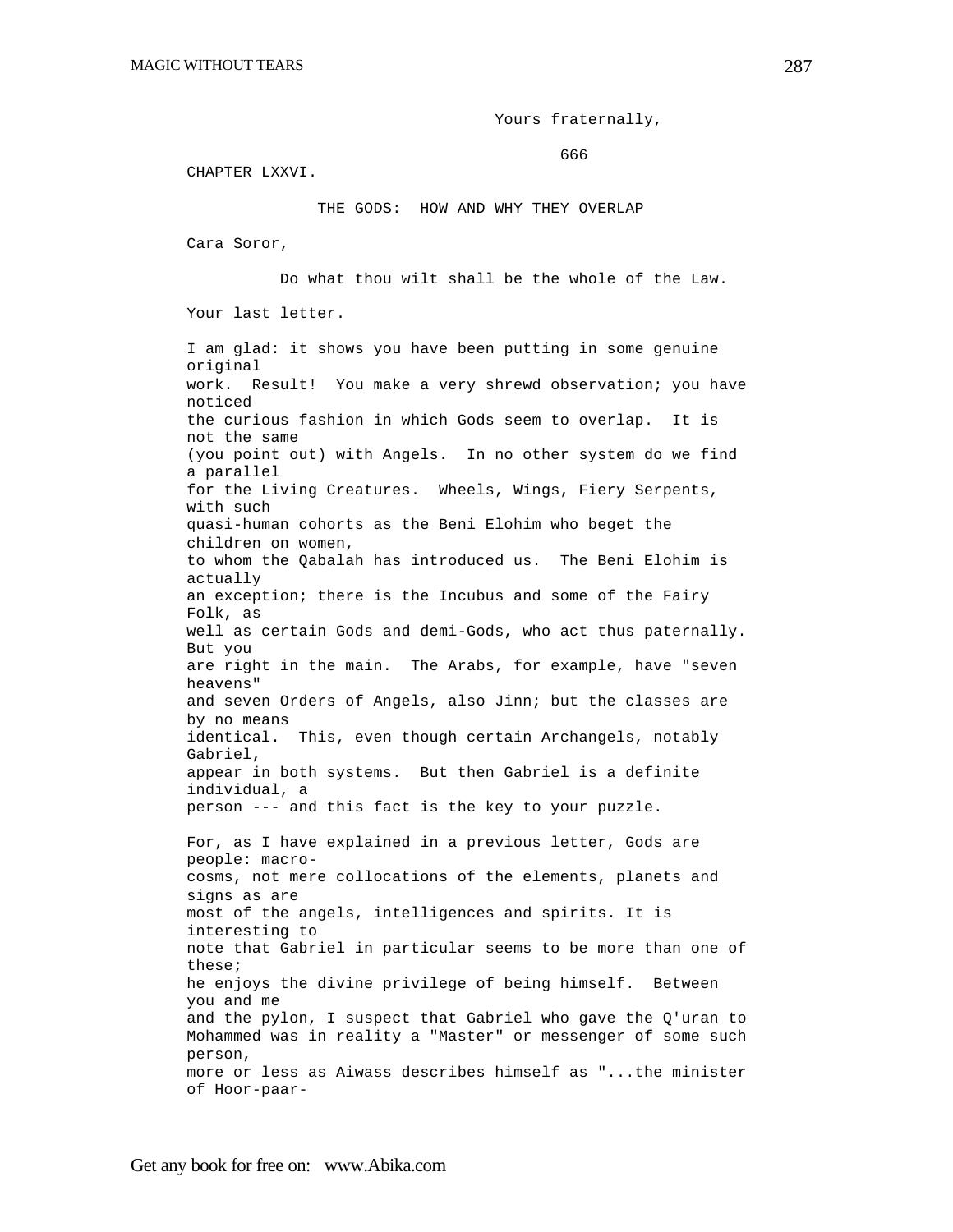kraat." (AL I, 7) His name implies some such function; for G.B.R. is Mercury between the Two Greater Lights, Sol and Luna. This seems to mean that he is something more than a lunar or terrestrial archangel; as he would appear to be from 777. (There now! That was my private fiend again --- the Demon of Digression. Back to our Gods!)

# 30

777 itself, to say nothing of The Golden Bough and the Good Lord knows how many other similar monuments of lexicography (for really they are little more), is our text-book. We are bound to note at once that the Gods sympathise, run into one another, coalesce much more closely than any other of the Orders of Being. There is not really much in common between a jackal and a beetle, or between a wolf and an owl, although they are grouped under Pisces or Aries respectively. But Adonis, Attis, Osiris, Melcarth, Mithras, Marsyas --- --- --- a whole string of them comes tripping off the tongue. They all have histories; their birth, their life, their death, their subsequent career; all goes naturally with them exactly as if they were (say) a set of warriors, painters, anything superbly human. We feel instinctively that we know them, or at least know of them in the same sense that we know of our fellow men and women; and that is a sense which never so much as occurs to us when we discuss Archangels. The great exception is the Holy Guardian Angel; and this as I have shewn in another letter is for exactly the same reason; He is a Person, a macrocosmic Individual. (We do not know about his birth and so on;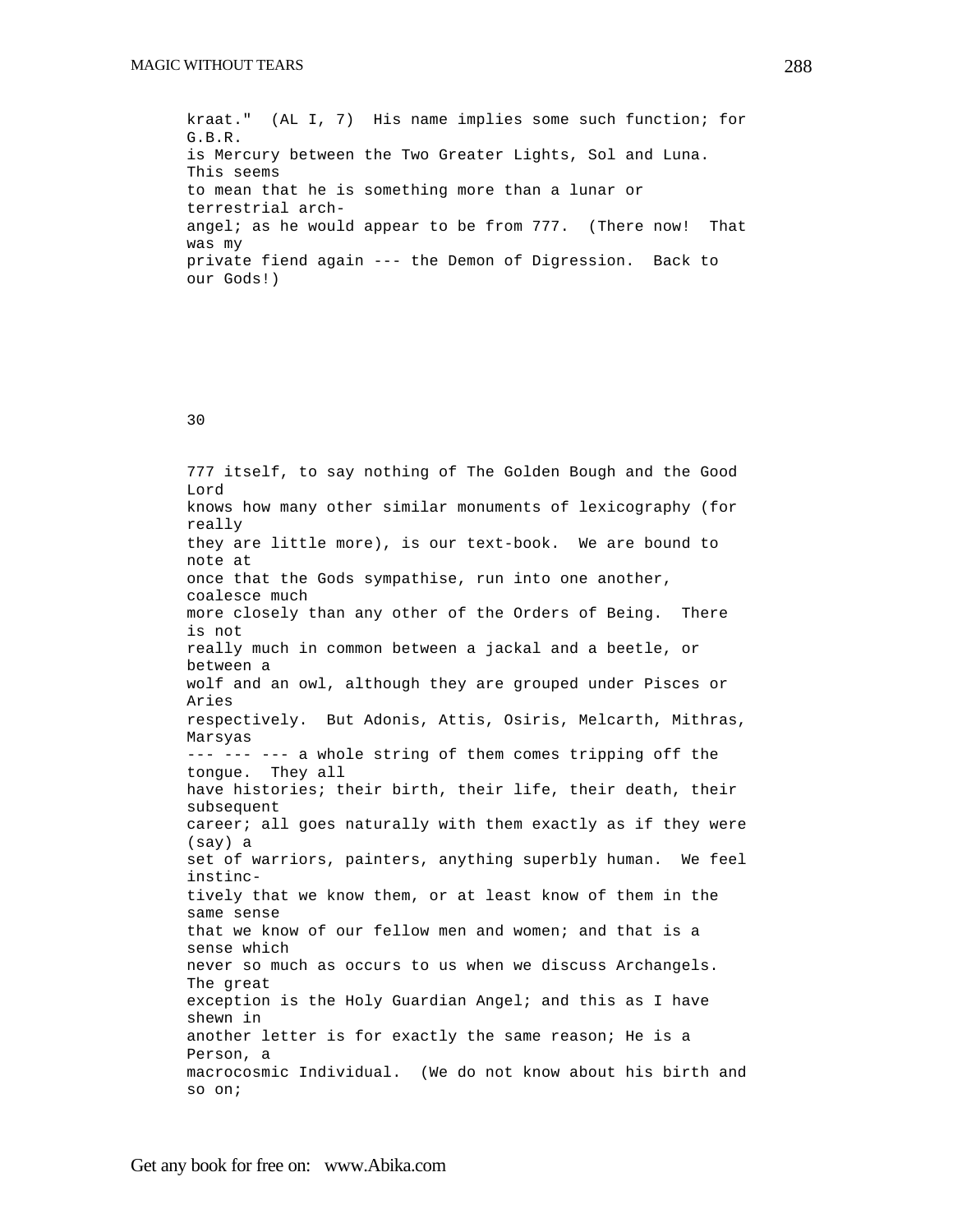but that is because he is, so to speak, a private God; he only appears to the world at all through some reference to him by his client; for instance, the genius or Augoeides of Socrates). Let us see how this works in practice. Consider Zeus, Jupiter, Amon-Ra, Indra, etc., we can think of them as the same identical people known and described by Greeks, Romans, Egyptians and Hindus; they differ as Mont Cervin differs from Monte Silvio and the Matterhorn. (They are bound to appear different, because the mountain does not look the same from Zermatt as it does from Domodossola, or even as seen by a French-Swiss and a German-Swiss.) In the same way read the Life of Napoleon written by one of his marshals, by Michelet (a rabid Republican), by Lord Rosebery, by a patriotic Russian, and by a German poet and philosopher: one can hardly believe that the subject of any two of these biographies is the same man. But upon certain points the identity is bound to transpire; even when we read of his crushing and classic defeat at Waterloo by the Belgians, the man is detected. Transferring the analogy to the Gods, it is then open to us to suppose that Tahuti, Thoth, Hermes, Mercury, Loki, Hanuman and the rest are identical, and that the diversity of the name and the series of exploits is due merely to the accidents of time and space. But it is at least equally plausible to suggest that these Gods are different individuals, although of the identical Order of Being, characteristics and function. Very much as if one took Drake, Frobisher, Raleigh, Hood, Blake, Rodney and Nelson, as seen through the mists of history, tradition, legend and plain mythopoeia. Add a few names not English, and our position is closely parallel. Personally, I incline to the latter hypothesis; but it would be hard to say why, unless that it is because I feel that to identify them completely would be to re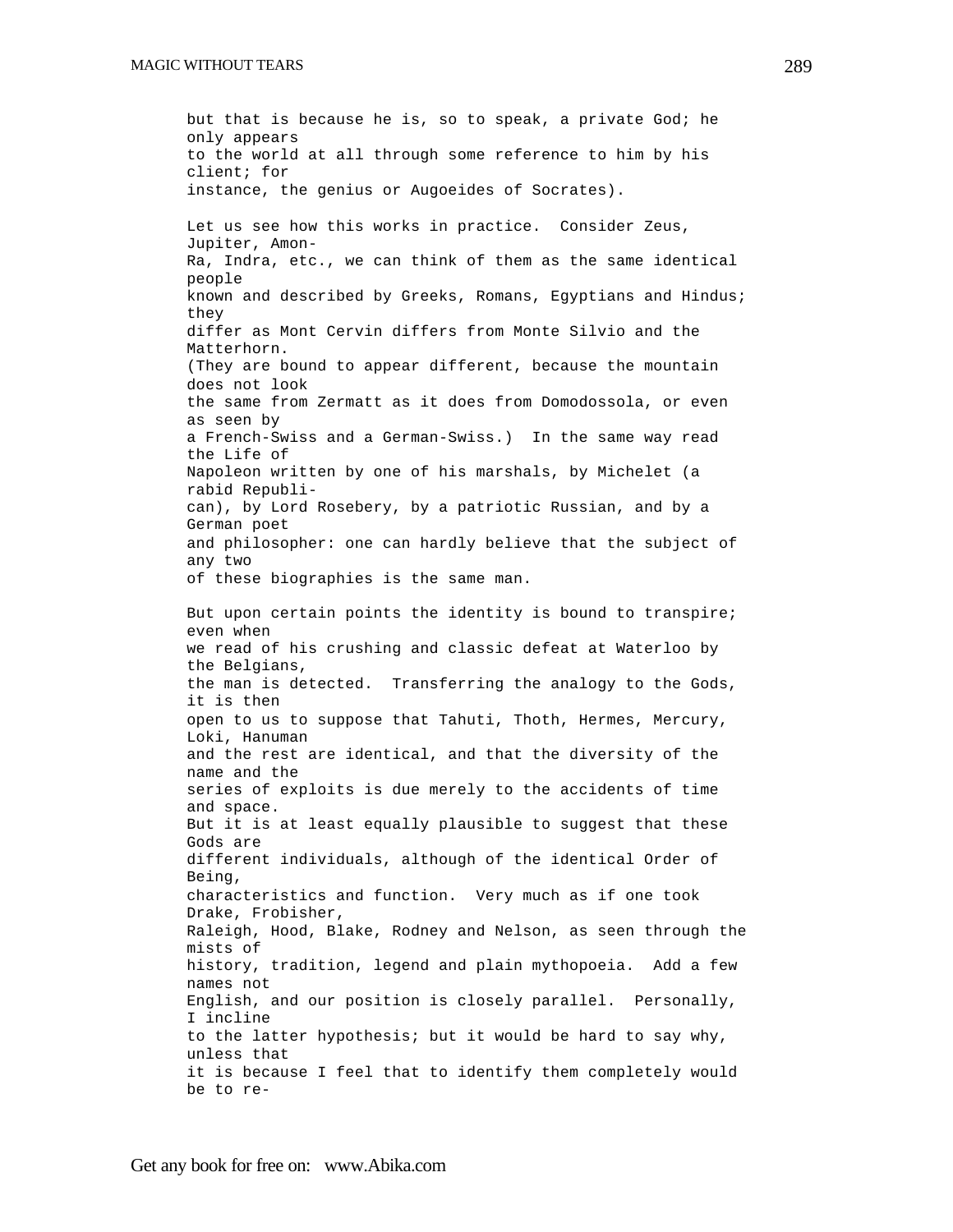duce their stature to that of personifications of various cosmic energies.

History lends its weight to my view. When the philosophic schools, unable to refute the charge of absurdity leveled at the orthodox devotee who believed that Mars actually begot Romulus and Remus on a Vestal Virgin, explained that Mars was no more than the martial instinct, and the Virgin a type of Purity, their faith declined, and with it Roman Virtue. "Educate" Colonel Blimp's children and we have the "intelligentsia" of Bloomsbury. I am very sorry about all this; but life must always be brutal and stupid so long as it depends upon

#### 31

animals and vegetables for nourishment.

How restore faith in the Gods? There is only one way; we must get to know them personally. And that, of course, is one of the principal tasks of the Magician.

One further remark. I have suggested that all these "identical" gods are in reality distinct persons, but belonging to the same families. Can we follow up this line of thought? Yes: but I will defer it to a subsequent letter.

Love is the law, love under will.

Yours fraternally,

#### $666$

CHAPTER LXXXVII

WORK WORTH WHILE: WHY?

Cara Soror,

Do what thou wilt shall be the whole of the Law.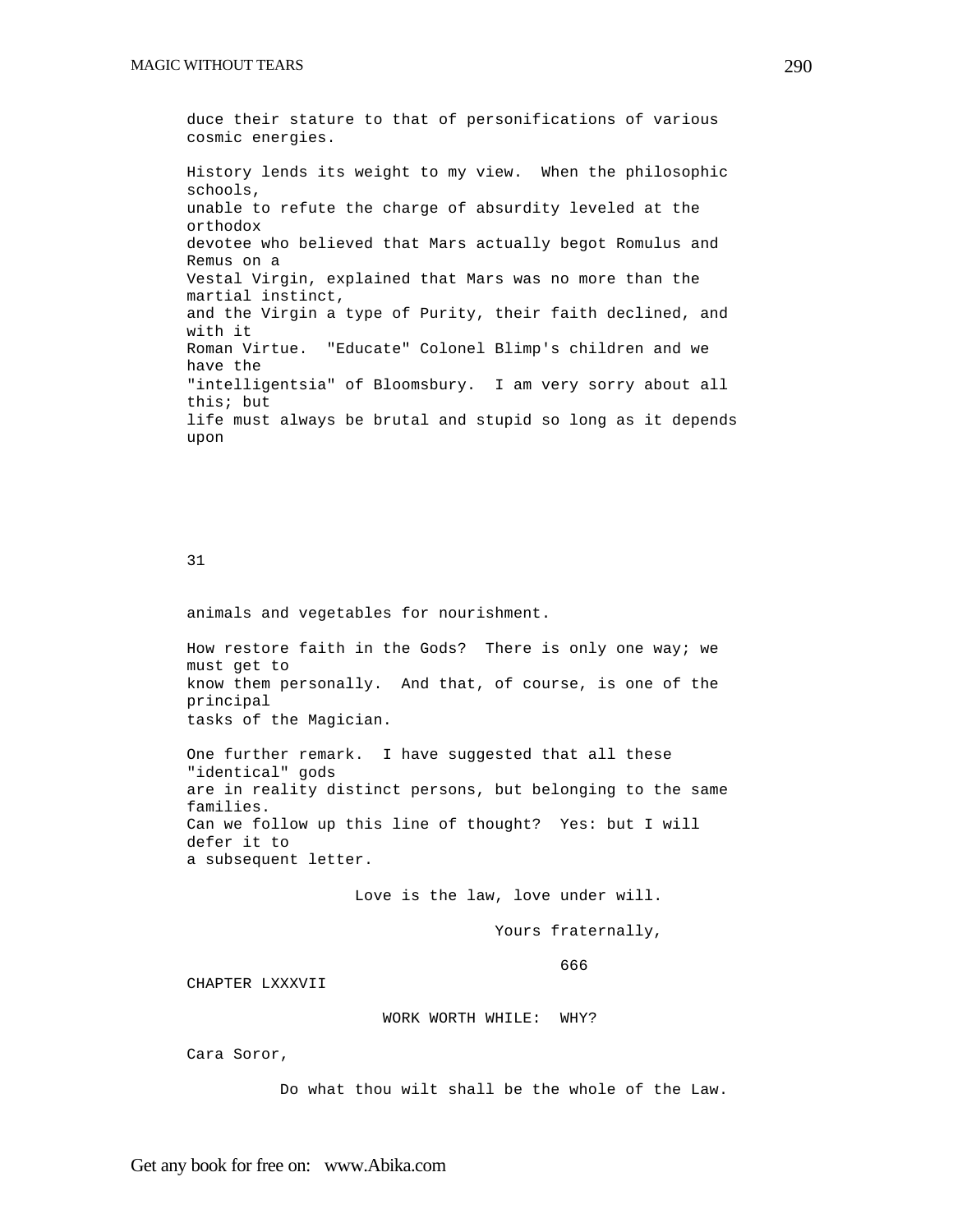Your remarks on my 0 = 2 letter are very apt and inspiriting --- that is if I have rightly understood what you want to say. (Really, you know, they are a bit muddled --- or I am!) May I frame your question, if it is a question, in my own terms? Yes? Right. You say that I have advanced an invulnerable theory of the Universe in philosophical and mathematical language, and you suppose (underlined three times with two question marks) that one could, with a great effort, deduce therefrom perfectly good reasons for an unswerving contemplation of one's umbilicus, or the performance of strange dances and the vibration of mysterious names. But what are you to say (you enquire) to the ordinary Bloke-on-the-Boulevard, to the man of the world who has acquired a shrewd knowledge of Nature, but finds no rational guide to the conduct of life. He observes many unsatisfactory elements in the way things go, and for his own sake would like to "remould them nearer to the heart's desire," to refurbish the clich, of Fitzgerald about "this sorry scheme of things." He is not in the least interested in the learned exposition of 0 = 2. But he is aware that the A.'. A.'. professes a sound solution of the problem of conduct and would like to know if its programme can be justified in terms of Common Sense. As luck would have it, only a few weeks ago I was asked to address a group of just such people --- and they gave me threequarters of an hour's notice. It was really more like ten minutes, as the rest of the time was bespoke by letter-writing and posting which could in no wise be postponed. So I had to devise an adequate gambit, one which ruthlessly excluded any touch of subtlety, or any assumption of previous knowledge of the subject on the part of the audience.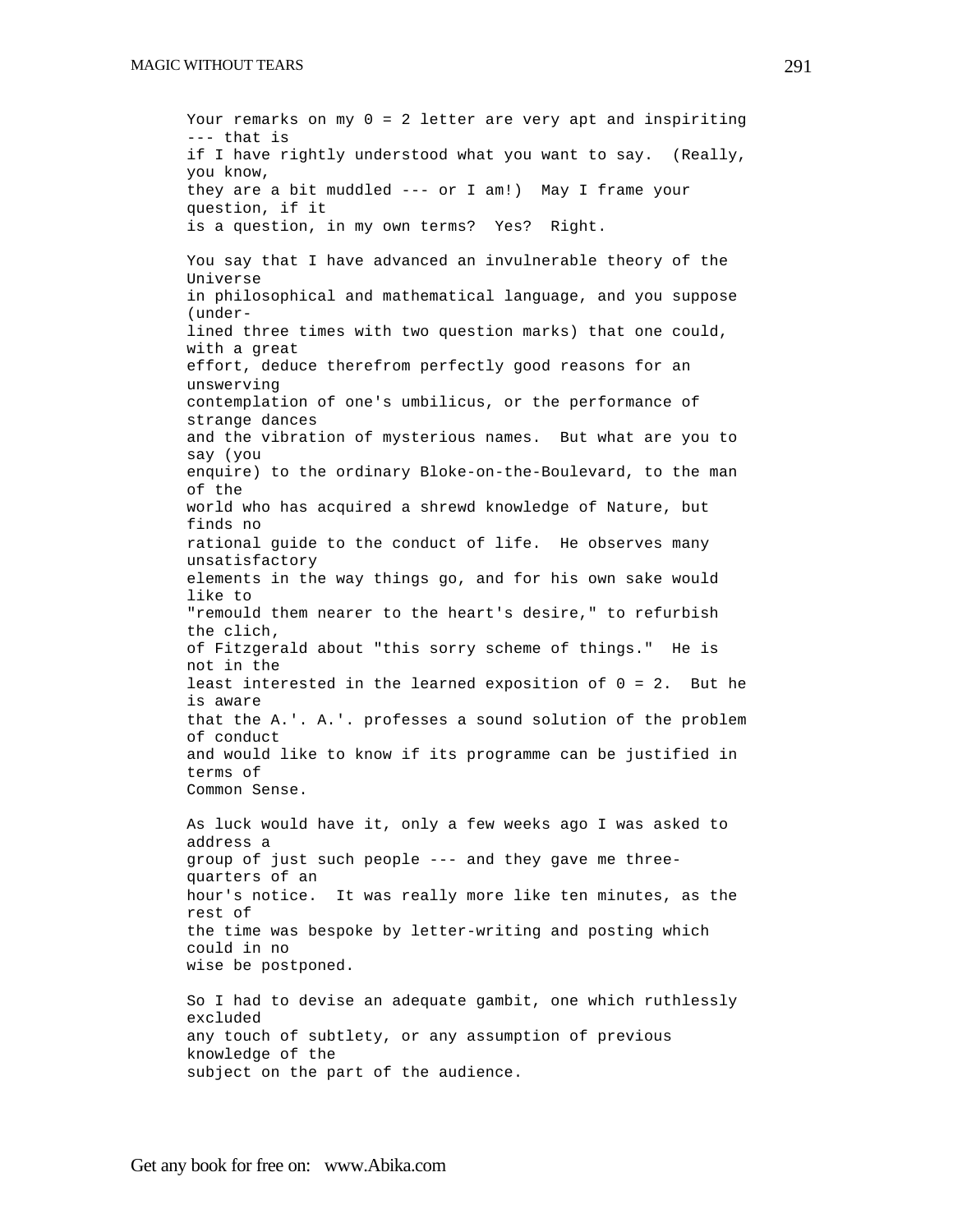It came off. For the first time in history, the laymen elicited intelligent and relevant questions. There were only three halfwits in the 32 five score or so persons present, and these (naturally!) were just those people who claimed to have studied the subject. What follows is a rough outline of my argument. I began by pointing out that Nature exercises many forms of Energy, which are not directly observable by the senses. In fact, the History of Science for the last hundred and fifty years or so has consisted principally of the discovery of such types, with their analysis, measurement and manipulation. There is every reason to suppose that many such remain to be discovered. But what has in no case been observed is any trace of will or of intelligence, except through some apparatus involving a nervous and cerebral system. At this point I want especially to call your attention to certain species of animals (bees and termites are obvious cases) where a collective consciousness seems to exist, since the community acts as a whole in evidently purposeful ways, yet the units of that community are not even complete in themselves. (Isn't there some series of worms, each sub-type able only to subsist on the excrement of its preserver in the series?) Then there are the phenomena of mob psychology, where a crowd gleefully combine to perform acts which would horrify any single individual. And there is the exceeding strange and interesting psychology of the "par-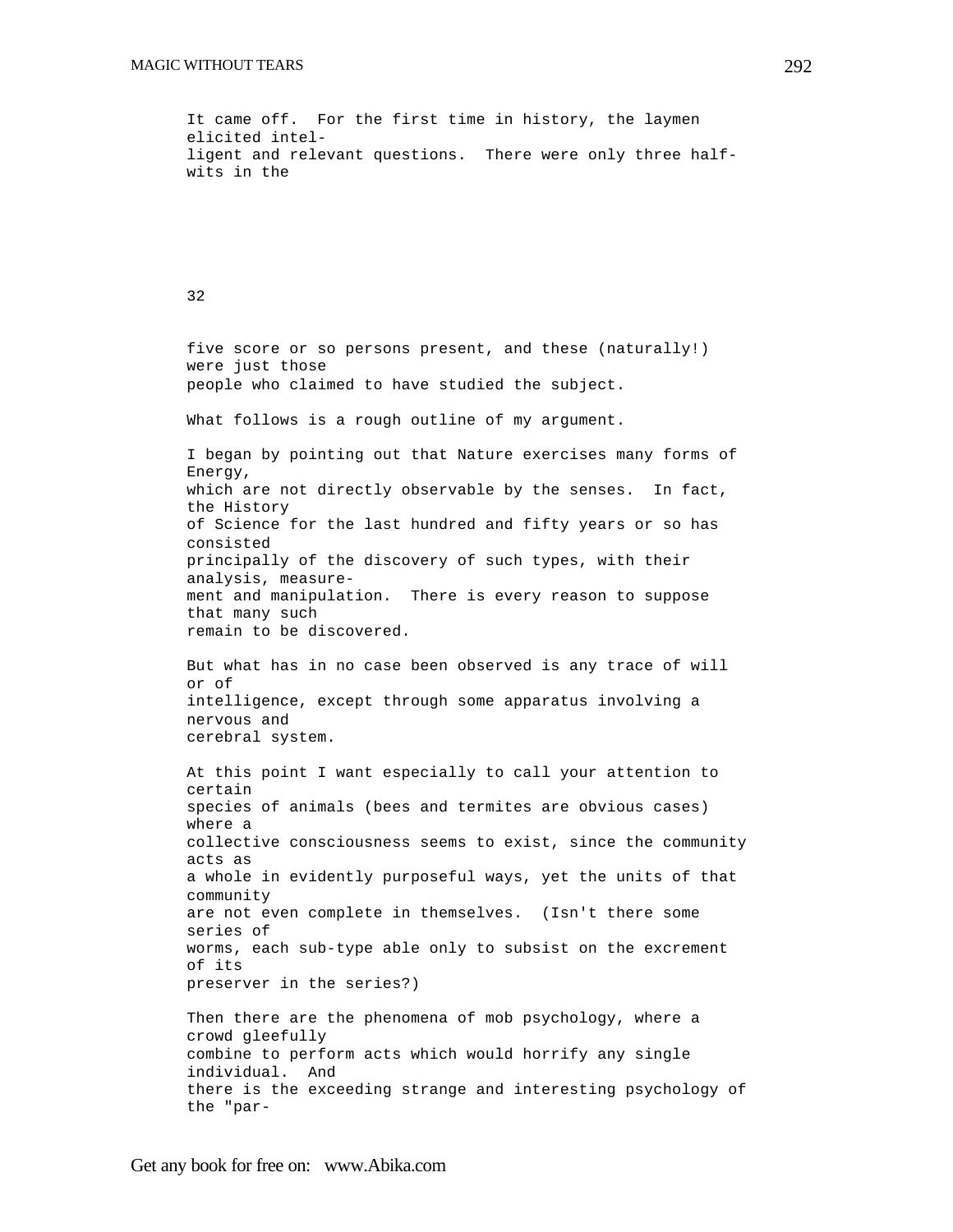touse" --- this is a little more, in my judgment, than a spinthria. In all such cases the operative consciousness does not reside in any single person, as one might argue that it did when an orator "carries away" his audience. But these remarks have rather shunted one into a siding away from the main line of argument. My most important point is to insist that even with the most familiar forms of energy, man has done no creative work so ever. He has discovered, examined, measured (rather clumsily) and used, but in no case has he understood, still less explained, the causes of phenomena. Sometimes he cannot even reconcile different "laws of Nature." So we find J.W.N. Sullivan exclaiming "The scientific adventure may yet have to be abandoned," and to me personally he confessed "It may yet turn out that the mathematical approach to Reality may have to be supplanted by the Magical." Now in Nature it leaps at one that Will and Intelligence are behind phenomena. My old friend and colleague Professor Buckmaster, who wrote a book on "Blood" which, he admitted, could not possibly be understood by more than six people, told me that the ingenuity of the structure of the human kidney "almost frightened" him. Yet in all Nature there is no trace whatever of any purpose such as human mentality can grasp. Again, apparent purpose often appears to be baffled. Take one example. Evolution, working through thousands of years to establish a most subtle scheme of cross-fertilization, found, just as it was perfect, conditions so altered that it was completely useless. The "law of cause and effect" itself took a death-blow when Hesinger showed that the old formula "If A then B" was invalid, and must be altered to "If A, then B or C or D or E or . . . " But at least we know enough phenomena to make it certain that Will and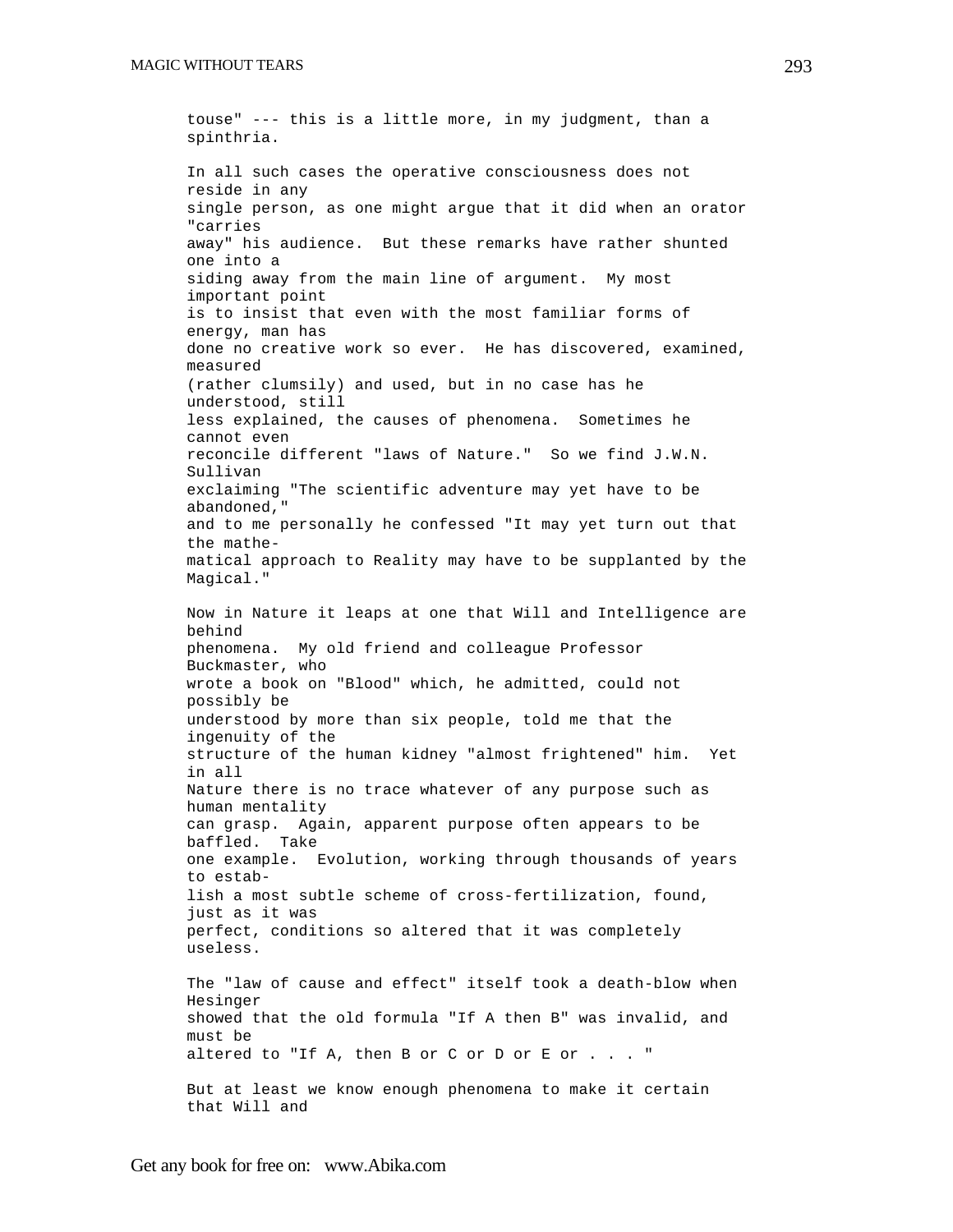33

Intelligence do exist somehow apart from any nervous and cerebral system of which we are aware, and that these must be of a type which transcends our human consciousness as that does that of a limpet or a lichen. It follows that somehow, somewhere, there must be "gods" or "Masters" --- whatever name you like. And that, I suppose, is what you may call the premise major of my syllogism. The minor, I confess, is not so apodeictic. No one, I suppose, is going to point proudly to the present state of human affairs, as evidence that we are all becoming wiser and nobler every minute, as people did seventy years ago. (I was brought up in the faith that Queen Victoria would never die, and that Consols would never go below par. In face, one may suspect that the majority of well-

instructed men expect nothing but that History will repeat itself, and our civilization go the way of all the others whose ruins we dig up in every quarter of the earth.

(Our own destruction may be more compete than theirs; for most of the monuments to our intelligence, sobriety and industry are made of steel, and would vanish in a very few years after the smash.)

Well, if we have to wait for the calamity, and for evolution to begin all over again in a number of centuries --- with luck! -- one thing is at least quite certain: we can do nothing about it. Any form of activity must be as futile and as fatuous as any other; and the only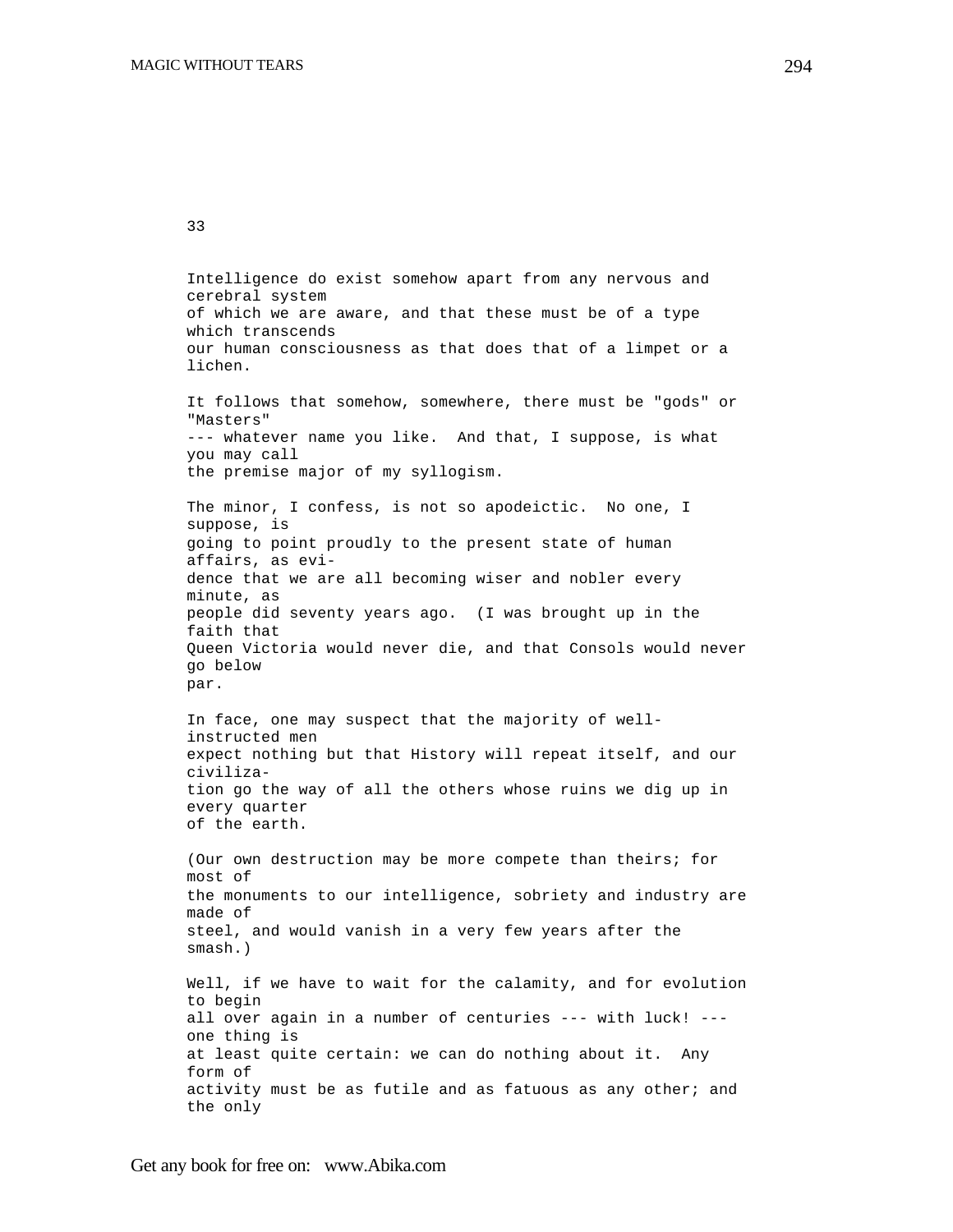sensible philosophy must be "Let us eat and drink for tomorrow we die." Is there a conceivable alternative? Well, consider the cause of the impending collapse. It is quite simple: Knowledge is loose, without control of Will and of Intelligence. (How clearly the Qabalah states and demonstrates this doctrine! But I musn't be naughty; let me stick to Common Sense!) Now, these qualities in us having failed to measure up to the situation of the world, one hope remains; to get into communication with those "gods" or "masters" whose existence was demonstrated in my Premise Major and learn from Them. But is this possible? Tradition and experience unite to assert that it is so; moreover, various forms of technique for accomplishing this are at our disposal. This is what is called The Great Work; and it is abundantly clear that no other aim is worth pursuit. So much for the argument; it will be agreed readily enough that to put it into practice we shall need an Alphabet, a Grammar and a Dictionary. Follow the Axioms, the Postulates, the Theorems; finally, the Experiments. And that is what all these letters are about. Love is the law, love under will.

34

Yours fraternally,

 $666$ 

CHAPTER LXXVIII.

Get any book for free on: www.Abika.com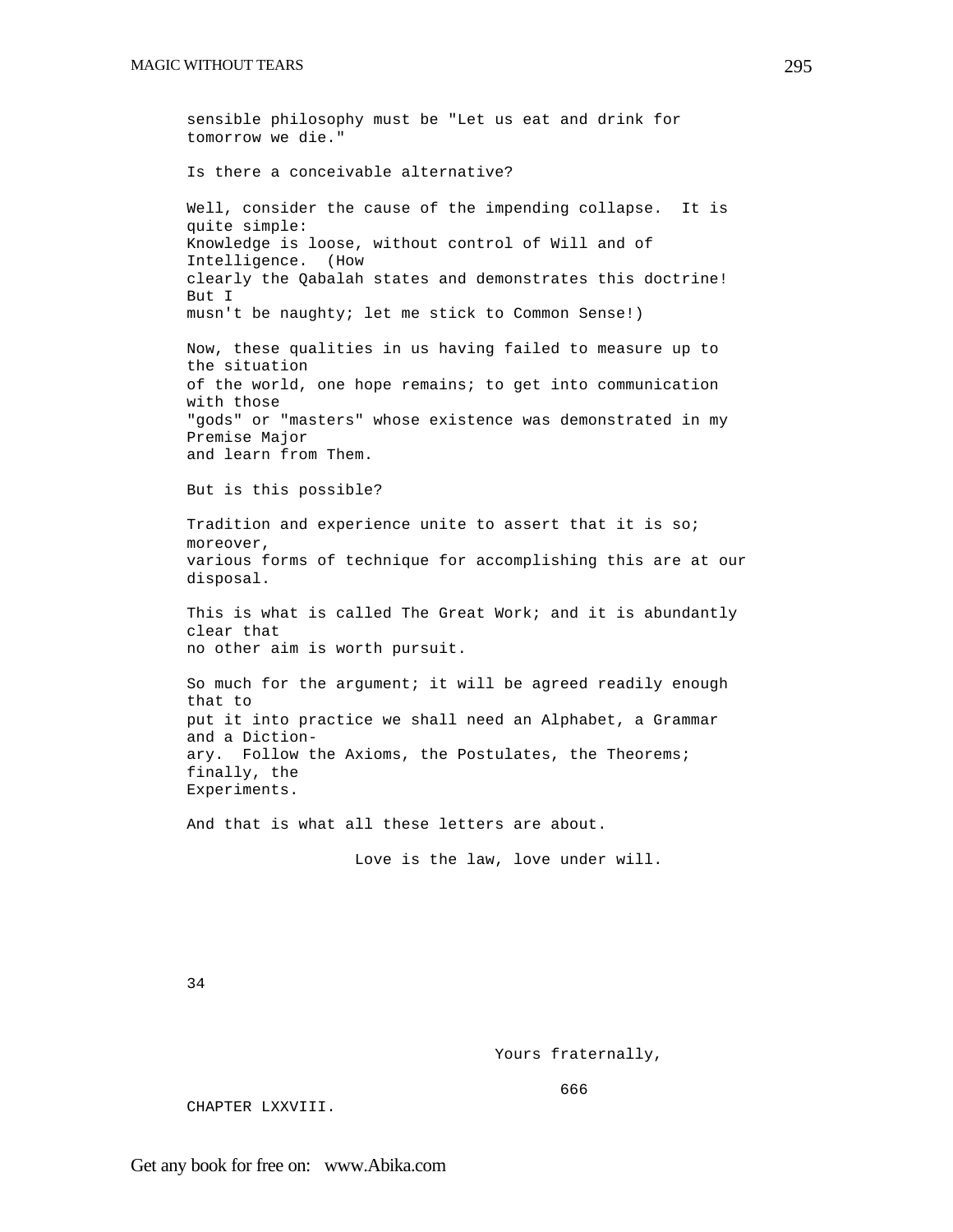SORE SPOTS

Cara Soror,

Do what thou wilt shall be the whole of the Law.

Three in one and one in three --- it's the Athanasian Creed in the Black Mass --- eh! What's that you say? Oh, quite right, quite, quite right of you to remind me. "Definition first!"

A "sore spot" is one which reacts abnormally and violently, however gently you touch it; more, all the other bits of you give a painful jerk, however disconnected they may seem. Still more, the entire System undergoes a spasm of apprehension; and the total result is that the mental as well as the physical system is quite unable to grasp the situation with any accuracy, and the whole man is temporarily engulphed in what is naturally not far from a condition of insanity.

(Now, Athanasius! It's all right; the lady has gone away to think it over.)

In --- shall I say "Anglo-Saxondom," or "Teutonic breeds," or "bourgeoisie, so as to include some of the French whom when they are good are very good indeed, but when they are bad, they are horrid? --- the presiding God/Gods of this Trinity is/are: 1. Sex, 2. Religion, 3. "Drugs;" and the greatest of these is Sex, actually the main root of which the other two are tough and twisted stems, each with its peculiar species of poisonous flowers, sometimes superficially so attractive that their nastiness passes for Beauty.

I shall leave it to the psychoanalysts to demonstrate the reduction to Sex, merely remarking that though I agree with their analysis as far as it goes, I do not allow it to stop where they do.

For us, Sex is the first unconscious manifestation of Chiah, the Creative

296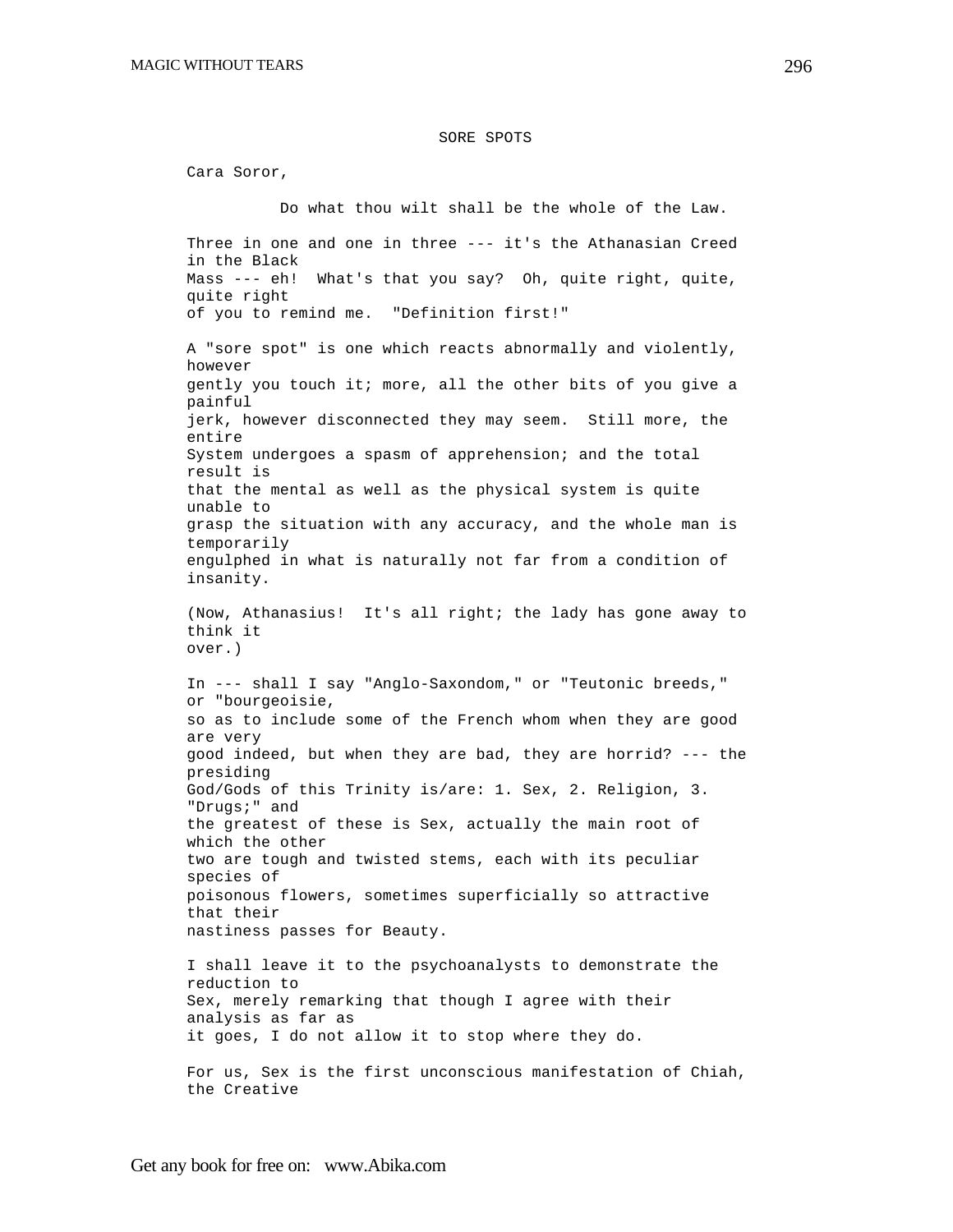Energy; and although (like everything else) it is shown both on the spiritual and the physical planes, its most important forthshowing is on the "Magical" plane, because it actually produces phenomena which partake of all these. It is the True Will on the creative plane: "By Wisdom formed He the worlds." So soon as its thaumaturgy is accomplished, it is, through Binah, understood as the Logos. Thus in Sex we find every one of the primary Correspondences of Chokmah. Being thus ineffable and sacrosanct, it is (plainly enough) peculiarly liable to profanation. Being profaned, it is naturally more unspeakably nasty than any other of the "Mysteries." You will find a good deal on this subject implied in Artemis Iota, attached to another of my letters to you. Before tackling "Sore Spots" seriously, there is after all, one point

which should be made clear as to this Trinitarian simplification.

One of the most interesting and fruitful periods of my life was when

## 35

I was involved in research as to the meaning of Sankhara: "tendencies" may be, indeed is, a good enough translation, but it leaves one very much as deeply in the dark as before. You remember --- I hope! --- that Sankhara lies between Vinnanam, Pure Consciousness, and Sanna, Perception. For instance, an electric fan in motion: a house-fly "tends" to see the vanes as we do when they are still, we "tend" to see a diaphanous blur. Then, in delirium tremens, why do we tend to see pink rats

rather than begonias or gazelles?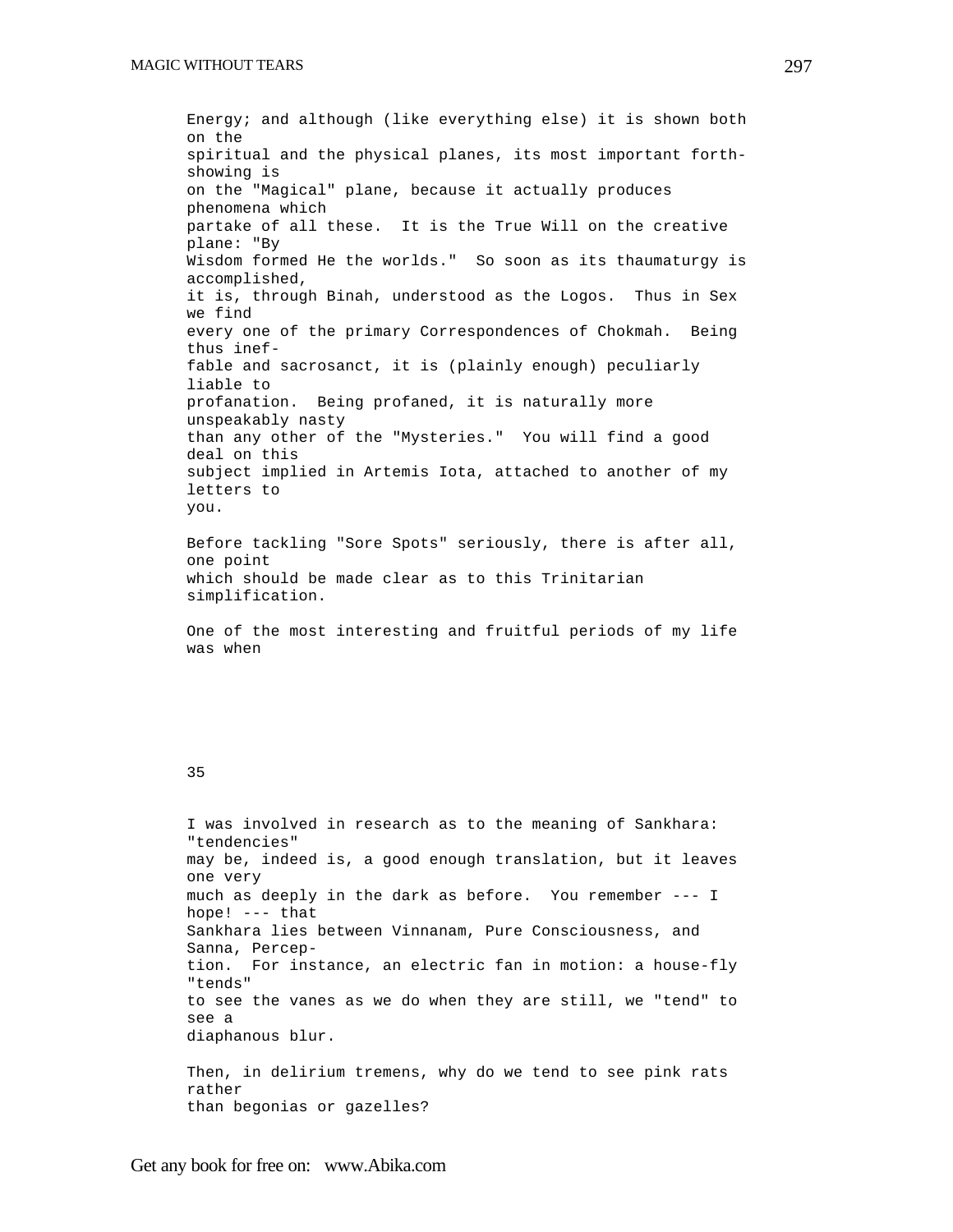We tend to see the myriad flashing colours of the humming bird; the bird itself does not; it has no apparatus of colour-sense; to him all appears a neutral tint, varying only in degrees of brightness. Such were some of the fundamental facts that directed the course of my research, whose results you may read in "The Psychology of Hashish", by Oliver Haddo in The Equinox, Vol. I, No. 2. The general basis of this Essay is Sankhara; it shows how very striking are the analogies between, (1) the results obtained by Mystics --- this includes the Ecstasy of Sexual Feeling, as you may read in pretty nearly all of them, from St. Augustine to St. Teresa and the Nun Gertrude. The stages recounted by the Buddha in his psychological analyses correspond with almost incredible accuracy. (2) The phenomena observed by those who use opium, hashish, and some other "drugs" (3) The phenomena of various forms of insanity. The facts of this research are infuriating to the religious mystic; and the fact of its main conclusion is liable to drive him into so delirious a frenzy of rage as to make one reach for one's notebook -- one more typical extreme case! Now of course very few religious persons know that they are mystics -- already it annoys them to suggest it! --- but, whether the lady doth protest too much, or too little, the fact is that they are. There is no true rational meaning in religion. consider the Athanasian Creed itself! Observe that the rationalist dare not yield a millionth of a millimetre. "First cut the Liquefaction, what comes next But Fichte's clever cut at God himself? . . . The first step, I am master not to take:" says Bishop Blougram, and is pinned to the cork labelled "St. Januarius"!

298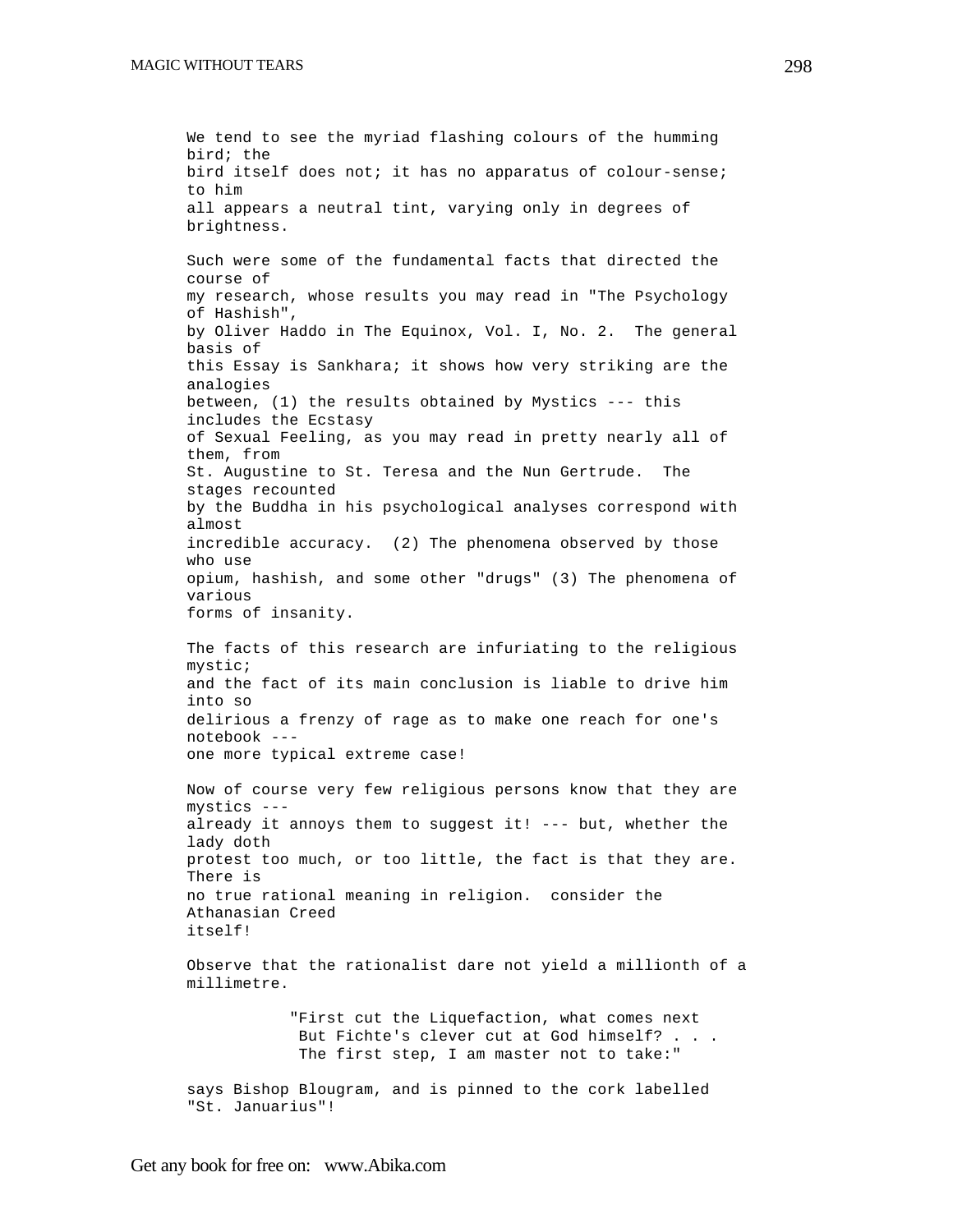This dilemma, consciously or subconsciously, is well rooted in the minds of everybody who takes Life, in any one of its forms, seriously. He feels the touch of the rapier, however shrewdly or cautiously wielded. The salute itself is more than enough; he feels already the thrust to his vitals. I remember sailing happily in to breakfast at Camberwell Vicarage, and saying cheerfully, in absolute good faith: "A fine morning, Mr. Kelly!" I was astounded at the reply. The dear old gentleman -- and he really was one of the best! --- half choked, then gobbled at me like a turkey! "You're a very insolent young man!" Poor, tiny Aleister! How was I to know that his son had driven it well home that the hallmark of

#### 36

English stupidity was that the only safe topic of conversation was the weather. And so my greeting was instantly construed as a deliberate insult!

A typical example of the irrationality of the reactions of a sufferer!

Now, from this schoolboy level, let us rise and put the case a little more strongly. Let us quit the shallows of social backchat for the gloomy and horrific abysses of a murder trial!

To every man and woman that has not seen Sex as it is, faced it, mastered it --- you will find elsewhere in these letters sufficient on this matter --- it is his secret guilt. Imagine, then, how at any reference however remote, the "sinner" quails, his inmost mystery laid bare, his evil conscience holding up a tarnished mirror to his deformed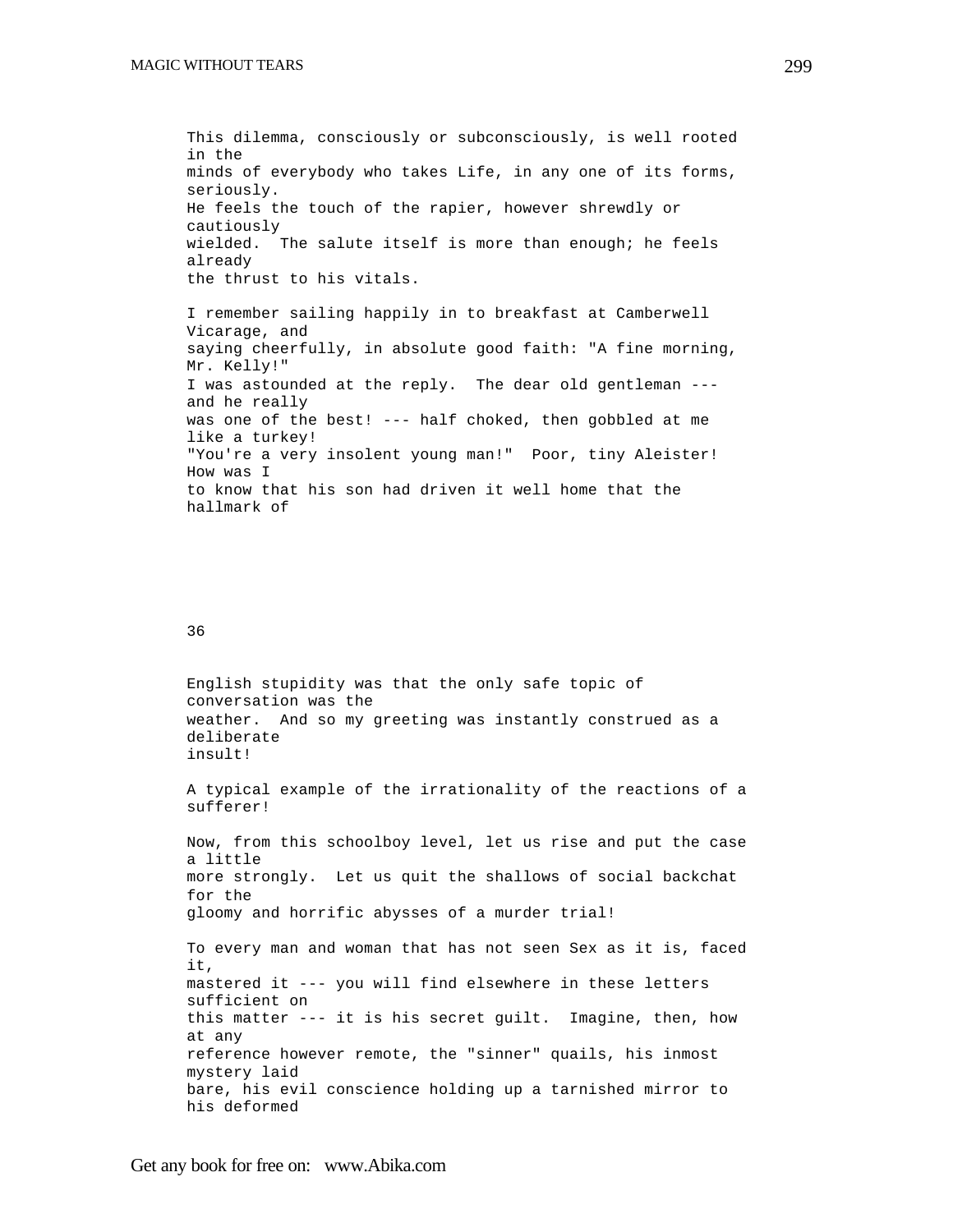and hideous face! Often enough, he does not mind gross jests which admit complicity on the part of the other; but any allusion to the Truth, and his soul shrieks: I am found out! Then apoplectic Fear puts on the mask of Indignation and Disgust. As for a serious discussion of anything concerned therewith, why, every word is a new rasping tear. The mind takes refuge in irrational and irrelevant outbursts of feigned rage and horror. In the case of religion, the consciousness of guilt extended to cover everything from "playin' chuch-farden on the bless, d tombstones" to "the blasphemy against the Holy Ghost." Against this vague and monstrous bogey, religion is the only safeguard, and therefore to suggest the unsoundness of the guarantee is to strike at the roots of all security. It is like hinting to some besotted and uxorious oldster, that his young wife may be unfaithful. It is the poison that Iago dripped so skillfully into the long hairy ear of the dull Moor. So he reacts irrationally --- every bush conceals a bear --- nay, more likely a Boojum, or a Bunyip, or some other creature of fear-spurred Imagination! "Monstrum informe, ingens, horrendum." Note well the "informe." And because the guarantee is unsound (and must be, or where would be the point of "Faith"?) reassurance is in the nature of things impossible. Like the demented rider in The Erl-King, the chase goes ever wilder and wilder, until he plunges at the end into the bottomless bog of madness and destruction. I wonder how many lunatics there are in the "bughouse" today --- in the times of"evangelical revival" the number was fantastic -- who got there through fear that they had somehow committed the aforesaid "blasphemy against the Holy Ghost." The unknown again. The Bible does not tell us that it is; only that it is unpardonable. Nor Grace, nor Faith,

300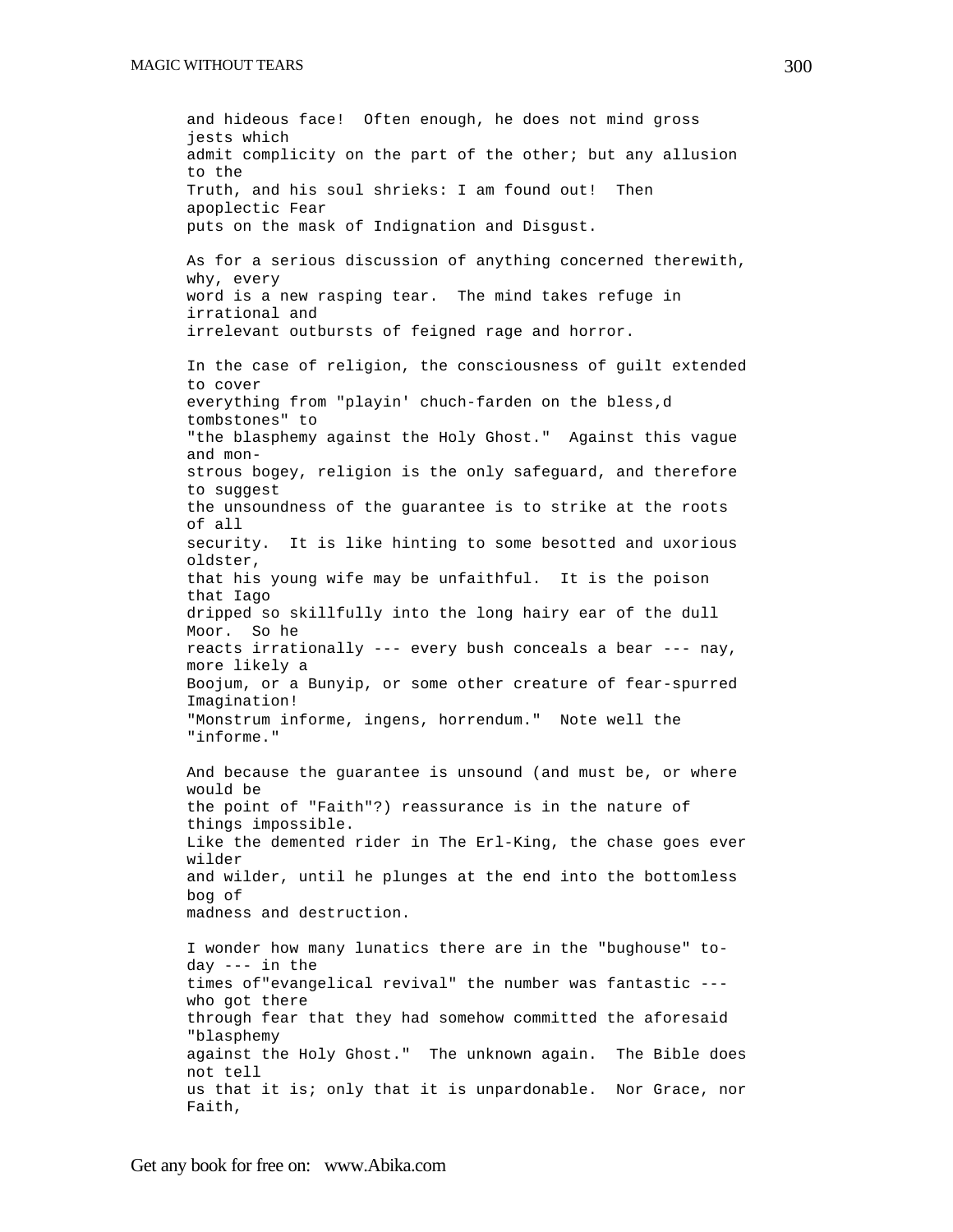nor predestination avail in the least; for all you know, you may have committed it. Reassurance is impossible; no ceinture de chastet, avails to avert this danger.

Again with drugs, it is the unknown which is the horrific factor. Most people get their information on the subject from the yellowest of yellow newspapers, magazines and novels. So darkly deep is their ignorance that that do not know what the word means --- like us so often, yes? Wide sections of the U.S.A. are scared of tea and coffee. They blench when you point out that bicarbonate of soda is a drug just as much as cocaine; at the same time they literally shovel in the really danger-

#### 37

ous Aspirin, to say nothing of the thousand Patent Medicines blared at them from every radio --- as if the Press were not enough to poison the whole population! Blank-eyed, they gasp when they learn that of all classes, the first place among "drug addicts" is that of the doctor.

But the crisis in which fear becomes phobia is the unreasoning aversion, the shuddering of panic, above all, the passionate refusal to learn anything about "drugs," to analyse the conditions, still less to face them; and the spasmodic invention of imaginary terrors, as if the real dangers were not enough to serve as a warning.

Now why? Surely because in the sub-conscious lies an instinct that in these obscure medicines indeed lies the key of some forbidden sanctuary. There is a fascination as irrational and therefore as strong, as the fear. Here is the point at which they link up with sex and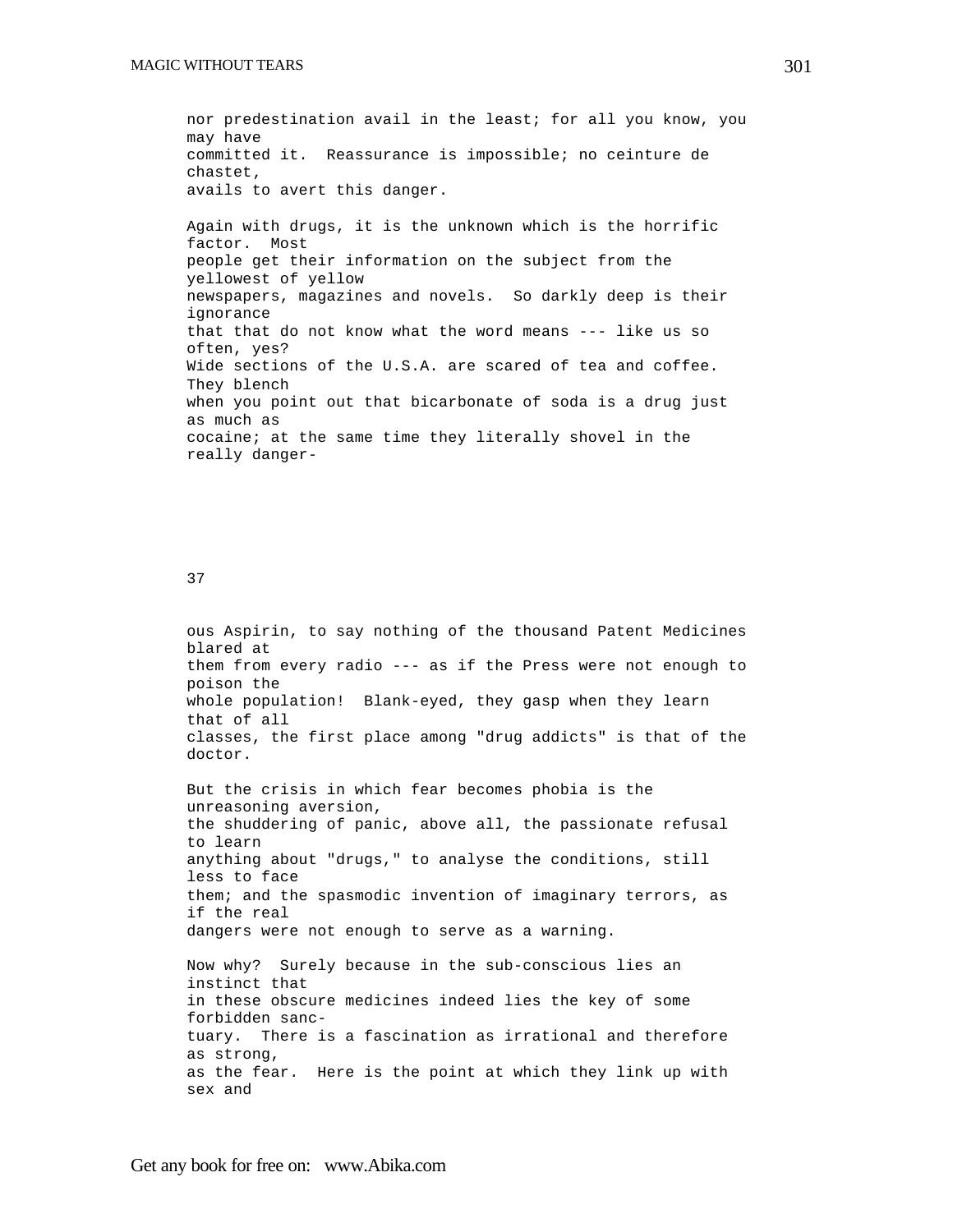religion. Oh, how well nigh almighty is the urgency to him who reads those few great writers who understood the subject from experience: de Quincey, Ludlow, Poe and Baudelaire: into whom burn the pointed parallels between their adventures and those of all the mystics, East and West!

The worst of this correspondence-form is that you are always asking simple elementary questions which require half a dozen treatises to answer: so, take this, with my blessing!

Love is the law, love under will.

Yours fraternally,

## $666$

P.S. One further reflection. With all these "sore spots" is closely linked the idea of cruelty. I need not touch upon the relation of cruelty to sex; the theme has been worn threadbare. But in religion, note the Bottomless Pit and the Eternal Flame; in Buddhism, the eighteen hot and eighteen cold Hells, with many another beneath. Hindu eschatology has countless Hells; even pedestrian, precise Islam, and the calculating Qabalists, each hoast of Seven. Again with drugs as with insanity, we are confronted constantly with nameless terrors; the idea of formlessness, of infinity pervades them alike. Consider the man who takes every chance gesture of a stranger in the street as a secret sign passed from one of his persecutors to another; consider those who refuse food because of the mysterious conspiracy to poison them. All sanity, which is all Science, is founded upon Limit. We must be able to cut off, to define, to measure. Naturally, then, their opposites, Insanity and Religion, have for their prime characteristic, the Indefinable, Incomprehensible, Immeasurable. The healing virtue of these words is this: examine the sore

Get any book for free on: www.Abika.com

spot,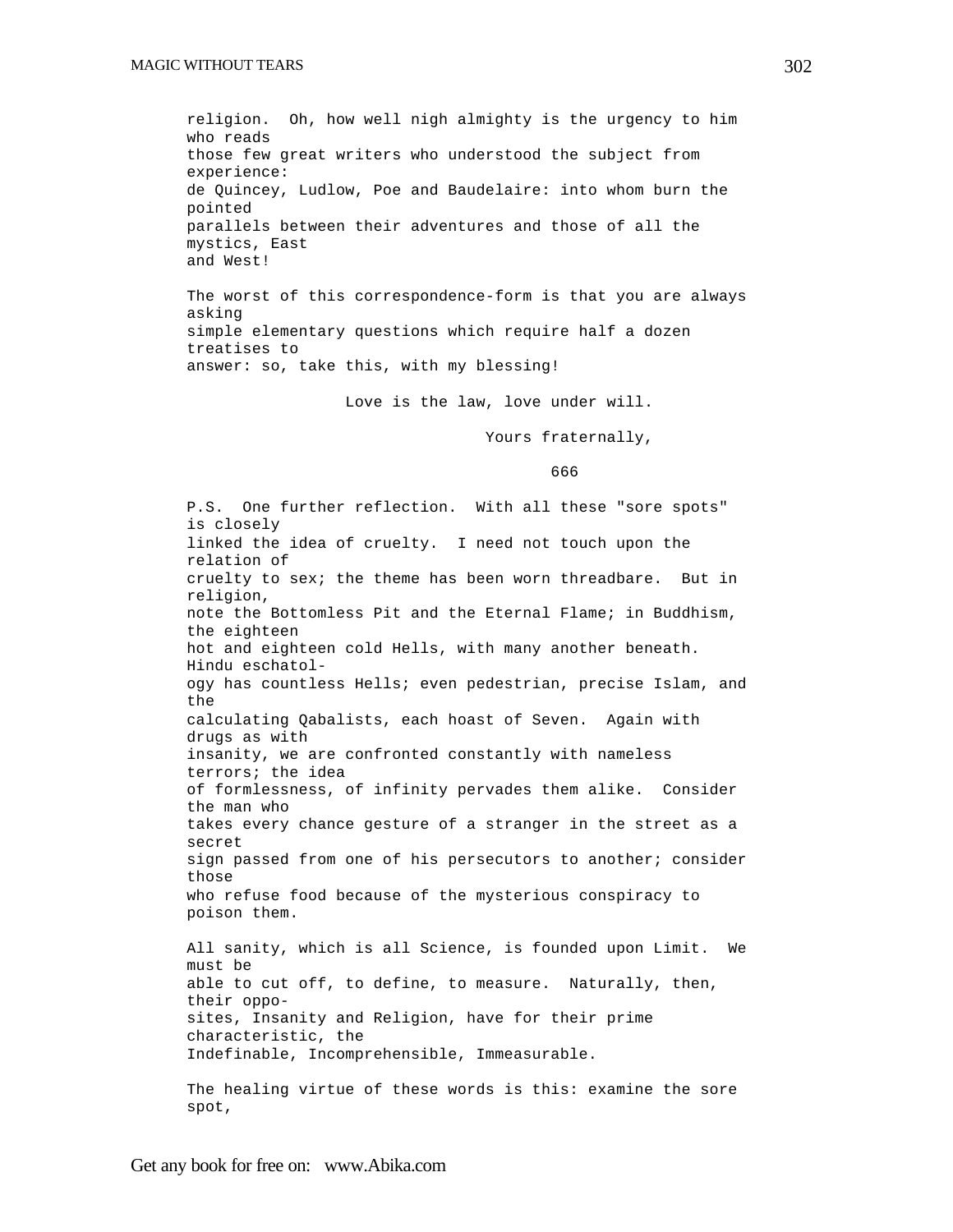analyse it, probe it; then disinfection and the Vis Medicatrix Naturae, complete the cure. I had just finished this when in comes your very pertinent "Supplementary" Postcard. "Doesn't hypocrisy fit in here, somehow?" Indeed it does, my child!

Corresponding to, and the poison bacillus of, that centre of infection,

## 38

is a Trinity of pure Evil, the total abnegation of Thelema. Well known to the psycho-analyst: the name thereof Shame --- Guilt --- Fear. The Anglo-Saxon or bourgeois mentality is soaked therein; and his remedy so far from our exploratory-disinfection method, is to hide the gangrened mass with dirty poultices. He has always a text of Scripture or some other authority to paint his foulest acts in glowing colours; and if he wants a glass of beer, he hates the stuff, but "doctor's orders, my boy, doctor's orders." There is really nothing new to be said about hypocrisy; it has been analysed, exposed, lashed by every great Artist; quite without effect. It gets worse as the socialistic idea thrives, as the individual leans ever harder on the moral support of the herd.9 "My friend Freddy Lyon . . . told me a story . . . of the Volga Famine. Some A.R.A. 'higher-ups' from New York were making a tour of inspection . . . Among them was a worthy but sentimental citizen who gushed about the unhappy Russians and the poor little starving children and what a privilege it was for Mr. Lyon to be doing this noble work

for humanity and so on and so forth until Lyon said he was ready to choke him . . .

Get any book for free on: www.Abika.com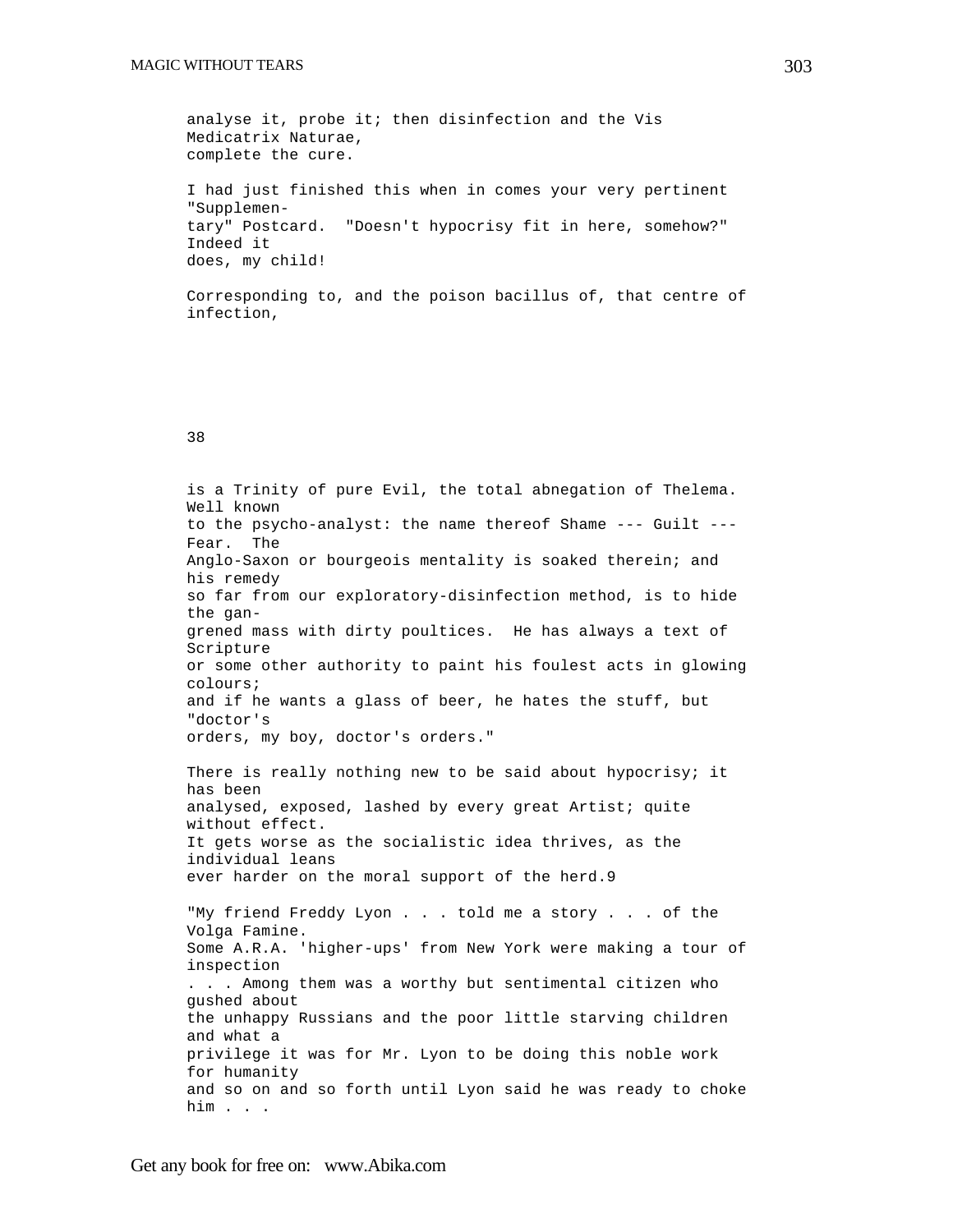After lunch the visitors suggested they would like to visit the cemetary. It was, said Freddy, a horrid sight, nude, dead bodies piled up ten high like faggots, because the population was so destitute that every stitch of clothing was needed for the living. The visitors were sickened by what they saw, and even the gushing one was silent as they walked back to the cemetery gate. Suddenly he caught Freddy by the arm. 'Look there!' he said, 'Is not that something to restore our faith in the goodness of God in the midst of all these horrors?' He pointed to a big woolly dog lying asleep on a grave with his head between his paws, and continued impressively. 'Faithful unto death and beyond. I have often heard of a dog refusing to be comforted when his master died, lying desolate on his grave, but I never thought to see such a thing myself.' That was too much for Freddy Lyon. 'Yes,' he said cruelly, 'but look at the dog's paws and muzzle' --- they were stiff with clotted blood --- 'he's not mourning his master, he's sleeping off a meal.' 'At which point,' Lyon concluded his story with gusto, 'that talkative guy did the opposite of sleeping off his lunch in a very thorough manner, and there wasn't another peep out of him until we put him on the train.'" P.S. Here is a very different set of reactions. I do not quite know why I am putting it in; is it some sub-conscious attraction of my own? Anyhow, here it is; call it LA POULE AUX RATS Time: a fine Sunday evening in June, just one and twenty years ago. Place: Paris, just off the Place des Tertres, overlooking the city.

A large and lovely studio, panelled in oak. Strange: it was completely bare, and so far as one could see, it had no door. The skylights, mindful, were carefully screened with broidered stuff. A gallery, some ten feet from the floor, ran round one corner. Here was a buffet loaded

Get any book for free on: www.Abika.com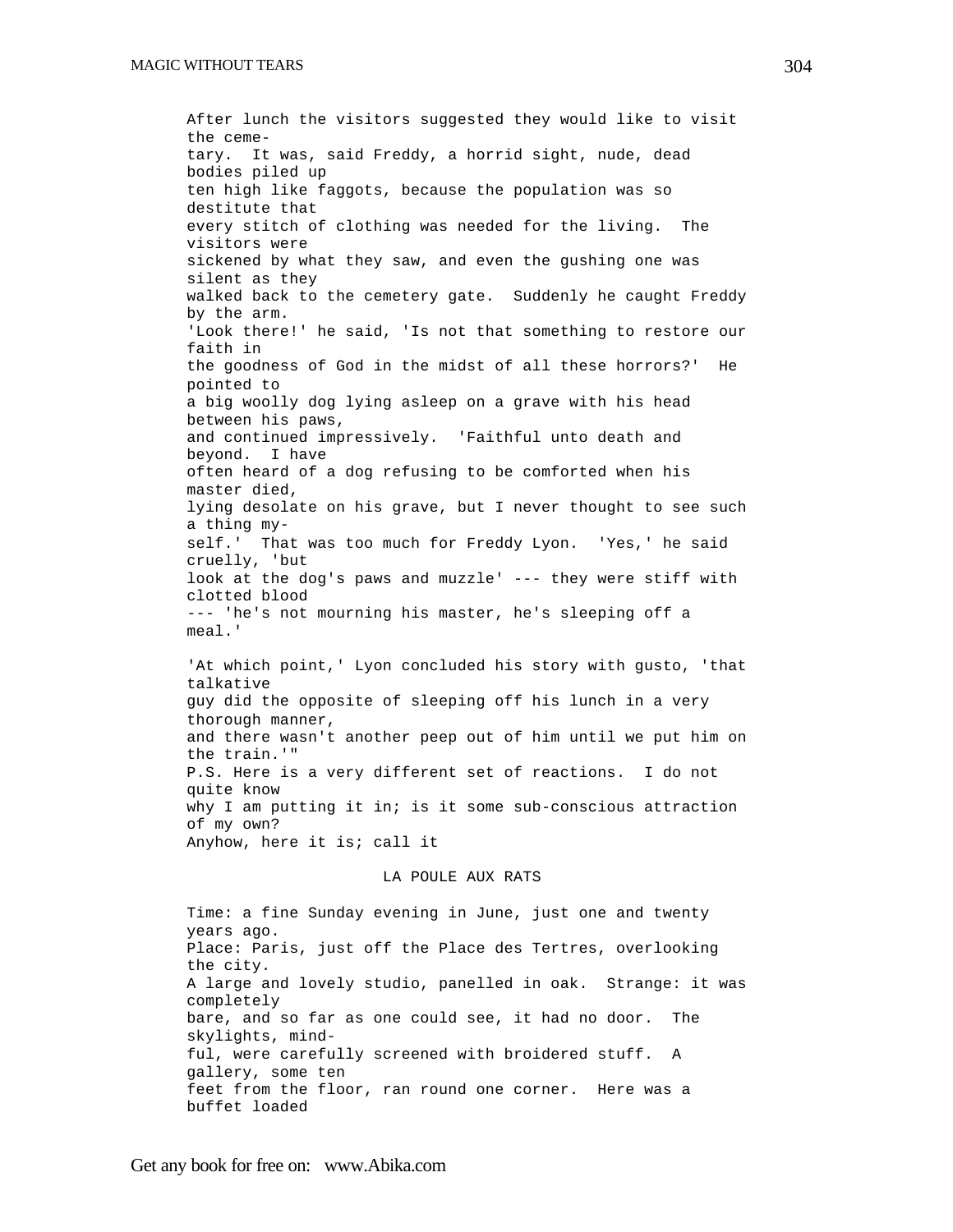## MAGIC WITHOUT TEARS

with priceless wines and liquors of all sorts --- except the "soft" -- and excellent variety of all cold "snack" refreshments. One gained it by a staircase from the lower floor. 9\* Here is a most pertinent story from I Write as I Please by my old friend, Walter Duranty. It shows how the sentimental point

of view blinds its addicts to the most obvious facts.

# 39

By the buffet, the old butler: oh, for a painter to portray his Weariness of Evil Wisdom!

Our host led us to the gallery; "we ate and drank and saw" not God also, but the lady responsible for the heavy tread upon the stairs. A woman of the Halles Centrales, in her early forties; coarse, brutal, ugly, robust, square-set, curiously radiant with some magnetic form of energy.

I cannot describe her clothes --- for lack of material. She greeted us all round with a sort of surly good humour. The butler took a pot of very far-gone Roquefort cheese, and smeared her all over. She drank to us, and clumped away downstairs. She came out into the studio from under the gallery, braced herself and shook her mop of hair as if about to wrestle, waved to us and waited.

A minute later a small trap at the far end of the studio was smartly pulled up; in rushed a hundred starving rats. There was a moment's hesitation; but the smell of the cheese was too much, and they rushed her. She caught one in both hands, bit through its spine, and flung it aside.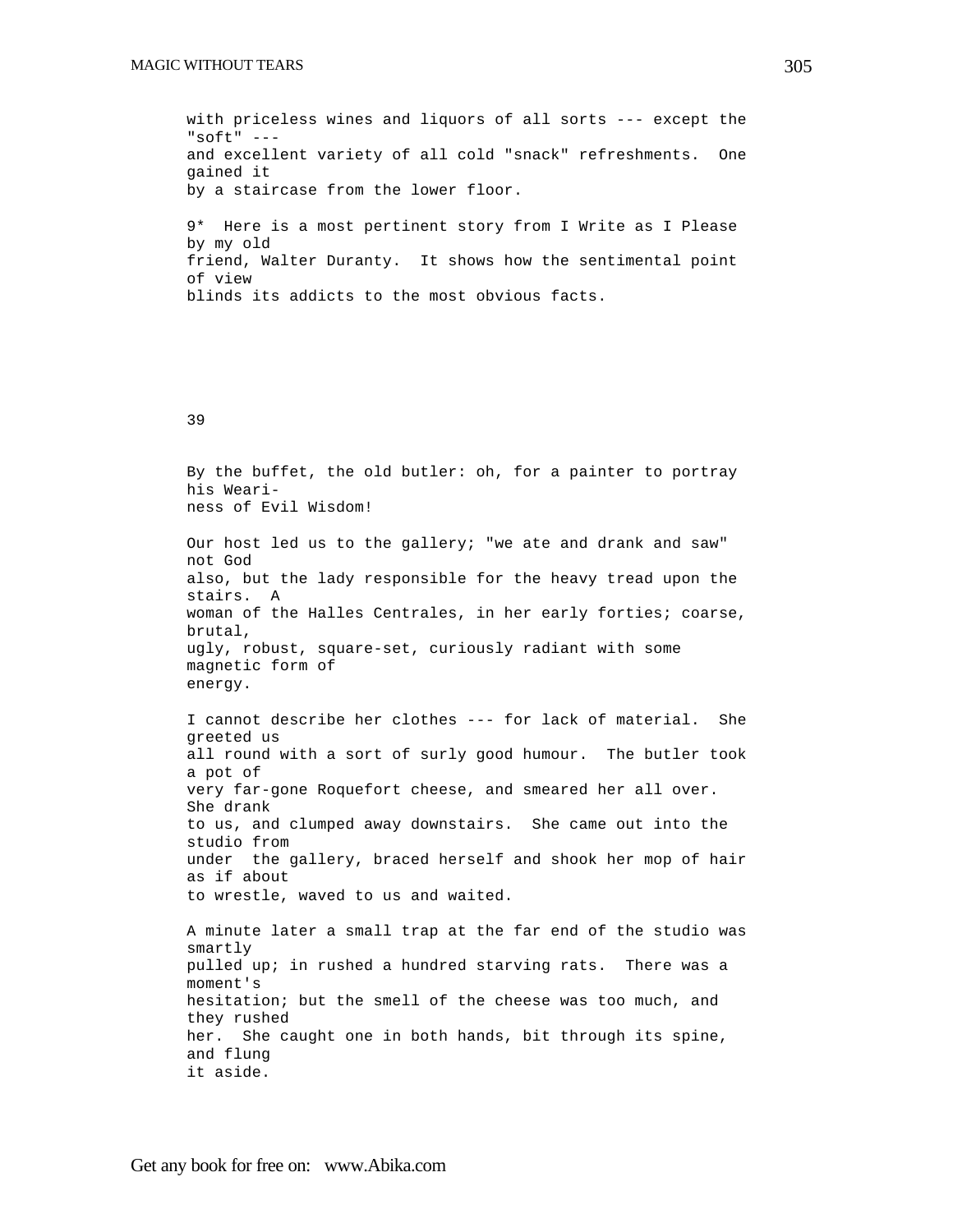Softly repeating to myself passages from The Revenge by the late Alfred Lord Tennyson, of which the scene most powerfully reminded me. "Rat after rat, for half an hour, flung back as fast as it came." Their courage wilted; the hunted became the huntress; I thought of Artemis as I sang softly to myself, "When the hounds of spring are on winter's traces." But she pursued; snapped the last spine, and flung it into the gallery with a yell of triumph. It was not so easy a victory as I have perhaps described it, once she slipped in the slime and came down with a thud; and at the end blood spurted from innumerable bites. The whole scene was too much for most of the men; they literally howled liked famished wolves, and shook the balustrade until it creaked and groaned. Presently one slipped over, let himself lightly to the floor and charged. Others followed. All had their heart's desire. I was reminded of Swinburn's Laus Veneris, "I let mine eyes have all their will of thee I seal myself upon thee with my might." As for the women, the ferocious glitter of their eyes was almost terrifying. One of them, true, would have joined the happy warriors below; but the butler roughly pulled her back, saying in a shocked voice, "Madame est normale." (I enjoyed that!) Others consoled themselves by capturing those males who were too timid to risk the jump. I swallowed a last glass of champagne, and then "je filai a l'Anglais." Summary: a pleasant time was had by all.  $\overline{\phantom{a}}$  , and the contract of the contract of the contract of the contract of the contract of the contract of the contract of the contract of the contract of the contract of the contract of the contract of the contrac Note for political economists: the woman took 10,000 francs (at about 125 to the  $e$ ); she took three weeks in hospital and three weeks' holiday between the shows. She was, or had been, the mistress

Get any book for free on: www.Abika.com

of a Minister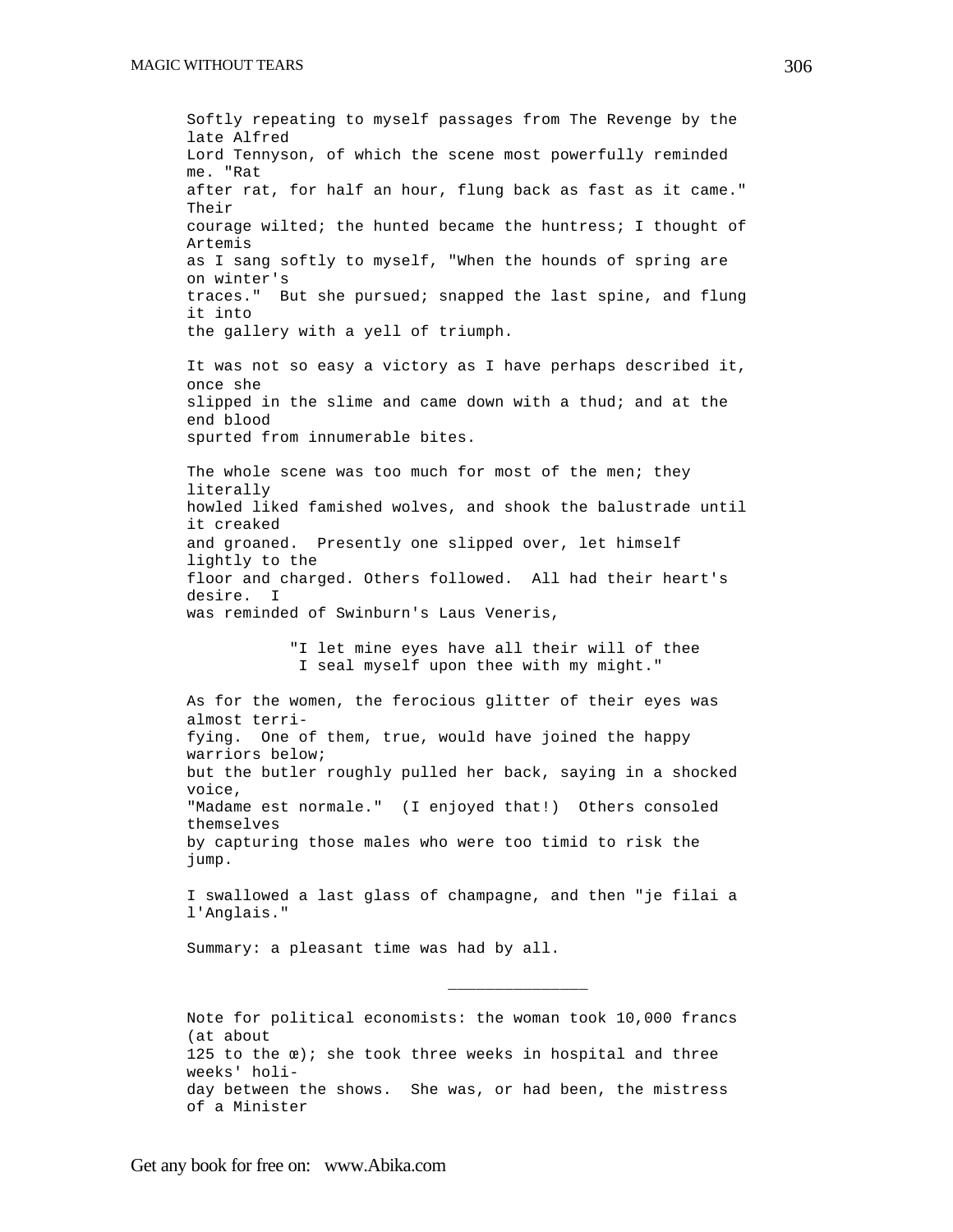40

with "peuple" ideas, though he was an aristocrat of very old vintage; and he helped her to have her daughters brought up in one of the most exclusive convents in France.

CHAPTER LXXIX

#### PROGRESS

Cara Soror,

Do what thou wilt shall be the whole of the Law.

You will certainly have to have an india-rubber medal for persistence: this is the nth time that you have tried to catch me contradicting myself.

Well, so I do, and must, every time I make any statement whatever, as has been shown several times in this chatty little interchange of views. But that is not what you mean.

You say --- permit me to condense your more than somewhat tautological, pleonastic, prolix, diffuse and incoherent elucubrations! -- - that the whole idea of the Great Order is based on faith in Progress. The doctrine of successive aeons is nothing else. The system of training is nothing else. Nothing, in fact, is anything else. Maugr, this and in despite thereof (you continue, with a knavish gleam in your hither eye) I am everlastingly throwing down the whole jerry-built castle by my cynical reflections. (Some one --- Anthony Hope in a lucid moment, I thing --- says that cynicism is always a confession of failure --- "sour grapes.") Maybe, some of the time. But the explanation is very simple, and you ought to have been able to think it out for yourself. It is a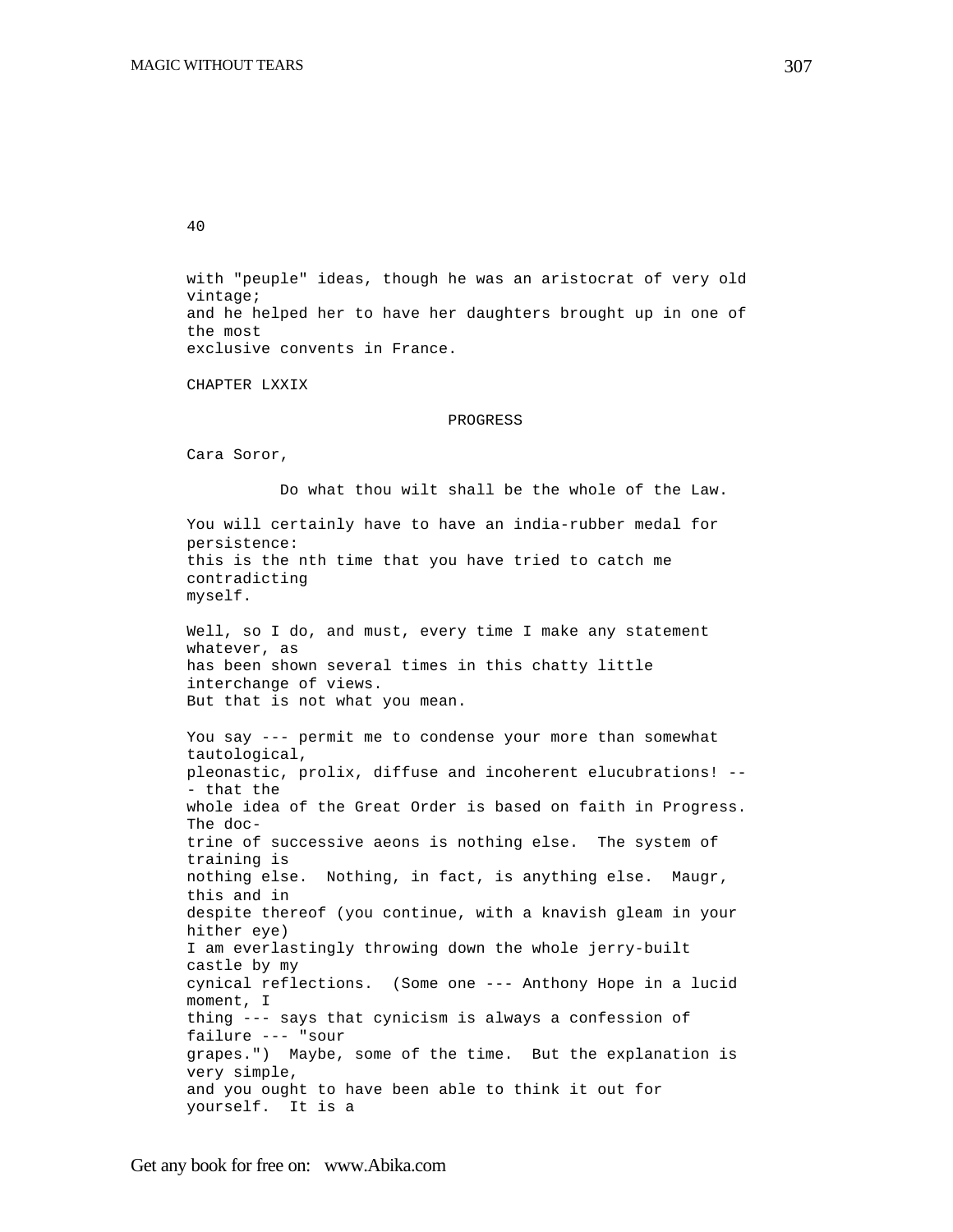question of the "Universe of Discourse," of Perspective. An engineer may swear himself ultra-marine in the map all the time at the daily mistakes and mishaps that go on all the time under his nose, yet at dinner tell his friends complacently that the bridge is going up better than he ever expected. Just so, my gibes are directed at incidents; but my heart's truth is fixed on the grand spiral. All the same, I am glad you wrote; it is a text for a little sermon that I have had in mind for a long while on the conditions of progress Number One is obviously Irregularity, Eccentricity, Disorder, the Revolutionary Spirit, Experiment. I have no patience whatever with Utopia-mongers. Biology simply shouts at us that the happy contented community, everyone with his own (often highly specialized) job, nobody in need, nobody in danger, is necessarily stagnant. Termites and other ants, bees, beavers; these and many another have produced perfect systems. What is the first characteristic? Stupidity. "Where there is no vision, the people shall perish." What is the Fighter Termite to do, after he has been blocked out of his home? None of these communities possess any resource at all against any unforeseen unfavourable change of circumstance. (We look rather like that just now at the end of 1944 e.v.) Nor does anyone of them show any achievement; having got to the end of their biological tether, they stay out, without an aim, an idea, an effort. The leech, an insufferable pest in its

41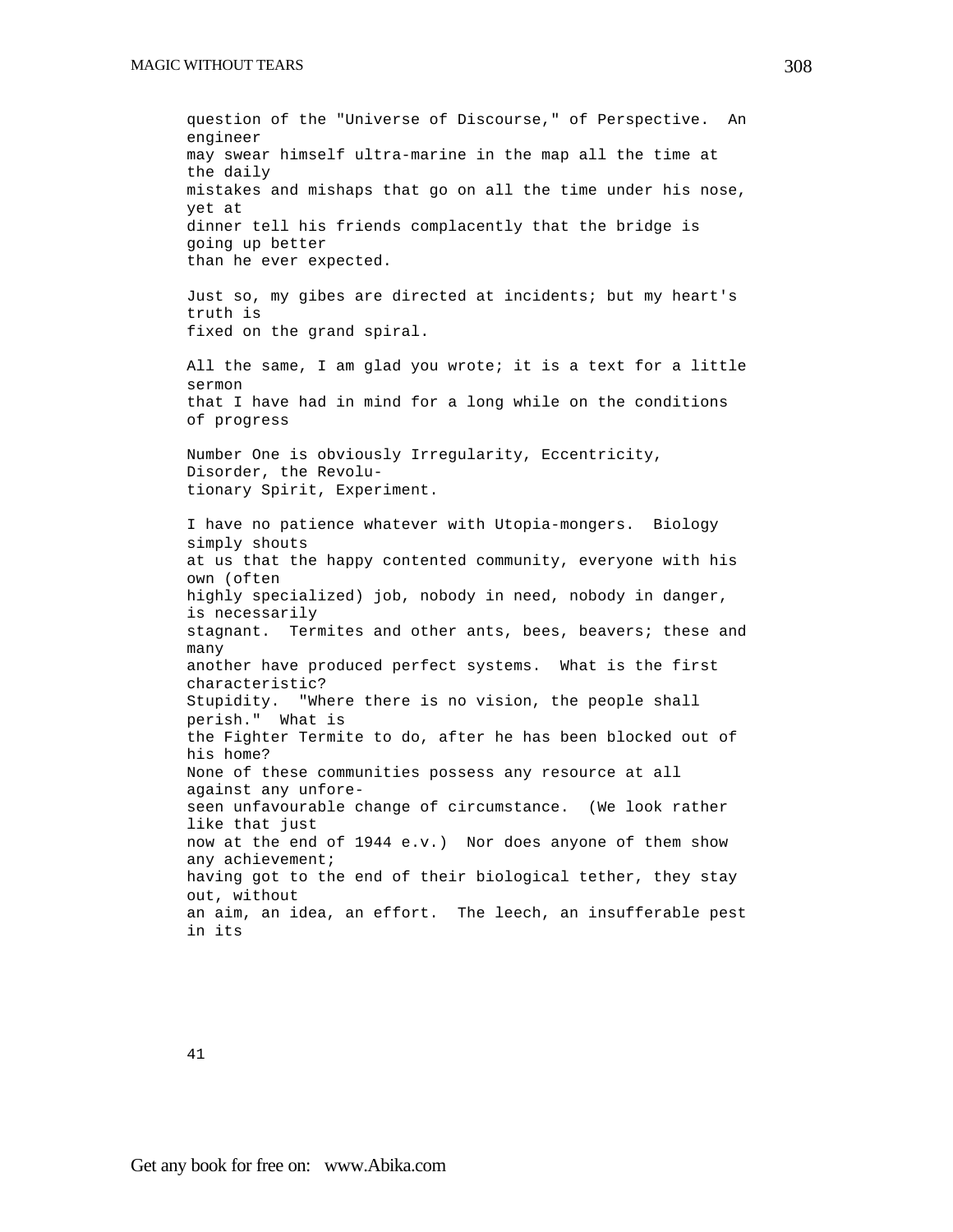belt --- it has killed off tiger, rhinoceros, anything with a nostril! -- is the curse of our military station at Lebong --- or was when I was there. At Darjeeling, a few hundred feet higher, devil a one! They have no one to think: now how can we flourish up higher? Those old forlorn-hope Miss-Sahibs --- how wide are their nostrils! Then  $---$  how? Consider for a moment our own Empire. How did that spread all over the planet? It was the imaginative logic, the audacity, the adroit adaptability, of the Adventurer that blasted the road. The sunny Socialist smiles his superior smile, and condescends to instruct us. That was an unfortunate, though perhaps sometimes necessary, stage in the perfection of Society. Something in that. But there are other kinds of Adventure. My imagination can set no limit to the possibilities of Science, or of Art: our own Great Work is evidence of that. Last Sunday I looked through an interview with the least brain-bound of these ruminators --- poor old, dear old G. for gaga Bernard Shaw. The artist, said he, was a special case. he should have a nice easy job, three or four hours a day, and be free for the rest of it to devote himself to his Art. I wonder how much of his own work would have seen daylight if he had been tied to some silly robot soulkilling, nervecrushing, mind-infuriating routine job for even one halfhour a day! When I am on a piece of work, I grudge the time for eating; and when it's done, I need the absolute relaxation of leisured luxury. Then what of the Work itself? If the Idea be truly new and important, God help it! The whole class of men affected jump on it with one accord, if haply they may crush it in the germ. Read a little of the History of Medicine! Any man who shows a sign of independent thought

is watched,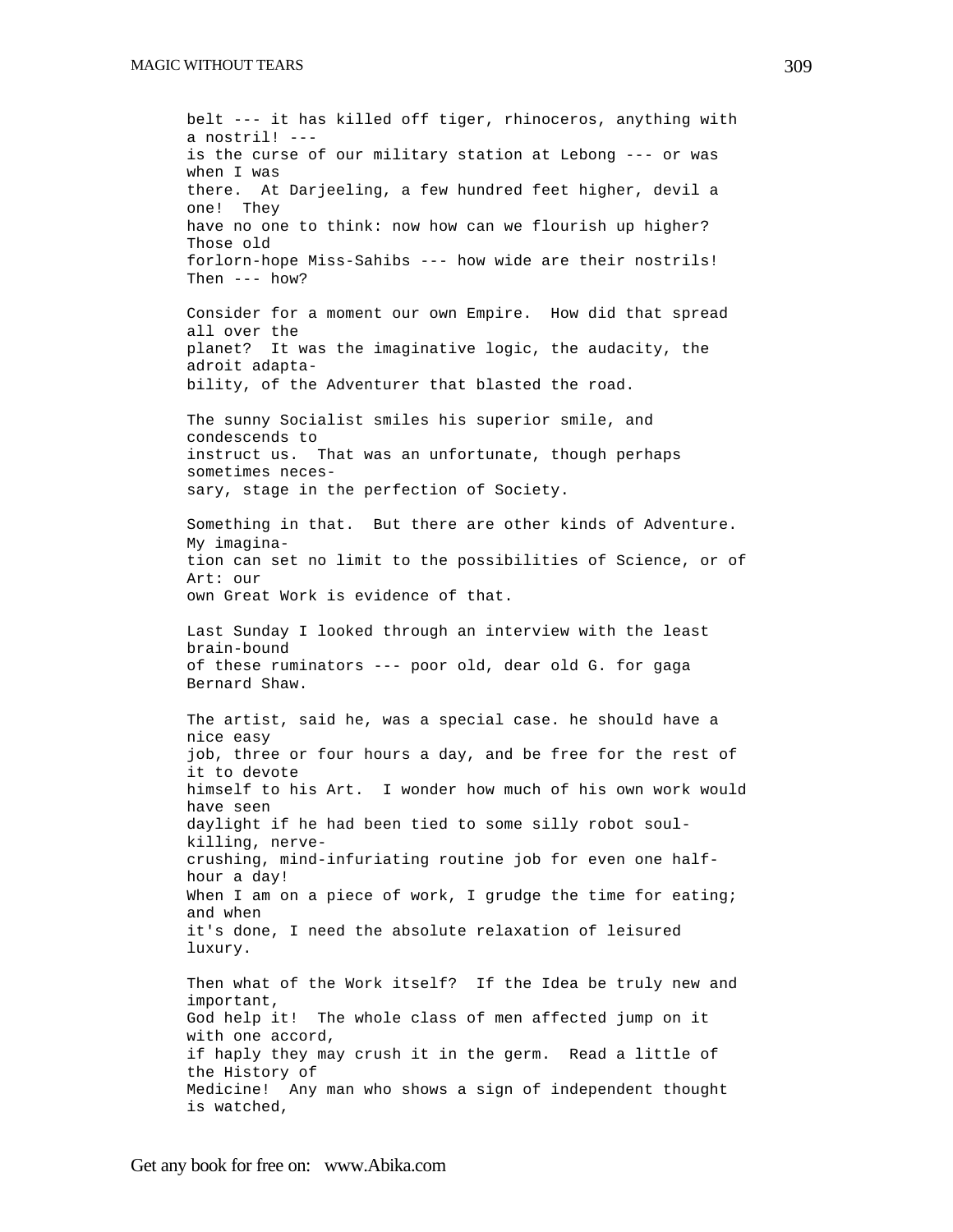is thwarted. He persists and is threatened and bullied. He persists; every engine of oppression is set in motion against him. Then something snaps; either they succeed in killing him (Ross, who defeated malaria, nearly starved to death) or they make him a baronet, or a peer, or make his death a Day of National Mourning, and bury him in the Pantheon --- "auc grands hommes la patrie reconnaissante" -- like Pasteur after one of the most infamous campaigns of persecution in history. Then, of course, entertainment must be standardized. It costs money to produce; and who will produce anything which can only appeal to the very few --- to none at all, soon, if these swine have their way. So, if it is new, is original, is worth one's while, it must be ignored. Besides, being new and incomprehensible to the great Us, it may be dangerous, and must be suppressed. In all literature I know no pages so terrifying as those in Louis Marlow's Mr. Amberthwaite, which describe his dream. I wish I could quote it, with Sinai as the orchestra; never mind, read it again. And we are on the way --- far on the way --- to That! Now, obviously, the robot education, robot textbooks stuffed in by robot teachers, will have done wonders with the help of the bovine well-being to produce a race of robot boys. All independence, all imagination, all spirit of Adventure, will have

# 42

been ground down and rolled out smooth by this ghastly engine. But --- Nature is not so easily beaten; a few boys and girls will somehow

310

Get any book for free on: www.Abika.com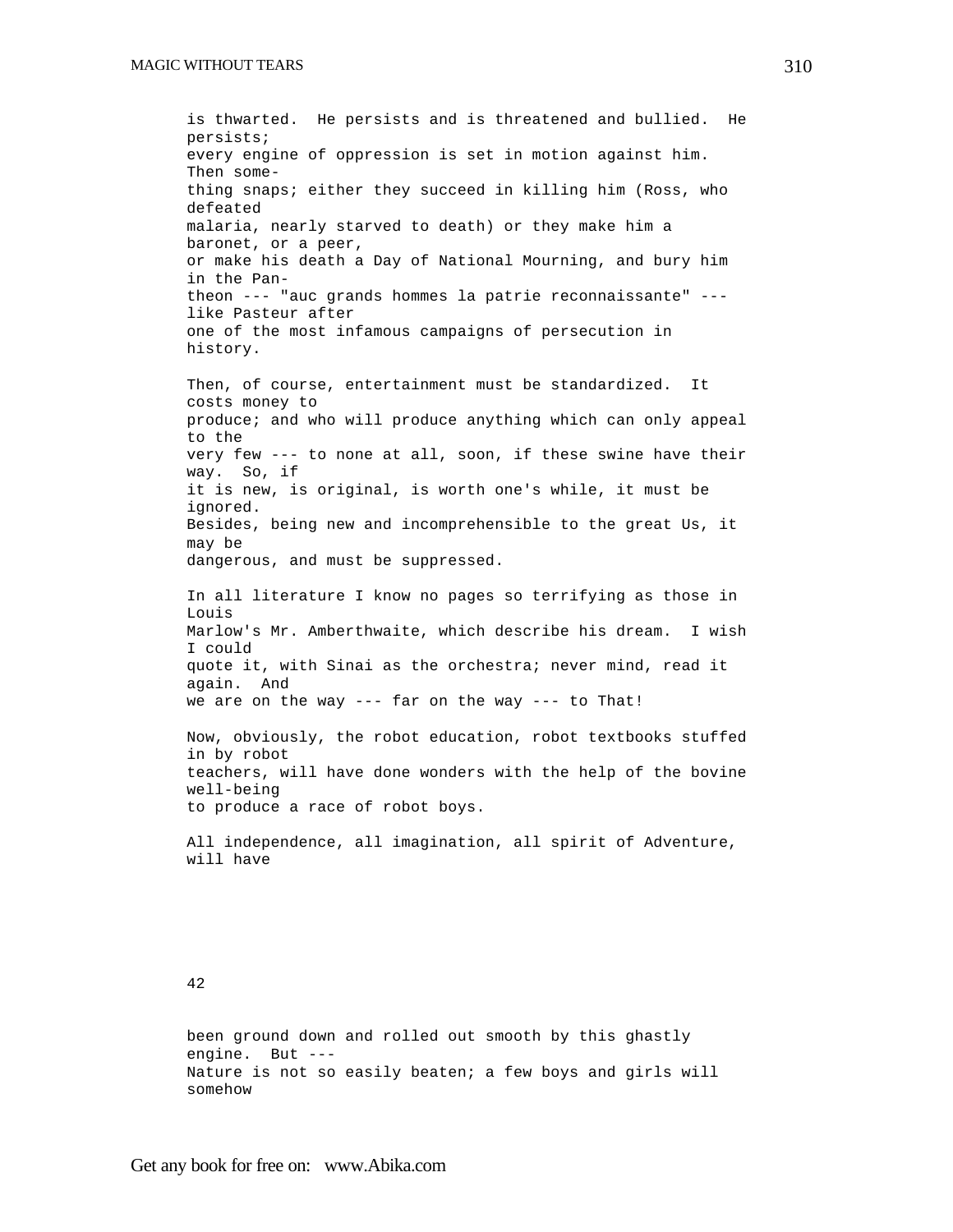escape, and either by instinct or by observation, have the sense to keep secret. Now whatever their own peculiar genius may select as their line, they will realise that nothing is possible in any way while the accursed system stands. Their first duty is Revolt. And presently some one will come along with the wit and the will and the weapon, and blow the whole most damnable bag of tricks sky-high. We had better busy ourselves about this while it is still possible to get back to freedom without universal bloodshed. "All right, Master, you win! Now give us your own idea of Utopia." An Utopia to end Utopias? Very good, so I will. Education, to begin with; well, you've had all that in another letter. The main thing to remember is that I want every individual taught as such, according to his own special qualities. Then, teach them both sides of every question: history, for example, as the play of economic forces, also, as due to the intervention of Divine Providence, or of "Sports" of genius: and so for the rest. Train them to doubt --- and to dare! Then, somehow, as large a number of the most promising rebels should be selected to lead a life of luxury and leisure. Let every country, by dint of honouring its old traditions, be as different as possible from every other. Restore the "Grant tour," or rather, the roving Englishman of the Nineteenth Century. Entrust them with the secrets of discipline, of authority, or power. Hardship and danger in full measure: and responsibility. A great deal of such material will be as disgustingly wasted as it has been in the past; and there will be much abuse of privilege. But this must be allowed and allowed for; no very great harm will result, as the weak and vicious will weed themselves out. The pure gold will repay us ten thousandfold. You ask examples? With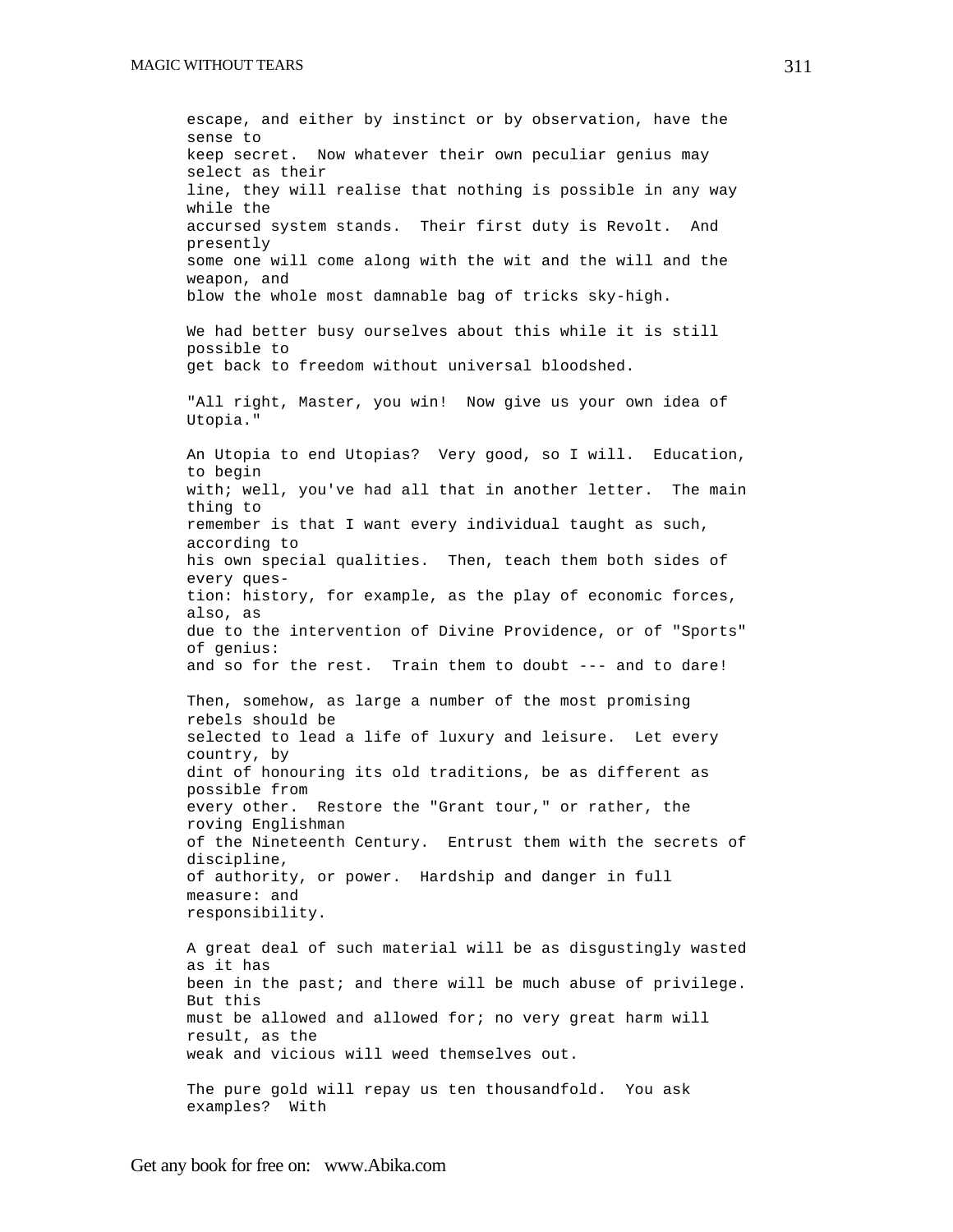us, the Elizabethan and the Victorian periods stand out. What is most wanted is opportunity and reward. Under Victoria there was some --- taste the late Samuel Smiles Esquire, D.D. (wasn't he?) --- but not enough, and Industrialism, the mother and nurse of Socialism, was destroying the soul of the people. In my not very maternal remarks on Mother-love, was included the substance of the one wise saying of my pet American lunatic "You can't get past their biology." This is so true, and so disheartening, that it arouses me to combat. Must we for ever be bound to the inconvenient habit of sows and cabbages? I pick up the glove. Isn't it Aldous Huxley who says somewhere that some species or other can never develop higher powers because its brain is shut in by its carapace? I thought this too, long ago; and I went into interminable conferences with my old friend, Professor Buckmaster; I wanted to extend brain surgery to produce the phenomena of Yoga. Also, I wondered what would happened if we wedged apart the sections of the cranium at, or shortly after, birth, so as to prevent them closing and giving the brain a chance to grow.

I suspect, by the way, that something of the sort is done in China and

## 43

Bruma; but the object is merely to produce megalocephalic idiots as a valuable addition to the financial resources of the family. I thought that modern physiology, with its great recent advances in knowledge of the specialized functions of the brain, might quite possibly succeed in producing genius.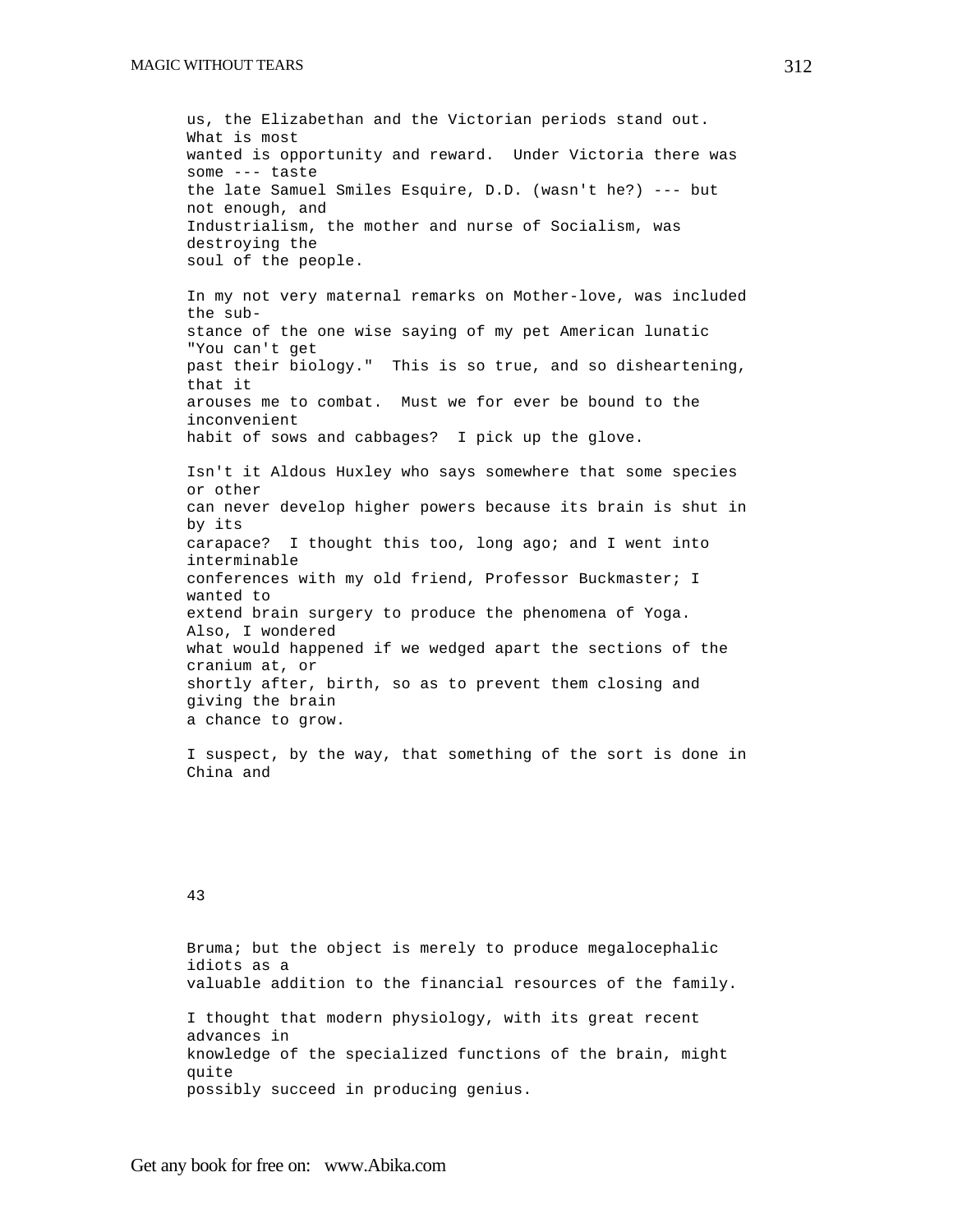You would not surprise me if you told me that something of the sort is being tried in Russia, with its Communism modelled so closely on that of Ivan the Terrible at the moment, war or no war! Qui vivra verra.

Anyhow, all that I really want you to get into your head "sunning over with little curls" is that Progress demands Anarchy tempered by Common Sense, and that the most formidable obstacle is this Biology.

The experience of the Magician and the Yogi does suggest that there is room in the human brain as at present constituted for almost limitless expansion. At least our system of Training is more immediately practical than digging up our Corpora Quadragenina and planting them in a Monkey's Medulla just to see what will come of it. So put down that bread-knife!

Love is the law, love under will.

Yours fraternally,

 $666$ 

CHAPTER LXXX

#### LIFE A GAMBLE

Cara Soror,

 Do what thou wilt shall be the whole of the Law. In one or two --- no, I think more like three or four -- letters of yours to hand in the last couple of months, you have put forward various excuses for slackness, the necessities of your economic situation. You say you must have "regular work," and a "steady income" and all that sort of thing. My innocent child, that species of Magick is quite simple. Take the horns of a hare . . . That's enough for the present: I'll tell you what to do with them when you've got them. In Macbeth we read ---

. . . . "Security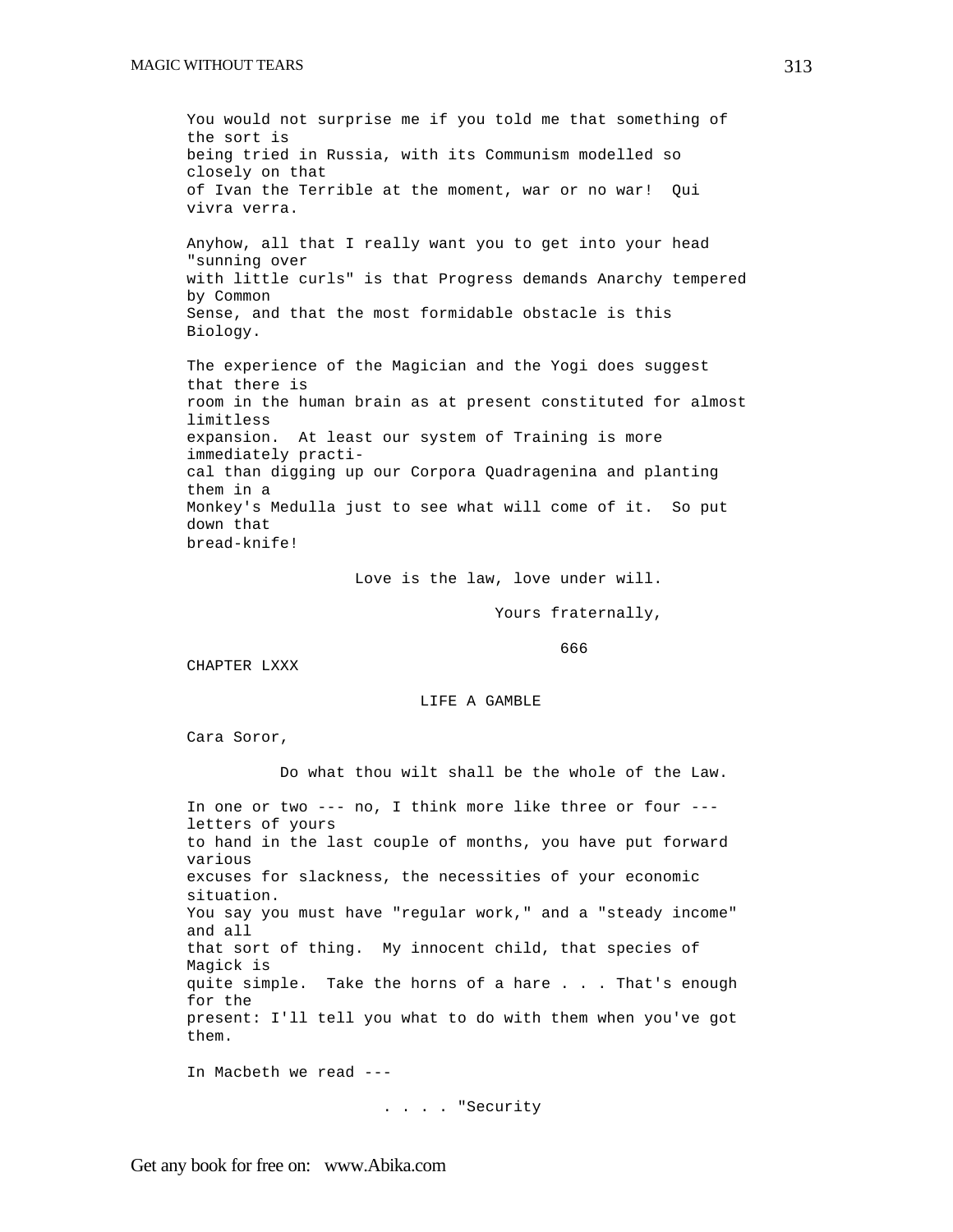Is mortals' chiefest enemy."

but this is another kind of security; it is the Hubris which "tempts Providence," the insolence of thinking that nothing can go wrong.

Anyhow, there's no such thing as safety. Life is a gamble. From the moment of incarnation a million accidents are possible. Miscarriage, still-birth, abortion; throughout life, until your heart beats for the last time, "you never can tell" - - - - - and then you start all over again with your next incarnation!

(I wish I had a copy of a short story of mine called "Every Precaution."

#### 44

The gallant young Uplift Expert, the one hundred per cent red-blooded, clean-living, heir of the Eternities, takes his young fianc, e and female counterpart to the "Old Absinthe House" in New Orleans to show her the terrible results of Wrong-Doing. They are going to avoid all that; their child is going to be the Quintessence of Americanism. They marry and take a cottage by Lake Pasquaney. Presently, he being (so she said) away on a business trip, the tradesmen complained that she seemed to need very little pabulum. Somehow, people got suspicious, and sure enough, when they broke in, they found that she had pickled him! This story is founded on fact; damn it, why did the MS have to get lost?) Even suicide is not a "dead bird." I knew a creature once - -- careless observers often mistook him of a man --- who tried three times, pistol, rope and poison. Something always went wrong. (Like the Babbacombe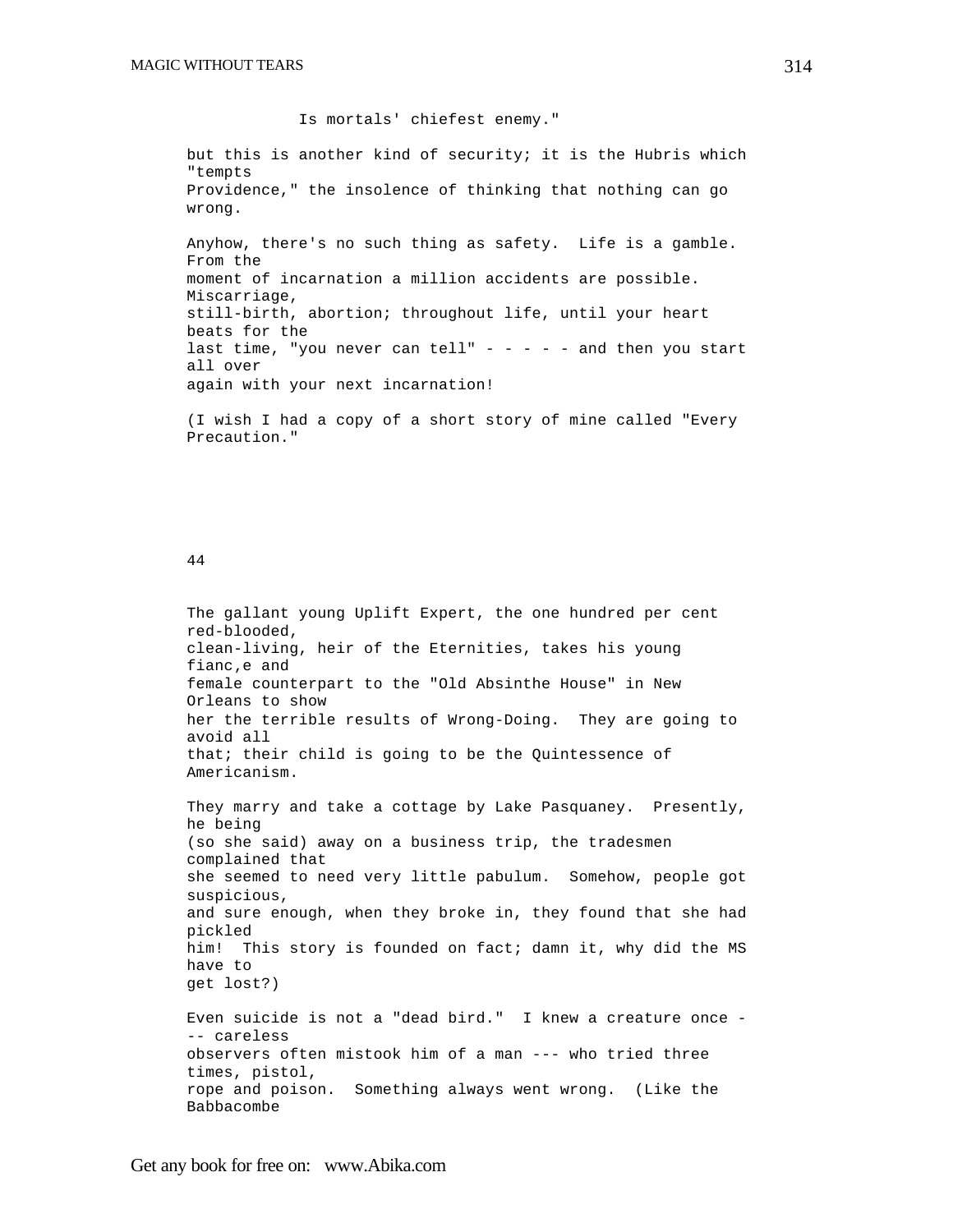murderer, who went to the scaffold three times, and lived to a green old age!) Finally he did poison himself, by accident, when he had no intention whatever of doing anything of the sort. "Where's the Book of Lies? Ah, here we are. "It is chance, and chance only, that rules the Universe; therefore, and therefore only, life is good." Then, is it mere fatuity and folly to make plans? Was not the IXth Atu, the Hermit, also at one time called "Prudence?" Of course. Abstract philosophy rarely coincides with common-sense. We should plan as carefully as we can; but we should always allow a margin for every conceivable accident. Nor should we trust to luck, like England, when she goes to war. Bret Harte has an admirable story "The Outcasts of Poker Flat" in which the "bad man," the crooked gambler, gives his life for the safety of the rest of his party, and winds up all with the remark: "Life isn't in having the luck of the cards, but in playing a poor hand well." Yes, I daresay, all very fine; but what you wanted to know was about the propriety of taking risks in Magick. So off we go. Risks, we have agreed, are always unavoidable; but we can calculate them. The best and wisest man I ever knew, the late Oscar Eckenstein, was once offered a job which gave him a fifty percent chance of survival. He calmly sat down, worked out his "expectation of life," his "expectation of income," and the Lord alone knows what other factors. It came out that the pay offered was a thousand pounds or so less than he might expect normally, so he turned down the offer. Not a trace of sentiment of any kind! Now let us consider an "A.B. case." John Jeremiah Jenkins sees a short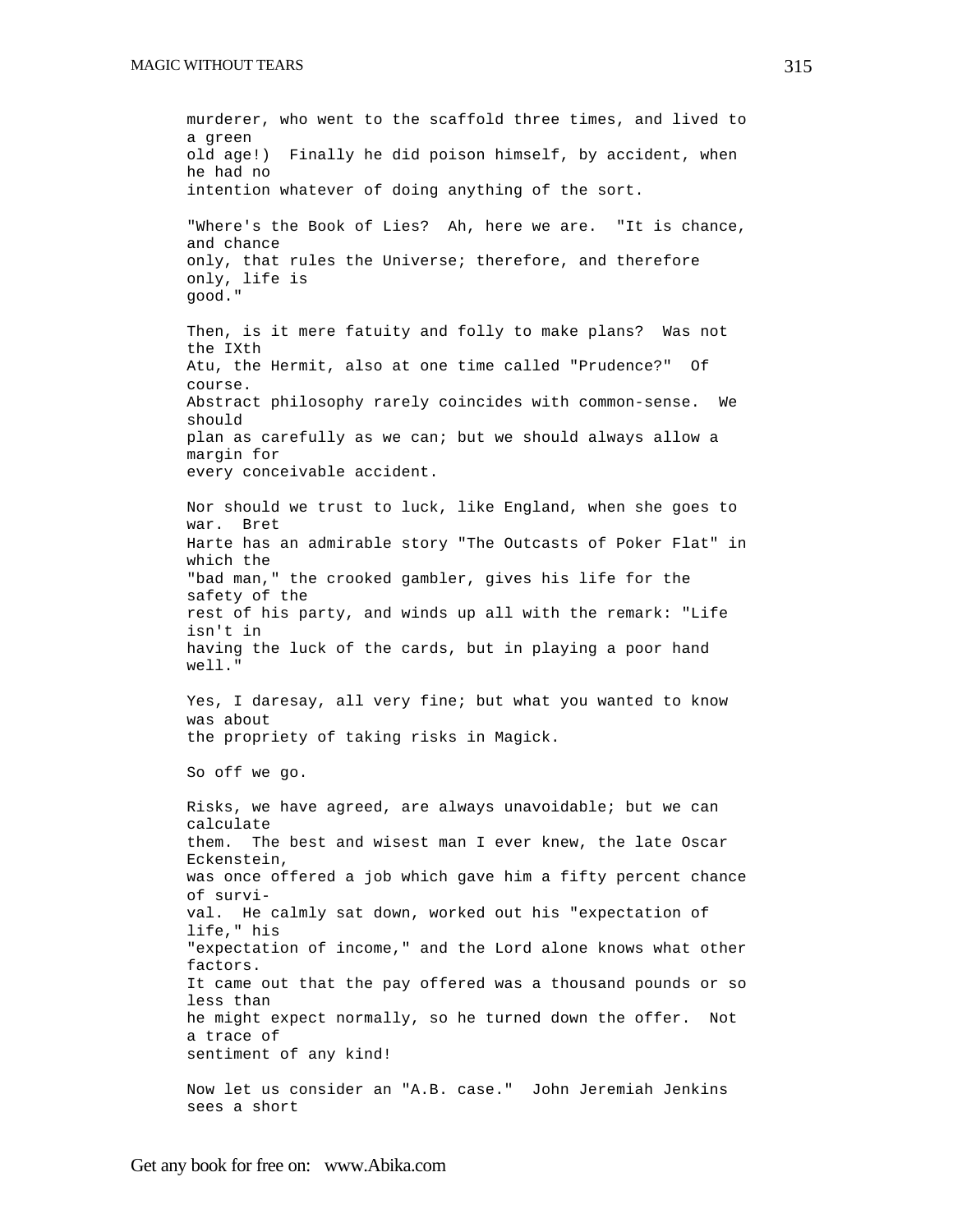cut to his performance of the Great work. To seize this opportunity, he must give up a steady job with good prospects and as near safety as is possible in the nature of things, for a slim chance of a career in the most insecure of all the professions.

He can do it; that is at the mercy of his Will; but he risks something very close to the utter wreck and ruin of his future. Only a miracle

## 45

can bring him through. Just so! But is he not neglecting one factor in his problem? Who put this romantically insane opportunity in his way? The Gods: it must be, since he is performing the Great Work. Very well then! It is up to Them to watch: "he shall give his angels charge over thee to keep thee in all thy ways: in their hands they shall bear thee up lest thou dash thy foot against a stone." What's more, he must leave it at that; he must not insult Them by constantly looking out for extra safeguards, or "hedging." (You remember the Major in The Suicide Club when Prince Florizel was picking seconds for a duel? "In all my life I never so much as hedged a bet.") You must give Them plenty of opportunity to show Their approval by steering you miraculously through one crisis after another. This course of conduct may seem to you a little like the "Act of Truth" but this is only superficially the case. The latter is usually an emergency measure, and either not particularly serious or as serious as anything can be. But what I have said above amounts really to a regular Rule of Life. Need I add that the prime and essential requisite in all this Work is

316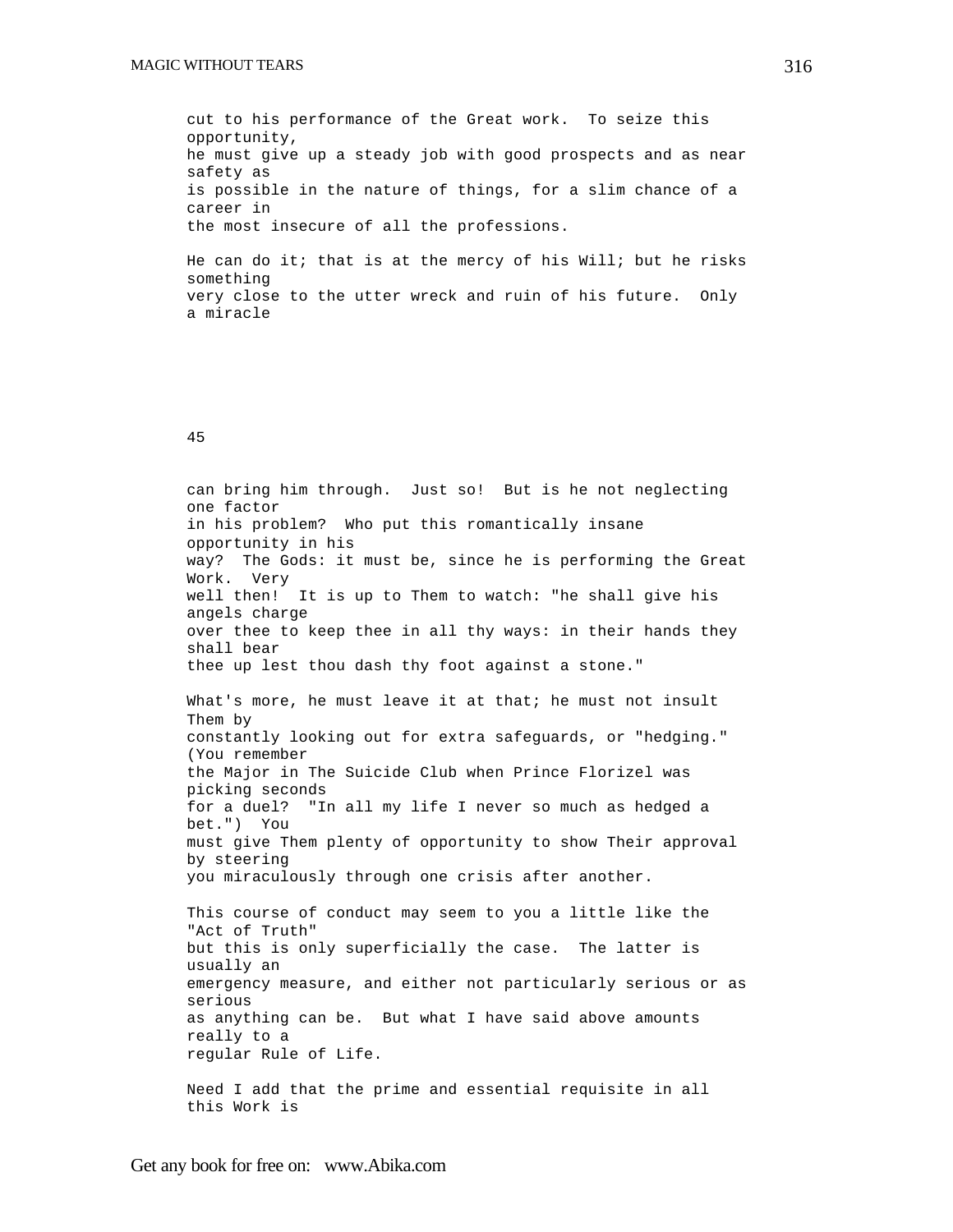that you so devote yourself to, and identify yourself with, the Gods, that there is never any doubt in your mind as to what They intend you to do?

Love is the law, love under will.

Yours fraternally.

CHAPTER LXXXI

METHOD OF TRAINING

Cara Soror,

Do what thou wilt shall be the whole of the Law.

In your well-worn copy of the Bagh-i-muattar you have no doubt triply underlined that great verse:

"Who hath the How is careless of the Why,"

which shows how cunning I was to induce you to put all your "why" questions first.

But now let us get down to orichalc taques, as the Norman peasant might say.

The first and absolutely essential task for the Aspirant is to write his Magical Record.

You know some elementary Mechanics --- the Triangle of Forces, and all that. Well, if we have a body acted on by two equal forces, one pulling it East, the other south, it will tend to move in a south-Easterly direction. But if the "south" force is (say) twice as strong, it will move south of South-East.

Now you, sitting in your study reading this letter, got there and were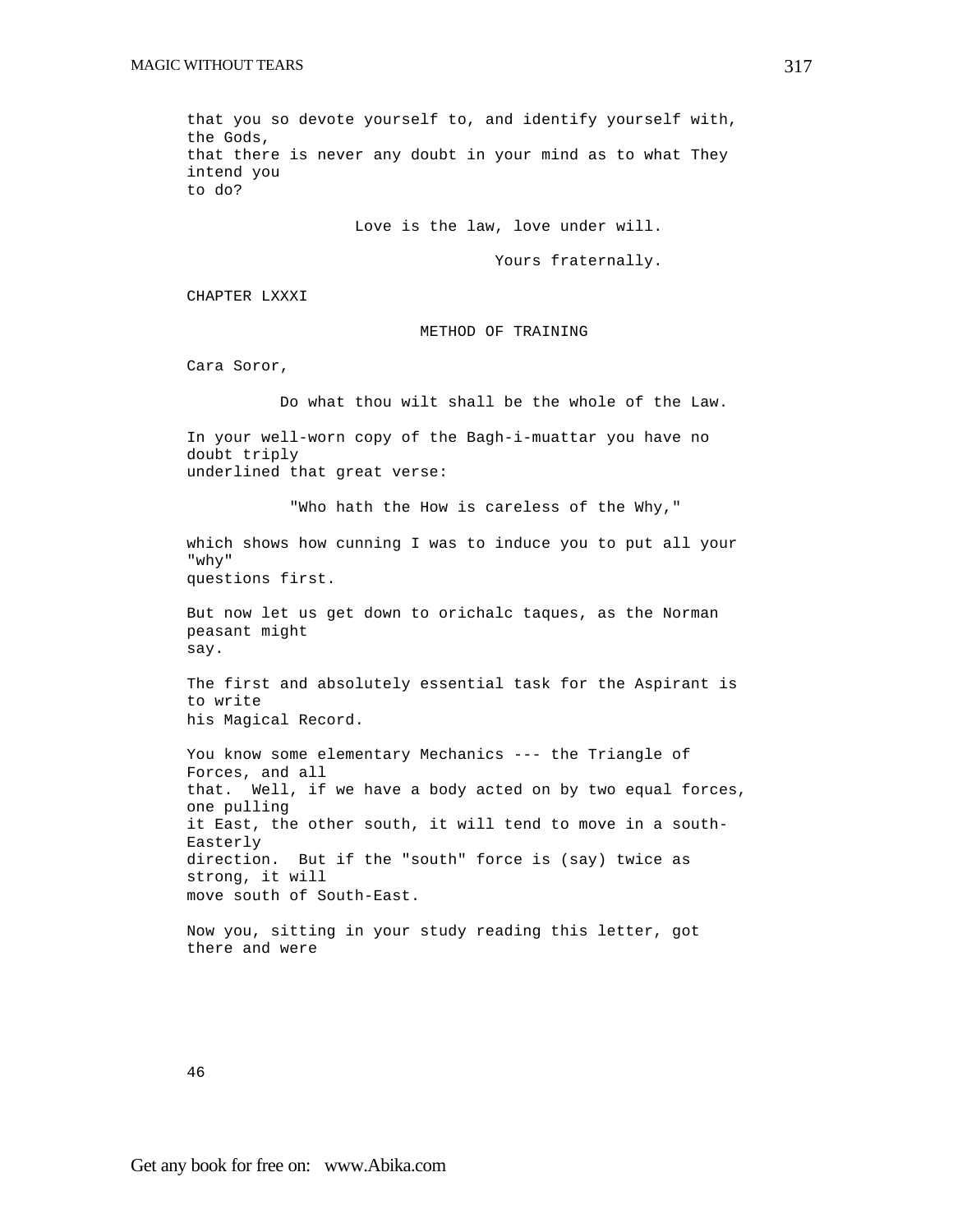compelled to do that, as the result of the impact upon you of countless quintillions of forces of every kind. I don't expect you to discover all these and calculate and report them; but I want you to set down all the main currents. For so you should be able to get some sort of answer to the question "Where do we go from here, boys?" I am not a guesser; and I cannot judge you, or advise you, or help you, unless and until I know the facts as thoroughly as you are able to allow me to do. The construction of this Record is, incidentally, the first step in the practice called Sammasati, and leads to the acquisition of the Magical Memory --- the memory of your previous incarnations. So there is another reason, terrifically cogent, for writing this Magical Record as clearly and as fully as you can. This best explanation of how to set about the task is given in Liber Thisharb. some of this sounds rather advanced and technical; but it ought to give you the general idea. You should begin with your parents and the family traditions; the circumstances of your birth and education; your social position; your financial situation; your physique, health, illnesses; your vita sexualis; your hobbies and amusements; what you are good at, what not; how you came to be interested in the Great Work; what (if you have been on false trails, Toshophists, Antroposophagists, sham Rosicrucians, etc.) has been "your previous condition of servitude;" how you found me, and decided to enlist my aid. That, by itself, helps you to understand yourself, and me to understand you. From that point the keeping of the Record is quite easy. All you have to do is to put down what practices you mean to begin, how you get on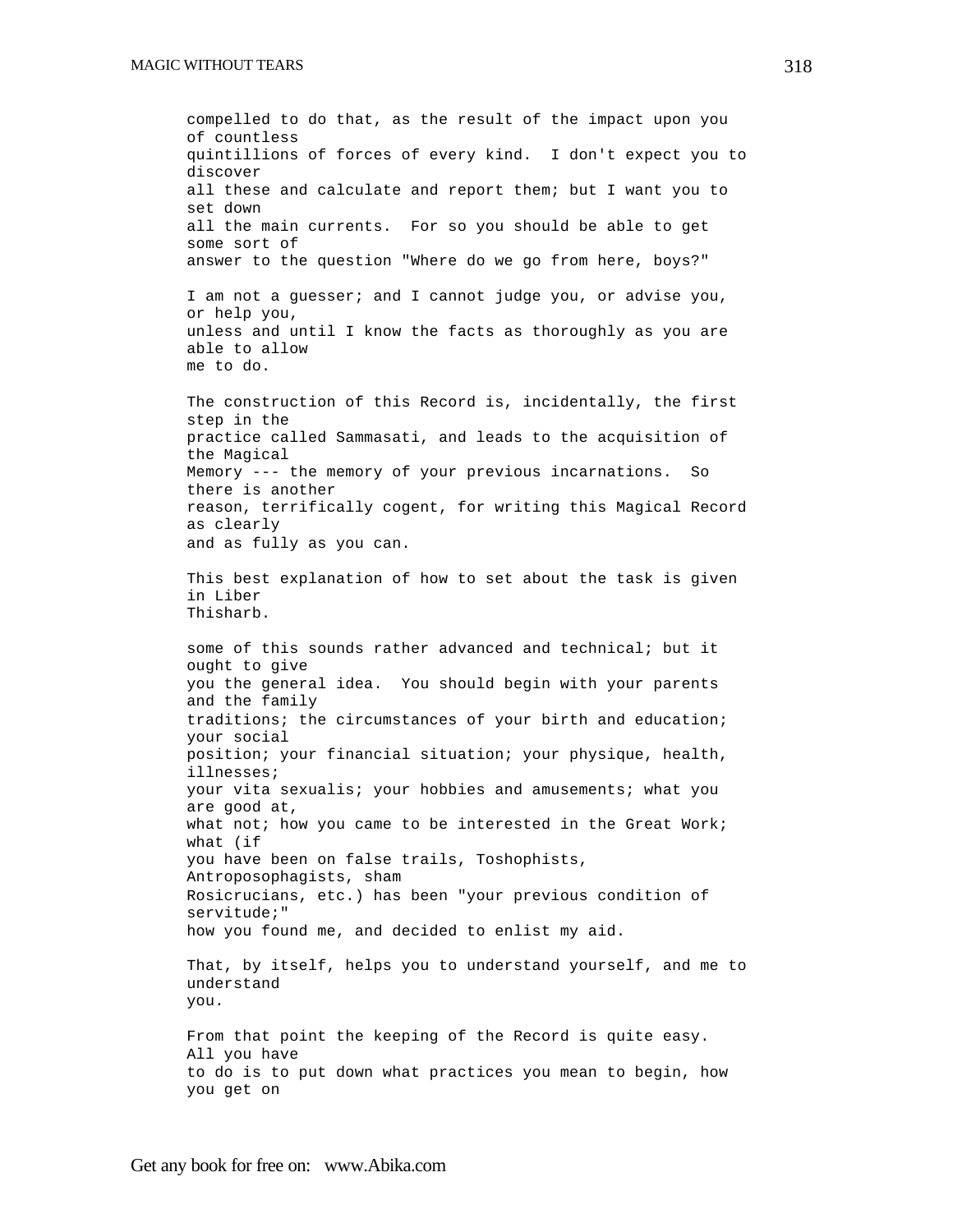with them from day to day, and (at intervals) what I have to say about your progress. Remember always that we have no use for piety, for vague chatter, for guesswork; we are as strictly scientific as biologists or chemists. We ban emotion from the start; we demand perception; and (as you will see later on) even perception is not acceptable until we have made sure of its bases by a study of what we call the "tendencies." That is all about the Magical Record; the way is now clear to set forth our Method. This is two-fold. (1) Yoga, introversion, (2) Magick, extroversion. (These are rough but useful connotations.) The two seem, at first glance, to be opposed; but, when you have advanced a little in both, you find that the concentration learnt in Yoga is of immense use in attaining the mental powers necessary in magick; on the other hand, the discipline of Magick is of the greatest service in Yoga. Let me remark, by the way, that to my mind one of the greatest beauties, and most encouraging confirmations of the validity of our system, is the matchless harmony of its elements. Always, when we pursue any one path to its end, we find that it has become one with some other path which at the outset appeared utterly irreconcilable with it.

## 47

("Write down that the tearing apart is the crushing together" comes from an actual experience. See Liber 418, The Vision and the Voice, which teems with similar passages, and is itself an outstanding example of the unity of the Yogic and the Magical methods.)

319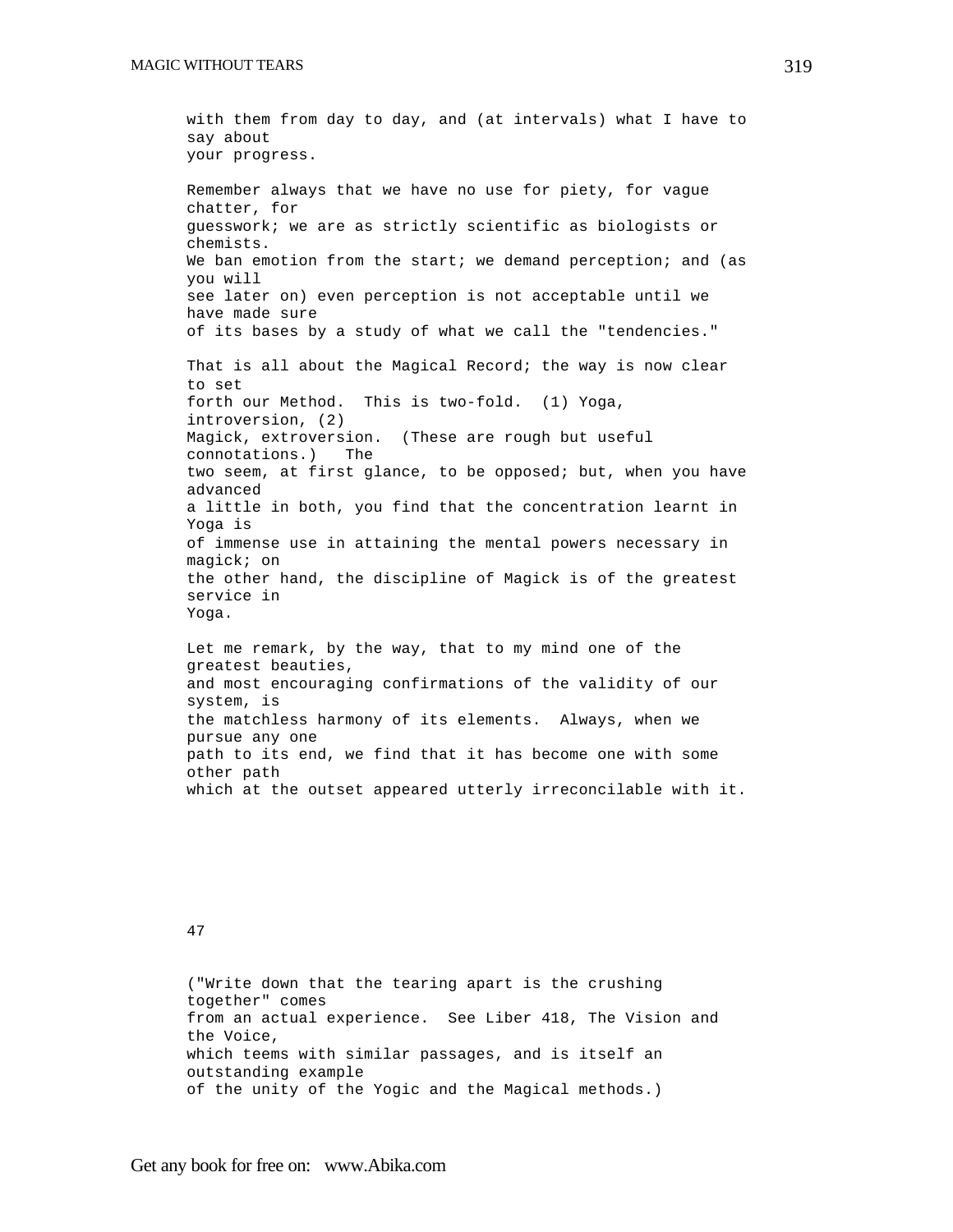To study Yoga, you have my Book 4 Part I and my Eight Lectures on Yoga. Then there is Vivekananda's Raja Yoga and several littleknown Hindu writers; these latter are very practical and technical, but one really needs to be a Hindu to make much use of them. The former is very good indeed, if your remember to switch off when he slides into sloppiness, which luckily is not often.

To study Magick" Book 4, Parts II, III (Magick in Theory and Practice) and IV (The Equinox of the Gods.) Add The Book of Thoth and the you are: ---

 "Being furnished with complete armour and armed, he is similar to the goddess."

Of other writers, you have The Book of the Sacred Magic of Abramelin the Mage," and any of the works of Eliphaz L, vi. But that's all.

But --- I suppose you knew all this long ago. It may help if I try to expound the essence of these two Methods in very simple language, and very different language. By contrast and comparison, you should be able, without reading even one of all those books, to get a perfectly clear idea in perspective of "what's coming to you!"

The process of analysing, developing and controlling the mind is the essence of all Yoga practices.

Magick explores and learns to control those regions of Nature which lie beyond the objects of sense. Reaching the highest parts of these regions, called the divine, one proceeds by the exaltation  $(?) = \text{intoxi}$ cation? Yes, of a sublime sort) of the consciousness to identify oneself with those "celestial" Beings.

In Yoga, various practices prevent the body and its functions from interrupting the mental process. Then, one inhibits that process

Get any book for free on: www.Abika.com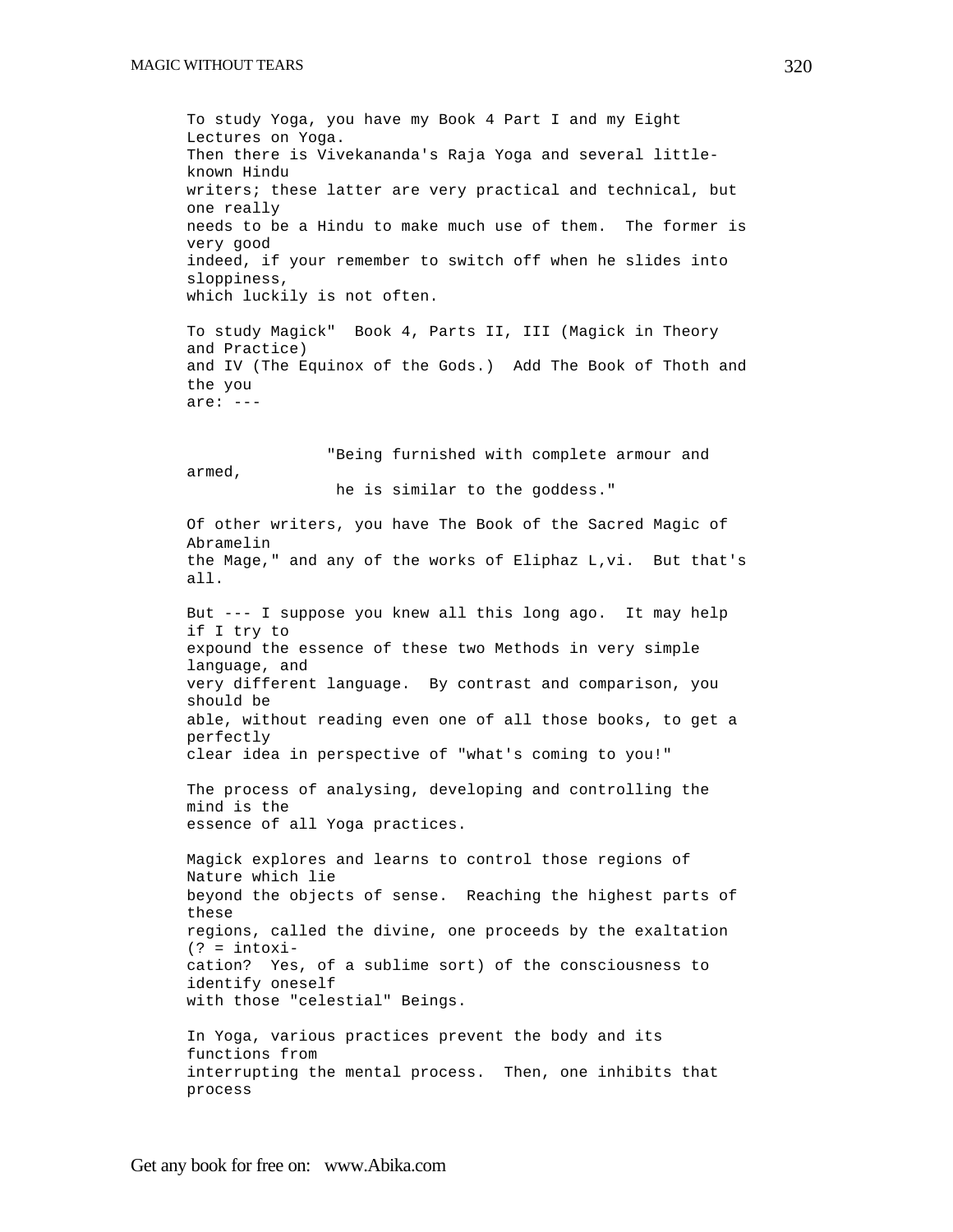itself: the stilling of "thoughts" allows one to become aware of mental functions beyond the intellectual; these functions have their own peculiar properties and powers. Each sheath, as one goes deeper, is discarded as "unreal;" finally one apprehends that nothing which is the only true and real form of existence. (But then it does not exist: in these regions of thought words always become nightmares of selfcontradiction. This is as it should be.) In Magick, on the contrary, one passes through the veil of the exterior world (which, as in Yoga, but in another sense, becomes "unreal" by comparison as one passes beyond) one creates a subtle body (instrument is a better term) called the body of Light; this one develops and controls; it gains new powers as one progresses, usually by means of what is called "initiation:" finally, one carries on almost one's whole life

in this Body of Light, and achieves in its own way the mastery of the Universe.

The first step in Yoga is "Keep still."

## 48

The first step in Magick is "Travel beyond the world of the senses."

There, that is the whole business in a nutshell, and expressed so that anyone, however ignorant of the subject, may grasp the essentials (I hope).

Love is the law, love under will.

Yours fraternally.

CHAPTER LXXXII

EPISTOLA PENULTIMA: THE TWO WAYS TO REALITY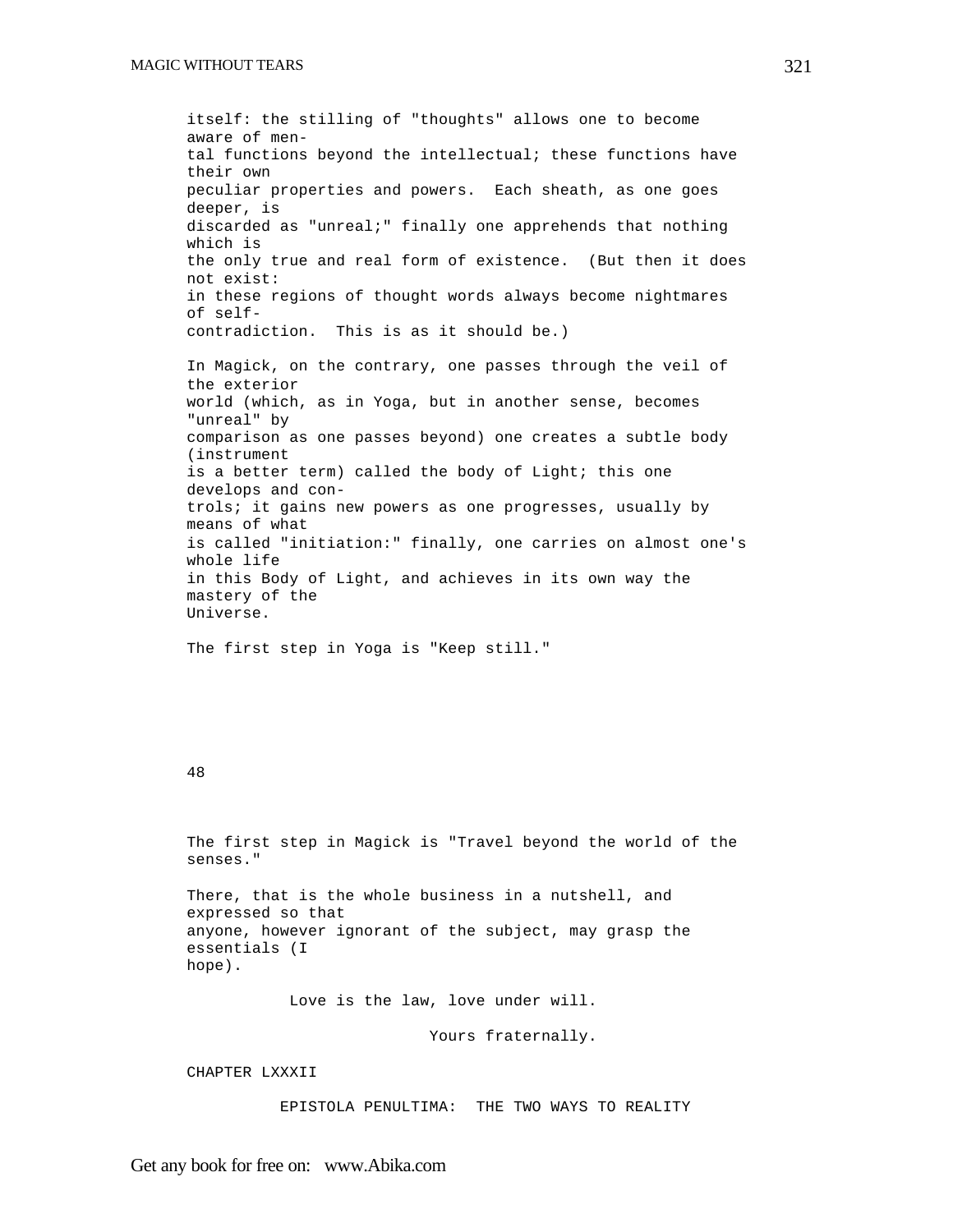Cara Soror, Do what thou wilt shall be the whole of the Law. How very sensible of you, though I admit somewhat exacting! You write --- Will you tell me exactly why I should devote so much of my valuable time to subjects like Magick and Yoga. That is all very well. But you ask me to put it in syllogistic form. I have no doubt this can be done, though the task seems somewhat complicated. I think I will leave it to you to construct your series of syllogisms yourself from the arguments of this letter. In your main question the operative word is "valuable." Why, I ask, in my turn, should you consider your time valuable? It certainly is not valuable unless the universe has a meaning, and what is more, unless you know what that meaning is --- at least roughly --- it is millions to one that you will find yourself barking up the wrong tree. First of all let us consider this question of the meaning of the universe. It is its own evidence to design, and that design intelligent design. There is no question of any moral significance --- "one man's meat is another man's poison" and so on. But there can be no possible doubt about the existence of some kind of intelligence, and that kind is far superior to anything of which we know as human. How then are we to explore, and finally to interpret this intelligence? It seems to me that there are two ways and only two. Imagine for a moment that you are an orphan in charge of a guardian, inconceivably learned from your point of view. Suppose therefore that you are puzzled by some problem suitable to your childish nature, your obvious and most simple way is to approach your guardian and ask him to enlighten you. It is clearly part of his function as guardian to do his best to help you.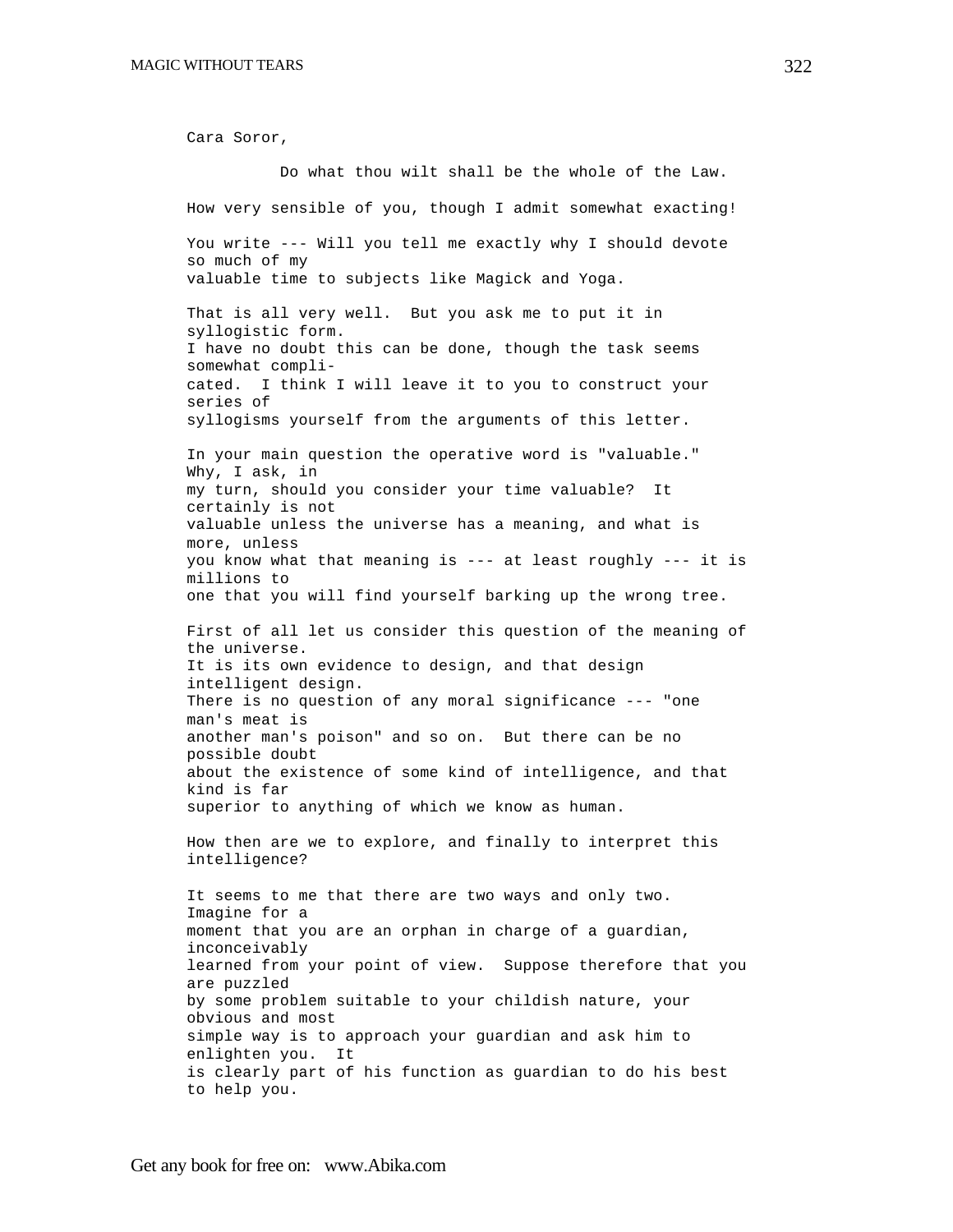Very good, that is the first method, and close parallel with what we understand by the word Magick. We are bothered by some difficulty about one of the elements --- say Fire --- it is therefore natural to evoke a Salamander to instruct you on the difficult point. But you must remember that your Holy Guardian Angel is not only far more fully instructed than yourself on every point that you can conceive, but you may go so far as to say that it is definitely his work, or part of his work; remembering always that he inhabits a sphere or plane which is entirely different

## 49

from anything of which you are normally aware.

To attain to the Knowledge and Conversation of the Holy Guardian Angel is consequently without doubt by far the simplest way by which you can yourself approach that higher order of being.

That, then, is a clearly intelligible method of procedure. We call it Magick.

It is of course possible to strengthen the link between him and yourself so that in course of time you became capable of moving and, generally speaking, operating on that plane which is his natural habitat.

There is however one other way, and one only, as far as I can see, of reaching this state. It is at least theoretically possible to exalt the whole of your own consciousness until it becomes as free to move on that exalted plane as it is for him. You should note, by the way, that in this case the postulation of another being is not necessary. There is no way of refuting the solipsism if you feel like that.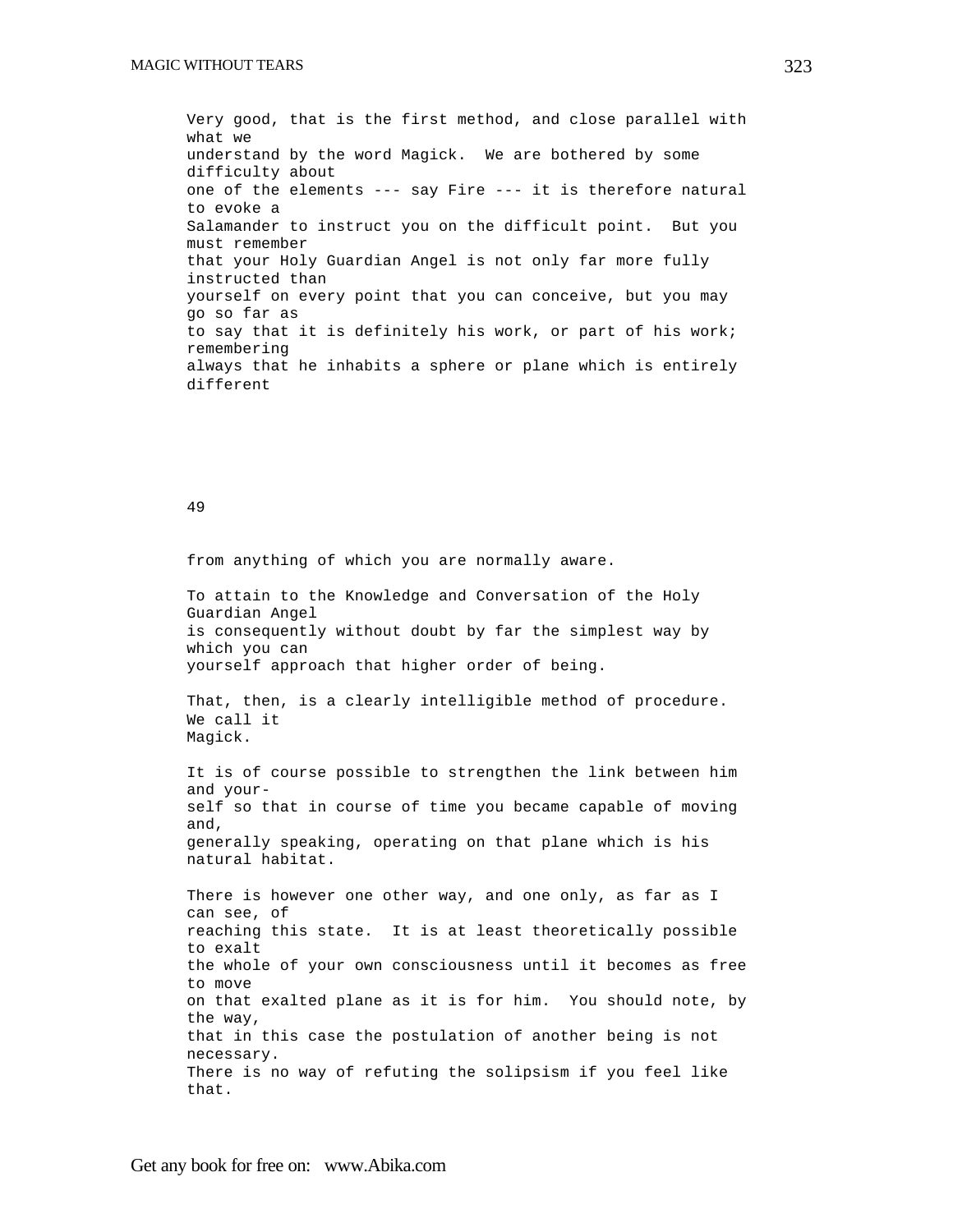Personally I cannot accede to its axiom. The evidence for an external universe appears to me perfectly adequate. Still there is no extra charge for thinking on those lines if you so wish. I have paid a great deal of attention in the course of my life to the method of exalting the human consciousness in this way; and it is really quite legitimate to identify my teaching with that of the Yogis. I must however point out that in the course of my instruction I have given continual warnings as to the dangers of this line of research. For one thing there is no means of checking your results in the ordinary scientific sense. It is always perfectly easy to find a subjective explanation of any phenomenon; and when one considers that the greatest of all the dangers in any line of research arise from egocentric vanity, I do not think I have exceeded my duty in anything that I have said to deter students from undertaking so dangerous a course as Yoga. It is, of course, much safer if you are in a position to pursue in the Indian Jungles, provided that your health will stand the climate and also, I must say, unless you have a really sound teacher on whom you can safely rely. But then, if we once introduce a teacher, why not go to the Fountain-head and press towards the Knowledge and conversation of the Holy Guardian Angel? In any case your Indian teacher will ultimately direct you to seek guidance from that source, so it seems to me that you have gone to a great deal of extra trouble and incurred a great deal of unnecessary danger by not leaving yourself in the first place in the hands of the Holy Guardian Angel. In any case there are the two methods which stand as alternatives. I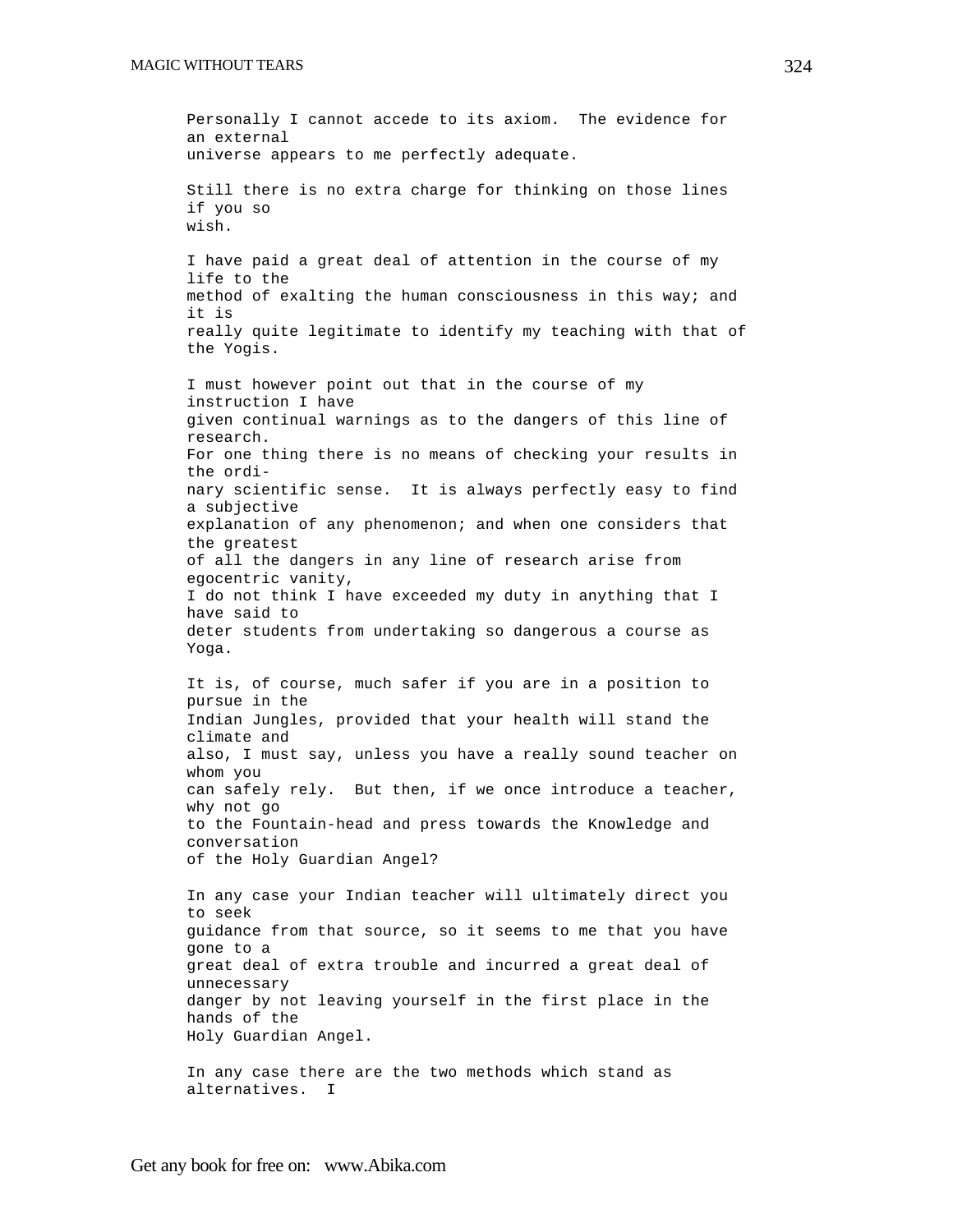do not know of any third one which can be of any use whatever. Logically, since you have asked me to be logical, there is certainly no third way; there is the external way of Magick, and the internal way of Yoga: there you have your alternatives, and there they cease.

Love is the law, love under will.

50

CHAPTER LXXXIII

#### EPISTOLA ULTIMA

Cara Soror,

 Do what thou wilt shall be the whole of the Law. The suggestion in your last letter to me is a very sensible one. I do think that people in general would like to get some idea of my system of training as a whole, in a comprehensive form. In the past there has been far too much of referring them to one quite unprocurable document and then to another which probably has not even been written. No wonder that they go away sorrowful. So I am going to put in as the last of this series of Letters an account, as clear and as succinct as the gods enable me to do, of what they may expect to have to do to get good marks from Grandfather. Of course I shall not be able to avoid altogether reference to the various official documents, but I will make these as short and as few as I can. First of all then, my system can be divided into two parts. Apparently diametrically opposed, but at the end converging, the one helping the other until the final method of progress partakes equally of both elements.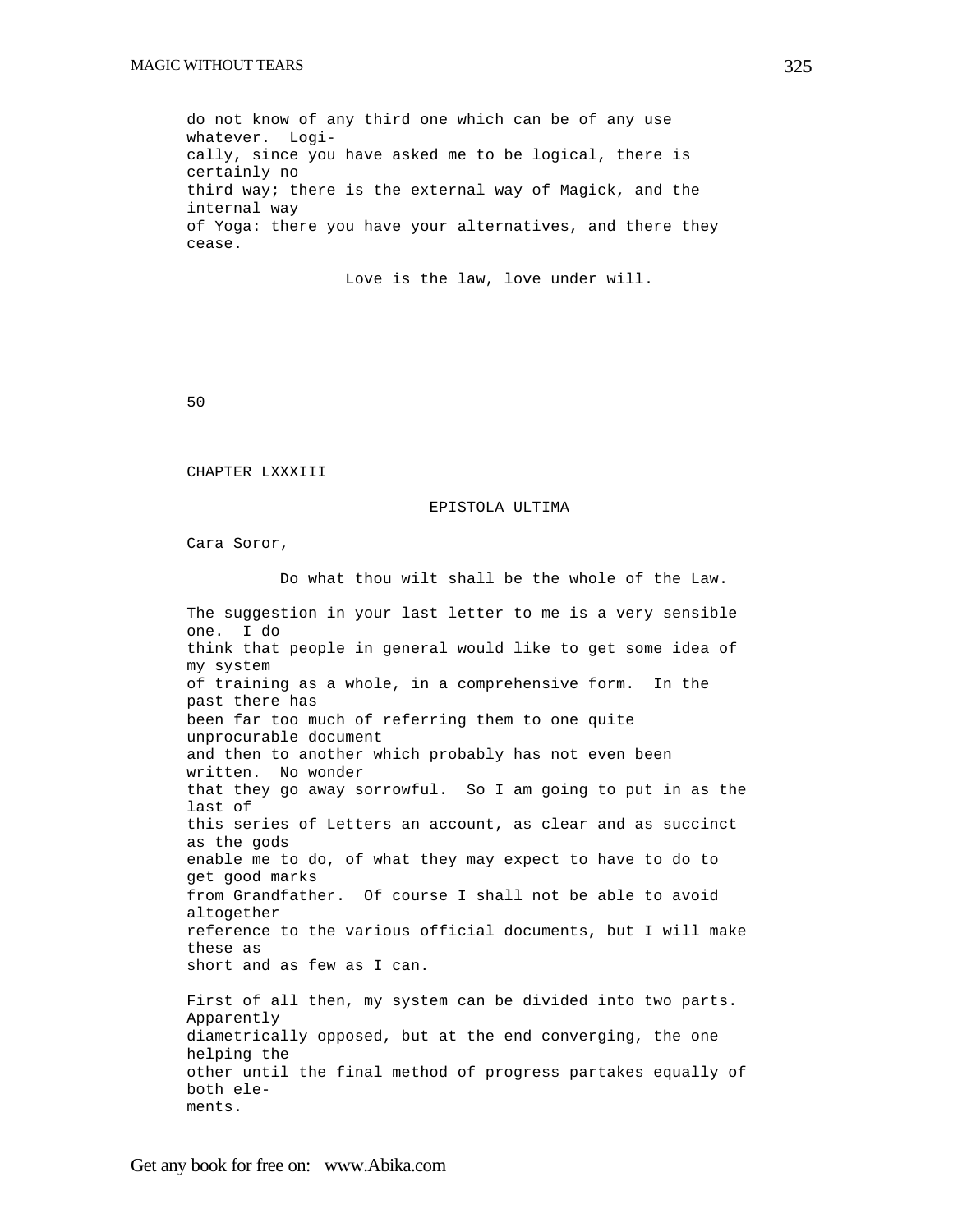For convenience I shall call the first method Magick, and the second method Yoga. The opposition between these is very plain for the direction of Magick is wholly outward, that of Yoga wholly inward. I will deal first then with Magick. How do I define this word? Magick is the science and art of causing change to occur in accordance with the will. (Obviously then all scientific methods can be included in this term.) I have to assume in all that follows that you have thoroughly understood the doctrine of 0 = 2. All Magical action may be classed as under the formula of progression from the "0" to the "2"; in other words it is complete extraversion. The aspiring Magician only analyses himself for the purpose of finding new worlds to conquer. His first objective is the astral plane; its discovery, the classification of its tenants, and their control. All his early practises therefore are devoted to exploring the worlds which surround (if you choose, or if your prefer --- are contained in) the object of sense. If there is a tree in your garden, you want to find out whether that tree is occupied by a nymph or a nat, and if so, what are they like? How do they act? How can you make them useful to your purpose? It is in fact the ordinary every-day scientific method of exploration. The only difference is that in the course of one's experiments one becomes aware of parts of the nature of the object to be examined which are subtler and perhaps more powerful, nearer to reality, than those which ordinary scientific examination discloses. You will notice, however, that the qualities above-mentioned are identical. The chemical elements which go to form a tree are subtler,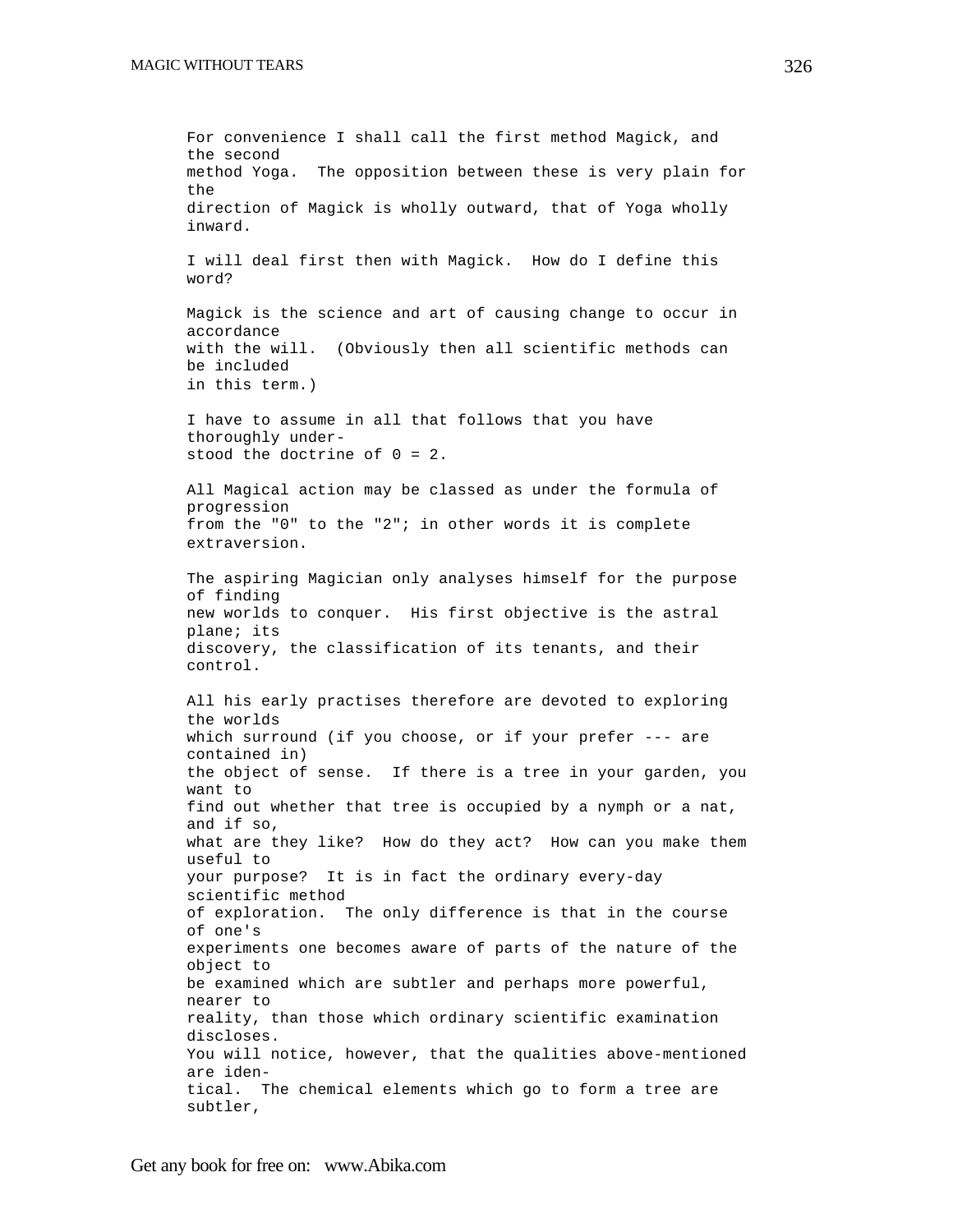51

more powerful and nearer to reality than the tree as it is presented to the senses.

Finally, we reach the conception of molecules, atoms, electrons, protons, neutrons and so on, and nobody needs telling nowadays what unfathomable potencies lie hidden in the atom.

When I say subtler, moreover, I mean it. The analysis of matter has resulted in the extraordinary discovery that the definition of matter as given by the physicist of to-day is very similar indeed to the definition of spirit as stated by the mystics of the middle ages.

Henry Poincar, has well pointed out that the results of scientific experiment as we know them, are altogether in their way dependant on the existence of our own peculiar natures. If, for example, we had no sense to use in our exploration but that of hearing, we should have worked out a classification of trees entirely different from that which we now possess. We should have taught our students how to distinguish the sounds made by an oak and an elm respectively in a storm; the differences in the rustling of various kinds of grass, and so on.

Similarly the results of our magical experiments are naturally and necessarily very distinct from those which we obtain by ordinary methods. to begin with we must build up an apparatus of examination, and this we do by discovering and developing qualities in our own sturcture which ware suitable for the purpose.

The first step is the separation of (what we call, for convenience) the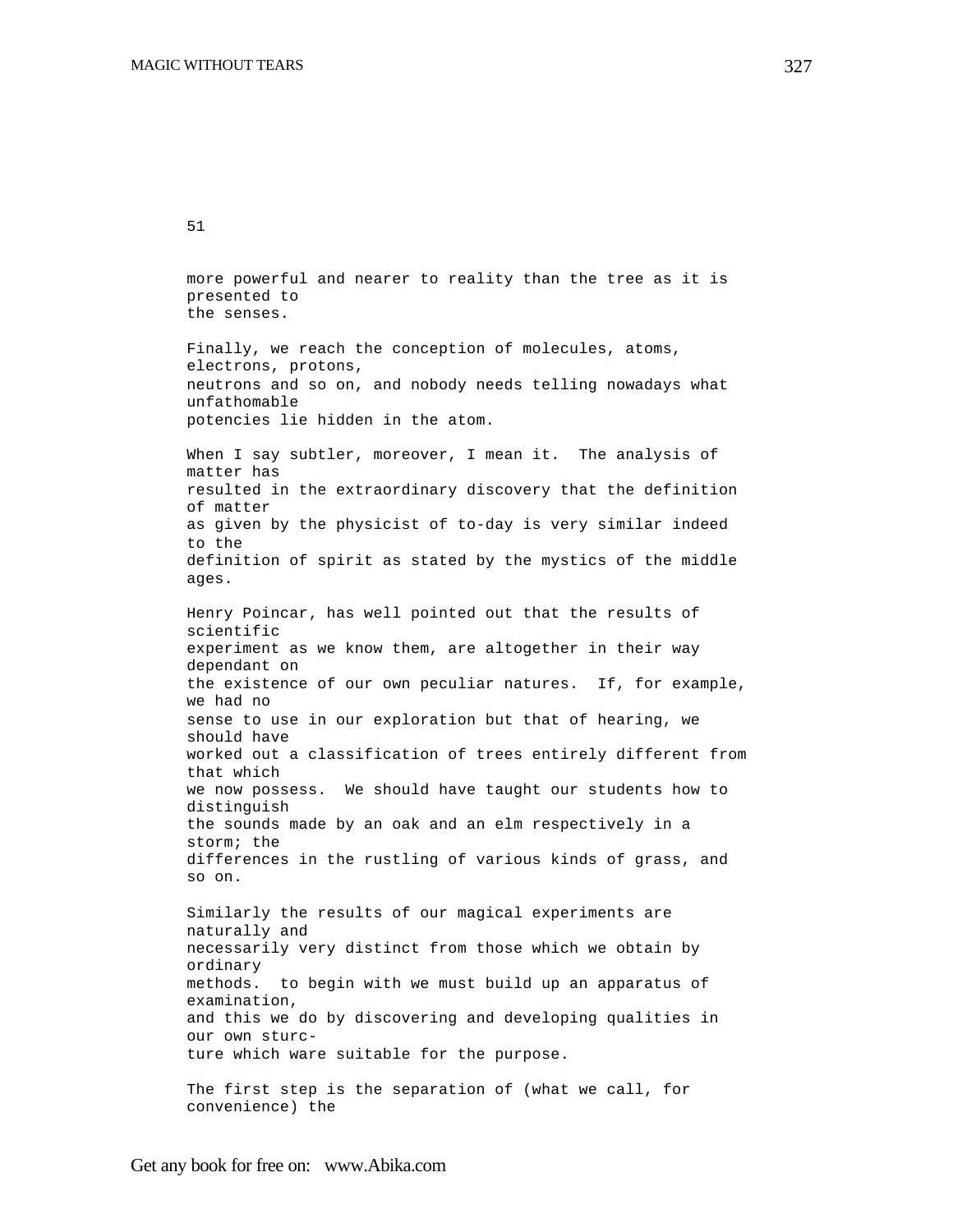astral body from the physical body. As our experiments proceed, we find that our astral body itself can be divided into grosser and subtler components. In this way we become aware of the existence of what we call, for convenience, the Holy Guardian Angel, and the more we realise the implications of the theory of the existence of such a being, the clearer it becomes that our supreme task is to put ourselves into intimate communication with him. For one thing, we shall find that in the object of sense which we examine there are elements which resist our examination. We must raise ourselves to a plane in which we obtain complete control of such. It is found furthermore in the course of experiment that a great many of the apparent differences in our study conceal a hidden unity, and vice versa. Like every other science, both the subject and the object

of the work increase as that work proceeds.

Take a simple matter like Mathematics as our analogy. The schoolboy struggling with the Rule of Three is a very rudimentary image of the advanced mathematician working on the differential calculus.

From the above it ought to be clear to you that I have said all that really needs to be said in explaining the whole of Magick as the science and art of extending, first in oneself, one's own faculties, secondly in external nature their hidden characteristics.

Before closing the subject entirely I think it well to point out that there are quite a number of worlds on which a good deal of work remains to be done. In particular I cannot refrain from mentioning the work of Dr. Dee and Sir Edward Kelly. My own work on this subject has been so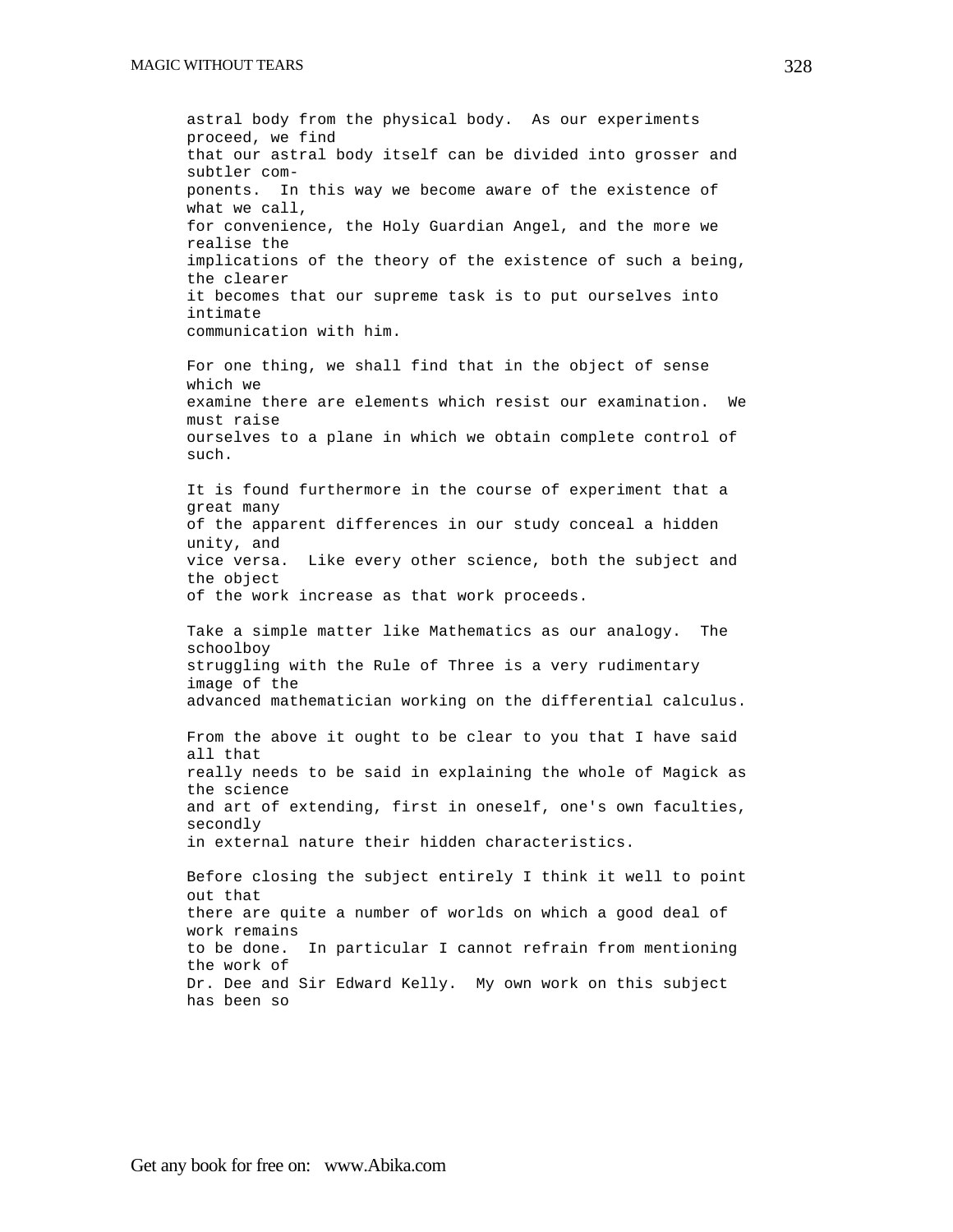52

elaborate and extensive that I shall never sufficiently regret that I never had an opportunity of completing it, but I should like to emphasize that the obtaining of a book like Liber 418 is in itself so outstanding an achievement that it should serve as an encouragement to all Magicians. In the case of many worlds, in particular that of Abra Melin, of the greater and lesser Keys of Solomon, of Pietro di Abano, of Cornelius Agrippa, while we have perfectly adequate information as to the methods we have very meagre examples of the results, especially so far as refers to the technical side of the work. I must conclude with a warning. So many of these branches of magick are so fascinating that any one of them is liable to take hold of the Magician by the short hair and upset his balance completely. It should never be forgotten for a single moment that the central and essential work of the Magicians is the attainment of the Knowledge and Conversation of the Holy Guardian Angel. Once he has achieved this he must of course be left entirely in the hands of that Angel, who can be invariably and inevitably relied upon to lead him to the further great step -- crossing of the abyss and the attainment of the grade of Master of the Temple.

Anything apart from this course is a side issue and unless so regarded may lead to the complete ruin of the whole work of the Magician.

II

The second part of this letter, which appears to be expanding into a sort of essay, will be devoted to Yoga. You will have noticed that the grade of Master of the Temple is itself intimately associated with Yoga.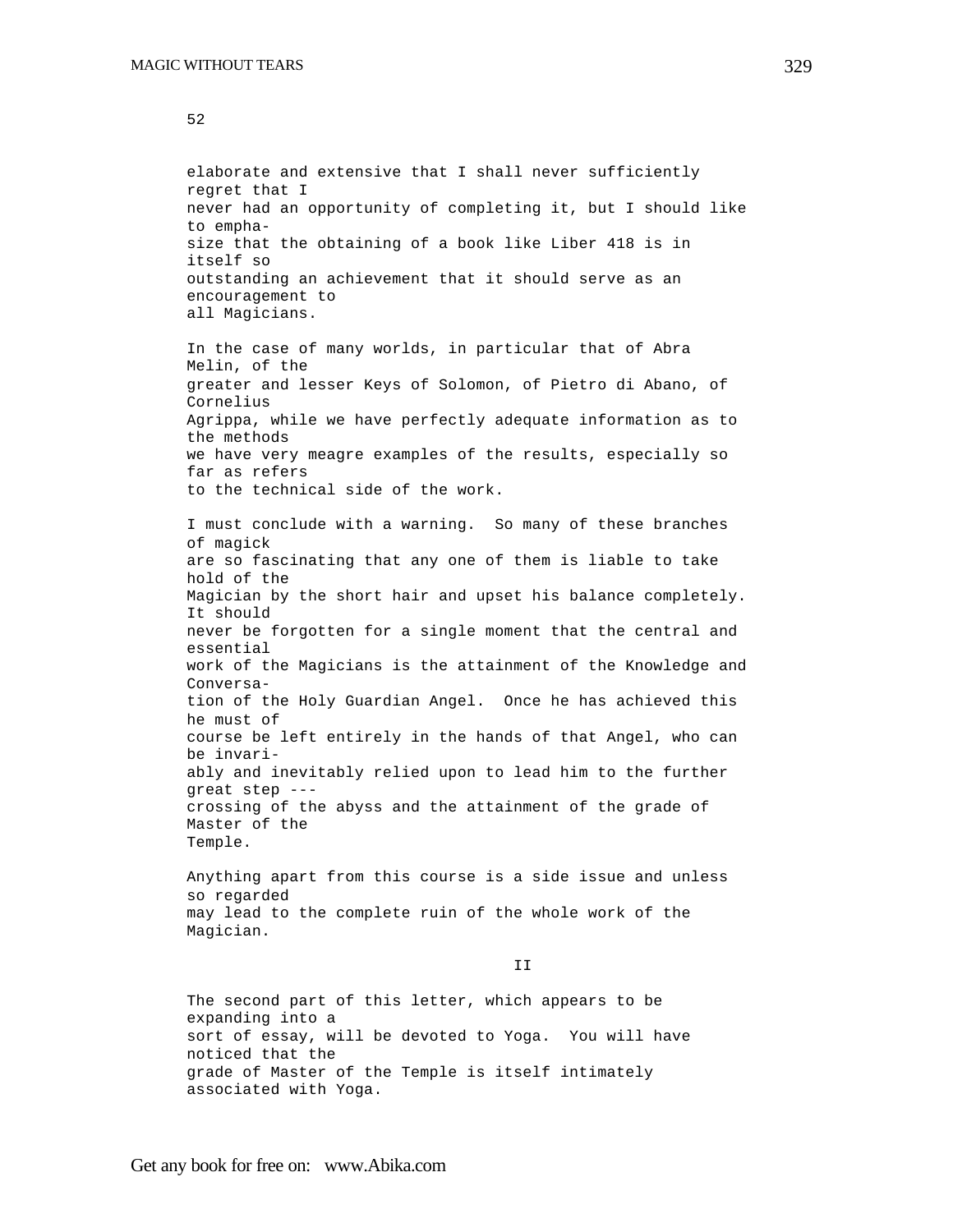It is when one reaches this plane that the apparently contradictory forms of the Great Work, Magick and Yoga, begin to converge, though even earlier in the course of the work it must have been noticed that achievements in Yoga have been of great assistance to magical operations, and that many of the mental states necessary to the development of the Magician are identical with those attained in the course of the strictly technical Yogic operations. The literature necessary to the study of Magick is somewhat variegated; there are quite a number of classics on the subject and though it would be easy enough for me to draw up a list of not more than half-a dozen which I consider really essential, there may be as many as an hundred which in the more or less subsidiary forms are useful to the magician. With Yoga the case is very different indeed. The literature on the subject is so enormous and contains so vast a number of more or less secret documents which circulate from hand to hand, that I believe that the best advice I can give anyone is to cut one's cloth very sparingly if one is to make a fitting suit. I do not think I am going too far if I say that Part I of Book 4 and my Eight Lectures on Yoga form an absolutely sufficient guide to the useful practise of the subject; anything else is almost certain to operate as a distraction. Swami Vivekananda summarised Yoga under four headings, and I do not think that one can improve on that classification. His four are: Gnana, Raja, Bhakti and Hatha, and comprise all divisions that it is desirable to make. As soon as one begins to add such sections as Mantra Yoga, you

53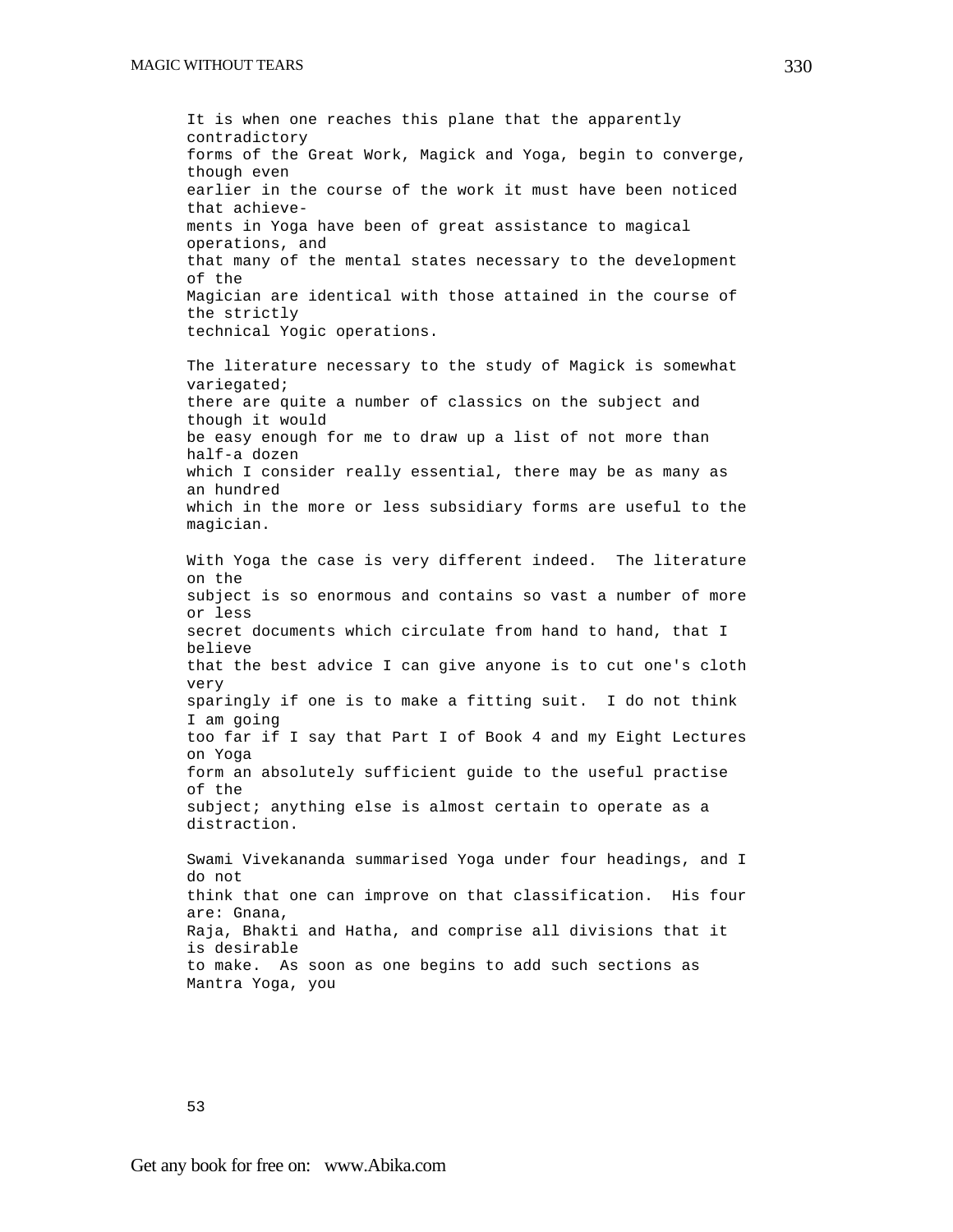are adding to without enriching the classification, and once you begin where are you to stop? But I honestly believe that the excessive simplication given in Eight Lectures on Yoga is a practical advantage. Any given type of Yogas is the work of a lifetime and for that reason alone it is desirable to confine oneself from the beginning to an absolutely simple programme. What then is the difference between Yoga and Magick? Magick

is extraverson, the discovery of and subsequently the classification of and finally the control of new worlds on new planes. So far as it concerns the development of the mind its object and method are perfectly simple. What is wanted is exaltation. The aim is to identify oneself with the highest essence of whatever world is under consideration.

With Yoga you might easily slip into saying that it was identical, with the exception that the new worlds are from the start recognised as already existing within the human cosmos, but nobody is asked to extend these worlds in any way; on the contrary the object is to analyse ever more minutely, and the control to which one approaches is not external but internal. At all times one is concentrated on the idea of simplication. The recognition of any new idea or form of ideas, is invariably the signal for its rejection: "not that, not that."

One might simplify this explanation by constructing some sort of apophthegm; Magick is the journey from 0 to 2, Yoga from 2 to 0. It is a very good rule for the Yogi to keep this mind constantly fixed on the fact that any idea soever is false. There is actually a Hindu proverb "That which can be thought is not true." consequently the existence of any idea in the mind is an immediate refutation of it, but equally the contraries as well as contradictory of that idea are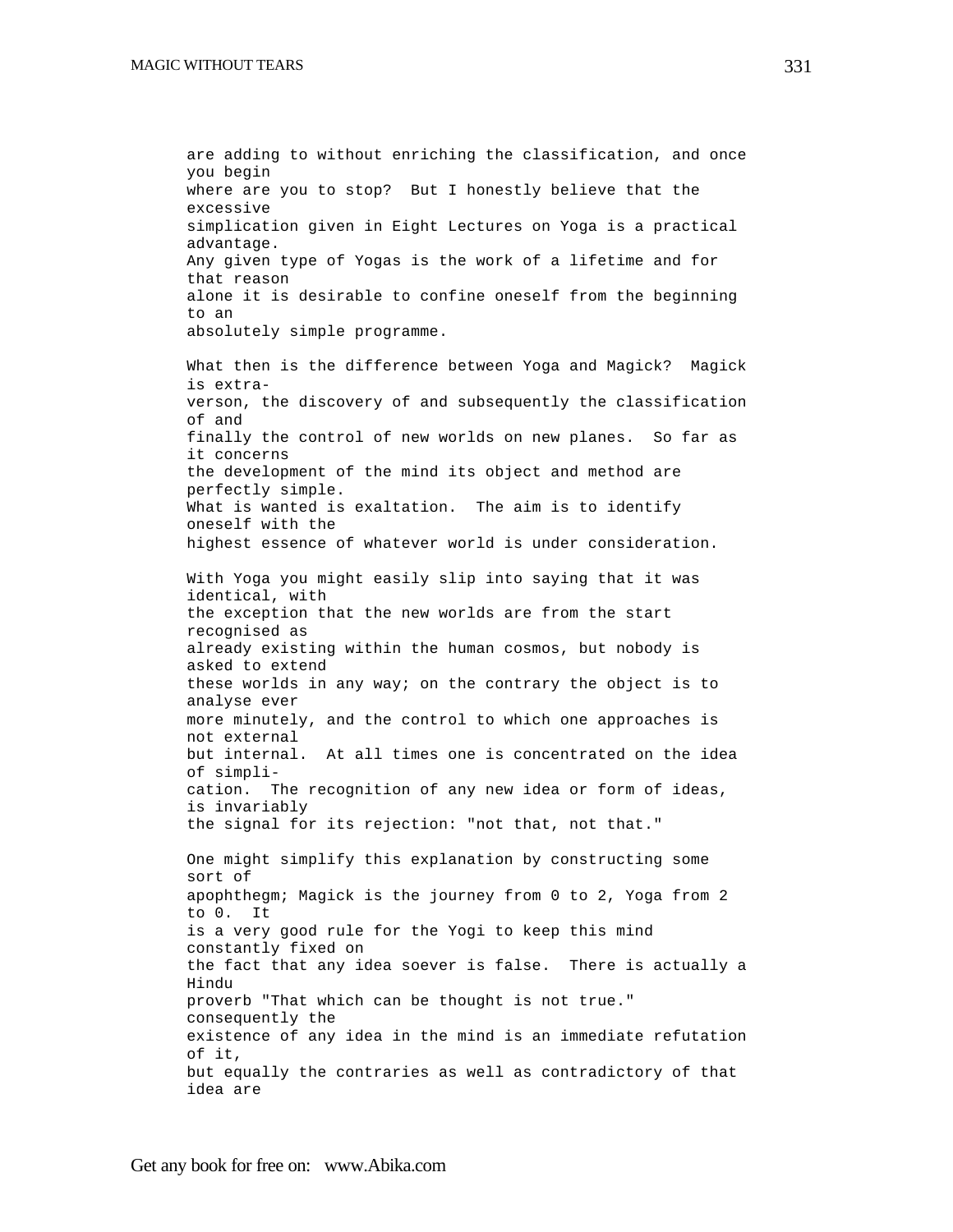false, and the result of this is to knock the second law of formal logic to pieces. One puts up a sort of sorites --- A is B, therefore A is not B; therefore not A is not B; and all these contrary statements are equally false, but in order to realise this fact they must themselves be announced by the mind as ecstatic discoveries of truth. The result of all this naturally is that the mind very rapidly becomes a discredited instrument, and one attains to a totally different and much more exalted type of mind, and the same destructive criticism which one applied to the original consciousness applies equally to this higher consciousness, and one gets to one higher still which is again destroyed. In The Equinox, Vol. I there is an essay called "The Soldier and the Hunchback: ! and ?" In Liber Aleph too there are several chapters about attainment by what is called the Method of Ladders. All these operations are equally valid and equally invalid, and the result of this is that the whole subject of Yoga leads to constantly increasing confusion. The fineness of the analytical instrument seems to defeat its own purpose and it is perhaps because of that confession that I have always felt in my deepest consciousness that the method of Magick is on the whole less dangerous than that of Yoga. This is particularly the case when discussing these matters with a Western mind. It is true that our  $0 = 2$  formula remains infinitely useful because it is of such potency in destroying the scepticism which so often dis-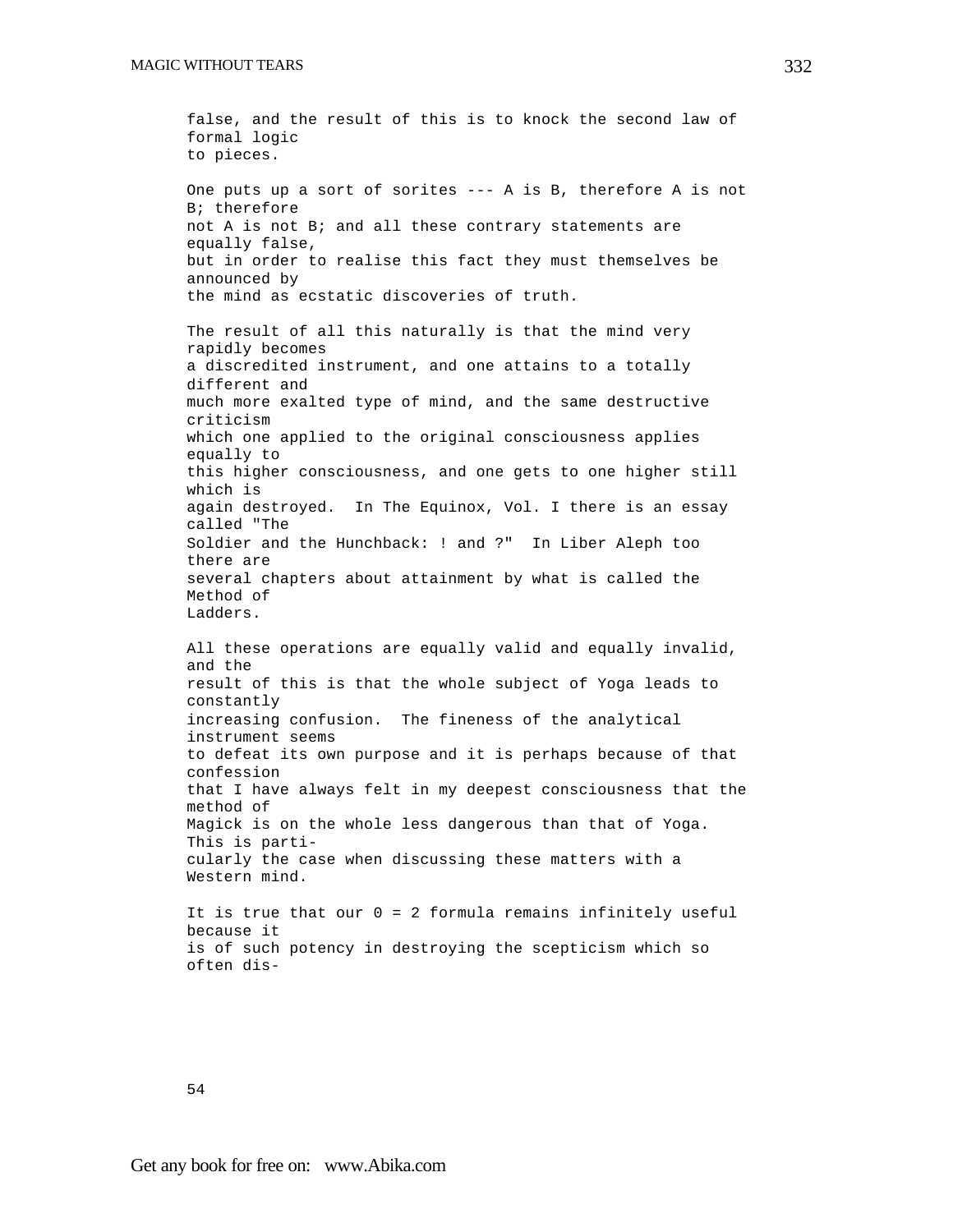heartens one, especially in the highest realms of Magick. The criticism which the enemy directs against your sun-kissed tower is thrown back from those glittering walls, You accept the criticism at the same time as you dismiss it with a laugh. On the whole therefore I continue to regard the discipline of Yoga as its most valuable feature. The results attained by pushing Yoga to its end are on their own showing worthless, whereas the attainment of Magick, however lofty, is still immune to all criticism and at every period of its construction has been perfectly sympathetic with the normal consciousness of man. On this view indeed, one might laughingly remark that Yoga at its best is a smoke-screen thrown out by a battleship in selfprotection. It may seem to you strange as you read this letter to have watched how the pendulum has swung always a little more and more towards the side of Magick. I do not know why this should have been, but that it is so I have no doubt whatever. I see quite clearly now that Yoga from its very first beginnings is liable to lead the mind away into a condition of muddle, and though for each such state Yoga itself provides the necessary cure, may not one ask oneself if it is really wise to begin one's work with axioms and postulates which are inherently dangerous. The whole controversy might be expressed as a differential equation. Their curves become identical only at infinity, and there is no doubt, at least to my mind, that the curve of Magick follows a more pleasant track than that of Yoga. To take one point alone: it is evidently more satisfactory to have one's malignant demons external to oneself. As I have written it has become clearer to me that this is the case,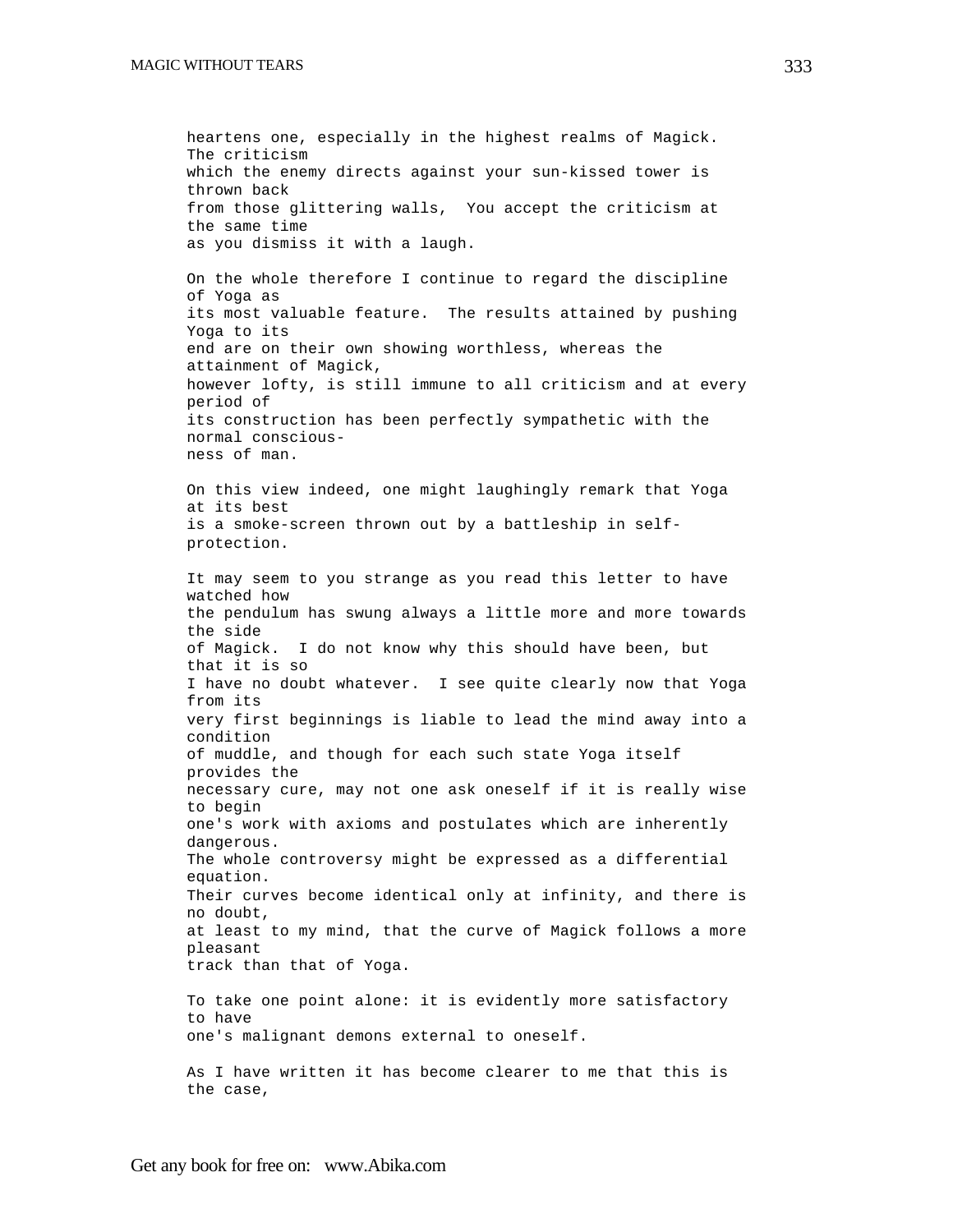but I should not like you to arise from its perusal with any idea that I have been in some way derogating Yoga. I would not like to maintain that it is necessary to Magick because there have been many very great magicians who knew nothing at all of the subject but I am just as strongly convinced as I was before that the practice of Yoga in itself is of enormous assistance to the Magician in his more intelligible path, only adding that he should beware lest the logical antinomies inherent in Yoga divert him from or discourage him in his simple path.

Love is the law, love under will.

Yours,

 $666$ 

THELEMIC BOOKS REFERRED TO IN THIS VOLUME.

| BOOK 4, PART I<br>treatise on                                           | --- A concise and clear  |
|-------------------------------------------------------------------------|--------------------------|
|                                                                         | Yoga and mysticism.      |
| BOOK 4, PART II<br>on the                                               | An introductory treatise |
|                                                                         | practice of Magick.      |
| BOOK OF LIES, The --- Which is --- This book deals with<br>many matters |                          |

| also falsely called "Breaks"<br>highest im- | on all planes of the     |
|---------------------------------------------|--------------------------|
|                                             | portance.                |
| COLLECTED WORKS<br>mystical                 | These works contain many |
|                                             | and magical secrets,     |
| both stated                                 |                          |
| woven into                                  | clearly in prose, and    |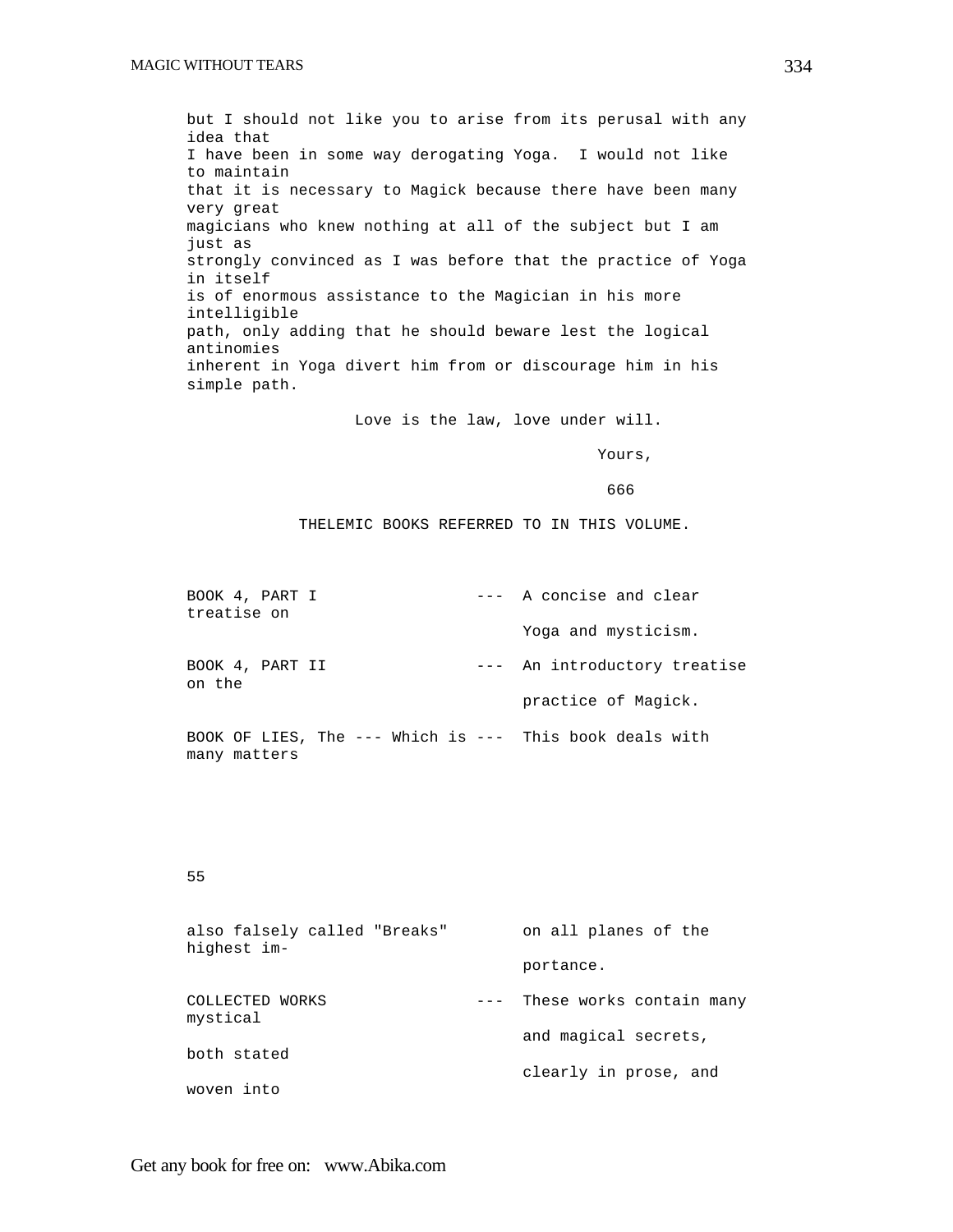the Robe of sublimest poesy. DAIRY OF A DRUG FIEND, The --- A true story of drug addicts who were cured of their affliction by a strict r, gime and the constant guidance of a Master. EQUINOX, The Vol. I, No. 1 - 10 Vol. III, No. 1 --- Contains an immense number and variety of official publications, rituals, treatises, etc. Also special Supplements such as The Vision and the Voice; translation of Eliphas L, vi's The Key of the Mysteries; Sepher Sephiroth; H. P. Blavatsky's The Voice of the Silence, with a Commentary by Fr. O.M., etc., etc. Vol. III, 3 --- The Equinox of the Gods Vol. III, 4 --- Eight Lectures on Yoga --- the deepest book written on the sub ject of Yoga. Vol. III, 5 --- The Book of Thoth --- a masterpiece on the Egyptian Tarot, with Appen dices, and designs with an entirely new pack of Tarot cards, executed by Frieda Harris. GOETIA, The  $---$  The most intelligible of the mediae val rituals of Evocation. Contains also the favourite Invocation by the Master Therion.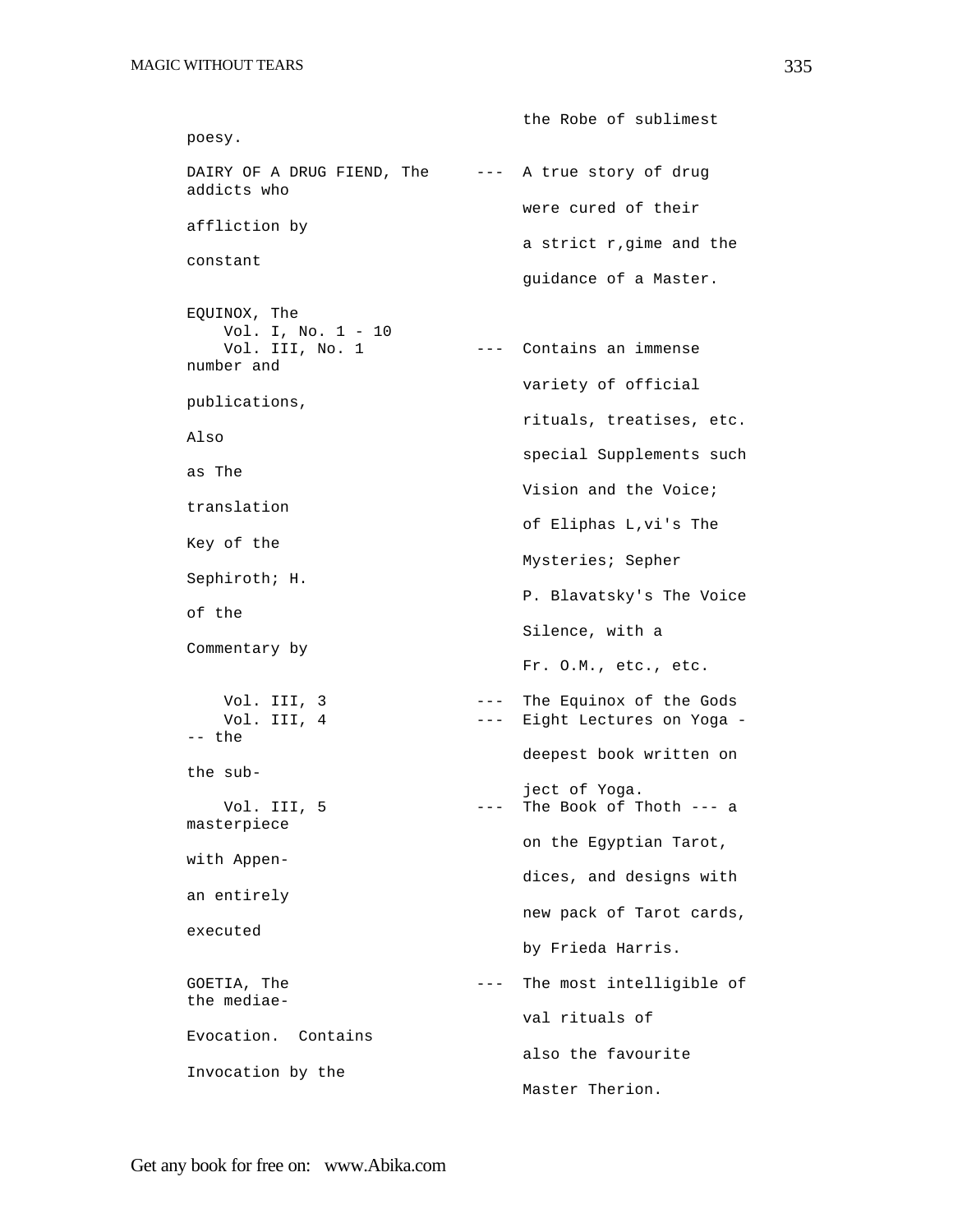| HEART OF THE MASTER, The --- A sublime Masterpiece,<br>describing |                |                          |
|-------------------------------------------------------------------|----------------|--------------------------|
| Holy Hill                                                         |                | a vision given upon the  |
|                                                                   |                | of Sidi Bou Said.        |
|                                                                   | THELEMIC BOOKS |                          |
| KNOX OM PAX<br>treatises and a                                    |                | --- Four invaluable      |
|                                                                   |                | preface on mysticism and |
| Magick.                                                           |                |                          |
| LIBER ALEPH<br>Folly. This                                        | $- - -$        | The Book of Wisdom or    |
|                                                                   |                | book contains some of    |
| the deepest                                                       |                | secrets of initiation,   |
| with a                                                            |                | clear solution of many   |
| cosmic                                                            |                |                          |
|                                                                   |                | and ethical problems.    |
| LIBER ARARITA                                                     |                | This book describes in   |
| magical                                                           |                | language a very secret   |

process

# 56

|                                           |  | of initiation.          |
|-------------------------------------------|--|-------------------------|
| LIBER CORDIS CINCTI SERPENTE<br>Girt with |  | The Book of the Heart   |
|                                           |  | the Serpent: an account |
| of the<br>Guardian                        |  | Aspirant with his Holy  |
|                                           |  | Angel.                  |
| LIBER $418$ --- THE VISION AND $---$      |  | First published in      |
| Equinox I, 5.<br>THE VOICE<br>issued      |  | A new publication was   |
|                                           |  | subsequently with the   |
| full text, an                             |  | Introduction, and       |
| extensive Com-                            |  |                         |
| Therion.                                  |  | mentary by The Master   |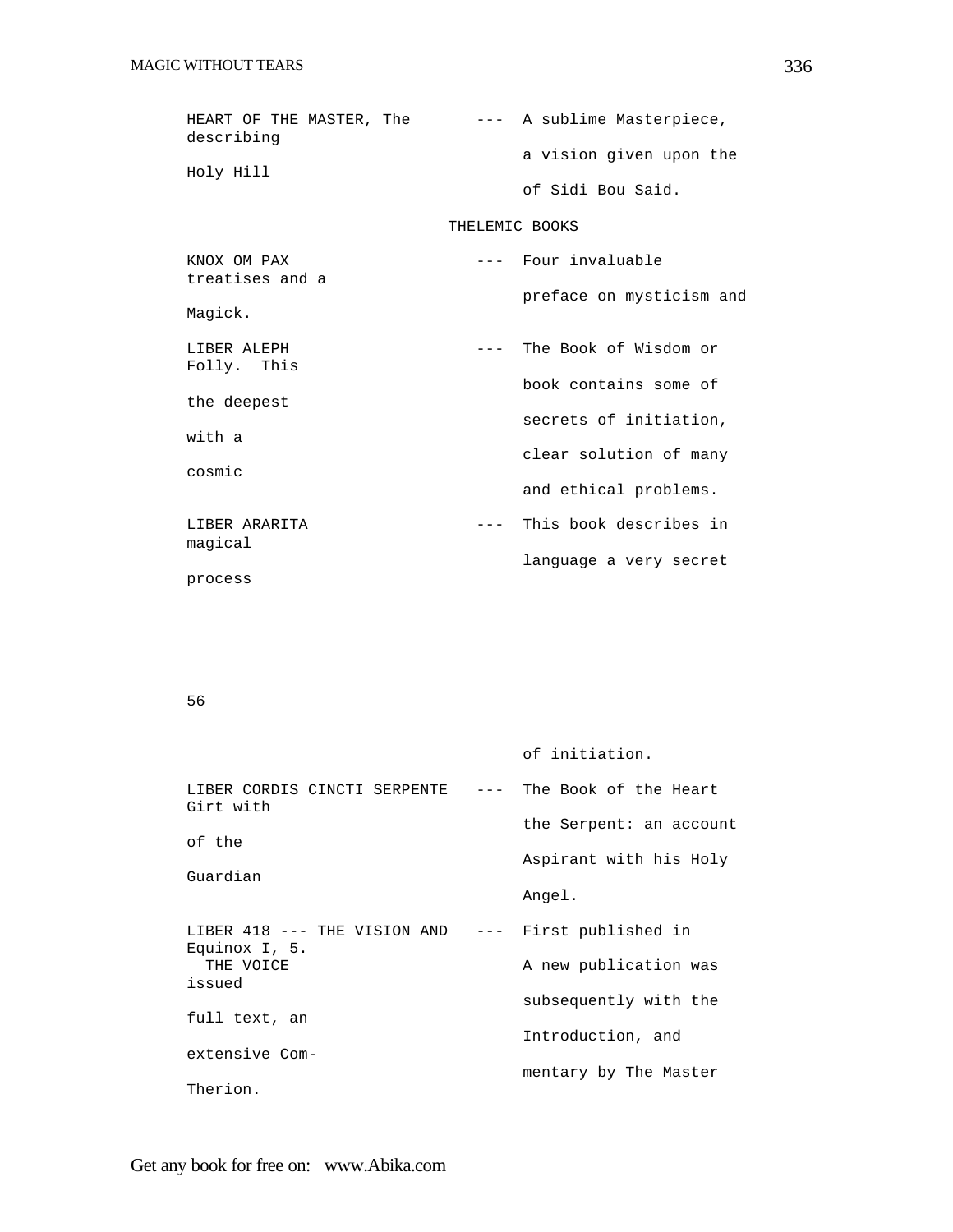```
LIBER LEGIS --- THE BOOK OF --- This Book is the 
foundation of
 THE LAW THE LAW the New Aeon, and thus
of the
                                   whole Work.
LIBER VII --- THE BOOK OF --- Gives in magical 
language an
                                  account of the
initiation of a
                                   Master of the Temple. 
This is
                                   the only parallel, for 
beauty
                                   of ecstasy, to The Book 
of the
                                   Heart Girt with the 
Serpent.
LIBER TRIGRAMMATON --- Describes the course of 
Creation
                                   under the figure of the 
interplay
                                   of Three Principles. 
The book
                                   corresponding to the 
Stanzas of
                                   Dzyan.
LITTLE ESSAYS TOWARD TRUTH --- (Formerly called The 
Wine of the
                                   Graal) --- --- --- A
collection
                                   of 17 Essays which 
constitute in
                                   themselves a complete 
system of
                                   initiation.
MAGICK IN THEORY AND PRACTICE --- A complete work on 
Magick, with
                                    Appendices, the more 
important
                                    columns from 777, etc.
777 120 --- A complete Dictionary of
the cor-
                                   respondences of all 
magical ele-
                                   ments. It is to the 
language of
                                   occultism what Webster 
is to the
                                   English language.
                                 I N D E X
```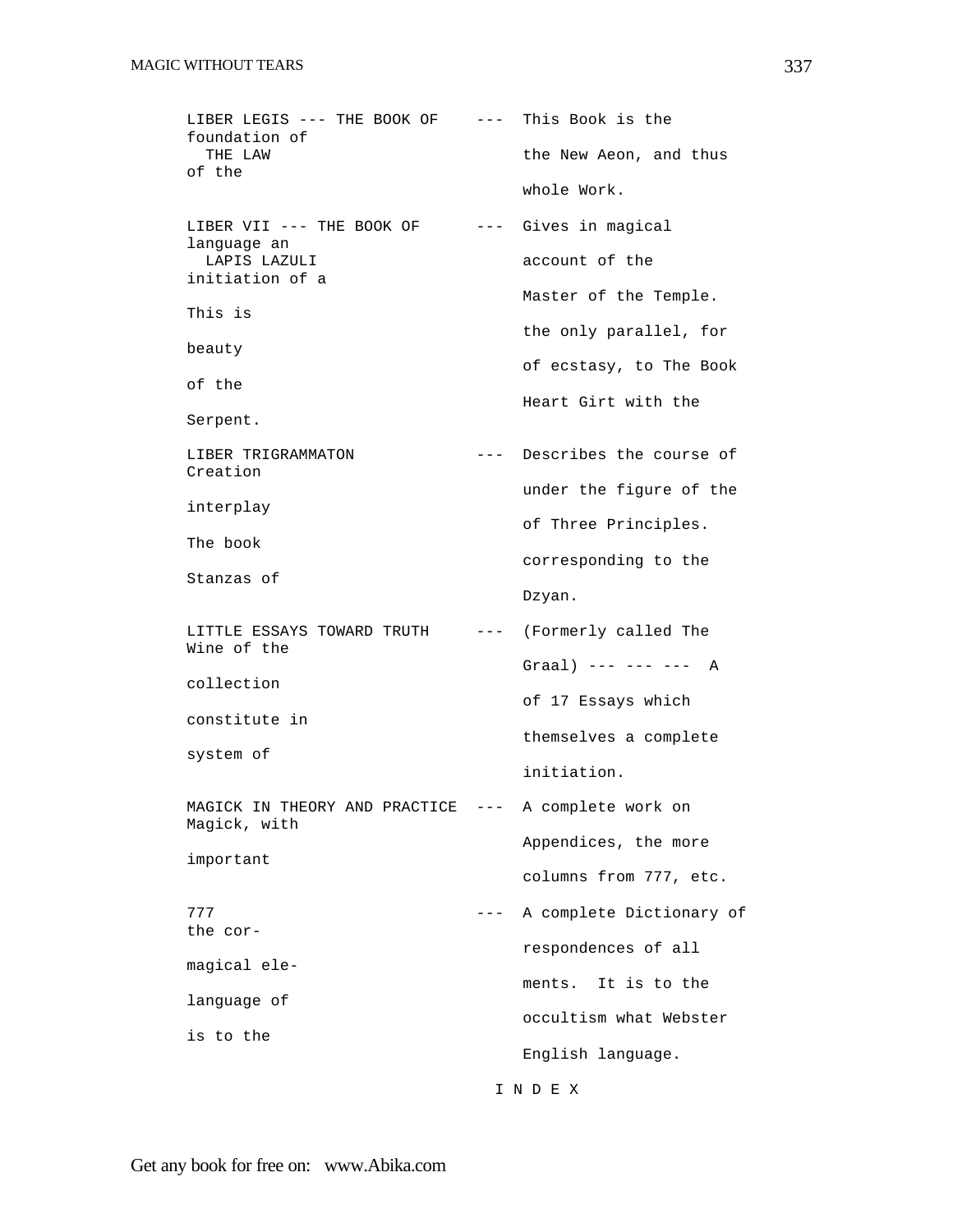A.'. A.'. xvii, xxiii, xxvii, 46, Alexandria, 36 47, 48, 53, 60, 70, 83, 146, Alexandrines, xviii 151, 167, 202, 210, 212, 214, Alkali, deposit in S. Africa, 270 217, 237, 276, 322, 323, 324, Allah, 311 Alphabets --- see Ch. LXVIII, pp. 307 Abano, Pietro di, 98, 379 312, 326 Abrahadabra, 81 --- Greek, xxiii, xxvii

### 57

Abbey of Cefal—, 128, 180 (see also Amalantrah, 48, 161 Cefal—) Amennti, xxii, xxiii, 346 Abramelin, xxvi, 132, 193, 198, 379; American Tourists, 255 --- demons, 263 --- officer story, 333 --- scorns astrologers, 100 A.M.O.R.C., 55<br>--- Sacred Magic of, 98, 198, Amoun-Ra, 352  $---$  Sacred Magic of, 98, 198, 242, 374<br>27, 48, 226, 234, 235, 236 Ananda, 283, 284 Ab-ul-Diz, 48, 226, 234, 235, 236 Abyss, xxiv, 48, 60, 62, 64, 65, Ananga Ranga, 48, 83 66, 67, 69, 120, 194, 214, Angels, 18, 196, 264, 266, 300, 307, 351 --- Oath of, 215 Anima, 127 Achad, 18, 180, 219 Animal Automatism, 301 Adam Qadmon, 93, 94 Animism, 34 Adept, 48, 227, 266 Animus, 127 Adept Minor, 47, 61, 193 Ankh, 155, 286 Adeptus Exemptus, 60, 228, 229 Ankh-f-n-khonsu, xvi, xxvi, 170, Adler, Dr. Alfred, 117 179, 189, 238 Adonai, 132 **Antichrist**, 35, 211, 316 Adonis, xviii, 351 Antinomianism, 39 Advaitism, 21, 25 Aphrodite, 97, 197 Advaitist, 21, 23 Apocalypse, 17, 29, 163 Advent, Second, 177 Apollo and the Fates, (Browning) 36; Adytum, 67  $---$  Invocation of, 193 Aenead, First Book of, 47 --- God of Music, 287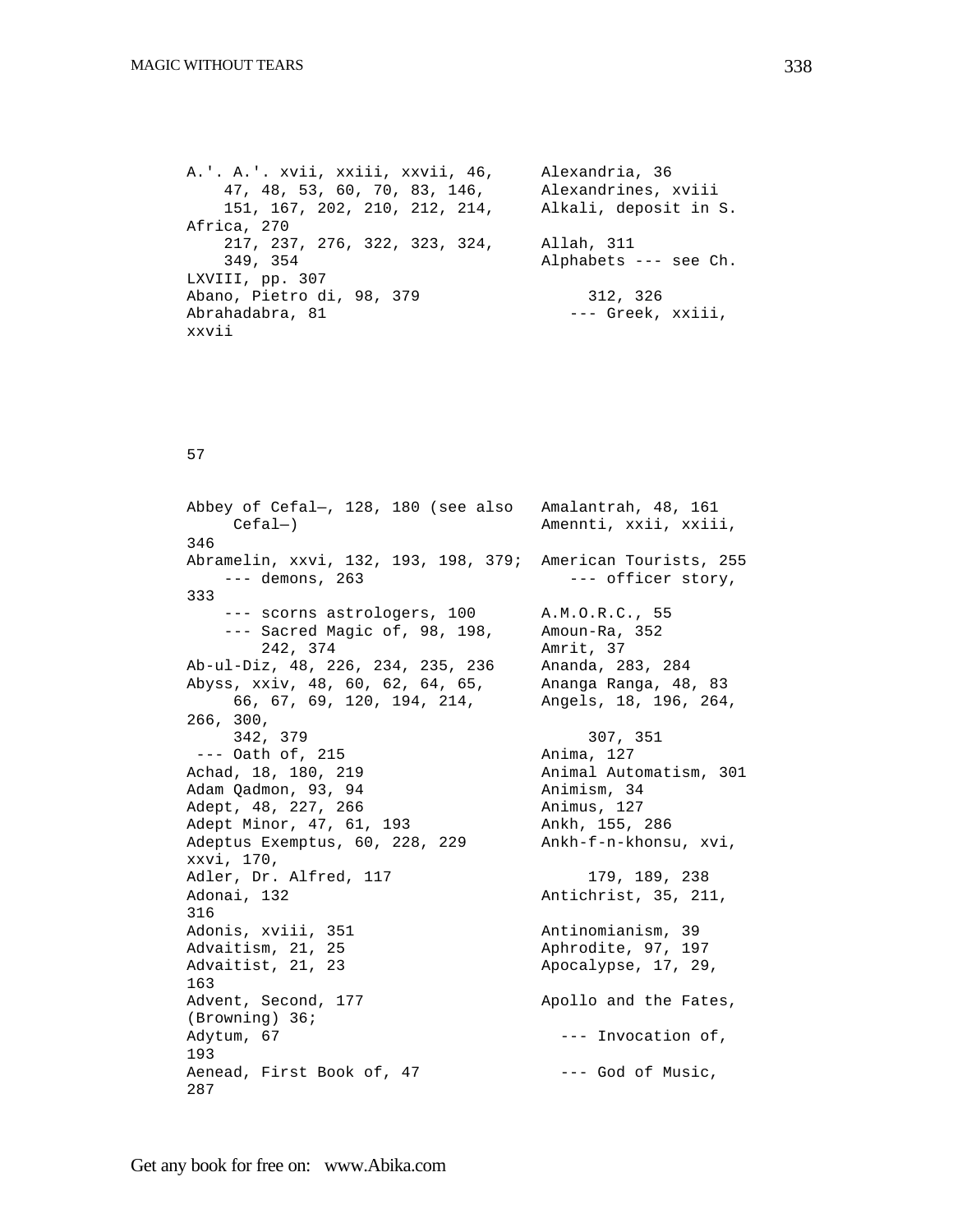Aeon, 49, 216, 228, 346, 365, Apollonius of Tyana, 115, 116, 130 --- of Isis, Osiris, Horus, 216 Apophis, 63 Aesopus Island, 161; Hermit of, 166 Apostles, 327<br>Agrippa, Cornelius, 98, 379 Apuleius, 83, 338 Agrippa, Cornelius, 98, 379 Aha! 201 **Arabian Nights, 338**, 339 Ahamkara, 191, 192, 284 Arabs, xxiii, 344, 351 Ahaz, 146 **Arahat, 129** Arahat, 129 Aheba, 18 Archangels, 18, 351, 352 Ahriman, 21 Archetypes (Plato), 56, 57 Aiwass, 48, 218, 237, 351 Ark, 67 A ka dua, 109 **Andra andra a karmada**, 98 Akasha, 116 Armadale, 233 Alchemy, 40 Arnold, 111 Alder, 53 Arnold, Mathew, 199 Aleph, 65 Asana, 92, 121, 213 I N D E X Asar, 311 Balzac, 83, 338 Asankyas, 192 Banishings, 110 Ascendent, 103 Baphomet, xix Asi, 37, 311 Barbey d'Aurevilly, 193 Asiatic God, 36 Barrett, Elizabeth, 117 Assyrian, 48 Bartzabel, 180, 226 Astroth, 197, 311 Basilisk, (Egg), 63 Astarte, 197, 311 Baudelaire, 163, 361 Astral Body, xxiii, 167, 324, 378, Beachy Head, dangerous, 243 --- Plane, xxii, xxvi, 19, 110 Beast, 216 231, 260, 263, 264, 272, Beatific Vision, 64 287, 300, 377 Beer, 223 --- Projection, 123, 167 Beerbohm, Max, 199 --- Travel, xxiii, xxv, 273, 276, Bees, 355 Belsen, 347 Astrology, 326 Beni Elohim, 351

#### 58

Asuras, 21 Bennett, Allan, 122, 129, 157, 190 Athanasian Creed, 358, 359 261, 262, 307<br>Athanasius, 358 261, Berashith (Crowley Berashith (Crowley, Coll. Works) Athanor, 64 20, 24 Athene, 193 Berkeley, Bishop, 23, 301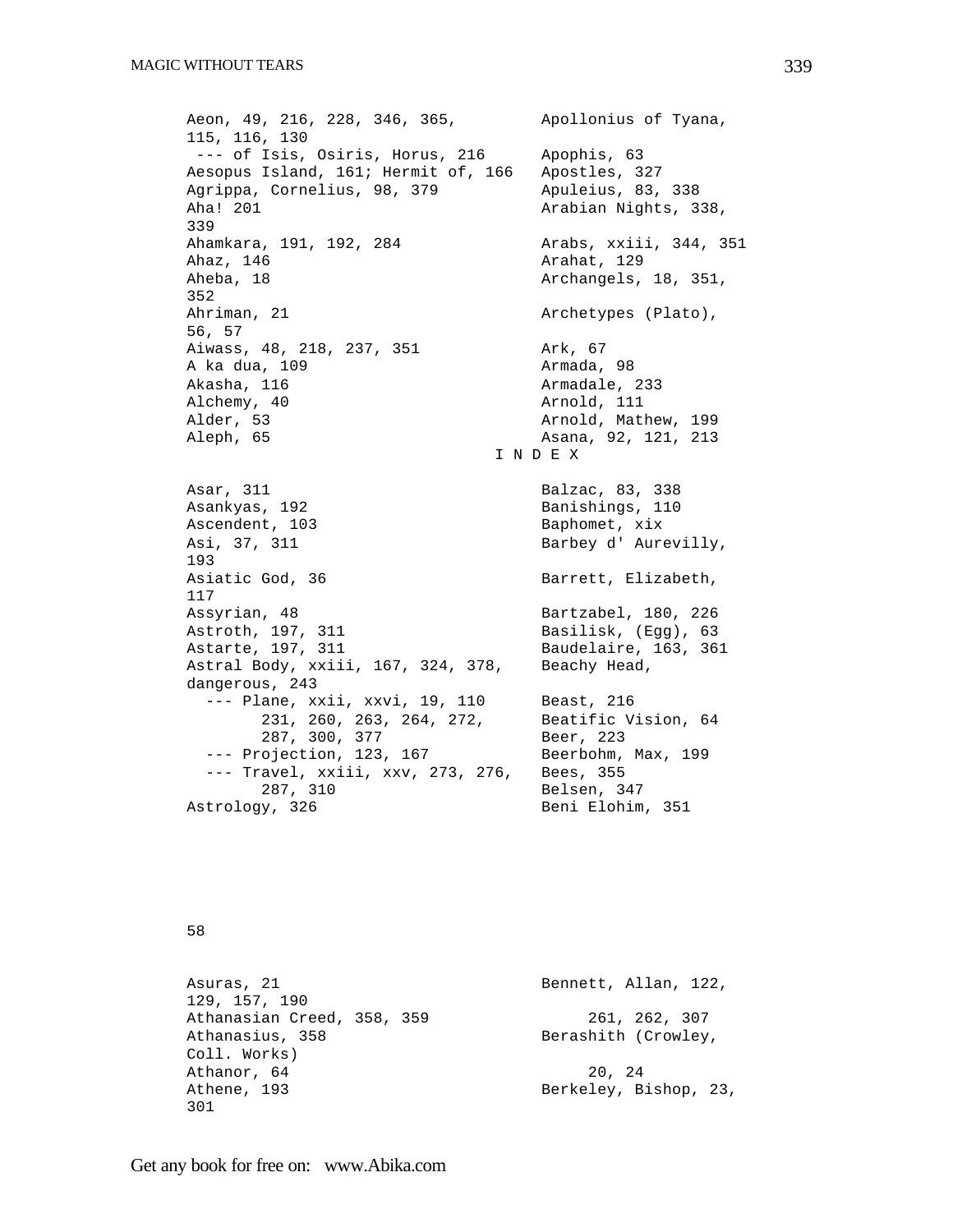Atma, 127, 192 Besant, Annie, 42, 55 Atmadarshana, 22, 23, 62 Bethlehem, 30 Atman, 23 Bhagavad-Gita, 22 Atonement, 315 Bhikkhu, xiv, 191 Attila, 30 Bhikkhu Ananda Metteya: see Attis, xviii, 351 Bennett, Allan Atziluth, 57 Big Business, 344, 350 Aucassin et Nicolette, 247 Binah, 77, 78, 91, 222, 358 Augoeides, 132, 193, 352 Black Brothers, xvi, xvii, 33, 60 Augustus Caesar, 36 63, 66, 67, 82, 133, 151, 191, Aumont, G, rard, 9, 28, 44 193, 230, 342 Auphanim, 196<br>
Auto-Hagiography, 122<br>
--- Lodges, 74, 201 Auto-Hagiography, 122 Autolycus, 204 --- Magician, 60, 71 Ayin, 18  $--$  Mass, 358 --- Prince, 168 B and the set of  $S$ --- School of Magic, 29 sqq.; --- -- defined, Ba, 127, 132 33 sqq., 42 Babalon, 30, 66, 67, 237 --- Star, 224 Babe of the Abyss, 61 Blake, William, 305, 352 Babylon, 68 Blavatsky, Helena Petrovna, 41, Bach, Joh. Se., (Vision), 90 42, 43, 52, 192, 212, 228, Bacchae of Euripides, 70 262 Bacchus, xviii Blitz (London) episode, 85, 283 Bacon, Francis, 225 Blougram, Bishop, 359 Baghdad, xxix Bodleian Library, Oxford, 231 Bagh-i-Muattar, 83, 372 Boccaccio, 83 Balfour, Jabez, 105 Bodhisattva, 148 Baltis, 245 Body of Light, 203, 374 Bog, 134, 307 I N D E X Boleskine, 108, 231 Byzantium, 36 Book of the Dead, xxiii Book 4, details on, 226, 234 Book 4, Part I, 23, 84, 380, 92 C --- II, 97, 107, 108<br>--- III, see "Magick" Cabell, James Branch, 73, 342 --- of Thoth, v, xxvii, 20, 134, Cadiz, 288 153, 155, 219, 311, 373 Caesar, Julius, 30, 168 --- of the Law, xi, xii, xxi, 17, Cairo, 36, 232, 236, 238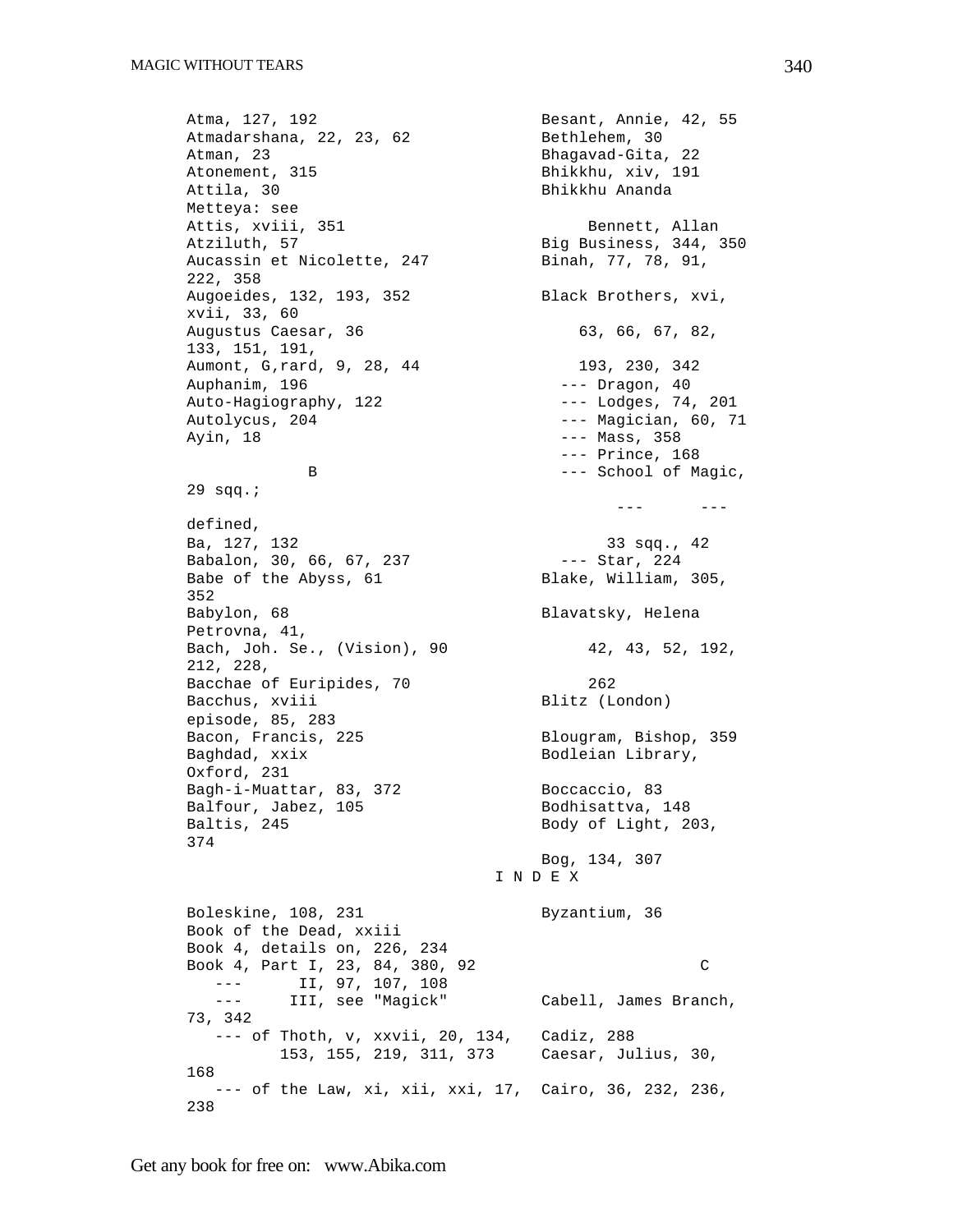44, 48, 80, 87, 89, 111, Cairo Working, xi, 189, 234, 345 147, 150, 152, 159, 173, Caithness, Lady, 168 178, 180, 189, 194, 208, Cakravarti-Rajah, 286 209, 227, 248, 251, 258, Caldarazzo, Villa, 236 286, 305, 331; difficulties Cambridge, 177, 186 of, 216, 218 Capri, 221 --- of Lies, xxiv, 88, 113, 138, Carthage, 93 172, 282, 286, 304, 305, Catholic Church, 31 314 --- Mysticism, 39 --- of Heart Girt with Serpent, Cato, xxvii (LXV), 347 with quotations Cato, Scipio, 93

## 59

Boulak Museum, 179 Catullus, 6, 79, 83, 153, 191, 284 Brahma, 192 Caucasians (don't believe in Vedas), Brahmacharya, 242 243 Brahma Lokas, 167, 192 Cefal—, 128, 130, 178, 253, 326 Brahman, 22, 23, 192 --- Diaries from, 166 Brahmin (caste), 242, 243, 317 Centaur, 299 Bralduh, 110 Centuries of Nostradamus, 117 Brewer's, Dr., Guide, v Ceres, 65 Brocken, 304 Chamelion, Path of, 47 Bront‰, Emily, 153 Chaldea, School of, 38 Browning, Robert, 36, 97, 117, 139, Chaldean Square system (Astrol- 144, 202, 177, 256, 312 ogy), 104 Brunton, 55 Chant, Mrs. Ormiston, 199 Buchari-siddhi, 121 Chaos, 63 Buchenwald, 347 Charybdis, 151, 338 Buckmaster, Professor, 355, 368 Chaucer, 342 Buddha, 33, 34, 38, 52, 122, 129 Ch, ron, Jane, 238 191, 192, 359 Chesterton, J.K., 307 Buddhahood, xxiv Chiah, 172, 212, 222, 358 Buddhi, xxii, 127, 192 Chimaera, 90 Buddhism, connected with Black China, walk across, 157, 214, School of Magick, 33, 35, 37, 290, 368<br>111, 113, 129, 228, 361 Chinese system of 111, 113, 129, 228, 361 thought, 25, Buddhist, 112, 128, 135, 155, 159, 26, 33, 157, 158 165, 284, 285 Chokmah, 46, 77, 78, 358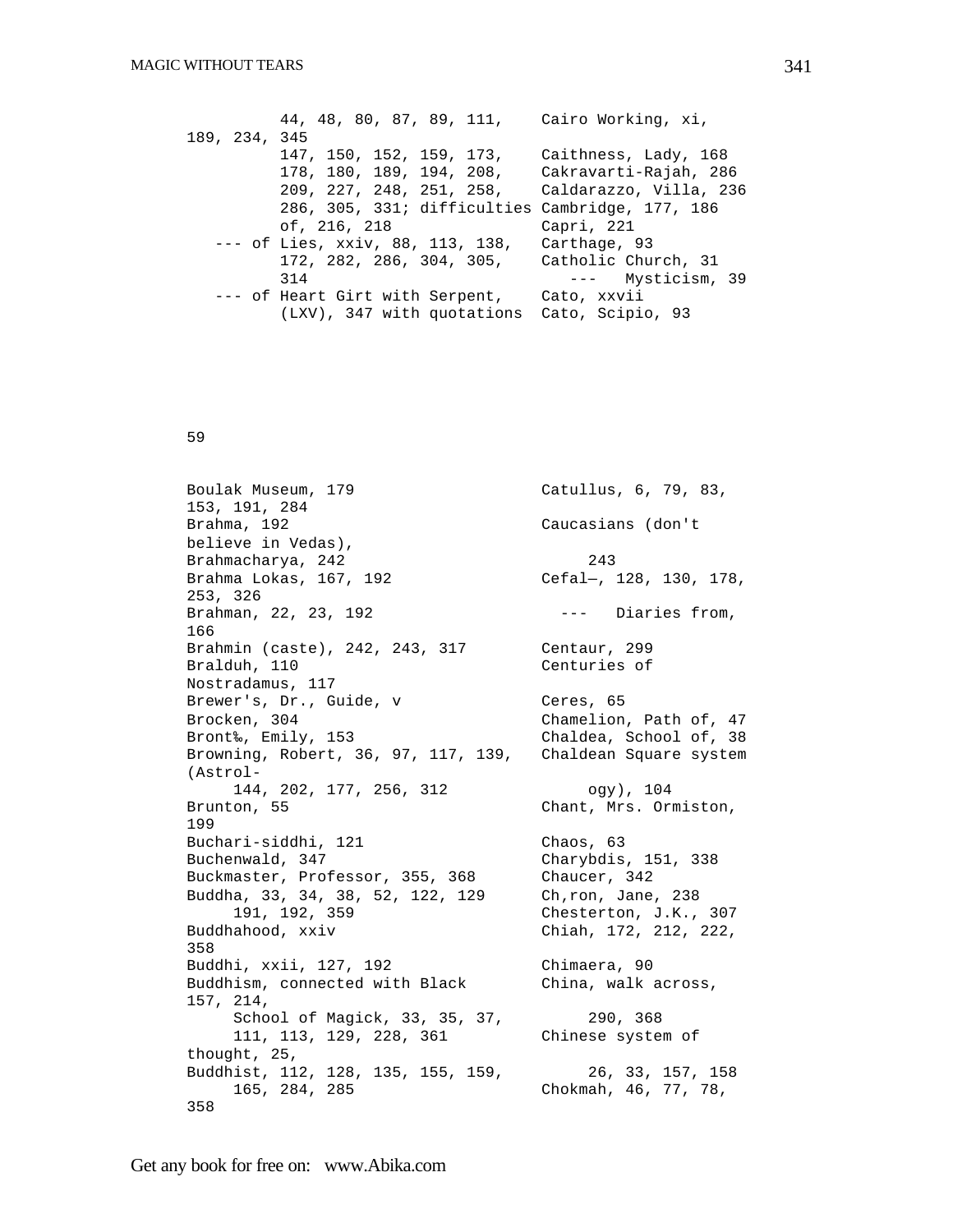Buer, 262, 263 Choronzon, 66, 67, 68, 322 Bunyan, John, 342 Christ, 21, 119, 241, 260 Buridan's Ass, 174 Christian - attitude, xv Burin, 63 --- path, xvi, 84, 317, 347 Burma, 299, 368 --- Home, 249 Business, 344, 345 --- Science, 35, 36, 233 I N D E X Christian Scientist, 23 Darshana, 192 Christianity, xviii, 34, 35-42, 312 Davy, Sir Humphrey, illumination, Church of Rome, 275 16 Churchill, Winston, (reference to), Death, Fear of, 281 75 Dee, Dr. John, 98, 231, 379 Chymical Marriage of C.R., 338 Demiurge, 21 City of the Pyramids, 68, 71, 224, Democracy, 336 245 Demon, Demons, 163, 194, 196; Cleopatra, 6, 168 Mercurial, 263 Cloud upon the Sanctuary, 205 Denikin, General, 243 Clymer, 55 Descartes, 225 Collected Works of Aleister Desdemona, 120 Crowley, 24 Destiny, xxiv, 11 Collins, Mabel, 338 Devachan, 167, 212 collins, Wilkie, 223 Devas, 21 Collon, Mont, 261 **Devil(s)**, 21, 22, 120, 145, 197 Communism, 289, 368 Dhamma, Three Baskets of, 283 --- Jewish, 35, 327 Dhammapada, 35, 157 Co-Masonry, xvi, xvii Dharana, xxvi, 92, 131 Combes, 317 Dhyana, 92, 152 Comment/Commentary, 227 Diabolism, 30 Concentration Camps, 84, 218 Dialogue before eating, xii Confucius, xx Diana, 60 Conrad, 342 **Diary, Magical, xii,** 203, 281, Consols, 356 372, 373

## 60

Contes Cruels, 193 Diary of a Drug Fiend, 154 Coriolanus, 249 Diez, 73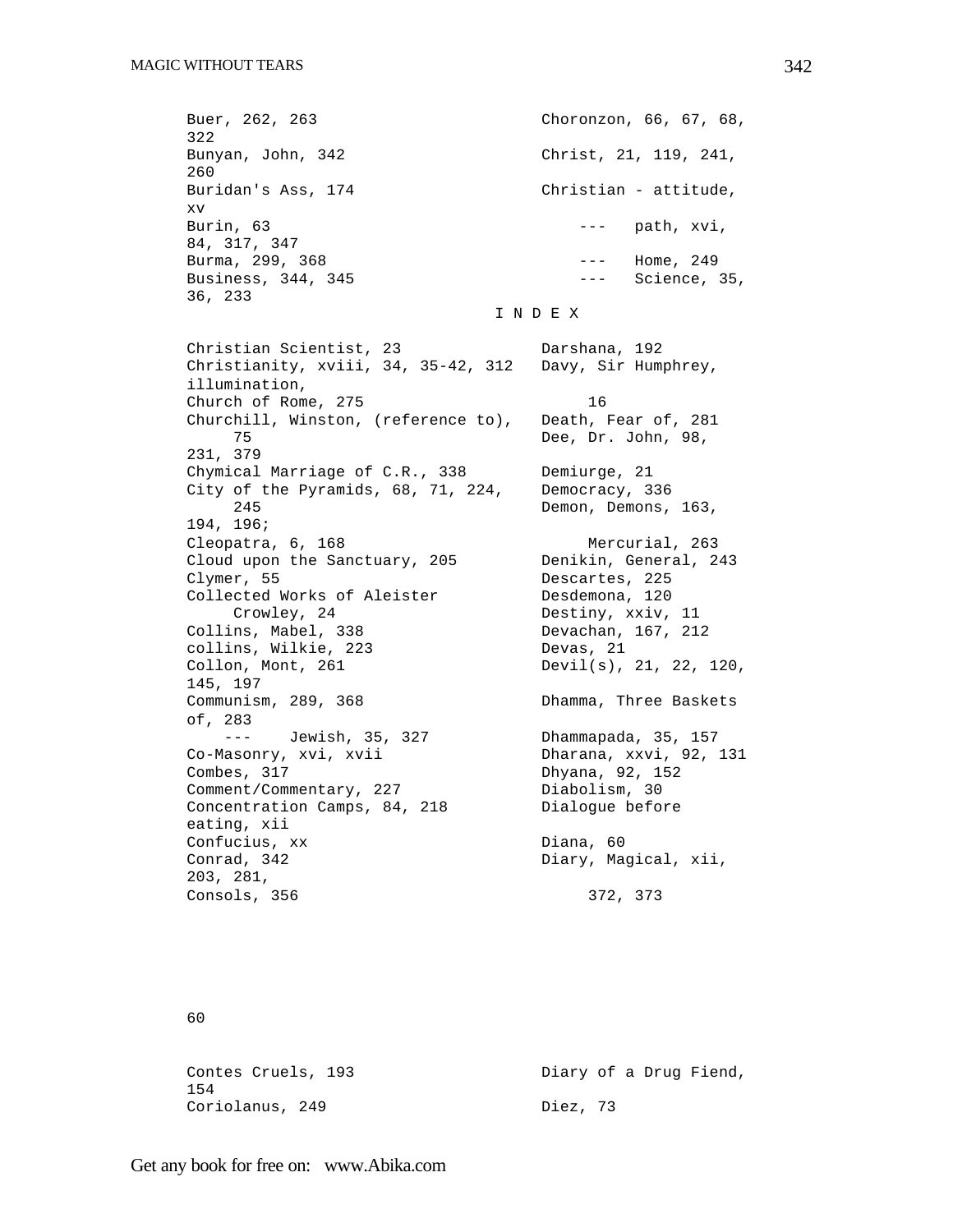```
Cotytto, 197, 309
Cou, ism, 95
Courtier, Jules, 239
Crawford, F. Marion, 255
Creative Dyad, 18
Crippen, 134
(L, vi), 115
Crucifixion, 39
Crux Ansata, 155
Cumaean Sybil, 47
Cup, 109
Curie (s) The, 218
Curtius, 313
Curzon, George Nathaniel, 135
Czechoslovakia, rape by Hitler,
story), 313
    183
```
#### $\mathcal{D}$

189, 190 Da,th, 62, 66, 77, 229 361 Daleth, 77 Damascus, 36; Burden of, 177  $23$ Dante, 6, 116 Daphnis and Chloe, 247

Duranty, Walter, 116 Dweller of the Threshold, 191 Adept Dyad, Creative, 18 Dying God, xviii, 21

## $\mathbf{E}% _{0}$

Eblis, 286 Ecclesiastes, 35 Eckenstein, Oscar, 157 Ecstasy, xxv Eden (and the Fall), 210 Ederle, Gertrud, 318 Aristocracy,, Egyptian Theogony, xxvi; School, 38 Eight Lectures on Yoga, xi, xxii, 84 Ferranti (stove), 108 112, 219, 227, 316, 373, 380 Fielding, Henry, 184 Eight Limbs of Yoga, xxii Einstein, Albert, 42 (Mor<sup>^</sup>t), 237 Eire, 61 Elementals, 163, 262 Elemental Tablets (Watch Towers), 231, 232

Disks (Tarot), 97, 109 Dittany of Crete, 262 Divine Pymander, 139 Dobson, Austin, 247 Dogme et Rituel Dolphin, 67 Domodossola, 352 Donne, 83 Doodle-Bug, 145 Dostoievsky, 35 Doubt, 303 Doughty, Dr., 248 Dover (Browning Draco, 222 Dracula, 298, 300 Dragon, 287 Drake, 352 Dreams, analysis of, Drugs, 358, 359, 360, Dryads, 197 Dualism, Dualists, 22, Dumas, 338 Duns Scotus, 56

Dionysus, 36, 193, 223

# I N D E X

Excalibur, 43 Exempt Adept, see

### $\mathbf F$

Fabre, 42 Fabre d'Olivet, 308 Fama Fraternitatis, 62 Family system, 250 FarrŠrre, Claude, 302 Fascism, 334 Fate, xxiv Faubourg St. Germain

# 61

Fifth Dimension, 53 Fountainebleau Forth Bridge, 219 Fourth Dimension, 155 France, Anatole, 127 Franco, 117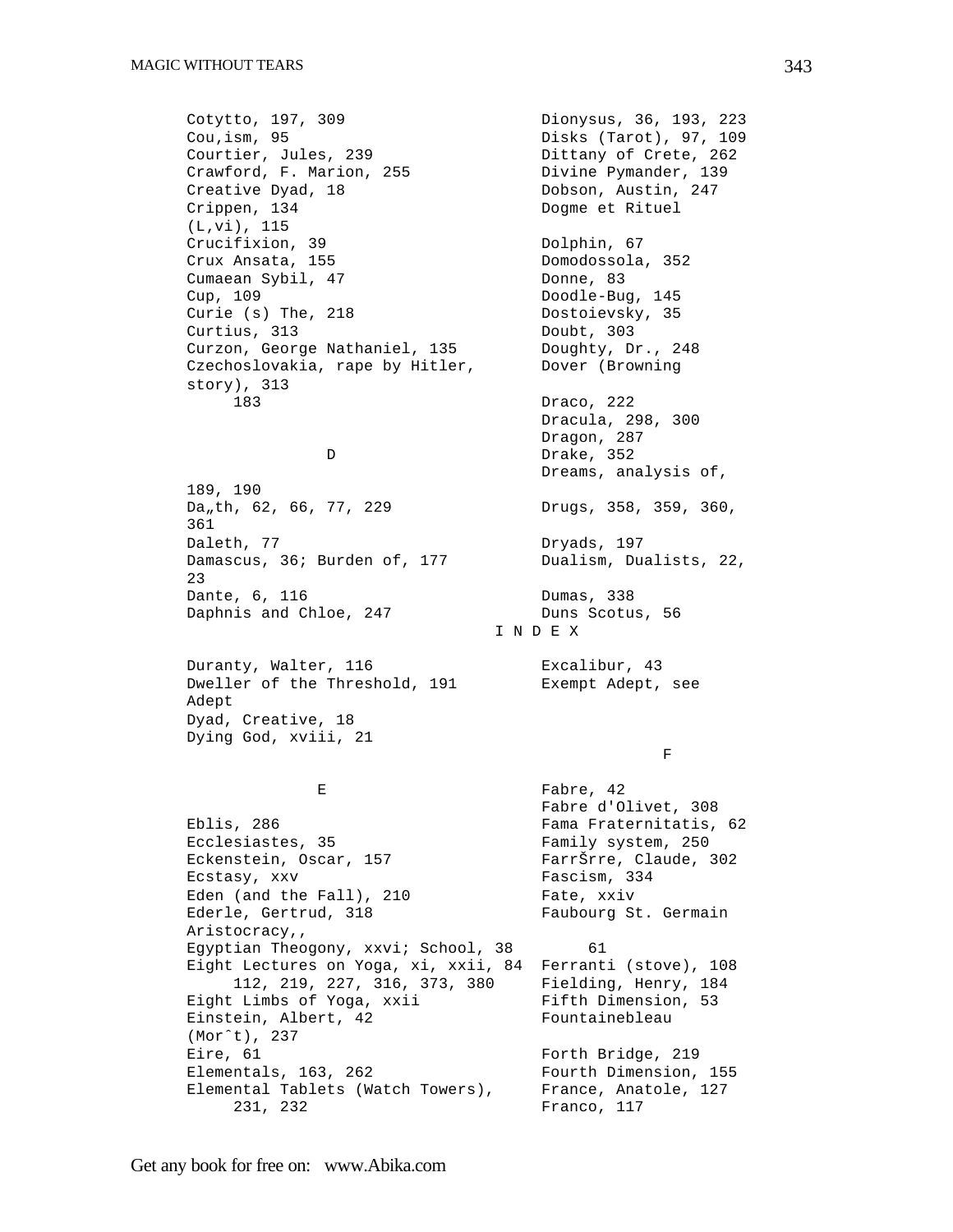Elephant, 163 Frater O.I.V.V.I.O., 29 Elias, 211 Frazer, Sir William, 28, 36, 146 Elixir of Life, 36 Freemasonry, 74 Elizabethan period, 367 Free Will, xxiv, 11 Elohim, xx Freud, Sigmund, xxv, 11, 30, 117 Eloi, eloi, Iama, sabacthani, 69 132<br>Empire State Building, 176 Freudian Forgetfulness, 165

# 61

Empress (Tarot Card), 171 Frobisher, 352 Encyclopaedists, 30 Fuque, 91 End (justifies the means), 221, 225 Fu-Hsi-Trigrams, 270 Endor, Witch of, 116 Fuller, J.F.C., 256, 323 Engergized Enthusiasm, 42, 83 Fundamentalists, 34 England, General Election, 348, 449 Enochian Tablets, see Elemental Epicurus, 21 G Equinox, The, general, why begun, Gabriel, 6, 48, 351 346 --- of the Gods, reporter's Gale, Norman, 247 story quoted, 228 Galileo, 141, 168 Erdmann, 117 Gallio, 146 Ethics of Thelema, 208, 209, 218 Gamiani, 83 228, 318 Ganges, 289 Garret, Garet, 344 Ethyl Oxide, 266 Euclid, 226 Gaulle, G, n, ral de, 117 Euripides, 70 Gebhardi, Otto, 217 Evangelical (cults), 35 Geburah, 46, 229 Gematria, xxiii, 19 Everest (mystery), 185 Evolution and Ethics, 33 Genius, 82, 192, 315, 348, 352, 368 Exaltation, xxiii Geomancy, 268 INDEX Gertrude, Nun, 359 Hardy, Thomas, 247, 342 Gestapo, 19, 345 Harpocrates, 90, 95 Harte, Bret, 369 Gethsemane, 69 Gilbert, William Schwenk, 150, 200, Haseltine, Philip, 98 281 Hashish, 349, 359 Gillette, William, 196 Hatha Yoga, 121, 222 Gimel, xx, 222 Hathor, 197 Gnomes, 261 Hawk, Golden, 123, 124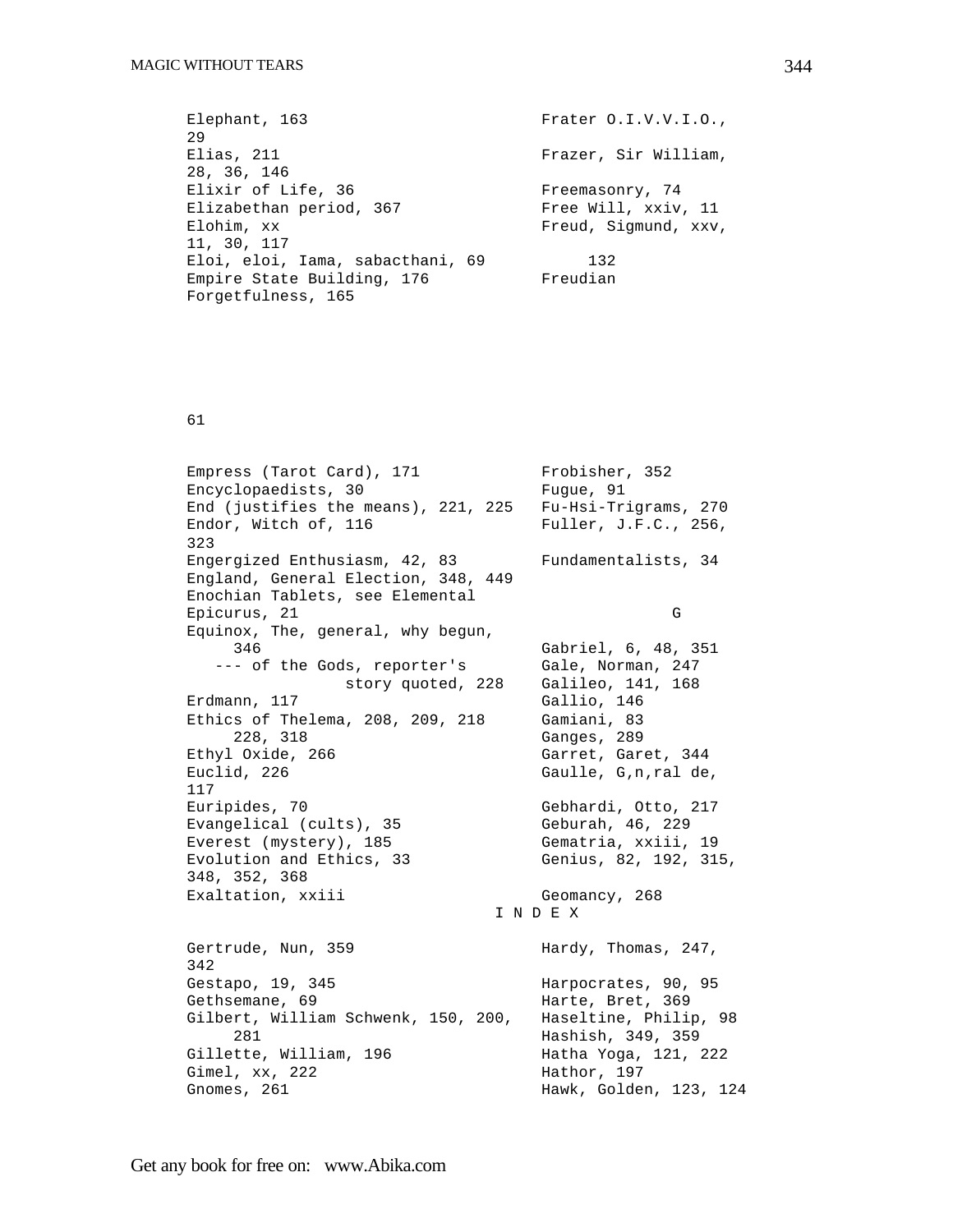Gnostics, 36, 308 Hebrew, Alphabet, 308,  $309;$ Goat of Mendez, 35  $---$  Gods, 311 Heindl, Max, 55 Gobineau, de, 217 Goclenian Sorites, xxviii Heinzelm, nner, 261 God, xxvi, xxvii, xxix, 5, 14, 19, Henley, W.E., 14, 148 21, 27, 52, 70, 112, 127, 132, Henry VIII, 168<br>134-136, 144, 145, 155, 163, Heraclitus, 159<br>176, 193, 222, 238, 259, 264, Herbert, A.P., 83, 201<br>266, 286, 347, 358 Hereward the Wake, 224 --- Asiatic Dying, xviii Hermaphrodite of Panormita, 20 God-form, 90, 95 Hermes, xxiv, xxvi, 65, 140, 352 Gods, 95, 115, 163, 193, 196-198, Hermes Eimi, xxi, 48 206, 231, 237, 264, 287, 309- Hermit, 217 311, 336, 347, 351-353, 356, Herod, 347 358, 371, 377 Herrick, 83 Goetia, 73, 262 Hertz, 4, 6, 30; rays, 239 Golden Bough, 351 Heru-pa-kraath, 171 Golden Dawn, Order of The, (G. '.D. '.), Hesinger, 355 280, 323, 343 Hexagram, Unicursal,  $109;$  of  $Yi$ Golden Hawk, 123, 124 King, 26, 270, 286 Good and Evil, 21 Hezekiah, 146 Hierophant, 171 Gordian Knot, 132 Grant, Gregor, 261 Higher Manas, 127, 192 Great Work, xi, xii, xiv, xv, xxv, Higher Self, 132, 192, xxix 77, 80-82, 86-89, 148, 149 Hill, Raven, 199 151, 204, 212, 223, 229, Hilton, James P., 151

#### 62

241-243, 256, 276, 288, 290, Himalayan Sheep, 300<br>325, 333, 337, 356, 366, 372, Hindu, xxi, 52, 92, 325, 333, 337, 356, 366, 372, 144, 159, 192, 379 285, 308, 317, 361, 373, 380; Great Work "a tea party," xv Orders, xiv, xxi, 39; Proverb Greene, Grahame, 210 about women, 258 Guernica, 218 Hinton, P., 155 Hismael, 117 Gunas, xix Guru, xxv, xxvii, 204, 222, 289 Hitler, 60, 77, 104, 259, 288, 331, 336, 347; mag. child of I.W.E., 217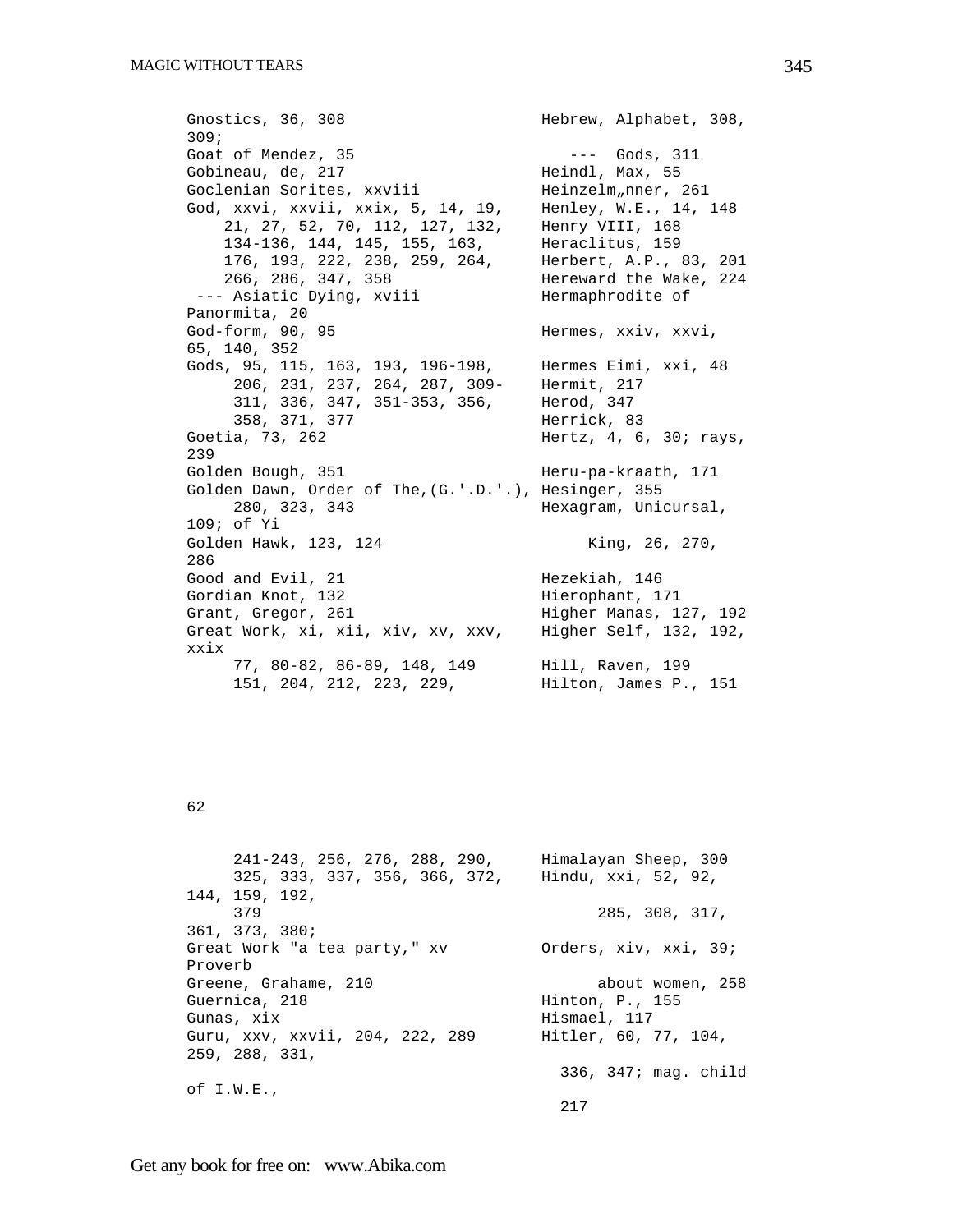H Hitler Speaks, 217 Hadit, 74, 169, 171, 212 Hodos Camelionis, 47 Haeckel, Ernst, 22, 129, 130, 169 Haldane, J.B.S., 282 Holy Ghost, 359, 360 Hamilton, Sir William, 265 Holy Guardian Angel, xxiii, 22, 132, Hammurabi, 20 193, 196, 222, 348, 252, 375, Hanuman, xxvi, xvi, 352 378 (see also K. and C. of I N D E X Holy Man, 316, 317, 318 I.W.E., Soror, 217 Home, D. D., 117, 184 Homer, 180 Hong Kong, 123 J Hood, 352 Hoor-paar-kraat, 182, 351 Jacobs, Indian Rothschild, 255 H.P.B. --- see Blavatsky Jeans, Sir James, 16 Horoscope, xii Jechidah --- see Yechidah Horus, 174, 180, 216, 250, 318 Jehannum, 286 Hume, 35 Jehovah, xix Huxley, Aldous, 248, 368 Jerusalem, 36 --- Thomas Henry, 33, 35, 146, Jesuits, 94, 221 299, 301 Jesus, xviii, 22, 177, 311, 347 Huysmans, 338 Jesus Christ, xv, 115 Hybris, 95 Jew, 289, 344 327 I Jinn, 91, 351 I, 26 John, 311 Iacchus, 59, 65 Joshua, 146, 310

IAO, xxvi, xvi, xix Judaism, 34, 35, 38 Ibsen, 336, 337 Judas, 347 Iddhi, 290 Jung, 117, 139, 249 Iehi Aour s. Allan Bennett Jupiter, xix, 198, 352 "If" (Kipling), 84 Juvenal, 83 Incarnations, past, xiii, xiv, 281 Incubi, 300 India, xxii, 163 Indifference, 284 K Indra, 352 Inertia (Formula of Nature), 250 Ka, 127 Initiates, xxii, xxiii, 342 Kama Loka, 167, 212 Initiation, xxii, 133, 136, 141, Kama Shastra, 83 223, 224, 241, 324, 330, 348 Kama Sutra, 83 Inquisitor, 193 Kandy, 92, 122, 157 Instinct, 222, 223 Kant, 35, 222

 Hod, xx, 18 H.G.A.) Jewish (Communism), --- Theology, xxvi Johannesburg, 268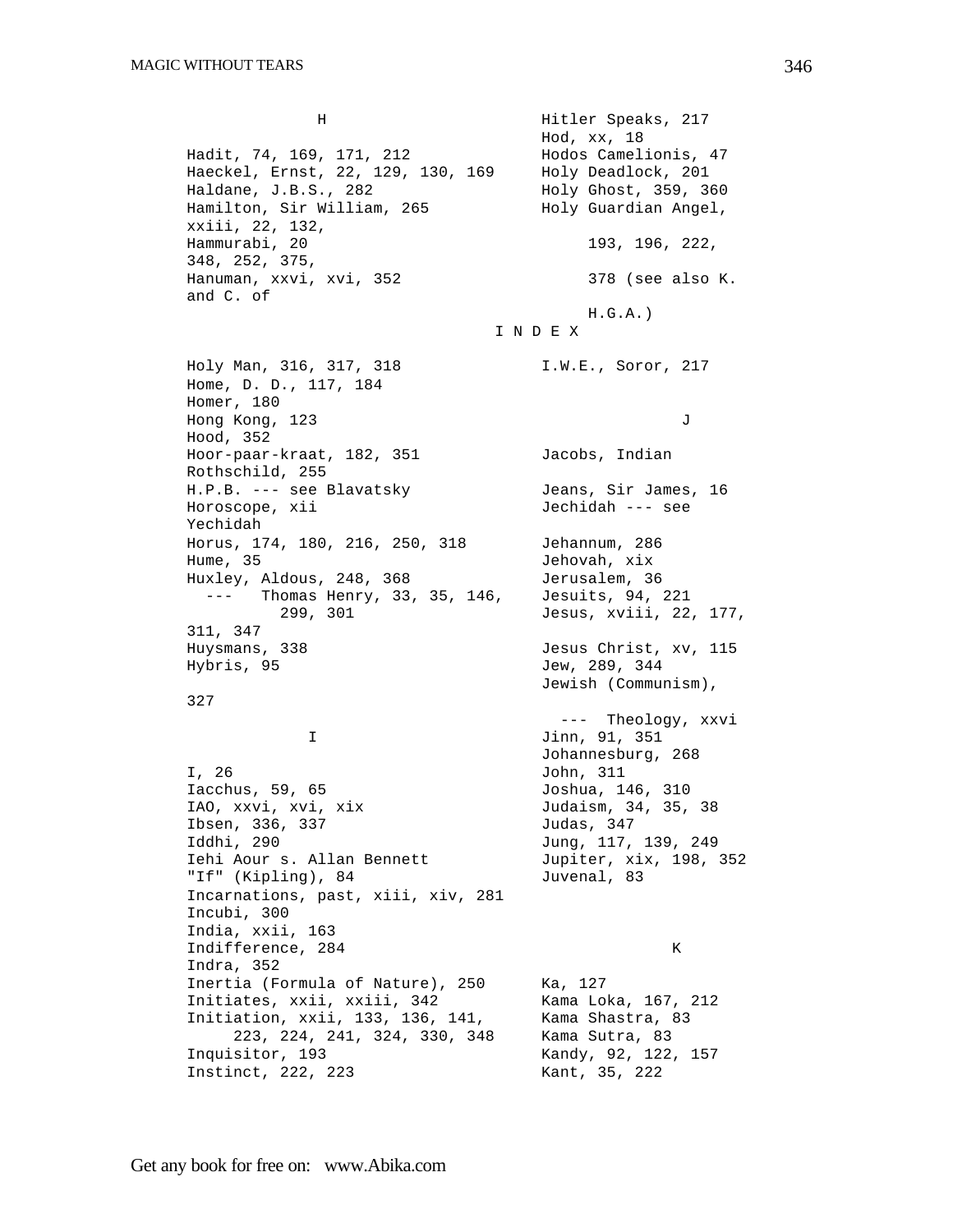Interlaken, 233 Kaph, xix Invocation, 86, 110, 193, 194, 311, Karma, xv, xxiv, 88, 211, 212, 224, 324 228, 244, 245, 346; Lords Iophiel, 117 of, 245 Ipsissimus, 70 Kelly, Edward, 98, 231, 379 Ireland, 102; Irish, 336 Kephra, xv Iroquois, 20 Kether, 108, 222 Isaacs, Mr., 255 Khabs, 132, 171 Isis, 35, 174, 204, 219, 250, 344, Khamsin, 61 347 Khen, 35 Islam, 39, 311, 317, 361; parable Khu, 127, 141 from, 282 Kiblah, 308 Italians, 336 Kidneys, defective, 280 Itzatccihuatl, 300 King, The, quoted from AL, II, 171, Ivan the Terrible, 368 208, 209 I N D E X King Kang Khang, 153 Liber CCCLXX, 83 Kingsford, anna, 41 --- DCCCXXXI, 83 King's Scale, 18, 57, 87, 98 --- CLXXV, 83 Kinks in Time, 124 --- CLVI, 83 Kipling, Rudyard, 84, 104, 179, 335 --- 418 = The Vision and The Voice, 29 Kiriloff, 35  $---$  III vel Jugorum, 92 Knowledge and Conversation of Holy Lidice, 218 Guardian Angel, xxiii, 61, 193, Lilith, 60, 299 219, 229, 375, 376, 379 Lingam, xix, 287 Konx Om Pax, 323 Little Essays toward Truth, xiv, Krishna, xviii  $xxi$ , xxii, 166, 211, 284 Krishnamurti, 42 Lion Serpent, xxvi Kwa, 26 Litton, 299 Logic, xv, 24 Logos, 358 L Loki, 352 London, Jack, 51 Lafayette, 61 Longfellow, 324 Lakhs, 142 Longus, 247 Lamb, 67 Lorraine, 61 Lamen, xxii Lost Horizon, 151 Lao Tse, 11, 135, 153, 158, 160 Love under will, xv 172 Lovers, The, 222

Lapis Lazuli, 37 Lower Manas, 192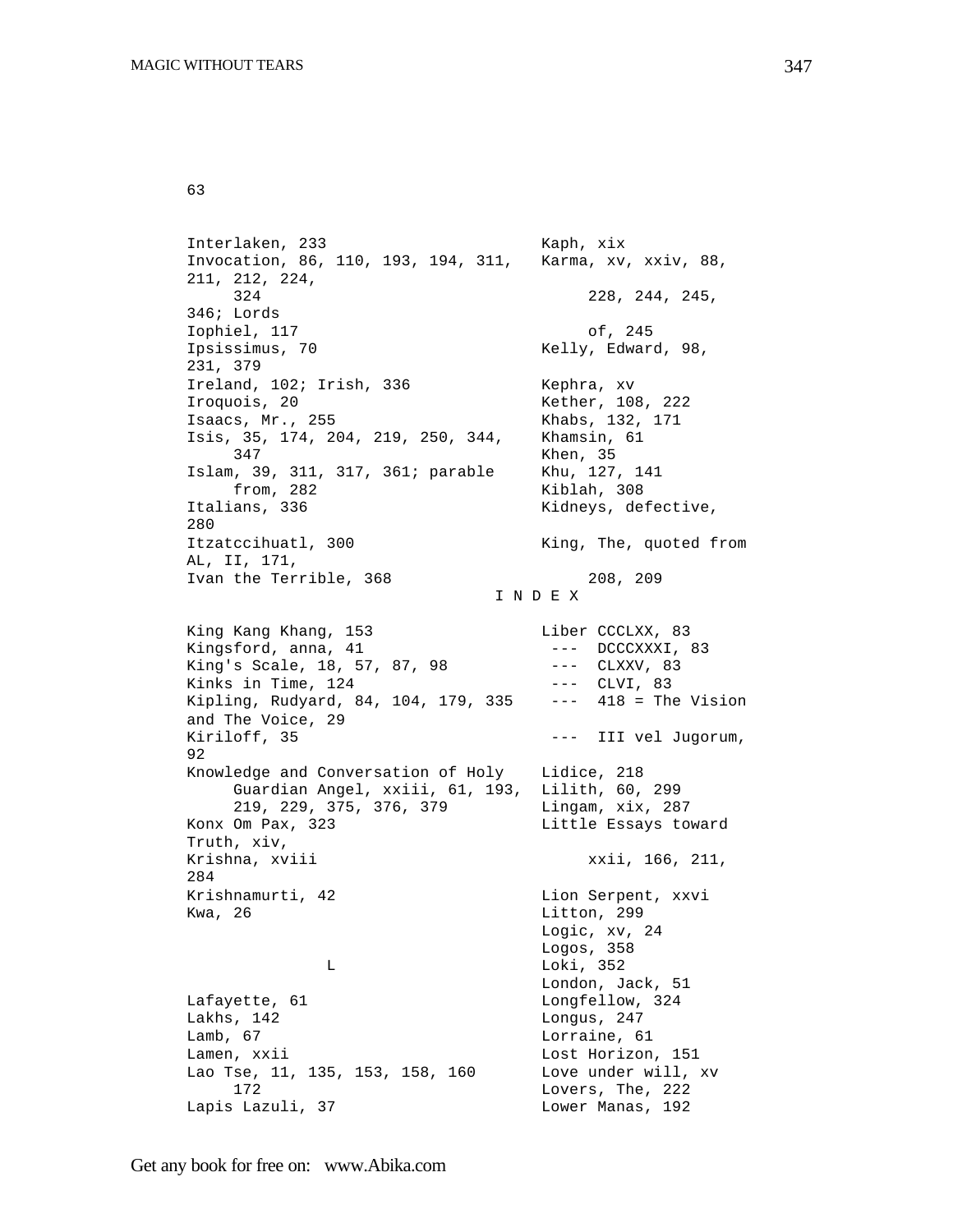```
La Poule aux Rats, 364
                                     Ludlow, 361
La Poule aux Rats, 364<br>Laughter, Trance of, 285
                                     Lunn, Colin, 185
                                      Lupin, ArsŠne, 224
Law of Thelema, 43
                                      Luxor, 189
Laylah, 234
Leech, 366
                                      Lycanthropy, 289
                                    Lynch Law, 335, 337
Left-hand Path, 60, 61, 63, 191
Legge, 161, 162
                                     Lytton, 338
Lehrjahre, 278
Lenin, 346
Leo, Alan, 225
                                                   MLeonardo da Vinci, 2
Lethe, River of, 167
                                     MacCarthy, Desmond,
334
Levant, 36
                                      Machen, Arthur, 338
L, vi, Eliphas, xii, 115-119, 168,
                                    Macroprosopus, 17
     212, 298, 300, 374
                                      Magical Child, 217
Leviathan, 66
                                        --- Formula, 218,
219
                                       --- Link, 288
Levitation, 289
```
### 64

Liber Aleph, 113, 284, 327-330 --- Memory, 372<br>--- Legis, xxiii, 76, 80; Find- --- Power, 256, Liber Aleph, 113, 284, 327-330 289 ing of MS, 212; see also --- Record, see Diary  $---$  Theory, 275, Book of the Law 288  $--- 0Z, 333$ Magick, v, xi, xii, xxii, xxiii, --- Resh vel Helios, xii, 92, 281 xxvii, 20, 27, 28, 76, 77, --- Thisarb, xii, 129, 165, 211, 84, 85, 165, 200, 209, 226, 213, 214, 215, 372 262, 289, 301, 302, 322, 330,  $---$  LII, xvii 373, 374, sqq. --- Defined, 28  $---$  LXV, xvii  $---$  VII, xvii --- History, 288  $---$  LXVI, 83 --- Wand, xxviii INDEX Magick in Theory and Practice, 20, Medici, Catherine de, 105 211, 219, 266, 373; genesis, 180 Medicine Man, 34 Magician, 66, 368 Meinhold, 338 Magus, Magi, 46, 65, 238, 319 Mein Kampf, 331 Maha Brahma, 135 Melander's Millions, 185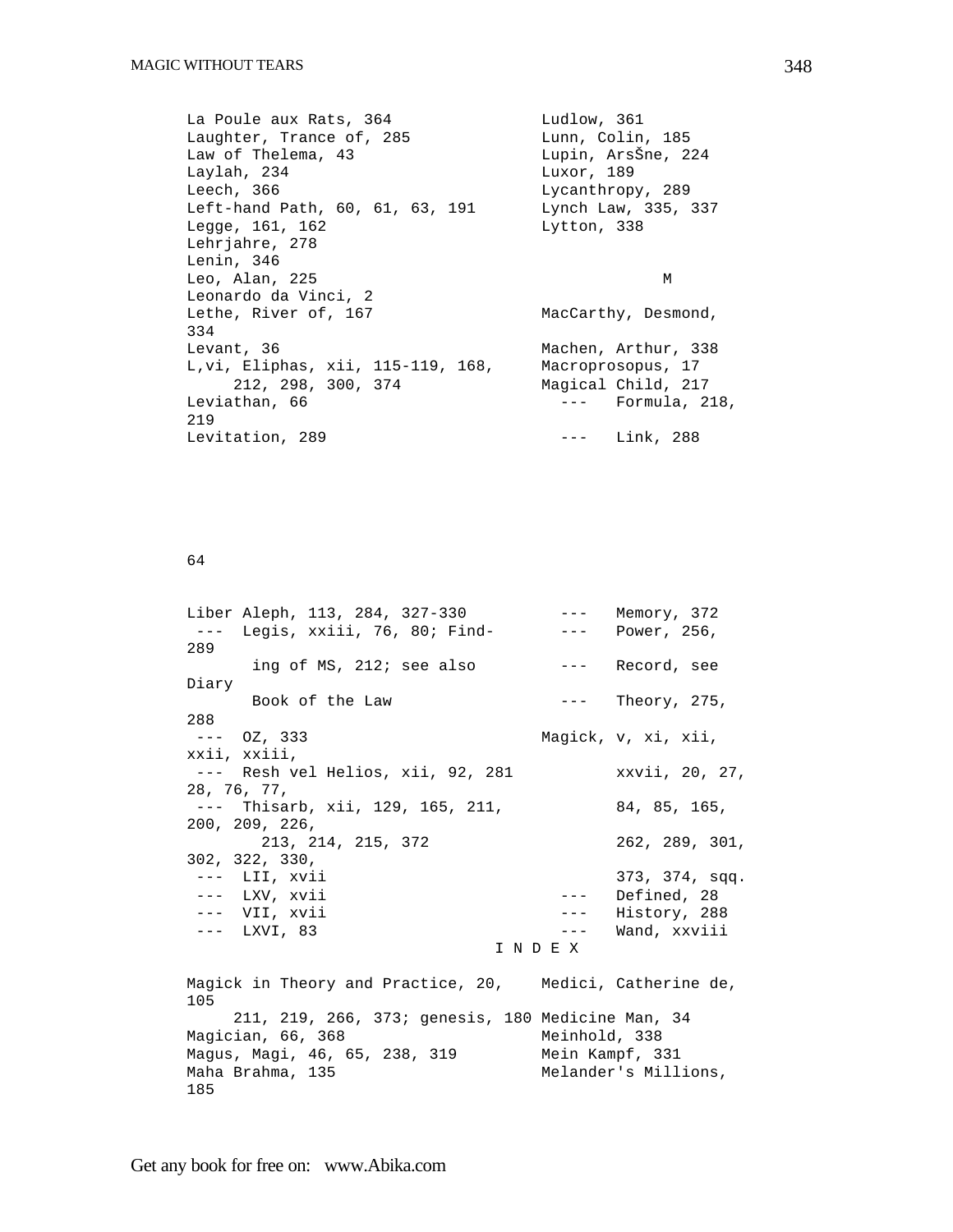Mahaparinibbana Sutta, 52 Melcarth, xviii, 22, 351 Mahasatipathana, 41, 58, 155 Mendez, Goat of, 35 Mahatmas, xxix and Mercury, xix, xxvi, 98 Maitland, Edward, 41 Meru, 163 Malaria, 366 Messiach, 210 Maliel, 57 Messiah, 42, 210 Malkuth, xx, 166, 195 Michelet, 352 Manas, xxii, 127, 192 Mikado, 347 Mandrake, 65 Milinda, Questions of King, 135 Manifesto (of O.T.O.), 70 Mill, John Stuart, 222 Mansoul, 41 Minerval, xxvii Mantra, 73 Ministry of Fear, 210 Mantra Yoga, 311 Minutum Mundum, 97 Manu, 222 Mirabeau, 61 Maremma, 93 Mithras, xviii, 22, 351 Marie Antoinette, 168 Mohammed, 6, 289, 351 Marlow, Louis, 334 Mohammedan Orders, xiv Mars, xx, 352 Molinos, 130 Marsyas, 351 Money, xv, 251, 252, 253 Martial, 83 Monist, Monism, 21, 22, 23 Marx, Karl, 30, 343 Mont Cervin, 352 Marxism, 35 Monte Carlo, 187 Mary, blasphemy against Babalon, Monte Silvio, 352 66; Inviolate, 82 Montgomery, General, 117 Mary, Queen of Scots, 168 Moon, salutation, 92; Vision, Masoch, Sacher, 83 90; Tarot Card, xx Mason, xv Mor<sup>^</sup>t, 237 Masonry, xi and Morningstar, Otto, 272 Mass (Christian), 39 Morte d'Arthur, 338 Master, (opposed to Slave), 217 Moses, 52, 127<br>--- of the Temple, xvii, 46, Moslem, 37 --- of the Temple, xvii, 46, 64, 66, 88, 89, 141, 142, Motte Fouqu,, de la, 338 148, 208, 228, 229, 319, Motto, xviii 343, 379 Mozart, 256 Masters, xxi, 243, 244, 245, 259, M.ller, Max, 158 345, 346, 347, 348, 350, Munich, 183 351, 356 Music Halls, described, 199 --- Who are not magicians, 99 Musset, Alfred de, 83<br>--- "Hidden", xxix Mussolini, 347 --- "Hidden", xxix

65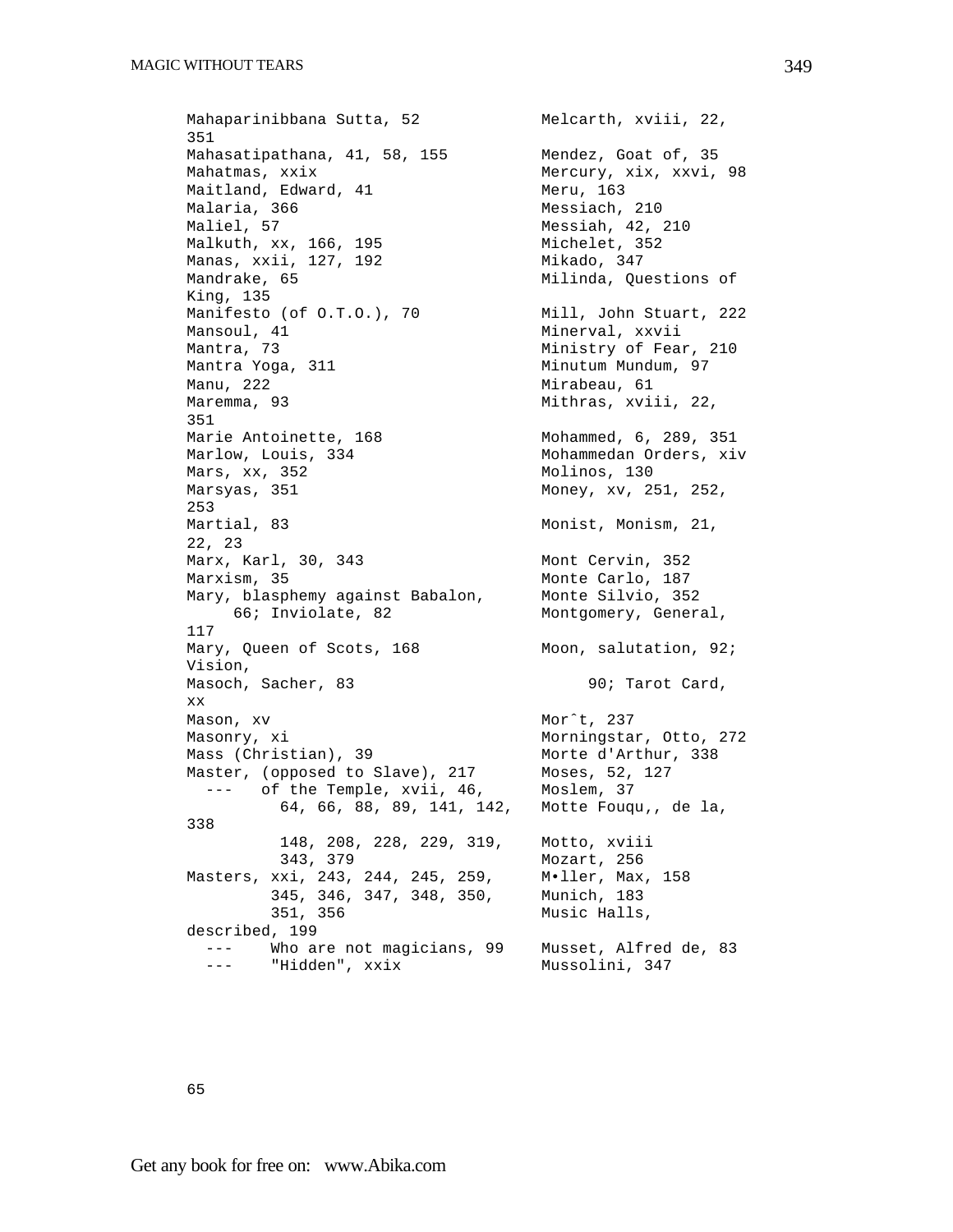Masturbation, 194 Mystic, 26, 89 Masucci, 83 and the metal of the mass of the mass of the mass of the mass of the mass of the mass of the mass of the mass of the mass of the mass of the mass of the mass of the mass of the mass of the mass of the mass of t path, 193 Mathematics, 330 Mysticism, xi, 39, 87 Matriarchy, 216 Matterhorn, 352 N Maya, 22 Means (does it justify the end?), Nagasena, Arahat, 135 221, 225 Naples, 255 I N D E X Naples Arrangement, 20 Ommeya, xxix Napoleon (Bonaparte) 8, 30, 104, 239 Onanism, opposed to sexual inter- 259, 352 course, 193 Nats, 197 **One Star in Sight**, xvi, xvii, xxiv Nazi (School), 35; party, 289 70, 322 Nechesch, Serpent, 210 Ontology, 126 Necromancy, 289 Ophidian Vibrations, 47 Nelson, 352 Oppenheimer, E. Philips, 187 Nemo, 66 Opus Lutetianum, 212 Nemyss, 109 Oradour-sur-Glane, 218 Neophyte, xxi, 64, 70, 231, 323 Orders, Christian, Monkhood, xiv --- ceremony of Golden Dawn, 280 --- Hindu, xiv<br>ephesch, 127, 166, 222, 223, 224 --- Mohammedan, Nephesch, 127, 166, 222, 223, 224 xiv Nerciat, Andr, de, 83  $-$ -- A.'.A.'. xiv Neroda-Sammapatti, 23, 159 Orgasm (s), 78, 152 Neschamah, 103, 113, 127, 135, Ormzd, 21 136, 142, 155, 172, 192, Osiris, xviii, xxii, xxiii, 21, 212, 222, 223, 224, 330 36, 59, 174, 175, 319, 344, Neschamic, 63, 142 347, 351; in Amennti, xxiii Nettles (boyhood exper.), 260 --- Aeon of, 250 Neuberg, 231, 232 Othello, 120 New Aeon, 180 **D.T.O.**, xi, xii, xv, xvi, xvii, Newman, Cardinal, 338 xxi, xxii, 47, 124, 125, Newman, John Henry, 298 203, 217, 300, 322 New Orleans, xx, 48  $-$ -- Grand Treasurer of, xii Newton's Third Law of Motion, 211 --- Rituals, xxiii, 323 New York Times, 299  $-$ -- System of, 70 sqq. New York World, 180 Ottilia (vision), 90 Nibbana, 11, 33, 52 Ouarda, 234, 345 Neitzsche, Friedrich, 16, 36, 316 Ouspensky, 55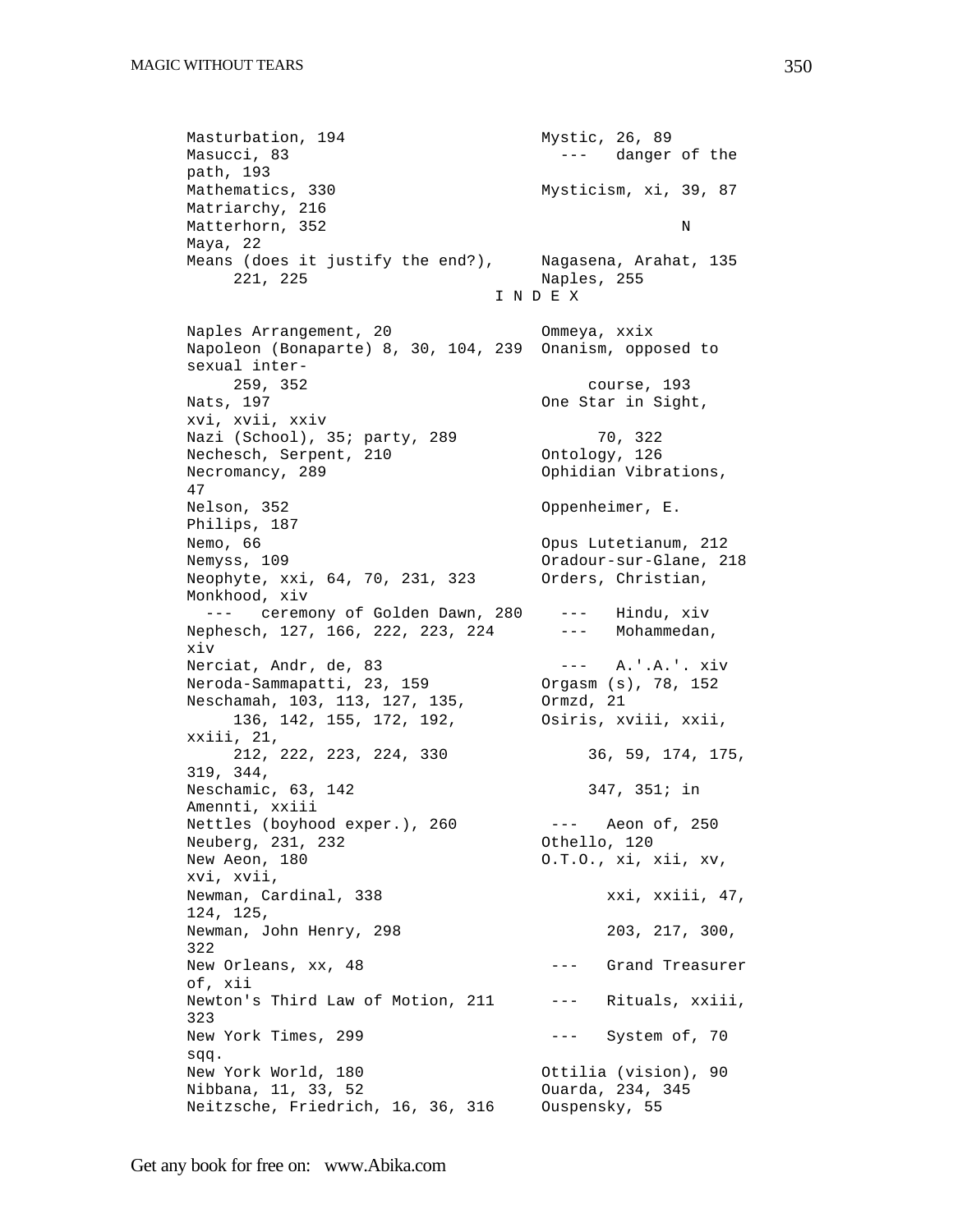--- Prophet of Thelema, 217 Owen, Professor, 299 Nihilist, 21 Nineveh, Burden of, 177 Nirmanakaya, 51 P Nirvana, 33, 51, 52, 111 Noah, 29 Paccheka-Budhha, 167 Nominalists, 56 Padmasana, 122 Northcliffe, Lord, 104 Paganism, 38<br>Nostradamus, 117 Pairs of Oppo Pairs of Opposites, 21 Nous, 127 Pan, 287 Nu, Nuit, 62, 142, 165, 169, Pantheism, 36, 39 172, 222, 238 Parabrahm, 34 Nymph, 197 **Paramahamsa**, 148 Parananda, Shri, 157 Parinibbana, 52 O Paris Working, 212 Parsimony, Law of, 265

Oath (of Abyss), 244 Partouse, 355

#### 66

Occult (Sciences), 126 Passover, 67 O.H.O. = Outer Head of O.T.O., xxi Pasteur, 366 Olcott, Colonel, 224 Pastos, 62 Olympus, 163 Patanjali, 157 I N D E X Path of Ayin, 18 Purana, 157 Path of Gimel, 222 Purusha, 127, 192 Path of Samekh, 18 Pylon, 67, 68 Patriarchy, 216 Pymander, Divine, 139 Paul, Saint, 222, 305, 327 Pyramid (s), 64, 67, 68, 189, 287; Peer Gynt, 249 City of, 214; Ritual of, 214 Pentagram, 18, 63, 286 Pyramis, xviii, xix, xx Pentagram Ritual, xxiii Pythagoras, 31 Perdurabo, xxiii, 49, 84, 121, 181, 184 Persian, 48 Q Petronius Arbiter, 83, 338 Petuchio, 146  $Qabalah, xi, xix, xx,$ xxiii, xxvi, Phallos, xx xxvii, 13, 14, 17, 57, 58, 66, Phallus, xix, 119 87, 90, 120, 121, 150, 155, Phidias, 256 160, 166, 219, 222, 226, 291, 309,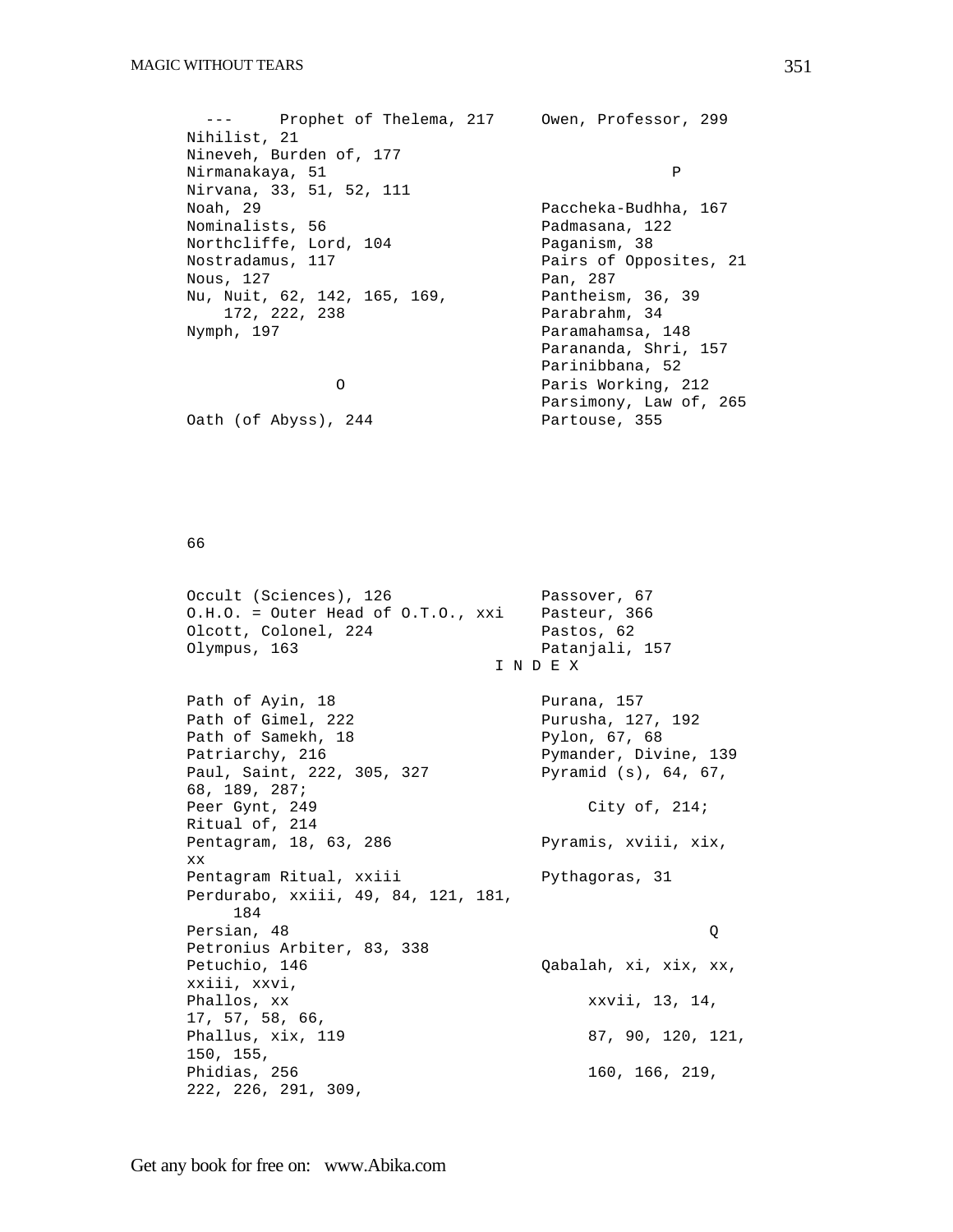Phoenicians, xxiii 323, 339, 351, 356, 361 Phren, 127 --- Arabic, xxi, 219 Phryne, 33 --- Greek, 219 Picasso, 62  $Qabalistic Zero, 153,$ 192 Pickwickianism, 31 Qedemel, 196 Plato, 30, 159, 222, 286 (Qliphoth, 116, 117, 166 Platonic concepts, 160 Qoph, xx Plymouth Brethren, 94, 260 Queen Scale, 57, 98 Poe, Edgar Allen, 361 (Quincey, 361) Poincar,, Henrie, 42, 378 Point Event, 11, 14, 155, 173 Poirot, 142 R Poland, 102 Politics, 259 Rabelais, Francois, 83, 113, 138 Polymnia, 287 Raffles, 224 Pope, 275 Ra Hoor, xv Posilippo, 235 Ra Hoor Khuit, 79 Possessed, The, 35 Rajas, xix "Potted Sex Appeal, " 120 Raleigh, 352 Poulain, Father, S.J., 120 Rameses I, 189 Prana, 115 Raphael, 104 Pranayama, 121, 122, 152 Rats (story Le Poule aux), 363 Praxiteles, 204 Ratziel, Archangel, 196 Price, Harry, 303 Reformation, 39 Priestess, The, 222 Re-incarnamtion, xxviii, 168 Prince, 98 **Religion, 358, 361**, 362 Princess Scale, 98 Religious Experience, 23 Probation, xxii Remus, 352 Probationer, 109, 231, 322 Renaissance, 344, 346 Propitiation, 39 Reuss, Dr. Theodor, xxi, 71, 124 Protestant Mysticism, 39 Rhys-Davids, 158, 283 Protestants, 39 Riddle of the Universe, The, 21, Psyche, 127 22, 26 Psychoanalysis, 281 Riemann, 141 Psychology of Hashish, 359 Riemann-Christoffel, 179 Ptolemy, 101 Right-Hand Path, 60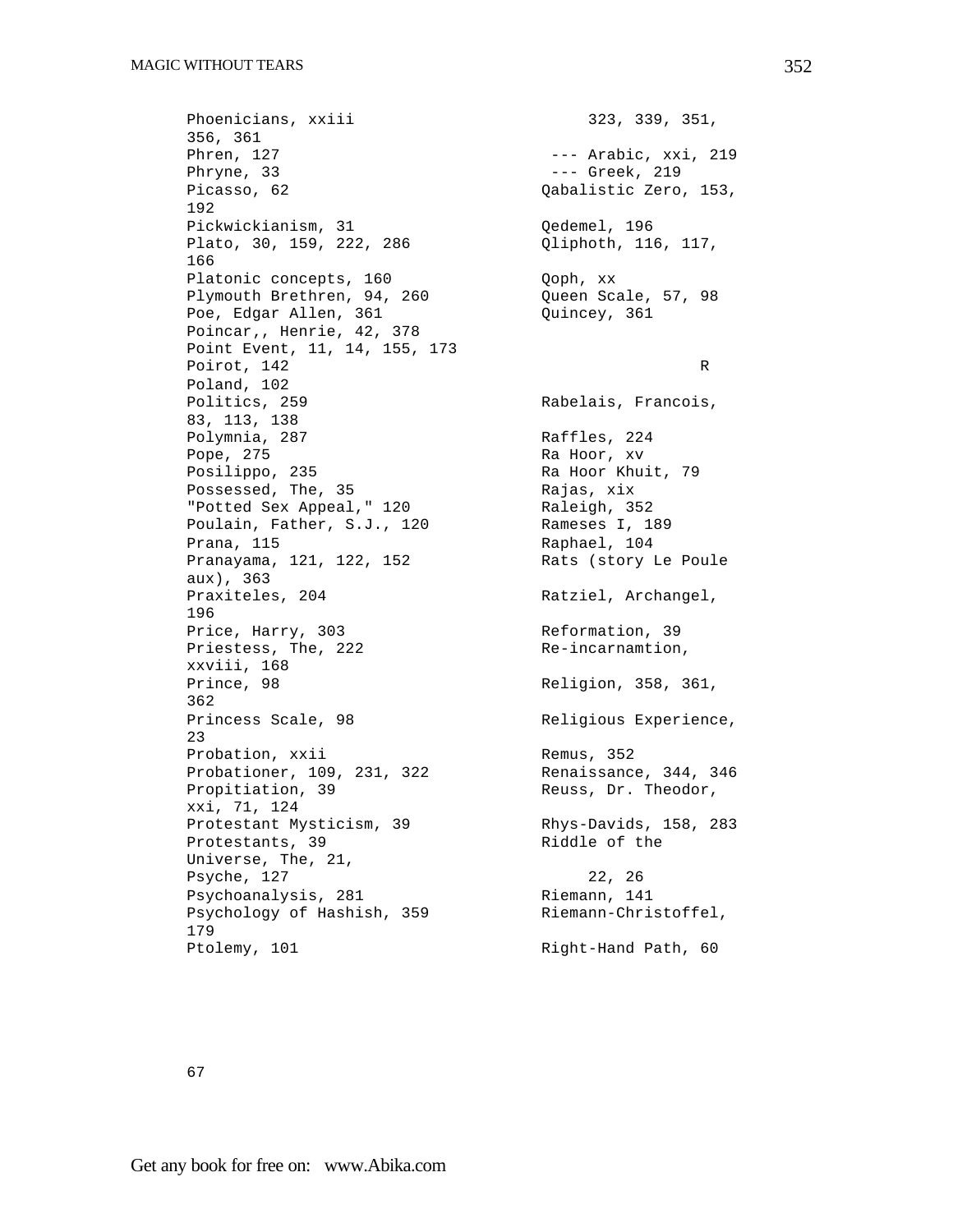Rig-Veda, 127 Sand, Georges, 83 Robbery, breach of Thelema, 224 Sangha, 157 Robin Hood, 224 Sankhara (tendency), 58, 168, 359 Rodney, 352 Rome, 235; Church of, 275 58, 359 Romulus, 352 R"ntgen, Professor, 4, 218 Rosebery, Lord, 352 Rosencreutz, Christian, 62, 338 Sat, 92<br>Rosetta Stone, Equinox to be, 346 Satan, 65, 94, 179, 233 Rosetti, 153 Rosicrucians, xxi, 42, 55, 108, 284 Rosicrucian system, 243; custom, 278 Saviour, 243 Rosicrucianism, 40 Ross, 366 Rosy Cross, 109, 155 Rotterdam, 218 Sheikh Rousseau, 313 RR et AC, 47, 343 169 Ruach, xxi, 77, 101, 115, 116, 118, 10, 85, 151 135, 136, 140, 166, 192, 195 212, 221, 330 Rupert of Hentzau, 185 Russell, Bertrand, xxviii, 42, 51, Sebek, 90 57, 129, 266, 344 233, 234, 237, Russia, 116, 368 Ruysbroek, 130 19, 91 Sephiroth, 166 S Sacrament, 45 Sade, Marguis de, 83 Onanism, 193 Sagittarius, 18 Sahara, 158 Saint Augustine, 359 Saint Elmo's Fire, 299 Saint Germain, Comte de, 120 179, 256, 366 Saint John, 133 Saint Moritz, 233, 234 Saint Peter's in Rome, 226 Saint Teresa, 359 Salamander, 375 Salt, xix

Sankhya, 157 Sanna (perception), Sannyasi, 242, 255 Sanskrit, 307, 310 Santa Barbara, 180 Sattvas, xix Saturn, 90, 91, 233 Saul, King, 116, 176 Scarlet Pimpernel, 224 Scarlet Woman, 216 Scented Garden of the Nefzawi, 83 Schopehauer, 35, 36, Science, method of, Scipio, 93 Scott, Sir Walter, 260 Scylla, 151, 338 Secret Chiefs, 231, 239, 324 Seele, 127 Sepher Sephiroth, 18, Sephira, 229; Set, 21, 179, 311 Sex, 358, 360, 361 Sex and Character, 173 Sexual Intercourse and Shaivite, 157 Shakespeare, 168 Shaman, 116 Shavasana, 283 Shaw, George Bernard, Sheikh of Mish, 317 Shelley, 153 Shiva, 153 Shivadarshana, 23, 62 Shri Parananda, 157 Siberia, 116, 135

INDEX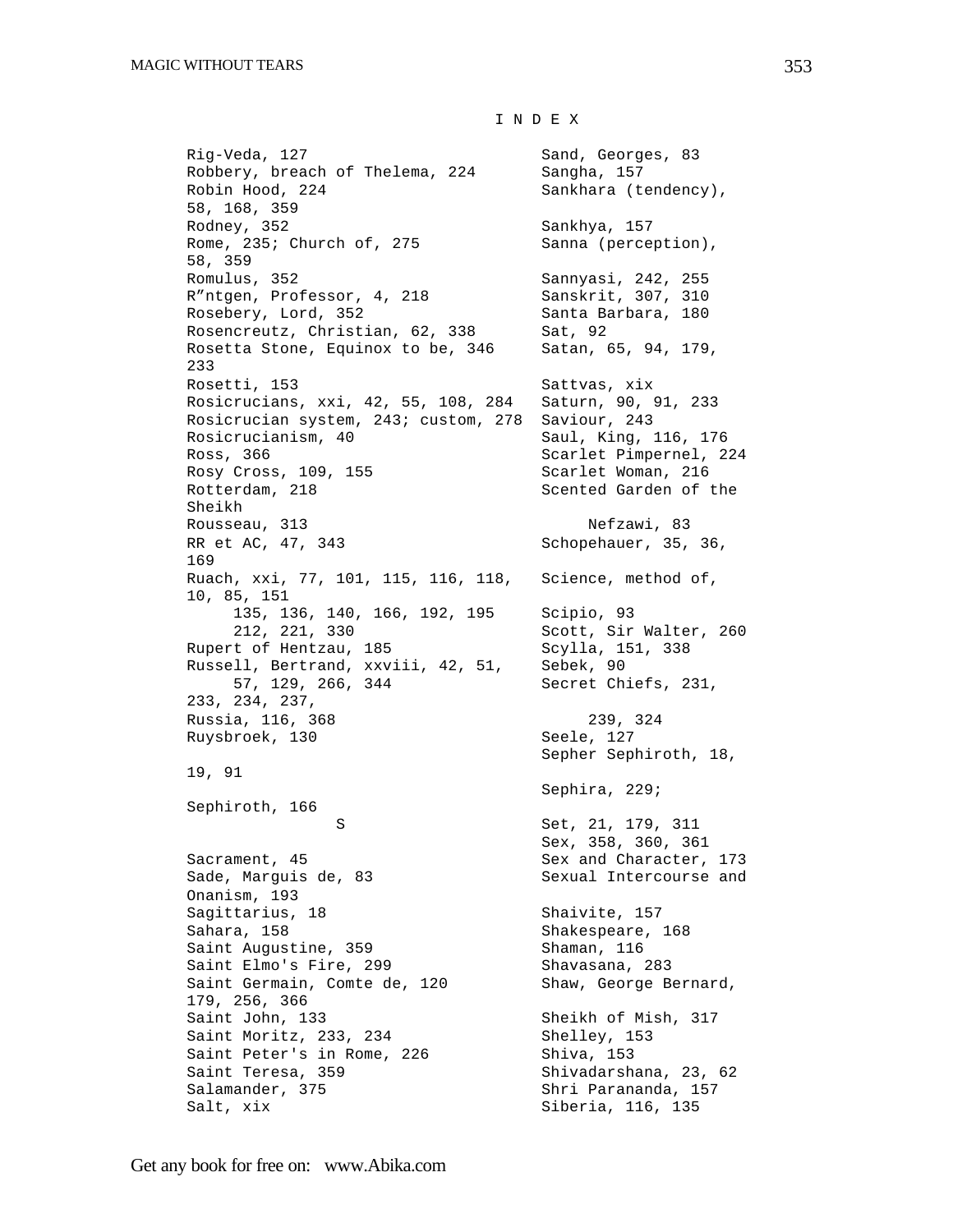```
Salvation Army, 34 Sibylline Books, 206
Samadhi, 23, 79, 121, 193, 281, 283 Sicily, 123
Samekh, 18 Samekh, 165, 290
Sammasati, 129, 130, 131, 191, 198, Sierras (Spain), 158
                             Simpson, Mrs., 117
Samuel, 116 Skeat, xxvii, 119,
127, 132, 134
San Luis Potosi, story of confidence 146, 191, 313
    trick, 306 Skooshocks, 167
                          I N D E X
Sludge, Mr., the Medium, 117, 144, 
T
    177
68
Socialism, 334, 336 Tahuti, xv, xxvi, 81, 
352
Socialists, 348, 349, 366 Talisman (s), xxii,
71, 98, 178,
Society for Psych. Research, 239 226, 286, 287<br>Socrates, 193, 352 Tamas, xix
Socrates, 193, 352
Solar System, xxiii Tantras, 34, 157
Soldier and the Hunchback, 21, 129, Tao, 25, 88, 135, 136, 
149, 155,
    139, 381 156, 229, 286, 
287
Solomon, xxvii, 36 Taoism, 31
--- The King, Greater and Taoist doctrine;
sectaries, 11;
     Lesser Keys, 98, 379 aspect, 148, 149,
154
Solon, 222 Tao Teh King, 231, 41, 
121, 153
Soviets, 336 154, 157, 158, 
160, 161, 166
Spain, walk through, 252, 253 Taphthartharath, xvi,
xxvi
Spedalieri, Baron, xii Tarot, 97, 98, 109
Spelling Bee, 331, 332 Tarquin, 206
Spencer, Herbert, 14 Tat, 92, 153
Sphinx, 73, 109; Four Powers of, Tau, path of, xxii
    155; fully explained, 255 Tau Cross, xxii, 109
Spinoza, 36 Tcheka, 345
Spinthria, 355 Teh, 172
Spiritist, Spiritism, 115, 117, 176 Telekinesis, 239
Stalag, 218 Telepylus, 180
Stalin, 224, 259, 336 Telesmata, 97
Star, The, 222 Templar (position),
283
```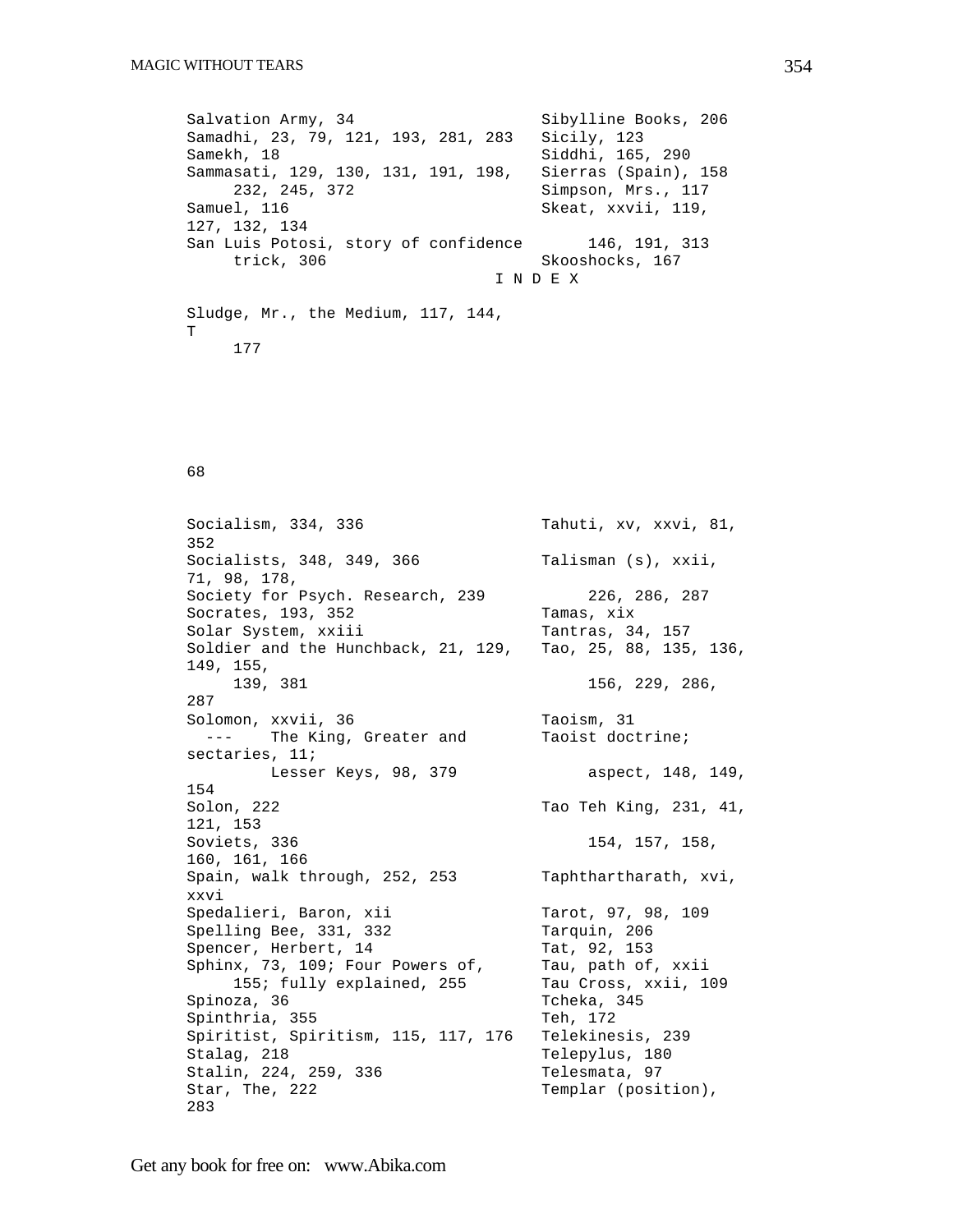Steiner, Rudolph, xvii Temurah, 19 St, 1, of Revealing, 108, 179, 238 Temurah Thash Raq, 119 Stern, 83 Tengyueh, 140, 299 Sterne, Laurence, 342 Tennyson, Alfred Lord, 324, 335 Stingaree, 224 Termite, 352, 355, 365 Stoker, Bram, 298 Tests, magical, 340, 341 Straus, Ralph, 334 Tetragrammaton, xxvi, 27, 77, 222, Succubi, 300 255 Sufis, 39, 157, 159 Thai Yang, 26; Thai Yin, 26 Sukshma-Khumbakam, 121 Thebes, 189 Sullivan, J.W.N., 193, 355 Theism, 27 Sulphur, xix Thelema, Law of, 43, 44, 174, 221, Sun, Spirit of the, xvi 316 Sunday, Billy, 34 Theognis, 338 Supernal Triad, 62, 115, 140, 166, Theoricus, 323 195, 197, 211 Theurgy, 38 Swami, 204 Thomas, J.H., 345 Swastika, 289 Thomson, James, 111, 342 Swift, 83 Thor, Hammer of, 289 Swinburne, Algernon, 6, 300 Thora, 91 Sword, 109 Thoth, xvi, xxvi, 307, 326, 352 Sword of Song, 24 Three Baskets of the Dhamma, 283 108, 195 I N D E X Titanic, 102 Vatican, 42 Titian, 256 Veda, Vedas, 34, 130, 157, 243 Tohu Bohu, 119 Vedana (sensation), 58 Tom Jones, 184 Vedanta, 157 Tories, 349 **Vedantism**, Vedantists, 36, 39, 135

 Tibet, 91, 221 Tiger, 149 Tiphareth, 18, 57, 78, 212, 222, 229 Totalitarianism, 250 Venus, 196, 197

| Trance, 23            | Venus in Furs (Sacher |
|-----------------------|-----------------------|
| Masoch), 83           |                       |
| Trance of Wonder, 130 | Vergil, 47, 116       |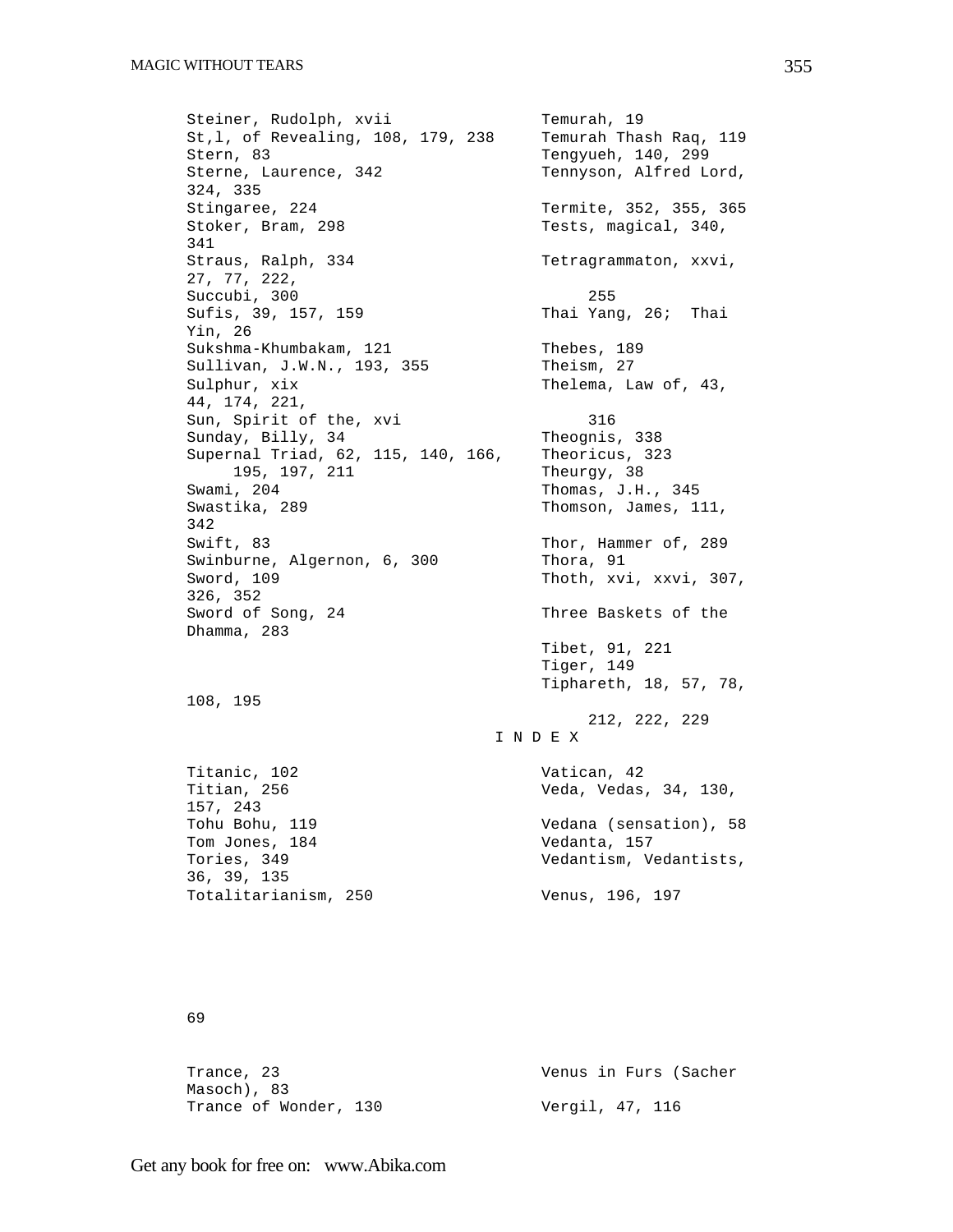Transits, 101 **Victoria**, Queen, 115, 356 Transmutations, 123 Victorian Period, 367 Tree of Life, xxiv, 16, 57, 76, Vinci, Leonardo da, 2 291 Vinnanam, 359 Treves, Sir Frederic, 335, 336 Virakam, Soror, 122, 226, 233-236 Trimurti, 192 Vishnu, 22 Trinc, 113 Vishvarupadarshana, 22, 101 Tripitika, 34, 283 Vision and The Voice, xiv, 59, 61, Trismegistus, Hermes, 140 63, 65, 120, 229, 230, 287, Trotsky, Leon, 243, 244 339, 373; quotations, 63-69 True Will, xv, 77, 80, 95, 96, 154, Vital Force, 300 175, 221, 250, 263, 288, 289, Vivekananda, 157, 201, 318, 373, 313, 319, 337, 348, 350, 358 380 Trusts, 348 Vladivostok, 288 Truth, of All Truth, 140, 141, Volga Famine, Duranty story, 362 142, 330 Tsar, 116 Twain, Mark, 336 W Tyndall, 4 Typhon, 63 Waite, A. E., 201 Wand, 109 Wanderjahre, 278 U War of the Roses, 168 Ward, Kenneth, 231, 232, 237 U.B., 55 Warren, 283 Udgitha, 192 Materloo, 352 Unicursal Hexagram, 109 Weiniger, 35, 173 Universe, Force of the, xviii Wells, H.G., 146, 202, 302, 333 --- Riddle of the, xiv, xix, 10 Werewolves, 123, 300 Upanishads, 22, 34, 130, 157, 158 Wesley, John, 76 U.S.W. = German, und so weiter = and Wheel of Fortune, xix so forth, 265 Whisky anecdote, 273, 274 Ut, 132, 192 White School of Magick, 29 sqq. Utopia, 367 33 sqq., 40 Utopia mongers, 367 Whitehall, 75 Whitehead, 42, 55 V Willett, 146 Wilson, Woodrow, 104 Valhalla, 37<br>Vallišre, Louise de la, 120 Wonder, Trance of, 284 ValliŠre, Louise de la, 120 Vamacharya Schools, 34 Wren, 19 Vampirism, 249 Vannus Iacchi, 245

Wilde, Oscar, 104, 201

```
 I N D E X
```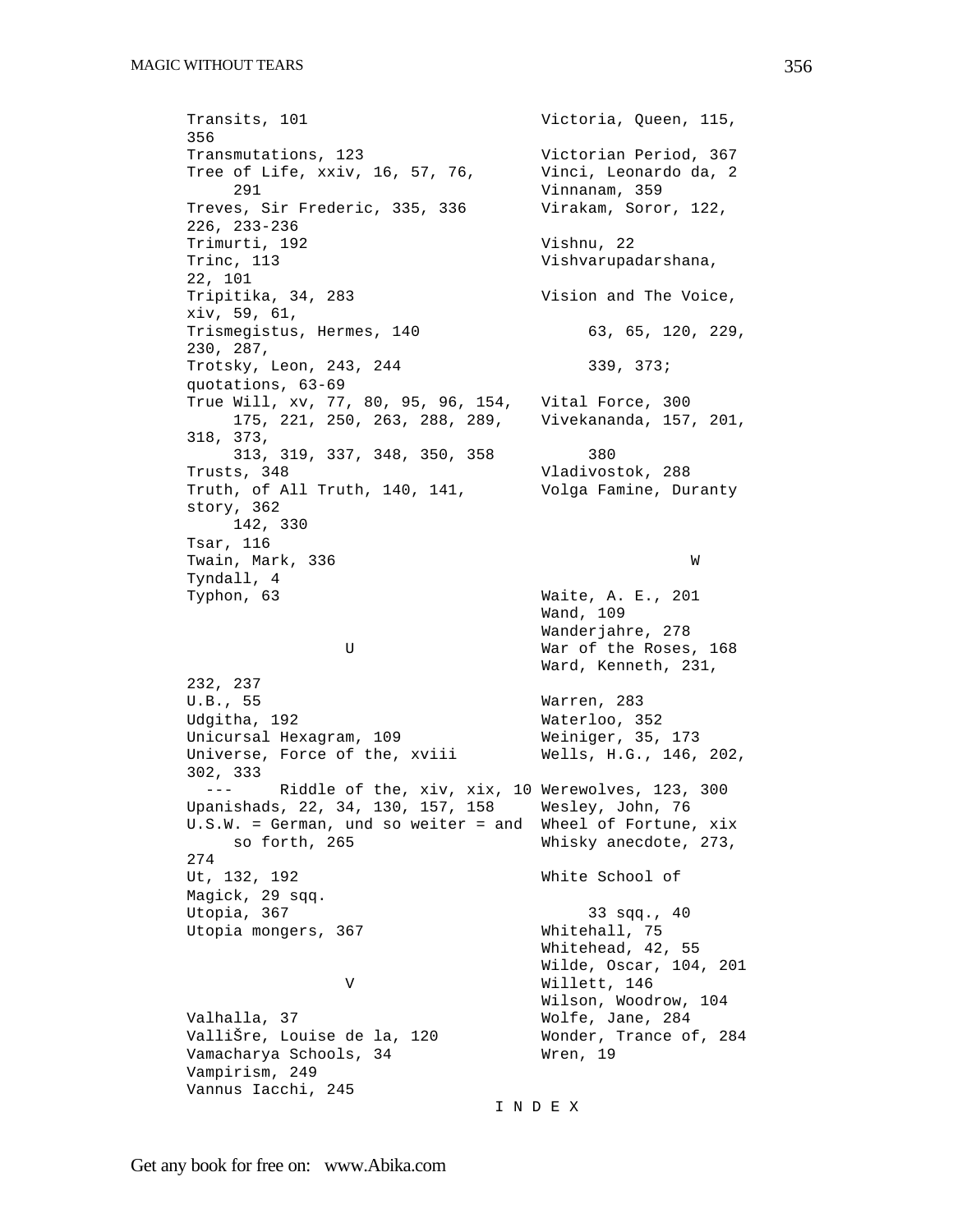Y

Yang, xix, 26 Yechidah, 4, 127, 172, 212, 222 Yellow School of Magick, 29 sqq. 33 Yesod, xx, 18 Ygdrasil, 66 Yi King, xi, xx, 26, 88, 270;

# 70

 divination, 237, 238, 239 Yin, 26 Yod, xix Yoga, 73, 84, 90, 131, 157, 203, 209, 222, 226, 227, 262, 283, 323, 368, 373, 374, 377 sqq; Danger of, 381, 382 Yoga for Yellowbellies, xxv Yogi (s), 122, 135, 289, 316, 368, 376 York, Archbishop of, 105 Yucatan, 221 Yun Nan, 158, 299

za za zapostani za ostali za zapostani za postani za stani za postani za zapostani za ostali za zapostani za z<br>Zapostani za ostali za ostali za zapostani za postani za postani za postani za zapostani za ostali za zapostani

Zancig, 176, 177 Zelator, xxi Zeno, 31 Zermatt, 352 Zero, 85, 250 Zeugnis der Suchenden, 217 Zeus, 193, 311, 352 Zola, 203, 247, 248 Zoroaster, 36, 38, 290 Z•rich, 233

### BOOKS QUOTED OR REFERRED TO

Raphael's Shilling Handbook on Astrology 104 Barley's 101 "Notable Nativities" 104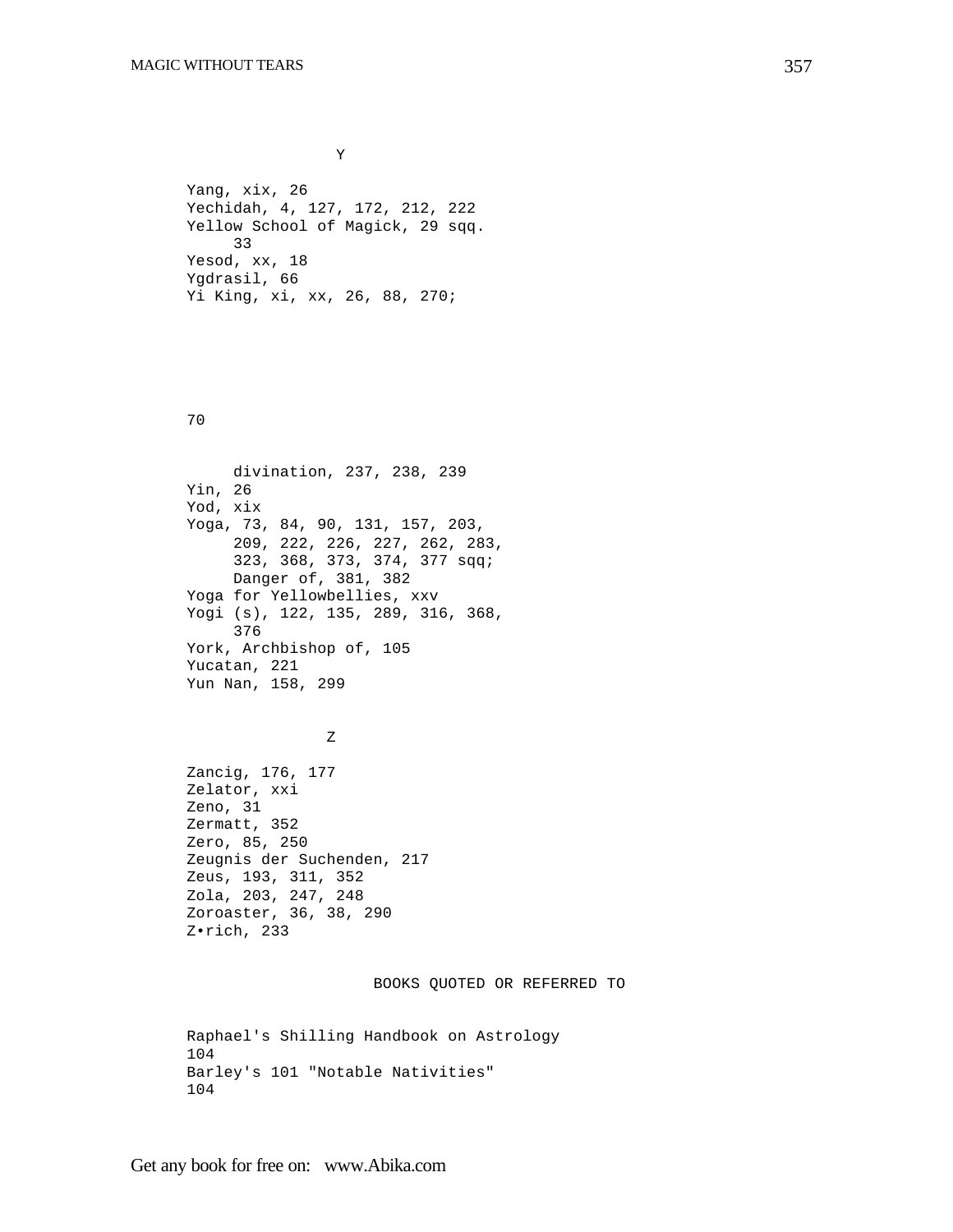"More Nativities" 104 City of Dreadful Night, James Thomson 111 Sir Palamede The Saracen, Equinox I, 4 113 Dogme et Rituel de la Haute Magie, L, vi 115 I Write as I Please, Walter Duranty 17, 116, 362 Mr. Sludge the Medium, Robert Browning 117, 144, 177 Lost Horizon, James Hilton 151 Diary of a Drug Fiend, Aleister Crowley 154, 229 Bhagavad Gita 157 Sex and Character, Weiniger 173 Tom Jones, Fielding 184 Rupert of Hentzau 185 John Chilcote, M.P. 185 Melander's Millions 185 Contes Cruels, Barbey d'Aureville 193 Holy Deadlock, A.P.Herbert 201 J'Accuse, Zola 203 Cloud on the Sanctuary, Equinox I, 1 205 Ministry of Fear, Grahame Greene 210 Hitler Speaks, Herman Rauschning 217 Armadale, Wilkie Collins 223 Spirit of Solitude, "Confessions", Crowley 231 La Terre, Emile Zola 247 Brave New World, Aldous Huxley 248